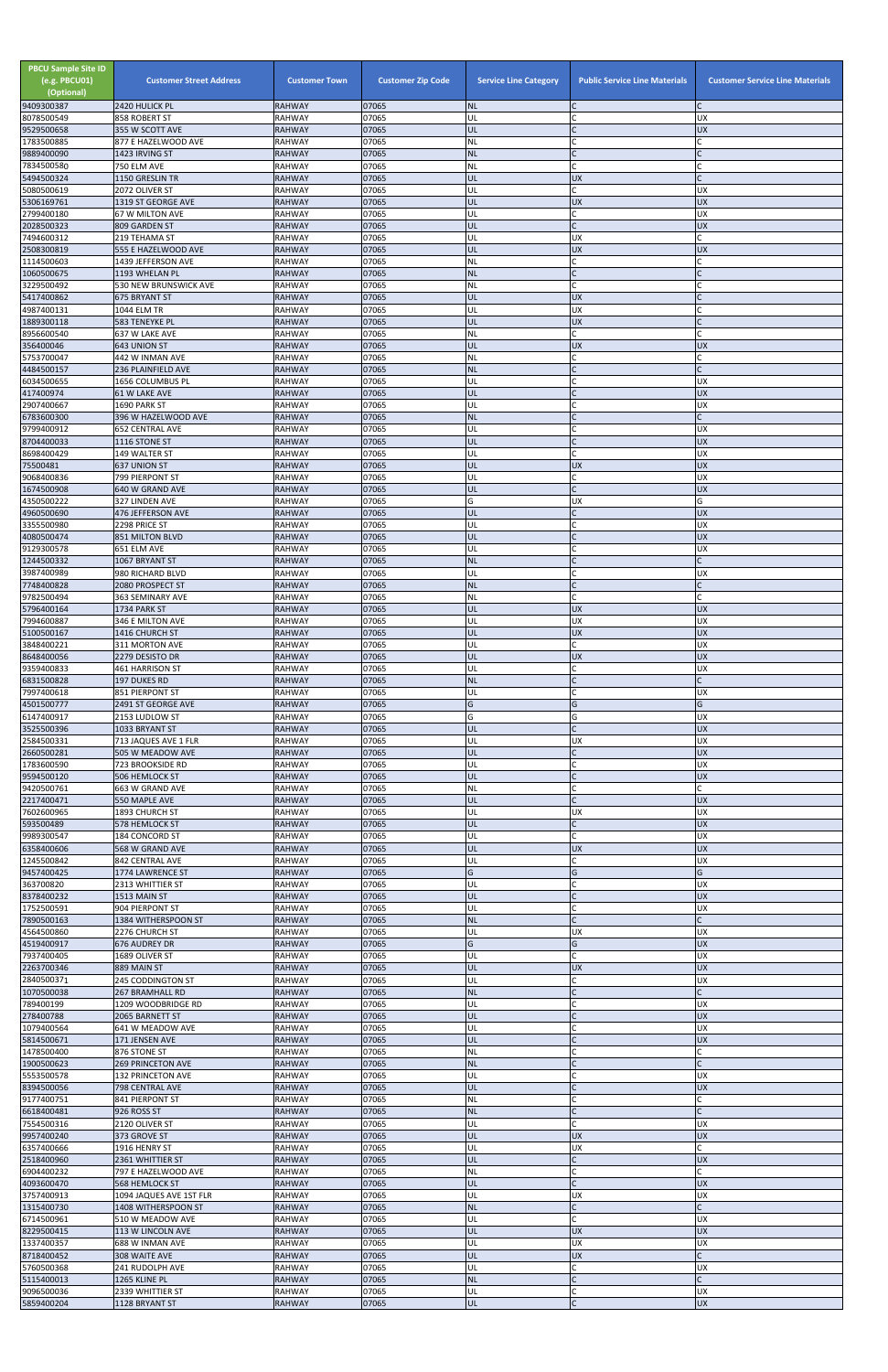| <b>PBCU Sample Site ID</b><br>(e.g. PBCU01)<br>(Optional)<br>5974500028 | <b>Customer Street Address</b><br>1782 LENNINGTON ST | <b>Customer Town</b><br><b>RAHWAY</b> | <b>Customer Zip Code</b><br>07065 | <b>Service Line Category</b><br>UL | <b>Public Service Line Materials</b><br><b>UX</b> | <b>Customer Service Line Materials</b><br><b>UX</b> |
|-------------------------------------------------------------------------|------------------------------------------------------|---------------------------------------|-----------------------------------|------------------------------------|---------------------------------------------------|-----------------------------------------------------|
| 3932500971                                                              | 2163 OLIVER ST                                       | <b>RAHWAY</b>                         | 07065                             | <b>NL</b>                          | $\mathsf{C}$                                      | $\mathsf{C}$                                        |
| 1515500389<br>3364500672                                                | 877 THORN ST<br>70 W CHERRY ST                       | <b>RAHWAY</b><br><b>RAHWAY</b>        | 07065<br>07065                    | UL<br><b>NL</b>                    | <b>UX</b><br>$\mathsf{C}$                         | <b>UX</b><br>$\mathsf{C}$                           |
| 5529500586                                                              | 583 W SCOTT AVE                                      | <b>RAHWAY</b>                         | 07065                             | NL                                 | $\mathsf{C}$                                      |                                                     |
| 1346920083<br>4478500943                                                | 1166 NEW BRUNSWICK AVE CO402<br>1286 ST GEORGE AVE   | <b>RAHWAY</b><br><b>RAHWAY</b>        | 07065<br>07065                    | UL<br>UL                           | <b>UX</b><br>C                                    | <b>UX</b><br><b>UX</b>                              |
| 7843500673                                                              | <b>850 CENTRAL AVE</b>                               | <b>RAHWAY</b>                         | 07065                             | <b>NL</b>                          | $\mathsf{C}$                                      | $\mathsf{C}$                                        |
| 446920081                                                               | 1306 ESTERBROOK AVE                                  | <b>RAHWAY</b>                         | 07065                             | UL                                 | <b>UX</b>                                         | <b>UX</b>                                           |
| 4932500660<br>6308400347                                                | 2125 ALLEN ST<br>401 PRINCETON AVE                   | <b>RAHWAY</b><br><b>RAHWAY</b>        | 07065<br>07065                    | UL<br>UL                           | $\mathsf{C}$<br>$\mathsf{C}$                      | <b>UX</b><br><b>UX</b>                              |
| 3453500657                                                              | <b>668 SYCAMORE ST</b>                               | <b>RAHWAY</b>                         | 07065                             | <b>NL</b>                          | $\mathsf{C}$                                      | $\mathsf{C}$                                        |
| 6964500822<br>5687400988                                                | 901 W LAKE AVE<br>2237 CHURCH ST                     | <b>RAHWAY</b><br><b>RAHWAY</b>        | 07065<br>07065                    | NL<br>UL                           | $\mathsf{C}$                                      | C<br><b>UX</b>                                      |
| 9115400690                                                              | 1559 CAMPBELL ST                                     | <b>RAHWAY</b>                         | 07065                             | NL                                 |                                                   | $\mathsf{C}$                                        |
| 6705400972                                                              | 2333 ST GEORGE AVE                                   | <b>RAHWAY</b>                         | 07065                             | G                                  | G                                                 | <b>UX</b>                                           |
| 2457400871<br>547400788                                                 | 1636 PARK ST<br><b>549 HARRISON ST</b>               | <b>RAHWAY</b><br><b>RAHWAY</b>        | 07065<br>07065                    | UL<br>UL                           | $\mathsf{C}$<br>$\mathsf{C}$                      | <b>UX</b><br><b>UX</b>                              |
| 5283500155                                                              | 324 W LINCOLN AVE                                    | <b>RAHWAY</b>                         | 07065                             | <b>NL</b>                          | $\mathsf{C}$                                      | $\Gamma$                                            |
| 7842400052<br>8158300465                                                | 326 WASHINGTON ST<br>1934 LUFBERRY ST                | <b>RAHWAY</b><br><b>RAHWAY</b>        | 07065<br>07065                    | UL<br>UL                           | <b>UX</b><br>UX                                   | <b>UX</b><br>C                                      |
| 2953400443                                                              | 2150 OLIVER ST                                       | <b>RAHWAY</b>                         | 07065                             | <b>NL</b>                          | $\mathsf{C}$                                      | $\mathsf{C}$                                        |
| 5609400901                                                              | 1767 RUTHERFORD ST                                   | <b>RAHWAY</b>                         | 07065                             | UL                                 | $\overline{C}$                                    | <b>UX</b>                                           |
| 9729400352<br>6494500175                                                | 803 W INMAN AVE<br>921 W LAKE AVE                    | <b>RAHWAY</b><br><b>RAHWAY</b>        | 07065<br>07065                    | UL<br>UL                           | <b>UX</b><br>$\mathsf{C}$                         | <b>UX</b><br><b>UX</b>                              |
| 8489400912                                                              | 2148 PRICE ST                                        | <b>RAHWAY</b>                         | 07065                             | UL                                 | $\mathsf{C}$                                      | <b>UX</b>                                           |
| 7965500292                                                              | <b>1833 RUTHERFORD ST</b>                            | <b>RAHWAY</b>                         | 07065                             | G                                  | G                                                 | G                                                   |
| 194500871<br>2495400898                                                 | 519 BOOTH CT<br>399 E GRAND AVE                      | <b>RAHWAY</b><br><b>RAHWAY</b>        | 07065<br>07065                    | UL<br><b>NL</b>                    | $\mathcal{C}$<br>$\mathsf{C}$                     | <b>UX</b><br>C                                      |
| 9624500953                                                              | 978 MAIN ST                                          | <b>RAHWAY</b>                         | 07065                             | UL                                 | $\mathsf{C}$                                      | <b>UX</b>                                           |
| 8494600719<br>2895400947                                                | 189 VILLA PL<br>844 MILTON BLVD                      | <b>RAHWAY</b><br><b>RAHWAY</b>        | 07065<br>07065                    | UL<br>UL                           | <b>UX</b><br>$\mathsf{C}$                         | <b>UX</b><br><b>UX</b>                              |
| 9708400818                                                              | <b>568 ORCHARD ST</b>                                | <b>RAHWAY</b>                         | 07065                             | UL                                 | $\mathsf{C}$                                      | <b>UX</b>                                           |
| 1458300972                                                              | 811 NEW BRUNSWICK AVE                                | <b>RAHWAY</b>                         | 07065                             | UL                                 | <b>UX</b>                                         | <b>UX</b>                                           |
| 29400613<br>3419400460                                                  | <b>682 AUDREY DR</b><br><b>666 CENTRAL AVE</b>       | <b>RAHWAY</b><br><b>RAHWAY</b>        | 07065<br>07065                    | UL<br>G                            | $\mathsf{C}$<br>$\mathsf{C}$                      | <b>UX</b><br>G                                      |
| 3119400145                                                              | 1030 MAIN ST 1ST FLR                                 | <b>RAHWAY</b>                         | 07065                             | UL                                 | <b>UX</b>                                         | <b>UX</b>                                           |
| 1018400709                                                              | 1076 THIRZA PL                                       | <b>RAHWAY</b>                         | 07065                             | <b>NL</b>                          |                                                   | $\mathsf{C}$                                        |
| 5836130049<br>9466400255                                                | 538 W GRAND AVE 1ST FLR<br>1745 ELIZABETH AVE        | <b>RAHWAY</b><br><b>RAHWAY</b>        | 07065<br>07065                    | UL<br><b>UL</b>                    | <b>UX</b>                                         | <b>UX</b><br>$\mathsf{C}$                           |
| 7145500288                                                              | 1060 PIERPONT ST                                     | <b>RAHWAY</b>                         | 07065                             | UL                                 | <b>UX</b>                                         | <b>UX</b>                                           |
| 8296400129<br>7683500786                                                | <b>768 HARRISON ST</b><br>1680 MONTGOMERY ST         | <b>RAHWAY</b><br><b>RAHWAY</b>        | 07065<br>07065                    | UL<br>NL                           | $\mathsf{C}$<br>$\mathsf{C}$                      | <b>UX</b>                                           |
| 1228300392                                                              | W PARKING GARAGE                                     | <b>RAHWAY</b>                         | 07065                             | UL                                 | <b>UX</b>                                         | <b>UX</b>                                           |
| 3949400357                                                              | 1030 WESTFIELD AVE                                   | <b>RAHWAY</b>                         | 07065                             | <b>NL</b>                          | $\mathsf{C}$                                      | C                                                   |
| 3878400206<br>9428300145                                                | 2237 PRICE ST<br>MERCK/LAWRENC PLAY GR               | <b>RAHWAY</b><br><b>RAHWAY</b>        | 07065<br>07065                    | UL<br>UL                           | $\mathsf{C}$<br><b>UX</b>                         | <b>UX</b><br><b>UX</b>                              |
| 5117400593                                                              | 1153 MIDWOOD DR                                      | <b>RAHWAY</b>                         | 07065                             | UL                                 | $\mathsf{C}$                                      | <b>UX</b>                                           |
| 1705500817<br>9820500979                                                | 1655 COLUMBUS PL<br>499 W GRAND AVE 2ND FLR          | <b>RAHWAY</b><br><b>RAHWAY</b>        | 07065<br>07065                    | NL<br>UL                           | $\mathsf{C}$<br><b>UX</b>                         | $\mathsf{C}$<br><b>UX</b>                           |
| 4169400008                                                              | <b>680 BRYANT ST</b>                                 | <b>RAHWAY</b>                         | 07065                             | UL                                 | C                                                 | <b>UX</b>                                           |
| 3901500981                                                              | 503 HARRISON ST                                      | <b>RAHWAY</b>                         | 07065                             | UL                                 | $\mathsf{C}$                                      | <b>UX</b>                                           |
| 634600696<br>9339400060                                                 | 644 W INMAN AVE<br>1740 MONTGOMERY ST                | <b>RAHWAY</b><br><b>RAHWAY</b>        | 07065<br>07065                    | <b>NL</b><br><b>UL</b>             | $\mathsf{C}$<br>$\mathsf{C}$                      | C<br><b>UX</b>                                      |
| 1180500090                                                              | 130 LENTZ CT                                         | <b>RAHWAY</b>                         | 07065                             | <b>NL</b>                          | $\mathsf{C}$                                      |                                                     |
| 7682500943<br>5263700951                                                | 681 STONE ST<br>183 E ALBERT ST C0183                | <b>RAHWAY</b><br><b>RAHWAY</b>        | 07065<br>07065                    | <b>NL</b><br>G                     | $\mathsf{C}$<br><b>UX</b>                         | G                                                   |
| 2039400895                                                              | 402 ST GEORGE AVE                                    | <b>RAHWAY</b>                         | 07065                             | UL                                 | <b>UX</b>                                         | <b>UX</b>                                           |
| 9355500764                                                              | 377 KOENIG PL                                        | <b>RAHWAY</b>                         | 07065                             | UL                                 | <b>UX</b>                                         | <b>UX</b>                                           |
| 10500850<br>8498400004                                                  | 367 PLAINFIELD AVE<br>273 W LAKE AVE                 | <b>RAHWAY</b><br><b>RAHWAY</b>        | 07065<br>07065                    | UL<br>UL                           | <b>UX</b><br><b>UX</b>                            | C                                                   |
| 4809400280                                                              | 569 E MILTON AVE                                     | <b>RAHWAY</b>                         | 07065                             | UL                                 | $\mathsf{C}$                                      | <b>UX</b>                                           |
| 999400883<br>49400781                                                   | 1115 GRESLIN TR<br>2132 BARNETT ST                   | <b>RAHWAY</b><br><b>RAHWAY</b>        | 07065<br>07065                    | UL<br>UL                           | $\mathsf{C}$<br>$\mathsf{C}$                      | <b>UX</b><br><b>UX</b>                              |
| 9465500422                                                              | 324 ORCHARD ST                                       | <b>RAHWAY</b>                         | 07065                             | <b>NL</b>                          | $\mathsf{C}$                                      |                                                     |
| 6837400691                                                              | 1508 LAWRENCE ST                                     | <b>RAHWAY</b>                         | 07065                             | UL                                 | <b>UX</b>                                         |                                                     |
| 8204500618<br>6329500597                                                | 286 E STEARNS ST<br>2286 WHITTIER ST                 | <b>RAHWAY</b><br><b>RAHWAY</b>        | 07065<br>07065                    | <b>NL</b><br>G                     | $\mathsf{C}$<br>G                                 | C<br><b>UX</b>                                      |
| 9629400636                                                              | 900 LAKESIDE DR                                      | <b>RAHWAY</b>                         | 07065                             | UL                                 |                                                   | <b>UX</b>                                           |
| 2770500244<br>9248400899                                                | 429 CENTRAL AVE<br>1104 FULTON ST                    | <b>RAHWAY</b><br><b>RAHWAY</b>        | 07065<br>07065                    | UL<br>UL                           | $\mathsf{C}$<br>$\mathsf{C}$                      | <b>UX</b><br><b>UX</b>                              |
| 6782500856                                                              | 419 CENTRAL AVE                                      | <b>RAHWAY</b>                         | 07065                             | <b>NL</b>                          | $\mathsf{C}$                                      | $\mathsf{C}$                                        |
| 8272500797                                                              | 1450 LAWRENCE ST 2ND FLOOR                           | <b>RAHWAY</b>                         | 07065                             | UL                                 | <b>UX</b>                                         | <b>UX</b>                                           |
| 2498400909<br>3658300849                                                | 381 STANTON ST<br>1255 MAIN ST                       | <b>RAHWAY</b><br><b>RAHWAY</b>        | 07065<br>07065                    | UL<br>UL                           | $\mathsf{C}$<br><b>UX</b>                         | <b>UX</b><br><b>UX</b>                              |
| 8268400879                                                              | 627 PIERPONT ST                                      | <b>RAHWAY</b>                         | 07065                             | <b>NL</b>                          | $\mathsf{C}$                                      | $\mathsf{C}$                                        |
| 4264500235<br>9004500066                                                | 936 WESTFIELD AVE<br>268 E STEARNS ST 1ST FLR        | <b>RAHWAY</b><br><b>RAHWAY</b>        | 07065<br>07065                    | UL<br>UL                           | $\mathsf{C}$<br><b>UX</b>                         | <b>UX</b><br><b>UX</b>                              |
| 4280500441                                                              | 980 STONE ST                                         | <b>RAHWAY</b>                         | 07065                             | <b>NL</b>                          |                                                   |                                                     |
| 3275500809                                                              | 178 E LAKE AVE                                       | <b>RAHWAY</b>                         | 07065                             | UL                                 |                                                   | <b>UX</b>                                           |
| 178500120<br>6229500375                                                 | 767 W INMAN AVE<br>2325 ELIZABETH AVE                | <b>RAHWAY</b><br><b>RAHWAY</b>        | 07065<br>07065                    | INL.<br>UL                         | C<br><b>UX</b>                                    | $\mathsf{C}$                                        |
| 7336130077                                                              | 352 - 356 W GRAND AVE                                | <b>RAHWAY</b>                         | 07065                             | UL                                 | <b>UX</b>                                         | <b>UX</b>                                           |
| 3207400508<br>3322500257                                                | 250 E HAZELWOOD AVE 1ST FLR<br>890 WESTFIELD AVE     | <b>RAHWAY</b>                         | 07065<br>07065                    | UL                                 | <b>UX</b>                                         | <b>UX</b>                                           |
| 3354500943                                                              | 1648 COLUMBUS PL                                     | <b>RAHWAY</b><br><b>RAHWAY</b>        | 07065                             | G<br><b>NL</b>                     | G<br>$\mathsf{C}$                                 | C<br>$\mathsf{C}$                                   |
| 8829400652                                                              | 182 MADISON AVE                                      | <b>RAHWAY</b>                         | 07065                             | UL                                 | $\mathsf{C}$                                      | <b>UX</b>                                           |
| 5960500712<br>2477400835                                                | 389 ORCHARD ST<br>490 W LAKE AVE                     | <b>RAHWAY</b><br><b>RAHWAY</b>        | 07065<br>07065                    | UL<br>G                            |                                                   | <b>UX</b><br>G                                      |
| 6048400146                                                              | 1938 HENRY ST                                        | <b>RAHWAY</b>                         | 07065                             | UL                                 | $\mathsf{C}$                                      | <b>UX</b>                                           |
| 2144500961                                                              | 1043 PIERPONT ST                                     | <b>RAHWAY</b>                         | 07065                             | NL                                 | $\mathsf{C}$                                      |                                                     |
| 6301600133<br>1839400606                                                | 523 HEMLOCK ST<br>315 MURRAY ST                      | <b>RAHWAY</b><br>RAHWAY               | 07065<br>07065                    | UL<br>UL                           | $\mathsf{C}$<br>$\mathsf{C}$                      | <b>UX</b><br><b>UX</b>                              |
| 5160500989                                                              | 157 MONROE ST                                        | <b>RAHWAY</b>                         | 07065                             | UL                                 | <b>UX</b>                                         | <b>UX</b>                                           |
| 4498400868<br>8325500571                                                | 257 MAPLE AVE<br>1025 RICHARD BLVD                   | <b>RAHWAY</b><br><b>RAHWAY</b>        | 07065<br>07065                    | <b>NL</b><br>UL                    | $\mathsf{C}$<br>$\overline{C}$                    | C<br><b>UX</b>                                      |
| 7502600380                                                              | 308 WILSON AVE                                       | RAHWAY                                | 07065                             | <b>NL</b>                          |                                                   | $\mathsf{C}$                                        |
| 5229500330                                                              | 108 W LINCOLN AVE                                    | <b>RAHWAY</b>                         | 07065                             | G                                  | G                                                 | <b>UX</b>                                           |
| 7839300127<br>5456920096                                                | 375 DUKES RD<br>865 STONE ST PUMP ROOM               | <b>RAHWAY</b><br><b>RAHWAY</b>        | 07065<br>07065                    | UL<br><b>UL</b>                    | $\mathsf{C}$<br><b>UX</b>                         | <b>UX</b><br>UX                                     |
| 2328400909                                                              | 506 RACE ST                                          | <b>RAHWAY</b>                         | 07065                             | UL                                 | <b>UX</b>                                         | C                                                   |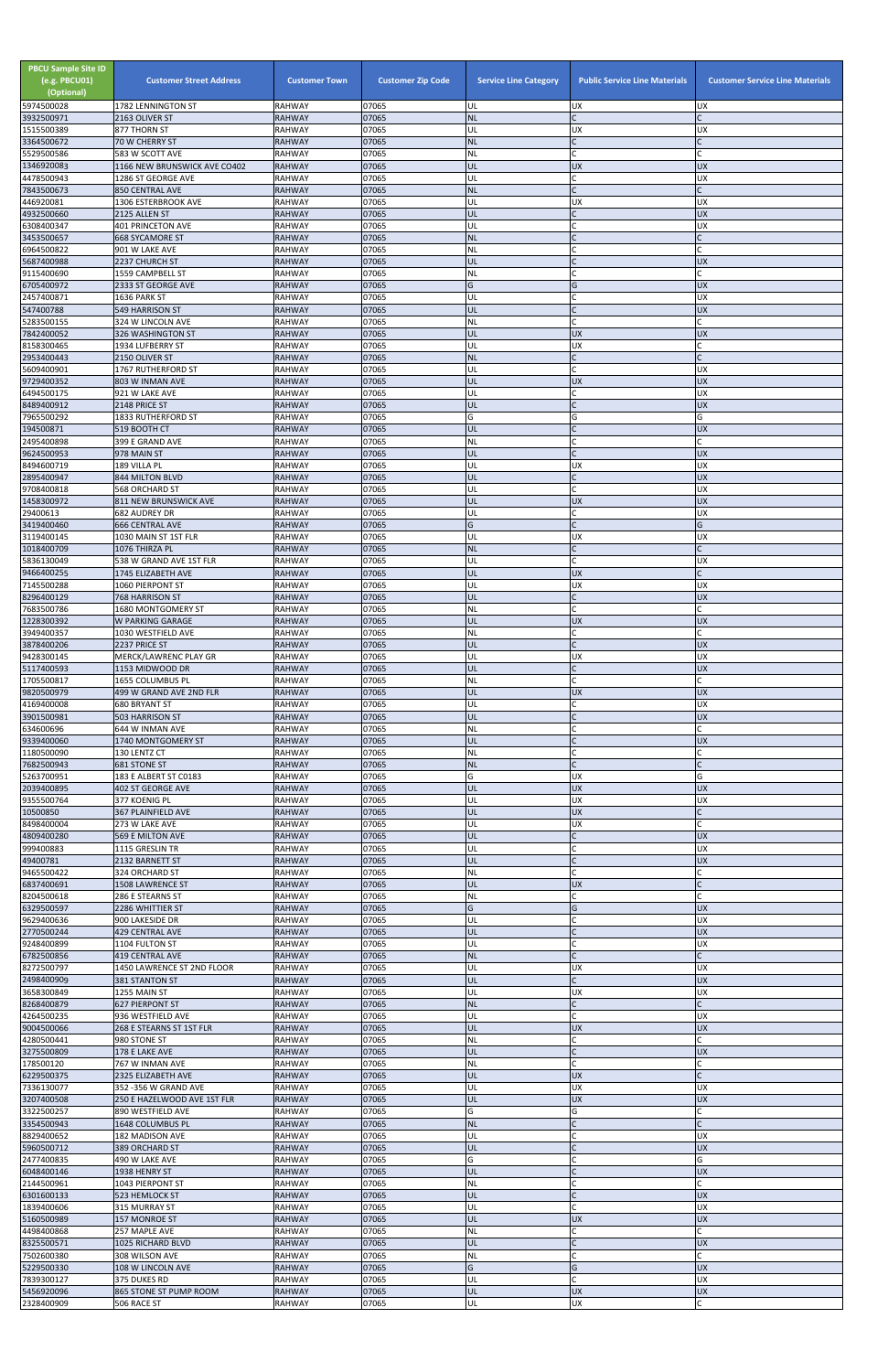| <b>PBCU Sample Site ID</b><br>(e.g. PBCU01)<br>(Optional)<br>6507400870 | <b>Customer Street Address</b><br><b>394 PRINCETON AVE</b> | <b>Customer Town</b><br><b>RAHWAY</b> | <b>Customer Zip Code</b><br>07065 | <b>Service Line Category</b><br><b>NL</b> | <b>Public Service Line Materials</b><br>IC | <b>Customer Service Line Materials</b> |
|-------------------------------------------------------------------------|------------------------------------------------------------|---------------------------------------|-----------------------------------|-------------------------------------------|--------------------------------------------|----------------------------------------|
| 7802600731                                                              | 1097 CHARLOTTE PL                                          | <b>RAHWAY</b>                         | 07065                             | NL                                        | C                                          |                                        |
| 7144500044<br>1350600304                                                | 180 W STEARNS ST<br>1068 RICHARD BLVD                      | <b>RAHWAY</b><br><b>RAHWAY</b>        | 07065<br>07065                    | UL<br>NL                                  | IC<br>lc.                                  | <b>UX</b>                              |
| 247500100                                                               | 1800 U S ROUTE 1                                           | <b>RAHWAY</b>                         | 07065                             | UL                                        | <b>UX</b>                                  | <b>UX</b>                              |
| 6065500710<br>8670500054                                                | 870 HAMILTON ST<br><b>679 HAMILTON ST</b>                  | <b>RAHWAY</b><br><b>RAHWAY</b>        | 07065<br>07065                    | <b>NL</b><br>UL                           | lC.<br>$\overline{C}$                      | <b>UX</b>                              |
| 1988400918                                                              | 954 JAQUES AVE                                             | <b>RAHWAY</b>                         | 07065                             | UL                                        | <b>C</b>                                   | UX                                     |
| 7008400303<br>6649400420                                                | 60 MAPLE AVE<br>2025 OLIVER ST                             | <b>RAHWAY</b><br><b>RAHWAY</b>        | 07065<br>07065                    | G<br>NL                                   | G<br>C                                     | <b>UX</b>                              |
| 1901500760                                                              | 596 W SCOTT AVE 2ND FLR                                    | <b>RAHWAY</b>                         | 07065                             | UL                                        | <b>UX</b>                                  |                                        |
| 2689400238<br>9806130032                                                | 1969 WALL ST<br><b>104 CLINTON ST</b>                      | <b>RAHWAY</b><br><b>RAHWAY</b>        | 07065<br>07065                    | <b>NL</b><br>UL                           | C<br>lc.                                   | <b>UX</b>                              |
| 201500127                                                               | 785 MARTIN ST                                              | <b>RAHWAY</b>                         | 07065                             | NL                                        | C                                          |                                        |
| 7458400192<br>9729500257                                                | 2254 LUDLOW ST<br>471 W GRAND AVE                          | <b>RAHWAY</b><br><b>RAHWAY</b>        | 07065<br>07065                    | G<br>UL                                   | <sup>c</sup><br>UX                         | G                                      |
| 6876400881                                                              | 588 HEMLOCK ST                                             | <b>RAHWAY</b>                         | 07065                             | UL                                        | $\overline{C}$                             | <b>UX</b>                              |
| 7006400833<br>9384500939                                                | 1118 NEW BRUNSWICK AVE<br>260 HABERLE PL                   | <b>RAHWAY</b><br><b>RAHWAY</b>        | 07065<br>07065                    | UL<br>UL                                  | lC.<br>$\mathcal{C}$                       | <b>UX</b><br><b>UX</b>                 |
| 6695400243                                                              | 1634 CHURCH ST 2ND FLR                                     | <b>RAHWAY</b>                         | 07065                             | UL                                        | <b>UX</b>                                  | <b>UX</b>                              |
| 7717400964<br>1006400254                                                | 2338 ALLEN ST<br>885 E MILTON AVE                          | <b>RAHWAY</b><br><b>RAHWAY</b>        | 07065<br>07065                    | UL<br>UL                                  | IC<br>lC.                                  | <b>UX</b><br>UX                        |
| 7005500097                                                              | 1035 LEESVILLE AVE                                         | <b>RAHWAY</b>                         | 07065                             | UL                                        | $\overline{C}$                             | <b>UX</b>                              |
| 8190500682<br>2096400613                                                | 399 ORCHARD ST<br>1031 DI ANTONIO DR                       | <b>RAHWAY</b><br><b>RAHWAY</b>        | 07065<br>07065                    | NL<br>UL                                  | C<br>$\mathsf{C}$                          | <b>UX</b>                              |
| 5157400706                                                              | <b>417 HAMILTON ST</b>                                     | <b>RAHWAY</b>                         | 07065                             | UL                                        | lC.                                        | UX                                     |
| 20500242                                                                | 1901 MONTGOMERY ST                                         | <b>RAHWAY</b>                         | 07065<br>07065                    | UL                                        | <b>UX</b>                                  |                                        |
| 6873500762<br>5167400054                                                | 135 E EMERSON AVE<br>2296 ELIZABETH AVE                    | <b>RAHWAY</b><br><b>RAHWAY</b>        | 07065                             | <b>NL</b><br>UL                           | C<br>$\overline{C}$                        | <b>UX</b>                              |
| 3225500859                                                              | 101 ELM AVE                                                | <b>RAHWAY</b>                         | 07065                             | UL                                        | <b>UX</b>                                  | UX                                     |
| 2647400059<br>2758300690                                                | 629 W GRAND AVE<br>758 CENTRAL AVE                         | <b>RAHWAY</b><br><b>RAHWAY</b>        | 07065<br>07065                    | UL<br>UL                                  | lC.<br><b>UX</b>                           | <b>UX</b><br><b>UX</b>                 |
| 4193500983                                                              | 295 STANTON ST                                             | <b>RAHWAY</b>                         | 07065                             | UL                                        | lC.                                        | <b>UX</b>                              |
| 5935500411<br>3968400123                                                | <b>623 HAMILTON ST</b><br>160 LENTZ CT                     | <b>RAHWAY</b><br><b>RAHWAY</b>        | 07065<br>07065                    | NL<br><b>NL</b>                           | C<br>lC.                                   |                                        |
| 4518400085                                                              | 423 LOWER ALDEN DR                                         | <b>RAHWAY</b>                         | 07065                             | UL                                        | lC.                                        | UX                                     |
| 1088400867<br>5296400576                                                | 2299 JOWETT PL<br>544 HARRISON ST                          | <b>RAHWAY</b><br><b>RAHWAY</b>        | 07065<br>07065                    | UL<br>NL                                  | $\mathcal{C}$<br>$\mathsf{C}$              | <b>UX</b>                              |
| 5895400381                                                              | <b>1125 ELM TR</b>                                         | <b>RAHWAY</b>                         | 07065                             | UL                                        |                                            | <b>UX</b>                              |
| 3729400359<br>5588400809                                                | 1101 BRIARCLIFF DR<br>884 MILTON BLVD                      | <b>RAHWAY</b><br><b>RAHWAY</b>        | 07065<br>07065                    | UL<br>UL                                  | lC.<br>$\mathsf{C}$                        | <b>UX</b><br><b>XD</b>                 |
| 9027400824                                                              | 989 HAMILTON ST                                            | <b>RAHWAY</b>                         | 07065                             | <b>NL</b>                                 | lC.                                        |                                        |
| 8106400623<br>3830500140                                                | 2087 KMAK PL<br>575 W INMAN AVE                            | <b>RAHWAY</b><br><b>RAHWAY</b>        | 07065<br>07065                    | UL<br>UL                                  | lc.<br><b>UX</b>                           | <b>UX</b><br>UX                        |
| 7399400956                                                              | 498 UNION ST                                               | <b>RAHWAY</b>                         | 07065                             | UL                                        | <b>UX</b>                                  |                                        |
| 919400230<br>6029400997                                                 | 1433 MAIN ST<br>2100 OLIVER ST                             | <b>RAHWAY</b><br><b>RAHWAY</b>        | 07065<br>07065                    | UL<br><b>NL</b>                           | <b>UX</b><br>$\mathsf{C}$                  | <b>UX</b>                              |
| 625500241                                                               | 332 GROVE ST                                               | <b>RAHWAY</b>                         | 07065                             | NL                                        | $\mathsf{C}$                               |                                        |
| 5994500248<br>7708400384                                                | 1373 STOCKTON ST<br>497 BRAMHALL RD                        | <b>RAHWAY</b><br><b>RAHWAY</b>        | 07065<br>07065                    | UL<br>UL                                  | $\mathsf{C}$<br>C.                         | <b>UX</b><br>UX                        |
| 1649400134                                                              | 2180 ELIZABETH AVE                                         | <b>RAHWAY</b>                         | 07065                             | UL                                        | <b>UX</b>                                  | <b>UX</b>                              |
| 5765500506<br>256400755                                                 | 360 CONCORD ST<br>557 HARRISON ST                          | <b>RAHWAY</b><br><b>RAHWAY</b>        | 07065<br>07065                    | UL<br>UL                                  | lC.<br>lc.                                 | UX<br><b>UX</b>                        |
| 5688300110                                                              | 2012 LUFBERRY ST 2ND FLR                                   | <b>RAHWAY</b>                         | 07065                             | UL                                        | <b>UX</b>                                  | <b>UX</b>                              |
| 8602500651<br>9796400218                                                | 1236 CLARK ST<br>786 ST GEORGES AVE                        | <b>RAHWAY</b><br><b>RAHWAY</b>        | 07065<br>07065                    | UL<br>UL                                  | lC.<br><b>UX</b>                           | <b>UX</b><br>UX                        |
| 618400081                                                               | 2229 CHURCH ST                                             | <b>RAHWAY</b>                         | 07065                             | <b>NL</b>                                 | <b>C</b>                                   |                                        |
| 3937400409<br>2384500273                                                | 512 W GRAND AVE<br>460 JENSEN AVE                          | <b>RAHWAY</b><br><b>RAHWAY</b>        | 07065<br>07065                    | <b>NL</b><br>UL                           | C<br>$\mathsf C$                           | <b>UX</b>                              |
| 344500398                                                               | 309 E SCOTT AVE                                            | <b>RAHWAY</b>                         | 07065                             | UL                                        | lC.                                        | <b>UX</b>                              |
| 909400790<br>4209300920                                                 | 1614 LAWRENCE ST<br>265 HAMILTON ST                        | <b>RAHWAY</b><br><b>RAHWAY</b>        | 07065<br>07065                    | UL<br>UL                                  | <b>UX</b><br>C                             | <b>UX</b><br><b>UX</b>                 |
| 5983500517                                                              | 1231 STONE ST                                              | <b>RAHWAY</b>                         | 07065                             | UL                                        | $\overline{C}$                             | <b>UX</b>                              |
| 9550600634<br>5986400620                                                | 1116 BRYANT ST<br>761 LINDEN AVE                           | <b>RAHWAY</b><br><b>RAHWAY</b>        | 07065<br>07065                    | UL<br>UL                                  | $\mathsf{C}$                               | UX<br><b>UX</b>                        |
| 8559400535                                                              | 1476 LAMBERT ST                                            | <b>RAHWAY</b>                         | 07065                             | UL                                        | $\mathsf{C}$                               | <b>UX</b>                              |
| 8794600340<br>7119400280                                                | 1889 LENNINGTON ST<br>809 HOLLY PL                         | <b>RAHWAY</b><br><b>RAHWAY</b>        | 07065<br>07065                    | UL<br>ΝL                                  | $\mathsf{C}$<br>C                          | <b>UX</b>                              |
| 5165500883                                                              | 410 SEMINARY AVE                                           | <b>RAHWAY</b>                         | 07065                             | UL                                        | $\mathsf{C}$                               | <b>UX</b>                              |
| 2522500080                                                              | 138 W EMERSON AVE                                          | <b>RAHWAY</b>                         | 07065                             | UL                                        | $\mathsf{C}$                               | <b>UX</b>                              |
| 5637400647<br>17400390                                                  | 1607 LAWRENCE ST<br>887 MADISON AVE                        | <b>RAHWAY</b><br><b>RAHWAY</b>        | 07065<br>07065                    | UL<br>UL                                  | $\overline{C}$<br>lC.                      | <b>UX</b><br>UX                        |
| 5452500530<br>7427400970                                                | 1044 RICHARD BLVD<br>300 JEFFERSON AVE                     | <b>RAHWAY</b>                         | 07065                             | UL<br>UL                                  | <b>UX</b><br>lC.                           | <b>UX</b>                              |
| 3997400463                                                              | 436 MAPLE AVE                                              | <b>RAHWAY</b><br><b>RAHWAY</b>        | 07065<br>07065                    | G                                         | G                                          | UX<br><b>UX</b>                        |
| 9909400638                                                              | 1527 MAIN ST                                               | <b>RAHWAY</b>                         | 07065                             | UL                                        | <b>UX</b>                                  | UX                                     |
| 7099300735<br>2287400735                                                | 802 RODGERS CT<br>773 W GRAND AVE                          | <b>RAHWAY</b><br><b>RAHWAY</b>        | 07065<br>07065                    | UL<br>UL                                  | <b>UX</b><br><b>UX</b>                     | <b>UX</b><br><b>UX</b>                 |
| 7118400144                                                              | 1592 LAWRENCE ST                                           | <b>RAHWAY</b>                         | 07065                             | UL                                        | <b>UX</b>                                  | <b>UX</b>                              |
| 2390500170<br>4918300751                                                | 130 MINNA ST<br>876 BILLY CT                               | <b>RAHWAY</b><br><b>RAHWAY</b>        | 07065<br>07065                    | ΝL<br> NL                                 | lC.                                        |                                        |
| 1683600121                                                              | 1213 BRIARCLIFF DR                                         | <b>RAHWAY</b>                         | 07065                             | UL                                        | <b>C</b>                                   | <b>UX</b>                              |
| 7908300618<br>9574500803                                                | <b>MAIN ST FIRE HDQRTRS</b><br>1754 WINFIELD ST            | <b>RAHWAY</b><br><b>RAHWAY</b>        | 07065<br>07065                    | UL<br><b>NL</b>                           | <b>UX</b><br>C                             | <b>UX</b><br>C                         |
| 8816130067                                                              | 1539 JEFFERSON AVE                                         | <b>RAHWAY</b>                         | 07065                             | UL                                        | $\mathsf{C}$                               | <b>UX</b>                              |
| 878500822<br>8155500835                                                 | 496 ELM AVE<br>44 E CHERRY ST                              | <b>RAHWAY</b><br><b>RAHWAY</b>        | 07065<br>07065                    | UL<br>UL                                  | C<br>$\overline{C}$                        | <b>UX</b><br><b>UX</b>                 |
| 9239400491                                                              | 2182 BARNETT ST                                            | <b>RAHWAY</b>                         | 07065                             | UL                                        | lc.                                        | <b>UX</b>                              |
| 5999400307<br>8275500496                                                | 739 BEVERLY RD<br>493 LOWER ALDEN DR                       | <b>RAHWAY</b><br><b>RAHWAY</b>        | 07065<br>07065                    | UL<br>UL                                  | <b>UX</b><br>lC.                           | UX                                     |
| 7304500466                                                              | 775 W LINCOLN AVE                                          | <b>RAHWAY</b>                         | 07065                             | UL                                        | $\overline{C}$                             | X                                      |
| 954500835<br>9699400601                                                 | 735 AUDREY DR<br>24 ELM AVE                                | <b>RAHWAY</b><br><b>RAHWAY</b>        | 07065<br>07065                    | G<br>UL                                   | <b>UX</b><br>$\mathsf{C}$                  | G<br><b>UX</b>                         |
| 3421500742                                                              | 681 MOSES DR                                               | <b>RAHWAY</b>                         | 07065                             | UL                                        | <b>C</b>                                   | <b>UX</b>                              |
| 7018400939<br>226130081                                                 | 807 MOSES DR<br>1697 ESSEX ST                              | <b>RAHWAY</b><br><b>RAHWAY</b>        | 07065<br>07065                    | UL<br>UL                                  | <b>UX</b><br><b>C</b>                      | <b>UX</b><br><b>UX</b>                 |
| 49300578                                                                | <b>MERCK/BLDG 80X PATTERSON</b>                            | <b>RAHWAY</b>                         | 07065                             | UL                                        | <b>UX</b>                                  | <b>UX</b>                              |
| 9268400019<br>3145500840                                                | 736 PIERPONT ST<br>1346 BRYANT ST                          | <b>RAHWAY</b><br><b>RAHWAY</b>        | 07065<br>07065                    | UL<br><b>NL</b>                           | C<br>$\mathsf{C}$                          | UX                                     |
| 7104500400                                                              | 1794 RUTHERFORD ST                                         | <b>RAHWAY</b>                         | 07065                             | UL                                        | $\mathsf{C}$                               | <b>UX</b>                              |
| 5201500280                                                              | 981 THORN ST                                               | <b>RAHWAY</b>                         | 07065                             | UL                                        | <b>UX</b>                                  | <b>UX</b>                              |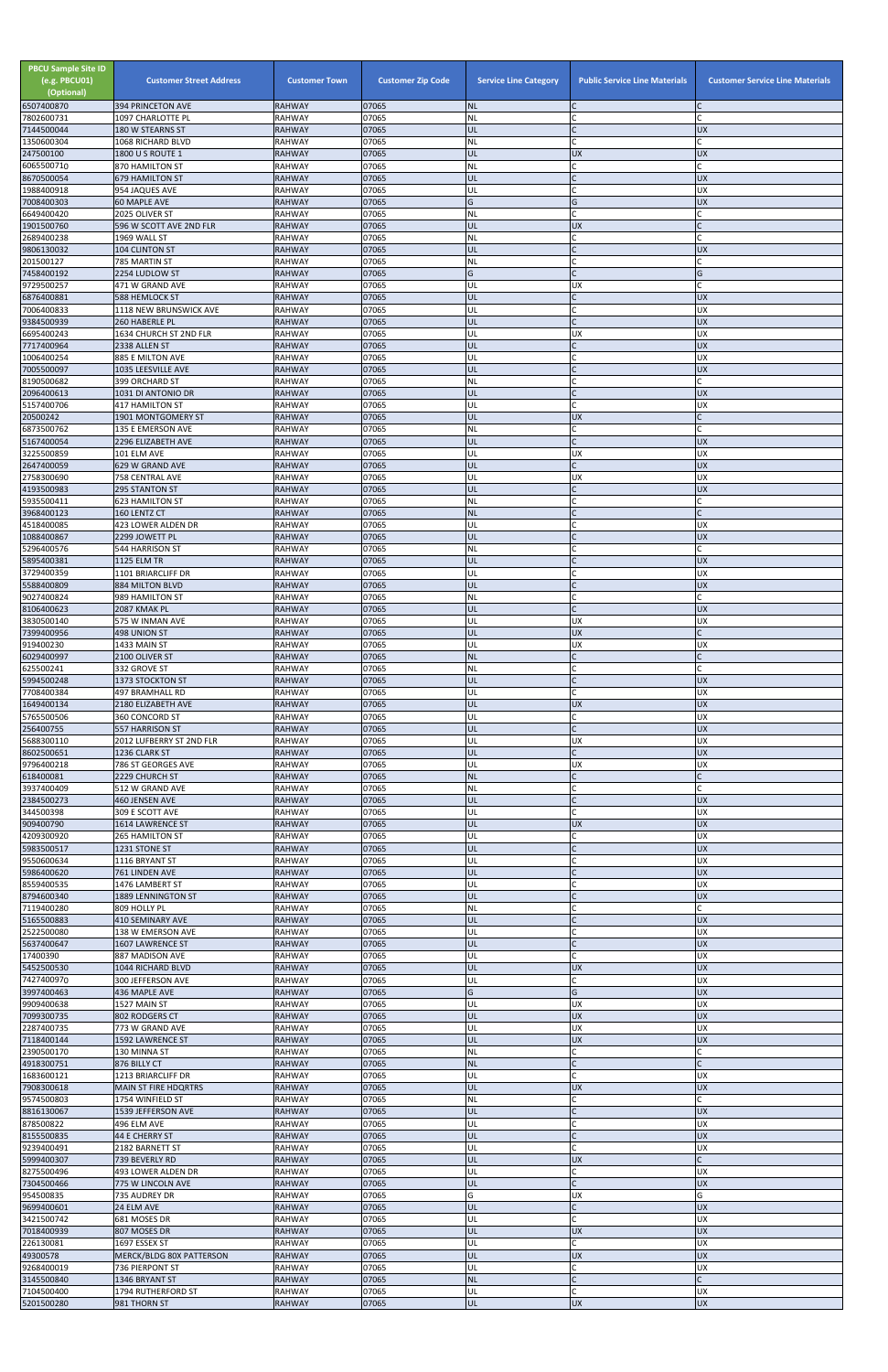| <b>PBCU Sample Site ID</b><br>(e.g. PBCU01)<br>(Optional)<br>7317400624 | <b>Customer Street Address</b><br>52 MAPLE AVE              | <b>Customer Town</b><br><b>RAHWAY</b> | <b>Customer Zip Code</b><br>07065 | <b>Service Line Category</b><br>UL | <b>Public Service Line Materials</b><br>C | <b>Customer Service Line Materials</b><br><b>UX</b> |
|-------------------------------------------------------------------------|-------------------------------------------------------------|---------------------------------------|-----------------------------------|------------------------------------|-------------------------------------------|-----------------------------------------------------|
| 7678400788                                                              | 331 W SCOTT AVE                                             | <b>RAHWAY</b>                         | 07065                             | UL                                 | <b>UX</b>                                 | <b>UX</b>                                           |
| 4587400953                                                              | 199 E HAZELWOOD AVE                                         | <b>RAHWAY</b>                         | 07065                             |                                    |                                           | <b>UX</b>                                           |
| 7078500782<br>628500309                                                 | <b>86 RUSSELL AVE</b><br>639 GROVE ST                       | <b>RAHWAY</b><br><b>RAHWAY</b>        | 07065<br>07065                    | UL<br><b>NL</b>                    | $\mathsf{C}$                              | <b>UX</b>                                           |
| 1109400108                                                              | 622 CORA PL                                                 | <b>RAHWAY</b>                         | 07065                             | UL                                 | $\mathsf{C}$                              | <b>UX</b>                                           |
| 8893500997<br>4177400456                                                | 1975 PATERSON ST<br>511 W LAKE AVE                          | <b>RAHWAY</b><br><b>RAHWAY</b>        | 07065<br>07065                    | UL<br>UL                           | $\mathsf{C}$                              | <b>UX</b><br><b>UX</b>                              |
| 8677300812                                                              | 1634 MONTGOMERY ST                                          | <b>RAHWAY</b>                         | 07065                             | UL                                 | C                                         | <b>UX</b>                                           |
| 4780500174<br>1760500421                                                | <b>256 CODDINGTON ST</b><br>773 GROVE ST                    | <b>RAHWAY</b><br><b>RAHWAY</b>        | 07065<br>07065                    | UL<br><b>NL</b>                    | $\mathsf{C}$                              | <b>UX</b><br>Ċ                                      |
| 2272500258                                                              | 858 E HAZELWOOD AVE                                         | <b>RAHWAY</b>                         | 07065                             | UL                                 | <b>UX</b>                                 | <b>UX</b>                                           |
| 7329500479<br>7557400331                                                | 2386 KNAPP DR<br>203 WILLIAMS ST                            | <b>RAHWAY</b><br><b>RAHWAY</b>        | 07065<br>07065                    | UL<br>UL                           | $\mathsf{C}$<br><b>UX</b>                 | <b>UX</b><br><b>UX</b>                              |
| 2744500823                                                              | 2109 ALLEN ST                                               | <b>RAHWAY</b>                         | 07065                             | UL                                 | <b>UX</b>                                 | $\mathsf{C}$                                        |
| 5034500039<br>5729500775                                                | 1912 BOND ST<br>604 W SCOTT AVE                             | <b>RAHWAY</b><br><b>RAHWAY</b>        | 07065<br>07065                    | <b>NL</b><br>UL                    | $\mathsf{C}$<br><b>UX</b>                 | <b>UX</b>                                           |
| 8074500771                                                              | 729 W MEADOW AVE                                            | <b>RAHWAY</b>                         | 07065                             | <b>NL</b>                          | $\mathsf{C}$                              |                                                     |
| 8843500792<br>3888300137                                                | <b>750 NICHOLAS PL</b><br>1777 LAWRENCE ST                  | <b>RAHWAY</b>                         | 07065                             | UL<br>UL                           | $\overline{O}$                            | <b>UX</b><br><b>UX</b>                              |
| 4756400517                                                              | 288 SEMINARY AVE                                            | <b>RAHWAY</b><br><b>RAHWAY</b>        | 07065<br>07065                    | UL                                 | $\mathsf{C}$                              | <b>UX</b>                                           |
| 5635500575                                                              | 2087 ALLEN ST                                               | <b>RAHWAY</b>                         | 07065                             | G                                  | G                                         | G                                                   |
| 6379400787<br>4255500045                                                | 161 W STEARNS ST<br>1041 LEESVILLE AVE                      | <b>RAHWAY</b><br><b>RAHWAY</b>        | 07065<br>07065                    | <b>NL</b><br><b>NL</b>             | $\mathsf{C}$                              |                                                     |
| 8180500171                                                              | 716 LINDEN AVE                                              | <b>RAHWAY</b>                         | 07065                             | UL                                 | $\mathsf{C}$                              | <b>UX</b>                                           |
| 7978400736<br>4659400641                                                | 971 ROSS ST<br>1250 WESTFIELD AVE                           | <b>RAHWAY</b><br><b>RAHWAY</b>        | 07065<br>07065                    | UL<br>NL                           | $\mathsf{C}$<br>$\mathsf{C}$              | <b>UX</b>                                           |
| 4889300616                                                              | 1624 ST GEORGE AVE                                          | <b>RAHWAY</b>                         | 07065                             | <b>NL</b>                          | $\mathsf{C}$                              |                                                     |
| 6843500097                                                              | 644 ELM AVE                                                 | <b>RAHWAY</b>                         | 07065<br>07065                    | UL                                 | $\mathcal{C}_{\mathcal{C}}$               | <b>UX</b>                                           |
| 1229300023<br>460500312                                                 | 1456 LAWRENCE ST 1ST FLOOR<br>1003 HAZEL PL                 | <b>RAHWAY</b><br><b>RAHWAY</b>        | 07065                             | UL<br>NL                           | <b>UX</b><br>$\mathsf{C}$                 | <b>UX</b>                                           |
| 1154500420                                                              | 502 W MEADOW AVE                                            | <b>RAHWAY</b>                         | 07065                             | <b>NL</b>                          | $\overline{C}$                            |                                                     |
| 3172500056<br>6659400865                                                | 1901 BEACON ST<br>2339 ALLEN ST                             | <b>RAHWAY</b><br><b>RAHWAY</b>        | 07065<br>07065                    | <b>NL</b><br>UL                    | $\mathsf{C}$<br>$\mathsf{C}$              | <b>UX</b>                                           |
| 5607400423                                                              | 680 W INMAN AVE                                             | <b>RAHWAY</b>                         | 07065                             | UL                                 | <b>UX</b>                                 | <b>UX</b>                                           |
| 1755500037<br>7994500883                                                | 660 W GRAND AVE<br>1280 CLARK ST                            | <b>RAHWAY</b><br><b>RAHWAY</b>        | 07065<br>07065                    | UL<br>NL                           | IC.<br>$\mathsf{C}$                       | <b>UX</b>                                           |
| 254500787                                                               | 181 JENSEN AVE                                              | <b>RAHWAY</b>                         | 07065                             | UL                                 |                                           | <b>UX</b>                                           |
| 7909300356                                                              | 303 DUKES RD                                                | <b>RAHWAY</b>                         | 07065<br>07065                    | UL<br>UL                           | <b>UX</b><br><b>UX</b>                    | <b>UX</b>                                           |
| 3496500575<br>2063700514                                                | 2114 ELIZABETH AVE 1ST FLR<br>1351 STOCKTON ST              | <b>RAHWAY</b><br><b>RAHWAY</b>        | 07065                             | NL                                 |                                           |                                                     |
| 117400167                                                               | 826 HILLSIDE RD                                             | <b>RAHWAY</b>                         | 07065                             | UL                                 | $\mathsf{C}$                              | <b>UX</b>                                           |
| 7818400267<br>2898400461                                                | 1997 WHITTIER ST 2ND FLR<br>583 HEMLOCK ST                  | <b>RAHWAY</b><br><b>RAHWAY</b>        | 07065<br>07065                    | UL<br>UL                           | <b>UX</b><br>$\mathsf{C}$                 | <b>UX</b>                                           |
| 885400779                                                               | 1756 RUTHERFORD ST                                          | <b>RAHWAY</b>                         | 07065                             | UL                                 | C                                         | <b>UX</b>                                           |
| 2675500265<br>4888400884                                                | <b>1141 NEW BRUNSWICK AVE</b><br>1100 BRYANT ST             | <b>RAHWAY</b><br><b>RAHWAY</b>        | 07065<br>07065                    | <b>NL</b><br><b>NL</b>             | $\mathsf{C}$<br>O                         |                                                     |
| 6798400199                                                              | <b>619 JEFFERSON AVE</b>                                    | <b>RAHWAY</b>                         | 07065                             | UL                                 |                                           | <b>UX</b>                                           |
| 7904500072<br>5508300979                                                | 1475 FRANKLIN ST<br>190 LEWIS ST FPC                        | <b>RAHWAY</b><br><b>RAHWAY</b>        | 07065<br>07065                    | UL<br>UL                           | $\mathsf{C}$<br><b>UX</b>                 | <b>UX</b><br><b>UX</b>                              |
| 5434500276                                                              | 857 WESTFIELD AVE                                           | <b>RAHWAY</b>                         | 07065                             | UL                                 | C                                         | <b>UX</b>                                           |
| 4876400701                                                              | 537 GROVE ST                                                | <b>RAHWAY</b><br><b>RAHWAY</b>        | 07065<br>07065                    | UL<br>UL                           | $\mathsf{C}$<br>$\mathsf{C}$              | <b>UX</b><br><b>UX</b>                              |
| 6797400169<br>3930500995                                                | 1195 REVOIR DR<br>223 BERTHOLD AVE                          | <b>RAHWAY</b>                         | 07065                             | UL                                 | <b>UX</b>                                 | <b>UX</b>                                           |
| 2659400763                                                              | 1372 BEDFORD ST                                             | <b>RAHWAY</b>                         | 07065                             | UL                                 |                                           | <b>UX</b>                                           |
| 3201600173<br>2346920026                                                | <b>618 BRYANT ST</b><br>1166 NEW BRUNSWICK AVE C0405        | <b>RAHWAY</b><br><b>RAHWAY</b>        | 07065<br>07065                    | <b>NL</b><br>UL                    | <b>UX</b>                                 | <b>UX</b>                                           |
| 2469400418                                                              | 942 W LAKE AVE                                              | <b>RAHWAY</b>                         | 07065                             | <b>NL</b>                          | $\mathsf{C}$                              |                                                     |
| 4625500076<br>6146920055                                                | 562 W LAKE AVE<br>1150 BROAD ST UNIT 105                    | <b>RAHWAY</b><br><b>RAHWAY</b>        | 07065<br>07065                    | UL<br>UL                           | <b>UX</b><br><b>UX</b>                    | <b>UX</b><br><b>UX</b>                              |
| 4229500238                                                              | 90 ST GEORGE AVE                                            | <b>RAHWAY</b>                         | 07065                             | NL                                 | C                                         |                                                     |
| 207400530<br>9072500283                                                 | 1126 FULTON ST<br>1999 HENRY ST                             | <b>RAHWAY</b><br><b>RAHWAY</b>        | 07065<br>07065                    | UL<br>UL                           | $\mathsf{C}$<br>$\mathsf{C}$              | <b>UX</b><br><b>UX</b>                              |
| 6880500169                                                              | <b>661 HEMLOCK ST</b>                                       | <b>RAHWAY</b>                         | 07065                             | <b>NL</b>                          | $\mathsf{C}$                              |                                                     |
| 5466400445                                                              | 520 W GRAND AVE<br>681 MILL ST                              | <b>RAHWAY</b><br><b>RAHWAY</b>        | 07065<br>07065                    | <b>NL</b><br>UL                    | <b>UX</b>                                 | <b>UX</b>                                           |
| 6788300962<br>4237400427                                                | 544 E MILTON AVE                                            | <b>RAHWAY</b>                         | 07065                             | UL                                 | $\mathsf{C}$                              | <b>UX</b>                                           |
| 856400288                                                               | <b>250 CENTRAL AVE</b>                                      | <b>RAHWAY</b>                         | 07065                             | UL                                 | <b>UX</b>                                 | <b>UX</b>                                           |
| 8164400870<br>1106400691                                                | 1361 MAPLE TR 1ST FLOOR<br>2240 KNAPP DR                    | <b>RAHWAY</b><br><b>RAHWAY</b>        | 07065<br>07065                    | UL<br>UL                           | <b>UX</b><br><b>UX</b>                    | <b>UX</b><br><b>UX</b>                              |
| 5575500105                                                              | 1764 LAWRENCE ST                                            | <b>RAHWAY</b>                         | 07065                             | UL                                 | $\mathsf{C}$                              | <b>UX</b>                                           |
| 7254500701<br>8169400278                                                | 214 COLONIA BLVD<br>720 ST GEORGE AVE                       | <b>RAHWAY</b><br><b>RAHWAY</b>        | 07065<br>07065                    | UL<br><b>NL</b>                    | <b>UX</b><br>C                            | <b>UX</b>                                           |
| 4584500948                                                              | 2227 KNAPP DR                                               | <b>RAHWAY</b>                         | 07065                             | <b>NL</b>                          | $\mathsf{C}$                              |                                                     |
| 7211500860<br>5788400605                                                | 45 E EMERSON AVE<br>1028 MIDWOOD DR                         | <b>RAHWAY</b><br><b>RAHWAY</b>        | 07065<br>07065                    | UL<br>UL                           | UX<br><b>UX</b>                           | <b>UX</b>                                           |
| 9200500689                                                              | 151 W MAIN ST                                               | <b>RAHWAY</b>                         | 07065                             | G                                  | G                                         | G                                                   |
| 7983600775                                                              | 734 ST GEORGE AVE                                           | <b>RAHWAY</b>                         | 07065                             | <b>NL</b>                          |                                           |                                                     |
| 7346920064<br>5783500021                                                | <b>127 DRIFT WAY C0504</b><br><b>1160 NEW BRUNSWICK AVE</b> | <b>RAHWAY</b><br><b>RAHWAY</b>        | 07065<br>07065                    | UL<br>UL                           | UX                                        | <b>UX</b><br><b>UX</b>                              |
| 8337400040                                                              | 350 ALBERMARLE ST                                           | <b>RAHWAY</b>                         | 07065                             | UL                                 |                                           | <b>UX</b>                                           |
| 717400616<br>775500357                                                  | 687 LEESVILLE AVE<br>208 E LAKE AVE                         | <b>RAHWAY</b><br><b>RAHWAY</b>        | 07065<br>07065                    | UL<br>UL                           | $\overline{C}$<br>$\mathsf{C}$            | <b>UX</b><br><b>UX</b>                              |
| 1255500118                                                              | 251 WILLIAMS ST                                             | <b>RAHWAY</b>                         | 07065                             | <b>NL</b>                          | $\mathsf{C}$                              | C                                                   |
| 8078400646<br>5128400295                                                | 225 MONROE ST<br>986 MILTON BLVD                            | RAHWAY<br><b>RAHWAY</b>               | 07065<br>07065                    | UL<br>UL                           | $\mathsf{C}$<br>$\mathsf{C}$              | <b>UX</b><br><b>UX</b>                              |
| 8248400417                                                              | 1260 FULTON ST                                              | <b>RAHWAY</b>                         | 07065                             | G                                  | $\mathsf{C}$                              | G                                                   |
| 3880500386                                                              | 564 JEFFERSON AVE                                           | <b>RAHWAY</b>                         | 07065                             | <b>NL</b>                          | $\mathsf{C}$                              |                                                     |
| 2228400083<br>214500262                                                 | 1037 MILTON BLVD<br>1520 IRVING ST                          | RAHWAY<br><b>RAHWAY</b>               | 07065<br>07065                    | UL<br><b>UL</b>                    | <b>UX</b><br>$\mathsf{C}$                 | <b>UX</b><br><b>UX</b>                              |
| 7588400644                                                              | 1056 RICHARD BLVD                                           | <b>RAHWAY</b>                         | 07065                             | UL                                 | <b>UX</b>                                 |                                                     |
| 3696400335<br>3298400386                                                | 366 E GRAND AVE<br>1028 ELM TR                              | <b>RAHWAY</b><br><b>RAHWAY</b>        | 07065<br>07065                    | G<br>UL                            | G<br>$\mathsf{C}$                         | <b>UX</b>                                           |
| 9293500439                                                              | <b>144 STANTON ST</b>                                       | <b>RAHWAY</b>                         | 07065                             | UL                                 | <b>UX</b>                                 | <b>UX</b>                                           |
| 2546130019<br>2189400489                                                | 80 E EMERSON AVE<br>1421 MAIN ST                            | <b>RAHWAY</b><br><b>RAHWAY</b>        | 07065<br>07065                    | NL<br>UL                           | C<br><b>UX</b>                            |                                                     |
| 9040500194                                                              | 329 TERRACE ST                                              | <b>RAHWAY</b>                         | 07065                             | UL                                 | UX                                        | <b>UX</b>                                           |
| 7750500403<br>8192400353                                                | 1184 FULTON ST 1ST FL<br>397 UPTON PL                       | <b>RAHWAY</b><br><b>RAHWAY</b>        | 07065<br>07065                    | UL<br>UL                           | <b>UX</b><br><b>UX</b>                    | <b>UX</b><br><b>UX</b>                              |
| 30500853                                                                | 937 ROSS ST                                                 | <b>RAHWAY</b>                         | 07065                             | <b>NL</b>                          | $\mathsf{C}$                              | $\mathsf{C}$                                        |
| 8483500917                                                              | 762 UNION ST                                                | <b>RAHWAY</b>                         | 07065                             | G                                  | <b>UX</b>                                 | G                                                   |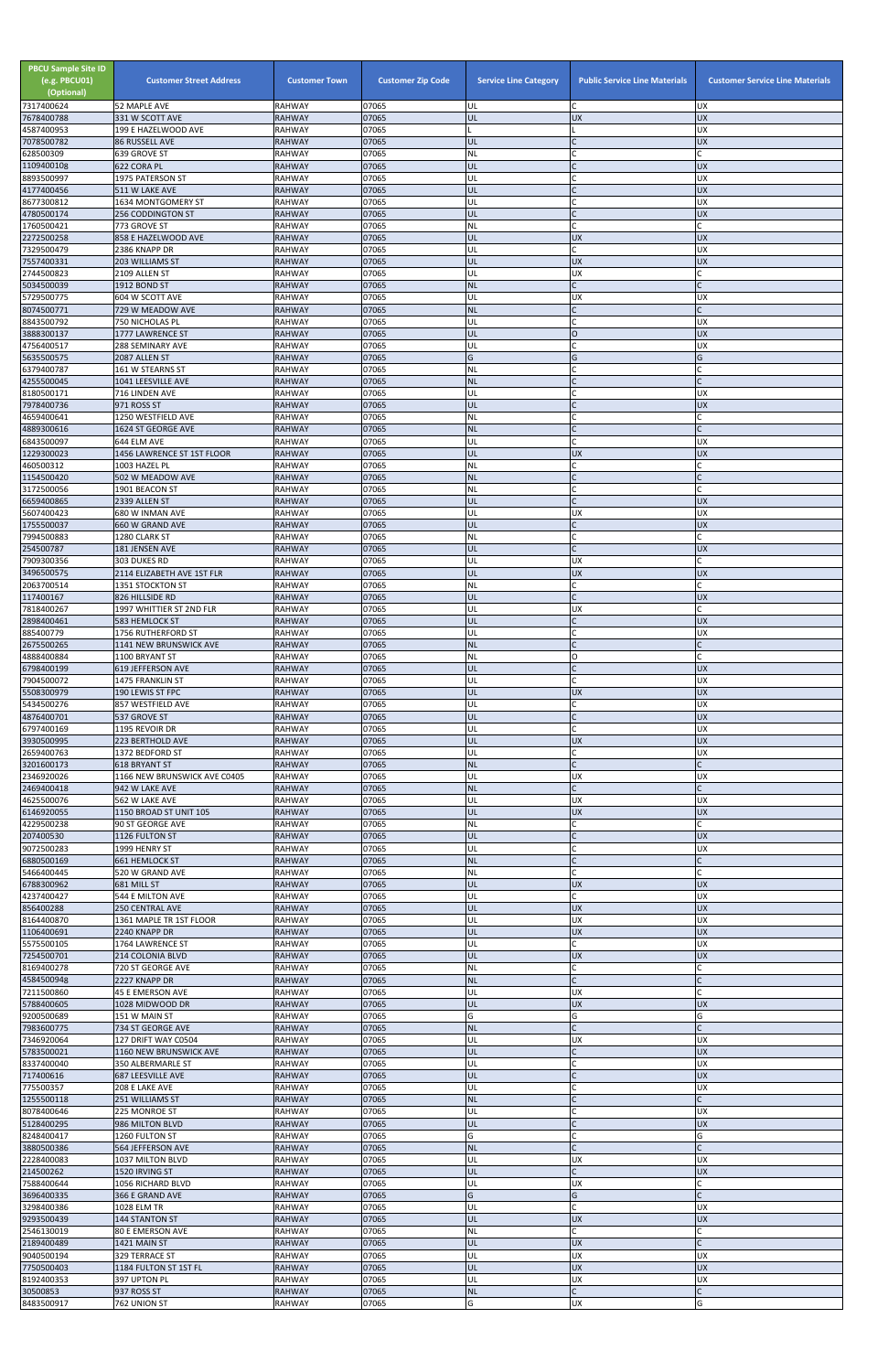| <b>PBCU Sample Site ID</b><br>(e.g. PBCU01)<br>(Optional)<br>8619400798 | <b>Customer Street Address</b><br>1362 WITHERSPOON ST | <b>Customer Town</b><br><b>RAHWAY</b> | <b>Customer Zip Code</b><br>07065 | <b>Service Line Category</b><br><b>UL</b> | <b>Public Service Line Materials</b><br><b>UX</b> | <b>Customer Service Line Materials</b><br><b>UX</b> |
|-------------------------------------------------------------------------|-------------------------------------------------------|---------------------------------------|-----------------------------------|-------------------------------------------|---------------------------------------------------|-----------------------------------------------------|
| 1120400820                                                              | 1306 DANCHETZ CT C0904                                | <b>RAHWAY</b>                         | 07065                             | UL                                        | UX                                                | <b>UX</b>                                           |
| 9583500907<br>6900500291                                                | 120 JENSEN AVE<br>272 MADISON AVE                     | <b>RAHWAY</b><br><b>RAHWAY</b>        | 07065<br>07065                    | <b>NL</b><br><b>NL</b>                    | $\mathsf{C}$<br>C                                 |                                                     |
| 9280500011                                                              | 1149 FULTON ST                                        | <b>RAHWAY</b>                         | 07065                             | UL                                        | <b>UX</b>                                         | UX                                                  |
| 5931500581<br>2688300395                                                | 57 RUSSELL AVE<br>2000 LUFBERRY ST 2ND FLR            | <b>RAHWAY</b><br><b>RAHWAY</b>        | 07065<br>07065                    | UL<br>UL                                  | Ċ<br>UX                                           | UX<br>UX                                            |
| 6109400248                                                              | 1443 PINEWOOD ST                                      | <b>RAHWAY</b>                         | 07065                             | UL                                        | C                                                 | <b>UX</b>                                           |
| 6018400910<br>7774500435                                                | 785 STONE ST<br>672 SEMINARY AVE                      | <b>RAHWAY</b><br><b>RAHWAY</b>        | 07065<br>07065                    | UL<br><b>NL</b>                           | C<br>$\mathsf{C}$                                 | <b>UX</b>                                           |
| 9180500220                                                              | 849 APGAR TR                                          | <b>RAHWAY</b>                         | 07065                             | UL                                        |                                                   | <b>UX</b>                                           |
| 4288400701<br>8888400732                                                | 350 W SCOTT AVE<br>800 BRYANT ST                      | <b>RAHWAY</b><br><b>RAHWAY</b>        | 07065<br>07065                    | UL<br>UL                                  | $\mathsf{C}$<br>$\overline{C}$                    | <b>UX</b><br><b>UX</b>                              |
| 3654500308                                                              | 2175 CHURCH ST                                        | <b>RAHWAY</b>                         | 07065                             | <b>NL</b>                                 |                                                   |                                                     |
| 6694600310<br>5853400127                                                | 1925 MONTGOMERY ST<br>513 LINDEN AVE                  | <b>RAHWAY</b><br><b>RAHWAY</b>        | 07065<br>07065                    | UL<br><b>NL</b>                           |                                                   | <b>UX</b>                                           |
| 8674500507                                                              | 953 TRUSSLER PL                                       | <b>RAHWAY</b>                         | 07065                             | <b>NL</b>                                 | $\mathsf{C}$                                      |                                                     |
| 3216405003<br>230500900                                                 | 1112 SAINT GEORGES AVE<br>255 WAITE AVE               | <b>RAHWAY</b><br><b>RAHWAY</b>        | 07065<br>07065                    | UL<br>UL                                  | UX<br>$\mathsf{C}$                                | UX<br><b>UX</b>                                     |
| 677300814                                                               | 1175 ELM TR<br><b>165 E GRAND AVE</b>                 | <b>RAHWAY</b>                         | 07065<br>07065                    | UL                                        | UX<br>$\overline{O}$                              | UX<br><b>UX</b>                                     |
| 4009300864<br>4804400360                                                | 1814 W ELIZABETH AVE                                  | <b>RAHWAY</b><br><b>RAHWAY</b>        | 07065                             | UL<br>UL                                  | UX                                                | UX                                                  |
| 1156920006<br>8114400228                                                | <b>54 W CHERRY ST</b><br><b>432 HAMILTON ST</b>       | <b>RAHWAY</b><br><b>RAHWAY</b>        | 07065<br>07065                    | UL<br><b>NL</b>                           | UX<br>C                                           |                                                     |
| 3065500049                                                              | 1201 MOONEY PL                                        | <b>RAHWAY</b>                         | 07065                             | UL                                        |                                                   | <b>UX</b>                                           |
| 2769400201<br>4935500999                                                | 21 W EMERSON AVE<br><b>680 SEMINARY AVE</b>           | <b>RAHWAY</b><br><b>RAHWAY</b>        | 07065<br>07065                    | UL<br>UL                                  | $\mathsf{C}$                                      | <b>UX</b><br>UX                                     |
| 1315500733                                                              | 315 WASHINGTON ST                                     | <b>RAHWAY</b>                         | 07065                             | G                                         | G                                                 | UX                                                  |
| 4624500987<br>1178500015                                                | 215 WILLIAMS ST<br>129 RUSSELL AVE                    | <b>RAHWAY</b><br><b>RAHWAY</b>        | 07065<br>07065                    | <b>NL</b><br><b>NL</b>                    | $\mathsf{C}$                                      |                                                     |
| 1259400968                                                              | <b>653 THOMAS PL</b>                                  | <b>RAHWAY</b>                         | 07065                             | UL                                        | UX                                                | <b>UX</b>                                           |
| 609300448<br>95400946                                                   | 153 STANTON ST<br>1079 MADISON HILL RD                | <b>RAHWAY</b><br><b>RAHWAY</b>        | 07065<br>07065                    | <b>NL</b><br>UL                           | Ċ<br><b>UX</b>                                    | <b>UX</b>                                           |
| 6901500029                                                              | 1846 BARNETT ST                                       | <b>RAHWAY</b>                         | 07065                             | <b>NL</b>                                 |                                                   |                                                     |
| 5366400647<br>2278500914                                                | 830 KAMINSKI DR<br><b>411 PLAINFIELD AVE</b>          | <b>RAHWAY</b><br><b>RAHWAY</b>        | 07065<br>07065                    | UL<br>UL                                  | $\mathsf{C}$<br>UX                                | <b>UX</b><br>UX                                     |
| 6227400403                                                              | 1409 NEW CHURCH ST                                    | <b>RAHWAY</b>                         | 07065                             | UL                                        |                                                   | <b>UX</b>                                           |
| 1655500156<br>64500808                                                  | 2075 PRICE ST<br>276 W LINCOLN AVE                    | <b>RAHWAY</b><br><b>RAHWAY</b>        | 07065<br>07065                    | UL<br><b>IUL</b>                          | <b>UX</b>                                         | UX<br><b>UX</b>                                     |
| 3636130000                                                              | 476-484 UNION ST                                      | <b>RAHWAY</b>                         | 07065                             | UL                                        | UX                                                |                                                     |
| 6609400070<br>2447500603                                                | <b>1875 PATERSON ST</b><br>1539 TOTTEN ST             | <b>RAHWAY</b><br><b>RAHWAY</b>        | 07065<br>07065                    | UL<br>G                                   | UX                                                | <b>UX</b><br>G                                      |
| 1747400083                                                              | <b>442 HARRISON ST</b><br>749 SEMINARY AVE            | <b>RAHWAY</b><br><b>RAHWAY</b>        | 07065<br>07065                    | <b>NL</b><br>UL                           | C<br><b>UX</b>                                    |                                                     |
| 9430500327<br>1247400012                                                | 911 MAURICE AVE                                       | <b>RAHWAY</b>                         | 07065                             | <b>NL</b>                                 | $\mathsf{C}$                                      | UX                                                  |
| 6008400931<br>1939400454                                                | 1125 JAQUES AVE<br><b>48 W INMAN AVE</b>              | <b>RAHWAY</b><br><b>RAHWAY</b>        | 07065<br>07065                    | <b>NL</b><br>G                            | C                                                 | G                                                   |
| 8883500962                                                              | 2169 OLIVER ST 2ND FLR                                | <b>RAHWAY</b>                         | 07065                             | UL                                        |                                                   | <b>UX</b>                                           |
| 3010500397<br>7228400616                                                | <b>297 MURRAY ST</b><br><b>741 BROOKSIDE RD</b>       | <b>RAHWAY</b><br><b>RAHWAY</b>        | 07065<br>07065                    | UL<br>UL                                  | $\mathsf{C}$<br>UX                                | <b>UX</b><br>UX                                     |
| 1246130065                                                              | 675 AUDREY DR                                         | <b>RAHWAY</b>                         | 07065                             | G                                         | G                                                 | G                                                   |
| 1316130056<br>1678500157                                                | 1287 FULTON ST<br>353 SEMINARY AVE                    | <b>RAHWAY</b><br><b>RAHWAY</b>        | 07065<br>07065                    | UL<br>UL                                  | UX<br><b>UX</b>                                   | UX<br><b>UX</b>                                     |
| 7721500316<br>4314500413                                                | 811 MIDWOOD DR<br>939 MIDWOOD DR                      | <b>RAHWAY</b><br><b>RAHWAY</b>        | 07065<br>07065                    | UL<br><b>NL</b>                           | C                                                 | <b>UX</b>                                           |
| 4193600186                                                              | 370 RUDOLPH AVE                                       | <b>RAHWAY</b>                         | 07065                             | <b>NL</b>                                 |                                                   |                                                     |
| 1578500026<br>1148400617                                                | 1458 FERNOTE ST<br>745 E HAZELWOOD AVE                | <b>RAHWAY</b><br><b>RAHWAY</b>        | 07065<br>07065                    | UL<br>UL                                  | C                                                 | <b>UX</b><br><b>UX</b>                              |
| 2008400465                                                              | 153 W HAZELWOOD AVE                                   | <b>RAHWAY</b>                         | 07065                             | UL                                        | C                                                 | <b>UX</b>                                           |
| 1372500571<br>5111500381                                                | 360 E MILTON AVE<br>364 E MILTON AVE                  | <b>RAHWAY</b><br><b>RAHWAY</b>        | 07065<br>07065                    | G<br>UL                                   | G<br>$\overline{C}$                               | G<br><b>UX</b>                                      |
| 8578400661                                                              | 177 E HAZELWOOD AVE                                   | <b>RAHWAY</b>                         | 07065                             | UL                                        | $\mathsf{C}$                                      | <b>UX</b>                                           |
| 3789300828<br>8000500329                                                | 565 W HAZELWOOD AVE<br>1152 CHARLOTTE PL              | <b>RAHWAY</b><br><b>RAHWAY</b>        | 07065<br>07065                    | <b>UL</b><br>UL                           | <b>UX</b><br>C                                    | <b>UX</b><br><b>UX</b>                              |
| 4228400001                                                              | 855 RIFFLE AVE                                        | <b>RAHWAY</b>                         | 07065                             | UL                                        | $\mathsf{C}$                                      | <b>UX</b>                                           |
| 1744500170<br>5950500128                                                | 262 WILSON AVE<br>810 E MILTON AVE                    | <b>RAHWAY</b><br><b>RAHWAY</b>        | 07065<br>07065                    | UL<br>UL                                  | <b>UX</b>                                         | UX<br><b>UX</b>                                     |
| 5694600412                                                              | 1903 LUFBERRY ST<br>1004 ROUTE 1 SOUTH                | <b>RAHWAY</b><br><b>RAHWAY</b>        | 07065<br>07065                    | UL<br>UL                                  | C<br><b>UX</b>                                    | UX<br><b>UX</b>                                     |
| 202400457<br>3112600739                                                 | 652 ELM AVE                                           | <b>RAHWAY</b>                         | 07065                             | UL                                        | Ċ                                                 | <b>UX</b>                                           |
| 5020400328<br>6907400440                                                | 1513 MAIN ST FPC<br>657 E GRAND AVE                   | <b>RAHWAY</b><br><b>RAHWAY</b>        | 07065<br>07065                    | UL<br>UL                                  | <b>UX</b><br>C                                    | <b>UX</b><br>UX                                     |
| 3976400735                                                              | <b>485 CORNELL AVE</b>                                | <b>RAHWAY</b>                         | 07065                             | UL                                        |                                                   | UX                                                  |
| 3770500695<br>7874500851                                                | 471 HAMILTON ST<br>1361 ST GEORGE AVE                 | <b>RAHWAY</b><br><b>RAHWAY</b>        | 07065<br>07065                    | UL<br>G                                   | $\mathsf{C}$<br>G                                 | <b>UX</b><br><b>UX</b>                              |
| 1014400441                                                              | 495 LINDEN AVE                                        | <b>RAHWAY</b>                         | 07065                             | UL                                        | C                                                 | <b>UX</b>                                           |
| 6246920060<br>5943500657                                                | 1166 NEW BRUNSWICK AVE C0303<br>1231 BRIARCLIFF DR    | <b>RAHWAY</b><br><b>RAHWAY</b>        | 07065<br>07065                    | UL<br>UL                                  | UX<br>C                                           | <b>UX</b><br><b>UX</b>                              |
| 4931500117                                                              | <b>280 PRINCETON AVE</b>                              | <b>RAHWAY</b>                         | 07065                             | <b>NL</b>                                 |                                                   |                                                     |
| 5821500767<br>6718400061                                                | 815 PRATT ST<br>2070 PROSPECT ST                      | <b>RAHWAY</b><br><b>RAHWAY</b>        | 07065<br>07065                    | UL<br>IUL.                                |                                                   | UX<br><b>UX</b>                                     |
| 9593500679                                                              | <b>297 BERTHOLD AVE</b>                               | <b>RAHWAY</b>                         | 07065                             | UL                                        |                                                   | UX                                                  |
| 8550600170<br>175500608                                                 | 986 PIERPONT ST<br><b>46 E CHERRY ST</b>              | <b>RAHWAY</b><br><b>RAHWAY</b>        | 07065<br>07065                    | <b>UL</b><br><b>NL</b>                    | $\mathsf{C}$<br>C                                 | <b>UX</b>                                           |
| 5968400880<br>2721500640                                                | 190 COLONIA BLVD                                      | <b>RAHWAY</b><br><b>RAHWAY</b>        | 07065<br>07065                    | <b>NL</b><br>UL                           | $\mathsf{C}$<br>C                                 | <b>UX</b>                                           |
| 6307400712                                                              | 1052 JEFFERSON AVE<br>723 BRYANT ST                   | <b>RAHWAY</b>                         | 07065                             | <b>NL</b>                                 |                                                   |                                                     |
| 8627400895<br>3364400269                                                | <b>132 BERTHOLD AVE</b><br>78 E HAZELWOOD AVE 2ND FLR | <b>RAHWAY</b><br><b>RAHWAY</b>        | 07065<br>07065                    | UL<br>UL                                  | <b>UX</b>                                         | <b>UX</b><br><b>UX</b>                              |
| 8806130078                                                              | 1034 JAQUES AVE                                       | <b>RAHWAY</b>                         | 07065                             | UL                                        | C                                                 | UX                                                  |
| 7789400715<br>8550500166                                                | 1616 LAWRENCE ST<br>528 UNION ST                      | <b>RAHWAY</b><br><b>RAHWAY</b>        | 07065<br>07065                    | UL<br>UL                                  | $\mathsf{C}$<br>UX                                | UX<br>UX                                            |
| 9744500215                                                              | 1714 WINFIELD ST                                      | <b>RAHWAY</b>                         | 07065                             | G                                         | <b>UX</b>                                         | G                                                   |
| 2962500863<br>6141500964                                                | 320 E GRAND AVE<br>367 ST GEORGE AVE                  | <b>RAHWAY</b><br><b>RAHWAY</b>        | 07065<br>07065                    | <b>NL</b><br><b>NL</b>                    | C<br>$\mathsf{C}$                                 |                                                     |
| 4084500997                                                              | 890 CRESCENT DR                                       | <b>RAHWAY</b>                         | 07065                             | <b>NL</b>                                 | Ċ                                                 |                                                     |
| 4578400859<br>2187400534                                                | 312 E LAKE AVE<br>87 ELM AVE                          | <b>RAHWAY</b><br><b>RAHWAY</b>        | 07065<br>07065                    | UL<br>UL                                  | <b>UX</b><br>C                                    | <b>UX</b><br><b>UX</b>                              |
| 3734500367                                                              | 1842 PATERSON ST                                      | <b>RAHWAY</b>                         | 07065                             | <b>NL</b><br>UL                           | $\mathsf{C}$                                      |                                                     |
| 6902600067<br>3099300080                                                | 1445 NEW CHURCH ST<br>1453 MAIN ST                    | <b>RAHWAY</b><br><b>RAHWAY</b>        | 07065<br>07065                    | <b>UL</b>                                 | C<br>$\mathsf{C}$                                 | <b>UX</b><br>UX                                     |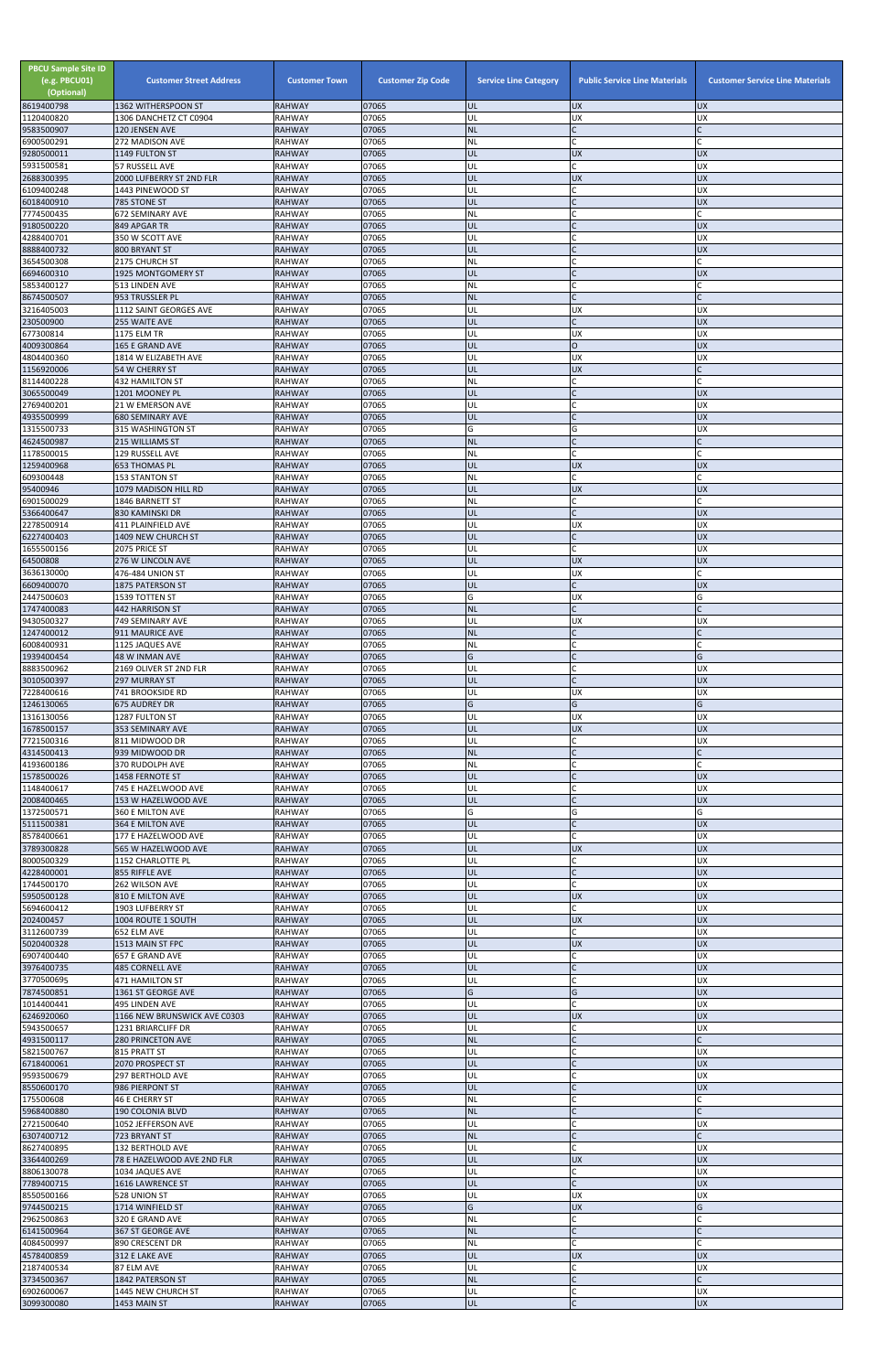| $\mathsf{C}$<br>07065<br><b>NL</b><br>382 MADISON AVE<br><b>RAHWAY</b><br>RAHWAY<br>07065<br><b>UX</b><br>700 STONE ST<br>UL<br><b>UX</b><br>6483500766<br>07065<br>UL<br><b>UX</b><br><b>668 UNION ST</b><br><b>RAHWAY</b><br>$\mathsf{C}$<br>07065<br>916 RAYHON TR<br><b>RAHWAY</b><br>UL<br><b>UX</b><br>$\mathsf{C}$<br>07065<br><b>NL</b><br>906 MAURICE AVE<br><b>RAHWAY</b><br>6759400041<br>07065<br>G<br>735 LINDEN AVE<br>RAHWAY<br><b>UX</b><br>G<br>1850500791<br>07065<br>UL<br><b>UX</b><br><b>UX</b><br><b>1563 LAWRENCE ST</b><br><b>RAHWAY</b><br>07065<br>C<br>UL<br><b>UX</b><br>529 BOOTH CT<br>RAHWAY<br>6458400426<br>07065<br>$\mathsf{C}$<br><b>UX</b><br>642 CORA PL<br><b>RAHWAY</b><br>UL<br>420400083<br>2175 EVANS ST<br>07065<br><b>UX</b><br>RAHWAY<br>UL<br>$\Gamma$<br><b>UX</b><br>07065<br>306 BROOKFIELD PL<br><b>RAHWAY</b><br>UL<br>$\mathsf{C}$<br>5219400681<br>RAHWAY<br>07065<br>UL<br><b>UX</b><br>1031 NEW BRUNSWICK AVE<br>$\mathsf{C}$<br>3196400246<br>07065<br><b>NL</b><br>1973 PRICE ST<br><b>RAHWAY</b><br>07065<br>1156 BRYANT ST<br><b>RAHWAY</b><br>UL<br><b>UX</b><br>07065<br>$\mathsf{C}$<br>1060 RANDOLPH AVE<br><b>RAHWAY</b><br>UL<br><b>UX</b><br>07065<br>$\mathsf{C}$<br>NL<br>5437400491<br>270 ORCHARD ST<br>RAHWAY<br>07065<br>UL<br>$\mathsf{C}$<br><b>UX</b><br><b>RAHWAY</b><br>2126 ALLEN ST<br>07065<br><b>RAHWAY</b><br>1260 BRIARCLIFF DR<br>ΝL<br>6758400798<br>07065<br><b>RAHWAY</b><br><b>NL</b><br>814 NICHOLAS PL<br>588 HARRIS DR<br>RAHWAY<br>07065<br><b>UX</b><br>UL<br><b>UX</b><br>$\mathsf{C}$<br><b>NL</b><br>290 W HAZELWOOD AVE<br>07065<br><b>RAHWAY</b><br>$\mathsf C$<br>8947400483<br>07065<br>NL<br><b>753 CENTRAL AVE</b><br><b>RAHWAY</b><br>351240951<br>1045 WESTFIELD AVE (GAC FINISHED WAT RAHWAY<br>07065<br>UL<br><b>UX</b><br><b>UX</b><br>07065<br>UX<br>1970 RUTHERFORD ST 1ST FLR<br>RAHWAY<br>UL<br><b>UX</b><br>$\mathsf{C}$<br><b>UX</b><br>9560500732<br><b>RAHWAY</b><br>07065<br>UL<br>203 DONALD AVE<br>$\mathsf{C}$<br>RAHWAY<br>07065<br>NL<br>5229400525<br>1142 CHARLOTTE PL<br>07065<br>$\mathsf{C}$<br><b>RAHWAY</b><br><b>UX</b><br>417 MAPLE AVE<br>UL<br><b>RAHWAY</b><br>07065<br>UL<br><b>UX</b><br>1485 BEDFORD ST<br><b>UX</b><br><b>UX</b><br>9621500453<br>477 W MILTON AVE<br><b>RAHWAY</b><br>07065<br>UL<br><b>UX</b><br>07065<br>UL<br><b>UX</b><br>336 HAMILTON ST<br><b>RAHWAY</b><br>07065<br>UL<br>$\mathsf{C}$<br><b>UX</b><br>2304 JOWETT PL<br><b>RAHWAY</b><br>07065<br>$\mathsf{C}$<br>6534500981<br>130 JENSEN AVE<br>NL<br><b>RAHWAY</b><br>UL<br><b>RAHWAY</b><br>07065<br><b>UX</b><br><b>UX</b><br>2113 WALL ST<br>$\mathsf{C}$<br>RAHWAY<br>07065<br>NL<br>2077 WALL ST<br>$\mathsf{C}$<br>322500162<br>07065<br>NL<br>1219 STONE ST<br><b>RAHWAY</b><br>07065<br>2969400175<br>NL<br>433 W MEADOW AVE<br>RAHWAY<br>07065<br><b>NL</b><br>D<br>1721 MONTGOMERY ST<br><b>RAHWAY</b><br>125 MONROE ST<br><b>RAHWAY</b><br>07065<br>UL<br><b>UX</b><br>UX.<br><b>UX</b><br><b>UX</b><br>07065<br>UL<br>3120400466<br>1298 DANCHETZ CT C0906<br><b>RAHWAY</b><br>07065<br><b>UX</b><br>RAHWAY<br>UL<br>C<br>958 BROAD ST<br><b>UX</b><br>07065<br>UL<br><b>UX</b><br>779 FALESKY ST<br><b>RAHWAY</b><br>3147500317<br>07065<br>UL<br>C<br><b>UX</b><br>1763 BOND ST<br>RAHWAY<br>$\mathsf{C}$<br><b>UX</b><br>07065<br><b>492 HARRISON ST</b><br><b>RAHWAY</b><br>UL<br>07065<br>UL<br><b>UX</b><br><b>UX</b><br>220 E MILTON AVE<br>RAHWAY<br><b>UX</b><br>2180500882<br><b>RAHWAY</b><br>07065<br>UL<br>1867 BARNETT ST<br>$\mathsf{C}$<br>8417400367<br>RAHWAY<br>07065<br>UL<br><b>UX</b><br>280 E HAZELWOOD AVE<br>$\overline{C}$<br><b>RAHWAY</b><br>07065<br><b>NL</b><br>241 W SCOTT AVE<br>$\mathsf{C}$<br>07065<br>G<br>5502600404<br>RAHWAY<br>G<br>2119 PROSPECT ST<br>07065<br>UL<br><b>UX</b><br><b>UX</b><br>7450600698<br>1121 WILLIAM V YOUNG DR<br><b>RAHWAY</b><br><b>UX</b><br>07065<br>C<br>1061 DI ANTONIO DR<br>RAHWAY<br>UL<br>$\mathsf{C}$<br>07065<br>UL<br><b>UX</b><br><b>404 CENTRAL AVE</b><br><b>RAHWAY</b><br>$\mathsf{C}$<br>07065<br>2006400624<br>887 E HAZELWOOD AVE<br>RAHWAY<br>ΝL<br>07065<br>UL<br><b>UX</b><br>792 W LAKE AVE<br><b>RAHWAY</b><br>$\mathsf{C}$<br>RAHWAY<br>07065<br>NL<br>1637 COLUMBUS PL<br>07065<br>4691400522<br>1343 GENOVESE LA C01109<br><b>RAHWAY</b><br>UL<br><b>UX</b><br><b>UX</b><br>C<br>RAHWAY<br>07065<br>UL<br><b>UX</b><br><b>642 SYCAMORE ST</b><br>07065<br><b>UX</b><br><b>UX</b><br>1344 DANCHETZ CT C0802<br>UL<br>RAHWAY<br>07065<br>UL<br><b>UX</b><br><b>UX</b><br>8525500422<br>RAHWAY<br>134 OAK ST APT 2<br>07065<br><b>NL</b><br>$\mathsf{C}$<br>214 LINDEN AVE<br><b>RAHWAY</b><br>07065<br><b>UX</b><br>2075 BARNETT ST<br>RAHWAY<br>UL<br>G<br>07065<br><b>UX</b><br>6194500009<br><b>RAHWAY</b><br>G<br>2366 ST GEORGE AVE<br>07065<br><b>UX</b><br>UX<br>1803 WHITTIER ST<br>RAHWAY<br>UL<br><b>UX</b><br><b>RAHWAY</b><br>07065<br>UL<br>2416 HULICK PL<br>$\mathsf{C}$<br>3859400462<br>RAHWAY<br>07065<br>UL<br><b>UX</b><br>930 PIERPONT ST<br>6077400699<br><b>RAHWAY</b><br>07065<br>UL<br><b>UX</b><br><b>UX</b><br>1090 MILTON BLVD<br>C<br>07065<br>RAHWAY<br>UL<br><b>UX</b><br>2177 ST GEORGE AVE<br>07065<br>$\mathsf{C}$<br>UL<br><b>UX</b><br>6577400004<br>447 CORNELL AVE<br><b>RAHWAY</b><br>07065<br>NL<br>1909300043<br>431 CORNELL AVE<br><b>RAHWAY</b><br>07065<br><b>NL</b><br>1702 IRVING ST<br><b>RAHWAY</b><br>07065<br>1373 BEDFORD ST<br>RAHWAY<br>ΝL<br>$\mathsf{C}$<br>07065<br>UL<br><b>UX</b><br>6629400868<br>701 W MILTON AVE<br><b>RAHWAY</b><br>$\mathsf{C}$<br>07065<br><b>UX</b><br>RAHWAY<br>UL<br>767 RODGERS CT<br>07065<br>930 BRYANT ST 2ND FLR<br><b>RAHWAY</b><br>UL<br><b>UX</b><br><b>UX</b><br>07065<br>UL<br><b>UX</b><br><b>UX</b><br>6642400657<br>70 MONROE ST 3B<br>RAHWAY<br>$\mathsf{C}$<br>07065<br>UL<br><b>UX</b><br>931500466<br><b>RAHWAY</b><br><b>120 RICHMOND TR</b><br>07065<br>UL<br><b>UX</b><br>1492 LAMBERT ST<br>RAHWAY<br>07065<br><b>NL</b><br>5858400570<br>1063 PLYMOUTH DR<br><b>RAHWAY</b><br>4263700003<br>07065<br>190 E LAKE AVE<br><b>RAHWAY</b><br>UL<br><b>UX</b><br><b>UX</b><br><b>RAHWAY</b><br>07065<br>UL<br><b>302 MURRAY ST</b><br>423 PLAINFIELD AVE<br>RAHWAY<br>07065<br> UL<br><b>UX</b><br><b>UX</b><br>2114400802<br>UL<br>$\mathsf{C}$<br><b>RAHWAY</b><br>07065<br>1097 MADISON HILL RD<br>$\mathsf{C}$<br><b>UX</b><br>RAHWAY<br>07065<br>UL<br>1617 LAWRENCE ST<br>UL<br><b>UX</b><br><b>UX</b><br>07065<br>778 MOSES DR<br><b>RAHWAY</b><br><b>UX</b><br><b>UX</b><br>07065<br>UL<br>8932500013<br>1712 CHURCH ST<br>RAHWAY<br>$\mathsf{C}$<br>07065<br>UL<br><b>UX</b><br>1346 MAPLE TR 2ND FLOOR<br><b>RAHWAY</b><br><b>UX</b><br><b>RAHWAY</b><br>07065<br>UL<br><b>189 COLONIA BLVD</b><br>5154500594<br>432 JENSEN AVE<br>07065<br>UL<br><b>UX</b><br><b>RAHWAY</b><br>$\mathsf{C}$<br><b>UX</b><br><b>RAHWAY</b><br>07065<br>UL<br>170 CORNELL AVE<br>$\mathsf{C}$<br><b>NL</b><br>07065<br>1673 LAWRENCE ST<br><b>RAHWAY</b><br>$\mathsf{C}$<br>07065<br>8077400605<br>659 MADISON AVE<br>RAHWAY<br>UL<br><b>UX</b><br><b>UX</b><br>07065<br>UL<br><b>UX</b><br>144 PRINCETON AVE<br><b>RAHWAY</b><br>G<br><b>UX</b><br>07065<br>G<br>861 WESTFIELD AVE<br>RAHWAY<br><b>UX</b><br><b>UX</b><br>07065<br>UL<br>70 MONROE ST 5B<br><b>RAHWAY</b><br>07065<br>UL<br><b>UX</b><br><b>UX</b><br>6005600302<br>1278 PIERCE ST<br>RAHWAY<br><b>UX</b><br><b>RAHWAY</b><br>07065<br>UL<br>561 ALBERMARLE ST<br>$\mathsf{C}$<br>UL<br><b>UX</b><br><b>RAHWAY</b><br>07065<br>538 HEMLOCK ST<br>$\mathsf{C}$<br>UL<br><b>UX</b><br>5237400066<br><b>RAHWAY</b><br>07065<br><b>63 RICHMOND TR</b><br>$\mathsf{C}$<br>RAHWAY<br>07065<br>UL<br><b>UX</b><br>478 W INMAN AVE<br>UL<br><b>UX</b><br><b>RAHWAY</b><br>07065<br>367 MURRAY ST<br>$\mathsf C$<br>$\sf NL$<br>Ċ<br>7540500729<br>133 W LAKE AVE<br>RAHWAY<br>07065 | <b>PBCU Sample Site ID</b><br>(e.g. PBCU01)<br>(Optional)<br>5742400160 | <b>Customer Street Address</b><br>1243 KLINE PL | <b>Customer Town</b><br><b>RAHWAY</b> | <b>Customer Zip Code</b><br>07065 | <b>Service Line Category</b> | <b>Public Service Line Materials</b><br><b>UX</b> | <b>Customer Service Line Materials</b><br><b>UX</b> |
|-----------------------------------------------------------------------------------------------------------------------------------------------------------------------------------------------------------------------------------------------------------------------------------------------------------------------------------------------------------------------------------------------------------------------------------------------------------------------------------------------------------------------------------------------------------------------------------------------------------------------------------------------------------------------------------------------------------------------------------------------------------------------------------------------------------------------------------------------------------------------------------------------------------------------------------------------------------------------------------------------------------------------------------------------------------------------------------------------------------------------------------------------------------------------------------------------------------------------------------------------------------------------------------------------------------------------------------------------------------------------------------------------------------------------------------------------------------------------------------------------------------------------------------------------------------------------------------------------------------------------------------------------------------------------------------------------------------------------------------------------------------------------------------------------------------------------------------------------------------------------------------------------------------------------------------------------------------------------------------------------------------------------------------------------------------------------------------------------------------------------------------------------------------------------------------------------------------------------------------------------------------------------------------------------------------------------------------------------------------------------------------------------------------------------------------------------------------------------------------------------------------------------------------------------------------------------------------------------------------------------------------------------------------------------------------------------------------------------------------------------------------------------------------------------------------------------------------------------------------------------------------------------------------------------------------------------------------------------------------------------------------------------------------------------------------------------------------------------------------------------------------------------------------------------------------------------------------------------------------------------------------------------------------------------------------------------------------------------------------------------------------------------------------------------------------------------------------------------------------------------------------------------------------------------------------------------------------------------------------------------------------------------------------------------------------------------------------------------------------------------------------------------------------------------------------------------------------------------------------------------------------------------------------------------------------------------------------------------------------------------------------------------------------------------------------------------------------------------------------------------------------------------------------------------------------------------------------------------------------------------------------------------------------------------------------------------------------------------------------------------------------------------------------------------------------------------------------------------------------------------------------------------------------------------------------------------------------------------------------------------------------------------------------------------------------------------------------------------------------------------------------------------------------------------------------------------------------------------------------------------------------------------------------------------------------------------------------------------------------------------------------------------------------------------------------------------------------------------------------------------------------------------------------------------------------------------------------------------------------------------------------------------------------------------------------------------------------------------------------------------------------------------------------------------------------------------------------------------------------------------------------------------------------------------------------------------------------------------------------------------------------------------------------------------------------------------------------------------------------------------------------------------------------------------------------------------------------------------------------------------------------------------------------------------------------------------------------------------------------------------------------------------------------------------------------------------------------------------------------------------------------------------------------------------------------------------------------------------------------------------------------------------------------------------------------------------------------------------------------------------------------------------------------------------------------------------------------------------------------------------------------------------------------------------------------------------------------------------------------------------------------------------------------------------------------------------------------------------------------------------------------------------------------------------------------------------------------------------------------------------------------------------------------------------------------------------------------------------------------------------------------------------------------------------------------------------------------------------------------------------------------------------------------------------------------------------------------------------------------------------------------------------------------------------------------------------------------------------------------------------------------------------------------------------------------------------------------------------------------------------------------------------------------------------------------------------------------------------------------------------------------------------------------------------------------------------------------------------------------------------------------------------------------------------------------------------------------------------------------------------------------------------------------------------------------------------------------------------|-------------------------------------------------------------------------|-------------------------------------------------|---------------------------------------|-----------------------------------|------------------------------|---------------------------------------------------|-----------------------------------------------------|
|                                                                                                                                                                                                                                                                                                                                                                                                                                                                                                                                                                                                                                                                                                                                                                                                                                                                                                                                                                                                                                                                                                                                                                                                                                                                                                                                                                                                                                                                                                                                                                                                                                                                                                                                                                                                                                                                                                                                                                                                                                                                                                                                                                                                                                                                                                                                                                                                                                                                                                                                                                                                                                                                                                                                                                                                                                                                                                                                                                                                                                                                                                                                                                                                                                                                                                                                                                                                                                                                                                                                                                                                                                                                                                                                                                                                                                                                                                                                                                                                                                                                                                                                                                                                                                                                                                                                                                                                                                                                                                                                                                                                                                                                                                                                                                                                                                                                                                                                                                                                                                                                                                                                                                                                                                                                                                                                                                                                                                                                                                                                                                                                                                                                                                                                                                                                                                                                                                                                                                                                                                                                                                                                                                                                                                                                                                                                                                                                                                                                                                                                                                                                                                                                                                                                                                                                                                                                                                                                                                                                                                                                                                                                                                                                                                                                                                                                                                                                                                                                                                                                                                                                                                                                                                                                                                                                                                                                                                                                                                       | 8940500550                                                              |                                                 |                                       |                                   | UL                           |                                                   |                                                     |
|                                                                                                                                                                                                                                                                                                                                                                                                                                                                                                                                                                                                                                                                                                                                                                                                                                                                                                                                                                                                                                                                                                                                                                                                                                                                                                                                                                                                                                                                                                                                                                                                                                                                                                                                                                                                                                                                                                                                                                                                                                                                                                                                                                                                                                                                                                                                                                                                                                                                                                                                                                                                                                                                                                                                                                                                                                                                                                                                                                                                                                                                                                                                                                                                                                                                                                                                                                                                                                                                                                                                                                                                                                                                                                                                                                                                                                                                                                                                                                                                                                                                                                                                                                                                                                                                                                                                                                                                                                                                                                                                                                                                                                                                                                                                                                                                                                                                                                                                                                                                                                                                                                                                                                                                                                                                                                                                                                                                                                                                                                                                                                                                                                                                                                                                                                                                                                                                                                                                                                                                                                                                                                                                                                                                                                                                                                                                                                                                                                                                                                                                                                                                                                                                                                                                                                                                                                                                                                                                                                                                                                                                                                                                                                                                                                                                                                                                                                                                                                                                                                                                                                                                                                                                                                                                                                                                                                                                                                                                                                       | 4129300620                                                              |                                                 |                                       |                                   |                              |                                                   |                                                     |
|                                                                                                                                                                                                                                                                                                                                                                                                                                                                                                                                                                                                                                                                                                                                                                                                                                                                                                                                                                                                                                                                                                                                                                                                                                                                                                                                                                                                                                                                                                                                                                                                                                                                                                                                                                                                                                                                                                                                                                                                                                                                                                                                                                                                                                                                                                                                                                                                                                                                                                                                                                                                                                                                                                                                                                                                                                                                                                                                                                                                                                                                                                                                                                                                                                                                                                                                                                                                                                                                                                                                                                                                                                                                                                                                                                                                                                                                                                                                                                                                                                                                                                                                                                                                                                                                                                                                                                                                                                                                                                                                                                                                                                                                                                                                                                                                                                                                                                                                                                                                                                                                                                                                                                                                                                                                                                                                                                                                                                                                                                                                                                                                                                                                                                                                                                                                                                                                                                                                                                                                                                                                                                                                                                                                                                                                                                                                                                                                                                                                                                                                                                                                                                                                                                                                                                                                                                                                                                                                                                                                                                                                                                                                                                                                                                                                                                                                                                                                                                                                                                                                                                                                                                                                                                                                                                                                                                                                                                                                                                       | 2029400946                                                              |                                                 |                                       |                                   |                              |                                                   |                                                     |
|                                                                                                                                                                                                                                                                                                                                                                                                                                                                                                                                                                                                                                                                                                                                                                                                                                                                                                                                                                                                                                                                                                                                                                                                                                                                                                                                                                                                                                                                                                                                                                                                                                                                                                                                                                                                                                                                                                                                                                                                                                                                                                                                                                                                                                                                                                                                                                                                                                                                                                                                                                                                                                                                                                                                                                                                                                                                                                                                                                                                                                                                                                                                                                                                                                                                                                                                                                                                                                                                                                                                                                                                                                                                                                                                                                                                                                                                                                                                                                                                                                                                                                                                                                                                                                                                                                                                                                                                                                                                                                                                                                                                                                                                                                                                                                                                                                                                                                                                                                                                                                                                                                                                                                                                                                                                                                                                                                                                                                                                                                                                                                                                                                                                                                                                                                                                                                                                                                                                                                                                                                                                                                                                                                                                                                                                                                                                                                                                                                                                                                                                                                                                                                                                                                                                                                                                                                                                                                                                                                                                                                                                                                                                                                                                                                                                                                                                                                                                                                                                                                                                                                                                                                                                                                                                                                                                                                                                                                                                                                       | 6985400797                                                              |                                                 |                                       |                                   |                              |                                                   |                                                     |
|                                                                                                                                                                                                                                                                                                                                                                                                                                                                                                                                                                                                                                                                                                                                                                                                                                                                                                                                                                                                                                                                                                                                                                                                                                                                                                                                                                                                                                                                                                                                                                                                                                                                                                                                                                                                                                                                                                                                                                                                                                                                                                                                                                                                                                                                                                                                                                                                                                                                                                                                                                                                                                                                                                                                                                                                                                                                                                                                                                                                                                                                                                                                                                                                                                                                                                                                                                                                                                                                                                                                                                                                                                                                                                                                                                                                                                                                                                                                                                                                                                                                                                                                                                                                                                                                                                                                                                                                                                                                                                                                                                                                                                                                                                                                                                                                                                                                                                                                                                                                                                                                                                                                                                                                                                                                                                                                                                                                                                                                                                                                                                                                                                                                                                                                                                                                                                                                                                                                                                                                                                                                                                                                                                                                                                                                                                                                                                                                                                                                                                                                                                                                                                                                                                                                                                                                                                                                                                                                                                                                                                                                                                                                                                                                                                                                                                                                                                                                                                                                                                                                                                                                                                                                                                                                                                                                                                                                                                                                                                       |                                                                         |                                                 |                                       |                                   |                              |                                                   |                                                     |
|                                                                                                                                                                                                                                                                                                                                                                                                                                                                                                                                                                                                                                                                                                                                                                                                                                                                                                                                                                                                                                                                                                                                                                                                                                                                                                                                                                                                                                                                                                                                                                                                                                                                                                                                                                                                                                                                                                                                                                                                                                                                                                                                                                                                                                                                                                                                                                                                                                                                                                                                                                                                                                                                                                                                                                                                                                                                                                                                                                                                                                                                                                                                                                                                                                                                                                                                                                                                                                                                                                                                                                                                                                                                                                                                                                                                                                                                                                                                                                                                                                                                                                                                                                                                                                                                                                                                                                                                                                                                                                                                                                                                                                                                                                                                                                                                                                                                                                                                                                                                                                                                                                                                                                                                                                                                                                                                                                                                                                                                                                                                                                                                                                                                                                                                                                                                                                                                                                                                                                                                                                                                                                                                                                                                                                                                                                                                                                                                                                                                                                                                                                                                                                                                                                                                                                                                                                                                                                                                                                                                                                                                                                                                                                                                                                                                                                                                                                                                                                                                                                                                                                                                                                                                                                                                                                                                                                                                                                                                                                       | 6817400258                                                              |                                                 |                                       |                                   |                              |                                                   |                                                     |
|                                                                                                                                                                                                                                                                                                                                                                                                                                                                                                                                                                                                                                                                                                                                                                                                                                                                                                                                                                                                                                                                                                                                                                                                                                                                                                                                                                                                                                                                                                                                                                                                                                                                                                                                                                                                                                                                                                                                                                                                                                                                                                                                                                                                                                                                                                                                                                                                                                                                                                                                                                                                                                                                                                                                                                                                                                                                                                                                                                                                                                                                                                                                                                                                                                                                                                                                                                                                                                                                                                                                                                                                                                                                                                                                                                                                                                                                                                                                                                                                                                                                                                                                                                                                                                                                                                                                                                                                                                                                                                                                                                                                                                                                                                                                                                                                                                                                                                                                                                                                                                                                                                                                                                                                                                                                                                                                                                                                                                                                                                                                                                                                                                                                                                                                                                                                                                                                                                                                                                                                                                                                                                                                                                                                                                                                                                                                                                                                                                                                                                                                                                                                                                                                                                                                                                                                                                                                                                                                                                                                                                                                                                                                                                                                                                                                                                                                                                                                                                                                                                                                                                                                                                                                                                                                                                                                                                                                                                                                                                       |                                                                         |                                                 |                                       |                                   |                              |                                                   |                                                     |
|                                                                                                                                                                                                                                                                                                                                                                                                                                                                                                                                                                                                                                                                                                                                                                                                                                                                                                                                                                                                                                                                                                                                                                                                                                                                                                                                                                                                                                                                                                                                                                                                                                                                                                                                                                                                                                                                                                                                                                                                                                                                                                                                                                                                                                                                                                                                                                                                                                                                                                                                                                                                                                                                                                                                                                                                                                                                                                                                                                                                                                                                                                                                                                                                                                                                                                                                                                                                                                                                                                                                                                                                                                                                                                                                                                                                                                                                                                                                                                                                                                                                                                                                                                                                                                                                                                                                                                                                                                                                                                                                                                                                                                                                                                                                                                                                                                                                                                                                                                                                                                                                                                                                                                                                                                                                                                                                                                                                                                                                                                                                                                                                                                                                                                                                                                                                                                                                                                                                                                                                                                                                                                                                                                                                                                                                                                                                                                                                                                                                                                                                                                                                                                                                                                                                                                                                                                                                                                                                                                                                                                                                                                                                                                                                                                                                                                                                                                                                                                                                                                                                                                                                                                                                                                                                                                                                                                                                                                                                                                       | 6647500545                                                              |                                                 |                                       |                                   |                              |                                                   |                                                     |
|                                                                                                                                                                                                                                                                                                                                                                                                                                                                                                                                                                                                                                                                                                                                                                                                                                                                                                                                                                                                                                                                                                                                                                                                                                                                                                                                                                                                                                                                                                                                                                                                                                                                                                                                                                                                                                                                                                                                                                                                                                                                                                                                                                                                                                                                                                                                                                                                                                                                                                                                                                                                                                                                                                                                                                                                                                                                                                                                                                                                                                                                                                                                                                                                                                                                                                                                                                                                                                                                                                                                                                                                                                                                                                                                                                                                                                                                                                                                                                                                                                                                                                                                                                                                                                                                                                                                                                                                                                                                                                                                                                                                                                                                                                                                                                                                                                                                                                                                                                                                                                                                                                                                                                                                                                                                                                                                                                                                                                                                                                                                                                                                                                                                                                                                                                                                                                                                                                                                                                                                                                                                                                                                                                                                                                                                                                                                                                                                                                                                                                                                                                                                                                                                                                                                                                                                                                                                                                                                                                                                                                                                                                                                                                                                                                                                                                                                                                                                                                                                                                                                                                                                                                                                                                                                                                                                                                                                                                                                                                       |                                                                         |                                                 |                                       |                                   |                              |                                                   |                                                     |
|                                                                                                                                                                                                                                                                                                                                                                                                                                                                                                                                                                                                                                                                                                                                                                                                                                                                                                                                                                                                                                                                                                                                                                                                                                                                                                                                                                                                                                                                                                                                                                                                                                                                                                                                                                                                                                                                                                                                                                                                                                                                                                                                                                                                                                                                                                                                                                                                                                                                                                                                                                                                                                                                                                                                                                                                                                                                                                                                                                                                                                                                                                                                                                                                                                                                                                                                                                                                                                                                                                                                                                                                                                                                                                                                                                                                                                                                                                                                                                                                                                                                                                                                                                                                                                                                                                                                                                                                                                                                                                                                                                                                                                                                                                                                                                                                                                                                                                                                                                                                                                                                                                                                                                                                                                                                                                                                                                                                                                                                                                                                                                                                                                                                                                                                                                                                                                                                                                                                                                                                                                                                                                                                                                                                                                                                                                                                                                                                                                                                                                                                                                                                                                                                                                                                                                                                                                                                                                                                                                                                                                                                                                                                                                                                                                                                                                                                                                                                                                                                                                                                                                                                                                                                                                                                                                                                                                                                                                                                                                       | 3498400252                                                              |                                                 |                                       |                                   |                              |                                                   |                                                     |
|                                                                                                                                                                                                                                                                                                                                                                                                                                                                                                                                                                                                                                                                                                                                                                                                                                                                                                                                                                                                                                                                                                                                                                                                                                                                                                                                                                                                                                                                                                                                                                                                                                                                                                                                                                                                                                                                                                                                                                                                                                                                                                                                                                                                                                                                                                                                                                                                                                                                                                                                                                                                                                                                                                                                                                                                                                                                                                                                                                                                                                                                                                                                                                                                                                                                                                                                                                                                                                                                                                                                                                                                                                                                                                                                                                                                                                                                                                                                                                                                                                                                                                                                                                                                                                                                                                                                                                                                                                                                                                                                                                                                                                                                                                                                                                                                                                                                                                                                                                                                                                                                                                                                                                                                                                                                                                                                                                                                                                                                                                                                                                                                                                                                                                                                                                                                                                                                                                                                                                                                                                                                                                                                                                                                                                                                                                                                                                                                                                                                                                                                                                                                                                                                                                                                                                                                                                                                                                                                                                                                                                                                                                                                                                                                                                                                                                                                                                                                                                                                                                                                                                                                                                                                                                                                                                                                                                                                                                                                                                       | 8810500431                                                              |                                                 |                                       |                                   |                              |                                                   |                                                     |
|                                                                                                                                                                                                                                                                                                                                                                                                                                                                                                                                                                                                                                                                                                                                                                                                                                                                                                                                                                                                                                                                                                                                                                                                                                                                                                                                                                                                                                                                                                                                                                                                                                                                                                                                                                                                                                                                                                                                                                                                                                                                                                                                                                                                                                                                                                                                                                                                                                                                                                                                                                                                                                                                                                                                                                                                                                                                                                                                                                                                                                                                                                                                                                                                                                                                                                                                                                                                                                                                                                                                                                                                                                                                                                                                                                                                                                                                                                                                                                                                                                                                                                                                                                                                                                                                                                                                                                                                                                                                                                                                                                                                                                                                                                                                                                                                                                                                                                                                                                                                                                                                                                                                                                                                                                                                                                                                                                                                                                                                                                                                                                                                                                                                                                                                                                                                                                                                                                                                                                                                                                                                                                                                                                                                                                                                                                                                                                                                                                                                                                                                                                                                                                                                                                                                                                                                                                                                                                                                                                                                                                                                                                                                                                                                                                                                                                                                                                                                                                                                                                                                                                                                                                                                                                                                                                                                                                                                                                                                                                       | 1629500168                                                              |                                                 |                                       |                                   |                              |                                                   |                                                     |
|                                                                                                                                                                                                                                                                                                                                                                                                                                                                                                                                                                                                                                                                                                                                                                                                                                                                                                                                                                                                                                                                                                                                                                                                                                                                                                                                                                                                                                                                                                                                                                                                                                                                                                                                                                                                                                                                                                                                                                                                                                                                                                                                                                                                                                                                                                                                                                                                                                                                                                                                                                                                                                                                                                                                                                                                                                                                                                                                                                                                                                                                                                                                                                                                                                                                                                                                                                                                                                                                                                                                                                                                                                                                                                                                                                                                                                                                                                                                                                                                                                                                                                                                                                                                                                                                                                                                                                                                                                                                                                                                                                                                                                                                                                                                                                                                                                                                                                                                                                                                                                                                                                                                                                                                                                                                                                                                                                                                                                                                                                                                                                                                                                                                                                                                                                                                                                                                                                                                                                                                                                                                                                                                                                                                                                                                                                                                                                                                                                                                                                                                                                                                                                                                                                                                                                                                                                                                                                                                                                                                                                                                                                                                                                                                                                                                                                                                                                                                                                                                                                                                                                                                                                                                                                                                                                                                                                                                                                                                                                       | 4964500540                                                              |                                                 |                                       |                                   |                              |                                                   |                                                     |
|                                                                                                                                                                                                                                                                                                                                                                                                                                                                                                                                                                                                                                                                                                                                                                                                                                                                                                                                                                                                                                                                                                                                                                                                                                                                                                                                                                                                                                                                                                                                                                                                                                                                                                                                                                                                                                                                                                                                                                                                                                                                                                                                                                                                                                                                                                                                                                                                                                                                                                                                                                                                                                                                                                                                                                                                                                                                                                                                                                                                                                                                                                                                                                                                                                                                                                                                                                                                                                                                                                                                                                                                                                                                                                                                                                                                                                                                                                                                                                                                                                                                                                                                                                                                                                                                                                                                                                                                                                                                                                                                                                                                                                                                                                                                                                                                                                                                                                                                                                                                                                                                                                                                                                                                                                                                                                                                                                                                                                                                                                                                                                                                                                                                                                                                                                                                                                                                                                                                                                                                                                                                                                                                                                                                                                                                                                                                                                                                                                                                                                                                                                                                                                                                                                                                                                                                                                                                                                                                                                                                                                                                                                                                                                                                                                                                                                                                                                                                                                                                                                                                                                                                                                                                                                                                                                                                                                                                                                                                                                       | 6576400059                                                              |                                                 |                                       |                                   |                              |                                                   |                                                     |
|                                                                                                                                                                                                                                                                                                                                                                                                                                                                                                                                                                                                                                                                                                                                                                                                                                                                                                                                                                                                                                                                                                                                                                                                                                                                                                                                                                                                                                                                                                                                                                                                                                                                                                                                                                                                                                                                                                                                                                                                                                                                                                                                                                                                                                                                                                                                                                                                                                                                                                                                                                                                                                                                                                                                                                                                                                                                                                                                                                                                                                                                                                                                                                                                                                                                                                                                                                                                                                                                                                                                                                                                                                                                                                                                                                                                                                                                                                                                                                                                                                                                                                                                                                                                                                                                                                                                                                                                                                                                                                                                                                                                                                                                                                                                                                                                                                                                                                                                                                                                                                                                                                                                                                                                                                                                                                                                                                                                                                                                                                                                                                                                                                                                                                                                                                                                                                                                                                                                                                                                                                                                                                                                                                                                                                                                                                                                                                                                                                                                                                                                                                                                                                                                                                                                                                                                                                                                                                                                                                                                                                                                                                                                                                                                                                                                                                                                                                                                                                                                                                                                                                                                                                                                                                                                                                                                                                                                                                                                                                       | 9128500744                                                              |                                                 |                                       |                                   |                              |                                                   |                                                     |
|                                                                                                                                                                                                                                                                                                                                                                                                                                                                                                                                                                                                                                                                                                                                                                                                                                                                                                                                                                                                                                                                                                                                                                                                                                                                                                                                                                                                                                                                                                                                                                                                                                                                                                                                                                                                                                                                                                                                                                                                                                                                                                                                                                                                                                                                                                                                                                                                                                                                                                                                                                                                                                                                                                                                                                                                                                                                                                                                                                                                                                                                                                                                                                                                                                                                                                                                                                                                                                                                                                                                                                                                                                                                                                                                                                                                                                                                                                                                                                                                                                                                                                                                                                                                                                                                                                                                                                                                                                                                                                                                                                                                                                                                                                                                                                                                                                                                                                                                                                                                                                                                                                                                                                                                                                                                                                                                                                                                                                                                                                                                                                                                                                                                                                                                                                                                                                                                                                                                                                                                                                                                                                                                                                                                                                                                                                                                                                                                                                                                                                                                                                                                                                                                                                                                                                                                                                                                                                                                                                                                                                                                                                                                                                                                                                                                                                                                                                                                                                                                                                                                                                                                                                                                                                                                                                                                                                                                                                                                                                       |                                                                         |                                                 |                                       |                                   |                              |                                                   |                                                     |
|                                                                                                                                                                                                                                                                                                                                                                                                                                                                                                                                                                                                                                                                                                                                                                                                                                                                                                                                                                                                                                                                                                                                                                                                                                                                                                                                                                                                                                                                                                                                                                                                                                                                                                                                                                                                                                                                                                                                                                                                                                                                                                                                                                                                                                                                                                                                                                                                                                                                                                                                                                                                                                                                                                                                                                                                                                                                                                                                                                                                                                                                                                                                                                                                                                                                                                                                                                                                                                                                                                                                                                                                                                                                                                                                                                                                                                                                                                                                                                                                                                                                                                                                                                                                                                                                                                                                                                                                                                                                                                                                                                                                                                                                                                                                                                                                                                                                                                                                                                                                                                                                                                                                                                                                                                                                                                                                                                                                                                                                                                                                                                                                                                                                                                                                                                                                                                                                                                                                                                                                                                                                                                                                                                                                                                                                                                                                                                                                                                                                                                                                                                                                                                                                                                                                                                                                                                                                                                                                                                                                                                                                                                                                                                                                                                                                                                                                                                                                                                                                                                                                                                                                                                                                                                                                                                                                                                                                                                                                                                       | 3429300055                                                              |                                                 |                                       |                                   |                              |                                                   |                                                     |
|                                                                                                                                                                                                                                                                                                                                                                                                                                                                                                                                                                                                                                                                                                                                                                                                                                                                                                                                                                                                                                                                                                                                                                                                                                                                                                                                                                                                                                                                                                                                                                                                                                                                                                                                                                                                                                                                                                                                                                                                                                                                                                                                                                                                                                                                                                                                                                                                                                                                                                                                                                                                                                                                                                                                                                                                                                                                                                                                                                                                                                                                                                                                                                                                                                                                                                                                                                                                                                                                                                                                                                                                                                                                                                                                                                                                                                                                                                                                                                                                                                                                                                                                                                                                                                                                                                                                                                                                                                                                                                                                                                                                                                                                                                                                                                                                                                                                                                                                                                                                                                                                                                                                                                                                                                                                                                                                                                                                                                                                                                                                                                                                                                                                                                                                                                                                                                                                                                                                                                                                                                                                                                                                                                                                                                                                                                                                                                                                                                                                                                                                                                                                                                                                                                                                                                                                                                                                                                                                                                                                                                                                                                                                                                                                                                                                                                                                                                                                                                                                                                                                                                                                                                                                                                                                                                                                                                                                                                                                                                       |                                                                         |                                                 |                                       |                                   |                              |                                                   |                                                     |
|                                                                                                                                                                                                                                                                                                                                                                                                                                                                                                                                                                                                                                                                                                                                                                                                                                                                                                                                                                                                                                                                                                                                                                                                                                                                                                                                                                                                                                                                                                                                                                                                                                                                                                                                                                                                                                                                                                                                                                                                                                                                                                                                                                                                                                                                                                                                                                                                                                                                                                                                                                                                                                                                                                                                                                                                                                                                                                                                                                                                                                                                                                                                                                                                                                                                                                                                                                                                                                                                                                                                                                                                                                                                                                                                                                                                                                                                                                                                                                                                                                                                                                                                                                                                                                                                                                                                                                                                                                                                                                                                                                                                                                                                                                                                                                                                                                                                                                                                                                                                                                                                                                                                                                                                                                                                                                                                                                                                                                                                                                                                                                                                                                                                                                                                                                                                                                                                                                                                                                                                                                                                                                                                                                                                                                                                                                                                                                                                                                                                                                                                                                                                                                                                                                                                                                                                                                                                                                                                                                                                                                                                                                                                                                                                                                                                                                                                                                                                                                                                                                                                                                                                                                                                                                                                                                                                                                                                                                                                                                       | 7756600577                                                              |                                                 |                                       |                                   |                              |                                                   |                                                     |
|                                                                                                                                                                                                                                                                                                                                                                                                                                                                                                                                                                                                                                                                                                                                                                                                                                                                                                                                                                                                                                                                                                                                                                                                                                                                                                                                                                                                                                                                                                                                                                                                                                                                                                                                                                                                                                                                                                                                                                                                                                                                                                                                                                                                                                                                                                                                                                                                                                                                                                                                                                                                                                                                                                                                                                                                                                                                                                                                                                                                                                                                                                                                                                                                                                                                                                                                                                                                                                                                                                                                                                                                                                                                                                                                                                                                                                                                                                                                                                                                                                                                                                                                                                                                                                                                                                                                                                                                                                                                                                                                                                                                                                                                                                                                                                                                                                                                                                                                                                                                                                                                                                                                                                                                                                                                                                                                                                                                                                                                                                                                                                                                                                                                                                                                                                                                                                                                                                                                                                                                                                                                                                                                                                                                                                                                                                                                                                                                                                                                                                                                                                                                                                                                                                                                                                                                                                                                                                                                                                                                                                                                                                                                                                                                                                                                                                                                                                                                                                                                                                                                                                                                                                                                                                                                                                                                                                                                                                                                                                       | 9877400201                                                              |                                                 |                                       |                                   |                              |                                                   |                                                     |
|                                                                                                                                                                                                                                                                                                                                                                                                                                                                                                                                                                                                                                                                                                                                                                                                                                                                                                                                                                                                                                                                                                                                                                                                                                                                                                                                                                                                                                                                                                                                                                                                                                                                                                                                                                                                                                                                                                                                                                                                                                                                                                                                                                                                                                                                                                                                                                                                                                                                                                                                                                                                                                                                                                                                                                                                                                                                                                                                                                                                                                                                                                                                                                                                                                                                                                                                                                                                                                                                                                                                                                                                                                                                                                                                                                                                                                                                                                                                                                                                                                                                                                                                                                                                                                                                                                                                                                                                                                                                                                                                                                                                                                                                                                                                                                                                                                                                                                                                                                                                                                                                                                                                                                                                                                                                                                                                                                                                                                                                                                                                                                                                                                                                                                                                                                                                                                                                                                                                                                                                                                                                                                                                                                                                                                                                                                                                                                                                                                                                                                                                                                                                                                                                                                                                                                                                                                                                                                                                                                                                                                                                                                                                                                                                                                                                                                                                                                                                                                                                                                                                                                                                                                                                                                                                                                                                                                                                                                                                                                       | 5164400145                                                              |                                                 |                                       |                                   |                              |                                                   |                                                     |
|                                                                                                                                                                                                                                                                                                                                                                                                                                                                                                                                                                                                                                                                                                                                                                                                                                                                                                                                                                                                                                                                                                                                                                                                                                                                                                                                                                                                                                                                                                                                                                                                                                                                                                                                                                                                                                                                                                                                                                                                                                                                                                                                                                                                                                                                                                                                                                                                                                                                                                                                                                                                                                                                                                                                                                                                                                                                                                                                                                                                                                                                                                                                                                                                                                                                                                                                                                                                                                                                                                                                                                                                                                                                                                                                                                                                                                                                                                                                                                                                                                                                                                                                                                                                                                                                                                                                                                                                                                                                                                                                                                                                                                                                                                                                                                                                                                                                                                                                                                                                                                                                                                                                                                                                                                                                                                                                                                                                                                                                                                                                                                                                                                                                                                                                                                                                                                                                                                                                                                                                                                                                                                                                                                                                                                                                                                                                                                                                                                                                                                                                                                                                                                                                                                                                                                                                                                                                                                                                                                                                                                                                                                                                                                                                                                                                                                                                                                                                                                                                                                                                                                                                                                                                                                                                                                                                                                                                                                                                                                       | 5030500194                                                              |                                                 |                                       |                                   |                              |                                                   |                                                     |
|                                                                                                                                                                                                                                                                                                                                                                                                                                                                                                                                                                                                                                                                                                                                                                                                                                                                                                                                                                                                                                                                                                                                                                                                                                                                                                                                                                                                                                                                                                                                                                                                                                                                                                                                                                                                                                                                                                                                                                                                                                                                                                                                                                                                                                                                                                                                                                                                                                                                                                                                                                                                                                                                                                                                                                                                                                                                                                                                                                                                                                                                                                                                                                                                                                                                                                                                                                                                                                                                                                                                                                                                                                                                                                                                                                                                                                                                                                                                                                                                                                                                                                                                                                                                                                                                                                                                                                                                                                                                                                                                                                                                                                                                                                                                                                                                                                                                                                                                                                                                                                                                                                                                                                                                                                                                                                                                                                                                                                                                                                                                                                                                                                                                                                                                                                                                                                                                                                                                                                                                                                                                                                                                                                                                                                                                                                                                                                                                                                                                                                                                                                                                                                                                                                                                                                                                                                                                                                                                                                                                                                                                                                                                                                                                                                                                                                                                                                                                                                                                                                                                                                                                                                                                                                                                                                                                                                                                                                                                                                       | 998300639                                                               |                                                 |                                       |                                   |                              |                                                   |                                                     |
|                                                                                                                                                                                                                                                                                                                                                                                                                                                                                                                                                                                                                                                                                                                                                                                                                                                                                                                                                                                                                                                                                                                                                                                                                                                                                                                                                                                                                                                                                                                                                                                                                                                                                                                                                                                                                                                                                                                                                                                                                                                                                                                                                                                                                                                                                                                                                                                                                                                                                                                                                                                                                                                                                                                                                                                                                                                                                                                                                                                                                                                                                                                                                                                                                                                                                                                                                                                                                                                                                                                                                                                                                                                                                                                                                                                                                                                                                                                                                                                                                                                                                                                                                                                                                                                                                                                                                                                                                                                                                                                                                                                                                                                                                                                                                                                                                                                                                                                                                                                                                                                                                                                                                                                                                                                                                                                                                                                                                                                                                                                                                                                                                                                                                                                                                                                                                                                                                                                                                                                                                                                                                                                                                                                                                                                                                                                                                                                                                                                                                                                                                                                                                                                                                                                                                                                                                                                                                                                                                                                                                                                                                                                                                                                                                                                                                                                                                                                                                                                                                                                                                                                                                                                                                                                                                                                                                                                                                                                                                                       | 7247500958                                                              |                                                 |                                       |                                   |                              |                                                   |                                                     |
|                                                                                                                                                                                                                                                                                                                                                                                                                                                                                                                                                                                                                                                                                                                                                                                                                                                                                                                                                                                                                                                                                                                                                                                                                                                                                                                                                                                                                                                                                                                                                                                                                                                                                                                                                                                                                                                                                                                                                                                                                                                                                                                                                                                                                                                                                                                                                                                                                                                                                                                                                                                                                                                                                                                                                                                                                                                                                                                                                                                                                                                                                                                                                                                                                                                                                                                                                                                                                                                                                                                                                                                                                                                                                                                                                                                                                                                                                                                                                                                                                                                                                                                                                                                                                                                                                                                                                                                                                                                                                                                                                                                                                                                                                                                                                                                                                                                                                                                                                                                                                                                                                                                                                                                                                                                                                                                                                                                                                                                                                                                                                                                                                                                                                                                                                                                                                                                                                                                                                                                                                                                                                                                                                                                                                                                                                                                                                                                                                                                                                                                                                                                                                                                                                                                                                                                                                                                                                                                                                                                                                                                                                                                                                                                                                                                                                                                                                                                                                                                                                                                                                                                                                                                                                                                                                                                                                                                                                                                                                                       |                                                                         |                                                 |                                       |                                   |                              |                                                   |                                                     |
|                                                                                                                                                                                                                                                                                                                                                                                                                                                                                                                                                                                                                                                                                                                                                                                                                                                                                                                                                                                                                                                                                                                                                                                                                                                                                                                                                                                                                                                                                                                                                                                                                                                                                                                                                                                                                                                                                                                                                                                                                                                                                                                                                                                                                                                                                                                                                                                                                                                                                                                                                                                                                                                                                                                                                                                                                                                                                                                                                                                                                                                                                                                                                                                                                                                                                                                                                                                                                                                                                                                                                                                                                                                                                                                                                                                                                                                                                                                                                                                                                                                                                                                                                                                                                                                                                                                                                                                                                                                                                                                                                                                                                                                                                                                                                                                                                                                                                                                                                                                                                                                                                                                                                                                                                                                                                                                                                                                                                                                                                                                                                                                                                                                                                                                                                                                                                                                                                                                                                                                                                                                                                                                                                                                                                                                                                                                                                                                                                                                                                                                                                                                                                                                                                                                                                                                                                                                                                                                                                                                                                                                                                                                                                                                                                                                                                                                                                                                                                                                                                                                                                                                                                                                                                                                                                                                                                                                                                                                                                                       | 6488300947                                                              |                                                 |                                       |                                   |                              |                                                   |                                                     |
|                                                                                                                                                                                                                                                                                                                                                                                                                                                                                                                                                                                                                                                                                                                                                                                                                                                                                                                                                                                                                                                                                                                                                                                                                                                                                                                                                                                                                                                                                                                                                                                                                                                                                                                                                                                                                                                                                                                                                                                                                                                                                                                                                                                                                                                                                                                                                                                                                                                                                                                                                                                                                                                                                                                                                                                                                                                                                                                                                                                                                                                                                                                                                                                                                                                                                                                                                                                                                                                                                                                                                                                                                                                                                                                                                                                                                                                                                                                                                                                                                                                                                                                                                                                                                                                                                                                                                                                                                                                                                                                                                                                                                                                                                                                                                                                                                                                                                                                                                                                                                                                                                                                                                                                                                                                                                                                                                                                                                                                                                                                                                                                                                                                                                                                                                                                                                                                                                                                                                                                                                                                                                                                                                                                                                                                                                                                                                                                                                                                                                                                                                                                                                                                                                                                                                                                                                                                                                                                                                                                                                                                                                                                                                                                                                                                                                                                                                                                                                                                                                                                                                                                                                                                                                                                                                                                                                                                                                                                                                                       | 8160500242                                                              |                                                 |                                       |                                   |                              |                                                   |                                                     |
|                                                                                                                                                                                                                                                                                                                                                                                                                                                                                                                                                                                                                                                                                                                                                                                                                                                                                                                                                                                                                                                                                                                                                                                                                                                                                                                                                                                                                                                                                                                                                                                                                                                                                                                                                                                                                                                                                                                                                                                                                                                                                                                                                                                                                                                                                                                                                                                                                                                                                                                                                                                                                                                                                                                                                                                                                                                                                                                                                                                                                                                                                                                                                                                                                                                                                                                                                                                                                                                                                                                                                                                                                                                                                                                                                                                                                                                                                                                                                                                                                                                                                                                                                                                                                                                                                                                                                                                                                                                                                                                                                                                                                                                                                                                                                                                                                                                                                                                                                                                                                                                                                                                                                                                                                                                                                                                                                                                                                                                                                                                                                                                                                                                                                                                                                                                                                                                                                                                                                                                                                                                                                                                                                                                                                                                                                                                                                                                                                                                                                                                                                                                                                                                                                                                                                                                                                                                                                                                                                                                                                                                                                                                                                                                                                                                                                                                                                                                                                                                                                                                                                                                                                                                                                                                                                                                                                                                                                                                                                                       | 3776400968                                                              |                                                 |                                       |                                   |                              |                                                   |                                                     |
|                                                                                                                                                                                                                                                                                                                                                                                                                                                                                                                                                                                                                                                                                                                                                                                                                                                                                                                                                                                                                                                                                                                                                                                                                                                                                                                                                                                                                                                                                                                                                                                                                                                                                                                                                                                                                                                                                                                                                                                                                                                                                                                                                                                                                                                                                                                                                                                                                                                                                                                                                                                                                                                                                                                                                                                                                                                                                                                                                                                                                                                                                                                                                                                                                                                                                                                                                                                                                                                                                                                                                                                                                                                                                                                                                                                                                                                                                                                                                                                                                                                                                                                                                                                                                                                                                                                                                                                                                                                                                                                                                                                                                                                                                                                                                                                                                                                                                                                                                                                                                                                                                                                                                                                                                                                                                                                                                                                                                                                                                                                                                                                                                                                                                                                                                                                                                                                                                                                                                                                                                                                                                                                                                                                                                                                                                                                                                                                                                                                                                                                                                                                                                                                                                                                                                                                                                                                                                                                                                                                                                                                                                                                                                                                                                                                                                                                                                                                                                                                                                                                                                                                                                                                                                                                                                                                                                                                                                                                                                                       | 8987400720                                                              |                                                 |                                       |                                   |                              |                                                   |                                                     |
|                                                                                                                                                                                                                                                                                                                                                                                                                                                                                                                                                                                                                                                                                                                                                                                                                                                                                                                                                                                                                                                                                                                                                                                                                                                                                                                                                                                                                                                                                                                                                                                                                                                                                                                                                                                                                                                                                                                                                                                                                                                                                                                                                                                                                                                                                                                                                                                                                                                                                                                                                                                                                                                                                                                                                                                                                                                                                                                                                                                                                                                                                                                                                                                                                                                                                                                                                                                                                                                                                                                                                                                                                                                                                                                                                                                                                                                                                                                                                                                                                                                                                                                                                                                                                                                                                                                                                                                                                                                                                                                                                                                                                                                                                                                                                                                                                                                                                                                                                                                                                                                                                                                                                                                                                                                                                                                                                                                                                                                                                                                                                                                                                                                                                                                                                                                                                                                                                                                                                                                                                                                                                                                                                                                                                                                                                                                                                                                                                                                                                                                                                                                                                                                                                                                                                                                                                                                                                                                                                                                                                                                                                                                                                                                                                                                                                                                                                                                                                                                                                                                                                                                                                                                                                                                                                                                                                                                                                                                                                                       | 7655500680                                                              |                                                 |                                       |                                   |                              |                                                   |                                                     |
|                                                                                                                                                                                                                                                                                                                                                                                                                                                                                                                                                                                                                                                                                                                                                                                                                                                                                                                                                                                                                                                                                                                                                                                                                                                                                                                                                                                                                                                                                                                                                                                                                                                                                                                                                                                                                                                                                                                                                                                                                                                                                                                                                                                                                                                                                                                                                                                                                                                                                                                                                                                                                                                                                                                                                                                                                                                                                                                                                                                                                                                                                                                                                                                                                                                                                                                                                                                                                                                                                                                                                                                                                                                                                                                                                                                                                                                                                                                                                                                                                                                                                                                                                                                                                                                                                                                                                                                                                                                                                                                                                                                                                                                                                                                                                                                                                                                                                                                                                                                                                                                                                                                                                                                                                                                                                                                                                                                                                                                                                                                                                                                                                                                                                                                                                                                                                                                                                                                                                                                                                                                                                                                                                                                                                                                                                                                                                                                                                                                                                                                                                                                                                                                                                                                                                                                                                                                                                                                                                                                                                                                                                                                                                                                                                                                                                                                                                                                                                                                                                                                                                                                                                                                                                                                                                                                                                                                                                                                                                                       | 9746920008                                                              |                                                 |                                       |                                   |                              |                                                   |                                                     |
|                                                                                                                                                                                                                                                                                                                                                                                                                                                                                                                                                                                                                                                                                                                                                                                                                                                                                                                                                                                                                                                                                                                                                                                                                                                                                                                                                                                                                                                                                                                                                                                                                                                                                                                                                                                                                                                                                                                                                                                                                                                                                                                                                                                                                                                                                                                                                                                                                                                                                                                                                                                                                                                                                                                                                                                                                                                                                                                                                                                                                                                                                                                                                                                                                                                                                                                                                                                                                                                                                                                                                                                                                                                                                                                                                                                                                                                                                                                                                                                                                                                                                                                                                                                                                                                                                                                                                                                                                                                                                                                                                                                                                                                                                                                                                                                                                                                                                                                                                                                                                                                                                                                                                                                                                                                                                                                                                                                                                                                                                                                                                                                                                                                                                                                                                                                                                                                                                                                                                                                                                                                                                                                                                                                                                                                                                                                                                                                                                                                                                                                                                                                                                                                                                                                                                                                                                                                                                                                                                                                                                                                                                                                                                                                                                                                                                                                                                                                                                                                                                                                                                                                                                                                                                                                                                                                                                                                                                                                                                                       |                                                                         |                                                 |                                       |                                   |                              |                                                   |                                                     |
|                                                                                                                                                                                                                                                                                                                                                                                                                                                                                                                                                                                                                                                                                                                                                                                                                                                                                                                                                                                                                                                                                                                                                                                                                                                                                                                                                                                                                                                                                                                                                                                                                                                                                                                                                                                                                                                                                                                                                                                                                                                                                                                                                                                                                                                                                                                                                                                                                                                                                                                                                                                                                                                                                                                                                                                                                                                                                                                                                                                                                                                                                                                                                                                                                                                                                                                                                                                                                                                                                                                                                                                                                                                                                                                                                                                                                                                                                                                                                                                                                                                                                                                                                                                                                                                                                                                                                                                                                                                                                                                                                                                                                                                                                                                                                                                                                                                                                                                                                                                                                                                                                                                                                                                                                                                                                                                                                                                                                                                                                                                                                                                                                                                                                                                                                                                                                                                                                                                                                                                                                                                                                                                                                                                                                                                                                                                                                                                                                                                                                                                                                                                                                                                                                                                                                                                                                                                                                                                                                                                                                                                                                                                                                                                                                                                                                                                                                                                                                                                                                                                                                                                                                                                                                                                                                                                                                                                                                                                                                                       | 5701500642                                                              |                                                 |                                       |                                   |                              |                                                   |                                                     |
|                                                                                                                                                                                                                                                                                                                                                                                                                                                                                                                                                                                                                                                                                                                                                                                                                                                                                                                                                                                                                                                                                                                                                                                                                                                                                                                                                                                                                                                                                                                                                                                                                                                                                                                                                                                                                                                                                                                                                                                                                                                                                                                                                                                                                                                                                                                                                                                                                                                                                                                                                                                                                                                                                                                                                                                                                                                                                                                                                                                                                                                                                                                                                                                                                                                                                                                                                                                                                                                                                                                                                                                                                                                                                                                                                                                                                                                                                                                                                                                                                                                                                                                                                                                                                                                                                                                                                                                                                                                                                                                                                                                                                                                                                                                                                                                                                                                                                                                                                                                                                                                                                                                                                                                                                                                                                                                                                                                                                                                                                                                                                                                                                                                                                                                                                                                                                                                                                                                                                                                                                                                                                                                                                                                                                                                                                                                                                                                                                                                                                                                                                                                                                                                                                                                                                                                                                                                                                                                                                                                                                                                                                                                                                                                                                                                                                                                                                                                                                                                                                                                                                                                                                                                                                                                                                                                                                                                                                                                                                                       |                                                                         |                                                 |                                       |                                   |                              |                                                   |                                                     |
|                                                                                                                                                                                                                                                                                                                                                                                                                                                                                                                                                                                                                                                                                                                                                                                                                                                                                                                                                                                                                                                                                                                                                                                                                                                                                                                                                                                                                                                                                                                                                                                                                                                                                                                                                                                                                                                                                                                                                                                                                                                                                                                                                                                                                                                                                                                                                                                                                                                                                                                                                                                                                                                                                                                                                                                                                                                                                                                                                                                                                                                                                                                                                                                                                                                                                                                                                                                                                                                                                                                                                                                                                                                                                                                                                                                                                                                                                                                                                                                                                                                                                                                                                                                                                                                                                                                                                                                                                                                                                                                                                                                                                                                                                                                                                                                                                                                                                                                                                                                                                                                                                                                                                                                                                                                                                                                                                                                                                                                                                                                                                                                                                                                                                                                                                                                                                                                                                                                                                                                                                                                                                                                                                                                                                                                                                                                                                                                                                                                                                                                                                                                                                                                                                                                                                                                                                                                                                                                                                                                                                                                                                                                                                                                                                                                                                                                                                                                                                                                                                                                                                                                                                                                                                                                                                                                                                                                                                                                                                                       | 2494600971                                                              |                                                 |                                       |                                   |                              |                                                   |                                                     |
|                                                                                                                                                                                                                                                                                                                                                                                                                                                                                                                                                                                                                                                                                                                                                                                                                                                                                                                                                                                                                                                                                                                                                                                                                                                                                                                                                                                                                                                                                                                                                                                                                                                                                                                                                                                                                                                                                                                                                                                                                                                                                                                                                                                                                                                                                                                                                                                                                                                                                                                                                                                                                                                                                                                                                                                                                                                                                                                                                                                                                                                                                                                                                                                                                                                                                                                                                                                                                                                                                                                                                                                                                                                                                                                                                                                                                                                                                                                                                                                                                                                                                                                                                                                                                                                                                                                                                                                                                                                                                                                                                                                                                                                                                                                                                                                                                                                                                                                                                                                                                                                                                                                                                                                                                                                                                                                                                                                                                                                                                                                                                                                                                                                                                                                                                                                                                                                                                                                                                                                                                                                                                                                                                                                                                                                                                                                                                                                                                                                                                                                                                                                                                                                                                                                                                                                                                                                                                                                                                                                                                                                                                                                                                                                                                                                                                                                                                                                                                                                                                                                                                                                                                                                                                                                                                                                                                                                                                                                                                                       | 895400522                                                               |                                                 |                                       |                                   |                              |                                                   |                                                     |
|                                                                                                                                                                                                                                                                                                                                                                                                                                                                                                                                                                                                                                                                                                                                                                                                                                                                                                                                                                                                                                                                                                                                                                                                                                                                                                                                                                                                                                                                                                                                                                                                                                                                                                                                                                                                                                                                                                                                                                                                                                                                                                                                                                                                                                                                                                                                                                                                                                                                                                                                                                                                                                                                                                                                                                                                                                                                                                                                                                                                                                                                                                                                                                                                                                                                                                                                                                                                                                                                                                                                                                                                                                                                                                                                                                                                                                                                                                                                                                                                                                                                                                                                                                                                                                                                                                                                                                                                                                                                                                                                                                                                                                                                                                                                                                                                                                                                                                                                                                                                                                                                                                                                                                                                                                                                                                                                                                                                                                                                                                                                                                                                                                                                                                                                                                                                                                                                                                                                                                                                                                                                                                                                                                                                                                                                                                                                                                                                                                                                                                                                                                                                                                                                                                                                                                                                                                                                                                                                                                                                                                                                                                                                                                                                                                                                                                                                                                                                                                                                                                                                                                                                                                                                                                                                                                                                                                                                                                                                                                       | 8876400022                                                              |                                                 |                                       |                                   |                              |                                                   |                                                     |
|                                                                                                                                                                                                                                                                                                                                                                                                                                                                                                                                                                                                                                                                                                                                                                                                                                                                                                                                                                                                                                                                                                                                                                                                                                                                                                                                                                                                                                                                                                                                                                                                                                                                                                                                                                                                                                                                                                                                                                                                                                                                                                                                                                                                                                                                                                                                                                                                                                                                                                                                                                                                                                                                                                                                                                                                                                                                                                                                                                                                                                                                                                                                                                                                                                                                                                                                                                                                                                                                                                                                                                                                                                                                                                                                                                                                                                                                                                                                                                                                                                                                                                                                                                                                                                                                                                                                                                                                                                                                                                                                                                                                                                                                                                                                                                                                                                                                                                                                                                                                                                                                                                                                                                                                                                                                                                                                                                                                                                                                                                                                                                                                                                                                                                                                                                                                                                                                                                                                                                                                                                                                                                                                                                                                                                                                                                                                                                                                                                                                                                                                                                                                                                                                                                                                                                                                                                                                                                                                                                                                                                                                                                                                                                                                                                                                                                                                                                                                                                                                                                                                                                                                                                                                                                                                                                                                                                                                                                                                                                       | 7324500619                                                              |                                                 |                                       |                                   |                              |                                                   |                                                     |
|                                                                                                                                                                                                                                                                                                                                                                                                                                                                                                                                                                                                                                                                                                                                                                                                                                                                                                                                                                                                                                                                                                                                                                                                                                                                                                                                                                                                                                                                                                                                                                                                                                                                                                                                                                                                                                                                                                                                                                                                                                                                                                                                                                                                                                                                                                                                                                                                                                                                                                                                                                                                                                                                                                                                                                                                                                                                                                                                                                                                                                                                                                                                                                                                                                                                                                                                                                                                                                                                                                                                                                                                                                                                                                                                                                                                                                                                                                                                                                                                                                                                                                                                                                                                                                                                                                                                                                                                                                                                                                                                                                                                                                                                                                                                                                                                                                                                                                                                                                                                                                                                                                                                                                                                                                                                                                                                                                                                                                                                                                                                                                                                                                                                                                                                                                                                                                                                                                                                                                                                                                                                                                                                                                                                                                                                                                                                                                                                                                                                                                                                                                                                                                                                                                                                                                                                                                                                                                                                                                                                                                                                                                                                                                                                                                                                                                                                                                                                                                                                                                                                                                                                                                                                                                                                                                                                                                                                                                                                                                       | 4608400935                                                              |                                                 |                                       |                                   |                              |                                                   |                                                     |
|                                                                                                                                                                                                                                                                                                                                                                                                                                                                                                                                                                                                                                                                                                                                                                                                                                                                                                                                                                                                                                                                                                                                                                                                                                                                                                                                                                                                                                                                                                                                                                                                                                                                                                                                                                                                                                                                                                                                                                                                                                                                                                                                                                                                                                                                                                                                                                                                                                                                                                                                                                                                                                                                                                                                                                                                                                                                                                                                                                                                                                                                                                                                                                                                                                                                                                                                                                                                                                                                                                                                                                                                                                                                                                                                                                                                                                                                                                                                                                                                                                                                                                                                                                                                                                                                                                                                                                                                                                                                                                                                                                                                                                                                                                                                                                                                                                                                                                                                                                                                                                                                                                                                                                                                                                                                                                                                                                                                                                                                                                                                                                                                                                                                                                                                                                                                                                                                                                                                                                                                                                                                                                                                                                                                                                                                                                                                                                                                                                                                                                                                                                                                                                                                                                                                                                                                                                                                                                                                                                                                                                                                                                                                                                                                                                                                                                                                                                                                                                                                                                                                                                                                                                                                                                                                                                                                                                                                                                                                                                       | 6891400479                                                              |                                                 |                                       |                                   |                              |                                                   |                                                     |
|                                                                                                                                                                                                                                                                                                                                                                                                                                                                                                                                                                                                                                                                                                                                                                                                                                                                                                                                                                                                                                                                                                                                                                                                                                                                                                                                                                                                                                                                                                                                                                                                                                                                                                                                                                                                                                                                                                                                                                                                                                                                                                                                                                                                                                                                                                                                                                                                                                                                                                                                                                                                                                                                                                                                                                                                                                                                                                                                                                                                                                                                                                                                                                                                                                                                                                                                                                                                                                                                                                                                                                                                                                                                                                                                                                                                                                                                                                                                                                                                                                                                                                                                                                                                                                                                                                                                                                                                                                                                                                                                                                                                                                                                                                                                                                                                                                                                                                                                                                                                                                                                                                                                                                                                                                                                                                                                                                                                                                                                                                                                                                                                                                                                                                                                                                                                                                                                                                                                                                                                                                                                                                                                                                                                                                                                                                                                                                                                                                                                                                                                                                                                                                                                                                                                                                                                                                                                                                                                                                                                                                                                                                                                                                                                                                                                                                                                                                                                                                                                                                                                                                                                                                                                                                                                                                                                                                                                                                                                                                       | 8334500283                                                              |                                                 |                                       |                                   |                              |                                                   |                                                     |
|                                                                                                                                                                                                                                                                                                                                                                                                                                                                                                                                                                                                                                                                                                                                                                                                                                                                                                                                                                                                                                                                                                                                                                                                                                                                                                                                                                                                                                                                                                                                                                                                                                                                                                                                                                                                                                                                                                                                                                                                                                                                                                                                                                                                                                                                                                                                                                                                                                                                                                                                                                                                                                                                                                                                                                                                                                                                                                                                                                                                                                                                                                                                                                                                                                                                                                                                                                                                                                                                                                                                                                                                                                                                                                                                                                                                                                                                                                                                                                                                                                                                                                                                                                                                                                                                                                                                                                                                                                                                                                                                                                                                                                                                                                                                                                                                                                                                                                                                                                                                                                                                                                                                                                                                                                                                                                                                                                                                                                                                                                                                                                                                                                                                                                                                                                                                                                                                                                                                                                                                                                                                                                                                                                                                                                                                                                                                                                                                                                                                                                                                                                                                                                                                                                                                                                                                                                                                                                                                                                                                                                                                                                                                                                                                                                                                                                                                                                                                                                                                                                                                                                                                                                                                                                                                                                                                                                                                                                                                                                       | 9697400630                                                              |                                                 |                                       |                                   |                              |                                                   |                                                     |
|                                                                                                                                                                                                                                                                                                                                                                                                                                                                                                                                                                                                                                                                                                                                                                                                                                                                                                                                                                                                                                                                                                                                                                                                                                                                                                                                                                                                                                                                                                                                                                                                                                                                                                                                                                                                                                                                                                                                                                                                                                                                                                                                                                                                                                                                                                                                                                                                                                                                                                                                                                                                                                                                                                                                                                                                                                                                                                                                                                                                                                                                                                                                                                                                                                                                                                                                                                                                                                                                                                                                                                                                                                                                                                                                                                                                                                                                                                                                                                                                                                                                                                                                                                                                                                                                                                                                                                                                                                                                                                                                                                                                                                                                                                                                                                                                                                                                                                                                                                                                                                                                                                                                                                                                                                                                                                                                                                                                                                                                                                                                                                                                                                                                                                                                                                                                                                                                                                                                                                                                                                                                                                                                                                                                                                                                                                                                                                                                                                                                                                                                                                                                                                                                                                                                                                                                                                                                                                                                                                                                                                                                                                                                                                                                                                                                                                                                                                                                                                                                                                                                                                                                                                                                                                                                                                                                                                                                                                                                                                       | 1684500253                                                              |                                                 |                                       |                                   |                              |                                                   |                                                     |
|                                                                                                                                                                                                                                                                                                                                                                                                                                                                                                                                                                                                                                                                                                                                                                                                                                                                                                                                                                                                                                                                                                                                                                                                                                                                                                                                                                                                                                                                                                                                                                                                                                                                                                                                                                                                                                                                                                                                                                                                                                                                                                                                                                                                                                                                                                                                                                                                                                                                                                                                                                                                                                                                                                                                                                                                                                                                                                                                                                                                                                                                                                                                                                                                                                                                                                                                                                                                                                                                                                                                                                                                                                                                                                                                                                                                                                                                                                                                                                                                                                                                                                                                                                                                                                                                                                                                                                                                                                                                                                                                                                                                                                                                                                                                                                                                                                                                                                                                                                                                                                                                                                                                                                                                                                                                                                                                                                                                                                                                                                                                                                                                                                                                                                                                                                                                                                                                                                                                                                                                                                                                                                                                                                                                                                                                                                                                                                                                                                                                                                                                                                                                                                                                                                                                                                                                                                                                                                                                                                                                                                                                                                                                                                                                                                                                                                                                                                                                                                                                                                                                                                                                                                                                                                                                                                                                                                                                                                                                                                       | 1509300891                                                              |                                                 |                                       |                                   |                              |                                                   |                                                     |
|                                                                                                                                                                                                                                                                                                                                                                                                                                                                                                                                                                                                                                                                                                                                                                                                                                                                                                                                                                                                                                                                                                                                                                                                                                                                                                                                                                                                                                                                                                                                                                                                                                                                                                                                                                                                                                                                                                                                                                                                                                                                                                                                                                                                                                                                                                                                                                                                                                                                                                                                                                                                                                                                                                                                                                                                                                                                                                                                                                                                                                                                                                                                                                                                                                                                                                                                                                                                                                                                                                                                                                                                                                                                                                                                                                                                                                                                                                                                                                                                                                                                                                                                                                                                                                                                                                                                                                                                                                                                                                                                                                                                                                                                                                                                                                                                                                                                                                                                                                                                                                                                                                                                                                                                                                                                                                                                                                                                                                                                                                                                                                                                                                                                                                                                                                                                                                                                                                                                                                                                                                                                                                                                                                                                                                                                                                                                                                                                                                                                                                                                                                                                                                                                                                                                                                                                                                                                                                                                                                                                                                                                                                                                                                                                                                                                                                                                                                                                                                                                                                                                                                                                                                                                                                                                                                                                                                                                                                                                                                       |                                                                         |                                                 |                                       |                                   |                              |                                                   |                                                     |
|                                                                                                                                                                                                                                                                                                                                                                                                                                                                                                                                                                                                                                                                                                                                                                                                                                                                                                                                                                                                                                                                                                                                                                                                                                                                                                                                                                                                                                                                                                                                                                                                                                                                                                                                                                                                                                                                                                                                                                                                                                                                                                                                                                                                                                                                                                                                                                                                                                                                                                                                                                                                                                                                                                                                                                                                                                                                                                                                                                                                                                                                                                                                                                                                                                                                                                                                                                                                                                                                                                                                                                                                                                                                                                                                                                                                                                                                                                                                                                                                                                                                                                                                                                                                                                                                                                                                                                                                                                                                                                                                                                                                                                                                                                                                                                                                                                                                                                                                                                                                                                                                                                                                                                                                                                                                                                                                                                                                                                                                                                                                                                                                                                                                                                                                                                                                                                                                                                                                                                                                                                                                                                                                                                                                                                                                                                                                                                                                                                                                                                                                                                                                                                                                                                                                                                                                                                                                                                                                                                                                                                                                                                                                                                                                                                                                                                                                                                                                                                                                                                                                                                                                                                                                                                                                                                                                                                                                                                                                                                       | 5380500362                                                              |                                                 |                                       |                                   |                              |                                                   |                                                     |
|                                                                                                                                                                                                                                                                                                                                                                                                                                                                                                                                                                                                                                                                                                                                                                                                                                                                                                                                                                                                                                                                                                                                                                                                                                                                                                                                                                                                                                                                                                                                                                                                                                                                                                                                                                                                                                                                                                                                                                                                                                                                                                                                                                                                                                                                                                                                                                                                                                                                                                                                                                                                                                                                                                                                                                                                                                                                                                                                                                                                                                                                                                                                                                                                                                                                                                                                                                                                                                                                                                                                                                                                                                                                                                                                                                                                                                                                                                                                                                                                                                                                                                                                                                                                                                                                                                                                                                                                                                                                                                                                                                                                                                                                                                                                                                                                                                                                                                                                                                                                                                                                                                                                                                                                                                                                                                                                                                                                                                                                                                                                                                                                                                                                                                                                                                                                                                                                                                                                                                                                                                                                                                                                                                                                                                                                                                                                                                                                                                                                                                                                                                                                                                                                                                                                                                                                                                                                                                                                                                                                                                                                                                                                                                                                                                                                                                                                                                                                                                                                                                                                                                                                                                                                                                                                                                                                                                                                                                                                                                       |                                                                         |                                                 |                                       |                                   |                              |                                                   |                                                     |
|                                                                                                                                                                                                                                                                                                                                                                                                                                                                                                                                                                                                                                                                                                                                                                                                                                                                                                                                                                                                                                                                                                                                                                                                                                                                                                                                                                                                                                                                                                                                                                                                                                                                                                                                                                                                                                                                                                                                                                                                                                                                                                                                                                                                                                                                                                                                                                                                                                                                                                                                                                                                                                                                                                                                                                                                                                                                                                                                                                                                                                                                                                                                                                                                                                                                                                                                                                                                                                                                                                                                                                                                                                                                                                                                                                                                                                                                                                                                                                                                                                                                                                                                                                                                                                                                                                                                                                                                                                                                                                                                                                                                                                                                                                                                                                                                                                                                                                                                                                                                                                                                                                                                                                                                                                                                                                                                                                                                                                                                                                                                                                                                                                                                                                                                                                                                                                                                                                                                                                                                                                                                                                                                                                                                                                                                                                                                                                                                                                                                                                                                                                                                                                                                                                                                                                                                                                                                                                                                                                                                                                                                                                                                                                                                                                                                                                                                                                                                                                                                                                                                                                                                                                                                                                                                                                                                                                                                                                                                                                       | 2226130095                                                              |                                                 |                                       |                                   |                              |                                                   |                                                     |
|                                                                                                                                                                                                                                                                                                                                                                                                                                                                                                                                                                                                                                                                                                                                                                                                                                                                                                                                                                                                                                                                                                                                                                                                                                                                                                                                                                                                                                                                                                                                                                                                                                                                                                                                                                                                                                                                                                                                                                                                                                                                                                                                                                                                                                                                                                                                                                                                                                                                                                                                                                                                                                                                                                                                                                                                                                                                                                                                                                                                                                                                                                                                                                                                                                                                                                                                                                                                                                                                                                                                                                                                                                                                                                                                                                                                                                                                                                                                                                                                                                                                                                                                                                                                                                                                                                                                                                                                                                                                                                                                                                                                                                                                                                                                                                                                                                                                                                                                                                                                                                                                                                                                                                                                                                                                                                                                                                                                                                                                                                                                                                                                                                                                                                                                                                                                                                                                                                                                                                                                                                                                                                                                                                                                                                                                                                                                                                                                                                                                                                                                                                                                                                                                                                                                                                                                                                                                                                                                                                                                                                                                                                                                                                                                                                                                                                                                                                                                                                                                                                                                                                                                                                                                                                                                                                                                                                                                                                                                                                       | 2908400708                                                              |                                                 |                                       |                                   |                              |                                                   |                                                     |
|                                                                                                                                                                                                                                                                                                                                                                                                                                                                                                                                                                                                                                                                                                                                                                                                                                                                                                                                                                                                                                                                                                                                                                                                                                                                                                                                                                                                                                                                                                                                                                                                                                                                                                                                                                                                                                                                                                                                                                                                                                                                                                                                                                                                                                                                                                                                                                                                                                                                                                                                                                                                                                                                                                                                                                                                                                                                                                                                                                                                                                                                                                                                                                                                                                                                                                                                                                                                                                                                                                                                                                                                                                                                                                                                                                                                                                                                                                                                                                                                                                                                                                                                                                                                                                                                                                                                                                                                                                                                                                                                                                                                                                                                                                                                                                                                                                                                                                                                                                                                                                                                                                                                                                                                                                                                                                                                                                                                                                                                                                                                                                                                                                                                                                                                                                                                                                                                                                                                                                                                                                                                                                                                                                                                                                                                                                                                                                                                                                                                                                                                                                                                                                                                                                                                                                                                                                                                                                                                                                                                                                                                                                                                                                                                                                                                                                                                                                                                                                                                                                                                                                                                                                                                                                                                                                                                                                                                                                                                                                       | 7064400868                                                              |                                                 |                                       |                                   |                              |                                                   |                                                     |
|                                                                                                                                                                                                                                                                                                                                                                                                                                                                                                                                                                                                                                                                                                                                                                                                                                                                                                                                                                                                                                                                                                                                                                                                                                                                                                                                                                                                                                                                                                                                                                                                                                                                                                                                                                                                                                                                                                                                                                                                                                                                                                                                                                                                                                                                                                                                                                                                                                                                                                                                                                                                                                                                                                                                                                                                                                                                                                                                                                                                                                                                                                                                                                                                                                                                                                                                                                                                                                                                                                                                                                                                                                                                                                                                                                                                                                                                                                                                                                                                                                                                                                                                                                                                                                                                                                                                                                                                                                                                                                                                                                                                                                                                                                                                                                                                                                                                                                                                                                                                                                                                                                                                                                                                                                                                                                                                                                                                                                                                                                                                                                                                                                                                                                                                                                                                                                                                                                                                                                                                                                                                                                                                                                                                                                                                                                                                                                                                                                                                                                                                                                                                                                                                                                                                                                                                                                                                                                                                                                                                                                                                                                                                                                                                                                                                                                                                                                                                                                                                                                                                                                                                                                                                                                                                                                                                                                                                                                                                                                       | 6153500437                                                              |                                                 |                                       |                                   |                              |                                                   |                                                     |
|                                                                                                                                                                                                                                                                                                                                                                                                                                                                                                                                                                                                                                                                                                                                                                                                                                                                                                                                                                                                                                                                                                                                                                                                                                                                                                                                                                                                                                                                                                                                                                                                                                                                                                                                                                                                                                                                                                                                                                                                                                                                                                                                                                                                                                                                                                                                                                                                                                                                                                                                                                                                                                                                                                                                                                                                                                                                                                                                                                                                                                                                                                                                                                                                                                                                                                                                                                                                                                                                                                                                                                                                                                                                                                                                                                                                                                                                                                                                                                                                                                                                                                                                                                                                                                                                                                                                                                                                                                                                                                                                                                                                                                                                                                                                                                                                                                                                                                                                                                                                                                                                                                                                                                                                                                                                                                                                                                                                                                                                                                                                                                                                                                                                                                                                                                                                                                                                                                                                                                                                                                                                                                                                                                                                                                                                                                                                                                                                                                                                                                                                                                                                                                                                                                                                                                                                                                                                                                                                                                                                                                                                                                                                                                                                                                                                                                                                                                                                                                                                                                                                                                                                                                                                                                                                                                                                                                                                                                                                                                       |                                                                         |                                                 |                                       |                                   |                              |                                                   |                                                     |
|                                                                                                                                                                                                                                                                                                                                                                                                                                                                                                                                                                                                                                                                                                                                                                                                                                                                                                                                                                                                                                                                                                                                                                                                                                                                                                                                                                                                                                                                                                                                                                                                                                                                                                                                                                                                                                                                                                                                                                                                                                                                                                                                                                                                                                                                                                                                                                                                                                                                                                                                                                                                                                                                                                                                                                                                                                                                                                                                                                                                                                                                                                                                                                                                                                                                                                                                                                                                                                                                                                                                                                                                                                                                                                                                                                                                                                                                                                                                                                                                                                                                                                                                                                                                                                                                                                                                                                                                                                                                                                                                                                                                                                                                                                                                                                                                                                                                                                                                                                                                                                                                                                                                                                                                                                                                                                                                                                                                                                                                                                                                                                                                                                                                                                                                                                                                                                                                                                                                                                                                                                                                                                                                                                                                                                                                                                                                                                                                                                                                                                                                                                                                                                                                                                                                                                                                                                                                                                                                                                                                                                                                                                                                                                                                                                                                                                                                                                                                                                                                                                                                                                                                                                                                                                                                                                                                                                                                                                                                                                       | 4470500065                                                              |                                                 |                                       |                                   |                              |                                                   |                                                     |
|                                                                                                                                                                                                                                                                                                                                                                                                                                                                                                                                                                                                                                                                                                                                                                                                                                                                                                                                                                                                                                                                                                                                                                                                                                                                                                                                                                                                                                                                                                                                                                                                                                                                                                                                                                                                                                                                                                                                                                                                                                                                                                                                                                                                                                                                                                                                                                                                                                                                                                                                                                                                                                                                                                                                                                                                                                                                                                                                                                                                                                                                                                                                                                                                                                                                                                                                                                                                                                                                                                                                                                                                                                                                                                                                                                                                                                                                                                                                                                                                                                                                                                                                                                                                                                                                                                                                                                                                                                                                                                                                                                                                                                                                                                                                                                                                                                                                                                                                                                                                                                                                                                                                                                                                                                                                                                                                                                                                                                                                                                                                                                                                                                                                                                                                                                                                                                                                                                                                                                                                                                                                                                                                                                                                                                                                                                                                                                                                                                                                                                                                                                                                                                                                                                                                                                                                                                                                                                                                                                                                                                                                                                                                                                                                                                                                                                                                                                                                                                                                                                                                                                                                                                                                                                                                                                                                                                                                                                                                                                       |                                                                         |                                                 |                                       |                                   |                              |                                                   |                                                     |
|                                                                                                                                                                                                                                                                                                                                                                                                                                                                                                                                                                                                                                                                                                                                                                                                                                                                                                                                                                                                                                                                                                                                                                                                                                                                                                                                                                                                                                                                                                                                                                                                                                                                                                                                                                                                                                                                                                                                                                                                                                                                                                                                                                                                                                                                                                                                                                                                                                                                                                                                                                                                                                                                                                                                                                                                                                                                                                                                                                                                                                                                                                                                                                                                                                                                                                                                                                                                                                                                                                                                                                                                                                                                                                                                                                                                                                                                                                                                                                                                                                                                                                                                                                                                                                                                                                                                                                                                                                                                                                                                                                                                                                                                                                                                                                                                                                                                                                                                                                                                                                                                                                                                                                                                                                                                                                                                                                                                                                                                                                                                                                                                                                                                                                                                                                                                                                                                                                                                                                                                                                                                                                                                                                                                                                                                                                                                                                                                                                                                                                                                                                                                                                                                                                                                                                                                                                                                                                                                                                                                                                                                                                                                                                                                                                                                                                                                                                                                                                                                                                                                                                                                                                                                                                                                                                                                                                                                                                                                                                       | 6808400886                                                              |                                                 |                                       |                                   |                              |                                                   |                                                     |
|                                                                                                                                                                                                                                                                                                                                                                                                                                                                                                                                                                                                                                                                                                                                                                                                                                                                                                                                                                                                                                                                                                                                                                                                                                                                                                                                                                                                                                                                                                                                                                                                                                                                                                                                                                                                                                                                                                                                                                                                                                                                                                                                                                                                                                                                                                                                                                                                                                                                                                                                                                                                                                                                                                                                                                                                                                                                                                                                                                                                                                                                                                                                                                                                                                                                                                                                                                                                                                                                                                                                                                                                                                                                                                                                                                                                                                                                                                                                                                                                                                                                                                                                                                                                                                                                                                                                                                                                                                                                                                                                                                                                                                                                                                                                                                                                                                                                                                                                                                                                                                                                                                                                                                                                                                                                                                                                                                                                                                                                                                                                                                                                                                                                                                                                                                                                                                                                                                                                                                                                                                                                                                                                                                                                                                                                                                                                                                                                                                                                                                                                                                                                                                                                                                                                                                                                                                                                                                                                                                                                                                                                                                                                                                                                                                                                                                                                                                                                                                                                                                                                                                                                                                                                                                                                                                                                                                                                                                                                                                       | 3119300142                                                              |                                                 |                                       |                                   |                              |                                                   |                                                     |
|                                                                                                                                                                                                                                                                                                                                                                                                                                                                                                                                                                                                                                                                                                                                                                                                                                                                                                                                                                                                                                                                                                                                                                                                                                                                                                                                                                                                                                                                                                                                                                                                                                                                                                                                                                                                                                                                                                                                                                                                                                                                                                                                                                                                                                                                                                                                                                                                                                                                                                                                                                                                                                                                                                                                                                                                                                                                                                                                                                                                                                                                                                                                                                                                                                                                                                                                                                                                                                                                                                                                                                                                                                                                                                                                                                                                                                                                                                                                                                                                                                                                                                                                                                                                                                                                                                                                                                                                                                                                                                                                                                                                                                                                                                                                                                                                                                                                                                                                                                                                                                                                                                                                                                                                                                                                                                                                                                                                                                                                                                                                                                                                                                                                                                                                                                                                                                                                                                                                                                                                                                                                                                                                                                                                                                                                                                                                                                                                                                                                                                                                                                                                                                                                                                                                                                                                                                                                                                                                                                                                                                                                                                                                                                                                                                                                                                                                                                                                                                                                                                                                                                                                                                                                                                                                                                                                                                                                                                                                                                       | 3993500345                                                              |                                                 |                                       |                                   |                              |                                                   |                                                     |
|                                                                                                                                                                                                                                                                                                                                                                                                                                                                                                                                                                                                                                                                                                                                                                                                                                                                                                                                                                                                                                                                                                                                                                                                                                                                                                                                                                                                                                                                                                                                                                                                                                                                                                                                                                                                                                                                                                                                                                                                                                                                                                                                                                                                                                                                                                                                                                                                                                                                                                                                                                                                                                                                                                                                                                                                                                                                                                                                                                                                                                                                                                                                                                                                                                                                                                                                                                                                                                                                                                                                                                                                                                                                                                                                                                                                                                                                                                                                                                                                                                                                                                                                                                                                                                                                                                                                                                                                                                                                                                                                                                                                                                                                                                                                                                                                                                                                                                                                                                                                                                                                                                                                                                                                                                                                                                                                                                                                                                                                                                                                                                                                                                                                                                                                                                                                                                                                                                                                                                                                                                                                                                                                                                                                                                                                                                                                                                                                                                                                                                                                                                                                                                                                                                                                                                                                                                                                                                                                                                                                                                                                                                                                                                                                                                                                                                                                                                                                                                                                                                                                                                                                                                                                                                                                                                                                                                                                                                                                                                       | 8014500904                                                              |                                                 |                                       |                                   |                              |                                                   |                                                     |
|                                                                                                                                                                                                                                                                                                                                                                                                                                                                                                                                                                                                                                                                                                                                                                                                                                                                                                                                                                                                                                                                                                                                                                                                                                                                                                                                                                                                                                                                                                                                                                                                                                                                                                                                                                                                                                                                                                                                                                                                                                                                                                                                                                                                                                                                                                                                                                                                                                                                                                                                                                                                                                                                                                                                                                                                                                                                                                                                                                                                                                                                                                                                                                                                                                                                                                                                                                                                                                                                                                                                                                                                                                                                                                                                                                                                                                                                                                                                                                                                                                                                                                                                                                                                                                                                                                                                                                                                                                                                                                                                                                                                                                                                                                                                                                                                                                                                                                                                                                                                                                                                                                                                                                                                                                                                                                                                                                                                                                                                                                                                                                                                                                                                                                                                                                                                                                                                                                                                                                                                                                                                                                                                                                                                                                                                                                                                                                                                                                                                                                                                                                                                                                                                                                                                                                                                                                                                                                                                                                                                                                                                                                                                                                                                                                                                                                                                                                                                                                                                                                                                                                                                                                                                                                                                                                                                                                                                                                                                                                       | 7902500194                                                              |                                                 |                                       |                                   |                              |                                                   |                                                     |
|                                                                                                                                                                                                                                                                                                                                                                                                                                                                                                                                                                                                                                                                                                                                                                                                                                                                                                                                                                                                                                                                                                                                                                                                                                                                                                                                                                                                                                                                                                                                                                                                                                                                                                                                                                                                                                                                                                                                                                                                                                                                                                                                                                                                                                                                                                                                                                                                                                                                                                                                                                                                                                                                                                                                                                                                                                                                                                                                                                                                                                                                                                                                                                                                                                                                                                                                                                                                                                                                                                                                                                                                                                                                                                                                                                                                                                                                                                                                                                                                                                                                                                                                                                                                                                                                                                                                                                                                                                                                                                                                                                                                                                                                                                                                                                                                                                                                                                                                                                                                                                                                                                                                                                                                                                                                                                                                                                                                                                                                                                                                                                                                                                                                                                                                                                                                                                                                                                                                                                                                                                                                                                                                                                                                                                                                                                                                                                                                                                                                                                                                                                                                                                                                                                                                                                                                                                                                                                                                                                                                                                                                                                                                                                                                                                                                                                                                                                                                                                                                                                                                                                                                                                                                                                                                                                                                                                                                                                                                                                       | 3528300148                                                              |                                                 |                                       |                                   |                              |                                                   |                                                     |
|                                                                                                                                                                                                                                                                                                                                                                                                                                                                                                                                                                                                                                                                                                                                                                                                                                                                                                                                                                                                                                                                                                                                                                                                                                                                                                                                                                                                                                                                                                                                                                                                                                                                                                                                                                                                                                                                                                                                                                                                                                                                                                                                                                                                                                                                                                                                                                                                                                                                                                                                                                                                                                                                                                                                                                                                                                                                                                                                                                                                                                                                                                                                                                                                                                                                                                                                                                                                                                                                                                                                                                                                                                                                                                                                                                                                                                                                                                                                                                                                                                                                                                                                                                                                                                                                                                                                                                                                                                                                                                                                                                                                                                                                                                                                                                                                                                                                                                                                                                                                                                                                                                                                                                                                                                                                                                                                                                                                                                                                                                                                                                                                                                                                                                                                                                                                                                                                                                                                                                                                                                                                                                                                                                                                                                                                                                                                                                                                                                                                                                                                                                                                                                                                                                                                                                                                                                                                                                                                                                                                                                                                                                                                                                                                                                                                                                                                                                                                                                                                                                                                                                                                                                                                                                                                                                                                                                                                                                                                                                       | 6553500518                                                              |                                                 |                                       |                                   |                              |                                                   |                                                     |
|                                                                                                                                                                                                                                                                                                                                                                                                                                                                                                                                                                                                                                                                                                                                                                                                                                                                                                                                                                                                                                                                                                                                                                                                                                                                                                                                                                                                                                                                                                                                                                                                                                                                                                                                                                                                                                                                                                                                                                                                                                                                                                                                                                                                                                                                                                                                                                                                                                                                                                                                                                                                                                                                                                                                                                                                                                                                                                                                                                                                                                                                                                                                                                                                                                                                                                                                                                                                                                                                                                                                                                                                                                                                                                                                                                                                                                                                                                                                                                                                                                                                                                                                                                                                                                                                                                                                                                                                                                                                                                                                                                                                                                                                                                                                                                                                                                                                                                                                                                                                                                                                                                                                                                                                                                                                                                                                                                                                                                                                                                                                                                                                                                                                                                                                                                                                                                                                                                                                                                                                                                                                                                                                                                                                                                                                                                                                                                                                                                                                                                                                                                                                                                                                                                                                                                                                                                                                                                                                                                                                                                                                                                                                                                                                                                                                                                                                                                                                                                                                                                                                                                                                                                                                                                                                                                                                                                                                                                                                                                       | 850500864                                                               |                                                 |                                       |                                   |                              |                                                   |                                                     |
|                                                                                                                                                                                                                                                                                                                                                                                                                                                                                                                                                                                                                                                                                                                                                                                                                                                                                                                                                                                                                                                                                                                                                                                                                                                                                                                                                                                                                                                                                                                                                                                                                                                                                                                                                                                                                                                                                                                                                                                                                                                                                                                                                                                                                                                                                                                                                                                                                                                                                                                                                                                                                                                                                                                                                                                                                                                                                                                                                                                                                                                                                                                                                                                                                                                                                                                                                                                                                                                                                                                                                                                                                                                                                                                                                                                                                                                                                                                                                                                                                                                                                                                                                                                                                                                                                                                                                                                                                                                                                                                                                                                                                                                                                                                                                                                                                                                                                                                                                                                                                                                                                                                                                                                                                                                                                                                                                                                                                                                                                                                                                                                                                                                                                                                                                                                                                                                                                                                                                                                                                                                                                                                                                                                                                                                                                                                                                                                                                                                                                                                                                                                                                                                                                                                                                                                                                                                                                                                                                                                                                                                                                                                                                                                                                                                                                                                                                                                                                                                                                                                                                                                                                                                                                                                                                                                                                                                                                                                                                                       | 8193600965                                                              |                                                 |                                       |                                   |                              |                                                   |                                                     |
|                                                                                                                                                                                                                                                                                                                                                                                                                                                                                                                                                                                                                                                                                                                                                                                                                                                                                                                                                                                                                                                                                                                                                                                                                                                                                                                                                                                                                                                                                                                                                                                                                                                                                                                                                                                                                                                                                                                                                                                                                                                                                                                                                                                                                                                                                                                                                                                                                                                                                                                                                                                                                                                                                                                                                                                                                                                                                                                                                                                                                                                                                                                                                                                                                                                                                                                                                                                                                                                                                                                                                                                                                                                                                                                                                                                                                                                                                                                                                                                                                                                                                                                                                                                                                                                                                                                                                                                                                                                                                                                                                                                                                                                                                                                                                                                                                                                                                                                                                                                                                                                                                                                                                                                                                                                                                                                                                                                                                                                                                                                                                                                                                                                                                                                                                                                                                                                                                                                                                                                                                                                                                                                                                                                                                                                                                                                                                                                                                                                                                                                                                                                                                                                                                                                                                                                                                                                                                                                                                                                                                                                                                                                                                                                                                                                                                                                                                                                                                                                                                                                                                                                                                                                                                                                                                                                                                                                                                                                                                                       | 4434500330                                                              |                                                 |                                       |                                   |                              |                                                   |                                                     |
|                                                                                                                                                                                                                                                                                                                                                                                                                                                                                                                                                                                                                                                                                                                                                                                                                                                                                                                                                                                                                                                                                                                                                                                                                                                                                                                                                                                                                                                                                                                                                                                                                                                                                                                                                                                                                                                                                                                                                                                                                                                                                                                                                                                                                                                                                                                                                                                                                                                                                                                                                                                                                                                                                                                                                                                                                                                                                                                                                                                                                                                                                                                                                                                                                                                                                                                                                                                                                                                                                                                                                                                                                                                                                                                                                                                                                                                                                                                                                                                                                                                                                                                                                                                                                                                                                                                                                                                                                                                                                                                                                                                                                                                                                                                                                                                                                                                                                                                                                                                                                                                                                                                                                                                                                                                                                                                                                                                                                                                                                                                                                                                                                                                                                                                                                                                                                                                                                                                                                                                                                                                                                                                                                                                                                                                                                                                                                                                                                                                                                                                                                                                                                                                                                                                                                                                                                                                                                                                                                                                                                                                                                                                                                                                                                                                                                                                                                                                                                                                                                                                                                                                                                                                                                                                                                                                                                                                                                                                                                                       | 2642400931                                                              |                                                 |                                       |                                   |                              |                                                   |                                                     |
|                                                                                                                                                                                                                                                                                                                                                                                                                                                                                                                                                                                                                                                                                                                                                                                                                                                                                                                                                                                                                                                                                                                                                                                                                                                                                                                                                                                                                                                                                                                                                                                                                                                                                                                                                                                                                                                                                                                                                                                                                                                                                                                                                                                                                                                                                                                                                                                                                                                                                                                                                                                                                                                                                                                                                                                                                                                                                                                                                                                                                                                                                                                                                                                                                                                                                                                                                                                                                                                                                                                                                                                                                                                                                                                                                                                                                                                                                                                                                                                                                                                                                                                                                                                                                                                                                                                                                                                                                                                                                                                                                                                                                                                                                                                                                                                                                                                                                                                                                                                                                                                                                                                                                                                                                                                                                                                                                                                                                                                                                                                                                                                                                                                                                                                                                                                                                                                                                                                                                                                                                                                                                                                                                                                                                                                                                                                                                                                                                                                                                                                                                                                                                                                                                                                                                                                                                                                                                                                                                                                                                                                                                                                                                                                                                                                                                                                                                                                                                                                                                                                                                                                                                                                                                                                                                                                                                                                                                                                                                                       | 9534600580                                                              |                                                 |                                       |                                   |                              |                                                   |                                                     |
|                                                                                                                                                                                                                                                                                                                                                                                                                                                                                                                                                                                                                                                                                                                                                                                                                                                                                                                                                                                                                                                                                                                                                                                                                                                                                                                                                                                                                                                                                                                                                                                                                                                                                                                                                                                                                                                                                                                                                                                                                                                                                                                                                                                                                                                                                                                                                                                                                                                                                                                                                                                                                                                                                                                                                                                                                                                                                                                                                                                                                                                                                                                                                                                                                                                                                                                                                                                                                                                                                                                                                                                                                                                                                                                                                                                                                                                                                                                                                                                                                                                                                                                                                                                                                                                                                                                                                                                                                                                                                                                                                                                                                                                                                                                                                                                                                                                                                                                                                                                                                                                                                                                                                                                                                                                                                                                                                                                                                                                                                                                                                                                                                                                                                                                                                                                                                                                                                                                                                                                                                                                                                                                                                                                                                                                                                                                                                                                                                                                                                                                                                                                                                                                                                                                                                                                                                                                                                                                                                                                                                                                                                                                                                                                                                                                                                                                                                                                                                                                                                                                                                                                                                                                                                                                                                                                                                                                                                                                                                                       | 9508400894                                                              |                                                 |                                       |                                   |                              |                                                   |                                                     |
|                                                                                                                                                                                                                                                                                                                                                                                                                                                                                                                                                                                                                                                                                                                                                                                                                                                                                                                                                                                                                                                                                                                                                                                                                                                                                                                                                                                                                                                                                                                                                                                                                                                                                                                                                                                                                                                                                                                                                                                                                                                                                                                                                                                                                                                                                                                                                                                                                                                                                                                                                                                                                                                                                                                                                                                                                                                                                                                                                                                                                                                                                                                                                                                                                                                                                                                                                                                                                                                                                                                                                                                                                                                                                                                                                                                                                                                                                                                                                                                                                                                                                                                                                                                                                                                                                                                                                                                                                                                                                                                                                                                                                                                                                                                                                                                                                                                                                                                                                                                                                                                                                                                                                                                                                                                                                                                                                                                                                                                                                                                                                                                                                                                                                                                                                                                                                                                                                                                                                                                                                                                                                                                                                                                                                                                                                                                                                                                                                                                                                                                                                                                                                                                                                                                                                                                                                                                                                                                                                                                                                                                                                                                                                                                                                                                                                                                                                                                                                                                                                                                                                                                                                                                                                                                                                                                                                                                                                                                                                                       | 9607400253                                                              |                                                 |                                       |                                   |                              |                                                   |                                                     |
|                                                                                                                                                                                                                                                                                                                                                                                                                                                                                                                                                                                                                                                                                                                                                                                                                                                                                                                                                                                                                                                                                                                                                                                                                                                                                                                                                                                                                                                                                                                                                                                                                                                                                                                                                                                                                                                                                                                                                                                                                                                                                                                                                                                                                                                                                                                                                                                                                                                                                                                                                                                                                                                                                                                                                                                                                                                                                                                                                                                                                                                                                                                                                                                                                                                                                                                                                                                                                                                                                                                                                                                                                                                                                                                                                                                                                                                                                                                                                                                                                                                                                                                                                                                                                                                                                                                                                                                                                                                                                                                                                                                                                                                                                                                                                                                                                                                                                                                                                                                                                                                                                                                                                                                                                                                                                                                                                                                                                                                                                                                                                                                                                                                                                                                                                                                                                                                                                                                                                                                                                                                                                                                                                                                                                                                                                                                                                                                                                                                                                                                                                                                                                                                                                                                                                                                                                                                                                                                                                                                                                                                                                                                                                                                                                                                                                                                                                                                                                                                                                                                                                                                                                                                                                                                                                                                                                                                                                                                                                                       | 5397400789                                                              |                                                 |                                       |                                   |                              |                                                   |                                                     |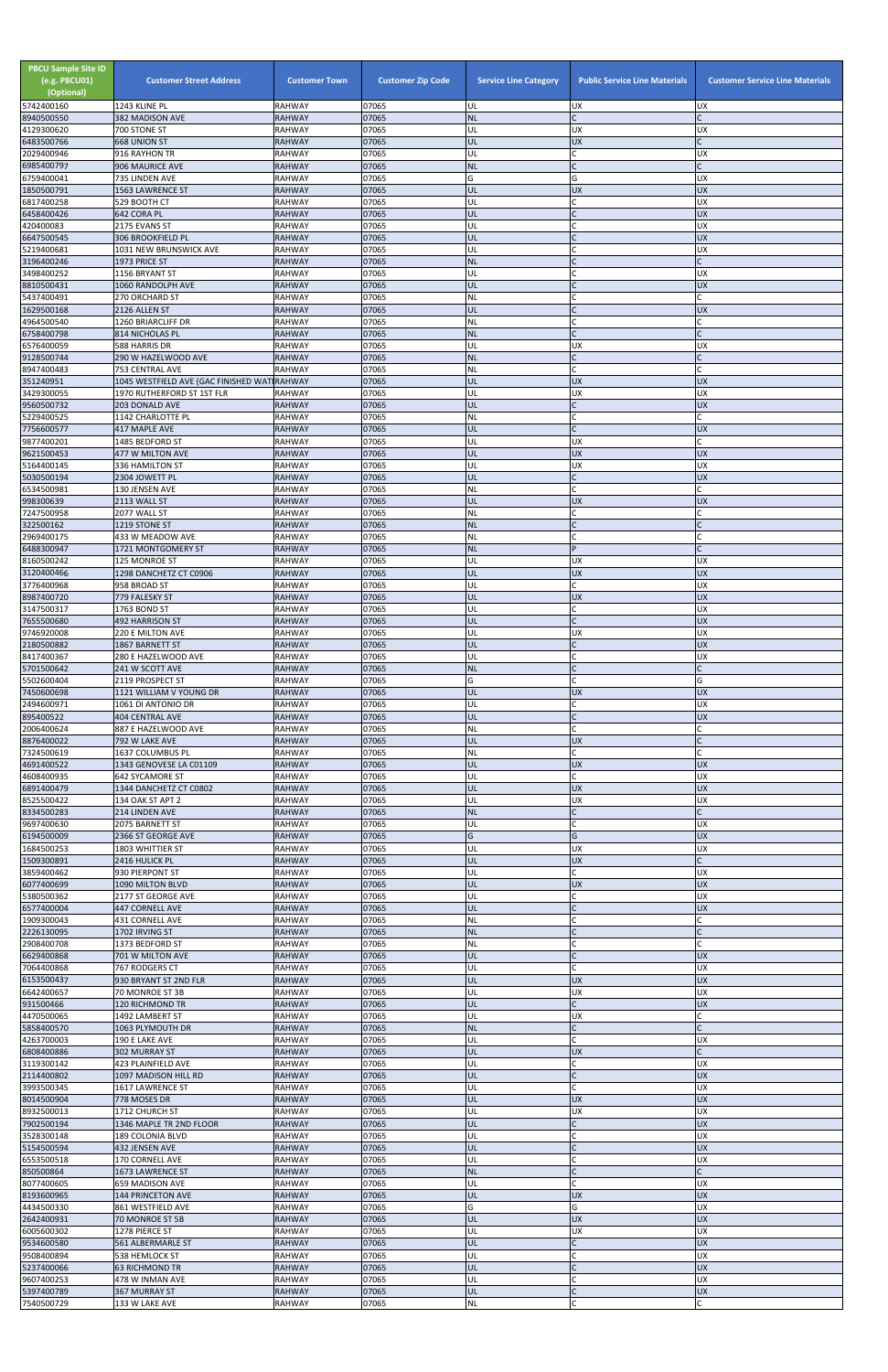| <b>PBCU Sample Site ID</b><br>(e.g. PBCU01)<br>(Optional)<br>2198300786 | <b>Customer Street Address</b><br>255 LINDEN AVE 1ST FLR | <b>Customer Town</b><br><b>RAHWAY</b> | <b>Customer Zip Code</b><br>07065 | <b>Service Line Category</b><br>UL | <b>Public Service Line Materials</b><br>IC. | <b>Customer Service Line Materials</b><br><b>UX</b> |
|-------------------------------------------------------------------------|----------------------------------------------------------|---------------------------------------|-----------------------------------|------------------------------------|---------------------------------------------|-----------------------------------------------------|
| 7605500161                                                              | 1987 LUFBERRY ST                                         | <b>RAHWAY</b>                         | 07065                             | NL                                 | lc.                                         |                                                     |
| 246920076                                                               | 1166 NEW BRUNSWICK AVE C0202<br>838 FALESKY ST           | <b>RAHWAY</b><br><b>RAHWAY</b>        | 07065<br>07065                    | UL<br>UL                           | <b>UX</b><br>lC.                            | <b>UX</b><br>UX                                     |
| 8298400908<br>15400528                                                  | 1602 COLUMBUS PL                                         | <b>RAHWAY</b>                         | 07065                             | <b>NL</b>                          | IC                                          |                                                     |
| 8798400229<br>4621500971                                                | 385 GROVE ST<br>1414 CAMPBELL ST                         | <b>RAHWAY</b><br><b>RAHWAY</b>        | 07065<br>07065                    | <b>NL</b><br>UL                    | lC.<br><b>UX</b>                            | <b>UX</b>                                           |
| 149300454                                                               | 260 E HAZELWOOD AVE 2ND FLR                              | <b>RAHWAY</b>                         | 07065                             | UL                                 | <b>UX</b>                                   | <b>UX</b>                                           |
| 9346130062                                                              | 746 HARRISON ST 1ST FLR                                  | <b>RAHWAY</b>                         | 07065                             | UL                                 | UX                                          | <b>UX</b>                                           |
| 6072500799<br>4953700024                                                | 738 E MILTON AVE<br><b>1625 LAWRENCE ST</b>              | <b>RAHWAY</b><br><b>RAHWAY</b>        | 07065<br>07065                    | UL<br>UL                           | lC.<br>lc.                                  | UX<br><b>UX</b>                                     |
| 7450500427                                                              | 1767 WHITTIER ST                                         | <b>RAHWAY</b>                         | 07065                             | UL                                 | <b>UX</b>                                   | <b>UX</b>                                           |
| 7428400706<br>9727400784                                                | 247 ALBERMARLE ST<br>118 MADISON AVE                     | <b>RAHWAY</b><br><b>RAHWAY</b>        | 07065<br>07065                    | UL<br>UL                           | lc.<br>lC.                                  | <b>UX</b><br>UX                                     |
| 189400540                                                               | 1624 LAWRENCE ST                                         | <b>RAHWAY</b>                         | 07065                             | UL                                 | lC.                                         | <b>UX</b>                                           |
| 7129400226                                                              | 1378 FRANKLIN ST                                         | <b>RAHWAY</b>                         | 07065<br>07065                    | UL                                 | UX<br>lc.                                   | <b>UX</b>                                           |
| 1736130093<br>8087400903                                                | <b>495 HAMILTON ST</b><br>454 W GRAND AVE                | <b>RAHWAY</b><br><b>RAHWAY</b>        | 07065                             | <b>NL</b><br>NL                    | lC.                                         | C                                                   |
| 1142500211                                                              | 729 W LINCOLN AVE                                        | <b>RAHWAY</b>                         | 07065                             | UL                                 | $\mathsf{C}$                                | <b>UX</b>                                           |
| 3774500653<br>1263700716                                                | 736 STONE ST<br>1010 HAZEL PL                            | <b>RAHWAY</b><br><b>RAHWAY</b>        | 07065<br>07065                    | UL<br>G                            | C<br>G                                      | <b>UX</b><br><b>UX</b>                              |
| 490500565                                                               | 135 COLONIA BLVD                                         | <b>RAHWAY</b>                         | 07065                             | UL                                 | lc.                                         | UX                                                  |
| 241500474<br>4889400520                                                 | 26 - 28 W INMAN AVE<br>1648 ESSEX ST                     | <b>RAHWAY</b><br><b>RAHWAY</b>        | 07065<br>07065                    | UL                                 | <b>UX</b>                                   | <b>UX</b><br><b>UX</b>                              |
| 4658400892                                                              | 1540 IRVING ST                                           | <b>RAHWAY</b>                         | 07065                             | UL                                 | $\overline{C}$                              | <b>UX</b>                                           |
| 9455500151                                                              | 1051 MAURICE AVE                                         | <b>RAHWAY</b>                         | 07065                             | UL                                 | lC.                                         | <b>UX</b>                                           |
| 7107400502<br>9646130087                                                | 1286 PIERCE ST<br>974 BROAD ST                           | <b>RAHWAY</b><br><b>RAHWAY</b>        | 07065<br>07065                    | G<br>UL                            | G<br>IC                                     | G<br>UX                                             |
| 1891400382                                                              | 906 LEESVILLE AVE                                        | <b>RAHWAY</b>                         | 07065                             | UL                                 | <b>UX</b>                                   | <b>UX</b>                                           |
| 4507400373<br>6634600630                                                | <b>473 CORNELL AVE</b><br>264 ALBERMARLE ST              | <b>RAHWAY</b><br><b>RAHWAY</b>        | 07065<br>07065                    | NL<br><b>NL</b>                    | lC.<br>$\overline{C}$                       | C                                                   |
| 1817400485                                                              | <b>260 KEARNEY AVE</b>                                   | <b>RAHWAY</b>                         | 07065                             | UL                                 | <b>C</b>                                    | <b>UX</b>                                           |
| 7325500959                                                              | 970 MILTON BLVD                                          | <b>RAHWAY</b>                         | 07065                             | UL                                 | <b>UX</b>                                   | <b>UX</b>                                           |
| 346920085<br>2458300615                                                 | 1166 NEW BRUNSWICK AVE C0404<br>806 MARTIN ST            | <b>RAHWAY</b><br><b>RAHWAY</b>        | 07065<br>07065                    | UL<br>UL                           | <b>UX</b><br><b>UX</b>                      | <b>UX</b><br><b>UX</b>                              |
| 4697400536                                                              | 1709 PARK ST                                             | <b>RAHWAY</b>                         | 07065                             | NL                                 | lC.                                         |                                                     |
| 7244500937<br>6918400110                                                | <b>655 JAQUES AVE</b><br>492 SEMINARY AVE                | <b>RAHWAY</b><br><b>RAHWAY</b>        | 07065<br>07065                    | UL<br>UL                           | $\mathsf{C}$<br>$\mathsf{C}$                | <b>UX</b><br>UX                                     |
| 5676400126                                                              | 250 W STEARNS ST                                         | <b>RAHWAY</b>                         | 07065                             | <b>NL</b>                          |                                             |                                                     |
| 2111500687                                                              | 1500 US 1                                                | <b>RAHWAY</b>                         | 07065                             | UL                                 | <b>UX</b>                                   | UX                                                  |
| 7263700897<br>1575500563                                                | <b>191 IVA ST</b><br>1568 LAWRENCE ST                    | <b>RAHWAY</b><br><b>RAHWAY</b>        | 07065<br>07065                    | <b>NL</b><br><b>NL</b>             | $\mathsf{C}$<br>lC.                         |                                                     |
| 7127400059                                                              | 795 STONE ST                                             | <b>RAHWAY</b>                         | 07065                             | UL                                 | <b>UX</b>                                   | <b>UX</b>                                           |
| 6721500314<br>5767400969                                                | 926 JEFFERSON AVE<br>1237 WHELAN PL                      | <b>RAHWAY</b><br><b>RAHWAY</b>        | 07065<br>07065                    | <b>NL</b><br>UL                    | lC.<br><b>UX</b>                            | <b>UX</b>                                           |
| 5924500623                                                              | 480 GROVE ST                                             | <b>RAHWAY</b>                         | 07065                             | UL                                 | lC.                                         | UX                                                  |
| 1689400941                                                              | 2113 WALL ST                                             | <b>RAHWAY</b>                         | 07065                             | UL                                 | <b>UX</b>                                   | <b>UX</b>                                           |
| 334500048<br>1593500508                                                 | 952 STACY PL<br>606 W LAKE AVE                           | <b>RAHWAY</b><br><b>RAHWAY</b>        | 07065<br>07065                    | UL<br>UL                           | lC.<br><b>UX</b>                            | <b>UX</b><br><b>UX</b>                              |
| 2750600108                                                              | 122 W MILTON AVE                                         | <b>RAHWAY</b>                         | 07065                             | UL                                 | C                                           | <b>UX</b>                                           |
| 6818400261<br>9211500841                                                | 220 W SCOTT AVE<br>1118 MAIN ST                          | <b>RAHWAY</b><br><b>RAHWAY</b>        | 07065<br>07065                    | <b>NL</b><br>UL                    | lC.<br><b>UX</b>                            | UX                                                  |
| 5279500891                                                              | 553 SEMINARY AVE                                         | <b>RAHWAY</b>                         | 07065                             | UL                                 | lC.                                         | <b>UX</b>                                           |
| 108400427<br>6602600025                                                 | 806 BROAD ST<br><b>1893 CHURCH ST</b>                    | <b>RAHWAY</b><br><b>RAHWAY</b>        | 07065<br>07065                    | UL<br>UL                           | <b>C</b><br>$\overline{C}$                  | UX<br><b>UX</b>                                     |
| 867400627                                                               | 411 W MILTON AVE                                         | <b>RAHWAY</b>                         | 07065                             | UL                                 | C                                           | <b>UX</b>                                           |
| 1720500889                                                              | 2158 ELIZABETH AVE 1ST FL FR                             | <b>RAHWAY</b>                         | 07065                             | UL                                 | <b>UX</b>                                   | <b>UX</b>                                           |
| 7790500856<br>9797400551                                                | 1375 MAPLE TR<br>862 PRATT ST                            | <b>RAHWAY</b><br><b>RAHWAY</b>        | 07065<br>07065                    | <b>NL</b><br>UL                    | C.<br>$\mathsf{C}$                          | <b>UX</b>                                           |
| 7028400491                                                              | 392 ELM AVE                                              | <b>RAHWAY</b>                         | 07065                             | UL                                 | lC.                                         | <b>UX</b>                                           |
| 2974500851<br>1740500654                                                | 105 ELM AVE<br>833 JAQUES AVE                            | <b>RAHWAY</b><br><b>RAHWAY</b>        | 07065<br>07065                    | UL<br>UL                           | <b>UX</b><br>lC.                            | <b>UX</b><br>UX                                     |
| 2119300452                                                              | <b>457 ORCHARD ST</b>                                    | <b>RAHWAY</b>                         | 07065                             | UL                                 | $\mathsf{C}$                                | <b>UX</b>                                           |
| 6646920021<br>7425500998                                                | 1670 IRVING ST<br>951 W LAKE AVE                         | <b>RAHWAY</b><br><b>RAHWAY</b>        | 07065<br>07065                    | UL<br><b>NL</b>                    | $\mathsf{C}$<br>IC                          | UX                                                  |
| 3229400187                                                              | 976 HAMILTON ST                                          | <b>RAHWAY</b>                         | 07065                             | NL                                 | lc.                                         |                                                     |
| 4946920022                                                              | 297 - 8 CENTRAL AVE                                      | <b>RAHWAY</b>                         | 07065                             | UL                                 | <b>UX</b>                                   | <b>UX</b>                                           |
| 1788400743<br>619400625                                                 | 1003 MIDWOOD DR<br>1170 WESTFIELD AVE                    | <b>RAHWAY</b><br><b>RAHWAY</b>        | 07065<br>07065                    | UL<br><b>NL</b>                    | C<br>$\overline{C}$                         | <b>UX</b>                                           |
| 7228500919                                                              | 208 W MILTON AVE                                         | <b>RAHWAY</b>                         | 07065                             | UL                                 | lC.                                         | <b>UX</b>                                           |
| 2201500349<br>296500406                                                 | 347 E HAZELWOOD AVE 2<br>2251 WINFIELD ST                | <b>RAHWAY</b><br><b>RAHWAY</b>        | 07065<br>07065                    | UL<br>UL                           | <b>UX</b><br>lC.                            | <b>UX</b><br>UX                                     |
| 8129500303                                                              | 674-700 NEW BRUNSWICK AVE                                | <b>RAHWAY</b>                         | 07065                             | UL                                 | <b>UX</b>                                   | <b>UX</b>                                           |
| 807400324                                                               | 229 VILLA PL                                             | <b>RAHWAY</b>                         | 07065<br>07065                    | UL                                 | <b>UX</b>                                   |                                                     |
| 4471500001<br>7753700061                                                | 952-956 ST. GEORGE AVE<br>386 PLAINFIELD AVE             | <b>RAHWAY</b><br><b>RAHWAY</b>        | 07065                             | UL<br>NL                           | <b>UX</b><br>C                              | <b>UX</b><br>C                                      |
| 1314400794                                                              | 540 ALBERMARLE ST                                        | <b>RAHWAY</b>                         | 07065                             | UL                                 | $\overline{C}$                              | <b>UX</b>                                           |
| 5678400100<br>5810500568                                                | 273 DONALD AVE<br>162 VILLA PL                           | <b>RAHWAY</b><br><b>RAHWAY</b>        | 07065<br>07065                    | UL<br>UL                           | C<br><b>UX</b>                              | <b>UX</b><br><b>UX</b>                              |
| 5609300896                                                              | 58 W MILTON AVE                                          | <b>RAHWAY</b>                         | 07065                             | G                                  | G                                           | G                                                   |
| 5272500179<br>4389400557                                                | 503 E MILTON AVE<br>935 THORN ST                         | <b>RAHWAY</b><br><b>RAHWAY</b>        | 07065<br>07065                    | IUL.<br>UL                         | <b>UX</b>                                   | <b>UX</b>                                           |
| 6179400863                                                              | 846 FALESKY ST                                           | <b>RAHWAY</b>                         | 07065                             | <b>NL</b>                          | $\mathsf{C}$                                |                                                     |
| 9937400486                                                              | 205 W MAIN ST                                            | <b>RAHWAY</b>                         | 07065                             | UL                                 | <b>UX</b>                                   | <b>UX</b>                                           |
| 2090500004<br>6522500511                                                | 60 JOHN PL<br>111 PRINCETON AVE                          | <b>RAHWAY</b><br><b>RAHWAY</b>        | 07065<br>07065                    | UL<br>UL                           | <b>C</b><br>C                               | <b>UX</b><br><b>UX</b>                              |
| 4709400745                                                              | 781 E MILTON AVE                                         | <b>RAHWAY</b>                         | 07065                             | UL                                 | $\overline{C}$                              | <b>UX</b>                                           |
| 28400980<br>3558300832                                                  | 1659 IRVING ST<br>262 MONROE ST                          | <b>RAHWAY</b><br><b>RAHWAY</b>        | 07065<br>07065                    | <b>NL</b><br>UL                    | lc.<br><b>UX</b>                            |                                                     |
| 7050500564                                                              | 152 RUDOLPH AVE                                          | <b>RAHWAY</b>                         | 07065                             | <b>NL</b>                          | lC.                                         |                                                     |
| 6802500996                                                              | 172 LINDEN AVE                                           | <b>RAHWAY</b>                         | 07065                             | UL                                 | $\mathsf C$                                 | <b>UX</b>                                           |
| 7019400575<br>5677300959                                                | 270 E HAZELWOOD AVE<br>1910 RUTHERFORD ST                | <b>RAHWAY</b><br><b>RAHWAY</b>        | 07065<br>07065                    | UL<br>UL                           | C<br>$\mathsf{C}$                           | <b>UX</b><br><b>UX</b>                              |
| 4742400290                                                              | 1747 PATERSON ST F/L                                     | <b>RAHWAY</b>                         | 07065                             | UL                                 | <b>UX</b>                                   | <b>UX</b>                                           |
| 1842400401<br>3842400868                                                | 1455 BARNHARDT LA C0706<br>1447 BARNHARDT LA C0601       | <b>RAHWAY</b><br><b>RAHWAY</b>        | 07065<br>07065                    | UL<br>UL                           | <b>UX</b><br><b>UX</b>                      | <b>UX</b><br>UX                                     |
| 4425500597                                                              | 1178 GRESLIN TR                                          | <b>RAHWAY</b>                         | 07065                             | UL                                 | $\mathsf{C}$                                | <b>UX</b>                                           |
| 4277400624                                                              | 171 STANTON ST                                           | <b>RAHWAY</b>                         | 07065                             | UL                                 | lC.                                         | <b>UX</b>                                           |
| 6427400787<br>9118400014                                                | <b>265 MADISON AVE</b><br>203 LAFAYETTE ST               | <b>RAHWAY</b><br><b>RAHWAY</b>        | 07065<br>07065                    | UL<br>UL                           | $\overline{C}$<br>C                         | <b>UX</b><br>ΧŊ                                     |
| 409400484                                                               | 883 APGAR TR                                             | <b>RAHWAY</b>                         | 07065                             | UL                                 | $\mathsf{C}$                                | UX                                                  |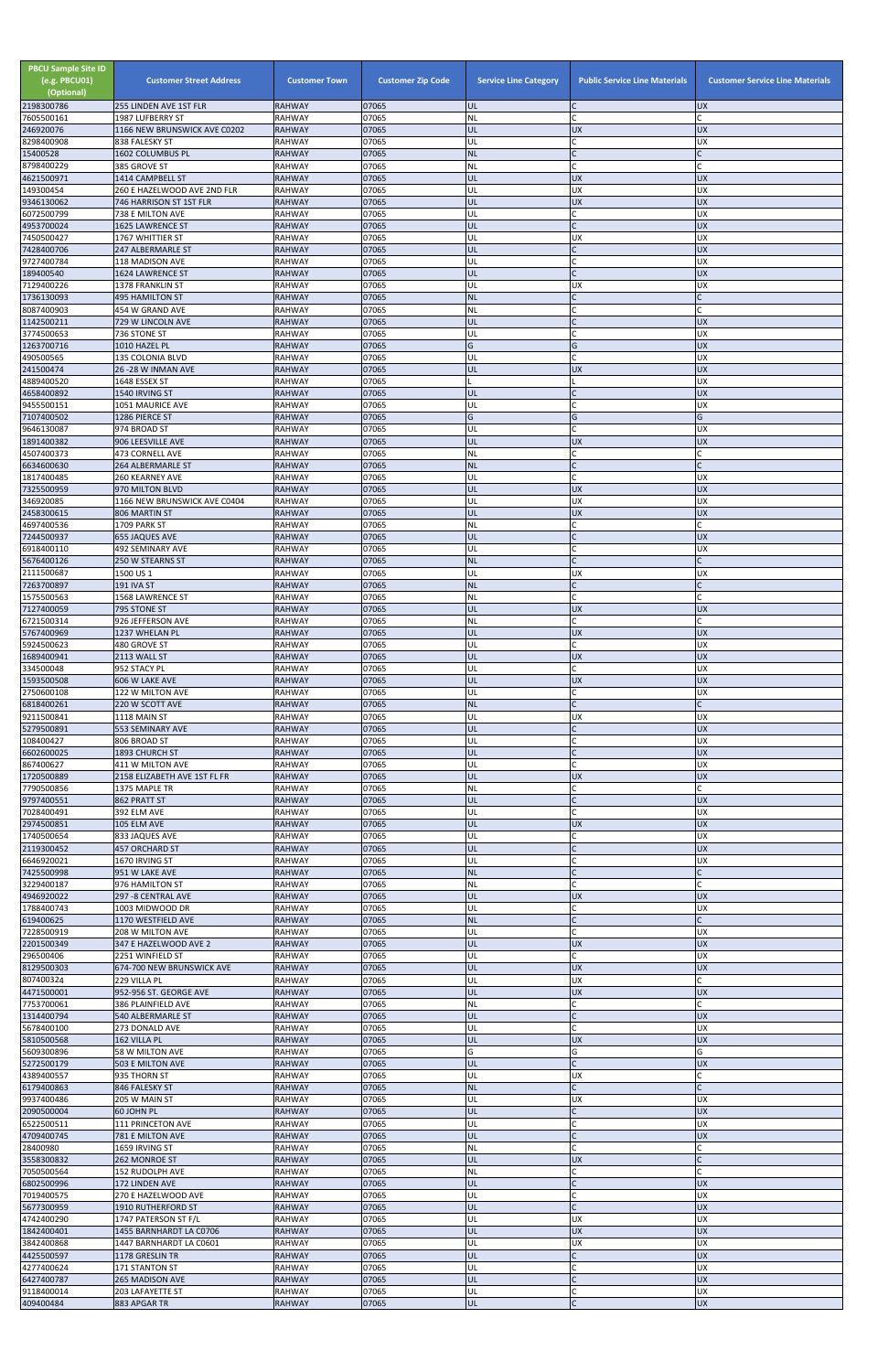| <b>UX</b><br>520 ALBERMARLE ST<br>UL<br><b>UX</b><br>557400833<br><b>RAHWAY</b><br>07065<br>UL<br><b>UX</b><br>1483 MAIN ST 1ST FL<br>$\mathsf{C}$<br>07065<br>UL<br><b>UX</b><br>1917 LUFBERRY ST<br>RAHWAY<br>G<br>6888400269<br>07065<br>Ġ<br><b>RAHWAY</b><br>901 PIERPONT ST<br>07065<br>148 LINCOLN HWY<br><b>RAHWAY</b><br>UL<br><b>UX</b><br><b>UX</b><br>UL<br>$\mathsf{C}$<br><b>RAHWAY</b><br>07065<br><b>UX</b><br>187 E HAZELWOOD AVE<br>$\mathsf{C}$<br>07065<br>NL<br>7264500624<br>1658 OLIVER ST<br>RAHWAY<br>$\mathsf{C}$<br>07065<br>ŰĹ<br><b>UX</b><br>1878 PATERSON ST<br><b>RAHWAY</b><br>07065<br><b>RAHWAY</b><br><b>287 BERTHOLD AVE</b><br>ΝL<br>68400264<br><b>662 MAPLE AVE</b><br>07065<br>UL<br><b>UX</b><br><b>RAHWAY</b><br>$\mathsf{C}$<br>268 BERTHOLD AVE<br>RAHWAY<br>07065<br>NL<br>Ġ<br>G<br>6824500123<br>07065<br><b>UX</b><br>462 MADISON AVE<br><b>RAHWAY</b><br>$\mathsf{C}$<br>07065<br><b>UX</b><br>484 E GRAND AVE<br>RAHWAY<br>UL<br>07065<br><b>537 JACKSON AVE</b><br><b>RAHWAY</b><br>UL<br><b>UX</b><br>6408400310<br>07065<br>552 E MILTON AVE<br>RAHWAY<br>NL<br>$\mathcal{C}$<br>07065<br>UL<br><b>UX</b><br>507 ALBERMARLE ST<br><b>RAHWAY</b><br>07065<br>$\mathsf{C}$<br>8228400475<br>UL<br><b>UX</b><br>451 STALEVICZ LA<br><b>RAHWAY</b><br>07065<br>7028500395<br><b>RAHWAY</b><br><b>NL</b><br>1038 MILTON BLVD<br>07065<br><b>RAHWAY</b><br>NL<br>1076 JEFFERSON AVE<br>$\mathsf{C}$<br>4139400539<br>82 RIDGE RD<br><b>RAHWAY</b><br>07065<br>UL<br><b>UX</b><br>$\mathsf{C}$<br>07065<br>UL<br><b>UX</b><br>881 HAMILTON ST<br><b>RAHWAY</b><br>07065<br><b>UX</b><br>1502 FRANKLIN ST APT 1<br><b>RAHWAY</b><br>UL<br><b>UX</b><br>2265500223<br>$\mathsf{C}$<br>206 ELM AVE<br>07065<br><b>RAHWAY</b><br>UL<br><b>UX</b><br><b>NL</b><br>$\mathsf{C}$<br>1447 CHURCH ST<br><b>RAHWAY</b><br>07065<br>$\mathsf{C}$<br>07065<br>500500623<br>RAHWAY<br>NL<br>691 W MILTON AVE<br>07065<br>NL<br>$\mathsf{C}$<br>2160500232<br>1413 MAIN ST<br><b>RAHWAY</b><br>07065<br>RAHWAY<br>NL<br>471 SEMINARY AVE<br>9388400784<br>07065<br>182 RUDOLPH AVE<br><b>RAHWAY</b><br>UL<br><b>UX</b><br>07065<br>$\mathsf{C}$<br>481 ELM AVE<br>RAHWAY<br>NL<br>07065<br>$\mathsf{C}$<br>933 NEW BRUNSWICK AVE<br><b>NL</b><br><b>RAHWAY</b><br>C<br>5089400039<br>07065<br>NL<br>457 E MILTON AVE<br><b>RAHWAY</b><br>07065<br>$\mathsf{C}$<br>1682 RUTHERFORD ST<br><b>RAHWAY</b><br>UL<br><b>UX</b><br>5794500095<br>07065<br>RAHWAY<br>NL<br>398 W INMAN AVE<br><b>RAHWAY</b><br>07065<br><b>UX</b><br><b>UX</b><br>70 MONROE ST 1C<br>UL<br>$\mathsf{C}$<br>07065<br>UL<br><b>UX</b><br>245 WILLIAMS ST<br>RAHWAY<br>$\mathsf{C}$<br>2367400162<br>07065<br><b>NL</b><br><b>472 ORCHARD ST</b><br><b>RAHWAY</b><br>$\mathsf{C}$<br>573 HARRISON ST<br>RAHWAY<br>07065<br>UL<br><b>UX</b><br>07065<br>UL<br><b>UX</b><br>697 RIVER RD<br><b>RAHWAY</b><br>3267400030<br>724 W INMAN AVE<br>RAHWAY<br>07065<br>UL<br>ΙUΧ<br>07065<br>UL<br><b>UX</b><br><b>UX</b><br>926 ST GEORGES AVE, TENANT B<br><b>RAHWAY</b><br>2020400960<br>RAHWAY<br>07065<br><b>UX</b><br><b>UX</b><br>1148 WILLIAM V YOUNG DR<br>UL<br>07065<br><b>NL</b><br>2152 ALLEN ST<br><b>RAHWAY</b><br>07065<br>939 HAMILTON ST<br>RAHWAY<br>ΝL<br>$\mathsf{C}$<br>07065<br>UL<br><b>UX</b><br>1858400622<br>907 RICHARD BLVD<br><b>RAHWAY</b><br>$\mathsf{C}$<br>07065<br>RAHWAY<br>NL<br>473 BOOTH CT<br>$\mathsf{C}$<br>07065<br><b>659 SEMINARY AVE</b><br><b>RAHWAY</b><br>UL<br><b>UX</b><br>$\mathsf{C}$<br>3314500144<br>905 MADISON AVE<br>RAHWAY<br>07065<br>UL<br><b>UX</b><br>07065<br>UL<br><b>UX</b><br><b>UX</b><br><b>RAHWAY</b><br>907 TRUSSLER PL<br>C<br>07065<br>UL<br><b>UX</b><br>4529400181<br>97 W CHERRY ST<br>RAHWAY<br><b>UX</b><br>07065<br><b>UX</b><br>601 W LAKE AVE<br><b>RAHWAY</b><br>UL<br>07065<br>G<br>G<br>2092 WHITTIER ST<br>RAHWAY<br>07065<br><b>UX</b><br>6839400060<br>215 ALBERMARLE ST<br><b>RAHWAY</b><br>UL<br>$\mathsf{C}$<br>07065<br>UL<br><b>UX</b><br>1132 JAQUES AVE<br>RAHWAY<br>$\mathsf{C}$<br>07065<br>UL<br><b>UX</b><br>6919400641<br>1095 FULTON ST<br><b>RAHWAY</b><br>07065<br>G<br>711 RIVER RD<br>RAHWAY<br>G<br><b>UX</b><br>07065<br><b>NL</b><br>535 SYCAMORE ST<br><b>RAHWAY</b><br>$\mathsf{C}$<br>07065<br><b>UX</b><br>9246130012<br>716 E GRAND AVE<br>RAHWAY<br>UL<br>$\mathsf{C}$<br>07065<br>UL<br><b>UX</b><br>799 NICHOLAS PL<br><b>RAHWAY</b><br>07065<br><b>UX</b><br>872 BRYANT ST<br>RAHWAY<br>UL<br><b>UX</b><br>6465500595<br>07065<br>UL<br><b>UX</b><br>101 MADISON AVE<br><b>RAHWAY</b><br>$\mathsf{C}$<br>RAHWAY<br>07065<br>UL<br><b>UX</b><br>751 DIANNE CT<br>$\mathsf{C}$<br>07065<br>UL<br><b>UX</b><br>1864500827<br>1703 IRVING ST<br><b>RAHWAY</b><br>$\mathsf C$<br>07065<br><b>UX</b><br>886 MAURICE AVE<br>RAHWAY<br>UL<br><b>RAHWAY</b><br>07065<br>UL<br><b>UX</b><br>2321 DESISTO DR<br>$\mathsf{C}$<br>8729500974<br>RAHWAY<br>07065<br>NL<br>383 W GRAND AVE<br>$\mathsf{C}$<br>07065<br><b>UX</b><br><b>RAHWAY</b><br>UL<br><b>60 COLONIA BLVD</b><br>$\mathsf{C}$<br>07065<br>UL<br><b>UX</b><br>1819 ALLEN ST<br>RAHWAY<br><b>UX</b><br>07065<br>1155 MAYFAIR DR<br><b>RAHWAY</b><br>UL<br><b>RAHWAY</b><br>07065<br><b>UX</b><br>751 JEFFERSON AVE<br>UL<br>$\mathsf{C}$<br><b>UX</b><br>5322500012<br><b>RAHWAY</b><br>07065<br>UL<br><b>492 HAMILTON ST</b><br>07065<br>UL<br><b>UX</b><br><b>UX</b><br>1423 BARNHARDT LA C0503<br>RAHWAY<br>07065<br>$\mathsf{C}$<br>1790 LAWRENCE ST<br><b>RAHWAY</b><br><b>NL</b><br>07065<br>1526 LENOX PL<br>RAHWAY<br>UL<br><b>UX</b><br>G<br>G<br>07065<br><b>UX</b><br>2175 ALLEN ST<br><b>RAHWAY</b><br>$\mathsf{C}$<br>07065<br><b>UX</b><br>3625500527<br>528 HEMLOCK ST<br><b>RAHWAY</b><br>UL<br>07065<br>$\mathsf{C}$<br><b>NL</b><br>150 ELM AVE<br><b>RAHWAY</b><br>$\mathsf{C}$<br><b>RAHWAY</b><br>07065<br><b>UX</b><br>1644 ESSEX ST<br>UL<br>4550600799<br>619 W HAZELWOOD AVE<br><b>RAHWAY</b><br>07065<br>UL<br><b>UX</b><br>1458 LAWRENCE ST 1ST FLOOR<br>RAHWAY<br>07065<br>UL<br><b>UX</b><br>UX<br>G<br>G<br>7310500095<br>07065<br>G<br>394 E GRAND AVE<br><b>RAHWAY</b><br>1801500608<br>07065<br>371 DUKES RD<br><b>RAHWAY</b><br>UL<br>UΧ<br><b>UX</b><br>07065<br>UL<br>725 BEVERLY RD<br><b>RAHWAY</b><br>6453500029<br>814 W LAKE AVE<br><b>RAHWAY</b><br>07065<br>NL<br>$\mathsf{C}$<br>07065<br>UL<br><b>UX</b><br>381 ORCHARD ST<br><b>RAHWAY</b><br>07065<br>UL<br><b>UX</b><br><b>UX</b><br>90 LEWIS ST<br>RAHWAY<br>$\overline{C}$<br>NL<br>3125500848<br>142 CODDINGTON ST<br><b>RAHWAY</b><br>07065<br>532 JACKSON AVE<br><b>RAHWAY</b><br>07065<br>UL<br><b>UX</b><br><b>UX</b><br>$\mathsf{C}$<br><b>UX</b><br>UL<br>9204500827<br>315 E STEARNS ST<br><b>RAHWAY</b><br>07065<br>$\mathsf{C}$<br>RAHWAY<br>07065<br>UL<br><b>UX</b><br>868 CRESCENT DR<br>07065<br>UL<br><b>RAHWAY</b><br><b>UX</b><br>1800 ST GEORGE AVE<br>$\mathsf{C}$<br>6809400721<br><b>RAHWAY</b><br>07065<br>UL<br><b>UX</b><br>473 E MILTON AVE<br>UL<br><b>UX</b><br>07065<br>1046 COLONIAL DR<br><b>RAHWAY</b><br>$\mathsf{C}$<br><b>RAHWAY</b><br>07065<br><b>NL</b><br>898 BRYANT ST<br>$\mathsf{C}$<br>UL<br>07065<br><b>UX</b><br>1437 NEW CHURCH ST<br><b>RAHWAY</b><br>$\mathsf C$<br><b>UX</b><br>2208 CHURCH ST<br><b>RAHWAY</b><br>07065<br>UL<br>8207400124<br>07065<br>UL<br><b>UX</b><br><b>UX</b><br>1029 THORN ST<br><b>RAHWAY</b><br>G<br><b>UX</b><br>298 MORTON AVE<br>RAHWAY<br>07065<br>G<br>$\mathsf{C}$<br>07065<br>UL<br><b>UX</b><br>2035 HENRY ST<br><b>RAHWAY</b><br>$\mathsf{C}$<br>RAHWAY<br>07065<br>UL<br><b>UX</b><br>9917400071<br>667 SEMINARY AVE<br><b>NL</b><br>07065<br>581 ORCHARD ST<br><b>RAHWAY</b><br>$\mathsf{C}$<br>$\sf NL$<br>Ċ<br>898 BILLY CT<br>07065<br>RAHWAY | <b>PBCU Sample Site ID</b><br>(e.g. PBCU01)<br>(Optional) | <b>Customer Street Address</b> | <b>Customer Town</b> | <b>Customer Zip Code</b> | <b>Service Line Category</b> | <b>Public Service Line Materials</b> | <b>Customer Service Line Materials</b> |
|---------------------------------------------------------------------------------------------------------------------------------------------------------------------------------------------------------------------------------------------------------------------------------------------------------------------------------------------------------------------------------------------------------------------------------------------------------------------------------------------------------------------------------------------------------------------------------------------------------------------------------------------------------------------------------------------------------------------------------------------------------------------------------------------------------------------------------------------------------------------------------------------------------------------------------------------------------------------------------------------------------------------------------------------------------------------------------------------------------------------------------------------------------------------------------------------------------------------------------------------------------------------------------------------------------------------------------------------------------------------------------------------------------------------------------------------------------------------------------------------------------------------------------------------------------------------------------------------------------------------------------------------------------------------------------------------------------------------------------------------------------------------------------------------------------------------------------------------------------------------------------------------------------------------------------------------------------------------------------------------------------------------------------------------------------------------------------------------------------------------------------------------------------------------------------------------------------------------------------------------------------------------------------------------------------------------------------------------------------------------------------------------------------------------------------------------------------------------------------------------------------------------------------------------------------------------------------------------------------------------------------------------------------------------------------------------------------------------------------------------------------------------------------------------------------------------------------------------------------------------------------------------------------------------------------------------------------------------------------------------------------------------------------------------------------------------------------------------------------------------------------------------------------------------------------------------------------------------------------------------------------------------------------------------------------------------------------------------------------------------------------------------------------------------------------------------------------------------------------------------------------------------------------------------------------------------------------------------------------------------------------------------------------------------------------------------------------------------------------------------------------------------------------------------------------------------------------------------------------------------------------------------------------------------------------------------------------------------------------------------------------------------------------------------------------------------------------------------------------------------------------------------------------------------------------------------------------------------------------------------------------------------------------------------------------------------------------------------------------------------------------------------------------------------------------------------------------------------------------------------------------------------------------------------------------------------------------------------------------------------------------------------------------------------------------------------------------------------------------------------------------------------------------------------------------------------------------------------------------------------------------------------------------------------------------------------------------------------------------------------------------------------------------------------------------------------------------------------------------------------------------------------------------------------------------------------------------------------------------------------------------------------------------------------------------------------------------------------------------------------------------------------------------------------------------------------------------------------------------------------------------------------------------------------------------------------------------------------------------------------------------------------------------------------------------------------------------------------------------------------------------------------------------------------------------------------------------------------------------------------------------------------------------------------------------------------------------------------------------------------------------------------------------------------------------------------------------------------------------------------------------------------------------------------------------------------------------------------------------------------------------------------------------------------------------------------------------------------------------------------------------------------------------------------------------------------------------------------------------------------------------------------------------------------------------------------------------------------------------------------------------------------------------------------------------------------------------------------------------------------------------------------------------------------------------------------------------------------------------------------------------------------------------------------------------------------------------------------------------------------------------------------------------------------------------------------------------------------------------------------------------------------------------------------------------------------------------------------------------------------------------------------------------------------------------------------------------------------------------------------------------------------------------------------------------------------------------------------------------------------------------------------------------------------------------------------------------------------------------------------------------------------------------------------------------------------------------------------------------------------------------------------------------------------------------------|-----------------------------------------------------------|--------------------------------|----------------------|--------------------------|------------------------------|--------------------------------------|----------------------------------------|
|                                                                                                                                                                                                                                                                                                                                                                                                                                                                                                                                                                                                                                                                                                                                                                                                                                                                                                                                                                                                                                                                                                                                                                                                                                                                                                                                                                                                                                                                                                                                                                                                                                                                                                                                                                                                                                                                                                                                                                                                                                                                                                                                                                                                                                                                                                                                                                                                                                                                                                                                                                                                                                                                                                                                                                                                                                                                                                                                                                                                                                                                                                                                                                                                                                                                                                                                                                                                                                                                                                                                                                                                                                                                                                                                                                                                                                                                                                                                                                                                                                                                                                                                                                                                                                                                                                                                                                                                                                                                                                                                                                                                                                                                                                                                                                                                                                                                                                                                                                                                                                                                                                                                                                                                                                                                                                                                                                                                                                                                                                                                                                                                                                                                                                                                                                                                                                                                                                                                                                                                                                                                                                                                                                                                                                                                                                                                                                                                                                                                                                                                                                                                                                                                                                                                                                                                                                                                                                                                                                                                                                                                                                                                                                                                                                                                                                                                                                                                                                                                                                                                                                                                                                                                                                                                                                                                               | 9063400927                                                |                                | <b>RAHWAY</b>        | 07065                    |                              |                                      |                                        |
|                                                                                                                                                                                                                                                                                                                                                                                                                                                                                                                                                                                                                                                                                                                                                                                                                                                                                                                                                                                                                                                                                                                                                                                                                                                                                                                                                                                                                                                                                                                                                                                                                                                                                                                                                                                                                                                                                                                                                                                                                                                                                                                                                                                                                                                                                                                                                                                                                                                                                                                                                                                                                                                                                                                                                                                                                                                                                                                                                                                                                                                                                                                                                                                                                                                                                                                                                                                                                                                                                                                                                                                                                                                                                                                                                                                                                                                                                                                                                                                                                                                                                                                                                                                                                                                                                                                                                                                                                                                                                                                                                                                                                                                                                                                                                                                                                                                                                                                                                                                                                                                                                                                                                                                                                                                                                                                                                                                                                                                                                                                                                                                                                                                                                                                                                                                                                                                                                                                                                                                                                                                                                                                                                                                                                                                                                                                                                                                                                                                                                                                                                                                                                                                                                                                                                                                                                                                                                                                                                                                                                                                                                                                                                                                                                                                                                                                                                                                                                                                                                                                                                                                                                                                                                                                                                                                                               | 3597400974                                                |                                |                      |                          |                              |                                      |                                        |
|                                                                                                                                                                                                                                                                                                                                                                                                                                                                                                                                                                                                                                                                                                                                                                                                                                                                                                                                                                                                                                                                                                                                                                                                                                                                                                                                                                                                                                                                                                                                                                                                                                                                                                                                                                                                                                                                                                                                                                                                                                                                                                                                                                                                                                                                                                                                                                                                                                                                                                                                                                                                                                                                                                                                                                                                                                                                                                                                                                                                                                                                                                                                                                                                                                                                                                                                                                                                                                                                                                                                                                                                                                                                                                                                                                                                                                                                                                                                                                                                                                                                                                                                                                                                                                                                                                                                                                                                                                                                                                                                                                                                                                                                                                                                                                                                                                                                                                                                                                                                                                                                                                                                                                                                                                                                                                                                                                                                                                                                                                                                                                                                                                                                                                                                                                                                                                                                                                                                                                                                                                                                                                                                                                                                                                                                                                                                                                                                                                                                                                                                                                                                                                                                                                                                                                                                                                                                                                                                                                                                                                                                                                                                                                                                                                                                                                                                                                                                                                                                                                                                                                                                                                                                                                                                                                                                               | 2488300787                                                |                                |                      |                          |                              |                                      |                                        |
|                                                                                                                                                                                                                                                                                                                                                                                                                                                                                                                                                                                                                                                                                                                                                                                                                                                                                                                                                                                                                                                                                                                                                                                                                                                                                                                                                                                                                                                                                                                                                                                                                                                                                                                                                                                                                                                                                                                                                                                                                                                                                                                                                                                                                                                                                                                                                                                                                                                                                                                                                                                                                                                                                                                                                                                                                                                                                                                                                                                                                                                                                                                                                                                                                                                                                                                                                                                                                                                                                                                                                                                                                                                                                                                                                                                                                                                                                                                                                                                                                                                                                                                                                                                                                                                                                                                                                                                                                                                                                                                                                                                                                                                                                                                                                                                                                                                                                                                                                                                                                                                                                                                                                                                                                                                                                                                                                                                                                                                                                                                                                                                                                                                                                                                                                                                                                                                                                                                                                                                                                                                                                                                                                                                                                                                                                                                                                                                                                                                                                                                                                                                                                                                                                                                                                                                                                                                                                                                                                                                                                                                                                                                                                                                                                                                                                                                                                                                                                                                                                                                                                                                                                                                                                                                                                                                                               | 6448400854                                                |                                |                      |                          |                              |                                      |                                        |
|                                                                                                                                                                                                                                                                                                                                                                                                                                                                                                                                                                                                                                                                                                                                                                                                                                                                                                                                                                                                                                                                                                                                                                                                                                                                                                                                                                                                                                                                                                                                                                                                                                                                                                                                                                                                                                                                                                                                                                                                                                                                                                                                                                                                                                                                                                                                                                                                                                                                                                                                                                                                                                                                                                                                                                                                                                                                                                                                                                                                                                                                                                                                                                                                                                                                                                                                                                                                                                                                                                                                                                                                                                                                                                                                                                                                                                                                                                                                                                                                                                                                                                                                                                                                                                                                                                                                                                                                                                                                                                                                                                                                                                                                                                                                                                                                                                                                                                                                                                                                                                                                                                                                                                                                                                                                                                                                                                                                                                                                                                                                                                                                                                                                                                                                                                                                                                                                                                                                                                                                                                                                                                                                                                                                                                                                                                                                                                                                                                                                                                                                                                                                                                                                                                                                                                                                                                                                                                                                                                                                                                                                                                                                                                                                                                                                                                                                                                                                                                                                                                                                                                                                                                                                                                                                                                                                               | 1994500216                                                |                                |                      |                          |                              |                                      |                                        |
|                                                                                                                                                                                                                                                                                                                                                                                                                                                                                                                                                                                                                                                                                                                                                                                                                                                                                                                                                                                                                                                                                                                                                                                                                                                                                                                                                                                                                                                                                                                                                                                                                                                                                                                                                                                                                                                                                                                                                                                                                                                                                                                                                                                                                                                                                                                                                                                                                                                                                                                                                                                                                                                                                                                                                                                                                                                                                                                                                                                                                                                                                                                                                                                                                                                                                                                                                                                                                                                                                                                                                                                                                                                                                                                                                                                                                                                                                                                                                                                                                                                                                                                                                                                                                                                                                                                                                                                                                                                                                                                                                                                                                                                                                                                                                                                                                                                                                                                                                                                                                                                                                                                                                                                                                                                                                                                                                                                                                                                                                                                                                                                                                                                                                                                                                                                                                                                                                                                                                                                                                                                                                                                                                                                                                                                                                                                                                                                                                                                                                                                                                                                                                                                                                                                                                                                                                                                                                                                                                                                                                                                                                                                                                                                                                                                                                                                                                                                                                                                                                                                                                                                                                                                                                                                                                                                                               | 5976400609                                                |                                |                      |                          |                              |                                      |                                        |
|                                                                                                                                                                                                                                                                                                                                                                                                                                                                                                                                                                                                                                                                                                                                                                                                                                                                                                                                                                                                                                                                                                                                                                                                                                                                                                                                                                                                                                                                                                                                                                                                                                                                                                                                                                                                                                                                                                                                                                                                                                                                                                                                                                                                                                                                                                                                                                                                                                                                                                                                                                                                                                                                                                                                                                                                                                                                                                                                                                                                                                                                                                                                                                                                                                                                                                                                                                                                                                                                                                                                                                                                                                                                                                                                                                                                                                                                                                                                                                                                                                                                                                                                                                                                                                                                                                                                                                                                                                                                                                                                                                                                                                                                                                                                                                                                                                                                                                                                                                                                                                                                                                                                                                                                                                                                                                                                                                                                                                                                                                                                                                                                                                                                                                                                                                                                                                                                                                                                                                                                                                                                                                                                                                                                                                                                                                                                                                                                                                                                                                                                                                                                                                                                                                                                                                                                                                                                                                                                                                                                                                                                                                                                                                                                                                                                                                                                                                                                                                                                                                                                                                                                                                                                                                                                                                                                               | 7154500883                                                |                                |                      |                          |                              |                                      |                                        |
|                                                                                                                                                                                                                                                                                                                                                                                                                                                                                                                                                                                                                                                                                                                                                                                                                                                                                                                                                                                                                                                                                                                                                                                                                                                                                                                                                                                                                                                                                                                                                                                                                                                                                                                                                                                                                                                                                                                                                                                                                                                                                                                                                                                                                                                                                                                                                                                                                                                                                                                                                                                                                                                                                                                                                                                                                                                                                                                                                                                                                                                                                                                                                                                                                                                                                                                                                                                                                                                                                                                                                                                                                                                                                                                                                                                                                                                                                                                                                                                                                                                                                                                                                                                                                                                                                                                                                                                                                                                                                                                                                                                                                                                                                                                                                                                                                                                                                                                                                                                                                                                                                                                                                                                                                                                                                                                                                                                                                                                                                                                                                                                                                                                                                                                                                                                                                                                                                                                                                                                                                                                                                                                                                                                                                                                                                                                                                                                                                                                                                                                                                                                                                                                                                                                                                                                                                                                                                                                                                                                                                                                                                                                                                                                                                                                                                                                                                                                                                                                                                                                                                                                                                                                                                                                                                                                                               | 4049400700                                                |                                |                      |                          |                              |                                      |                                        |
|                                                                                                                                                                                                                                                                                                                                                                                                                                                                                                                                                                                                                                                                                                                                                                                                                                                                                                                                                                                                                                                                                                                                                                                                                                                                                                                                                                                                                                                                                                                                                                                                                                                                                                                                                                                                                                                                                                                                                                                                                                                                                                                                                                                                                                                                                                                                                                                                                                                                                                                                                                                                                                                                                                                                                                                                                                                                                                                                                                                                                                                                                                                                                                                                                                                                                                                                                                                                                                                                                                                                                                                                                                                                                                                                                                                                                                                                                                                                                                                                                                                                                                                                                                                                                                                                                                                                                                                                                                                                                                                                                                                                                                                                                                                                                                                                                                                                                                                                                                                                                                                                                                                                                                                                                                                                                                                                                                                                                                                                                                                                                                                                                                                                                                                                                                                                                                                                                                                                                                                                                                                                                                                                                                                                                                                                                                                                                                                                                                                                                                                                                                                                                                                                                                                                                                                                                                                                                                                                                                                                                                                                                                                                                                                                                                                                                                                                                                                                                                                                                                                                                                                                                                                                                                                                                                                                               | 4684500297                                                |                                |                      |                          |                              |                                      |                                        |
|                                                                                                                                                                                                                                                                                                                                                                                                                                                                                                                                                                                                                                                                                                                                                                                                                                                                                                                                                                                                                                                                                                                                                                                                                                                                                                                                                                                                                                                                                                                                                                                                                                                                                                                                                                                                                                                                                                                                                                                                                                                                                                                                                                                                                                                                                                                                                                                                                                                                                                                                                                                                                                                                                                                                                                                                                                                                                                                                                                                                                                                                                                                                                                                                                                                                                                                                                                                                                                                                                                                                                                                                                                                                                                                                                                                                                                                                                                                                                                                                                                                                                                                                                                                                                                                                                                                                                                                                                                                                                                                                                                                                                                                                                                                                                                                                                                                                                                                                                                                                                                                                                                                                                                                                                                                                                                                                                                                                                                                                                                                                                                                                                                                                                                                                                                                                                                                                                                                                                                                                                                                                                                                                                                                                                                                                                                                                                                                                                                                                                                                                                                                                                                                                                                                                                                                                                                                                                                                                                                                                                                                                                                                                                                                                                                                                                                                                                                                                                                                                                                                                                                                                                                                                                                                                                                                                               | 8267400348                                                |                                |                      |                          |                              |                                      |                                        |
|                                                                                                                                                                                                                                                                                                                                                                                                                                                                                                                                                                                                                                                                                                                                                                                                                                                                                                                                                                                                                                                                                                                                                                                                                                                                                                                                                                                                                                                                                                                                                                                                                                                                                                                                                                                                                                                                                                                                                                                                                                                                                                                                                                                                                                                                                                                                                                                                                                                                                                                                                                                                                                                                                                                                                                                                                                                                                                                                                                                                                                                                                                                                                                                                                                                                                                                                                                                                                                                                                                                                                                                                                                                                                                                                                                                                                                                                                                                                                                                                                                                                                                                                                                                                                                                                                                                                                                                                                                                                                                                                                                                                                                                                                                                                                                                                                                                                                                                                                                                                                                                                                                                                                                                                                                                                                                                                                                                                                                                                                                                                                                                                                                                                                                                                                                                                                                                                                                                                                                                                                                                                                                                                                                                                                                                                                                                                                                                                                                                                                                                                                                                                                                                                                                                                                                                                                                                                                                                                                                                                                                                                                                                                                                                                                                                                                                                                                                                                                                                                                                                                                                                                                                                                                                                                                                                                               |                                                           |                                |                      |                          |                              |                                      |                                        |
|                                                                                                                                                                                                                                                                                                                                                                                                                                                                                                                                                                                                                                                                                                                                                                                                                                                                                                                                                                                                                                                                                                                                                                                                                                                                                                                                                                                                                                                                                                                                                                                                                                                                                                                                                                                                                                                                                                                                                                                                                                                                                                                                                                                                                                                                                                                                                                                                                                                                                                                                                                                                                                                                                                                                                                                                                                                                                                                                                                                                                                                                                                                                                                                                                                                                                                                                                                                                                                                                                                                                                                                                                                                                                                                                                                                                                                                                                                                                                                                                                                                                                                                                                                                                                                                                                                                                                                                                                                                                                                                                                                                                                                                                                                                                                                                                                                                                                                                                                                                                                                                                                                                                                                                                                                                                                                                                                                                                                                                                                                                                                                                                                                                                                                                                                                                                                                                                                                                                                                                                                                                                                                                                                                                                                                                                                                                                                                                                                                                                                                                                                                                                                                                                                                                                                                                                                                                                                                                                                                                                                                                                                                                                                                                                                                                                                                                                                                                                                                                                                                                                                                                                                                                                                                                                                                                                               | 1012500776                                                |                                |                      |                          |                              |                                      |                                        |
|                                                                                                                                                                                                                                                                                                                                                                                                                                                                                                                                                                                                                                                                                                                                                                                                                                                                                                                                                                                                                                                                                                                                                                                                                                                                                                                                                                                                                                                                                                                                                                                                                                                                                                                                                                                                                                                                                                                                                                                                                                                                                                                                                                                                                                                                                                                                                                                                                                                                                                                                                                                                                                                                                                                                                                                                                                                                                                                                                                                                                                                                                                                                                                                                                                                                                                                                                                                                                                                                                                                                                                                                                                                                                                                                                                                                                                                                                                                                                                                                                                                                                                                                                                                                                                                                                                                                                                                                                                                                                                                                                                                                                                                                                                                                                                                                                                                                                                                                                                                                                                                                                                                                                                                                                                                                                                                                                                                                                                                                                                                                                                                                                                                                                                                                                                                                                                                                                                                                                                                                                                                                                                                                                                                                                                                                                                                                                                                                                                                                                                                                                                                                                                                                                                                                                                                                                                                                                                                                                                                                                                                                                                                                                                                                                                                                                                                                                                                                                                                                                                                                                                                                                                                                                                                                                                                                               | 227400531                                                 |                                |                      |                          |                              |                                      |                                        |
|                                                                                                                                                                                                                                                                                                                                                                                                                                                                                                                                                                                                                                                                                                                                                                                                                                                                                                                                                                                                                                                                                                                                                                                                                                                                                                                                                                                                                                                                                                                                                                                                                                                                                                                                                                                                                                                                                                                                                                                                                                                                                                                                                                                                                                                                                                                                                                                                                                                                                                                                                                                                                                                                                                                                                                                                                                                                                                                                                                                                                                                                                                                                                                                                                                                                                                                                                                                                                                                                                                                                                                                                                                                                                                                                                                                                                                                                                                                                                                                                                                                                                                                                                                                                                                                                                                                                                                                                                                                                                                                                                                                                                                                                                                                                                                                                                                                                                                                                                                                                                                                                                                                                                                                                                                                                                                                                                                                                                                                                                                                                                                                                                                                                                                                                                                                                                                                                                                                                                                                                                                                                                                                                                                                                                                                                                                                                                                                                                                                                                                                                                                                                                                                                                                                                                                                                                                                                                                                                                                                                                                                                                                                                                                                                                                                                                                                                                                                                                                                                                                                                                                                                                                                                                                                                                                                                               | 2849400095                                                |                                |                      |                          |                              |                                      |                                        |
|                                                                                                                                                                                                                                                                                                                                                                                                                                                                                                                                                                                                                                                                                                                                                                                                                                                                                                                                                                                                                                                                                                                                                                                                                                                                                                                                                                                                                                                                                                                                                                                                                                                                                                                                                                                                                                                                                                                                                                                                                                                                                                                                                                                                                                                                                                                                                                                                                                                                                                                                                                                                                                                                                                                                                                                                                                                                                                                                                                                                                                                                                                                                                                                                                                                                                                                                                                                                                                                                                                                                                                                                                                                                                                                                                                                                                                                                                                                                                                                                                                                                                                                                                                                                                                                                                                                                                                                                                                                                                                                                                                                                                                                                                                                                                                                                                                                                                                                                                                                                                                                                                                                                                                                                                                                                                                                                                                                                                                                                                                                                                                                                                                                                                                                                                                                                                                                                                                                                                                                                                                                                                                                                                                                                                                                                                                                                                                                                                                                                                                                                                                                                                                                                                                                                                                                                                                                                                                                                                                                                                                                                                                                                                                                                                                                                                                                                                                                                                                                                                                                                                                                                                                                                                                                                                                                                               | 7115400539                                                |                                |                      |                          |                              |                                      |                                        |
|                                                                                                                                                                                                                                                                                                                                                                                                                                                                                                                                                                                                                                                                                                                                                                                                                                                                                                                                                                                                                                                                                                                                                                                                                                                                                                                                                                                                                                                                                                                                                                                                                                                                                                                                                                                                                                                                                                                                                                                                                                                                                                                                                                                                                                                                                                                                                                                                                                                                                                                                                                                                                                                                                                                                                                                                                                                                                                                                                                                                                                                                                                                                                                                                                                                                                                                                                                                                                                                                                                                                                                                                                                                                                                                                                                                                                                                                                                                                                                                                                                                                                                                                                                                                                                                                                                                                                                                                                                                                                                                                                                                                                                                                                                                                                                                                                                                                                                                                                                                                                                                                                                                                                                                                                                                                                                                                                                                                                                                                                                                                                                                                                                                                                                                                                                                                                                                                                                                                                                                                                                                                                                                                                                                                                                                                                                                                                                                                                                                                                                                                                                                                                                                                                                                                                                                                                                                                                                                                                                                                                                                                                                                                                                                                                                                                                                                                                                                                                                                                                                                                                                                                                                                                                                                                                                                                               |                                                           |                                |                      |                          |                              |                                      |                                        |
|                                                                                                                                                                                                                                                                                                                                                                                                                                                                                                                                                                                                                                                                                                                                                                                                                                                                                                                                                                                                                                                                                                                                                                                                                                                                                                                                                                                                                                                                                                                                                                                                                                                                                                                                                                                                                                                                                                                                                                                                                                                                                                                                                                                                                                                                                                                                                                                                                                                                                                                                                                                                                                                                                                                                                                                                                                                                                                                                                                                                                                                                                                                                                                                                                                                                                                                                                                                                                                                                                                                                                                                                                                                                                                                                                                                                                                                                                                                                                                                                                                                                                                                                                                                                                                                                                                                                                                                                                                                                                                                                                                                                                                                                                                                                                                                                                                                                                                                                                                                                                                                                                                                                                                                                                                                                                                                                                                                                                                                                                                                                                                                                                                                                                                                                                                                                                                                                                                                                                                                                                                                                                                                                                                                                                                                                                                                                                                                                                                                                                                                                                                                                                                                                                                                                                                                                                                                                                                                                                                                                                                                                                                                                                                                                                                                                                                                                                                                                                                                                                                                                                                                                                                                                                                                                                                                                               | 4770500754                                                |                                |                      |                          |                              |                                      |                                        |
|                                                                                                                                                                                                                                                                                                                                                                                                                                                                                                                                                                                                                                                                                                                                                                                                                                                                                                                                                                                                                                                                                                                                                                                                                                                                                                                                                                                                                                                                                                                                                                                                                                                                                                                                                                                                                                                                                                                                                                                                                                                                                                                                                                                                                                                                                                                                                                                                                                                                                                                                                                                                                                                                                                                                                                                                                                                                                                                                                                                                                                                                                                                                                                                                                                                                                                                                                                                                                                                                                                                                                                                                                                                                                                                                                                                                                                                                                                                                                                                                                                                                                                                                                                                                                                                                                                                                                                                                                                                                                                                                                                                                                                                                                                                                                                                                                                                                                                                                                                                                                                                                                                                                                                                                                                                                                                                                                                                                                                                                                                                                                                                                                                                                                                                                                                                                                                                                                                                                                                                                                                                                                                                                                                                                                                                                                                                                                                                                                                                                                                                                                                                                                                                                                                                                                                                                                                                                                                                                                                                                                                                                                                                                                                                                                                                                                                                                                                                                                                                                                                                                                                                                                                                                                                                                                                                                               | 9098300099                                                |                                |                      |                          |                              |                                      |                                        |
|                                                                                                                                                                                                                                                                                                                                                                                                                                                                                                                                                                                                                                                                                                                                                                                                                                                                                                                                                                                                                                                                                                                                                                                                                                                                                                                                                                                                                                                                                                                                                                                                                                                                                                                                                                                                                                                                                                                                                                                                                                                                                                                                                                                                                                                                                                                                                                                                                                                                                                                                                                                                                                                                                                                                                                                                                                                                                                                                                                                                                                                                                                                                                                                                                                                                                                                                                                                                                                                                                                                                                                                                                                                                                                                                                                                                                                                                                                                                                                                                                                                                                                                                                                                                                                                                                                                                                                                                                                                                                                                                                                                                                                                                                                                                                                                                                                                                                                                                                                                                                                                                                                                                                                                                                                                                                                                                                                                                                                                                                                                                                                                                                                                                                                                                                                                                                                                                                                                                                                                                                                                                                                                                                                                                                                                                                                                                                                                                                                                                                                                                                                                                                                                                                                                                                                                                                                                                                                                                                                                                                                                                                                                                                                                                                                                                                                                                                                                                                                                                                                                                                                                                                                                                                                                                                                                                               | 1587400866                                                |                                |                      |                          |                              |                                      |                                        |
|                                                                                                                                                                                                                                                                                                                                                                                                                                                                                                                                                                                                                                                                                                                                                                                                                                                                                                                                                                                                                                                                                                                                                                                                                                                                                                                                                                                                                                                                                                                                                                                                                                                                                                                                                                                                                                                                                                                                                                                                                                                                                                                                                                                                                                                                                                                                                                                                                                                                                                                                                                                                                                                                                                                                                                                                                                                                                                                                                                                                                                                                                                                                                                                                                                                                                                                                                                                                                                                                                                                                                                                                                                                                                                                                                                                                                                                                                                                                                                                                                                                                                                                                                                                                                                                                                                                                                                                                                                                                                                                                                                                                                                                                                                                                                                                                                                                                                                                                                                                                                                                                                                                                                                                                                                                                                                                                                                                                                                                                                                                                                                                                                                                                                                                                                                                                                                                                                                                                                                                                                                                                                                                                                                                                                                                                                                                                                                                                                                                                                                                                                                                                                                                                                                                                                                                                                                                                                                                                                                                                                                                                                                                                                                                                                                                                                                                                                                                                                                                                                                                                                                                                                                                                                                                                                                                                               | 4837400732                                                |                                |                      |                          |                              |                                      |                                        |
|                                                                                                                                                                                                                                                                                                                                                                                                                                                                                                                                                                                                                                                                                                                                                                                                                                                                                                                                                                                                                                                                                                                                                                                                                                                                                                                                                                                                                                                                                                                                                                                                                                                                                                                                                                                                                                                                                                                                                                                                                                                                                                                                                                                                                                                                                                                                                                                                                                                                                                                                                                                                                                                                                                                                                                                                                                                                                                                                                                                                                                                                                                                                                                                                                                                                                                                                                                                                                                                                                                                                                                                                                                                                                                                                                                                                                                                                                                                                                                                                                                                                                                                                                                                                                                                                                                                                                                                                                                                                                                                                                                                                                                                                                                                                                                                                                                                                                                                                                                                                                                                                                                                                                                                                                                                                                                                                                                                                                                                                                                                                                                                                                                                                                                                                                                                                                                                                                                                                                                                                                                                                                                                                                                                                                                                                                                                                                                                                                                                                                                                                                                                                                                                                                                                                                                                                                                                                                                                                                                                                                                                                                                                                                                                                                                                                                                                                                                                                                                                                                                                                                                                                                                                                                                                                                                                                               | 9642400531                                                |                                |                      |                          |                              |                                      |                                        |
|                                                                                                                                                                                                                                                                                                                                                                                                                                                                                                                                                                                                                                                                                                                                                                                                                                                                                                                                                                                                                                                                                                                                                                                                                                                                                                                                                                                                                                                                                                                                                                                                                                                                                                                                                                                                                                                                                                                                                                                                                                                                                                                                                                                                                                                                                                                                                                                                                                                                                                                                                                                                                                                                                                                                                                                                                                                                                                                                                                                                                                                                                                                                                                                                                                                                                                                                                                                                                                                                                                                                                                                                                                                                                                                                                                                                                                                                                                                                                                                                                                                                                                                                                                                                                                                                                                                                                                                                                                                                                                                                                                                                                                                                                                                                                                                                                                                                                                                                                                                                                                                                                                                                                                                                                                                                                                                                                                                                                                                                                                                                                                                                                                                                                                                                                                                                                                                                                                                                                                                                                                                                                                                                                                                                                                                                                                                                                                                                                                                                                                                                                                                                                                                                                                                                                                                                                                                                                                                                                                                                                                                                                                                                                                                                                                                                                                                                                                                                                                                                                                                                                                                                                                                                                                                                                                                                               | 3175500901                                                |                                |                      |                          |                              |                                      |                                        |
|                                                                                                                                                                                                                                                                                                                                                                                                                                                                                                                                                                                                                                                                                                                                                                                                                                                                                                                                                                                                                                                                                                                                                                                                                                                                                                                                                                                                                                                                                                                                                                                                                                                                                                                                                                                                                                                                                                                                                                                                                                                                                                                                                                                                                                                                                                                                                                                                                                                                                                                                                                                                                                                                                                                                                                                                                                                                                                                                                                                                                                                                                                                                                                                                                                                                                                                                                                                                                                                                                                                                                                                                                                                                                                                                                                                                                                                                                                                                                                                                                                                                                                                                                                                                                                                                                                                                                                                                                                                                                                                                                                                                                                                                                                                                                                                                                                                                                                                                                                                                                                                                                                                                                                                                                                                                                                                                                                                                                                                                                                                                                                                                                                                                                                                                                                                                                                                                                                                                                                                                                                                                                                                                                                                                                                                                                                                                                                                                                                                                                                                                                                                                                                                                                                                                                                                                                                                                                                                                                                                                                                                                                                                                                                                                                                                                                                                                                                                                                                                                                                                                                                                                                                                                                                                                                                                                               | 3596500472                                                |                                |                      |                          |                              |                                      |                                        |
|                                                                                                                                                                                                                                                                                                                                                                                                                                                                                                                                                                                                                                                                                                                                                                                                                                                                                                                                                                                                                                                                                                                                                                                                                                                                                                                                                                                                                                                                                                                                                                                                                                                                                                                                                                                                                                                                                                                                                                                                                                                                                                                                                                                                                                                                                                                                                                                                                                                                                                                                                                                                                                                                                                                                                                                                                                                                                                                                                                                                                                                                                                                                                                                                                                                                                                                                                                                                                                                                                                                                                                                                                                                                                                                                                                                                                                                                                                                                                                                                                                                                                                                                                                                                                                                                                                                                                                                                                                                                                                                                                                                                                                                                                                                                                                                                                                                                                                                                                                                                                                                                                                                                                                                                                                                                                                                                                                                                                                                                                                                                                                                                                                                                                                                                                                                                                                                                                                                                                                                                                                                                                                                                                                                                                                                                                                                                                                                                                                                                                                                                                                                                                                                                                                                                                                                                                                                                                                                                                                                                                                                                                                                                                                                                                                                                                                                                                                                                                                                                                                                                                                                                                                                                                                                                                                                                               | 1430500547                                                |                                |                      |                          |                              |                                      |                                        |
|                                                                                                                                                                                                                                                                                                                                                                                                                                                                                                                                                                                                                                                                                                                                                                                                                                                                                                                                                                                                                                                                                                                                                                                                                                                                                                                                                                                                                                                                                                                                                                                                                                                                                                                                                                                                                                                                                                                                                                                                                                                                                                                                                                                                                                                                                                                                                                                                                                                                                                                                                                                                                                                                                                                                                                                                                                                                                                                                                                                                                                                                                                                                                                                                                                                                                                                                                                                                                                                                                                                                                                                                                                                                                                                                                                                                                                                                                                                                                                                                                                                                                                                                                                                                                                                                                                                                                                                                                                                                                                                                                                                                                                                                                                                                                                                                                                                                                                                                                                                                                                                                                                                                                                                                                                                                                                                                                                                                                                                                                                                                                                                                                                                                                                                                                                                                                                                                                                                                                                                                                                                                                                                                                                                                                                                                                                                                                                                                                                                                                                                                                                                                                                                                                                                                                                                                                                                                                                                                                                                                                                                                                                                                                                                                                                                                                                                                                                                                                                                                                                                                                                                                                                                                                                                                                                                                               | 8652500305                                                |                                |                      |                          |                              |                                      |                                        |
|                                                                                                                                                                                                                                                                                                                                                                                                                                                                                                                                                                                                                                                                                                                                                                                                                                                                                                                                                                                                                                                                                                                                                                                                                                                                                                                                                                                                                                                                                                                                                                                                                                                                                                                                                                                                                                                                                                                                                                                                                                                                                                                                                                                                                                                                                                                                                                                                                                                                                                                                                                                                                                                                                                                                                                                                                                                                                                                                                                                                                                                                                                                                                                                                                                                                                                                                                                                                                                                                                                                                                                                                                                                                                                                                                                                                                                                                                                                                                                                                                                                                                                                                                                                                                                                                                                                                                                                                                                                                                                                                                                                                                                                                                                                                                                                                                                                                                                                                                                                                                                                                                                                                                                                                                                                                                                                                                                                                                                                                                                                                                                                                                                                                                                                                                                                                                                                                                                                                                                                                                                                                                                                                                                                                                                                                                                                                                                                                                                                                                                                                                                                                                                                                                                                                                                                                                                                                                                                                                                                                                                                                                                                                                                                                                                                                                                                                                                                                                                                                                                                                                                                                                                                                                                                                                                                                               | 1230500863                                                |                                |                      |                          |                              |                                      |                                        |
|                                                                                                                                                                                                                                                                                                                                                                                                                                                                                                                                                                                                                                                                                                                                                                                                                                                                                                                                                                                                                                                                                                                                                                                                                                                                                                                                                                                                                                                                                                                                                                                                                                                                                                                                                                                                                                                                                                                                                                                                                                                                                                                                                                                                                                                                                                                                                                                                                                                                                                                                                                                                                                                                                                                                                                                                                                                                                                                                                                                                                                                                                                                                                                                                                                                                                                                                                                                                                                                                                                                                                                                                                                                                                                                                                                                                                                                                                                                                                                                                                                                                                                                                                                                                                                                                                                                                                                                                                                                                                                                                                                                                                                                                                                                                                                                                                                                                                                                                                                                                                                                                                                                                                                                                                                                                                                                                                                                                                                                                                                                                                                                                                                                                                                                                                                                                                                                                                                                                                                                                                                                                                                                                                                                                                                                                                                                                                                                                                                                                                                                                                                                                                                                                                                                                                                                                                                                                                                                                                                                                                                                                                                                                                                                                                                                                                                                                                                                                                                                                                                                                                                                                                                                                                                                                                                                                               | 6834600291                                                |                                |                      |                          |                              |                                      |                                        |
|                                                                                                                                                                                                                                                                                                                                                                                                                                                                                                                                                                                                                                                                                                                                                                                                                                                                                                                                                                                                                                                                                                                                                                                                                                                                                                                                                                                                                                                                                                                                                                                                                                                                                                                                                                                                                                                                                                                                                                                                                                                                                                                                                                                                                                                                                                                                                                                                                                                                                                                                                                                                                                                                                                                                                                                                                                                                                                                                                                                                                                                                                                                                                                                                                                                                                                                                                                                                                                                                                                                                                                                                                                                                                                                                                                                                                                                                                                                                                                                                                                                                                                                                                                                                                                                                                                                                                                                                                                                                                                                                                                                                                                                                                                                                                                                                                                                                                                                                                                                                                                                                                                                                                                                                                                                                                                                                                                                                                                                                                                                                                                                                                                                                                                                                                                                                                                                                                                                                                                                                                                                                                                                                                                                                                                                                                                                                                                                                                                                                                                                                                                                                                                                                                                                                                                                                                                                                                                                                                                                                                                                                                                                                                                                                                                                                                                                                                                                                                                                                                                                                                                                                                                                                                                                                                                                                               | 3875500865                                                |                                |                      |                          |                              |                                      |                                        |
|                                                                                                                                                                                                                                                                                                                                                                                                                                                                                                                                                                                                                                                                                                                                                                                                                                                                                                                                                                                                                                                                                                                                                                                                                                                                                                                                                                                                                                                                                                                                                                                                                                                                                                                                                                                                                                                                                                                                                                                                                                                                                                                                                                                                                                                                                                                                                                                                                                                                                                                                                                                                                                                                                                                                                                                                                                                                                                                                                                                                                                                                                                                                                                                                                                                                                                                                                                                                                                                                                                                                                                                                                                                                                                                                                                                                                                                                                                                                                                                                                                                                                                                                                                                                                                                                                                                                                                                                                                                                                                                                                                                                                                                                                                                                                                                                                                                                                                                                                                                                                                                                                                                                                                                                                                                                                                                                                                                                                                                                                                                                                                                                                                                                                                                                                                                                                                                                                                                                                                                                                                                                                                                                                                                                                                                                                                                                                                                                                                                                                                                                                                                                                                                                                                                                                                                                                                                                                                                                                                                                                                                                                                                                                                                                                                                                                                                                                                                                                                                                                                                                                                                                                                                                                                                                                                                                               | 6146130028                                                |                                |                      |                          |                              |                                      |                                        |
|                                                                                                                                                                                                                                                                                                                                                                                                                                                                                                                                                                                                                                                                                                                                                                                                                                                                                                                                                                                                                                                                                                                                                                                                                                                                                                                                                                                                                                                                                                                                                                                                                                                                                                                                                                                                                                                                                                                                                                                                                                                                                                                                                                                                                                                                                                                                                                                                                                                                                                                                                                                                                                                                                                                                                                                                                                                                                                                                                                                                                                                                                                                                                                                                                                                                                                                                                                                                                                                                                                                                                                                                                                                                                                                                                                                                                                                                                                                                                                                                                                                                                                                                                                                                                                                                                                                                                                                                                                                                                                                                                                                                                                                                                                                                                                                                                                                                                                                                                                                                                                                                                                                                                                                                                                                                                                                                                                                                                                                                                                                                                                                                                                                                                                                                                                                                                                                                                                                                                                                                                                                                                                                                                                                                                                                                                                                                                                                                                                                                                                                                                                                                                                                                                                                                                                                                                                                                                                                                                                                                                                                                                                                                                                                                                                                                                                                                                                                                                                                                                                                                                                                                                                                                                                                                                                                                               | 6955500471                                                |                                |                      |                          |                              |                                      |                                        |
|                                                                                                                                                                                                                                                                                                                                                                                                                                                                                                                                                                                                                                                                                                                                                                                                                                                                                                                                                                                                                                                                                                                                                                                                                                                                                                                                                                                                                                                                                                                                                                                                                                                                                                                                                                                                                                                                                                                                                                                                                                                                                                                                                                                                                                                                                                                                                                                                                                                                                                                                                                                                                                                                                                                                                                                                                                                                                                                                                                                                                                                                                                                                                                                                                                                                                                                                                                                                                                                                                                                                                                                                                                                                                                                                                                                                                                                                                                                                                                                                                                                                                                                                                                                                                                                                                                                                                                                                                                                                                                                                                                                                                                                                                                                                                                                                                                                                                                                                                                                                                                                                                                                                                                                                                                                                                                                                                                                                                                                                                                                                                                                                                                                                                                                                                                                                                                                                                                                                                                                                                                                                                                                                                                                                                                                                                                                                                                                                                                                                                                                                                                                                                                                                                                                                                                                                                                                                                                                                                                                                                                                                                                                                                                                                                                                                                                                                                                                                                                                                                                                                                                                                                                                                                                                                                                                                               | 3279400857                                                |                                |                      |                          |                              |                                      |                                        |
|                                                                                                                                                                                                                                                                                                                                                                                                                                                                                                                                                                                                                                                                                                                                                                                                                                                                                                                                                                                                                                                                                                                                                                                                                                                                                                                                                                                                                                                                                                                                                                                                                                                                                                                                                                                                                                                                                                                                                                                                                                                                                                                                                                                                                                                                                                                                                                                                                                                                                                                                                                                                                                                                                                                                                                                                                                                                                                                                                                                                                                                                                                                                                                                                                                                                                                                                                                                                                                                                                                                                                                                                                                                                                                                                                                                                                                                                                                                                                                                                                                                                                                                                                                                                                                                                                                                                                                                                                                                                                                                                                                                                                                                                                                                                                                                                                                                                                                                                                                                                                                                                                                                                                                                                                                                                                                                                                                                                                                                                                                                                                                                                                                                                                                                                                                                                                                                                                                                                                                                                                                                                                                                                                                                                                                                                                                                                                                                                                                                                                                                                                                                                                                                                                                                                                                                                                                                                                                                                                                                                                                                                                                                                                                                                                                                                                                                                                                                                                                                                                                                                                                                                                                                                                                                                                                                                               | 4259400781                                                |                                |                      |                          |                              |                                      |                                        |
|                                                                                                                                                                                                                                                                                                                                                                                                                                                                                                                                                                                                                                                                                                                                                                                                                                                                                                                                                                                                                                                                                                                                                                                                                                                                                                                                                                                                                                                                                                                                                                                                                                                                                                                                                                                                                                                                                                                                                                                                                                                                                                                                                                                                                                                                                                                                                                                                                                                                                                                                                                                                                                                                                                                                                                                                                                                                                                                                                                                                                                                                                                                                                                                                                                                                                                                                                                                                                                                                                                                                                                                                                                                                                                                                                                                                                                                                                                                                                                                                                                                                                                                                                                                                                                                                                                                                                                                                                                                                                                                                                                                                                                                                                                                                                                                                                                                                                                                                                                                                                                                                                                                                                                                                                                                                                                                                                                                                                                                                                                                                                                                                                                                                                                                                                                                                                                                                                                                                                                                                                                                                                                                                                                                                                                                                                                                                                                                                                                                                                                                                                                                                                                                                                                                                                                                                                                                                                                                                                                                                                                                                                                                                                                                                                                                                                                                                                                                                                                                                                                                                                                                                                                                                                                                                                                                                               | 6140500226                                                |                                |                      |                          |                              |                                      |                                        |
|                                                                                                                                                                                                                                                                                                                                                                                                                                                                                                                                                                                                                                                                                                                                                                                                                                                                                                                                                                                                                                                                                                                                                                                                                                                                                                                                                                                                                                                                                                                                                                                                                                                                                                                                                                                                                                                                                                                                                                                                                                                                                                                                                                                                                                                                                                                                                                                                                                                                                                                                                                                                                                                                                                                                                                                                                                                                                                                                                                                                                                                                                                                                                                                                                                                                                                                                                                                                                                                                                                                                                                                                                                                                                                                                                                                                                                                                                                                                                                                                                                                                                                                                                                                                                                                                                                                                                                                                                                                                                                                                                                                                                                                                                                                                                                                                                                                                                                                                                                                                                                                                                                                                                                                                                                                                                                                                                                                                                                                                                                                                                                                                                                                                                                                                                                                                                                                                                                                                                                                                                                                                                                                                                                                                                                                                                                                                                                                                                                                                                                                                                                                                                                                                                                                                                                                                                                                                                                                                                                                                                                                                                                                                                                                                                                                                                                                                                                                                                                                                                                                                                                                                                                                                                                                                                                                                               | 5459400213                                                |                                |                      |                          |                              |                                      |                                        |
|                                                                                                                                                                                                                                                                                                                                                                                                                                                                                                                                                                                                                                                                                                                                                                                                                                                                                                                                                                                                                                                                                                                                                                                                                                                                                                                                                                                                                                                                                                                                                                                                                                                                                                                                                                                                                                                                                                                                                                                                                                                                                                                                                                                                                                                                                                                                                                                                                                                                                                                                                                                                                                                                                                                                                                                                                                                                                                                                                                                                                                                                                                                                                                                                                                                                                                                                                                                                                                                                                                                                                                                                                                                                                                                                                                                                                                                                                                                                                                                                                                                                                                                                                                                                                                                                                                                                                                                                                                                                                                                                                                                                                                                                                                                                                                                                                                                                                                                                                                                                                                                                                                                                                                                                                                                                                                                                                                                                                                                                                                                                                                                                                                                                                                                                                                                                                                                                                                                                                                                                                                                                                                                                                                                                                                                                                                                                                                                                                                                                                                                                                                                                                                                                                                                                                                                                                                                                                                                                                                                                                                                                                                                                                                                                                                                                                                                                                                                                                                                                                                                                                                                                                                                                                                                                                                                                               | 7208400546                                                |                                |                      |                          |                              |                                      |                                        |
|                                                                                                                                                                                                                                                                                                                                                                                                                                                                                                                                                                                                                                                                                                                                                                                                                                                                                                                                                                                                                                                                                                                                                                                                                                                                                                                                                                                                                                                                                                                                                                                                                                                                                                                                                                                                                                                                                                                                                                                                                                                                                                                                                                                                                                                                                                                                                                                                                                                                                                                                                                                                                                                                                                                                                                                                                                                                                                                                                                                                                                                                                                                                                                                                                                                                                                                                                                                                                                                                                                                                                                                                                                                                                                                                                                                                                                                                                                                                                                                                                                                                                                                                                                                                                                                                                                                                                                                                                                                                                                                                                                                                                                                                                                                                                                                                                                                                                                                                                                                                                                                                                                                                                                                                                                                                                                                                                                                                                                                                                                                                                                                                                                                                                                                                                                                                                                                                                                                                                                                                                                                                                                                                                                                                                                                                                                                                                                                                                                                                                                                                                                                                                                                                                                                                                                                                                                                                                                                                                                                                                                                                                                                                                                                                                                                                                                                                                                                                                                                                                                                                                                                                                                                                                                                                                                                                               | 4867400533                                                |                                |                      |                          |                              |                                      |                                        |
|                                                                                                                                                                                                                                                                                                                                                                                                                                                                                                                                                                                                                                                                                                                                                                                                                                                                                                                                                                                                                                                                                                                                                                                                                                                                                                                                                                                                                                                                                                                                                                                                                                                                                                                                                                                                                                                                                                                                                                                                                                                                                                                                                                                                                                                                                                                                                                                                                                                                                                                                                                                                                                                                                                                                                                                                                                                                                                                                                                                                                                                                                                                                                                                                                                                                                                                                                                                                                                                                                                                                                                                                                                                                                                                                                                                                                                                                                                                                                                                                                                                                                                                                                                                                                                                                                                                                                                                                                                                                                                                                                                                                                                                                                                                                                                                                                                                                                                                                                                                                                                                                                                                                                                                                                                                                                                                                                                                                                                                                                                                                                                                                                                                                                                                                                                                                                                                                                                                                                                                                                                                                                                                                                                                                                                                                                                                                                                                                                                                                                                                                                                                                                                                                                                                                                                                                                                                                                                                                                                                                                                                                                                                                                                                                                                                                                                                                                                                                                                                                                                                                                                                                                                                                                                                                                                                                               | 7859400798                                                |                                |                      |                          |                              |                                      |                                        |
|                                                                                                                                                                                                                                                                                                                                                                                                                                                                                                                                                                                                                                                                                                                                                                                                                                                                                                                                                                                                                                                                                                                                                                                                                                                                                                                                                                                                                                                                                                                                                                                                                                                                                                                                                                                                                                                                                                                                                                                                                                                                                                                                                                                                                                                                                                                                                                                                                                                                                                                                                                                                                                                                                                                                                                                                                                                                                                                                                                                                                                                                                                                                                                                                                                                                                                                                                                                                                                                                                                                                                                                                                                                                                                                                                                                                                                                                                                                                                                                                                                                                                                                                                                                                                                                                                                                                                                                                                                                                                                                                                                                                                                                                                                                                                                                                                                                                                                                                                                                                                                                                                                                                                                                                                                                                                                                                                                                                                                                                                                                                                                                                                                                                                                                                                                                                                                                                                                                                                                                                                                                                                                                                                                                                                                                                                                                                                                                                                                                                                                                                                                                                                                                                                                                                                                                                                                                                                                                                                                                                                                                                                                                                                                                                                                                                                                                                                                                                                                                                                                                                                                                                                                                                                                                                                                                                               | 9958400976                                                |                                |                      |                          |                              |                                      |                                        |
|                                                                                                                                                                                                                                                                                                                                                                                                                                                                                                                                                                                                                                                                                                                                                                                                                                                                                                                                                                                                                                                                                                                                                                                                                                                                                                                                                                                                                                                                                                                                                                                                                                                                                                                                                                                                                                                                                                                                                                                                                                                                                                                                                                                                                                                                                                                                                                                                                                                                                                                                                                                                                                                                                                                                                                                                                                                                                                                                                                                                                                                                                                                                                                                                                                                                                                                                                                                                                                                                                                                                                                                                                                                                                                                                                                                                                                                                                                                                                                                                                                                                                                                                                                                                                                                                                                                                                                                                                                                                                                                                                                                                                                                                                                                                                                                                                                                                                                                                                                                                                                                                                                                                                                                                                                                                                                                                                                                                                                                                                                                                                                                                                                                                                                                                                                                                                                                                                                                                                                                                                                                                                                                                                                                                                                                                                                                                                                                                                                                                                                                                                                                                                                                                                                                                                                                                                                                                                                                                                                                                                                                                                                                                                                                                                                                                                                                                                                                                                                                                                                                                                                                                                                                                                                                                                                                                               | 3604400137                                                |                                |                      |                          |                              |                                      |                                        |
|                                                                                                                                                                                                                                                                                                                                                                                                                                                                                                                                                                                                                                                                                                                                                                                                                                                                                                                                                                                                                                                                                                                                                                                                                                                                                                                                                                                                                                                                                                                                                                                                                                                                                                                                                                                                                                                                                                                                                                                                                                                                                                                                                                                                                                                                                                                                                                                                                                                                                                                                                                                                                                                                                                                                                                                                                                                                                                                                                                                                                                                                                                                                                                                                                                                                                                                                                                                                                                                                                                                                                                                                                                                                                                                                                                                                                                                                                                                                                                                                                                                                                                                                                                                                                                                                                                                                                                                                                                                                                                                                                                                                                                                                                                                                                                                                                                                                                                                                                                                                                                                                                                                                                                                                                                                                                                                                                                                                                                                                                                                                                                                                                                                                                                                                                                                                                                                                                                                                                                                                                                                                                                                                                                                                                                                                                                                                                                                                                                                                                                                                                                                                                                                                                                                                                                                                                                                                                                                                                                                                                                                                                                                                                                                                                                                                                                                                                                                                                                                                                                                                                                                                                                                                                                                                                                                                               | 494600405                                                 |                                |                      |                          |                              |                                      |                                        |
|                                                                                                                                                                                                                                                                                                                                                                                                                                                                                                                                                                                                                                                                                                                                                                                                                                                                                                                                                                                                                                                                                                                                                                                                                                                                                                                                                                                                                                                                                                                                                                                                                                                                                                                                                                                                                                                                                                                                                                                                                                                                                                                                                                                                                                                                                                                                                                                                                                                                                                                                                                                                                                                                                                                                                                                                                                                                                                                                                                                                                                                                                                                                                                                                                                                                                                                                                                                                                                                                                                                                                                                                                                                                                                                                                                                                                                                                                                                                                                                                                                                                                                                                                                                                                                                                                                                                                                                                                                                                                                                                                                                                                                                                                                                                                                                                                                                                                                                                                                                                                                                                                                                                                                                                                                                                                                                                                                                                                                                                                                                                                                                                                                                                                                                                                                                                                                                                                                                                                                                                                                                                                                                                                                                                                                                                                                                                                                                                                                                                                                                                                                                                                                                                                                                                                                                                                                                                                                                                                                                                                                                                                                                                                                                                                                                                                                                                                                                                                                                                                                                                                                                                                                                                                                                                                                                                               | 1594600249                                                |                                |                      |                          |                              |                                      |                                        |
|                                                                                                                                                                                                                                                                                                                                                                                                                                                                                                                                                                                                                                                                                                                                                                                                                                                                                                                                                                                                                                                                                                                                                                                                                                                                                                                                                                                                                                                                                                                                                                                                                                                                                                                                                                                                                                                                                                                                                                                                                                                                                                                                                                                                                                                                                                                                                                                                                                                                                                                                                                                                                                                                                                                                                                                                                                                                                                                                                                                                                                                                                                                                                                                                                                                                                                                                                                                                                                                                                                                                                                                                                                                                                                                                                                                                                                                                                                                                                                                                                                                                                                                                                                                                                                                                                                                                                                                                                                                                                                                                                                                                                                                                                                                                                                                                                                                                                                                                                                                                                                                                                                                                                                                                                                                                                                                                                                                                                                                                                                                                                                                                                                                                                                                                                                                                                                                                                                                                                                                                                                                                                                                                                                                                                                                                                                                                                                                                                                                                                                                                                                                                                                                                                                                                                                                                                                                                                                                                                                                                                                                                                                                                                                                                                                                                                                                                                                                                                                                                                                                                                                                                                                                                                                                                                                                                               | 4198300242<br>7128400993                                  |                                |                      |                          |                              |                                      |                                        |
|                                                                                                                                                                                                                                                                                                                                                                                                                                                                                                                                                                                                                                                                                                                                                                                                                                                                                                                                                                                                                                                                                                                                                                                                                                                                                                                                                                                                                                                                                                                                                                                                                                                                                                                                                                                                                                                                                                                                                                                                                                                                                                                                                                                                                                                                                                                                                                                                                                                                                                                                                                                                                                                                                                                                                                                                                                                                                                                                                                                                                                                                                                                                                                                                                                                                                                                                                                                                                                                                                                                                                                                                                                                                                                                                                                                                                                                                                                                                                                                                                                                                                                                                                                                                                                                                                                                                                                                                                                                                                                                                                                                                                                                                                                                                                                                                                                                                                                                                                                                                                                                                                                                                                                                                                                                                                                                                                                                                                                                                                                                                                                                                                                                                                                                                                                                                                                                                                                                                                                                                                                                                                                                                                                                                                                                                                                                                                                                                                                                                                                                                                                                                                                                                                                                                                                                                                                                                                                                                                                                                                                                                                                                                                                                                                                                                                                                                                                                                                                                                                                                                                                                                                                                                                                                                                                                                               | 9044500162                                                |                                |                      |                          |                              |                                      |                                        |
|                                                                                                                                                                                                                                                                                                                                                                                                                                                                                                                                                                                                                                                                                                                                                                                                                                                                                                                                                                                                                                                                                                                                                                                                                                                                                                                                                                                                                                                                                                                                                                                                                                                                                                                                                                                                                                                                                                                                                                                                                                                                                                                                                                                                                                                                                                                                                                                                                                                                                                                                                                                                                                                                                                                                                                                                                                                                                                                                                                                                                                                                                                                                                                                                                                                                                                                                                                                                                                                                                                                                                                                                                                                                                                                                                                                                                                                                                                                                                                                                                                                                                                                                                                                                                                                                                                                                                                                                                                                                                                                                                                                                                                                                                                                                                                                                                                                                                                                                                                                                                                                                                                                                                                                                                                                                                                                                                                                                                                                                                                                                                                                                                                                                                                                                                                                                                                                                                                                                                                                                                                                                                                                                                                                                                                                                                                                                                                                                                                                                                                                                                                                                                                                                                                                                                                                                                                                                                                                                                                                                                                                                                                                                                                                                                                                                                                                                                                                                                                                                                                                                                                                                                                                                                                                                                                                                               | 1102400042                                                |                                |                      |                          |                              |                                      |                                        |
|                                                                                                                                                                                                                                                                                                                                                                                                                                                                                                                                                                                                                                                                                                                                                                                                                                                                                                                                                                                                                                                                                                                                                                                                                                                                                                                                                                                                                                                                                                                                                                                                                                                                                                                                                                                                                                                                                                                                                                                                                                                                                                                                                                                                                                                                                                                                                                                                                                                                                                                                                                                                                                                                                                                                                                                                                                                                                                                                                                                                                                                                                                                                                                                                                                                                                                                                                                                                                                                                                                                                                                                                                                                                                                                                                                                                                                                                                                                                                                                                                                                                                                                                                                                                                                                                                                                                                                                                                                                                                                                                                                                                                                                                                                                                                                                                                                                                                                                                                                                                                                                                                                                                                                                                                                                                                                                                                                                                                                                                                                                                                                                                                                                                                                                                                                                                                                                                                                                                                                                                                                                                                                                                                                                                                                                                                                                                                                                                                                                                                                                                                                                                                                                                                                                                                                                                                                                                                                                                                                                                                                                                                                                                                                                                                                                                                                                                                                                                                                                                                                                                                                                                                                                                                                                                                                                                               | 1218400685<br>1495400827                                  |                                |                      |                          |                              |                                      |                                        |
|                                                                                                                                                                                                                                                                                                                                                                                                                                                                                                                                                                                                                                                                                                                                                                                                                                                                                                                                                                                                                                                                                                                                                                                                                                                                                                                                                                                                                                                                                                                                                                                                                                                                                                                                                                                                                                                                                                                                                                                                                                                                                                                                                                                                                                                                                                                                                                                                                                                                                                                                                                                                                                                                                                                                                                                                                                                                                                                                                                                                                                                                                                                                                                                                                                                                                                                                                                                                                                                                                                                                                                                                                                                                                                                                                                                                                                                                                                                                                                                                                                                                                                                                                                                                                                                                                                                                                                                                                                                                                                                                                                                                                                                                                                                                                                                                                                                                                                                                                                                                                                                                                                                                                                                                                                                                                                                                                                                                                                                                                                                                                                                                                                                                                                                                                                                                                                                                                                                                                                                                                                                                                                                                                                                                                                                                                                                                                                                                                                                                                                                                                                                                                                                                                                                                                                                                                                                                                                                                                                                                                                                                                                                                                                                                                                                                                                                                                                                                                                                                                                                                                                                                                                                                                                                                                                                                               | 4802500496                                                |                                |                      |                          |                              |                                      |                                        |
|                                                                                                                                                                                                                                                                                                                                                                                                                                                                                                                                                                                                                                                                                                                                                                                                                                                                                                                                                                                                                                                                                                                                                                                                                                                                                                                                                                                                                                                                                                                                                                                                                                                                                                                                                                                                                                                                                                                                                                                                                                                                                                                                                                                                                                                                                                                                                                                                                                                                                                                                                                                                                                                                                                                                                                                                                                                                                                                                                                                                                                                                                                                                                                                                                                                                                                                                                                                                                                                                                                                                                                                                                                                                                                                                                                                                                                                                                                                                                                                                                                                                                                                                                                                                                                                                                                                                                                                                                                                                                                                                                                                                                                                                                                                                                                                                                                                                                                                                                                                                                                                                                                                                                                                                                                                                                                                                                                                                                                                                                                                                                                                                                                                                                                                                                                                                                                                                                                                                                                                                                                                                                                                                                                                                                                                                                                                                                                                                                                                                                                                                                                                                                                                                                                                                                                                                                                                                                                                                                                                                                                                                                                                                                                                                                                                                                                                                                                                                                                                                                                                                                                                                                                                                                                                                                                                                               | 5187400019                                                |                                |                      |                          |                              |                                      |                                        |
|                                                                                                                                                                                                                                                                                                                                                                                                                                                                                                                                                                                                                                                                                                                                                                                                                                                                                                                                                                                                                                                                                                                                                                                                                                                                                                                                                                                                                                                                                                                                                                                                                                                                                                                                                                                                                                                                                                                                                                                                                                                                                                                                                                                                                                                                                                                                                                                                                                                                                                                                                                                                                                                                                                                                                                                                                                                                                                                                                                                                                                                                                                                                                                                                                                                                                                                                                                                                                                                                                                                                                                                                                                                                                                                                                                                                                                                                                                                                                                                                                                                                                                                                                                                                                                                                                                                                                                                                                                                                                                                                                                                                                                                                                                                                                                                                                                                                                                                                                                                                                                                                                                                                                                                                                                                                                                                                                                                                                                                                                                                                                                                                                                                                                                                                                                                                                                                                                                                                                                                                                                                                                                                                                                                                                                                                                                                                                                                                                                                                                                                                                                                                                                                                                                                                                                                                                                                                                                                                                                                                                                                                                                                                                                                                                                                                                                                                                                                                                                                                                                                                                                                                                                                                                                                                                                                                               | 8909400376                                                |                                |                      |                          |                              |                                      |                                        |
|                                                                                                                                                                                                                                                                                                                                                                                                                                                                                                                                                                                                                                                                                                                                                                                                                                                                                                                                                                                                                                                                                                                                                                                                                                                                                                                                                                                                                                                                                                                                                                                                                                                                                                                                                                                                                                                                                                                                                                                                                                                                                                                                                                                                                                                                                                                                                                                                                                                                                                                                                                                                                                                                                                                                                                                                                                                                                                                                                                                                                                                                                                                                                                                                                                                                                                                                                                                                                                                                                                                                                                                                                                                                                                                                                                                                                                                                                                                                                                                                                                                                                                                                                                                                                                                                                                                                                                                                                                                                                                                                                                                                                                                                                                                                                                                                                                                                                                                                                                                                                                                                                                                                                                                                                                                                                                                                                                                                                                                                                                                                                                                                                                                                                                                                                                                                                                                                                                                                                                                                                                                                                                                                                                                                                                                                                                                                                                                                                                                                                                                                                                                                                                                                                                                                                                                                                                                                                                                                                                                                                                                                                                                                                                                                                                                                                                                                                                                                                                                                                                                                                                                                                                                                                                                                                                                                               | 229300158                                                 |                                |                      |                          |                              |                                      |                                        |
|                                                                                                                                                                                                                                                                                                                                                                                                                                                                                                                                                                                                                                                                                                                                                                                                                                                                                                                                                                                                                                                                                                                                                                                                                                                                                                                                                                                                                                                                                                                                                                                                                                                                                                                                                                                                                                                                                                                                                                                                                                                                                                                                                                                                                                                                                                                                                                                                                                                                                                                                                                                                                                                                                                                                                                                                                                                                                                                                                                                                                                                                                                                                                                                                                                                                                                                                                                                                                                                                                                                                                                                                                                                                                                                                                                                                                                                                                                                                                                                                                                                                                                                                                                                                                                                                                                                                                                                                                                                                                                                                                                                                                                                                                                                                                                                                                                                                                                                                                                                                                                                                                                                                                                                                                                                                                                                                                                                                                                                                                                                                                                                                                                                                                                                                                                                                                                                                                                                                                                                                                                                                                                                                                                                                                                                                                                                                                                                                                                                                                                                                                                                                                                                                                                                                                                                                                                                                                                                                                                                                                                                                                                                                                                                                                                                                                                                                                                                                                                                                                                                                                                                                                                                                                                                                                                                                               |                                                           |                                |                      |                          |                              |                                      |                                        |
|                                                                                                                                                                                                                                                                                                                                                                                                                                                                                                                                                                                                                                                                                                                                                                                                                                                                                                                                                                                                                                                                                                                                                                                                                                                                                                                                                                                                                                                                                                                                                                                                                                                                                                                                                                                                                                                                                                                                                                                                                                                                                                                                                                                                                                                                                                                                                                                                                                                                                                                                                                                                                                                                                                                                                                                                                                                                                                                                                                                                                                                                                                                                                                                                                                                                                                                                                                                                                                                                                                                                                                                                                                                                                                                                                                                                                                                                                                                                                                                                                                                                                                                                                                                                                                                                                                                                                                                                                                                                                                                                                                                                                                                                                                                                                                                                                                                                                                                                                                                                                                                                                                                                                                                                                                                                                                                                                                                                                                                                                                                                                                                                                                                                                                                                                                                                                                                                                                                                                                                                                                                                                                                                                                                                                                                                                                                                                                                                                                                                                                                                                                                                                                                                                                                                                                                                                                                                                                                                                                                                                                                                                                                                                                                                                                                                                                                                                                                                                                                                                                                                                                                                                                                                                                                                                                                                               | 4688400146                                                |                                |                      |                          |                              |                                      |                                        |
|                                                                                                                                                                                                                                                                                                                                                                                                                                                                                                                                                                                                                                                                                                                                                                                                                                                                                                                                                                                                                                                                                                                                                                                                                                                                                                                                                                                                                                                                                                                                                                                                                                                                                                                                                                                                                                                                                                                                                                                                                                                                                                                                                                                                                                                                                                                                                                                                                                                                                                                                                                                                                                                                                                                                                                                                                                                                                                                                                                                                                                                                                                                                                                                                                                                                                                                                                                                                                                                                                                                                                                                                                                                                                                                                                                                                                                                                                                                                                                                                                                                                                                                                                                                                                                                                                                                                                                                                                                                                                                                                                                                                                                                                                                                                                                                                                                                                                                                                                                                                                                                                                                                                                                                                                                                                                                                                                                                                                                                                                                                                                                                                                                                                                                                                                                                                                                                                                                                                                                                                                                                                                                                                                                                                                                                                                                                                                                                                                                                                                                                                                                                                                                                                                                                                                                                                                                                                                                                                                                                                                                                                                                                                                                                                                                                                                                                                                                                                                                                                                                                                                                                                                                                                                                                                                                                                               | 2929400777                                                |                                |                      |                          |                              |                                      |                                        |
|                                                                                                                                                                                                                                                                                                                                                                                                                                                                                                                                                                                                                                                                                                                                                                                                                                                                                                                                                                                                                                                                                                                                                                                                                                                                                                                                                                                                                                                                                                                                                                                                                                                                                                                                                                                                                                                                                                                                                                                                                                                                                                                                                                                                                                                                                                                                                                                                                                                                                                                                                                                                                                                                                                                                                                                                                                                                                                                                                                                                                                                                                                                                                                                                                                                                                                                                                                                                                                                                                                                                                                                                                                                                                                                                                                                                                                                                                                                                                                                                                                                                                                                                                                                                                                                                                                                                                                                                                                                                                                                                                                                                                                                                                                                                                                                                                                                                                                                                                                                                                                                                                                                                                                                                                                                                                                                                                                                                                                                                                                                                                                                                                                                                                                                                                                                                                                                                                                                                                                                                                                                                                                                                                                                                                                                                                                                                                                                                                                                                                                                                                                                                                                                                                                                                                                                                                                                                                                                                                                                                                                                                                                                                                                                                                                                                                                                                                                                                                                                                                                                                                                                                                                                                                                                                                                                                               | 4099300839                                                |                                |                      |                          |                              |                                      |                                        |
|                                                                                                                                                                                                                                                                                                                                                                                                                                                                                                                                                                                                                                                                                                                                                                                                                                                                                                                                                                                                                                                                                                                                                                                                                                                                                                                                                                                                                                                                                                                                                                                                                                                                                                                                                                                                                                                                                                                                                                                                                                                                                                                                                                                                                                                                                                                                                                                                                                                                                                                                                                                                                                                                                                                                                                                                                                                                                                                                                                                                                                                                                                                                                                                                                                                                                                                                                                                                                                                                                                                                                                                                                                                                                                                                                                                                                                                                                                                                                                                                                                                                                                                                                                                                                                                                                                                                                                                                                                                                                                                                                                                                                                                                                                                                                                                                                                                                                                                                                                                                                                                                                                                                                                                                                                                                                                                                                                                                                                                                                                                                                                                                                                                                                                                                                                                                                                                                                                                                                                                                                                                                                                                                                                                                                                                                                                                                                                                                                                                                                                                                                                                                                                                                                                                                                                                                                                                                                                                                                                                                                                                                                                                                                                                                                                                                                                                                                                                                                                                                                                                                                                                                                                                                                                                                                                                                               | 747400758                                                 |                                |                      |                          |                              |                                      |                                        |
|                                                                                                                                                                                                                                                                                                                                                                                                                                                                                                                                                                                                                                                                                                                                                                                                                                                                                                                                                                                                                                                                                                                                                                                                                                                                                                                                                                                                                                                                                                                                                                                                                                                                                                                                                                                                                                                                                                                                                                                                                                                                                                                                                                                                                                                                                                                                                                                                                                                                                                                                                                                                                                                                                                                                                                                                                                                                                                                                                                                                                                                                                                                                                                                                                                                                                                                                                                                                                                                                                                                                                                                                                                                                                                                                                                                                                                                                                                                                                                                                                                                                                                                                                                                                                                                                                                                                                                                                                                                                                                                                                                                                                                                                                                                                                                                                                                                                                                                                                                                                                                                                                                                                                                                                                                                                                                                                                                                                                                                                                                                                                                                                                                                                                                                                                                                                                                                                                                                                                                                                                                                                                                                                                                                                                                                                                                                                                                                                                                                                                                                                                                                                                                                                                                                                                                                                                                                                                                                                                                                                                                                                                                                                                                                                                                                                                                                                                                                                                                                                                                                                                                                                                                                                                                                                                                                                               | 5093500398                                                |                                |                      |                          |                              |                                      |                                        |
|                                                                                                                                                                                                                                                                                                                                                                                                                                                                                                                                                                                                                                                                                                                                                                                                                                                                                                                                                                                                                                                                                                                                                                                                                                                                                                                                                                                                                                                                                                                                                                                                                                                                                                                                                                                                                                                                                                                                                                                                                                                                                                                                                                                                                                                                                                                                                                                                                                                                                                                                                                                                                                                                                                                                                                                                                                                                                                                                                                                                                                                                                                                                                                                                                                                                                                                                                                                                                                                                                                                                                                                                                                                                                                                                                                                                                                                                                                                                                                                                                                                                                                                                                                                                                                                                                                                                                                                                                                                                                                                                                                                                                                                                                                                                                                                                                                                                                                                                                                                                                                                                                                                                                                                                                                                                                                                                                                                                                                                                                                                                                                                                                                                                                                                                                                                                                                                                                                                                                                                                                                                                                                                                                                                                                                                                                                                                                                                                                                                                                                                                                                                                                                                                                                                                                                                                                                                                                                                                                                                                                                                                                                                                                                                                                                                                                                                                                                                                                                                                                                                                                                                                                                                                                                                                                                                                               | 2129300222                                                |                                |                      |                          |                              |                                      |                                        |
|                                                                                                                                                                                                                                                                                                                                                                                                                                                                                                                                                                                                                                                                                                                                                                                                                                                                                                                                                                                                                                                                                                                                                                                                                                                                                                                                                                                                                                                                                                                                                                                                                                                                                                                                                                                                                                                                                                                                                                                                                                                                                                                                                                                                                                                                                                                                                                                                                                                                                                                                                                                                                                                                                                                                                                                                                                                                                                                                                                                                                                                                                                                                                                                                                                                                                                                                                                                                                                                                                                                                                                                                                                                                                                                                                                                                                                                                                                                                                                                                                                                                                                                                                                                                                                                                                                                                                                                                                                                                                                                                                                                                                                                                                                                                                                                                                                                                                                                                                                                                                                                                                                                                                                                                                                                                                                                                                                                                                                                                                                                                                                                                                                                                                                                                                                                                                                                                                                                                                                                                                                                                                                                                                                                                                                                                                                                                                                                                                                                                                                                                                                                                                                                                                                                                                                                                                                                                                                                                                                                                                                                                                                                                                                                                                                                                                                                                                                                                                                                                                                                                                                                                                                                                                                                                                                                                               | 6106400746                                                |                                |                      |                          |                              |                                      |                                        |
|                                                                                                                                                                                                                                                                                                                                                                                                                                                                                                                                                                                                                                                                                                                                                                                                                                                                                                                                                                                                                                                                                                                                                                                                                                                                                                                                                                                                                                                                                                                                                                                                                                                                                                                                                                                                                                                                                                                                                                                                                                                                                                                                                                                                                                                                                                                                                                                                                                                                                                                                                                                                                                                                                                                                                                                                                                                                                                                                                                                                                                                                                                                                                                                                                                                                                                                                                                                                                                                                                                                                                                                                                                                                                                                                                                                                                                                                                                                                                                                                                                                                                                                                                                                                                                                                                                                                                                                                                                                                                                                                                                                                                                                                                                                                                                                                                                                                                                                                                                                                                                                                                                                                                                                                                                                                                                                                                                                                                                                                                                                                                                                                                                                                                                                                                                                                                                                                                                                                                                                                                                                                                                                                                                                                                                                                                                                                                                                                                                                                                                                                                                                                                                                                                                                                                                                                                                                                                                                                                                                                                                                                                                                                                                                                                                                                                                                                                                                                                                                                                                                                                                                                                                                                                                                                                                                                               | 9805500808<br>1165500377                                  |                                |                      |                          |                              |                                      |                                        |
|                                                                                                                                                                                                                                                                                                                                                                                                                                                                                                                                                                                                                                                                                                                                                                                                                                                                                                                                                                                                                                                                                                                                                                                                                                                                                                                                                                                                                                                                                                                                                                                                                                                                                                                                                                                                                                                                                                                                                                                                                                                                                                                                                                                                                                                                                                                                                                                                                                                                                                                                                                                                                                                                                                                                                                                                                                                                                                                                                                                                                                                                                                                                                                                                                                                                                                                                                                                                                                                                                                                                                                                                                                                                                                                                                                                                                                                                                                                                                                                                                                                                                                                                                                                                                                                                                                                                                                                                                                                                                                                                                                                                                                                                                                                                                                                                                                                                                                                                                                                                                                                                                                                                                                                                                                                                                                                                                                                                                                                                                                                                                                                                                                                                                                                                                                                                                                                                                                                                                                                                                                                                                                                                                                                                                                                                                                                                                                                                                                                                                                                                                                                                                                                                                                                                                                                                                                                                                                                                                                                                                                                                                                                                                                                                                                                                                                                                                                                                                                                                                                                                                                                                                                                                                                                                                                                                               | 7349400357                                                |                                |                      |                          |                              |                                      |                                        |
|                                                                                                                                                                                                                                                                                                                                                                                                                                                                                                                                                                                                                                                                                                                                                                                                                                                                                                                                                                                                                                                                                                                                                                                                                                                                                                                                                                                                                                                                                                                                                                                                                                                                                                                                                                                                                                                                                                                                                                                                                                                                                                                                                                                                                                                                                                                                                                                                                                                                                                                                                                                                                                                                                                                                                                                                                                                                                                                                                                                                                                                                                                                                                                                                                                                                                                                                                                                                                                                                                                                                                                                                                                                                                                                                                                                                                                                                                                                                                                                                                                                                                                                                                                                                                                                                                                                                                                                                                                                                                                                                                                                                                                                                                                                                                                                                                                                                                                                                                                                                                                                                                                                                                                                                                                                                                                                                                                                                                                                                                                                                                                                                                                                                                                                                                                                                                                                                                                                                                                                                                                                                                                                                                                                                                                                                                                                                                                                                                                                                                                                                                                                                                                                                                                                                                                                                                                                                                                                                                                                                                                                                                                                                                                                                                                                                                                                                                                                                                                                                                                                                                                                                                                                                                                                                                                                                               | 9474500388                                                |                                |                      |                          |                              |                                      |                                        |
|                                                                                                                                                                                                                                                                                                                                                                                                                                                                                                                                                                                                                                                                                                                                                                                                                                                                                                                                                                                                                                                                                                                                                                                                                                                                                                                                                                                                                                                                                                                                                                                                                                                                                                                                                                                                                                                                                                                                                                                                                                                                                                                                                                                                                                                                                                                                                                                                                                                                                                                                                                                                                                                                                                                                                                                                                                                                                                                                                                                                                                                                                                                                                                                                                                                                                                                                                                                                                                                                                                                                                                                                                                                                                                                                                                                                                                                                                                                                                                                                                                                                                                                                                                                                                                                                                                                                                                                                                                                                                                                                                                                                                                                                                                                                                                                                                                                                                                                                                                                                                                                                                                                                                                                                                                                                                                                                                                                                                                                                                                                                                                                                                                                                                                                                                                                                                                                                                                                                                                                                                                                                                                                                                                                                                                                                                                                                                                                                                                                                                                                                                                                                                                                                                                                                                                                                                                                                                                                                                                                                                                                                                                                                                                                                                                                                                                                                                                                                                                                                                                                                                                                                                                                                                                                                                                                                               | 3896400019                                                |                                |                      |                          |                              |                                      |                                        |
|                                                                                                                                                                                                                                                                                                                                                                                                                                                                                                                                                                                                                                                                                                                                                                                                                                                                                                                                                                                                                                                                                                                                                                                                                                                                                                                                                                                                                                                                                                                                                                                                                                                                                                                                                                                                                                                                                                                                                                                                                                                                                                                                                                                                                                                                                                                                                                                                                                                                                                                                                                                                                                                                                                                                                                                                                                                                                                                                                                                                                                                                                                                                                                                                                                                                                                                                                                                                                                                                                                                                                                                                                                                                                                                                                                                                                                                                                                                                                                                                                                                                                                                                                                                                                                                                                                                                                                                                                                                                                                                                                                                                                                                                                                                                                                                                                                                                                                                                                                                                                                                                                                                                                                                                                                                                                                                                                                                                                                                                                                                                                                                                                                                                                                                                                                                                                                                                                                                                                                                                                                                                                                                                                                                                                                                                                                                                                                                                                                                                                                                                                                                                                                                                                                                                                                                                                                                                                                                                                                                                                                                                                                                                                                                                                                                                                                                                                                                                                                                                                                                                                                                                                                                                                                                                                                                                               | 9178500649<br>8690500811                                  |                                |                      |                          |                              |                                      |                                        |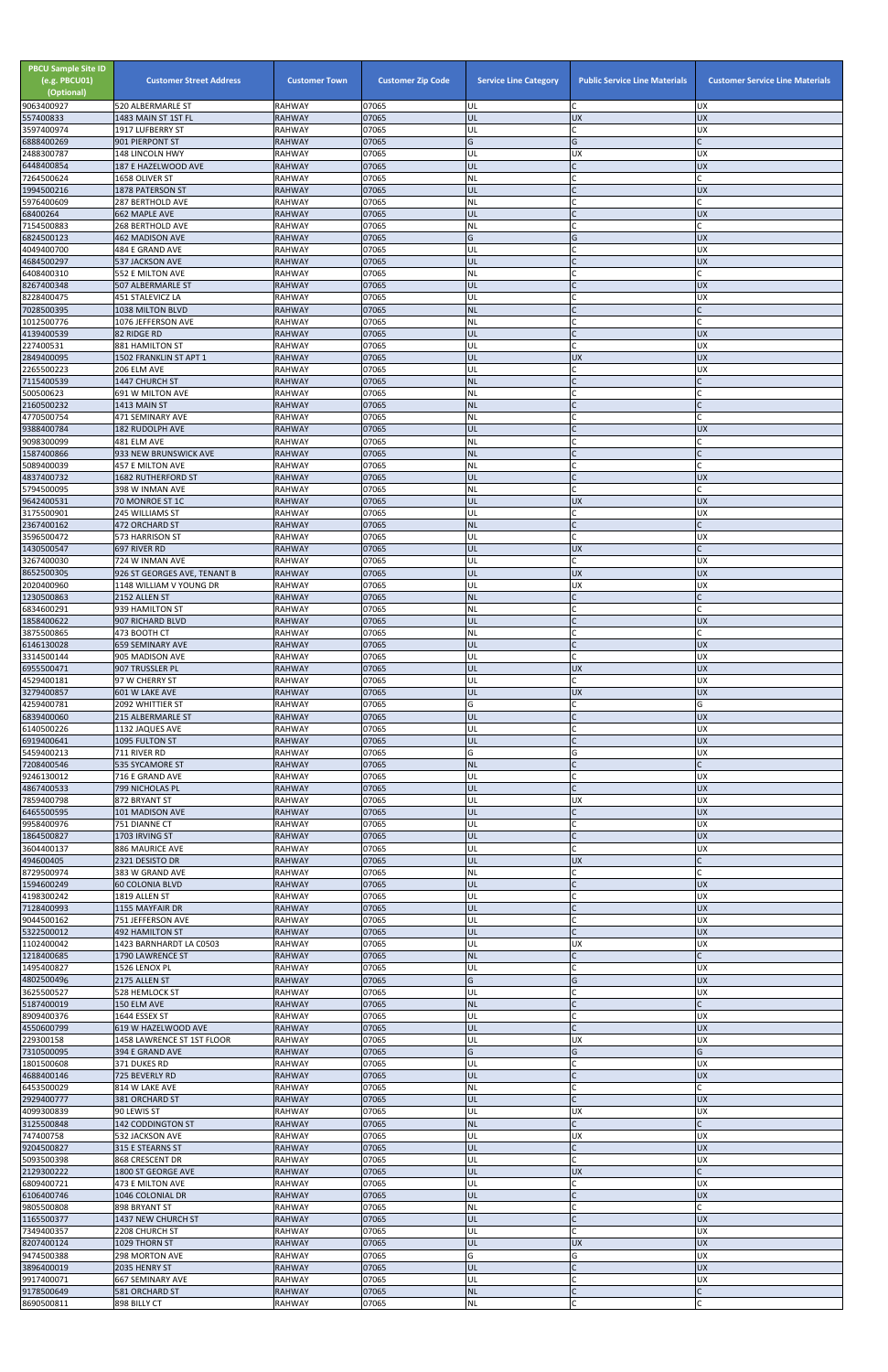| <b>PBCU Sample Site ID</b><br>(e.g. PBCU01)<br>(Optional)<br>4835500176 | <b>Customer Street Address</b><br>943 TRUSSLER PL      | <b>Customer Town</b><br><b>RAHWAY</b> | <b>Customer Zip Code</b><br>07065 | <b>Service Line Category</b><br><b>NL</b> | <b>Public Service Line Materials</b><br>C | <b>Customer Service Line Materials</b> |
|-------------------------------------------------------------------------|--------------------------------------------------------|---------------------------------------|-----------------------------------|-------------------------------------------|-------------------------------------------|----------------------------------------|
| 8739400617                                                              | 395 PLAINFIELD AVE                                     | <b>RAHWAY</b>                         | 07065                             | UL                                        | Ċ                                         | UX                                     |
| 8007400964<br>4172500276                                                | 1640 ESSEX ST<br>1819 LENINGTON ST                     | <b>RAHWAY</b><br><b>RAHWAY</b>        | 07065<br>07065                    | G<br>UL                                   | <b>UX</b><br>UX                           | G<br>UX                                |
| 8552500666                                                              | <b>716 BROOKSIDE RD</b>                                | <b>RAHWAY</b>                         | 07065                             | UL                                        |                                           | <b>UX</b>                              |
| 9119400139                                                              | 800 HOLLY PL                                           | <b>RAHWAY</b><br><b>RAHWAY</b>        | 07065<br>07065                    | UL<br>UL                                  | UX                                        | <b>UX</b>                              |
| 9988400413<br>2964500832                                                | 1027 JAQUES AVE<br>1230 STONE ST                       | <b>RAHWAY</b>                         | 07065                             | <b>NL</b>                                 | C                                         |                                        |
| 7955500855<br>4428500607                                                | 1055 MADISON AVE                                       | <b>RAHWAY</b>                         | 07065<br>07065                    | UL                                        | C<br>$\mathsf{C}$                         | <b>UX</b>                              |
| 9973500149                                                              | <b>653 PIERPONT ST</b><br><b>200 KEARNEY AVE</b>       | <b>RAHWAY</b><br><b>RAHWAY</b>        | 07065                             | <b>NL</b><br>UL                           |                                           | <b>UX</b>                              |
| 5364500764                                                              | 1340 BRYANT ST                                         | <b>RAHWAY</b>                         | 07065                             | <b>NL</b>                                 | $\mathsf{C}$                              |                                        |
| 907400414<br>708400977                                                  | 1609 LAWRENCE ST<br>157 DUKES RD                       | <b>RAHWAY</b><br><b>RAHWAY</b>        | 07065<br>07065                    | UL<br><b>NL</b>                           | $\overline{C}$                            | <b>UX</b>                              |
| 5208400325                                                              | 475 JEFFERSON AVE                                      | <b>RAHWAY</b>                         | 07065                             | UL                                        |                                           | UX                                     |
| 9244500349<br>5455500537                                                | <b>617 BRYANT ST</b><br>2304 WINFIELD ST               | <b>RAHWAY</b><br><b>RAHWAY</b>        | 07065<br>07065                    | UL<br>UL                                  | $\mathsf{C}$                              | UX<br><b>UX</b>                        |
| 5752500099                                                              | 990 BRYANT ST                                          | <b>RAHWAY</b>                         | 07065                             | <b>NL</b>                                 | C                                         |                                        |
| 8818400243<br>4504500471                                                | 1997 WHITTIER ST 1ST FLR<br><b>500 HAMILTON ST</b>     | <b>RAHWAY</b><br><b>RAHWAY</b>        | 07065<br>07065                    | UL<br>UL                                  | <b>UX</b><br>Ċ                            | <b>UX</b><br><b>UX</b>                 |
| 7365500725                                                              | 1231 REVOIR DR                                         | <b>RAHWAY</b>                         | 07065                             | UL                                        | $\mathsf{C}$                              | <b>UX</b>                              |
| 7669400891<br>8857400576                                                | 920 JAQUES AVE<br><b>139 CODDINGTON ST</b>             | <b>RAHWAY</b><br><b>RAHWAY</b>        | 07065<br>07065                    | UL<br>UL                                  | UX<br>UX                                  | UX<br>UX                               |
| 1934600005                                                              | 1150 MOONEY PL                                         | <b>RAHWAY</b>                         | 07065                             | UL                                        | $\mathsf{C}$                              | <b>UX</b>                              |
| 596500904<br>3549400000                                                 | 400 W SCOTT AVE<br>454 LINDEN AVE                      | <b>RAHWAY</b><br><b>RAHWAY</b>        | 07065<br>07065                    | UL<br><b>NL</b>                           | $\mathsf{C}$<br>$\mathsf{C}$              | <b>UX</b>                              |
| 4129400522                                                              | 1124 BROADWAY                                          | <b>RAHWAY</b>                         | 07065                             | UL                                        | UX                                        | <b>UX</b>                              |
| 6574500380<br>6956600621                                                | 597 RIVER RD<br>456 STALEVICZ LA                       | <b>RAHWAY</b><br><b>RAHWAY</b>        | 07065<br>07065                    | <b>NL</b><br><b>NL</b>                    | $\mathsf{C}$<br>Ċ                         |                                        |
| 7128300189                                                              | 76 W CHERRY ST APT 1                                   | <b>RAHWAY</b>                         | 07065                             | UL                                        | UX                                        | <b>UX</b>                              |
| 1046130049<br>2347500255                                                | 592 MAPLE AVE<br>1433 PINEWOOD ST                      | <b>RAHWAY</b><br><b>RAHWAY</b>        | 07065<br>07065                    | UL<br>UL                                  | <b>UX</b><br>UX                           | UX                                     |
| 4482500280                                                              | 601 W GRAND AVE                                        | <b>RAHWAY</b>                         | 07065                             | UL                                        | UX                                        | <b>UX</b>                              |
| 8765500234                                                              | 280 PLAINFIELD AVE                                     | <b>RAHWAY</b>                         | 07065                             | <b>NL</b>                                 | C                                         |                                        |
| 5012600596<br>1734500737                                                | 158 ELM AVE 1ST FLR<br>1688 MONTGOMERY ST              | <b>RAHWAY</b><br><b>RAHWAY</b>        | 07065<br>07065                    | UL<br>UL                                  | <b>UX</b><br>C                            | <b>UX</b><br>UX                        |
| 7200500313                                                              | 359 HAMILTON ST                                        | <b>RAHWAY</b>                         | 07065                             | UL                                        |                                           | <b>UX</b>                              |
| 6588300895<br>3659400446                                                | 561 W GRAND AVE<br>1256 BROADWAY                       | <b>RAHWAY</b><br><b>RAHWAY</b>        | 07065<br>07065                    | G<br><b>IUL</b>                           | G<br><b>UX</b>                            | UX<br>UX                               |
| 3148400952                                                              | 1331 LAWRENCE ST                                       | <b>RAHWAY</b>                         | 07065                             | UL                                        | UX                                        |                                        |
| 5429500048<br>3482500392                                                | 2324 ST GEORGE AVE<br><b>613 HARRISON ST</b>           | <b>RAHWAY</b><br><b>RAHWAY</b>        | 07065<br>07065                    | UL<br>UL                                  | UX<br>C                                   | UX                                     |
| 309400721                                                               | 774 W LINCOLN AVE                                      | <b>RAHWAY</b>                         | 07065                             | UL                                        |                                           | <b>UX</b>                              |
| 9140500302<br>4424500160                                                | 1226 BROAD ST<br>2080 WALL ST                          | <b>RAHWAY</b><br><b>RAHWAY</b>        | 07065<br>07065                    | UL<br>UL                                  | $\mathsf{C}$<br>C                         | UX<br><b>UX</b>                        |
| 6350600986                                                              | 745 GARDEN ST                                          | <b>RAHWAY</b>                         | 07065                             | UL                                        | C                                         | <b>UX</b>                              |
| 4637400138<br>5834600994                                                | 1798 BOND ST<br>1402 BROWN PL                          | <b>RAHWAY</b><br><b>RAHWAY</b>        | 07065<br>07065                    | UL<br>G                                   |                                           | <b>UX</b><br>G                         |
| 1968400404                                                              | 1058 MAYFAIR DR                                        | <b>RAHWAY</b>                         | 07065                             | UL                                        | <b>UX</b>                                 | <b>UX</b>                              |
| 3012600876<br>527400027                                                 | 1502 CAMPBELL ST<br>128 JAMES TR                       | <b>RAHWAY</b><br><b>RAHWAY</b>        | 07065<br>07065                    | G<br>UL                                   | C<br>$\mathsf{C}$                         | G<br><b>UX</b>                         |
| 3337400395                                                              | <b>607 ORCHARD ST</b>                                  | <b>RAHWAY</b>                         | 07065                             | <b>NL</b>                                 |                                           |                                        |
| 8826130018<br>3510500200                                                | 2166 ELIZABETH AVE 1STFL/FRON<br>230 PRINCETON AVE     | <b>RAHWAY</b><br><b>RAHWAY</b>        | 07065<br>07065                    | UL<br>UL                                  | <b>UX</b><br>Ċ                            | <b>UX</b><br>UX                        |
| 3394500773                                                              | 356 ELM AVE                                            | <b>RAHWAY</b>                         | 07065                             | UL                                        |                                           | <b>UX</b>                              |
| 5074500517<br>5918400971                                                | <b>606 HEMLOCK ST</b><br>1457 NEW CHURCH ST            | <b>RAHWAY</b><br><b>RAHWAY</b>        | 07065<br>07065                    | UL<br><b>NL</b>                           | $\mathsf{C}$                              | <b>UX</b>                              |
| 1514500854                                                              | 1708 IRVING ST                                         | <b>RAHWAY</b>                         | 07065                             | UL                                        | <b>UX</b>                                 | <b>UX</b>                              |
| 1660400345<br>2320400039                                                | 561 W HAZELWOOD AVE APT 3<br>919 WESTFIELD AVE 2ND FLR | <b>RAHWAY</b><br><b>RAHWAY</b>        | 07065<br>07065                    | UL<br>UL                                  | <b>UX</b><br>UX                           | <b>UX</b><br><b>UX</b>                 |
| 2134500553                                                              | 847 E HAZELWOOD AVE                                    | <b>RAHWAY</b>                         | 07065                             | UL                                        | <b>UX</b>                                 | <b>UX</b>                              |
| 2625500660                                                              | 544 W MEADOW AVE                                       | <b>RAHWAY</b>                         | 07065<br>07065                    | G                                         | G                                         | <b>UX</b>                              |
| 702500575<br>8034500106                                                 | 1138 NEW BRUNSWICK AVE<br>1816 RUTHERFORD ST           | <b>RAHWAY</b><br><b>RAHWAY</b>        | 07065                             | <b>UL</b><br><b>NL</b>                    | UX                                        |                                        |
| 7690500336                                                              | 866 BILLY CT                                           | <b>RAHWAY</b>                         | 07065                             | <b>NL</b>                                 |                                           |                                        |
| 5096500801<br>1549400071                                                | 2371 PRICE ST<br>2134 CHURCH ST                        | <b>RAHWAY</b><br><b>RAHWAY</b>        | 07065<br>07065                    | G<br><b>NL</b>                            | G<br>$\mathsf{C}$                         |                                        |
| 6336130049                                                              | 337 E MILTON AVE                                       | <b>RAHWAY</b>                         | 07065                             | UL                                        | C                                         | <b>UX</b>                              |
| 6800500979<br>696400836                                                 | 838 ROBERT ST<br>2013 RUTHERFORD ST                    | <b>RAHWAY</b><br><b>RAHWAY</b>        | 07065<br>07065                    | UL<br><b>NL</b>                           |                                           | <b>UX</b>                              |
| 4489400151                                                              | 1017 NEW BRUNSWICK AVE                                 | <b>RAHWAY</b>                         | 07065                             | <b>NL</b>                                 | $\mathsf{C}$                              |                                        |
| 3004500677<br>8996400503                                                | <b>602 ORCHARD ST</b><br>421 E MILTON AVE              | <b>RAHWAY</b><br><b>RAHWAY</b>        | 07065<br>07065                    | <b>NL</b><br><b>NL</b>                    |                                           |                                        |
| 2552500896                                                              | 765 GARDEN ST                                          | <b>RAHWAY</b>                         | 07065                             | UL                                        | UX                                        |                                        |
| 7953400713<br>2164500295                                                | 1227 KLINE PL<br>875 WESTFIELD AVE                     | <b>RAHWAY</b><br><b>RAHWAY</b>        | 07065<br>07065                    | UL<br>G                                   | $\mathsf{C}$                              | <b>UX</b><br>G                         |
| 5847400771                                                              | 1512 FRANKLIN ST                                       | <b>RAHWAY</b>                         | 07065                             | UL                                        | <b>UX</b>                                 | <b>UX</b>                              |
| 8708300022<br>9608300086                                                | 125 W MILTON AVE SENIOR ANNEX<br>528 LINDEN AVE        | <b>RAHWAY</b><br><b>RAHWAY</b>        | 07065<br>07065                    | G<br>UL                                   | G<br><b>UX</b>                            | <b>UX</b><br><b>UX</b>                 |
| 9097400571                                                              | 2036 WALL ST                                           | <b>RAHWAY</b>                         | 07065                             | UL                                        |                                           | UX                                     |
| 2609400974<br>1458400677                                                | 704 LINDEN AVE<br>2105 EVANS ST                        | <b>RAHWAY</b><br><b>RAHWAY</b>        | 07065<br>07065                    | IUL.<br>UL                                | UX                                        | <b>UX</b><br>UX                        |
| 7370500825                                                              | 717 W GRAND AVE                                        | <b>RAHWAY</b>                         | 07065                             | <b>UL</b>                                 | C                                         | <b>UX</b>                              |
| 3127400523<br>8027400294                                                | 1100 CHARLOTTE PL<br>1045 STONE ST                     | <b>RAHWAY</b><br><b>RAHWAY</b>        | 07065<br>07065                    | UL<br><b>UL</b>                           | C<br>$\mathsf{C}$                         | <b>UX</b><br><b>UX</b>                 |
| 1795400668                                                              | 1634 CHURCH ST 1ST FLR                                 | RAHWAY                                | 07065                             | UL                                        | UX                                        | UX                                     |
| 3694500610<br>8430500165                                                | <b>612 SYCAMORE ST</b><br>1567 ST GEORGES AVE          | <b>RAHWAY</b><br><b>RAHWAY</b>        | 07065<br>07065                    | UL<br>UL                                  | UX                                        | <b>UX</b>                              |
| 3567400464                                                              | <b>1917 RUTHERFORD ST</b>                              | <b>RAHWAY</b>                         | 07065                             | UL                                        | $\mathsf{C}$                              | <b>UX</b>                              |
| 7618400263<br>6887400968                                                | 2289 DESISTO DR<br>825 MIDWOOD DR                      | <b>RAHWAY</b><br><b>RAHWAY</b>        | 07065<br>07065                    | UL<br><b>NL</b>                           | UX                                        | UX                                     |
| 6717400025                                                              | 2266 ALLEN ST                                          | <b>RAHWAY</b>                         | 07065                             | UL                                        | Ċ                                         | <b>UX</b>                              |
| 1108400976                                                              | <b>643 JAQUES AVE</b>                                  | <b>RAHWAY</b>                         | 07065<br>07065                    | <b>NL</b><br>UL                           | C<br>Ċ                                    | <b>UX</b>                              |
| 7888400290<br>4890500056                                                | 852 BRYANT ST<br>967 E HAZELWOOD AVE                   | <b>RAHWAY</b><br><b>RAHWAY</b>        | 07065                             | <b>NL</b>                                 | C                                         | $\mathsf{C}$                           |
| 9747400130                                                              | 646 JACKSON AVE                                        | <b>RAHWAY</b>                         | 07065                             | UL                                        |                                           | <b>UX</b>                              |
| 1962500769<br>4190500968                                                | 402 E GRAND AVE<br>280 MADISON AVE                     | <b>RAHWAY</b><br><b>RAHWAY</b>        | 07065<br>07065                    | <b>UL</b><br>UL                           | $\mathsf{C}$                              | <b>UX</b><br>UX                        |
| 8278500027                                                              | 414 E IMNAN AVE                                        | <b>RAHWAY</b>                         | 07065                             | <b>UL</b>                                 | <b>UX</b>                                 | <b>UX</b>                              |
| 8854500656<br>4278400662                                                | 399 KOENIG PL<br>1295 STOCKTON ST                      | <b>RAHWAY</b><br><b>RAHWAY</b>        | 07065<br>07065                    | UL<br><b>UL</b>                           | C<br>$\mathsf{C}$                         | <b>UX</b><br>UX                        |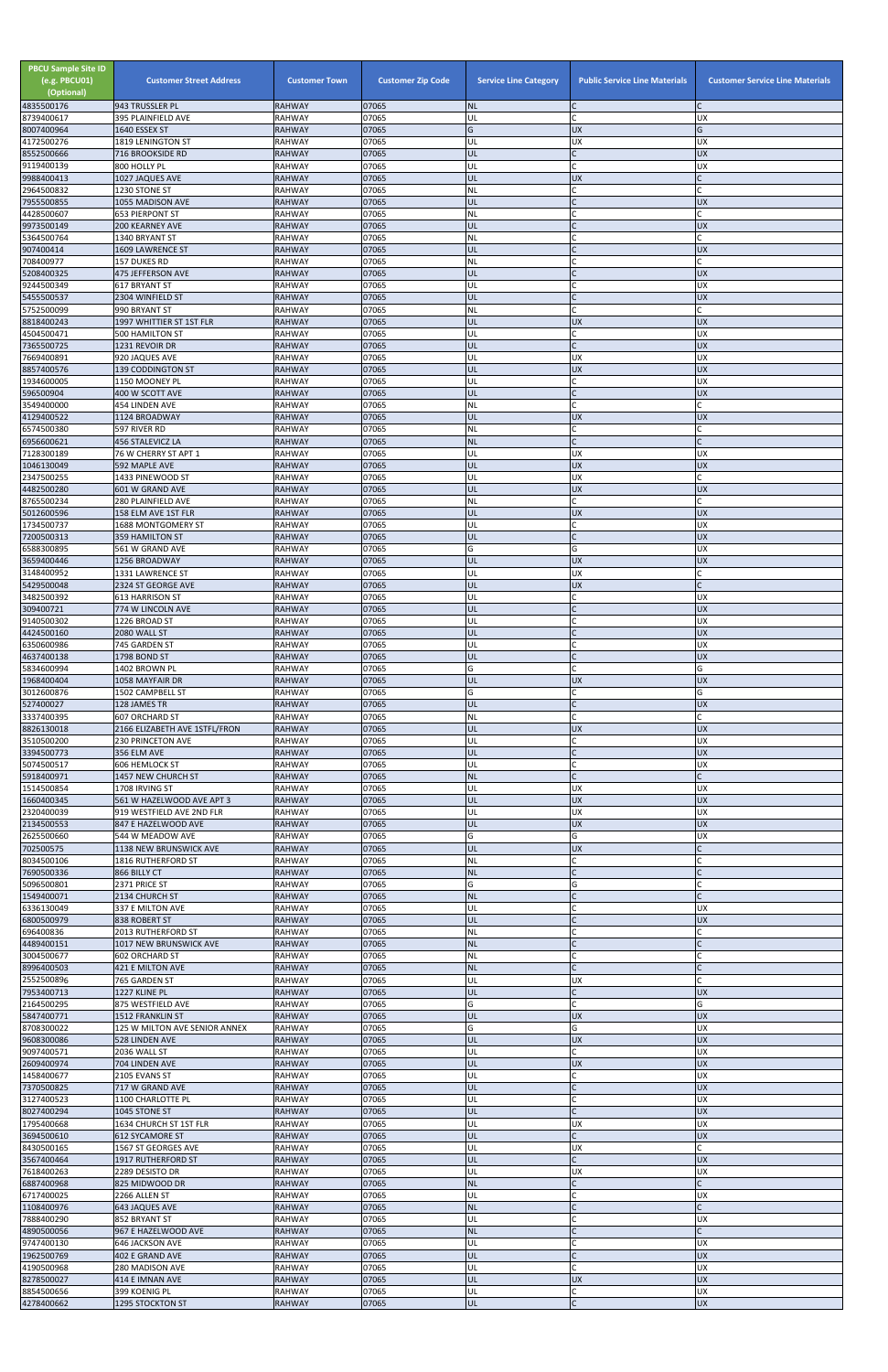| <b>PBCU Sample Site ID</b><br>(e.g. PBCU01)<br>(Optional)<br>9824500983 | <b>Customer Street Address</b><br>290 BERTHOLD AVE           | <b>Customer Town</b><br><b>RAHWAY</b> | <b>Customer Zip Code</b><br>07065 | <b>Service Line Category</b><br><b>NL</b> | <b>Public Service Line Materials</b><br>C | <b>Customer Service Line Materials</b> |
|-------------------------------------------------------------------------|--------------------------------------------------------------|---------------------------------------|-----------------------------------|-------------------------------------------|-------------------------------------------|----------------------------------------|
| 1309400832                                                              | 515 W SCOTT AVE                                              | <b>RAHWAY</b>                         | 07065                             | UL                                        |                                           | <b>UX</b>                              |
| 1030500891<br>4165500264                                                | 1016 ROSS ST<br>416 W GRAND AVE                              | <b>RAHWAY</b><br><b>RAHWAY</b>        | 07065<br>07065                    | UL<br>UL                                  | $\mathsf{C}$<br>$\overline{C}$            | <b>UX</b><br><b>UX</b>                 |
| 9394500825                                                              | 908 CRESCENT DR                                              | <b>RAHWAY</b>                         | 07065                             | UL                                        |                                           | UX                                     |
| 1164400533<br>5721500299                                                | 1151 MADISON HILL RD<br>994 JEFFERSON AVE                    | <b>RAHWAY</b><br><b>RAHWAY</b>        | 07065<br>07065                    | UL<br>UL                                  |                                           | <b>UX</b><br>UX                        |
| 8394600061                                                              | 2324 WINFIELD ST                                             | <b>RAHWAY</b>                         | 07065                             | UL                                        | $\mathsf{C}$                              | <b>UX</b>                              |
| 9120400173                                                              | 1367 GENOVESE LA C01103                                      | <b>RAHWAY</b>                         | 07065                             | UL                                        | UX                                        | UX                                     |
| 9225500737<br>2677400345                                                | 1344 BRYANT ST<br>2312 WINFIELD ST                           | <b>RAHWAY</b><br><b>RAHWAY</b>        | 07065<br>07065                    | <b>NL</b><br>UL                           | $\overline{C}$                            | UX                                     |
| 5647500387                                                              | <b>665 MARTIN ST</b>                                         | <b>RAHWAY</b>                         | 07065                             | UL                                        | <b>UX</b>                                 | <b>UX</b>                              |
| 4937400965<br>3422500580                                                | 428 W GRAND AVE<br>696 W MILTON AVE                          | <b>RAHWAY</b><br><b>RAHWAY</b>        | 07065<br>07065                    | UL<br>UL                                  | UX<br>$\mathsf{C}$                        | UX<br><b>UX</b>                        |
| 5358400381                                                              | 1694 RUTHERFORD ST 2ND FLR                                   | <b>RAHWAY</b>                         | 07065                             | UL                                        | UX                                        | UX                                     |
| 6555500087                                                              | 316 MORTON AVE                                               | <b>RAHWAY</b>                         | 07065                             | UL                                        |                                           | UX                                     |
| 8676400882<br>4318400628                                                | 925 BRYANT ST<br>856 ELSTON ST                               | <b>RAHWAY</b><br><b>RAHWAY</b>        | 07065<br>07065                    | UL<br>UL                                  | C                                         | <b>UX</b><br>UX                        |
| 3228300047                                                              | 1443 BEDFORD ST                                              | <b>RAHWAY</b>                         | 07065                             | UL                                        |                                           | UX                                     |
| 1921500225                                                              | 835 MADISON HILL RD                                          | <b>RAHWAY</b>                         | 07065<br>07065                    | UL<br>UL                                  | $\mathsf{C}$                              | <b>UX</b><br>UX                        |
| 7644500596<br>9683500470                                                | 2104 EVANS ST<br>1832 PATERSON ST                            | <b>RAHWAY</b><br><b>RAHWAY</b>        | 07065                             | UL                                        | $\mathsf{C}$                              | <b>UX</b>                              |
| 4167400330                                                              | 375 BERTHOLD AVE                                             | <b>RAHWAY</b>                         | 07065                             | <b>NL</b>                                 | $\mathsf{C}$                              |                                        |
| 4409400346<br>960500081                                                 | <b>1408 NEW CHURCH ST</b><br>428 MURRAY ST                   | <b>RAHWAY</b><br><b>RAHWAY</b>        | 07065<br>07065                    | UL<br><b>NL</b>                           | <b>UX</b><br>C                            | UX                                     |
| 4973500956                                                              | 276 E LAKE AVE                                               | <b>RAHWAY</b>                         | 07065                             | G                                         | G                                         |                                        |
| 2530500047                                                              | 1556 LAMBERT ST                                              | <b>RAHWAY</b>                         | 07065                             | UL                                        | Ċ                                         | UX                                     |
| 9397400598<br>2985400278                                                | 245 CONCORD ST<br>740 AUDREY DR                              | <b>RAHWAY</b><br><b>RAHWAY</b>        | 07065<br>07065                    | UL<br><b>NL</b>                           | <b>UX</b><br>Ċ                            | <b>UX</b>                              |
| 6788400566                                                              | 798 OLD LAKE AVE                                             | <b>RAHWAY</b>                         | 07065                             | <b>NL</b>                                 | $\Gamma$                                  |                                        |
| 4702500112<br>2818400656                                                | 2220 ELIZABETH AVE<br>2080 PRICE ST                          | <b>RAHWAY</b><br><b>RAHWAY</b>        | 07065<br>07065                    | <b>NL</b><br>UL                           | C<br>UX                                   |                                        |
| 5215400039                                                              | 1130 PLYMOUTH DR                                             | <b>RAHWAY</b>                         | 07065                             | <b>NL</b>                                 | C                                         |                                        |
| 9415500641                                                              | 1037 LEESVILLE AVE                                           | <b>RAHWAY</b>                         | 07065                             | <b>NL</b>                                 |                                           |                                        |
| 364400542<br>5504500878                                                 | 1624 MONTGOMERY ST<br>1702 IRVING ST                         | <b>RAHWAY</b><br><b>RAHWAY</b>        | 07065<br>07065                    | UL<br><b>NL</b>                           | $\Gamma$<br>$\overline{C}$                | UX                                     |
| 5909400699                                                              | 173 MONROE ST                                                | <b>RAHWAY</b>                         | 07065                             | UL                                        |                                           | <b>UX</b>                              |
| 2583500402                                                              | 422 E MILTON AVE                                             | <b>RAHWAY</b>                         | 07065                             | <b>NL</b>                                 |                                           |                                        |
| 4616130006<br>3607400743                                                | 1444 LAWRENCE ST 1ST FLOOR<br><b>176 PRINCETON AVE</b>       | <b>RAHWAY</b><br><b>RAHWAY</b>        | 07065<br>07065                    | UL<br><b>NL</b>                           | UX<br>$\mathsf{C}$                        | UX                                     |
| 6634500225                                                              | 2100 FELVER CT                                               | <b>RAHWAY</b>                         | 07065                             | UL                                        | UX                                        | <b>UX</b>                              |
| 7175500177<br>6577300100                                                | 1063 MAIN ST<br>852 MADISON AVE                              | <b>RAHWAY</b><br><b>RAHWAY</b>        | 07065<br>07065                    | UL<br><b>NL</b>                           | $\mathsf{C}$                              | <b>UX</b>                              |
| 2890500570                                                              | 1213 ELM TR                                                  | <b>RAHWAY</b>                         | 07065                             | UL                                        | <b>UX</b>                                 | <b>UX</b>                              |
| 1010500704                                                              | 333 ALBERMARLE ST                                            | <b>RAHWAY</b>                         | 07065                             | UL                                        | Ċ                                         | <b>UX</b>                              |
| 3620500864<br>2829400061                                                | 2106 WHITTIER ST<br>67 RUSSELL AVE                           | <b>RAHWAY</b><br><b>RAHWAY</b>        | 07065<br>07065                    | <b>NL</b><br>UL                           | C                                         | UX                                     |
| 2598400172                                                              | 1016 JAQUES AVE                                              | <b>RAHWAY</b>                         | 07065                             | UL                                        |                                           | UX                                     |
| 9109400703                                                              | 2314 LUDLOW ST                                               | <b>RAHWAY</b>                         | 07065<br>07065                    | <b>NL</b><br>UL                           | $\mathsf{C}$                              |                                        |
| 3797400907<br>2717400507                                                | 931 RICHARD BLVD<br>2223 PRICE ST                            | <b>RAHWAY</b><br><b>RAHWAY</b>        | 07065                             | <b>NL</b>                                 | <b>UX</b><br>C                            | <b>UX</b>                              |
| 3102400791                                                              | 1431 BARNHARDT LA C0501                                      | <b>RAHWAY</b>                         | 07065                             | UL                                        | <b>UX</b>                                 | <b>UX</b>                              |
| 2570500038<br>7508400515                                                | 1075 WESTFIELD AVE<br><b>520 SYCAMORE ST</b>                 | <b>RAHWAY</b><br><b>RAHWAY</b>        | 07065<br>07065                    | UL<br><b>NL</b>                           | UX<br>$\mathsf{C}$                        | <b>UX</b>                              |
| 989400856                                                               | 1300 PIERCE ST                                               | <b>RAHWAY</b>                         | 07065                             | UL                                        | UX                                        | <b>UX</b>                              |
| 927400255                                                               | 93 MADISON AVE                                               | <b>RAHWAY</b>                         | 07065                             | <b>NL</b>                                 | $\mathsf{C}$<br>$\mathsf{C}$              |                                        |
| 5478500189<br>5353500864                                                | 667 STONE ST<br>364 GROVE ST                                 | <b>RAHWAY</b><br><b>RAHWAY</b>        | 07065<br>07065                    | UL<br>UL                                  | <b>UX</b>                                 | <b>UX</b><br><b>UX</b>                 |
| 4107400788                                                              | 73 E CHERRY ST                                               | <b>RAHWAY</b>                         | 07065                             | UL                                        | UX                                        | <b>UX</b>                              |
| 140500656<br>7229300945                                                 | 911 PIERPONT ST<br>1200 MAYFAIR DR                           | <b>RAHWAY</b><br><b>RAHWAY</b>        | 07065<br>07065                    | <b>NL</b><br><b>NL</b>                    | $\mathsf{C}$                              |                                        |
| 9390500684                                                              | 95 COLONIA BLVD                                              | <b>RAHWAY</b>                         | 07065                             | <b>NL</b>                                 | $\mathsf{C}$                              |                                        |
| 4599400820                                                              | <b>689 HAMILTON ST</b>                                       | <b>RAHWAY</b>                         | 07065                             | UL                                        | Ċ                                         | <b>UX</b>                              |
| 4227400899<br>2688400299                                                | <b>600 HAMILTON ST</b><br>797 HILLSIDE RD                    | <b>RAHWAY</b><br><b>RAHWAY</b>        | 07065<br>07065                    | UL<br>UL                                  |                                           | <b>UX</b><br><b>UX</b>                 |
| 9034500705                                                              | 1866 PATERSON ST                                             | <b>RAHWAY</b>                         | 07065                             | UL                                        |                                           | <b>UX</b>                              |
| 4210500364<br>3578400432                                                | 767 LEESVILLE AVE<br>323 E LAKE AVE                          | <b>RAHWAY</b><br><b>RAHWAY</b>        | 07065<br>07065                    | UL<br>UL                                  | O<br>C                                    | <b>UX</b><br><b>UX</b>                 |
| 4125500579                                                              | 154 FORBES ST                                                | <b>RAHWAY</b>                         | 07065                             | UL                                        | $\mathsf{C}$                              | <b>UX</b>                              |
| 734600595                                                               | 252 TEHAMA ST                                                | <b>RAHWAY</b>                         | 07065                             | UL                                        | <b>UX</b>                                 | <b>UX</b>                              |
| 1620500433<br>248400231                                                 | 2059 CHURCH ST<br>342 E MILTON AVE                           | <b>RAHWAY</b><br><b>RAHWAY</b>        | 07065<br>07065                    | UL<br>UL                                  | UX<br>$\mathsf{C}$                        | UX<br><b>UX</b>                        |
| 8998400387                                                              | 553 W SCOTT AVE                                              | <b>RAHWAY</b>                         | 07065                             | <b>NL</b>                                 | Ċ                                         |                                        |
| 4575500247<br>5550600978                                                | 1692 LAWRENCE ST<br>592 MAPLE AVE                            | <b>RAHWAY</b><br><b>RAHWAY</b>        | 07065<br>07065                    | UL<br>UL                                  | <b>UX</b><br>UX                           | <b>UX</b>                              |
| 6420500171                                                              | 1760 LUDLOW ST                                               | <b>RAHWAY</b>                         | 07065                             | UL                                        | $\mathsf{C}$                              | <b>UX</b>                              |
| 7354500939                                                              | 857 E HAZELWOOD AVE                                          | <b>RAHWAY</b>                         | 07065                             | G                                         | G                                         | <b>UX</b>                              |
| 7773500398<br>4106400252                                                | 1478 LAWRENCE ST<br>2218 CHURCH ST                           | <b>RAHWAY</b><br><b>RAHWAY</b>        | 07065<br>07065                    | <b>NL</b><br><b>NL</b>                    | $\mathsf{C}$                              |                                        |
| 4934500365                                                              | <b>1215 REVOIR DR</b>                                        | <b>RAHWAY</b>                         | 07065                             | UL                                        | <b>UX</b>                                 | <b>UX</b>                              |
| 9701500677<br>1908300005                                                | 2158 PRICE ST<br>CENTRAL AVE PARK (ART PARK FOUNTAIN) RAHWAY | <b>RAHWAY</b>                         | 07065<br>07065                    | <b>UL</b><br>UL                           | UX                                        | UΧ<br>UX                               |
| 9730500793                                                              | 731 HEMLOCK ST                                               | <b>RAHWAY</b>                         | 07065                             | <b>NL</b>                                 | C                                         |                                        |
| 7225500871                                                              | 74 W CHERRY ST                                               | <b>RAHWAY</b>                         | 07065                             | <b>NL</b>                                 | C                                         |                                        |
| 9682500433<br>7729500275                                                | 711 KAMINSKI DR<br><b>485 HARRISON ST</b>                    | <b>RAHWAY</b><br><b>RAHWAY</b>        | 07065<br>07065                    | <b>NL</b><br><b>UL</b>                    | $\mathsf{C}$<br>C                         | <b>UX</b>                              |
| 8505500455                                                              | 218 REMSEN ST                                                | <b>RAHWAY</b>                         | 07065                             | <b>NL</b>                                 | Ċ                                         |                                        |
| 3348400908                                                              | 868 ELSTON ST                                                | <b>RAHWAY</b>                         | 07065                             | <b>UL</b>                                 | UX                                        |                                        |
| 7696400693<br>5248400394                                                | 217 MONROE ST<br>1505 MAIN ST                                | <b>RAHWAY</b><br><b>RAHWAY</b>        | 07065<br>07065                    | <b>NL</b><br>UL                           | C<br><b>UX</b>                            | <b>UX</b>                              |
| 682500120                                                               | 1016 WESTFIELD AVE                                           | <b>RAHWAY</b>                         | 07065                             | G                                         | G                                         | UX                                     |
| 6647400342<br>3210500789                                                | 751 W GRAND AVE<br>767 LEESVILLE AVE                         | <b>RAHWAY</b><br><b>RAHWAY</b>        | 07065<br>07065                    | UL<br>UL                                  | <b>UX</b><br>UX                           | <b>UX</b><br>UX                        |
| 7970500066                                                              | 743 NICHOLAS PL                                              | <b>RAHWAY</b>                         | 07065                             | UL                                        | C                                         | <b>UX</b>                              |
| 4983500529                                                              | 1770 ST GEORGE AVE                                           | <b>RAHWAY</b>                         | 07065                             | UL                                        | C                                         | UX                                     |
| 5060500507<br>1756400271                                                | 1653 PARK ST<br>511 SEMINARY AVE C                           | <b>RAHWAY</b><br><b>RAHWAY</b>        | 07065<br>07065                    | G<br>UL                                   | G<br>UX                                   | <b>UX</b><br><b>UX</b>                 |
| 3114500118                                                              | 527 CENTRAL AVE                                              | <b>RAHWAY</b>                         | 07065                             | UL                                        | C                                         | <b>UX</b>                              |
| 4289400744                                                              | 248 WILLIAMS ST                                              | <b>RAHWAY</b>                         | 07065                             | G                                         | G                                         | UX<br>$\mathsf{C}$                     |
| 6755500984<br>5240500183                                                | 1123 STONE ST<br>39 W STEARNS ST                             | <b>RAHWAY</b><br><b>RAHWAY</b>        | 07065<br>07065                    | UL<br>UL                                  | <b>UX</b><br>$\mathsf{C}$                 | UX                                     |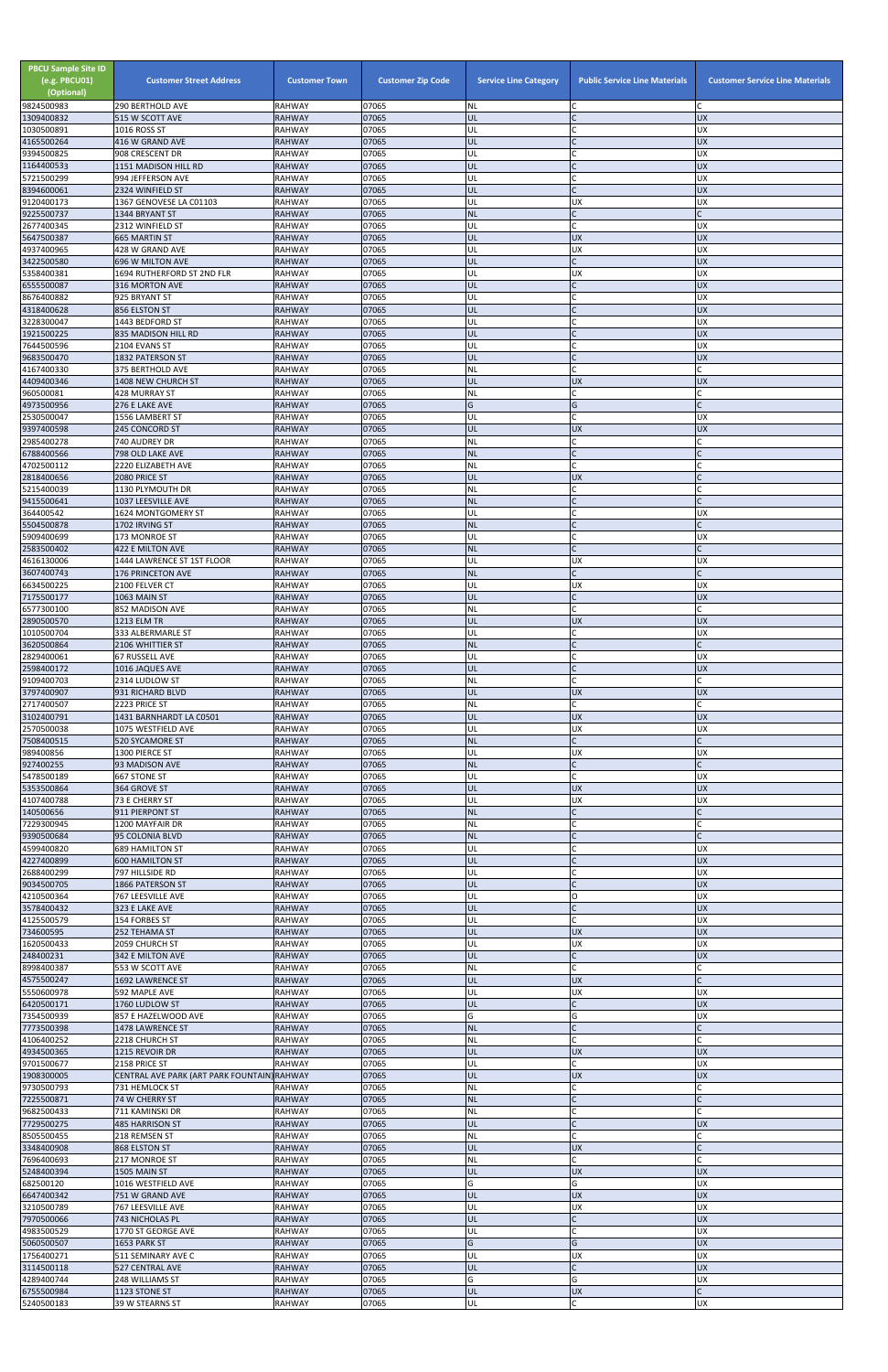| <b>PBCU Sample Site ID</b><br>(e.g. PBCU01)<br>(Optional)<br>4459400934 | <b>Customer Street Address</b><br>513 UNION ST        | <b>Customer Town</b><br><b>RAHWAY</b> | <b>Customer Zip Code</b><br>07065 | <b>Service Line Category</b><br>UL | <b>Public Service Line Materials</b><br><b>UX</b> | <b>Customer Service Line Materials</b> |
|-------------------------------------------------------------------------|-------------------------------------------------------|---------------------------------------|-----------------------------------|------------------------------------|---------------------------------------------------|----------------------------------------|
| 621500897                                                               | 1515 IRVING ST                                        | <b>RAHWAY</b>                         | 07065                             | <b>NL</b>                          | $\mathsf{C}$                                      |                                        |
| 6868400866                                                              | 520 CONNOR PL                                         | <b>RAHWAY</b>                         | 07065                             | UL                                 | $\mathsf{C}$                                      | <b>UX</b>                              |
| 7358400768<br>3729500662                                                | 656 CORA PL<br>466 W SCOTT AVE                        | <b>RAHWAY</b><br><b>RAHWAY</b>        | 07065<br>07065                    | G<br>UL                            | <b>UX</b><br>$\mathsf{C}$                         | G<br><b>UX</b>                         |
| 8980500388                                                              | 251 RUDOLPH AVE                                       | <b>RAHWAY</b>                         | 07065                             | UL                                 | $\mathsf{C}$                                      | <b>UX</b>                              |
| 1329400056<br>115400592                                                 | 765 KAMINSKI DR<br>856 MAURICE AVE                    | <b>RAHWAY</b><br>RAHWAY               | 07065<br>07065                    | UL<br><b>NL</b>                    | $\mathsf{C}$<br>$\mathsf{C}$                      | <b>UX</b><br>C                         |
| 7658300357                                                              | 1405 CAMPBELL ST 3                                    | <b>RAHWAY</b>                         | 07065                             | UL                                 | <b>UX</b>                                         | <b>UX</b>                              |
| 4783600591                                                              | 752 JEFFERSON AVE                                     | <b>RAHWAY</b>                         | 07065                             | UL                                 | $\mathsf{C}$                                      | <b>UX</b>                              |
| 9158400727<br>2027400684                                                | 1018 APGAR TR<br><b>1533 FRANKLIN ST</b>              | <b>RAHWAY</b><br><b>RAHWAY</b>        | 07065<br>07065                    | UL<br><b>NL</b>                    | $\sqrt{ }$                                        | <b>UX</b><br>$\mathsf{C}$              |
| 2507400890                                                              | 375 JENSEN AVE                                        | <b>RAHWAY</b>                         | 07065                             | UL                                 | $\mathsf{C}$                                      | <b>UX</b>                              |
| 5265500007<br>2968400741                                                | 391 ELM AVE<br>1279 KANSKI CT                         | <b>RAHWAY</b><br><b>RAHWAY</b>        | 07065<br>07065                    | UL<br>UL                           | $\overline{C}$<br>$\mathcal{C}$                   | UX<br><b>UX</b>                        |
| 8234500392                                                              | 2286 CHURCH ST                                        | <b>RAHWAY</b>                         | 07065                             | UL                                 | $\mathcal{C}$                                     | <b>UX</b>                              |
| 328400616                                                               | 590 MAPLE AVE                                         | <b>RAHWAY</b>                         | 07065                             | UL                                 | $\mathcal{C}$                                     | <b>UX</b>                              |
| 40500904<br>9801500882                                                  | 489 ALBERMARLE ST<br>458 W SCOTT AVE                  | <b>RAHWAY</b><br><b>RAHWAY</b>        | 07065<br>07065                    | UL<br>G                            | $\mathsf{C}$<br>G                                 | UX<br>G                                |
| 6688300781                                                              | 1687 ST GEORGE AVE                                    | <b>RAHWAY</b>                         | 07065                             | UL                                 |                                                   | <b>UX</b>                              |
| 1577400387                                                              | 741 HEMLOCK ST                                        | <b>RAHWAY</b>                         | 07065                             | <b>NL</b>                          | $\mathsf{C}$                                      | C                                      |
| 4891400889<br>6739300990                                                | 970 LEESVILLE AVE<br>1839 1905 ELIZABETH AVE          | <b>RAHWAY</b><br><b>RAHWAY</b>        | 07065<br>07065                    | UL<br>UL                           | <b>UX</b><br>UX                                   | <b>UX</b><br>UX                        |
| 7649400392                                                              | 614 W SCOTT AVE                                       | <b>RAHWAY</b>                         | 07065                             | <b>NL</b>                          | $\mathsf{C}$                                      | $\mathsf{C}$                           |
| 1093600567<br>8569400873                                                | 374 GROVE ST<br>250 W MILTON AVE                      | <b>RAHWAY</b><br><b>RAHWAY</b>        | 07065<br>07065                    | UL<br>UL                           | <b>UX</b><br><b>UX</b>                            | <b>UX</b><br><b>UX</b>                 |
| 7756400071                                                              | 69 W MAIN ST                                          | <b>RAHWAY</b>                         | 07065                             | UL                                 | $\mathsf{C}$                                      | <b>UX</b>                              |
| 968400803                                                               | 1006 STONE ST                                         | <b>RAHWAY</b>                         | 07065                             | UL                                 | $\mathsf{C}$                                      | <b>UX</b>                              |
| 9049300444<br>4675500471                                                | 260 E HAZELWOOD AVE 1ST FLR<br>1027 MAIN ST           | <b>RAHWAY</b><br><b>RAHWAY</b>        | 07065<br>07065                    | UL<br>UL                           | $\mathsf{C}$<br>$\mathsf{C}$                      | <b>UX</b><br><b>UX</b>                 |
| 1705400013                                                              | 78 E HAZELWOOD AVE                                    | <b>RAHWAY</b>                         | 07065                             | UL                                 | <b>UX</b>                                         | C                                      |
| 1739300610                                                              | 11 JAY CT                                             | <b>RAHWAY</b>                         | 07065                             | UL                                 | $\mathsf{C}$                                      | UX<br><b>UX</b>                        |
| 6749400657<br>868400662                                                 | <b>663 UNION ST</b><br>482 LINDEN AVE 2ND FL          | <b>RAHWAY</b><br><b>RAHWAY</b>        | 07065<br>07065                    | UL<br>UL                           | <b>UX</b><br>$\mathsf{C}$                         | <b>UX</b>                              |
| 9102400163                                                              | 1004 ROUTE 1 SOUTH 2"                                 | <b>RAHWAY</b>                         | 07065                             | UL                                 | <b>UX</b>                                         | <b>UX</b>                              |
| 9860500911<br>7943500309                                                | 117 CORNELL AVE<br><b>838 RICHARD BLVD</b>            | <b>RAHWAY</b><br><b>RAHWAY</b>        | 07065<br>07065                    | ΝL<br><b>NL</b>                    |                                                   |                                        |
| 1995400345                                                              | 516 W INMAN AVE                                       | <b>RAHWAY</b>                         | 07065                             | UL                                 |                                                   | UX                                     |
| 9400864                                                                 | 2284 LUDLOW ST                                        | <b>RAHWAY</b>                         | 07065                             | UL                                 |                                                   | <b>UX</b>                              |
| 704400443<br>1377400682                                                 | 1215 KLINE PL<br>891 JAQUES AVE                       | <b>RAHWAY</b><br><b>RAHWAY</b>        | 07065<br>07065                    | UL<br>UL                           | <b>UX</b><br>$\mathsf{C}$                         | <b>UX</b><br><b>UX</b>                 |
| 6546920095                                                              | 1470 CAMPBELL ST (BACK BLDG)                          | <b>RAHWAY</b>                         | 07065                             | UL                                 | <b>UX</b>                                         | <b>UX</b>                              |
| 5556920001<br>4574500510                                                | 999 HART ST DPW<br>1970 PRICE ST                      | <b>RAHWAY</b><br><b>RAHWAY</b>        | 07065<br>07065                    | UL<br>UL                           | <b>UX</b><br>C                                    | $\mathsf{C}$<br><b>UX</b>              |
| 9710500800                                                              | 54 W INMAN AVE                                        | <b>RAHWAY</b>                         | 07065                             | <b>NL</b>                          | $\mathsf{C}$                                      |                                        |
| 2497400175                                                              | 358 W INMAN AVE                                       | <b>RAHWAY</b>                         | 07065                             | UL                                 | $\mathsf{C}$                                      | <b>UX</b>                              |
| 2808300879<br>11500390                                                  | <b>CENTRAL AVE TENNIS COURTS</b><br>1040 RANDOLPH AVE | <b>RAHWAY</b><br><b>RAHWAY</b>        | 07065<br>07065                    | UL<br>UL                           | <b>UX</b><br>$\mathsf{C}$                         | <b>UX</b><br><b>UX</b>                 |
| 2107400887                                                              | 75 E CHERRY ST                                        | <b>RAHWAY</b>                         | 07065                             | UL                                 | <b>UX</b>                                         | <b>UX</b>                              |
| 7334500281<br>1340500772                                                | 1942 PRICE ST                                         | <b>RAHWAY</b><br><b>RAHWAY</b>        | 07065<br>07065                    | UL<br>UL                           | UX<br><b>UX</b>                                   |                                        |
| 5774500622                                                              | 710 JAQUES AVE<br>812 HAMILTON ST                     | <b>RAHWAY</b>                         | 07065                             | UL                                 | $\mathsf{C}$                                      | <b>UX</b>                              |
| 8985400569                                                              | 120 W LINCOLN AVE                                     | <b>RAHWAY</b>                         | 07065                             | UL                                 | $\mathsf{C}$                                      | <b>UX</b>                              |
| 2778500902<br>6017400066                                                | 233 ELM AVE<br>1205 REVOIR DR                         | <b>RAHWAY</b><br><b>RAHWAY</b>        | 07065<br>07065                    | UL<br><b>NL</b>                    | $\mathsf{C}$<br>$\mathsf C$                       | <b>UX</b>                              |
| 3809300874                                                              | <b>457 JEFFERSON AVE</b>                              | <b>RAHWAY</b>                         | 07065                             | UL                                 | $\mathsf{C}$                                      | UX                                     |
| 5142500977                                                              | 2304 ST GEORGE AVE                                    | <b>RAHWAY</b>                         | 07065                             | UL                                 | $\mathsf{C}$                                      | <b>UX</b>                              |
| 8287400554<br>7129300022                                                | 1491 MAIN ST<br><b>454 HAMILTON ST</b>                | <b>RAHWAY</b><br><b>RAHWAY</b>        | 07065<br>07065                    | UL<br>UL                           | <b>UX</b><br><b>UX</b>                            | <b>UX</b><br>$\mathsf{C}$              |
| 4666400533                                                              | 957 BEAVER PL                                         | <b>RAHWAY</b>                         | 07065                             | UL                                 | UX                                                | <b>UX</b>                              |
| 8929400148<br>9767400832                                                | <b>259 BRAMHALL RD</b><br>1642 PARK ST                | <b>RAHWAY</b><br><b>RAHWAY</b>        | 07065<br>07065                    | UL<br>UL                           | <b>UX</b><br><b>UX</b>                            | <b>UX</b><br><b>UX</b>                 |
| 6883500525                                                              | 2076 KMAK PL                                          | <b>RAHWAY</b>                         | 07065                             | UL                                 | <b>UX</b>                                         |                                        |
| 604400668                                                               | 722 AUDREY DR                                         | <b>RAHWAY</b>                         | 07065                             | NL                                 | $\mathsf{C}$                                      |                                        |
| 2746920073<br>9944500456                                                | 190 200 LEWIS ST, PARKING GARAGE<br>902 MILTON BLVD   | <b>RAHWAY</b><br><b>RAHWAY</b>        | 07065<br>07065                    | UL<br>UL                           | <b>UX</b><br>UX                                   | <b>UX</b><br><b>UX</b>                 |
| 4015500238                                                              | <b>622 SYCAMORE ST</b>                                | <b>RAHWAY</b>                         | 07065                             | UL                                 | $\mathsf{C}$                                      | <b>UX</b>                              |
| 6353500586<br>5444500823                                                | 538 SYCAMORE ST<br><b>259 WASHINGTON ST</b>           | <b>RAHWAY</b><br><b>RAHWAY</b>        | 07065<br>07065                    | NL<br>G                            | $\mathsf{C}$<br>G                                 | G                                      |
| 7804400398                                                              | 13 JONES PL                                           | <b>RAHWAY</b>                         | 07065                             | UL                                 |                                                   | <b>UX</b>                              |
| 4327400676                                                              | 185 W MAIN ST                                         | <b>RAHWAY</b>                         | 07065                             | UL                                 |                                                   | <b>UX</b>                              |
| 529500103<br>7677400251                                                 | 873 MAURICE AVE<br>809 W SCOTT AVE                    | <b>RAHWAY</b><br><b>RAHWAY</b>        | 07065<br>07065                    | UL<br>UL                           | $\mathsf{C}$<br><b>UX</b>                         | <b>UX</b>                              |
| 1439400963                                                              | 1834 BRADY CT                                         | <b>RAHWAY</b>                         | 07065                             | UL                                 | <b>UX</b>                                         |                                        |
| 4144600819<br>4977400732                                                | 93 W MILTON AVE 1ST FLR<br>1075 MADISON AVE           | <b>RAHWAY</b><br>RAHWAY               | 07065<br>07065                    | UL<br><b>NL</b>                    | <b>UX</b><br>$\mathsf{C}$                         | <b>UX</b><br>C                         |
| 818400077                                                               | 323 MORTON AVE                                        | <b>RAHWAY</b>                         | 07065                             | UL                                 | <b>UX</b>                                         | <b>UX</b>                              |
| 7382500782                                                              | 481 W GRAND AVE                                       | <b>RAHWAY</b>                         | 07065                             | UL                                 |                                                   | <b>UX</b>                              |
| 8873500167<br>9090500516                                                | 181 ADAMS ST<br>103 PRINCETON AVE                     | <b>RAHWAY</b><br><b>RAHWAY</b>        | 07065<br>07065                    | UL<br>UL                           | $\mathsf{C}$                                      | <b>UX</b><br>UX                        |
| 499400408                                                               | 1004 WESTFIELD AVE                                    | RAHWAY                                | 07065                             | IUL                                |                                                   | <b>UX</b>                              |
| 5104500824                                                              | 1886 BOND ST                                          | RAHWAY                                | 07065                             | UL                                 | <b>UX</b>                                         | <b>UX</b>                              |
| 834500499<br>1725500578                                                 | 276 E STEARNS ST<br>860 W LAKE AVE                    | <b>RAHWAY</b><br>RAHWAY               | 07065<br>07065                    | UL<br>UL                           | <b>UX</b><br>$\mathsf{C}$                         | <b>UX</b><br><b>UX</b>                 |
| 6805500605                                                              | 935 W LAKE AVE                                        | <b>RAHWAY</b>                         | 07065                             | <b>NL</b>                          | $\mathsf{C}$                                      | $\mathsf{C}$                           |
| 1147400277<br>4304500458                                                | 437 W MILTON AVE<br>709 AUDREY DR                     | RAHWAY<br><b>RAHWAY</b>               | 07065<br>07065                    | UL<br>UL                           | O<br>$\mathsf{C}$                                 | <b>UX</b><br><b>UX</b>                 |
| 702600378                                                               | 1758 WHITTIER ST 1ST FLR                              | RAHWAY                                | 07065                             | UL                                 | <b>UX</b>                                         | <b>UX</b>                              |
| 4918400256                                                              | 558 JACKSON AVE                                       | <b>RAHWAY</b>                         | 07065                             | UL                                 | $\mathsf{C}$                                      | <b>UX</b>                              |
| 7196500757<br>1019300042                                                | 2451 ST GEORGE AVE<br>211 BERTHOLD AVE                | RAHWAY<br><b>RAHWAY</b>               | 07065<br>07065                    | G<br><b>NL</b>                     | G<br>$\mathsf C$                                  | <b>UX</b><br>C                         |
| 2070500369                                                              | 115 JAMES TR                                          | RAHWAY                                | 07065                             | <b>NL</b>                          | $\mathsf{C}$                                      |                                        |
| 4178500303<br>9147400719                                                | 687 W INMAN AVE<br>2289 JOWETT PL                     | <b>RAHWAY</b><br>RAHWAY               | 07065<br>07065                    | <b>NL</b><br><b>NL</b>             | $\mathsf{C}$<br>$\mathsf{C}$                      | C                                      |
| 1379400762                                                              | 265 W HAZELWOOD AVE                                   | <b>RAHWAY</b>                         | 07065                             | UL                                 | $\mathsf{C}$                                      | <b>UX</b>                              |
| 5320500148                                                              | 520 W SCOTT AVE                                       | RAHWAY                                | 07065                             | G                                  | G                                                 | <b>UX</b>                              |
| 930500428<br>2509300764                                                 | 65 JOHN PL<br>910 APGAR TR                            | <b>RAHWAY</b><br>RAHWAY               | 07065<br>07065                    | UL<br>UL                           | $\overline{C}$<br>$\mathsf{C}$                    | <b>UX</b><br><b>UX</b>                 |
| 6293500615                                                              | 272 STANTON ST                                        | <b>RAHWAY</b>                         | 07065                             | <b>NL</b>                          | $\mathsf{C}$                                      | C                                      |
| 8477400745<br>7639300506                                                | 525 SYCAMORE ST<br>905 ROSS ST                        | RAHWAY<br><b>RAHWAY</b>               | 07065<br>07065                    | <b>NL</b><br><b>UL</b>             | $\mathsf{C}$<br>$\mathsf C$                       | C<br><b>UX</b>                         |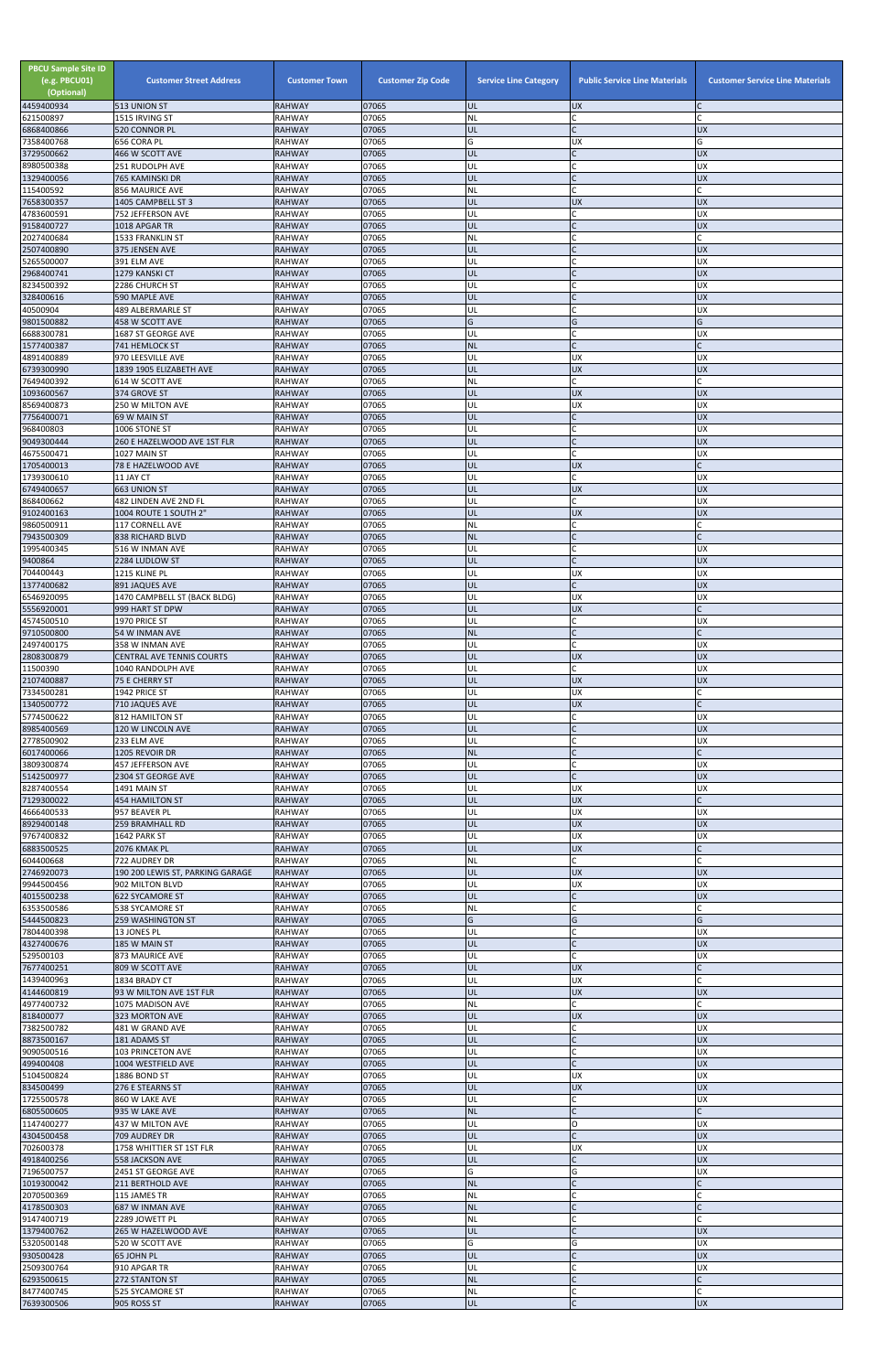| <b>PBCU Sample Site ID</b><br>(e.g. PBCU01)<br>(Optional)<br>3034500337 | <b>Customer Street Address</b>             | <b>Customer Town</b><br><b>RAHWAY</b> | <b>Customer Zip Code</b><br>07065 | <b>Service Line Category</b> | <b>Public Service Line Materials</b><br>C | <b>Customer Service Line Materials</b><br>C |
|-------------------------------------------------------------------------|--------------------------------------------|---------------------------------------|-----------------------------------|------------------------------|-------------------------------------------|---------------------------------------------|
| 7676400313                                                              | 403 E SCOTT AVE<br><b>154 STANTON ST</b>   | <b>RAHWAY</b>                         | 07065                             | <b>NL</b><br>UL              | $\mathsf{C}$                              | <b>UX</b>                                   |
| 1789400737                                                              | 848 E HAZELWOOD AVE                        | <b>RAHWAY</b>                         | 07065                             | UL                           | <b>UX</b>                                 | <b>UX</b>                                   |
| 3130500636<br>7017400909                                                | 645 ELINOR PL<br>1089 PLYMOUTH DR          | <b>RAHWAY</b><br><b>RAHWAY</b>        | 07065<br>07065                    | UL<br><b>NL</b>              | $\mathsf{C}$<br>$\mathsf{C}$              | <b>UX</b>                                   |
| 59400247                                                                | 2350 WHITTIER ST                           | <b>RAHWAY</b>                         | 07065                             | <b>NL</b>                    | $\mathcal{C}$                             |                                             |
| 2504500580                                                              | 896 WESTFIELD AVE                          | <b>RAHWAY</b>                         | 07065                             | UL                           | $\mathsf{C}$<br><b>UX</b>                 | <b>UX</b><br>C                              |
| 2241500722<br>8448400591                                                | 222 ST GEORGE AVE<br>248 WESCOTT DR A      | <b>RAHWAY</b><br>RAHWAY               | 07065<br>07065                    | UL<br>UL                     | UX                                        | UX                                          |
| 3068300963                                                              | 243 MONROE ST                              | <b>RAHWAY</b>                         | 07065                             | UL                           | <b>UX</b>                                 | <b>UX</b>                                   |
| 228400865<br>5934600692                                                 | 832 RICHARD BLVD<br>1325 JEFFERSON AVE     | <b>RAHWAY</b><br><b>RAHWAY</b>        | 07065<br>07065                    | UL<br>UL                     | $\mathsf{C}$                              | <b>UX</b><br><b>UX</b>                      |
| 9093500728                                                              | 1236 MAYFAIR DR                            | <b>RAHWAY</b>                         | 07065                             | <b>NL</b>                    | $\mathsf{C}$                              | $\mathsf{C}$                                |
| 2657400786                                                              | 986 MAIN ST                                | <b>RAHWAY</b>                         | 07065                             | UL                           | $\mathsf{C}$<br>$\mathsf{C}$              | <b>UX</b><br>$\mathsf{C}$                   |
| 6175500003<br>808300760                                                 | 1033 LEESVILLE AVE<br><b>MAIN ST</b>       | <b>RAHWAY</b><br><b>RAHWAY</b>        | 07065<br>07065                    | <b>NL</b><br>UL              | <b>UX</b>                                 | <b>UX</b>                                   |
| 3439400156                                                              | 420 E MILTON AVE                           | <b>RAHWAY</b>                         | 07065                             | UL                           | <b>UX</b>                                 | <b>UX</b>                                   |
| 6930500290<br>5260500934                                                | <b>253 PRINCETON AVE</b><br>1334 PIERCE ST | <b>RAHWAY</b><br><b>RAHWAY</b>        | 07065<br>07065                    | UL<br>UL                     | $\mathsf{C}$<br><b>UX</b>                 | <b>UX</b><br><b>UX</b>                      |
| 5063400819                                                              | 1168 MAYFAIR DR                            | <b>RAHWAY</b>                         | 07065                             | UL                           | $\mathsf{C}$                              | <b>UX</b>                                   |
| 9336130036                                                              | 367 SEMINARY AVE                           | <b>RAHWAY</b>                         | 07065                             | UL                           | <b>UX</b>                                 | <b>UX</b>                                   |
| 4858400756<br>7560500886                                                | 1169 GRESLIN TR<br>2284 ALLEN ST           | <b>RAHWAY</b><br><b>RAHWAY</b>        | 07065<br>07065                    | UL<br>UL                     | <b>UX</b><br>UX                           | <b>UX</b>                                   |
| 528500165                                                               | 413 SYCAMORE ST                            | <b>RAHWAY</b>                         | 07065                             | UL                           | $\mathsf{C}$                              | <b>UX</b>                                   |
| 9066400655<br>9283500226                                                | 436 HARRISON ST                            | <b>RAHWAY</b><br><b>RAHWAY</b>        | 07065<br>07065                    | UL<br><b>NL</b>              | $\mathsf{C}$<br>$\mathsf{C}$              | <b>UX</b><br>C                              |
| 5604400272                                                              | 121 W SCOTT AVE<br>2142 OLIVER ST          | <b>RAHWAY</b>                         | 07065                             | UL                           | <b>UX</b>                                 | $\Gamma$                                    |
| 6597400437                                                              | 1930 MONTGOMERY ST                         | <b>RAHWAY</b>                         | 07065                             | UL                           | $\mathsf{C}$                              | <b>UX</b>                                   |
| 429500085<br>4664500561                                                 | 697 LINDEN AVE<br>774 W SCOTT AVE          | <b>RAHWAY</b><br><b>RAHWAY</b>        | 07065<br>07065                    | UL<br>UL                     | $\mathsf{C}$<br><b>UX</b>                 | <b>UX</b><br><b>UX</b>                      |
| 7393500391                                                              | 64 W ALBERT ST                             | <b>RAHWAY</b>                         | 07065                             | <b>NL</b>                    | $\mathsf{C}$                              | C                                           |
| 3098400455                                                              | 556 JAQUES AVE                             | <b>RAHWAY</b>                         | 07065                             | UL                           | <b>UX</b>                                 | C                                           |
| 4198400647<br>6224500363                                                | 433 STANLEY PL<br>109 RIDGE RD             | <b>RAHWAY</b><br><b>RAHWAY</b>        | 07065<br>07065                    | UL<br><b>NL</b>              | $\mathsf{C}$<br>$\mathsf{C}$              | <b>UX</b><br>$\mathsf{C}$                   |
| 1134500628                                                              | 1939 HENRY ST                              | <b>RAHWAY</b>                         | 07065                             | UL                           | $\mathsf{C}$                              | <b>UX</b>                                   |
| 2794500100<br>3060500421                                                | 594 W INMAN AVE<br>876 HART ST             | <b>RAHWAY</b><br><b>RAHWAY</b>        | 07065<br>07065                    | <b>NL</b><br>UL              | $\mathsf{C}$<br><b>UX</b>                 | $\mathsf{C}$<br><b>UX</b>                   |
| 9134500265                                                              | 267 ADAMS ST                               | <b>RAHWAY</b>                         | 07065                             | UL                           | $\mathsf{C}$                              | <b>UX</b>                                   |
| 6369400065                                                              | 514 MADISON AVE                            | <b>RAHWAY</b>                         | 07065                             | UL                           |                                           | UX                                          |
| 7000500802<br>9695400888                                                | 1122 THIRZA PL<br>1642 CHURCH ST 1ST FLR   | <b>RAHWAY</b><br><b>RAHWAY</b>        | 07065<br>07065                    | <b>NL</b><br>UL              | $\mathsf{C}$<br><b>UX</b>                 | $\mathsf{C}$<br>UX                          |
| 1659400410                                                              | 1374 LAMBERT ST                            | <b>RAHWAY</b>                         | 07065                             | UL                           | $\mathsf{C}$                              | <b>UX</b>                                   |
| 724500391                                                               | 1032 HAZEL PL                              | <b>RAHWAY</b>                         | 07065                             | UL                           | $\mathsf{C}$<br>$\mathsf{C}$              | <b>UX</b><br>C                              |
| 9577300678<br>4827400063                                                | 1138 PLYMOUTH DR<br><b>437 ORCHARD ST</b>  | <b>RAHWAY</b><br>RAHWAY               | 07065<br>07065                    | <b>NL</b><br>UL              |                                           | <b>UX</b>                                   |
| 7478500589                                                              | 726 KAMINSKI DR                            | <b>RAHWAY</b>                         | 07065                             | UL                           |                                           | <b>UX</b>                                   |
| 1555500681<br>9834500433                                                | 2063 ST GEORGE AVE<br>927 MIDWOOD DR       | <b>RAHWAY</b><br><b>RAHWAY</b>        | 07065<br>07065                    | UL<br>UL                     | $\overline{C}$<br>$\mathsf{C}$            | <b>UX</b><br><b>UX</b>                      |
| 8347500531                                                              | 1179 WOODBRIDGE RD                         | <b>RAHWAY</b>                         | 07065                             | UL                           | $\mathsf{C}$                              | UX                                          |
| 6258300874                                                              | 1610 ST GEORGE AVE                         | <b>RAHWAY</b>                         | 07065                             | UL                           | $\mathsf{C}$                              | <b>UX</b>                                   |
| 3014400840<br>8849400418                                                | 736 AUDREY DR<br>1391 FRANKLIN ST          | <b>RAHWAY</b><br><b>RAHWAY</b>        | 07065<br>07065                    | <b>NL</b><br><b>NL</b>       | $\mathsf{C}$<br>$\mathsf{C}$              |                                             |
| 567400041                                                               | 497 UPTON PL                               | <b>RAHWAY</b>                         | 07065                             | UL                           | UX                                        | C                                           |
| 1750600933<br>4936130022                                                | 1212 JAQUES AVE<br>568 HAMILTON ST         | <b>RAHWAY</b><br><b>RAHWAY</b>        | 07065<br>07065                    | <b>NL</b><br>UL              | $\mathsf{C}$<br>$\circ$                   | <b>UX</b>                                   |
| 6418400297                                                              | 442 E INMAN AVE                            | <b>RAHWAY</b>                         | 07065                             | UL                           | <b>UX</b>                                 | <b>UX</b>                                   |
| 5301600866                                                              | 495 W MEADOW AVE                           | <b>RAHWAY</b>                         | 07065                             | NL                           | C                                         |                                             |
| 5010500556<br>9854400876                                                | <b>289 BRAMHALL RD</b><br>1371 MAPLE TR    | <b>RAHWAY</b><br><b>RAHWAY</b>        | 07065<br>07065                    | UL<br>UL                     | $\mathsf{C}$<br>$\mathsf{C}$              | <b>UX</b><br><b>UX</b>                      |
| 995400008                                                               | <b>512 ORCHARD ST</b>                      | <b>RAHWAY</b>                         | 07065                             | <b>NL</b>                    | $\mathsf{C}$                              |                                             |
| 1666400857<br>1456920022                                                | 831 NICHOLAS PL<br>865 STONE ST            | <b>RAHWAY</b><br><b>RAHWAY</b>        | 07065<br>07065                    | UL<br><b>NL</b>              | $\mathcal{C}$                             | <b>UX</b>                                   |
| 4453500061                                                              | 602 GROVE ST                               | RAHWAY                                | 07065                             | UL                           | $\mathsf{C}$                              | <b>UX</b>                                   |
| 7404500647                                                              | 598 W GRAND AVE                            | <b>RAHWAY</b>                         | 07065                             | UL                           | $\mathsf C$                               | UX                                          |
| 4039400331<br>597400645                                                 | 385 ST GEORGE AVE<br>1919 PATERSON ST      | <b>RAHWAY</b><br><b>RAHWAY</b>        | 07065<br>07065                    | UL<br>UL                     | $\mathsf{C}$<br>$\mathsf{C}$              | <b>UX</b><br><b>UX</b>                      |
| 9719400273                                                              | 809 RODGERS CT                             | <b>RAHWAY</b>                         | 07065                             | UL                           | $\mathsf{C}$                              | <b>UX</b>                                   |
| 5758300655<br>1827400016                                                | 1608 PARK ST                               | <b>RAHWAY</b><br><b>RAHWAY</b>        | 07065                             | UL                           | UX<br>$\mathsf{C}$                        | <b>UX</b><br><b>UX</b>                      |
| 8708400026                                                              | 244 MADISON AVE<br>265 HABERLE PL          | <b>RAHWAY</b>                         | 07065<br>07065                    | UL<br>UL                     |                                           | <b>UX</b>                                   |
| 4588400892                                                              | 875 LAKESIDE DR                            | <b>RAHWAY</b>                         | 07065                             | UL                           | $\mathsf{C}$                              | <b>UX</b>                                   |
| 9216130016<br>2284587277                                                | 1270 FULTON ST<br>999 HART ST              | <b>RAHWAY</b><br><b>RAHWAY</b>        | 07065<br>07065                    | G<br>UL                      | G<br><b>UX</b>                            | <b>UX</b>                                   |
| 2355500717                                                              | 203 E ALBERT ST                            | <b>RAHWAY</b>                         | 07065                             | UL                           | $\mathsf{C}$                              | <b>UX</b>                                   |
| 8088400542<br>7707400347                                                | 2115 LUDLOW ST<br><b>258 ORCHARD ST</b>    | <b>RAHWAY</b><br><b>RAHWAY</b>        | 07065<br>07065                    | UL<br><b>NL</b>              | $\mathsf{C}$                              | <b>UX</b><br>C                              |
| 2588300743                                                              | 1934 LUFBERRY ST                           | <b>RAHWAY</b>                         | 07065                             | UL                           | $\mathsf{C}$                              | <b>UX</b>                                   |
| 8208400332                                                              | <b>616 HEMLOCK ST</b>                      | <b>RAHWAY</b>                         | 07065                             | UL                           | $\mathsf{C}$                              | <b>UX</b>                                   |
| 5029400657<br>3307400065                                                | 797 RODGERS CT<br>322 E LAKE AVE           | <b>RAHWAY</b><br><b>RAHWAY</b>        | 07065<br>07065                    | UL<br>UL                     | <b>UX</b><br><b>UX</b>                    | <b>UX</b><br><b>UX</b>                      |
| 1168400515                                                              | 163 STANTON ST                             | RAHWAY                                | 07065                             | UL                           |                                           | UX                                          |
| 3529500391                                                              | 2126 CHURCH ST                             | <b>RAHWAY</b>                         | 07065                             | UL                           | $\mathsf{C}$                              | <b>UX</b>                                   |
| 5259400990<br>6119300281                                                | 2158 WHITTIER ST<br>351 MURRAY ST          | <b>RAHWAY</b><br><b>RAHWAY</b>        | 07065<br>07065                    | UL<br>UL                     | $\mathsf{C}$<br>$\mathsf{C}$              | <b>UX</b><br><b>UX</b>                      |
| 4152400756                                                              | 1369 ESSEX ST C0304                        | RAHWAY                                | 07065                             | UL                           | <b>UX</b>                                 | <b>UX</b>                                   |
| 6148400257<br>5363700636                                                | 1654 PARK ST<br>493 BOOTH CT               | <b>RAHWAY</b><br><b>RAHWAY</b>        | 07065<br>07065                    | UL<br>UL                     | $\mathsf{C}$<br>$\mathsf{C}$              | <b>UX</b><br><b>UX</b>                      |
| 2836130042                                                              | 532 W GRAND AVE 2ND FLR                    | <b>RAHWAY</b>                         | 07065                             | UL                           | <b>UX</b>                                 | <b>UX</b>                                   |
| 6310500913                                                              | 482 WASHINGTON ST                          | <b>RAHWAY</b>                         | 07065                             | <b>NL</b>                    | $\mathsf{C}$                              | $\mathsf{C}$                                |
| 7328300040<br>9488400628                                                | <b>MERCK/POWER HOUSE</b><br>733 ELM AVE    | <b>RAHWAY</b><br>RAHWAY               | 07065<br>07065                    | UL<br>G                      | <b>UX</b><br>$\mathsf{C}$                 | <b>UX</b><br>G                              |
| 3466400641                                                              | 1421 NEW CHURCH ST                         | <b>RAHWAY</b>                         | 07065                             | <b>NL</b>                    | $\mathsf{C}$                              |                                             |
| 9497400077<br>7634600671                                                | 2054 BARNETT ST<br>304 PLAINFIELD AVE      | RAHWAY                                | 07065<br>07065                    | UL<br>UL                     | <b>UX</b><br><b>UX</b>                    | <b>UX</b><br><b>UX</b>                      |
| 5939300261                                                              | 198 COLONIA BLVD                           | <b>RAHWAY</b><br>RAHWAY               | 07065                             | UL                           | $\mathsf{C}$                              | <b>UX</b>                                   |
| 330500387                                                               | 1958 ELIZABETH AVE                         | <b>RAHWAY</b>                         | 07065                             | <b>NL</b>                    | $\mathsf{C}$                              |                                             |
| 755500782<br>7493500468                                                 | 644 UNION ST<br>497 JEFFERSON AVE          | <b>RAHWAY</b><br>RAHWAY               | 07065<br>07065                    | UL<br>UL                     | <b>UX</b><br>$\mathsf{C}$                 | <b>UX</b><br><b>UX</b>                      |
| 7683600792                                                              | 842 RIFFLE AVE                             | RAHWAY                                | 07065                             | UL                           | <b>UX</b>                                 | <b>UX</b>                                   |
| 172500097<br>595400964                                                  | 2085 WALL ST<br>1702 LAWRENCE ST           | <b>RAHWAY</b><br>RAHWAY               | 07065<br>07065                    | UL<br>UL                     | $\mathsf{C}$<br>$\mathsf C$               | <b>UX</b><br>UX                             |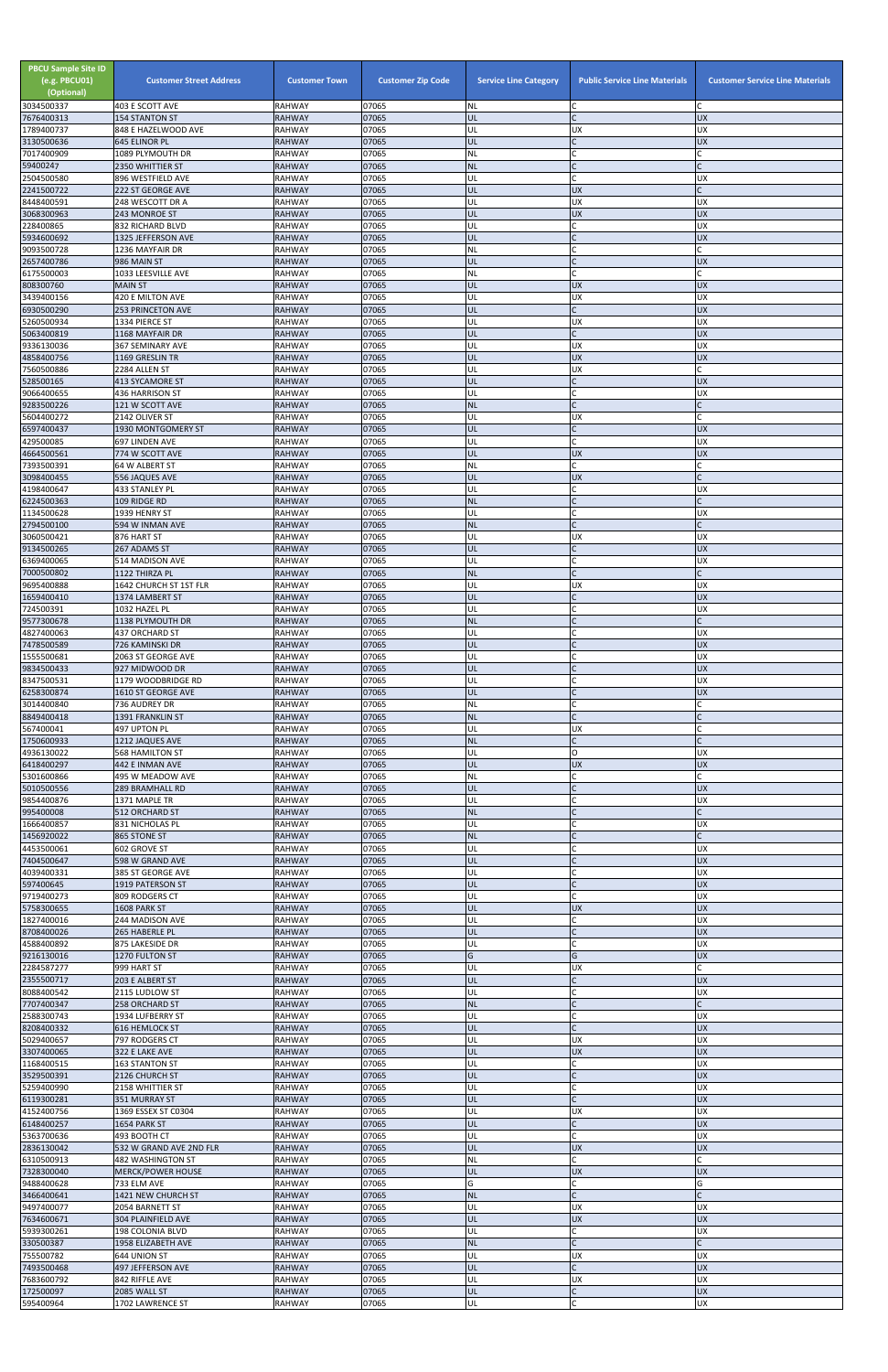| <b>PBCU Sample Site ID</b><br>(e.g. PBCU01)<br>(Optional) | <b>Customer Street Address</b>                  | <b>Customer Town</b>           | <b>Customer Zip Code</b> | <b>Service Line Category</b> | <b>Public Service Line Materials</b> | <b>Customer Service Line Materials</b> |
|-----------------------------------------------------------|-------------------------------------------------|--------------------------------|--------------------------|------------------------------|--------------------------------------|----------------------------------------|
| 5620500354<br>3254500583                                  | 369 W SCOTT AVE<br>460 GROVE ST                 | <b>RAHWAY</b><br><b>RAHWAY</b> | 07065<br>07065           | <b>NL</b><br>UL              | $\mathsf{C}$                         | <b>UX</b>                              |
| 7020500216                                                | 317 LAFAYETTE ST                                | <b>RAHWAY</b>                  | 07065                    | <b>NL</b>                    | $\mathsf{C}$                         |                                        |
| 7299300783<br>8957400572                                  | 721 E LINCOLN AVE<br><b>391 SYCAMORE ST</b>     | <b>RAHWAY</b><br><b>RAHWAY</b> | 07065<br>07065           | UL<br><b>NL</b>              | <b>UX</b>                            | <b>UX</b>                              |
| 4094500806                                                | 2312 ELIZABETH AVE                              | <b>RAHWAY</b>                  | 07065                    | <b>NL</b>                    |                                      |                                        |
| 2819400699<br>9196400399                                  | 1203 MADISON HILL RD<br>555 JACKSON AVE 1ST FLR | <b>RAHWAY</b><br><b>RAHWAY</b> | 07065<br>07065           | UL<br>UL                     | $\sqrt{ }$<br><b>UX</b>              | <b>UX</b><br><b>UX</b>                 |
| 2917400122                                                | 2356 ST GEORGE AVE                              | <b>RAHWAY</b>                  | 07065                    | UL                           |                                      | <b>UX</b>                              |
| 9250600937<br>6047500040                                  | 950 LAKESIDE DR<br>1541 BEDFORD ST              | <b>RAHWAY</b><br><b>RAHWAY</b> | 07065<br>07065           | UL<br><b>NL</b>              | $\mathsf{C}$<br>$\mathsf{C}$         | <b>UX</b>                              |
| 7739400670                                                | 427 ORCHARD ST                                  | <b>RAHWAY</b>                  | 07065                    | UL                           | <b>UX</b>                            | <b>UX</b>                              |
| 2380500613                                                | 627 CORA PL                                     | <b>RAHWAY</b>                  | 07065                    | UL                           | $\mathsf{C}$<br>$\mathsf{C}$         | <b>UX</b>                              |
| 8896400100<br>14400593                                    | 835 E MILTON AVE<br><b>402 RALEIGH RD</b>       | <b>RAHWAY</b><br><b>RAHWAY</b> | 07065<br>07065           | <b>NL</b><br><b>NL</b>       | iC.                                  |                                        |
| 556600405                                                 | 1333 JEFFERSON AVE                              | <b>RAHWAY</b>                  | 07065                    | UL                           | <b>UX</b>                            | <b>UX</b>                              |
| 4758400497<br>6074500890                                  | 427 MAPLE AVE<br>632 W LAKE AVE                 | <b>RAHWAY</b><br><b>RAHWAY</b> | 07065<br>07065           | UL<br>UL                     | $\mathsf{C}$<br>$\mathsf{C}$         | <b>UX</b><br><b>UX</b>                 |
| 6028300960                                                | 78 W CHERRY ST APT 3                            | <b>RAHWAY</b>                  | 07065                    | UL                           | <b>UX</b>                            | <b>UX</b>                              |
| 8558400200<br>1898400847                                  | 1657 OLIVER ST<br>549 W MEADOW AVE              | <b>RAHWAY</b><br><b>RAHWAY</b> | 07065<br>07065           | NL<br>UL                     | C<br>$\mathsf{C}$                    | <b>UX</b>                              |
| 6458300421                                                | 1017 HAMILTON ST                                | <b>RAHWAY</b>                  | 07065                    | UL                           | <b>UX</b>                            | <b>UX</b>                              |
| 2256400728<br>109300086                                   | 1745 OLIVER ST<br>1296 LAWRENCE ST              | <b>RAHWAY</b><br><b>RAHWAY</b> | 07065<br>07065           | G<br>Ġ                       | $\mathsf{C}$<br><b>UX</b>            | G<br>G                                 |
| 4046130066                                                | 605 W GRAND AVE                                 | <b>RAHWAY</b>                  | 07065                    | UL                           | $\mathsf{C}$                         | <b>UX</b>                              |
| 734500393                                                 | 1640 COLUMBUS PL                                | <b>RAHWAY</b>                  | 07065                    | NL                           | $\mathsf{C}$                         | $\mathsf{C}$                           |
| 1028400507<br>589300304                                   | 91 ELM AVE<br>1648 ST GEORGE AVE                | <b>RAHWAY</b><br><b>RAHWAY</b> | 07065<br>07065           | UL                           |                                      | <b>UX</b><br><b>UX</b>                 |
| 1667400191                                                | 1601 LAWRENCE ST                                | <b>RAHWAY</b>                  | 07065                    | <b>NL</b>                    | $\mathsf{C}$                         | $\mathsf{C}$                           |
| 1943500430<br>8196400468                                  | 1000 LAKESIDE DR<br>2000 OLIVER ST              | <b>RAHWAY</b><br><b>RAHWAY</b> | 07065<br>07065           | <b>NL</b><br>UL              | $\mathsf{C}$<br> c                   | C<br><b>UX</b>                         |
| 2228500989                                                | 181 W STEARNS ST                                | <b>RAHWAY</b>                  | 07065                    | <b>NL</b>                    | $\mathsf{C}$                         |                                        |
| 1209400842<br>7979400776                                  | 762 W LINCOLN AVE<br>1915 BEACON ST             | <b>RAHWAY</b><br><b>RAHWAY</b> | 07065<br>07065           | UL<br>NL                     | <b>UX</b><br>C                       |                                        |
| 8453500661                                                | 315 BERTHOLD AVE                                | <b>RAHWAY</b>                  | 07065                    | UL                           | $\mathsf{C}$                         | <b>UX</b>                              |
| 2842400238                                                | 1451 BARNHARDT LA C0707                         | <b>RAHWAY</b>                  | 07065<br>07065           | UL                           | <b>UX</b>                            | <b>UX</b>                              |
| 4115400481<br>3047500799                                  | 1131 MADISON HILL RD<br>1620 FERNOTE ST         | <b>RAHWAY</b><br><b>RAHWAY</b> | 07065                    | <b>NL</b><br>UL              |                                      | <b>UX</b>                              |
| 4739300878                                                | 1003 ST GEORGE /FIRE LINE AVE                   | RAHWAY                         | 07065                    | UL                           | <b>UX</b>                            | <b>IUX</b>                             |
| 8388400267<br>2654500074                                  | 209 DUKES RD<br>787 W SCOTT AVE                 | <b>RAHWAY</b><br><b>RAHWAY</b> | 07065<br>07065           | UL<br>UL                     | $\mathsf{C}$<br><b>UX</b>            | <b>UX</b><br><b>UX</b>                 |
| 9597400973                                                | 349 LAFAYETTE ST                                | <b>RAHWAY</b>                  | 07065                    | UL                           | C                                    | <b>UX</b>                              |
| 8269400616<br>5214500700                                  | 503 SYCAMORE ST<br>216 ELM AVE                  | <b>RAHWAY</b><br><b>RAHWAY</b> | 07065<br>07065           | UL<br>UL                     | $\mathsf C$<br><b>UX</b>             | <b>UX</b><br><b>UX</b>                 |
| 9484393791                                                | 1420 CAMPBELL ST. F/L                           | <b>RAHWAY</b>                  | 07065                    | UL                           | <b>UX</b>                            | <b>UX</b>                              |
| 4460500174<br>3705500849                                  | 789 LAUREL PL                                   | <b>RAHWAY</b>                  | 07065                    | UL                           | <b>UX</b><br>$\mathsf{C}$            |                                        |
| 4850600909                                                | 505 WASHINGTON ST<br>624 JAQUES AVE             | <b>RAHWAY</b><br><b>RAHWAY</b> | 07065<br>07065           | UL<br>G                      | $\mathsf{C}$                         | <b>UX</b><br>G                         |
| 9278400838                                                | 1558 MONTGOMERY ST                              | <b>RAHWAY</b>                  | 07065                    | UL                           | $\mathsf{C}$                         | <b>UX</b>                              |
| 3634600429<br>8367400278                                  | 424 ORCHARD ST<br>118 JEFFERSON AVE             | <b>RAHWAY</b><br><b>RAHWAY</b> | 07065<br>07065           | UL<br>UL                     | UX                                   | <b>UX</b>                              |
| 9617400938                                                | 625 NEW BRUNSWICK AVE                           | <b>RAHWAY</b>                  | 07065                    | G                            | <b>UX</b>                            | G                                      |
| 953400095<br>9356600908                                   | 876 MAURICE AVE<br>1021 STONE ST                | <b>RAHWAY</b><br><b>RAHWAY</b> | 07065<br>07065           | UL<br>NL                     | $\mathsf{C}$<br>$\mathsf{C}$         | <b>UX</b>                              |
| 6320500057                                                | 511 JACKSON AVE                                 | <b>RAHWAY</b>                  | 07065                    | UL                           | $\mathsf{C}$                         | <b>UX</b>                              |
| 1188400272<br>934600416                                   | 2076 WHITTIER ST<br>1144 JEFFERSON AVE          | <b>RAHWAY</b><br><b>RAHWAY</b> | 07065<br>07065           | <b>NL</b><br><b>NL</b>       |                                      |                                        |
| 6639300535                                                | 1819 W ELIZABETH AVE                            | <b>RAHWAY</b>                  | 07065                    | UL                           | O                                    | UX                                     |
| 9250500032<br>4540500526                                  | 2129 CHURCH ST<br>245 W STEARNS ST              | <b>RAHWAY</b><br><b>RAHWAY</b> | 07065<br>07065           | G<br>UL                      | G<br>$\mathsf{C}$                    | <b>UX</b>                              |
| 4029400679                                                | 886 BILLY CT                                    | <b>RAHWAY</b>                  | 07065                    | <b>NL</b>                    | $\mathsf{C}$                         |                                        |
| 1625500216                                                | 512 SYCAMORE ST                                 | <b>RAHWAY</b>                  | 07065                    | <b>NL</b>                    | $\mathsf{C}$                         | C                                      |
| 482500070<br>1569400900                                   | 1741 WINFIELD ST 2ND FLR<br>686 DIANNE CT       | <b>RAHWAY</b><br><b>RAHWAY</b> | 07065<br>07065           | UL<br>UL                     | <b>UX</b><br>C                       | <b>UX</b><br><b>UX</b>                 |
| 2078500730                                                | 857 GROVE ST                                    | <b>RAHWAY</b>                  | 07065                    | UL                           | IC.                                  | <b>UX</b>                              |
| 6189400576<br>7455500580                                  | 1652 ESSEX ST<br>2376 ST GEORGE AVE             | <b>RAHWAY</b><br><b>RAHWAY</b> | 07065<br>07065           | UL<br>UL                     | <b>UX</b><br>$\mathsf{C}$            | <b>UX</b><br><b>UX</b>                 |
| 3667400425                                                | 1706 PARK ST                                    | <b>RAHWAY</b>                  | 07065                    | NL                           | $\mathsf C$                          |                                        |
| 196500643<br>2783500282                                   | 253 DONALD AVE<br>1242 CLARK ST                 | <b>RAHWAY</b><br><b>RAHWAY</b> | 07065<br>07065           | UL<br>UL                     | $\mathsf{C}$<br>$\mathsf{C}$         | <b>UX</b><br><b>UX</b>                 |
| 6932500672                                                | 198 LINDEN AVE                                  | <b>RAHWAY</b>                  | 07065                    | UL                           | $\mathsf{C}$                         | <b>UX</b>                              |
| 1550600514<br>5015500796                                  | 541 W LAKE AVE                                  | RAHWAY<br><b>RAHWAY</b>        | 07065<br>07065           | UL<br>UL                     | C<br><b>UX</b>                       | <b>UX</b><br><b>UX</b>                 |
| 3304500681                                                | 480 JENSEN AVE<br>498 BOOTH CT                  | <b>RAHWAY</b>                  | 07065                    | <b>NL</b>                    |                                      |                                        |
| 1758400239                                                | 1374 BRYANT ST                                  | <b>RAHWAY</b>                  | 07065                    | UL                           |                                      | <b>UX</b>                              |
| 8821500251<br>7569400688                                  | <b>1110 ELM TR</b><br>884 PIERPONT ST           | <b>RAHWAY</b><br><b>RAHWAY</b> | 07065<br>07065           | NL<br>UL                     | $\mathsf{C}$<br>$\overline{C}$       | C<br><b>UX</b>                         |
| 8691400346                                                | 1053 HAZEL PL                                   | <b>RAHWAY</b>                  | 07065                    | UL                           | <b>UX</b>                            | <b>UX</b>                              |
| 9209300661<br>8005600992                                  | 585 LINDEN AVE<br>1120 FULTON ST                | <b>RAHWAY</b><br><b>RAHWAY</b> | 07065<br>07065           | UL<br>UL                     | <b>UX</b><br>C                       | <b>UX</b><br><b>UX</b>                 |
| 8072500793                                                | 814 E MILTON AVE                                | <b>RAHWAY</b>                  | 07065                    | UL                           | $\sim$                               | UX                                     |
| 2411500405<br>7096500790                                  | 378 E LAKE AVE<br>2247 ALLEN ST                 | <b>RAHWAY</b><br><b>RAHWAY</b> | 07065<br>07065           | UL<br><b>NL</b>              | $\mathsf{C}$                         | <b>UX</b>                              |
| 6166400537                                                | 1691 WINFIELD ST                                | <b>RAHWAY</b>                  | 07065                    | G                            | G                                    | <b>UX</b>                              |
| 8474500740                                                | 382 KOENIG PL                                   | <b>RAHWAY</b>                  | 07065                    | UL                           | $\mathsf{C}$                         | <b>UX</b>                              |
| 1935500006<br>7527400423                                  | 740 KAMINSKI DR<br>321 JENSEN AVE               | RAHWAY<br><b>RAHWAY</b>        | 07065<br>07065           | UL<br>UL                     | <b>UX</b><br>$\mathsf{C}$            | <b>UX</b><br><b>UX</b>                 |
| 7448400947                                                | 810 MARTIN ST                                   | <b>RAHWAY</b>                  | 07065                    | UL                           | <b>UX</b>                            | <b>UX</b>                              |
| 9505500208<br>3258400482                                  | 228 TEHAMA ST<br>1040 APGAR TR                  | <b>RAHWAY</b><br>RAHWAY        | 07065<br>07065           | UL<br>UL                     | <b>UX</b><br>$\mathsf{C}$            | $\mathsf{C}$<br><b>UX</b>              |
| 9888300006                                                | 1839 ELIZABETH AVE                              | <b>RAHWAY</b>                  | 07065                    | UL                           | <b>UX</b>                            | <b>UX</b>                              |
| 3962500880<br>5166400817                                  | 266 MONROE ST                                   | <b>RAHWAY</b>                  | 07065<br>07065           | UL<br>UL                     | UX<br>$\mathsf{C}$                   | <b>UX</b><br><b>UX</b>                 |
| 2024500474                                                | <b>606 HARRISON ST</b><br>1945 HENRY ST         | <b>RAHWAY</b><br>RAHWAY        | 07065                    | UL                           | <b>UX</b>                            | <b>UX</b>                              |
| 366400523                                                 | 801 CENTRAL AVE                                 | <b>RAHWAY</b>                  | 07065                    | <b>NL</b>                    | $\mathsf{C}$                         |                                        |
| 9808300491<br>9005500005                                  | MAPLE AVE FIRE HDQRTRS<br>265 E STEARNS ST      | <b>RAHWAY</b><br><b>RAHWAY</b> | 07065<br>07065           | UL<br>UL                     | UX<br>$\mathsf{C}$                   | <b>UX</b><br><b>UX</b>                 |
| 6396500680                                                | 2068 WHITTIER ST                                | RAHWAY                         | 07065                    | <b>NL</b>                    | $\mathsf{C}$                         |                                        |
| 2939300992<br>7760500314                                  | 54 INMAN AVE<br>172 RUDOLPH AVE                 | <b>RAHWAY</b><br><b>RAHWAY</b> | 07065<br>07065           | UL<br><b>NL</b>              | <b>UX</b><br>$\mathsf C$             | <b>UX</b>                              |
| 6347400465                                                | 271 W LINCOLN AVE                               | <b>RAHWAY</b>                  | 07065                    | NL                           | $\overline{C}$                       | $\overline{C}$                         |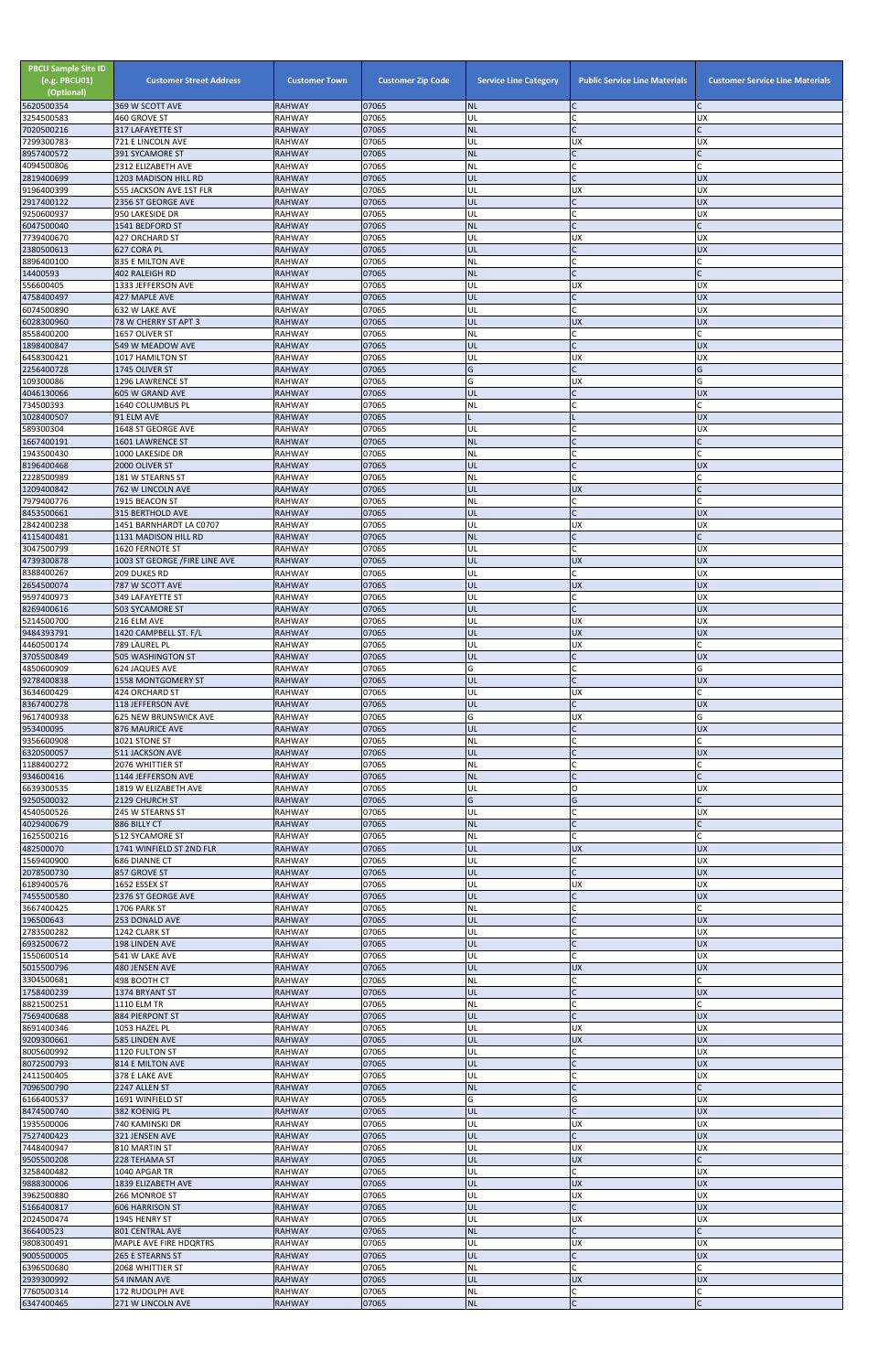| <b>PBCU Sample Site ID</b><br>(e.g. PBCU01)<br>(Optional)<br>5794600999 | <b>Customer Street Address</b><br>1699 PARK ST   | <b>Customer Town</b><br><b>RAHWAY</b> | <b>Customer Zip Code</b><br>07065 | <b>Service Line Category</b><br><b>NL</b> | <b>Public Service Line Materials</b> | <b>Customer Service Line Materials</b> |
|-------------------------------------------------------------------------|--------------------------------------------------|---------------------------------------|-----------------------------------|-------------------------------------------|--------------------------------------|----------------------------------------|
| 4957400473                                                              | <b>269 CODDINGTON ST</b>                         | <b>RAHWAY</b>                         | 07065                             | UL                                        |                                      | <b>UX</b>                              |
| 344600402<br>759400624                                                  | 891 MILTON BLVD                                  | RAHWAY                                | 07065<br>07065                    | UL<br>ŰĹ                                  | $\mathsf{C}$<br>$\mathsf{C}$         | <b>UX</b><br><b>UX</b>                 |
| 2798400145                                                              | 233 DONALD AVE<br>599 ST GEORGE AVE              | <b>RAHWAY</b><br>RAHWAY               | 07065                             | UL                                        |                                      | <b>UX</b>                              |
| 9625500590<br>8093600927                                                | 578 W INMAN AVE<br>720 W MEADOW AVE              | <b>RAHWAY</b><br>RAHWAY               | 07065<br>07065                    | UL<br>NL                                  | $\mathsf{C}$                         | <b>UX</b>                              |
| 6608400034                                                              | 496 JENSEN AVE                                   | <b>RAHWAY</b>                         | 07065                             | <b>NL</b>                                 | $\mathsf{C}$                         |                                        |
| 6566400475                                                              | 1364 BRYANT ST                                   | RAHWAY                                | 07065                             | G                                         | G                                    | <b>UX</b>                              |
| 1789300834<br>3727400789                                                | 1401 WITHERSPOON ST<br>761 W INMAN AVE           | <b>RAHWAY</b><br>RAHWAY               | 07065<br>07065                    | UL<br>UL                                  | <b>UX</b><br>$\mathsf{C}$            | <b>UX</b><br><b>UX</b>                 |
| 148400826                                                               | 1229 WHELAN PL                                   | <b>RAHWAY</b>                         | 07065                             | UL                                        | $\mathsf{C}$                         | <b>UX</b>                              |
| 9054500781<br>8179500432                                                | 34 W EMERSON AVE<br>651 RIVER RD                 | RAHWAY<br><b>RAHWAY</b>               | 07065<br>07065                    | UL<br>Ġ                                   | $\mathsf{C}$<br>G                    | <b>UX</b><br>G                         |
| 7284500666                                                              | 536 W LAKE AVE                                   | <b>RAHWAY</b>                         | 07065                             | UL                                        | $\mathsf{C}$                         | <b>UX</b>                              |
| 1488300497                                                              | 104 LINCOLN HWY                                  | <b>RAHWAY</b>                         | 07065                             | UL                                        | $\mathsf{C}$                         | <b>UX</b>                              |
| 5467400689<br>1050500271                                                | 213 VILLA PL<br><b>325 PRINCETON AVE</b>         | <b>RAHWAY</b><br><b>RAHWAY</b>        | 07065<br>07065                    | UL<br>UL                                  | <b>UX</b><br>$\mathsf{C}$            | <b>UX</b><br><b>UX</b>                 |
| 2629400051                                                              | 391 MAPLE AVE                                    | RAHWAY                                | 07065                             | UL                                        | $\mathsf{C}$                         | <b>UX</b>                              |
| 1909400047<br>5621500389                                                | 350 E MILTON AVE<br>1446 1464 IRVING ST          | <b>RAHWAY</b><br>RAHWAY               | 07065<br>07065                    | UL<br>UL                                  | <b>UX</b><br><b>UX</b>               | <b>UX</b>                              |
| 5844500897                                                              | 1141 THIRZA PL                                   | <b>RAHWAY</b>                         | 07065                             | UL                                        | <b>UX</b>                            |                                        |
| 3189400294                                                              | <b>270 WASHINGTON ST</b>                         | <b>RAHWAY</b>                         | 07065                             | NL                                        | $\mathsf{C}$                         |                                        |
| 7164400291<br>2490500372                                                | 1361 MAPLE TER 2ND FL<br><b>158 COLONIA BLVD</b> | <b>RAHWAY</b><br>RAHWAY               | 07065<br>07065                    | UL<br>NL                                  | $\mathsf{C}$<br>$\mathsf{C}$         | <b>UX</b>                              |
| 9309300504                                                              | 2399 HULICK PL                                   | <b>RAHWAY</b>                         | 07065                             | UL                                        | $\mathsf{C}$                         | <b>UX</b>                              |
| 4689300649                                                              | 1597 IRVING ST - FP                              | <b>RAHWAY</b>                         | 07065                             | UL                                        | <b>UX</b>                            | <b>UX</b>                              |
| 1501500197<br>5619400818                                                | <b>2368 WHITTIER ST</b><br>1068 PLYMOUTH DR      | <b>RAHWAY</b><br>RAHWAY               | 07065<br>07065                    | UL<br>UL                                  | $\mathsf{C}$                         | <b>UX</b><br><b>UX</b>                 |
| 8988400558                                                              | <b>25 MAPLE AVE</b>                              | <b>RAHWAY</b>                         | 07065                             | IJL                                       | $\mathsf{C}$                         | <b>UX</b>                              |
| 4536130056<br>7695400656                                                | 438 W MILTON AVE<br>1646 CHURCH ST 2ND FLR       | RAHWAY<br><b>RAHWAY</b>               | 07065<br>07065                    | UL<br>UL                                  | <b>UX</b><br><b>UX</b>               | <b>UX</b><br><b>UX</b>                 |
| 5800500514                                                              | 60 RUSSELL AVE                                   | <b>RAHWAY</b>                         | 07065                             | UL                                        | $\mathsf{C}$                         | <b>UX</b>                              |
| 1691400976                                                              | 1355 GENOVESE LA C1106                           | <b>RAHWAY</b>                         | 07065                             | UL                                        | <b>UX</b>                            | <b>UX</b>                              |
| 3107400253<br>2225500873                                                | 75 E CHERRY ST<br>1667 IRVING ST                 | RAHWAY<br><b>RAHWAY</b>               | 07065<br>07065                    | UL<br><b>NL</b>                           | <b>UX</b><br>$\mathsf{C}$            | <b>UX</b>                              |
| 6602500223                                                              | 883 E HAZELWOOD AVE                              | <b>RAHWAY</b>                         | 07065                             | UL                                        | <b>UX</b>                            | <b>UX</b>                              |
| 4233500789                                                              | 415 E GRAND AVE                                  | <b>RAHWAY</b>                         | 07065                             | UL                                        | <b>UX</b>                            | <b>UX</b>                              |
| 9107400423<br>9887400774                                                | 1300 FULTON ST<br><b>867 MILTON BLVD</b>         | <b>RAHWAY</b><br><b>RAHWAY</b>        | 07065<br>07065                    | UL<br>UL                                  | <b>UX</b><br>$\mathsf{C}$            | <b>UX</b>                              |
| 4390500094                                                              | 80 W INMAN AVE                                   | RAHWAY                                | 07065                             | UL                                        |                                      | <b>UX</b>                              |
| 2300500228<br>4296400849                                                | 39 ELM AVE<br>470 UNION ST                       | <b>RAHWAY</b><br>RAHWAY               | 07065<br>07065                    | UL<br>UL                                  | <b>UX</b>                            | <b>UX</b><br><b>UX</b>                 |
| 9079400348                                                              | 308 RUSSELL AVE                                  | RAHWAY                                | 07065                             | <b>NL</b>                                 | $\mathsf{C}$                         |                                        |
| 2204500932                                                              | 1273 CLARK ST                                    | RAHWAY                                | 07065                             | UL                                        | $\mathsf{C}$                         | <b>UX</b>                              |
| 3314400339<br>587400924                                                 | 114 RIDGE RD<br>856 THORN ST                     | <b>RAHWAY</b><br>RAHWAY               | 07065<br>07065                    | UL<br>UL                                  | $\mathsf{C}$<br><b>UX</b>            | <b>UX</b>                              |
| 347400708                                                               | 2148 WHITTIER ST                                 | <b>RAHWAY</b>                         | 07065                             | IJL                                       | <b>UX</b>                            | <b>UX</b>                              |
| 3644500422                                                              | 960 STACY PL                                     | RAHWAY                                | 07065<br>07065                    | UL<br><b>NL</b>                           | <b>UX</b><br>$\mathsf{C}$            |                                        |
| 4127400157<br>6559400546                                                | 1120 JEFFERSON AVE<br>1456 FRANKLIN ST           | <b>RAHWAY</b><br>RAHWAY               | 07065                             | <b>NL</b>                                 | $\mathsf{C}$                         |                                        |
| 6280500308                                                              | 1299 KANSKI CT                                   | <b>RAHWAY</b>                         | 07065                             | UL                                        | <b>UX</b>                            |                                        |
| 6447500814<br>3340500802                                                | 864 THORN ST<br>752 JAQUES AVE                   | RAHWAY<br><b>RAHWAY</b>               | 07065<br>07065                    | UL<br>UL                                  | <b>UX</b><br><b>UX</b>               |                                        |
| 8854400053                                                              | 326 HAMILTON ST                                  | RAHWAY                                | 07065                             | UL                                        |                                      | <b>UX</b>                              |
| 4565500406                                                              | 175 JEFFERSON AVE                                | <b>RAHWAY</b>                         | 07065                             | <b>NL</b>                                 | $\mathsf{C}$                         |                                        |
| 8068400153<br>7587400107                                                | 831 PIERPONT ST<br>2370 ELIZABETH AVE            | RAHWAY<br><b>RAHWAY</b>               | 07065<br>07065                    | UL<br><b>NL</b>                           | $\mathsf{C}$                         | <b>UX</b>                              |
| 8488400868                                                              | 752 CENTRAL AVE                                  | RAHWAY                                | 07065                             | UL                                        | C                                    | <b>UX</b>                              |
| 1034500548<br>1410500632                                                | <b>2137 ROUTE 1</b><br>1713 LAWRENCE ST          | <b>RAHWAY</b><br>RAHWAY               | 07065<br>07065                    | UL<br>UL                                  | <b>UX</b><br><b>UX</b>               | <b>UX</b><br><b>UX</b>                 |
| 4654500540                                                              | 457 W SCOTT AVE                                  | <b>RAHWAY</b>                         | 07065                             | UL                                        | <b>UX</b>                            |                                        |
| 5092400348                                                              | 77 W CHERRY ST 1ST FL                            | RAHWAY                                | 07065                             | UL                                        | <b>UX</b>                            | <b>UX</b>                              |
| 7821500320<br>9739400435                                                | 979 MILTON BLVD<br>351 ALBERMARLE ST             | <b>RAHWAY</b><br>RAHWAY               | 07065<br>07065                    | IJL<br>UL                                 | <b>UX</b><br>$\mathsf{C}$            | <b>UX</b>                              |
| 7496400677                                                              | 1177 MOONEY PL                                   | <b>RAHWAY</b>                         | 07065                             | G.                                        | $\mathsf{C}$                         | G                                      |
| 9119300934<br>3857400984                                                | 160 JEFFERSON AVE<br>847 JAQUES AVE              | RAHWAY<br><b>RAHWAY</b>               | 07065<br>07065                    | UL<br>G                                   | <b>UX</b><br>G                       | <b>UX</b>                              |
| 4456600977                                                              | 1116 CHARLOTTE PL                                | RAHWAY                                | 07065                             | UL                                        |                                      | <b>UX</b>                              |
| 2369400737                                                              | 719 HEMLOCK ST                                   | <b>RAHWAY</b>                         | 07065                             | <b>NL</b>                                 |                                      |                                        |
| 8228300670<br>6218400551                                                | <b>159 MURRAY ST</b><br>1449 IRVING ST           | RAHWAY<br><b>RAHWAY</b>               | 07065<br>07065                    | ΝL<br>UL                                  | $\mathsf{C}$<br>$\mathsf{C}$         | <b>UX</b>                              |
| 3844500475                                                              | 1163 STONE ST                                    | RAHWAY                                | 07065                             | NL                                        | $\mathsf{C}$                         |                                        |
| 4150500304<br>3678400210                                                | <b>240 PRINCETON AVE</b><br>281 WILSON AVE       | <b>RAHWAY</b><br>RAHWAY               | 07065<br>07065                    | <b>NL</b><br>UL                           | $\mathsf{C}$<br>$\mathsf{C}$         | <b>UX</b>                              |
| 4608300931                                                              | 477 HARRISON ST                                  | <b>RAHWAY</b>                         | 07065                             | UL                                        | <b>UX</b>                            | <b>UX</b>                              |
| 2618400508                                                              | 749 LINDEN AVE                                   | RAHWAY                                | 07065                             | UL                                        | UX                                   | <b>UX</b>                              |
| 2640500947<br>9301600792                                                | 1124 JAQUES AVE<br>740 HEMLOCK ST                | <b>RAHWAY</b><br>RAHWAY               | 07065<br>07065                    | UL<br>UL                                  | $\mathsf{C}$                         | <b>UX</b><br><b>UX</b>                 |
| 1248400251                                                              | <b>195 MONROE ST</b>                             | <b>RAHWAY</b>                         | 07065                             | G                                         | G                                    | <b>UX</b>                              |
| 575500117<br>5525500306                                                 | 1484 LAWRENCE ST<br>70 W EMERSON AVE             | <b>RAHWAY</b><br><b>RAHWAY</b>        | 07065<br>07065                    | UL<br>UL                                  | $\mathsf{C}$                         | <b>UX</b><br><b>UX</b>                 |
| 782500834                                                               | 1530 ST GEORGE AVE                               | <b>RAHWAY</b>                         | 07065                             | UL                                        | $\mathsf{C}$                         | <b>UX</b>                              |
| 3356600825                                                              | 1225 BROADWAY                                    | <b>RAHWAY</b>                         | 07065                             | UL                                        | $\mathsf{C}$                         | <b>UX</b>                              |
| 4924500693<br>3187400925                                                | 250 HABERLE PL<br>1500 CAMPBELL ST 1ST FLR       | RAHWAY<br><b>RAHWAY</b>               | 07065<br>07065                    | UL<br>UL                                  | $\mathsf{C}$<br><b>UX</b>            | <b>UX</b><br><b>UX</b>                 |
| 1450600417                                                              | 1304 HEDIN PL                                    | <b>RAHWAY</b>                         | 07065                             | UL                                        | <b>UX</b>                            |                                        |
| 6939400120                                                              | 134 COLONIA BLVD                                 | <b>RAHWAY</b>                         | 07065                             | UL                                        | $\mathsf{C}$                         | <b>UX</b>                              |
| 6389400679<br>688400968                                                 | 799 LAUREL PL<br>1084 BRIARCLIFF DR              | RAHWAY<br><b>RAHWAY</b>               | 07065<br>07065                    | UL<br><b>NL</b>                           | $\mathsf{C}$                         | <b>UX</b>                              |
| 7778500415                                                              | 1398 BRYANT ST                                   | <b>RAHWAY</b>                         | 07065                             | UL                                        | $\mathsf{C}$                         | <b>UX</b>                              |
| 5484400873<br>858300358                                                 | 1377 ESSEX ST C0302<br><b>65 E MILTON AVE</b>    | <b>RAHWAY</b><br>RAHWAY               | 07065<br>07065                    | UL<br>UL                                  | <b>UX</b><br><b>UX</b>               | <b>UX</b><br><b>UX</b>                 |
| 9265500101                                                              | 768 NICHOLAS PL                                  | <b>RAHWAY</b>                         | 07065                             | NL                                        | $\mathsf{C}$                         |                                        |
| 9509300827                                                              | 494 LINDEN AVE                                   | RAHWAY                                | 07065                             | UL                                        | $\mathsf{C}$                         | <b>UX</b>                              |
| 7905400006<br>1359400794                                                | <b>1191 ELM TR</b><br>2049 ELIZABETH AVE         | <b>RAHWAY</b><br>RAHWAY               | 07065<br>07065                    | <b>NL</b><br>UL                           | $\mathsf{C}$<br><b>UX</b>            |                                        |
| 4178400699                                                              | 1720 PARK ST                                     | <b>RAHWAY</b>                         | 07065                             | G                                         |                                      | G                                      |
| 6865500755<br>4556920096                                                | 703 E SCOTT AVE<br>999 HART ST                   | <b>RAHWAY</b><br><b>RAHWAY</b>        | 07065<br>07065                    | UL<br>UL                                  | $\mathsf{C}$<br>$\mathsf{C}$         | <b>UX</b><br><b>UX</b>                 |
| 7780500488                                                              | 441 STANLEY PL                                   | <b>RAHWAY</b>                         | 07065                             | <b>NL</b>                                 | C                                    |                                        |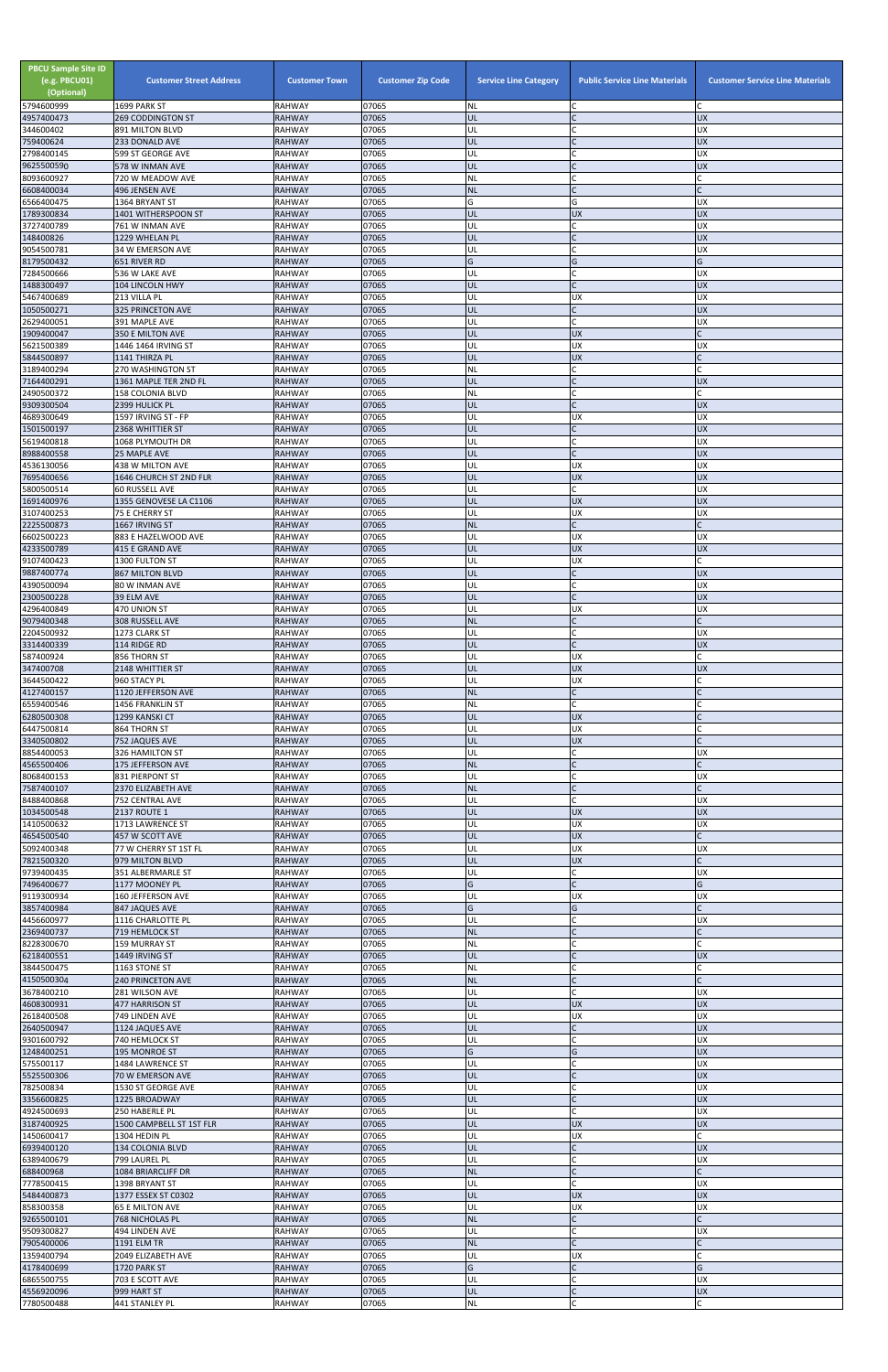| <b>PBCU Sample Site ID</b><br>(e.g. PBCU01)<br>(Optional)<br>739400454 | <b>Customer Street Address</b><br><b>161 CORNELL AVE</b> | <b>Customer Town</b><br><b>RAHWAY</b> | <b>Customer Zip Code</b><br>07065 | <b>Service Line Category</b><br><b>NL</b> | <b>Public Service Line Materials</b><br>IC | <b>Customer Service Line Materials</b> |
|------------------------------------------------------------------------|----------------------------------------------------------|---------------------------------------|-----------------------------------|-------------------------------------------|--------------------------------------------|----------------------------------------|
| 5009400714                                                             | 626 CORA PL                                              | <b>RAHWAY</b>                         | 07065                             | G                                         | G                                          | <b>UX</b>                              |
| 8687400881                                                             | 2311 LUDLOW ST                                           | <b>RAHWAY</b><br><b>RAHWAY</b>        | 07065<br>07065                    | UL<br>NL                                  | IC<br>lC.                                  | <b>UX</b>                              |
| 8729400970<br>1960500466                                               | 146 RUSSELL AVE<br>174 MADISON AVE                       | <b>RAHWAY</b>                         | 07065                             | <b>NL</b>                                 | IC                                         |                                        |
| 3265500847<br>9584400835                                               | 1147 PIERPONT ST                                         | <b>RAHWAY</b><br><b>RAHWAY</b>        | 07065<br>07065                    | UL<br>UL                                  | <b>UX</b><br>UX                            | UX<br><b>UX</b>                        |
| 1398400419                                                             | 348 RALEIGH RD<br>718 BEVERLY RD                         | <b>RAHWAY</b>                         | 07065                             | UL                                        | <b>UX</b>                                  | <b>UX</b>                              |
| 8897400744                                                             | 620 HARRIS DR                                            | <b>RAHWAY</b>                         | 07065                             | UL                                        | $\mathsf{C}$                               | <b>UX</b>                              |
| 8404500413<br>1897400617                                               | 1632 ST GEORGE AVE<br>802 GARDEN ST                      | <b>RAHWAY</b><br><b>RAHWAY</b>        | 07065<br>07065                    | UL<br><b>NL</b>                           | C<br>$\mathsf{C}$                          | <b>UX</b>                              |
| 6552500182                                                             | 1202 REVOIR DR                                           | <b>RAHWAY</b>                         | 07065                             | UL                                        | $\mathsf{C}$                               | <b>UX</b>                              |
| 3450600438<br>7898400293                                               | 768 BEVERLY RD<br>638 CORA PL                            | <b>RAHWAY</b><br><b>RAHWAY</b>        | 07065<br>07065                    | UL<br>Ġ                                   | lc.<br>G                                   | <b>UX</b><br>UX                        |
| 5178500412                                                             | <b>183 CORNELL AVE</b>                                   | <b>RAHWAY</b>                         | 07065                             | <b>NL</b>                                 | lC.                                        |                                        |
| 2804400473                                                             | 364 CORNELL AVE                                          | <b>RAHWAY</b>                         | 07065                             | UL                                        | <b>UX</b><br>$\overline{C}$                | <b>UX</b><br>C                         |
| 6776400201<br>1628500536                                               | <b>629 BRYANT ST</b><br>559 W INMAN AVE                  | <b>RAHWAY</b><br><b>RAHWAY</b>        | 07065<br>07065                    | <b>NL</b><br>NL                           | lC.                                        |                                        |
| 6005500299                                                             | 253 ADAMS ST                                             | <b>RAHWAY</b>                         | 07065                             | UL                                        | $\mathsf{C}$                               | <b>UX</b>                              |
| 5655500031<br>9378400102                                               | 381 UNION ST<br>1522 MAIN ST                             | <b>RAHWAY</b><br><b>RAHWAY</b>        | 07065<br>07065                    | UL<br>G                                   | <b>UX</b><br>G                             | <b>UX</b><br><b>UX</b>                 |
| 7582500344                                                             | 1280 WESTFIELD AVE                                       | <b>RAHWAY</b>                         | 07065                             | ΝL                                        | lc.                                        |                                        |
| 5816130032<br>1466400680                                               | 1531 JEFFERSON AVE<br>513 CENTRAL AVE                    | <b>RAHWAY</b><br><b>RAHWAY</b>        | 07065<br>07065                    | UL<br>NL                                  | <b>UX</b><br>lC.                           |                                        |
| 8704500536                                                             | 306 EGOLF DR                                             | <b>RAHWAY</b>                         | 07065                             | UL                                        | $\mathsf{C}$                               | <b>UX</b>                              |
| 8724500099<br>1390500862                                               | 223 E INMAN AVE<br>421 ST GEORGE AVE                     | <b>RAHWAY</b><br><b>RAHWAY</b>        | 07065<br>07065                    | UL<br>UL                                  | <b>UX</b><br><b>UX</b>                     | UX<br><b>UX</b>                        |
| 1750500729                                                             | 1562 MAIN ST                                             | <b>RAHWAY</b>                         | 07065                             | G                                         | G                                          | G                                      |
| 184500372                                                              | 1138 GRESLIN TR                                          | <b>RAHWAY</b>                         | 07065<br>07065                    | UL                                        | lc.                                        | <b>UX</b>                              |
| 2178400194<br>5439400760                                               | 1593 LAWRENCE ST<br>411 WASHINGTON ST                    | <b>RAHWAY</b><br><b>RAHWAY</b>        | 07065                             | UL<br>UL                                  | <b>UX</b><br>$\mathsf{C}$                  | UX<br><b>UX</b>                        |
| 8899400513                                                             | 1036 RICHARD BLVD                                        | <b>RAHWAY</b>                         | 07065                             | UL                                        | <b>C</b>                                   | <b>UX</b>                              |
| 4704400766<br>4118400663                                               | 188 W GRAND AVE<br><b>489 CENTRAL AVE</b>                | <b>RAHWAY</b><br><b>RAHWAY</b>        | 07065<br>07065                    | UL<br>UL                                  | <b>UX</b><br>lC.                           | <b>UX</b><br><b>UX</b>                 |
| 669400376                                                              | 243 W HAZELWOOD AVE                                      | <b>RAHWAY</b>                         | 07065                             | <b>NL</b>                                 | lC.                                        | C                                      |
| 5489400039<br>2910400465                                               | 671 LEESVILLE AVE<br>1045 WESTFIELD AVE FILTER WASH WAT  | <b>RAHWAY</b><br><b>RAHWAY</b>        | 07065<br>07065                    | UL<br>UL                                  | lC.<br><b>UX</b>                           | UX<br><b>UX</b>                        |
| 4090500629                                                             | 130 RUSSELL AVE                                          | <b>RAHWAY</b>                         | 07065                             | UL                                        | $\mathsf{C}$                               | UX                                     |
| 4898400441<br>4778400545                                               | 663 W MEADOW AVE                                         | <b>RAHWAY</b><br><b>RAHWAY</b>        | 07065<br>07065                    | UL<br>G                                   |                                            | <b>UX</b><br><b>UX</b>                 |
| 1053500387                                                             | 743 LINDEN AVE<br>826 RIFFLE AVE                         | <b>RAHWAY</b>                         | 07065                             | <b>NL</b>                                 | G<br>$\overline{C}$                        |                                        |
| 8217400489                                                             | 248 W HAZELWOOD AVE                                      | <b>RAHWAY</b>                         | 07065                             | UL                                        | <b>UX</b>                                  | UX                                     |
| 9765500461<br>119400724                                                | <b>490 ST GEORGE AVE</b><br>827 MARTIN ST                | <b>RAHWAY</b><br><b>RAHWAY</b>        | 07065<br>07065                    | UL<br>UL                                  | <b>UX</b><br><b>UX</b>                     | <b>UX</b>                              |
| 4456400070                                                             | 999 STONE ST                                             | <b>RAHWAY</b>                         | 07065                             | UL                                        | <b>UX</b>                                  | <b>UX</b>                              |
| 5702600886<br>6967400040                                               | <b>658 UNION ST</b><br>1073 PLYMOUTH DR                  | <b>RAHWAY</b><br><b>RAHWAY</b>        | 07065<br>07065                    | G<br>UL                                   | <b>UX</b><br>$\mathsf{C}$                  | G<br><b>UX</b>                         |
| 2140500227                                                             | 790 BRYANT ST                                            | <b>RAHWAY</b>                         | 07065                             | UL                                        | <b>C</b>                                   | <b>UX</b>                              |
| 365500092<br>8358400197                                                | 950 BEAVER PL<br>2232 LUDLOW ST                          | <b>RAHWAY</b><br><b>RAHWAY</b>        | 07065<br>07065                    | UL<br>UL                                  | $\mathsf{C}$<br>C                          | <b>UX</b><br>UX                        |
| 8270500452                                                             | 1755 WINFIELD ST                                         | <b>RAHWAY</b>                         | 07065                             | <b>NL</b>                                 | lC.                                        |                                        |
| 9678500017                                                             | 38 ELM AVE                                               | <b>RAHWAY</b>                         | 07065                             | UL                                        | <b>UX</b>                                  | UX                                     |
| 2253500223<br>6009300159                                               | 1093 BRYANT ST<br>902 E HAZELWOOD AVE FPC                | <b>RAHWAY</b><br><b>RAHWAY</b>        | 07065<br>07065                    | <b>NL</b><br>UL                           | lC.<br><b>UX</b>                           | C<br>UX                                |
| 3047400996                                                             | <b>306 CENTRAL AVE</b>                                   | <b>RAHWAY</b>                         | 07065                             | <b>NL</b>                                 | lC.                                        |                                        |
| 3994600553<br>9596400238                                               | 1568 MONTGOMERY ST<br>562 E GRAND AVE                    | <b>RAHWAY</b><br><b>RAHWAY</b>        | 07065<br>07065                    | UL<br>UL                                  | <b>UX</b><br>lC.                           | <b>UX</b>                              |
| 1098300446                                                             | 1414 CAMPBELL ST                                         | <b>RAHWAY</b>                         | 07065                             | G                                         | G                                          | <b>UX</b>                              |
| 8289400727<br>7716130024                                               | 930 LEESVILLE AVE<br>151 ELM AVE                         | <b>RAHWAY</b><br><b>RAHWAY</b>        | 07065<br>07065                    | UL<br>UL                                  | $\mathsf C$<br>lC.                         | <b>UX</b><br><b>UX</b>                 |
| 1870500235                                                             | 30 ELM AVE                                               | <b>RAHWAY</b>                         | 07065                             | UL                                        | $\mathsf{C}$                               | <b>UX</b>                              |
| 3016130001<br>1518400997                                               | 11 -15W MAIN ST<br>2275 ALLEN ST                         | <b>RAHWAY</b><br><b>RAHWAY</b>        | 07065<br>07065                    | UL<br>UL                                  | <b>C</b><br><b>UX</b>                      | <b>UX</b><br><b>UX</b>                 |
| 8233500259                                                             | 1645 COLUMBUS PL                                         | <b>RAHWAY</b>                         | 07065                             | UL                                        | lC.                                        | UX                                     |
| 3619400628                                                             | 1026 STONE ST                                            | <b>RAHWAY</b>                         | 07065                             | UL                                        | IC                                         | <b>UX</b>                              |
| 272500738<br>311500603                                                 | 1187 WHELAN PL<br>312 WILLIAMS ST                        | <b>RAHWAY</b><br><b>RAHWAY</b>        | 07065<br>07065                    | NL<br>UL                                  | <b>C</b><br>lc.                            | <b>UX</b>                              |
| 1528300802                                                             | MERCK/BLDG 50 H                                          | <b>RAHWAY</b>                         | 07065                             | UL                                        | <b>UX</b>                                  | <b>UX</b>                              |
| 9935500709<br>2359400957                                               | 1678 OLIVER ST<br>44 W SCOTT AVE                         | <b>RAHWAY</b><br><b>RAHWAY</b>        | 07065<br>07065                    | UL<br>G                                   | $\mathsf{C}$<br>$\mathsf{C}$               | <b>UX</b><br>G                         |
| 4494500429                                                             | 967 MADISON HILL RD                                      | <b>RAHWAY</b>                         | 07065                             | <b>NL</b>                                 | IC                                         |                                        |
| 7388400161<br>3315500978                                               | 231 RUDOLPH AVE<br><b>455 WASHINGTON ST</b>              | <b>RAHWAY</b><br><b>RAHWAY</b>        | 07065<br>07065                    | NL<br><b>NL</b>                           | C<br>$\mathsf{C}$                          |                                        |
| 750600269                                                              | 1062 JAQUES AVE                                          | <b>RAHWAY</b>                         | 07065                             | UL                                        | C                                          | UX                                     |
| 7169400282                                                             | <b>650 PIERPONT ST</b>                                   | <b>RAHWAY</b>                         | 07065                             | G                                         | G                                          | G                                      |
| 5646130033<br>3877400433                                               | 933 JAQUES AVE<br>1780 WINFIELD ST                       | RAHWAY<br><b>RAHWAY</b>               | 07065<br>07065                    | UL<br>UL                                  | lC.<br>$\overline{C}$                      | UX<br><b>UX</b>                        |
| 1467400021                                                             | 280 ORCHARD ST                                           | <b>RAHWAY</b>                         | 07065                             | <b>NL</b>                                 | $\mathsf{C}$                               |                                        |
| 9647400533<br>7277400690                                               | 1566 BEDFORD ST<br>1200 GEORGIA ST                       | <b>RAHWAY</b><br><b>RAHWAY</b>        | 07065<br>07065                    | UL<br>ΝL                                  | <b>UX</b><br>lC.                           | <b>UX</b>                              |
| 8089400778                                                             | 1453 ESSEX ST                                            | <b>RAHWAY</b>                         | 07065                             | IUL.                                      |                                            | <b>UX</b>                              |
| 6168400817<br>2902500328                                               | 76 MAPLE AVE<br>874 WESTFIELD AVE                        | <b>RAHWAY</b><br><b>RAHWAY</b>        | 07065<br>07065                    | UL<br>UL                                  | C<br>$\overline{C}$                        | UX<br><b>UX</b>                        |
| 650500837                                                              | 757 RIVER RD                                             | <b>RAHWAY</b>                         | 07065                             | UL                                        | <b>C</b>                                   | <b>UX</b>                              |
| 4410500101                                                             | 1775 BOND ST                                             | <b>RAHWAY</b>                         | 07065                             | UL                                        | <b>UX</b>                                  | <b>UX</b>                              |
| 5488400401<br>8528400246                                               | 1048 PIERPONT ST<br>739 SEMINARY AVE                     | <b>RAHWAY</b><br><b>RAHWAY</b>        | 07065<br>07065                    | UL<br>G                                   | C<br>$\mathsf{C}$                          | <b>UX</b><br>G                         |
| 9964500928                                                             | 472 W LAKE AVE                                           | <b>RAHWAY</b>                         | 07065                             | UL                                        | C                                          | <b>UX</b>                              |
| 4896400771<br>1660500349                                               | 2147 BARNETT ST<br>515 ALBERMARLE ST                     | <b>RAHWAY</b><br><b>RAHWAY</b>        | 07065<br>07065                    | UL<br>UL                                  | IC<br>lC.                                  | <b>UX</b><br><b>UX</b>                 |
| 1857400684                                                             | 983 JAQUES AVE                                           | <b>RAHWAY</b>                         | 07065                             | UL                                        | $\mathsf C$                                | X                                      |
| 5064500459<br>2947400068                                               | 230 LINDEN AVE<br>1055 STONE ST                          | <b>RAHWAY</b><br><b>RAHWAY</b>        | 07065<br>07065                    | <b>NL</b><br>UL                           | <b>C</b><br>$\mathsf{C}$                   | C<br><b>UX</b>                         |
| 2888300577                                                             | 253 CENTRAL AVE                                          | <b>RAHWAY</b>                         | 07065                             | UL                                        | <b>UX</b>                                  | <b>UX</b>                              |
| 4284500745                                                             | 306 GROVE ST                                             | <b>RAHWAY</b>                         | 07065                             | UL                                        | $\mathsf{C}$                               | <b>UX</b>                              |
| 1489400238<br>3350500495                                               | 157 E STEARNS ST<br>344 LINDEN AVE                       | <b>RAHWAY</b><br><b>RAHWAY</b>        | 07065<br>07065                    | UL<br><b>UL</b>                           | <b>C</b><br>lc.                            | <b>UX</b><br><b>UX</b>                 |
| 9780500029                                                             | 357 SYCAMORE ST                                          | <b>RAHWAY</b>                         | 07065                             | UL                                        | <b>UX</b>                                  | <b>UX</b>                              |
| 5989300026<br>8230500250                                               | 1550 ST GEORGE AVE<br>50 W SCOTT AVE                     | <b>RAHWAY</b><br><b>RAHWAY</b>        | 07065<br>07065                    | UL<br><b>NL</b>                           | <b>UX</b><br>$\mathsf{C}$                  | <b>UX</b><br>C                         |
| 565500566                                                              | 325 ORCHARD ST                                           | <b>RAHWAY</b>                         | 07065                             | UL                                        | <b>UX</b>                                  | UX                                     |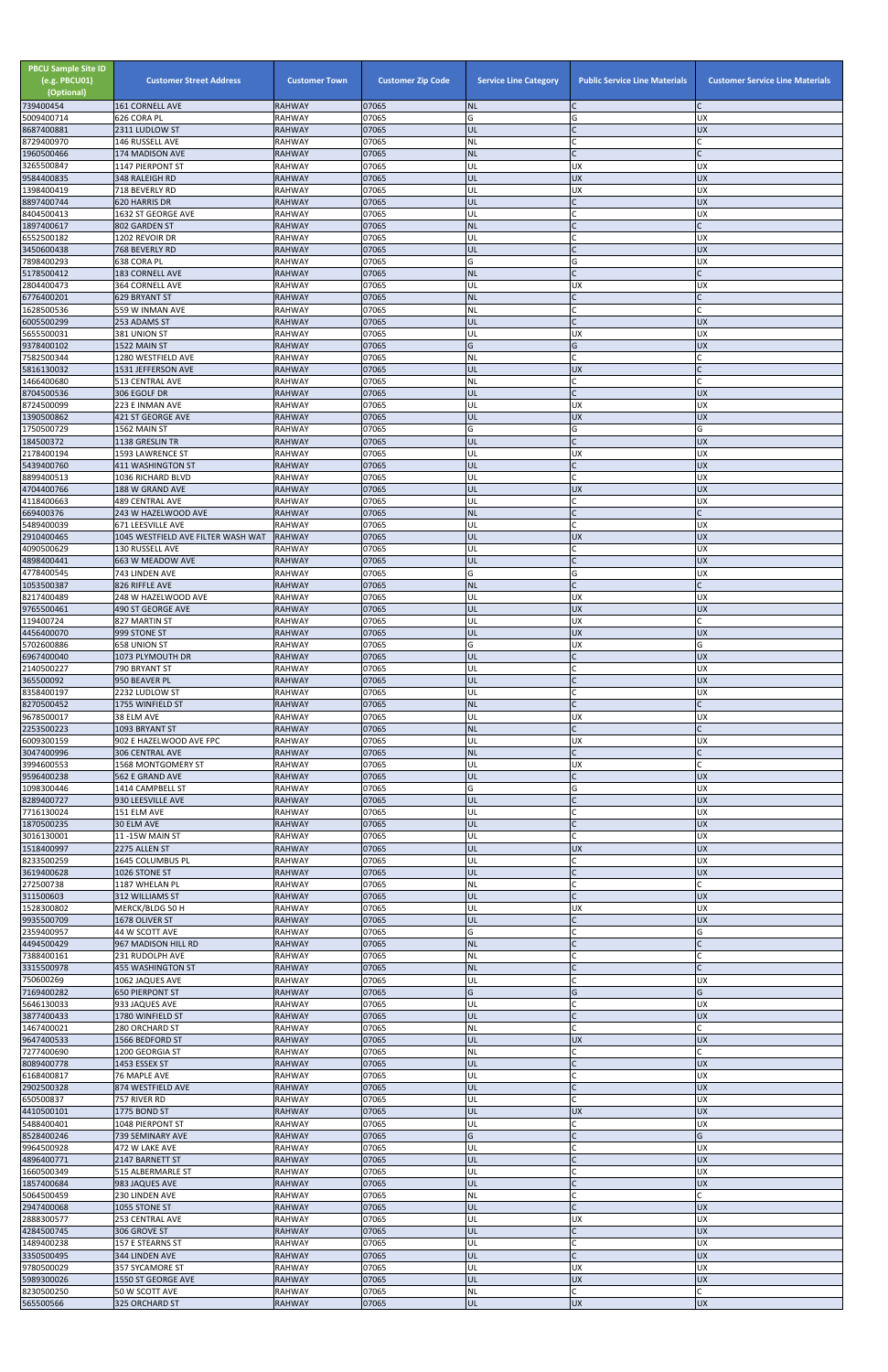| <b>PBCU Sample Site ID</b><br>(e.g. PBCU01)<br>(Optional)<br>9743500984 | <b>Customer Street Address</b><br>1179 MIDWOOD DR | <b>Customer Town</b><br><b>RAHWAY</b> | <b>Customer Zip Code</b><br>07065 | <b>Service Line Category</b><br><b>NL</b> | <b>Public Service Line Materials</b><br>IC | <b>Customer Service Line Materials</b> |
|-------------------------------------------------------------------------|---------------------------------------------------|---------------------------------------|-----------------------------------|-------------------------------------------|--------------------------------------------|----------------------------------------|
| 1015500483                                                              | 716 W LAKE AVE                                    | <b>RAHWAY</b>                         | 07065                             | <b>NL</b>                                 | $\mathsf{C}$                               |                                        |
| 9519400469                                                              | 1213 MADISON HILL RD                              | <b>RAHWAY</b><br><b>RAHWAY</b>        | 07065<br>07065                    | UL<br>UL                                  | <b>C</b><br><b>UX</b>                      | <b>UX</b><br>UX                        |
| 6835500526<br>8037400931                                                | 1113 THIRZA PL<br>2110 BARNETT ST                 | <b>RAHWAY</b>                         | 07065                             | UL                                        | $\mathsf{C}$                               | UX                                     |
| 7608300756<br>6064400863                                                | 1900 TURNER ST<br>946 RAYHON TR                   | <b>RAHWAY</b><br><b>RAHWAY</b>        | 07065<br>07065                    | UL<br>NL                                  | <b>UX</b><br>$\mathsf{C}$                  | UX                                     |
| 8446130035                                                              | 78 E HAZELWOOD AVE                                | <b>RAHWAY</b>                         | 07065                             | UL                                        | <b>UX</b>                                  | <b>UX</b>                              |
| 740500995                                                               | 47 W STEARNS ST                                   | <b>RAHWAY</b>                         | 07065                             | NL                                        | C                                          |                                        |
| 2149300584<br>2756600232                                                | 2160 OLIVER ST<br>99 W MILTON AVE                 | <b>RAHWAY</b><br><b>RAHWAY</b>        | 07065<br>07065                    | <b>NL</b><br>UL                           | $\mathsf{C}$<br>$\mathsf{C}$               | UX                                     |
| 4300500206                                                              | 1453 ESTERBROOK AVE                               | <b>RAHWAY</b>                         | 07065                             | UL                                        | <b>UX</b>                                  |                                        |
| 4365500749<br>9450600277                                                | 967 RICHARD BLVD<br>782 OLD LAKE AVE              | <b>RAHWAY</b><br><b>RAHWAY</b>        | 07065<br>07065                    | UL<br><b>NL</b>                           | $\mathsf{C}$<br>$\mathsf{C}$               | UX                                     |
| 5114400876                                                              | 842 WESTFIELD AVE                                 | <b>RAHWAY</b>                         | 07065                             | NL                                        |                                            |                                        |
| 8986500787                                                              | 203 E STEARNS ST                                  | <b>RAHWAY</b>                         | 07065                             | <b>NL</b>                                 |                                            |                                        |
| 9187400268<br>4250600727                                                | 1352 BRYANT ST<br>723 ELM AVE                     | <b>RAHWAY</b><br><b>RAHWAY</b>        | 07065<br>07065                    | NL<br>UL                                  | <b>C</b><br>$\mathsf{C}$                   | <b>UX</b>                              |
| 694600468                                                               | 554 E GRAND AVE                                   | <b>RAHWAY</b>                         | 07065                             | UL                                        | $\mathsf{C}$                               | UX                                     |
| 428300848<br>9720500009                                                 | 2340 COLONIAL DR<br>217 LINDEN AVE                | <b>RAHWAY</b><br><b>RAHWAY</b>        | 07065<br>07065                    | UL<br>NL                                  | <b>UX</b><br>$\mathsf{C}$                  |                                        |
| 5449400663                                                              | 2350 JOWETT PL                                    | <b>RAHWAY</b>                         | 07065                             | UL                                        | $\mathsf{C}$                               | <b>UX</b>                              |
| 3557400401                                                              | 59 E CHERRY ST, CHERRY PIT                        | <b>RAHWAY</b>                         | 07065                             | UL                                        | <b>UX</b>                                  | UX                                     |
| 9188400210<br>2464500217                                                | 2124 ELIZABETH AVE 2ND FLR<br>1580 LENOX PL       | <b>RAHWAY</b><br><b>RAHWAY</b>        | 07065<br>07065                    | UL<br>UL                                  | $\mathsf{C}$<br>$\mathsf{C}$               | <b>UX</b><br>UX                        |
| 5005600773                                                              | 1524 MAIN ST                                      | <b>RAHWAY</b>                         | 07065                             | G                                         | G                                          |                                        |
| 6169400059<br>3902600922                                                | 551 ST GEORGE AVE<br>1453 JEFFERSON AVE           | <b>RAHWAY</b><br><b>RAHWAY</b>        | 07065<br>07065                    | NL<br>UL                                  | $\mathsf{C}$<br>$\mathsf{C}$               | <b>UX</b>                              |
| 3366400022                                                              | 1163 MOONEY PL                                    | <b>RAHWAY</b>                         | 07065                             | UL                                        |                                            | UX                                     |
| 9876400465                                                              | <b>465 JENSEN AVE</b>                             | <b>RAHWAY</b>                         | 07065                             | UL                                        | <b>UX</b>                                  | <b>UX</b>                              |
| 8437400523<br>7196400753                                                | 221 VILLA PL<br>2001 OLIVER ST                    | <b>RAHWAY</b><br><b>RAHWAY</b>        | 07065<br>07065                    | UL<br>UL                                  | <b>UX</b><br>$\mathsf{C}$                  | UX<br>UX                               |
| 9349400183                                                              | 831 STACY PL                                      | <b>RAHWAY</b>                         | 07065                             | UL                                        | C                                          | UX                                     |
| 93500978                                                                | <b>474 HAMILTON ST</b>                            | <b>RAHWAY</b>                         | 07065<br>07065                    |                                           | $\mathsf{C}$                               |                                        |
| 3540500828<br>5268400814                                                | 923 PIERPONT ST<br>765 BRYANT ST                  | <b>RAHWAY</b><br><b>RAHWAY</b>        | 07065                             | UL<br>UL                                  | $\mathsf{C}$                               | UX<br><b>UX</b>                        |
| 1957400357                                                              | 158 W LAKE AVE                                    | <b>RAHWAY</b>                         | 07065                             | UL                                        | C                                          | UX                                     |
| 9059400486<br>4875500662                                                | 883 STACY PL<br>2261 CHURCH ST                    | <b>RAHWAY</b><br><b>RAHWAY</b>        | 07065<br>07065                    | UL<br><b>NL</b>                           |                                            | <b>UX</b>                              |
| 8369400456                                                              | <b>416 MADISON AVE</b>                            | <b>RAHWAY</b>                         | 07065                             | <b>NL</b>                                 | $\mathsf{C}$                               |                                        |
| 7090500132                                                              | <b>250 PRINCETON AVE</b>                          | <b>RAHWAY</b>                         | 07065                             | UL                                        | $\mathsf C$                                | <b>UX</b>                              |
| 94500009<br>8510500639                                                  | 348 E STEARNS ST<br><b>153 CORNELL AVE</b>        | <b>RAHWAY</b><br><b>RAHWAY</b>        | 07065<br>07065                    | UL<br>UL                                  | $\mathsf{C}$<br><b>UX</b>                  | <b>UX</b>                              |
| 6027400930                                                              | 1383 BEDFORD ST                                   | <b>RAHWAY</b>                         | 07065                             | UL                                        | $\mathsf{C}$                               | <b>UX</b>                              |
| 7267400879<br>1328300722                                                | <b>419 BRAMHALL RD</b><br>2052 2078 ST GEORGE AVE | <b>RAHWAY</b><br><b>RAHWAY</b>        | 07065<br>07065                    | NL<br>UL                                  | $\mathsf{C}$<br><b>UX</b>                  | <b>UX</b>                              |
| 4049300097                                                              | 1006 RANDOLPH AVE                                 | <b>RAHWAY</b>                         | 07065                             | UL                                        | C                                          | UX                                     |
| 3657400818                                                              | 1042 HAZEL PL                                     | <b>RAHWAY</b>                         | 07065                             | UL                                        | <b>UX</b>                                  | UX                                     |
| 1036130014<br>5888400595                                                | 246 WASHINGTON ST<br>1000 BRYANT ST               | <b>RAHWAY</b><br><b>RAHWAY</b>        | 07065<br>07065                    | UL<br>UL                                  | $\mathsf{C}$<br>$\mathsf{C}$               | <b>UX</b><br>UX                        |
| 4909300478                                                              | 871 GROVE ST                                      | <b>RAHWAY</b>                         | 07065                             | UL                                        | C                                          | <b>UX</b>                              |
| 6676400263<br>1277400439                                                | 170 W STEARNS ST<br>803 BRYANT ST                 | <b>RAHWAY</b><br><b>RAHWAY</b>        | 07065<br>07065                    | UL<br>UL                                  | lo                                         | <b>UX</b><br><b>UX</b>                 |
| 6269400225                                                              | 540 JEFFERSON AVE                                 | <b>RAHWAY</b>                         | 07065                             | <b>NL</b>                                 | $\mathsf{C}$                               |                                        |
| 5144500751                                                              | 288 STANTON ST                                    | <b>RAHWAY</b>                         | 07065                             | UL                                        | $\mathsf{C}$<br>$\mathsf{C}$               | <b>UX</b>                              |
| 7556400393<br>498400076                                                 | 809 KAMINSKI DR<br>616 MAPLE AVE                  | <b>RAHWAY</b><br><b>RAHWAY</b>        | 07065<br>07065                    | UL<br>NL                                  | $\mathsf{C}$                               | <b>UX</b>                              |
| 3418400727                                                              | 963 NEW BRUNSWICK AVE                             | <b>RAHWAY</b>                         | 07065                             | UL                                        | <b>UX</b>                                  | <b>UX</b>                              |
| 6853700210<br>5549400437                                                | 682 E SCOTT AVE<br>2200 WHITTIER ST               | <b>RAHWAY</b><br><b>RAHWAY</b>        | 07065<br>07065                    | UL<br><b>NL</b>                           | <b>UX</b>                                  | UX                                     |
| 86400662                                                                | 79 RICHMOND TR                                    | <b>RAHWAY</b>                         | 07065                             | UL                                        | $\mathsf{C}$                               | <b>UX</b>                              |
| 8560500275                                                              | 2364 ALLEN ST                                     | <b>RAHWAY</b>                         | 07065                             | <b>NL</b>                                 | $\mathsf{C}$                               |                                        |
| 521500906<br>2301600270                                                 | 219 CENTRAL AVE<br>530 JEFFERSON AVE              | <b>RAHWAY</b><br><b>RAHWAY</b>        | 07065<br>07065                    | UL<br>UL                                  | $\mathsf{C}$                               | <b>UX</b><br><b>UX</b>                 |
| 6010500998                                                              | 133 JAMES TR                                      | RAHWAY                                | 07065                             | UL                                        | C                                          | <b>UX</b>                              |
| 4083500457<br>9919400736                                                | 473 LOWER ALDEN DR<br>641 CORA PL                 | <b>RAHWAY</b><br><b>RAHWAY</b>        | 07065<br>07065                    | UL<br>UL                                  | $\mathsf{C}$<br>lC.                        | <b>UX</b><br><b>UX</b>                 |
| 3699400530                                                              | 1646 IRVING ST                                    | <b>RAHWAY</b>                         | 07065                             | UL                                        | <b>UX</b>                                  | UX                                     |
| 2740500776                                                              | 131 W INMAN AVE                                   | <b>RAHWAY</b>                         | 07065                             | UL                                        | $\mathsf{C}$                               | <b>UX</b><br><b>UX</b>                 |
| 6346920042<br>2307400383                                                | 123 DRIFT WAY C0503<br>303 E LAKE AVE             | <b>RAHWAY</b><br><b>RAHWAY</b>        | 07065<br>07065                    | UL<br>UL                                  | <b>UX</b><br>C                             | <b>UX</b>                              |
| 4802600402                                                              | 917 TRUSSLER PL                                   | <b>RAHWAY</b>                         | 07065                             | <b>NL</b>                                 | $\mathsf{C}$                               |                                        |
| 4340500420<br>7967400155                                                | 254 W LAKE AVE<br>896 RICHARD BLVD                | <b>RAHWAY</b><br><b>RAHWAY</b>        | 07065<br>07065                    | NL<br><b>NL</b>                           | C<br>$\mathsf{C}$                          |                                        |
| 5244500327                                                              | 909 JAQUES AVE                                    | <b>RAHWAY</b>                         | 07065                             | UL                                        | <b>UX</b>                                  | <b>UX</b>                              |
| 2930500725                                                              | 842 ROBERT ST                                     | <b>RAHWAY</b><br><b>RAHWAY</b>        | 07065                             | UL                                        | <b>UX</b>                                  | <b>UX</b>                              |
| 6750500619<br>354500259                                                 | 45 E MILTON AVE<br>423 E SCOTT AVE                | <b>RAHWAY</b>                         | 07065<br>07065                    | UL<br><b>NL</b>                           | <b>UX</b><br>$\mathsf{C}$                  | <b>UX</b>                              |
| 3006400752                                                              | 1295 CLARK ST                                     | <b>RAHWAY</b>                         | 07065                             | NL                                        |                                            |                                        |
| 3041500302<br>676400878                                                 | 501 ORCHARD ST<br>412 MAPLE AVE                   | <b>RAHWAY</b><br><b>RAHWAY</b>        | 07065<br>07065                    | UL<br>IUL.                                |                                            | <b>UX</b><br>UΧ                        |
| 6219400884                                                              | <b>653 NEW BRUNSWICK AVE</b>                      | <b>RAHWAY</b>                         | 07065                             | UL                                        | $\mathsf C$                                | <b>UX</b>                              |
| 6625500517                                                              | 720 HEMLOCK ST                                    | <b>RAHWAY</b>                         | 07065                             | UL                                        | $\mathsf{C}$                               | UX                                     |
| 63400465<br>9183500522                                                  | 182 W GRAND AVE<br>171 W LINCOLN AVE              | <b>RAHWAY</b><br>RAHWAY               | 07065<br>07065                    | <b>NL</b><br>UL                           | $\mathsf{C}$<br>C                          | <b>UX</b>                              |
| 5063700430                                                              | 1214 WHELAN PL                                    | <b>RAHWAY</b>                         | 07065                             | UL                                        | $\mathsf{C}$                               | <b>UX</b>                              |
| 1204500872<br>8167400087                                                | 865 E HAZELWOOD AVE<br><b>53 RICHMOND TR</b>      | <b>RAHWAY</b><br><b>RAHWAY</b>        | 07065<br>07065                    | G<br><b>NL</b>                            | G<br>$\mathsf{C}$                          | <b>UX</b>                              |
| 9777400339                                                              | 384 HARRISON ST                                   | RAHWAY                                | 07065                             | NL                                        | $\mathsf{C}$                               |                                        |
| 8040500504                                                              | 359 MURRAY ST                                     | <b>RAHWAY</b>                         | 07065                             | <b>NL</b>                                 | C                                          |                                        |
| 2867400702<br>6998400220                                                | 953 JEFFERSON AVE<br>955 APGAR TR                 | <b>RAHWAY</b><br><b>RAHWAY</b>        | 07065<br>07065                    | UL<br><b>NL</b>                           | $\mathsf{C}$<br>$\mathsf{C}$               | UΧ                                     |
| 2466400480                                                              | 845 ROSS ST                                       | <b>RAHWAY</b>                         | 07065                             | NL                                        | C                                          |                                        |
| 301500947<br>1415400980                                                 | 765 HOLLY PL<br>866 MAURICE AVE                   | <b>RAHWAY</b><br><b>RAHWAY</b>        | 07065<br>07065                    | UL<br>UL                                  | $\mathsf{C}$<br>C                          | <b>UX</b><br>UX                        |
| 8960500848                                                              | 333 CONCORD ST                                    | <b>RAHWAY</b>                         | 07065                             | UL                                        | $\mathsf{C}$                               | <b>UX</b>                              |
| 5428300107                                                              | 25 ROGERS ST                                      | <b>RAHWAY</b>                         | 07065                             | UL                                        |                                            | <b>UX</b>                              |
| 744500355<br>8117400342                                                 | 268 W LINCOLN AVE<br>677 MADISON AVE              | <b>RAHWAY</b><br>RAHWAY               | 07065<br>07065                    | UL<br>UL                                  | <b>UX</b><br>C.                            | UX                                     |
| 8290500073                                                              | 197 ALBERMARLE ST                                 | <b>RAHWAY</b>                         | 07065                             | <b>NL</b>                                 | $\mathsf C$                                |                                        |
| 3259400717                                                              | 2128 PROSPECT ST                                  | RAHWAY                                | 07065                             | UL                                        | C                                          | UX                                     |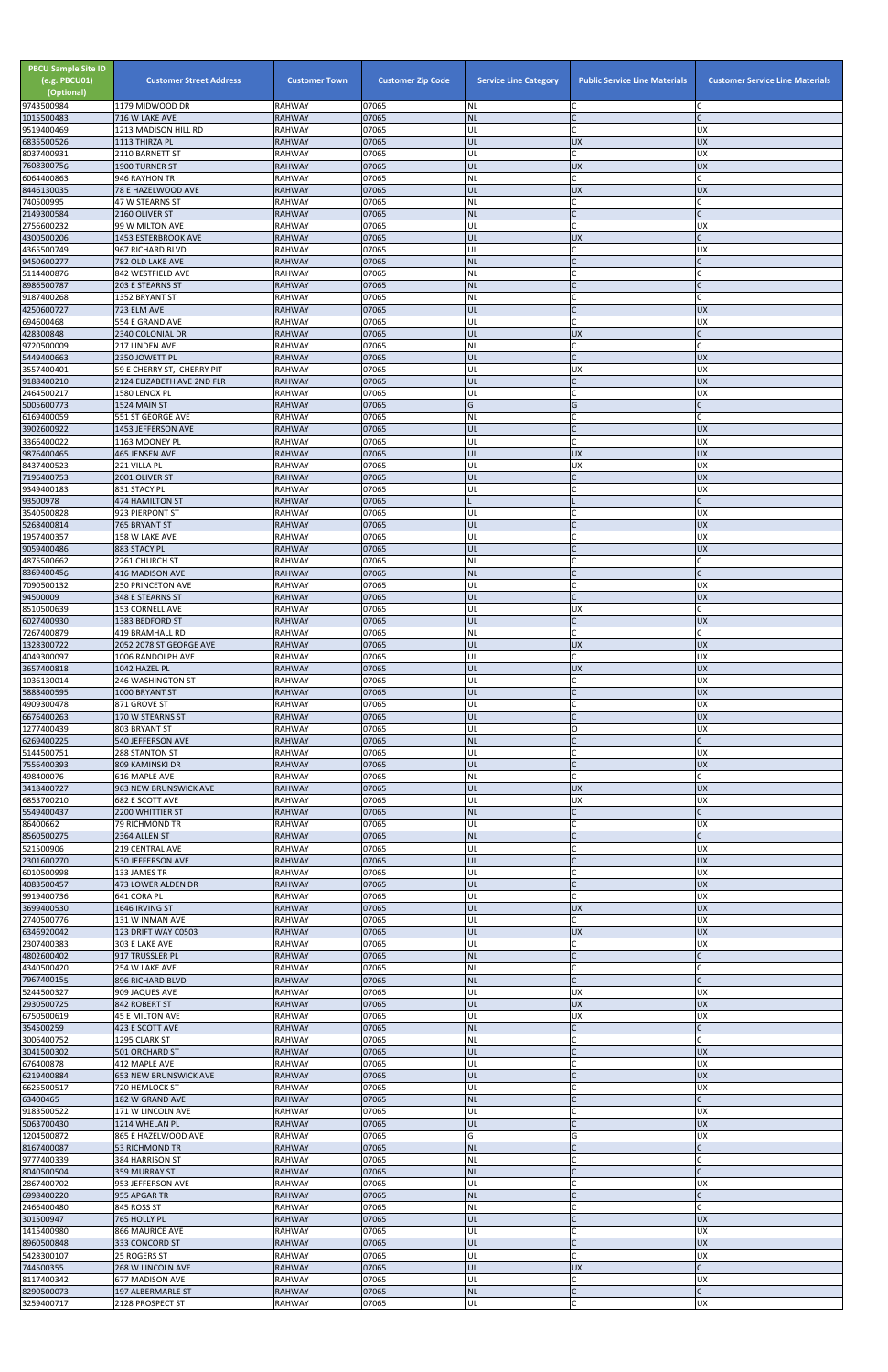| <b>PBCU Sample Site ID</b><br>(e.g. PBCU01)<br>(Optional)<br>6378500753 | <b>Customer Street Address</b><br>1460 JEFFERSON AVE | <b>Customer Town</b><br><b>RAHWAY</b> | <b>Customer Zip Code</b><br>07065 | <b>Service Line Category</b><br><b>NL</b> | <b>Public Service Line Materials</b><br>IC. | <b>Customer Service Line Materials</b> |
|-------------------------------------------------------------------------|------------------------------------------------------|---------------------------------------|-----------------------------------|-------------------------------------------|---------------------------------------------|----------------------------------------|
| 8250600998                                                              | 817 MIDWOOD DR                                       | <b>RAHWAY</b>                         | 07065                             | UL                                        | lc.                                         | <b>UX</b>                              |
| 1584400350                                                              | 405 JOHNSON ST C0107                                 | <b>RAHWAY</b><br><b>RAHWAY</b>        | 07065<br>07065                    | UL<br>NL                                  | <b>UX</b><br>lC.                            | <b>UX</b>                              |
| 3945400209<br>3825500697                                                | 214 RUDOLPH AVE<br>414 W INMAN AVE                   | <b>RAHWAY</b>                         | 07065                             | <b>NL</b>                                 | IC                                          |                                        |
| 179400132<br>4234500727                                                 | 968 RICHARD BLVD                                     | <b>RAHWAY</b><br><b>RAHWAY</b>        | 07065<br>07065                    | <b>NL</b><br>UL                           | C<br>UX                                     |                                        |
| 2396500635                                                              | 413 KOENIG PL<br>2125 LUDLOW ST                      | <b>RAHWAY</b>                         | 07065                             | UL                                        | <b>C</b>                                    | UX                                     |
| 7621500474                                                              | 1400 BRYANT ST                                       | <b>RAHWAY</b>                         | 07065                             | G                                         | <b>UX</b>                                   | G                                      |
| 4949400309<br>3104500944                                                | 183 DONALD AVE<br>1890 LUFBERRY ST                   | <b>RAHWAY</b><br><b>RAHWAY</b>        | 07065<br>07065                    | NL<br><b>NL</b>                           | lC.<br>$\mathsf{C}$                         |                                        |
| 9063700637                                                              | 222 LAFAYETTE ST                                     | <b>RAHWAY</b>                         | 07065                             | UL                                        | <b>C</b>                                    | UX                                     |
| 4810500517<br>7048400184                                                | 157 VILLA PL<br>1301 STOCKTON ST                     | <b>RAHWAY</b><br><b>RAHWAY</b>        | 07065<br>07065                    | UL<br>UL                                  | <b>UX</b><br>lC.                            | UX                                     |
| 9417400039                                                              | 244 WILLIAMS ST                                      | <b>RAHWAY</b>                         | 07065                             | UL                                        | IC                                          | <b>UX</b>                              |
| 9748400476                                                              | 433 LINDEN AVE                                       | <b>RAHWAY</b>                         | 07065<br>07065                    | G<br>UL                                   | G<br>$\mathsf{C}$                           | <b>UX</b>                              |
| 5429400443<br>820500941                                                 | 371 HAMILTON ST<br>312 W SCOTT AVE                   | <b>RAHWAY</b><br><b>RAHWAY</b>        | 07065                             | UL                                        | C.                                          | <b>UX</b><br>UX                        |
| 4556920039                                                              | 999 HART ST                                          | <b>RAHWAY</b>                         | 07065                             | UL                                        | <b>UX</b>                                   | <b>UX</b>                              |
| 2710500559<br>8636130000                                                | 209 ALBERMARLE ST<br>487 E GRAND AVE                 | <b>RAHWAY</b><br><b>RAHWAY</b>        | 07065<br>07065                    | UL<br>UL                                  | lC.<br><b>UX</b>                            | <b>UX</b>                              |
| 609400952                                                               | 623 CORA PL                                          | <b>RAHWAY</b>                         | 07065                             | G                                         | G                                           | UX                                     |
| 2102400807<br>8939400022                                                | 1427 BARNHARDT LA C0502<br>359 DUKES RD              | <b>RAHWAY</b><br><b>RAHWAY</b>        | 07065<br>07065                    | UL<br>UL                                  | <b>UX</b><br>lc.                            | <b>UX</b><br><b>UX</b>                 |
| 5548400900                                                              | 2405 WHITTIER ST                                     | <b>RAHWAY</b>                         | 07065                             | UL                                        | <b>UX</b>                                   |                                        |
| 3639400525<br>1675500047                                                | 839 W INMAN AVE<br>225 WILLIAMS ST                   | <b>RAHWAY</b><br><b>RAHWAY</b>        | 07065<br>07065                    | UL<br><b>NL</b>                           | <b>UX</b><br>$\mathsf{C}$                   |                                        |
| 1409300391                                                              | 2165 LUDLOW ST                                       | <b>RAHWAY</b>                         | 07065                             | UL                                        | C                                           | UX                                     |
| 857400326                                                               | 1055 JAQUES AVE                                      | <b>RAHWAY</b>                         | 07065<br>07065                    | UL                                        | <b>UX</b><br>lC.                            |                                        |
| 7805500977<br>3717400461                                                | 292 W EMERSON AVE<br>2347 PRICE ST                   | <b>RAHWAY</b><br><b>RAHWAY</b>        | 07065                             | UL<br>G                                   | G                                           | <b>UX</b>                              |
| 2040500034                                                              | 453 W INMAN AVE                                      | <b>RAHWAY</b>                         | 07065                             | NL                                        | C                                           |                                        |
| 3106400014<br>1589400641                                                | 746 AUDREY DR<br>2215 ALLEN ST                       | <b>RAHWAY</b><br><b>RAHWAY</b>        | 07065<br>07065                    | G<br>NL                                   | G<br>lC.                                    | G                                      |
| 7805400772                                                              | 1141 MADISON HILL RD                                 | <b>RAHWAY</b>                         | 07065                             | <b>NL</b>                                 | lC.                                         |                                        |
| 958400003<br>3436130002                                                 | 1266 REVOIR DR<br>388 SEMINARY AVE                   | <b>RAHWAY</b><br><b>RAHWAY</b>        | 07065<br>07065                    | UL<br>UL                                  | <b>UX</b><br>$\mathsf{C}$                   | UX<br><b>UX</b>                        |
| 5304500741                                                              | 772 AUDREY DR                                        | <b>RAHWAY</b>                         | 07065                             | G                                         | <b>UX</b>                                   | G                                      |
| 1363700903                                                              | 483 LOWER ALDEN DR                                   | <b>RAHWAY</b>                         | 07065<br>07065                    | UL<br>UL                                  | lC.                                         | <b>UX</b><br><b>UX</b>                 |
| 6127400044<br>845400583                                                 | <b>681 CENTRAL AVE</b><br>204 W GRAND AVE            | <b>RAHWAY</b><br><b>RAHWAY</b>        | 07065                             | <b>NL</b>                                 | $\mathsf{C}$                                |                                        |
| 5528500450                                                              | 555 W MEADOW AVE                                     | <b>RAHWAY</b>                         | 07065                             | UL                                        | <b>UX</b>                                   | <b>UX</b>                              |
| 5389400858<br>8629400977                                                | 848 LEESVILLE AVE<br>833 MIDWOOD DR                  | <b>RAHWAY</b><br><b>RAHWAY</b>        | 07065<br>07065                    | UL<br>UL                                  | lC.<br>lC.                                  | <b>UX</b><br>UX                        |
| 8356600736                                                              | 1296 KLINE PL                                        | <b>RAHWAY</b>                         | 07065                             | UL                                        | $\mathsf{C}$                                | <b>UX</b>                              |
| 2487400860<br>9787400471                                                | 1001 MAIN ST<br>443 LINDEN AVE                       | <b>RAHWAY</b><br><b>RAHWAY</b>        | 07065<br>07065                    | UL<br><b>NL</b>                           | $\mathsf{C}$<br>$\mathsf{C}$                | UX                                     |
| 9144600116                                                              | 1298 MAPLE TR                                        | <b>RAHWAY</b>                         | 07065                             | NL                                        | $\mathsf{C}$                                |                                        |
| 9277400872<br>8827400976                                                | <b>66 MAPLE AVE</b><br>327 MURRAY ST                 | <b>RAHWAY</b><br><b>RAHWAY</b>        | 07065<br>07065                    | G<br>UL                                   | G<br>C                                      | <b>UX</b><br>UX                        |
| 9590500067                                                              | 1374 WITHERSPOON ST                                  | <b>RAHWAY</b>                         | 07065                             | <b>NL</b>                                 | IC                                          |                                        |
| 6704500941                                                              | 2012 PRICE ST                                        | <b>RAHWAY</b>                         | 07065                             | UL                                        | lC.                                         | UX                                     |
| 6045500866<br>6860500972                                                | 1488 CAMPBELL ST<br>93 PRINCETON AVE                 | <b>RAHWAY</b><br><b>RAHWAY</b>        | 07065<br>07065                    | UL<br>UL                                  | lc.<br><b>UX</b>                            | <b>UX</b><br><b>UX</b>                 |
| 5125500095                                                              | 140 WALTER ST                                        | <b>RAHWAY</b>                         | 07065                             | <b>NL</b>                                 | $\mathsf{C}$                                |                                        |
| 2652500954<br>2569400495                                                | 1034 MIDWOOD DR<br>591 W LAKE AVE                    | <b>RAHWAY</b><br><b>RAHWAY</b>        | 07065<br>07065                    | UL<br>UL                                  | C<br>$\overline{C}$                         | UX<br><b>UX</b>                        |
| 6324500204                                                              | 1615 LAWRENCE ST                                     | <b>RAHWAY</b>                         | 07065                             | <b>NL</b>                                 | lC.                                         |                                        |
| 6421500314<br>4444500015                                                | <b>651 HAMILTON ST</b><br>1567 LENOX PL              | <b>RAHWAY</b><br><b>RAHWAY</b>        | 07065<br>07065                    | UL<br><b>NL</b>                           | $\mathsf{C}$<br>lC.                         | <b>UX</b>                              |
| 9687400618                                                              | 2291 WINFIELD ST                                     | <b>RAHWAY</b>                         | 07065                             | <b>NL</b>                                 | $\mathsf{C}$                                |                                        |
| 5675500485                                                              | 348 E ALBERT ST                                      | <b>RAHWAY</b>                         | 07065                             | <b>NL</b>                                 | C                                           | C                                      |
| 8125500161<br>7258300169                                                | 354 GROVE ST<br>1636 ST GEORGE AVE                   | <b>RAHWAY</b><br><b>RAHWAY</b>        | 07065<br>07065                    | UL<br>UL                                  | lc.<br><b>UX</b>                            | <b>UX</b><br>UX                        |
| 3197400014                                                              | 1292 CLARK ST                                        | <b>RAHWAY</b>                         | 07065                             | UL                                        | lC.                                         | <b>UX</b>                              |
| 8107400157<br>9214400857                                                | 1306 FULTON ST<br>715 GROVE ST                       | <b>RAHWAY</b><br><b>RAHWAY</b>        | 07065<br>07065                    | UL<br><b>NL</b>                           | <b>UX</b><br>$\mathsf{C}$                   | <b>UX</b>                              |
| 4849400668                                                              | 1518 LAMBERT ST                                      | <b>RAHWAY</b>                         | 07065                             | ΝL                                        | <b>C</b>                                    |                                        |
| 3215400065<br>8226130000                                                | 1086 STONE ST<br>1759 OLIVER ST                      | <b>RAHWAY</b><br><b>RAHWAY</b>        | 07065<br>07065                    | UL<br>UL                                  | <b>UX</b><br>lC.                            | <b>UX</b><br><b>UX</b>                 |
| 1778500403                                                              | 1588 IRVING ST                                       | <b>RAHWAY</b>                         | 07065                             | UL                                        | <b>UX</b>                                   | <b>UX</b>                              |
| 7878400812<br>7484500255                                                | 273 KEARNEY AVE<br>1576 HART ST                      | <b>RAHWAY</b><br><b>RAHWAY</b>        | 07065<br>07065                    | NL<br>G                                   | lC.<br><b>UX</b>                            | G                                      |
| 3465500505                                                              | 235 MADISON AVE                                      | <b>RAHWAY</b>                         | 07065                             | UL                                        | <b>UX</b>                                   | UX                                     |
| 6165500199                                                              | 1645 IRVING ST                                       | <b>RAHWAY</b>                         | 07065                             | UL                                        | $\mathsf{C}$                                | <b>UX</b>                              |
| 6116130006<br>8439400462                                                | 1176 JEFFERSON AVE<br>1920 ROUTE 1                   | <b>RAHWAY</b><br><b>RAHWAY</b>        | 07065<br>07065                    | ΝL<br>UL                                  | C.<br><b>UX</b>                             | C<br><b>UX</b>                         |
| 858400363                                                               | 963 LAKESIDE DR                                      | <b>RAHWAY</b>                         | 07065                             | <b>NL</b>                                 | lC.                                         |                                        |
| 6002400283<br>145500815                                                 | 1403 BARNHARDT LA C0508<br>78 W CHERRY ST APT 1      | <b>RAHWAY</b><br><b>RAHWAY</b>        | 07065<br>07065                    | UL<br>UL                                  | <b>UX</b><br><b>UX</b>                      | <b>UX</b><br>UX                        |
| 6701500937                                                              | 2118 ALLEN ST                                        | <b>RAHWAY</b>                         | 07065                             | IUL.                                      |                                             | <b>UX</b>                              |
| 6510500914<br>2366400326                                                | 715 W INMAN AVE<br>731 CENTRAL AVE                   | <b>RAHWAY</b><br><b>RAHWAY</b>        | 07065<br>07065                    | UL<br>UL                                  | <b>C</b><br><b>UX</b>                       | UX<br><b>UX</b>                        |
| 6370500998                                                              | 719 W GRAND AVE                                      | <b>RAHWAY</b>                         | 07065                             | UL                                        | C.                                          | <b>UX</b>                              |
| 2857400262                                                              | 65 W STEARNS ST                                      | <b>RAHWAY</b>                         | 07065                             | UL                                        | <b>UX</b>                                   | <b>UX</b>                              |
| 5180500088<br>2478500072                                                | 1157 FULTON ST<br>836 STONE ST                       | <b>RAHWAY</b><br><b>RAHWAY</b>        | 07065<br>07065                    | <b>NL</b><br>UL                           | C<br>$\overline{C}$                         | <b>UX</b>                              |
| 5652500720                                                              | 579 HARRIS DR                                        | <b>RAHWAY</b>                         | 07065                             | <b>NL</b>                                 | lc.                                         |                                        |
| 3219300205<br>7456400119                                                | 239 ALBERMARLE ST<br>1408 BROWN PL                   | <b>RAHWAY</b><br>RAHWAY               | 07065<br>07065                    | UL<br>UL                                  | <b>UX</b><br>lC.                            | UX                                     |
| 5560500149                                                              | 189 KEARNEY AVE                                      | <b>RAHWAY</b>                         | 07065                             | <b>NL</b>                                 | $\mathsf C$                                 |                                        |
| 5427400175                                                              | 442 ORCHARD ST                                       | <b>RAHWAY</b>                         | 07065                             | UL                                        | <b>C</b>                                    | <b>UX</b>                              |
| 7109300196<br>1809400433                                                | 133 RIDGE RD<br>846 E HAZELWOOD AVE                  | <b>RAHWAY</b><br><b>RAHWAY</b>        | 07065<br>07065                    | UL<br>UL                                  | $\mathsf{C}$<br><b>UX</b>                   | <b>UX</b><br><b>UX</b>                 |
| 2142500197                                                              | 863 STACY PL                                         | <b>RAHWAY</b>                         | 07065                             | UL                                        | $\mathsf{C}$                                | <b>UX</b>                              |
| 2737400346<br>1609400651                                                | 649 W GRAND AVE<br>2473 ST GEORGE AVE 2ND FLR        | <b>RAHWAY</b><br><b>RAHWAY</b>        | 07065<br>07065                    | <b>NL</b><br>UL                           | <b>C</b><br><b>UX</b>                       | <b>UX</b>                              |
| 1358300658                                                              | 1644 ST GEORGE AVE                                   | <b>RAHWAY</b>                         | 07065                             | UL                                        | <b>UX</b>                                   | <b>UX</b>                              |
| 7939300466<br>8097400456                                                | 14 ARCHANGELO AVE                                    | <b>RAHWAY</b><br><b>RAHWAY</b>        | 07065<br>07065                    | UL<br>UL                                  | <b>UX</b><br><b>UX</b>                      | <b>UX</b><br>UX                        |
| 6154463087                                                              | 1946 BARNETT ST 1ST FLR<br>1501 MAIN ST FPC          | <b>RAHWAY</b>                         | 07065                             | UL                                        | <b>UX</b>                                   | <b>UX</b>                              |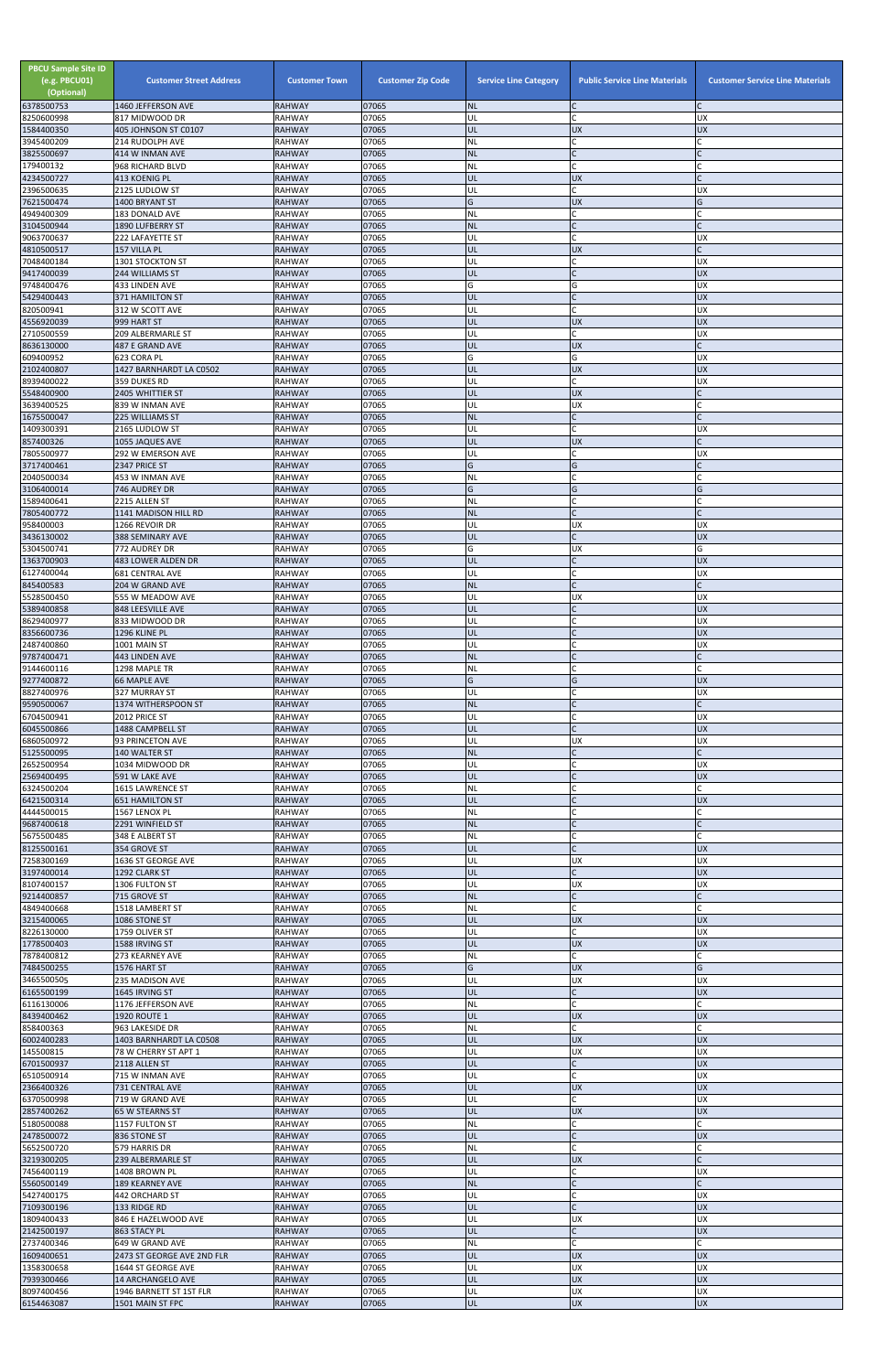| <b>PBCU Sample Site ID</b><br>(e.g. PBCU01)<br>(Optional)<br>6869400322 | <b>Customer Street Address</b><br>255 WALTER ST   | <b>Customer Town</b><br><b>RAHWAY</b> | <b>Customer Zip Code</b><br>07065 | <b>Service Line Category</b><br>UL | <b>Public Service Line Materials</b><br>C | <b>Customer Service Line Materials</b><br><b>UX</b> |
|-------------------------------------------------------------------------|---------------------------------------------------|---------------------------------------|-----------------------------------|------------------------------------|-------------------------------------------|-----------------------------------------------------|
| 4219300227                                                              | 151 W MILTON AVE                                  | <b>RAHWAY</b>                         | 07065                             | UL                                 | <b>UX</b>                                 |                                                     |
| 882500879                                                               | 339 HAMILTON ST                                   | RAHWAY                                | 07065                             | UL                                 | $\mathsf{C}$                              | <b>UX</b>                                           |
| 1824500476<br>8889300142                                                | 2303 ALLEN ST<br>141 RIDGE RD                     | <b>RAHWAY</b><br><b>RAHWAY</b>        | 07065<br>07065                    | UL<br>UL                           | $\mathsf{C}$<br>$\mathsf{C}$              | <b>UX</b><br>UX                                     |
| 3427400190                                                              | 1370 BRYANT ST                                    | <b>RAHWAY</b>                         | 07065                             | UL                                 | <b>UX</b>                                 | <b>UX</b>                                           |
| 6208400272<br>3349400946                                                | 511 GROVE ST<br>474 LOWER ALDEN DR                | RAHWAY<br><b>RAHWAY</b>               | 07065<br>07065                    | UL<br>UL                           | $\mathsf{C}$<br>$\mathsf{C}$              | <b>UX</b><br><b>UX</b>                              |
| 9315400167                                                              | 2303 ST GEORGE AVE                                | RAHWAY                                | 07065                             | UL                                 | $\mathsf{C}$                              | <b>UX</b>                                           |
| 7829400479<br>4570500465                                                | <b>438 MURRAY ST</b><br>1012 WESTFIELD AVE        | <b>RAHWAY</b><br>RAHWAY               | 07065<br>07065                    | <b>NL</b><br><b>NL</b>             | $\mathcal{C}$<br>$\mathsf{C}$             |                                                     |
| 789300195                                                               | 842 ELSTON ST                                     | <b>RAHWAY</b>                         | 07065                             | G                                  | G                                         | <b>UX</b>                                           |
| 4969400718<br>2019300826                                                | 363 GROVE ST<br>775 W INMAN AVE                   | RAHWAY<br><b>RAHWAY</b>               | 07065<br>07065                    | G<br>UL                            | G<br>$\mathsf{C}$                         | <b>UX</b>                                           |
| 4888300880                                                              | 190 REGINA AVE                                    | RAHWAY                                | 07065                             | UL                                 | $\mathsf{C}$                              | <b>UX</b>                                           |
| 5172500183<br>2375500631                                                | 1603 HART ST<br>369 KOENIG PL                     | <b>RAHWAY</b><br>RAHWAY               | 07065<br>07065                    | UL<br>UL                           | $\mathsf{C}$<br><b>UX</b>                 | <b>UX</b><br>UX                                     |
| 6528400249                                                              | 124 A LINCOLN HWY                                 | <b>RAHWAY</b>                         | 07065                             | UL                                 | <b>UX</b>                                 | <b>UX</b>                                           |
| 1084500422<br>890500320                                                 | 402 W MILTON AVE                                  | RAHWAY                                | 07065<br>07065                    | G<br>UL                            | G<br><b>UX</b>                            | <b>UX</b><br><b>UX</b>                              |
| 5614500436                                                              | 1108 MAYFAIR DR<br>1252 BRIARCLIFF DR             | <b>RAHWAY</b><br>RAHWAY               | 07065                             | <b>NL</b>                          | C                                         |                                                     |
| 7415400216                                                              | 1443 CHURCH ST                                    | <b>RAHWAY</b>                         | 07065                             | G                                  | G                                         | <b>UX</b>                                           |
| 9284500960<br>1482500929                                                | 690 HEMLOCK ST<br>1741 WINFIELD ST 1ST FLR        | <b>RAHWAY</b><br><b>RAHWAY</b>        | 07065<br>07065                    | UL<br>UL                           | $\mathsf{C}$<br><b>UX</b>                 | UX<br><b>UX</b>                                     |
| 7802500326                                                              | 746 W SCOTT AVE                                   | RAHWAY                                | 07065                             | UL                                 | UX                                        |                                                     |
| 9509400833<br>5835500826                                                | 1163 FULTON ST<br>1097 MADISON AVE                | <b>RAHWAY</b><br>RAHWAY               | 07065<br>07065                    | UL<br><b>NL</b>                    | $\mathsf{C}$<br>$\mathsf{C}$              | <b>UX</b>                                           |
| 9588300741                                                              | 538 W GRAND AVE 2ND FLR                           | <b>RAHWAY</b>                         | 07065                             | UL                                 | $\mathsf{C}$                              | <b>UX</b>                                           |
| 3240500809<br>3534500119                                                | 1033 JAQUES AVE<br>414 JENSEN AVE                 | RAHWAY<br><b>RAHWAY</b>               | 07065<br>07065                    | G<br>UL                            | G<br><b>UX</b>                            | <b>UX</b>                                           |
| 1893500861                                                              | <b>156 MURRAY ST</b>                              | RAHWAY                                | 07065                             | UL                                 | $\mathsf{C}$                              | UX                                                  |
| 8002400898                                                              | 1411 BARNHARDT LA C0506                           | <b>RAHWAY</b>                         | 07065                             | UL                                 | <b>UX</b>                                 | <b>UX</b>                                           |
| 90500407<br>2627400870                                                  | <b>162 RUDOLPH AVE</b><br>290 RUSSELL AVE         | RAHWAY<br><b>RAHWAY</b>               | 07065<br>07065                    | UL<br>UL                           | $\mathsf{C}$<br>$\mathsf{C}$              | <b>UX</b><br><b>UX</b>                              |
| 3149300989                                                              | 2160 OLIVER ST 1                                  | RAHWAY                                | 07065                             | UL                                 | <b>UX</b>                                 | <b>UX</b>                                           |
| 3974500050<br>3649400070                                                | 1477 CAMPBELL ST<br>2113 ELIZABETH AVE            | <b>RAHWAY</b><br>RAHWAY               | 07065<br>07065                    | <b>NL</b><br>UL                    | $\overline{C}$<br>$\mathsf{C}$            | <b>UX</b>                                           |
| 1409400795                                                              | 782 W LINCOLN AVE                                 | <b>RAHWAY</b>                         | 07065                             | UL                                 |                                           | <b>UX</b>                                           |
| 4755500037<br>3989300196                                                | 1493 LAMBERT ST<br><b>36 CAROLYN AVE</b>          | RAHWAY<br><b>RAHWAY</b>               | 07065<br>07065                    | UL<br>UL                           | <b>UX</b>                                 | <b>UX</b>                                           |
| 7029400536                                                              | 668 W SCOTT AVE                                   | RAHWAY                                | 07065                             | UL                                 | <b>UX</b>                                 |                                                     |
| 9344500075<br>5365500709                                                | 1931 HENRY ST                                     | <b>RAHWAY</b><br>RAHWAY               | 07065<br>07065                    | UL<br><b>NL</b>                    | $\mathsf{C}$<br>C                         | <b>UX</b>                                           |
| 297400542                                                               | 1125 MAYFAIR DR<br>164 MONROE ST                  | RAHWAY                                | 07065                             | <b>NL</b>                          | $\mathsf{C}$                              |                                                     |
| 7864500596                                                              | 778 CENTRAL AVE                                   | RAHWAY                                | 07065                             | UL                                 | $\mathsf{C}$                              | <b>UX</b>                                           |
| 5593500887<br>7882500053                                                | <b>692 SYCAMORE ST</b><br><b>667 E MILTON AVE</b> | <b>RAHWAY</b><br>RAHWAY               | 07065<br>07065                    | UL<br>UL                           | <b>UX</b><br>UX                           | <b>UX</b>                                           |
| 375500168                                                               | 425 W SCOTT AVE                                   | <b>RAHWAY</b>                         | 07065                             | UL                                 | $\mathsf{C}$                              | <b>UX</b>                                           |
| 5069400155<br>3552500487                                                | 801 JAQUES AVE<br>90 RUDOLPH AVE                  | RAHWAY<br><b>RAHWAY</b>               | 07065<br>07065                    | UL<br>UL                           | $\mathsf{C}$<br>$\mathsf{C}$              | UX<br><b>UX</b>                                     |
| 3794600893                                                              | 1613 COLUMBUS PL                                  | RAHWAY                                | 07065                             | UL                                 | $\mathsf{C}$                              | <b>UX</b>                                           |
| 1702500614<br>44600968                                                  | 337 E STEARNS ST<br>1487 FERNOTE ST               | <b>RAHWAY</b><br>RAHWAY               | 07065<br>07065                    | UL<br><b>NL</b>                    | <b>UX</b><br>C                            | <b>UX</b>                                           |
| 4567400174                                                              | 432 WASHINGTON ST                                 | <b>RAHWAY</b>                         | 07065                             | UL                                 | $\mathsf{C}$                              | <b>UX</b>                                           |
| 1595400080<br>9409400720                                                | 874 STACY PL<br>2348 LUDLOW ST                    | RAHWAY<br><b>RAHWAY</b>               | 07065<br>07065                    | UL<br>UL                           |                                           | UX<br><b>UX</b>                                     |
| 3163700062                                                              | 44 E HAZELWOOD AVE                                | RAHWAY                                | 07065                             |                                    |                                           | UX                                                  |
| 5292400288                                                              | 447 W MILTON AVE                                  | <b>RAHWAY</b>                         | 07065                             | UL                                 | <b>UX</b>                                 | <b>UX</b>                                           |
| 509400627<br>3556400335                                                 | 871 APGAR TR<br>1160 MOONEY PL                    | RAHWAY<br><b>RAHWAY</b>               | 07065<br>07065                    | UL<br><b>NL</b>                    | C<br>$\mathcal{C}$                        | <b>UX</b>                                           |
| 4902600346                                                              | 708 SEMINARY AVE                                  | RAHWAY                                | 07065                             | <b>NL</b>                          | $\mathsf{C}$                              |                                                     |
| 5255500520<br>6998300415                                                | 389 E HAZELWOOD AVE<br>321 DUKES RD               | <b>RAHWAY</b><br><b>RAHWAY</b>        | 07065<br>07065                    | UL<br>UL                           | $\mathsf{C}$<br>$\mathsf{C}$              | <b>UX</b><br><b>UX</b>                              |
| 1931500991                                                              | 158 RUSSELL AVE                                   | <b>RAHWAY</b>                         | 07065                             | UL                                 | $\mathsf{C}$                              | <b>UX</b>                                           |
| 3389400771<br>3526130018                                                | 999 THORN ST<br>1859 ST GEORGE AVE /SCHOOL ST     | RAHWAY<br><b>RAHWAY</b>               | 07065<br>07065                    | UL<br>UL                           | UX<br><b>UX</b>                           | <b>UX</b><br><b>UX</b>                              |
| 4708400007                                                              | 148 CORNELL AVE                                   | RAHWAY                                | 07065                             | <b>NL</b>                          | C                                         |                                                     |
| 8789400737                                                              | 352 E MILTON AVE                                  | <b>RAHWAY</b>                         | 07065                             | UL                                 | $\mathsf{C}$<br>$\mathsf{C}$              | <b>UX</b>                                           |
| 4756600524<br>1146130045                                                | 1288 MAPLE TR<br><b>637 SEMINARY AVE</b>          | RAHWAY<br><b>RAHWAY</b>               | 07065<br>07065                    | <b>NL</b><br><b>NL</b>             | $\mathsf{C}$                              |                                                     |
| 466400592                                                               | <b>582 HAMILTON ST</b>                            | RAHWAY                                | 07065                             | UL                                 | $\mathsf{C}$                              | <b>UX</b>                                           |
| 3393500636<br>9677400276                                                | 104 W EMERSON AVE<br>2129 PROSPECT ST             | <b>RAHWAY</b><br>RAHWAY               | 07065<br>07065                    | UL<br>UL                           | $\mathsf{C}$<br>C                         | <b>UX</b><br>UX                                     |
| 8607400840                                                              | 483 W INMAN AVE                                   | <b>RAHWAY</b>                         | 07065                             | UL                                 | $\mathsf{C}$                              | <b>UX</b>                                           |
| 6493500735<br>8605500668                                                | 370 SYCAMORE ST<br><b>1981 BOND ST</b>            | RAHWAY<br><b>RAHWAY</b>               | 07065<br>07065                    | UL<br><b>NL</b>                    | $\mathsf{C}$<br>$\mathsf{C}$              | <b>UX</b>                                           |
| 5787400668                                                              | 1013 DI ANTONIO DR                                | RAHWAY                                | 07065                             | <b>NL</b>                          | C                                         |                                                     |
| 8174500364<br>3218400777                                                | 103 RUDOLPH AVE<br>1614 ESSEX ST                  | <b>RAHWAY</b><br>RAHWAY               | 07065<br>07065                    | UL<br>UL                           | $\mathsf{C}$<br>UX                        | <b>UX</b><br><b>UX</b>                              |
| 1419400727                                                              | 1221 MADISON HILL RD                              | <b>RAHWAY</b>                         | 07065                             | UL                                 |                                           | <b>UX</b>                                           |
| 5809300027                                                              | 601 HEMLOCK ST                                    | <b>RAHWAY</b>                         | 07065                             | INL.                               |                                           |                                                     |
| 7356600715<br>4620500640                                                | <b>1369 FRANKLIN ST</b><br>2176 WHITTIER ST       | <b>RAHWAY</b><br><b>RAHWAY</b>        | 07065<br>07065                    | <b>NL</b><br>UL                    | $\mathsf{C}$<br>$\mathsf{C}$              | <b>UX</b>                                           |
| 2152400952                                                              | 1361 ESSEX ST C0306                               | <b>RAHWAY</b>                         | 07065                             | UL                                 | <b>UX</b>                                 | <b>UX</b>                                           |
| 6097400061<br>9439400593                                                | 511 WASHINGTON ST<br>1829 STATE HWY 1             | RAHWAY<br><b>RAHWAY</b>               | 07065<br>07065                    | UL<br>UL                           | C<br><b>UX</b>                            | <b>UX</b><br><b>UX</b>                              |
| 8172500395                                                              | 1030 RANDOLPH AVE                                 | RAHWAY                                | 07065                             | UL                                 | $\mathsf{C}$                              | <b>UX</b>                                           |
| 6375500737<br>8444500373                                                | 1741 PARK ST<br>140 MONROE ST 2ND FL              | <b>RAHWAY</b><br>RAHWAY               | 07065<br>07065                    | <b>NL</b><br>UL                    | $\mathsf{C}$<br><b>UX</b>                 | <b>UX</b>                                           |
| 1917400671                                                              | 964 STACY PL                                      | RAHWAY                                | 07065                             | UL                                 | $\mathsf{C}$                              | <b>UX</b>                                           |
| 1294500767<br>6488400953                                                | 1085 DI ANTONIO DR                                | <b>RAHWAY</b>                         | 07065<br>07065                    | <b>NL</b><br>UL                    | $\mathsf{C}$<br>$\mathsf{C}$              | <b>UX</b>                                           |
| 8524500183                                                              | 633 ELM AVE<br>1475 - 1479 MAIN ST                | <b>RAHWAY</b><br><b>RAHWAY</b>        | 07065                             | UL                                 | <b>UX</b>                                 | <b>UX</b>                                           |
| 309300315                                                               | 591 LINDEN AVE                                    | RAHWAY                                | 07065                             | UL                                 | $\mathsf{C}$                              | <b>UX</b>                                           |
| 1004500676<br>5049300943                                                | 264 RUDOLPH AVE<br>1140 WOODBRIDGE RD             | RAHWAY<br><b>RAHWAY</b>               | 07065<br>07065                    | UL<br>UL                           | $\mathsf{C}$<br><b>UX</b>                 | <b>UX</b><br><b>UX</b>                              |
| 1172500865                                                              | 1993 WALL ST                                      | RAHWAY                                | 07065                             | <b>NL</b>                          | C                                         |                                                     |
| 6356600537<br>4087400111                                                | 1173 WESTFIELD AVE<br><b>601 HAMILTON ST</b>      | <b>RAHWAY</b><br>RAHWAY               | 07065<br>07065                    | G<br>UL                            | G<br>$\mathsf{C}$                         | <b>UX</b><br>UX                                     |
| 3201500269                                                              | 316 BROOKFIELD PL                                 | <b>RAHWAY</b>                         | 07065                             | UL                                 | $\mathsf C$                               | <b>UX</b>                                           |
| 8801500134                                                              | 1810 NEWTON ST                                    | RAHWAY                                | 07065                             | NL                                 | $\mathsf{C}$                              |                                                     |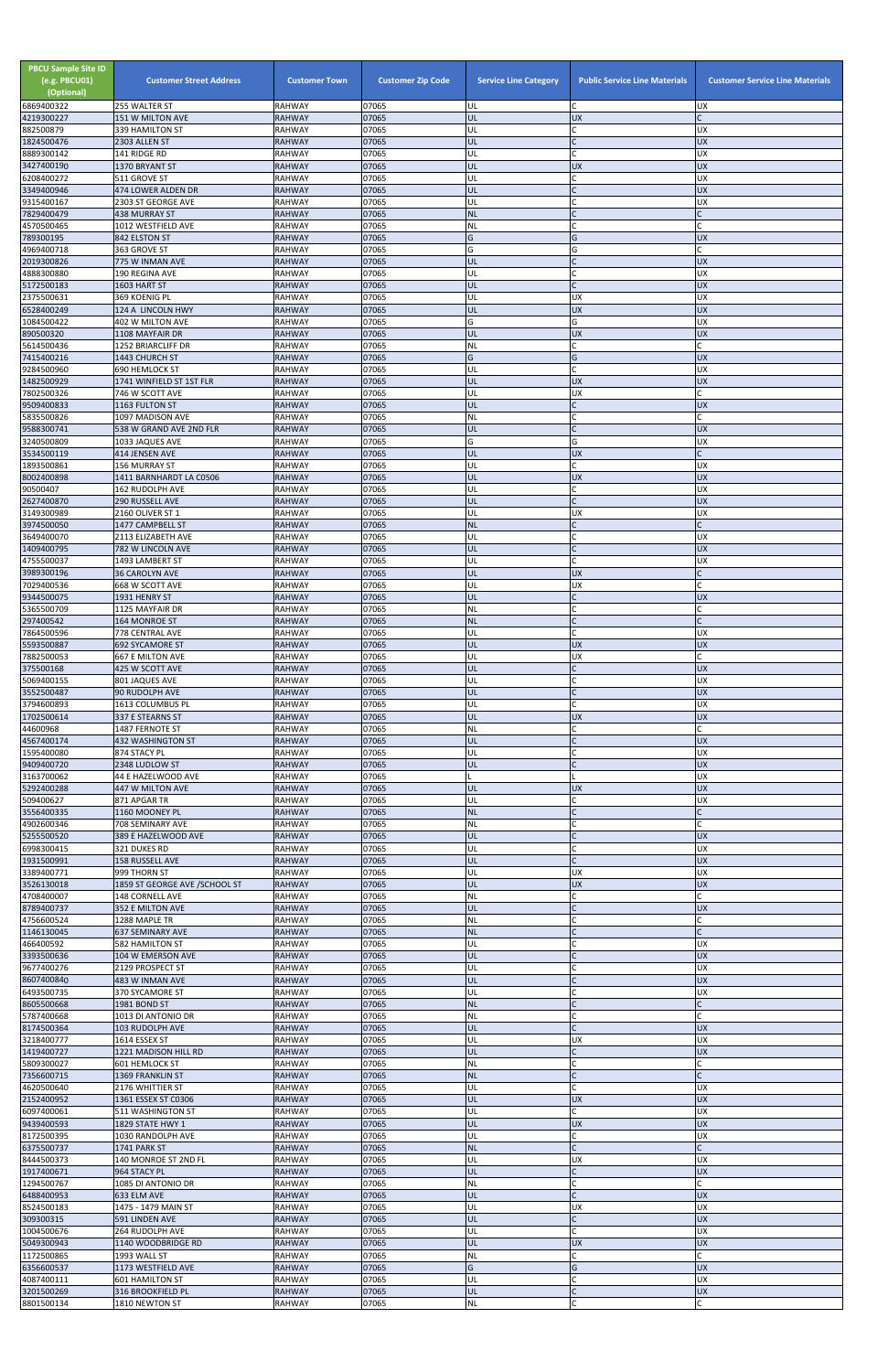| <b>PBCU Sample Site ID</b><br>(e.g. PBCU01)<br>(Optional) | <b>Customer Street Address</b>                          | <b>Customer Town</b>           | <b>Customer Zip Code</b> | <b>Service Line Category</b> | <b>Public Service Line Materials</b> | <b>Customer Service Line Materials</b> |
|-----------------------------------------------------------|---------------------------------------------------------|--------------------------------|--------------------------|------------------------------|--------------------------------------|----------------------------------------|
| 3320400318<br>1428400872                                  | 621 LINDEN AVE<br>1058 BROAD ST                         | <b>RAHWAY</b><br><b>RAHWAY</b> | 07065<br>07065           | <b>UL</b><br>UL              | C<br><b>UX</b>                       | <b>UX</b><br>UX                        |
| 7436130035                                                | <b>400 SEMINARY AVE</b>                                 | <b>RAHWAY</b>                  | 07065                    | UL                           | $\mathsf{C}$                         | <b>UX</b>                              |
| 588300460<br>3272500490                                   | 1442 LAWRENCE ST 2ND FLOOR<br>876 HART ST               | <b>RAHWAY</b><br><b>RAHWAY</b> | 07065<br>07065           | UL<br>UL                     | <b>UX</b><br>$\mathsf{C}$            | <b>UX</b><br><b>UX</b>                 |
| 6856600555                                                | 1161 GRESLIN TR                                         | <b>RAHWAY</b>                  | 07065                    | UL                           |                                      | UX                                     |
| 8401500999<br>2950500434                                  | 193 DONALD AVE<br>1985 WALL ST                          | <b>RAHWAY</b><br><b>RAHWAY</b> | 07065<br>07065           | UL<br><b>NL</b>              | $\mathsf{C}$<br>$\mathsf{C}$         | <b>UX</b>                              |
| 2724500238                                                | 855 MAIN ST                                             | <b>RAHWAY</b>                  | 07065                    | UL                           | $\mathsf{C}$                         | <b>UX</b>                              |
| 7942400471<br>8187400526                                  | 320 STERLING PL<br>400 ELM AVE                          | <b>RAHWAY</b><br><b>RAHWAY</b> | 07065<br>07065           | UL<br>UL                     | <b>UX</b><br>$\mathsf{C}$            | UX<br><b>UX</b>                        |
| 3031500540                                                | 830 JEFFERSON AVE                                       | RAHWAY                         | 07065                    | UL                           | <b>UX</b>                            | UX                                     |
| 1115500938<br>4230500174                                  | <b>128 CORNELL AVE</b><br>2152 ELIZABETH AVE 1ST FL FRT | <b>RAHWAY</b><br><b>RAHWAY</b> | 07065<br>07065           | <b>NL</b><br>G               | $\mathsf{C}$<br>G                    |                                        |
| 9192400336                                                | 1 PARK SQ                                               | <b>RAHWAY</b>                  | 07065                    | UL                           | <b>UX</b>                            | <b>UX</b>                              |
| 5667400358                                                | 1795 RUTHERFORD ST                                      | <b>RAHWAY</b>                  | 07065                    | UL                           | $\mathsf{C}$                         | UX                                     |
| 47500071<br>60500489                                      | 1821 LUDLOW ST<br><b>1362 STOCKTON ST</b>               | <b>RAHWAY</b><br><b>RAHWAY</b> | 07065<br>07065           | UL<br><b>NL</b>              | $\mathsf{C}$<br>$\mathsf{C}$         | <b>UX</b>                              |
| 7207400507                                                | 327 BROOKFIELD PL                                       | <b>RAHWAY</b>                  | 07065                    | UL                           | <b>UX</b>                            |                                        |
| 8949400659<br>9783500030                                  | 884 STONE ST<br>2311 KNAPP DR                           | <b>RAHWAY</b><br><b>RAHWAY</b> | 07065<br>07065           | <b>NL</b><br>UL              | C<br>$\mathsf{C}$                    | <b>UX</b>                              |
| 6525500510                                                | 27 W HAZELWOOD AVE                                      | <b>RAHWAY</b>                  | 07065                    | UL                           | $\mathsf{C}$                         | UX                                     |
| 7544500405<br>6320400852                                  | 520 BOOTH CT<br>2185 EVANS ST                           | <b>RAHWAY</b><br><b>RAHWAY</b> | 07065<br>07065           | UL<br><b>NL</b>              | $\mathcal{C}$                        | <b>UX</b>                              |
| 1955500189                                                | 1457 BEDFORD ST                                         | <b>RAHWAY</b>                  | 07065                    | NL                           |                                      |                                        |
| 119300720                                                 | 583 ORCHARD ST                                          | RAHWAY                         | 07065                    | UL                           | <b>C</b>                             | UX                                     |
| 9017400661<br>6200500545                                  | 854 PRATT ST<br>385 SEMINARY AVE                        | <b>RAHWAY</b><br><b>RAHWAY</b> | 07065<br>07065           | UL<br><b>NL</b>              | $\mathsf{C}$<br>C                    | <b>UX</b>                              |
| 5428500015                                                | <b>609 PIERPONT ST</b>                                  | <b>RAHWAY</b>                  | 07065                    | UL                           | $\mathsf{C}$                         | <b>UX</b>                              |
| 1128500202<br>7087400116                                  | 691 DIANNE CT<br>500 SEMINARY AVE                       | <b>RAHWAY</b><br><b>RAHWAY</b> | 07065<br>07065           | UL<br><b>UL</b>              | $\mathsf{C}$<br>$\mathsf{C}$         | UX<br><b>UX</b>                        |
| 3983500643                                                | 582 W GRAND AVE                                         | <b>RAHWAY</b>                  | 07065                    | UL                           | C                                    | <b>UX</b>                              |
| 7394500933<br>1145500222                                  | 1067 BAUMANN CT<br>380 ELM AVE                          | <b>RAHWAY</b><br><b>RAHWAY</b> | 07065<br>07065           | UL<br>UL                     | C                                    | <b>UX</b><br><b>UX</b>                 |
| 9734600046                                                | 1454 LAMBERT ST                                         | <b>RAHWAY</b>                  | 07065                    | UL                           | $\mathsf{C}$                         | <b>UX</b>                              |
| 8340500755                                                | 1142 MIDWOOD DR                                         | <b>RAHWAY</b>                  | 07065<br>07065           | <b>NL</b>                    | $\mathsf{C}$                         |                                        |
| 4017400311<br>9414500199                                  | 1095 MAYFAIR DR<br>506 HAMILTON ST                      | <b>RAHWAY</b><br><b>RAHWAY</b> | 07065                    | UL<br>UL                     | <b>UX</b><br><b>UX</b>               | <b>UX</b>                              |
| 4980500959                                                | 375 RUSSELL AVE                                         | RAHWAY                         | 07065                    | <b>IUL</b>                   |                                      | UX                                     |
| 737400595<br>6078500244                                   | 1894 TURNER ST<br>45 JOHN PL                            | RAHWAY<br><b>RAHWAY</b>        | 07065<br>07065           | UL<br>UL                     | <b>UX</b><br>$\mathsf{C}$            | UX<br><b>UX</b>                        |
| 7063400228                                                | 1165 ELM TR                                             | <b>RAHWAY</b>                  | 07065                    | UL                           | <b>UX</b>                            | <b>UX</b>                              |
| 1791400412<br>6264500120                                  | 1334 GENOVESE LA C01109<br>460 SEMINARY AVE             | <b>RAHWAY</b><br>RAHWAY        | 07065<br>07065           | UL<br><b>NL</b>              | <b>UX</b><br>C                       | <b>UX</b>                              |
| 6999400255                                                | 877 MADISON HILL RD                                     | <b>RAHWAY</b>                  | 07065                    | UL                           | $\mathsf{C}$                         | <b>UX</b>                              |
| 8387400436<br>7849400292                                  | 190 WILLIAMS ST                                         | <b>RAHWAY</b>                  | 07065<br>07065           | G<br>UL                      | G<br>$\mathsf{C}$                    | UX<br><b>UX</b>                        |
| 9960500377                                                | 1182 BROADWAY<br>277 MURRAY ST                          | <b>RAHWAY</b><br>RAHWAY        | 07065                    | UL                           | $\mathsf{C}$                         | UX                                     |
| 7674500218                                                | 1143 STONE ST                                           | <b>RAHWAY</b>                  | 07065                    | UL                           | $\mathsf{C}$                         | <b>UX</b>                              |
| 2389400235<br>1490500980                                  | <b>301 BROOKFIELD PL</b><br>127 JEFFERSON AVE           | <b>RAHWAY</b><br><b>RAHWAY</b> | 07065<br>07065           | NL<br>UL                     | C<br>$\mathsf{C}$                    | <b>UX</b>                              |
| 4350600026                                                | 853 PRATT ST                                            | RAHWAY                         | 07065                    | UL                           | $\mathsf{C}$                         | <b>UX</b>                              |
| 7198400529<br>9201600728                                  | 335 GROVE ST<br>321 GROVE ST                            | <b>RAHWAY</b><br>RAHWAY        | 07065<br>07065           | UL<br>UL                     | <b>UX</b><br>$\mathsf{C}$            | UX                                     |
| 4217400452                                                | 436 W HAZELWOOD AVE                                     | <b>RAHWAY</b>                  | 07065                    | UL                           | <b>UX</b>                            |                                        |
| 2978400103                                                | 2455 ST GEORGE AVE                                      | <b>RAHWAY</b><br><b>RAHWAY</b> | 07065<br>07065           | G<br>G                       | G<br>$\mathsf{C}$                    | G<br>G                                 |
| 1166400019<br>7809300522                                  | 554 HARRISON ST<br>649 GROVE ST                         | RAHWAY                         | 07065                    | UL                           | $\mathsf{C}$                         | UX                                     |
| 166400292                                                 | 388 UNION ST                                            | <b>RAHWAY</b>                  | 07065                    | UL                           | <b>UX</b>                            | <b>ND</b>                              |
| 9998400426<br>2079400760                                  | 632 CORA PL<br>611 SYCAMORE ST                          | <b>RAHWAY</b><br><b>RAHWAY</b> | 07065<br>07065           | G<br>UL                      | <b>UX</b><br><b>UX</b>               | G<br><b>UX</b>                         |
| 4546130044                                                | 81 ELM AVE                                              | RAHWAY                         | 07065                    | G                            | lC.                                  | G                                      |
| 3409300393<br>7794500707                                  | 1086 ST GEORGE AVE<br>1214 W BRYANT ST                  | <b>RAHWAY</b><br><b>RAHWAY</b> | 07065<br>07065           | UL<br>UL                     | <b>UX</b><br><b>UX</b>               | <b>UX</b><br><b>UX</b>                 |
| 5144600354                                                | 1249 BRYANT ST                                          | <b>RAHWAY</b>                  | 07065                    | <b>NL</b>                    | $\mathsf{C}$                         |                                        |
| 7344500052<br>2587400440                                  | 1930 BARNETT ST<br>969 NEW BRUNSWICK AVE                | <b>RAHWAY</b><br><b>RAHWAY</b> | 07065<br>07065           | UL<br><b>NL</b>              | $\mathsf{C}$<br>$\mathsf{C}$         | UX                                     |
| 8850500257                                                | 734 E MILTON AVE                                        | <b>RAHWAY</b>                  | 07065                    | UL                           | $\mathsf{C}$                         | UX                                     |
| 6696400280                                                | 239 E GRAND AVE                                         | <b>RAHWAY</b>                  | 07065                    | UL                           | $\mathsf{C}$                         | <b>UX</b>                              |
| 3169400243<br>2222500778                                  | 732 BRYANT ST<br>785 W LINCOLN AVE                      | RAHWAY<br><b>RAHWAY</b>        | 07065<br>07065           | <b>NL</b><br><b>NL</b>       | C<br>$\mathsf{C}$                    |                                        |
| 1793500093                                                | 460 W INMAN AVE                                         | RAHWAY                         | 07065                    | <b>NL</b>                    | C                                    |                                        |
| 9144500612<br>8954400755                                  | 911 BRYANT ST<br>1390 WITHERSPOON ST                    | <b>RAHWAY</b><br><b>RAHWAY</b> | 07065<br>07065           | UL<br>UL                     | $\mathsf{C}$                         | <b>UX</b><br>UX                        |
| 914500340                                                 | 180 TEHAMA ST                                           | <b>RAHWAY</b>                  | 07065                    | UL                           | <b>UX</b>                            | <b>UX</b>                              |
| 155500604<br>780500786                                    | 2044 WALL ST                                            | RAHWAY<br><b>RAHWAY</b>        | 07065<br>07065           | <b>NL</b><br>UL              | $\mathsf{C}$<br>$\mathsf C$          | <b>UX</b>                              |
| 1208400806                                                | 704 BRYANT ST<br>480 W LAKE AVE                         | <b>RAHWAY</b>                  | 07065                    | UL                           | C                                    | <b>UX</b>                              |
| 6850500090                                                | <b>1855 PATERSON ST</b>                                 | <b>RAHWAY</b>                  | 07065                    | UL                           |                                      | <b>UX</b>                              |
| 3066600493<br>891400057                                   | 297 W HAZELWOOD AVE<br>1328 DANCHETZ CT C0806           | <b>RAHWAY</b><br><b>RAHWAY</b> | 07065<br>07065           | UL<br>UL                     | <b>UX</b><br><b>UX</b>               | UX<br>UX                               |
| 4154500430                                                | 626 W MEADOW AVE                                        | <b>RAHWAY</b>                  | 07065                    | UL                           | $\mathsf{C}$                         | UX                                     |
| 288400387<br>9411500898                                   | 2094 BROAD ST<br>1014 THORN ST                          | <b>RAHWAY</b><br><b>RAHWAY</b> | 07065<br>07065           | UL<br>UL                     | $\mathsf{C}$<br><b>UX</b>            | <b>UX</b>                              |
| 4985400003                                                | 864 STACY PL                                            | <b>RAHWAY</b>                  | 07065                    | <b>NL</b>                    | $\mathsf{C}$                         |                                        |
| 9364500115<br>4145500958                                  | 1049 BAUMANN CT<br>1229 PIERPONT ST                     | <b>RAHWAY</b><br><b>RAHWAY</b> | 07065<br>07065           | UL<br><b>NL</b>              | $\mathsf{C}$<br>$\mathsf{C}$         | <b>UX</b>                              |
| 1790500776                                                | 676 W SCOTT AVE                                         | <b>RAHWAY</b>                  | 07065                    | UL                           | <b>UX</b>                            | UX                                     |
| 3008400818                                                | 171 MAPLE AVE                                           | <b>RAHWAY</b>                  | 07065                    | G                            | $\mathsf{C}$                         | G                                      |
| 8934500387<br>9584500839                                  | 818 HILLSIDE RD<br>322 EGOLF DR                         | <b>RAHWAY</b><br><b>RAHWAY</b> | 07065<br>07065           | UL<br>UL                     | $\mathsf{C}$<br>$\mathsf{C}$         | <b>UX</b><br><b>UX</b>                 |
| 501500760                                                 | 2370 CANTERBURY LA                                      | <b>RAHWAY</b>                  | 07065                    | UL                           | <b>UX</b>                            | UX                                     |
| 889300230<br>2165500228                                   | 16 JAY CT<br>514 SEMINARY AVE                           | <b>RAHWAY</b><br><b>RAHWAY</b> | 07065<br>07065           | UL<br>UL                     | $\mathsf{C}$<br>O                    | XŊ<br><b>UX</b>                        |
| 4528400442                                                | 98 COLONIA BLVD                                         | <b>RAHWAY</b>                  | 07065                    | UL                           | $\mathsf{C}$                         | <b>UX</b>                              |
| 8458300342<br>5106400188                                  | 538 LINDEN AVE<br>884 STACY PL                          | <b>RAHWAY</b><br><b>RAHWAY</b> | 07065<br>07065           | UL<br><b>NL</b>              | <b>UX</b><br>$\mathsf{C}$            | <b>UX</b>                              |
| 853400975                                                 | 1763 ESSEX ST                                           | <b>RAHWAY</b>                  | 07065                    | UL                           | $\mathsf{C}$                         | <b>UX</b>                              |
| 8327400739                                                | 326 CENTRAL AVE                                         | <b>RAHWAY</b>                  | 07065                    | UL                           | $\mathsf{C}$                         | <b>UX</b>                              |
| 8755500592<br>6767400680                                  | 1087 MADISON AVE<br>1252 WHELAN PL                      | <b>RAHWAY</b><br><b>RAHWAY</b> | 07065<br>07065           | <b>NL</b><br>UL.             | C<br>$\mathsf{C}$                    | <b>UX</b>                              |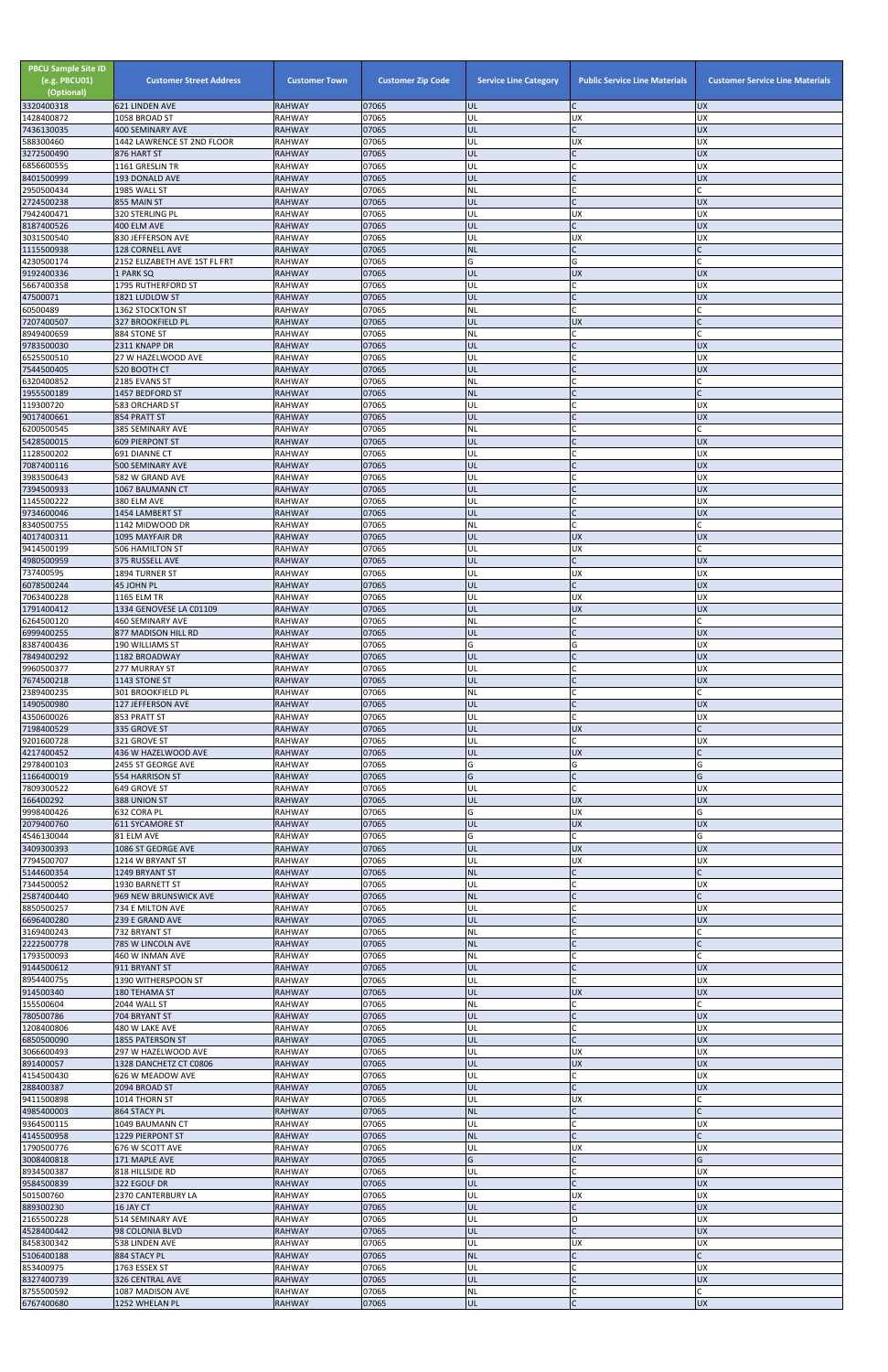| <b>PBCU Sample Site ID</b><br>(e.g. PBCU01)<br>(Optional)<br>165500752 | <b>Customer Street Address</b><br>1530 CHURCH ST | <b>Customer Town</b><br><b>RAHWAY</b> | <b>Customer Zip Code</b><br>07065 | <b>Service Line Category</b><br>UL | <b>Public Service Line Materials</b><br>C | <b>Customer Service Line Materials</b><br><b>UX</b> |
|------------------------------------------------------------------------|--------------------------------------------------|---------------------------------------|-----------------------------------|------------------------------------|-------------------------------------------|-----------------------------------------------------|
| 8991400774                                                             | 480 HANCOCK ST C0408                             | <b>RAHWAY</b>                         | 07065                             | UL                                 | <b>UX</b>                                 | <b>UX</b>                                           |
| 3804400030<br>8578500668                                               | 530 ALBERMARLE ST                                | <b>RAHWAY</b><br><b>RAHWAY</b>        | 07065<br>07065                    | <b>NL</b><br><b>NL</b>             | C<br>$\mathsf{C}$                         | C<br>$\mathsf{C}$                                   |
| 5004500302                                                             | <b>447 HAMILTON ST</b><br>552 W INMAN AVE        | <b>RAHWAY</b>                         | 07065                             | <b>NL</b>                          |                                           |                                                     |
| 2628500012<br>2702500502                                               | 684 GROVE ST<br>180 REGINA AVE                   | <b>RAHWAY</b><br><b>RAHWAY</b>        | 07065<br>07065                    | <b>NL</b><br>NL                    | $\mathsf{C}$                              |                                                     |
| 2753700926                                                             | 567 ALBERMARLE ST                                | <b>RAHWAY</b>                         | 07065                             | UL                                 | $\mathsf{C}$                              | <b>UX</b>                                           |
| 2853400205                                                             | 868 MAIN ST                                      | <b>RAHWAY</b>                         | 07065                             | UL                                 | C                                         | <b>UX</b>                                           |
| 2270500989<br>5105600156                                               | 2172 BARNETT ST<br>363 E LAKE AVE                | <b>RAHWAY</b><br><b>RAHWAY</b>        | 07065<br>07065                    | UL<br>UL                           |                                           | <b>UX</b><br><b>UX</b>                              |
| 5839400264                                                             | 201 CONCORD ST                                   | <b>RAHWAY</b>                         | 07065                             | <b>NL</b>                          | $\mathsf{C}$                              | $\mathsf{C}$                                        |
| 8315400052<br>453500801                                                | 716 AUDREY DR<br>752 W LAKE AVE                  | <b>RAHWAY</b><br><b>RAHWAY</b>        | 07065<br>07065                    | G<br><b>NL</b>                     | G                                         | <b>UX</b>                                           |
| 3404500165                                                             | 2145 ALLEN ST                                    | <b>RAHWAY</b>                         | 07065                             | UL                                 |                                           | <b>UX</b>                                           |
| 5501500466                                                             | 701 LINDEN AVE                                   | <b>RAHWAY</b>                         | 07065<br>07065                    | UL<br>UL                           | $\mathsf{C}$<br>$\mathsf{C}$              | <b>UX</b><br><b>UX</b>                              |
| 767400960<br>6870500561                                                | 607 UNION ST<br>59 W MILTON AVE                  | <b>RAHWAY</b><br><b>RAHWAY</b>        | 07065                             | UL                                 | $\mathsf{C}$                              | <b>UX</b>                                           |
| 2575500263                                                             | 1527 ESSEX ST                                    | <b>RAHWAY</b>                         | 07065                             | UL                                 |                                           | <b>UX</b>                                           |
| 9897400951<br>2087400043                                               | 755 DIANNE CT<br>1459 JEFFERSON AVE              | <b>RAHWAY</b><br><b>RAHWAY</b>        | 07065<br>07065                    | UL<br>UL                           | $\mathsf{C}$<br>$\mathsf{C}$              | <b>UX</b><br><b>UX</b>                              |
| 4840500942                                                             | <b>681 ST GEORGES AVE</b>                        | <b>RAHWAY</b>                         | 07065                             | UL                                 | <b>UX</b>                                 | <b>UX</b>                                           |
| 1807400758<br>3325500877                                               | 101 RIDGE RD<br>616 ELM AVE                      | <b>RAHWAY</b><br><b>RAHWAY</b>        | 07065<br>07065                    | NL<br>UL                           | $\mathsf{C}$<br><b>UX</b>                 | <b>UX</b>                                           |
| 4299300367                                                             | 883 JEFFERSON AVE                                | <b>RAHWAY</b>                         | 07065                             | UL                                 | UX                                        | <b>UX</b>                                           |
| 4727400240                                                             | 121 RUSSELL AVE                                  | <b>RAHWAY</b>                         | 07065                             | UL                                 | <b>UX</b><br>C                            | <b>UX</b>                                           |
| 7287400716<br>1729400522                                               | 1495 MAIN ST<br>875 MILTON BLVD                  | <b>RAHWAY</b><br><b>RAHWAY</b>        | 07065<br>07065                    | NL<br><b>NL</b>                    | $\mathsf{C}$                              |                                                     |
| 8277400089                                                             | 1111 JAQUES AVE                                  | <b>RAHWAY</b>                         | 07065                             | <b>NL</b>                          | $\mathsf{C}$                              |                                                     |
| 7783600300<br>2774500561                                               | 394 MAPLE AVE<br>1169 JEFFERSON AVE              | <b>RAHWAY</b><br><b>RAHWAY</b>        | 07065<br>07065                    | G<br><b>NL</b>                     | <b>UX</b><br>$\mathsf{C}$                 | G<br>C                                              |
| 8858300406                                                             | 689 691 JAQUES AVE                               | <b>RAHWAY</b>                         | 07065                             | UL                                 | <b>UX</b>                                 | <b>UX</b>                                           |
| 4739400581<br>3834600795                                               | 252 MADISON AVE<br>1306 KLINE PL                 | <b>RAHWAY</b><br><b>RAHWAY</b>        | 07065<br>07065                    | UL<br>UL                           | $\mathsf{C}$<br>$\mathsf{C}$              | <b>UX</b><br><b>UX</b>                              |
| 8198400942                                                             | 289 W INMAN AVE                                  | <b>RAHWAY</b>                         | 07065                             | UL                                 | $\mathsf{C}$                              | <b>UX</b>                                           |
| 1929400517<br>9366400393                                               | 484 JEFFERSON AVE                                | <b>RAHWAY</b><br><b>RAHWAY</b>        | 07065<br>07065                    | <b>NL</b><br>UL                    | $\mathsf{C}$<br><b>UX</b>                 |                                                     |
| 495400456                                                              | 1566 CHURCH ST<br>1430 LAWRENCE ST 2ND FLOOR     | <b>RAHWAY</b>                         | 07065                             | UL                                 | <b>UX</b>                                 | <b>UX</b>                                           |
| 6896400959                                                             | <b>1941 WALL ST</b>                              | <b>RAHWAY</b>                         | 07065                             | UL                                 |                                           | UX                                                  |
| 3655500941<br>7584400415                                               | 272 EGOLF DR<br>429 JOHNSON ST                   | <b>RAHWAY</b><br><b>RAHWAY</b>        | 07065<br>07065                    | UL<br>UL                           | $\mathsf{C}$<br><b>UX</b>                 | <b>UX</b><br><b>UX</b>                              |
| 447500603                                                              | 900 HART ST                                      | <b>RAHWAY</b>                         | 07065                             | UL                                 | <b>UX</b>                                 | <b>UX</b>                                           |
| 1327400786<br>2329300543                                               | 403 HAMILTON ST<br>146 MONROE ST 2ND FLR         | <b>RAHWAY</b><br><b>RAHWAY</b>        | 07065<br>07065                    | UL<br>UL                           | C<br><b>UX</b>                            | <b>UX</b><br><b>UX</b>                              |
| 5509300915                                                             | 922 APGAR TR                                     | <b>RAHWAY</b>                         | 07065                             | UL                                 | <b>UX</b>                                 |                                                     |
| 1967400765<br>5189400900                                               | 973 LAKESIDE DR<br>83 E GRAND AVE                | <b>RAHWAY</b><br><b>RAHWAY</b>        | 07065<br>07065                    | UL<br><b>NL</b>                    | $\mathsf{C}$                              | <b>UX</b>                                           |
| 9934500471                                                             | 784 GARDEN ST                                    | <b>RAHWAY</b>                         | 07065                             | UL                                 | <b>UX</b>                                 |                                                     |
| 697400071                                                              | 299 LAFAYETTE ST                                 | <b>RAHWAY</b>                         | 07065                             | NL                                 | C                                         |                                                     |
| 2729500441<br>3496400171                                               | 303 EGOLF DR<br>855 CENTRAL AVE                  | <b>RAHWAY</b><br><b>RAHWAY</b>        | 07065<br>07065                    | UL<br><b>NL</b>                    | $\mathsf{C}$<br>C                         | <b>UX</b>                                           |
| 656400674                                                              | <b>719 HAMILTON ST</b>                           | <b>RAHWAY</b>                         | 07065                             | UL                                 | $\mathsf{C}$                              | <b>UX</b>                                           |
| 956600418<br>7547400726                                                | 1276 REVOIR DR<br>719 RIVER RD                   | <b>RAHWAY</b><br><b>RAHWAY</b>        | 07065<br>07065                    | UL<br><b>NL</b>                    | $\mathsf{C}$<br>$\mathsf{C}$              | <b>UX</b><br>$\mathsf{C}$                           |
| 5808400498                                                             | 352 CONCORD ST                                   | <b>RAHWAY</b>                         | 07065                             | UL                                 |                                           | <b>UX</b>                                           |
| 7430500939<br>9634600364                                               | 599 SEMINARY AVE<br>278 W INMAN AVE              | <b>RAHWAY</b><br><b>RAHWAY</b>        | 07065<br>07065                    | G<br>UL                            | G<br>$\mathsf{C}$                         | <b>UX</b><br><b>UX</b>                              |
| 5546920043                                                             | 1470 CAMPBELL ST (FRONT BLDG)                    | <b>RAHWAY</b>                         | 07065                             | UL                                 | <b>UX</b>                                 | <b>UX</b>                                           |
| 5112600719<br>8646130073                                               | 760 NICHOLAS PL<br>968 JAQUES AVE                | <b>RAHWAY</b><br><b>RAHWAY</b>        | 07065<br>07065                    | UL<br>UL                           | С<br>$\mathsf{C}$                         | <b>UX</b><br><b>UX</b>                              |
| 434500009                                                              | 776 W SCOTT AVE                                  | <b>RAHWAY</b>                         | 07065                             | NL                                 |                                           |                                                     |
| 7280500313                                                             | 140 LENTZ CT                                     | <b>RAHWAY</b>                         | 07065                             | UL                                 | $\mathsf{C}$<br>$\mathsf{C}$              | <b>UX</b>                                           |
| 4965500677<br>1437400085                                               | 1653 COLUMBUS PL<br>150 JAMES TR                 | <b>RAHWAY</b><br><b>RAHWAY</b>        | 07065<br>07065                    | UL<br>UL                           | <b>UX</b>                                 | <b>UX</b><br><b>UX</b>                              |
| 4870500816                                                             | 259 ELM AVE                                      | <b>RAHWAY</b>                         | 07065                             | UL                                 | C                                         | <b>UX</b>                                           |
| 8835500178<br>2396400631                                               | 1163 JEFFERSON AVE<br>1619 FERNOTE ST            | <b>RAHWAY</b><br><b>RAHWAY</b>        | 07065<br>07065                    | UL<br>UL                           | $\mathsf{C}$<br>$\mathsf{C}$              | <b>UX</b><br><b>UX</b>                              |
| 3160500794                                                             | 1652 LAWRENCE ST                                 | <b>RAHWAY</b>                         | 07065                             | UL                                 | $\mathsf C$                               | <b>UX</b>                                           |
| 1370500494<br>8953400326                                               | 619 HARRISON ST<br>1439 CHURCH ST                | <b>RAHWAY</b><br><b>RAHWAY</b>        | 07065<br>07065                    | UL<br>UL                           | $\mathsf{C}$<br>$\mathsf{C}$              | <b>UX</b><br><b>UX</b>                              |
| 1902500696                                                             | 1221 FARRELL TR                                  | <b>RAHWAY</b>                         | 07065                             | UL                                 | <b>UX</b>                                 |                                                     |
| 5689300146                                                             | 2122 FELVER CT                                   | <b>RAHWAY</b>                         | 07065<br>07065                    | UL                                 | <b>UX</b><br>$\mathsf{C}$                 | <b>UX</b>                                           |
| 8170500919<br>8265500575                                               | 76 RIDGE RD<br>839 NICHOLAS PL                   | <b>RAHWAY</b><br><b>RAHWAY</b>        | 07065                             | NL<br>UL                           | $\mathsf{C}$                              | <b>UX</b>                                           |
| 1574500522                                                             | 278 WILSON AVE                                   | <b>RAHWAY</b>                         | 07065                             | UL                                 | $\overline{C}$                            | <b>UX</b>                                           |
| 9895400979<br>6120400122                                               | 556 ALBERMARLE ST<br>1363 GENOVESE LA C1104      | <b>RAHWAY</b><br><b>RAHWAY</b>        | 07065<br>07065                    | <b>NL</b><br>UL                    | $\mathsf{C}$<br><b>UX</b>                 | <b>UX</b>                                           |
| 1519400973                                                             | 524 ALDEN DR                                     | <b>RAHWAY</b>                         | 07065                             | <b>NL</b>                          | $\mathsf{C}$                              |                                                     |
| 3618400984<br>9758300383                                               | 2301 LUDLOW ST<br>1057 LEESVILLE AVE FIRE        | <b>RAHWAY</b><br><b>RAHWAY</b>        | 07065<br>07065                    | NL<br>UL                           | <b>UX</b>                                 | <b>UX</b>                                           |
| 824500077                                                              | 2354 ELIZABETH AVE                               | <b>RAHWAY</b>                         | 07065                             | <b>NL</b>                          |                                           |                                                     |
| 2773500124<br>328300414                                                | 952 RANDOLPH AVE                                 | <b>RAHWAY</b>                         | 07065                             | UL                                 | <b>UX</b>                                 | C                                                   |
| 8593500389                                                             | 1913 BOND ST<br>443 PRINCETON AVE                | <b>RAHWAY</b><br><b>RAHWAY</b>        | 07065<br>07065                    | UL<br>UL                           | C<br>$\mathsf{C}$                         | <b>UX</b><br><b>UX</b>                              |
| 1117400008                                                             | 794 GARDEN ST                                    | RAHWAY                                | 07065                             | UL                                 | <b>UX</b>                                 |                                                     |
| 8902600721<br>2325500414                                               | 480 W GRAND AVE<br>424 W MILTON AVE              | <b>RAHWAY</b><br><b>RAHWAY</b>        | 07065<br>07065                    | <b>NL</b><br>UL                    | $\mathsf{C}$<br><b>UX</b>                 | C<br><b>UX</b>                                      |
| 9582500371                                                             | 1053 WESTFIELD AVE                               | <b>RAHWAY</b>                         | 07065                             | UL                                 | $\mathsf{C}$                              | <b>UX</b>                                           |
| 4869400777<br>9401500953                                               | 131 WALTER ST<br>319 LOWER ALDEN DR              | <b>RAHWAY</b><br><b>RAHWAY</b>        | 07065<br>07065                    | UL<br><b>NL</b>                    | <b>UX</b><br>$\mathsf{C}$                 | <b>UX</b><br>$\mathsf{C}$                           |
| 5254500378                                                             | 172 TEHAMA ST                                    | <b>RAHWAY</b>                         | 07065                             | UL                                 | <b>UX</b>                                 | <b>UX</b>                                           |
| 8178400691<br>7634500666                                               | 1971 BARNETT ST<br>547 E SCOTT AVE               | <b>RAHWAY</b><br><b>RAHWAY</b>        | 07065<br>07065                    | UL<br><b>NL</b>                    | $\mathsf{C}$<br>$\mathsf{C}$              | <b>UX</b>                                           |
| 3066400984                                                             | 280 UNION ST                                     | <b>RAHWAY</b>                         | 07065                             | UL                                 | <b>UX</b>                                 | <b>UX</b>                                           |
| 2588400749                                                             | 819 MIDWOOD DR                                   | <b>RAHWAY</b>                         | 07065                             | UL                                 | C                                         | <b>UX</b>                                           |
| 2002400575<br>8144500338                                               | 460 HANCOCK ST C0403<br>166 STANTON ST           | <b>RAHWAY</b><br>RAHWAY               | 07065<br>07065                    | UL<br><b>NL</b>                    | <b>UX</b>                                 | <b>UX</b>                                           |
| 8049400300                                                             | 1907 MONTGOMERY ST                               | <b>RAHWAY</b>                         | 07065                             | UL                                 | $\mathsf{C}$                              | <b>UX</b>                                           |
| 5995400482<br>7457400159                                               | 759 E LINCOLN AVE                                | <b>RAHWAY</b><br><b>RAHWAY</b>        | 07065<br>07065                    | UL<br>G                            | <b>UX</b><br>G                            | <b>UX</b><br><b>UX</b>                              |
| 1086400689                                                             | 223 LAFAYETTE ST<br>261 RUSSELL AVE              | RAHWAY                                | 07065                             | UL                                 | C                                         | <b>UX</b>                                           |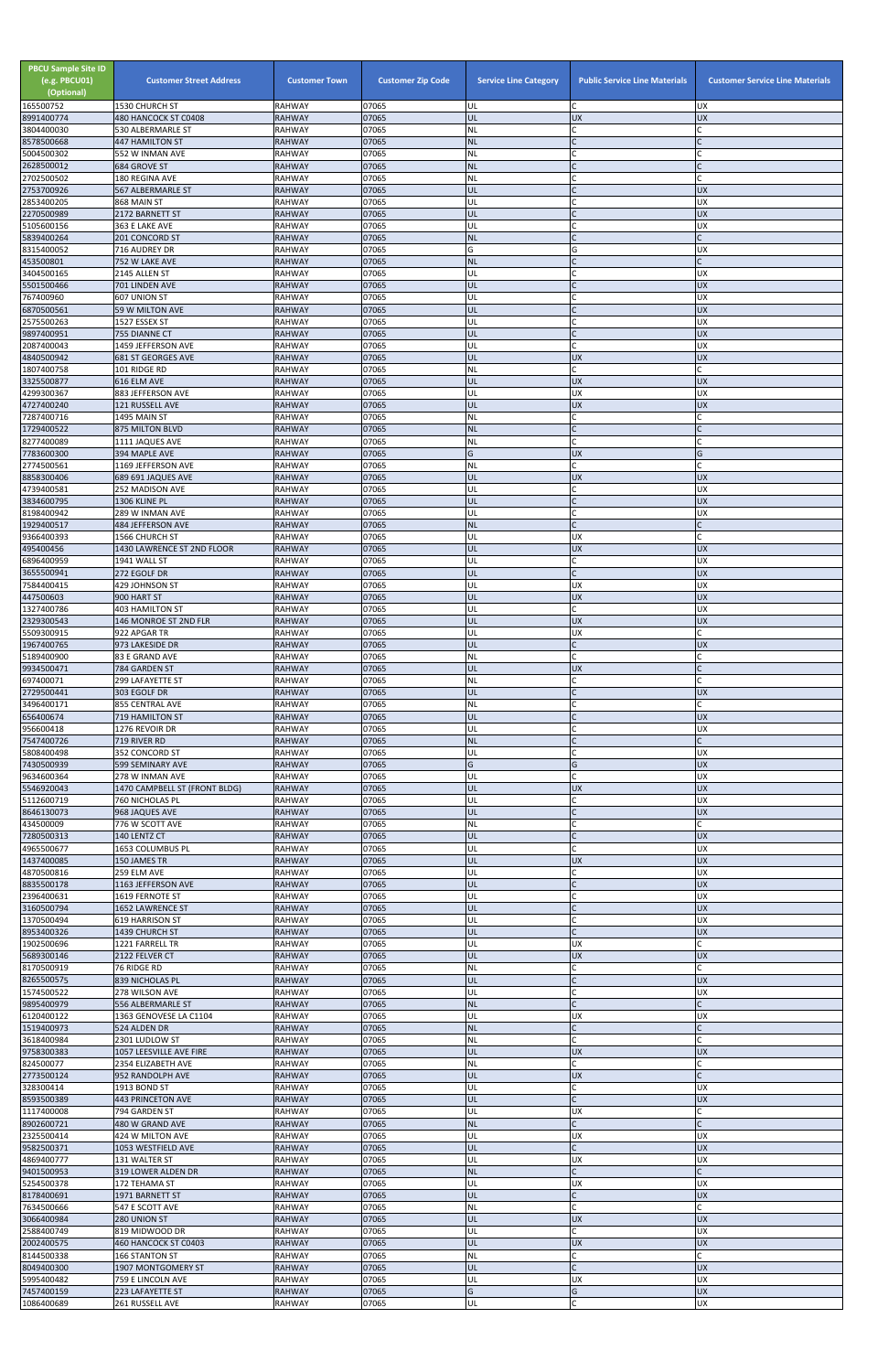| <b>PBCU Sample Site ID</b><br>(e.g. PBCU01)<br>(Optional)<br>4569400828 | <b>Customer Street Address</b><br>669 W HAZELWOOD AVE | <b>Customer Town</b><br><b>RAHWAY</b> | <b>Customer Zip Code</b><br>07065 | <b>Service Line Category</b><br><b>NL</b> | <b>Public Service Line Materials</b><br>IC. | <b>Customer Service Line Materials</b> |
|-------------------------------------------------------------------------|-------------------------------------------------------|---------------------------------------|-----------------------------------|-------------------------------------------|---------------------------------------------|----------------------------------------|
| 7788400577                                                              | 718 DIANNE CT                                         | <b>RAHWAY</b>                         | 07065                             | UL                                        | <b>C</b>                                    | <b>UX</b>                              |
| 7098400702                                                              | 718 JAQUES AVE 1ST FLR<br>1271 WHELAN PL              | <b>RAHWAY</b><br><b>RAHWAY</b>        | 07065<br>07065                    | UL<br>UL                                  | <b>UX</b><br><b>UX</b>                      | <b>UX</b>                              |
| 4063700908<br>1494500192                                                | 1035 RICHARD BLVD                                     | <b>RAHWAY</b>                         | 07065                             | UL                                        | <b>UX</b>                                   | <b>UX</b>                              |
| 6128400882<br>1630500197                                                | 1015 RICHARD BLVD                                     | <b>RAHWAY</b><br><b>RAHWAY</b>        | 07065<br>07065                    | UL<br>UL                                  | lC.<br>$\overline{C}$                       | UX<br><b>UX</b>                        |
| 6845400551                                                              | 1264 BROADWAY<br>830 MILTON BLVD                      | <b>RAHWAY</b>                         | 07065                             | UL                                        | <b>UX</b>                                   | <b>UX</b>                              |
| 4962500671                                                              | <b>1709 LAWRENCE ST</b>                               | <b>RAHWAY</b>                         | 07065                             | UL                                        | UX                                          |                                        |
| 4202400126<br>518400423                                                 | 70 MONROE ST 6C<br><b>198 DONALD AVE</b>              | <b>RAHWAY</b><br><b>RAHWAY</b>        | 07065<br>07065                    | UL<br>UL                                  | <b>UX</b><br>$\mathsf{C}$                   | UX<br><b>UX</b>                        |
| 5555500650                                                              | 400 KOENIG PL                                         | <b>RAHWAY</b>                         | 07065                             | UL                                        | lC.                                         | <b>UX</b>                              |
| 3253500743<br>2228300979                                                | 90 W EMERSON AVE<br>879 BILLY CT                      | <b>RAHWAY</b><br><b>RAHWAY</b>        | 07065<br>07065                    | G<br>NL                                   | lc.<br>lc.                                  | G                                      |
| 5415500293                                                              | 1465 IRVING ST                                        | <b>RAHWAY</b>                         | 07065                             | UL                                        | <b>UX</b>                                   | <b>UX</b>                              |
| 7895400776<br>7229500252                                                | 392 CORNELL AVE                                       | <b>RAHWAY</b>                         | 07065<br>07065                    | NL<br>UL                                  | lC.<br>$\overline{C}$                       | <b>UX</b>                              |
| 6949400891                                                              | 2325 ELIZABETH AVE<br>1032 HAMILTON ST                | <b>RAHWAY</b><br><b>RAHWAY</b>        | 07065                             | NL                                        | lC.                                         |                                        |
| 2998400835                                                              | 1414 WITHERSPOON ST                                   | <b>RAHWAY</b>                         | 07065                             | <b>NL</b>                                 | $\mathcal{C}$                               |                                        |
| 9258300783<br>4250500522                                                | 1628 ST GEORGE AVE<br>1004 MAURICE AVE                | <b>RAHWAY</b><br><b>RAHWAY</b>        | 07065<br>07065                    | UL<br><b>NL</b>                           | <b>UX</b><br>lC.                            | UX                                     |
| 9064500764                                                              | 1740 CHURCH ST                                        | <b>RAHWAY</b>                         | 07065                             | G                                         | G                                           |                                        |
| 3958300114<br>9557400296                                                | 1333 LAWRENCE ST<br>1195 NEW BRUNSWICK AVE            | <b>RAHWAY</b><br><b>RAHWAY</b>        | 07065<br>07065                    | UL<br>NL                                  | $\mathsf{C}$<br>lc.                         | <b>UX</b>                              |
| 2120400485                                                              | 1302 DANCHETZ CT C0905                                | <b>RAHWAY</b>                         | 07065                             | UL                                        | UX                                          | <b>UX</b>                              |
| 8494500912<br>9380500581                                                | 254 MAPLE AVE<br><b>656 CENTRAL AVE</b>               | <b>RAHWAY</b><br><b>RAHWAY</b>        | 07065<br>07065                    | NL<br>UL                                  | lC.<br><b>UX</b>                            | <b>UX</b>                              |
| 5669400833                                                              | 143 W LAKE AVE                                        | <b>RAHWAY</b>                         | 07065                             | NL                                        | C                                           |                                        |
| 6428500527                                                              | 552 BRYANT ST                                         | <b>RAHWAY</b>                         | 07065<br>07065                    | <b>NL</b>                                 | $\mathsf{C}$<br>C                           |                                        |
| 2267400763<br>5599400798                                                | 756 W INMAN AVE<br><b>632 SEMINARY AVE</b>            | <b>RAHWAY</b><br><b>RAHWAY</b>        | 07065                             | NL<br>UL                                  | lc.                                         | <b>UX</b>                              |
| 7640500747                                                              | 35 MAPLE AVE                                          | <b>RAHWAY</b>                         | 07065                             | UL                                        | <b>C</b>                                    | <b>UX</b>                              |
| 7854400099<br>3289400871                                                | <b>324 HAMILTON ST</b><br>288 E HAZELWOOD AVE         | <b>RAHWAY</b><br><b>RAHWAY</b>        | 07065<br>07065                    | UL<br>NL                                  | <b>UX</b><br>lC.                            |                                        |
| 9548400150                                                              | 392 SULLIVAN CT                                       | <b>RAHWAY</b>                         | 07065                             | UL                                        | lC.                                         | <b>UX</b>                              |
| 7350500893<br>3414500788                                                | 295 W LINCOLN AVE<br>1191 STONE ST                    | <b>RAHWAY</b><br><b>RAHWAY</b>        | 07065<br>07065                    | UL<br>UL                                  | lC.<br>$\mathsf{C}$                         | UX<br><b>UX</b>                        |
| 6627400392                                                              | 108 RUDOLPH AVE                                       | <b>RAHWAY</b>                         | 07065                             | UL                                        | $\mathsf{C}$                                | UX                                     |
| 7869400476                                                              | <b>255 FORBES ST</b>                                  | <b>RAHWAY</b><br><b>RAHWAY</b>        | 07065<br>07065                    | UL<br><b>NL</b>                           | C                                           | <b>UX</b>                              |
| 5805500205<br>3608400978                                                | 1170 GRESLIN TR<br>692 W MEADOW AVE                   | <b>RAHWAY</b>                         | 07065                             | UL                                        | $\mathsf C$                                 | <b>UX</b>                              |
| 6547500419                                                              | 1190 FULTON ST                                        | <b>RAHWAY</b>                         | 07065                             | UL                                        | C                                           | UX                                     |
| 8220500905<br>3018400590                                                | 137 JACKSON AVE<br>1130 JEFFERSON AVE                 | <b>RAHWAY</b><br><b>RAHWAY</b>        | 07065<br>07065                    | UL<br><b>NL</b>                           | $\overline{C}$<br>lC.                       | <b>UX</b>                              |
| 6444500000                                                              | 1637 ESSEX ST                                         | <b>RAHWAY</b>                         | 07065                             | UL                                        | $\mathsf{C}$                                | <b>UX</b>                              |
| 9610500371<br>2192400399                                                | 299 BRAMHALL RD<br>439 HARBIENKO CT                   | <b>RAHWAY</b><br><b>RAHWAY</b>        | 07065<br>07065                    | UL<br>UL                                  | <b>C</b><br><b>UX</b>                       | UX<br><b>UX</b>                        |
| 2690500711                                                              | 557 LINDEN AVE                                        | <b>RAHWAY</b>                         | 07065                             | UL                                        | <b>UX</b>                                   | <b>UX</b>                              |
| 5197400228<br>3986400553                                                | 1453 LAWRENCE ST<br>2260 KNAPP DR                     | <b>RAHWAY</b><br><b>RAHWAY</b>        | 07065<br>07065                    | UL<br>UL                                  | <b>UX</b><br><b>UX</b>                      | <b>UX</b><br>UX                        |
| 3333500119                                                              | <b>681 E GRAND AVE</b>                                | <b>RAHWAY</b>                         | 07065                             | UL                                        | <b>UX</b>                                   | <b>UX</b>                              |
| 2257400216                                                              | 137 W CHERRY ST                                       | <b>RAHWAY</b>                         | 07065                             | <b>NL</b>                                 | lC.                                         |                                        |
| 3415400826<br>954400030                                                 | 2134 OLIVER ST<br>722 CENTRAL AVE                     | <b>RAHWAY</b><br><b>RAHWAY</b>        | 07065<br>07065                    | UL<br>UL                                  | $\mathsf{C}$<br><b>C</b>                    | <b>UX</b><br>UX                        |
| 7477400449                                                              | 503 GROVE ST                                          | <b>RAHWAY</b>                         | 07065                             | UL                                        | $\overline{C}$                              | <b>UX</b>                              |
| 5375500263<br>6683600721                                                | 524 E MILTON AVE<br>756 GARDEN ST                     | <b>RAHWAY</b><br><b>RAHWAY</b>        | 07065<br>07065                    | UL<br><b>NL</b>                           | C<br>$\overline{C}$                         | UX                                     |
| 457400899                                                               | 1238 WHELAN PL                                        | <b>RAHWAY</b>                         | 07065                             | <b>NL</b>                                 | $\mathsf C$                                 |                                        |
| 8408400703<br>6260500064                                                | 1863 PATERSON ST<br>1340 PIERCE ST                    | <b>RAHWAY</b><br><b>RAHWAY</b>        | 07065<br>07065                    | G<br>UL                                   | G<br><b>UX</b>                              | <b>UX</b><br><b>UX</b>                 |
| 6319400461                                                              | <b>890 RAYHON TR</b>                                  | <b>RAHWAY</b>                         | 07065                             | UL                                        | <b>UX</b>                                   | <b>UX</b>                              |
| 7534600064<br>6720500237                                                | 246 JENSEN AVE<br>1858 ELIZABETH AVE                  | <b>RAHWAY</b><br><b>RAHWAY</b>        | 07065<br>07065                    | UL<br>UL                                  | C<br>$\mathsf{C}$                           | <b>UX</b><br><b>UX</b>                 |
| 4798400536                                                              | 358 W LAKE AVE                                        | <b>RAHWAY</b>                         | 07065                             | NL                                        | lc.                                         |                                        |
| 118400586                                                               | 1467 ST GEORGE AVE                                    | <b>RAHWAY</b>                         | 07065                             | UL                                        | <b>UX</b>                                   | <b>UX</b>                              |
| 6457400478<br>9228500053                                                | 1507 ESSEX ST<br><b>42 CLINTON ST</b>                 | <b>RAHWAY</b><br><b>RAHWAY</b>        | 07065<br>07065                    | NL<br>UL                                  | lC.<br>$\overline{C}$                       | <b>UX</b>                              |
| 8847400146                                                              | 1181 BROADWAY                                         | <b>RAHWAY</b>                         | 07065                             | UL                                        | C                                           | <b>UX</b>                              |
| 2880500328<br>5507400543                                                | 514 JEFFERSON AVE<br>421 PRINCETON AVE                | <b>RAHWAY</b><br><b>RAHWAY</b>        | 07065<br>07065                    | UL<br>UL                                  | $\mathsf{C}$<br>$\mathsf{C}$                | <b>UX</b><br><b>UX</b>                 |
| 2687400064                                                              | 345 RALEIGH RD                                        | <b>RAHWAY</b>                         | 07065                             | UL                                        | IC                                          | <b>UX</b>                              |
| 8802600173<br>7167400211                                                | 1141 JEFFERSON AVE<br>836 W INMAN AVE                 | <b>RAHWAY</b><br><b>RAHWAY</b>        | 07065<br>07065                    | NL<br><b>NL</b>                           | C<br>$\mathsf{C}$                           |                                        |
| 3709300570                                                              | 183 W INMAN AVE                                       | <b>RAHWAY</b>                         | 07065                             | <b>NL</b>                                 | lC.                                         |                                        |
| 1867400770                                                              | 431 MAPLE AVE                                         | <b>RAHWAY</b>                         | 07065                             | <b>NL</b>                                 | $\mathsf{C}$                                |                                        |
| 9683600573<br>1401500638                                                | 847 FALESKY ST<br>155 WESCOTT DR                      | <b>RAHWAY</b><br><b>RAHWAY</b>        | 07065<br>07065                    | UL<br>UL                                  | <b>UX</b><br>$\mathsf{C}$                   | UX<br><b>UX</b>                        |
| 4956400934                                                              | 703 MAPLE AVE                                         | <b>RAHWAY</b>                         | 07065                             | UL                                        | <b>UX</b>                                   | <b>UX</b>                              |
| 5419400348<br>4799400270                                                | 1068 MAYFAIR DR<br>1390 BRYANT ST                     | <b>RAHWAY</b><br><b>RAHWAY</b>        | 07065<br>07065                    | UL<br>UL                                  | $\mathsf{C}$<br>$\mathsf{C}$                | <b>UX</b><br>UX                        |
| 6059400058                                                              | 2233 LUDLOW ST                                        | <b>RAHWAY</b>                         | 07065                             | IUL.                                      |                                             | <b>UX</b>                              |
| 3070500052<br>9896400013                                                | 152 CONCORD ST<br>763 E MILTON AVE                    | <b>RAHWAY</b><br><b>RAHWAY</b>        | 07065<br>07065                    | UL<br>UL                                  | <b>UX</b><br>$\mathsf{C}$                   | <b>UX</b><br><b>UX</b>                 |
| 7646130073                                                              | 941 WESTFIELD AVE                                     | <b>RAHWAY</b>                         | 07065                             | UL                                        | <b>UX</b>                                   | C                                      |
| 2089400361                                                              | 852 E HAZELWOOD AVE                                   | <b>RAHWAY</b>                         | 07065                             | UL                                        | <b>UX</b>                                   | C                                      |
| 8936130097<br>6978400222                                                | 580 MAPLE AVE<br>903 STACY PL                         | <b>RAHWAY</b><br><b>RAHWAY</b>        | 07065<br>07065                    | UL<br>UL                                  | <b>UX</b><br>$\mathsf{C}$                   | UX<br><b>UX</b>                        |
| 9694600158                                                              | 1789 MONTGOMERY ST                                    | <b>RAHWAY</b>                         | 07065                             | G                                         | G                                           | <b>UX</b>                              |
| 9179400780<br>7777400032                                                | 726 BEVERLY RD<br>561 RIVER RD                        | <b>RAHWAY</b><br><b>RAHWAY</b>        | 07065<br>07065                    | UL<br><b>NL</b>                           | lC.<br>lC.                                  | <b>UX</b>                              |
| 989300852                                                               | 665 MARTIN ST                                         | <b>RAHWAY</b>                         | 07065                             | UL                                        | <b>UX</b>                                   | <b>UX</b>                              |
| 8050500144<br>5028400121                                                | 170 BERTHOLD AVE<br>84 E CHERRY ST                    | <b>RAHWAY</b><br><b>RAHWAY</b>        | 07065<br>07065                    | <b>NL</b><br>UL                           | lC.<br>$\mathsf{C}$                         | C<br><b>UX</b>                         |
| 2558300221                                                              | 370 WASHINGTON ST                                     | <b>RAHWAY</b>                         | 07065                             | UL                                        | <b>UX</b>                                   | <b>UX</b>                              |
| 7328400446                                                              | <b>250 STANTON ST</b>                                 | <b>RAHWAY</b>                         | 07065                             | UL                                        | $\mathsf{C}$                                | <b>UX</b>                              |
| 1510500501<br>8488300263                                                | 831 W INMAN AVE<br>1398 WITHERSPOON ST                | <b>RAHWAY</b><br><b>RAHWAY</b>        | 07065<br>07065                    | <b>NL</b><br>UL                           | <b>C</b><br><b>UX</b>                       |                                        |
| 78400981                                                                | 548 E GRAND AVE                                       | <b>RAHWAY</b>                         | 07065                             | UL                                        | C                                           | <b>UX</b>                              |
| 5394500780<br>7536130012                                                | 1255 PIERPONT ST<br>449 UNION ST                      | <b>RAHWAY</b><br><b>RAHWAY</b>        | 07065<br>07065                    | UL<br>UL                                  | lc.<br><b>UX</b>                            | <b>UX</b><br>UX                        |
| 6839300356                                                              | 982 DI ANTONIO DR                                     | <b>RAHWAY</b>                         | 07065                             | UL                                        | <b>UX</b>                                   | UX                                     |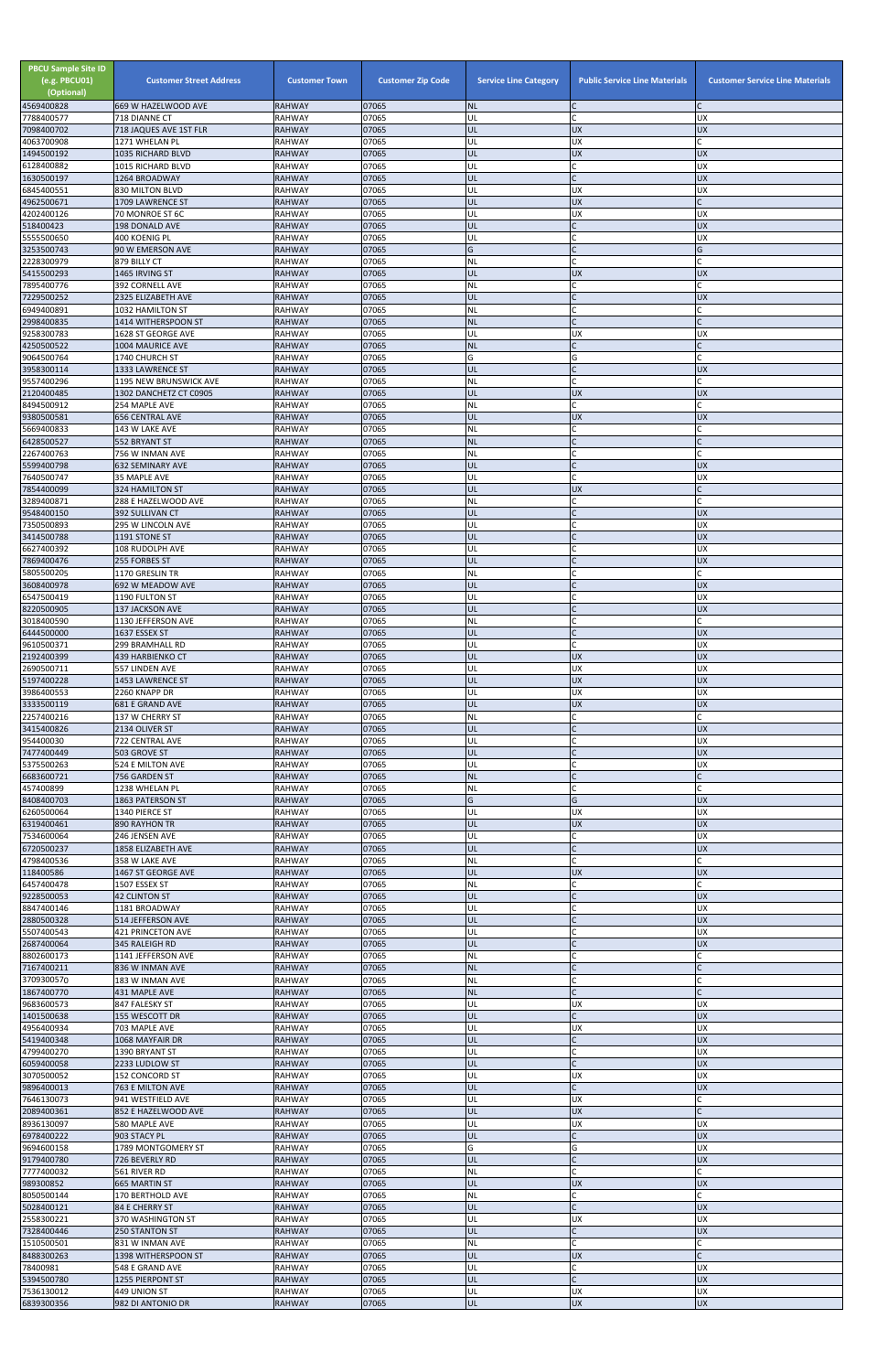| <b>PBCU Sample Site ID</b><br>(e.g. PBCU01)<br>(Optional)<br>2127400255 | <b>Customer Street Address</b><br>1066 THIRZA PL | <b>Customer Town</b><br><b>RAHWAY</b> | <b>Customer Zip Code</b><br>07065 | <b>Service Line Category</b><br><b>NL</b> | <b>Public Service Line Materials</b><br>C | <b>Customer Service Line Materials</b><br>C |
|-------------------------------------------------------------------------|--------------------------------------------------|---------------------------------------|-----------------------------------|-------------------------------------------|-------------------------------------------|---------------------------------------------|
| 7012600420                                                              | 96 W CHERRY ST                                   | <b>RAHWAY</b>                         | 07065                             | UL                                        |                                           | <b>UX</b>                                   |
| 378500884<br>4660400079                                                 | 1174 BROADWAY                                    | <b>RAHWAY</b>                         | 07065<br>07065                    | NL<br>UL                                  | $\Gamma$<br><b>UX</b>                     | <b>UX</b>                                   |
| 6854400336                                                              | 147 REGINA AVE<br>1467 CHURCH ST                 | <b>RAHWAY</b><br><b>RAHWAY</b>        | 07065                             | UL                                        | $\mathsf{C}$                              | <b>UX</b>                                   |
| 4895400720<br>8783600961                                                | 1212 MAYFAIR DR<br>358 W EMERSON AVE             | <b>RAHWAY</b><br><b>RAHWAY</b>        | 07065<br>07065                    | UL<br>NL                                  | $\mathsf{C}$<br>$\mathsf{C}$              | <b>UX</b>                                   |
| 8493500575                                                              | <b>465 MADISON AVE</b>                           | <b>RAHWAY</b>                         | 07065                             | <b>NL</b>                                 | $\mathsf{C}$                              | $\mathsf{C}$                                |
| 7322500047<br>2229400419                                                | 1501 CAMPBELL ST<br>1412 JEFFERSON AVE           | <b>RAHWAY</b><br><b>RAHWAY</b>        | 07065<br>07065                    | UL<br><b>NL</b>                           | C<br>$\mathsf{C}$                         | <b>UX</b><br>$\mathsf{C}$                   |
| 9721500045                                                              | 813 LAKESIDE DR                                  | <b>RAHWAY</b>                         | 07065                             | NL                                        |                                           |                                             |
| 2801500769                                                              | 2011 ELIZABETH AVE                               | <b>RAHWAY</b>                         | 07065<br>07065                    | UL                                        | $\sqrt{ }$                                | <b>UX</b>                                   |
| 6037400160<br>9318400186                                                | 1056 RANDOLPH AVE<br>313 E ALBERT ST             | <b>RAHWAY</b><br><b>RAHWAY</b>        | 07065                             | UL<br>UL                                  | <b>UX</b><br>$\mathsf C$                  | <b>UX</b><br><b>UX</b>                      |
| 268400695<br>2153500092                                                 | 623 JAQUES AVE<br>388 MAPLE AVE                  | <b>RAHWAY</b><br><b>RAHWAY</b>        | 07065<br>07065                    | UL<br>UL                                  | <b>UX</b><br><b>UX</b>                    | <b>UX</b>                                   |
| 9694500353                                                              | 180 JENSEN AVE                                   | <b>RAHWAY</b>                         | 07065                             | UL                                        | UX                                        | $\mathsf{C}$                                |
| 1936130029                                                              | 565 W HAZELWOOD AVE APT 4                        | <b>RAHWAY</b>                         | 07065                             | UL                                        | <b>UX</b><br>$\mathsf{C}$                 | <b>UX</b>                                   |
| 3244500637<br>1804500929                                                | <b>42 MAPLE AVE</b><br>521 RIVER RD              | <b>RAHWAY</b><br><b>RAHWAY</b>        | 07065<br>07065                    | UL<br>UL                                  | $\overline{C}$                            | <b>UX</b><br><b>UX</b>                      |
| 1057400764                                                              | 814 MOSES DR                                     | <b>RAHWAY</b>                         | 07065                             | UL                                        | <b>UX</b>                                 | <b>UX</b><br>$\mathsf{C}$                   |
| 1064500619<br>5965500476                                                | 270 WILSON AVE<br>508 E MILTON AVE               | <b>RAHWAY</b><br><b>RAHWAY</b>        | 07065<br>07065                    | <b>NL</b><br>UL                           | $\mathsf{C}$<br>$\mathsf C$               | <b>UX</b>                                   |
| 2155500877                                                              | 1219 CLARK ST                                    | <b>RAHWAY</b>                         | 07065                             | UL                                        | $\mathsf{C}$                              | <b>UX</b>                                   |
| 7088400452<br>9798400585                                                | 2081 LUDLOW ST<br>341 W INMAN AVE                | <b>RAHWAY</b><br><b>RAHWAY</b>        | 07065<br>07065                    | UL<br>UL                                  | $\mathsf{C}$                              | <b>UX</b><br><b>UX</b>                      |
| 8111500053                                                              | 45 E GRAND AVE                                   | <b>RAHWAY</b>                         | 07065                             | NL                                        | $\mathsf{C}$                              | $\mathsf{C}$                                |
| 3179400356<br>146130038                                                 | 793 GARDEN ST<br>634 LEESVILLE AVE               | <b>RAHWAY</b><br><b>RAHWAY</b>        | 07065<br>07065                    | UL<br>UL                                  |                                           | <b>UX</b><br><b>UX</b>                      |
| 471500828                                                               | 670 MAPLE AVE                                    | <b>RAHWAY</b>                         | 07065                             | <b>NL</b>                                 | $\mathsf{C}$                              |                                             |
| 2995400085<br>8157400405                                                | <b>253 CENTRAL AVE</b><br>1697 ELIZABETH AVE     | <b>RAHWAY</b><br><b>RAHWAY</b>        | 07065<br>07065                    | UL<br>UL                                  | $\mathsf{C}$<br>$\mathsf{C}$              | <b>UX</b><br><b>UX</b>                      |
| 9201500725                                                              | 384 REGINA AVE                                   | <b>RAHWAY</b>                         | 07065                             | UL                                        | <b>UX</b>                                 | <b>UX</b>                                   |
| 705500477<br>9527400978                                                 | 1633 LAWRENCE ST<br>353 PRINCETON AVE            | <b>RAHWAY</b><br><b>RAHWAY</b>        | 07065<br>07065                    | UL<br><b>NL</b>                           | $\mathsf{C}$<br>$\mathsf{C}$              | <b>UX</b><br>C                              |
| 240500993                                                               | 79 W EMERSON AVE                                 | <b>RAHWAY</b>                         | 07065                             | UL                                        | $\mathsf{C}$                              | <b>UX</b>                                   |
| 1009300860<br>3447500679                                                | <b>665 E LINCOLN AVE</b><br>1481 LAWRENCE ST     | <b>RAHWAY</b><br><b>RAHWAY</b>        | 07065<br>07065                    | UL<br><b>NL</b>                           | O                                         | <b>UX</b>                                   |
| 7791400990                                                              | 1358 GENOVESE LA C01003                          | <b>RAHWAY</b>                         | 07065                             | UL                                        | <b>UX</b>                                 | <b>UX</b>                                   |
| 3755500638<br>4093500864                                                | 1491 BEDFORD ST<br>686 W MILTON AVE              | <b>RAHWAY</b><br><b>RAHWAY</b>        | 07065<br>07065                    | UL<br>UL                                  | $\mathsf{C}$                              | <b>UX</b><br><b>UX</b>                      |
| 4687400816                                                              | 2288 KNAPP DR                                    | <b>RAHWAY</b>                         | 07065                             | <b>NL</b>                                 |                                           |                                             |
| 3554500662                                                              | 2243 CHURCH ST                                   | <b>RAHWAY</b>                         | 07065                             | <b>NL</b>                                 | $\mathsf{C}$                              |                                             |
| 6698400450<br>1890500350                                                | 151 CODDINGTON ST<br>1094 PLYMOUTH DR            | <b>RAHWAY</b><br><b>RAHWAY</b>        | 07065<br>07065                    | <b>NL</b><br>NL                           | $\mathsf{C}$                              |                                             |
| 470500329                                                               | 1568 LAMBERT ST                                  | <b>RAHWAY</b>                         | 07065                             | <b>NL</b>                                 | $\mathsf{C}$                              |                                             |
| 624500410<br>2993500413                                                 | <b>65 E CHERRY ST</b><br>1953 BOND ST            | <b>RAHWAY</b><br><b>RAHWAY</b>        | 07065<br>07065                    | UL<br>UL                                  | $\mathsf{C}$                              | <b>UX</b><br><b>UX</b>                      |
| 1748400959                                                              | 776 RODGERS CT                                   | <b>RAHWAY</b>                         | 07065                             | NL                                        | C                                         |                                             |
| 5983600221<br>7498400355                                                | 156 WALTER ST<br>271 W STEARNS ST                | <b>RAHWAY</b><br><b>RAHWAY</b>        | 07065<br>07065                    | G<br>UL                                   | G<br>C                                    | <b>UX</b><br><b>UX</b>                      |
| 5128300390                                                              | 1830 BARNETT ST                                  | <b>RAHWAY</b>                         | 07065                             | <b>NL</b>                                 |                                           | $\mathsf{C}$                                |
| 8348400561<br>3484500889                                                | 303 E ALBERT ST<br>210 ALBERMARLE ST             | <b>RAHWAY</b><br><b>RAHWAY</b>        | 07065<br>07065                    | UL<br>UL                                  | $\mathsf{C}$<br>$\mathsf{C}$              | <b>UX</b><br><b>UX</b>                      |
| 4137400963                                                              | 1913 MONTGOMERY ST                               | <b>RAHWAY</b>                         | 07065                             | UL                                        | $\mathsf{C}$                              | <b>UX</b>                                   |
| 8770500511<br>3555500301                                                | 29 W MAIN ST<br>2097 OLIVER ST                   | <b>RAHWAY</b><br><b>RAHWAY</b>        | 07065<br>07065                    | UL<br>NL                                  | $\mathsf{C}$                              | <b>UX</b>                                   |
| 8699400568                                                              | 33 ELM AVE                                       | <b>RAHWAY</b>                         | 07065                             | UL                                        | $\mathsf{C}$                              | <b>UX</b>                                   |
| 8556600021<br>1564500503                                                | 509 HAMILTON ST<br>510 BOOTH CT                  | <b>RAHWAY</b><br><b>RAHWAY</b>        | 07065<br>07065                    | UL<br>UL                                  | $\mathsf{C}$<br>$\mathsf{C}$              | <b>UX</b><br><b>UX</b>                      |
| 8778500406                                                              | 1354 MAPLE TR                                    | <b>RAHWAY</b>                         | 07065                             | UL                                        | <b>UX</b>                                 |                                             |
| 9745400850<br>4401600386                                                | <b>440 HAMILTON ST</b><br>569 GROVE ST           | <b>RAHWAY</b><br><b>RAHWAY</b>        | 07065<br>07065                    | <b>NL</b><br>UL                           | $\mathsf{C}$<br><b>UX</b>                 | UX                                          |
| 4414500160                                                              | 1165 CHARLOTTE PL                                | <b>RAHWAY</b>                         | 07065                             | <b>NL</b>                                 | $\mathsf C$                               |                                             |
| 1497400701<br>2344600838                                                | 306 ORCHARD ST<br>1119 BRIARCLIFF DR             | <b>RAHWAY</b><br><b>RAHWAY</b>        | 07065<br>07065                    | UL<br><b>NL</b>                           | $\mathsf{C}$<br>$\mathsf{C}$              | <b>UX</b>                                   |
| 1344500188                                                              | 1920 BOND ST                                     | <b>RAHWAY</b>                         | 07065                             | UL                                        | $\mathsf{C}$                              | <b>UX</b>                                   |
| 98300725<br>5910500634                                                  | 970 NEW BRUNSWICK AVE<br>476 TENEYKE PL          | <b>RAHWAY</b><br><b>RAHWAY</b>        | 07065<br>07065                    | UL<br>UL                                  | <b>UX</b><br><b>UX</b>                    | <b>UX</b><br><b>UX</b>                      |
| 608400821                                                               | 572 W LAKE AVE                                   | <b>RAHWAY</b>                         | 07065                             | UL                                        | $\overline{C}$                            | <b>UX</b>                                   |
| 5929400345<br>9932500901                                                | 323 CONCORD ST<br>1716 CHURCH ST                 | <b>RAHWAY</b><br><b>RAHWAY</b>        | 07065<br>07065                    | UL<br>UL                                  | $\mathsf{C}$<br>$\mathsf{C}$              | <b>UX</b><br><b>UX</b>                      |
| 3617400647                                                              | 804 HOLLY PL                                     | <b>RAHWAY</b>                         | 07065                             | NL                                        | $\mathsf{C}$                              |                                             |
| 3832500013<br>454500630                                                 | 2224 PRICE ST<br>774 MARTIN ST                   | <b>RAHWAY</b><br><b>RAHWAY</b>        | 07065<br>07065                    | G<br>UL                                   | G<br><b>UX</b>                            | <b>UX</b>                                   |
| 594600332                                                               | 110 COLONIA BLVD                                 | <b>RAHWAY</b>                         | 07065                             | UL                                        | <b>UX</b>                                 | <b>UX</b>                                   |
| 9634500560<br>3456400375                                                | 2000 LUFBERRY ST 1ST FLR<br>1322 KLINE PL        | <b>RAHWAY</b><br><b>RAHWAY</b>        | 07065<br>07065                    | UL<br><b>NL</b>                           | <b>UX</b><br>$\mathsf{C}$                 | <b>UX</b>                                   |
| 3856600717                                                              | 901 MILTON BLVD                                  | <b>RAHWAY</b>                         | 07065                             | UL                                        | <b>UX</b>                                 | <b>UX</b>                                   |
| 8115400266<br>8484400032                                                | <b>350 HAMILTON ST</b><br>393 JOHNSON ST C0110   | <b>RAHWAY</b><br>RAHWAY               | 07065<br>07065                    | UL<br> UL                                 | $\mathsf{C}$<br><b>UX</b>                 | <b>UX</b><br><b>UX</b>                      |
| 777400079                                                               | 410 KOENIG PL                                    | <b>RAHWAY</b>                         | 07065                             | UL                                        | $\mathsf{C}$                              | <b>UX</b>                                   |
| 1452500060<br>2066400119                                                | 518 W MEADOW AVE<br>318 EGOLF DR                 | <b>RAHWAY</b><br><b>RAHWAY</b>        | 07065<br>07065                    | UL<br>UL                                  | $\mathsf{C}$<br>$\mathsf{C}$              | <b>UX</b><br><b>UX</b>                      |
| 9829400342                                                              | 298 MADISON AVE                                  | RAHWAY                                | 07065                             | UL                                        | $\mathsf{C}$                              | <b>UX</b>                                   |
| 2578400311<br>7257400736                                                | 373 E LAKE AVE<br>345 ELM AVE                    | <b>RAHWAY</b><br><b>RAHWAY</b>        | 07065<br>07065                    | <b>NL</b><br>NL                           | $\mathsf{C}$                              |                                             |
| 8788400797                                                              | 557 W LAKE AVE                                   | <b>RAHWAY</b>                         | 07065                             | <b>NL</b>                                 |                                           |                                             |
| 7694600824                                                              | 1912 MONTGOMERY ST<br>2228 ELIZABETH AVE         | RAHWAY                                | 07065<br>07065                    | UL<br><b>NL</b>                           | $\mathsf{C}$<br>$\mathsf{C}$              | <b>UX</b><br>C                              |
| 8783500557<br>1198300294                                                | 1690 MONTGOMERY ST                               | <b>RAHWAY</b><br><b>RAHWAY</b>        | 07065                             | UL                                        | $\mathsf C$                               | <b>UX</b>                                   |
| 5204500977                                                              | 1661 ESSEX ST                                    | <b>RAHWAY</b>                         | 07065                             | G                                         | G                                         | <b>UX</b>                                   |
| 3550600447<br>7699400487                                                | 812 JEFFERSON AVE<br>1561 IRVING ST              | <b>RAHWAY</b><br><b>RAHWAY</b>        | 07065<br>07065                    | <b>NL</b><br>G                            | C<br>G                                    | Ċ<br><b>UX</b>                              |
| 2408400890                                                              | 1683 LAWRENCE ST                                 | RAHWAY                                | 07065                             | UL                                        | <b>UX</b>                                 | <b>UX</b>                                   |
| 9098400303<br>6821500169                                                | 244 W LAKE AVE<br>910 RICHARD BLVD               | <b>RAHWAY</b><br><b>RAHWAY</b>        | 07065<br>07065                    | <b>NL</b><br><b>NL</b>                    | $\mathsf C$<br>$\mathsf{C}$               |                                             |
| 4990500243                                                              | 936 RAYHON TR                                    | <b>RAHWAY</b>                         | 07065                             | UL                                        | <b>UX</b>                                 | <b>UX</b>                                   |
| 1024500674<br>2550500228                                                | 1914 BARNETT ST<br>528 W SCOTT AVE               | RAHWAY<br><b>RAHWAY</b>               | 07065<br>07065                    | UL<br><b>NL</b>                           | $\mathsf{C}$<br>$\mathsf{C}$              | <b>UX</b><br>C                              |
| 9240500530                                                              | 610 JAQUES AVE                                   | RAHWAY                                | 07065                             | $\mathsf{NL}\,$                           | $\mathsf C$                               | $\mathsf{C}$                                |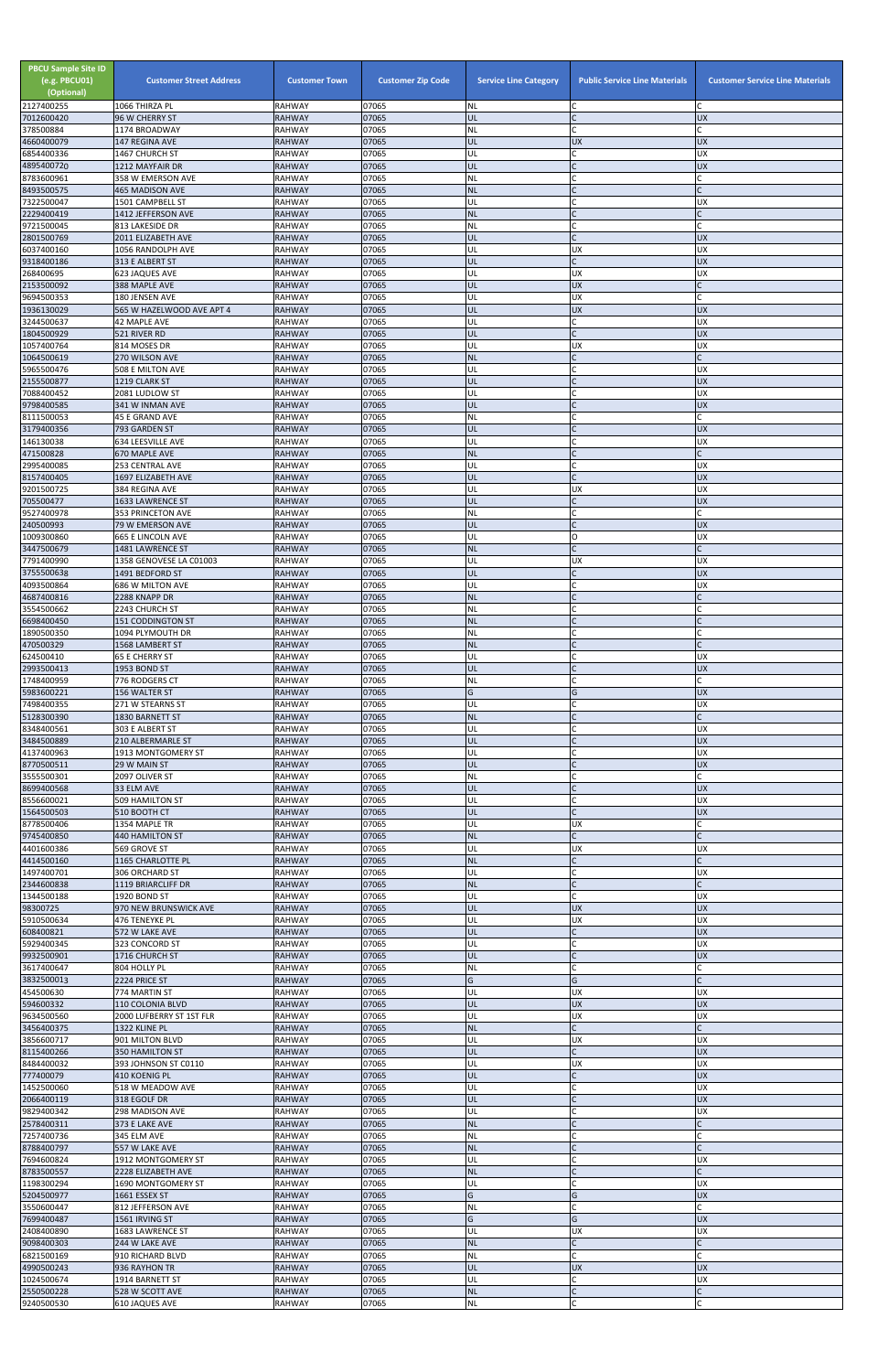| <b>PBCU Sample Site ID</b><br>(e.g. PBCU01)<br>(Optional)<br>2207400637 | <b>Customer Street Address</b><br>250 E HAZLEWOOD AVE 2ND FLR | <b>Customer Town</b><br><b>RAHWAY</b> | <b>Customer Zip Code</b><br>07065 | <b>Service Line Category</b><br>UL | <b>Public Service Line Materials</b><br><b>UX</b> | <b>Customer Service Line Materials</b><br><b>UX</b> |
|-------------------------------------------------------------------------|---------------------------------------------------------------|---------------------------------------|-----------------------------------|------------------------------------|---------------------------------------------------|-----------------------------------------------------|
| 1140500223                                                              | 844 BRYANT ST                                                 | <b>RAHWAY</b>                         | 07065                             | UL                                 | C.                                                | <b>UX</b>                                           |
| 1756600078                                                              | 119 W CHERRY ST 1ST FLR<br><b>433 MURRAY ST</b>               | <b>RAHWAY</b><br><b>RAHWAY</b>        | 07065<br>07065                    | UL<br>UL                           | UX<br>lc.                                         | <b>UX</b><br>UX                                     |
| 610500490<br>7339400998                                                 | 273 E GRAND AVE                                               | <b>RAHWAY</b>                         | 07065                             | UL                                 | <b>UX</b>                                         | <b>UX</b>                                           |
| 1614500927<br>7801500591                                                | 870 CRESCENT DR<br>1814 NEWTON ST                             | <b>RAHWAY</b><br><b>RAHWAY</b>        | 07065<br>07065                    | <b>NL</b><br><b>NL</b>             | lC.<br>lc.                                        |                                                     |
| 8999400326                                                              | 1274 HEDIN PL                                                 | <b>RAHWAY</b>                         | 07065                             | UL                                 | <b>UX</b>                                         | UX                                                  |
| 6222500782                                                              | 2155 ALLEN ST                                                 | <b>RAHWAY</b>                         | 07065                             | UL                                 | $\mathsf{C}$                                      | <b>UX</b>                                           |
| 4584400645<br>2164400291                                                | 417 JOHNSON ST C0104<br>1285 KLINE PL                         | <b>RAHWAY</b><br><b>RAHWAY</b>        | 07065<br>07065                    | UL<br><b>NL</b>                    | <b>UX</b><br>$\mathsf{C}$                         | UX                                                  |
| 5514500407                                                              | 326 ELM AVE                                                   | <b>RAHWAY</b>                         | 07065                             | NL                                 | $\mathsf{C}$                                      |                                                     |
| 1694500281<br>2163700069                                                | <b>698 HEMLOCK ST</b><br>1253 FULTON ST                       | <b>RAHWAY</b><br><b>RAHWAY</b>        | 07065<br>07065                    | <b>NL</b><br>G                     | lc.<br>C                                          | G                                                   |
| 9658300420                                                              | 1068 MIDWOOD DR                                               | <b>RAHWAY</b>                         | 07065                             | UL                                 | IC                                                | <b>UX</b>                                           |
| 3908400731                                                              | 1379 FRANKLIN ST                                              | <b>RAHWAY</b>                         | 07065<br>07065                    | NL<br>UL                           | lc.<br><b>UX</b>                                  | <b>UX</b>                                           |
| 3583500988<br>3742400784                                                | 156 E MILTON AVE<br>352 - 356 W GRAND AVE                     | <b>RAHWAY</b><br><b>RAHWAY</b>        | 07065                             | UL                                 | <b>UX</b>                                         | UX                                                  |
| 5179400154                                                              | 901 MADISON HILL RD                                           | <b>RAHWAY</b>                         | 07065                             | <b>NL</b>                          | $\mathsf{C}$                                      |                                                     |
| 6392400287<br>2145500903                                                | 1045 WESTFIELD AVE FLOURIDE RM<br>1650 ROUTE 1                | <b>RAHWAY</b><br><b>RAHWAY</b>        | 07065<br>07065                    | UL<br>UL                           | <b>UX</b><br><b>UX</b>                            | UX<br><b>UX</b>                                     |
| 6193600378                                                              | 147 RUDOLPH AVE                                               | <b>RAHWAY</b>                         | 07065                             | UL                                 | lC.                                               | UX                                                  |
| 1521500954<br>4349400284                                                | <b>245 CENTRAL AVE</b><br>578 LINDEN AVE                      | <b>RAHWAY</b><br><b>RAHWAY</b>        | 07065<br>07065                    | UL<br>UL                           | $\mathsf{C}$<br>lc.                               | <b>UX</b><br><b>UX</b>                              |
| 3098300453                                                              | 970 NEW BRUNSWICK AVE                                         | <b>RAHWAY</b>                         | 07065                             | UL                                 | <b>UX</b>                                         | <b>UX</b>                                           |
| 1153500675<br>8375500319                                                | 386 W HAZELWOOD AVE<br>1876 TURNER ST                         | <b>RAHWAY</b><br><b>RAHWAY</b>        | 07065<br>07065                    | NL<br>G                            | lC.<br><b>UX</b>                                  | G                                                   |
| 5883600720                                                              | 200 W HAZELWOOD AVE                                           | <b>RAHWAY</b>                         | 07065                             | UL                                 | C                                                 | UX                                                  |
| 1889400123                                                              | <b>167 MONROE ST</b>                                          | <b>RAHWAY</b>                         | 07065<br>07065                    | UL                                 | $\mathsf{C}$<br>C                                 | <b>UX</b>                                           |
| 4609400672<br>2854400936                                                | 2187 ST GEORGE AVE<br>2114 OLIVER ST                          | <b>RAHWAY</b><br><b>RAHWAY</b>        | 07065                             | G<br><b>NL</b>                     | lc.                                               | G                                                   |
| 5488300597                                                              | 2005 BOND ST 2ND FLR                                          | <b>RAHWAY</b>                         | 07065                             | UL                                 | <b>UX</b>                                         | <b>UX</b>                                           |
| 2909400735<br>5657400297                                                | 1439 MAIN ST<br>800 LAUREL PL                                 | <b>RAHWAY</b><br><b>RAHWAY</b>        | 07065<br>07065                    | UL<br>UL                           | <b>UX</b><br>lC.                                  | <b>UX</b><br><b>UX</b>                              |
| 193500992                                                               | 1228 BRIARCLIFF DR                                            | <b>RAHWAY</b>                         | 07065                             | UL                                 | lC.                                               | <b>UX</b>                                           |
| 7449400984<br>3296400612                                                | 1082 MAURICE AVE<br>368 UNION ST                              | <b>RAHWAY</b><br><b>RAHWAY</b>        | 07065<br>07065                    | NL<br>UL                           | lC.<br><b>UX</b>                                  | <b>UX</b>                                           |
| 1776400086                                                              | 1147 JAQUES AVE                                               | <b>RAHWAY</b>                         | 07065                             | UL                                 | lC.                                               | UX                                                  |
| 1169400155                                                              | 778 JAQUES AVE                                                | <b>RAHWAY</b>                         | 07065<br>07065                    |                                    | lC.                                               |                                                     |
| 9190500064<br>6197400614                                                | 357 PLAINFIELD AVE<br>1531 LENOX PL                           | <b>RAHWAY</b><br><b>RAHWAY</b>        | 07065                             | <b>NL</b><br>UL                    | $\overline{C}$                                    | <b>UX</b>                                           |
| 877400678                                                               | 1754 WHITTIER ST                                              | <b>RAHWAY</b>                         | 07065                             | UL                                 | <b>UX</b>                                         | <b>UX</b>                                           |
| 1241500141<br>3344600141                                                | 63 ADELE ST<br>1153 GRESLIN TR                                | <b>RAHWAY</b><br><b>RAHWAY</b>        | 07065<br>07065                    | UL<br>UL                           | <b>UX</b><br>lC.                                  | UX                                                  |
| 7839400131                                                              | 383 JEFFERSON AVE                                             | <b>RAHWAY</b>                         | 07065                             | UL                                 | $\mathsf{C}$                                      | <b>UX</b>                                           |
| 1605500704<br>6334500412                                                | 1254 FULTON ST<br>2125 PRICE ST                               | <b>RAHWAY</b><br><b>RAHWAY</b>        | 07065<br>07065                    | UL<br>UL                           | <b>UX</b><br>$\mathsf{C}$                         | UX<br><b>UX</b>                                     |
| 1954400644                                                              | 1056 STONE ST                                                 | <b>RAHWAY</b>                         | 07065                             | UL                                 | $\mathsf{C}$                                      | <b>UX</b>                                           |
| 1444500180<br>9904400114                                                | 1243 CLARK ST<br>375 E STEARNS ST                             | <b>RAHWAY</b><br><b>RAHWAY</b>        | 07065<br>07065                    | UL<br>NL                           | $\mathsf{C}$<br>C.                                | <b>UX</b>                                           |
| 5346920031                                                              | 119 DRIFTWAY C0502                                            | <b>RAHWAY</b>                         | 07065                             | UL                                 | <b>UX</b>                                         | <b>UX</b>                                           |
| 8970500989                                                              | 743 ELM AVE                                                   | <b>RAHWAY</b>                         | 07065                             | UL                                 | lC.                                               | UX                                                  |
| 2034500198<br>6187400606                                                | 538 TENEYKE PL<br>92 W CHERRY ST                              | <b>RAHWAY</b><br><b>RAHWAY</b>        | 07065<br>07065                    | UL<br>UL                           | $\mathsf{C}$<br><b>C</b>                          | <b>UX</b><br>UX                                     |
| 7042500388                                                              | 2252 EVANS ST                                                 | <b>RAHWAY</b>                         | 07065                             | UL                                 | $\mathsf{C}$                                      | <b>UX</b>                                           |
| 3178500719<br>5595400353                                                | 735 W INMAN AVE<br>198 W LINCOLN AVE                          | <b>RAHWAY</b><br><b>RAHWAY</b>        | 07065<br>07065                    | UL<br>UL                           | $\overline{C}$                                    | <b>UX</b><br><b>UX</b>                              |
| 1456400508                                                              | 1207 WESTFIELD AVE                                            | <b>RAHWAY</b>                         | 07065                             | <b>NL</b>                          | lC.                                               |                                                     |
| 2354500784<br>8320400765                                                | 1898 BOND ST<br>994 APGAR TR                                  | <b>RAHWAY</b><br><b>RAHWAY</b>        | 07065<br>07065                    | UL<br>UL                           | $\mathsf C$<br>lC.                                | <b>UX</b><br><b>UX</b>                              |
| 3599400753                                                              | <b>674 HAMILTON ST</b>                                        | <b>RAHWAY</b>                         | 07065                             | UL                                 | <b>UX</b>                                         |                                                     |
| 4708300103<br>8098400591                                                | 1474 MAIN ST FPC<br>758 JAQUES AVE                            | <b>RAHWAY</b><br><b>RAHWAY</b>        | 07065<br>07065                    | UL<br>G                            | <b>UX</b><br>G                                    | UX<br><b>UX</b>                                     |
| 114500463                                                               | 878 HAMILTON ST                                               | <b>RAHWAY</b>                         | 07065                             | G                                  | G                                                 | G                                                   |
| 6174500165                                                              | 351 DUKES RD                                                  | <b>RAHWAY</b>                         | 07065                             | UL                                 | lC.                                               | <b>UX</b>                                           |
| 7424500192<br>2309400983                                                | 1253 WHELAN PL<br>1291 MADISON HILL RD                        | <b>RAHWAY</b><br><b>RAHWAY</b>        | 07065<br>07065                    | UL<br><b>NL</b>                    | <b>UX</b><br>$\mathsf{C}$                         |                                                     |
| 6096400628                                                              | 284 WAITE AVE                                                 | <b>RAHWAY</b>                         | 07065                             | ΝL                                 | C                                                 |                                                     |
| 3470500791<br>6214400111                                                | 1480 BEDFORD ST<br>1180 BRIARCLIFF DR                         | <b>RAHWAY</b><br><b>RAHWAY</b>        | 07065<br>07065                    | UL<br>UL                           | $\mathsf{C}$<br>$\mathsf{C}$                      | <b>UX</b><br><b>UX</b>                              |
| 8466400957                                                              | 195 W MAIN ST                                                 | <b>RAHWAY</b>                         | 07065                             | UL                                 | lc.                                               | <b>UX</b>                                           |
| 667400355<br>20400237                                                   | 1808 BOND ST<br>564 RACE ST                                   | <b>RAHWAY</b><br><b>RAHWAY</b>        | 07065<br>07065                    | UL<br>UL                           | lC.<br><b>UX</b>                                  | UX<br><b>UX</b>                                     |
| 1530500786                                                              | 1547 LAMBERT ST                                               | <b>RAHWAY</b>                         | 07065                             | <b>NL</b>                          | lC.                                               |                                                     |
| 3324500834                                                              | 1949 LUFBERRY ST                                              | <b>RAHWAY</b>                         | 07065                             | UL                                 | $\overline{C}$                                    | <b>UX</b>                                           |
| 8582500971<br>2905400292                                                | 1122 MADISON AVE<br>1355 MAPLE TR                             | <b>RAHWAY</b><br><b>RAHWAY</b>        | 07065<br>07065                    | UL<br><b>NL</b>                    | C<br>$\overline{C}$                               | <b>UX</b>                                           |
| 310500666                                                               | 1745 ELIZABETH AVE                                            | <b>RAHWAY</b>                         | 07065                             | UL                                 | C                                                 | UX                                                  |
| 7639400808<br>5919400932                                                | <b>131 PRINCETON AVE</b><br>1368 WITHERSPOON ST               | <b>RAHWAY</b><br><b>RAHWAY</b>        | 07065<br>07065                    | UL<br>ΝL                           | <b>UX</b><br>C                                    |                                                     |
| 1704400676                                                              | 652 STONE ST                                                  | <b>RAHWAY</b>                         | 07065                             | IUL.                               |                                                   | <b>UX</b>                                           |
| 2229300014<br>9247400763                                                | 1456 LAWRENCE ST 2ND FLR<br>2084 WHITTIER ST                  | <b>RAHWAY</b><br><b>RAHWAY</b>        | 07065<br>07065                    | UL<br>G                            | <b>UX</b><br>G                                    | UX<br><b>UX</b>                                     |
| 3293500223                                                              | 1083 PIERPONT ST                                              | <b>RAHWAY</b>                         | 07065                             | UL                                 | <b>UX</b>                                         | <b>UX</b>                                           |
| 6517400041                                                              | 1038 MAIN ST                                                  | <b>RAHWAY</b>                         | 07065                             | UL                                 | <b>C</b>                                          | <b>UX</b>                                           |
| 8714500222<br>6809300716                                                | 670 HEMLOCK ST<br><b>659 SYCAMORE ST</b>                      | <b>RAHWAY</b><br><b>RAHWAY</b>        | 07065<br>07065                    | <b>NL</b><br>UL                    | C<br>$\overline{C}$                               | <b>UX</b>                                           |
| 7750600208                                                              | 1060 BROAD ST                                                 | <b>RAHWAY</b>                         | 07065                             | <b>NL</b>                          | lc.                                               |                                                     |
| 7240500138<br>8159400406                                                | 41 W INMAN AVE<br>1042 MAURICE AVE                            | <b>RAHWAY</b><br><b>RAHWAY</b>        | 07065<br>07065                    | UL<br>UL                           | <b>UX</b><br>lC.                                  | <b>UX</b><br><b>UX</b>                              |
| 3396500549                                                              | 676 W LINCOLN AVE                                             | <b>RAHWAY</b>                         | 07065                             | <b>NL</b>                          | $\mathsf{C}$                                      |                                                     |
| 3904400486<br>5885400782                                                | 1750 RUTHERFORD ST<br>1216 CLARK ST                           | <b>RAHWAY</b><br><b>RAHWAY</b>        | 07065<br>07065                    | UL<br>UL                           | <b>C</b><br>$\mathsf{C}$                          | <b>UX</b><br><b>UX</b>                              |
| 1499400019                                                              | 1434 JEFFERSON AVE                                            | <b>RAHWAY</b>                         | 07065                             | <b>NL</b>                          | C                                                 |                                                     |
| 3688300494                                                              | 1683 ST GEORGE AVE                                            | <b>RAHWAY</b>                         | 07065                             | UL                                 | $\mathsf{C}$                                      | <b>UX</b>                                           |
| 2084500526<br>1028500213                                                | 1075 BAUMANN CT<br>845 HILLSIDE RD                            | <b>RAHWAY</b><br><b>RAHWAY</b>        | 07065<br>07065                    | <b>NL</b><br>UL                    | <b>C</b><br><b>UX</b>                             | <b>UX</b>                                           |
| 6626130043                                                              | 2004 PATERSON ST                                              | <b>RAHWAY</b>                         | 07065                             | UL                                 | lC.                                               | <b>UX</b>                                           |
| 4953400013<br>7578500739                                                | 1843 WHITTIER ST RT SIDE<br>249 CENTRAL AVE                   | <b>RAHWAY</b><br><b>RAHWAY</b>        | 07065<br>07065                    | UL<br>G                            | <b>UX</b><br>G                                    | <b>UX</b>                                           |
| 5536130065                                                              | 444 SEMINARY AVE                                              | <b>RAHWAY</b>                         | 07065                             | NL                                 | $\mathsf{C}$                                      | C                                                   |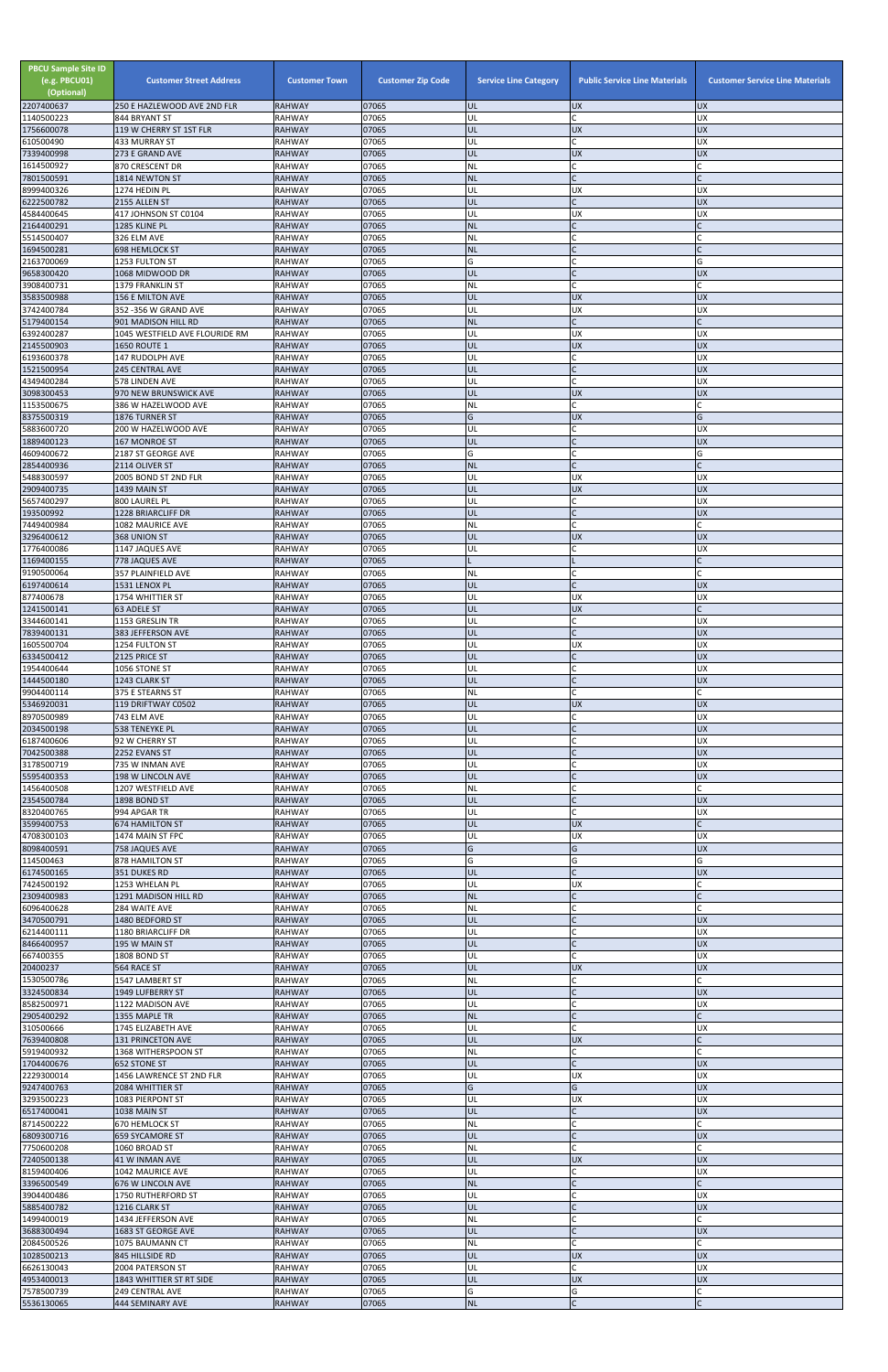| <b>RAHWAY</b><br>07065<br>UL<br><b>UX</b><br>2135 LUDLOW ST<br>07065<br>257 E HAZELWOOD AVE<br><b>RAHWAY</b><br>NL<br>07065<br>$\mathsf{C}$<br><b>NL</b><br>8240500149<br>546 JAQUES AVE<br><b>RAHWAY</b><br>$\mathsf{C}$<br>07065<br><b>NL</b><br>1075 BRYANT ST<br><b>RAHWAY</b><br>07065<br>130 RUDOLPH AVE<br>UL<br><b>UX</b><br><b>RAHWAY</b><br>8597400447<br>07065<br>$\mathsf{C}$<br>289 MONROE ST<br><b>RAHWAY</b><br>NL<br>$\mathsf{C}$<br>07065<br>UL<br><b>UX</b><br>6057400901<br>1533 ST GEORGE AVE<br><b>RAHWAY</b><br>07065<br>G<br>G<br><b>RAHWAY</b><br><b>UX</b><br>346 RALEIGH RD<br>9006400017<br>07065<br>2212 ELIZABETH AVE<br><b>RAHWAY</b><br><b>NL</b><br>$\mathsf{C}$<br>4098300900<br>07065<br><b>UX</b><br>1527 MAIN ST<br><b>RAHWAY</b><br>G<br><b>UX</b><br>07065<br>72 W ALBERT ST<br><b>RAHWAY</b><br>G<br>07065<br><b>UX</b><br><b>UX</b><br>749 UNION ST<br><b>RAHWAY</b><br>UL<br>$\mathsf C$<br>3980500531<br><b>NL</b><br>07065<br><b>RAHWAY</b><br>781 GROVE ST<br>07065<br>419 CORNELL AVE<br><b>RAHWAY</b><br>UL<br><b>UX</b><br>4701500571<br>07065<br><b>UX</b><br>361 W SCOTT AVE<br><b>RAHWAY</b><br>UL<br>07065<br>UX<br>UL<br>$\mathsf{C}$<br>9477400092<br>593 W MEADOW AVE<br><b>RAHWAY</b><br>07065<br>UL<br>$\mathsf{C}$<br><b>UX</b><br><b>RAHWAY</b><br>1488 LAMBERT ST<br>07065<br><b>UX</b><br><b>RAHWAY</b><br>1506 IRVING ST<br>UL<br><b>UX</b><br>2398400007<br>07065<br>UL<br><b>UX</b><br>1048 MILTON BLVD<br><b>RAHWAY</b><br>$\mathsf{C}$<br>07065<br><b>NL</b><br>947 HAMILTON ST<br><b>RAHWAY</b><br>$\mathsf{C}$<br>07065<br>UL<br><b>UX</b><br>1909 LUFBERRY ST<br><b>RAHWAY</b><br>$\mathsf C$<br>4020500807<br>07065<br>NL<br>1747 MONTGOMERY ST<br><b>RAHWAY</b><br>4104500580<br>07065<br>$\mathsf{C}$<br><b>RAHWAY</b><br>UL<br><b>UX</b><br>2012 LUFBERRY ST<br>$\mathsf{C}$<br>07065<br>NL<br><b>RAHWAY</b><br>477 SEMINARY AVE<br>07065<br><b>RAHWAY</b><br>UL<br><b>UX</b><br><b>UX</b><br>5693500098<br><b>154 PRINCETON AVE</b><br>07065<br>C<br>NL<br>7040500418<br>388 ALBERMARLE ST<br><b>RAHWAY</b><br>07065<br><b>RAHWAY</b><br><b>UX</b><br>271 WILLIAMS ST<br>UL<br>5647400384<br><b>RAHWAY</b><br>07065<br><b>UX</b><br>736 W GRAND AVE<br>UL<br>G<br>G<br>07065<br><b>UX</b><br>396500601<br><b>RAHWAY</b><br>759 W SCOTT AVE<br>$\mathsf{C}$<br>07065<br>UL<br><b>UX</b><br><b>RAHWAY</b><br>506 MADISON AVE<br>$\mathsf{C}$<br>07065<br><b>UX</b><br>1327 KANSKI CT<br><b>RAHWAY</b><br>UL<br>07065<br>2086400097<br><b>RAHWAY</b><br>UL<br><b>UX</b><br><b>162 PRINCETON AVE</b><br>4660500785<br><b>NL</b><br><b>RAHWAY</b><br>07065<br><b>645 HEMLOCK ST</b><br>07065<br>$\mathsf{C}$<br><b>RAHWAY</b><br>UL<br><b>UX</b><br><b>1869 LENNINGTON ST</b><br>07065<br>$\mathsf{C}$<br>4241500877<br>UL<br><b>UX</b><br>113 COLONIA BLVD<br><b>RAHWAY</b><br><b>UX</b><br>3458300440<br>07065<br>91 BRAMHALL RD<br><b>RAHWAY</b><br>UL<br><b>UX</b><br><b>UX</b><br>07065<br>UL<br><b>609 HAMILTON ST</b><br><b>RAHWAY</b><br>1410 PINEWOOD ST<br><b>RAHWAY</b><br>07065<br>UL<br>UX.<br>$\mathsf{C}$<br>$\mathsf{C}$<br><b>NL</b><br>07065<br>5298400251<br>801 GARDEN ST<br><b>RAHWAY</b><br>07065<br><b>RAHWAY</b><br>UL<br><b>UX</b><br><b>UX</b><br>841 JAQUES AVE<br>07065<br>UL<br><b>UX</b><br><b>UX</b><br>1520 TOTTEN ST<br><b>RAHWAY</b><br>07065<br>UL<br><b>UX</b><br>$\mathsf{C}$<br>1694600286<br>2025 RUTHERFORD ST<br><b>RAHWAY</b><br>$\mathsf{C}$<br>07065<br>UL<br><b>UX</b><br>432 LOWER ALDEN DR<br><b>RAHWAY</b><br>07065<br>UL<br><b>UX</b><br>1793 BOND ST<br><b>RAHWAY</b><br>$\mathsf C$<br>8867400440<br><b>RAHWAY</b><br>07065<br>UL<br><b>UX</b><br>725 MAPLE AVE<br>4793500789<br>$\mathsf{C}$<br><b>RAHWAY</b><br>07065<br>UL<br><b>UX</b><br>388 CONCORD ST<br>G<br><b>UX</b><br>G<br>662 CORA PL<br><b>RAHWAY</b><br>07065<br>07065<br>C<br><b>UX</b><br><b>RAHWAY</b><br>UL<br>1189 MIDWOOD DR<br>07065<br>$\mathsf{C}$<br>4578500863<br>652 SEMINARY AVE<br><b>RAHWAY</b><br>$\mathsf{C}$<br>07065<br><b>UX</b><br>199 ADAMS ST<br><b>RAHWAY</b><br>UL<br><b>UX</b><br>07065<br>UL<br><b>UX</b><br>1066 WESTFIELD AVE<br><b>RAHWAY</b><br>07065<br>C<br><b>UX</b><br>2775500002<br>177 IVA ST<br><b>RAHWAY</b><br>UL<br>$\mathsf{C}$<br>07065<br>UL<br><b>UX</b><br>863 FALESKY ST<br><b>RAHWAY</b><br>$\mathsf{C}$<br>07065<br>388 RUSSELL AVE<br><b>RAHWAY</b><br>NL<br>$\mathsf{C}$<br>07065<br>3111500298<br><b>RAHWAY</b><br>UL<br><b>UX</b><br>1475 LAWRENCE ST<br><b>RAHWAY</b><br>07065<br>NL<br>1246 CLARK ST<br>$\mathsf{C}$<br>07065<br>UL<br><b>UX</b><br><b>RAHWAY</b><br>118 W CHERRY ST<br>$\mathsf{C}$<br>07065<br>NL<br>$\mathsf{C}$<br>4640500878<br><b>RAHWAY</b><br>83 CLINTON ST<br><b>RAHWAY</b><br>07065<br>UL<br><b>UX</b><br>$\mathsf{C}$<br><b>360 SYCAMORE ST</b><br>07065<br><b>UX</b><br><b>UX</b><br>752 KAMINSKI DR<br><b>RAHWAY</b><br>UL<br>07065<br><b>UX</b><br><b>UX</b><br>7858300256<br>1115 WILLIAM V YOUNG DR<br><b>RAHWAY</b><br>UL<br>07065<br>UL<br><b>UX</b><br><b>UX</b><br>70 MONROE ST 4B<br><b>RAHWAY</b><br><b>UX</b><br>07065<br>UL<br><b>UX</b><br><b>616 UNION ST</b><br><b>RAHWAY</b><br>C<br>8039400962<br><b>RAHWAY</b><br>07065<br>UL<br><b>UX</b><br>393 JAQUES AVE<br>$\mathsf{C}$<br>6110500288<br><b>RAHWAY</b><br>07065<br>UL<br><b>UX</b><br>371 JAQUES AVE<br>$\mathsf{C}$<br>07065<br>G<br>G<br><b>RAHWAY</b><br>263 WILLIAMS ST<br>07065<br><b>UX</b><br><b>UX</b><br>2934500652<br>UL<br>1105 MAYFAIR DR<br><b>RAHWAY</b><br><b>UX</b><br>465500258<br>07065<br>UL<br><b>UX</b><br>800 HILLSIDE RD<br><b>RAHWAY</b><br>$\mathsf{C}$<br>$\mathsf{C}$<br>07065<br><b>NL</b><br>632 W GRAND AVE<br><b>RAHWAY</b><br>$\mathsf{C}$<br>07065<br>263 MORTON AVE<br><b>RAHWAY</b><br>UL<br><b>UX</b><br>G<br>$\mathsf{C}$<br>G<br>07065<br>5387400981<br>1244 FULTON ST<br><b>RAHWAY</b><br>$\mathsf C$<br>07065<br><b>RAHWAY</b><br><b>NL</b><br>871 WESTFIELD AVE<br>07065<br>1810 ST GEORGE AVE<br><b>RAHWAY</b><br>UL<br><b>UX</b><br><b>UX</b><br>C<br>4919400486<br>07065<br>UL<br><b>UX</b><br>1608 MONTGOMERY ST<br><b>RAHWAY</b><br>$\mathsf{C}$<br>07065<br>UL<br><b>UX</b><br>3999400535<br>813 HILLSIDE RD<br><b>RAHWAY</b><br>07065<br>$\mathsf{C}$<br>2100 WHITTIER ST<br><b>RAHWAY</b><br>6487400712<br>07065<br><b>UX</b><br>835 MAIN ST<br><b>RAHWAY</b><br>UL<br>2894600817<br>07065<br>UL<br><b>UX</b><br>797 E MILTON AVE<br><b>RAHWAY</b><br>UL<br><b>UX</b><br>07065<br><b>324 MURRAY ST</b><br><b>RAHWAY</b><br> 542 W GRAND AVE 1ST FLR<br>RAHWAY<br>07065<br>INL<br>3420500405<br>$\mathsf{C}$<br><b>UX</b><br><b>RAHWAY</b><br>07065<br>UL<br>1789 CHURCH ST<br>C<br><b>RAHWAY</b><br>07065<br><b>NL</b><br>1474 FRANKLIN ST<br><b>UX</b><br><b>UX</b><br>07065<br>UL<br>558 ORCHARD ST<br><b>RAHWAY</b><br>C<br>07065<br>UL<br><b>UX</b><br>6708400080<br>582 ORCHARD ST<br><b>RAHWAY</b><br>$\mathsf{C}$<br>07065<br><b>NL</b><br>695 MOSES DR<br><b>RAHWAY</b><br><b>RAHWAY</b><br>07065<br>NL<br>872 RICHARD BLVD<br>5249400131<br>$\mathsf{C}$<br>07065<br>UL<br><b>UX</b><br>93 KEARNEY AVE<br><b>RAHWAY</b><br>$\mathsf{C}$<br>07065<br><b>UX</b><br>RAHWAY<br>UL<br>106 E HAZELWOOD AVE<br><b>UX</b><br>07065<br>UL<br><b>UX</b><br><b>RAHWAY</b><br>MERCK/BLDG 80 L<br>07065<br>NL<br>C<br>7876400339<br>616 W LAKE AVE<br><b>RAHWAY</b><br>7549400304<br>$\mathsf{C}$<br>07065<br>UL<br><b>UX</b><br>244 MORTON AVE<br><b>RAHWAY</b><br><b>RAHWAY</b><br>07065<br>UL<br><b>UX</b><br><b>UX</b><br><b>657 PIERPONT ST</b><br>$\mathsf{C}$<br><b>UX</b><br>07065<br>UL<br>2013 LUFBERRY ST<br><b>RAHWAY</b><br>C<br>07065<br>UL<br><b>UX</b><br>3178400813<br>1615 COLUMBUS PL<br>RAHWAY<br>UL<br>$\mathsf{C}$<br><b>UX</b><br><b>RAHWAY</b><br>07065<br>222 W HAZELWOOD AVE<br>$\mathsf{C}$<br><b>NL</b><br><b>RAHWAY</b><br>07065<br>1980 LUFBERRY ST<br>$\mathsf C$<br><b>NL</b><br>1608400817<br><b>RAHWAY</b><br>07065<br>$\mathsf{C}$<br>732 W LAKE AVE<br>$\mathsf{C}$<br>07065<br><b>NL</b><br>RAHWAY<br>C<br>441 W MEADOW AVE<br>$\mathsf{C}$<br>07065<br>UL<br><b>RAHWAY</b><br><b>UX</b><br>1485 CHURCH ST<br>$\mathsf C$<br>UX<br>2415400276<br>UL<br>743 RODGERS CT<br>RAHWAY<br>07065 | <b>PBCU Sample Site ID</b><br>(e.g. PBCU01)<br>(Optional) | <b>Customer Street Address</b> | <b>Customer Town</b><br><b>RAHWAY</b> | <b>Customer Zip Code</b><br>07065 | <b>Service Line Category</b> | <b>Public Service Line Materials</b><br>$\subset$ | <b>Customer Service Line Materials</b><br>C |
|----------------------------------------------------------------------------------------------------------------------------------------------------------------------------------------------------------------------------------------------------------------------------------------------------------------------------------------------------------------------------------------------------------------------------------------------------------------------------------------------------------------------------------------------------------------------------------------------------------------------------------------------------------------------------------------------------------------------------------------------------------------------------------------------------------------------------------------------------------------------------------------------------------------------------------------------------------------------------------------------------------------------------------------------------------------------------------------------------------------------------------------------------------------------------------------------------------------------------------------------------------------------------------------------------------------------------------------------------------------------------------------------------------------------------------------------------------------------------------------------------------------------------------------------------------------------------------------------------------------------------------------------------------------------------------------------------------------------------------------------------------------------------------------------------------------------------------------------------------------------------------------------------------------------------------------------------------------------------------------------------------------------------------------------------------------------------------------------------------------------------------------------------------------------------------------------------------------------------------------------------------------------------------------------------------------------------------------------------------------------------------------------------------------------------------------------------------------------------------------------------------------------------------------------------------------------------------------------------------------------------------------------------------------------------------------------------------------------------------------------------------------------------------------------------------------------------------------------------------------------------------------------------------------------------------------------------------------------------------------------------------------------------------------------------------------------------------------------------------------------------------------------------------------------------------------------------------------------------------------------------------------------------------------------------------------------------------------------------------------------------------------------------------------------------------------------------------------------------------------------------------------------------------------------------------------------------------------------------------------------------------------------------------------------------------------------------------------------------------------------------------------------------------------------------------------------------------------------------------------------------------------------------------------------------------------------------------------------------------------------------------------------------------------------------------------------------------------------------------------------------------------------------------------------------------------------------------------------------------------------------------------------------------------------------------------------------------------------------------------------------------------------------------------------------------------------------------------------------------------------------------------------------------------------------------------------------------------------------------------------------------------------------------------------------------------------------------------------------------------------------------------------------------------------------------------------------------------------------------------------------------------------------------------------------------------------------------------------------------------------------------------------------------------------------------------------------------------------------------------------------------------------------------------------------------------------------------------------------------------------------------------------------------------------------------------------------------------------------------------------------------------------------------------------------------------------------------------------------------------------------------------------------------------------------------------------------------------------------------------------------------------------------------------------------------------------------------------------------------------------------------------------------------------------------------------------------------------------------------------------------------------------------------------------------------------------------------------------------------------------------------------------------------------------------------------------------------------------------------------------------------------------------------------------------------------------------------------------------------------------------------------------------------------------------------------------------------------------------------------------------------------------------------------------------------------------------------------------------------------------------------------------------------------------------------------------------------------------------------------------------------------------------------------------------------------------------------------------------------------------------------------------------------------------------------------------------------------------------------------------------------------------------------------------------------------------------------------------------------------------------------------------------------------------------------------------------------------------------------------------------------------------------------------------------------------------------------------------------------------------------------------------------------------------------------------------------------------------------------------------------------------------------------------------------------------------------------------------------------------------------------------------------------------------------------------------------------------------------------------------------------------------------------------------------------------------------------------------------------------------------------------------------------------------------------------------------------------------------------------------------------------------------------------------------------------------------------------------------------------------------------------------------------------------------------------------------------------------------------------------------------------------------------------------------------------------------------------------------|-----------------------------------------------------------|--------------------------------|---------------------------------------|-----------------------------------|------------------------------|---------------------------------------------------|---------------------------------------------|
|                                                                                                                                                                                                                                                                                                                                                                                                                                                                                                                                                                                                                                                                                                                                                                                                                                                                                                                                                                                                                                                                                                                                                                                                                                                                                                                                                                                                                                                                                                                                                                                                                                                                                                                                                                                                                                                                                                                                                                                                                                                                                                                                                                                                                                                                                                                                                                                                                                                                                                                                                                                                                                                                                                                                                                                                                                                                                                                                                                                                                                                                                                                                                                                                                                                                                                                                                                                                                                                                                                                                                                                                                                                                                                                                                                                                                                                                                                                                                                                                                                                                                                                                                                                                                                                                                                                                                                                                                                                                                                                                                                                                                                                                                                                                                                                                                                                                                                                                                                                                                                                                                                                                                                                                                                                                                                                                                                                                                                                                                                                                                                                                                                                                                                                                                                                                                                                                                                                                                                                                                                                                                                                                                                                                                                                                                                                                                                                                                                                                                                                                                                                                                                                                                                                                                                                                                                                                                                                                                                                                                                                                                                                                                                                                                                                                                                                                                                                                                                                                                                                                                                                                                                                                                                                                                                                                                                                                                                                                                                                                                                                                                                                                                                                                                            | 5830500659<br>7250500339                                  | 436 PRINCETON AVE              |                                       |                                   | <b>NL</b>                    |                                                   |                                             |
|                                                                                                                                                                                                                                                                                                                                                                                                                                                                                                                                                                                                                                                                                                                                                                                                                                                                                                                                                                                                                                                                                                                                                                                                                                                                                                                                                                                                                                                                                                                                                                                                                                                                                                                                                                                                                                                                                                                                                                                                                                                                                                                                                                                                                                                                                                                                                                                                                                                                                                                                                                                                                                                                                                                                                                                                                                                                                                                                                                                                                                                                                                                                                                                                                                                                                                                                                                                                                                                                                                                                                                                                                                                                                                                                                                                                                                                                                                                                                                                                                                                                                                                                                                                                                                                                                                                                                                                                                                                                                                                                                                                                                                                                                                                                                                                                                                                                                                                                                                                                                                                                                                                                                                                                                                                                                                                                                                                                                                                                                                                                                                                                                                                                                                                                                                                                                                                                                                                                                                                                                                                                                                                                                                                                                                                                                                                                                                                                                                                                                                                                                                                                                                                                                                                                                                                                                                                                                                                                                                                                                                                                                                                                                                                                                                                                                                                                                                                                                                                                                                                                                                                                                                                                                                                                                                                                                                                                                                                                                                                                                                                                                                                                                                                                                            | 8318400690                                                |                                |                                       |                                   |                              |                                                   |                                             |
|                                                                                                                                                                                                                                                                                                                                                                                                                                                                                                                                                                                                                                                                                                                                                                                                                                                                                                                                                                                                                                                                                                                                                                                                                                                                                                                                                                                                                                                                                                                                                                                                                                                                                                                                                                                                                                                                                                                                                                                                                                                                                                                                                                                                                                                                                                                                                                                                                                                                                                                                                                                                                                                                                                                                                                                                                                                                                                                                                                                                                                                                                                                                                                                                                                                                                                                                                                                                                                                                                                                                                                                                                                                                                                                                                                                                                                                                                                                                                                                                                                                                                                                                                                                                                                                                                                                                                                                                                                                                                                                                                                                                                                                                                                                                                                                                                                                                                                                                                                                                                                                                                                                                                                                                                                                                                                                                                                                                                                                                                                                                                                                                                                                                                                                                                                                                                                                                                                                                                                                                                                                                                                                                                                                                                                                                                                                                                                                                                                                                                                                                                                                                                                                                                                                                                                                                                                                                                                                                                                                                                                                                                                                                                                                                                                                                                                                                                                                                                                                                                                                                                                                                                                                                                                                                                                                                                                                                                                                                                                                                                                                                                                                                                                                                                            | 776400090                                                 |                                |                                       |                                   |                              |                                                   |                                             |
|                                                                                                                                                                                                                                                                                                                                                                                                                                                                                                                                                                                                                                                                                                                                                                                                                                                                                                                                                                                                                                                                                                                                                                                                                                                                                                                                                                                                                                                                                                                                                                                                                                                                                                                                                                                                                                                                                                                                                                                                                                                                                                                                                                                                                                                                                                                                                                                                                                                                                                                                                                                                                                                                                                                                                                                                                                                                                                                                                                                                                                                                                                                                                                                                                                                                                                                                                                                                                                                                                                                                                                                                                                                                                                                                                                                                                                                                                                                                                                                                                                                                                                                                                                                                                                                                                                                                                                                                                                                                                                                                                                                                                                                                                                                                                                                                                                                                                                                                                                                                                                                                                                                                                                                                                                                                                                                                                                                                                                                                                                                                                                                                                                                                                                                                                                                                                                                                                                                                                                                                                                                                                                                                                                                                                                                                                                                                                                                                                                                                                                                                                                                                                                                                                                                                                                                                                                                                                                                                                                                                                                                                                                                                                                                                                                                                                                                                                                                                                                                                                                                                                                                                                                                                                                                                                                                                                                                                                                                                                                                                                                                                                                                                                                                                                            | 8539400933                                                |                                |                                       |                                   |                              |                                                   |                                             |
|                                                                                                                                                                                                                                                                                                                                                                                                                                                                                                                                                                                                                                                                                                                                                                                                                                                                                                                                                                                                                                                                                                                                                                                                                                                                                                                                                                                                                                                                                                                                                                                                                                                                                                                                                                                                                                                                                                                                                                                                                                                                                                                                                                                                                                                                                                                                                                                                                                                                                                                                                                                                                                                                                                                                                                                                                                                                                                                                                                                                                                                                                                                                                                                                                                                                                                                                                                                                                                                                                                                                                                                                                                                                                                                                                                                                                                                                                                                                                                                                                                                                                                                                                                                                                                                                                                                                                                                                                                                                                                                                                                                                                                                                                                                                                                                                                                                                                                                                                                                                                                                                                                                                                                                                                                                                                                                                                                                                                                                                                                                                                                                                                                                                                                                                                                                                                                                                                                                                                                                                                                                                                                                                                                                                                                                                                                                                                                                                                                                                                                                                                                                                                                                                                                                                                                                                                                                                                                                                                                                                                                                                                                                                                                                                                                                                                                                                                                                                                                                                                                                                                                                                                                                                                                                                                                                                                                                                                                                                                                                                                                                                                                                                                                                                                            |                                                           |                                |                                       |                                   |                              |                                                   |                                             |
|                                                                                                                                                                                                                                                                                                                                                                                                                                                                                                                                                                                                                                                                                                                                                                                                                                                                                                                                                                                                                                                                                                                                                                                                                                                                                                                                                                                                                                                                                                                                                                                                                                                                                                                                                                                                                                                                                                                                                                                                                                                                                                                                                                                                                                                                                                                                                                                                                                                                                                                                                                                                                                                                                                                                                                                                                                                                                                                                                                                                                                                                                                                                                                                                                                                                                                                                                                                                                                                                                                                                                                                                                                                                                                                                                                                                                                                                                                                                                                                                                                                                                                                                                                                                                                                                                                                                                                                                                                                                                                                                                                                                                                                                                                                                                                                                                                                                                                                                                                                                                                                                                                                                                                                                                                                                                                                                                                                                                                                                                                                                                                                                                                                                                                                                                                                                                                                                                                                                                                                                                                                                                                                                                                                                                                                                                                                                                                                                                                                                                                                                                                                                                                                                                                                                                                                                                                                                                                                                                                                                                                                                                                                                                                                                                                                                                                                                                                                                                                                                                                                                                                                                                                                                                                                                                                                                                                                                                                                                                                                                                                                                                                                                                                                                                            | 1719400952                                                |                                |                                       |                                   |                              |                                                   |                                             |
|                                                                                                                                                                                                                                                                                                                                                                                                                                                                                                                                                                                                                                                                                                                                                                                                                                                                                                                                                                                                                                                                                                                                                                                                                                                                                                                                                                                                                                                                                                                                                                                                                                                                                                                                                                                                                                                                                                                                                                                                                                                                                                                                                                                                                                                                                                                                                                                                                                                                                                                                                                                                                                                                                                                                                                                                                                                                                                                                                                                                                                                                                                                                                                                                                                                                                                                                                                                                                                                                                                                                                                                                                                                                                                                                                                                                                                                                                                                                                                                                                                                                                                                                                                                                                                                                                                                                                                                                                                                                                                                                                                                                                                                                                                                                                                                                                                                                                                                                                                                                                                                                                                                                                                                                                                                                                                                                                                                                                                                                                                                                                                                                                                                                                                                                                                                                                                                                                                                                                                                                                                                                                                                                                                                                                                                                                                                                                                                                                                                                                                                                                                                                                                                                                                                                                                                                                                                                                                                                                                                                                                                                                                                                                                                                                                                                                                                                                                                                                                                                                                                                                                                                                                                                                                                                                                                                                                                                                                                                                                                                                                                                                                                                                                                                                            |                                                           |                                |                                       |                                   |                              |                                                   |                                             |
|                                                                                                                                                                                                                                                                                                                                                                                                                                                                                                                                                                                                                                                                                                                                                                                                                                                                                                                                                                                                                                                                                                                                                                                                                                                                                                                                                                                                                                                                                                                                                                                                                                                                                                                                                                                                                                                                                                                                                                                                                                                                                                                                                                                                                                                                                                                                                                                                                                                                                                                                                                                                                                                                                                                                                                                                                                                                                                                                                                                                                                                                                                                                                                                                                                                                                                                                                                                                                                                                                                                                                                                                                                                                                                                                                                                                                                                                                                                                                                                                                                                                                                                                                                                                                                                                                                                                                                                                                                                                                                                                                                                                                                                                                                                                                                                                                                                                                                                                                                                                                                                                                                                                                                                                                                                                                                                                                                                                                                                                                                                                                                                                                                                                                                                                                                                                                                                                                                                                                                                                                                                                                                                                                                                                                                                                                                                                                                                                                                                                                                                                                                                                                                                                                                                                                                                                                                                                                                                                                                                                                                                                                                                                                                                                                                                                                                                                                                                                                                                                                                                                                                                                                                                                                                                                                                                                                                                                                                                                                                                                                                                                                                                                                                                                                            | 4750600346                                                |                                |                                       |                                   |                              |                                                   |                                             |
|                                                                                                                                                                                                                                                                                                                                                                                                                                                                                                                                                                                                                                                                                                                                                                                                                                                                                                                                                                                                                                                                                                                                                                                                                                                                                                                                                                                                                                                                                                                                                                                                                                                                                                                                                                                                                                                                                                                                                                                                                                                                                                                                                                                                                                                                                                                                                                                                                                                                                                                                                                                                                                                                                                                                                                                                                                                                                                                                                                                                                                                                                                                                                                                                                                                                                                                                                                                                                                                                                                                                                                                                                                                                                                                                                                                                                                                                                                                                                                                                                                                                                                                                                                                                                                                                                                                                                                                                                                                                                                                                                                                                                                                                                                                                                                                                                                                                                                                                                                                                                                                                                                                                                                                                                                                                                                                                                                                                                                                                                                                                                                                                                                                                                                                                                                                                                                                                                                                                                                                                                                                                                                                                                                                                                                                                                                                                                                                                                                                                                                                                                                                                                                                                                                                                                                                                                                                                                                                                                                                                                                                                                                                                                                                                                                                                                                                                                                                                                                                                                                                                                                                                                                                                                                                                                                                                                                                                                                                                                                                                                                                                                                                                                                                                                            | 2430500535                                                |                                |                                       |                                   |                              |                                                   |                                             |
|                                                                                                                                                                                                                                                                                                                                                                                                                                                                                                                                                                                                                                                                                                                                                                                                                                                                                                                                                                                                                                                                                                                                                                                                                                                                                                                                                                                                                                                                                                                                                                                                                                                                                                                                                                                                                                                                                                                                                                                                                                                                                                                                                                                                                                                                                                                                                                                                                                                                                                                                                                                                                                                                                                                                                                                                                                                                                                                                                                                                                                                                                                                                                                                                                                                                                                                                                                                                                                                                                                                                                                                                                                                                                                                                                                                                                                                                                                                                                                                                                                                                                                                                                                                                                                                                                                                                                                                                                                                                                                                                                                                                                                                                                                                                                                                                                                                                                                                                                                                                                                                                                                                                                                                                                                                                                                                                                                                                                                                                                                                                                                                                                                                                                                                                                                                                                                                                                                                                                                                                                                                                                                                                                                                                                                                                                                                                                                                                                                                                                                                                                                                                                                                                                                                                                                                                                                                                                                                                                                                                                                                                                                                                                                                                                                                                                                                                                                                                                                                                                                                                                                                                                                                                                                                                                                                                                                                                                                                                                                                                                                                                                                                                                                                                                            | 3628500333                                                |                                |                                       |                                   |                              |                                                   |                                             |
|                                                                                                                                                                                                                                                                                                                                                                                                                                                                                                                                                                                                                                                                                                                                                                                                                                                                                                                                                                                                                                                                                                                                                                                                                                                                                                                                                                                                                                                                                                                                                                                                                                                                                                                                                                                                                                                                                                                                                                                                                                                                                                                                                                                                                                                                                                                                                                                                                                                                                                                                                                                                                                                                                                                                                                                                                                                                                                                                                                                                                                                                                                                                                                                                                                                                                                                                                                                                                                                                                                                                                                                                                                                                                                                                                                                                                                                                                                                                                                                                                                                                                                                                                                                                                                                                                                                                                                                                                                                                                                                                                                                                                                                                                                                                                                                                                                                                                                                                                                                                                                                                                                                                                                                                                                                                                                                                                                                                                                                                                                                                                                                                                                                                                                                                                                                                                                                                                                                                                                                                                                                                                                                                                                                                                                                                                                                                                                                                                                                                                                                                                                                                                                                                                                                                                                                                                                                                                                                                                                                                                                                                                                                                                                                                                                                                                                                                                                                                                                                                                                                                                                                                                                                                                                                                                                                                                                                                                                                                                                                                                                                                                                                                                                                                                            |                                                           |                                |                                       |                                   |                              |                                                   |                                             |
|                                                                                                                                                                                                                                                                                                                                                                                                                                                                                                                                                                                                                                                                                                                                                                                                                                                                                                                                                                                                                                                                                                                                                                                                                                                                                                                                                                                                                                                                                                                                                                                                                                                                                                                                                                                                                                                                                                                                                                                                                                                                                                                                                                                                                                                                                                                                                                                                                                                                                                                                                                                                                                                                                                                                                                                                                                                                                                                                                                                                                                                                                                                                                                                                                                                                                                                                                                                                                                                                                                                                                                                                                                                                                                                                                                                                                                                                                                                                                                                                                                                                                                                                                                                                                                                                                                                                                                                                                                                                                                                                                                                                                                                                                                                                                                                                                                                                                                                                                                                                                                                                                                                                                                                                                                                                                                                                                                                                                                                                                                                                                                                                                                                                                                                                                                                                                                                                                                                                                                                                                                                                                                                                                                                                                                                                                                                                                                                                                                                                                                                                                                                                                                                                                                                                                                                                                                                                                                                                                                                                                                                                                                                                                                                                                                                                                                                                                                                                                                                                                                                                                                                                                                                                                                                                                                                                                                                                                                                                                                                                                                                                                                                                                                                                                            | 6530500930                                                |                                |                                       |                                   |                              |                                                   |                                             |
|                                                                                                                                                                                                                                                                                                                                                                                                                                                                                                                                                                                                                                                                                                                                                                                                                                                                                                                                                                                                                                                                                                                                                                                                                                                                                                                                                                                                                                                                                                                                                                                                                                                                                                                                                                                                                                                                                                                                                                                                                                                                                                                                                                                                                                                                                                                                                                                                                                                                                                                                                                                                                                                                                                                                                                                                                                                                                                                                                                                                                                                                                                                                                                                                                                                                                                                                                                                                                                                                                                                                                                                                                                                                                                                                                                                                                                                                                                                                                                                                                                                                                                                                                                                                                                                                                                                                                                                                                                                                                                                                                                                                                                                                                                                                                                                                                                                                                                                                                                                                                                                                                                                                                                                                                                                                                                                                                                                                                                                                                                                                                                                                                                                                                                                                                                                                                                                                                                                                                                                                                                                                                                                                                                                                                                                                                                                                                                                                                                                                                                                                                                                                                                                                                                                                                                                                                                                                                                                                                                                                                                                                                                                                                                                                                                                                                                                                                                                                                                                                                                                                                                                                                                                                                                                                                                                                                                                                                                                                                                                                                                                                                                                                                                                                                            | 4314400710                                                |                                |                                       |                                   |                              |                                                   |                                             |
|                                                                                                                                                                                                                                                                                                                                                                                                                                                                                                                                                                                                                                                                                                                                                                                                                                                                                                                                                                                                                                                                                                                                                                                                                                                                                                                                                                                                                                                                                                                                                                                                                                                                                                                                                                                                                                                                                                                                                                                                                                                                                                                                                                                                                                                                                                                                                                                                                                                                                                                                                                                                                                                                                                                                                                                                                                                                                                                                                                                                                                                                                                                                                                                                                                                                                                                                                                                                                                                                                                                                                                                                                                                                                                                                                                                                                                                                                                                                                                                                                                                                                                                                                                                                                                                                                                                                                                                                                                                                                                                                                                                                                                                                                                                                                                                                                                                                                                                                                                                                                                                                                                                                                                                                                                                                                                                                                                                                                                                                                                                                                                                                                                                                                                                                                                                                                                                                                                                                                                                                                                                                                                                                                                                                                                                                                                                                                                                                                                                                                                                                                                                                                                                                                                                                                                                                                                                                                                                                                                                                                                                                                                                                                                                                                                                                                                                                                                                                                                                                                                                                                                                                                                                                                                                                                                                                                                                                                                                                                                                                                                                                                                                                                                                                                            | 1456600515                                                |                                |                                       |                                   |                              |                                                   |                                             |
|                                                                                                                                                                                                                                                                                                                                                                                                                                                                                                                                                                                                                                                                                                                                                                                                                                                                                                                                                                                                                                                                                                                                                                                                                                                                                                                                                                                                                                                                                                                                                                                                                                                                                                                                                                                                                                                                                                                                                                                                                                                                                                                                                                                                                                                                                                                                                                                                                                                                                                                                                                                                                                                                                                                                                                                                                                                                                                                                                                                                                                                                                                                                                                                                                                                                                                                                                                                                                                                                                                                                                                                                                                                                                                                                                                                                                                                                                                                                                                                                                                                                                                                                                                                                                                                                                                                                                                                                                                                                                                                                                                                                                                                                                                                                                                                                                                                                                                                                                                                                                                                                                                                                                                                                                                                                                                                                                                                                                                                                                                                                                                                                                                                                                                                                                                                                                                                                                                                                                                                                                                                                                                                                                                                                                                                                                                                                                                                                                                                                                                                                                                                                                                                                                                                                                                                                                                                                                                                                                                                                                                                                                                                                                                                                                                                                                                                                                                                                                                                                                                                                                                                                                                                                                                                                                                                                                                                                                                                                                                                                                                                                                                                                                                                                                            | 4078400799                                                |                                |                                       |                                   |                              |                                                   |                                             |
|                                                                                                                                                                                                                                                                                                                                                                                                                                                                                                                                                                                                                                                                                                                                                                                                                                                                                                                                                                                                                                                                                                                                                                                                                                                                                                                                                                                                                                                                                                                                                                                                                                                                                                                                                                                                                                                                                                                                                                                                                                                                                                                                                                                                                                                                                                                                                                                                                                                                                                                                                                                                                                                                                                                                                                                                                                                                                                                                                                                                                                                                                                                                                                                                                                                                                                                                                                                                                                                                                                                                                                                                                                                                                                                                                                                                                                                                                                                                                                                                                                                                                                                                                                                                                                                                                                                                                                                                                                                                                                                                                                                                                                                                                                                                                                                                                                                                                                                                                                                                                                                                                                                                                                                                                                                                                                                                                                                                                                                                                                                                                                                                                                                                                                                                                                                                                                                                                                                                                                                                                                                                                                                                                                                                                                                                                                                                                                                                                                                                                                                                                                                                                                                                                                                                                                                                                                                                                                                                                                                                                                                                                                                                                                                                                                                                                                                                                                                                                                                                                                                                                                                                                                                                                                                                                                                                                                                                                                                                                                                                                                                                                                                                                                                                                            |                                                           |                                |                                       |                                   |                              |                                                   |                                             |
|                                                                                                                                                                                                                                                                                                                                                                                                                                                                                                                                                                                                                                                                                                                                                                                                                                                                                                                                                                                                                                                                                                                                                                                                                                                                                                                                                                                                                                                                                                                                                                                                                                                                                                                                                                                                                                                                                                                                                                                                                                                                                                                                                                                                                                                                                                                                                                                                                                                                                                                                                                                                                                                                                                                                                                                                                                                                                                                                                                                                                                                                                                                                                                                                                                                                                                                                                                                                                                                                                                                                                                                                                                                                                                                                                                                                                                                                                                                                                                                                                                                                                                                                                                                                                                                                                                                                                                                                                                                                                                                                                                                                                                                                                                                                                                                                                                                                                                                                                                                                                                                                                                                                                                                                                                                                                                                                                                                                                                                                                                                                                                                                                                                                                                                                                                                                                                                                                                                                                                                                                                                                                                                                                                                                                                                                                                                                                                                                                                                                                                                                                                                                                                                                                                                                                                                                                                                                                                                                                                                                                                                                                                                                                                                                                                                                                                                                                                                                                                                                                                                                                                                                                                                                                                                                                                                                                                                                                                                                                                                                                                                                                                                                                                                                                            | 699400070                                                 |                                |                                       |                                   |                              |                                                   |                                             |
|                                                                                                                                                                                                                                                                                                                                                                                                                                                                                                                                                                                                                                                                                                                                                                                                                                                                                                                                                                                                                                                                                                                                                                                                                                                                                                                                                                                                                                                                                                                                                                                                                                                                                                                                                                                                                                                                                                                                                                                                                                                                                                                                                                                                                                                                                                                                                                                                                                                                                                                                                                                                                                                                                                                                                                                                                                                                                                                                                                                                                                                                                                                                                                                                                                                                                                                                                                                                                                                                                                                                                                                                                                                                                                                                                                                                                                                                                                                                                                                                                                                                                                                                                                                                                                                                                                                                                                                                                                                                                                                                                                                                                                                                                                                                                                                                                                                                                                                                                                                                                                                                                                                                                                                                                                                                                                                                                                                                                                                                                                                                                                                                                                                                                                                                                                                                                                                                                                                                                                                                                                                                                                                                                                                                                                                                                                                                                                                                                                                                                                                                                                                                                                                                                                                                                                                                                                                                                                                                                                                                                                                                                                                                                                                                                                                                                                                                                                                                                                                                                                                                                                                                                                                                                                                                                                                                                                                                                                                                                                                                                                                                                                                                                                                                                            |                                                           |                                |                                       |                                   |                              |                                                   |                                             |
|                                                                                                                                                                                                                                                                                                                                                                                                                                                                                                                                                                                                                                                                                                                                                                                                                                                                                                                                                                                                                                                                                                                                                                                                                                                                                                                                                                                                                                                                                                                                                                                                                                                                                                                                                                                                                                                                                                                                                                                                                                                                                                                                                                                                                                                                                                                                                                                                                                                                                                                                                                                                                                                                                                                                                                                                                                                                                                                                                                                                                                                                                                                                                                                                                                                                                                                                                                                                                                                                                                                                                                                                                                                                                                                                                                                                                                                                                                                                                                                                                                                                                                                                                                                                                                                                                                                                                                                                                                                                                                                                                                                                                                                                                                                                                                                                                                                                                                                                                                                                                                                                                                                                                                                                                                                                                                                                                                                                                                                                                                                                                                                                                                                                                                                                                                                                                                                                                                                                                                                                                                                                                                                                                                                                                                                                                                                                                                                                                                                                                                                                                                                                                                                                                                                                                                                                                                                                                                                                                                                                                                                                                                                                                                                                                                                                                                                                                                                                                                                                                                                                                                                                                                                                                                                                                                                                                                                                                                                                                                                                                                                                                                                                                                                                                            | 7415500919                                                |                                |                                       |                                   |                              |                                                   |                                             |
|                                                                                                                                                                                                                                                                                                                                                                                                                                                                                                                                                                                                                                                                                                                                                                                                                                                                                                                                                                                                                                                                                                                                                                                                                                                                                                                                                                                                                                                                                                                                                                                                                                                                                                                                                                                                                                                                                                                                                                                                                                                                                                                                                                                                                                                                                                                                                                                                                                                                                                                                                                                                                                                                                                                                                                                                                                                                                                                                                                                                                                                                                                                                                                                                                                                                                                                                                                                                                                                                                                                                                                                                                                                                                                                                                                                                                                                                                                                                                                                                                                                                                                                                                                                                                                                                                                                                                                                                                                                                                                                                                                                                                                                                                                                                                                                                                                                                                                                                                                                                                                                                                                                                                                                                                                                                                                                                                                                                                                                                                                                                                                                                                                                                                                                                                                                                                                                                                                                                                                                                                                                                                                                                                                                                                                                                                                                                                                                                                                                                                                                                                                                                                                                                                                                                                                                                                                                                                                                                                                                                                                                                                                                                                                                                                                                                                                                                                                                                                                                                                                                                                                                                                                                                                                                                                                                                                                                                                                                                                                                                                                                                                                                                                                                                                            |                                                           |                                |                                       |                                   |                              |                                                   |                                             |
|                                                                                                                                                                                                                                                                                                                                                                                                                                                                                                                                                                                                                                                                                                                                                                                                                                                                                                                                                                                                                                                                                                                                                                                                                                                                                                                                                                                                                                                                                                                                                                                                                                                                                                                                                                                                                                                                                                                                                                                                                                                                                                                                                                                                                                                                                                                                                                                                                                                                                                                                                                                                                                                                                                                                                                                                                                                                                                                                                                                                                                                                                                                                                                                                                                                                                                                                                                                                                                                                                                                                                                                                                                                                                                                                                                                                                                                                                                                                                                                                                                                                                                                                                                                                                                                                                                                                                                                                                                                                                                                                                                                                                                                                                                                                                                                                                                                                                                                                                                                                                                                                                                                                                                                                                                                                                                                                                                                                                                                                                                                                                                                                                                                                                                                                                                                                                                                                                                                                                                                                                                                                                                                                                                                                                                                                                                                                                                                                                                                                                                                                                                                                                                                                                                                                                                                                                                                                                                                                                                                                                                                                                                                                                                                                                                                                                                                                                                                                                                                                                                                                                                                                                                                                                                                                                                                                                                                                                                                                                                                                                                                                                                                                                                                                                            | 2401600971                                                |                                |                                       |                                   |                              |                                                   |                                             |
|                                                                                                                                                                                                                                                                                                                                                                                                                                                                                                                                                                                                                                                                                                                                                                                                                                                                                                                                                                                                                                                                                                                                                                                                                                                                                                                                                                                                                                                                                                                                                                                                                                                                                                                                                                                                                                                                                                                                                                                                                                                                                                                                                                                                                                                                                                                                                                                                                                                                                                                                                                                                                                                                                                                                                                                                                                                                                                                                                                                                                                                                                                                                                                                                                                                                                                                                                                                                                                                                                                                                                                                                                                                                                                                                                                                                                                                                                                                                                                                                                                                                                                                                                                                                                                                                                                                                                                                                                                                                                                                                                                                                                                                                                                                                                                                                                                                                                                                                                                                                                                                                                                                                                                                                                                                                                                                                                                                                                                                                                                                                                                                                                                                                                                                                                                                                                                                                                                                                                                                                                                                                                                                                                                                                                                                                                                                                                                                                                                                                                                                                                                                                                                                                                                                                                                                                                                                                                                                                                                                                                                                                                                                                                                                                                                                                                                                                                                                                                                                                                                                                                                                                                                                                                                                                                                                                                                                                                                                                                                                                                                                                                                                                                                                                                            | 5409400493                                                |                                |                                       |                                   |                              |                                                   |                                             |
|                                                                                                                                                                                                                                                                                                                                                                                                                                                                                                                                                                                                                                                                                                                                                                                                                                                                                                                                                                                                                                                                                                                                                                                                                                                                                                                                                                                                                                                                                                                                                                                                                                                                                                                                                                                                                                                                                                                                                                                                                                                                                                                                                                                                                                                                                                                                                                                                                                                                                                                                                                                                                                                                                                                                                                                                                                                                                                                                                                                                                                                                                                                                                                                                                                                                                                                                                                                                                                                                                                                                                                                                                                                                                                                                                                                                                                                                                                                                                                                                                                                                                                                                                                                                                                                                                                                                                                                                                                                                                                                                                                                                                                                                                                                                                                                                                                                                                                                                                                                                                                                                                                                                                                                                                                                                                                                                                                                                                                                                                                                                                                                                                                                                                                                                                                                                                                                                                                                                                                                                                                                                                                                                                                                                                                                                                                                                                                                                                                                                                                                                                                                                                                                                                                                                                                                                                                                                                                                                                                                                                                                                                                                                                                                                                                                                                                                                                                                                                                                                                                                                                                                                                                                                                                                                                                                                                                                                                                                                                                                                                                                                                                                                                                                                                            |                                                           |                                |                                       |                                   |                              |                                                   |                                             |
|                                                                                                                                                                                                                                                                                                                                                                                                                                                                                                                                                                                                                                                                                                                                                                                                                                                                                                                                                                                                                                                                                                                                                                                                                                                                                                                                                                                                                                                                                                                                                                                                                                                                                                                                                                                                                                                                                                                                                                                                                                                                                                                                                                                                                                                                                                                                                                                                                                                                                                                                                                                                                                                                                                                                                                                                                                                                                                                                                                                                                                                                                                                                                                                                                                                                                                                                                                                                                                                                                                                                                                                                                                                                                                                                                                                                                                                                                                                                                                                                                                                                                                                                                                                                                                                                                                                                                                                                                                                                                                                                                                                                                                                                                                                                                                                                                                                                                                                                                                                                                                                                                                                                                                                                                                                                                                                                                                                                                                                                                                                                                                                                                                                                                                                                                                                                                                                                                                                                                                                                                                                                                                                                                                                                                                                                                                                                                                                                                                                                                                                                                                                                                                                                                                                                                                                                                                                                                                                                                                                                                                                                                                                                                                                                                                                                                                                                                                                                                                                                                                                                                                                                                                                                                                                                                                                                                                                                                                                                                                                                                                                                                                                                                                                                                            | 7589400179                                                |                                |                                       |                                   |                              |                                                   |                                             |
|                                                                                                                                                                                                                                                                                                                                                                                                                                                                                                                                                                                                                                                                                                                                                                                                                                                                                                                                                                                                                                                                                                                                                                                                                                                                                                                                                                                                                                                                                                                                                                                                                                                                                                                                                                                                                                                                                                                                                                                                                                                                                                                                                                                                                                                                                                                                                                                                                                                                                                                                                                                                                                                                                                                                                                                                                                                                                                                                                                                                                                                                                                                                                                                                                                                                                                                                                                                                                                                                                                                                                                                                                                                                                                                                                                                                                                                                                                                                                                                                                                                                                                                                                                                                                                                                                                                                                                                                                                                                                                                                                                                                                                                                                                                                                                                                                                                                                                                                                                                                                                                                                                                                                                                                                                                                                                                                                                                                                                                                                                                                                                                                                                                                                                                                                                                                                                                                                                                                                                                                                                                                                                                                                                                                                                                                                                                                                                                                                                                                                                                                                                                                                                                                                                                                                                                                                                                                                                                                                                                                                                                                                                                                                                                                                                                                                                                                                                                                                                                                                                                                                                                                                                                                                                                                                                                                                                                                                                                                                                                                                                                                                                                                                                                                                            |                                                           |                                |                                       |                                   |                              |                                                   |                                             |
|                                                                                                                                                                                                                                                                                                                                                                                                                                                                                                                                                                                                                                                                                                                                                                                                                                                                                                                                                                                                                                                                                                                                                                                                                                                                                                                                                                                                                                                                                                                                                                                                                                                                                                                                                                                                                                                                                                                                                                                                                                                                                                                                                                                                                                                                                                                                                                                                                                                                                                                                                                                                                                                                                                                                                                                                                                                                                                                                                                                                                                                                                                                                                                                                                                                                                                                                                                                                                                                                                                                                                                                                                                                                                                                                                                                                                                                                                                                                                                                                                                                                                                                                                                                                                                                                                                                                                                                                                                                                                                                                                                                                                                                                                                                                                                                                                                                                                                                                                                                                                                                                                                                                                                                                                                                                                                                                                                                                                                                                                                                                                                                                                                                                                                                                                                                                                                                                                                                                                                                                                                                                                                                                                                                                                                                                                                                                                                                                                                                                                                                                                                                                                                                                                                                                                                                                                                                                                                                                                                                                                                                                                                                                                                                                                                                                                                                                                                                                                                                                                                                                                                                                                                                                                                                                                                                                                                                                                                                                                                                                                                                                                                                                                                                                                            | 8855500804                                                |                                |                                       |                                   |                              |                                                   |                                             |
|                                                                                                                                                                                                                                                                                                                                                                                                                                                                                                                                                                                                                                                                                                                                                                                                                                                                                                                                                                                                                                                                                                                                                                                                                                                                                                                                                                                                                                                                                                                                                                                                                                                                                                                                                                                                                                                                                                                                                                                                                                                                                                                                                                                                                                                                                                                                                                                                                                                                                                                                                                                                                                                                                                                                                                                                                                                                                                                                                                                                                                                                                                                                                                                                                                                                                                                                                                                                                                                                                                                                                                                                                                                                                                                                                                                                                                                                                                                                                                                                                                                                                                                                                                                                                                                                                                                                                                                                                                                                                                                                                                                                                                                                                                                                                                                                                                                                                                                                                                                                                                                                                                                                                                                                                                                                                                                                                                                                                                                                                                                                                                                                                                                                                                                                                                                                                                                                                                                                                                                                                                                                                                                                                                                                                                                                                                                                                                                                                                                                                                                                                                                                                                                                                                                                                                                                                                                                                                                                                                                                                                                                                                                                                                                                                                                                                                                                                                                                                                                                                                                                                                                                                                                                                                                                                                                                                                                                                                                                                                                                                                                                                                                                                                                                                            | 6689400717                                                |                                |                                       |                                   |                              |                                                   |                                             |
|                                                                                                                                                                                                                                                                                                                                                                                                                                                                                                                                                                                                                                                                                                                                                                                                                                                                                                                                                                                                                                                                                                                                                                                                                                                                                                                                                                                                                                                                                                                                                                                                                                                                                                                                                                                                                                                                                                                                                                                                                                                                                                                                                                                                                                                                                                                                                                                                                                                                                                                                                                                                                                                                                                                                                                                                                                                                                                                                                                                                                                                                                                                                                                                                                                                                                                                                                                                                                                                                                                                                                                                                                                                                                                                                                                                                                                                                                                                                                                                                                                                                                                                                                                                                                                                                                                                                                                                                                                                                                                                                                                                                                                                                                                                                                                                                                                                                                                                                                                                                                                                                                                                                                                                                                                                                                                                                                                                                                                                                                                                                                                                                                                                                                                                                                                                                                                                                                                                                                                                                                                                                                                                                                                                                                                                                                                                                                                                                                                                                                                                                                                                                                                                                                                                                                                                                                                                                                                                                                                                                                                                                                                                                                                                                                                                                                                                                                                                                                                                                                                                                                                                                                                                                                                                                                                                                                                                                                                                                                                                                                                                                                                                                                                                                                            | 8769400972                                                |                                |                                       |                                   |                              |                                                   |                                             |
|                                                                                                                                                                                                                                                                                                                                                                                                                                                                                                                                                                                                                                                                                                                                                                                                                                                                                                                                                                                                                                                                                                                                                                                                                                                                                                                                                                                                                                                                                                                                                                                                                                                                                                                                                                                                                                                                                                                                                                                                                                                                                                                                                                                                                                                                                                                                                                                                                                                                                                                                                                                                                                                                                                                                                                                                                                                                                                                                                                                                                                                                                                                                                                                                                                                                                                                                                                                                                                                                                                                                                                                                                                                                                                                                                                                                                                                                                                                                                                                                                                                                                                                                                                                                                                                                                                                                                                                                                                                                                                                                                                                                                                                                                                                                                                                                                                                                                                                                                                                                                                                                                                                                                                                                                                                                                                                                                                                                                                                                                                                                                                                                                                                                                                                                                                                                                                                                                                                                                                                                                                                                                                                                                                                                                                                                                                                                                                                                                                                                                                                                                                                                                                                                                                                                                                                                                                                                                                                                                                                                                                                                                                                                                                                                                                                                                                                                                                                                                                                                                                                                                                                                                                                                                                                                                                                                                                                                                                                                                                                                                                                                                                                                                                                                                            | 7063700238                                                |                                |                                       |                                   |                              |                                                   |                                             |
|                                                                                                                                                                                                                                                                                                                                                                                                                                                                                                                                                                                                                                                                                                                                                                                                                                                                                                                                                                                                                                                                                                                                                                                                                                                                                                                                                                                                                                                                                                                                                                                                                                                                                                                                                                                                                                                                                                                                                                                                                                                                                                                                                                                                                                                                                                                                                                                                                                                                                                                                                                                                                                                                                                                                                                                                                                                                                                                                                                                                                                                                                                                                                                                                                                                                                                                                                                                                                                                                                                                                                                                                                                                                                                                                                                                                                                                                                                                                                                                                                                                                                                                                                                                                                                                                                                                                                                                                                                                                                                                                                                                                                                                                                                                                                                                                                                                                                                                                                                                                                                                                                                                                                                                                                                                                                                                                                                                                                                                                                                                                                                                                                                                                                                                                                                                                                                                                                                                                                                                                                                                                                                                                                                                                                                                                                                                                                                                                                                                                                                                                                                                                                                                                                                                                                                                                                                                                                                                                                                                                                                                                                                                                                                                                                                                                                                                                                                                                                                                                                                                                                                                                                                                                                                                                                                                                                                                                                                                                                                                                                                                                                                                                                                                                                            | 2363700124                                                |                                |                                       |                                   |                              |                                                   |                                             |
|                                                                                                                                                                                                                                                                                                                                                                                                                                                                                                                                                                                                                                                                                                                                                                                                                                                                                                                                                                                                                                                                                                                                                                                                                                                                                                                                                                                                                                                                                                                                                                                                                                                                                                                                                                                                                                                                                                                                                                                                                                                                                                                                                                                                                                                                                                                                                                                                                                                                                                                                                                                                                                                                                                                                                                                                                                                                                                                                                                                                                                                                                                                                                                                                                                                                                                                                                                                                                                                                                                                                                                                                                                                                                                                                                                                                                                                                                                                                                                                                                                                                                                                                                                                                                                                                                                                                                                                                                                                                                                                                                                                                                                                                                                                                                                                                                                                                                                                                                                                                                                                                                                                                                                                                                                                                                                                                                                                                                                                                                                                                                                                                                                                                                                                                                                                                                                                                                                                                                                                                                                                                                                                                                                                                                                                                                                                                                                                                                                                                                                                                                                                                                                                                                                                                                                                                                                                                                                                                                                                                                                                                                                                                                                                                                                                                                                                                                                                                                                                                                                                                                                                                                                                                                                                                                                                                                                                                                                                                                                                                                                                                                                                                                                                                                            | 6962500447                                                |                                |                                       |                                   |                              |                                                   |                                             |
|                                                                                                                                                                                                                                                                                                                                                                                                                                                                                                                                                                                                                                                                                                                                                                                                                                                                                                                                                                                                                                                                                                                                                                                                                                                                                                                                                                                                                                                                                                                                                                                                                                                                                                                                                                                                                                                                                                                                                                                                                                                                                                                                                                                                                                                                                                                                                                                                                                                                                                                                                                                                                                                                                                                                                                                                                                                                                                                                                                                                                                                                                                                                                                                                                                                                                                                                                                                                                                                                                                                                                                                                                                                                                                                                                                                                                                                                                                                                                                                                                                                                                                                                                                                                                                                                                                                                                                                                                                                                                                                                                                                                                                                                                                                                                                                                                                                                                                                                                                                                                                                                                                                                                                                                                                                                                                                                                                                                                                                                                                                                                                                                                                                                                                                                                                                                                                                                                                                                                                                                                                                                                                                                                                                                                                                                                                                                                                                                                                                                                                                                                                                                                                                                                                                                                                                                                                                                                                                                                                                                                                                                                                                                                                                                                                                                                                                                                                                                                                                                                                                                                                                                                                                                                                                                                                                                                                                                                                                                                                                                                                                                                                                                                                                                                            |                                                           |                                |                                       |                                   |                              |                                                   |                                             |
|                                                                                                                                                                                                                                                                                                                                                                                                                                                                                                                                                                                                                                                                                                                                                                                                                                                                                                                                                                                                                                                                                                                                                                                                                                                                                                                                                                                                                                                                                                                                                                                                                                                                                                                                                                                                                                                                                                                                                                                                                                                                                                                                                                                                                                                                                                                                                                                                                                                                                                                                                                                                                                                                                                                                                                                                                                                                                                                                                                                                                                                                                                                                                                                                                                                                                                                                                                                                                                                                                                                                                                                                                                                                                                                                                                                                                                                                                                                                                                                                                                                                                                                                                                                                                                                                                                                                                                                                                                                                                                                                                                                                                                                                                                                                                                                                                                                                                                                                                                                                                                                                                                                                                                                                                                                                                                                                                                                                                                                                                                                                                                                                                                                                                                                                                                                                                                                                                                                                                                                                                                                                                                                                                                                                                                                                                                                                                                                                                                                                                                                                                                                                                                                                                                                                                                                                                                                                                                                                                                                                                                                                                                                                                                                                                                                                                                                                                                                                                                                                                                                                                                                                                                                                                                                                                                                                                                                                                                                                                                                                                                                                                                                                                                                                                            | 7258400773                                                |                                |                                       |                                   |                              |                                                   |                                             |
|                                                                                                                                                                                                                                                                                                                                                                                                                                                                                                                                                                                                                                                                                                                                                                                                                                                                                                                                                                                                                                                                                                                                                                                                                                                                                                                                                                                                                                                                                                                                                                                                                                                                                                                                                                                                                                                                                                                                                                                                                                                                                                                                                                                                                                                                                                                                                                                                                                                                                                                                                                                                                                                                                                                                                                                                                                                                                                                                                                                                                                                                                                                                                                                                                                                                                                                                                                                                                                                                                                                                                                                                                                                                                                                                                                                                                                                                                                                                                                                                                                                                                                                                                                                                                                                                                                                                                                                                                                                                                                                                                                                                                                                                                                                                                                                                                                                                                                                                                                                                                                                                                                                                                                                                                                                                                                                                                                                                                                                                                                                                                                                                                                                                                                                                                                                                                                                                                                                                                                                                                                                                                                                                                                                                                                                                                                                                                                                                                                                                                                                                                                                                                                                                                                                                                                                                                                                                                                                                                                                                                                                                                                                                                                                                                                                                                                                                                                                                                                                                                                                                                                                                                                                                                                                                                                                                                                                                                                                                                                                                                                                                                                                                                                                                                            | 783600581                                                 |                                |                                       |                                   |                              |                                                   |                                             |
|                                                                                                                                                                                                                                                                                                                                                                                                                                                                                                                                                                                                                                                                                                                                                                                                                                                                                                                                                                                                                                                                                                                                                                                                                                                                                                                                                                                                                                                                                                                                                                                                                                                                                                                                                                                                                                                                                                                                                                                                                                                                                                                                                                                                                                                                                                                                                                                                                                                                                                                                                                                                                                                                                                                                                                                                                                                                                                                                                                                                                                                                                                                                                                                                                                                                                                                                                                                                                                                                                                                                                                                                                                                                                                                                                                                                                                                                                                                                                                                                                                                                                                                                                                                                                                                                                                                                                                                                                                                                                                                                                                                                                                                                                                                                                                                                                                                                                                                                                                                                                                                                                                                                                                                                                                                                                                                                                                                                                                                                                                                                                                                                                                                                                                                                                                                                                                                                                                                                                                                                                                                                                                                                                                                                                                                                                                                                                                                                                                                                                                                                                                                                                                                                                                                                                                                                                                                                                                                                                                                                                                                                                                                                                                                                                                                                                                                                                                                                                                                                                                                                                                                                                                                                                                                                                                                                                                                                                                                                                                                                                                                                                                                                                                                                                            | 6163700628                                                |                                |                                       |                                   |                              |                                                   |                                             |
|                                                                                                                                                                                                                                                                                                                                                                                                                                                                                                                                                                                                                                                                                                                                                                                                                                                                                                                                                                                                                                                                                                                                                                                                                                                                                                                                                                                                                                                                                                                                                                                                                                                                                                                                                                                                                                                                                                                                                                                                                                                                                                                                                                                                                                                                                                                                                                                                                                                                                                                                                                                                                                                                                                                                                                                                                                                                                                                                                                                                                                                                                                                                                                                                                                                                                                                                                                                                                                                                                                                                                                                                                                                                                                                                                                                                                                                                                                                                                                                                                                                                                                                                                                                                                                                                                                                                                                                                                                                                                                                                                                                                                                                                                                                                                                                                                                                                                                                                                                                                                                                                                                                                                                                                                                                                                                                                                                                                                                                                                                                                                                                                                                                                                                                                                                                                                                                                                                                                                                                                                                                                                                                                                                                                                                                                                                                                                                                                                                                                                                                                                                                                                                                                                                                                                                                                                                                                                                                                                                                                                                                                                                                                                                                                                                                                                                                                                                                                                                                                                                                                                                                                                                                                                                                                                                                                                                                                                                                                                                                                                                                                                                                                                                                                                            | 1949400394                                                |                                |                                       |                                   |                              |                                                   |                                             |
|                                                                                                                                                                                                                                                                                                                                                                                                                                                                                                                                                                                                                                                                                                                                                                                                                                                                                                                                                                                                                                                                                                                                                                                                                                                                                                                                                                                                                                                                                                                                                                                                                                                                                                                                                                                                                                                                                                                                                                                                                                                                                                                                                                                                                                                                                                                                                                                                                                                                                                                                                                                                                                                                                                                                                                                                                                                                                                                                                                                                                                                                                                                                                                                                                                                                                                                                                                                                                                                                                                                                                                                                                                                                                                                                                                                                                                                                                                                                                                                                                                                                                                                                                                                                                                                                                                                                                                                                                                                                                                                                                                                                                                                                                                                                                                                                                                                                                                                                                                                                                                                                                                                                                                                                                                                                                                                                                                                                                                                                                                                                                                                                                                                                                                                                                                                                                                                                                                                                                                                                                                                                                                                                                                                                                                                                                                                                                                                                                                                                                                                                                                                                                                                                                                                                                                                                                                                                                                                                                                                                                                                                                                                                                                                                                                                                                                                                                                                                                                                                                                                                                                                                                                                                                                                                                                                                                                                                                                                                                                                                                                                                                                                                                                                                                            | 5228400299                                                |                                |                                       |                                   |                              |                                                   |                                             |
|                                                                                                                                                                                                                                                                                                                                                                                                                                                                                                                                                                                                                                                                                                                                                                                                                                                                                                                                                                                                                                                                                                                                                                                                                                                                                                                                                                                                                                                                                                                                                                                                                                                                                                                                                                                                                                                                                                                                                                                                                                                                                                                                                                                                                                                                                                                                                                                                                                                                                                                                                                                                                                                                                                                                                                                                                                                                                                                                                                                                                                                                                                                                                                                                                                                                                                                                                                                                                                                                                                                                                                                                                                                                                                                                                                                                                                                                                                                                                                                                                                                                                                                                                                                                                                                                                                                                                                                                                                                                                                                                                                                                                                                                                                                                                                                                                                                                                                                                                                                                                                                                                                                                                                                                                                                                                                                                                                                                                                                                                                                                                                                                                                                                                                                                                                                                                                                                                                                                                                                                                                                                                                                                                                                                                                                                                                                                                                                                                                                                                                                                                                                                                                                                                                                                                                                                                                                                                                                                                                                                                                                                                                                                                                                                                                                                                                                                                                                                                                                                                                                                                                                                                                                                                                                                                                                                                                                                                                                                                                                                                                                                                                                                                                                                                            | 5388400418                                                |                                |                                       |                                   |                              |                                                   |                                             |
|                                                                                                                                                                                                                                                                                                                                                                                                                                                                                                                                                                                                                                                                                                                                                                                                                                                                                                                                                                                                                                                                                                                                                                                                                                                                                                                                                                                                                                                                                                                                                                                                                                                                                                                                                                                                                                                                                                                                                                                                                                                                                                                                                                                                                                                                                                                                                                                                                                                                                                                                                                                                                                                                                                                                                                                                                                                                                                                                                                                                                                                                                                                                                                                                                                                                                                                                                                                                                                                                                                                                                                                                                                                                                                                                                                                                                                                                                                                                                                                                                                                                                                                                                                                                                                                                                                                                                                                                                                                                                                                                                                                                                                                                                                                                                                                                                                                                                                                                                                                                                                                                                                                                                                                                                                                                                                                                                                                                                                                                                                                                                                                                                                                                                                                                                                                                                                                                                                                                                                                                                                                                                                                                                                                                                                                                                                                                                                                                                                                                                                                                                                                                                                                                                                                                                                                                                                                                                                                                                                                                                                                                                                                                                                                                                                                                                                                                                                                                                                                                                                                                                                                                                                                                                                                                                                                                                                                                                                                                                                                                                                                                                                                                                                                                                            | 6734500838                                                |                                |                                       |                                   |                              |                                                   |                                             |
|                                                                                                                                                                                                                                                                                                                                                                                                                                                                                                                                                                                                                                                                                                                                                                                                                                                                                                                                                                                                                                                                                                                                                                                                                                                                                                                                                                                                                                                                                                                                                                                                                                                                                                                                                                                                                                                                                                                                                                                                                                                                                                                                                                                                                                                                                                                                                                                                                                                                                                                                                                                                                                                                                                                                                                                                                                                                                                                                                                                                                                                                                                                                                                                                                                                                                                                                                                                                                                                                                                                                                                                                                                                                                                                                                                                                                                                                                                                                                                                                                                                                                                                                                                                                                                                                                                                                                                                                                                                                                                                                                                                                                                                                                                                                                                                                                                                                                                                                                                                                                                                                                                                                                                                                                                                                                                                                                                                                                                                                                                                                                                                                                                                                                                                                                                                                                                                                                                                                                                                                                                                                                                                                                                                                                                                                                                                                                                                                                                                                                                                                                                                                                                                                                                                                                                                                                                                                                                                                                                                                                                                                                                                                                                                                                                                                                                                                                                                                                                                                                                                                                                                                                                                                                                                                                                                                                                                                                                                                                                                                                                                                                                                                                                                                                            | 4566400336                                                |                                |                                       |                                   |                              |                                                   |                                             |
|                                                                                                                                                                                                                                                                                                                                                                                                                                                                                                                                                                                                                                                                                                                                                                                                                                                                                                                                                                                                                                                                                                                                                                                                                                                                                                                                                                                                                                                                                                                                                                                                                                                                                                                                                                                                                                                                                                                                                                                                                                                                                                                                                                                                                                                                                                                                                                                                                                                                                                                                                                                                                                                                                                                                                                                                                                                                                                                                                                                                                                                                                                                                                                                                                                                                                                                                                                                                                                                                                                                                                                                                                                                                                                                                                                                                                                                                                                                                                                                                                                                                                                                                                                                                                                                                                                                                                                                                                                                                                                                                                                                                                                                                                                                                                                                                                                                                                                                                                                                                                                                                                                                                                                                                                                                                                                                                                                                                                                                                                                                                                                                                                                                                                                                                                                                                                                                                                                                                                                                                                                                                                                                                                                                                                                                                                                                                                                                                                                                                                                                                                                                                                                                                                                                                                                                                                                                                                                                                                                                                                                                                                                                                                                                                                                                                                                                                                                                                                                                                                                                                                                                                                                                                                                                                                                                                                                                                                                                                                                                                                                                                                                                                                                                                                            | 93600981                                                  |                                |                                       |                                   |                              |                                                   |                                             |
|                                                                                                                                                                                                                                                                                                                                                                                                                                                                                                                                                                                                                                                                                                                                                                                                                                                                                                                                                                                                                                                                                                                                                                                                                                                                                                                                                                                                                                                                                                                                                                                                                                                                                                                                                                                                                                                                                                                                                                                                                                                                                                                                                                                                                                                                                                                                                                                                                                                                                                                                                                                                                                                                                                                                                                                                                                                                                                                                                                                                                                                                                                                                                                                                                                                                                                                                                                                                                                                                                                                                                                                                                                                                                                                                                                                                                                                                                                                                                                                                                                                                                                                                                                                                                                                                                                                                                                                                                                                                                                                                                                                                                                                                                                                                                                                                                                                                                                                                                                                                                                                                                                                                                                                                                                                                                                                                                                                                                                                                                                                                                                                                                                                                                                                                                                                                                                                                                                                                                                                                                                                                                                                                                                                                                                                                                                                                                                                                                                                                                                                                                                                                                                                                                                                                                                                                                                                                                                                                                                                                                                                                                                                                                                                                                                                                                                                                                                                                                                                                                                                                                                                                                                                                                                                                                                                                                                                                                                                                                                                                                                                                                                                                                                                                                            | 4855500935                                                |                                |                                       |                                   |                              |                                                   |                                             |
|                                                                                                                                                                                                                                                                                                                                                                                                                                                                                                                                                                                                                                                                                                                                                                                                                                                                                                                                                                                                                                                                                                                                                                                                                                                                                                                                                                                                                                                                                                                                                                                                                                                                                                                                                                                                                                                                                                                                                                                                                                                                                                                                                                                                                                                                                                                                                                                                                                                                                                                                                                                                                                                                                                                                                                                                                                                                                                                                                                                                                                                                                                                                                                                                                                                                                                                                                                                                                                                                                                                                                                                                                                                                                                                                                                                                                                                                                                                                                                                                                                                                                                                                                                                                                                                                                                                                                                                                                                                                                                                                                                                                                                                                                                                                                                                                                                                                                                                                                                                                                                                                                                                                                                                                                                                                                                                                                                                                                                                                                                                                                                                                                                                                                                                                                                                                                                                                                                                                                                                                                                                                                                                                                                                                                                                                                                                                                                                                                                                                                                                                                                                                                                                                                                                                                                                                                                                                                                                                                                                                                                                                                                                                                                                                                                                                                                                                                                                                                                                                                                                                                                                                                                                                                                                                                                                                                                                                                                                                                                                                                                                                                                                                                                                                                            | 4642400449                                                |                                |                                       |                                   |                              |                                                   |                                             |
|                                                                                                                                                                                                                                                                                                                                                                                                                                                                                                                                                                                                                                                                                                                                                                                                                                                                                                                                                                                                                                                                                                                                                                                                                                                                                                                                                                                                                                                                                                                                                                                                                                                                                                                                                                                                                                                                                                                                                                                                                                                                                                                                                                                                                                                                                                                                                                                                                                                                                                                                                                                                                                                                                                                                                                                                                                                                                                                                                                                                                                                                                                                                                                                                                                                                                                                                                                                                                                                                                                                                                                                                                                                                                                                                                                                                                                                                                                                                                                                                                                                                                                                                                                                                                                                                                                                                                                                                                                                                                                                                                                                                                                                                                                                                                                                                                                                                                                                                                                                                                                                                                                                                                                                                                                                                                                                                                                                                                                                                                                                                                                                                                                                                                                                                                                                                                                                                                                                                                                                                                                                                                                                                                                                                                                                                                                                                                                                                                                                                                                                                                                                                                                                                                                                                                                                                                                                                                                                                                                                                                                                                                                                                                                                                                                                                                                                                                                                                                                                                                                                                                                                                                                                                                                                                                                                                                                                                                                                                                                                                                                                                                                                                                                                                                            | 674500911                                                 |                                |                                       |                                   |                              |                                                   |                                             |
|                                                                                                                                                                                                                                                                                                                                                                                                                                                                                                                                                                                                                                                                                                                                                                                                                                                                                                                                                                                                                                                                                                                                                                                                                                                                                                                                                                                                                                                                                                                                                                                                                                                                                                                                                                                                                                                                                                                                                                                                                                                                                                                                                                                                                                                                                                                                                                                                                                                                                                                                                                                                                                                                                                                                                                                                                                                                                                                                                                                                                                                                                                                                                                                                                                                                                                                                                                                                                                                                                                                                                                                                                                                                                                                                                                                                                                                                                                                                                                                                                                                                                                                                                                                                                                                                                                                                                                                                                                                                                                                                                                                                                                                                                                                                                                                                                                                                                                                                                                                                                                                                                                                                                                                                                                                                                                                                                                                                                                                                                                                                                                                                                                                                                                                                                                                                                                                                                                                                                                                                                                                                                                                                                                                                                                                                                                                                                                                                                                                                                                                                                                                                                                                                                                                                                                                                                                                                                                                                                                                                                                                                                                                                                                                                                                                                                                                                                                                                                                                                                                                                                                                                                                                                                                                                                                                                                                                                                                                                                                                                                                                                                                                                                                                                                            |                                                           |                                |                                       |                                   |                              |                                                   |                                             |
|                                                                                                                                                                                                                                                                                                                                                                                                                                                                                                                                                                                                                                                                                                                                                                                                                                                                                                                                                                                                                                                                                                                                                                                                                                                                                                                                                                                                                                                                                                                                                                                                                                                                                                                                                                                                                                                                                                                                                                                                                                                                                                                                                                                                                                                                                                                                                                                                                                                                                                                                                                                                                                                                                                                                                                                                                                                                                                                                                                                                                                                                                                                                                                                                                                                                                                                                                                                                                                                                                                                                                                                                                                                                                                                                                                                                                                                                                                                                                                                                                                                                                                                                                                                                                                                                                                                                                                                                                                                                                                                                                                                                                                                                                                                                                                                                                                                                                                                                                                                                                                                                                                                                                                                                                                                                                                                                                                                                                                                                                                                                                                                                                                                                                                                                                                                                                                                                                                                                                                                                                                                                                                                                                                                                                                                                                                                                                                                                                                                                                                                                                                                                                                                                                                                                                                                                                                                                                                                                                                                                                                                                                                                                                                                                                                                                                                                                                                                                                                                                                                                                                                                                                                                                                                                                                                                                                                                                                                                                                                                                                                                                                                                                                                                                                            | 5297400518                                                |                                |                                       |                                   |                              |                                                   |                                             |
|                                                                                                                                                                                                                                                                                                                                                                                                                                                                                                                                                                                                                                                                                                                                                                                                                                                                                                                                                                                                                                                                                                                                                                                                                                                                                                                                                                                                                                                                                                                                                                                                                                                                                                                                                                                                                                                                                                                                                                                                                                                                                                                                                                                                                                                                                                                                                                                                                                                                                                                                                                                                                                                                                                                                                                                                                                                                                                                                                                                                                                                                                                                                                                                                                                                                                                                                                                                                                                                                                                                                                                                                                                                                                                                                                                                                                                                                                                                                                                                                                                                                                                                                                                                                                                                                                                                                                                                                                                                                                                                                                                                                                                                                                                                                                                                                                                                                                                                                                                                                                                                                                                                                                                                                                                                                                                                                                                                                                                                                                                                                                                                                                                                                                                                                                                                                                                                                                                                                                                                                                                                                                                                                                                                                                                                                                                                                                                                                                                                                                                                                                                                                                                                                                                                                                                                                                                                                                                                                                                                                                                                                                                                                                                                                                                                                                                                                                                                                                                                                                                                                                                                                                                                                                                                                                                                                                                                                                                                                                                                                                                                                                                                                                                                                                            |                                                           |                                |                                       |                                   |                              |                                                   |                                             |
|                                                                                                                                                                                                                                                                                                                                                                                                                                                                                                                                                                                                                                                                                                                                                                                                                                                                                                                                                                                                                                                                                                                                                                                                                                                                                                                                                                                                                                                                                                                                                                                                                                                                                                                                                                                                                                                                                                                                                                                                                                                                                                                                                                                                                                                                                                                                                                                                                                                                                                                                                                                                                                                                                                                                                                                                                                                                                                                                                                                                                                                                                                                                                                                                                                                                                                                                                                                                                                                                                                                                                                                                                                                                                                                                                                                                                                                                                                                                                                                                                                                                                                                                                                                                                                                                                                                                                                                                                                                                                                                                                                                                                                                                                                                                                                                                                                                                                                                                                                                                                                                                                                                                                                                                                                                                                                                                                                                                                                                                                                                                                                                                                                                                                                                                                                                                                                                                                                                                                                                                                                                                                                                                                                                                                                                                                                                                                                                                                                                                                                                                                                                                                                                                                                                                                                                                                                                                                                                                                                                                                                                                                                                                                                                                                                                                                                                                                                                                                                                                                                                                                                                                                                                                                                                                                                                                                                                                                                                                                                                                                                                                                                                                                                                                                            | 9046130019                                                |                                |                                       |                                   |                              |                                                   |                                             |
|                                                                                                                                                                                                                                                                                                                                                                                                                                                                                                                                                                                                                                                                                                                                                                                                                                                                                                                                                                                                                                                                                                                                                                                                                                                                                                                                                                                                                                                                                                                                                                                                                                                                                                                                                                                                                                                                                                                                                                                                                                                                                                                                                                                                                                                                                                                                                                                                                                                                                                                                                                                                                                                                                                                                                                                                                                                                                                                                                                                                                                                                                                                                                                                                                                                                                                                                                                                                                                                                                                                                                                                                                                                                                                                                                                                                                                                                                                                                                                                                                                                                                                                                                                                                                                                                                                                                                                                                                                                                                                                                                                                                                                                                                                                                                                                                                                                                                                                                                                                                                                                                                                                                                                                                                                                                                                                                                                                                                                                                                                                                                                                                                                                                                                                                                                                                                                                                                                                                                                                                                                                                                                                                                                                                                                                                                                                                                                                                                                                                                                                                                                                                                                                                                                                                                                                                                                                                                                                                                                                                                                                                                                                                                                                                                                                                                                                                                                                                                                                                                                                                                                                                                                                                                                                                                                                                                                                                                                                                                                                                                                                                                                                                                                                                                            | 8259400991                                                |                                |                                       |                                   |                              |                                                   |                                             |
|                                                                                                                                                                                                                                                                                                                                                                                                                                                                                                                                                                                                                                                                                                                                                                                                                                                                                                                                                                                                                                                                                                                                                                                                                                                                                                                                                                                                                                                                                                                                                                                                                                                                                                                                                                                                                                                                                                                                                                                                                                                                                                                                                                                                                                                                                                                                                                                                                                                                                                                                                                                                                                                                                                                                                                                                                                                                                                                                                                                                                                                                                                                                                                                                                                                                                                                                                                                                                                                                                                                                                                                                                                                                                                                                                                                                                                                                                                                                                                                                                                                                                                                                                                                                                                                                                                                                                                                                                                                                                                                                                                                                                                                                                                                                                                                                                                                                                                                                                                                                                                                                                                                                                                                                                                                                                                                                                                                                                                                                                                                                                                                                                                                                                                                                                                                                                                                                                                                                                                                                                                                                                                                                                                                                                                                                                                                                                                                                                                                                                                                                                                                                                                                                                                                                                                                                                                                                                                                                                                                                                                                                                                                                                                                                                                                                                                                                                                                                                                                                                                                                                                                                                                                                                                                                                                                                                                                                                                                                                                                                                                                                                                                                                                                                                            | 3164500593                                                |                                |                                       |                                   |                              |                                                   |                                             |
|                                                                                                                                                                                                                                                                                                                                                                                                                                                                                                                                                                                                                                                                                                                                                                                                                                                                                                                                                                                                                                                                                                                                                                                                                                                                                                                                                                                                                                                                                                                                                                                                                                                                                                                                                                                                                                                                                                                                                                                                                                                                                                                                                                                                                                                                                                                                                                                                                                                                                                                                                                                                                                                                                                                                                                                                                                                                                                                                                                                                                                                                                                                                                                                                                                                                                                                                                                                                                                                                                                                                                                                                                                                                                                                                                                                                                                                                                                                                                                                                                                                                                                                                                                                                                                                                                                                                                                                                                                                                                                                                                                                                                                                                                                                                                                                                                                                                                                                                                                                                                                                                                                                                                                                                                                                                                                                                                                                                                                                                                                                                                                                                                                                                                                                                                                                                                                                                                                                                                                                                                                                                                                                                                                                                                                                                                                                                                                                                                                                                                                                                                                                                                                                                                                                                                                                                                                                                                                                                                                                                                                                                                                                                                                                                                                                                                                                                                                                                                                                                                                                                                                                                                                                                                                                                                                                                                                                                                                                                                                                                                                                                                                                                                                                                                            | 4180500074                                                |                                |                                       |                                   |                              |                                                   |                                             |
|                                                                                                                                                                                                                                                                                                                                                                                                                                                                                                                                                                                                                                                                                                                                                                                                                                                                                                                                                                                                                                                                                                                                                                                                                                                                                                                                                                                                                                                                                                                                                                                                                                                                                                                                                                                                                                                                                                                                                                                                                                                                                                                                                                                                                                                                                                                                                                                                                                                                                                                                                                                                                                                                                                                                                                                                                                                                                                                                                                                                                                                                                                                                                                                                                                                                                                                                                                                                                                                                                                                                                                                                                                                                                                                                                                                                                                                                                                                                                                                                                                                                                                                                                                                                                                                                                                                                                                                                                                                                                                                                                                                                                                                                                                                                                                                                                                                                                                                                                                                                                                                                                                                                                                                                                                                                                                                                                                                                                                                                                                                                                                                                                                                                                                                                                                                                                                                                                                                                                                                                                                                                                                                                                                                                                                                                                                                                                                                                                                                                                                                                                                                                                                                                                                                                                                                                                                                                                                                                                                                                                                                                                                                                                                                                                                                                                                                                                                                                                                                                                                                                                                                                                                                                                                                                                                                                                                                                                                                                                                                                                                                                                                                                                                                                                            |                                                           |                                |                                       |                                   |                              |                                                   |                                             |
|                                                                                                                                                                                                                                                                                                                                                                                                                                                                                                                                                                                                                                                                                                                                                                                                                                                                                                                                                                                                                                                                                                                                                                                                                                                                                                                                                                                                                                                                                                                                                                                                                                                                                                                                                                                                                                                                                                                                                                                                                                                                                                                                                                                                                                                                                                                                                                                                                                                                                                                                                                                                                                                                                                                                                                                                                                                                                                                                                                                                                                                                                                                                                                                                                                                                                                                                                                                                                                                                                                                                                                                                                                                                                                                                                                                                                                                                                                                                                                                                                                                                                                                                                                                                                                                                                                                                                                                                                                                                                                                                                                                                                                                                                                                                                                                                                                                                                                                                                                                                                                                                                                                                                                                                                                                                                                                                                                                                                                                                                                                                                                                                                                                                                                                                                                                                                                                                                                                                                                                                                                                                                                                                                                                                                                                                                                                                                                                                                                                                                                                                                                                                                                                                                                                                                                                                                                                                                                                                                                                                                                                                                                                                                                                                                                                                                                                                                                                                                                                                                                                                                                                                                                                                                                                                                                                                                                                                                                                                                                                                                                                                                                                                                                                                                            | 7130500092                                                |                                |                                       |                                   |                              |                                                   |                                             |
|                                                                                                                                                                                                                                                                                                                                                                                                                                                                                                                                                                                                                                                                                                                                                                                                                                                                                                                                                                                                                                                                                                                                                                                                                                                                                                                                                                                                                                                                                                                                                                                                                                                                                                                                                                                                                                                                                                                                                                                                                                                                                                                                                                                                                                                                                                                                                                                                                                                                                                                                                                                                                                                                                                                                                                                                                                                                                                                                                                                                                                                                                                                                                                                                                                                                                                                                                                                                                                                                                                                                                                                                                                                                                                                                                                                                                                                                                                                                                                                                                                                                                                                                                                                                                                                                                                                                                                                                                                                                                                                                                                                                                                                                                                                                                                                                                                                                                                                                                                                                                                                                                                                                                                                                                                                                                                                                                                                                                                                                                                                                                                                                                                                                                                                                                                                                                                                                                                                                                                                                                                                                                                                                                                                                                                                                                                                                                                                                                                                                                                                                                                                                                                                                                                                                                                                                                                                                                                                                                                                                                                                                                                                                                                                                                                                                                                                                                                                                                                                                                                                                                                                                                                                                                                                                                                                                                                                                                                                                                                                                                                                                                                                                                                                                                            |                                                           |                                |                                       |                                   |                              |                                                   |                                             |
|                                                                                                                                                                                                                                                                                                                                                                                                                                                                                                                                                                                                                                                                                                                                                                                                                                                                                                                                                                                                                                                                                                                                                                                                                                                                                                                                                                                                                                                                                                                                                                                                                                                                                                                                                                                                                                                                                                                                                                                                                                                                                                                                                                                                                                                                                                                                                                                                                                                                                                                                                                                                                                                                                                                                                                                                                                                                                                                                                                                                                                                                                                                                                                                                                                                                                                                                                                                                                                                                                                                                                                                                                                                                                                                                                                                                                                                                                                                                                                                                                                                                                                                                                                                                                                                                                                                                                                                                                                                                                                                                                                                                                                                                                                                                                                                                                                                                                                                                                                                                                                                                                                                                                                                                                                                                                                                                                                                                                                                                                                                                                                                                                                                                                                                                                                                                                                                                                                                                                                                                                                                                                                                                                                                                                                                                                                                                                                                                                                                                                                                                                                                                                                                                                                                                                                                                                                                                                                                                                                                                                                                                                                                                                                                                                                                                                                                                                                                                                                                                                                                                                                                                                                                                                                                                                                                                                                                                                                                                                                                                                                                                                                                                                                                                                            | 9753700458                                                |                                |                                       |                                   |                              |                                                   |                                             |
|                                                                                                                                                                                                                                                                                                                                                                                                                                                                                                                                                                                                                                                                                                                                                                                                                                                                                                                                                                                                                                                                                                                                                                                                                                                                                                                                                                                                                                                                                                                                                                                                                                                                                                                                                                                                                                                                                                                                                                                                                                                                                                                                                                                                                                                                                                                                                                                                                                                                                                                                                                                                                                                                                                                                                                                                                                                                                                                                                                                                                                                                                                                                                                                                                                                                                                                                                                                                                                                                                                                                                                                                                                                                                                                                                                                                                                                                                                                                                                                                                                                                                                                                                                                                                                                                                                                                                                                                                                                                                                                                                                                                                                                                                                                                                                                                                                                                                                                                                                                                                                                                                                                                                                                                                                                                                                                                                                                                                                                                                                                                                                                                                                                                                                                                                                                                                                                                                                                                                                                                                                                                                                                                                                                                                                                                                                                                                                                                                                                                                                                                                                                                                                                                                                                                                                                                                                                                                                                                                                                                                                                                                                                                                                                                                                                                                                                                                                                                                                                                                                                                                                                                                                                                                                                                                                                                                                                                                                                                                                                                                                                                                                                                                                                                                            | 8588300750                                                |                                |                                       |                                   |                              |                                                   |                                             |
|                                                                                                                                                                                                                                                                                                                                                                                                                                                                                                                                                                                                                                                                                                                                                                                                                                                                                                                                                                                                                                                                                                                                                                                                                                                                                                                                                                                                                                                                                                                                                                                                                                                                                                                                                                                                                                                                                                                                                                                                                                                                                                                                                                                                                                                                                                                                                                                                                                                                                                                                                                                                                                                                                                                                                                                                                                                                                                                                                                                                                                                                                                                                                                                                                                                                                                                                                                                                                                                                                                                                                                                                                                                                                                                                                                                                                                                                                                                                                                                                                                                                                                                                                                                                                                                                                                                                                                                                                                                                                                                                                                                                                                                                                                                                                                                                                                                                                                                                                                                                                                                                                                                                                                                                                                                                                                                                                                                                                                                                                                                                                                                                                                                                                                                                                                                                                                                                                                                                                                                                                                                                                                                                                                                                                                                                                                                                                                                                                                                                                                                                                                                                                                                                                                                                                                                                                                                                                                                                                                                                                                                                                                                                                                                                                                                                                                                                                                                                                                                                                                                                                                                                                                                                                                                                                                                                                                                                                                                                                                                                                                                                                                                                                                                                                            | 2470500955                                                |                                |                                       |                                   |                              |                                                   |                                             |
|                                                                                                                                                                                                                                                                                                                                                                                                                                                                                                                                                                                                                                                                                                                                                                                                                                                                                                                                                                                                                                                                                                                                                                                                                                                                                                                                                                                                                                                                                                                                                                                                                                                                                                                                                                                                                                                                                                                                                                                                                                                                                                                                                                                                                                                                                                                                                                                                                                                                                                                                                                                                                                                                                                                                                                                                                                                                                                                                                                                                                                                                                                                                                                                                                                                                                                                                                                                                                                                                                                                                                                                                                                                                                                                                                                                                                                                                                                                                                                                                                                                                                                                                                                                                                                                                                                                                                                                                                                                                                                                                                                                                                                                                                                                                                                                                                                                                                                                                                                                                                                                                                                                                                                                                                                                                                                                                                                                                                                                                                                                                                                                                                                                                                                                                                                                                                                                                                                                                                                                                                                                                                                                                                                                                                                                                                                                                                                                                                                                                                                                                                                                                                                                                                                                                                                                                                                                                                                                                                                                                                                                                                                                                                                                                                                                                                                                                                                                                                                                                                                                                                                                                                                                                                                                                                                                                                                                                                                                                                                                                                                                                                                                                                                                                                            | 1794500633                                                |                                |                                       |                                   |                              |                                                   |                                             |
|                                                                                                                                                                                                                                                                                                                                                                                                                                                                                                                                                                                                                                                                                                                                                                                                                                                                                                                                                                                                                                                                                                                                                                                                                                                                                                                                                                                                                                                                                                                                                                                                                                                                                                                                                                                                                                                                                                                                                                                                                                                                                                                                                                                                                                                                                                                                                                                                                                                                                                                                                                                                                                                                                                                                                                                                                                                                                                                                                                                                                                                                                                                                                                                                                                                                                                                                                                                                                                                                                                                                                                                                                                                                                                                                                                                                                                                                                                                                                                                                                                                                                                                                                                                                                                                                                                                                                                                                                                                                                                                                                                                                                                                                                                                                                                                                                                                                                                                                                                                                                                                                                                                                                                                                                                                                                                                                                                                                                                                                                                                                                                                                                                                                                                                                                                                                                                                                                                                                                                                                                                                                                                                                                                                                                                                                                                                                                                                                                                                                                                                                                                                                                                                                                                                                                                                                                                                                                                                                                                                                                                                                                                                                                                                                                                                                                                                                                                                                                                                                                                                                                                                                                                                                                                                                                                                                                                                                                                                                                                                                                                                                                                                                                                                                                            | 6478500866                                                |                                |                                       |                                   |                              |                                                   |                                             |
|                                                                                                                                                                                                                                                                                                                                                                                                                                                                                                                                                                                                                                                                                                                                                                                                                                                                                                                                                                                                                                                                                                                                                                                                                                                                                                                                                                                                                                                                                                                                                                                                                                                                                                                                                                                                                                                                                                                                                                                                                                                                                                                                                                                                                                                                                                                                                                                                                                                                                                                                                                                                                                                                                                                                                                                                                                                                                                                                                                                                                                                                                                                                                                                                                                                                                                                                                                                                                                                                                                                                                                                                                                                                                                                                                                                                                                                                                                                                                                                                                                                                                                                                                                                                                                                                                                                                                                                                                                                                                                                                                                                                                                                                                                                                                                                                                                                                                                                                                                                                                                                                                                                                                                                                                                                                                                                                                                                                                                                                                                                                                                                                                                                                                                                                                                                                                                                                                                                                                                                                                                                                                                                                                                                                                                                                                                                                                                                                                                                                                                                                                                                                                                                                                                                                                                                                                                                                                                                                                                                                                                                                                                                                                                                                                                                                                                                                                                                                                                                                                                                                                                                                                                                                                                                                                                                                                                                                                                                                                                                                                                                                                                                                                                                                                            | 6934500044                                                |                                |                                       |                                   |                              |                                                   |                                             |
|                                                                                                                                                                                                                                                                                                                                                                                                                                                                                                                                                                                                                                                                                                                                                                                                                                                                                                                                                                                                                                                                                                                                                                                                                                                                                                                                                                                                                                                                                                                                                                                                                                                                                                                                                                                                                                                                                                                                                                                                                                                                                                                                                                                                                                                                                                                                                                                                                                                                                                                                                                                                                                                                                                                                                                                                                                                                                                                                                                                                                                                                                                                                                                                                                                                                                                                                                                                                                                                                                                                                                                                                                                                                                                                                                                                                                                                                                                                                                                                                                                                                                                                                                                                                                                                                                                                                                                                                                                                                                                                                                                                                                                                                                                                                                                                                                                                                                                                                                                                                                                                                                                                                                                                                                                                                                                                                                                                                                                                                                                                                                                                                                                                                                                                                                                                                                                                                                                                                                                                                                                                                                                                                                                                                                                                                                                                                                                                                                                                                                                                                                                                                                                                                                                                                                                                                                                                                                                                                                                                                                                                                                                                                                                                                                                                                                                                                                                                                                                                                                                                                                                                                                                                                                                                                                                                                                                                                                                                                                                                                                                                                                                                                                                                                                            | 1853400013                                                |                                |                                       |                                   |                              |                                                   |                                             |
|                                                                                                                                                                                                                                                                                                                                                                                                                                                                                                                                                                                                                                                                                                                                                                                                                                                                                                                                                                                                                                                                                                                                                                                                                                                                                                                                                                                                                                                                                                                                                                                                                                                                                                                                                                                                                                                                                                                                                                                                                                                                                                                                                                                                                                                                                                                                                                                                                                                                                                                                                                                                                                                                                                                                                                                                                                                                                                                                                                                                                                                                                                                                                                                                                                                                                                                                                                                                                                                                                                                                                                                                                                                                                                                                                                                                                                                                                                                                                                                                                                                                                                                                                                                                                                                                                                                                                                                                                                                                                                                                                                                                                                                                                                                                                                                                                                                                                                                                                                                                                                                                                                                                                                                                                                                                                                                                                                                                                                                                                                                                                                                                                                                                                                                                                                                                                                                                                                                                                                                                                                                                                                                                                                                                                                                                                                                                                                                                                                                                                                                                                                                                                                                                                                                                                                                                                                                                                                                                                                                                                                                                                                                                                                                                                                                                                                                                                                                                                                                                                                                                                                                                                                                                                                                                                                                                                                                                                                                                                                                                                                                                                                                                                                                                                            | 7428300601                                                |                                |                                       |                                   |                              |                                                   |                                             |
|                                                                                                                                                                                                                                                                                                                                                                                                                                                                                                                                                                                                                                                                                                                                                                                                                                                                                                                                                                                                                                                                                                                                                                                                                                                                                                                                                                                                                                                                                                                                                                                                                                                                                                                                                                                                                                                                                                                                                                                                                                                                                                                                                                                                                                                                                                                                                                                                                                                                                                                                                                                                                                                                                                                                                                                                                                                                                                                                                                                                                                                                                                                                                                                                                                                                                                                                                                                                                                                                                                                                                                                                                                                                                                                                                                                                                                                                                                                                                                                                                                                                                                                                                                                                                                                                                                                                                                                                                                                                                                                                                                                                                                                                                                                                                                                                                                                                                                                                                                                                                                                                                                                                                                                                                                                                                                                                                                                                                                                                                                                                                                                                                                                                                                                                                                                                                                                                                                                                                                                                                                                                                                                                                                                                                                                                                                                                                                                                                                                                                                                                                                                                                                                                                                                                                                                                                                                                                                                                                                                                                                                                                                                                                                                                                                                                                                                                                                                                                                                                                                                                                                                                                                                                                                                                                                                                                                                                                                                                                                                                                                                                                                                                                                                                                            |                                                           |                                |                                       |                                   |                              |                                                   |                                             |
|                                                                                                                                                                                                                                                                                                                                                                                                                                                                                                                                                                                                                                                                                                                                                                                                                                                                                                                                                                                                                                                                                                                                                                                                                                                                                                                                                                                                                                                                                                                                                                                                                                                                                                                                                                                                                                                                                                                                                                                                                                                                                                                                                                                                                                                                                                                                                                                                                                                                                                                                                                                                                                                                                                                                                                                                                                                                                                                                                                                                                                                                                                                                                                                                                                                                                                                                                                                                                                                                                                                                                                                                                                                                                                                                                                                                                                                                                                                                                                                                                                                                                                                                                                                                                                                                                                                                                                                                                                                                                                                                                                                                                                                                                                                                                                                                                                                                                                                                                                                                                                                                                                                                                                                                                                                                                                                                                                                                                                                                                                                                                                                                                                                                                                                                                                                                                                                                                                                                                                                                                                                                                                                                                                                                                                                                                                                                                                                                                                                                                                                                                                                                                                                                                                                                                                                                                                                                                                                                                                                                                                                                                                                                                                                                                                                                                                                                                                                                                                                                                                                                                                                                                                                                                                                                                                                                                                                                                                                                                                                                                                                                                                                                                                                                                            | 9709300756                                                |                                |                                       |                                   |                              |                                                   |                                             |
|                                                                                                                                                                                                                                                                                                                                                                                                                                                                                                                                                                                                                                                                                                                                                                                                                                                                                                                                                                                                                                                                                                                                                                                                                                                                                                                                                                                                                                                                                                                                                                                                                                                                                                                                                                                                                                                                                                                                                                                                                                                                                                                                                                                                                                                                                                                                                                                                                                                                                                                                                                                                                                                                                                                                                                                                                                                                                                                                                                                                                                                                                                                                                                                                                                                                                                                                                                                                                                                                                                                                                                                                                                                                                                                                                                                                                                                                                                                                                                                                                                                                                                                                                                                                                                                                                                                                                                                                                                                                                                                                                                                                                                                                                                                                                                                                                                                                                                                                                                                                                                                                                                                                                                                                                                                                                                                                                                                                                                                                                                                                                                                                                                                                                                                                                                                                                                                                                                                                                                                                                                                                                                                                                                                                                                                                                                                                                                                                                                                                                                                                                                                                                                                                                                                                                                                                                                                                                                                                                                                                                                                                                                                                                                                                                                                                                                                                                                                                                                                                                                                                                                                                                                                                                                                                                                                                                                                                                                                                                                                                                                                                                                                                                                                                                            | 4199300378                                                |                                |                                       |                                   |                              |                                                   |                                             |
|                                                                                                                                                                                                                                                                                                                                                                                                                                                                                                                                                                                                                                                                                                                                                                                                                                                                                                                                                                                                                                                                                                                                                                                                                                                                                                                                                                                                                                                                                                                                                                                                                                                                                                                                                                                                                                                                                                                                                                                                                                                                                                                                                                                                                                                                                                                                                                                                                                                                                                                                                                                                                                                                                                                                                                                                                                                                                                                                                                                                                                                                                                                                                                                                                                                                                                                                                                                                                                                                                                                                                                                                                                                                                                                                                                                                                                                                                                                                                                                                                                                                                                                                                                                                                                                                                                                                                                                                                                                                                                                                                                                                                                                                                                                                                                                                                                                                                                                                                                                                                                                                                                                                                                                                                                                                                                                                                                                                                                                                                                                                                                                                                                                                                                                                                                                                                                                                                                                                                                                                                                                                                                                                                                                                                                                                                                                                                                                                                                                                                                                                                                                                                                                                                                                                                                                                                                                                                                                                                                                                                                                                                                                                                                                                                                                                                                                                                                                                                                                                                                                                                                                                                                                                                                                                                                                                                                                                                                                                                                                                                                                                                                                                                                                                                            | 883600819                                                 |                                |                                       |                                   |                              |                                                   |                                             |
|                                                                                                                                                                                                                                                                                                                                                                                                                                                                                                                                                                                                                                                                                                                                                                                                                                                                                                                                                                                                                                                                                                                                                                                                                                                                                                                                                                                                                                                                                                                                                                                                                                                                                                                                                                                                                                                                                                                                                                                                                                                                                                                                                                                                                                                                                                                                                                                                                                                                                                                                                                                                                                                                                                                                                                                                                                                                                                                                                                                                                                                                                                                                                                                                                                                                                                                                                                                                                                                                                                                                                                                                                                                                                                                                                                                                                                                                                                                                                                                                                                                                                                                                                                                                                                                                                                                                                                                                                                                                                                                                                                                                                                                                                                                                                                                                                                                                                                                                                                                                                                                                                                                                                                                                                                                                                                                                                                                                                                                                                                                                                                                                                                                                                                                                                                                                                                                                                                                                                                                                                                                                                                                                                                                                                                                                                                                                                                                                                                                                                                                                                                                                                                                                                                                                                                                                                                                                                                                                                                                                                                                                                                                                                                                                                                                                                                                                                                                                                                                                                                                                                                                                                                                                                                                                                                                                                                                                                                                                                                                                                                                                                                                                                                                                                            | 602500589                                                 |                                |                                       |                                   |                              |                                                   |                                             |
|                                                                                                                                                                                                                                                                                                                                                                                                                                                                                                                                                                                                                                                                                                                                                                                                                                                                                                                                                                                                                                                                                                                                                                                                                                                                                                                                                                                                                                                                                                                                                                                                                                                                                                                                                                                                                                                                                                                                                                                                                                                                                                                                                                                                                                                                                                                                                                                                                                                                                                                                                                                                                                                                                                                                                                                                                                                                                                                                                                                                                                                                                                                                                                                                                                                                                                                                                                                                                                                                                                                                                                                                                                                                                                                                                                                                                                                                                                                                                                                                                                                                                                                                                                                                                                                                                                                                                                                                                                                                                                                                                                                                                                                                                                                                                                                                                                                                                                                                                                                                                                                                                                                                                                                                                                                                                                                                                                                                                                                                                                                                                                                                                                                                                                                                                                                                                                                                                                                                                                                                                                                                                                                                                                                                                                                                                                                                                                                                                                                                                                                                                                                                                                                                                                                                                                                                                                                                                                                                                                                                                                                                                                                                                                                                                                                                                                                                                                                                                                                                                                                                                                                                                                                                                                                                                                                                                                                                                                                                                                                                                                                                                                                                                                                                                            | 7957400331                                                |                                |                                       |                                   |                              |                                                   |                                             |
|                                                                                                                                                                                                                                                                                                                                                                                                                                                                                                                                                                                                                                                                                                                                                                                                                                                                                                                                                                                                                                                                                                                                                                                                                                                                                                                                                                                                                                                                                                                                                                                                                                                                                                                                                                                                                                                                                                                                                                                                                                                                                                                                                                                                                                                                                                                                                                                                                                                                                                                                                                                                                                                                                                                                                                                                                                                                                                                                                                                                                                                                                                                                                                                                                                                                                                                                                                                                                                                                                                                                                                                                                                                                                                                                                                                                                                                                                                                                                                                                                                                                                                                                                                                                                                                                                                                                                                                                                                                                                                                                                                                                                                                                                                                                                                                                                                                                                                                                                                                                                                                                                                                                                                                                                                                                                                                                                                                                                                                                                                                                                                                                                                                                                                                                                                                                                                                                                                                                                                                                                                                                                                                                                                                                                                                                                                                                                                                                                                                                                                                                                                                                                                                                                                                                                                                                                                                                                                                                                                                                                                                                                                                                                                                                                                                                                                                                                                                                                                                                                                                                                                                                                                                                                                                                                                                                                                                                                                                                                                                                                                                                                                                                                                                                                            | 1716130024                                                |                                |                                       |                                   |                              |                                                   |                                             |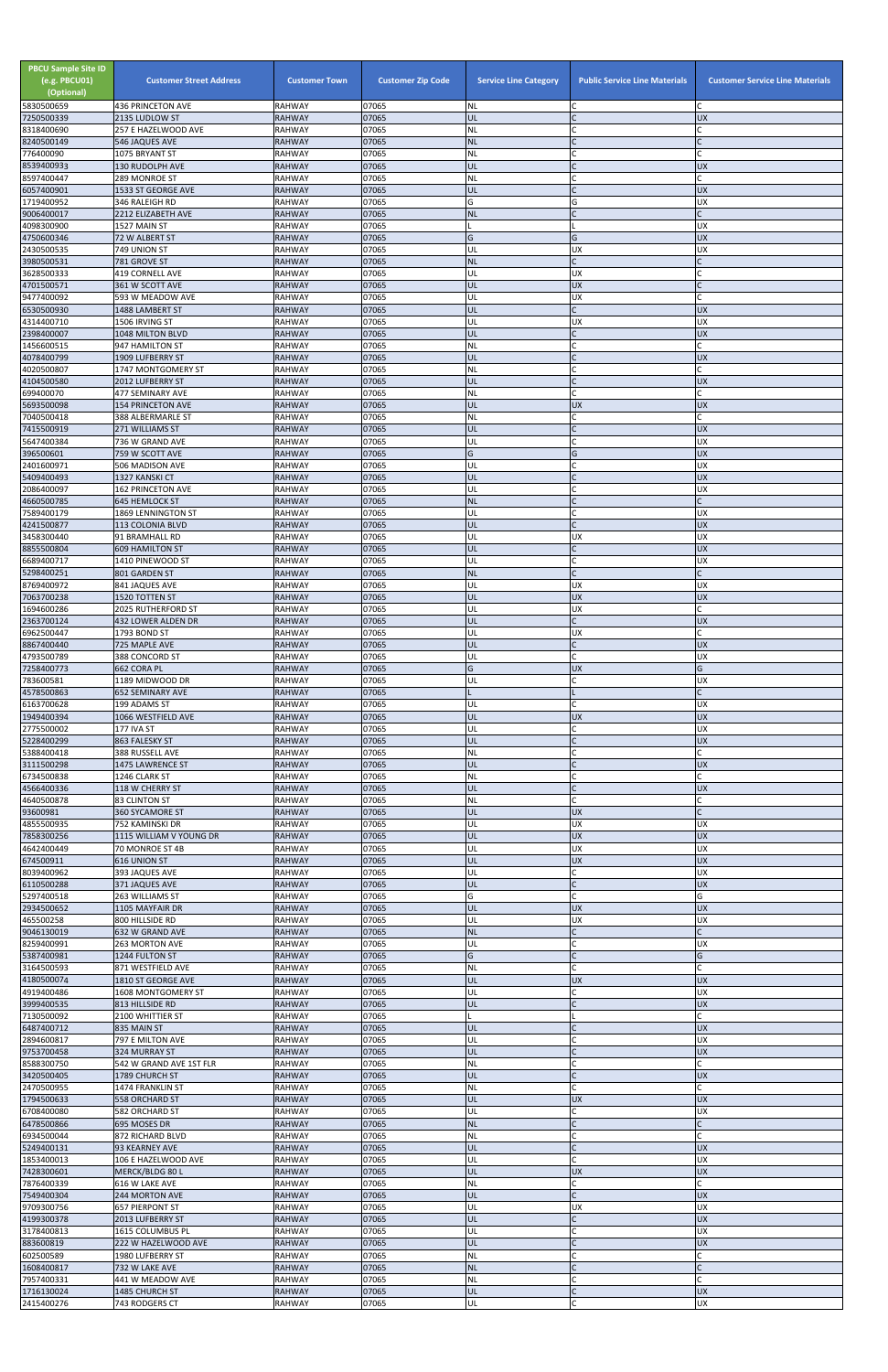| <b>PBCU Sample Site ID</b><br>(e.g. PBCU01)<br>(Optional)<br>8036130074 | <b>Customer Street Address</b><br><b>265 CENTRAL AVE</b> | <b>Customer Town</b><br><b>RAHWAY</b> | <b>Customer Zip Code</b><br>07065 | <b>Service Line Category</b><br>UL | <b>Public Service Line Materials</b><br><b>UX</b> | <b>Customer Service Line Materials</b> |
|-------------------------------------------------------------------------|----------------------------------------------------------|---------------------------------------|-----------------------------------|------------------------------------|---------------------------------------------------|----------------------------------------|
| 1905500115                                                              | 1041 BRYANT ST                                           | <b>RAHWAY</b>                         | 07065                             | G                                  | lC.                                               | G                                      |
| 9983600001                                                              | 392 W MEADOW AVE                                         | <b>RAHWAY</b><br><b>RAHWAY</b>        | 07065<br>07065                    | UL<br>UL                           | IC<br>lC.                                         | <b>UX</b>                              |
| 549400253<br>3222500946                                                 | 2184 CHURCH ST<br>914 STACY PL                           | <b>RAHWAY</b>                         | 07065                             | <b>NL</b>                          | IC                                                | UX                                     |
| 6196500078                                                              | 2205 CHURCH ST<br>313 REGINA AVE                         | <b>RAHWAY</b><br><b>RAHWAY</b>        | 07065<br>07065                    | <b>NL</b><br>UL                    | $\mathsf{C}$<br>UX                                | <b>UX</b>                              |
| 8998300585<br>7315500345                                                | 1917 HENRY ST                                            | <b>RAHWAY</b>                         | 07065                             | UL                                 | lC.                                               | <b>UX</b>                              |
| 5086400259                                                              | <b>449 BRAMHALL RD</b>                                   | <b>RAHWAY</b>                         | 07065                             | UL                                 | $\mathsf{C}$                                      | <b>UX</b>                              |
| 3228400053<br>3097400024                                                | 1291 HEDIN PL<br>734 BEVERLY RD                          | <b>RAHWAY</b><br><b>RAHWAY</b>        | 07065<br>07065                    | UL<br><b>NL</b>                    | C<br>$\mathsf{C}$                                 | <b>UX</b>                              |
| 893500242                                                               | 286 W INMAN AVE                                          | <b>RAHWAY</b>                         | 07065                             | UL                                 | $\mathsf{C}$                                      | <b>UX</b>                              |
| 9437400920<br>7309400158                                                | 232 VILLA PL<br>1179 FULTON ST                           | <b>RAHWAY</b><br><b>RAHWAY</b>        | 07065<br>07065                    | UL<br>UL                           | lc.<br>C                                          | <b>UX</b><br><b>UX</b>                 |
| 2544500257                                                              | 275 E STEARNS ST                                         | <b>RAHWAY</b>                         | 07065                             | <b>NL</b>                          | IC                                                |                                        |
| 284500707                                                               | 174 W EMERSON AVE                                        | <b>RAHWAY</b>                         | 07065                             | UL                                 | <b>C</b><br>$\mathsf{C}$                          | <b>UX</b>                              |
| 6709400274<br>7147500460                                                | 757 E MILTON AVE<br>1583 COLUMBUS PL                     | <b>RAHWAY</b><br><b>RAHWAY</b>        | 07065<br>07065                    | UL<br>UL                           | C.                                                | <b>UX</b><br><b>UX</b>                 |
| 9831500122                                                              | 86 JOHN PL                                               | <b>RAHWAY</b>                         | 07065                             | UL                                 | <b>UX</b>                                         |                                        |
| 5773500990<br>7889300922                                                | 818 E HAZELWOOD AVE<br>1810 W ELIZABETH AVE              | <b>RAHWAY</b><br><b>RAHWAY</b>        | 07065<br>07065                    | UL<br>UL                           | UX<br><b>UX</b>                                   |                                        |
| 5639300454                                                              | 175 MURRAY ST                                            | <b>RAHWAY</b>                         | 07065                             | UL                                 | lC.                                               | UX                                     |
| 8529500988<br>8983600204                                                | 2192 WHITTIER ST<br>692 ST GEORGE AVE                    | <b>RAHWAY</b><br><b>RAHWAY</b>        | 07065<br>07065                    | <b>NL</b><br>UL                    | $\overline{C}$<br><b>UX</b>                       | UX                                     |
| 5626130067                                                              | 2001 ELIZABETH AVE                                       | <b>RAHWAY</b>                         | 07065                             | G                                  | G                                                 | UX                                     |
| 4448400365<br>7797400105                                                | 162 E ALBERT ST<br>1081 PLYMOUTH DR                      | <b>RAHWAY</b><br><b>RAHWAY</b>        | 07065<br>07065                    | G<br><b>NL</b>                     | G<br>lc.                                          | <b>UX</b>                              |
| 2049400481                                                              | 576 E GRAND AVE                                          | <b>RAHWAY</b>                         | 07065                             | G                                  | G                                                 | UX                                     |
| 2400500825                                                              | 1386 BRYANT ST                                           | <b>RAHWAY</b>                         | 07065<br>07065                    | UL                                 | <b>UX</b>                                         | <b>UX</b>                              |
| 4201500165<br>6664500383                                                | 993 HAZEL PL<br>606 W GRAND AVE                          | <b>RAHWAY</b><br><b>RAHWAY</b>        | 07065                             | UL<br>G                            | <b>UX</b><br>G                                    | <b>UX</b><br><b>UX</b>                 |
| 4940500761                                                              | <b>675 HEMLOCK ST</b>                                    | <b>RAHWAY</b>                         | 07065                             | UL                                 | $\mathsf C$                                       | <b>UX</b>                              |
| 9039400160<br>6399400089                                                | <b>41 MURRAY ST</b><br>424 UNION ST                      | <b>RAHWAY</b><br><b>RAHWAY</b>        | 07065<br>07065                    | UL<br>UL                           | lc.<br><b>UX</b>                                  | <b>UX</b><br><b>UX</b>                 |
| 1005600220                                                              | 106 MONROE ST                                            | <b>RAHWAY</b>                         | 07065                             | UL                                 | lC.                                               | <b>UX</b>                              |
| 1005500216<br>8905400428                                                | 196 LAFAYETTE ST<br>566 MAPLE AVE 1ST FLR                | <b>RAHWAY</b><br><b>RAHWAY</b>        | 07065<br>07065                    | NL<br><b>NL</b>                    | lC.<br>$\mathsf{C}$                               |                                        |
| 8146130002                                                              | 667 W GRAND AVE                                          | <b>RAHWAY</b>                         | 07065                             | NL                                 | $\mathsf{C}$                                      |                                        |
| 2520500515                                                              | 777 W GRAND AVE                                          | <b>RAHWAY</b>                         | 07065<br>07065                    | IUL<br>UL                          | <b>UX</b><br><b>UX</b>                            | <b>UX</b>                              |
| 8299300443<br>8675500843                                                | 870 ST GEORGE AVE<br>877 MAIN ST                         | <b>RAHWAY</b><br><b>RAHWAY</b>        | 07065                             | UL                                 |                                                   | <b>UX</b>                              |
| 9949400258                                                              | 1179 CHARLOTTE PL                                        | <b>RAHWAY</b>                         | 07065                             | UL                                 | C                                                 | UX                                     |
| 1319400374<br>3758400447                                                | 472 LINDEN AVE 1ST FLR<br>1106 PIERPONT ST               | <b>RAHWAY</b><br><b>RAHWAY</b>        | 07065<br>07065                    | UL<br><b>NL</b>                    | $\mathsf{C}$<br><b>C</b>                          | <b>UX</b>                              |
| 9099300054                                                              | 1428 LAWRENCE ST 2ND FLOOR                               | <b>RAHWAY</b>                         | 07065                             | UL                                 | <b>UX</b>                                         | <b>UX</b>                              |
| 2691400744<br>3544500640                                                | 1347 GENOVESE LA C01108<br>2288 ELIZABETH AVE            | <b>RAHWAY</b><br><b>RAHWAY</b>        | 07065<br>07065                    | UL<br>UL                           | <b>UX</b><br>$\mathsf{C}$                         | UX<br><b>UX</b>                        |
| 7255500166                                                              | 920 MAIN ST                                              | <b>RAHWAY</b>                         | 07065                             | UL                                 | $\mathsf{C}$                                      | <b>UX</b>                              |
| 6160500436<br>7594500326                                                | 77 E GRAND AVE<br>498 SYCAMORE ST                        | <b>RAHWAY</b><br><b>RAHWAY</b>        | 07065<br>07065                    | <b>NL</b><br>NL                    | lC.<br>C                                          |                                        |
| 4474500688                                                              | 1080 DI ANTONIO DR                                       | <b>RAHWAY</b>                         | 07065                             | UL                                 | IC                                                | <b>UX</b>                              |
| 5725500918                                                              | 187 RUDOLPH AVE                                          | <b>RAHWAY</b>                         | 07065                             | UL                                 | $\mathsf{C}$                                      | UX                                     |
| 6279500170<br>1754500297                                                | 697 SEMINARY AVE<br>2062 PRICE ST                        | <b>RAHWAY</b><br><b>RAHWAY</b>        | 07065<br>07065                    | <b>NL</b><br>UL                    | lC.<br>lC.                                        | UX                                     |
| 7464500252                                                              | 299 E STEARNS ST                                         | <b>RAHWAY</b>                         | 07065                             | UL                                 | $\overline{C}$                                    | <b>UX</b>                              |
| 9880500012<br>6820500132                                                | 589 GROVE ST<br>407 UNION ST                             | <b>RAHWAY</b><br><b>RAHWAY</b>        | 07065<br>07065                    | UL<br>UL                           | C<br><b>UX</b>                                    | <b>UX</b><br><b>UX</b>                 |
| 6489400987                                                              | 187 WESCOTT DR                                           | <b>RAHWAY</b>                         | 07065                             | <b>NL</b>                          | C.                                                |                                        |
| 4801500263<br>1556600326                                                | 1978 ELIZABETH AVE<br><b>863 HAMILTON ST</b>             | <b>RAHWAY</b><br><b>RAHWAY</b>        | 07065<br>07065                    | G<br>G                             | G<br>G                                            | <b>UX</b><br><b>UX</b>                 |
| 660500995                                                               | 574 JEFFERSON AVE                                        | <b>RAHWAY</b>                         | 07065                             | UL                                 | $\mathsf{C}$                                      | <b>UX</b>                              |
| 9502600802<br>5906130024                                                | 137 W SCOTT AVE<br>1068 BROAD ST 2ND FLR                 | <b>RAHWAY</b><br><b>RAHWAY</b>        | 07065<br>07065                    | UL<br>UL                           | lC.<br><b>UX</b>                                  | <b>UX</b><br><b>UX</b>                 |
| 2179400845                                                              | 829 HILLSIDE RD                                          | <b>RAHWAY</b>                         | 07065                             | NL                                 | lC.                                               |                                        |
| 7137400169                                                              | 211 MONROE ST                                            | <b>RAHWAY</b>                         | 07065                             | UL                                 | <b>UX</b>                                         | <b>UX</b>                              |
| 8060500385<br>2244500720                                                | 1499 LAWRENCE ST<br>1141 JAQUES AVE                      | <b>RAHWAY</b><br><b>RAHWAY</b>        | 07065<br>07065                    | UL<br><b>NL</b>                    | C<br>$\overline{C}$                               | <b>UX</b>                              |
| 665500790                                                               | 360 BERTHOLD AVE                                         | <b>RAHWAY</b>                         | 07065                             | UL                                 | <b>UX</b>                                         | <b>UX</b>                              |
| 5896400724<br>64400502                                                  | <b>675 HARRISON ST</b><br>368 RALIEGH RD                 | <b>RAHWAY</b><br><b>RAHWAY</b>        | 07065<br>07065                    | <b>NL</b><br>UL                    | $\mathsf{C}$<br><b>UX</b>                         | UX                                     |
| 9556600267                                                              | 1651 CHURCH ST                                           | <b>RAHWAY</b>                         | 07065                             | <b>NL</b>                          | $\mathsf{C}$                                      |                                        |
| 8018400138<br>8258400956                                                | 1355 JEFFERSON AVE<br>1029 APGAR TR                      | <b>RAHWAY</b><br><b>RAHWAY</b>        | 07065<br>07065                    | UL<br>UL                           | lc.<br><b>UX</b>                                  | UX<br><b>UX</b>                        |
| 3865500635                                                              | 39 51 W HAZELWOOD AVE                                    | <b>RAHWAY</b>                         | 07065                             | UL                                 | <b>UX</b>                                         | UX                                     |
| 7697400730                                                              | 1983 BARNETT ST                                          | <b>RAHWAY</b>                         | 07065                             | UL                                 | $\mathsf{C}$                                      | <b>UX</b>                              |
| 6847400234<br>3163400052                                                | 1512 FRANKLIN ST<br>1612 COLUMBUS PL                     | <b>RAHWAY</b><br><b>RAHWAY</b>        | 07065<br>07065                    | UL<br><b>NL</b>                    | C<br>$\overline{C}$                               | <b>UX</b>                              |
| 993500237                                                               | 409 E GRAND AVE                                          | <b>RAHWAY</b>                         | 07065                             | G                                  | G                                                 | G                                      |
| 4753700564<br>3086400136                                                | <b>409 MADISON AVE</b><br>212 CORNELL AVE                | <b>RAHWAY</b><br><b>RAHWAY</b>        | 07065<br>07065                    | UL<br>ΝL                           | $\mathsf{C}$                                      | <b>UX</b>                              |
| 1849400554                                                              | 691 W GRAND AVE                                          | <b>RAHWAY</b>                         | 07065                             | IUL.                               | <b>UX</b>                                         | <b>IDX</b>                             |
| 7301500559<br>6556600128                                                | 180 IVA ST<br><b>618 HAMILTON ST</b>                     | <b>RAHWAY</b><br><b>RAHWAY</b>        | 07065<br>07065                    | UL<br><b>NL</b>                    | C<br>$\mathsf{C}$                                 | X                                      |
| 4475500625                                                              | 1333 STOCKTON ST                                         | <b>RAHWAY</b>                         | 07065                             | UL                                 | C                                                 | <b>UX</b>                              |
| 2944500762                                                              | <b>450 SEMINARY AVE</b>                                  | <b>RAHWAY</b>                         | 07065                             | UL                                 | $\mathsf{C}$                                      | <b>UX</b>                              |
| 7788300573<br>5939400265                                                | 1818 W ELIZABETH AVE<br>172 VILLA PL                     | <b>RAHWAY</b><br><b>RAHWAY</b>        | 07065<br>07065                    | UL<br>UL                           | <b>UX</b><br>UX                                   | <b>UX</b><br><b>UX</b>                 |
| 2489400231                                                              | 206 E STEARNS ST                                         | <b>RAHWAY</b>                         | 07065                             | UL                                 | lC.                                               | <b>UX</b>                              |
| 6401500067<br>7934600303                                                | 2296 ALLEN ST<br>1451 ST GEORGE AVE                      | <b>RAHWAY</b><br><b>RAHWAY</b>        | 07065<br>07065                    | <b>NL</b><br>UL                    | lC.<br>lC.                                        | UX                                     |
| 8314500620                                                              | 1189 BRIARCLIFF DR                                       | <b>RAHWAY</b>                         | 07065                             | UL                                 | $\mathsf{C}$                                      | X                                      |
| 7934500399<br>3149400992                                                | 844 PRATT ST<br>1804 BRADY CT                            | <b>RAHWAY</b><br><b>RAHWAY</b>        | 07065<br>07065                    | <b>NL</b><br>UL                    | <b>C</b><br>$\mathsf{C}$                          | <b>UX</b>                              |
| 9215400389                                                              | 1632 MONTGOMERY ST                                       | <b>RAHWAY</b>                         | 07065                             | UL                                 | C                                                 | <b>UX</b>                              |
| 7226130095                                                              | 1746 ESSEX ST                                            | <b>RAHWAY</b>                         | 07065                             | UL                                 | $\overline{C}$                                    | <b>UX</b>                              |
| 7509300146<br>7702600921                                                | 2394 HULICK PL<br>754 UNION ST                           | <b>RAHWAY</b><br><b>RAHWAY</b>        | 07065<br>07065                    | <b>NL</b><br>UL                    | <b>C</b><br><b>UX</b>                             | <b>UX</b>                              |
| 5379400219                                                              | 153 W LAKE AVE                                           | <b>RAHWAY</b>                         | 07065                             | NL                                 | lC.                                               | C                                      |
| 14500697<br>4079400136                                                  | 1228 KLINE PL<br>655 W INMAN AVE                         | <b>RAHWAY</b><br><b>RAHWAY</b>        | 07065<br>07065                    | <b>NL</b><br>G                     | $\overline{C}$<br>C                               | C<br>G                                 |
| 8415500692                                                              | 247 ADAMS ST                                             | <b>RAHWAY</b>                         | 07065                             | UL                                 | $\mathsf{C}$                                      | UX                                     |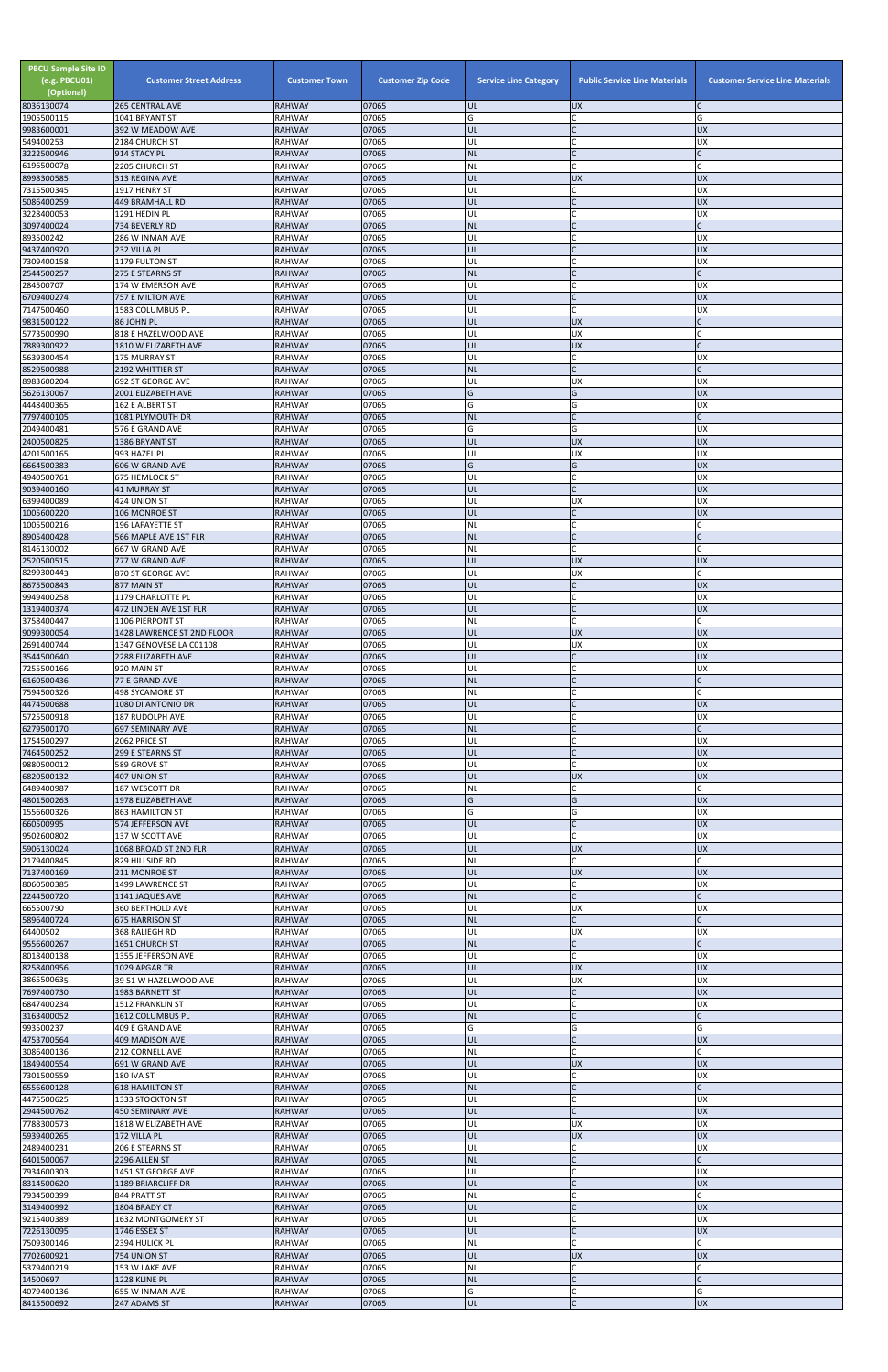| <b>PBCU Sample Site ID</b><br>(e.g. PBCU01)<br>(Optional) | <b>Customer Street Address</b>                      | <b>Customer Town</b>           | <b>Customer Zip Code</b> | <b>Service Line Category</b> | <b>Public Service Line Materials</b> | <b>Customer Service Line Materials</b> |
|-----------------------------------------------------------|-----------------------------------------------------|--------------------------------|--------------------------|------------------------------|--------------------------------------|----------------------------------------|
| 3565500891<br>616130000                                   | 181 VILLA PL<br>144 ELM AVE                         | <b>RAHWAY</b><br><b>RAHWAY</b> | 07065<br>07065           | UL<br><b>NL</b>              | <b>UX</b><br>$\mathsf{C}$            |                                        |
| 4447400327                                                | 261 W GRAND AVE                                     | <b>RAHWAY</b>                  | 07065                    | UL                           | <b>UX</b>                            |                                        |
| 1425500862<br>4307400423                                  | 945 MADISON HILL RD<br>790 HOLLY PL                 | <b>RAHWAY</b><br><b>RAHWAY</b> | 07065<br>07065           | UL<br>UL                     | <b>UX</b><br><b>UX</b>               | <b>UX</b>                              |
| 190500876                                                 | 276 CORNELL AVE                                     | <b>RAHWAY</b>                  | 07065                    | UL                           | $\mathsf{C}$                         | <b>UX</b>                              |
| 2431903458<br>2998300132                                  | 1226 CLARK ST APT 2<br><b>218 ST GEORGE AVE</b>     | RAHWAY<br><b>RAHWAY</b>        | 07065<br>07065           | UL<br>ŰĹ                     | <b>UX</b><br>$\overline{C}$          | <b>UX</b><br><b>UX</b>                 |
| 1597400114                                                | <b>1895 RUTHERFORD ST</b>                           | RAHWAY                         | 07065                    | UL                           |                                      | <b>UX</b>                              |
| 4522500926<br>5094500240                                  | <b>462 SYCAMORE ST</b><br>2290 PRICE ST             | <b>RAHWAY</b><br>RAHWAY        | 07065<br>07065           | UL<br>UL                     | $\mathsf{C}$                         | <b>UX</b><br><b>UX</b>                 |
| 3096400646                                                | 789 W SCOTT AVE                                     | <b>RAHWAY</b>                  | 07065                    | UL                           | <b>UX</b>                            | <b>UX</b>                              |
| 7184500562<br>5456600584                                  | 247 STANTON ST<br>1136 JEFFERSON AVE                | RAHWAY<br><b>RAHWAY</b>        | 07065<br>07065           | NL<br><b>NL</b>              | $\mathsf{C}$<br>$\mathsf{C}$         |                                        |
| 2202400482                                                | 1579 MAIN ST FPC                                    | RAHWAY                         | 07065                    | UL                           | <b>UX</b>                            | <b>UX</b>                              |
| 1825500939<br>4619400300                                  | 614 W INMAN AVE<br>1078 MAYFAIR DR                  | <b>RAHWAY</b><br><b>RAHWAY</b> | 07065<br>07065           | UL<br>NL                     | <b>UX</b><br>IC.                     | <b>UX</b>                              |
| 9388300781                                                | 92 LINCOLN HWY                                      | <b>RAHWAY</b>                  | 07065                    | IJL                          | <b>UX</b>                            |                                        |
| 9965500264<br>5247500561                                  | 2050 WALL ST<br>824 E MILTON AVE                    | <b>RAHWAY</b><br><b>RAHWAY</b> | 07065<br>07065           | UL<br>UL                     | $\mathsf{C}$<br>$\mathsf{C}$         | <b>UX</b><br><b>UX</b>                 |
| 8634500452                                                | 1984 RUTHERFORD ST                                  | <b>RAHWAY</b>                  | 07065                    | UL                           | $\mathsf{C}$                         | <b>UX</b>                              |
| 4429500904<br>6477400324                                  | 2367 JOWETT PL<br>469 JEFFERSON AVE                 | <b>RAHWAY</b><br><b>RAHWAY</b> | 07065<br>07065           | UL<br>NL                     | $\mathsf{C}$<br>$\mathsf{C}$         | <b>UX</b>                              |
| 730500730                                                 | 504 W LAKE AVE                                      | <b>RAHWAY</b>                  | 07065                    | UL                           | $\mathsf{C}$                         | <b>UX</b>                              |
| 4705671127<br>5460500153                                  | 1425 ESTERBROOK AVE (FPC)<br>783 HOLLY PL           | RAHWAY<br><b>RAHWAY</b>        | 07065<br>07065           | UL<br>UL                     | <b>UX</b><br><b>UX</b>               | <b>UX</b><br><b>UX</b>                 |
| 7888300286                                                | 1500 IRVING ST                                      | RAHWAY                         | 07065                    | UL                           | <b>UX</b>                            | UX                                     |
| 5674500951<br>8279500063                                  | 1507 BEDFORD ST<br>1586 LAMBERT ST                  | <b>RAHWAY</b><br>RAHWAY        | 07065<br>07065           | <b>NL</b><br>NL              | $\mathsf{C}$                         |                                        |
| 2456920049                                                | 865 STONE ST                                        | <b>RAHWAY</b>                  | 07065                    | <b>NL</b>                    | $\mathsf{C}$                         |                                        |
| 3233500538<br>9528400415                                  | 1953 RUTHERFORD ST<br>970 NEW BRUNSWICK AVE UNIT B  | <b>RAHWAY</b><br><b>RAHWAY</b> | 07065<br>07065           | G<br>UL                      | $\mathsf{C}$<br><b>UX</b>            | G<br><b>UX</b>                         |
| 9460500682                                                | 972 THORN ST                                        | RAHWAY                         | 07065                    | UL                           | UX                                   | <b>UX</b>                              |
| 7215400064<br>4748400585                                  | 502 ALBERMARLE ST<br>2084 CHURCH ST                 | <b>RAHWAY</b><br>RAHWAY        | 07065<br>07065           | IJL<br>UL                    | $\mathsf{C}$<br>$\mathsf{C}$         | <b>UX</b><br><b>UX</b>                 |
| 5410500534                                                | 271 RUDOLPH AVE                                     | <b>RAHWAY</b>                  | 07065                    | UL                           | $\mathsf{C}$                         | <b>UX</b>                              |
| 1269400916                                                | 372 W MEADOW AVE                                    | RAHWAY                         | 07065<br>07065           | UL<br>UL                     | <b>UX</b><br>$\mathsf{C}$            | <b>UX</b><br><b>UX</b>                 |
| 4768400072<br>4582500008                                  | 996 STONE ST<br>1164 BROADWAY                       | <b>RAHWAY</b><br>RAHWAY        | 07065                    | UL                           |                                      | ΙUΧ                                    |
| 7698400662                                                | <b>153 FORBES ST</b>                                | <b>RAHWAY</b>                  | 07065                    | UL                           | $\mathsf{C}$<br>$\mathsf{C}$         | <b>UX</b>                              |
| 2440500472<br>3640500082                                  | 583 W LAKE AVE<br>1180 JAQUES AVE                   | RAHWAY<br><b>RAHWAY</b>        | 07065<br>07065           | NL<br>UL                     |                                      | <b>UX</b>                              |
| 6742400099                                                | 1475 BARNHARDT LA C0701                             | RAHWAY                         | 07065                    | UL                           | <b>UX</b>                            | <b>UX</b>                              |
| 7146920036<br>830500142                                   | 1166 NEW BRUNSWICK AVE C0101<br>691 W MEADOW AVE    | <b>RAHWAY</b><br>RAHWAY        | 07065<br>07065           | UL<br>UL                     | <b>UX</b><br>UX                      | <b>UX</b>                              |
| 2595400755                                                | 1040 COLONIAL DR                                    | <b>RAHWAY</b>                  | 07065                    | UL                           |                                      | <b>UX</b>                              |
| 7898300190<br>7377400126                                  | 710 NEW BRUNSWICK AVE<br>185 WALTER ST              | RAHWAY<br><b>RAHWAY</b>        | 07065<br>07065           | NL<br>G                      | O<br>$\mathsf{C}$                    | G                                      |
| 5832500905                                                | 506 BOOTH CT                                        | RAHWAY                         | 07065                    | NL                           | C                                    |                                        |
| 2695400101<br>9507400056                                  | 1648 CHURCH ST 2ND FLR<br>363 DUKES RD              | <b>RAHWAY</b><br>RAHWAY        | 07065<br>07065           | UL<br>UL                     | <b>UX</b>                            | <b>UX</b><br><b>UX</b>                 |
| 5178400108                                                | 1705 PARK ST                                        | <b>RAHWAY</b>                  | 07065                    | <b>NL</b>                    |                                      |                                        |
| 5996400493<br>9234500535                                  | 577 E MILTON AVE<br>2244 WINFIELD ST                | RAHWAY<br><b>RAHWAY</b>        | 07065<br>07065           | UL<br>UL                     | $\mathsf{C}$<br>$\mathsf{C}$         | <b>UX</b><br><b>UX</b>                 |
| 3702500435                                                | 2238 ELIZABETH AVE                                  | RAHWAY                         | 07065                    | <b>NL</b>                    |                                      |                                        |
| 2098300859<br>2527400929                                  | 1470 CAMPBELL ST<br>335 JEFFERSON AVE               | <b>RAHWAY</b><br>RAHWAY        | 07065<br>07065           | UL<br>NL                     | <b>UX</b><br>C                       | <b>UX</b>                              |
| 9150500457                                                | 875 RAYHON TR                                       | <b>RAHWAY</b>                  | 07065                    | UL                           | $\mathsf{C}$                         | <b>UX</b>                              |
| 8840500148<br>769400038                                   | 351 GROVE ST<br>91 CLINTON ST                       | RAHWAY<br><b>RAHWAY</b>        | 07065<br>07065           | ΝL<br>UL                     |                                      | <b>UX</b>                              |
| 2748400327                                                | 996 MAURICE AVE                                     | RAHWAY                         | 07065                    | UL                           | $\mathsf{C}$                         | <b>UX</b>                              |
| 6655500326<br>7153500033                                  | 1842 WHITTIER ST<br>930 BRYANT ST 1ST FLR           | <b>RAHWAY</b><br>RAHWAY        | 07065<br>07065           | <b>NL</b><br>UL              | $\mathsf{C}$<br><b>UX</b>            | UX                                     |
| 3677300563                                                | 510 ALBERMARLE ST                                   | <b>RAHWAY</b>                  | 07065                    | UL                           |                                      | <b>UX</b>                              |
| 6702500168<br>5266400443                                  | 474 BOOTH CT<br>1065 STONE ST                       | RAHWAY<br><b>RAHWAY</b>        | 07065<br>07065           | NL<br>UL                     | $\mathsf{C}$<br>$\mathsf{C}$         | <b>UX</b>                              |
| 8577300825                                                | 1158 MAYFAIR DR                                     | RAHWAY                         | 07065                    | UL                           | <b>UX</b>                            | <b>UX</b>                              |
| 6950500828<br>4627400045                                  | 735 E MILTON AVE<br>277 DUKES RD                    | <b>RAHWAY</b><br><b>RAHWAY</b> | 07065<br>07065           | <b>NL</b><br>UL              | <b>UX</b>                            |                                        |
| 1556400519                                                | 1132 CHARLOTTE PL                                   | <b>RAHWAY</b>                  | 07065                    | UL                           | $\mathsf{C}$                         | <b>UX</b>                              |
| 380500057<br>3697400367                                   | 494 LOWER ALDEN DR<br>1712 PARK ST                  | RAHWAY<br><b>RAHWAY</b>        | 07065<br>07065           | UL<br>UL                     | $\mathsf C$<br>$\mathsf{C}$          | <b>UX</b><br><b>UX</b>                 |
| 7798400643                                                | 401 SYCAMORE ST                                     | RAHWAY                         | 07065                    | NL                           |                                      |                                        |
| 810500703<br>556400800                                    | <b>463 JAQUES AVE</b><br>1100 THIRZA PL             | <b>RAHWAY</b><br><b>RAHWAY</b> | 07065<br>07065           | <b>NL</b><br>ΝL              | $\mathsf{C}$                         |                                        |
| 9902500137                                                | 422 CENTRAL AVE                                     | <b>RAHWAY</b>                  | 07065                    | UL                           | $\mathsf{C}$                         | <b>UX</b>                              |
| 6198400550<br>3264400297                                  | 626 ST GEORGE AVE<br>1128 MAYFAIR DR                | RAHWAY<br><b>RAHWAY</b>        | 07065<br>07065           | UL<br>UL                     | $\mathsf{C}$<br><b>UX</b>            | <b>UX</b><br><b>UX</b>                 |
| 8407400025                                                | 624 W LAKE AVE                                      | RAHWAY                         | 07065                    | UL                           | UX                                   |                                        |
| 3174500542<br>6785400358                                  | 409 PRINCETON AVE<br>1940 RUTHERFORD ST             | <b>RAHWAY</b><br><b>RAHWAY</b> | 07065<br>07065           | UL<br>UL                     | <b>C</b>                             | <b>UX</b><br>UX                        |
| 8780500078                                                | 411 W MEADOW AVE                                    | <b>RAHWAY</b>                  | 07065                    | UL                           | <b>UX</b>                            | <b>UX</b>                              |
| 1029400047<br>2392400381                                  | 798 LINDEN AVE<br>1045 WESTFIELD AVE SLUDGE HYDRANT | RAHWAY<br><b>RAHWAY</b>        | 07065<br>07065           | UL<br>UL                     | <b>UX</b>                            | <b>UX</b><br><b>UX</b>                 |
| 4939400932                                                | 165 VILLA PL                                        | RAHWAY                         | 07065                    | UL                           | <b>UX</b>                            |                                        |
| 4554500648<br>9528500419                                  | 775 AUDREY DR<br>647 SYCAMORE ST                    | <b>RAHWAY</b><br>RAHWAY        | 07065<br>07065           | UL<br>UL                     | <b>UX</b><br>$\mathsf{C}$            | <b>UX</b><br><b>UX</b>                 |
| 2407400155                                                | 426 W MEADOW AVE                                    | <b>RAHWAY</b>                  | 07065                    | <b>NL</b>                    | $\mathsf C$                          |                                        |
| 7704500394<br>3260500055                                  | 182 W SCOTT AVE<br>1349 FULTON ST                   | RAHWAY<br><b>RAHWAY</b>        | 07065<br>07065           | NL<br>UL                     | $\mathsf{C}$<br><b>UX</b>            | <b>UX</b>                              |
| 2264500280                                                | 712 KAMINSKI DR                                     | <b>RAHWAY</b>                  | 07065                    | NL                           | C                                    |                                        |
| 5790500985<br>1469400088                                  | 318 HAMILTON ST<br>330 CORNELL AVE                  | <b>RAHWAY</b><br><b>RAHWAY</b> | 07065<br>07065           | UL<br>NL                     | <b>UX</b><br>$\mathsf{C}$            | <b>UX</b>                              |
| 640500123                                                 | 926 JAQUES AVE                                      | <b>RAHWAY</b>                  | 07065                    | UL                           | $\mathsf{C}$                         | <b>UX</b>                              |
| 2709400526<br>6382500883                                  | 2029 HENRY ST<br>401 W GRAND AVE                    | <b>RAHWAY</b><br><b>RAHWAY</b> | 07065<br>07065           | UL<br><b>NL</b>              | $\mathsf{C}$<br>$\mathsf{C}$         | <b>UX</b>                              |
| 7460500118                                                | 283 E LAKE AVE                                      | RAHWAY                         | 07065                    | NL                           | $\mathsf{C}$                         |                                        |
| 2839400531<br>5328400476                                  | 283 TERRACE ST<br>306 MAPLE AVE                     | <b>RAHWAY</b><br>RAHWAY        | 07065<br>07065           | UL<br>NL                     | <b>UX</b><br>C                       | <b>UX</b>                              |
| 900500705                                                 | <b>181 PRINCETON AVE</b>                            | <b>RAHWAY</b>                  | 07065                    | UL                           |                                      | <b>UX</b>                              |
| 9945400601                                                | 1662 MONTGOMERY ST                                  | RAHWAY                         | 07065                    | UL                           | $\mathsf{C}$                         | <b>UX</b>                              |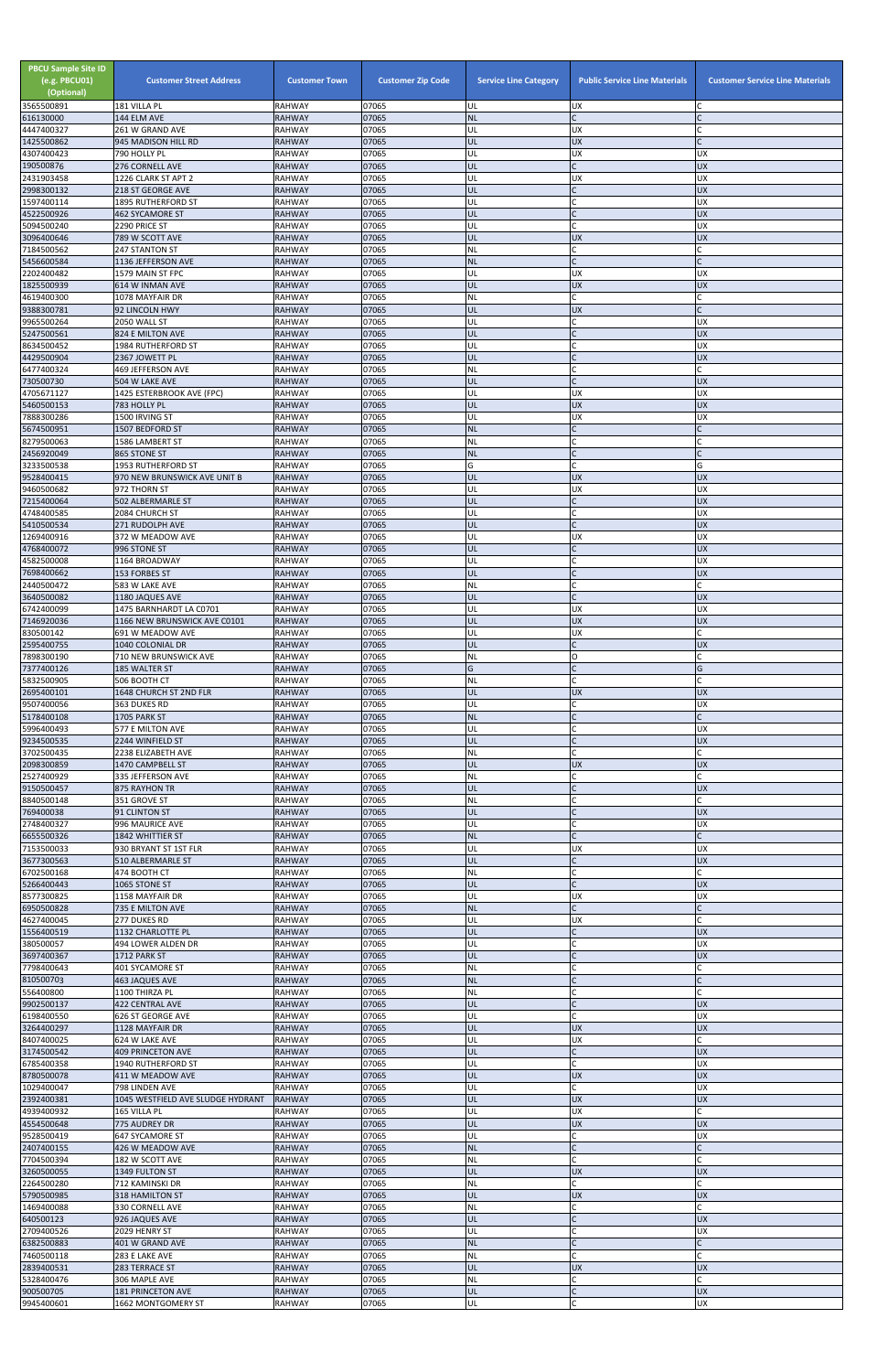| <b>PBCU Sample Site ID</b><br>(e.g. PBCU01)<br>(Optional)<br>2264400175 | <b>Customer Street Address</b><br>1066 STONE ST | <b>Customer Town</b><br><b>RAHWAY</b> | <b>Customer Zip Code</b><br>07065 | <b>Service Line Category</b><br>UL | <b>Public Service Line Materials</b><br>IC | <b>Customer Service Line Materials</b><br><b>UX</b> |
|-------------------------------------------------------------------------|-------------------------------------------------|---------------------------------------|-----------------------------------|------------------------------------|--------------------------------------------|-----------------------------------------------------|
| 9520500200                                                              | 2106 CHURCH ST                                  | <b>RAHWAY</b>                         | 07065                             | <b>NL</b>                          | C                                          |                                                     |
| 6617400248                                                              | 196 E STEARNS ST                                | <b>RAHWAY</b>                         | 07065                             | UL                                 | IC                                         | <b>UX</b>                                           |
| 1293500733<br>6729500500                                                | 406 W HAZELWOOD AVE<br><b>417 HARRISON ST</b>   | <b>RAHWAY</b><br><b>RAHWAY</b>        | 07065<br>07065                    | UL<br>UL                           | lC.<br>IC                                  | UX<br><b>UX</b>                                     |
| 3977400817                                                              | 923 TRUSSLER PL                                 | <b>RAHWAY</b>                         | 07065                             | <b>NL</b>                          | C                                          |                                                     |
| 8617400574<br>2275500895                                                | 1025 NEW BRUNSWICK AVE<br>853 THORN ST          | <b>RAHWAY</b><br><b>RAHWAY</b>        | 07065<br>07065                    | G<br>UL                            | G<br><b>UX</b>                             | <b>UX</b><br><b>UX</b>                              |
| 1020500285                                                              | 196 E GRAND AVE                                 | <b>RAHWAY</b>                         | 07065                             | UL                                 | UX                                         |                                                     |
| 2639400702<br>5201600284                                                | 104 RUSSELL AVE<br><b>666 PIERPONT ST</b>       | <b>RAHWAY</b><br><b>RAHWAY</b>        | 07065<br>07065                    | UL<br><b>NL</b>                    | C<br>$\mathsf{C}$                          | UX                                                  |
| 590500349                                                               | 1919 MONTGOMERY ST                              | <b>RAHWAY</b>                         | 07065                             | NL                                 | $\mathsf{C}$                               | $\mathsf{C}$                                        |
| 9067400895<br>8100500478                                                | 539 W INMAN AVE<br><b>699 HAMILTON ST</b>       | <b>RAHWAY</b><br><b>RAHWAY</b>        | 07065<br>07065                    | UL<br>UL                           | lc.<br>C                                   | <b>UX</b><br><b>UX</b>                              |
| 1141500363                                                              | 95 JAMES TR                                     | <b>RAHWAY</b>                         | 07065                             | UL                                 | IC                                         | <b>UX</b>                                           |
| 2730500376<br>4388400822                                                | 577 JEFFERSON AVE<br>359 RUSSELL AVE            | <b>RAHWAY</b><br><b>RAHWAY</b>        | 07065<br>07065                    | UL<br><b>NL</b>                    | C<br>lc.                                   | <b>UX</b><br>C                                      |
| 3988400630                                                              | 1140 JAQUES AVE                                 | <b>RAHWAY</b>                         | 07065                             | UL                                 | lC.                                        | <b>UX</b>                                           |
| 4117400524<br>1347400204                                                | 815 FALESKY ST                                  | <b>RAHWAY</b><br><b>RAHWAY</b>        | 07065<br>07065                    | <b>NL</b><br><b>NL</b>             | $\mathsf{C}$<br>C                          |                                                     |
| 2299300228                                                              | 2054 PROSPECT ST<br>2161 ROUTE 1                | <b>RAHWAY</b>                         | 07065                             | UL                                 | <b>UX</b>                                  | <b>UX</b>                                           |
| 8604400427                                                              | 724 W SCOTT AVE                                 | <b>RAHWAY</b>                         | 07065                             | NL                                 | lC.                                        |                                                     |
| 8129400201<br>7814500812                                                | 1234 WESTFIELD AVE<br>570 W INMAN AVE           | <b>RAHWAY</b><br><b>RAHWAY</b>        | 07065<br>07065                    | <b>NL</b><br>UL                    | $\overline{C}$<br><b>UX</b>                | UX                                                  |
| 7930500239                                                              | <b>275 CORNELL AVE</b>                          | <b>RAHWAY</b>                         | 07065                             | <b>NL</b>                          | $\mathsf{C}$                               |                                                     |
| 8589300834<br>8350500537                                                | 24 W LAKE AVE<br>2000 PRICE ST 2ND FLR          | <b>RAHWAY</b><br><b>RAHWAY</b>        | 07065<br>07065                    | UL<br>UL                           | <b>UX</b><br><b>UX</b>                     | UX<br><b>UX</b>                                     |
| 869400199                                                               | 141 W INMAN AVE                                 | <b>RAHWAY</b>                         | 07065                             | UL                                 | C                                          | UX                                                  |
| 3570500035<br>7610500634                                                | 1052 WESTFIELD AVE<br><b>307 MURRAY ST</b>      | <b>RAHWAY</b><br><b>RAHWAY</b>        | 07065<br>07065                    | UL<br>UL                           | $\mathsf{C}$<br>C                          | <b>UX</b><br><b>UX</b>                              |
| 1190500110                                                              | 127 CORNELL AVE                                 | <b>RAHWAY</b>                         | 07065                             | UL                                 | lc.                                        | <b>UX</b>                                           |
| 3958400818                                                              | 1117 MILTON BLVD                                | <b>RAHWAY</b>                         | 07065                             | UL                                 | <b>C</b>                                   | <b>UX</b>                                           |
| 3339760268<br>6329400292                                                | <b>360 HAMILTON ST</b><br>718 SEMINARY AVE      | <b>RAHWAY</b><br><b>RAHWAY</b>        | 07065<br>07065                    | UL<br>Ġ                            | <b>UX</b><br>G                             | <b>UX</b>                                           |
| 8767400901                                                              | 1688 RUTHERFORD ST                              | <b>RAHWAY</b>                         | 07065                             | <b>NL</b>                          | lC.                                        | $\mathsf{C}$                                        |
| 6287400648<br>2320500042                                                | 1606 ESSEX ST<br>1785 WHITTIER ST               | <b>RAHWAY</b><br><b>RAHWAY</b>        | 07065<br>07065                    | G<br>UL                            | G<br>$\mathsf{C}$                          | G<br><b>UX</b>                                      |
| 1916130008                                                              | 155 W MAIN ST                                   | <b>RAHWAY</b>                         | 07065                             | UL                                 | <b>UX</b>                                  | UX                                                  |
| 8588400855<br>279400721                                                 | 1061 BRIARCLIFF DR<br>667 KELLER PL             | <b>RAHWAY</b><br><b>RAHWAY</b>        | 07065<br>07065                    | <b>NL</b><br>NL                    | lC.                                        |                                                     |
| 1994600418                                                              | 583 E MILTON AVE                                | <b>RAHWAY</b>                         | 07065                             | <b>NL</b>                          | $\mathsf{C}$                               |                                                     |
| 7220400601<br>6709300070                                                | 244 CENTRAL AVE (RECTORY)<br>165 WALTER ST      | <b>RAHWAY</b><br><b>RAHWAY</b>        | 07065<br>07065                    | UL<br>UL                           | <b>UX</b><br>lC.                           | UX<br><b>UX</b>                                     |
| 7045500554                                                              | 1430 ESTERBROOK AVE                             | <b>RAHWAY</b>                         | 07065                             | G                                  | G                                          | G                                                   |
| 6598400469                                                              | 1223 GEORGIA ST                                 | <b>RAHWAY</b>                         | 07065                             | UL                                 | $\mathsf{C}$                               | <b>UX</b>                                           |
| 379400317<br>5233500882                                                 | 243 MAPLE AVE<br>1963 LUFBERRY ST               | <b>RAHWAY</b><br><b>RAHWAY</b>        | 07065<br>07065                    | UL<br>UL                           | $\mathsf{C}$<br>lc.                        | <b>UX</b><br><b>UX</b>                              |
| 2529500906                                                              | 727 W SCOTT AVE                                 | <b>RAHWAY</b>                         | 07065                             | UL                                 | <b>UX</b>                                  | <b>UX</b>                                           |
| 4821500899<br>7893500794                                                | 1118 BRIARCLIFF DR<br>677 E SCOTT AVE           | <b>RAHWAY</b><br><b>RAHWAY</b>        | 07065<br>07065                    | <b>NL</b><br>UL                    | lC.<br><b>UX</b>                           | <b>UX</b>                                           |
| 5230500565                                                              | 2152 ELIZABETH AVE 2ND FL RR                    | <b>RAHWAY</b>                         | 07065                             | <b>NL</b>                          | lC.                                        |                                                     |
| 9106400388<br>4788300502                                                | 2171 OLIVER ST<br>1945 RUTHERFORD ST            | <b>RAHWAY</b><br><b>RAHWAY</b>        | 07065<br>07065                    | NL<br>UL                           | lc.<br><b>UX</b>                           | <b>UX</b>                                           |
| 1837400636                                                              | 1242 WHELAN PL                                  | <b>RAHWAY</b>                         | 07065                             | NL                                 | lC.                                        |                                                     |
| 4737400109                                                              | 2012 HENRY ST                                   | <b>RAHWAY</b>                         | 07065                             | <b>NL</b><br>G                     | $\overline{C}$                             |                                                     |
| 7347400888<br>2266400765                                                | 2124 PRICE ST<br>1427 BEDFORD ST                | <b>RAHWAY</b><br><b>RAHWAY</b>        | 07065<br>07065                    | <b>NL</b>                          | G<br>$\overline{C}$                        | UX                                                  |
| 7194500881                                                              | 633 W SCOTT AVE                                 | <b>RAHWAY</b>                         | 07065                             | UL                                 | lC.                                        | UX                                                  |
| 5083500939<br>8710500700                                                | 442 LOWER ALDEN DR<br>62 W INMAN AVE            | <b>RAHWAY</b><br><b>RAHWAY</b>        | 07065<br>07065                    | <b>NL</b><br>NL                    | $\mathsf{C}$<br>lC.                        |                                                     |
| 1656400498                                                              | <b>608 SEMINARY AVE</b>                         | <b>RAHWAY</b>                         | 07065                             | UL                                 | $\mathsf{C}$                               | <b>UX</b>                                           |
| 8320500870<br>1228400494                                                | 454 HARRISON ST<br>965 MILTON BLVD              | <b>RAHWAY</b><br><b>RAHWAY</b>        | 07065<br>07065                    | UL<br>UL                           | lC.<br>lc.                                 | UX<br><b>UX</b>                                     |
| 2596400595                                                              | 748 SEMINARY AVE                                | <b>RAHWAY</b>                         | 07065                             | UL                                 | <b>UX</b>                                  | UX                                                  |
| 4253500168<br>4077400158                                                | 1064 BROAD ST 1ST FLR<br>1143 MIDWOOD DR        | <b>RAHWAY</b><br><b>RAHWAY</b>        | 07065<br>07065                    | UL<br>UL                           | <b>UX</b><br>lC.                           | <b>UX</b><br><b>UX</b>                              |
| 5474500692                                                              | 2109 ST GEORGE AVE                              | <b>RAHWAY</b>                         | 07065                             | <b>NL</b>                          | $\mathsf{C}$                               |                                                     |
| 4068400176                                                              | 965 ST GEORGE AVE                               | <b>RAHWAY</b>                         | 07065                             | UL                                 | <b>C</b>                                   | <b>UX</b>                                           |
| 3464500760<br>1155500257                                                | 1651 ESSEX ST<br>1901 HENRY ST                  | <b>RAHWAY</b><br><b>RAHWAY</b>        | 07065<br>07065                    | UL<br>UL                           | <b>UX</b><br>lC.                           | <b>UX</b><br>UX                                     |
| 8887400898                                                              | 913 LAKESIDE DR                                 | <b>RAHWAY</b>                         | 07065                             | UL                                 | lc.                                        | <b>UX</b>                                           |
| 1401600141<br>3215500069                                                | 700 W MEADOW AVE<br>212 TEHAMA ST               | <b>RAHWAY</b><br><b>RAHWAY</b>        | 07065<br>07065                    | UL<br>UL                           | <b>UX</b><br><b>UX</b>                     | UX                                                  |
| 7005600201                                                              | 1280 FULTON ST                                  | <b>RAHWAY</b>                         | 07065                             | UL                                 | lC.                                        | UX                                                  |
| 6807400047<br>2896400287                                                | 1931 RUTHERFORD ST<br>1985 BEACON ST            | <b>RAHWAY</b><br><b>RAHWAY</b>        | 07065<br>07065                    | <b>NL</b><br>UL                    | $\mathsf{C}$<br>lC.                        | UX                                                  |
| 925500683                                                               | 220 TEHAMA ST                                   | <b>RAHWAY</b>                         | 07065                             | UL                                 | <b>UX</b>                                  |                                                     |
| 3430500599<br>4363700785                                                | 1767 WINFIELD ST                                | <b>RAHWAY</b>                         | 07065<br>07065                    | UL<br><b>NL</b>                    | lC.                                        | UX                                                  |
| 1656600703                                                              | 363 KOENIG PL<br><b>415 SEMINARY AVE</b>        | <b>RAHWAY</b><br><b>RAHWAY</b>        | 07065                             | UL                                 |                                            | UX                                                  |
| 6748400620                                                              | 2139 CHURCH ST                                  | <b>RAHWAY</b>                         | 07065                             | IUL.                               |                                            | <b>UX</b>                                           |
| 4197400614<br>2067400156                                                | 808 E HAZELWOOD AVE<br><b>483 SYCAMORE ST</b>   | <b>RAHWAY</b><br><b>RAHWAY</b>        | 07065<br>07065                    | G<br>UL                            | G<br>$\overline{C}$                        | <b>UX</b>                                           |
| 1149300254                                                              | 564 W GRAND AVE                                 | <b>RAHWAY</b>                         | 07065                             | <b>NL</b>                          | <b>C</b>                                   | C                                                   |
| 7983500732<br>9328500299                                                | 1205 FARRELL TR<br>157 CODDINGTON ST            | <b>RAHWAY</b><br><b>RAHWAY</b>        | 07065<br>07065                    | UL<br>UL                           | <b>UX</b><br><b>UX</b>                     | <b>UX</b><br><b>UX</b>                              |
| 3320500322                                                              | 1775 NEWTON ST                                  | <b>RAHWAY</b>                         | 07065                             | UL                                 | <b>UX</b>                                  |                                                     |
| 2146920091<br>6864500916                                                | 1150 BROAD ST UNIT 101<br>1083 BAUMANN CT       | <b>RAHWAY</b><br><b>RAHWAY</b>        | 07065<br>07065                    | UL<br>UL                           | <b>UX</b><br>lC.                           | <b>UX</b><br><b>UX</b>                              |
| 8909300372                                                              | 53 JOHN PL                                      | <b>RAHWAY</b>                         | 07065                             | NL                                 | lC.                                        |                                                     |
| 7387400127                                                              | 193 WILLIAMS ST                                 | <b>RAHWAY</b>                         | 07065                             | <b>NL</b>                          | $\mathsf C$                                |                                                     |
| 9077400271<br>9289400293                                                | 723 DIANNE CT<br>1068 MAIN ST                   | <b>RAHWAY</b><br><b>RAHWAY</b>        | 07065<br>07065                    | <b>NL</b><br>UL                    | <b>C</b><br><b>UX</b>                      | <b>UX</b>                                           |
| 8393500946                                                              | 667 JAQUES AVE                                  | <b>RAHWAY</b>                         | 07065                             | UL                                 | C                                          | <b>UX</b>                                           |
| 244500682<br>5107400826                                                 | 169 W HAZELWOOD AVE<br>79 E CHERRY ST           | <b>RAHWAY</b><br><b>RAHWAY</b>        | 07065<br>07065                    | <b>NL</b><br>UL                    | $\mathsf{C}$<br><b>UX</b>                  | <b>UX</b>                                           |
| 6263700187                                                              | <b>189 IVA ST</b>                               | <b>RAHWAY</b>                         | 07065                             | <b>NL</b>                          | $\mathsf{C}$                               |                                                     |
| 7320500569<br>8869400818                                                | 1861 CHURCH ST<br>255 CODDINGTON ST             | <b>RAHWAY</b><br><b>RAHWAY</b>        | 07065<br>07065                    | UL<br><b>NL</b>                    | lC.<br>lc.                                 | <b>UX</b>                                           |
| 3789400132                                                              | 563 E MILTON AVE                                | <b>RAHWAY</b>                         | 07065                             | UL                                 | <b>UX</b>                                  | <b>UX</b>                                           |
| 9408400351                                                              | 1854 LENNINGTON ST                              | <b>RAHWAY</b>                         | 07065                             | NL                                 | $\mathsf{C}$                               | C                                                   |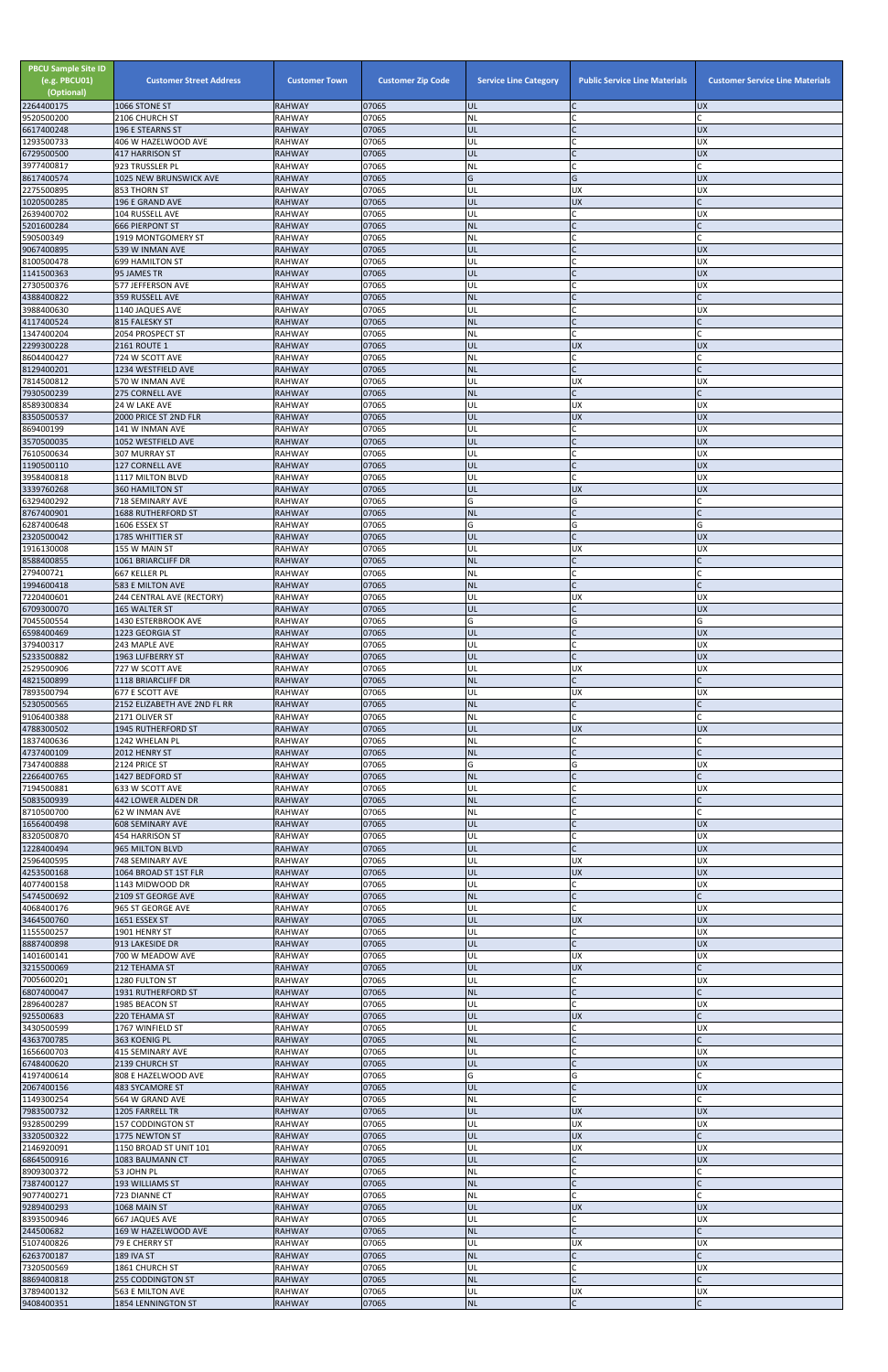| <b>PBCU Sample Site ID</b><br>(e.g. PBCU01)<br>(Optional) | <b>Customer Street Address</b>           | <b>Customer Town</b>           | <b>Customer Zip Code</b> | <b>Service Line Category</b> | <b>Public Service Line Materials</b> | <b>Customer Service Line Materials</b> |
|-----------------------------------------------------------|------------------------------------------|--------------------------------|--------------------------|------------------------------|--------------------------------------|----------------------------------------|
| 5694500709<br>3199300283                                  | 478 CORNELL AVE<br>140 MONROE ST 1ST FL  | <b>RAHWAY</b><br><b>RAHWAY</b> | 07065<br>07065           | UL<br>UL                     | C<br><b>UX</b>                       | <b>UX</b><br><b>UX</b>                 |
| 6007400997                                                | 1684 ESSEX ST                            | <b>RAHWAY</b>                  | 07065                    | UL                           | C                                    | <b>UX</b>                              |
| 9740500277<br>7159400113                                  | 262 W LAKE AVE<br>901 MAURICE AVE        | <b>RAHWAY</b><br><b>RAHWAY</b> | 07065<br>07065           | UL<br>UL                     | $\mathsf C$<br><b>UX</b>             | <b>UX</b><br><b>UX</b>                 |
| 5782500526                                                | 1478 CHURCH ST                           | <b>RAHWAY</b>                  | 07065                    | <b>NL</b>                    | $\mathsf{C}$                         | $\mathsf{C}$                           |
| 7298400747<br>1059400541                                  | 911 MADISON HILL RD<br>361 SULIVAN CT    | <b>RAHWAY</b><br><b>RAHWAY</b> | 07065<br>07065           | UL<br>UL                     | $\sqrt{ }$<br>$\mathsf{C}$           | <b>UX</b><br><b>UX</b>                 |
| 3445500607                                                | 1113 BRYANT ST                           | <b>RAHWAY</b>                  | 07065                    | <b>NL</b>                    | $\mathsf{C}$                         |                                        |
| 8009300410<br>2049300976                                  | 414 E INMAN AVE<br>1697 ELIZABETH AVE    | <b>RAHWAY</b><br><b>RAHWAY</b> | 07065<br>07065           | <b>NL</b><br>UL              | $\mathsf{C}$<br><b>UX</b>            | $\mathsf{C}$<br><b>UX</b>              |
| 9015400885                                                | 966 RAYHON TR                            | <b>RAHWAY</b>                  | 07065                    | <b>NL</b>                    | $\mathsf{C}$                         | $\mathsf{C}$                           |
| 298400179                                                 | 1109 BRIARCLIFF DR                       | <b>RAHWAY</b>                  | 07065                    | UL                           | $\mathsf{C}$<br>$\mathcal{C}$        | <b>UX</b>                              |
| 9157400745<br>7054500100                                  | 1583 ELIZABETH AVE<br>144 MAPLE AVE      | <b>RAHWAY</b><br><b>RAHWAY</b> | 07065<br>07065           | G<br>UL                      |                                      | G<br><b>UX</b>                         |
| 6601500582                                                | <b>1064 MAURICE AVE</b>                  | <b>RAHWAY</b>                  | 07065                    | UL                           | $\sqrt{ }$                           | <b>UX</b>                              |
| 3809400078<br>6225500833                                  | 1747 ROUTE 1<br>126 ELM AVE              | <b>RAHWAY</b><br><b>RAHWAY</b> | 07065<br>07065           | UL<br>G                      | <b>UX</b><br>$\mathsf{C}$            | <b>UX</b><br>G                         |
| 6411500157                                                | 996 THORN ST                             | <b>RAHWAY</b>                  | 07065                    | UL                           | <b>UX</b>                            | <b>UX</b>                              |
| 7785400870<br>9737400554                                  | 1944 LUFBERRY ST<br>1282 STOCKTON ST     | <b>RAHWAY</b><br><b>RAHWAY</b> | 07065<br>07065           | <b>NL</b><br>UL              | $\mathsf{C}$<br>$\mathsf{C}$         | <b>UX</b>                              |
| 6826130087                                                | 2152 ELIZABETH AVE 1ST FL RR             | <b>RAHWAY</b>                  | 07065                    | <b>NL</b>                    | $\mathsf{C}$                         | $\mathsf{C}$                           |
| 921500912<br>8875500185                                   | 1045 MILTON BLVD<br>2323 WINFIELD ST     | <b>RAHWAY</b><br><b>RAHWAY</b> | 07065<br>07065           | NL<br><b>NL</b>              | $\mathsf{C}$                         | $\mathsf{C}$                           |
| 4853400254                                                | 386 RALEIGH RD                           | <b>RAHWAY</b>                  | 07065                    | UL                           | $\mathsf{C}$                         | <b>UX</b>                              |
| 5315400584<br>4764500428                                  | 384 RALEIGH RD<br>1208 FARRELL TR        | <b>RAHWAY</b><br><b>RAHWAY</b> | 07065<br>07065           | UL<br>UL                     | <b>UX</b><br>UX                      | <b>UX</b><br><b>UX</b>                 |
| 7820500340                                                | 393 UNION ST                             | <b>RAHWAY</b>                  | 07065                    | UL                           | <b>UX</b>                            | <b>UX</b>                              |
| 5325500012                                                | 914 INWOOD PL                            | <b>RAHWAY</b><br><b>RAHWAY</b> | 07065<br>07065           | NL<br>UL                     | $\mathsf{C}$<br>$\mathsf{C}$         | $\mathsf{C}$<br><b>UX</b>              |
| 5566400921<br>6447400009                                  | 238 ELM AVE<br>416 W SCOTT AVE           | <b>RAHWAY</b>                  | 07065                    | UL                           | $\mathsf{C}$                         | <b>UX</b>                              |
| 839400292                                                 | 389 CONCORD ST                           | <b>RAHWAY</b>                  | 07065                    | <b>NL</b>                    |                                      |                                        |
| 4006400459<br>2100500141                                  | 1232 CLARK ST<br>745 MOSES DR            | <b>RAHWAY</b><br><b>RAHWAY</b> | 07065<br>07065           | NL<br><b>NL</b>              | $\overline{C}$                       |                                        |
| 4894600884                                                | 1864 BARNETT ST                          | <b>RAHWAY</b>                  | 07065                    | NL                           | $\mathsf{C}$                         | C                                      |
| 9208400629<br>974500460                                   | 640 W LAKE AVE<br>332 SEMINARY AVE       | <b>RAHWAY</b><br><b>RAHWAY</b> | 07065<br>07065           | <b>NL</b><br>G               | $\mathsf{C}$<br>G                    | <b>UX</b>                              |
| 5471500582                                                | 952-956 ST. GEORGE                       | <b>RAHWAY</b>                  | 07065                    | UL                           | <b>UX</b>                            | <b>UX</b>                              |
| 4629400716<br>5440500103                                  | 767 NICHOLAS PL<br>575 W HAZELWOOD AVE   | RAHWAY<br><b>RAHWAY</b>        | 07065<br>07065           | UL<br>UL                     | $\mathsf{C}$                         | UX.<br><b>UX</b>                       |
| 5783600024                                                | 652 W HAZELWOOD AVE                      | <b>RAHWAY</b>                  | 07065                    | UL                           |                                      | <b>UX</b>                              |
| 2578500316<br>2115400637                                  | <b>646 HAMILTON ST</b><br>317 COTTAGE ST | <b>RAHWAY</b><br><b>RAHWAY</b> | 07065<br>07065           | UL<br>UL                     | $\mathsf{C}$                         | <b>UX</b><br><b>UX</b>                 |
| 8789300232                                                | 1642 OLIVER ST                           | <b>RAHWAY</b>                  | 07065                    | UL                           | <b>UX</b>                            | <b>UX</b>                              |
| 4357400153                                                | 877 MADISON AVE                          | <b>RAHWAY</b>                  | 07065                    | UL                           | C                                    | <b>UX</b>                              |
| 5956400246<br>7314500605                                  | 837 MIDWOOD DR<br>1115 MAYFAIR DR        | <b>RAHWAY</b><br><b>RAHWAY</b> | 07065<br>07065           | UL<br><b>NL</b>              | $\mathsf{C}$<br>$\mathsf{C}$         | <b>UX</b><br>$\mathsf{C}$              |
| 401500092                                                 | 625 LEESVILLE AVE                        | <b>RAHWAY</b>                  | 07065                    | UL                           | <b>UX</b>                            | $\mathsf{C}$                           |
| 7034500689<br>4309400691                                  | 353 WASHINGTON ST<br>1899 LUFBERRY ST    | <b>RAHWAY</b><br><b>RAHWAY</b> | 07065<br>07065           | UL<br><b>NL</b>              | $\mathsf{C}$                         | <b>UX</b>                              |
| 4847400958                                                | 937 WESTFIELD AVE                        | <b>RAHWAY</b>                  | 07065                    | <b>NL</b>                    | $\mathsf{C}$                         |                                        |
| 5949400586<br>1808300291                                  | 1472 JEFFERSON AVE<br><b>MAIN ST</b>     | <b>RAHWAY</b><br><b>RAHWAY</b> | 07065<br>07065           | <b>NL</b><br>UL              | $\mathsf{C}$<br><b>UX</b>            | P<br><b>UX</b>                         |
| 1528400607                                                | 227 TEHAMA ST                            | <b>RAHWAY</b>                  | 07065                    | UL                           | <b>UX</b>                            | <b>UX</b>                              |
| 2066600225<br>7452500468                                  | 289 MAPLE AVE<br>1098 MAYFAIR DR         | <b>RAHWAY</b><br><b>RAHWAY</b> | 07065<br>07065           | <b>NL</b><br>UL              | $\mathsf{C}$<br><b>UX</b>            |                                        |
| 9047400173                                                | 1362 BRYANT ST                           | <b>RAHWAY</b>                  | 07065                    | ΝL                           | C                                    |                                        |
| 5339400808<br>4278500466                                  | 256 E GRAND AVE<br>1624 BEDFORD ST       | <b>RAHWAY</b><br><b>RAHWAY</b> | 07065<br>07065           | UL<br>NL                     | $\mathsf{C}$<br>$\mathsf{C}$         | <b>UX</b>                              |
| 2064500042                                                | 2101 ALLEN ST                            | <b>RAHWAY</b>                  | 07065                    | G                            |                                      | G                                      |
| 5446130084<br>8832500171                                  | 765 AUDREY DR<br>2268 CHURCH ST          | <b>RAHWAY</b><br><b>RAHWAY</b> | 07065<br>07065           | NL<br>UL                     | $\mathsf{C}$                         | <b>UX</b>                              |
| 9702600298                                                | <b>1503 FRANKLIN ST</b>                  | <b>RAHWAY</b>                  | 07065                    | <b>NL</b>                    | $\mathsf{C}$                         |                                        |
| 8200500066<br>5817400578                                  | 1654 IRVING ST<br>391 KOENIG PL          | <b>RAHWAY</b><br><b>RAHWAY</b> | 07065<br>07065           | UL<br><b>NL</b>              | $\mathcal{C}$                        | <b>UX</b><br>$\mathsf{C}$              |
| 4115500586                                                | 604 W INMAN AVE                          | <b>RAHWAY</b>                  | 07065                    | <b>NL</b>                    | $\mathcal{C}$                        |                                        |
| 8839400405<br>6983500017                                  | 309 ORCHARD ST                           | <b>RAHWAY</b><br><b>RAHWAY</b> | 07065<br>07065           | UL<br><b>NL</b>              | $\mathsf{C}$<br>$\overline{C}$       | <b>UX</b>                              |
| 1078500331                                                | 1131 KLINE PL<br>962 W LAKE AVE          | <b>RAHWAY</b>                  | 07065                    | <b>NL</b>                    | $\mathsf{C}$                         |                                        |
| 6070500828                                                | 273 PLAINFIELD AVE                       | <b>RAHWAY</b>                  | 07065                    | UL                           | <b>UX</b>                            |                                        |
| 1429300203<br>8921500819                                  | 721 E LINCOLN AVE<br>654 KELLER PL       | <b>RAHWAY</b><br><b>RAHWAY</b> | 07065<br>07065           | UL<br><b>NL</b>              | <b>UX</b><br>$\mathsf{C}$            | <b>UX</b>                              |
| 1244600195                                                | 1124 PIERPONT ST                         | <b>RAHWAY</b>                  | 07065                    | UL                           | $\mathsf{C}$                         | <b>UX</b>                              |
| 3078500995<br>3084500140                                  | 301 RUDOLPH AVE<br>786 CENTRAL AVE       | <b>RAHWAY</b><br><b>RAHWAY</b> | 07065<br>07065           | UL<br>UL                     |                                      | <b>UX</b><br><b>UX</b>                 |
| 3387400194                                                | 47 E CHERRY ST                           | <b>RAHWAY</b>                  | 07065                    | <b>NL</b>                    | $\mathsf{C}$                         | $\mathsf{C}$                           |
| 7935500335<br>8995400271                                  | 1485 NEW CHURCH ST<br>1668 MONTGOMERY ST | <b>RAHWAY</b><br><b>RAHWAY</b> | 07065<br>07065           | NL<br>UL                     | $\mathsf{C}$<br>$\mathsf{C}$         | <b>UX</b>                              |
| 9640500761                                                | 967 JAQUES AVE                           | <b>RAHWAY</b>                  | 07065                    | NL                           |                                      |                                        |
| 9482500502<br>6407400173                                  | 1614 BEDFORD ST<br>555 SYCAMORE ST       | <b>RAHWAY</b><br><b>RAHWAY</b> | 07065<br>07065           | UL<br>UL                     |                                      | <b>UX</b><br><b>UX</b>                 |
| 5705500261                                                | 810 CENTRAL AVE                          | <b>RAHWAY</b>                  | 07065                    | <b>NL</b>                    | $\mathsf{C}$                         |                                        |
| 8194500698<br>4644500431                                  | 2329 WARD DR<br>2343 JOWETT PL           | <b>RAHWAY</b><br><b>RAHWAY</b> | 07065<br>07065           | UL<br>UL                     | C<br><b>UX</b>                       | <b>UX</b><br>$\mathsf{C}$              |
| 8768400639                                                | 1592 HART ST                             | <b>RAHWAY</b>                  | 07065                    | <b>UL</b>                    | $\mathsf{C}$                         | <b>UX</b>                              |
| 7110500735<br>4358300148                                  | 179 TEHAMA ST<br>1830 NEWTON ST          | <b>RAHWAY</b><br><b>RAHWAY</b> | 07065<br>07065           | UL<br>UL                     | <b>UX</b><br><b>UX</b>               | <b>UX</b><br><b>UX</b>                 |
| 4292400658                                                | 680 W MEADOW AVE                         | <b>RAHWAY</b>                  | 07065                    | UL                           | <b>UX</b>                            | <b>UX</b>                              |
| 5756600494                                                | 1376 BRYANT ST                           | <b>RAHWAY</b>                  | 07065                    | G<br><b>NL</b>               | G<br>$\mathsf{C}$                    | <b>UX</b><br>$\mathsf{C}$              |
| 8654500873<br>4348400345                                  | 359 LINDEN AVE<br>441 E HAZELWOOD AVE    | <b>RAHWAY</b><br><b>RAHWAY</b> | 07065<br>07065           | G                            | <b>UX</b>                            | G                                      |
| 4885400199                                                | 1311 CLARK ST                            | <b>RAHWAY</b>                  | 07065                    | <b>NL</b>                    | $\mathsf{C}$                         |                                        |
| 6565500938<br>7293500140                                  | 580 W LAKE AVE<br>242 W STEARNS ST       | <b>RAHWAY</b><br><b>RAHWAY</b> | 07065<br>07065           | <b>NL</b><br><b>NL</b>       | $\mathsf{C}$<br>$\mathsf{C}$         | C                                      |
| 5347500349                                                | 1370 STOCKTON ST                         | RAHWAY                         | 07065                    | UL                           | <b>UX</b>                            |                                        |
| 9962500850<br>7629400776                                  | 410 E MILTON AVE<br>693 MAPLE AVE        | <b>RAHWAY</b><br><b>RAHWAY</b> | 07065<br>07065           | <b>NL</b><br>UL              | $\mathsf{C}$                         | <b>UX</b>                              |
| 797400210                                                 | 901 MIDWOOD DR                           | <b>RAHWAY</b>                  | 07065                    | <b>NL</b>                    | $\mathsf{C}$                         | $\mathsf{C}$                           |
| 3424500879<br>2031500896                                  | 2000 HENRY ST<br>740 DIANNE CT           | <b>RAHWAY</b><br><b>RAHWAY</b> | 07065<br>07065           | UL<br>UL                     |                                      | <b>UX</b><br><b>UX</b>                 |
| 7410500634                                                | 138 RUDOLPH AVE                          | RAHWAY                         | 07065                    | NL                           | C                                    | $\mathsf{C}$                           |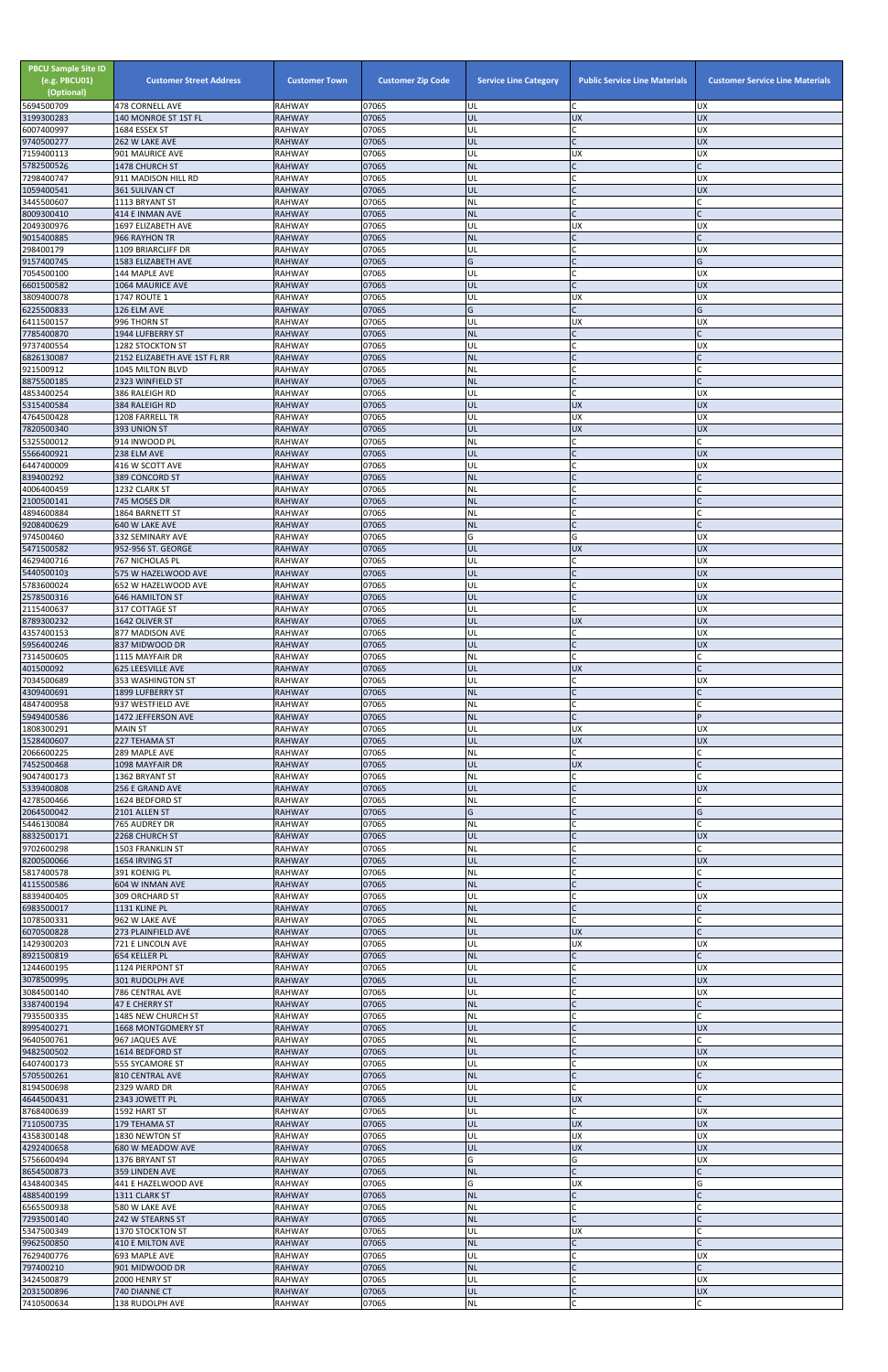| <b>PBCU Sample Site ID</b><br>(e.g. PBCU01)<br>(Optional)<br>9870500354 | <b>Customer Street Address</b><br>1392 BRYANT ST | <b>Customer Town</b><br><b>RAHWAY</b> | <b>Customer Zip Code</b><br>07065 | <b>Service Line Category</b><br>UL | <b>Public Service Line Materials</b><br><b>UX</b> | <b>Customer Service Line Materials</b><br><b>UX</b> |
|-------------------------------------------------------------------------|--------------------------------------------------|---------------------------------------|-----------------------------------|------------------------------------|---------------------------------------------------|-----------------------------------------------------|
| 3090500490                                                              | 90 RICHMOND TR                                   | <b>RAHWAY</b>                         | 07065                             | <b>NL</b>                          | C                                                 |                                                     |
| 9920500976                                                              | 873 STACY PL<br>277 E LAKE AVE                   | <b>RAHWAY</b>                         | 07065<br>07065                    | UL<br>NL                           | $\mathsf{C}$<br>C                                 | <b>UX</b>                                           |
| 2301500065<br>2174500046                                                | <b>465 CORNELL AVE</b>                           | <b>RAHWAY</b><br><b>RAHWAY</b>        | 07065                             | UL                                 | $\mathsf{C}$                                      | <b>UX</b>                                           |
| 7179500777<br>4658300189                                                | 475 UNION ST<br>713 NEW BRUNSWICK AVE            | <b>RAHWAY</b><br><b>RAHWAY</b>        | 07065<br>07065                    | UL<br>UL                           | <b>UX</b><br>$\mathsf{C}$                         | <b>UX</b><br><b>UX</b>                              |
| 5098400167                                                              | 664 JAQUES AVE                                   | <b>RAHWAY</b>                         | 07065                             | <b>NL</b>                          | $\mathsf{C}$                                      |                                                     |
| 6270500263                                                              | 729 HARRISON ST                                  | <b>RAHWAY</b>                         | 07065                             | UL                                 | $\mathsf{C}$                                      | <b>UX</b>                                           |
| 3589400613<br>5755500456                                                | 2352 ALLEN ST<br>1186 KLINE PL                   | <b>RAHWAY</b><br><b>RAHWAY</b>        | 07065<br>07065                    | <b>NL</b><br>UL                    | $\mathsf{C}$<br><b>UX</b>                         | <b>UX</b>                                           |
| 3279500961                                                              | 595 W GRAND AVE                                  | <b>RAHWAY</b>                         | 07065                             | G                                  | G                                                 | C                                                   |
| 9419400920<br>2365500582                                                | 1356 WITHERSPOON ST<br>959 MIDWOOD DR            | <b>RAHWAY</b><br><b>RAHWAY</b>        | 07065<br>07065                    | UL<br>UL                           | <b>UX</b><br>$\mathsf{C}$                         | <b>UX</b><br><b>UX</b>                              |
| 7160500348                                                              | 1728 ESSEX ST                                    | <b>RAHWAY</b>                         | 07065                             | <b>NL</b>                          |                                                   | $\mathsf{C}$                                        |
| 6104500080                                                              | 1642 COLUMBUS PL                                 | <b>RAHWAY</b>                         | 07065<br>07065                    | UL<br>UL                           | $\mathsf{C}$<br>$\mathsf{C}$                      | <b>UX</b><br><b>UX</b>                              |
| 9019300131<br>3045500725                                                | 481 ALBERMARLE ST<br>97 ELM AVE                  | <b>RAHWAY</b><br><b>RAHWAY</b>        | 07065                             | UL                                 | C                                                 | <b>UX</b>                                           |
| 9256400708                                                              | <b>653 HARRISON ST</b>                           | <b>RAHWAY</b>                         | 07065                             | UL                                 |                                                   | <b>UX</b>                                           |
| 3528500058<br>844500845                                                 | 477 GROVE ST<br>867 WESTFIELD AVE                | <b>RAHWAY</b><br><b>RAHWAY</b>        | 07065<br>07065                    | UL<br><b>NL</b>                    | $\mathsf{C}$                                      | <b>UX</b><br>$\mathsf{C}$                           |
| 2970500808                                                              | 439 ELM AVE                                      | <b>RAHWAY</b>                         | 07065                             | UL                                 | C                                                 | <b>UX</b>                                           |
| 504500877<br>7709400121                                                 | 1111 KLINE PL<br>1140 RANDOLPH AVE               | <b>RAHWAY</b><br><b>RAHWAY</b>        | 07065<br>07065                    | <b>NL</b><br>UL                    | $\mathsf{C}$<br><b>UX</b>                         | <b>UX</b>                                           |
| 4315400748                                                              | 96 E HAZELWOOD AVE                               | <b>RAHWAY</b>                         | 07065                             | G                                  | $\mathsf{C}$                                      | G                                                   |
| 9924500250                                                              | 253 ST GEORGE AVE                                | <b>RAHWAY</b>                         | 07065                             | UL<br>UL                           | <b>UX</b><br><b>UX</b>                            | <b>UX</b>                                           |
| 9985400063<br>436130077                                                 | 734 W SCOTT AVE<br>374 W GRAND AVE               | <b>RAHWAY</b><br><b>RAHWAY</b>        | 07065<br>07065                    | UL                                 | $\mathsf{C}$                                      | <b>UX</b>                                           |
| 3788400593                                                              | 1120 MIDWOOD DR                                  | <b>RAHWAY</b>                         | 07065                             | G                                  | G                                                 | <b>UX</b>                                           |
| 5066400135<br>456600612                                                 | 451 RIVER RD<br>971 HAMILTON ST                  | <b>RAHWAY</b><br><b>RAHWAY</b>        | 07065<br>07065                    | UL<br>UL                           | UX<br>$\mathsf{C}$                                | <b>UX</b><br><b>UX</b>                              |
| 3800500759                                                              | 873 W INMAN AVE                                  | <b>RAHWAY</b>                         | 07065                             | UL                                 | UX                                                | <b>UX</b>                                           |
| 5119400668                                                              | 1019 THORN ST                                    | <b>RAHWAY</b>                         | 07065                             | UL                                 | <b>UX</b>                                         | <b>UX</b>                                           |
| 2608400634<br>8749400589                                                | 728 HEMLOCK ST<br>591 HARRISON ST                | <b>RAHWAY</b><br><b>RAHWAY</b>        | 07065<br>07065                    | UL<br><b>NL</b>                    | C<br>$\mathsf{C}$                                 | <b>UX</b><br>$\mathsf{C}$                           |
| 5158300737                                                              | 1928 PATERSON ST                                 | <b>RAHWAY</b>                         | 07065                             | UL                                 | $\mathsf{C}$                                      | <b>UX</b>                                           |
| 6707400346<br>4629500721                                                | 329 JEFFERSON AVE<br>2166 PRICE ST               | <b>RAHWAY</b><br><b>RAHWAY</b>        | 07065<br>07065                    | UL<br>G                            | $\mathsf{C}$<br><b>UX</b>                         | <b>UX</b><br>G                                      |
| 7853700979                                                              | <b>695 E SCOTT AVE</b>                           | <b>RAHWAY</b>                         | 07065                             | <b>NL</b>                          |                                                   |                                                     |
| 2094500541                                                              | 158 E LAKE AVE                                   | <b>RAHWAY</b>                         | 07065                             | UL                                 | $\mathsf{C}$                                      | <b>UX</b>                                           |
| 4818400489<br>2268400606                                                | 2082 ELIZABETH AVE 2ND FLR<br>173 CODDINGTON ST  | <b>RAHWAY</b><br><b>RAHWAY</b>        | 07065<br>07065                    | UL<br><b>NL</b>                    | <b>UX</b>                                         | <b>UX</b>                                           |
| 7345500889                                                              | 292 MAPLE AVE                                    | <b>RAHWAY</b>                         | 07065                             |                                    |                                                   | <b>UX</b>                                           |
| 4508400506<br>1598400548                                                | 130 WALTER ST<br><b>133 STANTON ST</b>           | <b>RAHWAY</b><br><b>RAHWAY</b>        | 07065<br>07065                    | UL<br><b>NL</b>                    | $\mathsf{C}$<br>$\mathsf{C}$                      | <b>UX</b>                                           |
| 4247400005                                                              | 2073 LUDLOW ST                                   | <b>RAHWAY</b>                         | 07065                             | <b>NL</b>                          |                                                   |                                                     |
| 9008400991                                                              | 899 JAQUES AVE                                   | <b>RAHWAY</b>                         | 07065                             | <b>NL</b>                          | $\mathsf{C}$                                      |                                                     |
| 7583500288<br>9065500303                                                | 238 BERTHOLD AVE<br>571 HAMILTON ST              | <b>RAHWAY</b><br><b>RAHWAY</b>        | 07065<br>07065                    | ΝL<br><b>NL</b>                    | $\mathsf{C}$                                      |                                                     |
| 5695400842                                                              | 1636 CHURCH ST 2ND FL                            | <b>RAHWAY</b>                         | 07065                             | UL                                 | <b>UX</b>                                         | <b>UX</b>                                           |
| 4683500754<br>6796400332                                                | <b>1978 RUTHERFORD ST</b><br>542 E MILTON AVE    | <b>RAHWAY</b><br><b>RAHWAY</b>        | 07065<br>07065                    | <b>NL</b><br>UL                    | $\mathsf{C}$<br><b>UX</b>                         | <b>UX</b>                                           |
| 9987400481                                                              | 889 MADISON HILL RD                              | <b>RAHWAY</b>                         | 07065                             | UL                                 | $\mathsf{C}$                                      | <b>UX</b>                                           |
| 3834500792<br>4144500016                                                | 1003 ST GEORGE AVE<br>242 W HAZELWOOD AVE        | <b>RAHWAY</b><br><b>RAHWAY</b>        | 07065<br>07065                    | UL<br>UL                           | <b>UX</b>                                         | <b>UX</b><br><b>UX</b>                              |
| 1167400478                                                              | 399 CORNELL AVE                                  | <b>RAHWAY</b>                         | 07065                             | UL                                 | $\mathsf{C}$                                      | <b>UX</b>                                           |
| 2209300408                                                              | 521 ALDEN DR                                     | <b>RAHWAY</b>                         | 07065                             | UL                                 | $\mathsf{C}$                                      | <b>UX</b>                                           |
| 7991400259<br>8577400831                                                | 484 HANCOCK ST C0409<br><b>426 PRINCETON AVE</b> | <b>RAHWAY</b><br><b>RAHWAY</b>        | 07065<br>07065                    | UL<br><b>NL</b>                    | <b>UX</b><br>$\mathsf{C}$                         | <b>UX</b>                                           |
| 8797400503                                                              | 886 RICHARD BLVD                                 | <b>RAHWAY</b>                         | 07065                             | UL                                 | $\mathsf{C}$                                      | <b>UX</b>                                           |
| 3666400920<br>2936130014                                                | 947 INWOOD PL<br>566 SEMINARY AVE                | <b>RAHWAY</b><br><b>RAHWAY</b>        | 07065<br>07065                    | UL                                 | $\mathsf{C}$                                      | <b>UX</b><br><b>UX</b>                              |
| 6920500178                                                              | 715 LINDEN AVE                                   | <b>RAHWAY</b>                         | 07065                             | UL                                 | $\mathsf{C}$                                      | <b>UX</b>                                           |
| 9790500207                                                              | 1046 STONE ST                                    | <b>RAHWAY</b>                         | 07065                             | UL<br>G                            | <b>UX</b>                                         | G                                                   |
| 2328500313<br>1840500645                                                | 1065 JAQUES AVE<br>245 FORBES ST                 | <b>RAHWAY</b><br><b>RAHWAY</b>        | 07065<br>07065                    | UL                                 | <b>UX</b><br>C                                    | <b>UX</b>                                           |
| 6640500783                                                              | 88 CLINTON ST                                    | <b>RAHWAY</b>                         | 07065                             | UL                                 | $\mathsf{C}$                                      | <b>UX</b>                                           |
| 6347500271<br>1445500920                                                | 1181 WHELAN PL<br>184 W HAZELWOOD AVE            | <b>RAHWAY</b><br><b>RAHWAY</b>        | 07065<br>07065                    | UL<br>UL                           | <b>UX</b><br>$\mathsf{C}$                         | <b>UX</b>                                           |
| 3241500632                                                              | 71 COLONIA BLVD                                  | <b>RAHWAY</b>                         | 07065                             | UL                                 | $\mathsf{C}$                                      | <b>UX</b>                                           |
| 1665500122<br>6768400019                                                | 350 RUDOLPH AVE<br>1289 KANSKI CT                | <b>RAHWAY</b><br><b>RAHWAY</b>        | 07065<br>07065                    | <b>NL</b><br>NL                    | $\mathsf{C}$<br>C                                 | $\mathsf{C}$                                        |
| 7589300174                                                              | 2131 FELVER CT                                   | <b>RAHWAY</b>                         | 07065                             | UL                                 | <b>UX</b>                                         | <b>UX</b>                                           |
| 7401500334                                                              | 2366 ALLEN ST                                    | <b>RAHWAY</b>                         | 07065                             | UL                                 | $\mathsf{C}$                                      | <b>UX</b>                                           |
| 7919400041<br>8637400074                                                | 356 RALEIGH RD<br>1721 PARK ST                   | <b>RAHWAY</b><br><b>RAHWAY</b>        | 07065<br>07065                    | G<br>UL                            | G<br>$\mathsf{C}$                                 | <b>UX</b>                                           |
| 5256400555                                                              | 769 UNION ST                                     | <b>RAHWAY</b>                         | 07065                             | UL                                 | <b>UX</b>                                         | <b>UX</b>                                           |
| 1986400748<br>7126130012                                                | 353 RALEIGH RD<br>1685 ESSEX ST                  | RAHWAY<br><b>RAHWAY</b>               | 07065<br>07065                    | UL<br>UL                           | <b>UX</b>                                         | <b>UX</b><br><b>UX</b>                              |
| 8688400323                                                              | 1294 HEDIN PL                                    | <b>RAHWAY</b>                         | 07065                             | NL                                 |                                                   |                                                     |
| 5139400964                                                              | 90 W MILTON AVE                                  | <b>RAHWAY</b>                         | 07065                             | UL                                 | <b>UX</b>                                         | <b>IDX</b>                                          |
| 9448400962<br>5234500024                                                | 2261 PRICE ST<br>514 BOOTH CT                    | <b>RAHWAY</b><br><b>RAHWAY</b>        | 07065<br>07065                    | UL<br><b>NL</b>                    | <b>UX</b><br>$\mathsf{C}$                         |                                                     |
| 7120400213                                                              | 1371 GENOVESE LA C01102                          | RAHWAY                                | 07065                             | UL                                 | <b>UX</b>                                         | <b>UX</b>                                           |
| 9587400809<br>7308400426                                                | 311 WILSON AVE<br>416 PRINCETON AVE              | <b>RAHWAY</b><br><b>RAHWAY</b>        | 07065<br>07065                    | <b>UL</b><br>NL                    | <b>UX</b><br>C                                    | <b>UX</b>                                           |
| 2350500059                                                              | 425 LINDEN AVE                                   | <b>RAHWAY</b>                         | 07065                             | <b>NL</b>                          | $\mathsf{C}$                                      |                                                     |
| 9909300633                                                              | 78 RUSSELL AVE                                   | <b>RAHWAY</b>                         | 07065<br>07065                    | <b>NL</b><br>G                     | $\mathsf{C}$<br><b>UX</b>                         | G                                                   |
| 8547500855<br>994600380                                                 | 1192 NEW BRUNSWICK AVE<br>842 E HAZELWOOD AVE    | <b>RAHWAY</b><br>RAHWAY               | 07065                             | UL                                 | <b>UX</b>                                         | <b>UX</b>                                           |
| 883500914                                                               | 482 BOOTH CT                                     | <b>RAHWAY</b>                         | 07065                             | UL                                 | <b>UX</b>                                         | <b>UX</b>                                           |
| 5795400129<br>2747400293                                                | 688 STONE ST<br>412 UNION ST B                   | <b>RAHWAY</b><br><b>RAHWAY</b>        | 07065<br>07065                    | <b>NL</b><br>UL                    | $\mathsf{C}$<br><b>UX</b>                         |                                                     |
| 8587400916                                                              | 2285 ALLEN ST                                    | RAHWAY                                | 07065                             | UL                                 | $\mathsf{C}$                                      | <b>UX</b>                                           |
| 5540500847                                                              | 243 W LAKE AVE                                   | <b>RAHWAY</b>                         | 07065                             | UL                                 | $\mathsf{C}$                                      | <b>UX</b>                                           |
| 5457400334<br>9518400736                                                | 1580 LAWRENCE ST<br>2298 KNAPP DR                | <b>RAHWAY</b><br><b>RAHWAY</b>        | 07065<br>07065                    | G<br>UL                            | G                                                 | <b>UX</b><br><b>UX</b>                              |
| 6931500229                                                              | 77 PRINCETON AVE                                 | <b>RAHWAY</b>                         | 07065                             | UL                                 |                                                   | <b>UX</b>                                           |
| 8465500925<br>5734600861                                                | 231 ALBERMARLE ST<br>287 HAMILTON ST             | <b>RAHWAY</b><br><b>RAHWAY</b>        | 07065<br>07065                    | UL<br>UL                           | $\mathsf{C}$<br>$\mathsf C$                       | <b>UX</b><br>UX                                     |
| 8820500516                                                              | 407 W GRAND AVE                                  | <b>RAHWAY</b>                         | 07065                             | G                                  | $\mathsf C$                                       | G                                                   |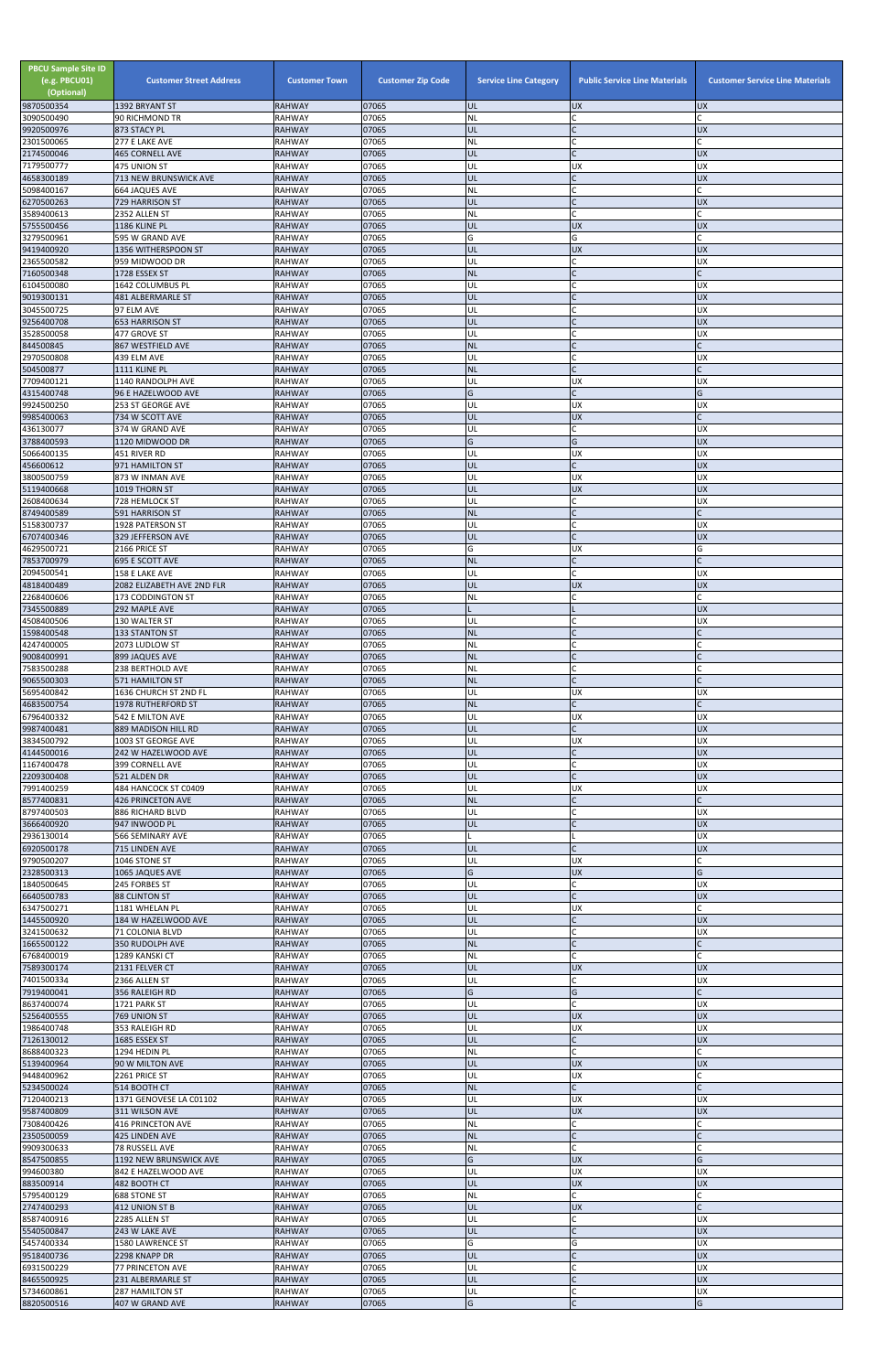| <b>PBCU Sample Site ID</b><br>(e.g. PBCU01)<br>(Optional)<br>7617400428 | <b>Customer Street Address</b><br>200 E ALBERT ST  | <b>Customer Town</b><br><b>RAHWAY</b> | <b>Customer Zip Code</b><br>07065 | <b>Service Line Category</b><br>G | <b>Public Service Line Materials</b><br>G | <b>Customer Service Line Materials</b><br><b>UX</b> |
|-------------------------------------------------------------------------|----------------------------------------------------|---------------------------------------|-----------------------------------|-----------------------------------|-------------------------------------------|-----------------------------------------------------|
| 1990500794                                                              | 549 LINDEN AVE                                     | <b>RAHWAY</b>                         | 07065                             | UL                                | $\mathsf{C}$                              | <b>UX</b>                                           |
| 8109300274<br>2994600957                                                | 414 E INMAN AVE                                    | <b>RAHWAY</b><br><b>RAHWAY</b>        | 07065<br>07065                    | UL<br>UL                          | <b>UX</b><br>IC.                          | <b>UX</b><br><b>UX</b>                              |
| 5905400897                                                              | 529 E MILTON AVE<br>1138 MAYFAIR DR                | <b>RAHWAY</b>                         | 07065                             | <b>NL</b>                         |                                           |                                                     |
| 3783600384<br>9888400210                                                | 719 MADISON AVE                                    | <b>RAHWAY</b><br><b>RAHWAY</b>        | 07065<br>07065                    | UL<br>UL                          | $\mathsf{C}$                              | <b>UX</b><br><b>UX</b>                              |
| 2759400805                                                              | 820 JAQUES AVE<br>2348 WHITTIER ST                 | <b>RAHWAY</b>                         | 07065                             | <b>NL</b>                         | $\mathsf{C}$                              |                                                     |
| 3114400315                                                              | 1197 KLINE PL                                      | <b>RAHWAY</b>                         | 07065                             | NL                                | C                                         |                                                     |
| 6539400865<br>4665500399                                                | 281 RUDOLPH AVE<br>115 RICHMOND TR                 | <b>RAHWAY</b><br><b>RAHWAY</b>        | 07065<br>07065                    | <b>NL</b><br>UL                   | <b>UX</b>                                 |                                                     |
| 3726130010                                                              | 2073 ELIZABETH AVE                                 | <b>RAHWAY</b>                         | 07065                             | UL                                | $\mathsf{C}$                              | <b>UX</b>                                           |
| 2997400102<br>550600691                                                 | 931 ST GEORGE AVE<br>728 DIANNE CT                 | <b>RAHWAY</b><br><b>RAHWAY</b>        | 07065<br>07065                    | UL<br>UL                          | $\mathsf{C}$<br>$\mathsf{C}$              | <b>UX</b><br><b>UX</b>                              |
| 8977400236                                                              | 1213 MOONEY PL                                     | <b>RAHWAY</b>                         | 07065                             | UL                                | $\mathsf{C}$                              | <b>UX</b>                                           |
| 1588300802                                                              | 1442 LAWRENCE ST 1ST FLOOR                         | <b>RAHWAY</b>                         | 07065                             | UL                                | <b>UX</b>                                 | <b>UX</b>                                           |
| 3998400099<br>4595400844                                                | 244 CENTRAL AVE (CHURCH)<br>2097 KMAK PL           | <b>RAHWAY</b><br><b>RAHWAY</b>        | 07065<br>07065                    | UL<br>UL                          | <b>UX</b><br>$\mathsf{C}$                 | <b>UX</b><br><b>UX</b>                              |
| 3829400001                                                              | <b>85 PRINCETON AVE</b>                            | <b>RAHWAY</b>                         | 07065                             | UL                                | <b>UX</b>                                 | <b>UX</b>                                           |
| 1739400414<br>2378400337                                                | <b>128 MADISON AVE</b><br>1602 LAWRENCE ST         | <b>RAHWAY</b><br><b>RAHWAY</b>        | 07065<br>07065                    | <b>NL</b><br><b>NL</b>            | $\mathsf{C}$<br>$\mathsf{C}$              | $\mathsf{C}$                                        |
| 6278500336                                                              | 1512 LAMBERT ST                                    | <b>RAHWAY</b>                         | 07065                             | UL                                | $\mathsf{C}$                              | <b>UX</b>                                           |
| 936130076                                                               | 561 W HAZELWOOD AVE APT 2                          | <b>RAHWAY</b>                         | 07065                             | UL                                | <b>UX</b>                                 | <b>UX</b>                                           |
| 4311500001<br>6520500544                                                | 293 E HAZELWOOD AVE<br>729 W SCOTT AVE             | <b>RAHWAY</b><br><b>RAHWAY</b>        | 07065<br>07065                    | UL<br>UL                          | $\mathsf{C}$<br><b>UX</b>                 | <b>UX</b><br><b>UX</b>                              |
| 2159400893                                                              | 2284 ST GEORGE AVE                                 | <b>RAHWAY</b>                         | 07065                             | <b>NL</b>                         | $\mathsf{C}$                              |                                                     |
| 6774500918                                                              | 1489 JEFFERSON AVE                                 | <b>RAHWAY</b>                         | 07065                             | UL                                | $\mathsf{C}$                              | <b>UX</b>                                           |
| 7494500207<br>1991400231                                                | 278 W EMERSON AVE<br>1553 ESSEX ST                 | <b>RAHWAY</b><br><b>RAHWAY</b>        | 07065<br>07065                    | UL<br>UL                          | <b>UX</b><br>UX                           | <b>UX</b><br><b>UX</b>                              |
| 714500607                                                               | 152 MAPLE AVE                                      | <b>RAHWAY</b>                         | 07065                             | UL                                | <b>UX</b>                                 | <b>UX</b>                                           |
| 8279400960<br>6278400329                                                | 365 STANTON ST<br>840 E HAZELWOOD AVE              | <b>RAHWAY</b><br><b>RAHWAY</b>        | 07065<br>07065                    | UL<br>UL                          | <b>UX</b><br><b>UX</b>                    | <b>UX</b><br><b>UX</b>                              |
| 940500523                                                               | 443 GROVE ST                                       | <b>RAHWAY</b>                         | 07065                             | UL                                | $\mathsf{C}$                              | <b>UX</b>                                           |
| 2250500913                                                              | 2319 COLONIAL DR                                   | <b>RAHWAY</b>                         | 07065                             | UL                                | $\mathsf{C}$                              | <b>UX</b>                                           |
| 2446130050<br>1184500729                                                | 759 LINDEN AVE<br>905 W LAKE AVE                   | <b>RAHWAY</b><br><b>RAHWAY</b>        | 07065<br>07065                    | UL<br>UL                          | $\mathsf{C}$<br>IC.                       | <b>UX</b><br><b>UX</b>                              |
| 9614500827                                                              | 136 W HAZELWOOD AVE                                | <b>RAHWAY</b>                         | 07065                             | UL                                |                                           | <b>UX</b>                                           |
| 9266400238                                                              | 847 CENTRAL AVE                                    | <b>RAHWAY</b>                         | 07065                             | <b>NL</b>                         |                                           |                                                     |
| 324500636<br>4696400397                                                 | 1965 PATERSON ST<br>1897 BOND ST                   | <b>RAHWAY</b><br><b>RAHWAY</b>        | 07065<br>07065                    | NL<br><b>NL</b>                   | $\mathsf{C}$                              |                                                     |
| 2137400666                                                              | 372 E GRAND AVE                                    | <b>RAHWAY</b>                         | 07065                             | UL                                | $\mathsf{C}$                              | <b>UX</b>                                           |
| 4008400630<br>2608300431                                                | <b>61 W EMERSON AVE</b><br>902 E HAZELWOOD AVE DOM | <b>RAHWAY</b><br><b>RAHWAY</b>        | 07065<br>07065                    | <b>NL</b><br>UL                   | $\mathsf{C}$<br><b>UX</b>                 | <b>UX</b>                                           |
| 6264400215                                                              | 482 ALBERMARLE ST                                  | <b>RAHWAY</b>                         | 07065                             | <b>NL</b>                         | $\mathsf{C}$                              | $\mathsf{C}$                                        |
| 5627400013                                                              | 277 DUKES RD                                       | <b>RAHWAY</b>                         | 07065                             | UL                                | $\mathsf{C}$                              | <b>UX</b>                                           |
| 4059400575<br>9475500522                                                | 2471 ST GEORGE AVE<br>1528 TOTTEN ST               | <b>RAHWAY</b><br><b>RAHWAY</b>        | 07065<br>07065                    | UL<br>UL                          | $\mathsf{C}$<br><b>UX</b>                 | <b>UX</b><br><b>UX</b>                              |
| 2934600556                                                              | <b>657 CENTRAL AVE</b>                             | <b>RAHWAY</b>                         | 07065                             | <b>NL</b>                         |                                           |                                                     |
| 2882500827                                                              | 1610 COACH ST                                      | <b>RAHWAY</b>                         | 07065                             | ΝL                                | $\mathsf{C}$                              |                                                     |
| 8458400446<br>5682500917                                                | 979 APGAR TR<br>1202 MOONEY PL                     | <b>RAHWAY</b><br><b>RAHWAY</b>        | 07065<br>07065                    | UL<br>G                           | $\mathsf{C}$<br>$\mathsf{C}$              | <b>UX</b><br>G                                      |
| 5556600291                                                              | 590 SEMINARY AVE                                   | <b>RAHWAY</b>                         | 07065                             | UL                                | $\mathsf{C}$                              | <b>UX</b>                                           |
| 4146130080<br>3009400853                                                | 65 W ALBERT ST<br>654 ELINOR PL                    | <b>RAHWAY</b><br><b>RAHWAY</b>        | 07065<br>07065                    | UL<br>UL                          | <b>UX</b><br>$\mathsf{C}$                 | <b>UX</b><br><b>UX</b>                              |
| 5831500990                                                              | 221 RUDOLPH AVE                                    | <b>RAHWAY</b>                         | 07065                             | <b>NL</b>                         |                                           |                                                     |
| 6178400829                                                              | 1785 RUTHERFORD ST                                 | <b>RAHWAY</b>                         | 07065                             | UL                                |                                           | <b>UX</b>                                           |
| 3995400578<br>6719400096                                                | 1639 FERNOTE ST<br>784 LINDEN AVE                  | <b>RAHWAY</b><br><b>RAHWAY</b>        | 07065<br>07065                    | UL<br><b>NL</b>                   | UX<br>$\mathsf{C}$                        | <b>UX</b>                                           |
| 3939400382                                                              | 195 TEHAMA ST                                      | <b>RAHWAY</b>                         | 07065                             | UL                                | <b>UX</b>                                 | <b>UX</b>                                           |
| 896400158<br>4859400327                                                 | 1881 LENNINGTON ST<br>376 MAPLE AVE                | <b>RAHWAY</b><br><b>RAHWAY</b>        | 07065<br>07065                    | UL<br>UL                          | $\mathsf{C}$<br>C                         | <b>UX</b><br><b>UX</b>                              |
| 1039400114                                                              | 157 CONCORD ST                                     | <b>RAHWAY</b>                         | 07065                             | <b>NL</b>                         | $\mathsf{C}$                              | $\mathsf{C}$                                        |
| 7046920010                                                              | 1012 MADISON AVE                                   | <b>RAHWAY</b>                         | 07065                             | UL                                | <b>UX</b>                                 | <b>UX</b>                                           |
| 1682500442<br>5608300456                                                | 1452 JEFFERSON AVE<br>1449 A IRVING ST             | <b>RAHWAY</b><br><b>RAHWAY</b>        | 07065<br>07065                    | <b>NL</b><br>UL                   | <b>UX</b>                                 | <b>UX</b>                                           |
| 8145500879                                                              | 434 W MILTON AVE                                   | <b>RAHWAY</b>                         | 07065                             | UL                                | $\mathsf{C}$                              | <b>UX</b>                                           |
| 1570500534<br>8501500216                                                | 941 STONE ST<br>853 STACY PL                       | <b>RAHWAY</b><br><b>RAHWAY</b>        | 07065<br>07065                    | UL<br>UL                          | $\mathsf{C}$<br>$\mathsf C$               | <b>UX</b><br><b>UX</b>                              |
| 4055400928                                                              | 1226 CLARK ST                                      | <b>RAHWAY</b>                         | 07065                             | <b>NL</b>                         |                                           |                                                     |
| 3229300682                                                              | 856 MILTON BLVD                                    | <b>RAHWAY</b>                         | 07065                             | <b>NL</b>                         |                                           |                                                     |
| 1610500276<br>7927400765                                                | 262 MADISON AVE<br>140 W INMAN AVE                 | <b>RAHWAY</b><br><b>RAHWAY</b>        | 07065<br>07065                    | UL<br>UL                          | $\mathsf{C}$<br>$\mathsf{C}$              | <b>UX</b><br><b>UX</b>                              |
| 1596500178                                                              | 542 W SCOTT AVE                                    | <b>RAHWAY</b>                         | 07065                             | UL                                | $\mathsf{C}$                              | <b>UX</b>                                           |
| 1260500608<br>8888300729                                                | 1554 MAIN ST<br>337 W MILTON AVE                   | <b>RAHWAY</b><br><b>RAHWAY</b>        | 07065<br>07065                    | UL<br>UL                          | $\mathsf{C}$<br><b>UX</b>                 | <b>UX</b><br><b>UX</b>                              |
| 897400697                                                               | 836 HILLSIDE RD                                    | <b>RAHWAY</b>                         | 07065                             | UL                                | $\mathsf{C}$                              | <b>UX</b>                                           |
| 598400584<br>8178500196                                                 | 171 W STEARNS ST                                   | <b>RAHWAY</b>                         | 07065                             | NL                                | $\mathsf{C}$<br>$\mathsf{C}$              |                                                     |
| 7469400050                                                              | 471 ALBERMARLE ST<br>1150 MIDWOOD DR               | <b>RAHWAY</b><br><b>RAHWAY</b>        | 07065<br>07065                    | <b>NL</b><br><b>NL</b>            |                                           |                                                     |
| 488300318                                                               | <b>88 LINCOLN HWY</b>                              | <b>RAHWAY</b>                         | 07065                             | UL                                | <b>UX</b>                                 |                                                     |
| 3793500256<br>37400134                                                  | 275 MADISON AVE<br>203 TEHAMA ST                   | <b>RAHWAY</b><br><b>RAHWAY</b>        | 07065<br>07065                    | UL<br>UL                          | <b>UX</b>                                 | <b>UX</b><br><b>UX</b>                              |
| 8599400022                                                              | 259 CENTRAL AVE                                    | <b>RAHWAY</b>                         | 07065                             | UL                                | <b>UX</b>                                 |                                                     |
| 8504500727                                                              | 1491 CAMPBELL ST                                   | <b>RAHWAY</b>                         | 07065                             | UL                                | $\mathsf{C}$                              | <b>UX</b>                                           |
| 5447400887<br>9845400839                                                | 1768 NEWTON ST<br>1143 ELM TR                      | RAHWAY<br><b>RAHWAY</b>               | 07065<br>07065                    | UL<br>UL                          | $\mathsf{C}$<br>UX                        | <b>UX</b><br>Ċ                                      |
| 4528500446                                                              | 497 SYCAMORE ST                                    | <b>RAHWAY</b>                         | 07065                             | UL                                | C                                         | <b>UX</b>                                           |
| 5458300570<br>7954500251                                                | <b>374 WASHINGTON ST</b><br>1075 MAURICE AVE       | <b>RAHWAY</b><br>RAHWAY               | 07065<br>07065                    | UL<br><b>NL</b>                   | <b>UX</b><br>C                            | <b>UX</b>                                           |
| 2108400927                                                              | 205 W INMAN AVE                                    | <b>RAHWAY</b>                         | 07065                             | <b>UL</b>                         | $\mathsf{C}$                              | <b>UX</b>                                           |
| 5483500342                                                              | 1788 CHURCH ST                                     | <b>RAHWAY</b>                         | 07065                             | NL                                | $\mathsf C$                               |                                                     |
| 3383500118<br>9236130005                                                | 531 RIVER RD<br>324 E HAZELWOOD AVE                | <b>RAHWAY</b><br><b>RAHWAY</b>        | 07065<br>07065                    | UL<br>UL                          | $\mathsf{C}$<br>C                         | <b>UX</b><br><b>UX</b>                              |
| 2074500088                                                              | 396 SYCAMORE ST                                    | <b>RAHWAY</b>                         | 07065                             | UL                                | $\mathsf{C}$                              | <b>UX</b>                                           |
| 8047500632                                                              | 328 E GRAND AVE                                    | <b>RAHWAY</b>                         | 07065                             | UL                                | <b>UX</b>                                 |                                                     |
| 3507400989<br>5565500887                                                | 347 HARVARD ST<br>548 HEMLOCK ST                   | <b>RAHWAY</b><br>RAHWAY               | 07065<br>07065                    | <b>NL</b><br>UL                   |                                           | <b>UX</b>                                           |
| 289400021                                                               | 1328 FULTON ST                                     | <b>RAHWAY</b>                         | 07065                             | UL                                |                                           | <b>UX</b>                                           |
| 6496400042<br>1536130076                                                | 1121 JEFFERSON AVE<br>42 E EMERSON AVE             | <b>RAHWAY</b><br><b>RAHWAY</b>        | 07065<br>07065                    | UL<br>UL                          | $\mathsf{C}$<br><b>UX</b>                 | <b>UX</b><br>$\mathsf{C}$                           |
| 6498400910                                                              | 298 W HAZELWOOD AVE                                | <b>RAHWAY</b>                         | 07065                             | <b>NL</b>                         | $\mathsf C$                               | C                                                   |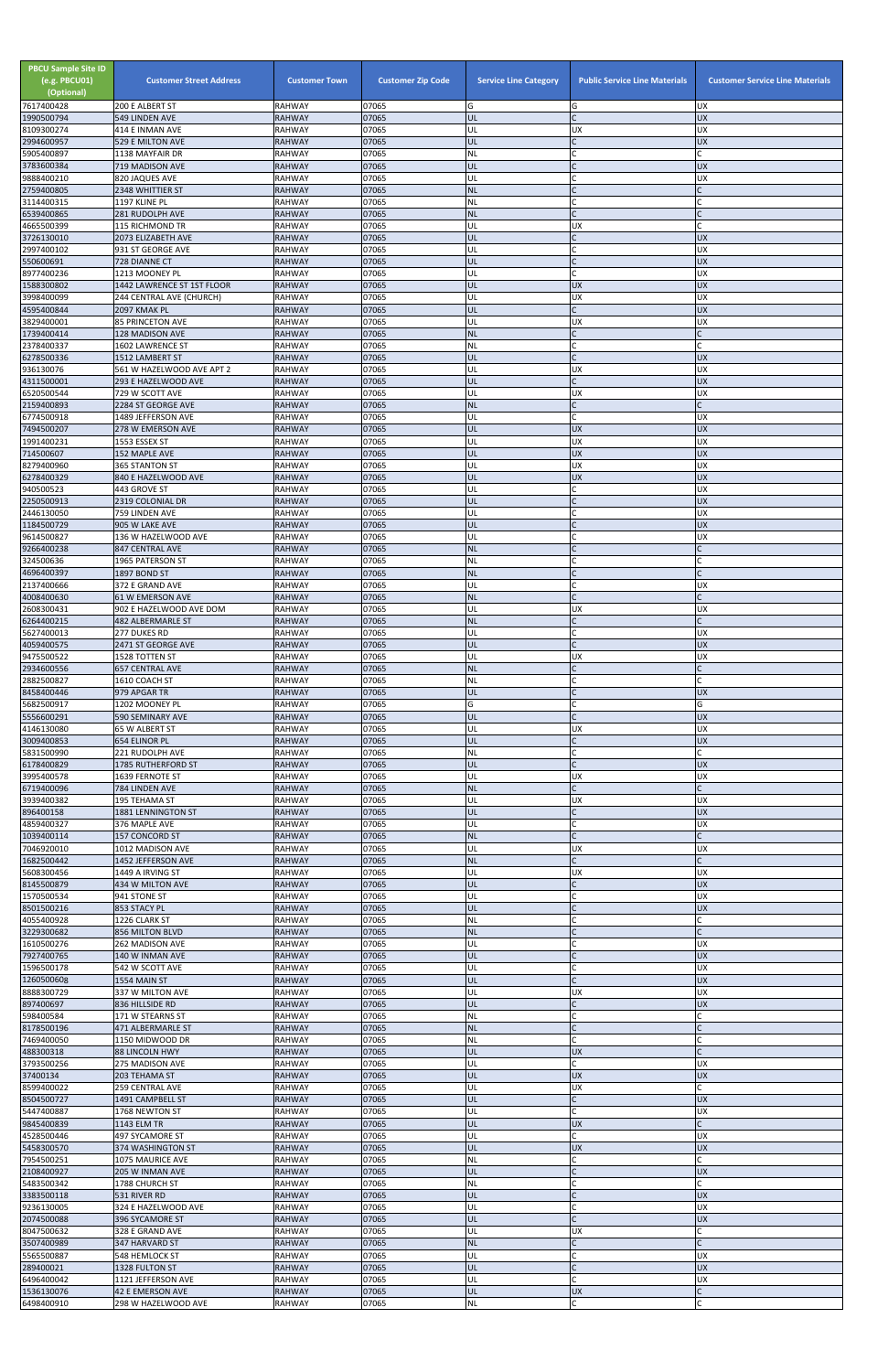| <b>PBCU Sample Site ID</b><br>(e.g. PBCU01)<br>(Optional)<br>1767400140 | <b>Customer Street Address</b><br>1900 BEACON ST | <b>Customer Town</b><br><b>RAHWAY</b> | <b>Customer Zip Code</b><br>07065 | <b>Service Line Category</b><br><b>NL</b> | <b>Public Service Line Materials</b><br>IC. | <b>Customer Service Line Materials</b> |
|-------------------------------------------------------------------------|--------------------------------------------------|---------------------------------------|-----------------------------------|-------------------------------------------|---------------------------------------------|----------------------------------------|
| 1975500656                                                              | 2094 EVANS ST                                    | <b>RAHWAY</b>                         | 07065                             | G                                         | lc.                                         | G                                      |
| 3369400427                                                              | 664 W LAKE AVE<br>303 PLAINFIELD AVE             | <b>RAHWAY</b><br><b>RAHWAY</b>        | 07065<br>07065                    | UL<br>UL                                  | <b>UX</b><br>lc.                            | $\mathsf{C}$<br><b>UX</b>              |
| 110500030<br>111500671                                                  | 1714 ROUTE 1 SOUTH                               | <b>RAHWAY</b>                         | 07065                             | UL                                        | <b>UX</b>                                   |                                        |
| 3193600042<br>264400835                                                 | 986 W LAKE AVE<br>988 ST GEORGE AVE              | <b>RAHWAY</b><br><b>RAHWAY</b>        | 07065<br>07065                    | <b>NL</b><br>UL                           | C<br>IC                                     | $\Gamma$<br><b>UX</b>                  |
| 197400374                                                               | 1909 HENRY ST                                    | <b>RAHWAY</b>                         | 07065                             | UL                                        | lC.                                         | <b>UX</b>                              |
| 5640500496<br>6648400480                                                | <b>15 W EMERSON AVE</b>                          | <b>RAHWAY</b>                         | 07065<br>07065                    | <b>NL</b>                                 | $\mathsf{C}$                                |                                        |
| 3594500503                                                              | 933 STACY PL<br><b>60 W EMERSON AVE</b>          | <b>RAHWAY</b><br><b>RAHWAY</b>        | 07065                             | <b>NL</b><br><b>NL</b>                    | C<br>$\mathsf{C}$                           | $\mathsf{C}$                           |
| 5348400881                                                              | 979 MAIN ST                                      | <b>RAHWAY</b>                         | 07065                             | UL                                        | <b>C</b>                                    | <b>UX</b>                              |
| 5120400004<br>2832500718                                                | 571 W LAKE AVE<br>2264 ELIZABETH AVE             | <b>RAHWAY</b><br><b>RAHWAY</b>        | 07065<br>07065                    | UL<br>UL                                  | <b>UX</b><br>C                              | <b>UX</b><br><b>UX</b>                 |
| 3802600342                                                              | 1103 STONE ST                                    | <b>RAHWAY</b>                         | 07065                             | UL                                        | $\mathsf{C}$                                | <b>UX</b>                              |
| 3627400397<br>6250600099                                                | 291 RUDOLPH AVE<br>918 JEFFERSON AVE             | <b>RAHWAY</b><br><b>RAHWAY</b>        | 07065<br>07065                    | <b>NL</b><br>UL                           | C<br>lc.                                    | C<br><b>UX</b>                         |
| 3553500526                                                              | 157 RUDOLPH AVE                                  | <b>RAHWAY</b>                         | 07065                             | UL                                        | lC.                                         | <b>UX</b>                              |
| 965500395<br>9910500078                                                 | 1973 BOND ST<br>296 E GRAND AVE                  | <b>RAHWAY</b><br><b>RAHWAY</b>        | 07065<br>07065                    | <b>NL</b><br>UL                           | IC<br>C                                     | $\mathsf{C}$<br><b>UX</b>              |
| 6504400958                                                              | 876 MAIN ST                                      | <b>RAHWAY</b>                         | 07065                             | UL                                        | lc.                                         | <b>UX</b>                              |
| 5097400231                                                              | 1781 PARK ST                                     | <b>RAHWAY</b>                         | 07065                             | UL                                        | lc.                                         | <b>UX</b>                              |
| 8530500922<br>2149400586                                                | 1383 LAMBERT ST<br>317 E GRAND AVE               | <b>RAHWAY</b><br><b>RAHWAY</b>        | 07065<br>07065                    | UL<br>UL                                  | <b>UX</b><br><b>UX</b>                      | <b>UX</b><br><b>UX</b>                 |
| 4396500803                                                              | 2119 CHURCH ST                                   | <b>RAHWAY</b>                         | 07065                             | UL                                        | UX                                          | <b>UX</b>                              |
| 2277400871<br>4717400848                                                | 867 BRYANT ST<br>199 KEARNEY AVE                 | <b>RAHWAY</b><br><b>RAHWAY</b>        | 07065<br>07065                    | UL<br><b>NL</b>                           | lC.<br>$\overline{C}$                       | <b>UX</b><br>$\mathsf{C}$              |
| 204500735                                                               | 857 E MILTON AVE                                 | <b>RAHWAY</b>                         | 07065                             | UL                                        | C                                           | <b>UX</b>                              |
| 2827400590<br>2041500169                                                | 571 ORCHARD ST<br>310 MADISON AVE                | <b>RAHWAY</b><br><b>RAHWAY</b>        | 07065<br>07065                    | <b>NL</b><br>UL                           | $\mathsf{C}$<br>C                           | $\mathsf{C}$<br><b>UX</b>              |
| 6067400088                                                              | 655 W MEADOW AVE                                 | <b>RAHWAY</b>                         | 07065                             | UL                                        | lc.                                         | <b>UX</b>                              |
| 2869400219                                                              | 133 CODDINGTON ST                                | <b>RAHWAY</b>                         | 07065                             | UL                                        | <b>UX</b>                                   |                                        |
| 4978400569<br>9418400883                                                | 2255 LUDLOW ST<br>108 JONES PL                   | <b>RAHWAY</b><br><b>RAHWAY</b>        | 07065<br>07065                    | UL<br><b>NL</b>                           | lC.<br>lC.                                  | <b>UX</b>                              |
| 678500757                                                               | <b>337 SEMINARY AVE</b>                          | <b>RAHWAY</b>                         | 07065                             | UL                                        | <b>UX</b>                                   | <b>UX</b>                              |
| 5748400857<br>8856600948                                                | 654 W LINCOLN AVE<br>1076 ELM TR                 | <b>RAHWAY</b><br><b>RAHWAY</b>        | 07065<br>07065                    | UL<br><b>NL</b>                           | <b>UX</b><br>$\mathsf{C}$                   | <b>UX</b><br>$\Gamma$                  |
| 8777400466                                                              | 1909 CHURCH ST                                   | <b>RAHWAY</b>                         | 07065                             | <b>NL</b>                                 | $\mathsf{C}$                                | $\mathsf{C}$                           |
| 9264400188<br>7901500564                                                | 1596 COLUMBUS PL<br>1837 BARNETT ST              | <b>RAHWAY</b><br><b>RAHWAY</b>        | 07065<br>07065                    | <b>UL</b><br>UL                           | <b>UX</b><br>lC.                            | <b>UX</b><br><b>UX</b>                 |
| 4617400345                                                              | <b>761 NEW BRUNSWICK AVE</b>                     | <b>RAHWAY</b>                         | 07065                             | UL                                        | <b>UX</b>                                   | <b>UX</b>                              |
| 7129500030<br>9117400977                                                | <b>188 IVA ST</b><br>610 HARRIS DR               | <b>RAHWAY</b><br><b>RAHWAY</b>        | 07065<br>07065                    | UL<br>UL                                  | lC.<br>$\mathsf{C}$                         | UX<br><b>UX</b>                        |
| 4649400550                                                              | <b>191 LINDEN AVE</b>                            | <b>RAHWAY</b>                         | 07065                             | UL                                        | <b>C</b>                                    | <b>UX</b>                              |
| 1097400419                                                              | 1264 HEDIN PL                                    | <b>RAHWAY</b>                         | 07065                             | <b>NL</b>                                 | $\mathsf{C}$                                | $\mathsf{C}$                           |
| 3128300657<br>9857400698                                                | 689 LEESVILLE AVE<br>143 FORBES ST               | <b>RAHWAY</b><br><b>RAHWAY</b>        | 07065<br>07065                    | UL<br>UL                                  | <b>UX</b><br>lC.                            | <b>UX</b><br><b>UX</b>                 |
| 7220500805                                                              | 2092 ELIZABETH AVE                               | <b>RAHWAY</b>                         | 07065                             | UL                                        | <b>UX</b>                                   | C                                      |
| 8794500735<br>484500943                                                 | 216 ALBERMARLE ST<br>586 W INMAN AVE             | <b>RAHWAY</b><br><b>RAHWAY</b>        | 07065<br>07065                    | UL<br>UL                                  | $\mathsf{C}$<br><b>C</b>                    | <b>UX</b><br><b>UX</b>                 |
| 727400108                                                               | 94 RUSSELL AVE                                   | <b>RAHWAY</b>                         | 07065                             | UL                                        | <b>UX</b>                                   | <b>UX</b>                              |
| 3521500056<br>1045500228                                                | 327 HAMILTON ST<br>368 SEMINARY AVE              | <b>RAHWAY</b><br><b>RAHWAY</b>        | 07065<br>07065                    | UL<br>UL                                  | <b>UX</b><br>lC.                            | <b>UX</b><br><b>UX</b>                 |
| 8868400479                                                              | 1440 NEW CHURCH ST                               | <b>RAHWAY</b>                         | 07065                             | UL                                        | lc.                                         | <b>UX</b>                              |
| 6973500255                                                              | 175 E ALBERT ST                                  | <b>RAHWAY</b>                         | 07065                             | UL                                        | <b>UX</b>                                   | $\mathsf{C}$                           |
| 3317400709<br>8482500879                                                | 161 W HAZELWOOD AVE<br>1577 LAMBERT ST           | <b>RAHWAY</b><br><b>RAHWAY</b>        | 07065<br>07065                    | <b>NL</b><br>UL                           | lC.<br>$\mathsf C$                          | <b>UX</b>                              |
| 4789400944                                                              | 461 E MILTON AVE                                 | <b>RAHWAY</b>                         | 07065                             | UL                                        | <b>C</b>                                    | <b>UX</b>                              |
| 6111500827<br>7664500102                                                | 251 LAFAYETTE ST<br>1686 WINFIELD ST             | <b>RAHWAY</b><br><b>RAHWAY</b>        | 07065<br>07065                    | UL<br>UL                                  | <b>UX</b><br>lC.                            | <b>UX</b>                              |
| 1769400809                                                              | <b>49 CLINTON ST</b>                             | <b>RAHWAY</b>                         | 07065                             | UL                                        | lc.                                         | <b>UX</b>                              |
| 9649400720<br>9300561                                                   | 371 UNION ST<br>150 E INMAN AVE                  | <b>RAHWAY</b><br><b>RAHWAY</b>        | 07065<br>07065                    | UL<br><b>UL</b>                           | <b>UX</b><br><b>UX</b>                      | <b>UX</b><br>$\mathsf{C}$              |
| 4168400669                                                              | 1210 GEORGIA ST                                  | <b>RAHWAY</b>                         | 07065                             | UL                                        | lC.                                         | <b>UX</b>                              |
| 9968400886                                                              | 2060 BARNETT ST                                  | <b>RAHWAY</b><br><b>RAHWAY</b>        | 07065<br>07065                    | UL<br><b>NL</b>                           | lC.<br><b>C</b>                             | <b>UX</b><br>C                         |
| 6317400683<br>5222500693                                                | 1135 JAQUES AVE<br>2086 KMAK PL                  | <b>RAHWAY</b>                         | 07065                             | UL                                        | <b>UX</b>                                   | $\mathsf{C}$                           |
| 2467400427                                                              | 342 W INMAN AVE                                  | <b>RAHWAY</b>                         | 07065                             | <b>NL</b>                                 | C                                           | C                                      |
| 8399400519<br>6015400286                                                | 1797 CHURCH ST<br>657 CORA PL                    | <b>RAHWAY</b><br><b>RAHWAY</b>        | 07065<br>07065                    | UL<br>G                                   | $\mathsf{C}$<br>G                           | <b>UX</b><br><b>UX</b>                 |
| 1818400519                                                              | 309 W LINCOLN AVE                                | <b>RAHWAY</b>                         | 07065                             | UL                                        | lc.                                         | <b>UX</b>                              |
| 3429400559<br>1357400823                                                | 497 SEMINARY AVE<br>809 NICHOLAS PL              | <b>RAHWAY</b><br><b>RAHWAY</b>        | 07065<br>07065                    | <b>NL</b><br>UL                           | lC.<br>$\mathsf{C}$                         | C<br><b>UX</b>                         |
| 6134500009                                                              | 1590 LENOX PL                                    | <b>RAHWAY</b>                         | 07065                             | UL                                        | lc.                                         | <b>UX</b>                              |
| 9791400847<br>991357798                                                 | 1366 GENOVESE LA C01001<br>4 CITY HALL PLAZA     | <b>RAHWAY</b><br><b>RAHWAY</b>        | 07065<br>07065                    | UL<br>UL                                  | <b>UX</b><br><b>UX</b>                      | <b>UX</b><br><b>UX</b>                 |
| 6454500064                                                              | 2263 WHITTIER ST                                 | <b>RAHWAY</b>                         | 07065                             | UL                                        | $\mathsf{C}$                                | <b>UX</b>                              |
| 1970500681                                                              | 1338 MAPLE TR 2ND FLOOR                          | <b>RAHWAY</b>                         | 07065                             | UL                                        | <b>UX</b>                                   | <b>UX</b>                              |
| 9149400215<br>4998300329                                                | 550 E MILTON AVE<br>313 REGINA AVE               | <b>RAHWAY</b><br><b>RAHWAY</b>        | 07065<br>07065                    | UL<br>UL                                  | $\mathsf{C}$<br><b>UX</b>                   | <b>UX</b><br><b>UX</b>                 |
| 582500590                                                               | 1484 FRANKLIN ST                                 | <b>RAHWAY</b>                         | 07065                             | INL.                                      |                                             |                                        |
| 2357400989<br>2154500138                                                | 800 NICHOLAS PL<br>680 W LAKE AVE                | <b>RAHWAY</b><br><b>RAHWAY</b>        | 07065<br>07065                    | <b>NL</b><br><b>UL</b>                    | $\mathsf C$<br>$\mathsf{C}$                 | C<br><b>UX</b>                         |
| 3345500203                                                              | <b>1214 ELM TR</b>                               | <b>RAHWAY</b>                         | 07065                             | <b>NL</b>                                 | lC.                                         | C                                      |
| 9367400934                                                              | 253 CONCORD ST                                   | <b>RAHWAY</b>                         | 07065                             | NL                                        | $\mathsf{C}$                                | C                                      |
| 1325500015<br>7917400273                                                | 420 W MILTON AVE<br><b>624 HARRISON ST</b>       | RAHWAY<br><b>RAHWAY</b>               | 07065<br>07065                    | UL<br>UL                                  | C<br>$\overline{C}$                         | <b>UX</b><br><b>UX</b>                 |
| 9227400817                                                              | 1663 OLIVER ST                                   | <b>RAHWAY</b>                         | 07065                             | <b>NL</b>                                 | C                                           |                                        |
| 7956400889<br>3739300437                                                | 933 LAKESIDE DR<br>329 NEW BRUNSWICK AVE FIRE    | <b>RAHWAY</b><br>RAHWAY               | 07065<br>07065                    | <b>NL</b><br>UL                           | lC.<br><b>UX</b>                            | <b>UX</b>                              |
| 6986400333                                                              | 2331 LUDLOW ST                                   | <b>RAHWAY</b>                         | 07065                             | UL                                        | <b>UX</b>                                   | UX                                     |
| 7229400249<br>6639400538                                                | 1172 MOONEY PL<br>113 RUSSELL AVE                | <b>RAHWAY</b><br><b>RAHWAY</b>        | 07065<br>07065                    | UL<br>UL                                  | C<br>$\mathsf{C}$                           | <b>UX</b><br><b>UX</b>                 |
| 1240500309                                                              | 83 W EMERSON AVE                                 | RAHWAY                                | 07065                             | UL                                        | <b>C</b>                                    | <b>UX</b>                              |
| 3198300246<br>720500256                                                 | 511 SEMINARY AVE D<br>2216 ALLEN ST              | <b>RAHWAY</b><br><b>RAHWAY</b>        | 07065<br>07065                    | UL<br><b>NL</b>                           | <b>UX</b><br>lc.                            | <b>UX</b><br>$\mathsf{C}$              |
| 1396500459                                                              | <b>652 THOMAS PL</b>                             | <b>RAHWAY</b>                         | 07065                             | UL                                        | <b>UX</b>                                   | <b>UX</b>                              |
| 6739400494                                                              | 415 W INMAN AVE                                  | <b>RAHWAY</b>                         | 07065                             | UL                                        | lC.                                         | <b>UX</b><br>$\mathsf{C}$              |
| 8904400092<br>4136130029                                                | 1751 ESSEX ST<br>280 W GRAND AVE                 | <b>RAHWAY</b><br>RAHWAY               | 07065<br>07065                    | G<br>UL                                   | G<br><b>UX</b>                              | <b>UX</b>                              |
| 5665500225                                                              | 124 PRINCETON AVE                                | <b>RAHWAY</b>                         | 07065                             | <b>NL</b>                                 | $\mathsf{C}$                                | $\mathsf{C}$                           |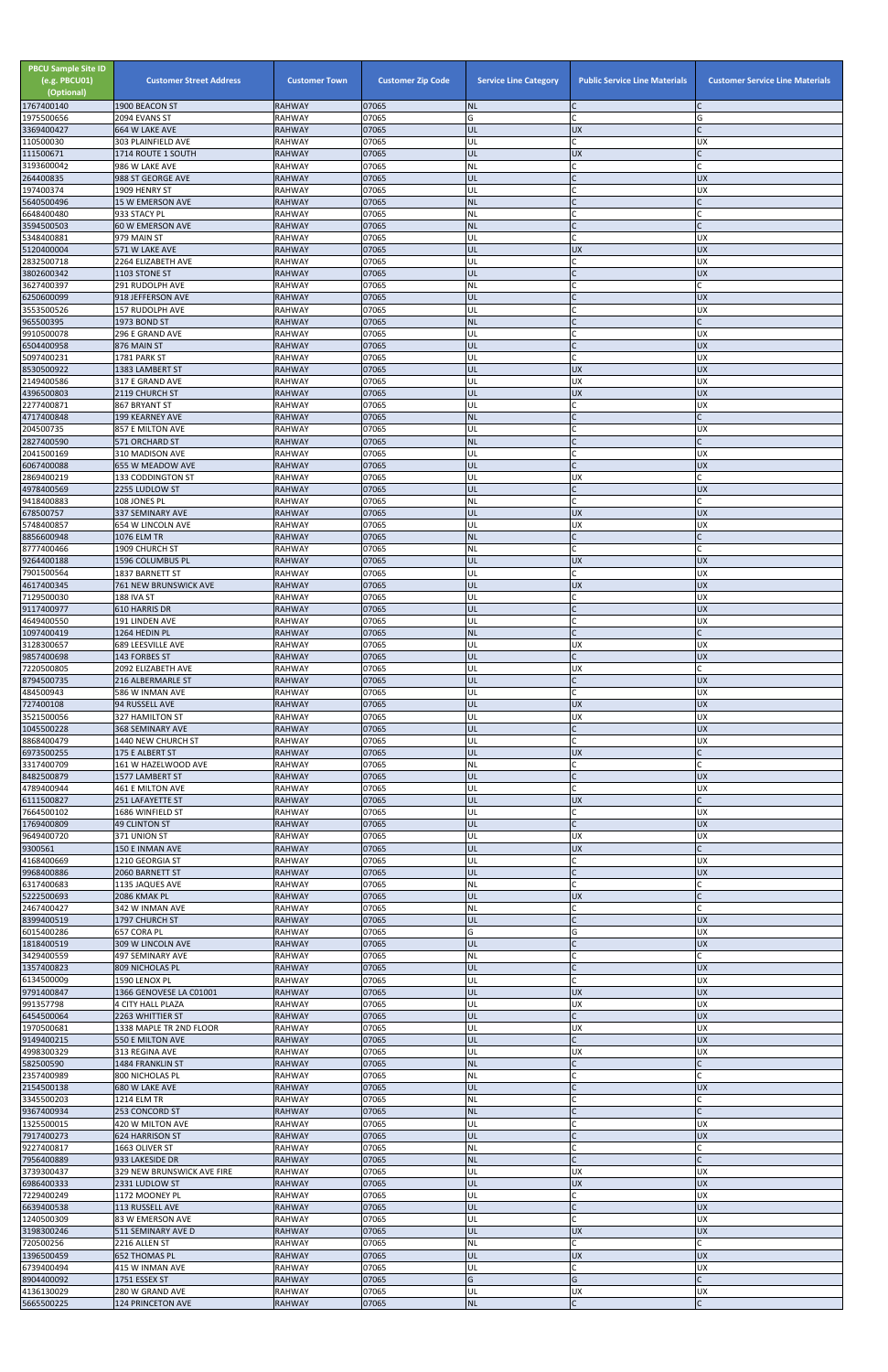| <b>PBCU Sample Site ID</b><br>(e.g. PBCU01)<br>(Optional)<br>2144600366 | <b>Customer Street Address</b><br>109 W CHERRY ST   | <b>Customer Town</b><br><b>RAHWAY</b> | <b>Customer Zip Code</b><br>07065 | <b>Service Line Category</b><br>UL | <b>Public Service Line Materials</b><br>IC | <b>Customer Service Line Materials</b><br><b>UX</b> |
|-------------------------------------------------------------------------|-----------------------------------------------------|---------------------------------------|-----------------------------------|------------------------------------|--------------------------------------------|-----------------------------------------------------|
| 2036130053                                                              | 248 W EMERSON AVE                                   | <b>RAHWAY</b>                         | 07065                             | UL                                 | $\mathsf{C}$                               | <b>UX</b>                                           |
| 7539400086<br>7337400629                                                | 265 DUKES RD<br>411 ALBERMARLE ST                   | <b>RAHWAY</b><br><b>RAHWAY</b>        | 07065<br>07065                    | NL<br>UL                           | $\mathsf{C}$<br><b>UX</b>                  | <b>UX</b>                                           |
| 7487400464                                                              | 806 MAIN ST                                         | <b>RAHWAY</b>                         | 07065                             | UL                                 | $\mathsf{C}$                               | <b>UX</b>                                           |
| 6675500943<br>300500511                                                 | 1028 HAZEL PL<br>49 W MAIN ST                       | <b>RAHWAY</b><br><b>RAHWAY</b>        | 07065<br>07065                    | <b>NL</b><br>UL                    | $\mathsf{C}$<br><b>UX</b>                  | <b>UX</b>                                           |
| 3064400207                                                              | <b>698 AUDREY DR</b>                                | <b>RAHWAY</b>                         | 07065<br>07065                    | G                                  | G                                          | <b>UX</b>                                           |
| 5192400822<br>6975500541                                                | 2077 ROUTE 1 NORTH<br>2071 OLIVER ST                | <b>RAHWAY</b><br><b>RAHWAY</b>        | 07065                             | UL<br>UL                           | <b>UX</b><br>$\mathsf{C}$                  | UX<br><b>UX</b>                                     |
| 509300523<br>329300347                                                  | 898 APGAR TR<br>1164 BROAD ST                       | <b>RAHWAY</b><br><b>RAHWAY</b>        | 07065<br>07065                    | NL<br>UL                           | $\mathsf{C}$<br>$\mathsf{C}$               | <b>UX</b>                                           |
| 7929400932                                                              | 212 JEFFERSON AVE                                   | <b>RAHWAY</b>                         | 07065                             | NL                                 | $\mathsf{C}$                               |                                                     |
| 9753400248<br>4346130072                                                | 920 RANDOLPH AVE<br>73 W CHERRY ST 1ST FL           | <b>RAHWAY</b><br><b>RAHWAY</b>        | 07065<br>07065                    | UL<br>UL                           | $\mathsf{C}$<br>UX                         | <b>UX</b><br>UX                                     |
| 7086400189                                                              | 241 JENSEN AVE                                      | <b>RAHWAY</b>                         | 07065                             | <b>NL</b>                          | $\mathsf{C}$                               |                                                     |
| 1055400559<br>7558300466                                                | 1986 WALL ST<br>1637 PARK ST                        | <b>RAHWAY</b><br><b>RAHWAY</b>        | 07065<br>07065                    | NL<br>UL                           | lC.<br><b>UX</b>                           | <b>UX</b>                                           |
| 658400817                                                               | 322 SEMINARY AVE                                    | <b>RAHWAY</b>                         | 07065                             | NL                                 | C                                          |                                                     |
| 4555500686<br>9856600670                                                | 2139 PROSPECT ST<br><b>1146 ELM TR</b>              | <b>RAHWAY</b><br><b>RAHWAY</b>        | 07065<br>07065                    | UL<br>NL                           | $\mathsf{C}$<br>$\mathsf{C}$               | <b>UX</b>                                           |
| 7369400784                                                              | 561 GROVE ST                                        | <b>RAHWAY</b>                         | 07065                             | UL                                 | <b>UX</b>                                  |                                                     |
| 4604400279<br>7735500726                                                | 738 RODGERS CT<br>654 W GRAND AVE                   | <b>RAHWAY</b><br><b>RAHWAY</b>        | 07065<br>07065                    | NL<br>G                            | $\mathsf{C}$<br>G                          | <b>UX</b>                                           |
| 2250600917                                                              | 998 ST GEORGE AVE                                   | <b>RAHWAY</b>                         | 07065                             | UL                                 | <b>UX</b>                                  | UX                                                  |
| 424500837<br>4446130076                                                 | 1813 RUTHERFORD ST<br>763 W GRAND AVE               | <b>RAHWAY</b><br><b>RAHWAY</b>        | 07065<br>07065                    | UL<br>NL                           | $\mathsf{C}$<br>$\mathsf{C}$               | <b>UX</b>                                           |
| 4908400841                                                              | 1271 WESTFIELD AVE                                  | <b>RAHWAY</b>                         | 07065                             | UL                                 |                                            | <b>UX</b>                                           |
| 9956600305<br>2932500379                                                | 701 DIANNE CT<br>2074 EVANS ST                      | <b>RAHWAY</b><br><b>RAHWAY</b>        | 07065<br>07065                    | <b>NL</b><br>UL                    | $\mathsf{C}$                               | <b>UX</b>                                           |
| 8678400098                                                              | 401 RALEIGH RD                                      | <b>RAHWAY</b>                         | 07065                             | UL                                 | lC.                                        | UX                                                  |
| 7516130092<br>1114400600                                                | 1428 LAWRENCE ST 1ST FL.<br>726 W SCOTT AVE         | <b>RAHWAY</b><br><b>RAHWAY</b>        | 07065<br>07065                    | UL<br>NL                           | <b>UX</b><br>$\mathsf{C}$                  | UX                                                  |
| 788400261                                                               | 760 BEVERLY RD                                      | <b>RAHWAY</b>                         | 07065                             | G                                  | G                                          | <b>UX</b>                                           |
| 9356400601<br>7975500657                                                | 1464 VALLEY RD<br>2099 PROSPECT ST                  | <b>RAHWAY</b><br><b>RAHWAY</b>        | 07065<br>07065                    | UL<br><b>NL</b>                    | <b>UX</b><br>$\mathsf{C}$                  | UX                                                  |
| 6929400934                                                              | 252 JEFFERSON AVE                                   | <b>RAHWAY</b>                         | 07065                             | UL                                 | <b>UX</b>                                  | UX                                                  |
| 8018300332<br>3246920029                                                | 1762 RUTHERFORD ST<br>1166 NEW BRUNSWICK AVE C0205  | <b>RAHWAY</b><br><b>RAHWAY</b>        | 07065<br>07065                    | UL<br>UL                           | $\mathsf{C}$<br><b>UX</b>                  | <b>UX</b><br>UX                                     |
| 9997400390                                                              | 813 BRYANT ST                                       | <b>RAHWAY</b>                         | 07065                             | <b>NL</b>                          | $\mathsf{C}$                               |                                                     |
| 2906130020<br>5270500693                                                | 1054 JAQUES AVE 1ST FLOOR<br>497 UNION ST           | <b>RAHWAY</b><br><b>RAHWAY</b>        | 07065<br>07065                    | UL<br>UL                           | <b>UX</b><br><b>UX</b>                     | <b>UX</b><br><b>UX</b>                              |
| 6770500388                                                              | <b>345 HAMILTON ST</b>                              | <b>RAHWAY</b>                         | 07065                             | UL                                 | C                                          | <b>UX</b>                                           |
| 6794600082<br>2488400891                                                | 1779 RUTHERFORD ST<br>1346 MAPLE TR 1ST FLOOR       | <b>RAHWAY</b><br><b>RAHWAY</b>        | 07065<br>07065                    | UL<br>UL                           | $\mathsf{C}$<br>$\mathsf{C}$               | <b>UX</b><br>UX                                     |
| 9137400186                                                              | 1794 BRADY CT                                       | <b>RAHWAY</b>                         | 07065                             | UL                                 | $\mathsf{C}$                               | <b>UX</b>                                           |
| 1910500681<br>4525500336                                                | 317 UNDERHILL PL<br>1129 BRYANT ST                  | <b>RAHWAY</b><br><b>RAHWAY</b>        | 07065<br>07065                    | G<br>UL                            | <b>UX</b><br>C                             | G<br><b>UX</b>                                      |
| 654500689                                                               | 995 MAURICE AVE                                     | <b>RAHWAY</b>                         | 07065                             | NL                                 | lc.                                        |                                                     |
| 6446130061<br>3509300355                                                | 774 LINDEN AVE<br>482 LINDEN AVE 1ST FL             | <b>RAHWAY</b><br><b>RAHWAY</b>        | 07065<br>07065                    | UL<br>UL                           | <b>UX</b><br>C                             | <b>UX</b><br><b>UX</b>                              |
| 850600569                                                               | 908 BROAD ST                                        | <b>RAHWAY</b>                         | 07065                             | UL                                 | $\mathsf{C}$                               | <b>UX</b>                                           |
| 5777400633<br>7604400828                                                | 2000 PRICE ST 1ST FLR<br>1853 WHITTIER ST LEFT SIDE | <b>RAHWAY</b><br><b>RAHWAY</b>        | 07065<br>07065                    | UL<br>UL                           | $\mathsf{C}$<br><b>UX</b>                  | <b>UX</b><br><b>UX</b>                              |
| 3610500049                                                              | 419 ORCHARD ST                                      | <b>RAHWAY</b>                         | 07065                             | NL                                 | $\mathsf{C}$                               |                                                     |
| 7270500991<br>7729400670                                                | 743 UNION ST<br><b>108 RICHMOND TR</b>              | <b>RAHWAY</b><br><b>RAHWAY</b>        | 07065<br>07065                    | UL<br>UL                           | <b>UX</b><br>C                             | <b>UX</b><br>UX                                     |
| 9620500251                                                              | 2160 ALLEN ST                                       | <b>RAHWAY</b>                         | 07065                             | <b>NL</b>                          | $\mathsf{C}$                               |                                                     |
| 8734500159<br>2425500245                                                | 1554 LENOX PL<br>1001 MILTON BLVD                   | <b>RAHWAY</b><br><b>RAHWAY</b>        | 07065<br>07065                    | UL<br>UL                           | $\mathsf{C}$<br><b>UX</b>                  | <b>UX</b>                                           |
| 6345500493                                                              | 322 W EMERSON AVE                                   | <b>RAHWAY</b>                         | 07065                             | <b>NL</b>                          | C                                          |                                                     |
| 566400898<br>4330500893                                                 | 1524 IRVING ST<br>442 W SCOTT AVE                   | <b>RAHWAY</b><br><b>RAHWAY</b>        | 07065<br>07065                    | UL<br>UL                           | <b>UX</b><br>$\mathsf{C}$                  | <b>UX</b><br>UX                                     |
| 9219400534                                                              | 2231 PRICE ST                                       | <b>RAHWAY</b>                         | 07065                             | UL                                 | $\mathsf{C}$                               | <b>UX</b>                                           |
| 3219400709<br>649400394                                                 | 182 E STEARNS ST<br>2186 PRICE ST                   | <b>RAHWAY</b><br><b>RAHWAY</b>        | 07065<br>07065                    | UL<br>UL                           | C<br>$\mathsf{C}$                          | <b>UX</b><br><b>UX</b>                              |
| 4610500493                                                              | 377 PLAINFIELD AVE                                  | <b>RAHWAY</b>                         | 07065                             | UL                                 | $\mathsf{C}$                               | <b>UX</b>                                           |
| 9244600252<br>2566400685                                                | 943 LAKESIDE DR<br>312 CENTRAL AVE                  | <b>RAHWAY</b><br><b>RAHWAY</b>        | 07065<br>07065                    | UL<br>UL                           | $\mathsf{C}$<br>$\mathsf{C}$               | UX<br>UX                                            |
| 4294500639                                                              | 2105 OLIVER ST                                      | <b>RAHWAY</b>                         | 07065                             | UL                                 | $\mathsf{C}$                               | <b>UX</b>                                           |
| 9114500660<br>6670500852                                                | 219 W MAIN ST<br>1428 CHURCH ST                     | <b>RAHWAY</b><br><b>RAHWAY</b>        | 07065<br>07065                    | UL<br>UL                           | <b>UX</b><br>$\mathsf{C}$                  | <b>UX</b><br><b>UX</b>                              |
| 5617400844<br>5642400964                                                | 173 E STEARNS ST                                    | <b>RAHWAY</b>                         | 07065<br>07065                    | UL<br>UL                           | $\mathsf{C}$<br><b>UX</b>                  | UX<br><b>UX</b>                                     |
| 578400031                                                               | 70 MONROE ST 3C<br>241 E HAZELWOOD AVE              | <b>RAHWAY</b><br><b>RAHWAY</b>        | 07065                             | UL                                 | $\mathsf{C}$                               | UX                                                  |
| 3528400053<br>4958300508                                                | 204 VILLA PL<br>1500 CAMPBELL ST 2ND FLR            | <b>RAHWAY</b><br><b>RAHWAY</b>        | 07065<br>07065                    | UL<br>UL                           | <b>UX</b><br><b>UX</b>                     | <b>UX</b>                                           |
| 9898300280                                                              | 1400 ESTERBROOK AVE                                 | <b>RAHWAY</b>                         | 07065                             | UL                                 | <b>UX</b>                                  | <b>UX</b>                                           |
| 2247400340<br>8456600370                                                | 1032 MAURICE AVE<br>771 STONE ST                    | <b>RAHWAY</b><br><b>RAHWAY</b>        | 07065<br>07065                    | NL<br>UL                           | C                                          | <b>UX</b>                                           |
| 6294500756                                                              | 390 KOENIG PL                                       | <b>RAHWAY</b>                         | 07065                             | IUL.                               |                                            | UΧ                                                  |
| 6000500345<br>2778400498                                                | 912 STONE ST<br>2213 CHURCH ST                      | <b>RAHWAY</b><br><b>RAHWAY</b>        | 07065<br>07065                    | UL<br>UL                           | $\mathsf C$<br>$\mathsf{C}$                | <b>UX</b><br>UX                                     |
| 3777400500                                                              | 2073 ALLEN ST                                       | <b>RAHWAY</b>                         | 07065                             | UL                                 | <b>UX</b>                                  |                                                     |
| 5014500858<br>6727400916                                                | 773 CENTRAL AVE<br>729 W INMAN AVE                  | RAHWAY<br><b>RAHWAY</b>               | 07065<br>07065                    | <b>NL</b><br><b>NL</b>             | C<br>$\mathsf{C}$                          |                                                     |
| 6599400204                                                              | 1466 CHURCH ST                                      | <b>RAHWAY</b>                         | 07065                             | UL                                 | $\mathsf{C}$                               | <b>UX</b>                                           |
| 8683500239<br>2577400373                                                | 1782 RUTHERFORD ST<br>703 W MEADOW AVE              | <b>RAHWAY</b><br>RAHWAY               | 07065<br>07065                    | UL<br>NL                           | <b>UX</b><br>C                             | <b>UX</b>                                           |
| 5336130090                                                              | 336 COTTAGE ST                                      | <b>RAHWAY</b>                         | 07065                             | UL                                 | $\mathsf{C}$                               | UX                                                  |
| 5654500691<br>2554500074                                                | 2079 PROSPECT ST<br>2274 KNAPP DR                   | <b>RAHWAY</b><br><b>RAHWAY</b>        | 07065<br>07065                    | UL<br>UL                           | $\mathsf{C}$<br><b>UX</b>                  | UX<br><b>UX</b>                                     |
| 4052400316                                                              | 1413 ESSEX ST C0202                                 | <b>RAHWAY</b>                         | 07065                             | UL                                 | <b>UX</b>                                  | <b>UX</b>                                           |
| 7565500175<br>9814500261                                                | 586 GROVE ST<br>198 ALBERMARLE ST                   | <b>RAHWAY</b><br><b>RAHWAY</b>        | 07065<br>07065                    | <b>NL</b><br>UL                    | $\mathsf{C}$<br>$\mathsf{C}$               | <b>UX</b>                                           |
| 134500984                                                               | 1924 BARNETT ST                                     | <b>RAHWAY</b>                         | 07065                             | UL                                 | $\mathsf{C}$                               | <b>UX</b>                                           |
| 5358300577<br>985400023                                                 | 404 W GRAND AVE<br>485 LINDEN AVE                   | <b>RAHWAY</b><br><b>RAHWAY</b>        | 07065<br>07065                    | UL<br>UL                           | C                                          | <b>UX</b><br>UX                                     |
| 4392400661                                                              | 1045 WESTFIELD AVE PAC TOWER MTR                    | <b>RAHWAY</b>                         | 07065                             | UL                                 | <b>UX</b>                                  | <b>UX</b>                                           |
| 988400917<br>8702500463                                                 | 860 JAQUES AVE<br>695 AUDREY DR                     | <b>RAHWAY</b><br>RAHWAY               | 07065<br>07065                    | NL<br>G                            | $\mathsf C$<br>G                           | UX                                                  |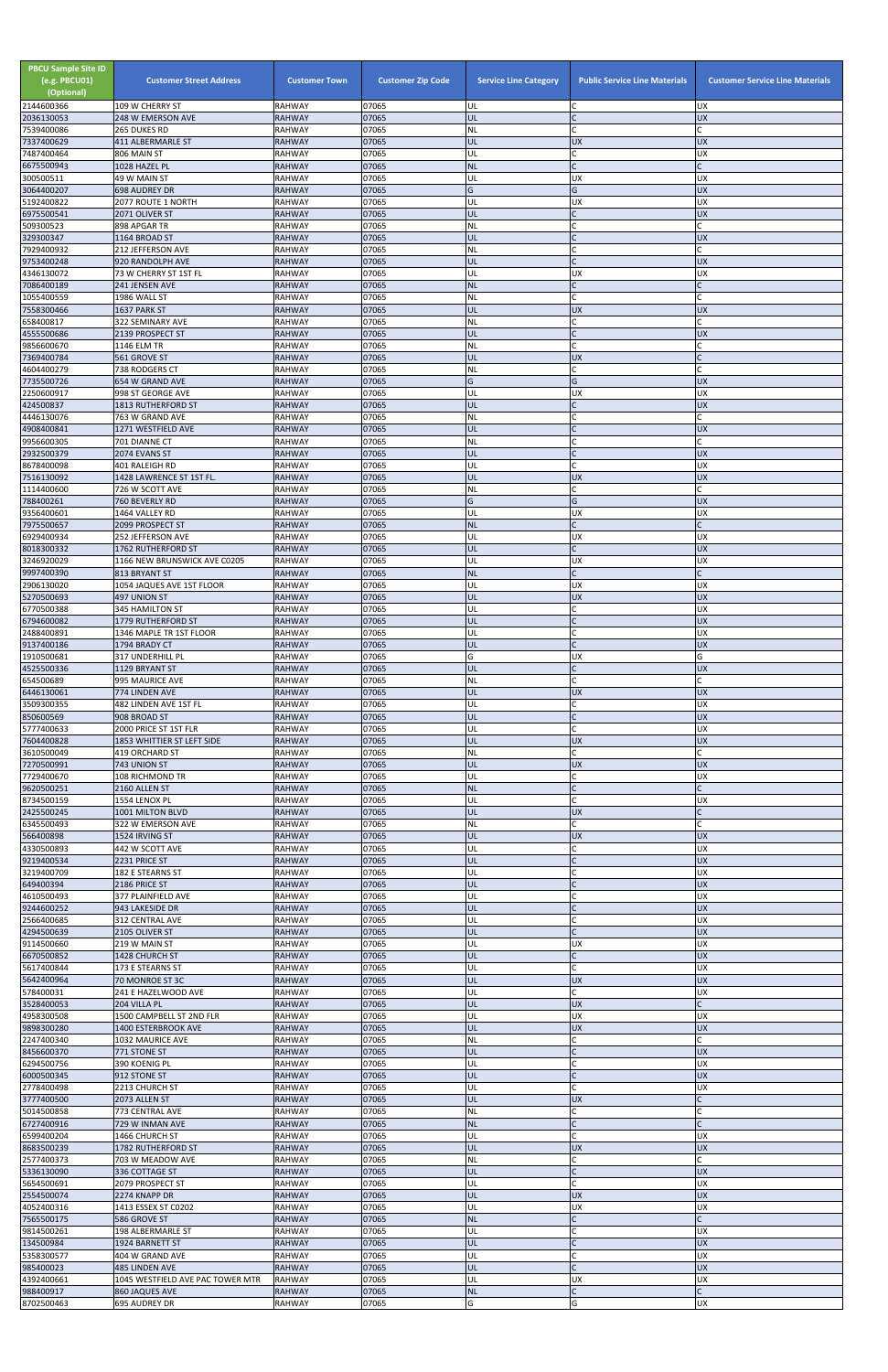| <b>PBCU Sample Site ID</b><br>(e.g. PBCU01)<br>(Optional)<br>6744500175 | <b>Customer Street Address</b><br>1806 OLIVER ST  | <b>Customer Town</b><br><b>RAHWAY</b> | <b>Customer Zip Code</b><br>07065 | <b>Service Line Category</b><br>UL | <b>Public Service Line Materials</b><br>C | <b>Customer Service Line Materials</b><br><b>UX</b> |
|-------------------------------------------------------------------------|---------------------------------------------------|---------------------------------------|-----------------------------------|------------------------------------|-------------------------------------------|-----------------------------------------------------|
| 6893500851                                                              | 706 E SCOTT AVE                                   | <b>RAHWAY</b>                         | 07065                             | UL                                 | <b>UX</b>                                 | $\mathsf{C}$                                        |
| 5220400213                                                              | 958 APGAR TR                                      | <b>RAHWAY</b>                         | 07065                             | <b>NL</b>                          | $\mathsf{C}$                              |                                                     |
| 2208400474<br>5876400943                                                | 454 STANLEY PL<br><b>565 SYCAMORE ST</b>          | <b>RAHWAY</b><br><b>RAHWAY</b>        | 07065<br>07065                    | NL<br>UL                           | $\mathsf{C}$<br>$\mathsf{C}$              | <b>UX</b>                                           |
| 9058300420                                                              | 2166 ELIZABETH AVE 2NDFL/REAR                     | <b>RAHWAY</b>                         | 07065                             | UL                                 | <b>UX</b>                                 | <b>UX</b>                                           |
| 5843500455<br>4044600004                                                | 446 W MILTON AVE<br>403 SEMINARY AVE              | <b>RAHWAY</b><br><b>RAHWAY</b>        | 07065<br>07065                    | UL<br>UL                           | $\mathsf{C}$<br><b>UX</b>                 | <b>UX</b><br><b>UX</b>                              |
| 9012600845                                                              | 406 ELM AVE                                       | <b>RAHWAY</b>                         | 07065                             | UL                                 | $\mathsf{C}$                              | <b>UX</b>                                           |
| 1896400773<br>4983600033                                                | 1949 BARNETT ST<br>174 FORBES ST                  | <b>RAHWAY</b><br><b>RAHWAY</b>        | 07065<br>07065                    | UL<br>G                            | $\mathsf{C}$<br>G                         | <b>UX</b><br>G                                      |
| 2918400521                                                              | 512 W SCOTT AVE                                   | <b>RAHWAY</b>                         | 07065                             | UL                                 | $\mathcal{C}$                             | <b>UX</b>                                           |
| 5345500377<br>614500439                                                 | 431 STALEVICZ LA<br>714 W MILTON AVE              | <b>RAHWAY</b><br><b>RAHWAY</b>        | 07065<br>07065                    | UL<br>NL                           | $\mathsf{C}$<br>$\mathsf{C}$              | <b>UX</b>                                           |
| 1144600887                                                              | 1383 BRYANT ST                                    | <b>RAHWAY</b>                         | 07065                             | UL                                 | <b>UX</b>                                 | <b>UX</b>                                           |
| 3329300857<br>1459400709                                                | 390 JENSEN AVE<br>417 UNION ST                    | <b>RAHWAY</b><br><b>RAHWAY</b>        | 07065<br>07065                    | NL<br>UL                           | $\mathsf{C}$<br><b>UX</b>                 | $\mathsf{C}$                                        |
| 7142500843                                                              | 2284 WARD DR                                      | <b>RAHWAY</b>                         | 07065                             | UL                                 | $\mathsf{C}$                              | <b>UX</b>                                           |
| 7988300539<br>2988300486                                                | <b>10 ARCHANGELO AVE</b><br>800 NEW BRUNSWICK AVE | <b>RAHWAY</b>                         | 07065<br>07065                    | UL                                 | <b>UX</b>                                 | $\mathsf{C}$                                        |
| 9704400268                                                              | 1178 MAYFAIR DR                                   | <b>RAHWAY</b><br><b>RAHWAY</b>        | 07065                             | UL<br>UL                           | <b>UX</b><br>$\mathsf{C}$                 | <b>UX</b>                                           |
| 4258300741                                                              | 2053 ROUTE 1                                      | <b>RAHWAY</b>                         | 07065                             | UL                                 | <b>UX</b>                                 | $\mathsf{C}$                                        |
| 764500355<br>4366400586                                                 | 1183 STONE ST<br>802 MOSES DR                     | <b>RAHWAY</b><br><b>RAHWAY</b>        | 07065<br>07065                    | UL<br>UL                           | $\mathsf C$<br>$\mathsf{C}$               | <b>UX</b><br><b>UX</b>                              |
| 65500749                                                                | 688 MOSES DR                                      | <b>RAHWAY</b>                         | 07065                             | UL                                 | <b>UX</b>                                 | <b>UX</b>                                           |
| 5378500485<br>5049400648                                                | 1022 WESTFIELD AVE<br>476 WASHINGTON ST           | <b>RAHWAY</b><br><b>RAHWAY</b>        | 07065<br>07065                    | NL<br>UL                           | $\mathsf{C}$<br>Ic.                       | C<br><b>UX</b>                                      |
| 7856400287                                                              | 1143 ST GEORGE AVE                                | <b>RAHWAY</b>                         | 07065                             | NL                                 | $\mathcal{C}$                             |                                                     |
| 8791400806<br>1980500265                                                | 1362 GENOVESE LA # 1002<br>635 W INMAN AVE        | <b>RAHWAY</b><br><b>RAHWAY</b>        | 07065<br>07065                    | UL<br>NL                           | <b>UX</b><br>$\mathsf{C}$                 | <b>UX</b><br>C                                      |
| 7787400441                                                              | 2161 CHURCH ST                                    | <b>RAHWAY</b>                         | 07065                             | <b>NL</b>                          | $\mathsf{C}$                              | $\mathsf{C}$                                        |
| 1953700061<br>5854400854                                                | 1971 LUFBERRY ST<br>1299 KLINE PL                 | <b>RAHWAY</b><br><b>RAHWAY</b>        | 07065<br>07065                    | UL<br><b>NL</b>                    | $\mathsf{C}$<br>$\mathcal{C}$             | <b>UX</b>                                           |
| 6154500879                                                              | 442 CORNELL AVE                                   | <b>RAHWAY</b>                         | 07065                             | UL                                 | <b>UX</b>                                 | $\mathsf{C}$                                        |
| 5979400234                                                              | 2105 WALL ST                                      | <b>RAHWAY</b>                         | 07065                             | UL                                 | $\mathsf{C}$                              | <b>UX</b>                                           |
| 7986500278<br>2837400069                                                | 784 HOLLY PL<br>826 E HAZELWOOD AVE               | <b>RAHWAY</b><br><b>RAHWAY</b>        | 07065<br>07065                    | UL<br>UL                           | <b>UX</b><br><b>UX</b>                    | <b>UX</b><br><b>UX</b>                              |
| 4175500392                                                              | 213 ADAMS ST                                      | <b>RAHWAY</b>                         | 07065                             | UL                                 | $\mathsf{C}$                              | <b>UX</b>                                           |
| 5894500397<br>4974500599                                                | 297 E SCOTT AVE<br>1442 CAMPBELL ST               | <b>RAHWAY</b><br><b>RAHWAY</b>        | 07065<br>07065                    | IUL<br>UL                          | <b>UX</b><br>$\mathsf{C}$                 | <b>UX</b>                                           |
| 8496500482                                                              | 358 W SCOTT AVE                                   | <b>RAHWAY</b>                         | 07065                             | UL                                 | $\mathsf{C}$                              | <b>UX</b>                                           |
| 358400719<br>1189400809                                                 | 2123 EVANS ST<br>356 E MILTON AVE                 | <b>RAHWAY</b><br><b>RAHWAY</b>        | 07065<br>07065                    | <b>NL</b><br>UL                    | $\mathsf{C}$                              | <b>UX</b>                                           |
| 3953700165                                                              | 1978 BOND ST                                      | <b>RAHWAY</b>                         | 07065                             | UL                                 | $\mathsf{C}$                              | <b>UX</b>                                           |
| 5193600763<br>4530500425                                                | 119 DUKES RD<br>1466 FRANKLIN ST                  | <b>RAHWAY</b><br><b>RAHWAY</b>        | 07065<br>07065                    | <b>NL</b><br>UL                    | $\mathsf{C}$<br><b>UX</b>                 | $\mathsf{C}$                                        |
| 778500019                                                               | 1500 IRVING ST                                    | <b>RAHWAY</b>                         | 07065                             | UL                                 | <b>UX</b>                                 | <b>UX</b>                                           |
| 2510500199                                                              | 849 ROBERT ST                                     | <b>RAHWAY</b>                         | 07065                             | NL                                 | $\mathsf{C}$<br>$\mathsf{C}$              |                                                     |
| 3539400990<br>6434500893                                                | 830 E MILTON AVE<br>1136 KLINE PL                 | <b>RAHWAY</b><br><b>RAHWAY</b>        | 07065<br>07065                    | UL<br>UL                           | <b>UX</b>                                 | <b>UX</b><br>$\mathsf{C}$                           |
| 315500037                                                               | 1934 BOND ST                                      | <b>RAHWAY</b>                         | 07065                             | UL                                 | <b>UX</b>                                 | <b>UX</b>                                           |
| 1576400896<br>8558300597                                                | 831 FALESKY ST<br>830 ELSTON ST                   | <b>RAHWAY</b><br><b>RAHWAY</b>        | 07065<br>07065                    | <b>NL</b><br>UL                    | $\mathsf{C}$<br><b>UX</b>                 | $\mathsf{C}$<br><b>UX</b>                           |
| 1848400319                                                              | 320 WAITE AVE                                     | <b>RAHWAY</b>                         | 07065                             | <b>NL</b>                          | $\mathsf{C}$                              | $\mathsf{C}$                                        |
| 7883600092<br>1356400886                                                | 1087 BRYANT ST<br>627 SEMINARY AVE                | <b>RAHWAY</b><br><b>RAHWAY</b>        | 07065<br>07065                    | <b>NL</b><br>G                     | $\overline{C}$<br>G                       | <b>UX</b>                                           |
| 7444500115                                                              | 146 MONROE ST 1ST FLR                             | <b>RAHWAY</b>                         | 07065                             | UL                                 | <b>UX</b>                                 | <b>UX</b>                                           |
| 4515500184<br>4968400977                                                | 2304 ELIZABETH AVE<br>1129 FULTON ST              | <b>RAHWAY</b><br><b>RAHWAY</b>        | 07065<br>07065                    | <b>NL</b><br>UL                    | $\mathsf{C}$<br>$\mathsf{C}$              | C<br><b>UX</b>                                      |
| 8902500519                                                              | 414 CENTRAL AVE                                   | <b>RAHWAY</b>                         | 07065                             | UL                                 | <b>UX</b>                                 | <b>UX</b>                                           |
| 104500284<br>5602500696                                                 | 162 RIDGE RD<br>879 E MILTON AVE                  | <b>RAHWAY</b><br><b>RAHWAY</b>        | 07065<br>07065                    | <b>NL</b><br><b>NL</b>             | $\mathsf{C}$<br>$\mathsf{C}$              | $\mathsf{C}$                                        |
| 382827977                                                               | 1045 WESTFIELD AVENUE (GAC FINISHED) RAHWAY       |                                       | 07065                             | <b>UL</b>                          | <b>UX</b>                                 | <b>UX</b>                                           |
| 3524500063<br>1160500440                                                | 1574 LAWRENCE ST<br>358 E MILTON AVE              | <b>RAHWAY</b><br><b>RAHWAY</b>        | 07065<br>07065                    | UL<br>UL                           | $\mathsf C$<br>$\mathsf{C}$               | <b>UX</b><br><b>UX</b>                              |
| 7215500569                                                              | 481 E GRAND AVE                                   | <b>RAHWAY</b>                         | 07065                             | UL                                 | <b>UX</b>                                 | C                                                   |
| 3017400950<br>1834500381                                                | 941 RICHARD BLVD                                  | <b>RAHWAY</b><br><b>RAHWAY</b>        | 07065<br>07065                    | UL<br>UL                           | $\mathsf{C}$<br>$\mathsf{C}$              | <b>UX</b><br><b>UX</b>                              |
| 5140500012                                                              | 323 E STEARNS ST<br>1046 JAQUES AVE               | <b>RAHWAY</b>                         | 07065                             | UL                                 |                                           | <b>UX</b>                                           |
| 2590500431                                                              | 704 CENTRAL AVE                                   | <b>RAHWAY</b>                         | 07065                             | G                                  | G                                         | <b>UX</b>                                           |
| 8804500518<br>9674500192                                                | <b>530 HARRISON ST</b><br>1105 MADISON AVE        | <b>RAHWAY</b><br><b>RAHWAY</b>        | 07065<br>07065                    | UL<br><b>NL</b>                    | $\mathsf{C}$<br>$\mathsf{C}$              | <b>UX</b><br>$\mathsf{C}$                           |
| 2329500650                                                              | 2374 ALLEN ST                                     | <b>RAHWAY</b>                         | 07065                             | UL                                 | $\overline{C}$                            | <b>UX</b>                                           |
| 7408300158<br>4297400292                                                | 1266 KLINE PL<br>1204 NEW BRUNSWICK AVE           | <b>RAHWAY</b><br><b>RAHWAY</b>        | 07065<br>07065                    | UL<br>UL                           | <b>UX</b><br>$\mathsf{C}$                 | <b>UX</b><br><b>UX</b>                              |
| 9145500149                                                              | 626 ELM AVE                                       | <b>RAHWAY</b>                         | 07065                             | UL                                 | $\mathsf{C}$                              | <b>UX</b>                                           |
| 3250500729<br>9026130073                                                | 955 MAURICE AVE<br>161 W MAIN ST                  | <b>RAHWAY</b><br><b>RAHWAY</b>        | 07065<br>07065                    | UL<br>UL                           | $\mathsf{C}$<br><b>UX</b>                 | <b>UX</b>                                           |
| 8608400075                                                              | 348 BERTHOLD AVE                                  | <b>RAHWAY</b>                         | 07065                             | UL                                 |                                           | <b>UX</b>                                           |
| 1428500275<br>1301600696                                                | 157 WALTER ST<br>279 W INMAN AVE                  | <b>RAHWAY</b><br>RAHWAY               | 07065<br>07065                    | UL<br>INL                          | $\mathsf{C}$                              | <b>UX</b>                                           |
| 3740500015                                                              | 600 JAQUES AVE                                    | <b>RAHWAY</b>                         | 07065                             | UL                                 | <b>UX</b>                                 | <b>UX</b>                                           |
| 3164400989                                                              | 1463 CHURCH ST                                    | <b>RAHWAY</b>                         | 07065                             | UL                                 | $\mathsf{C}$<br>$\mathsf{C}$              | <b>UX</b>                                           |
| 9459400245<br>6904500336                                                | <b>635 HARRISON ST</b><br>923 WESTFIELD AVE       | <b>RAHWAY</b><br><b>RAHWAY</b>        | 07065<br>07065                    | UL<br>UL                           | <b>UX</b>                                 | <b>UX</b><br>$\overline{C}$                         |
| 5802500589                                                              | 142 W LINCOLN AVE                                 | <b>RAHWAY</b>                         | 07065                             | NL                                 |                                           |                                                     |
| 3077400554<br>9214500352                                                | 799 FALESKY ST<br>464 W MILTON AVE                | <b>RAHWAY</b><br><b>RAHWAY</b>        | 07065<br>07065                    | UL<br>UL                           | $\mathsf{C}$<br>$\mathsf{C}$              | <b>UX</b><br><b>UX</b>                              |
| 1455500870                                                              | 2297 CHURCH ST                                    | <b>RAHWAY</b>                         | 07065                             | UL                                 | <b>UX</b>                                 | <b>UX</b>                                           |
| 6840500082<br>4808400143                                                | 419 W MEADOW AVE<br>370 PLAINFIELD AVE            | <b>RAHWAY</b><br><b>RAHWAY</b>        | 07065<br>07065                    | UL<br><b>NL</b>                    | $\mathsf{C}$<br>$\mathsf{C}$              | <b>UX</b>                                           |
| 8943500660                                                              | 816 PRATT ST                                      | <b>RAHWAY</b>                         | 07065                             | <b>NL</b>                          | $\mathsf{C}$                              | $\mathsf{C}$                                        |
| 757400456<br>1810500074                                                 | 209 E HAZELWOOD AVE<br>429 JAQUES AVE             | <b>RAHWAY</b><br><b>RAHWAY</b>        | 07065<br>07065                    | UL<br><b>NL</b>                    | $\mathsf{C}$<br>$\mathsf{C}$              | <b>UX</b><br>$\mathsf{C}$                           |
| 3494600401                                                              | 807 W SCOTT AVE                                   | <b>RAHWAY</b>                         | 07065                             | G                                  | G                                         | <b>UX</b>                                           |
| 4100500376<br>177400875                                                 | 819 HAMILTON ST<br>753 DIANNE CT                  | <b>RAHWAY</b><br><b>RAHWAY</b>        | 07065<br>07065                    | NL<br>UL                           | $\mathsf{C}$                              | <b>UX</b>                                           |
| 795400234                                                               | 1650 CHURCH ST                                    | RAHWAY                                | 07065                             | UL                                 | $\mathsf{C}$                              | <b>UX</b>                                           |
| 4477400601                                                              | 587 JEFFERSON AVE                                 | <b>RAHWAY</b>                         | 07065                             | UL                                 | <b>UX</b>                                 | <b>UX</b>                                           |
| 3725500485<br>5967400540                                                | 330 RUDOLPH AVE<br>1175 GRESLIN TR                | <b>RAHWAY</b><br><b>RAHWAY</b>        | 07065<br>07065                    | <b>NL</b><br>UL                    | $\mathsf{C}$<br>UX                        | C<br>$\overline{C}$                                 |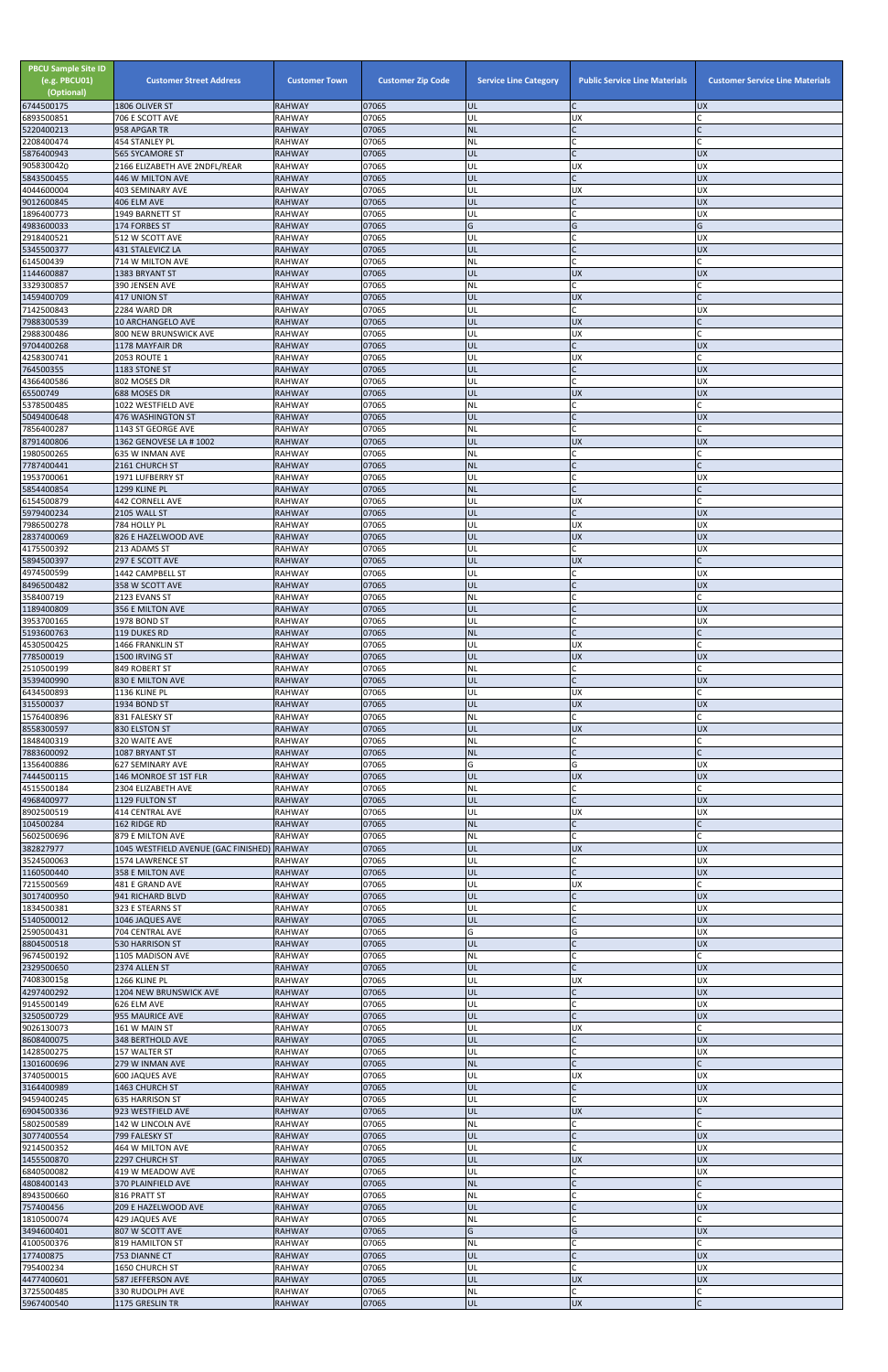| <b>PBCU Sample Site ID</b><br>(e.g. PBCU01)<br>(Optional)<br>9883500524 | <b>Customer Street Address</b><br>2165 ALLEN ST | <b>Customer Town</b><br><b>RAHWAY</b> | <b>Customer Zip Code</b><br>07065 | <b>Service Line Category</b><br>G | <b>Public Service Line Materials</b><br>G | <b>Customer Service Line Materials</b><br><b>UX</b> |
|-------------------------------------------------------------------------|-------------------------------------------------|---------------------------------------|-----------------------------------|-----------------------------------|-------------------------------------------|-----------------------------------------------------|
| 8229300407                                                              | 1210 BRIARCLIFF DR                              | <b>RAHWAY</b>                         | 07065                             | <b>NL</b>                         | $\mathsf{C}$                              |                                                     |
| 9348400350<br>6944500467                                                | 325 E LAKE AVE<br>1078 BAUMANN CT               | <b>RAHWAY</b><br><b>RAHWAY</b>        | 07065<br>07065                    | UL<br>UL                          | <b>UX</b><br>$\overline{C}$               | <b>UX</b><br><b>UX</b>                              |
| 821500975                                                               | 821 MILTON BLVD                                 | <b>RAHWAY</b>                         | 07065                             | UL                                |                                           | <b>UX</b>                                           |
| 1710500323<br>4097400870                                                | 191 CONCORD ST<br>647 KELLER PL                 | <b>RAHWAY</b><br><b>RAHWAY</b>        | 07065<br>07065                    | UL<br>NL                          | $\mathsf{C}$<br>$\mathsf{C}$              | <b>UX</b>                                           |
| 878400817                                                               | <b>673 NEW BRUNSWICK AVE</b>                    | <b>RAHWAY</b>                         | 07065                             | UL                                | <b>UX</b>                                 | <b>UX</b>                                           |
| 2298400398                                                              | 948 RICHARD BLVD                                | <b>RAHWAY</b>                         | 07065                             | UL                                | C                                         | <b>UX</b>                                           |
| 8328400672<br>4207400419                                                | 1011 BRYANT ST<br>228 WILLIAMS ST               | <b>RAHWAY</b><br><b>RAHWAY</b>        | 07065<br>07065                    | <b>NL</b>                         |                                           | <b>UX</b>                                           |
| 7570500924                                                              | 990 TRUSSLER PL                                 | <b>RAHWAY</b>                         | 07065                             | <b>NL</b>                         | $\mathsf{C}$                              | $\mathsf{C}$                                        |
| 1068400674<br>9245500790                                                | 580 MAPLE AVE<br>774 HILLSIDE RD                | <b>RAHWAY</b><br><b>RAHWAY</b>        | 07065<br>07065                    | UL<br>UL                          | <b>UX</b><br>$\mathsf{C}$                 | <b>UX</b><br><b>UX</b>                              |
| 7776400002                                                              | 174 WALTER ST                                   | <b>RAHWAY</b>                         | 07065                             | G                                 | G                                         | $\mathsf{C}$                                        |
| 2749400367                                                              | 447 W GRAND AVE                                 | <b>RAHWAY</b>                         | 07065                             | UL                                | <b>UX</b>                                 | <b>UX</b>                                           |
| 3449400144<br>9939400271                                                | 2310 DESISTO DR<br><b>174 COLONIA BLVD</b>      | <b>RAHWAY</b><br><b>RAHWAY</b>        | 07065<br>07065                    | UL<br>UL                          | <b>UX</b><br>$\mathsf{C}$                 | <b>UX</b><br><b>UX</b>                              |
| 6519400609                                                              | 819 RODGERS CT                                  | <b>RAHWAY</b>                         | 07065                             | UL                                |                                           | <b>UX</b>                                           |
| 783500875<br>6396400474                                                 | <b>1835 LENNINGTON ST</b><br>1445 LAMBERT ST    | <b>RAHWAY</b><br><b>RAHWAY</b>        | 07065<br>07065                    | UL<br>UL                          | $\mathsf{C}$<br>$\mathsf{C}$              | <b>UX</b><br><b>UX</b>                              |
| 3609400013                                                              | 859 APGAR TR                                    | <b>RAHWAY</b>                         | 07065                             | <b>NL</b>                         | $\mathsf{C}$                              |                                                     |
| 1356920002<br>4647400778                                                | 777 JEFFERSON AVE<br><b>615 SEMINARY AVE</b>    | <b>RAHWAY</b><br><b>RAHWAY</b>        | 07065<br>07065                    | UL<br><b>NL</b>                   | O<br>$\mathsf{C}$                         | <b>UX</b>                                           |
| 3716130021                                                              | 1495 ESTERBROOK AVE B                           | <b>RAHWAY</b>                         | 07065                             | UL                                | <b>UX</b>                                 | <b>UX</b>                                           |
| 5724500379                                                              | 159 E ALBERT ST                                 | <b>RAHWAY</b>                         | 07065                             | G                                 | G                                         |                                                     |
| 8260500334<br>3683600212                                                | 1176 FULTON ST 1ST FLR<br>850 RICHARD BLVD      | <b>RAHWAY</b><br><b>RAHWAY</b>        | 07065<br>07065                    | UL<br>UL                          | <b>UX</b><br>$\mathsf{C}$                 | <b>UX</b><br><b>UX</b>                              |
| 154500661                                                               | 470 SYCAMORE ST                                 | <b>RAHWAY</b>                         | 07065                             | <b>NL</b>                         | $\mathsf{C}$                              |                                                     |
| 7625500013<br>4053500548                                                | <b>634 SYCAMORE ST</b><br>1203 MIDWOOD DR       | <b>RAHWAY</b><br><b>RAHWAY</b>        | 07065<br>07065                    | <b>NL</b><br>UL                   | $\mathsf{C}$<br>$\mathsf{C}$              | <b>UX</b>                                           |
| 3448400310                                                              | 944 THORN ST                                    | <b>RAHWAY</b>                         | 07065                             | UL                                | <b>UX</b>                                 | <b>UX</b>                                           |
| 4092400429                                                              | 77 W CHERRY ST 2ND FL                           | <b>RAHWAY</b>                         | 07065                             | UL                                | <b>UX</b>                                 | <b>UX</b>                                           |
| 5955500354<br>1959400927                                                | 230 JONES PL<br>890 JAQUES AVE                  | <b>RAHWAY</b><br><b>RAHWAY</b>        | 07065<br>07065                    | UL<br>UL                          | $\mathsf{C}$<br>$\mathsf{C}$              | <b>UX</b><br><b>UX</b>                              |
| 1687400863                                                              | 429 RALEIGH RD                                  | <b>RAHWAY</b>                         | 07065                             | <b>NL</b>                         | $\mathsf{C}$                              | $\mathsf{C}$                                        |
| 6497400178<br>9094500366                                                | 214 VILLA PL                                    | <b>RAHWAY</b>                         | 07065<br>07065                    | UL<br><b>NL</b>                   | <b>UX</b>                                 |                                                     |
| 1648400994                                                              | 383 KOENIG PL<br>2221 CHURCH ST                 | <b>RAHWAY</b><br><b>RAHWAY</b>        | 07065                             | NL                                |                                           |                                                     |
| 8519400077                                                              | 650 W SCOTT AVE                                 | <b>RAHWAY</b>                         | 07065                             | <b>NL</b>                         | $\mathsf{C}$                              |                                                     |
| 8264500441<br>4247500211                                                | 344 SEMINARY AVE<br>784 E MILTON AVE            | <b>RAHWAY</b><br><b>RAHWAY</b>        | 07065<br>07065                    | UL<br>UL                          | $\mathsf{C}$<br>$\mathsf{C}$              | <b>UX</b><br><b>UX</b>                              |
| 2877400810                                                              | 816 W SCOTT AVE                                 | <b>RAHWAY</b>                         | 07065                             | UL                                | <b>UX</b>                                 | <b>UX</b>                                           |
| 5616130099                                                              | 1448 LAWRENCE ST 2ND FLOOR                      | <b>RAHWAY</b>                         | 07065<br>07065                    | UL<br>UL                          | <b>UX</b><br>C                            | <b>UX</b><br><b>UX</b>                              |
| 5096400896<br>7041500557                                                | 2089 PROSPECT ST<br>288 JEFFERSON AVE           | <b>RAHWAY</b><br><b>RAHWAY</b>        | 07065                             | <b>NL</b>                         | $\mathsf{C}$                              |                                                     |
| 7998400852                                                              | 718 W LINCOLN AVE                               | <b>RAHWAY</b>                         | 07065                             | UL                                |                                           | <b>UX</b>                                           |
| 2075500621<br>6259400922                                                | 1353 STOCKTON ST<br>277 W SCOTT AVE             | <b>RAHWAY</b><br><b>RAHWAY</b>        | 07065<br>07065                    | UL<br>UL                          | $\mathsf{C}$                              | <b>UX</b><br><b>UX</b>                              |
| 9995400315                                                              | 1768 RUTHERFORD ST                              | <b>RAHWAY</b>                         | 07065                             | <b>NL</b>                         | $\mathsf{C}$                              |                                                     |
| 8115500369<br>2278400911                                                | 336 CONCORD ST                                  | <b>RAHWAY</b><br><b>RAHWAY</b>        | 07065<br>07065                    | UL<br>UL                          | $\mathsf{C}$<br>$\mathsf{C}$              | <b>UX</b><br><b>UX</b>                              |
| 4594500814                                                              | 1944 HENRY ST<br>739 JAQUES AVE                 | <b>RAHWAY</b>                         | 07065                             | UL                                | <b>UX</b>                                 | <b>UX</b>                                           |
| 9536130080                                                              | <b>454 CENTRAL AVE</b>                          | <b>RAHWAY</b>                         | 07065                             | UL                                | $\overline{C}$                            | <b>UX</b>                                           |
| 4347500022<br>1087400829                                                | 1034 RANDOLPH AVE<br>850 HAMILTON ST            | <b>RAHWAY</b><br><b>RAHWAY</b>        | 07065<br>07065                    | <b>NL</b><br>UL                   |                                           | <b>UX</b>                                           |
| 5904500962                                                              | 776 UNION ST                                    | <b>RAHWAY</b>                         | 07065                             | UL                                | <b>UX</b>                                 |                                                     |
| 2899400417<br>994500374                                                 | 767 ELM AVE<br><b>463 WASHINGTON ST</b>         | <b>RAHWAY</b><br><b>RAHWAY</b>        | 07065<br>07065                    | <b>NL</b><br>UL                   | $\mathsf{C}$<br>$\mathsf C$               | <b>UX</b>                                           |
| 4795400226                                                              | 1177 KLINE PL                                   | <b>RAHWAY</b>                         | 07065                             | UL                                | $\mathsf{C}$                              | <b>UX</b>                                           |
| 7079400712                                                              | 397 RUSSELL AVE                                 | <b>RAHWAY</b>                         | 07065                             | UL                                | C                                         | <b>UX</b>                                           |
| 4126130098<br>5054500442                                                | 1657 CHURCH ST 2ND FL<br>889 W LAKE AVE         | <b>RAHWAY</b><br><b>RAHWAY</b>        | 07065<br>07065                    | UL<br>NL                          | <b>UX</b><br>$\mathsf{C}$                 | <b>UX</b>                                           |
| 9136130031                                                              | 297 WAITE AVE                                   | <b>RAHWAY</b>                         | 07065                             | UL                                | <b>UX</b>                                 | <b>UX</b>                                           |
| 2804500477<br>2699400846                                                | 565 JACKSON AVE<br>353 HAMILTON ST              | <b>RAHWAY</b><br><b>RAHWAY</b>        | 07065<br>07065                    | UL<br><b>NL</b>                   | <b>UX</b><br>$\mathsf{C}$                 | <b>UX</b>                                           |
| 9709400359                                                              | 1346 STOCKTON ST                                | <b>RAHWAY</b>                         | 07065                             | UL                                | <b>UX</b>                                 |                                                     |
| 2898300958                                                              | 191 NEW BRUNSWICK AVE                           | <b>RAHWAY</b><br><b>RAHWAY</b>        | 07065                             | UL                                | P                                         | <b>UX</b>                                           |
| 7067400686<br>1775500758                                                | 621 SYCAMORE ST<br>169 E ALBERT ST              | <b>RAHWAY</b>                         | 07065<br>07065                    | UL<br>G                           | <b>UX</b><br>G                            | G                                                   |
| 4500867                                                                 | 254 RUDOLPH AVE                                 | <b>RAHWAY</b>                         | 07065                             | NL                                | $\mathsf{C}$                              |                                                     |
| 141500091<br>4997400001                                                 | 98 JAMES TR<br>339 MAPLE AVE                    | <b>RAHWAY</b><br><b>RAHWAY</b>        | 07065<br>07065                    | UL<br>UL                          | $\mathsf{C}$<br>$\mathsf{C}$              | <b>UX</b><br><b>UX</b>                              |
| 1746130030                                                              | 98 E EMERSON AVE                                | <b>RAHWAY</b>                         | 07065                             | <b>NL</b>                         |                                           |                                                     |
| 3899400323<br>8602600755                                                | 683 W MILTON AVE<br>398 HARRISON ST             | <b>RAHWAY</b><br><b>RAHWAY</b>        | 07065<br>07065                    | UL<br>UL                          | $\overline{C}$<br>$\mathsf{C}$            | <b>UX</b><br><b>UX</b>                              |
| 7725500316                                                              | 106 PRINCETON AVE                               | <b>RAHWAY</b>                         | 07065                             | UL                                | $\mathsf{C}$                              | <b>UX</b>                                           |
| 3914500855                                                              | 530 TENEYKE PL                                  | <b>RAHWAY</b>                         | 07065                             | UL                                | <b>UX</b>                                 |                                                     |
| 8141500688<br>4329300843                                                | 503 ST GEORGE AVE<br>406 CORNELL AVE            | <b>RAHWAY</b><br><b>RAHWAY</b>        | 07065<br>07065                    | UL<br><b>NL</b>                   |                                           | <b>UX</b>                                           |
| 5842400013                                                              | 1439 BARNHARDT LA C0603                         | <b>RAHWAY</b>                         | 07065                             | UL                                | <b>UX</b>                                 | <b>UX</b>                                           |
| 4558300897<br>6114400736                                                | 1500 IRVING ST<br>1429 CHURCH ST 1ST FLR        | <b>RAHWAY</b><br><b>RAHWAY</b>        | 07065<br>07065                    | UL<br>UL                          | <b>UX</b><br><b>UX</b>                    | <b>UX</b><br><b>UX</b>                              |
| 8247500785                                                              | 2001 WALL ST                                    | <b>RAHWAY</b>                         | 07065                             | <b>NL</b>                         | $\mathsf{C}$                              | C                                                   |
| 4120400533                                                              | 340 STERLING PL                                 | RAHWAY                                | 07065                             | UL                                | <b>UX</b>                                 | <b>UX</b>                                           |
| 905400943<br>279500027                                                  | 344 HAMILTON ST<br>681 UNION ST                 | <b>RAHWAY</b><br><b>RAHWAY</b>        | 07065<br>07065                    | UL<br>UL                          | $\mathsf{C}$<br><b>UX</b>                 | <b>UX</b><br><b>UX</b>                              |
| 7736130050                                                              | 503 W GRAND AVE                                 | <b>RAHWAY</b>                         | 07065                             | UL                                | <b>UX</b>                                 | <b>UX</b>                                           |
| 6193500374<br>3428300118                                                | 477 STALEVICZ LA<br>MERCK/BLDG 121              | RAHWAY<br><b>RAHWAY</b>               | 07065<br>07065                    | <b>NL</b><br><b>UL</b>            | $\mathsf{C}$<br><b>UX</b>                 | <b>UX</b>                                           |
| 5408300047                                                              | 200 LEWIS ST FPC                                | <b>RAHWAY</b>                         | 07065                             | UL                                | UX                                        | UX                                                  |
| 8067400415                                                              | 617 GROVE ST                                    | <b>RAHWAY</b>                         | 07065                             | <b>NL</b>                         | $\mathsf{C}$                              |                                                     |
| 3996400017<br>3502600069                                                | 844 E HAZELWOOD AVE<br>2164 EVANS ST            | <b>RAHWAY</b><br><b>RAHWAY</b>        | 07065<br>07065                    | UL<br><b>NL</b>                   | C<br>$\mathsf{C}$                         | <b>UX</b>                                           |
| 3547500231                                                              | 1492 MAIN ST                                    | <b>RAHWAY</b>                         | 07065                             | UL                                | $\mathsf{C}$                              | <b>UX</b>                                           |
| 3983600647<br>4920500426                                                | <b>174 CODDINGTON ST</b><br>2242 EVANS ST       | <b>RAHWAY</b><br>RAHWAY               | 07065<br>07065                    | <b>NL</b><br>UL                   |                                           | <b>UX</b>                                           |
| 9865500068                                                              | 1981 LUFBERRY ST                                | <b>RAHWAY</b>                         | 07065                             | <b>NL</b>                         | $\mathsf{C}$                              | C                                                   |
| 4370500637                                                              | 725 SEMINARY AVE 1ST FLR                        | <b>RAHWAY</b>                         | 07065                             | UL                                | <b>UX</b>                                 | <b>UX</b>                                           |
| 2539400340<br>6501500426                                                | 794 E MILTON AVE<br>651 W LINCOLN AVE           | <b>RAHWAY</b><br>RAHWAY               | 07065<br>07065                    | UL<br>UL                          | <b>UX</b><br>$\mathsf{C}$                 | $\mathsf{C}$<br><b>UX</b>                           |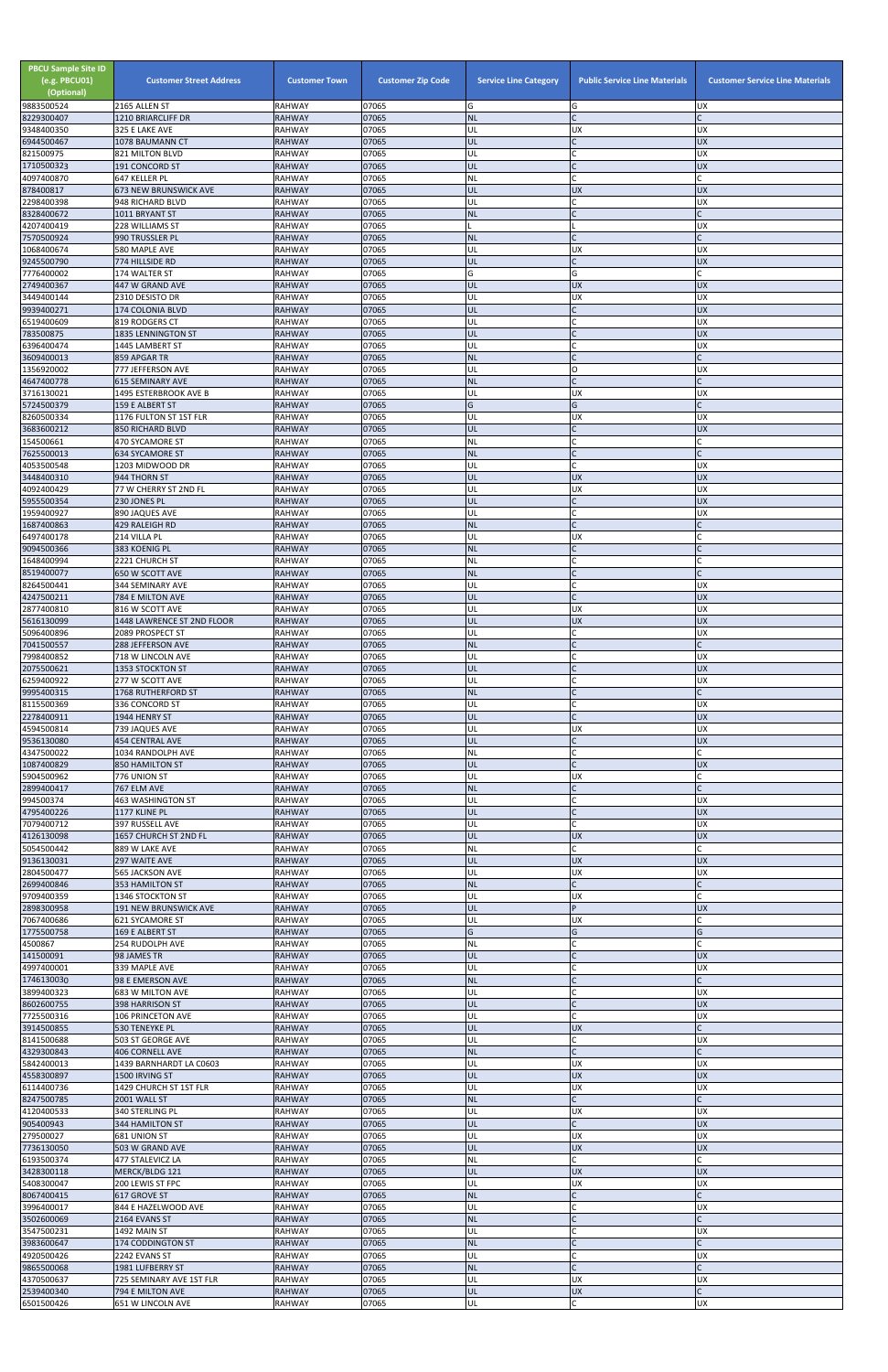| <b>PBCU Sample Site ID</b><br>(e.g. PBCU01)<br>(Optional)<br>6247400082 | <b>Customer Street Address</b><br><b>653 ELINOR PL</b> | <b>Customer Town</b><br><b>RAHWAY</b> | <b>Customer Zip Code</b><br>07065 | <b>Service Line Category</b><br>UL | <b>Public Service Line Materials</b><br>lC. | <b>Customer Service Line Materials</b><br><b>UX</b> |
|-------------------------------------------------------------------------|--------------------------------------------------------|---------------------------------------|-----------------------------------|------------------------------------|---------------------------------------------|-----------------------------------------------------|
| 8220400000                                                              | 615 LINDEN AVE                                         | <b>RAHWAY</b>                         | 07065                             | UL                                 | <b>UX</b>                                   |                                                     |
| 5897400261<br>3009300350                                                | 1147 MIDWOOD DR<br>999 JEFFERSON AVE                   | <b>RAHWAY</b><br><b>RAHWAY</b>        | 07065<br>07065                    | <b>NL</b><br>UL                    | lC.<br><b>UX</b>                            | UX                                                  |
| 7279400771                                                              | 473 W LAKE AVE                                         | <b>RAHWAY</b>                         | 07065                             | UL                                 | lC.                                         | <b>UX</b>                                           |
| 6318400424<br>5209300760                                                | 993 MAIN ST<br>539 ALDEN DR                            | <b>RAHWAY</b><br><b>RAHWAY</b>        | 07065<br>07065                    | UL<br>UL                           | lC.<br><b>UX</b>                            | UX<br><b>UX</b>                                     |
| 3670500240                                                              | 717 MOSES DR                                           | <b>RAHWAY</b>                         | 07065                             | UL                                 | <b>UX</b>                                   | <b>UX</b>                                           |
| 4007400698<br>8147400753                                                | <b>179 MONROE ST</b><br>2283 WARD DR                   | <b>RAHWAY</b><br><b>RAHWAY</b>        | 07065<br>07065                    | <b>NL</b><br>UL                    | $\mathsf{C}$<br><b>UX</b>                   |                                                     |
| 2885400639                                                              | 1980 WALL ST                                           | <b>RAHWAY</b>                         | 07065                             | <b>NL</b>                          | $\mathsf{C}$                                |                                                     |
| 5946920085<br>6858400224                                                | 297 CENTRAL AVE<br>902 RICHARD BLVD                    | <b>RAHWAY</b><br><b>RAHWAY</b>        | 07065<br>07065                    | UL<br>UL                           | <b>UX</b><br>lc.                            | UX<br><b>UX</b>                                     |
| 7932500516                                                              | 766 W SCOTT AVE                                        | <b>RAHWAY</b>                         | 07065                             | UL                                 | $\mathsf{C}$                                | <b>UX</b>                                           |
| 2210500254<br>2820500005                                                | <b>650 LEESVILLE AVE</b><br>448 W SCOTT AVE            | <b>RAHWAY</b><br><b>RAHWAY</b>        | 07065<br>07065                    | <b>NL</b><br>UL                    | IC<br>lc.                                   | <b>UX</b>                                           |
| 3892055062                                                              | 789 CLIFFORD SALADIN ST                                | <b>RAHWAY</b>                         | 07065                             | UL                                 | <b>UX</b>                                   | <b>UX</b>                                           |
| 5279400987<br>5683500052                                                | 681 W HAZELWOOD AVE<br>1990 LUFBERRY ST                | <b>RAHWAY</b><br><b>RAHWAY</b>        | 07065<br>07065                    | NL<br>G                            | lC.<br>$\mathsf{C}$                         | G                                                   |
| 986400341                                                               | 2377 KNAPP DR                                          | <b>RAHWAY</b>                         | 07065                             | UL                                 | lC.                                         | <b>UX</b>                                           |
| 3128400661<br>19400472                                                  | 716 ELM AVE<br>1540 MAIN ST                            | <b>RAHWAY</b><br><b>RAHWAY</b>        | 07065<br>07065                    | UL<br>UL                           | <b>UX</b><br><b>UX</b>                      | <b>UX</b><br>UX                                     |
| 8962500127                                                              | <b>356 WASHINGTON ST</b>                               | <b>RAHWAY</b>                         | 07065                             | UL                                 | $\mathsf{C}$                                | <b>UX</b>                                           |
| 7231383749<br>5494600830                                                | 1045 WESTFIELD AVE (DECANT'S)<br>516 JAQUES AVE        | <b>RAHWAY</b><br><b>RAHWAY</b>        | 07065<br>07065                    | UL<br>G                            | <b>UX</b><br>$\mathsf{C}$                   | <b>UX</b><br>G                                      |
| 9619400708                                                              | 1105 FULTON ST                                         | <b>RAHWAY</b>                         | 07065                             | UL                                 | lC.                                         | UX                                                  |
| 6139400088<br>6311500852                                                | <b>58 BRAMHALL RD</b><br>973 HAZEL PL                  | <b>RAHWAY</b><br><b>RAHWAY</b>        | 07065<br>07065                    | UL<br>UL                           | lc.<br>C                                    | <b>UX</b><br>UX                                     |
| 6467400070                                                              | 222 VILLA PL                                           | <b>RAHWAY</b>                         | 07065                             | UL                                 | <b>UX</b>                                   |                                                     |
| 1265500769<br>8364500268                                                | 102 W CHERRY ST<br>410 W MILTON AVE                    | <b>RAHWAY</b><br><b>RAHWAY</b>        | 07065<br>07065                    | NL<br>UL                           | lC.<br><b>UX</b>                            | $\mathsf{C}$<br><b>UX</b>                           |
| 3334500758                                                              | 272 MORTON AVE                                         | <b>RAHWAY</b>                         | 07065                             | UL                                 | C                                           | <b>UX</b>                                           |
| 729400684<br>652500324                                                  | 923 LAKESIDE DR<br>621 KELLER PL                       | <b>RAHWAY</b><br><b>RAHWAY</b>        | 07065<br>07065                    | UL<br>Ġ                            | lC.<br>G                                    | <b>UX</b><br><b>UX</b>                              |
| 1689300837                                                              | 827 MARTIN ST                                          | <b>RAHWAY</b>                         | 07065                             | UL                                 | <b>UX</b>                                   | $\mathsf{C}$                                        |
| 3769400763<br>1347500907                                                | <b>78 CLINTON ST</b><br>1797 LENNINGTON ST             | <b>RAHWAY</b><br><b>RAHWAY</b>        | 07065<br>07065                    | UL<br>UL                           | C.<br><b>UX</b>                             | UX<br><b>UX</b>                                     |
| 2409400421                                                              | 509 W SCOTT AVE                                        | <b>RAHWAY</b>                         | 07065                             | NL                                 | lc.                                         |                                                     |
| 9808400896<br>7825500865                                                | 1532 BEDFORD ST<br>230 ALBERMARLE ST                   | <b>RAHWAY</b><br><b>RAHWAY</b>        | 07065<br>07065                    | IG<br>UL                           | C                                           | G<br><b>UX</b>                                      |
| 3408400168                                                              | 1573 LAWRENCE ST                                       | <b>RAHWAY</b>                         | 07065                             | UL                                 | $\mathsf C$                                 | <b>XD</b>                                           |
| 9939300268<br>308400911                                                 | 177 LAFAYETTE ST<br>753 HEMLOCK ST                     | <b>RAHWAY</b><br><b>RAHWAY</b>        | 07065<br>07065                    | UL<br>UL                           | C<br>$\overline{C}$                         | <b>UX</b><br><b>UX</b>                              |
| 2317400032                                                              | 905 BRYANT ST                                          | <b>RAHWAY</b>                         | 07065                             | <b>NL</b>                          | $\mathsf{C}$                                |                                                     |
| 6315400601<br>7556600199                                                | <b>521 LINDEN AVE</b><br><b>481 CENTRAL AVE</b>        | <b>RAHWAY</b><br><b>RAHWAY</b>        | 07065<br>07065                    | <b>NL</b><br>G                     | $\mathsf{C}$<br><b>C</b>                    | G                                                   |
| 2209400012                                                              | 521 W SCOTT AVE                                        | <b>RAHWAY</b>                         | 07065                             | UL                                 | <b>UX</b>                                   | <b>UX</b>                                           |
| 2870500247<br>4240500538                                                | 1582 IRVING ST<br>959 JAQUES AVE                       | <b>RAHWAY</b><br><b>RAHWAY</b>        | 07065<br>07065                    | NL<br>UL                           | C<br>lc.                                    | <b>UX</b>                                           |
| 9508300989                                                              | 1872 OLIVER ST                                         | <b>RAHWAY</b>                         | 07065                             | UL                                 | <b>UX</b>                                   | UX                                                  |
| 4298400031<br>4705400601                                                | 837 HILLSIDE RD<br>653 CORA PL                         | <b>RAHWAY</b><br><b>RAHWAY</b>        | 07065<br>07065                    | <b>NL</b><br>UL                    | lC.<br><b>UX</b>                            | UX                                                  |
| 9578400919                                                              | 2253 PRICE ST                                          | <b>RAHWAY</b>                         | 07065                             | <b>NL</b>                          | $\mathsf{C}$                                | C                                                   |
| 7125500190<br>6450600034                                                | 156 OAK ST<br>1104 MIDWOOD DR                          | <b>RAHWAY</b><br><b>RAHWAY</b>        | 07065<br>07065                    | UL<br>G                            | <b>C</b><br>$\overline{C}$                  | UX<br>G                                             |
| 4337400520                                                              | 475 W INMAN AVE                                        | <b>RAHWAY</b>                         | 07065                             | UL                                 | C                                           | UX                                                  |
| 658300913<br>3216130096                                                 | 145 DOCK ST APTS<br>122 E EMERSON AVE                  | <b>RAHWAY</b><br><b>RAHWAY</b>        | 07065<br>07065                    | UL<br><b>NL</b>                    | <b>UX</b><br>C.                             | <b>UX</b>                                           |
| 5530500327                                                              | 1468 BEDFORD ST                                        | <b>RAHWAY</b>                         | 07065                             | UL                                 | <b>UX</b>                                   | <b>UX</b>                                           |
| 7300500922<br>976400042                                                 | 69 W MILTON AVE<br>427 JENSEN AVE                      | <b>RAHWAY</b><br><b>RAHWAY</b>        | 07065<br>07065                    | <b>NL</b><br>UL                    | lC.<br>$\mathsf{C}$                         | <b>UX</b>                                           |
| 8834600645                                                              | 1092 THIRZA PL                                         | <b>RAHWAY</b>                         | 07065                             | <b>NL</b>                          | lC.                                         | C                                                   |
| 2714500897<br>2973500614                                                | 44 W EMERSON AVE<br>1018 HAZEL PL                      | <b>RAHWAY</b><br><b>RAHWAY</b>        | 07065<br>07065                    | UL<br>UL                           | $\overline{C}$<br>$\mathsf{C}$              | <b>UX</b><br><b>UX</b>                              |
| 72500611                                                                | 1589 COLUMBUS PL                                       | <b>RAHWAY</b>                         | 07065                             | UL                                 |                                             | <b>UX</b>                                           |
| 5059400872<br>8760500948                                                | 721 LINDEN AVE<br>192 BERTHOLD AVE                     | <b>RAHWAY</b><br><b>RAHWAY</b>        | 07065<br>07065                    | NL<br>UL                           | $\mathsf{C}$<br>$\mathsf{C}$                | <b>UX</b>                                           |
| 415500501                                                               | 1286 CLARK ST                                          | <b>RAHWAY</b>                         | 07065                             | UL                                 | C                                           | <b>UX</b>                                           |
| 9452500143<br>4422500192                                                | 1074 BRIARCLIFF DR<br>866 CRESCENT DR                  | <b>RAHWAY</b><br><b>RAHWAY</b>        | 07065<br>07065                    | UL<br><b>NL</b>                    | $\mathsf{C}$<br>$\mathsf{C}$                | <b>UX</b>                                           |
| 329500356                                                               | 195 W LINCOLN AVE                                      | <b>RAHWAY</b>                         | 07065                             | UL                                 | $\overline{C}$                              | <b>UX</b>                                           |
| 9693500911<br>5257400786                                                | 253 JENSEN AVE<br>317 W MILTON AVE                     | <b>RAHWAY</b><br><b>RAHWAY</b>        | 07065<br>07065                    | UL<br>UL                           | lC.<br><b>UX</b>                            | UX<br><b>UX</b>                                     |
| 5078500045                                                              | 122 BERTHOLD AVE                                       | <b>RAHWAY</b>                         | 07065                             | <b>NL</b>                          | lC.                                         |                                                     |
| 3477400328<br>7383500720                                                | <b>464 STANLEY PL</b><br>1764 WHITTIER ST              | <b>RAHWAY</b><br><b>RAHWAY</b>        | 07065<br>07065                    | UL<br>UL                           | $\overline{C}$<br>C                         | <b>UX</b><br>UX                                     |
| 555500063                                                               | 1079 DI ANTONIO DR                                     | <b>RAHWAY</b>                         | 07065                             | UL                                 | $\overline{C}$                              | <b>UX</b>                                           |
| 7925500395<br>6830500993                                                | 1944 BOND ST<br>879 GROVE ST                           | <b>RAHWAY</b><br><b>RAHWAY</b>        | 07065<br>07065                    | UL<br>UL                           | $\mathsf{C}$                                | <b>UX</b><br><b>UX</b>                              |
| 3257400444                                                              | 122 W CHERRY ST                                        | <b>RAHWAY</b>                         | 07065                             | G                                  | G                                           | UX                                                  |
| 3934500849<br>3020400391                                                | 1179 BRIARCLIFF DR<br>435 BEECHWOOD RD                 | <b>RAHWAY</b><br><b>RAHWAY</b>        | 07065<br>07065                    | IUL.<br>UL                         | <b>UX</b>                                   | <b>UX</b><br>UX                                     |
| 8800500289                                                              | 215 RUSSELL AVE                                        | <b>RAHWAY</b>                         | 07065                             | UL                                 | <b>UX</b>                                   | <b>UX</b>                                           |
| 2664500848<br>7233500298                                                | 2133 PRICE ST<br>1623 LAWRENCE ST                      | <b>RAHWAY</b><br><b>RAHWAY</b>        | 07065<br>07065                    | UL<br>UL                           | <b>UX</b><br>$\mathsf{C}$                   | <b>UX</b><br><b>UX</b>                              |
| 7608400759                                                              | 870 W LAKE AVE                                         | <b>RAHWAY</b>                         | 07065                             | UL                                 | C                                           | <b>UX</b>                                           |
| 8739300313<br>4959400448                                                | 830 ELSTON ST<br>132 W EMERSON AVE                     | <b>RAHWAY</b><br><b>RAHWAY</b>        | 07065<br>07065                    | G<br>UL                            | G<br>C                                      | <b>UX</b><br><b>UX</b>                              |
| 2887400618                                                              | 333 MORTON AVE                                         | <b>RAHWAY</b>                         | 07065                             | UL                                 | IC                                          | <b>UX</b>                                           |
| 6844500941<br>6593500391                                                | 1145 CHARLOTTE PL<br>616 GROVE ST                      | <b>RAHWAY</b><br><b>RAHWAY</b>        | 07065<br>07065                    | UL<br><b>NL</b>                    | lC.<br>$\mathsf{C}$                         | <b>UX</b>                                           |
| 1229400924                                                              | 1414 BROWN PL                                          | <b>RAHWAY</b>                         | 07065                             | UL                                 | <b>C</b>                                    | <b>UX</b>                                           |
| 1266400305<br>6889400407                                                | 1459 FRANKLIN ST<br>1468 A MAIN ST                     | <b>RAHWAY</b><br><b>RAHWAY</b>        | 07065<br>07065                    | <b>NL</b><br>UL                    | $\mathsf{C}$<br>C                           | C<br>UX                                             |
| 3514500792                                                              | 1709 IRVING ST                                         | <b>RAHWAY</b>                         | 07065                             | UL                                 | $\mathsf{C}$                                | <b>UX</b>                                           |
| 508400591<br>2314500373                                                 | 81 WALTER ST 1 FLR<br>742 ELM AVE                      | <b>RAHWAY</b><br><b>RAHWAY</b>        | 07065<br>07065                    | UL<br>UL                           | <b>UX</b><br>$\mathsf{C}$                   | <b>UX</b><br><b>UX</b>                              |
| 2427400815                                                              | 311 W MILTON AVE                                       | <b>RAHWAY</b>                         | 07065                             |                                    |                                             | <b>UX</b>                                           |
| 8163700842<br>6087400254                                                | 1216 MAIN ST<br>1453 NEW CHURCH ST                     | <b>RAHWAY</b><br><b>RAHWAY</b>        | 07065<br>07065                    | UL<br><b>NL</b>                    | <b>UX</b><br>$\mathsf{C}$                   | <b>UX</b><br>C                                      |
| 7060500822                                                              | 1557 TOTTEN ST                                         | <b>RAHWAY</b>                         | 07065                             | UL                                 | <b>UX</b>                                   | C                                                   |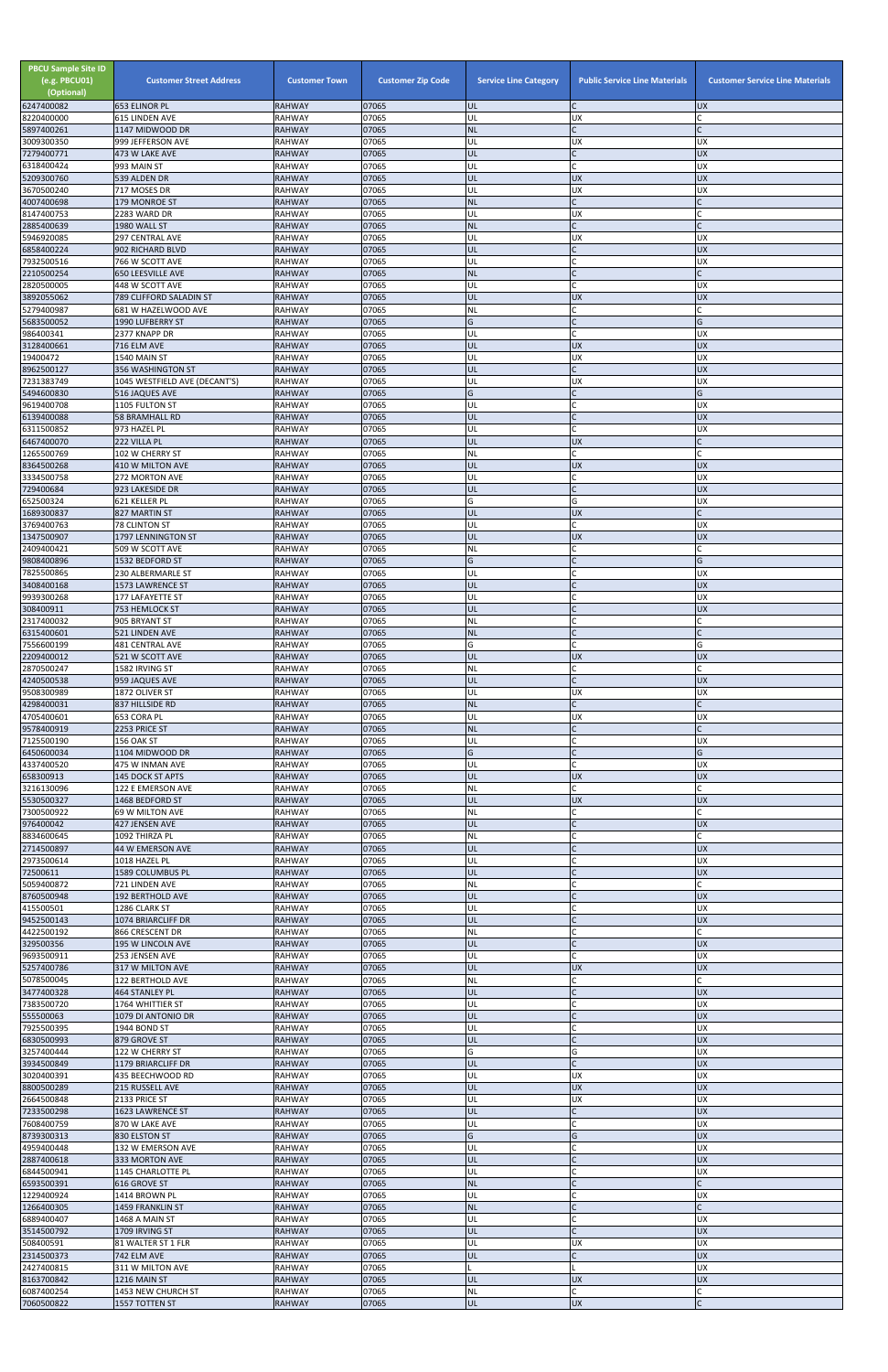| <b>PBCU Sample Site ID</b><br>(e.g. PBCU01)<br>(Optional)<br>8054500191 | <b>Customer Street Address</b><br>146 W EMERSON AVE | <b>Customer Town</b><br><b>RAHWAY</b> | <b>Customer Zip Code</b><br>07065 | <b>Service Line Category</b><br>UL | <b>Public Service Line Materials</b><br>$\mathsf{C}$ | <b>Customer Service Line Materials</b><br><b>UX</b> |
|-------------------------------------------------------------------------|-----------------------------------------------------|---------------------------------------|-----------------------------------|------------------------------------|------------------------------------------------------|-----------------------------------------------------|
| 3044600788                                                              | 531 SEMINARY AVE                                    | <b>RAHWAY</b>                         | 07065                             | <b>NL</b>                          | $\mathsf{C}$                                         |                                                     |
| 8309300916<br>5041500485                                                | 2164 ST GEORGE AVE<br>388 JEFFERSON AVE             | <b>RAHWAY</b><br><b>RAHWAY</b>        | 07065<br>07065                    | UL<br>UL                           | $\mathsf{C}$<br><b>UX</b>                            | <b>UX</b><br><b>UX</b>                              |
| 2897400530                                                              | 898 RIFFLE AVE                                      | <b>RAHWAY</b>                         | 07065                             | UL                                 | <b>UX</b>                                            | <b>UX</b>                                           |
| 1583500219<br>9566400655                                                | <b>1111 ELM TR</b><br>445 MAPLE AVE                 | <b>RAHWAY</b><br><b>RAHWAY</b>        | 07065<br>07065                    | UL<br>UL                           | $\mathsf{C}$<br>$\mathsf{C}$                         | <b>UX</b><br><b>UX</b>                              |
| 7380500612                                                              | 1243 MADISON HILL RD                                | <b>RAHWAY</b>                         | 07065                             | UL                                 | $\mathsf{C}$                                         | <b>UX</b>                                           |
| 3153500225                                                              | <b>202 CONCORD ST</b>                               | <b>RAHWAY</b>                         | 07065                             | NL                                 | C                                                    |                                                     |
| 8354500951<br>1945400401                                                | 1263 CLARK ST<br>368 JENSEN AVE                     | <b>RAHWAY</b><br><b>RAHWAY</b>        | 07065<br>07065                    | <b>NL</b><br>UL                    | <b>UX</b>                                            | <b>UX</b>                                           |
| 3864500292                                                              | 336 ELM AVE                                         | <b>RAHWAY</b>                         | 07065                             | UL                                 | $\mathsf{C}$                                         | <b>UX</b>                                           |
| 7860500255<br>5590500173                                                | 286 CORNELL AVE<br><b>1221 ELM TR</b>               | <b>RAHWAY</b><br><b>RAHWAY</b>        | 07065<br>07065                    | NL<br>UL                           | $\mathsf{C}$<br>$\mathsf{C}$                         | <b>UX</b>                                           |
| 6914500863                                                              | 1902 BOND ST                                        | <b>RAHWAY</b>                         | 07065                             | UL                                 | $\mathsf{C}$                                         | <b>UX</b>                                           |
| 3943500032<br>7358300765                                                | 995 RICHARD BLVD                                    | <b>RAHWAY</b>                         | 07065<br>07065                    | UL<br>G                            | $\mathsf{C}$<br><b>UX</b>                            | <b>UX</b><br>G                                      |
| 1618400555                                                              | 187 E ALBERT ST C0187<br>781 AUDREY DR              | <b>RAHWAY</b><br><b>RAHWAY</b>        | 07065                             | UL                                 | $\mathsf{C}$                                         | <b>UX</b>                                           |
| 8522500911                                                              | 316 JENSEN AVE                                      | <b>RAHWAY</b>                         | 07065                             | UL                                 | $\mathsf{C}$                                         | <b>UX</b>                                           |
| 5808300093<br>5422500557                                                | <b>MAIN ST LIBRARY</b><br>894 MILTON BLVD           | <b>RAHWAY</b><br><b>RAHWAY</b>        | 07065<br>07065                    | UL<br>UL                           | <b>UX</b><br>C                                       | <b>UX</b><br><b>UX</b>                              |
| 2889300319                                                              | 1775 LUDLOW ST                                      | <b>RAHWAY</b>                         | 07065                             | UL                                 | $\mathsf{C}$                                         | <b>UX</b>                                           |
| 2139400189<br>4293500699                                                | 121 COLONIA BLVD<br>344 MAPLE AVE                   | <b>RAHWAY</b><br><b>RAHWAY</b>        | 07065<br>07065                    | UL                                 | $\mathsf{C}$                                         | <b>UX</b><br><b>UX</b>                              |
| 7136130022                                                              | 293 WILLIAMS ST                                     | <b>RAHWAY</b>                         | 07065                             | UL                                 | UX                                                   | <b>UX</b>                                           |
| 7534500559<br>9172500577                                                | 592 ORCHARD ST<br>1366 STOCKTON ST                  | <b>RAHWAY</b><br><b>RAHWAY</b>        | 07065<br>07065                    | <b>NL</b><br>UL                    | $\mathsf{C}$<br>$\mathsf{C}$                         | <b>UX</b>                                           |
| 8168400523                                                              | 883 JAQUES AVE                                      | <b>RAHWAY</b>                         | 07065                             | UL                                 | $\mathsf{C}$                                         | <b>UX</b>                                           |
| 8735500797                                                              | 728 UNION ST                                        | <b>RAHWAY</b>                         | 07065<br>07065                    | UL                                 | <b>UX</b><br>$\mathsf{C}$                            | <b>UX</b>                                           |
| 4160500646<br>1758300036                                                | <b>545 SYCAMORE ST</b><br>546 JACKSON AVE           | <b>RAHWAY</b><br>RAHWAY               | 07065                             | UL<br>UL                           | <b>UX</b>                                            | <b>UX</b>                                           |
| 534500428                                                               | <b>16 W EMERSON AVE</b>                             | <b>RAHWAY</b>                         | 07065                             | <b>NL</b>                          | $\mathsf C$                                          |                                                     |
| 397400639<br>7283500630                                                 | 587 ORCHARD ST<br>2239 WHITTIER ST                  | <b>RAHWAY</b><br><b>RAHWAY</b>        | 07065<br>07065                    | UL<br>UL                           | $\mathsf{C}$<br><b>UX</b>                            | <b>UX</b>                                           |
| 2042500201                                                              | 2360 WHITTIER ST                                    | <b>RAHWAY</b>                         | 07065                             | UL                                 | $\mathsf{C}$                                         | <b>UX</b>                                           |
| 870500936<br>3063400375                                                 | 1582 ELIZABETH AVE<br>866 MADISON AVE               | <b>RAHWAY</b><br><b>RAHWAY</b>        | 07065<br>07065                    | UL<br>UL                           | <b>UX</b><br><b>UX</b>                               | <b>UX</b>                                           |
| 4367400325                                                              | <b>362 ALBERMARLE ST</b>                            | <b>RAHWAY</b>                         | 07065                             | <b>NL</b>                          |                                                      | $\mathsf{C}$                                        |
| 1201500095                                                              | 347 E HAZELWOOD AVE                                 | <b>RAHWAY</b>                         | 07065<br>07065                    | UL<br>UL                           | $\mathsf{C}$                                         | UX<br><b>UX</b>                                     |
| 384500271<br>5517400504                                                 | 652 W MEADOW AVE<br>571 E HAZELWOOD AVE             | <b>RAHWAY</b><br><b>RAHWAY</b>        | 07065                             | UL                                 | $\mathsf{C}$                                         | <b>UX</b>                                           |
| 2694600866                                                              | 475 E SCOTT AVE                                     | <b>RAHWAY</b>                         | 07065                             | <b>NL</b>                          | $\mathsf{C}$                                         |                                                     |
| 7096400386<br>8487400832                                                | 369 LINDEN AVE<br>812 LAUREL PL                     | <b>RAHWAY</b><br><b>RAHWAY</b>        | 07065<br>07065                    | UL<br>UL                           | <b>UX</b><br>$\mathsf{C}$                            | <b>UX</b>                                           |
| 7988400041                                                              | 89 W EMERSON AVE                                    | <b>RAHWAY</b>                         | 07065                             | UL                                 | $\mathsf{C}$                                         | <b>UX</b>                                           |
| 4787400070<br>6732500471                                                | 987 MAURICE AVE<br>1576 LENOX PL                    | <b>RAHWAY</b><br><b>RAHWAY</b>        | 07065<br>07065                    | G<br>NL                            | G                                                    | <b>UX</b>                                           |
| 1429500910                                                              | 641 W LINCOLN AVE                                   | <b>RAHWAY</b>                         | 07065                             | UL                                 |                                                      | <b>UX</b>                                           |
| 9315500970<br>3954500891                                                | 1233 CLARK ST<br>2266 WINFIELD ST                   | <b>RAHWAY</b><br><b>RAHWAY</b>        | 07065<br>07065                    | NL<br><b>NL</b>                    | $\mathsf{C}$<br>$\mathsf{C}$                         |                                                     |
| 2667400654                                                              | 1623 COLUMBUS PL                                    | <b>RAHWAY</b>                         | 07065                             | <b>NL</b>                          | $\mathsf{C}$                                         |                                                     |
| 102400109<br>9325500883                                                 | 1419 BARNHARDT LA C0504                             | <b>RAHWAY</b><br><b>RAHWAY</b>        | 07065<br>07065                    | UL<br><b>NL</b>                    | <b>UX</b><br>C                                       | <b>UX</b><br>C                                      |
| 390500396                                                               | 1175 MAYFAIR DR<br>277 ORCHARD ST                   | <b>RAHWAY</b>                         | 07065                             | <b>NL</b>                          | $\mathsf{C}$                                         | $\mathsf{C}$                                        |
| 5392400111                                                              | 1045 WESTFIELD AVE FLOURIDE MACH                    | <b>RAHWAY</b>                         | 07065                             | UL                                 | <b>UX</b>                                            | <b>UX</b>                                           |
| 7356400610<br>4694500433                                                | 1430 BEDFORD ST<br>470 JENSEN AVE                   | <b>RAHWAY</b><br><b>RAHWAY</b>        | 07065<br>07065                    | UL<br>NL                           | $\mathsf{C}$<br>$\mathsf{C}$                         | <b>UX</b>                                           |
| 8732500382                                                              | 1705 ESSEX ST                                       | <b>RAHWAY</b>                         | 07065                             | UL                                 | $\mathsf{C}$                                         | <b>UX</b>                                           |
| 5009300811<br>9007400153                                                | 1140 RANDOLPH AVE<br>1521 MAIN ST                   | <b>RAHWAY</b><br><b>RAHWAY</b>        | 07065<br>07065                    | UL<br>UL                           | <b>UX</b><br><b>UX</b>                               | <b>UX</b>                                           |
| 4910400860                                                              | 1045 WESTFIELD AVE GARAGE                           | <b>RAHWAY</b>                         | 07065                             | UL                                 | <b>UX</b>                                            | <b>UX</b>                                           |
| 2789400112<br>7939400971                                                | 1706 PATERSON ST<br>68 RIDGE RD                     | <b>RAHWAY</b><br><b>RAHWAY</b>        | 07065<br>07065                    | <b>NL</b><br>NL                    | $\mathsf{C}$<br>$\mathsf{C}$                         | $\mathsf{C}$                                        |
| 1627400992                                                              | 383 BERTHOLD AVE                                    | <b>RAHWAY</b>                         | 07065                             | UL                                 | <b>UX</b>                                            |                                                     |
| 6814500547                                                              | 242 HABERLE PL<br>455 JENSEN AVE                    | <b>RAHWAY</b><br><b>RAHWAY</b>        | 07065<br>07065                    | UL<br><b>NL</b>                    | C<br>$\mathsf{C}$                                    | <b>UX</b>                                           |
| 507400156<br>9947400082                                                 | 725 CENTRAL AVE                                     | <b>RAHWAY</b>                         | 07065                             | UL                                 | $\mathsf{C}$                                         | <b>UX</b>                                           |
| 8063400860                                                              | <b>354 CORNELL AVE</b>                              | <b>RAHWAY</b>                         | 07065                             | <b>NL</b>                          | $\mathsf{C}$                                         |                                                     |
| 5552500548<br>4398400581                                                | 865 MADISON HILL RD<br>571 E GRAND AVE              | <b>RAHWAY</b><br><b>RAHWAY</b>        | 07065<br>07065                    | UL<br>UL                           |                                                      | <b>UX</b><br><b>UX</b>                              |
| 4047400017                                                              | 1353 ESTERBROOK AVE                                 | <b>RAHWAY</b>                         | 07065                             | <b>NL</b>                          | $\mathsf{C}$                                         |                                                     |
| 7066600857<br>3353500006                                                | <b>789 PIERPONT ST</b><br>382 W MEADOW AVE          | <b>RAHWAY</b><br><b>RAHWAY</b>        | 07065<br>07065                    | <b>NL</b><br>UL                    | $\mathsf{C}$<br>$\mathsf{C}$                         | <b>UX</b>                                           |
| 6044600534                                                              | 169 W MAIN ST                                       | <b>RAHWAY</b>                         | 07065                             | UL                                 | $\mathsf{C}$                                         | <b>UX</b>                                           |
| 1999400196                                                              | 1064 BRIARCLIFF DR                                  | <b>RAHWAY</b><br><b>RAHWAY</b>        | 07065<br>07065                    | NL<br>UL                           | $\mathsf{C}$<br><b>UX</b>                            | <b>UX</b>                                           |
| 4102400196<br>3012500271                                                | 950 MAIN ST<br>860 LAKESIDE DR                      | <b>RAHWAY</b>                         | 07065                             | UL                                 | C                                                    | <b>UX</b>                                           |
| 1056920039                                                              | 365 E GRAND AVE                                     | <b>RAHWAY</b>                         | 07065                             | UL                                 | $\mathsf{C}$                                         | <b>UX</b>                                           |
| 7836130045<br>8757400738                                                | 547 JACKSON AVE 1ST FLR<br>72 CLINTON ST            | <b>RAHWAY</b><br><b>RAHWAY</b>        | 07065<br>07065                    | UL<br>UL                           | UX                                                   | <b>UX</b><br><b>UX</b>                              |
| 2246130084                                                              | 680 W GRAND AVE                                     | <b>RAHWAY</b>                         | 07065                             | <b>NL</b>                          |                                                      |                                                     |
| 5147400725<br>1996400488                                                | 996 ROSS ST<br>1227 WHELAN PL                       | <b>RAHWAY</b><br><b>RAHWAY</b>        | 07065<br>07065                    | UL<br><b>NL</b>                    | $\overline{C}$<br>$\mathsf{C}$                       | <b>UX</b>                                           |
| 564500139                                                               | 2271 KNAPP DR                                       | <b>RAHWAY</b>                         | 07065                             | UL                                 | <b>UX</b>                                            | <b>UX</b>                                           |
| 5577300574<br>6304500343                                                | 1341 MAPLE TR<br>2258 CHURCH ST                     | RAHWAY<br><b>RAHWAY</b>               | 07065<br>07065                    | <b>NL</b><br>UL                    | C<br>$\mathsf{C}$                                    | <b>UX</b>                                           |
| 6729400694                                                              | 78 JOHN PL                                          | <b>RAHWAY</b>                         | 07065                             | UL                                 | <b>UX</b>                                            | Ċ                                                   |
| 1150500198                                                              | 120 RUSSELL AVE                                     | <b>RAHWAY</b>                         | 07065                             | UL                                 | $\mathsf{C}$                                         | <b>UX</b>                                           |
| 455500369<br>7845400346                                                 | 509 BOOTH CT<br>1136 STONE ST                       | RAHWAY<br><b>RAHWAY</b>               | 07065<br>07065                    | UL<br><b>UL</b>                    | $\mathsf{C}$<br><b>UX</b>                            | <b>UX</b><br><b>UX</b>                              |
| 9735500282                                                              | 1583 HIGH ST                                        | <b>RAHWAY</b>                         | 07065                             | UL                                 | $\mathsf{C}$                                         | <b>UX</b>                                           |
| 528300558<br>5789400448                                                 | <b>MERCK/DAY CARE CENTER</b><br>1511 LAWRENCE ST    | <b>RAHWAY</b><br><b>RAHWAY</b>        | 07065<br>07065                    | UL<br>UL                           | <b>UX</b><br>C                                       | <b>UX</b><br><b>UX</b>                              |
| 7366400266                                                              | 901 HAMILTON ST                                     | <b>RAHWAY</b>                         | 07065                             | <b>NL</b>                          | $\mathsf{C}$                                         | C                                                   |
| 691400277<br>9991400123                                                 | 1359 GENOVESE LA C01105<br>476 HANCOCK ST C0407     | <b>RAHWAY</b><br><b>RAHWAY</b>        | 07065<br>07065                    | UL<br>UL                           | <b>UX</b><br><b>UX</b>                               | <b>UX</b><br><b>UX</b>                              |
| 3730500798                                                              | 424 SYCAMORE ST                                     | RAHWAY                                | 07065                             | <b>NL</b>                          |                                                      |                                                     |
| 2709300519                                                              | 844 BROAD ST                                        | <b>RAHWAY</b>                         | 07065                             | <b>NL</b>                          |                                                      |                                                     |
| 1796400107<br>2345500372                                                | 337 LAFAYETTE ST<br>871 FALESKY ST                  | <b>RAHWAY</b><br><b>RAHWAY</b>        | 07065<br>07065                    | UL<br>UL                           | $\mathsf{C}$<br>$\mathsf C$                          | <b>UX</b><br><b>UX</b>                              |
| 4829400341                                                              | 296 CORNELL AVE                                     | RAHWAY                                | 07065                             | UL                                 | C                                                    | <b>UX</b>                                           |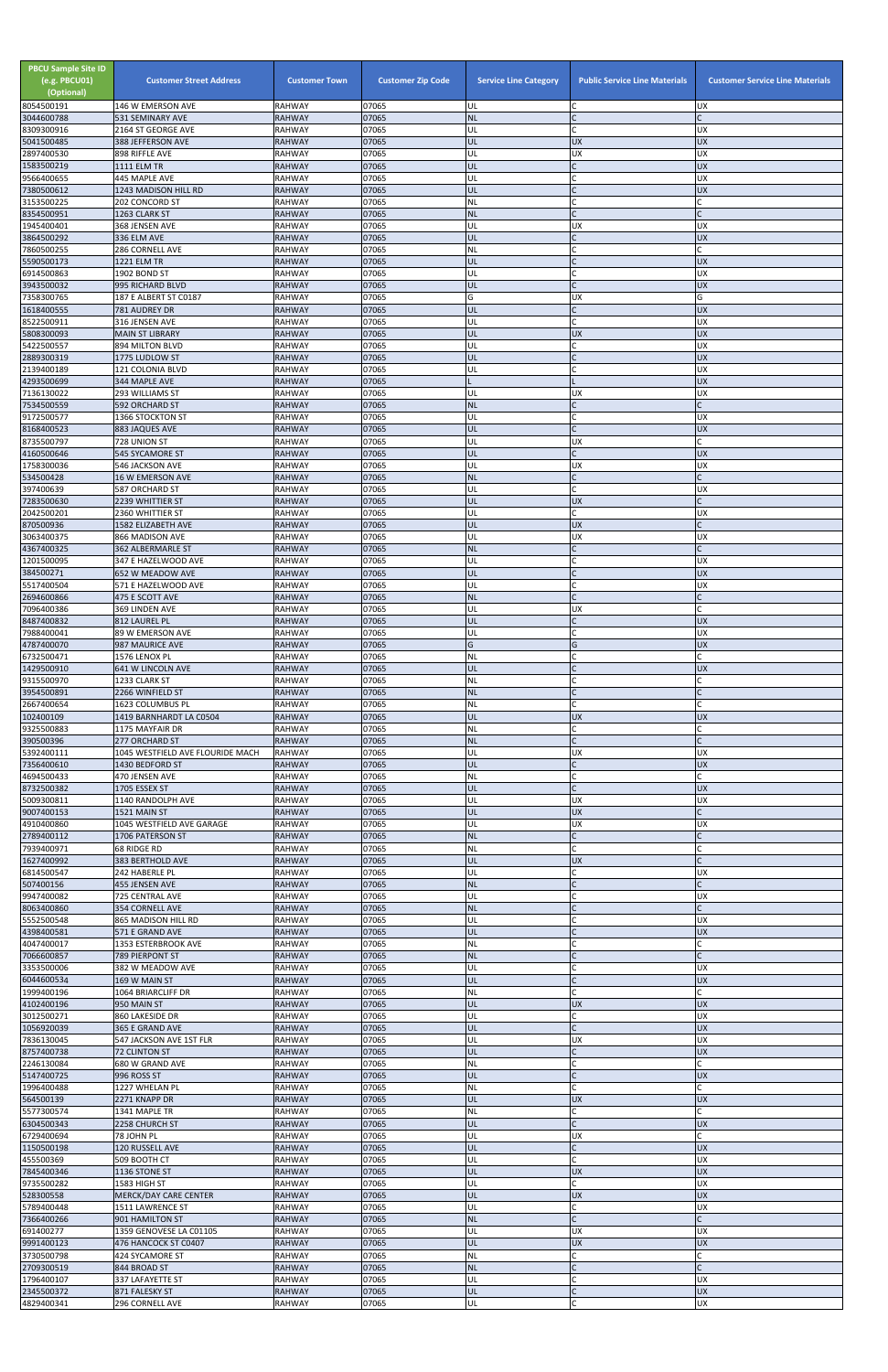| <b>PBCU Sample Site ID</b><br>(e.g. PBCU01)<br>(Optional)<br>6393500624 | <b>Customer Street Address</b><br>43 W ALBERT ST | <b>Customer Town</b><br><b>RAHWAY</b> | <b>Customer Zip Code</b><br>07065 | <b>Service Line Category</b><br>UL | <b>Public Service Line Materials</b><br>$\mathsf{C}$ | <b>Customer Service Line Materials</b><br><b>UX</b> |
|-------------------------------------------------------------------------|--------------------------------------------------|---------------------------------------|-----------------------------------|------------------------------------|------------------------------------------------------|-----------------------------------------------------|
| 4490500188                                                              | 276 HAMILTON ST                                  | <b>RAHWAY</b>                         | 07065                             | G                                  | G                                                    |                                                     |
| 5200500238                                                              | <b>485 SEMINARY AVE</b>                          | <b>RAHWAY</b>                         | 07065                             | UL                                 | $\mathsf{C}$                                         | <b>UX</b>                                           |
| 3140500007<br>889400232                                                 | 810 JAQUES AVE<br><b>260 WASHINGTON ST</b>       | RAHWAY<br><b>RAHWAY</b>               | 07065<br>07065                    | <b>NL</b><br>UL                    | $\mathsf{C}$<br><b>UX</b>                            | <b>UX</b>                                           |
| 1214400940                                                              | 1323 MAPLE TR                                    | <b>RAHWAY</b>                         | 07065                             | UL                                 | $\mathsf{C}$                                         | UX                                                  |
| 9655500512<br>5528400446                                                | 1768 WINFIELD ST<br><b>160 LINCOLN HWY</b>       | <b>RAHWAY</b><br><b>RAHWAY</b>        | 07065<br>07065                    | UL<br>UL                           | $\mathsf{C}$<br><b>UX</b>                            | <b>UX</b><br>C                                      |
| 1548400033                                                              | 2375 ALLEN ST                                    | <b>RAHWAY</b>                         | 07065                             | G                                  | G                                                    | <b>UX</b>                                           |
| 3790500773                                                              | 1307 KLINE PL                                    | <b>RAHWAY</b>                         | 07065                             | UL                                 | C                                                    | UX                                                  |
| 4839300598<br>6044500529                                                | 383 DUKES RD<br><b>687 MADISON AVE</b>           | <b>RAHWAY</b><br><b>RAHWAY</b>        | 07065<br>07065                    | UL<br><b>NL</b>                    | $\mathsf{C}$                                         | <b>UX</b>                                           |
| 2296500528                                                              | 993 ROSS ST                                      | <b>RAHWAY</b>                         | 07065                             | <b>NL</b>                          | $\mathsf{C}$                                         |                                                     |
| 2068400398                                                              | 503 W LAKE AVE                                   | <b>RAHWAY</b>                         | 07065                             | UL                                 | $\mathsf{C}$                                         | UX                                                  |
| 220400683<br>1496500264                                                 | 2384 HULICK PL<br>2106 PRICE ST                  | <b>RAHWAY</b><br><b>RAHWAY</b>        | 07065<br>07065                    | UL<br>UL                           | $\mathsf{C}$<br>C                                    | <b>UX</b><br><b>UX</b>                              |
| 9009300324                                                              | 1677 BRIDGE ST                                   | <b>RAHWAY</b>                         | 07065                             | UL                                 | $\mathsf{C}$                                         | <b>UX</b>                                           |
| 3459400676                                                              | 515 W GRAND AVE 1ST FLR                          | <b>RAHWAY</b>                         | 07065                             | UL                                 | <b>UX</b>                                            | <b>UX</b>                                           |
| 7675500277<br>144500875                                                 | 347 E ALBERT ST<br>426 W HAZELWOOD AVE           | <b>RAHWAY</b><br><b>RAHWAY</b>        | 07065<br>07065                    | UL<br>UL                           | $\mathsf{C}$<br>C                                    | <b>UX</b><br>UX                                     |
| 1940500132                                                              | <b>469 SYCAMORE ST</b>                           | <b>RAHWAY</b>                         | 07065                             | UL                                 | $\mathsf{C}$                                         | <b>UX</b>                                           |
| 2789300110<br>1270500921                                                | 1421 WITHERSPOON ST                              | <b>RAHWAY</b>                         | 07065                             | UL                                 | <b>UX</b><br><b>UX</b>                               | <b>UX</b><br>UX                                     |
| 2601500916                                                              | <b>670 E LINCOLN AVE</b><br>2288 DESISTO DR      | <b>RAHWAY</b><br><b>RAHWAY</b>        | 07065<br>07065                    | UL<br>UL                           | <b>UX</b>                                            | UX                                                  |
| 3401500355                                                              | <b>115 KEARNEY AVE</b>                           | <b>RAHWAY</b>                         | 07065                             | <b>NL</b>                          | $\mathsf{C}$                                         |                                                     |
| 7949400012                                                              | 1129 MADISON AVE                                 | <b>RAHWAY</b>                         | 07065<br>07065                    | UL<br>UL                           | <b>C</b><br>$\mathsf{C}$                             | UX<br><b>UX</b>                                     |
| 3887400305<br>4364400107                                                | 317 W LINCOLN AVE<br>78 E HAZELWOOD AVE          | <b>RAHWAY</b><br><b>RAHWAY</b>        | 07065                             | UL                                 | UX                                                   | <b>UX</b>                                           |
| 7187400508                                                              | <b>1338 ESTERBROOK AVE</b>                       | <b>RAHWAY</b>                         | 07065                             | UL                                 | $\mathsf{C}$                                         | <b>UX</b>                                           |
| 7689300592<br>9229400879                                                | 960 E HAZELWOOD AVE<br>731 STONE ST              | <b>RAHWAY</b><br><b>RAHWAY</b>        | 07065<br>07065                    | UL<br>UL                           | <b>UX</b><br>UX                                      | <b>UX</b><br><b>UX</b>                              |
| 2931500469                                                              | 793 W INMAN AVE                                  | <b>RAHWAY</b>                         | 07065                             | UL                                 | C                                                    | <b>UX</b>                                           |
| 127400875                                                               | 1405 BROWN PL                                    | <b>RAHWAY</b>                         | 07065                             | <b>NL</b>                          | $\mathcal{C}$                                        |                                                     |
| 4418400317<br>5190500444                                                | 951 NEW BRUNSWICK AVE<br>531 ORCHARD ST          | <b>RAHWAY</b><br><b>RAHWAY</b>        | 07065<br>07065                    | UL<br>UL                           | C<br>$\mathsf{C}$                                    | UX<br><b>UX</b>                                     |
| 6693500772                                                              | 198 CORNELL AVE                                  | <b>RAHWAY</b>                         | 07065                             | UL                                 | <b>UX</b>                                            | UX                                                  |
| 9843500759                                                              | 969 BEAVER PL                                    | <b>RAHWAY</b>                         | 07065                             | UL                                 | $\mathsf{C}$                                         | <b>UX</b>                                           |
| 942400685<br>267400456                                                  | 504 UNION ST<br>864 GROVE ST                     | <b>RAHWAY</b><br><b>RAHWAY</b>        | 07065<br>07065                    | UL<br><b>IUL</b>                   | <b>UX</b>                                            | <b>UX</b><br><b>UX</b>                              |
| 7149400631                                                              | 1601 COLUMBUS PL                                 | RAHWAY                                | 07065                             | <b>NL</b>                          | C.                                                   |                                                     |
| 2353500943                                                              | 168 OAK ST                                       | <b>RAHWAY</b>                         | 07065                             | UL                                 | $\mathsf{C}$                                         | <b>UX</b>                                           |
| 2557400688<br>4264400029                                                | 1483 MAIN ST 2ND FL<br>1112 PLYMOUTH DR          | <b>RAHWAY</b><br><b>RAHWAY</b>        | 07065<br>07065                    | UL<br><b>NL</b>                    | <b>UX</b><br>$\mathsf{C}$                            | UX                                                  |
| 8656600460                                                              | 1536 CAMPBELL ST                                 | <b>RAHWAY</b>                         | 07065                             | <b>NL</b>                          | $\mathsf{C}$                                         |                                                     |
| 2764500716                                                              | 1159 CHARLOTTE PL                                | <b>RAHWAY</b>                         | 07065                             | <b>NL</b>                          | $\mathsf{C}$                                         |                                                     |
| 478400175<br>2607400498                                                 | 1270 PIERCE ST<br><b>247 RUSSELL AVE</b>         | <b>RAHWAY</b><br><b>RAHWAY</b>        | 07065<br>07065                    | UL<br>UL                           | $\mathsf C$<br>$\mathsf{C}$                          | <b>UX</b><br><b>UX</b>                              |
| 6578500143                                                              | 413 CENTRAL AVE                                  | RAHWAY                                | 07065                             | <b>NL</b>                          | $\mathsf{C}$                                         |                                                     |
| 9688300628                                                              | 497 W SCOTT AVE                                  | <b>RAHWAY</b>                         | 07065                             | UL                                 | <b>UX</b>                                            | <b>UX</b>                                           |
| 2858400237<br>7642400815                                                | 1065 MAYFAIR DR<br>70 MONROE ST 2C               | RAHWAY<br><b>RAHWAY</b>               | 07065<br>07065                    | <b>NL</b><br>UL                    | $\mathsf{C}$<br><b>UX</b>                            | <b>UX</b>                                           |
| 393500791                                                               | 939 BRYANT ST                                    | <b>RAHWAY</b>                         | 07065                             | UL                                 | <b>UX</b>                                            |                                                     |
| 7106400671                                                              | 940 MAURICE AVE                                  | <b>RAHWAY</b>                         | 07065                             | G                                  | G                                                    | <b>UX</b>                                           |
| 3328500829<br>6401600072                                                | 1065 JAQUES AVE<br>340 HARVARD ST                | RAHWAY<br><b>RAHWAY</b>               | 07065<br>07065                    | G<br>UL                            | G<br>$\mathsf C$                                     | <b>UX</b><br>UX                                     |
| 9867400632                                                              | 887 MIDWOOD DR                                   | <b>RAHWAY</b>                         | 07065                             | UL                                 | $\mathsf{C}$                                         | <b>UX</b>                                           |
| 2293500715                                                              | 404 MAPLE AVE                                    | <b>RAHWAY</b>                         | 07065                             | <b>NL</b>                          | $\mathsf{C}$<br>$\mathsf{C}$                         |                                                     |
| 9652500322<br>6028400864                                                | 786 ST GEORGE AVE<br>84 W CHERRY ST              | RAHWAY<br><b>RAHWAY</b>               | 07065<br>07065                    | <b>NL</b><br>UL                    | $\mathsf{C}$                                         | <b>UX</b>                                           |
| 1007400789                                                              | 348 E MILTON AVE                                 | <b>RAHWAY</b>                         | 07065                             | <b>NL</b>                          | C                                                    |                                                     |
| 7227400478<br>2805400208                                                | <b>521 HAMILTON ST</b><br>1841 NEWTON ST         | <b>RAHWAY</b><br><b>RAHWAY</b>        | 07065<br>07065                    | UL<br>UL                           | $\mathsf{C}$<br><b>UX</b>                            | <b>UX</b>                                           |
| 2445500426                                                              | 1023 BRYANT ST                                   | <b>RAHWAY</b>                         | 07065                             | UL                                 | $\mathsf{C}$                                         | <b>UX</b>                                           |
| 6424500925                                                              | 964 RANDOLPH AVE                                 | <b>RAHWAY</b>                         | 07065                             | UL                                 | $\mathsf C$                                          | <b>UX</b>                                           |
| 4268400480<br>2000500698                                                | 171 WALTER ST<br>1376 FOWLER PL                  | <b>RAHWAY</b><br><b>RAHWAY</b>        | 07065<br>07065                    | <b>NL</b><br>UL                    | $\mathsf{C}$<br>C                                    | <b>UX</b>                                           |
| 9005600409                                                              | 238 E HAZELWOOD AVE                              | <b>RAHWAY</b>                         | 07065                             | <b>NL</b>                          | $\mathsf{C}$                                         | $\Gamma$                                            |
| 41500143                                                                | 446 MURRAY ST                                    | <b>RAHWAY</b>                         | 07065                             | UL                                 | $\mathsf{C}$                                         | <b>UX</b>                                           |
| 5825500715<br>9858300634                                                | 344 CONCORD ST<br>819 LAUREL PL                  | <b>RAHWAY</b><br><b>RAHWAY</b>        | 07065<br>07065                    | UL<br>UL                           | $\mathsf{C}$<br><b>UX</b>                            | <b>UX</b><br><b>UX</b>                              |
| 1693500446                                                              | 1042 W LAKE AVE                                  | <b>RAHWAY</b>                         | 07065                             | UL                                 | C                                                    | <b>UX</b>                                           |
| 544500478                                                               | 261 ADAMS ST                                     | RAHWAY                                | 07065                             | UL                                 | C.                                                   | <b>UX</b>                                           |
| 932500407<br>2864500101                                                 | 932 STACY PL<br>1483 CAMPBELL ST                 | <b>RAHWAY</b><br><b>RAHWAY</b>        | 07065<br>07065                    | <b>NL</b><br>UL                    | $\mathsf{C}$<br>$\mathsf{C}$                         | <b>UX</b>                                           |
| 4988400266                                                              | 1204 JAQUES AVE                                  | <b>RAHWAY</b>                         | 07065                             | UL                                 | <b>UX</b>                                            | <b>UX</b>                                           |
| 2065500180                                                              | 1135 JEFFERSON AVE                               | <b>RAHWAY</b><br><b>RAHWAY</b>        | 07065<br>07065                    | UL<br>UL                           | <b>UX</b><br>$\mathsf{C}$                            | C<br><b>UX</b>                                      |
| 3669400905<br>8397400068                                                | 255 W STEARNS ST<br>130 JEFFERSON AVE            | <b>RAHWAY</b>                         | 07065                             | <b>NL</b>                          | $\mathsf{C}$                                         |                                                     |
| 5628500870                                                              | 898 W LAKE AVE                                   | <b>RAHWAY</b>                         | 07065                             | <b>NL</b>                          |                                                      |                                                     |
| 6233500531                                                              | 1959 BOND ST                                     | <b>RAHWAY</b>                         | 07065                             | UL                                 |                                                      | UX                                                  |
| 1196400425<br>7937500408                                                | <b>2052 ELIZABETH AVE</b><br>747 RIVER RD        | RAHWAY<br><b>RAHWAY</b>               | 07065<br>07065                    | IUL.<br>UL                         | <b>UX</b><br>$\mathsf{C}$                            | <b>UX</b><br><b>UX</b>                              |
| 1284500708                                                              | 56 W EMERSON AVE                                 | <b>RAHWAY</b>                         | 07065                             | UL                                 | $\mathsf{C}$                                         | <b>UX</b>                                           |
| 6064500868<br>6874500700                                                | 607 RIVER RD                                     | <b>RAHWAY</b>                         | 07065<br>07065                    | UL<br>UL                           | $\mathsf{C}$<br><b>UX</b>                            | <b>UX</b><br>C                                      |
| 9484400873                                                              | 1218 FARRELL TR<br>397 JOHNSON ST C0109          | <b>RAHWAY</b><br><b>RAHWAY</b>        | 07065                             | UL                                 | <b>UX</b>                                            | UX                                                  |
| 617400046                                                               | 838 LEESVILLE AVE                                | <b>RAHWAY</b>                         | 07065                             | <b>NL</b>                          |                                                      |                                                     |
| 943500923<br>2057400364                                                 | 944 INWOOD PL<br>840 KAMINSKI DR                 | <b>RAHWAY</b><br><b>RAHWAY</b>        | 07065<br>07065                    | UL<br><b>NL</b>                    | C<br>$\mathsf{C}$                                    | UX                                                  |
| 200500490                                                               | <b>624 SEMINARY AVE</b>                          | <b>RAHWAY</b>                         | 07065                             | UL                                 | <b>C</b>                                             | <b>UX</b>                                           |
| 4597400618                                                              | 1921 BOND ST                                     | <b>RAHWAY</b>                         | 07065                             | <b>NL</b>                          | $\mathsf{C}$                                         |                                                     |
| 3988300725<br>4749400319                                                | 1665 LAWRENCE ST<br>629 RIVER RD                 | <b>RAHWAY</b><br><b>RAHWAY</b>        | 07065<br>07065                    | UL<br>UL                           | $\mathsf{C}$<br>$\mathsf{C}$                         | <b>UX</b><br><b>UX</b>                              |
| 3417400391                                                              | 607 BRYANT ST                                    | <b>RAHWAY</b>                         | 07065                             | UL                                 | <b>UX</b>                                            | <b>UX</b>                                           |
| 4790500278                                                              | 1475 CHURCH ST                                   | <b>RAHWAY</b>                         | 07065                             | UL                                 | <b>UX</b>                                            | <b>UX</b>                                           |
| 7834600784<br>7601500723                                                | 958 HAMILTON ST<br>643 W SCOTT AVE               | <b>RAHWAY</b><br><b>RAHWAY</b>        | 07065<br>07065                    | <b>NL</b><br><b>UL</b>             | $\mathsf{C}$<br><b>UX</b>                            | <b>UX</b>                                           |
| 6268400789                                                              | 731 PIERPONT ST                                  | <b>RAHWAY</b>                         | 07065                             | UL                                 | $\mathsf{C}$                                         | UX                                                  |
| 5964500640                                                              | 1128 GRESLIN TR                                  | <b>RAHWAY</b>                         | 07065                             | UL                                 | <b>UX</b>                                            | <b>UX</b>                                           |
| 6983600021<br>2496400537                                                | 180 OAK ST<br>326 LOWER ALDEN DR                 | <b>RAHWAY</b><br><b>RAHWAY</b>        | 07065<br>07065                    | <b>NL</b><br><b>UL</b>             | $\mathsf{C}$<br>$\mathsf C$                          | Ċ<br><b>UX</b>                                      |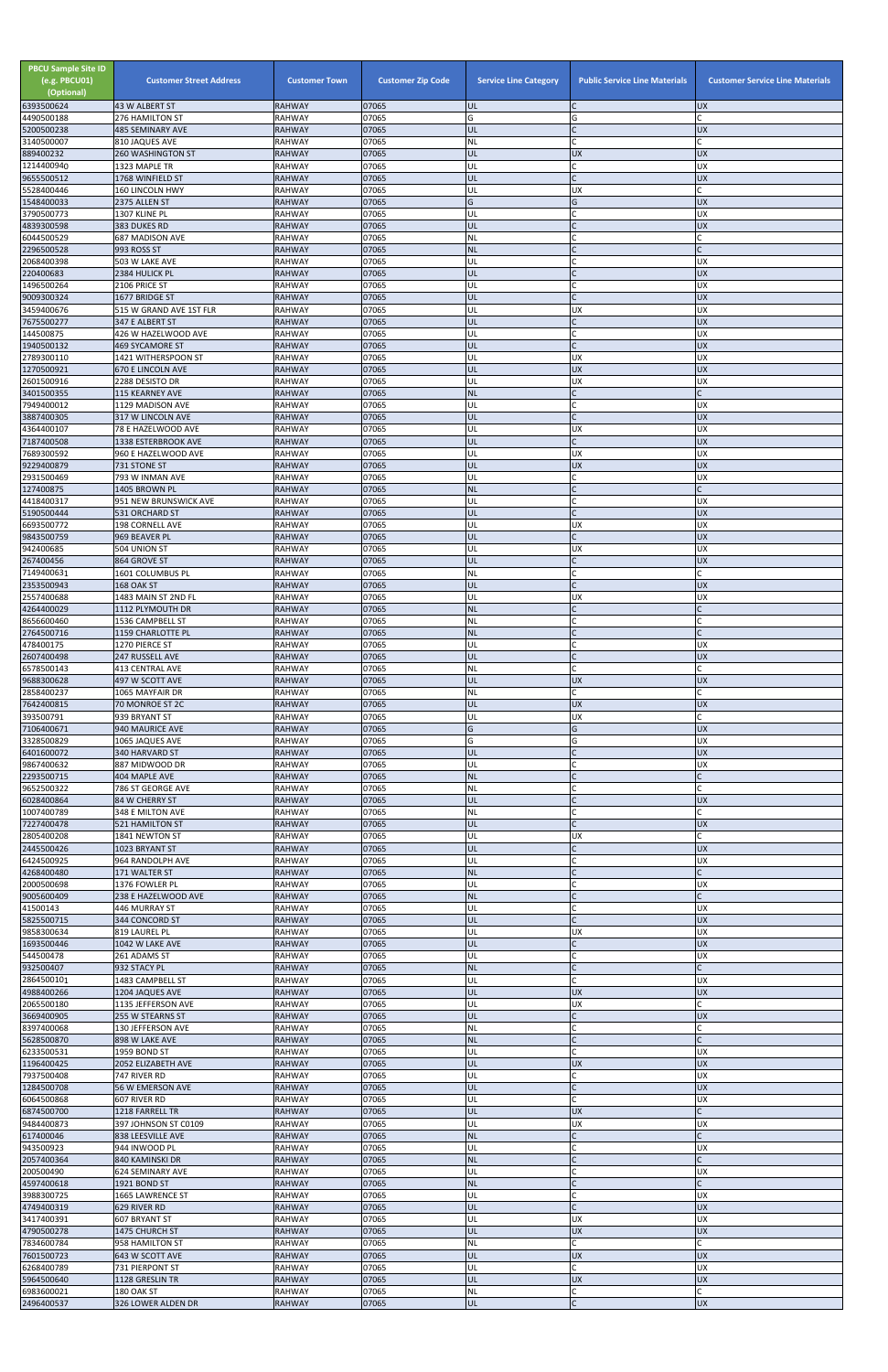| <b>PBCU Sample Site ID</b><br>(e.g. PBCU01)<br>(Optional)<br>8534600143 | <b>Customer Street Address</b><br>469 BRAMHALL RD | <b>Customer Town</b><br><b>RAHWAY</b> | <b>Customer Zip Code</b><br>07065 | <b>Service Line Category</b><br>UL | <b>Public Service Line Materials</b><br>C | <b>Customer Service Line Materials</b><br><b>UX</b> |
|-------------------------------------------------------------------------|---------------------------------------------------|---------------------------------------|-----------------------------------|------------------------------------|-------------------------------------------|-----------------------------------------------------|
| 709400719                                                               | 1977 BEACON ST                                    | <b>RAHWAY</b>                         | 07065                             | <b>NL</b>                          | $\mathsf{C}$                              |                                                     |
| 7708973674<br>5220500618                                                | 777 CLIFFORD SALADIN ST<br>2088 PRICE ST          | <b>RAHWAY</b><br><b>RAHWAY</b>        | 07065<br>07065                    | UL<br><b>NL</b>                    | <b>UX</b><br>P                            | <b>UX</b><br>$\mathsf{C}$                           |
| 3856400109                                                              | 1237 BRYANT ST                                    | <b>RAHWAY</b>                         | 07065                             | UL                                 | $\mathsf{C}$                              | <b>UX</b>                                           |
| 3488300529<br>3858300714                                                | <b>154 LINCOLN HWY</b><br>139 MURRAY ST           | <b>RAHWAY</b><br><b>RAHWAY</b>        | 07065<br>07065                    | UL<br>UL                           | $\mathsf{C}$<br>UX                        | <b>UX</b><br><b>UX</b>                              |
| 3814500483                                                              | 284 RUDOLPH AVE                                   | <b>RAHWAY</b>                         | 07065                             | UL                                 | $\mathsf{C}$                              | <b>UX</b>                                           |
| 6429500262                                                              | 2300 DESISTO DR                                   | <b>RAHWAY</b>                         | 07065                             | UL                                 | UX                                        | <b>UX</b>                                           |
| 400500554<br>6358300604                                                 | 241 W MILTON AVE 2ND FLOOR<br>402 W GRAND AVE     | <b>RAHWAY</b><br><b>RAHWAY</b>        | 07065<br>07065                    | UL<br>UL                           | <b>UX</b><br><b>UX</b>                    | <b>UX</b><br><b>UX</b>                              |
| 525500458                                                               | 276 MAPLE AVE                                     | <b>RAHWAY</b>                         | 07065                             | UL                                 | $\mathsf{C}$                              | <b>UX</b>                                           |
| 4063400798<br>9298400746                                                | 1106 STONE ST<br>775 FALESKY ST                   | <b>RAHWAY</b><br><b>RAHWAY</b>        | 07065<br>07065                    | UL<br>UL                           | $\mathsf{C}$<br>$\mathcal{C}$             | UX<br><b>UX</b>                                     |
| 8880500655                                                              | <b>484 MADISON AVE</b>                            | <b>RAHWAY</b>                         | 07065                             | UL                                 |                                           | <b>UX</b>                                           |
| 599400124                                                               | 733 KAMINSKI DR                                   | <b>RAHWAY</b>                         | 07065                             | <b>NL</b>                          | $\mathsf{C}$                              |                                                     |
| 4767400033<br>9496500937                                                | 1286 STOCKTON ST<br>273 W GRAND AVE               | <b>RAHWAY</b><br><b>RAHWAY</b>        | 07065<br>07065                    | UL                                 | <b>UX</b>                                 | <b>UX</b><br><b>UX</b>                              |
| 6942400179                                                              | 330 STERLING PL                                   | <b>RAHWAY</b>                         | 07065                             | UL                                 | <b>UX</b>                                 | <b>UX</b>                                           |
| 4734500472<br>225500160                                                 | 865 E MILTON AVE<br>356 SEMINARY AVE              | <b>RAHWAY</b><br><b>RAHWAY</b>        | 07065<br>07065                    | UL<br>UL                           | $\mathsf{C}$<br><b>UX</b>                 | <b>UX</b><br>C                                      |
| 9045500897                                                              | 136 ELM AVE                                       | <b>RAHWAY</b>                         | 07065                             | UL                                 | $\mathsf{C}$                              | <b>UX</b>                                           |
| 939400488                                                               | 150 W INMAN AVE                                   | <b>RAHWAY</b>                         | 07065                             | <b>NL</b>                          | $\overline{C}$                            |                                                     |
| 805500936<br>6284500745                                                 | 1185 MAYFAIR DR<br>524 W MEADOW AVE               | <b>RAHWAY</b><br><b>RAHWAY</b>        | 07065<br>07065                    | UL<br>NL                           | $\mathsf{C}$<br>$\mathsf{C}$              | <b>UX</b>                                           |
| 8380500287                                                              | 1434 NEW CHURCH ST                                | <b>RAHWAY</b>                         | 07065                             | UL                                 | <b>UX</b>                                 | <b>UX</b>                                           |
| 7918300201<br>4310500062                                                | 248 WESCOTT DR<br>486 TENEYKE PL                  | <b>RAHWAY</b><br><b>RAHWAY</b>        | 07065<br>07065                    | NL<br>UL                           | $\mathsf{C}$<br><b>UX</b>                 |                                                     |
| 7566400908                                                              | 359 ELM AVE                                       | <b>RAHWAY</b>                         | 07065                             | UL                                 | $\mathsf{C}$                              | <b>UX</b>                                           |
| 5287400905                                                              | 1782 LAWRENCE ST                                  | <b>RAHWAY</b>                         | 07065                             | UL                                 | $\mathsf{C}$                              | <b>UX</b>                                           |
| 2394500956<br>9193600375                                                | 68 W CHERRY ST<br><b>182 CORNELL AVE</b>          | <b>RAHWAY</b><br><b>RAHWAY</b>        | 07065<br>07065                    | UL<br>UL                           | <b>UX</b><br>$\mathsf{C}$                 | $\mathsf{C}$<br><b>UX</b>                           |
| 229400161                                                               | 1445 VALLEY RD                                    | <b>RAHWAY</b>                         | 07065                             | UL                                 | <b>UX</b>                                 | $\mathsf{C}$                                        |
| 5547500869                                                              | 33 E EMERSON AVE                                  | <b>RAHWAY</b><br><b>RAHWAY</b>        | 07065<br>07065                    | UL<br>UL                           | $\mathsf{C}$<br>$\mathsf{C}$              | <b>UX</b><br><b>UX</b>                              |
| 5598400260<br>3357400902                                                | 1275 GEORGIA ST<br>937 INWOOD PL                  | <b>RAHWAY</b>                         | 07065                             | UL                                 | $\mathsf{C}$                              | <b>UX</b>                                           |
| 7114400878                                                              | 1429 CHURCH ST                                    | <b>RAHWAY</b>                         | 07065                             | UL                                 |                                           | UX                                                  |
| 6605500924<br>9453500079                                                | 445 E GRAND AVE<br>376 BERTHOLD AVE               | <b>RAHWAY</b><br><b>RAHWAY</b>        | 07065<br>07065                    | <b>NL</b><br>ΝL                    |                                           |                                                     |
| 5424500924                                                              | 1323 STOCKTON ST 1ST FLR                          | <b>RAHWAY</b>                         | 07065                             | UL                                 | <b>UX</b>                                 | <b>UX</b>                                           |
| 7421500575                                                              | <b>658 SEMINARY AVE</b>                           | <b>RAHWAY</b>                         | 07065                             | UL                                 | $\mathsf{C}$                              | <b>UX</b>                                           |
| 5959400661<br>1393500468                                                | 170 W MILTON AVE<br>985 BRYANT ST                 | <b>RAHWAY</b><br><b>RAHWAY</b>        | 07065<br>07065                    | UL                                 | <b>UX</b>                                 | <b>UX</b>                                           |
| 142500022                                                               | 667 W LINCOLN AVE                                 | <b>RAHWAY</b>                         | 07065                             | <b>NL</b>                          | $\mathsf{C}$                              | C                                                   |
| 5539400912<br>2698400111                                                | 300 RUSSELL AVE<br>72 W STEARNS ST                | <b>RAHWAY</b><br><b>RAHWAY</b>        | 07065<br>07065                    | NL<br>UL                           | $\mathsf{C}$<br><b>UX</b>                 | <b>UX</b>                                           |
| 1777400462                                                              | 326 MORTON AVE                                    | <b>RAHWAY</b>                         | 07065                             | UL                                 | $\mathsf{C}$                              | <b>UX</b>                                           |
| 2755500291                                                              | 738 UNION ST                                      | <b>RAHWAY</b>                         | 07065                             | UL                                 | <b>UX</b>                                 | <b>UX</b>                                           |
| 4163700590<br>5277400211                                                | 143 E EMERSON AVE<br>147 W HAZELWOOD AVE          | <b>RAHWAY</b><br><b>RAHWAY</b>        | 07065<br>07065                    | G                                  | G                                         | <b>UX</b><br><b>UX</b>                              |
| 5510500762                                                              | 121 PRINCETON AVE                                 | <b>RAHWAY</b>                         | 07065                             | UL                                 | $\mathsf{C}$                              | <b>UX</b>                                           |
| 4553500613<br>2245500860                                                | <b>105 RICHMOND TR</b><br>924 INWOOD PL           | <b>RAHWAY</b><br><b>RAHWAY</b>        | 07065<br>07065                    | UL<br>UL                           | $\mathsf{C}$<br>$\mathsf{C}$              | <b>UX</b><br><b>UX</b>                              |
| 2619400945                                                              | <b>676 CENTRAL AVE</b>                            | <b>RAHWAY</b>                         | 07065                             | UL                                 | $\mathsf{C}$                              | <b>UX</b>                                           |
| 5475500783                                                              | 958 RANDOLPH AVE                                  | <b>RAHWAY</b>                         | 07065                             | UL                                 | <b>UX</b>                                 | UX                                                  |
| 8215500918<br>1547500898                                                | 2025 LUFBERRY ST<br>113 MONROE ST                 | <b>RAHWAY</b><br><b>RAHWAY</b>        | 07065<br>07065                    | <b>NL</b><br>UL                    | $\mathsf{C}$                              | <b>UX</b>                                           |
| 4496400498                                                              | 811 CENTRAL AVE                                   | <b>RAHWAY</b>                         | 07065                             | UL                                 | $\mathsf{C}$                              | <b>UX</b>                                           |
| 2096500318<br>3447400374                                                | 245 WESCOTT DR<br>338 W SCOTT AVE                 | <b>RAHWAY</b><br><b>RAHWAY</b>        | 07065<br>07065                    | UL<br><b>NL</b>                    | $\mathsf{C}$<br>$\mathcal{C}$             | <b>UX</b>                                           |
| 7269400150                                                              | 590 JEFFERSON AVE                                 | RAHWAY                                | 07065                             | UL                                 | $\mathsf{C}$                              | <b>UX</b>                                           |
| 9739300331                                                              | 1453 LAWRENCE ST                                  | <b>RAHWAY</b>                         | 07065                             | UL                                 | <b>UX</b><br>$\mathsf{C}$                 | <b>UX</b>                                           |
| 6228300835<br>6697400322                                                | 33 RODGERS ST<br><b>1905 LENNINGTON ST</b>        | <b>RAHWAY</b><br><b>RAHWAY</b>        | 07065<br>07065                    | UL<br><b>NL</b>                    |                                           | UX                                                  |
| 4157400440                                                              | 1673 OLIVER ST                                    | <b>RAHWAY</b>                         | 07065                             | UL                                 |                                           | <b>UX</b>                                           |
| 7134500652<br>7408400863                                                | 1645 ESSEX ST<br>1753 RUTHERFORD ST               | <b>RAHWAY</b><br><b>RAHWAY</b>        | 07065<br>07065                    | UL<br>UL                           | $\mathsf{C}$<br>$\mathsf{C}$              | <b>UX</b><br><b>UX</b>                              |
| 8925500102                                                              | 307 WASHINGTON ST                                 | <b>RAHWAY</b>                         | 07065                             | UL                                 | <b>UX</b>                                 |                                                     |
| 2315400512                                                              | 1589 BEDFORD ST                                   | <b>RAHWAY</b>                         | 07065                             | UL                                 | $\mathsf{C}$                              | <b>UX</b>                                           |
| 4401500181<br>9894600447                                                | 187 KEARNEY AVE<br>1330 STOCKTON ST               | <b>RAHWAY</b><br><b>RAHWAY</b>        | 07065<br>07065                    | <b>NL</b><br>UL                    | $\mathsf{C}$<br>$\mathsf{C}$              | <b>UX</b>                                           |
| 4067400943                                                              | 573 HEMLOCK ST                                    | RAHWAY                                | 07065                             | UL                                 | $\mathsf{C}$                              | <b>UX</b>                                           |
| 642400892<br>6207400236                                                 | 70 MONROE ST 6B<br>505 CAPOBIANCO PLZ             | <b>RAHWAY</b><br><b>RAHWAY</b>        | 07065<br>07065                    | UL<br>G                            | <b>UX</b><br><b>UX</b>                    | <b>UX</b><br>G                                      |
| 1904500080                                                              | 756 HARRISON ST                                   | <b>RAHWAY</b>                         | 07065                             | UL                                 | <b>UX</b>                                 | <b>UX</b>                                           |
| 4556400923                                                              | <b>643 CENTRAL AVE</b>                            | <b>RAHWAY</b><br><b>RAHWAY</b>        | 07065<br>07065                    | UL<br>UL                           | $\mathsf{C}$<br>$\mathsf{C}$              | <b>UX</b><br>UX                                     |
| 3209400455<br>6583600875                                                | 1301 MADISON HILL RD<br>923 MADISON AVE           | <b>RAHWAY</b>                         | 07065                             | UL                                 | $\mathcal{C}$                             | <b>UX</b>                                           |
| 4015400234                                                              | 376 RALEIGH RD                                    | <b>RAHWAY</b>                         | 07065                             | UL                                 |                                           | UX                                                  |
| 6041500763<br>6265500562                                                | 344 JEFFERSON AVE<br>458 W MILTON AVE             | <b>RAHWAY</b><br><b>RAHWAY</b>        | 07065<br>07065                    | UL<br>UL                           |                                           | <b>UX</b><br>ļUΧ                                    |
| 7144600847                                                              | 1378 BRYANT ST                                    | <b>RAHWAY</b>                         | 07065                             | UL                                 | <b>UX</b>                                 | UX                                                  |
| 4166400501                                                              | <b>640 JACKSON AVE</b>                            | <b>RAHWAY</b>                         | 07065                             | <b>NL</b>                          | $\mathsf{C}$<br>$\mathsf{C}$              |                                                     |
| 4041500209<br>6594600031                                                | 410 JEFFERSON AVE<br>2360 COLONIAL DR             | <b>RAHWAY</b><br>RAHWAY               | 07065<br>07065                    | UL<br>UL                           | $\mathsf{C}$                              | <b>UX</b><br><b>UX</b>                              |
| 1808400996                                                              | 424 W INMAN AVE                                   | <b>RAHWAY</b>                         | 07065                             | UL                                 | $\mathsf{C}$                              | <b>UX</b>                                           |
| 265500674<br>5196500692                                                 | 164 ELM AVE<br>2330 KNAPP DR                      | RAHWAY<br><b>RAHWAY</b>               | 07065<br>07065                    | UL<br><b>NL</b>                    | $\mathsf{C}$<br>$\mathsf{C}$              | <b>UX</b>                                           |
| 935500755                                                               | 712 MOSES DR                                      | RAHWAY                                | 07065                             | UL                                 | <b>UX</b>                                 | C                                                   |
| 9885400100                                                              | 412 RALEIGH RD                                    | <b>RAHWAY</b>                         | 07065                             | <b>NL</b>                          | $\mathsf{C}$                              | $\mathsf{C}$                                        |
| 7301600663<br>7999400389                                                | 596 MADISON AVE<br>1192 REVOIR DR                 | RAHWAY<br><b>RAHWAY</b>               | 07065<br>07065                    | UL<br>UL                           | $\mathsf C$<br><b>UX</b>                  | <b>UX</b><br><b>UX</b>                              |
| 3688400298                                                              | 753 GARDEN ST                                     | RAHWAY                                | 07065                             | <b>NL</b>                          | C                                         |                                                     |
| 7550600348<br>9598400406                                                | 920 PIERPONT ST<br>1059 JAQUES AVE                | <b>RAHWAY</b><br>RAHWAY               | 07065<br>07065                    | UL<br><b>NL</b>                    | $\mathsf{C}$<br>$\mathsf{C}$              | <b>UX</b>                                           |
| 7400886                                                                 | 1608 LAWRENCE ST                                  | <b>RAHWAY</b>                         | 07065                             | <b>NL</b>                          |                                           |                                                     |
| 1875500715                                                              | 452 LOWER ALDEN DR                                | RAHWAY                                | 07065                             | UL                                 |                                           | <b>UX</b>                                           |
| 1287400012<br>5875500712                                                | <b>1606 FERNOTE ST</b><br>763 AUDREY DR           | <b>RAHWAY</b><br>RAHWAY               | 07065<br>07065                    | UL<br>G                            | $\mathsf{C}$<br>G                         | UX<br>C                                             |
| 2420500067                                                              | 514 UNION ST 1ST FLR                              | <b>RAHWAY</b>                         | 07065                             | UL                                 | <b>UX</b>                                 | <b>UX</b>                                           |
| 3957400682                                                              | 265 FORBES ST                                     | RAHWAY                                | 07065                             | UL                                 | <b>UX</b>                                 | C                                                   |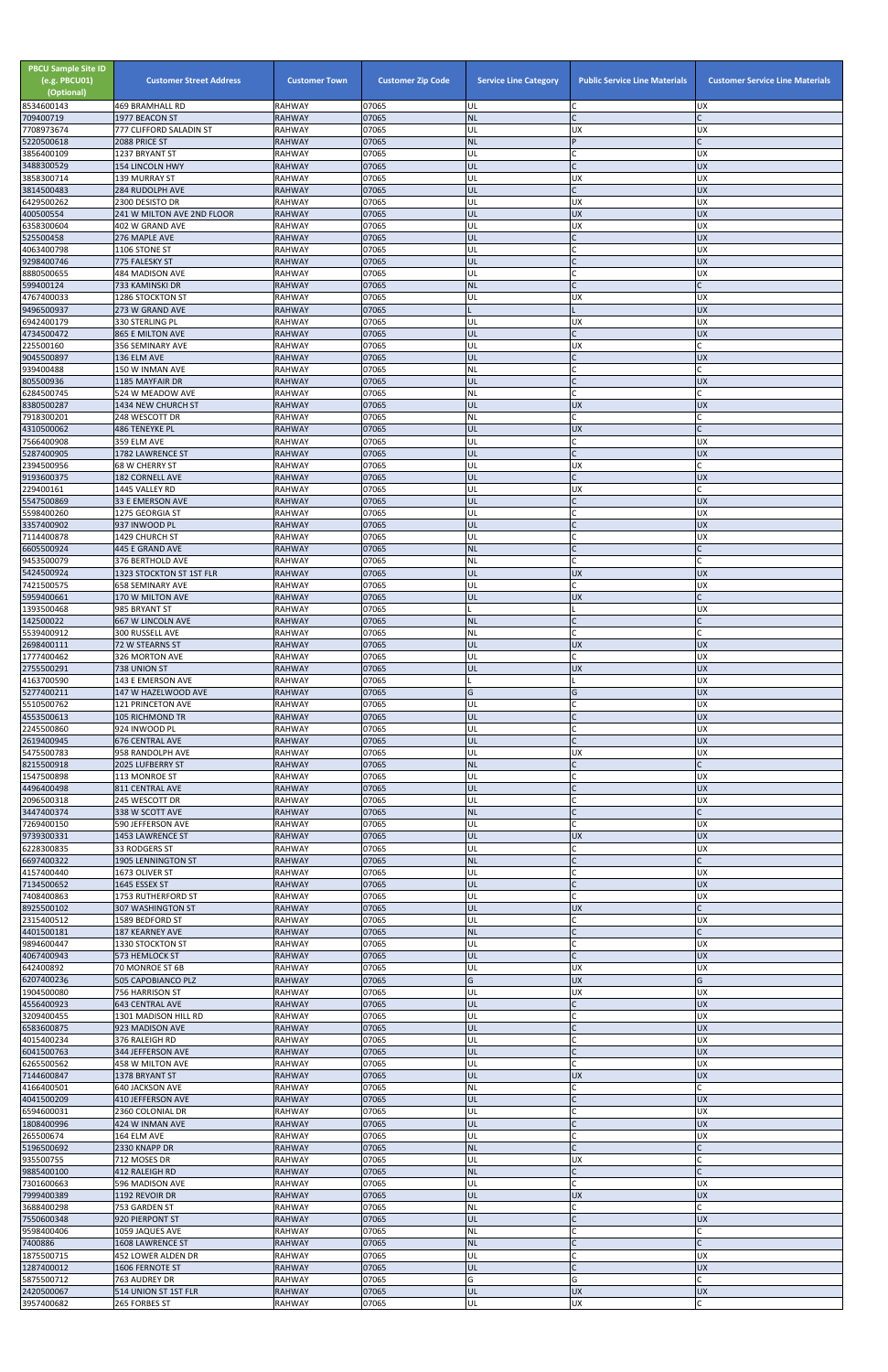| <b>PBCU Sample Site ID</b><br>(e.g. PBCU01)<br>(Optional)<br>2093500709 | <b>Customer Street Address</b><br>288 ELM AVE   | <b>Customer Town</b><br><b>RAHWAY</b> | <b>Customer Zip Code</b><br>07065 | <b>Service Line Category</b><br>UL | <b>Public Service Line Materials</b><br>$\mathsf{C}$ | <b>Customer Service Line Materials</b><br><b>UX</b> |
|-------------------------------------------------------------------------|-------------------------------------------------|---------------------------------------|-----------------------------------|------------------------------------|------------------------------------------------------|-----------------------------------------------------|
| 2454500257                                                              | 2287 PRICE ST                                   | <b>RAHWAY</b>                         | 07065                             | UL                                 | UX                                                   | <b>UX</b>                                           |
| 5659400669                                                              | 2355 PRICE ST                                   | <b>RAHWAY</b>                         | 07065                             | UL                                 | $\mathsf{C}$                                         | <b>UX</b>                                           |
| 2458400118<br>5769400743                                                | 652 CORA PL<br>1047 JAQUES AVE                  | <b>RAHWAY</b><br><b>RAHWAY</b>        | 07065<br>07065                    | G<br><b>NL</b>                     | G                                                    | UX                                                  |
| 8109400276                                                              | 620 CORA PL                                     | <b>RAHWAY</b>                         | 07065                             | UL                                 | $\mathcal{C}$                                        | UX                                                  |
| 7730500709<br>9458400071                                                | 581 W MEADOW AVE<br>2316 JOWETT PL              | <b>RAHWAY</b><br><b>RAHWAY</b>        | 07065<br>07065                    | <b>NL</b><br>UL                    | $\mathsf{C}$                                         | <b>UX</b>                                           |
| 788300656                                                               | <b>42 E EMERSON AVE</b>                         | <b>RAHWAY</b>                         | 07065                             | UL                                 | $\mathsf{C}$                                         | <b>UX</b>                                           |
| 1112600724<br>5398400227                                                | 403 ELM AVE<br>991 W LAKE AVE                   | <b>RAHWAY</b><br><b>RAHWAY</b>        | 07065<br>07065                    | UL<br>UL                           | $\mathsf{C}$<br>$\mathsf{C}$                         | <b>UX</b><br><b>UX</b>                              |
| 9639300820                                                              | 165 E GRAND AVE                                 | <b>RAHWAY</b>                         | 07065                             | UL                                 | <b>UX</b>                                            | <b>UX</b>                                           |
| 2147500617<br>4309300988                                                | 330 LAFAYETTE ST<br>2381 HULICK PL              | <b>RAHWAY</b><br><b>RAHWAY</b>        | 07065<br>07065                    | UL<br><b>NL</b>                    | $\mathsf{C}$<br>$\mathsf{C}$                         | <b>UX</b>                                           |
| 5556400882                                                              | 743 STONE ST                                    | <b>RAHWAY</b>                         | 07065                             | UL                                 |                                                      | <b>UX</b>                                           |
| 7574500681<br>1311500315                                                | 476 HARRISON ST<br>288 ADAMS ST                 | <b>RAHWAY</b><br><b>RAHWAY</b>        | 07065<br>07065                    | NL<br>UL                           | $\mathsf{C}$<br>$\mathsf{C}$                         | <b>UX</b>                                           |
| 8142500821                                                              | 2314 COLONIAL DR                                | <b>RAHWAY</b>                         | 07065                             | NL                                 | $\mathsf{C}$                                         |                                                     |
| 8950500497<br>837400213                                                 | 1401 WITHERSPOON ST                             | <b>RAHWAY</b><br><b>RAHWAY</b>        | 07065<br>07065                    | UL<br>UL                           | <b>UX</b>                                            | <b>UX</b><br>C                                      |
| 5819400646                                                              | 1243 WHELAN PL<br><b>304 HAMILTON ST</b>        | <b>RAHWAY</b>                         | 07065                             | UL                                 | $\mathsf{C}$                                         | <b>UX</b>                                           |
| 4060500314                                                              | 1747 PATERSON ST                                | <b>RAHWAY</b>                         | 07065                             | NL                                 | $\mathsf{C}$                                         |                                                     |
| 4158300468<br>2976400722                                                | 870 ST GEORGE AVE<br>638 GROVE ST               | <b>RAHWAY</b><br><b>RAHWAY</b>        | 07065<br>07065                    | UL<br>UL                           | <b>UX</b><br>$\mathsf{C}$                            | <b>UX</b><br><b>UX</b>                              |
| 4958400510                                                              | 1075 MILTON BLVD                                | <b>RAHWAY</b>                         | 07065                             | <b>NL</b>                          | $\mathsf{C}$                                         | C                                                   |
| 7158400180<br>1878400826                                                | 2159 EVANS ST<br>624 LEESVILLE AVE              | <b>RAHWAY</b><br><b>RAHWAY</b>        | 07065<br>07065                    | NL<br><b>NL</b>                    | $\mathsf{C}$<br>$\mathsf{C}$                         |                                                     |
| 3652500073                                                              | 708 DIANNE CT                                   | <b>RAHWAY</b>                         | 07065                             | UL                                 |                                                      | <b>UX</b>                                           |
| 1434500588<br>2629500854                                                | 1728 CHURCH ST<br>2172 ALLEN ST                 | <b>RAHWAY</b><br><b>RAHWAY</b>        | 07065<br>07065                    | UL<br>UL                           | $\mathsf{C}$                                         | <b>UX</b><br><b>UX</b>                              |
| 3660500287                                                              | 533 HEMLOCK ST                                  | <b>RAHWAY</b>                         | 07065                             | <b>NL</b>                          | $\mathsf{C}$                                         | $\mathsf{C}$                                        |
| 7429500746                                                              | 2304 WARD DR                                    | <b>RAHWAY</b>                         | 07065                             | NL                                 | $\mathsf{C}$                                         |                                                     |
| 1604400778<br>6170500498                                                | 2456 ST GEORGE AVE<br>117 JEFFERSON AVE         | <b>RAHWAY</b><br><b>RAHWAY</b>        | 07065<br>07065                    | UL<br>NL                           | <b>UX</b><br>$\mathsf{C}$                            |                                                     |
| 3782500045                                                              | <b>669 HAMILTON ST</b>                          | <b>RAHWAY</b>                         | 07065                             | UL                                 | $\mathsf{C}$                                         | <b>UX</b>                                           |
| 3630500183<br>8365500504                                                | 971 STONE ST<br><b>858 RICHARD BLVD</b>         | <b>RAHWAY</b><br><b>RAHWAY</b>        | 07065<br>07065                    | NL<br><b>NL</b>                    | $\mathsf{C}$                                         |                                                     |
| 7010500039                                                              | 336 ST GEORGE AVE                               | <b>RAHWAY</b>                         | 07065                             | NL                                 |                                                      |                                                     |
| 9604400944<br>8048400058                                                | 1103 MADISON HILL RD<br><b>1292 STOCKTON ST</b> | <b>RAHWAY</b><br><b>RAHWAY</b>        | 07065<br>07065                    | <b>NL</b><br>G                     | G                                                    | <b>UX</b>                                           |
| 1358400662                                                              | <b>658 CORA PL</b>                              | <b>RAHWAY</b>                         | 07065                             | G                                  | <b>UX</b>                                            | G                                                   |
| 2750500104<br>2669400316                                                | 1558 MAIN ST<br>931 PIERPONT ST                 | <b>RAHWAY</b><br><b>RAHWAY</b>        | 07065<br>07065                    | <b>NL</b><br><b>NL</b>             | C<br>$\mathsf{C}$                                    |                                                     |
| 3263700272                                                              | 845 THORN ST                                    | <b>RAHWAY</b>                         | 07065                             | G                                  | <b>UX</b>                                            | G                                                   |
| 8066600282                                                              | 181 W LAKE AVE                                  | <b>RAHWAY</b>                         | 07065                             | G                                  | $\mathsf{C}$                                         | G                                                   |
| 2283424241<br>977400285                                                 | <b>457 TENEYKE PL</b><br>1487 LAMBERT ST        | <b>RAHWAY</b><br><b>RAHWAY</b>        | 07065<br>07065                    | UL<br>UL                           | <b>UX</b><br>$\mathsf{C}$                            | <b>UX</b><br><b>UX</b>                              |
| 9064400662                                                              | 1817 NEWTON ST                                  | <b>RAHWAY</b>                         | 07065                             | G                                  | $\mathsf{C}$                                         | G                                                   |
| 6128500686<br>5078400039                                                | 395 STANTON ST<br>1909 BOND ST                  | <b>RAHWAY</b><br><b>RAHWAY</b>        | 07065<br>07065                    | UL<br>NL                           | $\mathsf{C}$<br>$\mathsf{C}$                         | <b>UX</b>                                           |
| 2856400925                                                              | 103 W CHERRY ST                                 | <b>RAHWAY</b>                         | 07065                             | UL                                 | $\mathcal{C}$                                        | <b>UX</b>                                           |
| 8964500900<br>5509400819                                                | 254 FORBES ST<br>1275 MADISON HILL RD           | <b>RAHWAY</b><br><b>RAHWAY</b>        | 07065<br>07065                    | UL<br><b>NL</b>                    | <b>UX</b><br>$\mathsf{C}$                            | $\mathsf{C}$                                        |
| 8484500536                                                              | 1475 PINEWOOD ST                                | RAHWAY                                | 07065                             | UL                                 | $\mathsf{C}$                                         | <b>UX</b>                                           |
| 7767400809                                                              | 828 E HAZELWOOD AVE                             | <b>RAHWAY</b>                         | 07065                             | G                                  | G                                                    | G                                                   |
| 9158300823<br>319400074                                                 | 1096 ST GEORGE AVE<br>516 ALDEN DR              | <b>RAHWAY</b><br><b>RAHWAY</b>        | 07065<br>07065                    | <b>NL</b><br><b>NL</b>             | $\mathsf{C}$                                         |                                                     |
| 6092400867                                                              | 1140 WOODBRIDGE RD F/L                          | <b>RAHWAY</b>                         | 07065                             | UL                                 | <b>UX</b>                                            | <b>UX</b>                                           |
| 5797400504<br>1639400099                                                | 1159 BRIARCLIFF DR<br>66 RICHMOND TR            | <b>RAHWAY</b><br><b>RAHWAY</b>        | 07065<br>07065                    | <b>NL</b><br>UL                    | $\mathsf{C}$                                         | <b>UX</b>                                           |
| 2637400630                                                              | 1948 MONTGOMERY ST                              | <b>RAHWAY</b>                         | 07065                             | <b>NL</b>                          | $\mathsf{C}$                                         |                                                     |
| 9196500003<br>370500244                                                 | 2265 LUDLOW ST<br>1821 WINFIELD ST              | <b>RAHWAY</b><br><b>RAHWAY</b>        | 07065<br>07065                    | UL<br>UL                           | $\mathsf{C}$<br>$\mathsf{C}$                         | <b>UX</b><br><b>UX</b>                              |
| 8705400615                                                              | 2096 ST GEORGE AVE                              | <b>RAHWAY</b>                         | 07065                             | <b>NL</b>                          |                                                      |                                                     |
| 3560500515<br>2597400537                                                | 123 KEARNEY AVE<br>440 WASHINGTON ST            | <b>RAHWAY</b><br><b>RAHWAY</b>        | 07065<br>07065                    | UL<br>UL                           | $\mathsf{C}$                                         | <b>UX</b><br>UX                                     |
| 1958300891                                                              | 1843 WHITTIER ST LFT SIDE                       | <b>RAHWAY</b>                         | 07065                             | UL                                 | <b>UX</b>                                            | <b>UX</b>                                           |
| 8080500688                                                              | 640 CENTRAL AVE                                 | <b>RAHWAY</b>                         | 07065                             | NL                                 | C                                                    |                                                     |
| 4760500882<br>5150500538                                                | 334 RUSSELL AVE<br>2281 LUDLOW ST               | <b>RAHWAY</b><br><b>RAHWAY</b>        | 07065<br>07065                    | <b>NL</b><br>UL                    |                                                      | UX                                                  |
| 4074500777                                                              | 519 GROVE ST                                    | <b>RAHWAY</b>                         | 07065                             | <b>NL</b>                          | $\mathsf{C}$                                         | C                                                   |
| 1144500384<br>4921500963                                                | 420 MAPLE AVE<br><b>1198 ELM TR</b>             | RAHWAY<br><b>RAHWAY</b>               | 07065<br>07065                    | NL<br>UL                           | $\mathsf{C}$                                         | <b>UX</b>                                           |
| 6210500859                                                              | 313 REGINA AVE                                  | <b>RAHWAY</b>                         | 07065                             | UL                                 | <b>UX</b>                                            | <b>UX</b>                                           |
| 3967400982<br>7560400882                                                | 1075 MAYFAIR DR<br>170 REGINA AVE               | <b>RAHWAY</b><br>RAHWAY               | 07065<br>07065                    | UL<br>UL                           | $\mathsf{C}$<br><b>UX</b>                            | <b>UX</b><br>C                                      |
| 4147400581                                                              | 965 ROSS ST                                     | <b>RAHWAY</b>                         | 07065                             | UL                                 | $\mathsf{C}$                                         | <b>UX</b>                                           |
| 7044500815<br>9549400887                                                | 598 HARRIS DR<br>2240 ALLEN ST                  | <b>RAHWAY</b>                         | 07065<br>07065                    | UL<br>UL                           | <b>UX</b>                                            | <b>UX</b><br><b>UX</b>                              |
| 3390500610                                                              | 178 W INMAN AVE                                 | <b>RAHWAY</b><br><b>RAHWAY</b>        | 07065                             | UL                                 |                                                      | <b>UX</b>                                           |
| 4705500904                                                              | 715 E GRAND AVE                                 | <b>RAHWAY</b>                         | 07065                             | UL                                 |                                                      | UX                                                  |
| 4296500853<br>2428400850                                                | <b>863 RAYHON TR</b><br>1050 BROAD ST           | RAHWAY<br><b>RAHWAY</b>               | 07065<br>07065                    | UL<br>UL                           | $\mathsf C$<br>$\mathsf{C}$                          | UX<br><b>UX</b>                                     |
| 4147500385                                                              | 362 WASHINGTON ST                               | RAHWAY                                | 07065                             | <b>NL</b>                          | $\mathsf{C}$                                         | C                                                   |
| 198300805<br>2536130007                                                 | <b>688 E GRAND AVE</b><br>424 HAMILTON ST       | <b>RAHWAY</b><br>RAHWAY               | 07065<br>07065                    | UL<br>NL                           | $\mathsf{C}$<br>$\mathsf{C}$                         | <b>UX</b>                                           |
| 7865500138                                                              | 567 TENEYKE PL                                  | <b>RAHWAY</b>                         | 07065                             | UL                                 | <b>UX</b>                                            | <b>UX</b>                                           |
| 6196400976<br>2893500279                                                | 1823 WHITTIER ST<br>260 TEHAMA ST               | RAHWAY<br><b>RAHWAY</b>               | 07065<br>07065                    | G<br>UL                            | G<br><b>UX</b>                                       | <b>UX</b><br><b>UX</b>                              |
| 718400453                                                               | 1001 DI ANTONIO DR                              | RAHWAY                                | 07065                             | UL                                 | $\mathsf{C}$                                         | <b>UX</b>                                           |
| 5558300149                                                              | 1649 PARK ST                                    | <b>RAHWAY</b>                         | 07065                             | UL                                 | <b>UX</b>                                            | UX                                                  |
| 3905400918<br>8495400840                                                | 826 MADISON AVE<br>689 AUDREY DR                | RAHWAY<br><b>RAHWAY</b>               | 07065<br>07065                    | UL<br>UL                           | <b>UX</b><br><b>UX</b>                               | <b>UX</b><br><b>UX</b>                              |
| 4719400818                                                              | 639 CORA PL                                     | RAHWAY                                | 07065                             | UL                                 | <b>UX</b>                                            | UX                                                  |
| 8743500266<br>3072500824                                                | 839 FALESKY ST<br><b>602 E MILTON AVE</b>       | <b>RAHWAY</b><br>RAHWAY               | 07065<br>07065                    | UL<br>UL                           | <b>UX</b><br>$\mathsf{C}$                            | $\mathsf{C}$<br><b>UX</b>                           |
| 6118400792                                                              | 1512 LAWRENCE ST                                | <b>RAHWAY</b>                         | 07065                             | UL                                 | $\mathsf{C}$                                         | <b>UX</b>                                           |
| 4774500094<br>4560500774                                                | 700 MOSES DR<br>2205 PRICE ST                   | <b>RAHWAY</b><br><b>RAHWAY</b>        | 07065<br>07065                    | UL<br>G                            | <b>UX</b><br>$\mathsf{C}$                            | <b>UX</b><br>G                                      |
| 2017400829                                                              | 993 LAKESIDE DR                                 | RAHWAY                                | 07065                             | UL                                 | $\mathsf{C}$                                         | <b>UX</b>                                           |
| 6256920019                                                              | 725 ST GEORGE AVE / SCHOOL ST                   | <b>RAHWAY</b>                         | 07065                             | UL                                 | <b>UX</b>                                            | <b>UX</b>                                           |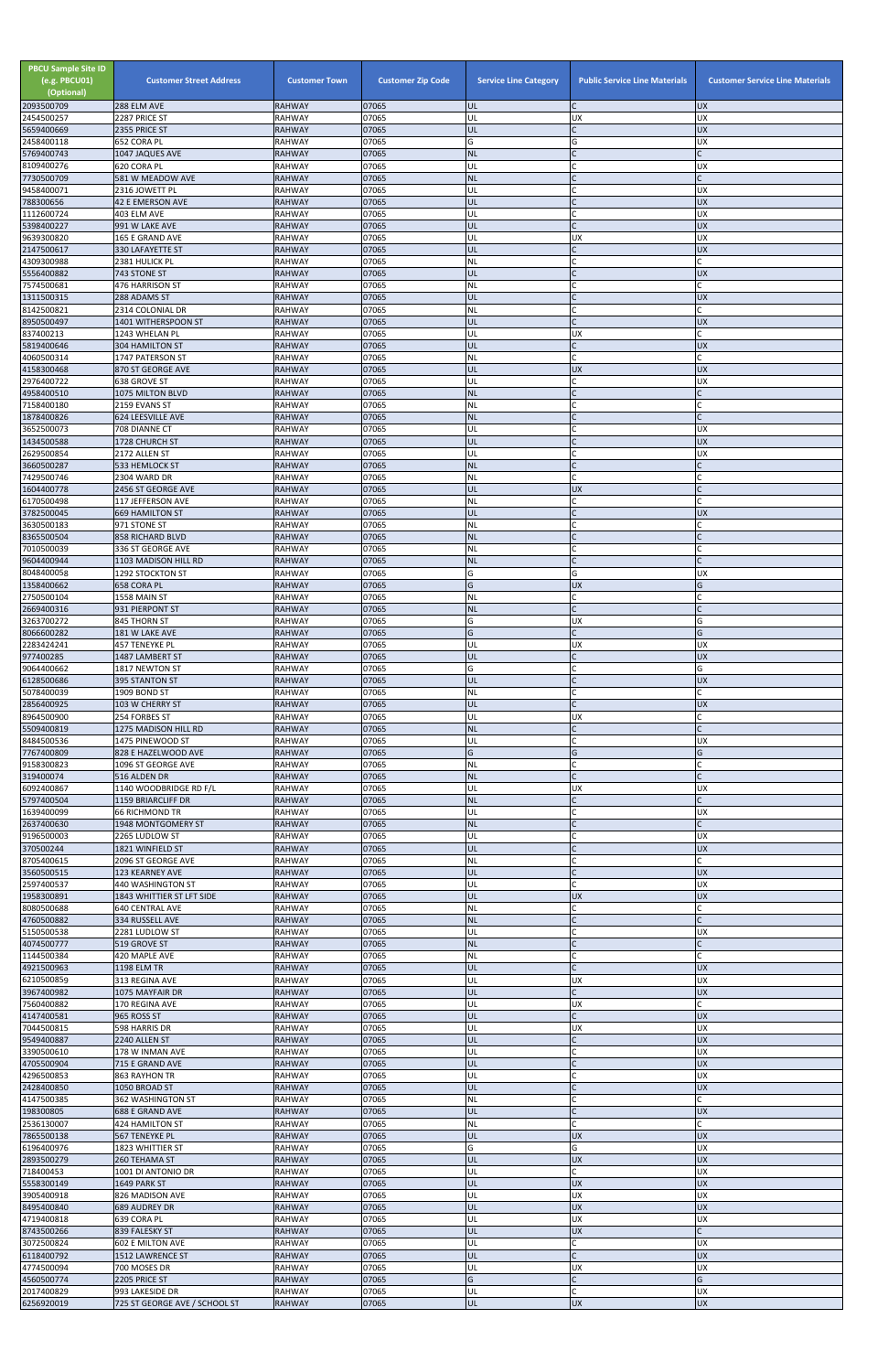| <b>PBCU Sample Site ID</b><br>(e.g. PBCU01)<br>(Optional)<br>9320500309 | <b>Customer Street Address</b><br>375 UNION ST  | <b>Customer Town</b><br><b>RAHWAY</b> | <b>Customer Zip Code</b><br>07065 | <b>Service Line Category</b><br>UL | <b>Public Service Line Materials</b><br><b>UX</b> | <b>Customer Service Line Materials</b><br><b>UX</b> |
|-------------------------------------------------------------------------|-------------------------------------------------|---------------------------------------|-----------------------------------|------------------------------------|---------------------------------------------------|-----------------------------------------------------|
| 4720500160                                                              | 367 DUKES RD                                    | <b>RAHWAY</b>                         | 07065                             | <b>NL</b>                          | $\mathsf{C}$                                      |                                                     |
| 2670500478<br>3499400294                                                | 695 STONE ST                                    | <b>RAHWAY</b><br><b>RAHWAY</b>        | 07065<br>07065                    | UL<br>UL                           | $\mathsf{C}$<br><b>UX</b>                         | <b>UX</b><br>$\mathsf{C}$                           |
| 2876400375                                                              | 1134 THIRZA PL<br>378 SYCAMORE ST               | <b>RAHWAY</b>                         | 07065                             | UL                                 | $\mathsf{C}$                                      | <b>UX</b>                                           |
| 4128400390                                                              | 964 CRESCENT DR<br>767 JEFFERSON AVE            | <b>RAHWAY</b><br><b>RAHWAY</b>        | 07065<br>07065                    | <b>NL</b><br>UL                    | $\mathsf{C}$<br>UX                                | $\mathsf{C}$<br><b>UX</b>                           |
| 8576400894<br>5856600836                                                | 1129 BRIARCLIFF DR                              | <b>RAHWAY</b>                         | 07065                             | UL                                 | <b>UX</b>                                         | <b>UX</b>                                           |
| 1233500977                                                              | 685 E SCOTT AVE                                 | <b>RAHWAY</b>                         | 07065                             | UL                                 | $\mathsf{C}$                                      | UX                                                  |
| 7809400527<br>8695400311                                                | 1517 LAWRENCE ST<br>1642 CHURCH ST 2ND FLR      | <b>RAHWAY</b><br><b>RAHWAY</b>        | 07065<br>07065                    | UL<br>UL                           | $\mathcal{C}$<br><b>UX</b>                        | <b>UX</b><br><b>UX</b>                              |
| 9793500919                                                              | 242 ORCHARD ST                                  | <b>RAHWAY</b>                         | 07065                             | <b>NL</b>                          | $\mathsf{C}$                                      | C                                                   |
| 1540500771<br>166600298                                                 | 1072 BRYANT ST<br>857 BRYANT ST                 | <b>RAHWAY</b><br><b>RAHWAY</b>        | 07065<br>07065                    | UL<br>UL                           | <b>UX</b><br>$\mathsf{C}$                         | <b>UX</b><br><b>UX</b>                              |
| 1820500927                                                              | 1800 NEWTON ST                                  | <b>RAHWAY</b>                         | 07065                             | UL                                 | <b>UX</b>                                         | <b>UX</b>                                           |
| 5040500853                                                              | <b>435 PLAINFIELD AVE</b>                       | <b>RAHWAY</b>                         | 07065                             | <b>NL</b>                          | $\mathsf{C}$                                      |                                                     |
| 2921500235<br>4110500393                                                | 1228 REVOIR DR<br>62 W INMAN AVE                | RAHWAY<br><b>RAHWAY</b>               | 07065<br>07065                    | UL<br>UL                           | <b>UX</b><br><b>UX</b>                            | <b>UX</b><br><b>UX</b>                              |
| 3460500613                                                              | 862 LEESVILLE AVE                               | <b>RAHWAY</b>                         | 07065                             | UL                                 | C                                                 | <b>UX</b>                                           |
| 8584500108<br>6853400800                                                | 212 W SCOTT AVE<br>673 AUDREY DR                | <b>RAHWAY</b><br><b>RAHWAY</b>        | 07065<br>07065                    | G<br>UL                            | G<br><b>UX</b>                                    | <b>UX</b><br><b>UX</b>                              |
| 2800500127                                                              | 70 RUDOLPH AVE                                  | <b>RAHWAY</b>                         | 07065                             | UL                                 | $\mathsf{C}$                                      | <b>UX</b>                                           |
| 8931500177<br>2996400063                                                | 732 GROVE ST<br>1223 WOODBRIDGE RD              | <b>RAHWAY</b><br><b>RAHWAY</b>        | 07065<br>07065                    | UL<br>G                            | $\mathsf{C}$<br>G                                 | UX<br><b>UX</b>                                     |
| 1773500686                                                              | 1341 STOCKTON ST                                | <b>RAHWAY</b>                         | 07065                             | NL                                 | $\mathsf{C}$                                      |                                                     |
| 2064400539                                                              | 651 CORA PL                                     | <b>RAHWAY</b>                         | 07065                             | UL<br>NL                           | <b>UX</b><br>$\mathsf{C}$                         | <b>UX</b>                                           |
| 9428400549<br>7177400553                                                | 423 JEFFERSON AVE<br>315 W HAZELWOOD AVE        | <b>RAHWAY</b><br><b>RAHWAY</b>        | 07065<br>07065                    | <b>NL</b>                          |                                                   |                                                     |
| 5396400748                                                              | 1467 FRANKLIN ST                                | <b>RAHWAY</b>                         | 07065                             | UL                                 | $\mathsf{C}$                                      | <b>UX</b>                                           |
| 9263700264<br>1522500591                                                | 2314 PRICE ST<br>287 STANTON ST                 | <b>RAHWAY</b><br><b>RAHWAY</b>        | 07065<br>07065                    | UL<br><b>NL</b>                    | $\mathcal{C}$<br>$\mathsf{C}$                     | <b>UX</b><br>$\mathsf{C}$                           |
| 6875500847                                                              | 771 LINDEN AVE                                  | <b>RAHWAY</b>                         | 07065                             | G                                  | G                                                 | <b>UX</b>                                           |
| 7214400024<br>2322500111                                                | <b>1151 ELM TR</b><br>1194 FARRELL TR           | <b>RAHWAY</b><br><b>RAHWAY</b>        | 07065<br>07065                    | UL<br>UL                           | $\mathsf{C}$<br><b>UX</b>                         | UX                                                  |
| 2677300439                                                              | 346 CORNELL AVE                                 | RAHWAY                                | 07065                             | UL                                 | C                                                 | <b>UX</b>                                           |
| 2387400156<br>6897400900                                                | 47 E CHERRY ST<br><b>681 BROOKSIDE RD</b>       | <b>RAHWAY</b><br><b>RAHWAY</b>        | 07065<br>07065                    | UL<br>NL                           | <b>UX</b><br>$\mathsf{C}$                         | <b>UX</b>                                           |
| 2356400050                                                              | 710 W GRAND AVE                                 | <b>RAHWAY</b>                         | 07065                             | UL                                 | <b>UX</b>                                         | <b>UX</b>                                           |
| 2483500127                                                              | 746 HARRISON ST 2ND FLR                         | <b>RAHWAY</b>                         | 07065                             | UL                                 | <b>UX</b>                                         | <b>UX</b>                                           |
| 8309400919<br>2346130098                                                | 619 CORA PL<br>729 AUDREY DR                    | <b>RAHWAY</b><br><b>RAHWAY</b>        | 07065<br>07065                    | UL<br>UL                           | $\mathsf{C}$<br><b>UX</b>                         | <b>UX</b><br>UX                                     |
| 7111500873                                                              | 141 MONROE ST                                   | <b>RAHWAY</b>                         | 07065                             | UL                                 |                                                   | <b>UX</b>                                           |
| 6906130090<br>5018400061                                                | 1070 FULTON ST<br>671 CENTRAL AVE               | <b>RAHWAY</b><br><b>RAHWAY</b>        | 07065<br>07065                    | NL<br><b>NL</b>                    | $\mathsf{C}$                                      | C                                                   |
| 1860500580                                                              | 138 RUSSELL AVE                                 | <b>RAHWAY</b>                         | 07065                             | UL                                 | <b>UX</b>                                         |                                                     |
| 1228500300<br>4725500464                                                | 175 W LAKE AVE<br>163 DUKES RD                  | <b>RAHWAY</b><br><b>RAHWAY</b>        | 07065<br>07065                    | UL<br>UL                           | $\mathsf{C}$                                      | <b>UX</b><br><b>UX</b>                              |
| 804400497                                                               | 1164 BRIARCLIFF DR                              | <b>RAHWAY</b>                         | 07065                             | UL                                 | <b>UX</b>                                         |                                                     |
| 2900500358                                                              | <b>285 CORNELL AVE</b>                          | <b>RAHWAY</b>                         | 07065                             | UL                                 | $\mathsf{C}$                                      | <b>UX</b>                                           |
| 9146920099<br>8456400364                                                | 1166 NEW BRUNSWICK AVE C0201<br>933 HAMILTON ST | <b>RAHWAY</b><br><b>RAHWAY</b>        | 07065<br>07065                    | UL<br><b>NL</b>                    | <b>UX</b><br>C                                    | UX                                                  |
| 2797400014                                                              | 983 LAKESIDE DR                                 | <b>RAHWAY</b>                         | 07065                             | <b>NL</b>                          | $\mathsf{C}$                                      |                                                     |
| 283500469<br>7620500637                                                 | 2079 OLIVER ST<br>255 W SCOTT AVE               | <b>RAHWAY</b><br><b>RAHWAY</b>        | 07065<br>07065                    | UL<br>UL                           | $\mathsf{C}$<br><b>UX</b>                         | <b>UX</b><br>$\mathsf{C}$                           |
| 7977400697                                                              | 1149 JEFFERSON AVE                              | <b>RAHWAY</b>                         | 07065                             | UL                                 | $\mathsf{C}$                                      | <b>UX</b>                                           |
| 5917400832<br>3931500734                                                | <b>656 JACKSON AVE</b><br>252 RUSSELL AVE       | <b>RAHWAY</b><br><b>RAHWAY</b>        | 07065<br>07065                    | UL<br>NL                           | <b>UX</b><br>$\mathsf{C}$                         | <b>UX</b>                                           |
| 3791400607                                                              | 1342 GENOVESE LA C01007                         | <b>RAHWAY</b>                         | 07065                             | UL                                 | <b>UX</b>                                         | <b>UX</b>                                           |
| 1729500026<br>6147500222                                                | 201 LINDEN AVE<br>414 E MILTON AVE              | <b>RAHWAY</b><br><b>RAHWAY</b>        | 07065<br>07065                    | UL<br>UL                           | $\mathsf{C}$<br><b>UX</b>                         | <b>UX</b><br><b>UX</b>                              |
| 6609300266                                                              | 34 CLINTON ST                                   | <b>RAHWAY</b>                         | 07065                             | <b>NL</b>                          | $\mathsf{C}$                                      |                                                     |
| 5962500768                                                              | 320 LAFAYETTE ST                                | <b>RAHWAY</b>                         | 07065                             | UL                                 | $\mathsf{C}$                                      | <b>UX</b>                                           |
| 3211500727<br>3446130027                                                | 1420 IRVING ST<br>762 AUDREY DR                 | RAHWAY<br><b>RAHWAY</b>               | 07065<br>07065                    | UL<br>UL                           | <b>UX</b><br><b>UX</b>                            | UX<br><b>UX</b>                                     |
| 9426130057                                                              | 1828 WHITTIER ST B                              | <b>RAHWAY</b>                         | 07065                             | UL                                 | <b>UX</b>                                         | <b>UX</b>                                           |
| 8650500934<br>9654500268                                                | 71 E GRAND AVE<br>2151 WHITTIER ST              | <b>RAHWAY</b><br><b>RAHWAY</b>        | 07065<br>07065                    | UL<br><b>NL</b>                    | <b>UX</b><br>$\mathsf{C}$                         | <b>UX</b><br>C                                      |
| 5710500961                                                              | 420 JAQUES AVE                                  | <b>RAHWAY</b>                         | 07065                             | UL                                 | $\mathsf{C}$                                      | <b>UX</b>                                           |
| 8639400551<br>1288400752                                                | 721 W INMAN AVE<br>1924 ELIZABETH AVE           | <b>RAHWAY</b><br><b>RAHWAY</b>        | 07065<br>07065                    | UL<br>UL                           | $\mathsf{C}$<br>$\mathsf{C}$                      | <b>UX</b><br><b>UX</b>                              |
| 160500328                                                               | 1636 LAWRENCE ST                                | <b>RAHWAY</b>                         | 07065                             | UL                                 | $\mathsf{C}$                                      | <b>UX</b>                                           |
| 3204500689                                                              | 1597 LENOX PL                                   | RAHWAY<br><b>RAHWAY</b>               | 07065<br>07065                    | UL                                 | $\mathsf{C}$<br>$\mathsf{C}$                      | <b>UX</b><br>UX                                     |
| 1109300704<br>9169400184                                                | 215 ELM AVE<br>674 ST GEORGE AVE                | <b>RAHWAY</b>                         | 07065                             | UL<br>UL                           | <b>UX</b>                                         | <b>UX</b>                                           |
| 3329664240                                                              | 995 ROSS ST                                     | <b>RAHWAY</b>                         | 07065                             | UL                                 | UX                                                | <b>UX</b>                                           |
| 1450500312<br>9258400088                                                | 461 LINDEN AVE<br>2134 LUDLOW ST                | <b>RAHWAY</b><br><b>RAHWAY</b>        | 07065<br>07065                    | UL<br>UL                           | <b>UX</b><br>$\mathsf{C}$                         | C<br><b>UX</b>                                      |
| 787400220                                                               | 953 STACY PL                                    | <b>RAHWAY</b>                         | 07065                             | UL                                 | $\mathsf{C}$                                      | <b>UX</b>                                           |
| 4796400856<br>7973500278                                                | 1607 COLUMBUS PL<br><b>183 IVA ST</b>           | <b>RAHWAY</b><br><b>RAHWAY</b>        | 07065<br>07065                    | UL<br>UL                           |                                                   | UX<br><b>UX</b>                                     |
| 2296400324                                                              | 430 HARRISON ST                                 | <b>RAHWAY</b>                         | 07065                             | UL                                 | C                                                 | Jυx                                                 |
| 4484400952                                                              | 1373 ESSEX ST C0303                             | <b>RAHWAY</b>                         | 07065                             | UL                                 | <b>UX</b>                                         | <b>UX</b>                                           |
| 7028300386<br>1584500353                                                | 78 W CHERRY ST APT 2<br>713 JAQUES AVE 2ND FLR  | RAHWAY<br>RAHWAY                      | 07065<br>07065                    | UL<br>UL                           | <b>UX</b><br><b>UX</b>                            | <b>UX</b><br><b>UX</b>                              |
| 1354500746                                                              | 2024 LUFBERRY ST 1ST FLR                        | RAHWAY                                | 07065                             | UL                                 | <b>UX</b>                                         | C                                                   |
| 9717400208<br>8411500723                                                | 351 LOWER ALDEN DR<br>1026 THORN ST             | <b>RAHWAY</b><br>RAHWAY               | 07065<br>07065                    | <b>NL</b><br>UL                    | $\mathsf{C}$<br><b>UX</b>                         |                                                     |
| 2219300364                                                              | 219 CONCORD ST                                  | <b>RAHWAY</b>                         | 07065                             | <b>NL</b>                          | $\mathsf{C}$                                      |                                                     |
| 4353500009<br>2419400627                                                | 352 SYCAMORE ST<br>1446 NEW CHURCH ST           | <b>RAHWAY</b><br><b>RAHWAY</b>        | 07065<br>07065                    | <b>NL</b><br><b>UL</b>             | $\mathsf{C}$<br>$\mathsf{C}$                      | <b>UX</b>                                           |
| 7140500975                                                              | 1186 JAQUES AVE                                 | RAHWAY                                | 07065                             | NL                                 | $\mathsf C$                                       |                                                     |
| 5969400486<br>5809400031                                                | 319 W INMAN AVE                                 | <b>RAHWAY</b><br>RAHWAY               | 07065<br>07065                    | <b>NL</b><br>UL                    | $\mathsf{C}$<br>O                                 | <b>UX</b>                                           |
| 5554500815                                                              | 517 E MILTON AVE<br>2321 LUDLOW ST              | <b>RAHWAY</b>                         | 07065                             | <b>NL</b>                          | $\mathsf{C}$                                      |                                                     |
| 3146920093                                                              | 1150 BROAD ST UNIT CO102                        | RAHWAY                                | 07065                             | UL                                 | <b>UX</b>                                         | <b>UX</b>                                           |
| 6456600447<br>2696400136                                                | 1144 MOONEY PL<br>460 WASHINGTON ST             | <b>RAHWAY</b><br>RAHWAY               | 07065<br>07065                    | <b>NL</b><br>UL                    |                                                   | <b>UX</b>                                           |
| 6965500768                                                              | 1761 PARK ST                                    | <b>RAHWAY</b>                         | 07065                             | UL                                 |                                                   | <b>UX</b>                                           |
| 9773500179<br>6859400258                                                | 241 LAFAYETTE ST<br>226 MAPLE AVE               | RAHWAY<br><b>RAHWAY</b>               | 07065<br>07065                    | UL<br>NL                           | $\mathsf{C}$<br>$\mathsf{C}$                      | <b>UX</b><br>$\mathsf{C}$                           |
| 5146920003                                                              | 1150 BROAD ST UNIT 104                          | RAHWAY                                | 07065                             | UL                                 | <b>UX</b>                                         | <b>UX</b>                                           |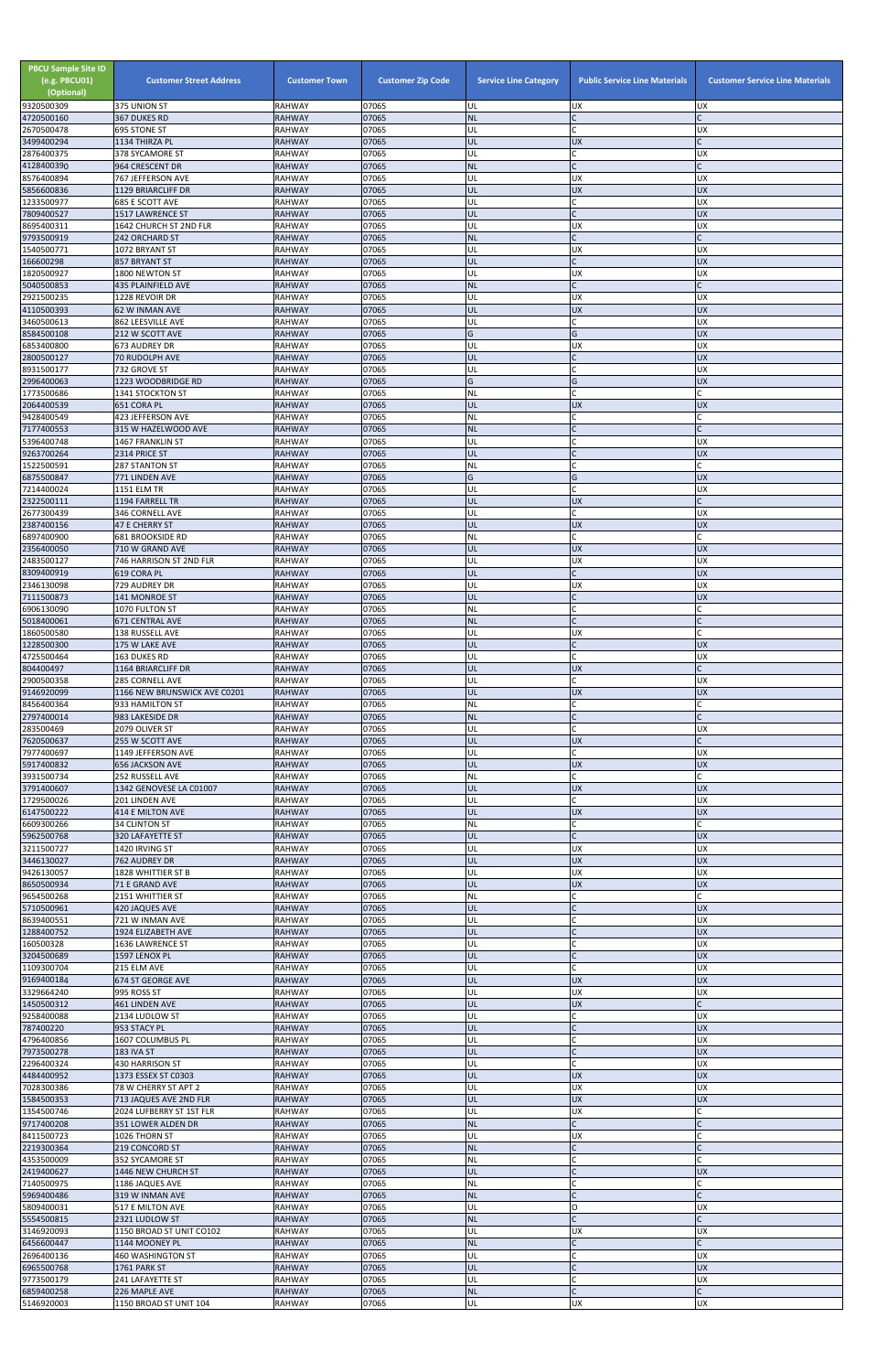| <b>PBCU Sample Site ID</b><br>(e.g. PBCU01)<br>(Optional) | <b>Customer Street Address</b>               | <b>Customer Town</b>           | <b>Customer Zip Code</b> | <b>Service Line Category</b> | <b>Public Service Line Materials</b> | <b>Customer Service Line Materials</b> |
|-----------------------------------------------------------|----------------------------------------------|--------------------------------|--------------------------|------------------------------|--------------------------------------|----------------------------------------|
| 3780500016<br>6255500862                                  | <b>600 BRYANT ST</b><br>994 HAZEL PL         | <b>RAHWAY</b><br><b>RAHWAY</b> | 07065<br>07065           | G<br>UL                      | C                                    | G<br><b>UX</b>                         |
| 8694600362                                                | 221 MONROE ST                                | <b>RAHWAY</b>                  | 07065                    | UL                           | $\mathsf{C}$                         | <b>UX</b>                              |
| 5247400558<br>6882500187                                  | 2107 LUDLOW ST<br>75 E CHERRY ST             | <b>RAHWAY</b><br><b>RAHWAY</b> | 07065<br>07065           | UL<br>UL                     | $\mathsf{C}$<br><b>UX</b>            | UX<br><b>UX</b>                        |
| 6349400441                                                | 691-693 LINDEN AVE                           | <b>RAHWAY</b>                  | 07065                    | UL                           | <b>UX</b>                            | UX                                     |
| 1063400880                                                | 1337 MAPLE TR                                | <b>RAHWAY</b>                  | 07065<br>07065           | <b>NL</b>                    | $\mathsf{C}$<br>$\mathsf{C}$         |                                        |
| 6050500118<br>7694500118                                  | 241 DUKES RD<br><b>88 PRINCETON AVE</b>      | <b>RAHWAY</b><br><b>RAHWAY</b> | 07065                    | <b>NL</b><br>UL              |                                      | <b>UX</b>                              |
| 7230500481                                                | 363 DUKES RD                                 | <b>RAHWAY</b>                  | 07065                    | UL                           |                                      | UX                                     |
| 9650500354<br>5044600692                                  | 1732 ESSEX ST<br>383 HAMILTON ST             | <b>RAHWAY</b><br>RAHWAY        | 07065<br>07065           | <b>NL</b><br><b>NL</b>       | $\mathsf{C}$<br><b>C</b>             |                                        |
| 8310500962                                                | 312 E GRAND AVE                              | <b>RAHWAY</b>                  | 07065                    | G                            | G                                    | <b>UX</b>                              |
| 1470500209<br>5129400333                                  | 1604 BEDFORD ST<br>1356 LAMBERT ST           | <b>RAHWAY</b><br><b>RAHWAY</b> | 07065<br>07065           | UL<br>UL                     | C<br>$\mathsf{C}$                    | UX<br><b>UX</b>                        |
| 9696400822                                                | 371 E GRAND AVE                              | <b>RAHWAY</b>                  | 07065                    | <b>NL</b>                    | <b>C</b>                             |                                        |
| 2037400200                                                | <b>167 JEFFERSON AVE</b>                     | <b>RAHWAY</b>                  | 07065                    | UL                           | $\mathsf{C}$                         | <b>UX</b>                              |
| 5145500588<br>9269400183                                  | 1354 MAPLE TR<br>575 W MEADOW AVE            | <b>RAHWAY</b><br><b>RAHWAY</b> | 07065<br>07065           | UL<br><b>NL</b>              | <b>UX</b><br>$\mathsf{C}$            | UX                                     |
| 2666400818                                                | <b>790 NICHOLAS PL</b>                       | <b>RAHWAY</b>                  | 07065                    | UL                           | $\mathsf{C}$                         | <b>UX</b>                              |
| 9788400429<br>4724500424                                  | 808 JEFFERSON AVE<br>290 E LAKE AVE          | <b>RAHWAY</b><br><b>RAHWAY</b> | 07065<br>07065           | G<br>UL                      | $\mathsf{C}$<br><b>UX</b>            | G<br><b>UX</b>                         |
| 973500431                                                 | 1037 MAIN ST                                 | <b>RAHWAY</b>                  | 07065                    | UL                           | $\mathsf{C}$                         | <b>UX</b>                              |
| 3380500123                                                | 740 LINDEN AVE                               | <b>RAHWAY</b>                  | 07065<br>07065           | <b>NL</b>                    | C                                    |                                        |
| 5558400354<br>445500530                                   | 1657 CHURCH ST 1ST FL<br>190 W HAZELWOOD AVE | <b>RAHWAY</b><br><b>RAHWAY</b> | 07065                    | UL<br>G                      | <b>UX</b><br><b>UX</b>               | <b>UX</b><br>G                         |
| 4639400039                                                | 173 BERTHOLD AVE                             | <b>RAHWAY</b>                  | 07065                    | NL                           | $\mathsf{C}$                         |                                        |
| 5193500859<br>1095400440                                  | 715 BROOKSIDE RD<br>1187 KLINE PL            | <b>RAHWAY</b><br><b>RAHWAY</b> | 07065<br>07065           | UL<br>G                      | $\mathsf{C}$<br><b>UX</b>            | UX<br>G                                |
| 6764500714                                                | 1369 ST GEORGE AVE                           | RAHWAY                         | 07065                    | <b>NL</b>                    | C                                    |                                        |
| 2167400200<br>2378500340                                  | 345 PRINCETON AVE                            | <b>RAHWAY</b>                  | 07065                    | <b>NL</b>                    | $\mathsf{C}$<br>$\mathsf{C}$         |                                        |
| 3904500790                                                | 1288 WESTFIELD AVE<br><b>588 HARRISON ST</b> | <b>RAHWAY</b><br><b>RAHWAY</b> | 07065<br>07065           | UL<br>UL                     | $\mathsf{C}$                         | UX<br><b>UX</b>                        |
| 8028400324                                                | 1348 BRYANT ST                               | <b>RAHWAY</b>                  | 07065                    | UL                           | <b>UX</b>                            |                                        |
| 6292400287<br>6924500849                                  | 329 NEW BRUNSWICK AVE SEW<br>310 CONCORD ST  | <b>RAHWAY</b><br><b>RAHWAY</b> | 07065<br>07065           | UL<br>UL                     | <b>UX</b><br>C                       | <b>UX</b><br><b>UX</b>                 |
| 8983500200                                                | 882 WESTFIELD AVE                            | <b>RAHWAY</b>                  | 07065                    | UL                           |                                      | <b>UX</b>                              |
| 7701500577                                                | 2168 ALLEN ST                                | <b>RAHWAY</b>                  | 07065                    | UL                           | $\mathsf{C}$                         | <b>UX</b>                              |
| 3248400754<br>3264500202                                  | 1677 BRIDGE ST<br>806 HAMILTON ST            | RAHWAY<br><b>RAHWAY</b>        | 07065<br>07065           | IUL<br><b>NL</b>             | <b>UX</b><br>$\mathsf{C}$            | <b>UX</b>                              |
| 2227400846                                                | 1519 ST GEORGE AVE                           | <b>RAHWAY</b>                  | 07065                    | <b>NL</b>                    | $\mathsf{C}$                         |                                        |
| 4031500749<br>7396500809                                  | 745 DIANNE CT<br>417 LINDEN AVE              | <b>RAHWAY</b><br><b>RAHWAY</b> | 07065<br>07065           | <b>NL</b><br>UL              | $\mathsf{C}$                         | <b>UX</b>                              |
| 9825500531                                                | 210 REMSEN ST                                | RAHWAY                         | 07065                    | UL                           | <b>UX</b>                            | UX                                     |
| 1634500451                                                | 380 ST GEORGE AVE                            | <b>RAHWAY</b>                  | 07065                    | UL                           | <b>UX</b>                            | <b>XD</b>                              |
| 8009400412<br>7002400469                                  | 744 W LINCOLN AVE<br>1407 BARNHARDT LA C0507 | <b>RAHWAY</b><br><b>RAHWAY</b> | 07065<br>07065           | <b>NL</b><br>UL              | $\mathsf{C}$<br><b>UX</b>            | <b>UX</b>                              |
| 8183500389                                                | 2174 EVANS ST                                | <b>RAHWAY</b>                  | 07065                    | <b>NL</b>                    | $\mathsf{C}$                         |                                        |
| 99300760<br>7807400949                                    | <b>16 INMAN AVE</b><br>1943 LUFBERRY ST      | <b>RAHWAY</b><br><b>RAHWAY</b> | 07065<br>07065           | UL<br><b>NL</b>              | <b>UX</b><br>C                       | <b>UX</b>                              |
| 8856400839                                                | 1134 PIERPONT ST                             | <b>RAHWAY</b>                  | 07065                    | UL                           | $\mathsf{C}$                         | <b>UX</b>                              |
| 1865500897                                                | 236 TEHAMA ST                                | RAHWAY                         | 07065                    | UL                           | <b>UX</b>                            |                                        |
| 3794500789<br>3624500403                                  | 486 GROVE ST<br>121 E EMERSON AVE            | <b>RAHWAY</b><br>RAHWAY        | 07065<br>07065           | UL<br>UL                     | $\mathsf{C}$<br>$\mathsf{C}$         | <b>UX</b><br>UX                        |
| 2356600457                                                | 1502 FRANKLIN ST APT 2                       | <b>RAHWAY</b>                  | 07065                    | UL                           | <b>UX</b>                            | <b>UX</b>                              |
| 2418400288<br>8044600333                                  | 302 E LAKE AVE<br>1525 IRVING ST             | RAHWAY<br><b>RAHWAY</b>        | 07065<br>07065           | UL<br>UL                     | C<br>$\mathsf{C}$                    | UX<br><b>UX</b>                        |
| 9170500230                                                | 1072 RANDOLPH AVE                            | RAHWAY                         | 07065                    | UL                           | $\mathsf{C}$                         | <b>UX</b>                              |
| 4883500838<br>7718400101                                  | 904 STACY PL<br>417 W SCOTT AVE              | <b>RAHWAY</b><br><b>RAHWAY</b> | 07065<br>07065           | UL<br>UL                     |                                      | <b>UX</b><br>UX                        |
| 4009400868                                                | 543 W SCOTT AVE                              | <b>RAHWAY</b>                  | 07065                    | <b>NL</b>                    |                                      |                                        |
| 4427400570                                                | 333 ELM AVE                                  | RAHWAY                         | 07065                    | UL                           | <b>C</b>                             | UX                                     |
| 3188400763<br>6705500077                                  | 295 W SCOTT AVE<br>906 INWOOD PL             | <b>RAHWAY</b><br><b>RAHWAY</b> | 07065<br>07065           | UL<br><b>NL</b>              | $\mathsf C$<br>$\mathsf{C}$          | <b>UX</b>                              |
| 6654500883                                                | 287 W LINCOLN AVE                            | <b>RAHWAY</b>                  | 07065                    | UL                           |                                      | <b>UX</b>                              |
| 8844500437<br>7174500739                                  | 1230 FARRELL TR<br>913 W INMAN AVE           | RAHWAY<br><b>RAHWAY</b>        | 07065<br>07065           | UL<br><b>NL</b>              | <b>UX</b><br>$\mathsf{C}$            | <b>UX</b>                              |
| 4986400091                                                | 2253 CHURCH ST                               | <b>RAHWAY</b>                  | 07065                    | UL                           | C                                    | UX                                     |
| 3702600239                                                | 734 HARRISON ST                              | <b>RAHWAY</b>                  | 07065                    | UL                           |                                      | <b>UX</b>                              |
| 8419400942<br>9272500898                                  | 170 LENTZ CT<br>400 JOHNSON ST               | <b>RAHWAY</b><br><b>RAHWAY</b> | 07065<br>07065           | UL<br>UL                     | $\mathsf{C}$<br>$\mathsf{C}$         | <b>UX</b><br><b>UX</b>                 |
| 7039400481                                                | 55 MINNA ST                                  | RAHWAY                         | 07065                    | G                            | G                                    | <b>UX</b>                              |
| 1194500455<br>6665500615                                  | 598 LINDEN AVE<br><b>160 CORNELL AVE</b>     | <b>RAHWAY</b><br><b>RAHWAY</b> | 07065<br>07065           | UL<br><b>NL</b>              | C                                    | <b>UX</b>                              |
| 3236130042                                                | 311 BROOKFIELD PL                            | <b>RAHWAY</b>                  | 07065                    | UL                           | $\mathsf{C}$                         | <b>UX</b>                              |
| 8219400364<br>2642253853                                  | 221 WESCOTT DR                               | <b>RAHWAY</b>                  | 07065<br>07065           | <b>NL</b><br>UL              | $\mathsf{C}$<br><b>UX</b>            | <b>UX</b>                              |
| 7831500770                                                | 1135 THIRZA PL<br>192 RUDOLPH AVE            | <b>RAHWAY</b><br><b>RAHWAY</b> | 07065                    | UL                           | $\mathsf{C}$                         | <b>UX</b>                              |
| 8997400040                                                | 278 W STEARNS ST                             | <b>RAHWAY</b>                  | 07065                    | UL                           | $\mathsf{C}$                         | <b>UX</b>                              |
| 2891400605<br>9456400989                                  | 916 LEESVILLE AVE<br>968 HAMILTON ST         | RAHWAY<br><b>RAHWAY</b>        | 07065<br>07065           | UL<br>INL                    | <b>UX</b>                            | UX                                     |
| 9927400663                                                | 483 JAQUES AVE                               | <b>RAHWAY</b>                  | 07065                    | UL                           | $\mathsf{C}$                         | UX                                     |
| 8655500817<br>796400273                                   | 804 W SCOTT AVE<br>1786 BRADY CT             | <b>RAHWAY</b><br><b>RAHWAY</b> | 07065<br>07065           | <b>UL</b><br>UL              | <b>UX</b><br>C                       | <b>UX</b><br>UX                        |
| 5196400188                                                | 314 EGOLF DR                                 | <b>RAHWAY</b>                  | 07065                    | <b>NL</b>                    | $\mathsf{C}$                         |                                        |
| 4620995078                                                | 1027 W LAKE AVE                              | <b>RAHWAY</b>                  | 07065                    | UL                           | <b>UX</b>                            | <b>UX</b>                              |
| 3488400533<br>9490500918                                  | 1208 PIERPONT ST<br>1946 PATERSON ST         | <b>RAHWAY</b><br><b>RAHWAY</b> | 07065<br>07065           | G<br>UL                      | G<br>$\mathsf{C}$                    | <b>UX</b><br><b>UX</b>                 |
| 3590500147                                                | 1036 STONE ST                                | <b>RAHWAY</b>                  | 07065                    | UL                           | $\mathsf{C}$                         | <b>UX</b>                              |
| 6397400713<br>5925500601                                  | 341 TERRACE ST<br>1999 LUFBERRY ST           | <b>RAHWAY</b><br><b>RAHWAY</b> | 07065<br>07065           | UL<br>UL                     | <b>UX</b><br>$\mathsf{C}$            | <b>UX</b>                              |
| 9165500484                                                | <b>290 CENTRAL AVE</b>                       | <b>RAHWAY</b>                  | 07065                    | UL                           | $\mathsf{C}$                         | UX                                     |
| 5727400400                                                | 141 PRINCETON AVE                            | <b>RAHWAY</b>                  | 07065                    | <b>NL</b>                    | $\mathsf{C}$                         |                                        |
| 9807400078<br>9108400759                                  | 1962 MONTGOMERY ST<br>264 FORBES ST          | <b>RAHWAY</b><br><b>RAHWAY</b> | 07065<br>07065           | UL<br>G                      | C<br>G                               | UX<br>XŊ                               |
| 5987400257                                                | 821 HILLSIDE RD                              | <b>RAHWAY</b>                  | 07065                    | <b>NL</b>                    | $\mathsf{C}$                         |                                        |
| 8508400654<br>7268400211                                  | 552 W MEADOW AVE<br><b>675 PIERPONT ST</b>   | <b>RAHWAY</b><br><b>RAHWAY</b> | 07065<br>07065           | <b>NL</b><br>UL              | $\mathsf{C}$<br>C                    | UX                                     |
| 6656600458                                                | 1537 IRVING ST                               | <b>RAHWAY</b>                  | 07065                    | <b>UL</b>                    | <b>UX</b>                            | <b>UX</b>                              |
| 8388300764<br>1345500929                                  | 2171 OLIVER ST<br>863 RIFFLE AVE             | <b>RAHWAY</b><br><b>RAHWAY</b> | 07065<br>07065           | <b>NL</b><br>UL              | $\mathsf{C}$<br>$\mathsf C$          | <b>UX</b>                              |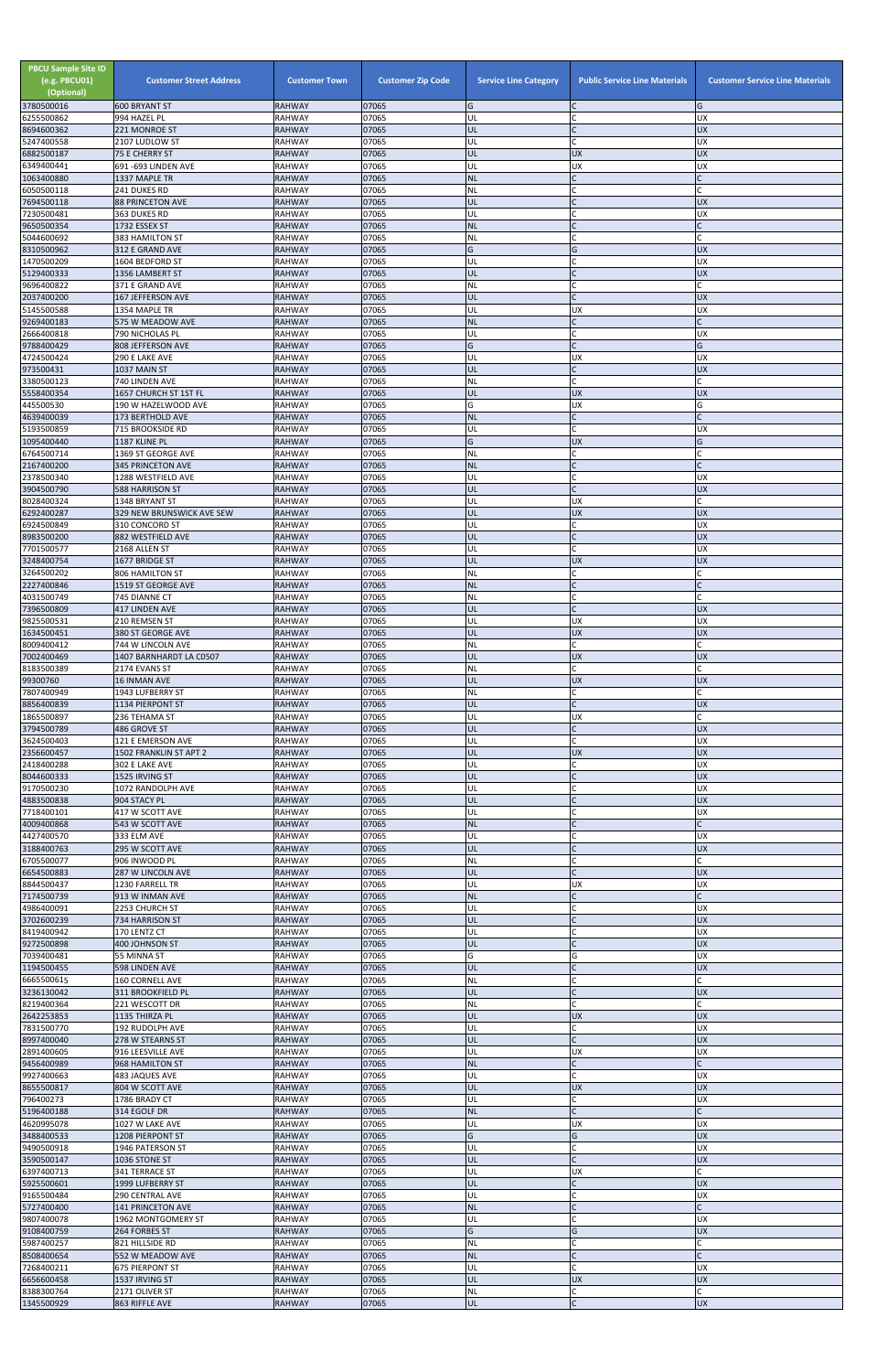| <b>PBCU Sample Site ID</b><br>(e.g. PBCU01)<br>(Optional)<br>4559400238 | <b>Customer Street Address</b><br>1546 LAMBERT ST | <b>Customer Town</b><br><b>RAHWAY</b> | <b>Customer Zip Code</b><br>07065 | <b>Service Line Category</b><br><b>NL</b> | <b>Public Service Line Materials</b> | <b>Customer Service Line Materials</b> |
|-------------------------------------------------------------------------|---------------------------------------------------|---------------------------------------|-----------------------------------|-------------------------------------------|--------------------------------------|----------------------------------------|
| 5294500705                                                              | 2151 PROSPECT ST                                  | <b>RAHWAY</b>                         | 07065                             | UL                                        | $\mathsf{C}$                         | <b>UX</b>                              |
| 5065500897<br>9127400602                                                | 790 KAMINSKI DR                                   | RAHWAY<br><b>RAHWAY</b>               | 07065<br>07065                    | NL<br>ŰĹ                                  | $\mathsf{C}$<br><b>UX</b>            | <b>UX</b>                              |
| 1256400262                                                              | 879 HAMILTON ST<br>437 UNION ST                   | <b>RAHWAY</b>                         | 07065                             | UL                                        | <b>UX</b>                            | <b>UX</b>                              |
| 4776400768<br>174500073                                                 | <b>661 JAQUES AVE</b><br>691 GROVE ST             | <b>RAHWAY</b><br>RAHWAY               | 07065<br>07065                    | UL<br>UL                                  | <b>UX</b><br>UX                      | <b>UX</b><br><b>UX</b>                 |
| 8301600932                                                              | 740 W LAKE AVE                                    | <b>RAHWAY</b>                         | 07065                             | UL                                        | $\mathsf{C}$                         | <b>UX</b>                              |
| 2529400501                                                              | 1576 IRVING ST                                    | RAHWAY                                | 07065                             | UL                                        | $\mathsf{C}$                         | <b>UX</b>                              |
| 4019400371<br>4450500535                                                | 1310 FULTON ST<br>236 W SCOTT AVE                 | <b>RAHWAY</b><br>RAHWAY               | 07065<br>07065                    | UL<br>UL                                  | $\mathsf{C}$                         | <b>UX</b><br><b>UX</b>                 |
| 7855500446                                                              | 690 SEMINARY AVE                                  | <b>RAHWAY</b>                         | 07065                             | <b>NL</b>                                 | $\mathsf{C}$                         |                                        |
| 7678500893<br>639400484                                                 | 1592 ELIZABETH AVE<br>888 W INMAN AVE             | RAHWAY<br><b>RAHWAY</b>               | 07065<br>07065                    | UL<br>IJL                                 | $\mathsf{C}$<br><b>UX</b>            | <b>UX</b><br><b>UX</b>                 |
| 5352500825                                                              | 164 W EMERSON AVE                                 | <b>RAHWAY</b>                         | 07065                             | UL                                        | C                                    | <b>UX</b>                              |
| 317400407                                                               | 270 W STEARNS ST                                  | <b>RAHWAY</b>                         | 07065                             | UL                                        | <b>UX</b><br>$\mathsf{C}$            | <b>UX</b>                              |
| 19300669<br>647400020                                                   | 850 ROBERT ST<br>1828 LUDLOW ST                   | <b>RAHWAY</b><br><b>RAHWAY</b>        | 07065<br>07065                    | NL<br>UL                                  | $\mathsf{C}$                         | <b>UX</b>                              |
| 7193500140                                                              | 711 MADISON AVE                                   | RAHWAY                                | 07065                             | UL                                        |                                      | <b>UX</b>                              |
| 765500394<br>9849400201                                                 | 622 W INMAN AVE<br>1300 WESTFIELD AVE             | <b>RAHWAY</b><br><b>RAHWAY</b>        | 07065<br>07065                    | UL<br>UL                                  | $\mathsf{C}$<br><b>UX</b>            | <b>UX</b><br><b>UX</b>                 |
| 5490500374                                                              | 2126 LUFBERRY ST                                  | <b>RAHWAY</b>                         | 07065                             | UL                                        | $\mathsf{C}$                         | <b>UX</b>                              |
| 9279400670<br>8350600540                                                | 236 W MILTON AVE<br>719 BEVERLY RD                | <b>RAHWAY</b><br><b>RAHWAY</b>        | 07065<br>07065                    | UL<br>UL                                  | $\mathsf{C}$<br>$\mathsf{C}$         | <b>UX</b><br><b>UX</b>                 |
| 8837400840                                                              | 1497 ESSEX ST                                     | RAHWAY                                | 07065                             | UL                                        | UX                                   | <b>UX</b>                              |
| 5246920034                                                              | 1166 NEW BRUNSWICK AVE C0302                      | <b>RAHWAY</b>                         | 07065                             | UL                                        | <b>UX</b>                            | <b>UX</b>                              |
| 584400465<br>9494500162                                                 | 401 JOHNSON ST C0108<br>241 STANTON ST            | <b>RAHWAY</b><br><b>RAHWAY</b>        | 07065<br>07065                    | UL<br>UL                                  | <b>UX</b><br>$\mathsf{C}$            | UX<br><b>UX</b>                        |
| 7677300248                                                              | 1610 COLUMBUS PL                                  | RAHWAY                                | 07065                             | NL                                        | $\mathsf{C}$                         |                                        |
| 7880500676<br>2044600378                                                | 617 W MEADOW AVE<br>501 HAMILTON ST               | <b>RAHWAY</b><br>RAHWAY               | 07065<br>07065                    | IJL<br>NL                                 | <b>UX</b><br>$\mathsf{C}$            |                                        |
| 6256400605                                                              | <b>684 HARRISON ST</b>                            | <b>RAHWAY</b>                         | 07065                             | UL                                        | $\mathsf C$                          | <b>UX</b>                              |
| 7375500259                                                              | 1819 RUTHERFORD ST                                | <b>RAHWAY</b>                         | 07065                             | UL                                        | <b>UX</b>                            |                                        |
| 1460500529<br>8079400686                                                | 995 THORN ST<br>365 BERTHOLD AVE                  | <b>RAHWAY</b><br>RAHWAY               | 07065<br>07065                    | UL<br>UL                                  | <b>UX</b><br>C                       | <b>UX</b><br><b>UX</b>                 |
| 9110500446                                                              | 137 JEFFERSON AVE                                 | <b>RAHWAY</b>                         | 07065                             | UL                                        | C                                    | <b>UX</b>                              |
| 2945400099<br>1400500494                                                | 380 CORNELL AVE<br>1360 BRYANT ST                 | <b>RAHWAY</b><br><b>RAHWAY</b>        | 07065<br>07065                    | UL<br>UL                                  |                                      | <b>UX</b><br><b>UX</b>                 |
| 7987400411                                                              | 747 BEVERLY RD                                    | <b>RAHWAY</b>                         | 07065                             | UL                                        | <b>UX</b>                            | UX                                     |
| 208400522                                                               | <b>690 PIERPONT ST</b>                            | <b>RAHWAY</b>                         | 07065                             | UL                                        | <b>UX</b>                            | <b>UX</b>                              |
| 9307400834<br>1582500278                                                | 244 FORBES ST<br>1494 BEDFORD ST                  | RAHWAY<br><b>RAHWAY</b>               | 07065<br>07065                    | NL<br>UL                                  |                                      | <b>UX</b>                              |
| 1177400873                                                              | 652 MAPLE AVE                                     | RAHWAY                                | 07065                             | UL                                        |                                      | <b>UX</b>                              |
| 3134500155<br>494500601                                                 | 1266 CLARK ST<br>956 MILTON BLVD                  | RAHWAY<br>RAHWAY                      | 07065<br>07065                    | UL<br>UL                                  | $\mathsf{C}$<br>C                    | <b>UX</b><br><b>UX</b>                 |
| 429300877                                                               | 122 RIDGE RD                                      | <b>RAHWAY</b>                         | 07065                             | <b>NL</b>                                 | $\mathsf{C}$                         |                                        |
| 5225500004                                                              | 1416 ESTERBROOK AVE                               | RAHWAY                                | 07065                             | UL                                        |                                      | <b>UX</b>                              |
| 8621500472<br>9199300009                                                | 1360 MAPLE TR<br>1499 ROUTE 1 NORTH               | <b>RAHWAY</b><br>RAHWAY               | 07065<br>07065                    | <b>NL</b><br>UL                           | $\mathsf{C}$<br><b>UX</b>            | <b>UX</b>                              |
| 2329400646                                                              | 829 HAMILTON ST                                   | <b>RAHWAY</b>                         | 07065                             | <b>NL</b>                                 | $\mathsf{C}$                         |                                        |
| 9220400121<br>4375500131                                                | 970 APGAR TR<br>2287 CHURCH ST                    | RAHWAY<br><b>RAHWAY</b>               | 07065<br>07065                    | UL<br><b>NL</b>                           | $\mathsf{C}$<br>$\mathsf{C}$         | <b>UX</b>                              |
| 9296500175                                                              | 1016 MAURICE AVE                                  | RAHWAY                                | 07065                             | UL                                        | $\mathsf{C}$                         | <b>UX</b>                              |
| 950500186<br>5020500831                                                 | 2007 HENRY ST<br>337 E GRAND AVE                  | <b>RAHWAY</b><br>RAHWAY               | 07065<br>07065                    | UL<br>Ġ                                   | <b>UX</b><br>G                       | <b>UX</b><br><b>UX</b>                 |
| 4947400143                                                              | 1413 BROWN PL                                     | <b>RAHWAY</b>                         | 07065                             | NL                                        |                                      |                                        |
| 2511500139                                                              | 101 E INMAN AVE                                   | RAHWAY                                | 07065                             | UL                                        | <b>UX</b>                            | <b>UX</b>                              |
| 2428500053<br>5704500526                                                | 182 W LAKE AVE<br>1983 PRICE ST                   | <b>RAHWAY</b><br>RAHWAY               | 07065<br>07065                    | UL<br>NL                                  | $\mathsf{C}$<br>$\mathsf C$          | <b>UX</b>                              |
| 218400003                                                               | 1720 LAWRENCE ST                                  | <b>RAHWAY</b>                         | 07065                             | UL                                        | $\mathsf{C}$                         | <b>UX</b>                              |
| 4797400597<br>9724500969                                                | 1085 MAYFAIR DR<br>2297 PRICE ST                  | RAHWAY<br><b>RAHWAY</b>               | 07065<br>07065                    | UL<br>G                                   | <b>UX</b><br>G                       | <b>UX</b><br><b>UX</b>                 |
| 4114400444                                                              | 666 STONE ST                                      | RAHWAY                                | 07065                             | UL                                        | C                                    | <b>UX</b>                              |
| 5327400645                                                              | 1579 ELIZABETH AVE                                | <b>RAHWAY</b>                         | 07065                             | UL                                        |                                      | <b>UX</b>                              |
| 7108400170<br>1440500532                                                | 264 OAK ST<br>700 DIANNE CT                       | RAHWAY<br><b>RAHWAY</b>               | 07065<br>07065                    | UL<br>UL                                  | $\mathsf{C}$                         | <b>UX</b><br><b>UX</b>                 |
| 2172500672                                                              | 1853 BARNETT ST                                   | RAHWAY                                | 07065                             | NL                                        | $\mathsf{C}$                         |                                        |
| 9319400626<br>655500632                                                 | 532 CONNOR PL<br>2079 ALLEN ST                    | <b>RAHWAY</b><br>RAHWAY               | 07065<br>07065                    | UL<br><b>NL</b>                           | $\mathsf{C}$                         | <b>UX</b>                              |
| 9659400808                                                              | <b>263 KEARNEY AVE</b>                            | <b>RAHWAY</b>                         | 07065                             | <b>NL</b>                                 |                                      |                                        |
| 1183500788<br>8973500389                                                | 668 LINDEN AVE<br>273 E INMAN AVE                 | RAHWAY<br><b>RAHWAY</b>               | 07065<br>07065                    | ΝL<br>UL                                  | $\mathsf{C}$<br>$\mathsf{C}$         | <b>UX</b>                              |
| 7328500050                                                              | 597 JAQUES AVE                                    | RAHWAY                                | 07065                             | UL                                        | <b>UX</b>                            | <b>UX</b>                              |
| 2919400654                                                              | 713 731 ST GEORGE AVE                             | <b>RAHWAY</b>                         | 07065                             | UL                                        | <b>UX</b>                            | <b>UX</b>                              |
| 2482500691<br>4967400940                                                | 703 HARRISON ST<br>1149 BRIARCLIFF DR             | RAHWAY<br><b>RAHWAY</b>               | 07065<br>07065                    | NL<br><b>NL</b>                           | $\mathsf{C}$<br>$\mathsf{C}$         |                                        |
| 1978400472                                                              | 2212 EVANS ST                                     | RAHWAY                                | 07065                             | UL                                        | $\mathsf{C}$                         | <b>UX</b>                              |
| 459400274<br>754500945                                                  | 539 HARRISON ST<br>333 W LINCOLN AVE              | <b>RAHWAY</b><br>RAHWAY               | 07065<br>07065                    | <b>NL</b><br>UL                           | <b>UX</b>                            | <b>UX</b>                              |
| 8502600952                                                              | 219 W SCOTT AVE                                   | <b>RAHWAY</b>                         | 07065                             | IJL                                       | <b>UX</b>                            | <b>UX</b>                              |
| 2308400922                                                              | 697 SYCAMORE ST                                   | <b>RAHWAY</b>                         | 07065                             | NL                                        |                                      |                                        |
| 2658300721<br>9657400187                                                | 1467 - 1473 MAIN ST F/L<br>983 NEW BRUNSWICK AVE  | <b>RAHWAY</b><br><b>RAHWAY</b>        | 07065<br>07065                    | UL<br>NL                                  | <b>UX</b>                            | XŊ                                     |
| 3356400617                                                              | 757 W GRAND AVE                                   | <b>RAHWAY</b>                         | 07065                             |                                           |                                      |                                        |
| 9088400244<br>3042500313                                                | 2109 CHURCH ST<br>2268 WHITTIER ST                | RAHWAY<br><b>RAHWAY</b>               | 07065<br>07065                    | UL<br><b>NL</b>                           | $\mathsf{C}$<br>$\mathsf{C}$         | <b>UX</b>                              |
| 8222500069                                                              | 756 W SCOTT AVE                                   | RAHWAY                                | 07065                             | UL                                        | $\mathsf{C}$                         | <b>UX</b>                              |
| 2594500727                                                              | 182 W EMERSON AVE                                 | <b>RAHWAY</b>                         | 07065                             |                                           | $\mathsf{C}$                         |                                        |
| 3214400027<br>2509400167                                                | 818 MILTON BLVD<br>503 W SCOTT AVE                | RAHWAY<br><b>RAHWAY</b>               | 07065<br>07065                    | UL<br>UL                                  | <b>UX</b>                            | <b>UX</b><br><b>UX</b>                 |
| 5709300514                                                              | 173 FORBES ST                                     | <b>RAHWAY</b>                         | 07065                             | UL                                        | $\mathsf C$                          | <b>UX</b>                              |
| 514500522<br>8214500680                                                 | 1590 OLIVER ST<br>453 W MILTON AVE                | <b>RAHWAY</b><br>RAHWAY               | 07065<br>07065                    | <b>NL</b><br>UL                           | $\mathsf{C}$<br>C                    | <b>UX</b>                              |
| 6004500260                                                              | 454 GROVE ST                                      | <b>RAHWAY</b>                         | 07065                             | UL                                        | <b>UX</b>                            | <b>UX</b>                              |
| 3159400657                                                              | 919 RAYHON TR                                     | RAHWAY                                | 07065                             | UL                                        | $\mathsf{C}$                         | <b>UX</b>                              |
| 3805400963<br>9595400154                                                | 1835 NEWTON ST<br>1646 CHURCH ST 1ST FLR          | <b>RAHWAY</b><br>RAHWAY               | 07065<br>07065                    | UL<br>UL                                  | <b>UX</b><br><b>UX</b>               | <b>UX</b>                              |
| 8895400559                                                              | <b>224 RUDOLPH AVE</b>                            | <b>RAHWAY</b>                         | 07065                             | <b>NL</b>                                 | $\mathsf{C}$                         |                                        |
| 6464500552<br>5356600109                                                | 306 E STEARNS ST<br>1448 VALLEY RD                | RAHWAY<br><b>RAHWAY</b>               | 07065<br>07065                    | UL<br>UL                                  | $\mathsf{C}$<br><b>UX</b>            | <b>UX</b><br><b>UX</b>                 |
| 6394600663                                                              | 755 AUDREY DR                                     | <b>RAHWAY</b>                         | 07065                             | G                                         | G                                    | G                                      |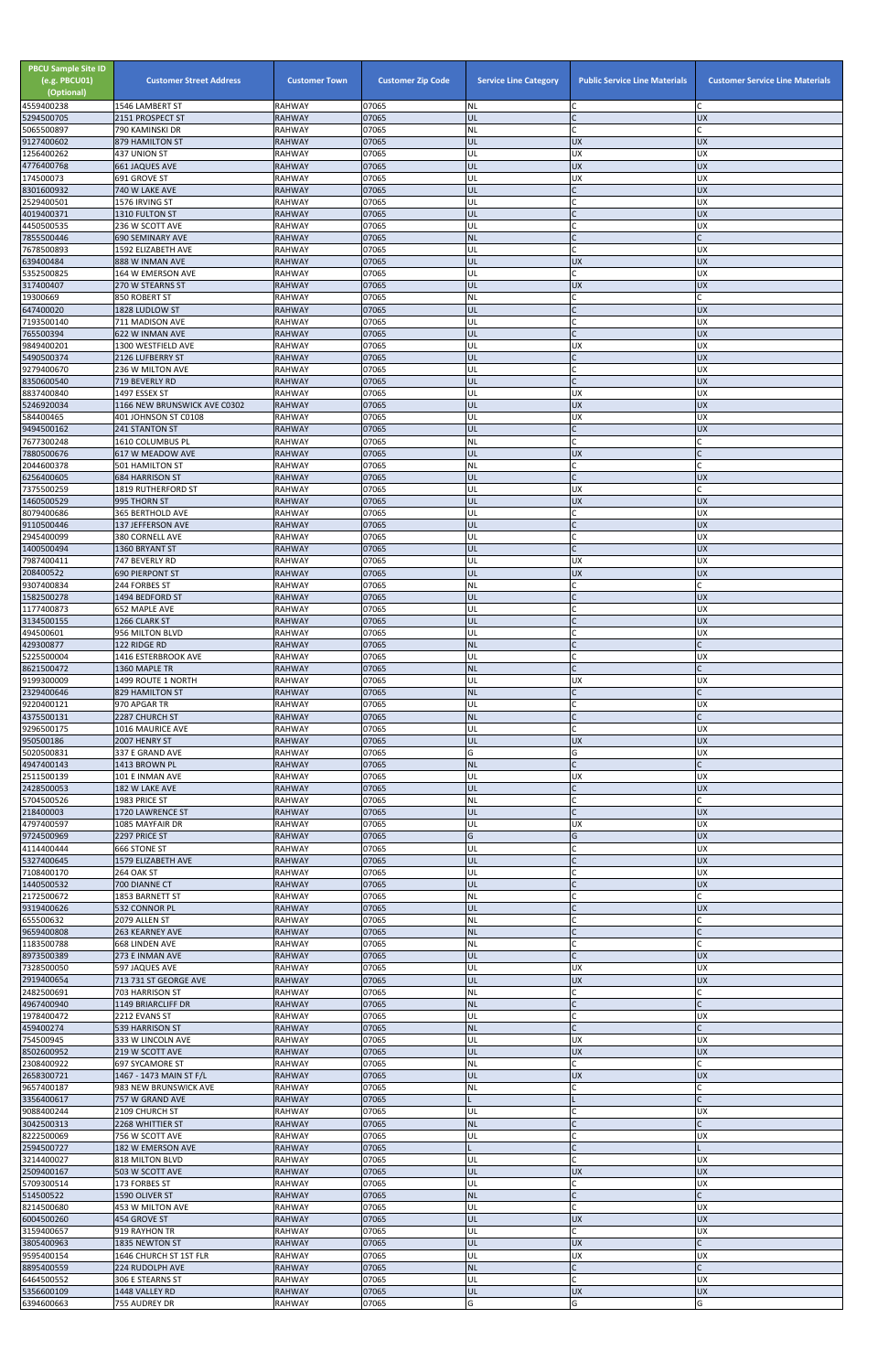| <b>PBCU Sample Site ID</b><br>(e.g. PBCU01)<br>(Optional)<br>2805500212 | <b>Customer Street Address</b><br>957 MADISON HILL RD | <b>Customer Town</b><br><b>RAHWAY</b> | <b>Customer Zip Code</b><br>07065 | <b>Service Line Category</b><br><b>NL</b> | <b>Public Service Line Materials</b><br>C | <b>Customer Service Line Materials</b> |
|-------------------------------------------------------------------------|-------------------------------------------------------|---------------------------------------|-----------------------------------|-------------------------------------------|-------------------------------------------|----------------------------------------|
| 4429400799                                                              | 391 SEMINARY AVE                                      | <b>RAHWAY</b>                         | 07065                             | UL                                        | $\mathsf{C}$                              | UX                                     |
| 6245500707                                                              | 1165 MAYFAIR DR                                       | <b>RAHWAY</b><br><b>RAHWAY</b>        | 07065<br>07065                    | UL<br>NL                                  | <b>UX</b><br>$\mathsf{C}$                 | <b>UX</b>                              |
| 6554500150<br>8467400194                                                | 2303 WINFIELD ST<br>1410 CHURCH ST                    | <b>RAHWAY</b>                         | 07065                             | UL                                        | $\mathsf{C}$                              | <b>UX</b>                              |
| 263700708<br>6272500228                                                 | 328 E ALBERT ST<br>1545 TOTTEN ST                     | <b>RAHWAY</b><br><b>RAHWAY</b>        | 07065<br>07065                    | UL<br>UL                                  | $\mathsf{C}$<br><b>UX</b>                 | UX<br>UX                               |
| 611500926                                                               | 1956 PATERSON ST                                      | <b>RAHWAY</b>                         | 07065                             | UL                                        | $\mathsf{C}$                              | <b>UX</b>                              |
| 3100500527<br>2683600981                                                | 747 KAMINSKI DR                                       | <b>RAHWAY</b>                         | 07065<br>07065                    | <b>NL</b>                                 | $\mathsf{C}$                              |                                        |
| 3629500568                                                              | 1241 REVOIR DR<br>2232 ALLEN ST                       | <b>RAHWAY</b><br><b>RAHWAY</b>        | 07065                             | NL<br>UL                                  | C<br>$\mathsf{C}$                         | <b>UX</b>                              |
| 378400881                                                               | 437 E MILTON AVE                                      | RAHWAY                                | 07065                             | G                                         | <b>C</b>                                  | G                                      |
| 7459400578<br>6063400795                                                | 1777 WINFIELD ST<br>1148 PLYMOUTH DR                  | <b>RAHWAY</b><br><b>RAHWAY</b>        | 07065<br>07065                    | UL<br>UL                                  | $\mathsf{C}$<br><b>UX</b>                 | <b>UX</b><br>UX                        |
| 7956600397                                                              | <b>415 JEFFERSON AVE</b>                              | <b>RAHWAY</b>                         | 07065                             | UL                                        | $\mathsf{C}$                              | UX                                     |
| 8296500232<br>9821500781                                                | 794 RODGERS CT<br>1011 MILTON BLVD                    | <b>RAHWAY</b><br><b>RAHWAY</b>        | 07065<br>07065                    | G<br>UL                                   | G<br><b>UX</b>                            | <b>UX</b>                              |
| 5602600199                                                              | 551 RIVER RD                                          | <b>RAHWAY</b>                         | 07065                             | NL                                        | C                                         |                                        |
| 6986500739<br>648400856                                                 | 320 E LAKE AVE<br>2308 KNAPP DR                       | <b>RAHWAY</b><br><b>RAHWAY</b>        | 07065<br>07065                    | <b>NL</b><br>UL                           | $\mathsf{C}$<br>$\mathsf{C}$              | UX                                     |
| 558300769                                                               | <b>110 KEARNEY AVE</b>                                | <b>RAHWAY</b>                         | 07065                             | G                                         | G                                         | <b>UX</b>                              |
| 2260500523<br>3835500526                                                | 1480 MAIN ST<br>1133 STONE ST                         | RAHWAY<br><b>RAHWAY</b>               | 07065<br>07065                    | UL<br><b>NL</b>                           | C                                         | UX                                     |
| 678400354                                                               | 122 JONES PL                                          | <b>RAHWAY</b>                         | 07065                             | UL                                        | C                                         | UX                                     |
| 5880500808<br>3682500168                                                | 543 HEMLOCK ST<br>868 STONE ST                        | <b>RAHWAY</b><br><b>RAHWAY</b>        | 07065<br>07065                    | <b>NL</b><br>NL                           | $\mathsf{C}$<br><b>C</b>                  |                                        |
| 168300368                                                               | 1962 LUFBERRY ST                                      | <b>RAHWAY</b>                         | 07065                             | UL                                        | <b>UX</b>                                 | <b>UX</b>                              |
| 6564500336                                                              | 942 STACY PL                                          | <b>RAHWAY</b>                         | 07065<br>07065                    | UL<br>UL                                  | $\mathsf{C}$<br>$\mathsf{C}$              | <b>UX</b><br><b>UX</b>                 |
| 1494600497<br>1234500710                                                | 1035 MAURICE AVE<br>289 E STEARNS ST                  | <b>RAHWAY</b><br><b>RAHWAY</b>        | 07065                             | UL                                        | $\mathsf{C}$                              | <b>UX</b>                              |
| 1558300888                                                              | 48 E HAZELWOOD AVE                                    | <b>RAHWAY</b>                         | 07065                             |                                           |                                           | UX                                     |
| 500224<br>3683500307                                                    | 981 STONE ST<br>2131 FELVER CT                        | <b>RAHWAY</b><br><b>RAHWAY</b>        | 07065<br>07065                    | UL<br>UL                                  | <b>UX</b><br><b>UX</b>                    | <b>UX</b>                              |
| 4078500602                                                              | 285 DUKES RD                                          | <b>RAHWAY</b>                         | 07065                             | NL                                        | C                                         |                                        |
| 9604500349<br>9637400762                                                | 2131 WHITTIER ST<br>1801 RUTHERFORD ST                | <b>RAHWAY</b><br><b>RAHWAY</b>        | 07065<br>07065                    | <b>NL</b><br>NL                           | $\mathsf{C}$<br>$\mathsf{C}$              |                                        |
| 6502600867                                                              | 336 MORTON AVE                                        | <b>RAHWAY</b>                         | 07065                             | <b>NL</b>                                 | $\mathsf{C}$                              |                                        |
| 6756400817<br>3664500947                                                | 79 W MAIN ST<br>206 LINDEN AVE                        | <b>RAHWAY</b><br><b>RAHWAY</b>        | 07065<br>07065                    | UL<br>UL                                  |                                           | UX<br><b>UX</b>                        |
| 3044500986                                                              | 1163 MIDWOOD DR                                       | <b>RAHWAY</b>                         | 07065                             | UL                                        | $\mathsf{C}$                              | <b>UX</b>                              |
| 9529400654                                                              | 1316 MAPLE TR                                         | <b>RAHWAY</b>                         | 07065                             | <b>NL</b>                                 | $\mathsf{C}$                              |                                        |
| 1578400022<br>756600629                                                 | 283 E ALBERT ST<br>119 W CHERRY ST 2ND FLR            | <b>RAHWAY</b><br><b>RAHWAY</b>        | 07065<br>07065                    | UL<br>UL                                  | <b>UX</b><br><b>UX</b>                    | UX<br><b>UX</b>                        |
| 5482500602                                                              | 577 SEMINARY AVE                                      | <b>RAHWAY</b>                         | 07065                             | NL                                        | $\mathsf{C}$                              |                                        |
| 4290500686<br>4192400443                                                | <b>279 BRAMHALL RD</b><br>1505 MAIN ST FPC            | <b>RAHWAY</b><br><b>RAHWAY</b>        | 07065<br>07065                    | <b>NL</b><br>UL                           | $\mathsf{C}$<br><b>UX</b>                 | <b>UX</b>                              |
| 9809300530                                                              | 670 GROVE ST                                          | <b>RAHWAY</b>                         | 07065                             | <b>NL</b>                                 | $\mathsf{C}$                              |                                        |
| 9489400761<br>7036130052                                                | 137 KEARNEY AVE<br>262 WILLIAMS ST                    | <b>RAHWAY</b><br><b>RAHWAY</b>        | 07065<br>07065                    | UL<br>UL                                  | $\mathsf{C}$<br><b>UX</b>                 | <b>UX</b><br><b>UX</b>                 |
| 3256400510                                                              | 537 UNION ST                                          | <b>RAHWAY</b>                         | 07065                             | UL                                        | <b>UX</b>                                 | UX                                     |
| 9955500862<br>6069400185                                                | 1083 CHARLOTTE PL<br>24 W LAKE AVE                    | <b>RAHWAY</b><br><b>RAHWAY</b>        | 07065<br>07065                    | <b>NL</b><br>UL                           | $\mathsf{C}$<br><b>UX</b>                 | UX                                     |
| 8945400235                                                              | 1624 COLUMBUS PL                                      | <b>RAHWAY</b>                         | 07065                             | UL                                        | $\mathsf{C}$                              | <b>UX</b>                              |
| 3647400241<br>8245500330                                                | 635 W GRAND AVE<br>1271 REVOIR DR                     | <b>RAHWAY</b><br><b>RAHWAY</b>        | 07065<br>07065                    | UL<br><b>NL</b>                           | $\mathsf{C}$<br>$\mathsf{C}$              | UX                                     |
| 6237400983                                                              | 196 RUSSELL AVE                                       | <b>RAHWAY</b>                         | 07065                             | <b>NL</b>                                 |                                           |                                        |
| 3471500738<br>2534500051                                                | 521 W HAZELWOOD AVE<br>488 W MEADOW AVE               | <b>RAHWAY</b><br><b>RAHWAY</b>        | 07065<br>07065                    | <b>NL</b><br>G                            | G                                         | UX                                     |
| 1096500481                                                              | 596 LEESVILLE AVE                                     | <b>RAHWAY</b>                         | 07065                             | UL                                        | $\mathsf{C}$                              | <b>UX</b>                              |
| 80500996<br>7072500789                                                  | 653 MAPLE AVE                                         | <b>RAHWAY</b><br><b>RAHWAY</b>        | 07065<br>07065                    | UL<br>UL                                  | C<br>$\mathsf{C}$                         | UX<br><b>UX</b>                        |
| 1129400639                                                              | 1915 BARNETT ST<br>1444 BEDFORD ST                    | <b>RAHWAY</b>                         | 07065                             | UL                                        | $\mathsf{C}$                              | <b>UX</b>                              |
| 3278400922                                                              | 1854 BARNETT ST                                       | <b>RAHWAY</b>                         | 07065                             | <b>NL</b>                                 | $\mathsf{C}$                              |                                        |
| 8924500161<br>693500428                                                 | 188 TEHAMA ST<br>1000 W LAKE AVE                      | <b>RAHWAY</b><br><b>RAHWAY</b>        | 07065<br>07065                    | UL<br><b>NL</b>                           | <b>UX</b><br>$\mathsf{C}$                 | <b>UX</b>                              |
| 7155500720                                                              | 172 MONROE ST                                         | <b>RAHWAY</b>                         | 07065                             | G                                         | G                                         | <b>UX</b>                              |
| 9984500028<br>5330500750                                                | 978 HAZEL PL<br>578 W SCOTT AVE                       | <b>RAHWAY</b><br><b>RAHWAY</b>        | 07065<br>07065                    | UL<br>NL                                  | <b>UX</b><br>C                            |                                        |
| 4509300344                                                              | 2404 HULICK PL                                        | <b>RAHWAY</b>                         | 07065                             | UL                                        | $\mathsf{C}$                              | <b>UX</b>                              |
| 2333500325<br>7259400609                                                | 1870 TURNER ST<br>271 WAITE AVE                       | <b>RAHWAY</b><br><b>RAHWAY</b>        | 07065<br>07065                    | UL<br>UL                                  | <b>UX</b><br>$\mathsf{C}$                 | <b>UX</b>                              |
| 6775500963                                                              | 2374 PRICE ST                                         | RAHWAY                                | 07065                             | NL                                        | $\mathsf{C}$                              |                                        |
| 1200500261<br>9525500809                                                | <b>1458 CHURCH ST</b><br>134 OAK ST APT 1             | <b>RAHWAY</b><br><b>RAHWAY</b>        | 07065<br>07065                    | UL<br>UL                                  | $\mathsf{C}$<br><b>UX</b>                 | UX<br><b>UX</b>                        |
| 4596400584                                                              | 2358 PRICE ST                                         | <b>RAHWAY</b>                         | 07065                             | UL                                        | <b>UX</b>                                 | <b>UX</b>                              |
| 9029300894<br>3818400324                                                | 1656 CHURCH ST<br>2082 ELIZABETH AVE 1ST FLR          | <b>RAHWAY</b><br><b>RAHWAY</b>        | 07065<br>07065                    | NL<br>UL                                  | C<br><b>UX</b>                            | <b>UX</b>                              |
| 7757400709                                                              | 1219 GEORGIA ST                                       | <b>RAHWAY</b>                         | 07065                             | UL                                        | C                                         | <b>UX</b>                              |
| 2965500765                                                              | 317 W GRAND AVE                                       | <b>RAHWAY</b><br><b>RAHWAY</b>        | 07065<br>07065                    | UL<br>G                                   | G                                         | <b>UX</b>                              |
| 5382500335<br>159400387                                                 | 397 W GRAND AVE<br>949 ROSS ST                        | <b>RAHWAY</b>                         | 07065                             | IUL.                                      |                                           | <b>UX</b>                              |
| 9125500930                                                              | 526 SYCAMORE ST                                       | <b>RAHWAY</b>                         | 07065                             | UL                                        | $\mathsf C$                               | UX                                     |
| 2030500857<br>8360500902                                                | 2294 ST GEORGE AVE<br>1074 MAIN ST                    | <b>RAHWAY</b><br><b>RAHWAY</b>        | 07065<br>07065                    | UL<br>UL                                  | $\mathsf{C}$<br>C                         | <b>UX</b><br><b>UX</b>                 |
| 9429400487                                                              | 11 POPLAR ST                                          | <b>RAHWAY</b>                         | 07065                             | NL                                        | $\mathsf{C}$                              |                                        |
| 8177400450<br>5547400865                                                | 260 W HAZELWOOD AVE<br>527 UNION ST                   | <b>RAHWAY</b><br><b>RAHWAY</b>        | 07065<br>07065                    | UL<br>UL                                  | $\mathsf{C}$<br><b>UX</b>                 | <b>UX</b>                              |
| 4883600042                                                              | 53 W ALBERT ST                                        | <b>RAHWAY</b>                         | 07065                             | UL                                        | $\mathsf{C}$                              | <b>UX</b>                              |
| 7347500192<br>1902600401                                                | 115157 WOODBRIDGE RD<br>776 KAMINSKI DR               | <b>RAHWAY</b><br><b>RAHWAY</b>        | 07065<br>07065                    | UL<br>UL                                  | <b>UX</b><br><b>UX</b>                    | <b>UX</b><br>UX                        |
| 8618400113                                                              | 2339 COLONIAL DR                                      | <b>RAHWAY</b>                         | 07065                             | UL                                        | $\mathsf{C}$                              | UX                                     |
| 4901500306<br>7454500043                                                | 387 UNION ST<br>280 DONALD AVE                        | <b>RAHWAY</b><br><b>RAHWAY</b>        | 07065<br>07065                    | UL<br>UL                                  | <b>UX</b><br><b>UX</b>                    | UX<br><b>UX</b>                        |
| 5309400782                                                              | 1453 PINEWOOD ST                                      | RAHWAY                                | 07065                             | UL                                        | <b>UX</b>                                 | <b>UX</b>                              |
| 5349400917                                                              | 2497 ST GEORGE AVE                                    | <b>RAHWAY</b>                         | 07065                             | G                                         | G                                         | G                                      |
| 3853400391<br>1192400776                                                | 2051 ELIZABETH AVE<br>2313 PRICE ST                   | RAHWAY<br><b>RAHWAY</b>               | 07065<br>07065                    | UL<br>G                                   | $\mathsf{C}$<br>G                         | UX<br><b>UX</b>                        |
| 6390500017                                                              | 347 JAQUES AVE                                        | <b>RAHWAY</b>                         | 07065                             | UL                                        | $\mathsf{C}$                              | UX                                     |
| 2856600431<br>3969400164                                                | 953 LAKESIDE DR<br>383 SYCAMORE ST                    | <b>RAHWAY</b><br>RAHWAY               | 07065<br>07065                    | UL<br>UL                                  | $\mathsf{C}$<br>C.                        | <b>UX</b><br><b>UX</b>                 |
| 7656400518                                                              | 1495 ESTERBROOK AVE A                                 | <b>RAHWAY</b>                         | 07065                             | UL                                        | <b>UX</b>                                 | <b>UX</b>                              |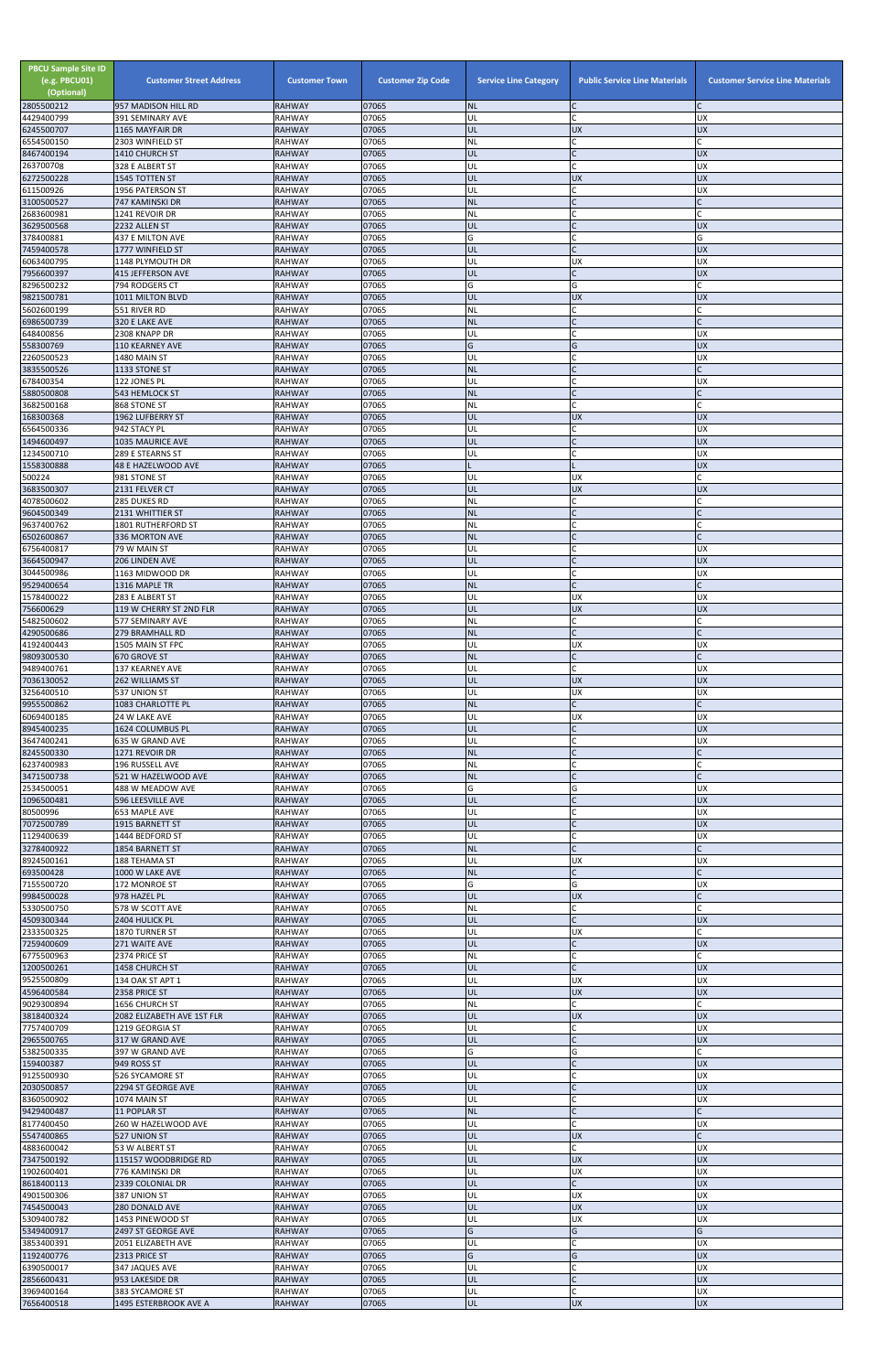| <b>PBCU Sample Site ID</b><br>(e.g. PBCU01)<br>(Optional)<br>7519400912 | <b>Customer Street Address</b><br>531 CONNOR PL | <b>Customer Town</b><br><b>RAHWAY</b> | <b>Customer Zip Code</b><br>07065 | <b>Service Line Category</b><br><b>NL</b> | <b>Public Service Line Materials</b><br>C | <b>Customer Service Line Materials</b> |
|-------------------------------------------------------------------------|-------------------------------------------------|---------------------------------------|-----------------------------------|-------------------------------------------|-------------------------------------------|----------------------------------------|
| 2112600729                                                              | <b>452 W MILTON AVE</b>                         | <b>RAHWAY</b>                         | 07065                             | UL                                        | $\mathsf{C}$                              | <b>UX</b>                              |
| 4449400303<br>9970500864                                                | 2318 WARD DR                                    | <b>RAHWAY</b><br><b>RAHWAY</b>        | 07065<br>07065                    | UL<br><b>NL</b>                           | C<br>lc.                                  | <b>UX</b>                              |
| 8609300692                                                              | 944 JEFFERSON AVE<br>73 MAPLE AVE               | <b>RAHWAY</b>                         | 07065                             | UL                                        | C                                         | UX                                     |
| 4894500280<br>7049300421                                                | 1960 RUTHERFORD ST<br>1071 NEW BRUNSWICK AVE    | <b>RAHWAY</b><br><b>RAHWAY</b>        | 07065<br>07065                    | <b>NL</b>                                 | $\mathsf{C}$                              | <b>UX</b>                              |
| 2383500142                                                              | 298 EGOLF DR                                    | <b>RAHWAY</b>                         | 07065                             | <b>NL</b>                                 | lc.                                       | C                                      |
| 5594500622                                                              | 324 GROVE ST                                    | <b>RAHWAY</b>                         | 07065                             | UL                                        | <b>UX</b>                                 |                                        |
| 6014400951<br>6328500462                                                | 1008 RAYHON TR<br>50 W STEARNS ST               | <b>RAHWAY</b><br><b>RAHWAY</b>        | 07065<br>07065                    | UL<br>NL                                  | $\mathsf{C}$<br>C                         | <b>UX</b>                              |
| 275500443                                                               | 930 MAIN ST                                     | <b>RAHWAY</b>                         | 07065                             | UL                                        | IC                                        | <b>UX</b>                              |
| 8211500739<br>6957400451                                                | 69 E EMERSON AVE<br>467 STANLEY PL              | <b>RAHWAY</b><br><b>RAHWAY</b>        | 07065<br>07065                    | G<br>UL                                   | G<br>IC                                   | UX<br><b>UX</b>                        |
| 6359400646                                                              | 211 W GRAND AVE                                 | <b>RAHWAY</b>                         | 07065                             | UL                                        | C                                         | <b>UX</b>                              |
| 2146130063                                                              | <b>64 W MILTON AVE</b>                          | <b>RAHWAY</b>                         | 07065                             | UL                                        | <b>UX</b>                                 |                                        |
| 704500348<br>2957400035                                                 | 2173 WHITTIER ST<br>265 WALTER ST               | <b>RAHWAY</b><br><b>RAHWAY</b>        | 07065<br>07065                    | NL<br>UL                                  | <b>C</b><br>$\overline{C}$                | $\mathsf{C}$<br><b>UX</b>              |
| 6508400839                                                              | 346 GROVE ST                                    | <b>RAHWAY</b>                         | 07065                             | UL                                        | <b>UX</b>                                 | UX                                     |
| 2540500481<br>2943500648                                                | 225 W HAZELWOOD AVE<br>992 MILTON BLVD          | <b>RAHWAY</b><br><b>RAHWAY</b>        | 07065<br>07065                    | UL<br>UL                                  | $\mathsf{C}$<br>lc.                       | <b>UX</b><br><b>UX</b>                 |
| 9882500086                                                              | 51 W MILTON AVE                                 | <b>RAHWAY</b>                         | 07065                             | G                                         | <b>UX</b>                                 | G                                      |
| 5857400969<br>4194500821                                                | 1697 BRIDGE ST<br>2292 WINFIELD ST              | <b>RAHWAY</b><br><b>RAHWAY</b>        | 07065<br>07065                    | NL<br><b>NL</b>                           | lC.<br>lc.                                |                                        |
| 1448400235                                                              | 225 E STEARNS ST                                | <b>RAHWAY</b>                         | 07065                             | UL                                        | <b>UX</b>                                 | <b>UX</b>                              |
| 1250500229                                                              | 2324 WARD DR                                    | <b>RAHWAY</b>                         | 07065                             | <b>NL</b>                                 | lC.                                       |                                        |
| 1457400640<br>304500960                                                 | 824 E HAZELWOOD AVE<br>2258 ELIZABETH AVE       | <b>RAHWAY</b><br><b>RAHWAY</b>        | 07065<br>07065                    | G<br>UL                                   | G<br>$\mathsf{C}$                         | UX<br><b>UX</b>                        |
| 7850500731                                                              | 1866 LENNINGTON ST                              | <b>RAHWAY</b>                         | 07065                             | UL                                        | <b>UX</b>                                 | UX                                     |
| 1111500679<br>7510500089                                                | <b>491 E MILTON AVE</b><br>306 JENSEN AVE       | <b>RAHWAY</b><br><b>RAHWAY</b>        | 07065<br>07065                    | UL<br>NL                                  | lC.<br><b>C</b>                           | <b>UX</b><br>$\mathsf{C}$              |
| 8490500977                                                              | 1994 PATERSON ST                                | <b>RAHWAY</b>                         | 07065                             | UL                                        | $\overline{C}$                            | <b>UX</b>                              |
| 1819400753                                                              | 660 W SCOTT AVE                                 | <b>RAHWAY</b>                         | 07065                             | G                                         | G                                         | UX                                     |
| 1052400550<br>2128500295                                                | 1031 HAZEL PL<br>633 HARRIS DR                  | <b>RAHWAY</b><br><b>RAHWAY</b>        | 07065<br>07065                    | UL<br>UL                                  | <b>UX</b><br>lC.                          | <b>UX</b><br>UX                        |
| 4346920098                                                              | 1181 MAIN ST                                    | <b>RAHWAY</b>                         | 07065                             | UL                                        | <b>UX</b>                                 | <b>UX</b>                              |
| 4098400404<br>9217400662                                                | <b>618 JAQUES AVE</b><br><b>855 PIERPONT ST</b> | <b>RAHWAY</b><br><b>RAHWAY</b>        | 07065<br>07065                    | NL<br><b>NL</b>                           | C                                         |                                        |
| 9627400764                                                              | <b>54 RICHMOND TR</b>                           | <b>RAHWAY</b>                         | 07065                             | <b>NL</b>                                 |                                           |                                        |
| 5110500740                                                              | 421 JAQUES AVE                                  | <b>RAHWAY</b>                         | 07065                             | UL                                        | IC                                        | <b>UX</b>                              |
| 7400500295<br>9834600237                                                | 519 MAPLE AVE<br>1124 CHARLOTTE PL              | <b>RAHWAY</b><br><b>RAHWAY</b>        | 07065<br>07065                    | G<br>UL                                   | G<br>IC                                   | ΧŊ<br><b>UX</b>                        |
| 3796400368                                                              | 1585 LAWRENCE ST                                | <b>RAHWAY</b>                         | 07065                             | UL                                        | lC.                                       | <b>UX</b>                              |
| 7755500530<br>4002400151                                                | 933 TRUSSLER PL<br>452 HANCOCK ST C0401         | <b>RAHWAY</b><br><b>RAHWAY</b>        | 07065<br>07065                    | <b>NL</b><br>UL                           | $\overline{C}$<br><b>UX</b>               | C<br><b>UX</b>                         |
| 7189400586                                                              | 1593 MAIN ST                                    | <b>RAHWAY</b>                         | 07065                             | UL                                        | <b>UX</b>                                 | <b>UX</b>                              |
| 7518400178                                                              | 2316 WHITTIER ST                                | <b>RAHWAY</b>                         | 07065                             | UL                                        | lC.<br>lC.                                | <b>UX</b>                              |
| 2830500141<br>7794600711                                                | 659 GROVE ST<br>1887 PATERSON ST                | <b>RAHWAY</b><br><b>RAHWAY</b>        | 07065<br>07065                    | <b>NL</b><br>UL                           | <b>UX</b>                                 | UX                                     |
| 6753700134                                                              | <b>412 ORCHARD ST</b>                           | <b>RAHWAY</b>                         | 07065                             | <b>NL</b>                                 | $\mathsf{C}$                              |                                        |
| 4544500368<br>670500808                                                 | 2266 PRICE ST<br>816 STONE ST                   | <b>RAHWAY</b><br><b>RAHWAY</b>        | 07065<br>07065                    | UL<br>UL                                  | lC.<br>lc.                                | UX<br><b>UX</b>                        |
| 4674500335                                                              | 879 WESTFIELD AVE 1ST FLR                       | <b>RAHWAY</b>                         | 07065                             | UL                                        | <b>UX</b>                                 | UX                                     |
| 9499400486<br>4000500476                                                | 733 MOSES DR<br>1426 JEFFERSON AVE              | <b>RAHWAY</b><br><b>RAHWAY</b>        | 07065<br>07065                    | <b>UL</b><br><b>NL</b>                    | $\mathsf{C}$<br>$\mathsf{C}$              | <b>UX</b>                              |
| 910500029                                                               | 245 W GRAND AVE                                 | <b>RAHWAY</b>                         | 07065                             | UL                                        |                                           | <b>UX</b>                              |
| 74500840                                                                | 444 STANLEY PL                                  | <b>RAHWAY</b>                         | 07065                             | UL                                        | $\mathsf{C}$<br>$\mathsf{C}$              | <b>UX</b>                              |
| 8758400478<br>9757400845                                                | 871 MIDWOOD DR<br>53 MAPLE AVE                  | <b>RAHWAY</b><br><b>RAHWAY</b>        | 07065<br>07065                    | UL<br>UL                                  | C.                                        | <b>UX</b><br><b>UX</b>                 |
| 2119400456                                                              | 1030 MAIN ST 2ND FLR                            | <b>RAHWAY</b>                         | 07065                             | UL                                        | <b>UX</b>                                 | <b>UX</b>                              |
| 9360500768<br>8901500589                                                | 326 BROOKFIELD PL<br>1887 BEACON ST             | <b>RAHWAY</b><br><b>RAHWAY</b>        | 07065<br>07065                    | UL<br><b>NL</b>                           | lC.<br>$\mathsf{C}$                       | <b>UX</b><br>C                         |
| 5865500167                                                              | 672 E SCOTT AVE                                 | <b>RAHWAY</b>                         | 07065                             | UL                                        | lC.                                       | UX                                     |
| 6214500314<br>9678400014                                                | 371 W MILTON AVE<br>2330 WHITTIER ST            | <b>RAHWAY</b><br><b>RAHWAY</b>        | 07065<br>07065                    | UL<br>NL                                  | $\overline{C}$<br>C                       | <b>UX</b>                              |
| 3690500760                                                              | 645 CORA PL                                     | <b>RAHWAY</b>                         | 07065                             | G                                         | G                                         | <b>UX</b>                              |
| 2115500844<br>5518400134                                                | 190 JENSEN AVE<br>419 RALEIGH RD                | <b>RAHWAY</b><br><b>RAHWAY</b>        | 07065<br>07065                    | UL<br>UL                                  | $\mathsf C$<br>$\mathsf C$                | <b>UX</b><br><b>UX</b>                 |
| 1918400908                                                              | 421 RIVER RD                                    | <b>RAHWAY</b>                         | 07065                             | UL                                        | $\mathsf{C}$                              | <b>UX</b>                              |
| 8428500193                                                              | 677 JEFFERSON AVE                               | <b>RAHWAY</b>                         | 07065                             | UL                                        | $\mathsf{C}$                              | <b>UX</b>                              |
| 7847400624<br>5109400800                                                | 1451 FRANKLIN ST<br>529 W SCOTT AVE             | <b>RAHWAY</b><br><b>RAHWAY</b>        | 07065<br>07065                    | <b>NL</b><br>UL                           | <b>C</b><br>lc.                           | <b>UX</b>                              |
| 6575500317                                                              | 1467 - 1473 MAIN ST                             | <b>RAHWAY</b>                         | 07065                             | UL                                        | <b>UX</b>                                 | <b>UX</b>                              |
| 2099300895<br>6026130085                                                | 1636 ESSEX ST 2ND FLR<br>1601 BEDFORD ST        | <b>RAHWAY</b><br><b>RAHWAY</b>        | 07065<br>07065                    | UL<br>UL                                  | <b>UX</b><br><b>UX</b>                    | <b>UX</b>                              |
| 4502600016                                                              | 2085 OLIVER ST                                  | <b>RAHWAY</b>                         | 07065                             | UL                                        | lC.                                       | <b>UX</b>                              |
| 168400073<br>3141500543                                                 | 793 BRYANT ST<br>426 ST GEORGE AVE              | <b>RAHWAY</b><br><b>RAHWAY</b>        | 07065<br>07065                    | G<br><b>NL</b>                            | G<br>$\mathsf{C}$                         |                                        |
| 6244600567                                                              | 713 MAPLE AVE                                   | <b>RAHWAY</b>                         | 07065                             | UL                                        |                                           | UX                                     |
| 683500061                                                               | 534 W INMAN AVE                                 | <b>RAHWAY</b>                         | 07065                             | G                                         | G                                         | <b>UX</b>                              |
| 5350600557<br>1946920059                                                | 789 HILLSIDE RD<br>255 E GRAND AVE              | <b>RAHWAY</b><br><b>RAHWAY</b>        | 07065<br>07065                    | IUL.<br>UL                                | UX<br><b>UX</b>                           | <b>ND</b>                              |
| 6885400696                                                              | 1745 ESSEX ST                                   | <b>RAHWAY</b>                         | 07065                             | UL                                        | C                                         | <b>UX</b>                              |
| 7950500010<br>835500536                                                 | 937 E HAZELWOOD AVE<br>1499 BEDFORD ST          | <b>RAHWAY</b><br><b>RAHWAY</b>        | 07065<br>07065                    | <b>NL</b><br>UL                           | $\mathsf{C}$<br>C                         | C<br><b>UX</b>                         |
| 875500522                                                               | 463 LOWER ALDEN DR                              | <b>RAHWAY</b>                         | 07065                             | UL                                        | $\mathsf{C}$                              | <b>UX</b>                              |
| 6109300045<br>6266400600                                                | 1820 ST GEORGE AVE<br>1387 FOWLER PL            | <b>RAHWAY</b><br><b>RAHWAY</b>        | 07065<br>07065                    | UL<br>UL                                  | $\mathsf{C}$<br>$\mathsf{C}$              | <b>UX</b><br><b>UX</b>                 |
| 6499400449                                                              | 1186 MOONEY PL                                  | <b>RAHWAY</b>                         | 07065                             | UL                                        | C                                         | <b>UX</b>                              |
| 2994500852                                                              | 1936 BARNETT ST                                 | <b>RAHWAY</b>                         | 07065                             | UL                                        | lC.                                       | <b>UX</b>                              |
| 1275500504<br>3415500032                                                | 891 MAIN ST<br>200 LAFAYETTE ST                 | <b>RAHWAY</b><br><b>RAHWAY</b>        | 07065<br>07065                    | NL<br>UL                                  | $\mathsf C$<br>$\overline{C}$             | <b>UX</b>                              |
| 8594600966                                                              | 240 E INMAN AVE                                 | <b>RAHWAY</b>                         | 07065                             | UL                                        | C.                                        | <b>UX</b>                              |
| 2883500967<br>4905500934                                                | 766 AUDREY DR<br>35 W HAZELWOOD AVE             | <b>RAHWAY</b><br><b>RAHWAY</b>        | 07065<br>07065                    | G<br>UL                                   | <b>UX</b><br>C.                           | G<br><b>UX</b>                         |
| 6137400624                                                              | 221 E GRAND AVE                                 | <b>RAHWAY</b>                         | 07065                             | UL                                        | $\overline{C}$                            | <b>UX</b>                              |
| 2211500989                                                              | 89 E CHERRY ST                                  | <b>RAHWAY</b>                         | 07065                             | UL                                        | <b>UX</b>                                 |                                        |
| 2593500097<br>5827400759                                                | 776 W LAKE AVE<br>403 PLAINFIELD AVE            | <b>RAHWAY</b><br><b>RAHWAY</b>        | 07065<br>07065                    | G<br><b>NL</b>                            | G<br>$\mathsf C$                          | <b>UX</b><br>C                         |
| 6855500615                                                              | 1469 JEFFERSON AVE                              | <b>RAHWAY</b>                         | 07065                             | UL                                        | $\mathsf C$                               | <b>UX</b>                              |
| 9357400661                                                              | 1249 WHELAN PL                                  | RAHWAY                                | 07065                             | UL                                        | C                                         | UX                                     |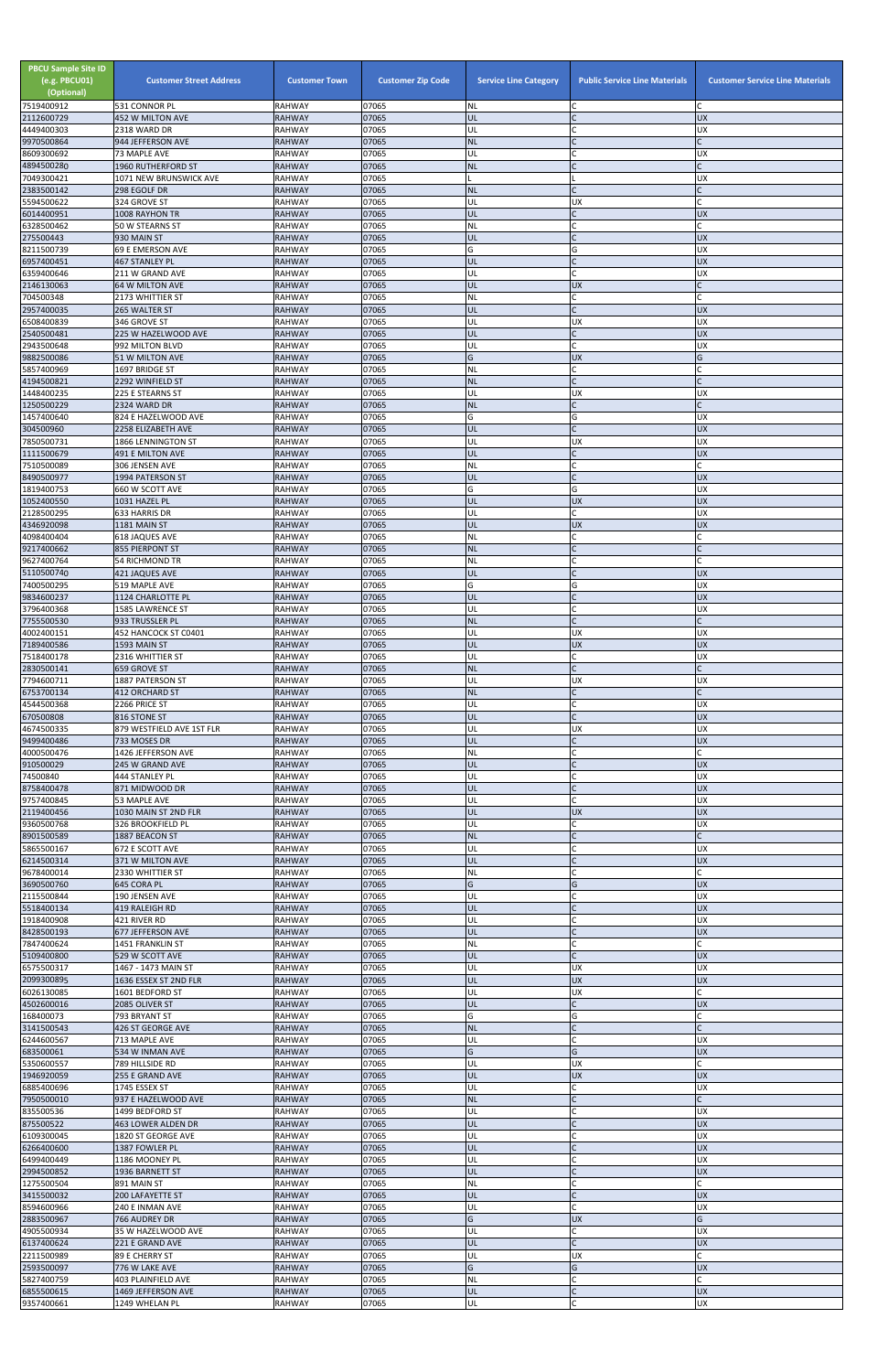| <b>PBCU Sample Site ID</b><br>(e.g. PBCU01)<br>(Optional)<br>4718400786 | <b>Customer Street Address</b><br>644 W LINCOLN AVE | <b>Customer Town</b><br><b>RAHWAY</b> | <b>Customer Zip Code</b><br>07065 | <b>Service Line Category</b><br>G | <b>Public Service Line Materials</b><br>G | <b>Customer Service Line Materials</b><br><b>UX</b> |
|-------------------------------------------------------------------------|-----------------------------------------------------|---------------------------------------|-----------------------------------|-----------------------------------|-------------------------------------------|-----------------------------------------------------|
| 1529500347                                                              | 1074 MAURICE AVE                                    | <b>RAHWAY</b>                         | 07065                             | UL                                | C                                         | <b>UX</b>                                           |
| 1509400896<br>9800500848                                                | 792 W LINCOLN AVE<br>764 W INMAN AVE                | <b>RAHWAY</b><br><b>RAHWAY</b>        | 07065<br>07065                    | G<br><b>NL</b>                    | G<br>lC.                                  | <b>UX</b>                                           |
| 6012500380                                                              | 1068 MADISON AVE                                    | <b>RAHWAY</b>                         | 07065                             | <b>NL</b>                         | $\mathsf{C}$                              |                                                     |
| 8029300558<br>5739400277                                                | 744 W SCOTT AVE<br><b>559 ORCHARD ST</b>            | <b>RAHWAY</b><br><b>RAHWAY</b>        | 07065<br>07065                    | <b>NL</b><br><b>NL</b>            | IC<br>IC                                  |                                                     |
| 3158300714                                                              | 890 ST GEORGE AVE                                   | <b>RAHWAY</b>                         | 07065                             | NL                                | <b>C</b>                                  |                                                     |
| 5448400325                                                              | 166 E ALBERT ST                                     | <b>RAHWAY</b>                         | 07065                             | G                                 | G                                         | <b>UX</b>                                           |
| 6019300641<br>7960500705                                                | 695 W INMAN AVE<br>328 JEFFERSON AVE                | <b>RAHWAY</b><br><b>RAHWAY</b>        | 07065<br>07065                    | UL<br>UL                          | C<br>$\mathsf{C}$                         | UX<br><b>UX</b>                                     |
| 6740500029                                                              | 704 JAQUES AVE                                      | <b>RAHWAY</b>                         | 07065                             | UL                                | $\mathsf{C}$                              | <b>UX</b>                                           |
| 3767400589<br>9810500073                                                | 1307 STOCKTON ST<br>910 RANDOLPH AVE 2ND FLR        | <b>RAHWAY</b><br><b>RAHWAY</b>        | 07065<br>07065                    | G<br>UL                           | G<br>UX                                   | <b>UX</b><br>UX                                     |
| 5589400639                                                              | 1761 RUTHERFORD ST                                  | <b>RAHWAY</b>                         | 07065                             | UL                                | lC.                                       | <b>UX</b>                                           |
| 6066400848                                                              | 2010 OLIVER ST                                      | <b>RAHWAY</b>                         | 07065                             | NL                                | <b>C</b><br>$\mathsf{C}$                  |                                                     |
| 3000500509<br>9167400004                                                | 1420 BROWN PL<br>830 ROBERT ST                      | <b>RAHWAY</b><br><b>RAHWAY</b>        | 07065<br>07065                    | UL<br>NL                          | C.                                        | <b>UX</b>                                           |
| 7575500420                                                              | 74 E CHERRY ST                                      | <b>RAHWAY</b>                         | 07065                             | G                                 | <b>UX</b>                                 | G                                                   |
| 1349400583<br>2166400359                                                | 375 SULIVAN CT<br>811 RIVER RD                      | <b>RAHWAY</b><br><b>RAHWAY</b>        | 07065<br>07065                    | NL<br>UL                          | lC.<br><b>UX</b>                          | <b>UX</b>                                           |
| 2718400128                                                              | 2074 CHURCH ST                                      | <b>RAHWAY</b>                         | 07065                             | UL                                | lC.                                       | UX                                                  |
| 8130500379<br>1209300838                                                | 375 W SCOTT AVE<br>493 ELM AVE                      | <b>RAHWAY</b><br><b>RAHWAY</b>        | 07065<br>07065                    | UL<br>NL                          | <b>UX</b><br>lC.                          | <b>UX</b>                                           |
| 8384500634                                                              | 151 JENSEN AVE                                      | <b>RAHWAY</b>                         | 07065                             | UL                                | $\overline{C}$                            | <b>UX</b>                                           |
| 3924500245                                                              | 161 JENSEN AVE                                      | <b>RAHWAY</b>                         | 07065<br>07065                    | UL<br>G                           | lC.<br>G                                  | UX                                                  |
| 1759400677<br>3955500898                                                | 383 RALEIGH RD<br>1218 KLINE PL                     | <b>RAHWAY</b><br><b>RAHWAY</b>        | 07065                             | UL                                | IC                                        | <b>UX</b><br>UX                                     |
| 3266400886                                                              | 1437 LAMBERT ST                                     | <b>RAHWAY</b>                         | 07065                             | UL                                | c                                         | <b>UX</b>                                           |
| 5163700623<br>3157400684                                                | 239 WILLIAMS ST<br>528 W GRAND AVE 1ST FLR          | <b>RAHWAY</b><br><b>RAHWAY</b>        | 07065<br>07065                    | UL<br>UL                          | C<br><b>UX</b>                            | UX<br><b>UX</b>                                     |
| 8775500039                                                              | 2287 WHITTIER ST                                    | <b>RAHWAY</b>                         | 07065                             | G                                 | lo                                        | G                                                   |
| 3367400063<br>7047500133                                                | 403 ALBERMARLE ST<br>412 E GRAND AVE                | <b>RAHWAY</b><br><b>RAHWAY</b>        | 07065<br>07065                    | UL<br>UL                          | lC.<br>lC.                                | <b>UX</b><br><b>UX</b>                              |
| 8352500280                                                              | 767 JAQUES AVE                                      | <b>RAHWAY</b>                         | 07065                             | UL                                | lC.                                       | <b>UX</b>                                           |
| 3198400051<br>6735500076                                                | 663 ST GEORGE AVE                                   | <b>RAHWAY</b><br><b>RAHWAY</b>        | 07065<br>07065                    | UL<br>UL                          | lC.<br><b>UX</b>                          | UX<br><b>UX</b>                                     |
| 8250500994                                                              | <b>630 UNION ST</b><br>666 W LINCOLN AVE            | <b>RAHWAY</b>                         | 07065                             | G                                 | G                                         | UX                                                  |
| 4417400084                                                              | <b>607 BRYANT ST</b>                                | <b>RAHWAY</b>                         | 07065                             | UL                                |                                           | <b>UX</b>                                           |
| 6937500252<br>524500418                                                 | 543 UNION ST<br>1628 PARK ST                        | <b>RAHWAY</b><br><b>RAHWAY</b>        | 07065<br>07065                    | UL<br>UL                          | <b>UX</b><br>$\overline{C}$               | <b>UX</b><br><b>ND</b>                              |
| 3255500315                                                              | 1202 MAIN ST                                        | <b>RAHWAY</b>                         | 07065                             | UL                                | <b>UX</b>                                 | <b>UX</b>                                           |
| 904500168<br>3283500949                                                 | 756 HARRISON ST<br>266 WAITE AVE 1ST FLR            | <b>RAHWAY</b><br><b>RAHWAY</b>        | 07065<br>07065                    | UL<br>UL                          | <b>UX</b><br><b>UX</b>                    | <b>UX</b><br>UX                                     |
| 4058300035                                                              | 1006 APGAR TR                                       | <b>RAHWAY</b>                         | 07065                             | UL                                | $\mathsf{C}$                              | <b>UX</b>                                           |
| 7958300960<br>5450600608                                                | <b>65 E MILTON AVE APARTMENTS</b><br>644 KELLER PL  | <b>RAHWAY</b><br><b>RAHWAY</b>        | 07065<br>07065                    | UL<br>UL                          | UX<br>$\mathsf{C}$                        | UX<br><b>UX</b>                                     |
| 2240500586                                                              | 29 MAPLE AVE                                        | <b>RAHWAY</b>                         | 07065                             | UL                                | lC.                                       | <b>UX</b>                                           |
| 2128400292                                                              | 1028 JEFFERSON AVE                                  | <b>RAHWAY</b>                         | 07065                             | <b>NL</b>                         | lc.                                       |                                                     |
| 4245500803<br>8705500419                                                | 978 MILTON BLVD<br>962 MILTON BLVD                  | <b>RAHWAY</b><br><b>RAHWAY</b>        | 07065<br>07065                    | UL<br>UL                          | <b>UX</b><br>lC.                          | <b>UX</b><br><b>UX</b>                              |
| 5311500338                                                              | 1021 HAZEL PL                                       | <b>RAHWAY</b>                         | 07065                             | UL                                | <b>UX</b>                                 | UX                                                  |
| 120400457<br>9599400045                                                 | 1318 DANCHETZ CT C0901<br>477 HAMILTON ST           | <b>RAHWAY</b><br><b>RAHWAY</b>        | 07065<br>07065                    | UL<br>UL                          | <b>UX</b><br>lc.                          | <b>UX</b><br>UX                                     |
| 2850600499                                                              | 33 W INMAN AVE                                      | <b>RAHWAY</b>                         | 07065                             | UL                                | <b>UX</b>                                 |                                                     |
| 5217400008<br>6980500293                                                | 426 MAPLE AVE<br><b>267 BERTHOLD AVE</b>            | <b>RAHWAY</b><br><b>RAHWAY</b>        | 07065<br>07065                    | UL<br><b>NL</b>                   | lC.<br>$\overline{C}$                     | UX                                                  |
| 1544500160                                                              | 322 E STEARNS ST                                    | <b>RAHWAY</b>                         | 07065                             | UL                                | $\mathsf C$                               | <b>UX</b>                                           |
| 3020500195<br>4209400325                                                | 1721 LAWRENCE ST                                    | <b>RAHWAY</b>                         | 07065<br>07065                    | <b>NL</b>                         | $\mathsf C$<br>lC.                        |                                                     |
| 5415400990                                                              | 1388 NEW CHURCH ST<br>714 W SCOTT AVE               | <b>RAHWAY</b><br><b>RAHWAY</b>        | 07065                             | UL<br>UL                          | <b>UX</b>                                 | UX                                                  |
| 6596400692                                                              | 70 COLONIA BLVD                                     | <b>RAHWAY</b>                         | 07065                             | <b>NL</b>                         | lC.                                       | C                                                   |
| 511500511<br>1099300483                                                 | 970 NEW BRUNSWICK AVE A UNIT<br>53 INMAN AVE        | <b>RAHWAY</b><br><b>RAHWAY</b>        | 07065<br>07065                    | UL<br>UL                          | <b>UX</b><br><b>UX</b>                    | <b>UX</b><br>UX                                     |
| 2054500219                                                              | 1258 STONE ST                                       | <b>RAHWAY</b>                         | 07065                             | UL                                | <b>UX</b>                                 |                                                     |
| 7819400705<br>1301500890                                                | 1088 MAYFAIR DR<br>360 E LAKE AVE                   | <b>RAHWAY</b><br><b>RAHWAY</b>        | 07065<br>07065                    | NL<br>UL                          | lC.<br><b>UX</b>                          | <b>UX</b>                                           |
| 4334500415                                                              | 260 W LINCOLN AVE                                   | <b>RAHWAY</b>                         | 07065                             | ΝL                                | C                                         |                                                     |
| 4521500786                                                              | 327 HAMILTON ST                                     | <b>RAHWAY</b><br><b>RAHWAY</b>        | 07065                             | UL                                | $\mathsf{C}$                              | <b>UX</b>                                           |
| 2925500826<br>4583500117                                                | 700 E LINCOLN AVE<br>1170 BROAD ST                  | <b>RAHWAY</b>                         | 07065<br>07065                    | UL<br>UL                          | <b>UX</b><br>lC.                          | <b>UX</b><br><b>UX</b>                              |
| 1193600221                                                              | 453 PRINCETON AVE                                   | <b>RAHWAY</b>                         | 07065                             | UL                                | lC.                                       | UX                                                  |
| 8429500528<br>6607400099                                                | 2340 JOWETT PL<br>527 ALBERMARLE ST                 | <b>RAHWAY</b><br><b>RAHWAY</b>        | 07065<br>07065                    | <b>NL</b><br>NL                   | $\overline{C}$<br>C                       |                                                     |
| 519400463                                                               | 1113 FULTON ST                                      | <b>RAHWAY</b>                         | 07065                             | G                                 | G                                         | <b>UX</b>                                           |
| 6549400181<br>8019400973                                                | 244 WAITE AVE<br>234 WILLIAMS ST                    | <b>RAHWAY</b><br><b>RAHWAY</b>        | 07065<br>07065                    | UL<br><b>NL</b>                   | lC.<br>$\mathsf{C}$                       | <b>UX</b>                                           |
| 6588400800                                                              | 843 MILTON BLVD                                     | <b>RAHWAY</b>                         | 07065                             | UL                                | $\mathsf{C}$                              | <b>UX</b>                                           |
| 5308400246                                                              | <b>457 CORNELL AVE</b>                              | <b>RAHWAY</b>                         | 07065                             | UL<br>UL                          | $\mathsf{C}$                              | <b>UX</b>                                           |
| 3827400216<br>2015400655                                                | 423 W INMAN AVE<br>1404 WITHERSPOON ST              | <b>RAHWAY</b><br><b>RAHWAY</b>        | 07065<br>07065                    | IUL.                              | <b>UX</b>                                 | UX<br><b>UX</b>                                     |
| 8244600195                                                              | 877 CRESCENT DR                                     | <b>RAHWAY</b>                         | 07065                             | UL                                | <b>C</b>                                  | <b>UX</b>                                           |
| 9539300802<br>249400005                                                 | 557 W HAZELWOOD AVE<br><b>633 SYCAMORE ST</b>       | <b>RAHWAY</b><br><b>RAHWAY</b>        | 07065<br>07065                    | UL<br><b>NL</b>                   | <b>UX</b><br>C                            | C                                                   |
| 2330500384                                                              | 317 EGOLF DR                                        | <b>RAHWAY</b>                         | 07065                             | UL                                | $\mathsf{C}$                              | <b>UX</b>                                           |
| 234500971<br>6925500184                                                 | 314 E STEARNS ST<br>1991 BOND ST                    | <b>RAHWAY</b><br><b>RAHWAY</b>        | 07065<br>07065                    | UL<br><b>NL</b>                   | C<br>lC.                                  | <b>UX</b>                                           |
| 9347500515                                                              | 860 E HAZELWOOD AVE                                 | <b>RAHWAY</b>                         | 07065                             | UL                                | <b>UX</b>                                 | UX                                                  |
| 4765500666                                                              | 380 PLAINFIELD AVE                                  | <b>RAHWAY</b>                         | 07065                             | <b>NL</b>                         | lC.<br>lC.                                |                                                     |
| 2410500861<br>2959097252                                                | 314 LAFAYETTE ST<br>1501 MAIN ST                    | <b>RAHWAY</b><br><b>RAHWAY</b>        | 07065<br>07065                    | UL<br>UL                          | $\mathsf C$                               | UX<br>X                                             |
| 1969400740                                                              | 459 STANLEY PL                                      | <b>RAHWAY</b>                         | 07065                             | UL                                | <b>C</b>                                  | <b>UX</b>                                           |
| 250500051<br>6652500107                                                 | 2322 DESISTO DR<br>647 W HAZELWOOD AVE              | <b>RAHWAY</b><br><b>RAHWAY</b>        | 07065<br>07065                    | UL<br>G                           | <b>UX</b><br>C                            | <b>UX</b><br>G                                      |
| 7279500775                                                              | 699 W GRAND AVE                                     | <b>RAHWAY</b>                         | 07065                             | <b>NL</b>                         | $\mathsf{C}$                              |                                                     |
| 2415170121<br>8782500517                                                | 4 CITY HALL PLAZA F/L<br><b>461 SEMINARY AVE</b>    | <b>RAHWAY</b><br><b>RAHWAY</b>        | 07065<br>07065                    | UL<br>UL                          | <b>UX</b><br><b>UX</b>                    | UX<br><b>UX</b>                                     |
| 3601500230                                                              | 2294 WARD DR                                        | <b>RAHWAY</b>                         | 07065                             | NL                                | C                                         | C                                                   |
| 4520500154                                                              | 1056 MAURICE AVE                                    | <b>RAHWAY</b>                         | 07065                             | UL                                | $\mathsf{C}$                              | <b>UX</b>                                           |
| 3152400788<br>6388300904                                                | 1365 ESSEX ST C0305<br>1418 WITHERSPOON ST APT 2    | <b>RAHWAY</b><br><b>RAHWAY</b>        | 07065<br>07065                    | UL<br>UL                          | <b>UX</b><br><b>UX</b>                    | UX<br><b>UX</b>                                     |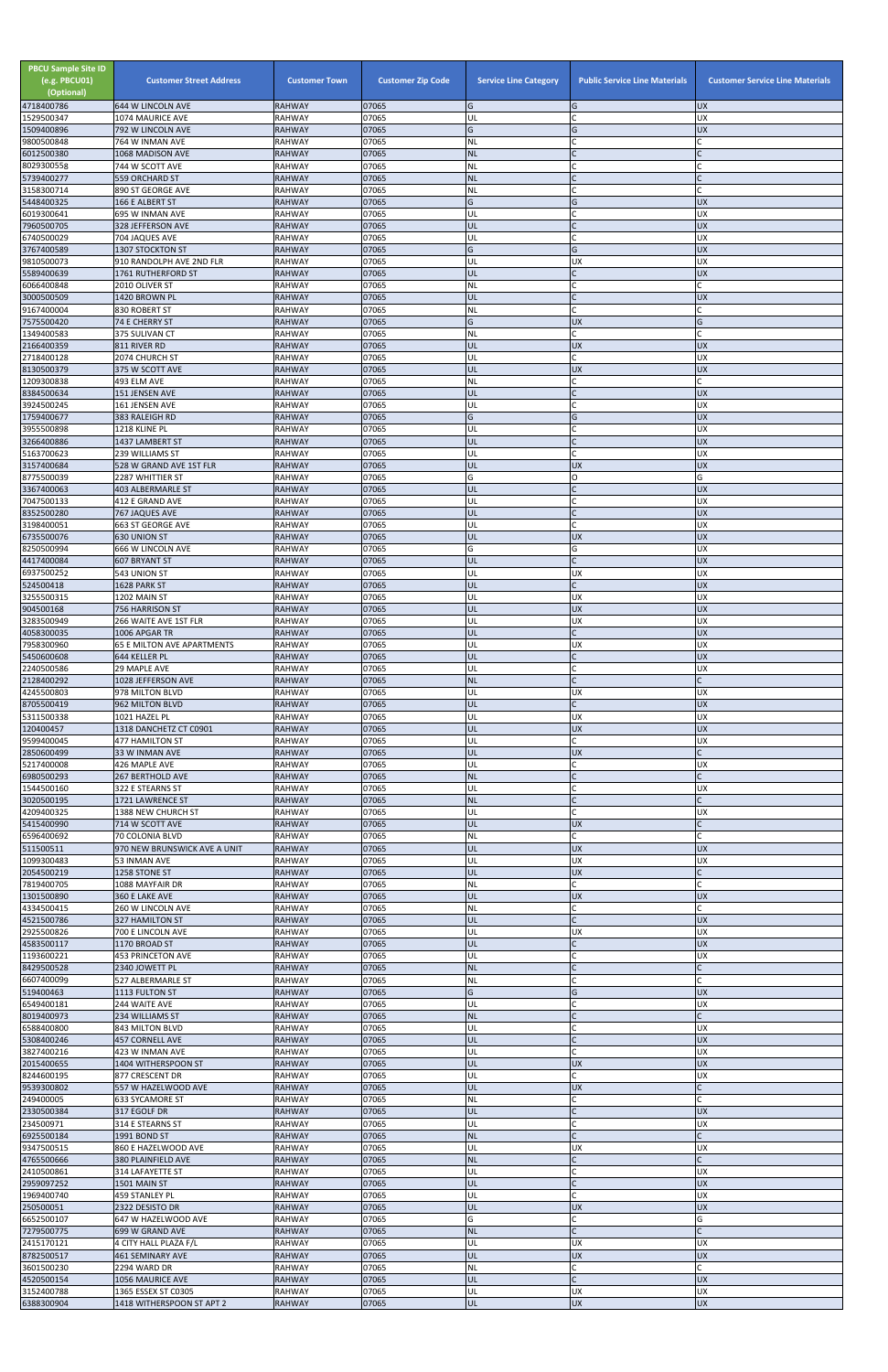| <b>PBCU Sample Site ID</b><br>(e.g. PBCU01)<br>(Optional) | <b>Customer Street Address</b>                | <b>Customer Town</b>           | <b>Customer Zip Code</b> | <b>Service Line Category</b> | <b>Public Service Line Materials</b> | <b>Customer Service Line Materials</b> |
|-----------------------------------------------------------|-----------------------------------------------|--------------------------------|--------------------------|------------------------------|--------------------------------------|----------------------------------------|
| 8144600341<br>5740500012                                  | 1294 MAPLE TR<br>123 FORBES ST                | <b>RAHWAY</b><br><b>RAHWAY</b> | 07065<br>07065           | <b>NL</b><br>UL              | ١C                                   | <b>UX</b>                              |
| 1664500487                                                | 262 MORTON AVE                                | <b>RAHWAY</b>                  | 07065                    | UL                           | C                                    | <b>UX</b>                              |
| 547500793<br>8389400703                                   | 1738 ESSEX ST<br>342 E LAKE AVE               | <b>RAHWAY</b><br><b>RAHWAY</b> | 07065<br>07065           | UL<br>G                      | lc.<br>lC.                           | <b>UX</b><br>G                         |
| 7390500587                                                | <b>293 ST GEORGE AVE</b>                      | <b>RAHWAY</b>                  | 07065                    | UL                           | <b>UX</b>                            | <b>UX</b>                              |
| 3217400644<br>8756600932                                  | 741 JEFFERSON AVE<br><b>787 NICHOLAS PL</b>   | <b>RAHWAY</b><br><b>RAHWAY</b> | 07065<br>07065           | UL<br><b>NL</b>              | lC.<br>IC                            | <b>UX</b>                              |
| 6956400012                                                | 890 LAKESIDE DR                               | <b>RAHWAY</b>                  | 07065                    | UL                           | lC.<br>$\mathsf{C}$                  | UX                                     |
| 2844500911<br>8029400363                                  | 1146 KLINE PL<br>1193 MADISON HILL RD         | <b>RAHWAY</b><br><b>RAHWAY</b> | 07065<br>07065           | <b>NL</b><br>UL              | $\mathsf{C}$                         | UX                                     |
| 8496400478<br>1797400747                                  | 790 MOSES DR                                  | <b>RAHWAY</b>                  | 07065<br>07065           | UL<br>UL                     | <b>UX</b><br>lC.                     | <b>UX</b>                              |
| 211500438                                                 | 923 CRESCENT DR<br>107 MONROE ST              | <b>RAHWAY</b><br><b>RAHWAY</b> | 07065                    | <b>NL</b>                    | $\overline{C}$                       |                                        |
| 6959400422<br>9175500584                                  | 144 W MILTON AVE<br>1002 HAZEL PL             | <b>RAHWAY</b><br><b>RAHWAY</b> | 07065<br>07065           | UL<br>UL                     | IC<br>$\mathsf{C}$                   | UX<br><b>UX</b>                        |
| 607400686                                                 | 117 RUDOLPH AVE                               | <b>RAHWAY</b>                  | 07065                    | UL                           | $\mathsf{C}$                         | UX                                     |
| 1805500764<br>570500578                                   | 1265 BRIARCLIFF DR<br>1268 WESTFIELD AVE      | <b>RAHWAY</b><br><b>RAHWAY</b> | 07065<br>07065           | UL<br><b>NL</b>              | lC.<br>lC.                           | <b>UX</b>                              |
| 6894600891                                                | 1000 RANDOLPH AVE                             | <b>RAHWAY</b>                  | 07065                    | UL                           | <b>UX</b>                            | <b>UX</b>                              |
| 5497400237<br>2926130051                                  | 205 VILLA PL<br>2209 EVANS ST                 | <b>RAHWAY</b><br><b>RAHWAY</b> | 07065<br>07065           | UL<br>UL                     | <b>UX</b><br><b>UX</b>               | C<br><b>UX</b>                         |
| 5053500500                                                | 731 BROOKSIDE RD                              | <b>RAHWAY</b>                  | 07065                    | UL                           | <b>C</b>                             | <b>UX</b>                              |
| 9334500776<br>8058300309                                  | 784 W SCOTT AVE<br>565 W HAZELWOOD AVE APT 2  | <b>RAHWAY</b><br><b>RAHWAY</b> | 07065<br>07065           | UL<br>UL                     | <b>UX</b><br><b>UX</b>               | UX                                     |
| 8908400339                                                | 979 HAMILTON ST                               | <b>RAHWAY</b>                  | 07065                    | UL                           | lC.                                  | <b>UX</b>                              |
| 758300190<br>3704500816                                   | 482 RACE ST APARTMENTS<br>113 W SCOTT AVE     | <b>RAHWAY</b><br><b>RAHWAY</b> | 07065<br>07065           | UL<br>UL                     | <b>UX</b><br><b>UX</b>               | UX<br><b>UX</b>                        |
| 5802600994                                                | 1065 MADISON AVE                              | <b>RAHWAY</b>                  | 07065                    | NL                           | $\mathsf{C}$                         |                                        |
| 9042500191<br>4759400434                                  | 709 LINDEN AVE<br>2222 EVANS ST               | <b>RAHWAY</b><br><b>RAHWAY</b> | 07065<br>07065           | UL<br>UL                     | $\mathsf{C}$<br><b>C</b>             | <b>UX</b><br><b>UX</b>                 |
| 3735500805                                                | 486 HARRISON ST                               | <b>RAHWAY</b>                  | 07065                    | UL                           | lc.                                  | <b>UX</b>                              |
| 1100500074<br>4747500944                                  | 727 STONE ST<br>843 NEW BRUNSWICK AVE         | <b>RAHWAY</b><br><b>RAHWAY</b> | 07065<br>07065           | NL<br>G                      | C<br>G                               | G                                      |
| 8742400226                                                | 1467 BARNHARDT LA C0703                       | <b>RAHWAY</b>                  | 07065                    | UL                           | <b>UX</b>                            | <b>UX</b>                              |
| 3676400127<br>1997400825                                  | 232 W HAZELWOOD AVE<br>733 JEFFERSON AVE      | <b>RAHWAY</b><br><b>RAHWAY</b> | 07065<br>07065           | G<br>UL                      | G<br><b>UX</b>                       | <b>UX</b>                              |
| 4734600777                                                | <b>277 HAMILTON ST</b>                        | <b>RAHWAY</b>                  | 07065                    | UL                           | lc.                                  | <b>UX</b>                              |
| 4379400284<br>4805400224                                  | 263 W LAKE AVE<br>1839 NEWTON ST              | <b>RAHWAY</b><br><b>RAHWAY</b> | 07065<br>07065           | UL<br><b>NL</b>              | IC.<br>IC                            | UΧ                                     |
| 9255500473                                                | 901 MAIN ST                                   | <b>RAHWAY</b>                  | 07065                    | UL                           | <b>UX</b>                            | UX                                     |
| 9130500712<br>6088400193                                  | 267 W SCOTT AVE<br>243 DONALD AVE             | <b>RAHWAY</b><br><b>RAHWAY</b> | 07065<br>07065           | <b>NL</b><br>UL              | $\mathsf{C}$<br>C                    | UX                                     |
| 2802600304                                                | 1208 KLINE PL                                 | <b>RAHWAY</b>                  | 07065                    | UL                           | $\overline{C}$                       | <b>UX</b>                              |
| 3469400852<br>3244600940                                  | 352 RUSSELL AVE<br>781 NICHOLAS PL            | <b>RAHWAY</b><br><b>RAHWAY</b> | 07065<br>07065           | <b>NL</b><br>UL              | C<br>$\mathsf C$                     | <b>UX</b>                              |
| 2788300275                                                | 297 E SCOTT AVE                               | <b>RAHWAY</b>                  | 07065                    | UL                           | lC.<br>lc.                           | UX                                     |
| 6560400178<br>1268400180                                  | 2380 COLONIAL DR<br>193 W INMAN AVE           | <b>RAHWAY</b><br><b>RAHWAY</b> | 07065<br>07065           | UL<br>UL                     | <b>UX</b>                            | <b>UX</b><br>C                         |
| 6650500359<br>3956600646                                  | <b>649 SEMINARY AVE</b><br>1103 MILTON BLVD   | <b>RAHWAY</b><br><b>RAHWAY</b> | 07065<br>07065           | UL<br>UL                     | <b>UX</b><br>lC.                     | <b>UX</b><br><b>UX</b>                 |
| 3379400287                                                | 265 W STEARNS ST                              | <b>RAHWAY</b>                  | 07065                    | <b>NL</b>                    | IC                                   |                                        |
| 414500163<br>9718400743                                   | 600 W GRAND AVE<br>333 WAITE AVE              | <b>RAHWAY</b><br><b>RAHWAY</b> | 07065<br>07065           | UL<br>G                      | C<br>G                               | <b>UX</b><br>C                         |
| 9198400374                                                | 522 JEFFERSON AVE                             | <b>RAHWAY</b>                  | 07065                    | UL                           | <b>C</b>                             | <b>UX</b>                              |
| 988300913<br>126130060                                    | 749 A SEMINARY AVE<br>1611 OLIVER ST          | <b>RAHWAY</b><br><b>RAHWAY</b> | 07065<br>07065           | UL<br>UL                     | <b>UX</b><br>lC.                     | <b>UX</b><br>UX                        |
| 4328400012                                                | 338 W EMERSON AVE                             | <b>RAHWAY</b>                  | 07065                    | UL                           | lC.                                  | <b>UX</b>                              |
| 4066600910<br>4499400504                                  | 280 W HAZELWOOD AVE<br>1160 CHARLOTTE PL      | <b>RAHWAY</b><br><b>RAHWAY</b> | 07065<br>07065           | UL<br><b>NL</b>              | lC.<br>$\mathsf C$                   | UX                                     |
| 839300286                                                 | 892 BILLY CT                                  | <b>RAHWAY</b>                  | 07065                    | NL                           | lC.<br><b>UX</b>                     |                                        |
| 5988400196<br>3944500872                                  | 104 W MILTON AVE<br>342 W GRAND AVE           | <b>RAHWAY</b><br><b>RAHWAY</b> | 07065<br>07065           | UL<br>UL                     | C.                                   | UX                                     |
| 4189400133                                                | <b>163 MONROE ST</b>                          | <b>RAHWAY</b>                  | 07065                    | UL                           | $\mathsf{C}$                         | <b>UX</b>                              |
| 2158300051<br>8717400018                                  | 565 W HAZELWOOD AVE APT 1<br>223 DONALD AVE   | <b>RAHWAY</b><br><b>RAHWAY</b> | 07065<br>07065           | UL<br>UL                     | <b>UX</b><br>$\mathsf{C}$            | UX<br><b>UX</b>                        |
| 1998400159<br>2549400689                                  | 2073 EVANS ST<br>573 W SCOTT AVE              | <b>RAHWAY</b><br><b>RAHWAY</b> | 07065<br>07065           | NL<br>UL                     | <b>C</b><br>lC.                      | <b>UX</b>                              |
| 1708300322                                                | 190 LEWIS ST                                  | <b>RAHWAY</b>                  | 07065                    | UL                           | <b>UX</b>                            | <b>UX</b>                              |
| 9237400649<br>7858400361                                  | 718 W INMAN AVE<br>1068 ELM TR                | <b>RAHWAY</b><br><b>RAHWAY</b> | 07065<br>07065           | <b>NL</b><br>UL              | $\mathsf{C}$<br>lC.                  | <b>UX</b>                              |
| 9375500515                                                | 673 E GRAND AVE                               | <b>RAHWAY</b>                  | 07065                    | UL                           | $\mathsf{C}$                         | <b>UX</b>                              |
| 129400539<br>2168400637                                   | 1444 FRANKLIN ST<br>141 W HAZELWOOD AVE       | <b>RAHWAY</b><br><b>RAHWAY</b> | 07065<br>07065           | <b>NL</b><br><b>NL</b>       | <b>C</b><br>$\mathsf{C}$             |                                        |
| 496400396                                                 | 1354 JEFFERSON AVE                            | <b>RAHWAY</b>                  | 07065                    | <b>NL</b>                    | lc.                                  |                                        |
| 4858300751<br>4027400706                                  | 71-77 E MILTON AVE<br>1171 BROADWAY           | <b>RAHWAY</b><br><b>RAHWAY</b> | 07065<br>07065           | UL<br>NL                     | <b>UX</b><br>lC.                     | <b>UX</b>                              |
| 5597400824                                                | 1943 MONTGOMERY ST                            | <b>RAHWAY</b>                  | 07065                    | <b>NL</b>                    | $\overline{C}$                       |                                        |
| 2315500417<br>245500424                                   | 1663 COLUMBUS PL<br>834 CENTRAL AVE           | <b>RAHWAY</b><br><b>RAHWAY</b> | 07065<br>07065           | UL<br>UL                     | <b>UX</b><br>lC.                     | UX<br><b>UX</b>                        |
| 4148400422                                                | 1694 RUTHERFORD ST 1ST FLR                    | RAHWAY                         | 07065                    | UL                           | UX                                   | Jυχ                                    |
| 2660400277<br>2555500510                                  | 251 WESCOTT DR<br>2144 EVANS ST               | <b>RAHWAY</b><br><b>RAHWAY</b> | 07065<br>07065           | UL<br><b>NL</b>              | <b>UX</b><br>$\mathsf{C}$            | <b>UX</b>                              |
| 9164500443                                                | 1137 CHARLOTTE PL                             | <b>RAHWAY</b>                  | 07065                    | <b>NL</b>                    | $\mathsf{C}$                         |                                        |
| 920500272<br>6482500426                                   | 341 LOWER ALDEN DR<br>713 SEMINARY AVE        | <b>RAHWAY</b><br><b>RAHWAY</b> | 07065<br>07065           | UL<br><b>UL</b>              | C<br>$\mathsf{C}$                    | UX<br><b>UX</b>                        |
| 3925500292                                                | 487 TENEYKE PL                                | <b>RAHWAY</b>                  | 07065                    | UL                           | <b>UX</b>                            | X                                      |
| 898400433<br>8420500978                                   | <b>489 SYCAMORE ST</b><br>636 HARRISON ST     | <b>RAHWAY</b><br><b>RAHWAY</b> | 07065<br>07065           | UL<br>ΝL                     | $\overline{C}$<br>lC.                | <b>UX</b><br>C                         |
| 4517400148                                                | 815 MARTIN ST                                 | <b>RAHWAY</b>                  | 07065                    | <b>NL</b>                    | $\mathsf{C}$<br>lC.                  |                                        |
| 1880500200<br>4384500053                                  | 299 W INMAN AVE<br>300 BERTHOLD AVE           | <b>RAHWAY</b><br><b>RAHWAY</b> | 07065<br>07065           | UL<br><b>NL</b>              | lc.                                  | UX                                     |
| 8057400873<br>2754500455                                  | 592 HAMILTON ST<br>2062 ELIZABETH AVE 1ST FLR | <b>RAHWAY</b><br><b>RAHWAY</b> | 07065<br>07065           | UL<br>UL                     | <b>UX</b><br>l C                     | UX<br><b>UX</b>                        |
| 4012600634                                                | 280 CENTRAL AVE                               | <b>RAHWAY</b>                  | 07065                    | UL                           | $\mathsf C$                          | <b>UX</b>                              |
| 1031500842<br>1737400841                                  | 770 OLD LAKE AVE<br>649 E GRAND AVE           | <b>RAHWAY</b><br><b>RAHWAY</b> | 07065<br>07065           | <b>NL</b><br>UL              | $\mathsf C$<br>lC.                   | <b>UX</b>                              |
| 1953400651                                                | 739 RODGERS CT                                | <b>RAHWAY</b>                  | 07065                    | UL                           | $\overline{C}$                       | <b>UX</b>                              |
| 4364500711<br>6909300868                                  | 364 ELM AVE<br>303 DUKES RD                   | <b>RAHWAY</b><br><b>RAHWAY</b> | 07065<br>07065           | UL<br><b>UL</b>              | <b>C</b><br><b>UX</b>                | <b>UX</b><br><b>UX</b>                 |
| 3063700382                                                | 946 RANDOLPH AVE                              | <b>RAHWAY</b>                  | 07065                    | UL                           | $\mathsf C$                          | UX                                     |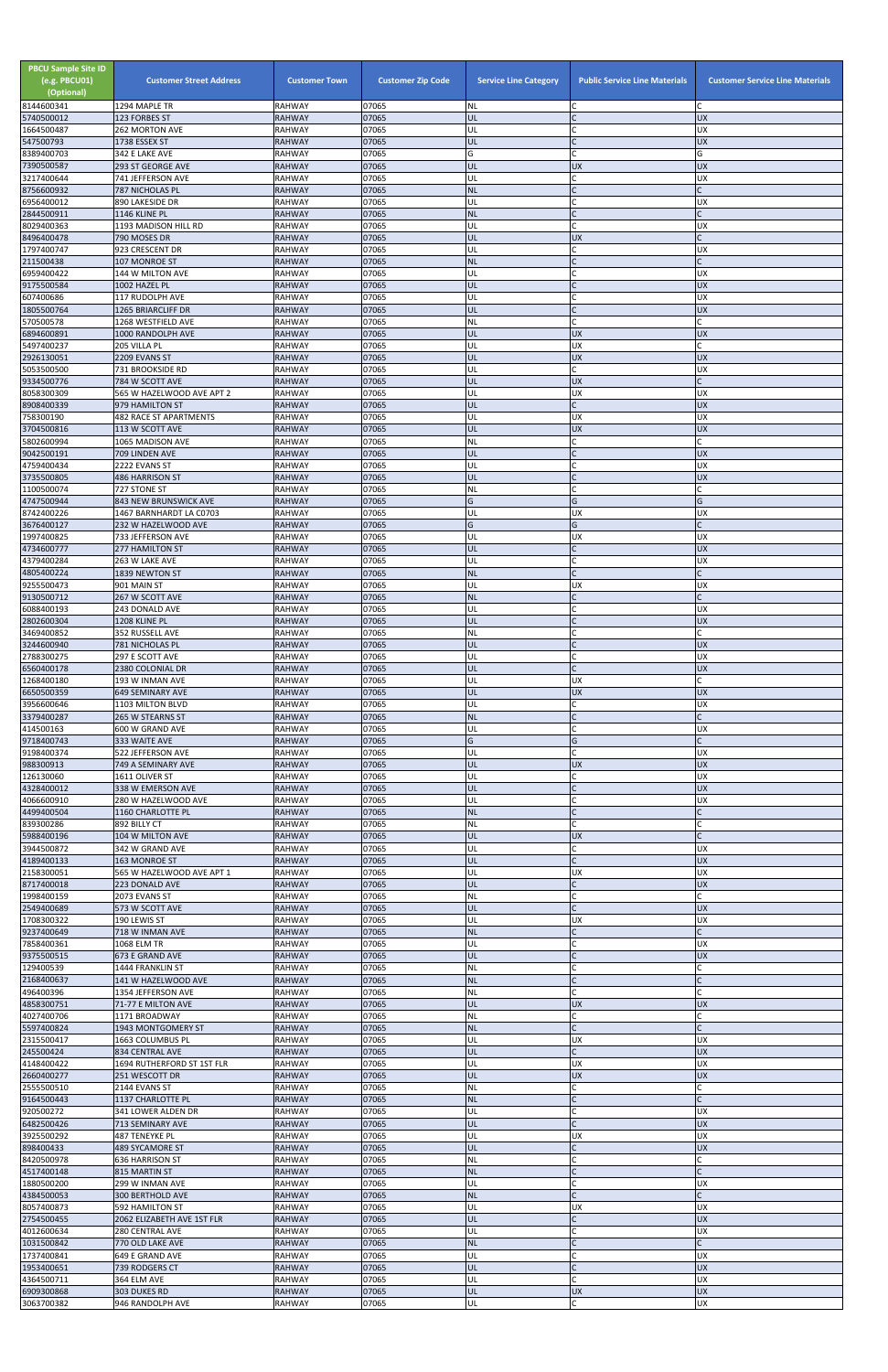| <b>PBCU Sample Site ID</b><br>(e.g. PBCU01)<br>(Optional)<br>1721500923 | <b>Customer Street Address</b><br>929 JEFFERSON AVE | <b>Customer Town</b><br><b>RAHWAY</b> | <b>Customer Zip Code</b><br>07065 | <b>Service Line Category</b><br><b>NL</b> | <b>Public Service Line Materials</b> | <b>Customer Service Line Materials</b> |
|-------------------------------------------------------------------------|-----------------------------------------------------|---------------------------------------|-----------------------------------|-------------------------------------------|--------------------------------------|----------------------------------------|
| 2990500994                                                              | 647 CORA PL                                         | <b>RAHWAY</b>                         | 07065                             | UL                                        | $\mathsf{C}$                         | <b>UX</b>                              |
| 2175500881<br>6180500005                                                | 1232 NEW BRUNSWICK AVE<br>484 LOWER ALDEN DR        | <b>RAHWAY</b><br><b>RAHWAY</b>        | 07065<br>07065                    | <b>NL</b><br>NL                           | $\mathsf{C}$<br>$\mathsf{C}$         | C<br>C                                 |
| 5454500202                                                              | 2295 ALLEN ST                                       | <b>RAHWAY</b>                         | 07065                             | UL                                        | <b>UX</b>                            | <b>UX</b>                              |
| 7689400596<br>7488300195                                                | 1014 RANDOLPH AVE<br>1709 MONTGOMERY ST             | <b>RAHWAY</b><br><b>RAHWAY</b>        | 07065<br>07065                    | UL<br><b>NL</b>                           | <b>UX</b><br>$\mathsf{C}$            | $\mathsf{C}$                           |
| 4783500589                                                              | 1548 LENOX PL                                       | <b>RAHWAY</b>                         | 07065                             | UL                                        | $\mathsf{C}$                         | <b>UX</b>                              |
| 67400227                                                                | 331 W INMAN AVE                                     | <b>RAHWAY</b>                         | 07065                             | UL                                        | $\mathsf{C}$                         | <b>UX</b>                              |
| 6595400257<br>1047500698                                                | 126 W LINCOLN AVE<br><b>650 HARRISON ST</b>         | <b>RAHWAY</b><br><b>RAHWAY</b>        | 07065<br>07065                    | UL<br>UL                                  | $\mathsf{C}$                         | <b>UX</b><br><b>UX</b>                 |
| 8877400060                                                              | 1515 FRANKLIN ST                                    | <b>RAHWAY</b>                         | 07065                             | <b>NL</b>                                 | $\mathsf{C}$                         | C                                      |
| 2337400178<br>9891400463                                                | 431 BRAMHALL RD<br>1340 DANCHETZ CT C0803           | <b>RAHWAY</b><br><b>RAHWAY</b>        | 07065<br>07065                    | UL<br>UL                                  | <b>UX</b><br>UX                      | <b>UX</b><br><b>UX</b>                 |
| 2848400959                                                              | 317 WAITE AVE                                       | <b>RAHWAY</b>                         | 07065                             | UL                                        | <b>UX</b>                            | <b>UX</b>                              |
| 2796400370                                                              | 287 LAFAYETTE ST                                    | <b>RAHWAY</b>                         | 07065<br>07065                    | UL<br>G                                   | $\mathsf{C}$<br>G                    | <b>UX</b>                              |
| 689300901<br>2955500457                                                 | 505 CAPOBIANCO PLZ<br>1461 LAMBERT ST               | <b>RAHWAY</b><br><b>RAHWAY</b>        | 07065                             | UL                                        | <b>UX</b>                            | <b>UX</b><br><b>UX</b>                 |
| 7908400623                                                              | 1035 STONE ST                                       | <b>RAHWAY</b>                         | 07065                             | UL                                        | <b>UX</b>                            | $\mathsf{C}$                           |
| 5390500901<br>369400234                                                 | 413 JAQUES AVE<br>616 JEFFERSON AVE                 | <b>RAHWAY</b><br><b>RAHWAY</b>        | 07065<br>07065                    | UL<br>UL                                  | $\mathsf{C}$<br>$\mathsf{C}$         | <b>UX</b><br><b>UX</b>                 |
| 6289400419                                                              | 1360 ROUTE 1                                        | <b>RAHWAY</b>                         | 07065                             | UL                                        | <b>UX</b>                            | <b>UX</b>                              |
| 5780500446<br>8809300993                                                | <b>258 CODDINGTON ST</b><br>567 W INMAN AVE         | <b>RAHWAY</b><br><b>RAHWAY</b>        | 07065<br>07065                    | UL<br>UL                                  | $\mathsf{C}$<br>$\mathsf{C}$         | <b>UX</b><br><b>UX</b>                 |
| 4630500552                                                              | 1085 BROADWAY                                       | <b>RAHWAY</b>                         | 07065                             | UL                                        | <b>UX</b>                            | <b>UX</b>                              |
| 8629500980                                                              | 2095 ELIZABETH AVE                                  | <b>RAHWAY</b>                         | 07065<br>07065                    | UL                                        | <b>UX</b><br>$\mathsf{C}$            | <b>UX</b><br>$\mathsf{C}$              |
| 4454500891<br>537400736                                                 | 182 DONALD AVE<br>91 RIDGE RD                       | <b>RAHWAY</b><br><b>RAHWAY</b>        | 07065                             | <b>NL</b><br><b>NL</b>                    | $\mathsf{C}$                         | $\Gamma$                               |
| 2214400561                                                              | 1021 JEFFERSON AVE                                  | <b>RAHWAY</b>                         | 07065                             | <b>NL</b>                                 | $\mathsf{C}$                         | $\mathsf{C}$                           |
| 1428300868<br>6794500878                                                | 201 COLONIA BLVD<br>326 CONCORD ST                  | <b>RAHWAY</b><br><b>RAHWAY</b>        | 07065<br>07065                    | UL<br>UL                                  | <b>UX</b><br>$\mathsf{C}$            | $\Gamma$<br><b>UX</b>                  |
| 1642400511                                                              | 70 MONROE ST 5C                                     | <b>RAHWAY</b>                         | 07065                             | UL                                        | UX                                   | <b>UX</b>                              |
| 7158300677<br>2193500743                                                | 565 W HAZELWOOD AVE APT 3<br>578 MAPLE AVE          | <b>RAHWAY</b><br><b>RAHWAY</b>        | 07065<br>07065                    | UL<br>UL                                  | <b>UX</b><br><b>UX</b>               | <b>UX</b><br><b>UX</b>                 |
| 1197400364                                                              | 1359 STOCKTON ST                                    | <b>RAHWAY</b>                         | 07065                             | UL                                        | $\mathsf{C}$                         | <b>UX</b>                              |
| 6888300365<br>4646130038                                                | 1414 CAMPBELL ST<br>926 THORN ST                    | <b>RAHWAY</b><br><b>RAHWAY</b>        | 07065<br>07065                    | UL<br>UL                                  | <b>UX</b><br><b>UX</b>               | <b>UX</b><br><b>UX</b>                 |
| 4577400222                                                              | 673 GROVE ST                                        | <b>RAHWAY</b>                         | 07065                             | ΝL                                        | $\mathsf{C}$                         | $\mathsf{C}$                           |
| 7482500416                                                              | 707 W GRAND AVE                                     | <b>RAHWAY</b>                         | 07065                             | IG                                        | O                                    | <b>UX</b>                              |
| 1012600779<br>3093600841                                                | 1649 IRVING ST<br>580 W MEADOW AVE                  | <b>RAHWAY</b><br><b>RAHWAY</b>        | 07065<br>07065                    | <b>NL</b><br>UL                           | $\mathsf{C}$                         | C<br><b>UX</b>                         |
| 290500658                                                               | 320 JEFFERSON AVE                                   | <b>RAHWAY</b>                         | 07065                             | UL                                        |                                      | <b>UX</b>                              |
| 7920500803<br>3005500919                                                | 675 W LINCOLN AVE<br><b>1305 FULTON ST</b>          | <b>RAHWAY</b><br><b>RAHWAY</b>        | 07065<br>07065                    | UL<br><b>NL</b>                           | $\mathsf{C}$<br>$\mathsf{C}$         | <b>UX</b><br>C                         |
| 9012500040                                                              | 1228 MAYFAIR DR                                     | <b>RAHWAY</b>                         | 07065                             | UL                                        | <b>UX</b>                            | <b>UX</b>                              |
| 3536130070<br>9394600829                                                | <b>435 SEMINARY AVE</b><br>882 ROSS ST              | <b>RAHWAY</b><br><b>RAHWAY</b>        | 07065<br>07065                    | <b>NL</b><br><b>NL</b>                    | $\mathsf{C}$                         |                                        |
| 8584400204                                                              | 1859 ST GEORGE AVE /SCHOOL ST FPC2                  | <b>RAHWAY</b>                         | 07065                             | UL                                        | <b>UX</b>                            | <b>UX</b>                              |
| 7743500718                                                              | 827 RIFFLE AVE                                      | <b>RAHWAY</b>                         | 07065                             | UL                                        | $\mathsf{C}$                         | <b>UX</b>                              |
| 1701500330<br>627400773                                                 | 2158 PROSPECT ST<br>904 W LAKE AVE                  | <b>RAHWAY</b><br><b>RAHWAY</b>        | 07065<br>07065                    | UL<br><b>NL</b>                           | $\mathsf{C}$<br>$\mathsf{C}$         | <b>UX</b>                              |
| 3478500246                                                              | 1212 MOONEY PL                                      | <b>RAHWAY</b>                         | 07065                             | UL                                        | $\mathsf{C}$                         | <b>UX</b>                              |
| 5644500070<br>4594600817                                                | 1083 MAURICE AVE<br>1550 ST GEORGE AVE              | <b>RAHWAY</b><br><b>RAHWAY</b>        | 07065<br>07065                    | <b>NL</b><br>UL                           | $\mathsf{C}$<br><b>UX</b>            | $\mathsf{C}$<br><b>UX</b>              |
| 6758300793                                                              | 1176 FULTON ST 2ND FLR                              | <b>RAHWAY</b>                         | 07065                             | UL                                        | <b>UX</b>                            | <b>UX</b>                              |
| 5447500891<br>4844500152                                                | 362 E MILTON AVE<br>977 TRUSSLER PL                 | <b>RAHWAY</b><br><b>RAHWAY</b>        | 07065<br>07065                    | G<br><b>NL</b>                            | $\mathsf{C}$<br>$\mathsf{C}$         | G                                      |
| 6060500394                                                              | 507 E MILTON AVE                                    | <b>RAHWAY</b>                         | 07065                             | UL                                        | $\mathsf{C}$                         | <b>UX</b>                              |
| 7417400682<br>5702500582                                                | <b>254 OAK ST</b><br>2321 KNAPP DR                  | <b>RAHWAY</b><br><b>RAHWAY</b>        | 07065<br>07065                    | UL<br>UL                                  | $\mathsf{C}$                         | <b>UX</b><br><b>UX</b>                 |
| 8329300795                                                              | 275 HABERLE PL                                      | <b>RAHWAY</b>                         | 07065                             | UL                                        | $\mathsf{C}$                         | <b>UX</b>                              |
| 5709400919                                                              | 827 E MILTON AVE                                    | <b>RAHWAY</b>                         | 07065                             | UL                                        | $\mathsf{C}$                         | <b>UX</b>                              |
| 7260500075<br>7327400407                                                | 1334 FULTON ST<br>1526 CAMPBELL ST                  | <b>RAHWAY</b><br><b>RAHWAY</b>        | 07065<br>07065                    | G<br>UL                                   | $\mathsf{C}$<br>$\mathsf{C}$         | G<br><b>UX</b>                         |
| 3328300824                                                              | 809 E HAZELWOOD AVE                                 | <b>RAHWAY</b>                         | 07065                             | UL                                        |                                      | <b>UX</b>                              |
| 2248400976<br>5934500787                                                | 1796 LAWRENCE ST<br>1101 PLYMOUTH DR                | <b>RAHWAY</b><br><b>RAHWAY</b>        | 07065<br>07065                    | UL<br>UL                                  | $\overline{C}$<br>$\mathsf{C}$       | <b>UX</b><br><b>UX</b>                 |
| 9950500900                                                              | 1024 RANDOLPH AVE                                   | <b>RAHWAY</b>                         | 07065                             | UL                                        | $\mathsf{C}$                         | <b>UX</b>                              |
| 5559400106<br>2647500064                                                | 1582 BEDFORD ST<br>270 ADAMS ST                     | <b>RAHWAY</b><br><b>RAHWAY</b>        | 07065<br>07065                    | <b>NL</b><br>UL                           | $\mathsf{C}$                         | <b>UX</b>                              |
| 4248400146                                                              | <b>166 LAFAYETTE ST</b>                             | <b>RAHWAY</b>                         | 07065                             | UL                                        | $\mathsf{C}$                         | <b>UX</b>                              |
| 2875500339                                                              | 360 SULIVAN CT                                      | <b>RAHWAY</b>                         | 07065                             | NL                                        | $\mathsf{C}$                         |                                        |
| 6547400915<br>2358300513                                                | 527 UNION ST<br>1958 PATERSON ST                    | <b>RAHWAY</b><br><b>RAHWAY</b>        | 07065<br>07065                    | UL<br><b>NL</b>                           | <b>UX</b><br>$\mathsf{C}$            | <b>UX</b><br>$\mathsf{C}$              |
| 7014400288                                                              | <b>896 MAURICE AVE</b>                              | <b>RAHWAY</b>                         | 07065                             | <b>NL</b>                                 | $\mathsf C$                          | C                                      |
| 4465500126<br>9832500763                                                | 341 MURRAY ST<br>2224 WINFIELD ST                   | <b>RAHWAY</b><br><b>RAHWAY</b>        | 07065<br>07065                    | UL<br>UL                                  | $\mathsf{C}$<br><b>UX</b>            | <b>UX</b><br><b>UX</b>                 |
| 180500474                                                               | 1309 KANSKI CT                                      | <b>RAHWAY</b>                         | 07065                             | UL                                        | <b>UX</b>                            | <b>UX</b>                              |
| 7296400144<br>1979400930                                                | 782 UNION ST<br>1929 BARNETT ST                     | <b>RAHWAY</b><br><b>RAHWAY</b>        | 07065<br>07065                    | UL<br>NL                                  | <b>UX</b><br>$\mathsf{C}$            | <b>UX</b>                              |
| 9977400598                                                              | 742 MOSES DR                                        | <b>RAHWAY</b>                         | 07065                             | IUL.                                      | <b>UX</b>                            |                                        |
| 1222500857<br>5428400012                                                | 2248 CHURCH ST<br>140 JEFFERSON AVE                 | <b>RAHWAY</b><br><b>RAHWAY</b>        | 07065                             | NL                                        | $\mathsf C$                          | C                                      |
| 6419400232                                                              | 1055 ELM TER                                        | <b>RAHWAY</b>                         | 07065<br>07065                    | UL<br>UL                                  | $\mathsf{C}$<br>$\mathsf{C}$         | <b>UX</b><br><b>UX</b>                 |
| 6163400917                                                              | 1964 WALL ST                                        | <b>RAHWAY</b>                         | 07065                             | <b>NL</b>                                 | $\mathsf{C}$                         | C                                      |
| 9547400036<br>9377400661                                                | 1781 WINFIELD ST<br>274 WALTER ST                   | <b>RAHWAY</b><br><b>RAHWAY</b>        | 07065<br>07065                    | UL<br>UL                                  | $\mathsf{C}$<br><b>UX</b>            | <b>UX</b>                              |
| 1919400943                                                              | 210 MADISON AVE                                     | <b>RAHWAY</b>                         | 07065                             | <b>NL</b>                                 | $\mathsf{C}$                         |                                        |
| 1920500886<br>4446920005                                                | 373 RALEIGH RD<br>139 MAPLE AVE                     | <b>RAHWAY</b><br><b>RAHWAY</b>        | 07065<br>07065                    | UL<br><b>NL</b>                           | <b>UX</b><br>$\mathsf{C}$            | <b>UX</b><br>$\mathsf{C}$              |
| 8537400840                                                              | 1923 RUTHERFORD ST                                  | <b>RAHWAY</b>                         | 07065                             | UL                                        | $\overline{C}$                       | <b>UX</b>                              |
| 3739400041<br>2989400925                                                | 443 MURRAY ST<br>1146 FULTON ST                     | <b>RAHWAY</b><br><b>RAHWAY</b>        | 07065<br>07065                    | UL<br>G                                   | $\mathsf C$<br><b>UX</b>             | <b>UX</b><br>G                         |
| 2148400950                                                              | 838 E HAZELWOOD AVE                                 | <b>RAHWAY</b>                         | 07065                             | UL                                        | <b>UX</b>                            | <b>UX</b>                              |
| 8874500348                                                              | 516 HAMILTON ST                                     | <b>RAHWAY</b>                         | 07065                             | <b>NL</b>                                 | $\mathsf C$                          | $\mathsf{C}$                           |
| 1855500006<br>3078400990                                                | 1155 JEFFERSON AVE<br>446 WASHINGTON ST             | <b>RAHWAY</b><br><b>RAHWAY</b>        | 07065<br>07065                    | UL<br>UL                                  | $\mathsf{C}$<br><b>UX</b>            | <b>UX</b><br><b>UX</b>                 |
| 1529400643                                                              | 1405 CAMPBELL ST                                    | <b>RAHWAY</b>                         | 07065                             | UL                                        | <b>UX</b>                            | <b>UX</b>                              |
| 9648400775<br>9166400663                                                | 2329 COLONIAL DR<br>933 WESTFIELD AVE               | <b>RAHWAY</b><br><b>RAHWAY</b>        | 07065<br>07065                    | UL<br>UL                                  | $\mathsf{C}$<br>$\mathsf C$          | <b>UX</b><br>UX                        |
| 2110500048                                                              | 482 JAQUES AVE                                      | <b>RAHWAY</b>                         | 07065                             | <b>NL</b>                                 | $\overline{C}$                       | $\mathsf{C}$                           |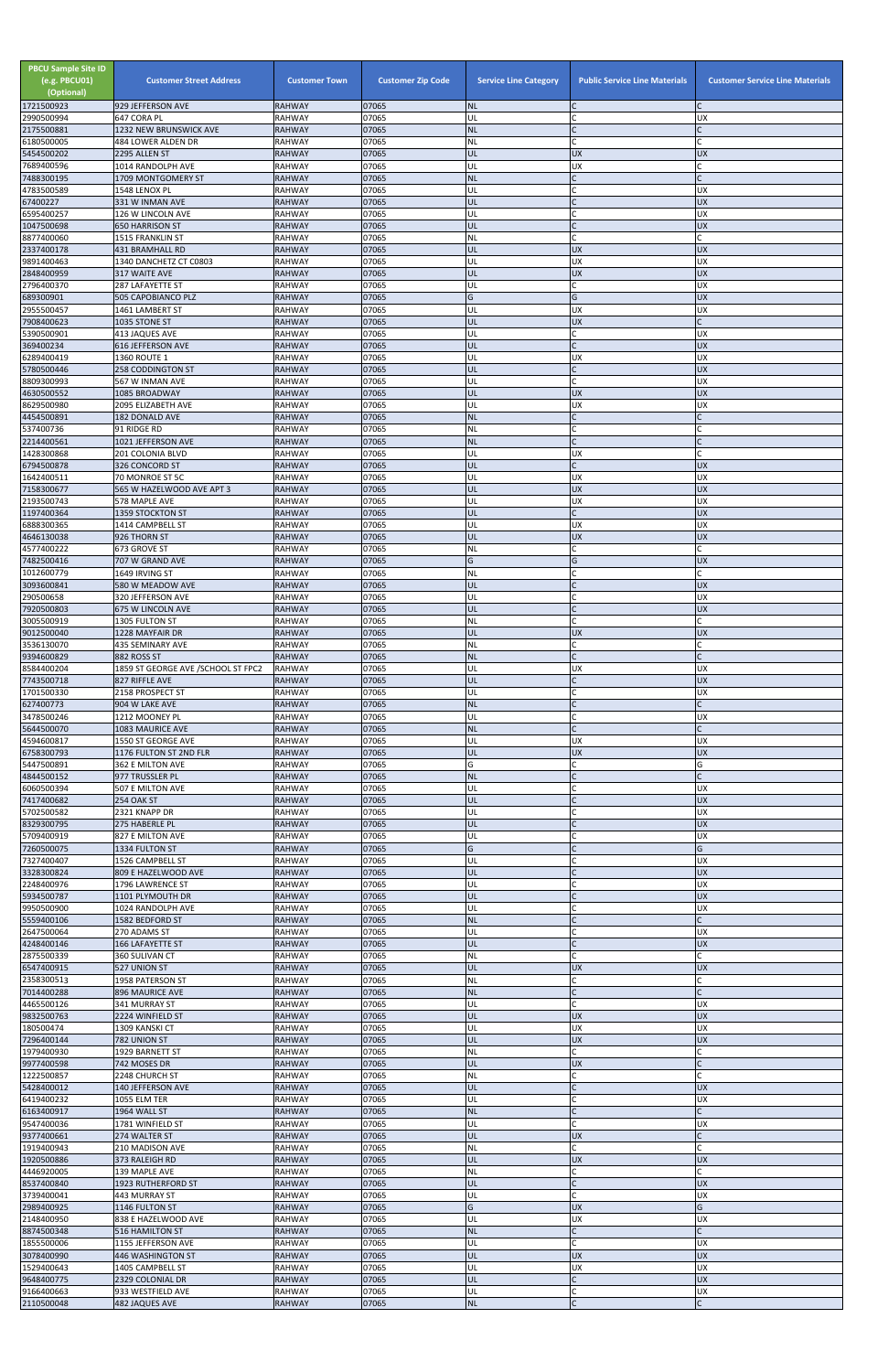| <b>PBCU Sample Site ID</b><br>(e.g. PBCU01)<br>(Optional)<br>6550500016 | <b>Customer Street Address</b><br>460 HARRISON ST | <b>Customer Town</b><br><b>RAHWAY</b> | <b>Customer Zip Code</b><br>07065 | <b>Service Line Category</b><br>UL | <b>Public Service Line Materials</b><br>UX | <b>Customer Service Line Materials</b> |
|-------------------------------------------------------------------------|---------------------------------------------------|---------------------------------------|-----------------------------------|------------------------------------|--------------------------------------------|----------------------------------------|
| 4320500504                                                              | 401 RIVER RD                                      | <b>RAHWAY</b>                         | 07065                             | UL                                 | lc.                                        | <b>UX</b>                              |
| 8355500995<br>9836130067                                                | 2377 CANTERBURY LA<br>561 UNION ST                | <b>RAHWAY</b><br><b>RAHWAY</b>        | 07065<br>07065                    | UL<br>UL                           | <b>UX</b><br><b>UX</b>                     | C                                      |
| 7407400133                                                              | <b>598 HEMLOCK ST</b>                             | <b>RAHWAY</b>                         | 07065                             | UL                                 | lC.                                        | UX                                     |
| 1647500963<br>1098400451                                                | 290 WILLIAMS ST<br>898 BROAD ST                   | <b>RAHWAY</b><br><b>RAHWAY</b>        | 07065<br>07065                    | UL<br>UL                           | <b>UX</b><br><b>C</b>                      | <b>UX</b><br><b>UX</b>                 |
| 4005600123                                                              | 1500 MAIN ST                                      | <b>RAHWAY</b>                         | 07065                             | UL                                 | <b>UX</b>                                  | C                                      |
| 7188400748                                                              | 2114 PRICE ST                                     | <b>RAHWAY</b>                         | 07065                             | NL                                 | C.                                         | C                                      |
| 805400432<br>7583600291                                                 | 1833 NEWTON ST<br>975 MIDWOOD DR                  | <b>RAHWAY</b><br><b>RAHWAY</b>        | 07065<br>07065                    | UL<br>UL                           | <b>UX</b><br><b>UX</b>                     | <b>UX</b><br><b>UX</b>                 |
| 4747400940                                                              | 490 UNION ST                                      | <b>RAHWAY</b>                         | 07065                             | UL                                 | UX                                         | <b>UX</b>                              |
| 7272500237<br>3059400887                                                | 1493 LAWRENCE ST<br>2232 EVANS ST                 | <b>RAHWAY</b><br><b>RAHWAY</b>        | 07065<br>07065                    | UL<br><b>NL</b>                    | lc.<br>lC.                                 | UX                                     |
| 9259400921                                                              | 261 W LINCOLN AVE                                 | <b>RAHWAY</b>                         | 07065                             | UL                                 | lC.                                        | UX                                     |
| 6550600017                                                              | 944 SAINT GEORGES AVE 950                         | <b>RAHWAY</b>                         | 07065                             | UL                                 | <b>UX</b>                                  | <b>UX</b>                              |
| 5155500032<br>9900500460                                                | 378 E MILTON AVE<br><b>409 ORCHARD ST</b>         | <b>RAHWAY</b><br><b>RAHWAY</b>        | 07065<br>07065                    | UL<br>UL                           | <b>UX</b><br><b>UX</b>                     | UX<br><b>UX</b>                        |
| 3936130010                                                              | 567 ALDEN DR                                      | <b>RAHWAY</b>                         | 07065                             | NL                                 | C                                          |                                        |
| 9925500290<br>7239400100                                                | 1661 COLUMBUS PL<br>1110 ST GEORGE AVE            | <b>RAHWAY</b><br><b>RAHWAY</b>        | 07065<br>07065                    | <b>NL</b><br>UL                    | lC.<br>lc.                                 | UX                                     |
| 6249400053                                                              | 2314 ALLEN ST                                     | <b>RAHWAY</b>                         | 07065                             | UL                                 | <b>UX</b>                                  | <b>UX</b>                              |
| 8247400280                                                              | 2120 PROSPECT ST                                  | <b>RAHWAY</b>                         | 07065                             | NL                                 | lC.                                        |                                        |
| 4064400929<br>746920035                                                 | 696 AUDREY DR<br>1809 ST GEORGE / FRANLKIN AVE    | <b>RAHWAY</b><br><b>RAHWAY</b>        | 07065<br>07065                    | G<br>UL                            | G<br><b>UX</b>                             | <b>UX</b><br><b>UX</b>                 |
| 6795400013                                                              | 858 WESTFIELD AVE                                 | <b>RAHWAY</b>                         | 07065                             | UL                                 | lC.                                        | <b>UX</b>                              |
| 9053500637<br>7083500581                                                | 644 W HAZELWOOD AVE<br>483 BOOTH CT               | <b>RAHWAY</b><br><b>RAHWAY</b>        | 07065<br>07065                    | UL<br>UL                           | <b>C</b><br>$\mathcal{C}$                  | UX<br><b>UX</b>                        |
| 9953700291                                                              | 693 E GRAND AVE                                   | <b>RAHWAY</b>                         | 07065                             | UL                                 | C                                          | <b>UX</b>                              |
| 2790500949                                                              | 1177 MADISON HILL RD                              | <b>RAHWAY</b>                         | 07065                             | UL                                 | IC                                         | <b>UX</b>                              |
| 6804400466<br>902600294                                                 | 116 JONES PL<br>750 MOSES DR                      | <b>RAHWAY</b><br><b>RAHWAY</b>        | 07065<br>07065                    | UL<br>UL                           | <b>UX</b><br>$\mathsf C$                   | <b>UX</b><br><b>UX</b>                 |
| 5384500274                                                              | <b>76 PRINCETON AVE</b>                           | <b>RAHWAY</b>                         | 07065                             | UL                                 | lc.                                        | UX                                     |
| 3894600750                                                              | 841 E MILTON AVE                                  | <b>RAHWAY</b>                         | 07065                             | UL                                 | <b>UX</b>                                  |                                        |
| 5114500580<br>4018300530                                                | 520 SEMINARY AVE<br>2401 ST GEORGE AVE            | <b>RAHWAY</b><br><b>RAHWAY</b>        | 07065<br>07065                    | G<br>UL                            | C.<br><b>UX</b>                            | G<br><b>UX</b>                         |
| 7687400011                                                              | 753 LINDEN AVE                                    | <b>RAHWAY</b>                         | 07065                             | G                                  | <b>UX</b>                                  | G                                      |
| 1215400276<br>3067400932                                                | 1055 JEFFERSON AVE<br>537 W MEADOW AVE            | <b>RAHWAY</b><br><b>RAHWAY</b>        | 07065<br>07065                    | UL                                 | $\mathsf{C}$                               | <b>UX</b>                              |
| 5664500285                                                              | 1722 CHURCH ST                                    | <b>RAHWAY</b>                         | 07065                             |                                    | G                                          | <b>UX</b>                              |
| 4788400907                                                              | 1093 WILLIAM V YOUNG DR                           | <b>RAHWAY</b>                         | 07065                             | UL                                 | <b>UX</b>                                  | <b>UX</b>                              |
| 6006400233<br>4929400548                                                | 1534 LENOX PL<br>336 JEFFERSON AVE                | <b>RAHWAY</b><br><b>RAHWAY</b>        | 07065<br>07065                    | UL<br>NL                           | <b>UX</b><br>lC.                           | <b>UX</b>                              |
| 5296500581                                                              | 2301 WARD DR                                      | <b>RAHWAY</b>                         | 07065                             | UL                                 | <b>UX</b>                                  | <b>UX</b>                              |
| 9410500762<br>6905400365                                                | <b>74 RICHMOND TR</b><br>1120 PLYMOUTH DR         | <b>RAHWAY</b><br><b>RAHWAY</b>        | 07065<br>07065                    | <b>NL</b><br><b>NL</b>             | C.<br>$\overline{C}$                       |                                        |
| 3845400711                                                              | 667 ELM AVE                                       | <b>RAHWAY</b>                         | 07065                             | UL                                 | $\mathsf{C}$                               | UX                                     |
| 8969400948                                                              | 531 W MEADOW AVE                                  | <b>RAHWAY</b>                         | 07065                             | <b>NL</b>                          | IC                                         |                                        |
| 2842256558<br>9154500946                                                | 1319 ST GEORGE AVE<br>148 JENSEN AVE              | <b>RAHWAY</b><br><b>RAHWAY</b>        | 07065<br>07065                    | UL<br><b>NL</b>                    | <b>UX</b><br>$\mathsf{C}$                  | UX                                     |
| 2229500922                                                              | 135 E INMAN AVE                                   | <b>RAHWAY</b>                         | 07065                             | <b>NL</b>                          | C                                          |                                        |
| 1965500677                                                              | 1972 BOND ST                                      | <b>RAHWAY</b><br><b>RAHWAY</b>        | 07065<br>07065                    | <b>NL</b><br>UL                    | $\mathsf{C}$<br>lC.                        |                                        |
| 4140500083<br>8184500116                                                | 940 JAQUES AVE<br>150 W HAZELWOOD AVE             | <b>RAHWAY</b>                         | 07065                             | <b>NL</b>                          | $\overline{C}$                             | UX                                     |
| 4976400577                                                              | <b>433 PRINCETON AVE</b>                          | <b>RAHWAY</b>                         | 07065                             | UL                                 | $\mathsf{C}$                               | UX                                     |
| 9421500797<br>7856600395                                                | <b>405 CENTRAL AVE</b><br>1045 PLYMOUTH DR        | <b>RAHWAY</b><br><b>RAHWAY</b>        | 07065<br>07065                    | UL<br>NL                           | $\mathsf{C}$                               | <b>UX</b>                              |
| 1049400231                                                              | 698 E GRAND AVE                                   | <b>RAHWAY</b>                         | 07065                             | UL                                 | $\mathsf{C}$                               | <b>UX</b>                              |
| 9163700715<br>8094500535                                                | 1047 MAIN ST<br>402 LOWER ALDEN DR                | <b>RAHWAY</b><br><b>RAHWAY</b>        | 07065<br>07065                    | UL<br><b>NL</b>                    | C<br>$\mathsf{C}$                          | <b>UX</b>                              |
| 9456600995                                                              | 795 MOSES DR                                      | <b>RAHWAY</b>                         | 07065                             | UL                                 | $\mathsf{C}$                               | UX                                     |
| 3277400780                                                              | <b>180 STANTON ST</b>                             | <b>RAHWAY</b>                         | 07065                             | <b>NL</b>                          | lC.                                        | C                                      |
| 105600726<br>1647400390                                                 | 220 WILLIAMS ST<br><b>647 HARRISON ST</b>         | <b>RAHWAY</b><br><b>RAHWAY</b>        | 07065<br>07065                    | UL<br>UL                           | lC.<br>$\mathsf{C}$                        | UX<br><b>UX</b>                        |
| 5677400165                                                              | 1043 MAURICE AVE                                  | <b>RAHWAY</b>                         | 07065                             | G                                  | C                                          | G                                      |
| 8554500347<br>2069400327                                                | 912 ROSS ST<br>1011 JAQUES AVE                    | <b>RAHWAY</b><br><b>RAHWAY</b>        | 07065<br>07065                    | UL<br>UL                           | $\overline{C}$<br><b>UX</b>                | <b>UX</b>                              |
| 3910400909                                                              | 1045 WESTFIELD AVE BAR RM FILTHSE                 | <b>RAHWAY</b>                         | 07065                             | UL                                 | <b>UX</b>                                  | <b>UX</b>                              |
| 2460500997                                                              | 927 THORN ST                                      | <b>RAHWAY</b>                         | 07065                             | UL                                 | <b>UX</b>                                  | UX                                     |
| 5354500324<br>2788400279                                                | 1852 PATERSON ST<br>632 KELLER PL                 | <b>RAHWAY</b><br><b>RAHWAY</b>        | 07065<br>07065                    | <b>NL</b><br>NL                    | $\mathsf{C}$<br><b>C</b>                   |                                        |
| 5014400854                                                              | 854 STACY PL                                      | <b>RAHWAY</b>                         | 07065                             | <b>NL</b>                          | $\overline{C}$                             |                                        |
| 5793500759<br>7352500863                                                | 346 MURRAY ST<br>69 W HAZELWOOD AVE               | <b>RAHWAY</b><br><b>RAHWAY</b>        | 07065<br>07065                    | ΝL<br>G                            | lc.<br><b>UX</b>                           | G                                      |
| 6086400072                                                              | 541 ALBERMARLE ST                                 | <b>RAHWAY</b>                         | 07065                             | NL                                 | C.                                         | C                                      |
| 1392400225                                                              | DANCHETZ CT FL                                    | <b>RAHWAY</b>                         | 07065                             | UL                                 | <b>UX</b>                                  | <b>UX</b>                              |
| 6557400171<br>6329300788                                                | 1082 FULTON ST<br>104 JENSEN AVE                  | <b>RAHWAY</b><br><b>RAHWAY</b>        | 07065<br>07065                    | UL<br>UL                           | C<br>lC.                                   | <b>UX</b><br><b>UX</b>                 |
| 6905500167                                                              | 130 FORBES ST                                     | <b>RAHWAY</b>                         | 07065                             | UL                                 | UX                                         | UX                                     |
| 1956600631<br>4694600736                                                | 822 FALESKY ST<br>452 WASHINGTON ST               | <b>RAHWAY</b><br><b>RAHWAY</b>        | 07065<br>07065                    | UL                                 | <b>UX</b>                                  | <b>UX</b>                              |
| 1709300988                                                              | 877 JAQUES AVE                                    | <b>RAHWAY</b>                         | 07065                             | IUL.<br>UL                         | $\mathsf{C}$                               | ΙUΧ<br><b>ND</b>                       |
| 5806130011                                                              | 1004 JAQUES AVE                                   | <b>RAHWAY</b>                         | 07065                             | G                                  | <b>UX</b>                                  | G                                      |
| 5177400069<br>657400708                                                 | 867 ST GEORGE AVE<br>500 E HAZELWOOD AVE          | <b>RAHWAY</b><br><b>RAHWAY</b>        | 07065<br>07065                    | <b>NL</b><br>UL                    | $\mathsf{C}$<br><b>UX</b>                  | C<br>UX                                |
| 5534500209                                                              | 248 BERTHOLD AVE                                  | <b>RAHWAY</b>                         | 07065                             | <b>NL</b>                          | $\mathsf C$                                |                                        |
| 4602600131<br>6117400757                                                | 541 RIVER RD<br><b>689 BROOKSIDE RD</b>           | <b>RAHWAY</b><br><b>RAHWAY</b>        | 07065<br>07065                    | UL<br>UL                           | C<br>$\mathsf{C}$                          | <b>UX</b><br><b>UX</b>                 |
| 1328500730                                                              | 67 MAPLE AVE                                      | <b>RAHWAY</b>                         | 07065                             | UL                                 | C                                          | <b>UX</b>                              |
| 6583500672                                                              | 416 CORNELL AVE                                   | <b>RAHWAY</b>                         | 07065                             | UL                                 | $\mathsf{C}$                               | <b>UX</b>                              |
| 1602600309<br>7204500683                                                | 128 W SCOTT AVE<br>1158 MAIN ST                   | <b>RAHWAY</b><br><b>RAHWAY</b>        | 07065<br>07065                    | UL<br>UL                           | <b>C</b><br><b>UX</b>                      | X<br><b>UX</b>                         |
| 5369400148                                                              | 681 W MEADOW AVE                                  | <b>RAHWAY</b>                         | 07065                             | UL                                 | C                                          | <b>UX</b>                              |
| 3147400914<br>7214500528                                                | 1019 ST GEORGE AVE<br>383 ELM AVE                 | <b>RAHWAY</b><br><b>RAHWAY</b>        | 07065<br>07065                    | UL<br>UL                           | $\overline{C}$<br><b>UX</b>                | <b>UX</b><br><b>UX</b>                 |
| 9940500811                                                              | 645 W INMAN AVE                                   | <b>RAHWAY</b>                         | 07065                             | UL                                 | lC.                                        | <b>UX</b>                              |
| 1958400496                                                              | 814 FALESKY ST                                    | <b>RAHWAY</b>                         | 07065                             | UL                                 | lc.                                        | <b>UX</b>                              |
| 8556400415<br>2059400241                                                | 845 HAMILTON ST<br>2350 KNAPP DR                  | <b>RAHWAY</b><br><b>RAHWAY</b>        | 07065<br>07065                    | UL<br><b>NL</b>                    | <b>UX</b><br>C                             | <b>UX</b>                              |
| 193600898                                                               | 822 W LAKE AVE                                    | <b>RAHWAY</b>                         | 07065                             | <b>NL</b>                          | $\mathsf C$                                | $\mathsf{C}$                           |
| 9555500921                                                              | 292 WILSON AVE                                    | RAHWAY                                | 07065                             | UL                                 | C                                          | UX                                     |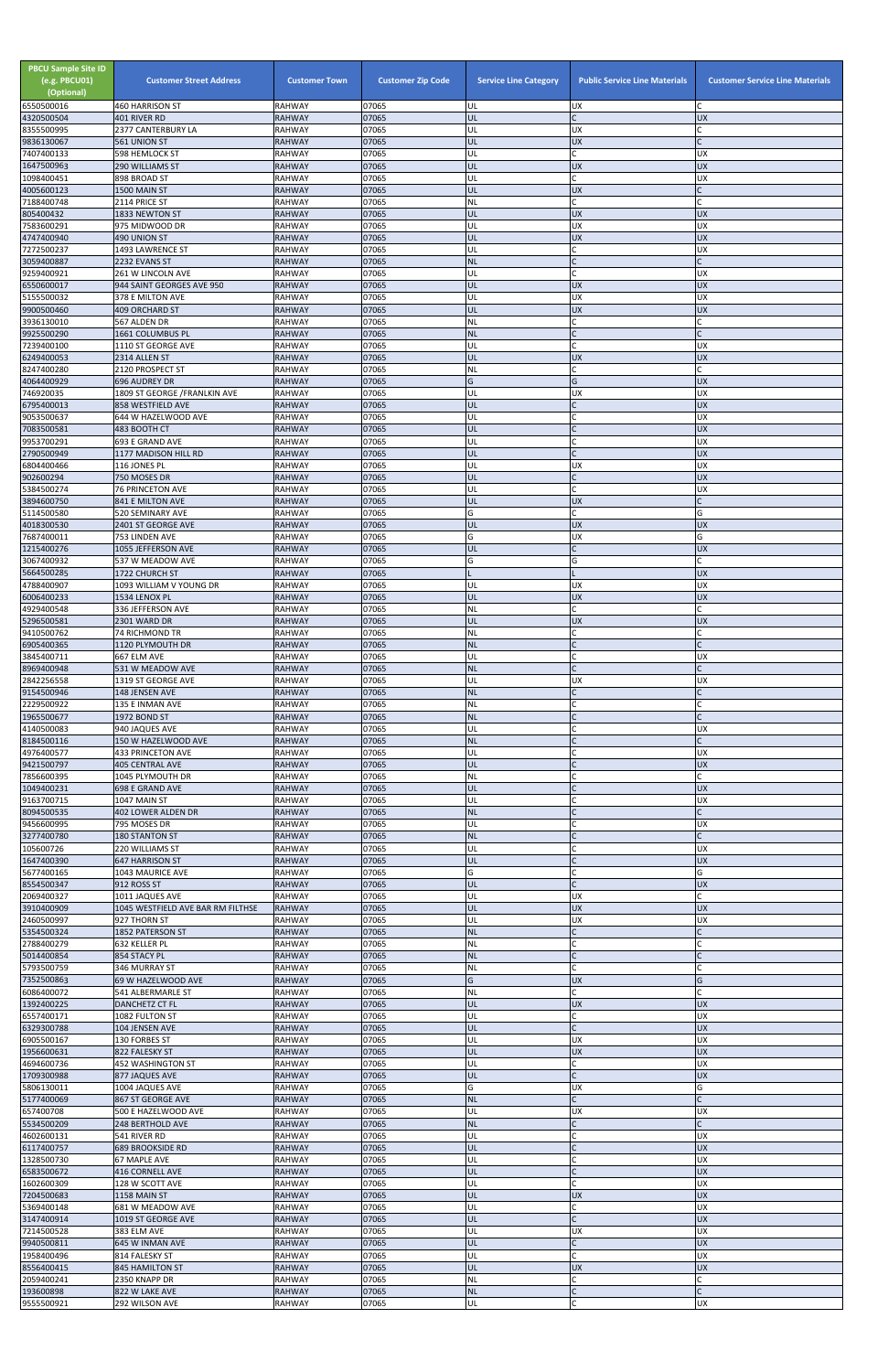| <b>PBCU Sample Site ID</b><br>(e.g. PBCU01)<br>(Optional)<br>817400841 | <b>Customer Street Address</b><br>2282 PRICE ST | <b>Customer Town</b><br><b>RAHWAY</b> | <b>Customer Zip Code</b><br>07065 | <b>Service Line Category</b><br>UL | <b>Public Service Line Materials</b><br>C | <b>Customer Service Line Materials</b><br><b>UX</b> |
|------------------------------------------------------------------------|-------------------------------------------------|---------------------------------------|-----------------------------------|------------------------------------|-------------------------------------------|-----------------------------------------------------|
| 8070500726                                                             | 395 ST GEORGE AVE                               | <b>RAHWAY</b>                         | 07065                             | UL                                 | $\mathsf{C}$                              | <b>UX</b>                                           |
| 4228500004                                                             | 1004 JAQUES AVE                                 | <b>RAHWAY</b>                         | 07065<br>07065                    | UL<br>UL                           | <b>UX</b><br>$\mathsf{C}$                 | <b>UX</b><br>UX                                     |
| 1429400506<br>5126130017                                               | 489 HAMILTON ST 91<br>1659 CHURCH ST 2ND FL     | <b>RAHWAY</b><br><b>RAHWAY</b>        | 07065                             | UL                                 | <b>UX</b>                                 | <b>UX</b>                                           |
| 6078400440<br>2760500650                                               | 1931 MONTGOMERY ST<br>367 RUSSELL AVE           | <b>RAHWAY</b><br><b>RAHWAY</b>        | 07065<br>07065                    | UL<br><b>NL</b>                    | C<br>$\mathsf{C}$                         | <b>UX</b>                                           |
| 9301500787                                                             | 601 NEW BRUNSWICK AVE                           | <b>RAHWAY</b>                         | 07065                             | UL                                 | $\mathsf{C}$                              | <b>UX</b>                                           |
| 3802500039                                                             | 2077 KMAK PL                                    | <b>RAHWAY</b>                         | 07065                             | UL                                 | $\mathsf{C}$                              | <b>UX</b>                                           |
| 6890500144<br>8693500326                                               | 1616 MONTGOMERY ST<br>555 ALBERMARLE ST         | <b>RAHWAY</b><br><b>RAHWAY</b>        | 07065<br>07065                    | UL<br><b>NL</b>                    |                                           | <b>UX</b>                                           |
| 2630500193                                                             | 1260 WESTFIELD AVE                              | <b>RAHWAY</b>                         | 07065                             | UL                                 | $\mathsf{C}$                              | <b>UX</b>                                           |
| 3183500490<br>3693500465                                               | 884 ROSS ST<br>135 RUDOLPH AVE                  | <b>RAHWAY</b><br><b>RAHWAY</b>        | 07065<br>07065                    | <b>NL</b><br>UL                    | $\mathsf{C}$<br>$\mathcal{C}$             | $\mathsf{C}$<br><b>UX</b>                           |
| 5218400243                                                             | 90 E CHERRY ST                                  | <b>RAHWAY</b>                         | 07065                             | UL                                 |                                           | <b>UX</b>                                           |
| 860500111                                                              | 98 RICHMOND TR                                  | <b>RAHWAY</b>                         | 07065                             | NL                                 | $\mathsf{C}$<br>$\mathsf{C}$              | $\mathsf{C}$                                        |
| 9428500154<br>7364500584                                               | 627 JEFFERSON AVE<br>414 W MILTON AVE           | <b>RAHWAY</b><br><b>RAHWAY</b>        | 07065<br>07065                    | <b>NL</b><br>UL                    | $\mathsf{C}$                              | <b>UX</b>                                           |
| 4034500854                                                             | 317 E SCOTT AVE                                 | <b>RAHWAY</b>                         | 07065                             | <b>NL</b>                          |                                           |                                                     |
| 853700987<br>5624500807                                                | 256 ALBERMARLE ST<br>1119 NEW BRUNSWICK AVE     | <b>RAHWAY</b><br><b>RAHWAY</b>        | 07065<br>07065                    | <b>NL</b><br>UL                    | $\mathcal{C}$<br>$\mathsf{C}$             | <b>UX</b>                                           |
| 6054500695                                                             | <b>277 STANTON ST</b>                           | <b>RAHWAY</b>                         | 07065                             | UL                                 | $\mathsf{C}$                              | UX                                                  |
| 7289400788<br>9827400304                                               | 799 MARTIN ST<br>291 TERRACE ST                 | <b>RAHWAY</b><br><b>RAHWAY</b>        | 07065<br>07065                    | <b>NL</b><br>UL                    | $\mathsf{C}$<br><b>UX</b>                 | <b>UX</b>                                           |
| 7648400154                                                             | 936 ROSS ST                                     | <b>RAHWAY</b>                         | 07065                             | UL                                 | $\mathsf{C}$                              | <b>UX</b>                                           |
| 9569400118                                                             | 1062 BRYANT ST                                  | <b>RAHWAY</b>                         | 07065                             | UL                                 | $\mathsf{C}$                              | UX<br><b>UX</b>                                     |
| 917400258<br>8499400844                                                | 2282 WINFIELD ST<br>707 STONE ST                | <b>RAHWAY</b><br><b>RAHWAY</b>        | 07065<br>07065                    | UL                                 | <b>UX</b>                                 | <b>UX</b>                                           |
| 1877400691                                                             | 502 HARRISON ST                                 | <b>RAHWAY</b>                         | 07065                             | UL                                 | $\mathsf{C}$                              | <b>UX</b>                                           |
| 9496400433<br>829400302                                                | 816 KAMINSKI DR<br>242 RUSSELL AVE              | <b>RAHWAY</b><br><b>RAHWAY</b>        | 07065<br>07065                    | UL<br>UL                           | <b>UX</b><br>$\mathsf{C}$                 | C<br><b>UX</b>                                      |
| 483500904                                                              | 522 HARRISON ST                                 | <b>RAHWAY</b>                         | 07065                             | UL                                 | $\mathsf{C}$                              | <b>UX</b>                                           |
| 1925500169<br>3508400926                                               | 125 W MAIN ST<br>146 FORBES ST                  | <b>RAHWAY</b><br><b>RAHWAY</b>        | 07065<br>07065                    | UL<br>NL                           | <b>UX</b><br>$\mathsf{C}$                 | <b>UX</b>                                           |
| 7793500573                                                             | 272 ALBERMARLE ST                               | <b>RAHWAY</b>                         | 07065                             | <b>NL</b>                          | $\mathsf{C}$                              | $\mathsf{C}$                                        |
| 9858400739                                                             | <b>1138 ELM TR</b>                              | <b>RAHWAY</b>                         | 07065                             | G                                  | G                                         | <b>UX</b>                                           |
| 2821500741<br>5244600329                                               | 1008 RICHARD BLVD<br>717 W MILTON AVE           | <b>RAHWAY</b><br><b>RAHWAY</b>        | 07065<br>07065                    | UL<br>UL                           | $\mathcal{C}$                             | <b>UX</b><br><b>UX</b>                              |
| 6867400829                                                             | 927 INWOOD PL                                   | <b>RAHWAY</b>                         | 07065                             | UL                                 |                                           | <b>UX</b>                                           |
| 4214500341<br>228500568                                                | 106 W CHERRY ST<br><b>781 PIERPONT ST</b>       | <b>RAHWAY</b><br><b>RAHWAY</b>        | 07065<br>07065                    | <b>NL</b><br>UL                    | $\mathsf{C}$<br>$\mathsf{C}$              | $\mathsf{C}$<br><b>UX</b>                           |
| 1318400536                                                             | 1071 NEW BRUNSWICK AVE                          | <b>RAHWAY</b>                         | 07065                             | UL                                 | <b>UX</b>                                 | <b>UX</b>                                           |
| 9194500430                                                             | <b>1059 MAURICE AVE</b>                         | <b>RAHWAY</b>                         | 07065                             | UL                                 | $\mathsf{C}$                              | <b>UX</b>                                           |
| 7296500749<br>8575500858                                               | 2309 COLONIAL DR<br>83 E CHERRY ST              | <b>RAHWAY</b><br><b>RAHWAY</b>        | 07065<br>07065                    | <b>NL</b><br>UL                    | $\mathsf{C}$<br>$\mathsf{C}$              | C<br><b>UX</b>                                      |
| 8566400586                                                             | 431 W MILTON AVE                                | <b>RAHWAY</b>                         | 07065                             | UL                                 | <b>UX</b>                                 | <b>UX</b>                                           |
| 5075500136<br>4558400299                                               | 812 E HAZELWOOD AVE<br>1659 CHURCH ST 1ST FL    | <b>RAHWAY</b><br><b>RAHWAY</b>        | 07065<br>07065                    | <b>NL</b><br>UL                    | $\mathsf{C}$<br><b>UX</b>                 | $\mathsf{C}$<br><b>UX</b>                           |
| 5854500058                                                             | 2274 PRICE ST                                   | <b>RAHWAY</b>                         | 07065                             | UL                                 | $\mathsf{C}$                              | <b>UX</b>                                           |
| 9576400673                                                             | 416 W HAZELWOOD AVE                             | <b>RAHWAY</b>                         | 07065                             | NL                                 | $\mathsf{C}$                              |                                                     |
| 8650600938<br>5930500544                                               | 968 JAQUES AVE<br>147 RUSSELL AVE               | <b>RAHWAY</b><br><b>RAHWAY</b>        | 07065<br>07065                    | UL<br>UL                           | <b>UX</b><br>C                            | <b>UX</b><br><b>UX</b>                              |
| 9934600475                                                             | <b>600 SEMINARY AVE</b>                         | <b>RAHWAY</b>                         | 07065                             | UL                                 | $\mathsf{C}$                              | <b>UX</b>                                           |
| 7795400938<br>2783600487                                               | 1419 CHURCH ST<br>461 STALEVICZ LA              | <b>RAHWAY</b><br><b>RAHWAY</b>        | 07065<br>07065                    | <b>NL</b><br><b>NL</b>             | $\mathsf{C}$<br>$\mathsf{C}$              |                                                     |
| 898300629                                                              | 220 ST GEORGE AVE                               | <b>RAHWAY</b>                         | 07065                             | <b>NL</b>                          |                                           |                                                     |
| 2807400144<br>5600816                                                  | 1421 PINEWOOD ST<br>1808 LAWRENCE ST            | <b>RAHWAY</b><br><b>RAHWAY</b>        | 07065<br>07065                    | UL<br>UL                           | <b>UX</b><br><b>UX</b>                    | <b>UX</b><br>C                                      |
| 6747400382                                                             | 572 HARRISON ST                                 | <b>RAHWAY</b>                         | 07065                             | UL                                 | <b>UX</b>                                 | <b>UX</b>                                           |
| 1944500669                                                             | 1513 CHURCH ST                                  | <b>RAHWAY</b>                         | 07065                             | UL                                 | C                                         | <b>UX</b>                                           |
| 3139400069<br>6039400086                                               | 107 JEFFERSON AVE<br>200 W INMAN AVE            | <b>RAHWAY</b><br><b>RAHWAY</b>        | 07065<br>07065                    | <b>NL</b><br>UL                    | $\mathsf{C}$<br>$\mathsf{C}$              | <b>UX</b>                                           |
| 9444500824                                                             | 1174 NEW BRUNSWICK AVE                          | <b>RAHWAY</b>                         | 07065                             | UL                                 | $\mathsf{C}$                              | <b>UX</b>                                           |
| 3054500780<br>5699400568                                               | 1244 BRIARCLIFF DR<br>45 W MAIN ST              | <b>RAHWAY</b><br><b>RAHWAY</b>        | 07065<br>07065                    | UL<br>UL                           | $\mathsf{C}$<br><b>UX</b>                 | <b>UX</b><br><b>UX</b>                              |
| 5436130038                                                             | 391 E MILTON AVE                                | <b>RAHWAY</b>                         | 07065                             | UL                                 | UX                                        | C                                                   |
| 4315500652<br>6063700344                                               | <b>517 WASHINGTON ST</b>                        | <b>RAHWAY</b><br><b>RAHWAY</b>        | 07065<br>07065                    | UL<br>UL                           | $\mathsf{C}$<br><b>UX</b>                 | <b>UX</b><br><b>UX</b>                              |
| 3108400278                                                             | 814 E HAZELWOOD AVE<br>599 BRYANT ST            | <b>RAHWAY</b>                         | 07065                             | UL                                 | <b>UX</b>                                 | <b>UX</b>                                           |
| 7447400914                                                             | 558 W SCOTT AVE                                 | RAHWAY                                | 07065                             | G                                  | G                                         | C                                                   |
| 4508300901<br>5807400255                                               | 1449 IRVING ST FPC<br>1957 PATERSON ST          | <b>RAHWAY</b><br>RAHWAY               | 07065<br>07065                    | UL<br>NL                           | <b>UX</b>                                 | <b>UX</b>                                           |
| 3474500822                                                             | 1065 MAURICE AVE                                | <b>RAHWAY</b>                         | 07065                             | <b>NL</b>                          |                                           |                                                     |
| 3821500253<br>1787400504                                               | 1073 ELM TR<br>920 ROSS ST                      | <b>RAHWAY</b><br><b>RAHWAY</b>        | 07065<br>07065                    | UL<br>UL                           | $\overline{C}$<br>$\mathsf{C}$            | <b>UX</b><br><b>UX</b>                              |
| 4018400836                                                             | 705 CENTRAL AVE                                 | <b>RAHWAY</b>                         | 07065                             | UL                                 | $\mathsf{C}$                              | UX                                                  |
| 8012600839<br>348400547                                                | 196 ELM AVE<br>212 E HAZELWOOD AVE              | <b>RAHWAY</b>                         | 07065<br>07065                    | G<br><b>NL</b>                     | G<br>$\mathsf{C}$                         | <b>UX</b><br>$\mathsf{C}$                           |
| 4275500653                                                             | 193 E ALBERT ST                                 | RAHWAY<br><b>RAHWAY</b>               | 07065                             | UL                                 | <b>UX</b>                                 | <b>UX</b>                                           |
| 83500903                                                               | 2297 WHITTIER ST                                | <b>RAHWAY</b>                         | 07065                             | UL                                 | $\mathsf{C}$                              | <b>UX</b>                                           |
| 6898400134<br>4028500349                                               | 692 E GRAND AVE<br>830 FALESKY ST               | <b>RAHWAY</b><br><b>RAHWAY</b>        | 07065<br>07065                    | UL.<br>UL                          | $\mathsf{C}$                              | <b>IDX</b><br><b>UX</b>                             |
| 8263700412                                                             | 120 KEARNEY AVE                                 | <b>RAHWAY</b>                         | 07065                             | <b>NL</b>                          | $\mathsf{C}$                              |                                                     |
| 294500304<br>3296500316                                                | 2105 ST GEORGE AVE<br>966 ROSS ST               | RAHWAY<br><b>RAHWAY</b>               | 07065<br>07065                    | G<br>UL                            | G<br>$\mathsf{C}$                         | <b>UX</b><br><b>UX</b>                              |
| 163400075                                                              | 98 RIDGE RD                                     | RAHWAY                                | 07065                             | NL                                 | $\mathsf{C}$                              |                                                     |
| 7867400303                                                             | 867 MADISON AVE                                 | <b>RAHWAY</b>                         | 07065                             | UL                                 | $\mathsf{C}$                              | <b>UX</b>                                           |
| 9544500419<br>3840500392                                               | 731 AUDREY DR<br>246 CODDINGTON ST              | RAHWAY<br><b>RAHWAY</b>               | 07065<br>07065                    | G<br>UL                            | <b>UX</b><br>$\mathsf{C}$                 | G<br><b>UX</b>                                      |
| 2348400879                                                             | 1175 NEW BRUNSWICK AVE                          | RAHWAY                                | 07065                             | UL                                 | $\mathsf{C}$                              | <b>UX</b>                                           |
| 9078500413<br>6708300275                                               | 199 BERTHOLD AVE<br>1033 HAMILTON ST            | <b>RAHWAY</b><br>RAHWAY               | 07065<br>07065                    | UL<br>UL                           | $\mathsf C$<br><b>UX</b>                  | UX<br><b>UX</b>                                     |
| 1993500278                                                             | 1955 LUFBERRY ST                                | RAHWAY                                | 07065                             | G                                  | $\mathsf{C}$                              | G                                                   |
| 944500068                                                              | 928 WESTFIELD AVE                               | RAHWAY                                | 07065                             | UL                                 | $\mathsf{C}$                              | <b>UX</b>                                           |
| 9979400372<br>4201600368                                               | 1582 HART ST<br>555 ST GEORGE AVE               | <b>RAHWAY</b><br><b>RAHWAY</b>        | 07065<br>07065                    | UL<br><b>NL</b>                    | $\mathsf{C}$<br>$\mathsf{C}$              | <b>UX</b><br>$\mathsf{C}$                           |
| 2009300499                                                             | 999 MADISON AVE                                 | <b>RAHWAY</b>                         | 07065                             | UL                                 | <b>UX</b>                                 | <b>UX</b>                                           |
| 5973500025<br>9383500202                                               | 198 E LAKE AVE<br>1744 OLIVER ST                | <b>RAHWAY</b><br><b>RAHWAY</b>        | 07065<br>07065                    | UL<br>UL                           | C<br>$\mathsf{C}$                         | <b>UX</b><br><b>UX</b>                              |
| 3750600387                                                             | 1242 BROAD ST                                   | RAHWAY                                | 07065                             | UL                                 | $\mathsf C$                               | <b>UX</b>                                           |
| 4149300459                                                             | 1769 MONTGOMERY ST                              | <b>RAHWAY</b>                         | 07065                             | $\sf NL$                           | $\mathsf{C}$                              | $\mathsf{C}$                                        |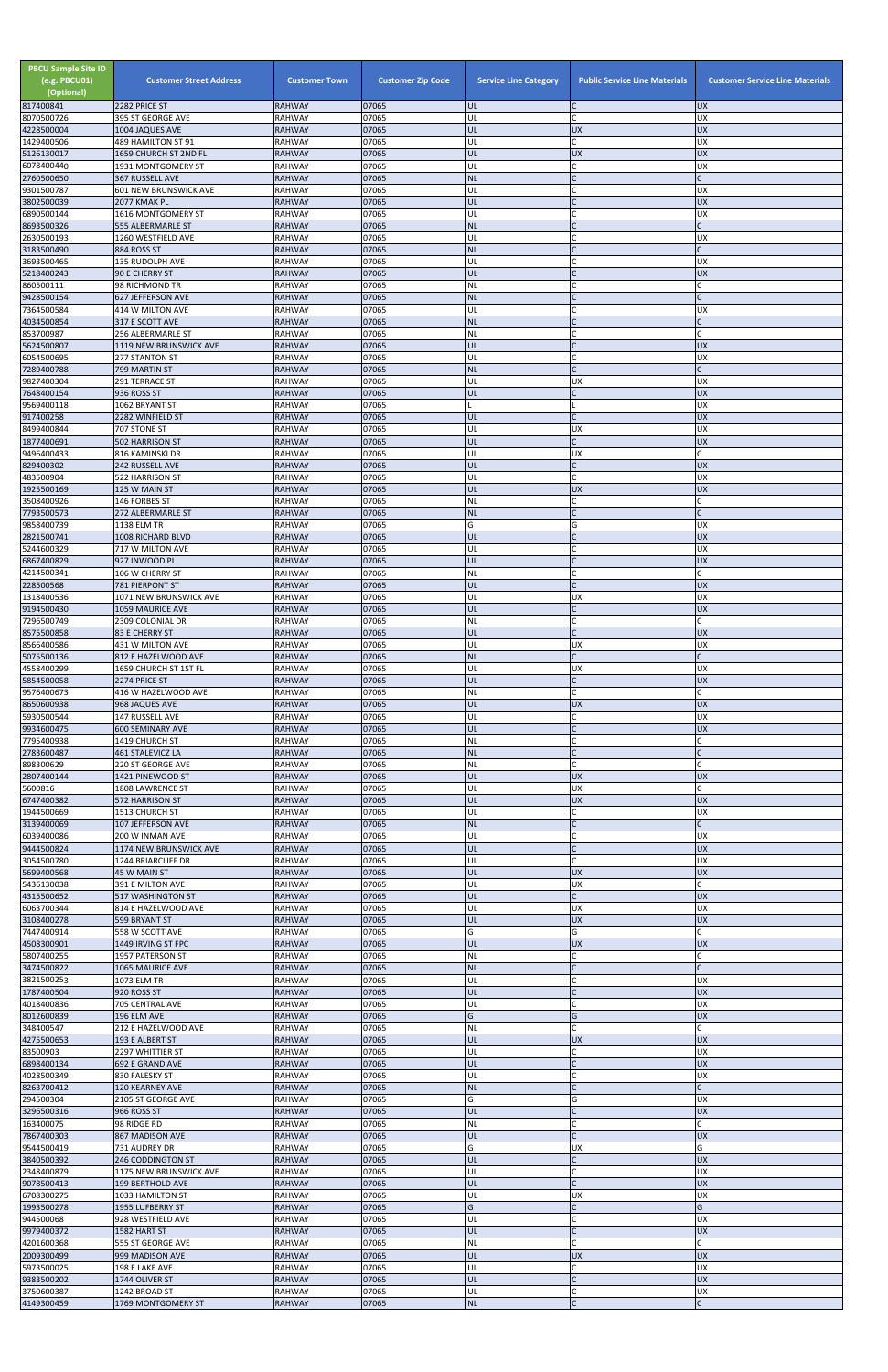| <b>PBCU Sample Site ID</b><br>(e.g. PBCU01)<br>(Optional)<br>5697400028 | <b>Customer Street Address</b><br>1791 RUTHERFORD ST | <b>Customer Town</b><br><b>RAHWAY</b> | <b>Customer Zip Code</b><br>07065 | <b>Service Line Category</b><br>G | <b>Public Service Line Materials</b><br>C | <b>Customer Service Line Materials</b><br>G |
|-------------------------------------------------------------------------|------------------------------------------------------|---------------------------------------|-----------------------------------|-----------------------------------|-------------------------------------------|---------------------------------------------|
| 8429400523                                                              | 43 ELM AVE                                           | <b>RAHWAY</b>                         | 07065                             | <b>NL</b>                         | $\mathsf{C}$                              |                                             |
| 4421500263<br>3707400418                                                | 1443 ST GEORGE / CHURCH AVE                          | <b>RAHWAY</b><br><b>RAHWAY</b>        | 07065<br>07065                    | UL<br>UL                          | <b>UX</b><br><b>UX</b>                    | <b>UX</b><br><b>UX</b>                      |
| 8756400525                                                              | 153 MADISON AVE<br>75 W MAIN ST                      | <b>RAHWAY</b>                         | 07065                             | <b>NL</b>                         |                                           |                                             |
| 8164500574<br>6220500015                                                | 1115 MADISON AVE<br>2092 ELIZABETH AVE               | <b>RAHWAY</b><br><b>RAHWAY</b>        | 07065<br>07065                    | <b>NL</b><br>UL                   | $\mathsf{C}$<br>$\mathsf{C}$              | <b>UX</b>                                   |
| 477400946                                                               | 274 FORBES ST                                        | <b>RAHWAY</b>                         | 07065                             | G                                 | G                                         | <b>UX</b>                                   |
| 8517400110<br>4153500393                                                | 1009 THORN ST<br>348 W EMERSON AVE                   | <b>RAHWAY</b><br><b>RAHWAY</b>        | 07065<br>07065                    | UL<br>UL                          | <b>UX</b>                                 | <b>UX</b><br><b>UX</b>                      |
| 9844500601                                                              | 676 MOSES DR                                         | <b>RAHWAY</b>                         | 07065                             | UL                                | $\mathsf{C}$                              | <b>UX</b>                                   |
| 8108400344<br>2439400932                                                | 264 WALTER ST<br>1757 BOND ST                        | <b>RAHWAY</b><br><b>RAHWAY</b>        | 07065<br>07065                    | G<br>UL                           | G<br><b>UX</b>                            | G                                           |
| 1939300050                                                              | 156 W GRAND AVE                                      | <b>RAHWAY</b>                         | 07065                             | <b>NL</b>                         | $\mathsf{C}$                              |                                             |
| 5837400499<br>2350600063                                                | 1544 TOTTEN ST<br>1051 BRIARCLIFF DR                 | <b>RAHWAY</b><br><b>RAHWAY</b>        | 07065<br>07065                    | UL<br><b>NL</b>                   | <b>UX</b><br>$\mathsf{C}$                 |                                             |
| 3350600200                                                              | 1096 BRIARCLIFF DR                                   | <b>RAHWAY</b>                         | 07065                             | UL                                | $\mathsf{C}$                              | <b>UX</b>                                   |
| 8753700529<br>4109400353                                                | 370 CONCORD ST<br>754 W LINCOLN AVE                  | <b>RAHWAY</b><br><b>RAHWAY</b>        | 07065<br>07065                    | UL<br><b>NL</b>                   | $\mathsf{C}$                              | <b>UX</b>                                   |
| 4483500121                                                              | 1854 CHURCH ST                                       | <b>RAHWAY</b>                         | 07065                             | UL                                | $\mathsf{C}$                              | <b>UX</b>                                   |
| 7624500275<br>6352500851                                                | 1025 LEESVILLE AVE<br>50 W EMERSON AVE               | <b>RAHWAY</b><br><b>RAHWAY</b>        | 07065<br>07065                    | <b>NL</b><br>UL                   | $\mathsf{C}$<br>$\mathsf{C}$              | r<br><b>UX</b>                              |
| 7015500528                                                              | 320 RUDOLPH AVE                                      | <b>RAHWAY</b>                         | 07065                             | UL                                | $\mathsf{C}$                              | <b>UX</b>                                   |
| 6584400096<br>7165500831                                                | 425 JOHNSON ST C0102<br>1516 IRVING ST               | <b>RAHWAY</b><br><b>RAHWAY</b>        | 07065<br>07065                    | UL<br>G                           | <b>UX</b><br>G                            | <b>UX</b>                                   |
| 9469400390                                                              | 1019 W LAKE AVE                                      | <b>RAHWAY</b>                         | 07065                             | UL                                | $\mathsf{C}$                              | <b>UX</b>                                   |
| 5026130015<br>7745400515                                                | 1600 FERNOTE ST<br>848 WESTFIELD AVE                 | <b>RAHWAY</b><br><b>RAHWAY</b>        | 07065<br>07065                    | UL<br><b>NL</b>                   | C                                         | <b>UX</b>                                   |
| 3467400277                                                              | 131 MINNA ST                                         | <b>RAHWAY</b>                         | 07065                             | UL                                |                                           | <b>UX</b>                                   |
| 489400664<br>6548400252                                                 | 285 E LAKE AVE<br>413 LOWER ALDEN DR                 | <b>RAHWAY</b><br><b>RAHWAY</b>        | 07065<br>07065                    | G<br>UL                           | G<br>$\mathsf{C}$                         | <b>UX</b><br><b>UX</b>                      |
| 7577300499                                                              | 1096 STONE ST                                        | <b>RAHWAY</b>                         | 07065                             | <b>NL</b>                         | $\overline{C}$                            |                                             |
| 7799400680<br>6164500460                                                | 460 ELM AVE<br>1153 STONE ST                         | <b>RAHWAY</b><br><b>RAHWAY</b>        | 07065<br>07065                    | UL<br>UL                          | $\mathsf{C}$<br><b>UX</b>                 | <b>UX</b><br><b>UX</b>                      |
| 3978400055                                                              | 737 LINDEN AVE                                       | <b>RAHWAY</b>                         | 07065                             | UL                                | <b>UX</b>                                 | <b>UX</b>                                   |
| 3850500983<br>280500163                                                 | 1756 PARK ST<br>2181 ST GEORGE AVE                   | <b>RAHWAY</b><br><b>RAHWAY</b>        | 07065<br>07065                    | <b>NL</b><br>G                    | $\mathsf{C}$<br>G                         | $\mathsf{C}$<br>G                           |
| 629500248                                                               | 2074 ALLEN ST                                        | <b>RAHWAY</b>                         | 07065                             | <b>NL</b>                         |                                           |                                             |
| 7962500578<br>4196500877                                                | 1769 BOND ST<br><b>381 SULIVAN CT</b>                | <b>RAHWAY</b><br><b>RAHWAY</b>        | 07065<br>07065                    | NL<br><b>NL</b>                   | $\mathsf{C}$                              |                                             |
| 2791400987                                                              | 1338 GENOVESE LA C01008                              | <b>RAHWAY</b>                         | 07065                             | UL                                | <b>UX</b>                                 | <b>UX</b>                                   |
| 3208400748<br>4215400074                                                | <b>595 JEFFERSON AVE</b><br>1148 MAYFAIR DR          | <b>RAHWAY</b><br><b>RAHWAY</b>        | 07065<br>07065                    | UL<br>UL                          |                                           | <b>UX</b><br><b>UX</b>                      |
| 6760500265                                                              | 221 DUKES RD                                         | <b>RAHWAY</b>                         | 07065                             | UL                                | $\mathsf{C}$                              | <b>UX</b>                                   |
| 7764500896<br>2853700316                                                | <b>512 HAMILTON ST</b><br>270 W INMAN AVE            | <b>RAHWAY</b><br><b>RAHWAY</b>        | 07065<br>07065                    | UL<br><b>NL</b>                   | C<br>$\mathsf{C}$                         | <b>UX</b>                                   |
| 7504500853                                                              | 1715 IRVING ST                                       | <b>RAHWAY</b>                         | 07065                             | G                                 | G                                         |                                             |
| 3678500712<br>934500410                                                 | <b>239 HAMILTON ST</b><br>1022 MILTON BLVD           | <b>RAHWAY</b><br><b>RAHWAY</b>        | 07065<br>07065                    | UL<br>NL                          | <b>UX</b><br>$\mathsf{C}$                 |                                             |
| 979400152<br>2767400526                                                 | 722 E MILTON AVE<br>1930 HENRY ST                    | <b>RAHWAY</b><br><b>RAHWAY</b>        | 07065<br>07065                    | UL<br>UL                          | $\mathsf C$<br><b>UX</b>                  | <b>UX</b><br><b>UX</b>                      |
| 1525500001                                                              | 904 BRYANT ST                                        | <b>RAHWAY</b>                         | 07065                             | UL                                | $\mathsf{C}$                              | <b>UX</b>                                   |
| 9009400928<br>4065500869                                                | 535 W SCOTT AVE<br>764 MOSES DR                      | <b>RAHWAY</b><br><b>RAHWAY</b>        | 07065<br>07065                    | G<br>UL                           | G<br><b>UX</b>                            | C<br>$\mathsf{C}$                           |
| 6590500080                                                              | 218 MADISON AVE                                      | <b>RAHWAY</b>                         | 07065                             | UL                                | <b>UX</b>                                 | <b>UX</b>                                   |
| 9498400314<br>8787400259                                                | 165 W LAKE AVE<br>451 LINDEN AVE                     | <b>RAHWAY</b><br><b>RAHWAY</b>        | 07065<br>07065                    | <b>NL</b><br>UL                   | $\mathsf{C}$<br>$\mathsf{C}$              | <b>UX</b>                                   |
| 7832500405                                                              | 782 AUDREY DR                                        | <b>RAHWAY</b>                         | 07065                             | G                                 | G                                         | G                                           |
| 7602500662<br>6810500857                                                | 1287 CLARK ST<br><b>142 COLONIA BLVD</b>             | <b>RAHWAY</b><br><b>RAHWAY</b>        | 07065<br>07065                    | UL<br><b>NL</b>                   | <b>UX</b><br>$\mathsf{C}$                 | <b>UX</b>                                   |
| 7102400518                                                              | 1004 ROUTE 1 SOUTH FPC                               | <b>RAHWAY</b>                         | 07065                             | UL                                | <b>UX</b>                                 | <b>UX</b>                                   |
| 1537400449<br>9189400324                                                | 364 REGINA AVE<br>1308 PIERCE ST                     | <b>RAHWAY</b><br><b>RAHWAY</b>        | 07065<br>07065                    | UL<br>UL                          | <b>UX</b><br>$\mathsf{C}$                 | <b>UX</b><br><b>UX</b>                      |
| 128500509                                                               | 629 W LAKE AVE                                       | <b>RAHWAY</b>                         | 07065                             | UL                                | <b>UX</b>                                 | <b>UX</b>                                   |
| 4320400100<br>2352500735                                                | 982 APGAR TR<br>142 W HAZELWOOD AVE                  | <b>RAHWAY</b><br><b>RAHWAY</b>        | 07065<br>07065                    | <b>NL</b><br>UL                   | C<br>$\mathsf{C}$                         | <b>UX</b>                                   |
| 660400791                                                               | 561 W HAZELWOOD AVE APT 4                            | <b>RAHWAY</b>                         | 07065<br>07065                    | UL                                | <b>UX</b>                                 | <b>UX</b><br><b>UX</b>                      |
| 7578400637<br>1676400986                                                | 174 E ALBERT ST<br>1057 PIERPONT ST                  | <b>RAHWAY</b><br><b>RAHWAY</b>        | 07065                             | G<br>UL                           | G<br>$\mathsf{C}$                         | <b>UX</b>                                   |
| 3629400564                                                              | 545 MAPLE AVE<br><b>652 BRYANT ST</b>                | <b>RAHWAY</b><br><b>RAHWAY</b>        | 07065<br>07065                    | UL<br><b>NL</b>                   | $\mathsf{C}$<br>$\mathsf{C}$              | <b>UX</b><br>C                              |
| 1780500775<br>6400848                                                   | 1820 PATERSON ST                                     | <b>RAHWAY</b>                         | 07065                             | <b>NL</b>                         | $\mathsf{C}$                              | $\mathsf{C}$                                |
| 2465500250<br>9875500231                                                | 854 RIFFLE AVE<br>894 ROSS ST                        | <b>RAHWAY</b><br><b>RAHWAY</b>        | 07065<br>07065                    | UL<br>UL                          | $\mathsf{C}$<br>$\mathsf{C}$              | <b>UX</b><br><b>UX</b>                      |
| 1453500198                                                              | 750 HEMLOCK ST                                       | RAHWAY                                | 07065                             | UL                                | $\mathsf{C}$                              | <b>UX</b>                                   |
| 6778500315<br>2109300006                                                | 1238 BRYANT ST<br>900 LEESVILLE AVE                  | <b>RAHWAY</b><br><b>RAHWAY</b>        | 07065<br>07065                    | UL<br>UL                          | <b>UX</b><br><b>UX</b>                    | <b>UX</b><br><b>UX</b>                      |
| 5820500383                                                              | 515 HARRISON ST                                      | <b>RAHWAY</b>                         | 07065                             | UL                                | $\mathsf{C}$                              | <b>UX</b>                                   |
| 873500542<br>4689400655                                                 | 228 LAFAYETTE ST<br>821 E MILTON AVE                 | <b>RAHWAY</b><br><b>RAHWAY</b>        | 07065<br>07065                    | UL<br><b>NL</b>                   |                                           | <b>UX</b>                                   |
| 7409300691                                                              | 870 APGAR TR                                         | <b>RAHWAY</b>                         | 07065                             | UL                                |                                           | ļUΧ                                         |
| 5990500689<br>9794600959                                                | 855 BILLY CT<br>1955 BARNETT ST                      | <b>RAHWAY</b><br><b>RAHWAY</b>        | 07065<br>07065                    | UL<br><b>NL</b>                   | <b>UX</b><br>$\mathsf{C}$                 |                                             |
| 8382500762                                                              | 485 UNION ST                                         | <b>RAHWAY</b>                         | 07065                             | UL                                | <b>UX</b>                                 |                                             |
| 2409300417<br>3660400482                                                | 1082 ST GEORGE AVE<br>249 WESCOTT DR                 | RAHWAY<br><b>RAHWAY</b>               | 07065<br>07065                    | UL<br>UL                          | <b>UX</b><br><b>UX</b>                    | <b>UX</b><br>Ċ                              |
| 3093500836                                                              | 295 ELM AVE                                          | <b>RAHWAY</b>                         | 07065                             | UL                                | C                                         | <b>UX</b>                                   |
| 7595400361<br>4301500642                                                | 736 W SCOTT AVE<br><b>861 NEW BRUNSWICK AVE</b>      | <b>RAHWAY</b><br><b>RAHWAY</b>        | 07065<br>07065                    | UL<br>UL                          | <b>UX</b><br>C                            | <b>UX</b><br><b>UX</b>                      |
| 6190500215<br>756400721                                                 | 490 JEFFERSON AVE                                    | <b>RAHWAY</b><br><b>RAHWAY</b>        | 07065<br>07065                    | <b>UL</b><br>UL                   | $\mathsf{C}$<br><b>UX</b>                 | <b>UX</b><br><b>UX</b>                      |
| 4377400909                                                              | 511 SEMINARY AVE A<br>199 W INMAN AVE                | <b>RAHWAY</b>                         | 07065                             | <b>NL</b>                         | $\mathsf{C}$                              |                                             |
| 1804400623<br>5918300967                                                | 1159 ELM TR<br>306 W EMERSON AVE                     | <b>RAHWAY</b><br><b>RAHWAY</b>        | 07065<br>07065                    | UL<br>UL                          | <b>UX</b><br><b>UX</b>                    | <b>UX</b><br><b>UX</b>                      |
| 3950500842                                                              | 1859 BARNETT ST                                      | <b>RAHWAY</b>                         | 07065                             | UL                                | C                                         | <b>UX</b>                                   |
| 6734600543<br>4130500761                                                | 1550 BEDFORD ST<br>2079 CHURCH ST                    | <b>RAHWAY</b><br><b>RAHWAY</b>        | 07065<br>07065                    | UL<br><b>NL</b>                   |                                           | <b>UX</b>                                   |
| 5137400595                                                              | 1892 MONTGOMERY ST                                   | <b>RAHWAY</b>                         | 07065                             | <b>NL</b>                         | $\mathsf{C}$                              |                                             |
| 7357400731<br>8721500390                                                | 1319 STOCKTON ST<br>960 LAKESIDE DR                  | <b>RAHWAY</b><br><b>RAHWAY</b>        | 07065<br>07065                    | UL<br>UL                          | <b>UX</b><br>$\mathsf C$                  | C<br><b>UX</b>                              |
| 3115500000                                                              | 562 ORCHARD ST                                       | RAHWAY                                | 07065                             | UL                                | C                                         | <b>UX</b>                                   |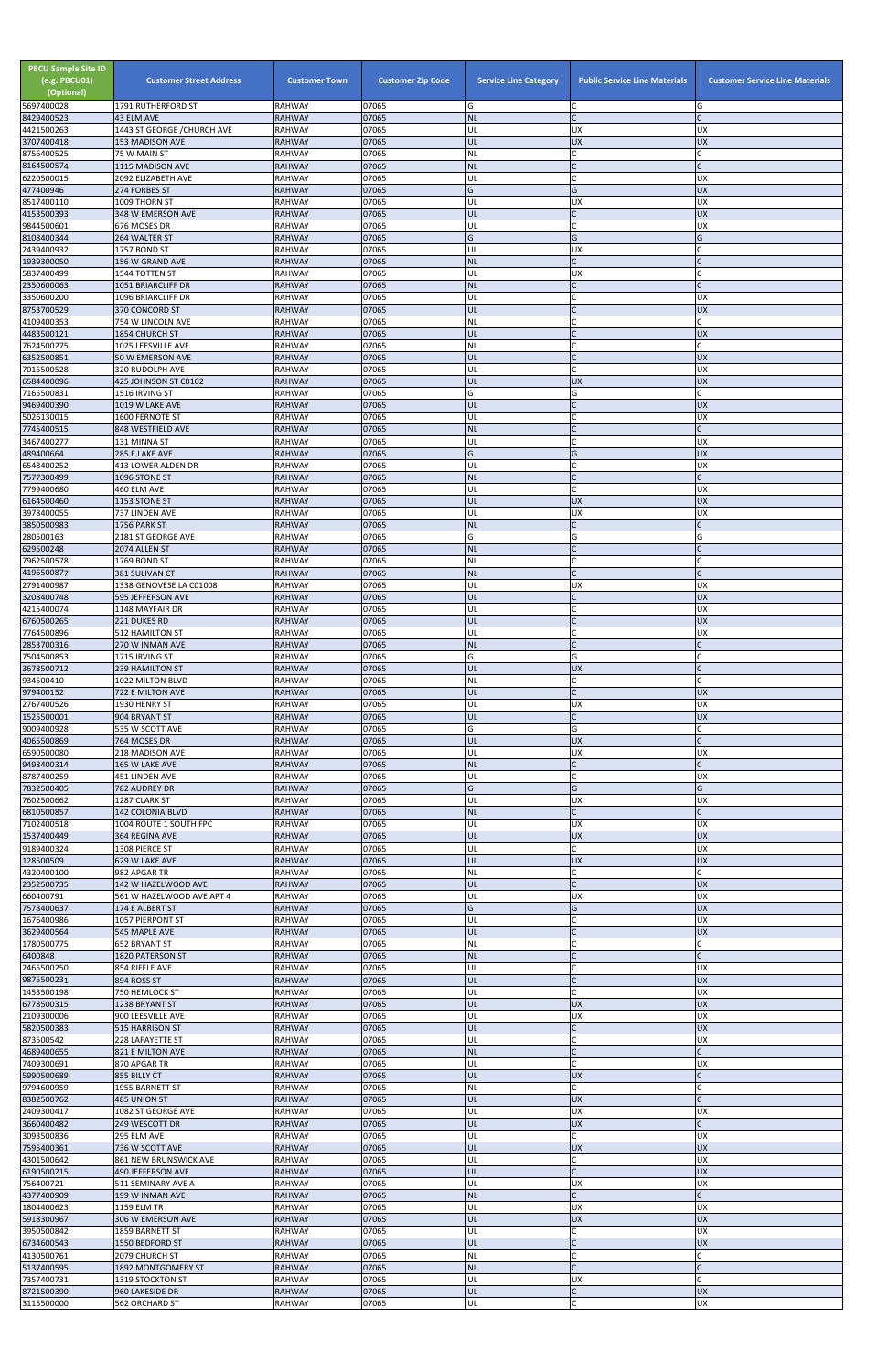| <b>PBCU Sample Site ID</b><br>(e.g. PBCU01)<br>(Optional)<br>79400059 | <b>Customer Street Address</b><br><b>685 HEMLOCK ST</b> | <b>Customer Town</b><br><b>RAHWAY</b> | <b>Customer Zip Code</b><br>07065 | <b>Service Line Category</b><br>ΝL | <b>Public Service Line Materials</b> | <b>Customer Service Line Materials</b> |
|-----------------------------------------------------------------------|---------------------------------------------------------|---------------------------------------|-----------------------------------|------------------------------------|--------------------------------------|----------------------------------------|
| 3578500037                                                            | <b>659 HAMILTON ST</b>                                  | <b>RAHWAY</b>                         | 07065                             | UL                                 |                                      | <b>UX</b>                              |
| 5210500700                                                            | 313 REGINA AVE                                          | <b>RAHWAY</b>                         | 07065                             | UL                                 | <b>UX</b>                            | <b>UX</b>                              |
| 7714500865<br>2678500187                                              | 688 W LAKE AVE<br>333 HAMILTON ST                       | RAHWAY<br><b>RAHWAY</b>               | 07065<br>07065                    | UL<br>UL                           | C<br>$\mathsf C$                     | <b>UX</b><br><b>UX</b>                 |
| 3339400364                                                            | 511 E GRAND AVE                                         | <b>RAHWAY</b>                         | 07065                             | UL                                 | $\mathsf{C}$                         | <b>UX</b>                              |
| 3810500820<br>3487400594                                              | 187 TEHAMA ST<br>992 MAIN ST                            | <b>RAHWAY</b><br>RAHWAY               | 07065<br>07065                    | UL<br>NL                           | <b>UX</b><br>$\mathsf{C}$            | <b>UX</b>                              |
| 8284500148                                                            | 704 W LAKE AVE                                          | <b>RAHWAY</b>                         | 07065                             | <b>NL</b>                          | $\mathsf{C}$                         |                                        |
| 8396500534                                                            | 313 LINDEN AVE                                          | RAHWAY                                | 07065                             | UL                                 | <b>UX</b>                            | <b>UX</b>                              |
| 2324500679<br>7470500898                                              | 405 E GRAND AVE<br>1154 BROADWAY                        | <b>RAHWAY</b><br>RAHWAY               | 07065<br>07065                    | <b>NL</b><br>UL                    | $\mathsf{C}$<br>$\mathsf{C}$         | <b>UX</b>                              |
| 5818400616                                                            | 1943 PRICE ST                                           | <b>RAHWAY</b>                         | 07065                             | <b>NL</b>                          | $\mathsf{C}$                         |                                        |
| 12500523                                                              | 641 ELM AVE                                             | <b>RAHWAY</b>                         | 07065                             | UL                                 | $\mathsf{C}$                         | <b>UX</b>                              |
| 819400009<br>8979400655                                               | 519 CONNOR PL<br>741 E MILTON AVE                       | <b>RAHWAY</b><br>RAHWAY               | 07065<br>07065                    | UL<br>NL                           | $\mathsf{C}$<br>$\mathsf{C}$         | <b>UX</b>                              |
| 2705400971                                                            | 374 RALEIGH RD                                          | <b>RAHWAY</b>                         | 07065                             | UL                                 | $\mathsf{C}$                         | <b>UX</b>                              |
| 6877400955<br>6158300363                                              | 746 UNION ST<br>637 W HAZELWOOD AVE                     | RAHWAY<br><b>RAHWAY</b>               | 07065<br>07065                    | UL                                 | <b>UX</b>                            | <b>UX</b><br><b>UX</b>                 |
| 6409300577                                                            | 2417 HULICK PL                                          | RAHWAY                                | 07065                             | UL<br>UL                           |                                      | <b>UX</b>                              |
| 4317400693                                                            | 179 MAPLE AVE                                           | <b>RAHWAY</b>                         | 07065                             | <b>NL</b>                          | $\mathsf{C}$                         |                                        |
| 353500223<br>7009300333                                               | 162 FORBES ST<br>767 LEESVILLE AVE                      | RAHWAY<br><b>RAHWAY</b>               | 07065<br>07065                    | G<br>UL                            | G<br><b>UX</b>                       | <b>UX</b><br><b>UX</b>                 |
| 5355500065                                                            | <b>280 KEARNEY AVE</b>                                  | <b>RAHWAY</b>                         | 07065                             | UL                                 | C                                    | <b>UX</b>                              |
| 5639400557                                                            | 755 W INMAN AVE                                         | <b>RAHWAY</b>                         | 07065                             | UL                                 | <b>UX</b>                            | <b>UX</b>                              |
| 1198400299<br>55400804                                                | 672 BRYANT ST<br>1814 PATERSON ST                       | RAHWAY<br><b>RAHWAY</b>               | 07065<br>07065                    | UL<br><b>NL</b>                    | $\mathsf{C}$<br>$\mathsf{C}$         | <b>UX</b>                              |
| 1089400106                                                            | 1203 WOODBRIDGE RD                                      | RAHWAY                                | 07065                             | UL                                 |                                      | <b>UX</b>                              |
| 2200500310                                                            | <b>449 CENTRAL AVE</b>                                  | <b>RAHWAY</b>                         | 07065<br>07065                    | UL                                 | $\mathsf{C}$                         | <b>UX</b>                              |
| 2297400362<br>7318400157                                              | 1291 FULTON ST<br>1000 MAIN ST                          | RAHWAY<br><b>RAHWAY</b>               | 07065                             | NL<br>G                            | G                                    | <b>UX</b>                              |
| 320500895                                                             | 2007 WHITTIER ST                                        | RAHWAY                                | 07065                             | UL                                 | <b>UX</b>                            |                                        |
| 4704500870<br>2809300315                                              | 2251 KNAPP DR<br>687 JEFFERSON AVE                      | <b>RAHWAY</b><br>RAHWAY               | 07065<br>07065                    | UL<br>NL                           | <b>UX</b><br>$\mathsf{C}$            | <b>UX</b>                              |
| 2018300886                                                            | REGINA AVE FIELD                                        | <b>RAHWAY</b>                         | 07065                             | UL                                 | <b>UX</b>                            | <b>UX</b>                              |
| 5849400444                                                            | 1122 HAROLD AVE                                         | RAHWAY                                | 07065                             | NL                                 | $\mathsf{C}$                         |                                        |
| 583500833<br>4702600517                                               | 1220 BRIARCLIFF DR<br>1782 CHURCH ST                    | <b>RAHWAY</b><br><b>RAHWAY</b>        | 07065<br>07065                    | <b>NL</b><br>UL                    |                                      | <b>UX</b>                              |
| 1650500170                                                            | 800 HARRISON ST                                         | <b>RAHWAY</b>                         | 07065                             | UL                                 | <b>UX</b>                            | <b>UX</b>                              |
| 6832500066                                                            | 713 AUDREY DR                                           | RAHWAY                                | 07065                             | UL                                 | <b>UX</b>                            | <b>UX</b>                              |
| 1264500747<br>8853400019                                              | 726 STONE ST<br>2293 ST GEORGE AVE                      | <b>RAHWAY</b><br>RAHWAY               | 07065<br>07065                    | UL<br>G                            | $\mathsf{C}$<br>G                    | <b>UX</b>                              |
| 7705500729                                                            | 924 CRESCENT DR                                         | <b>RAHWAY</b>                         | 07065                             | UL                                 | $\mathsf{C}$                         | <b>UX</b>                              |
| 4108400121                                                            | <b>661 BRYANT ST</b>                                    | <b>RAHWAY</b>                         | 07065<br>07065                    | UL                                 | $\mathsf{C}$<br>$\mathsf{C}$         | <b>UX</b>                              |
| 2047400398<br>7275500450                                              | 1512 CAMPBELL ST<br><b>290 KEARNEY AVE</b>              | <b>RAHWAY</b><br>RAHWAY               | 07065                             | <b>NL</b><br>NL                    | $\mathsf{C}$                         |                                        |
| 4062057102                                                            | 1544 IRVING ST 3RD FL                                   | <b>RAHWAY</b>                         | 07065                             | UL                                 | <b>UX</b>                            | <b>UX</b>                              |
| 7520500646<br>1387400042                                              | 737 W SCOTT AVE<br>1457 IRVING ST                       | RAHWAY<br><b>RAHWAY</b>               | 07065<br>07065                    | UL<br>G                            | $\mathsf{C}$<br>G                    | <b>UX</b><br><b>UX</b>                 |
| 1652500240                                                            | 1045 MIDWOOD DR                                         | RAHWAY                                | 07065                             | UL                                 | <b>UX</b>                            | UX                                     |
| 8750600634                                                            | 1023 JAQUES AVE                                         | <b>RAHWAY</b>                         | 07065                             | Ġ                                  | G                                    |                                        |
| 829500310<br>8119300506                                               | 467 W GRAND AVE<br>332 TERRACE ST                       | RAHWAY<br><b>RAHWAY</b>               | 07065<br>07065                    | NL<br>UL                           | $\mathsf{C}$<br><b>UX</b>            | <b>UX</b>                              |
| 4596500487                                                            | 447 UNION ST                                            | RAHWAY                                | 07065                             | UL                                 | <b>UX</b>                            | <b>UX</b>                              |
| 2850500594                                                            | 1591 COLUMBUS PL                                        | <b>RAHWAY</b>                         | 07065                             | UL                                 | $\mathsf C$<br>$\mathsf{C}$          | <b>UX</b>                              |
| 6388400409<br>5340500677                                              | 344 RUSSELL AVE<br>744 BEVERLY RD                       | RAHWAY<br><b>RAHWAY</b>               | 07065<br>07065                    | <b>NL</b><br>UL                    | $\mathsf{C}$                         | <b>UX</b>                              |
| 5109300796                                                            | 220 E GRAND AVE                                         | RAHWAY                                | 07065                             | UL                                 | <b>UX</b>                            | <b>UX</b>                              |
| 4853700863<br>7097400770                                              | <b>498 CAPOBIANCO PLZ</b><br>1946 BARNETT ST 2ND FLR    | <b>RAHWAY</b><br>RAHWAY               | 07065<br>07065                    | UL<br>UL                           | <b>UX</b><br><b>UX</b>               | <b>UX</b><br><b>UX</b>                 |
| 6537400989                                                            | 734 E SCOTT AVE                                         | <b>RAHWAY</b>                         | 07065                             | UL                                 |                                      | <b>UX</b>                              |
| 1307400161                                                            | 831 LAUREL PL                                           | RAHWAY                                | 07065                             | UL                                 | <b>UX</b>                            |                                        |
| 7190500724<br>5596400385                                              | 470 JEFFERSON AVE<br>118 COLONIA BLVD                   | <b>RAHWAY</b><br>RAHWAY               | 07065<br>07065                    | UL<br>UL                           | $\mathsf{C}$<br>$\mathsf{C}$         | <b>UX</b><br><b>UX</b>                 |
| 2729400936                                                            | 1023 MAYFAIR DR                                         | <b>RAHWAY</b>                         | 07065                             | UL                                 |                                      | <b>UX</b>                              |
| 9583600810                                                            | 975 RICHARD BLVD                                        | RAHWAY                                | 07065                             | UL                                 | $\mathsf{C}$                         | <b>UX</b>                              |
| 1366400907<br>957400045                                               | 757 CENTRAL AVE<br>135 WALTER ST                        | RAHWAY<br>RAHWAY                      | 07065<br>07065                    | <b>NL</b><br>NL                    | C                                    |                                        |
| 2215400097                                                            | 836 MADISON AVE                                         | <b>RAHWAY</b>                         | 07065                             | <b>NL</b>                          |                                      |                                        |
| 515500616<br>5529400983                                               | 334 E STEARNS ST<br>73 W MILTON AVE                     | RAHWAY<br><b>RAHWAY</b>               | 07065<br>07065                    | NL<br>ΝL                           |                                      |                                        |
| 9856400662                                                            | 401 MAPLE AVE                                           | RAHWAY                                | 07065                             | UL                                 | $\mathsf{C}$                         | <b>UX</b>                              |
| 8288400892<br>2170500501                                              | 408 W SCOTT AVE                                         | <b>RAHWAY</b>                         | 07065                             | UL                                 | $\mathsf C$<br>$\mathsf{C}$          | <b>UX</b>                              |
| 1246920091                                                            | 403 JAQUES AVE<br>1166 NEW BRUNSWICK AVE C0203          | RAHWAY<br><b>RAHWAY</b>               | 07065<br>07065                    | UL<br>UL                           | <b>UX</b>                            | <b>UX</b><br><b>UX</b>                 |
| 2128300787                                                            | 1030 PIERPONT ST                                        | RAHWAY                                | 07065                             | UL                                 | <b>UX</b>                            | <b>UX</b>                              |
| 3876400100                                                            | 493 JEFFERSON AVE                                       | <b>RAHWAY</b><br><b>RAHWAY</b>        | 07065<br>07065                    | UL<br>UL                           | $\mathsf{C}$<br><b>UX</b>            | <b>UX</b><br><b>UX</b>                 |
| 430500924<br>3569400298                                               | 685 RIVER RD<br>601 HARRIS DR                           | <b>RAHWAY</b>                         | 07065                             | UL                                 |                                      | <b>UX</b>                              |
| 8059400446                                                            | 2158 OLIVER ST                                          | RAHWAY                                | 07065                             | NL                                 | $\mathsf{C}$                         |                                        |
| 8701500327<br>9902600840                                              | 2224 ALLEN ST<br>398 W GRAND AVE                        | RAHWAY<br>RAHWAY                      | 07065<br>07065                    | UL<br>UL                           | <b>UX</b>                            | <b>IDX</b><br><b>UX</b>                |
| 7998300848                                                            | 2370 COLONIAL DR                                        | <b>RAHWAY</b>                         | 07065                             | UL                                 |                                      | <b>UX</b>                              |
| 5388300415                                                            | 1763 MONTGOMERY ST                                      | RAHWAY                                | 07065                             | UL                                 | $\mathsf{C}$                         | <b>UX</b>                              |
| 1447500006<br>7068400043                                              | 497 E MILTON AVE<br>270 W HAZELWOOD AVE                 | <b>RAHWAY</b><br>RAHWAY               | 07065<br>07065                    | UL<br>UL                           | $\mathsf{C}$                         | <b>UX</b><br><b>UX</b>                 |
| 8793500287                                                            | 349 JEFFERSON AVE                                       | <b>RAHWAY</b>                         | 07065                             | UL                                 |                                      | <b>UX</b>                              |
| 6970500354<br>8894500541                                              | 1063 JEFFERSON AVE                                      | <b>RAHWAY</b><br><b>RAHWAY</b>        | 07065<br>07065                    | UL<br>UL                           | $\mathsf{C}$<br><b>UX</b>            | <b>UX</b><br><b>UX</b>                 |
| 987400580                                                             | 343 WASHINGTON ST 1ST FLR<br>1015 MAYFAIR DR            | RAHWAY                                | 07065                             | UL                                 | $\mathsf{C}$                         | <b>UX</b>                              |
| 5245500382                                                            | 1021 RICHARD BLVD                                       | <b>RAHWAY</b>                         | 07065                             | UL                                 | $\mathsf C$                          | <b>UX</b>                              |
| 9835500865<br>9328400695                                              | 744 STONE ST<br>1105 BRYANT ST                          | RAHWAY<br><b>RAHWAY</b>               | 07065<br>07065                    | Ġ<br><b>NL</b>                     | $\mathsf{C}$<br>$\mathsf{C}$         | G                                      |
| 3411500078                                                            | 800 FERNDALE RD                                         | <b>RAHWAY</b>                         | 07065                             | UL                                 | <b>UX</b>                            | <b>UX</b>                              |
| 9350500120                                                            | 2100 PRICE ST                                           | <b>RAHWAY</b>                         | 07065                             | <b>NL</b>                          | $\mathsf{C}$                         |                                        |
| 5128500300<br>5011500594                                              | 485 W LAKE AVE<br>796 E HAZELWOOD AVE                   | <b>RAHWAY</b><br><b>RAHWAY</b>        | 07065<br>07065                    | ΝL<br>UL                           | $\mathsf{C}$<br>$\mathsf{C}$         | <b>UX</b>                              |
| 4830500580                                                            | 379 PRINCETON AVE                                       | RAHWAY                                | 07065                             | NL                                 | $\mathsf{C}$                         |                                        |
| 9978400536                                                            | 851 RAYHON TR                                           | <b>RAHWAY</b>                         | 07065                             | UL                                 | $\mathsf{C}$                         | <b>UX</b>                              |
| 3747400171<br>8012500735                                              | 412 UNION ST A<br>1166 STONE ST                         | RAHWAY<br><b>RAHWAY</b>               | 07065<br>07065                    | UL<br>UL                           | <b>UX</b><br><b>UX</b>               | $\mathsf{C}$                           |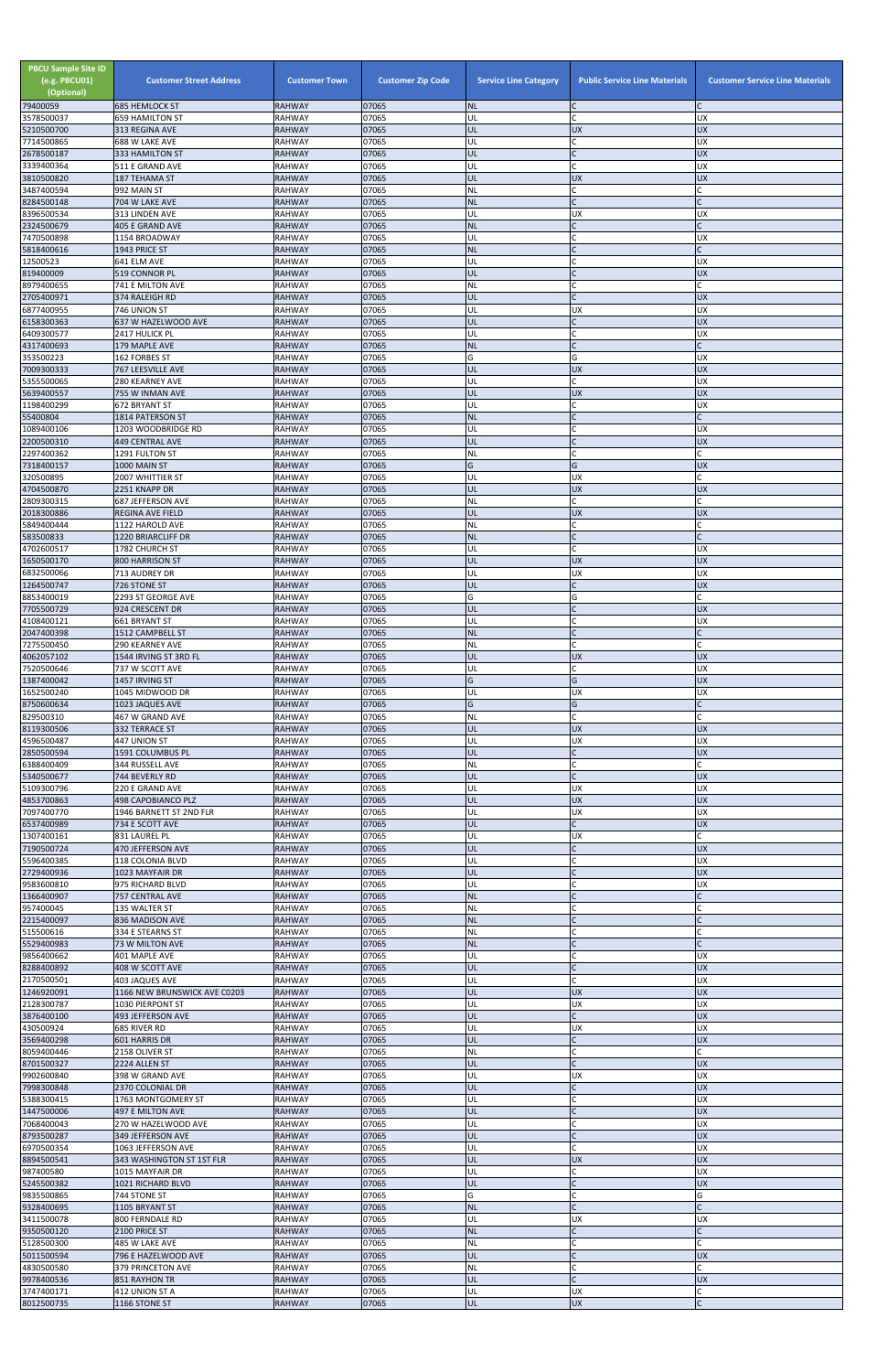| <b>PBCU Sample Site ID</b><br>(e.g. PBCU01)<br>(Optional)<br>8249400052 | <b>Customer Street Address</b><br>2408 WHITTIER ST | <b>Customer Town</b><br><b>RAHWAY</b> | <b>Customer Zip Code</b><br>07065 | <b>Service Line Category</b><br>UL | <b>Public Service Line Materials</b><br><b>UX</b> | <b>Customer Service Line Materials</b><br><b>UX</b> |
|-------------------------------------------------------------------------|----------------------------------------------------|---------------------------------------|-----------------------------------|------------------------------------|---------------------------------------------------|-----------------------------------------------------|
| 958300698                                                               | 1138 WILLIAM V YOUNG DR                            | <b>RAHWAY</b>                         | 07065                             | UL                                 | <b>UX</b>                                         | <b>UX</b>                                           |
| 2068300493<br>9994500377                                                | 1762 MONTGOMERY ST<br>1559 LENOX PL                | <b>RAHWAY</b><br><b>RAHWAY</b>        | 07065<br>07065                    | UL<br><b>NL</b>                    | <b>UX</b><br>$\mathsf{C}$                         | <b>UX</b><br>$\mathsf{C}$                           |
| 5118400631                                                              | 1548 TOTTEN ST                                     | <b>RAHWAY</b>                         | 07065                             | UL                                 | <b>UX</b>                                         | <b>UX</b>                                           |
| 9768400368<br>558400073                                                 | 1137 FULTON ST<br>385 CENTRAL AVE                  | <b>RAHWAY</b><br><b>RAHWAY</b>        | 07065<br>07065                    | UL<br>NL                           | $\mathsf{C}$<br>$\mathsf{C}$                      | <b>UX</b>                                           |
| 6657400491                                                              | 292 E LAKE AVE                                     | <b>RAHWAY</b>                         | 07065                             | UL                                 | <b>UX</b>                                         | <b>UX</b>                                           |
| 8096400017<br>4228300032                                                | 2163 WHITTIER ST<br><b>185 MURRAY ST</b>           | <b>RAHWAY</b><br><b>RAHWAY</b>        | 07065<br>07065                    | UL<br>UL                           | UX<br>$\mathsf{C}$                                | <b>UX</b><br><b>UX</b>                              |
| 7564500138                                                              | 1022 DI ANTONIO DR                                 | <b>RAHWAY</b>                         | 07065                             | UL                                 | C                                                 | <b>UX</b>                                           |
| 3142500176<br>5589300835                                                | 927 ROSS ST<br>1560 ST GEORGE AVE                  | <b>RAHWAY</b><br><b>RAHWAY</b>        | 07065<br>07065                    | UL<br>UL                           | <b>UX</b><br>$\mathsf{C}$                         | <b>UX</b><br><b>UX</b>                              |
| 705400472                                                               | 78 E HAZELWOOD AVE                                 | <b>RAHWAY</b>                         | 07065                             | UL                                 | <b>UX</b>                                         | <b>UX</b>                                           |
| 9018400599<br>8785400026                                                | 871 HAMILTON ST<br>1618 COLUMBUS PL                | <b>RAHWAY</b><br><b>RAHWAY</b>        | 07065<br>07065                    | UL<br><b>NL</b>                    | C<br>$\mathsf{C}$                                 | <b>UX</b>                                           |
| 9070500708                                                              | 140 MINNA ST                                       | <b>RAHWAY</b>                         | 07065                             | UL                                 | $\mathsf{C}$                                      | <b>UX</b>                                           |
| 7179400774<br>809300968                                                 | 1254 HEDIN PL<br><b>617 PIERPONT ST</b>            | <b>RAHWAY</b><br><b>RAHWAY</b>        | 07065<br>07065                    | UL<br>UL                           | <b>UX</b><br>C                                    | <b>UX</b>                                           |
| 7197400891                                                              | 1430 VALLEY RD                                     | <b>RAHWAY</b>                         | 07065                             | UL                                 | <b>UX</b>                                         | $\mathsf{C}$                                        |
| 7607400432<br>3329400063                                                | 231 JENSEN AVE<br>1394 CHURCH ST                   | <b>RAHWAY</b><br><b>RAHWAY</b>        | 07065<br>07065                    | <b>NL</b><br>UL                    | C<br><b>UX</b>                                    | <b>UX</b>                                           |
| 8720500959                                                              | 1964 ELIZABETH AVE                                 | <b>RAHWAY</b>                         | 07065                             | UL                                 | C                                                 | <b>UX</b>                                           |
| 7466400840<br>816130096                                                 | 1593 OLIVER ST                                     | <b>RAHWAY</b><br><b>RAHWAY</b>        | 07065<br>07065                    | <b>NL</b><br>UL                    | $\mathsf{C}$<br>$\mathcal{C}$                     | <b>UX</b>                                           |
| 2310500824                                                              | 1516 MAIN ST<br>2152 BARNETT ST                    | <b>RAHWAY</b>                         | 07065                             | UL                                 | $\mathsf{C}$                                      | <b>UX</b>                                           |
| 2787400239                                                              | 2301 DESISTO DR                                    | <b>RAHWAY</b>                         | 07065                             | UL                                 | <b>UX</b><br>$\mathsf{C}$                         | <b>UX</b><br><b>UX</b>                              |
| 8328300469<br>2246920014                                                | 7 JAY CT<br>1166 NEW BRUNSWICK AVE C0204           | <b>RAHWAY</b><br><b>RAHWAY</b>        | 07065<br>07065                    | UL<br>UL                           | <b>UX</b>                                         | <b>UX</b>                                           |
| 832500422                                                               | 298 E STEARNS ST                                   | <b>RAHWAY</b>                         | 07065                             | UL                                 | <b>UX</b>                                         | <b>UX</b>                                           |
| 6526130033<br>5856400229                                                | 1881 OLIVER ST<br>1304 MAPLE TR                    | RAHWAY<br><b>RAHWAY</b>               | 07065<br>07065                    | UL<br><b>NL</b>                    | <b>UX</b><br>$\mathsf C$                          | <b>UX</b>                                           |
| 5414500254                                                              | 788 STONE ST                                       | <b>RAHWAY</b>                         | 07065                             | G                                  | $\mathsf{C}$                                      | G                                                   |
| 7418400819<br>4496500403                                                | 232 WESCOTT DR<br>2114 ELIZABETH AVE 2ND FLR       | <b>RAHWAY</b><br>RAHWAY               | 07065<br>07065                    | UL<br>UL                           | <b>UX</b><br>$\mathsf{C}$                         | <b>UX</b>                                           |
| 3029400965                                                              | 902 BILLY CT                                       | <b>RAHWAY</b>                         | 07065                             | <b>NL</b>                          | $\mathsf{C}$                                      |                                                     |
| 5098300963<br>9478400438                                                | 1600 ST GEORGE AVE<br>343 BROOKFIELD PL            | <b>RAHWAY</b><br><b>RAHWAY</b>        | 07065<br>07065                    | UL<br>UL                           | <b>UX</b>                                         | <b>UX</b><br><b>UX</b>                              |
| 1524500060                                                              | 1534 TOTTEN ST                                     | <b>RAHWAY</b>                         | 07065                             | UL                                 | <b>UX</b>                                         | <b>UX</b>                                           |
| 1800500369<br>9893500745                                                | 327 DUKES RD<br><b>1945 RUTHERFORD ST</b>          | <b>RAHWAY</b><br><b>RAHWAY</b>        | 07065<br>07065                    | <b>NL</b><br>UL                    | $\mathsf{C}$                                      | <b>UX</b>                                           |
| 8937500050                                                              | 1735 ST GEORGE AVE                                 | <b>RAHWAY</b>                         | 07065                             | UL                                 | <b>UX</b>                                         | <b>UX</b>                                           |
| 9714500517<br>4907400601                                                | 634 W MEADOW AVE<br>1807 RUTHERFORD ST             | <b>RAHWAY</b><br><b>RAHWAY</b>        | 07065<br>07065                    | UL<br><b>NL</b>                    | C<br>$\mathsf{C}$                                 | <b>UX</b><br>$\mathsf{C}$                           |
| 8353500116                                                              | 560 HEMLOCK ST                                     | <b>RAHWAY</b>                         | 07065                             | UL                                 | C                                                 | <b>UX</b>                                           |
| 1278500284<br>8702600666                                                | 447 ORCHARD ST<br>909 WESTFIELD AVE                | <b>RAHWAY</b><br><b>RAHWAY</b>        | 07065<br>07065                    | UL<br>UL                           | <b>UX</b>                                         | <b>UX</b>                                           |
| 3918400218                                                              | 519 JACKSON AVE                                    | <b>RAHWAY</b>                         | 07065                             | <b>NL</b>                          |                                                   |                                                     |
| 9764500724<br>3684500439                                                | 1714 IRVING ST<br>502 W SCOTT AVE                  | <b>RAHWAY</b><br><b>RAHWAY</b>        | 07065<br>07065                    | UL<br>UL                           | $\mathsf{C}$<br>$\mathsf{C}$                      | <b>UX</b><br><b>UX</b>                              |
| 8137400544                                                              | 1773 MONTGOMERY ST                                 | <b>RAHWAY</b>                         | 07065                             | <b>NL</b>                          | $\mathsf{C}$                                      |                                                     |
| 1214500246<br>2655500712                                                | 1510 CAMPBELL ST<br>120 W SCOTT AVE                | <b>RAHWAY</b><br><b>RAHWAY</b>        | 07065<br>07065                    | UL<br>UL                           | $\mathsf{C}$<br><b>UX</b>                         | <b>UX</b><br><b>UX</b>                              |
| 9049400948                                                              | 1880 MONTGOMERY ST                                 | <b>RAHWAY</b>                         | 07065                             | UL                                 | <b>UX</b>                                         | <b>UX</b>                                           |
| 3396400945<br>9517400506                                                | 927 WESTFIELD AVE<br>941 THORN ST                  | <b>RAHWAY</b><br><b>RAHWAY</b>        | 07065<br>07065                    | UL<br>UL                           | <b>UX</b>                                         | <b>UX</b><br><b>UX</b>                              |
| 7495400343                                                              | 2230 KNAPP DR                                      | <b>RAHWAY</b>                         | 07065                             | UL                                 | UX                                                |                                                     |
| 199300538<br>8008400902                                                 | 1434 LAWRENCE ST 2ND FLOOR<br>42 W HAZELWOOD AVE   | <b>RAHWAY</b><br><b>RAHWAY</b>        | 07065<br>07065                    | UL<br>UL                           | <b>UX</b><br>С                                    | <b>UX</b><br><b>UX</b>                              |
| 9424500290                                                              | 822 E HAZELWOOD AVE                                | <b>RAHWAY</b>                         | 07065                             | UL                                 | $\mathsf{C}$                                      | <b>UX</b>                                           |
| 4832500570<br>9153500903                                                | 2281 KNAPP DR<br>132 W STEARNS ST                  | <b>RAHWAY</b><br><b>RAHWAY</b>        | 07065<br>07065                    | <b>NL</b><br>UL                    | $\mathsf{C}$<br>$\mathsf{C}$                      | <b>UX</b>                                           |
| 9839400780                                                              | 462 JAQUES AVE                                     | <b>RAHWAY</b>                         | 07065                             | UL                                 | $\mathsf{C}$                                      | <b>UX</b>                                           |
| 420500187<br>967400960                                                  | 434 UNION ST<br>901 CRESCENT DR                    | <b>RAHWAY</b><br><b>RAHWAY</b>        | 07065<br>07065                    | UL<br>UL                           | <b>UX</b><br><b>UX</b>                            |                                                     |
| 97400393                                                                | 856 FALESKY ST                                     | <b>RAHWAY</b>                         | 07065                             | UL                                 | <b>UX</b>                                         | <b>UX</b>                                           |
| 3650500108<br>5258300651                                                | 1831 LUDLOW ST<br>1640 ST GEORGE AVE, SUBWAY       | <b>RAHWAY</b><br><b>RAHWAY</b>        | 07065<br>07065                    | G<br>UL                            | G<br><b>UX</b>                                    | <b>UX</b><br><b>UX</b>                              |
| 8358300893                                                              | 400 W GRAND AVE                                    | <b>RAHWAY</b>                         | 07065                             | UL                                 | C                                                 | <b>UX</b>                                           |
| 9449400201                                                              | 625 W SCOTT AVE                                    | <b>RAHWAY</b>                         | 07065                             | UL                                 | <b>UX</b><br>$\mathsf{C}$                         | <b>UX</b>                                           |
| 990500000<br>8020400907                                                 | 366 RALEIGH RD<br>1310 DANCHETZ CT C0903           | <b>RAHWAY</b><br><b>RAHWAY</b>        | 07065<br>07065                    | G<br>UL                            | <b>UX</b>                                         | G<br><b>UX</b>                                      |
| 5778400674                                                              | 193 E STEARNS ST                                   | <b>RAHWAY</b>                         | 07065                             | UL                                 | C                                                 | <b>UX</b>                                           |
| 2757400857<br>1397400986                                                | 1026 JAQUES AVE<br>477 ORCHARD ST                  | <b>RAHWAY</b><br>RAHWAY               | 07065<br>07065                    | UL<br>UL                           | $\overline{C}$                                    | <b>UX</b><br><b>UX</b>                              |
| 5458400775                                                              | 2095 EVANS ST                                      | <b>RAHWAY</b>                         | 07065                             | UL                                 | $\mathsf{C}$                                      | <b>UX</b>                                           |
| 5757400824<br>7117400609                                                | 1157 BRYANT ST<br>510 STALEVICZ LA                 | <b>RAHWAY</b><br><b>RAHWAY</b>        | 07065<br>07065                    | UL<br><b>NL</b>                    | $\mathsf{C}$<br>$\mathsf{C}$                      | <b>UX</b>                                           |
| 6582500327                                                              | 1276 BROADWAY                                      | <b>RAHWAY</b>                         | 07065                             | <b>NL</b>                          |                                                   |                                                     |
| 1449400072<br>1782500849                                                | 2365 JOWETT PL<br>1434 CHURCH ST                   | <b>RAHWAY</b><br><b>RAHWAY</b>        | 07065<br>07065                    | UL<br>UL                           | <b>UX</b>                                         | <b>UX</b><br><b>UX</b>                              |
| 5705400358                                                              | 702 AUDREY DR                                      | <b>RAHWAY</b>                         | 07065                             | UL                                 | $\overline{C}$                                    | <b>UX</b>                                           |
| 9279500875<br>2379400875                                                | 1574 LAMBERT ST<br>306 W HAZELWOOD AVE             | <b>RAHWAY</b><br><b>RAHWAY</b>        | 07065<br>07065                    | <b>NL</b><br>UL                    | $\mathsf{C}$<br>$\mathsf{C}$                      | <b>UX</b>                                           |
| 9179500584                                                              | 719 UNION ST                                       | RAHWAY                                | 07065                             | UL                                 | <b>UX</b>                                         | <b>UX</b>                                           |
| 1550500809<br>5116130044                                                | 2010 WHITTIER ST<br>1164 BROAD ST                  | <b>RAHWAY</b><br><b>RAHWAY</b>        | 07065<br>07065                    | UL<br>UL                           | $\mathsf{C}$<br><b>UX</b>                         | <b>UX</b><br><b>UX</b>                              |
| 314400893                                                               | 372 CORNELL AVE                                    | <b>RAHWAY</b>                         | 07065                             | <b>NL</b>                          | $\mathsf{C}$                                      |                                                     |
| 3530500729<br>9639400224                                                | 1590 BEDFORD ST<br>290 JENSEN AVE                  | RAHWAY<br><b>RAHWAY</b>               | 07065<br>07065                    | <b>NL</b><br><b>NL</b>             | $\mathsf{C}$<br>$\mathsf{C}$                      | $\mathsf{C}$                                        |
| 3118400610                                                              | <b>610 HAMILTON ST</b>                             | <b>RAHWAY</b>                         | 07065                             | UL                                 | $\mathsf{C}$                                      | <b>UX</b>                                           |
| 9943500014<br>9030500659                                                | 788 HILLSIDE RD<br>1050 MAURICE AVE                | <b>RAHWAY</b><br><b>RAHWAY</b>        | 07065<br>07065                    | UL<br><b>NL</b>                    | $\mathsf{C}$                                      | <b>UX</b>                                           |
| 2697400277                                                              | 1621 COLUMBUS PL                                   | <b>RAHWAY</b>                         | 07065                             | <b>NL</b>                          | $\mathsf{C}$                                      |                                                     |
| 2020500665<br>1599400588                                                | 258 MONROE ST<br><b>809 HAMILTON ST</b>            | <b>RAHWAY</b><br><b>RAHWAY</b>        | 07065<br>07065                    | NL<br>G                            | $\mathsf{C}$<br>G                                 | G                                                   |
| 629400444                                                               | 505 ELM AVE                                        | RAHWAY                                | 07065                             | UL                                 |                                                   | <b>UX</b>                                           |
| 4196400372<br>7782500554                                                | 192 W SCOTT AVE<br>457 HAMILTON ST                 | <b>RAHWAY</b><br><b>RAHWAY</b>        | 07065<br>07065                    | UL<br>UL                           | $\mathsf{C}$                                      | <b>UX</b><br><b>UX</b>                              |
| 3105600686                                                              | 229 E HAZELWOOD AVE                                | <b>RAHWAY</b>                         | 07065                             | NL                                 | $\overline{C}$                                    | $\mathsf{C}$                                        |
| 991400035                                                               | 1324 DANCHETZ CT C0807                             | RAHWAY                                | 07065                             | UL                                 | <b>UX</b>                                         | <b>UX</b>                                           |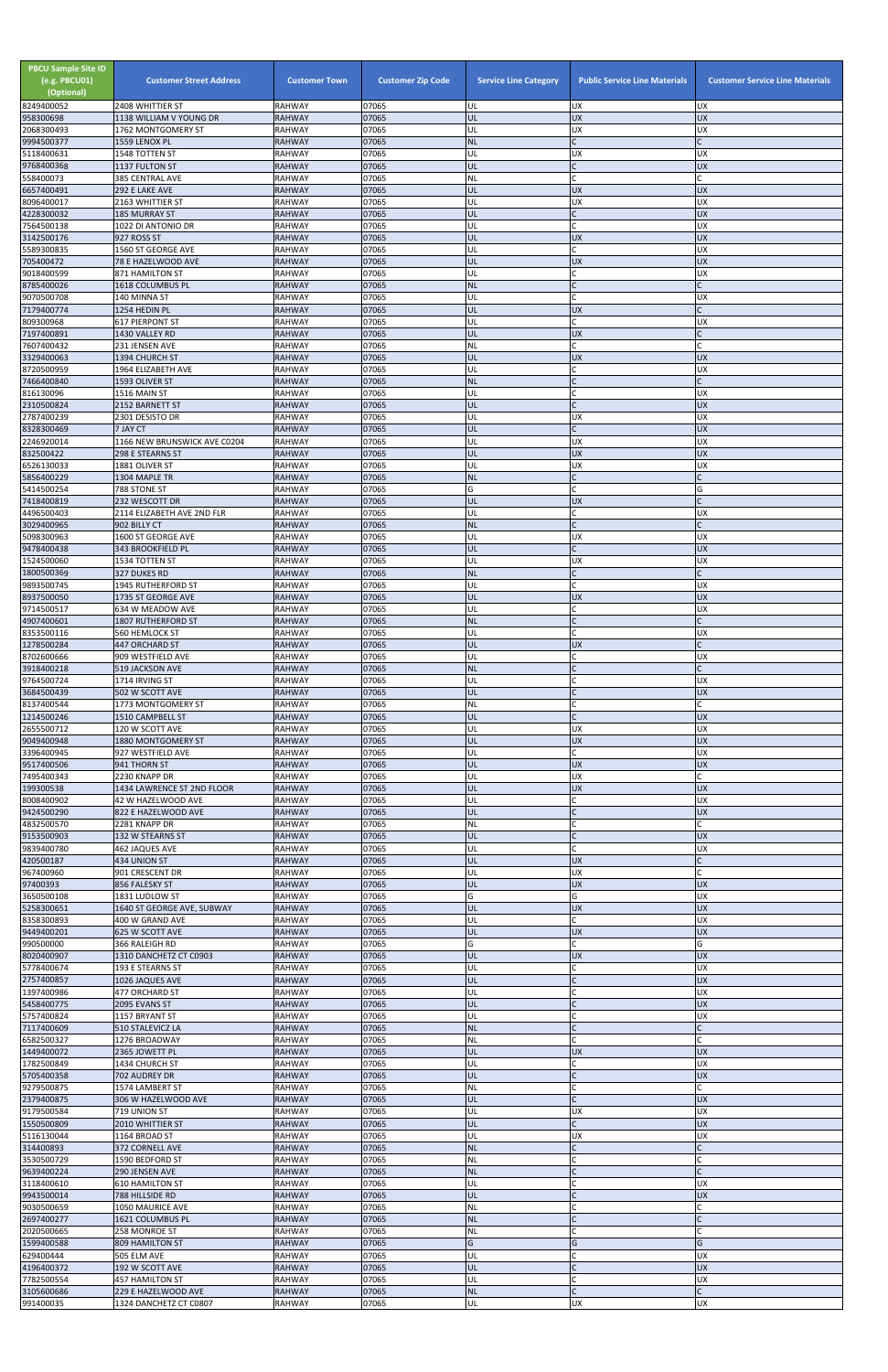| <b>PBCU Sample Site ID</b><br>(e.g. PBCU01)<br>(Optional)<br>6954400826 | <b>Customer Street Address</b><br>1594 COLUMBUS PL | <b>Customer Town</b><br><b>RAHWAY</b> | <b>Customer Zip Code</b><br>07065 | <b>Service Line Category</b><br><b>UL</b> | <b>Public Service Line Materials</b><br>IC | <b>Customer Service Line Materials</b><br><b>UX</b> |
|-------------------------------------------------------------------------|----------------------------------------------------|---------------------------------------|-----------------------------------|-------------------------------------------|--------------------------------------------|-----------------------------------------------------|
| 46130022                                                                | 59 W HAZELWOOD AVE                                 | <b>RAHWAY</b>                         | 07065                             | G                                         | G                                          |                                                     |
| 3820500293                                                              | 586 W SCOTT AVE                                    | <b>RAHWAY</b>                         | 07065                             | UL                                        | IC                                         | <b>UX</b>                                           |
| 577400888<br>2196400217                                                 | <b>621 HEMLOCK ST</b><br>2052 ELIZABETH AVE        | <b>RAHWAY</b><br><b>RAHWAY</b>        | 07065<br>07065                    | UL<br>UL                                  | lC.<br>$\mathsf{C}$                        | <b>UX</b><br><b>UX</b>                              |
| 3096500450                                                              | <b>125 ST GEORGE AVE</b>                           | <b>RAHWAY</b>                         | 07065                             | UL                                        | <b>UX</b>                                  | UX                                                  |
| 4998400133<br>9197400037                                                | 636 CORA PL<br>206 LAFAYETTE ST                    | <b>RAHWAY</b><br><b>RAHWAY</b>        | 07065<br>07065                    | G<br>UL                                   | G<br><b>C</b>                              | <b>UX</b><br>UX                                     |
| 5019300093                                                              | <b>239 PRINCETON AVE</b>                           | <b>RAHWAY</b>                         | 07065                             | UL                                        | <b>UX</b>                                  | <b>UX</b>                                           |
| 3440500397                                                              | 591 HARRIS DR                                      | <b>RAHWAY</b>                         | 07065                             | UL                                        | lC.                                        | UX                                                  |
| 153500219<br>9705400999                                                 | 548 RACE ST<br>757 RODGERS CT                      | <b>RAHWAY</b><br><b>RAHWAY</b>        | 07065<br>07065                    | UL<br>UL                                  | $\mathsf{C}$<br>C                          | <b>UX</b><br><b>UX</b>                              |
| 3584500723                                                              | 2119 ROUTE 1                                       | <b>RAHWAY</b>                         | 07065                             | <b>UL</b>                                 | <b>UX</b>                                  |                                                     |
| 7944500938                                                              | 766 CENTRAL AVE                                    | <b>RAHWAY</b>                         | 07065                             | <b>NL</b>                                 | <b>C</b>                                   |                                                     |
| 9014400049<br>7588300140                                                | 2157 PRICE ST<br>542 W GRAND AVE 2ND FLR           | <b>RAHWAY</b><br><b>RAHWAY</b>        | 07065<br>07065                    | UL<br>NL                                  | <b>UX</b><br>lC.                           | <b>UX</b>                                           |
| 3511500942                                                              | 500 NEW BRUNSWICK AVE                              | <b>RAHWAY</b>                         | 07065                             | UL                                        | lc.                                        | <b>UX</b>                                           |
| 1859400159<br>7447500418                                                | 493 W LAKE AVE<br><b>1672 LAWRENCE ST</b>          | <b>RAHWAY</b><br><b>RAHWAY</b>        | 07065<br>07065                    | NL<br>UL                                  | lC.<br><b>UX</b>                           | <b>UX</b>                                           |
| 4420500398                                                              | 767 RIVER RD                                       | <b>RAHWAY</b>                         | 07065                             | UL                                        | <b>UX</b>                                  |                                                     |
| 7114500680                                                              | 422 W GRAND AVE                                    | <b>RAHWAY</b>                         | 07065                             | UL                                        | <b>UX</b>                                  | <b>UX</b>                                           |
| 6898300030<br>956400111                                                 | 1084 RANDOLPH AVE<br>581 MAPLE AVE                 | <b>RAHWAY</b><br><b>RAHWAY</b>        | 07065<br>07065                    | UL<br>UL                                  | <b>UX</b><br>$\mathsf C$                   | <b>UX</b><br>UX                                     |
| 2028400020                                                              | 1494 CAMPBELL ST                                   | <b>RAHWAY</b>                         | 07065                             | <b>NL</b>                                 | lC.                                        |                                                     |
| 9905500651                                                              | <b>518 HEMLOCK ST</b>                              | <b>RAHWAY</b>                         | 07065                             | UL                                        | <b>UX</b>                                  | <b>UX</b>                                           |
| 4174500153<br>6215400444                                                | <b>402 PRINCETON AVE</b><br>1183 ELM TR            | <b>RAHWAY</b><br><b>RAHWAY</b>        | 07065<br>07065                    | NL<br>UL                                  | C<br>lc.                                   | C<br><b>UX</b>                                      |
| 4355500386                                                              | 2186 ELIZABETH AVE                                 | <b>RAHWAY</b>                         | 07065                             | UL                                        | C                                          | <b>UX</b>                                           |
| 1009400564                                                              | 943 APGAR TR                                       | <b>RAHWAY</b>                         | 07065                             | UL                                        | IC<br>C                                    | <b>UX</b>                                           |
| 8357400864<br>2954400679                                                | 1272 STOCKTON ST<br>1118 MAYFAIR DR                | <b>RAHWAY</b><br><b>RAHWAY</b>        | 07065<br>07065                    | NL<br>UL                                  | lc.                                        | <b>UX</b>                                           |
| 1934500099                                                              | 949 RICHARD BLVD                                   | <b>RAHWAY</b>                         | 07065                             | NL                                        | lC.                                        |                                                     |
| 5958400624<br>6328400756                                                | 1098 MILTON BLVD<br>920 BRYANT ST                  | <b>RAHWAY</b><br><b>RAHWAY</b>        | 07065<br>07065                    | <b>NL</b><br>G                            | $\mathsf{C}$<br>G                          | UX                                                  |
| 2129400525                                                              | 1470 LAMBERT ST                                    | <b>RAHWAY</b>                         | 07065                             | <b>NL</b>                                 | IC                                         | $\mathsf{C}$                                        |
| 8028500829                                                              | 1126 MILTON BLVD                                   | <b>RAHWAY</b>                         | 07065                             | UL                                        | lC.                                        | UX                                                  |
| 7501500742<br>3589300609                                                | 717 W LINCOLN AVE<br>1584 ST GEORGE AVE            | <b>RAHWAY</b><br><b>RAHWAY</b>        | 07065<br>07065                    | UL<br>UL                                  | $\mathsf{C}$                               | <b>UX</b><br>UX                                     |
| 8989300589                                                              | 274 E GRAND AVE                                    | <b>RAHWAY</b>                         | 07065                             | <b>NL</b>                                 |                                            |                                                     |
| 2415500981                                                              | 245 WASHINGTON ST                                  | <b>RAHWAY</b>                         | 07065                             | <b>NL</b>                                 | lC.                                        |                                                     |
| 5707400435<br>1201600497                                                | <b>297 JEFFERSON AVE</b><br>756 BRYANT ST          | <b>RAHWAY</b><br><b>RAHWAY</b>        | 07065<br>07065                    | <b>NL</b><br><b>NL</b>                    | $\mathsf C$<br>C                           |                                                     |
| 8311500101                                                              | 1970 ST GEORGE AVE                                 | <b>RAHWAY</b>                         | 07065                             | UL                                        | lC.                                        | <b>UX</b>                                           |
| 7650500327                                                              | 151 MONROE ST                                      | <b>RAHWAY</b>                         | 07065                             | UL                                        | lc.                                        | <b>UX</b>                                           |
| 1557400357<br>5183500094                                                | 1483 MAIN ST<br>1025 MAURICE AVE                   | <b>RAHWAY</b><br><b>RAHWAY</b>        | 07065<br>07065                    | UL<br>UL                                  | <b>UX</b><br>C                             | <b>UX</b>                                           |
| 3400500215                                                              | 1322 MAPLE TR                                      | <b>RAHWAY</b>                         | 07065                             | <b>NL</b>                                 | $\mathsf{C}$                               |                                                     |
| 1296500839<br>1118400046                                                | 913 STACY PL<br>1507 ST GEORGE AVE                 | <b>RAHWAY</b><br><b>RAHWAY</b>        | 07065<br>07065                    | NL<br>UL                                  | <b>C</b><br><b>UX</b>                      | <b>UX</b>                                           |
| 9999400758                                                              | 708 BROOKSIDE RD                                   | <b>RAHWAY</b>                         | 07065                             | UL                                        | C.                                         | UX                                                  |
| 7508300210                                                              | 880 ELSTON ST FPC                                  | <b>RAHWAY</b>                         | 07065                             | UL                                        | <b>UX</b>                                  | <b>UX</b>                                           |
| 96400955<br>3247500056                                                  | 2315 DESISTO DR<br>744 E MILTON AVE                | <b>RAHWAY</b><br><b>RAHWAY</b>        | 07065<br>07065                    | UL<br>UL                                  | <b>UX</b><br>lC.                           | <b>UX</b>                                           |
| 2474500003                                                              | 2331 WARD DR                                       | <b>RAHWAY</b>                         | 07065                             | UL                                        | C                                          | <b>UX</b>                                           |
| 1422500860<br>2294500252                                                | <b>428 CENTRAL AVE</b>                             | <b>RAHWAY</b>                         | 07065                             | UL                                        | $\mathsf C$                                | <b>UX</b>                                           |
| 9788300325                                                              | 2107 ST GEORGE AVE<br>251 WESCOTT DR               | <b>RAHWAY</b><br><b>RAHWAY</b>        | 07065<br>07065                    | UL<br>UL                                  | <b>UX</b><br>lC.                           | <b>UX</b>                                           |
| 6012600483                                                              | 158 ELM AVE 2ND FLR                                | <b>RAHWAY</b>                         | 07065                             | UL                                        | <b>UX</b>                                  | UX                                                  |
| 2658400725<br>5956600153                                                | 1553 IRVING ST<br>1030 MILTON BLVD                 | <b>RAHWAY</b><br><b>RAHWAY</b>        | 07065<br>07065                    | UL<br>UL                                  | $\mathsf{C}$<br>lC.                        | <b>UX</b><br><b>UX</b>                              |
| 4874500653                                                              | 356 SEMINARY AVE                                   | <b>RAHWAY</b>                         | 07065                             | UL                                        | <b>UX</b>                                  | <b>UX</b>                                           |
| 5207400387                                                              | 226 ADAMS ST                                       | <b>RAHWAY</b>                         | 07065                             | UL                                        | lC.                                        | UX                                                  |
| 2444500887<br>8148400723                                                | 1272 CLARK ST<br>405 E MILTON AVE                  | <b>RAHWAY</b><br><b>RAHWAY</b>        | 07065<br>07065                    | UL<br>UL                                  | $\mathsf{C}$<br>C                          | <b>UX</b><br><b>UX</b>                              |
| 5785400387                                                              | 177 ELM AVE                                        | <b>RAHWAY</b>                         | 07065                             | UL                                        | IC                                         | <b>UX</b>                                           |
| 9296400471                                                              | 630 JACKSON AVE                                    | <b>RAHWAY</b>                         | 07065                             | NL                                        | $\mathsf{C}$<br>$\mathsf{C}$               |                                                     |
| 4042500347<br>5985400286                                                | 2278 WHITTIER ST<br>1032 COLONIAL DR               | <b>RAHWAY</b><br><b>RAHWAY</b>        | 07065<br>07065                    | UL<br>UL                                  | C.                                         | <b>UX</b><br><b>UX</b>                              |
| 3165500132                                                              | 488 W GRAND AVE                                    | <b>RAHWAY</b>                         | 07065                             | <b>NL</b>                                 | lC.                                        |                                                     |
| 5499400208<br>5147500729                                                | 1184 JEFFERSON AVE<br>310 WASHINGTON ST            | <b>RAHWAY</b><br><b>RAHWAY</b>        | 07065<br>07065                    | UL<br><b>NL</b>                           | <b>UX</b><br>lC.                           |                                                     |
| 4804500465                                                              | 508 JACKSON AVE                                    | <b>RAHWAY</b>                         | 07065                             | UL                                        | <b>UX</b>                                  |                                                     |
| 209400558                                                               | 907 APGAR TR                                       | <b>RAHWAY</b>                         | 07065                             | UL                                        | $\mathsf C$                                | <b>UX</b>                                           |
| 7709300117<br>5115500019                                                | 755 BRYANT ST<br>506 GROVE ST                      | <b>RAHWAY</b><br><b>RAHWAY</b>        | 07065<br>07065                    | UL<br>UL                                  | lC.<br><b>UX</b>                           | <b>UX</b><br><b>UX</b>                              |
| 1735500772                                                              | 1828 WHITTIER ST                                   | <b>RAHWAY</b>                         | 07065                             | UL                                        | lC.                                        | <b>UX</b>                                           |
| 2953700653<br>3184500929                                                | 1963 BOND ST<br>258 W EMERSON AVE                  | <b>RAHWAY</b><br><b>RAHWAY</b>        | 07065<br>07065                    | UL<br>UL                                  | $\mathsf{C}$<br>lC.                        | <b>UX</b><br><b>UX</b>                              |
| 2868400243                                                              | 629 CORA PL                                        | <b>RAHWAY</b>                         | 07065                             | UL                                        |                                            | <b>UX</b>                                           |
| 4905400930                                                              | 1076 STONE ST                                      | <b>RAHWAY</b>                         | 07065                             | UL                                        | <b>UX</b>                                  | <b>UX</b>                                           |
| 3454500196<br>1898300646                                                | 2362 ELIZABETH AVE<br>393 E MILTON AVE             | <b>RAHWAY</b><br><b>RAHWAY</b>        | 07065<br>07065                    | IUL<br>UL                                 | <b>UX</b>                                  | <b>UX</b><br>X                                      |
| 3605500074                                                              | 713 E SCOTT AVE                                    | <b>RAHWAY</b>                         | 07065                             | UL                                        | $\mathsf{C}$                               | <b>UX</b>                                           |
| 2537400452                                                              | 757 PIERPONT ST                                    | <b>RAHWAY</b>                         | 07065                             | UL                                        | <b>UX</b>                                  | <b>UX</b>                                           |
| 4170500053<br>5798400535                                                | 87 COLONIA BLVD<br>479 STANLEY PL                  | <b>RAHWAY</b><br><b>RAHWAY</b>        | 07065<br>07065                    | NL<br>UL                                  | $\mathsf{C}$<br>lC.                        | $\mathsf{C}$<br>UX                                  |
| 894500980                                                               | 204 TEHAMA ST                                      | <b>RAHWAY</b>                         | 07065                             | UL                                        | <b>UX</b>                                  | <b>UX</b>                                           |
| 2515500750                                                              | 150 E LAKE AVE<br>774 GARDEN ST                    | <b>RAHWAY</b><br><b>RAHWAY</b>        | 07065<br>07065                    | <b>NL</b><br><b>NL</b>                    | lC.<br>$\overline{C}$                      |                                                     |
| 8476400709<br>2528400767                                                | 197 VILLA PL                                       | <b>RAHWAY</b>                         | 07065                             | UL                                        | <b>UX</b>                                  | C                                                   |
| 1947400511                                                              | 1254 KLINE PL                                      | <b>RAHWAY</b>                         | 07065                             | UL                                        | $\mathsf{C}$                               | <b>UX</b>                                           |
| 8564500521<br>9967400932                                                | 786 RODGERS CT<br>1094 ELM TR                      | <b>RAHWAY</b><br><b>RAHWAY</b>        | 07065<br>07065                    | <b>NL</b><br>UL                           | $\mathsf{C}$<br>$\mathsf{C}$               | <b>UX</b>                                           |
| 3110500659                                                              | 172 W INMAN AVE                                    | <b>RAHWAY</b>                         | 07065                             | UL                                        | <b>C</b>                                   | <b>UX</b>                                           |
| 2388400298                                                              | 353 CORNELL AVE                                    | <b>RAHWAY</b>                         | 07065                             | UL                                        | $\mathsf{C}$                               | <b>UX</b>                                           |
| 7710500662<br>7476400414                                                | 156 W INMAN AVE<br>810 HILLSIDE RD                 | <b>RAHWAY</b><br><b>RAHWAY</b>        | 07065<br>07065                    | <b>NL</b><br><b>NL</b>                    | C<br>lc.                                   |                                                     |
| 7529400893                                                              | 249 W MILTON AVE                                   | <b>RAHWAY</b>                         | 07065                             | UL                                        | <b>UX</b>                                  | <b>UX</b>                                           |
| 1508400465                                                              | 81 WALTER ST 2ND FLR                               | <b>RAHWAY</b>                         | 07065                             | UL                                        | <b>UX</b>                                  | <b>UX</b>                                           |
| 8147500156<br>5883500518                                                | 417 WASHINGTON ST<br>964 MAURICE AVE               | <b>RAHWAY</b><br><b>RAHWAY</b>        | 07065<br>07065                    | UL<br>UL                                  | C<br>$\mathsf C$                           | <b>UX</b><br><b>ND</b>                              |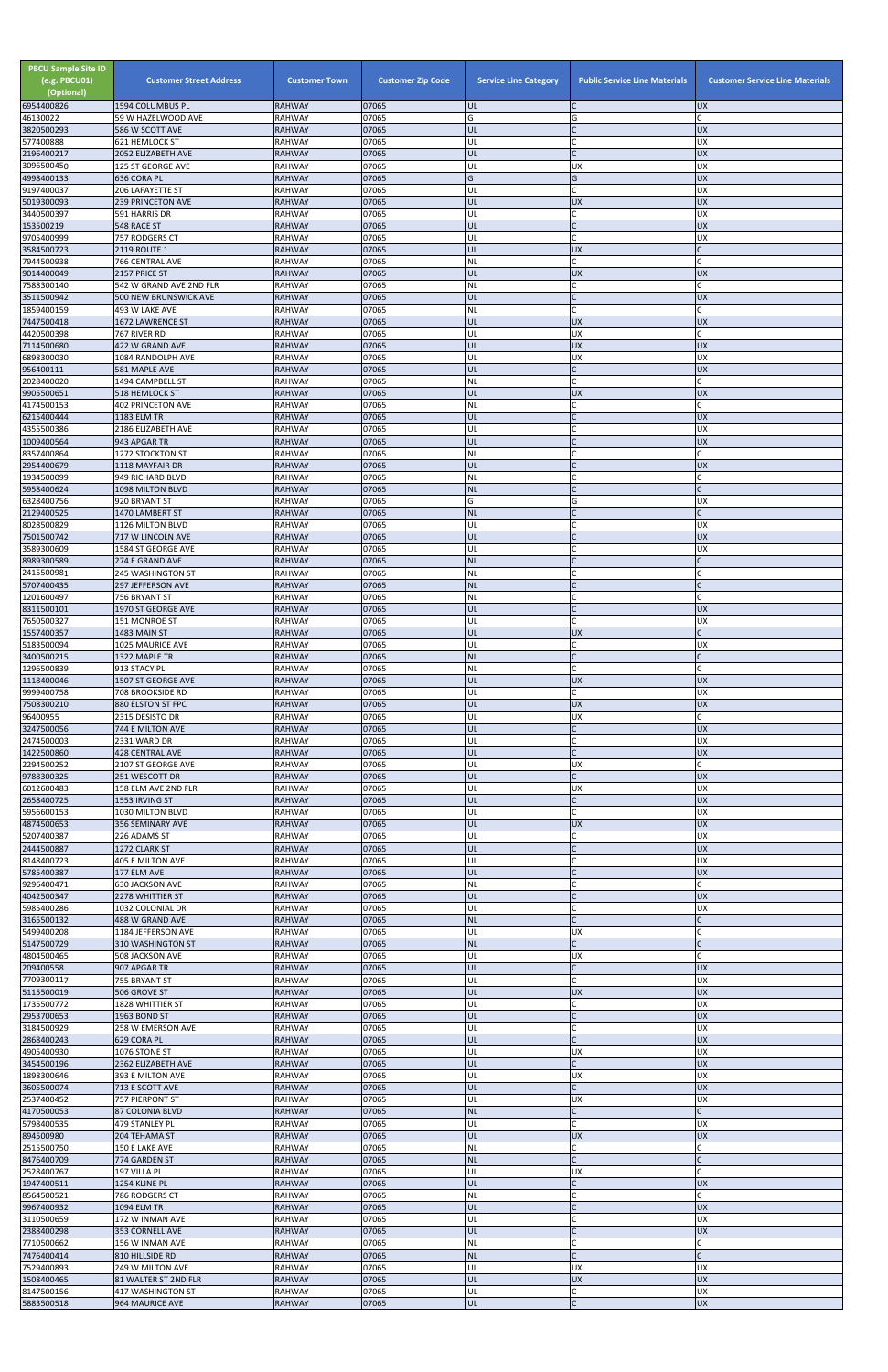| $\mathsf{C}$<br>07065<br>UL<br>2322 CHURCH ST<br><b>RAHWAY</b><br><b>UX</b><br>$\mathsf{C}$<br>07065<br><b>NL</b><br>442 STALEVICZ LA<br><b>RAHWAY</b><br>C<br>07065<br>UL<br>7594600430<br><b>RAHWAY</b><br><b>UX</b><br><b>UX</b><br>1 WOODBRIDGE RD<br>07065<br>$\mathsf{C}$<br><b>UX</b><br>1029 PIERPONT ST<br><b>RAHWAY</b><br>UL<br>2556400648<br>07065<br>$\mathsf{C}$<br><b>NL</b><br>1150 JEFFERSON AVE<br><b>RAHWAY</b><br>$\mathsf{C}$<br>07065<br>NL<br>4602500128<br><b>RAHWAY</b><br>C<br>1826 PATERSON ST<br>$\mathsf{C}$<br>07065<br><b>NL</b><br>C<br>1084 THIRZA PL<br><b>RAHWAY</b><br>7577400704<br>07065<br>$\mathsf{C}$<br>391 PRINCETON AVE<br><b>RAHWAY</b><br>UL<br><b>UX</b><br>164400708<br>07065<br>696 W SCOTT AVE<br><b>RAHWAY</b><br>UL<br><b>UX</b><br>07065<br><b>RAHWAY</b><br>UL<br><b>UX</b><br><b>UX</b><br>2314 ST GEORGE AVE<br>07065<br>G<br>G<br><b>UX</b><br><b>RAHWAY</b><br>9317400546<br>909 JAQUES AVE<br>07065<br>UL<br><b>UX</b><br>UX<br>3675500197<br>1221 NEW BRUNSWICK AVE<br>RAHWAY<br>07065<br><b>UX</b><br><b>RAHWAY</b><br>UL<br>$\mathsf{C}$<br>1636 IRVING ST<br>07065<br>1149400258<br><b>RAHWAY</b><br><b>NL</b><br>$\sqrt{ }$<br>1761 MONTGOMERY ST<br>$\mathsf{C}$<br>07065<br><b>NL</b><br><b>RAHWAY</b><br>173 W MAIN ST<br>$\mathsf{C}$<br>07065<br><b>NL</b><br>697 W LINCOLN AVE<br>RAHWAY<br>$\mathsf{C}$<br>8255500351<br>07065<br>901 MAIN ST<br><b>RAHWAY</b><br>UL<br><b>UX</b><br><b>UX</b><br>07065<br>C<br><b>UX</b><br>378 CONCORD ST<br><b>RAHWAY</b><br>UL<br>UL<br><b>UX</b><br><b>UX</b><br><b>RAHWAY</b><br>07065<br>1540 IRVING ST<br>07065<br><b>UX</b><br>UL<br>C<br>8044500629<br>676 W HAZELWOOD AVE<br><b>RAHWAY</b><br>$\mathsf{C}$<br>07065<br><b>UX</b><br>UL<br>168 W SCOTT AVE<br><b>RAHWAY</b><br>$\mathsf{C}$<br><b>RAHWAY</b><br>07065<br><b>NL</b><br>930 HAMILTON ST<br>$\overline{C}$<br>2834500794<br>07065<br>2244 ELIZABETH AVE<br><b>RAHWAY</b><br>UL<br><b>UX</b><br>$\mathsf{C}$<br>07065<br>1196 MOONEY PL<br><b>RAHWAY</b><br>NL<br>07065<br><b>RAHWAY</b><br>UL<br><b>UX</b><br>$\mathsf{C}$<br>599 LINDEN AVE<br>07065<br>$\mathsf{C}$<br>8527400187<br><b>RAHWAY</b><br>UL<br>UX<br>411 CORNELL AVE<br>07065<br><b>UX</b><br><b>RAHWAY</b><br>UL<br><b>UX</b><br>514 UNION ST 2ND FLR<br>409300929<br>07065<br>$\mathsf{C}$<br><b>UX</b><br><b>RAHWAY</b><br>UL<br>850 APGAR TR<br>$\mathsf{C}$<br>07065<br><b>UX</b><br>7467400476<br>UL<br>83 RIDGE RD<br><b>RAHWAY</b><br><b>RAHWAY</b><br>07065<br>UL<br><b>UX</b><br><b>UX</b><br>1223 REVOIR DR<br>$\mathsf{C}$<br><b>ND</b><br>07065<br>UL<br>8845400374<br>1190 BRIARCLIFF DR<br><b>RAHWAY</b><br>8064400592<br>07065<br>2128 OLIVER ST<br><b>RAHWAY</b><br>UL<br>UX<br>07065<br>$\mathcal{C}$<br>470 W INMAN AVE<br><b>RAHWAY</b><br><b>NL</b><br>$\mathsf{C}$<br>260500687<br>07065<br>1589 MAIN ST<br><b>RAHWAY</b><br>UL<br><b>UX</b><br>07065<br><b>NL</b><br>$\mathsf{C}$<br>7278400531<br>$\mathsf{C}$<br>591 E MILTON AVE<br><b>RAHWAY</b><br>$\sqrt{ }$<br>07065<br>UL<br><b>UX</b><br>1618 MONTGOMERY ST<br><b>RAHWAY</b><br>4735500407<br>UL<br>07065<br><b>UX</b><br>796 W SCOTT AVE<br><b>RAHWAY</b><br>178400415<br>345 LAFAYETTE ST<br><b>RAHWAY</b><br>07065<br>UL<br><b>UX</b><br>07065<br>UL<br><b>UX</b><br><b>UX</b><br>796 E HAZELWOOD AVE<br><b>RAHWAY</b><br>07065<br>$\mathsf{C}$<br><b>UX</b><br>1658400069<br>181 W MAIN ST<br><b>RAHWAY</b><br>UL<br>07065<br><b>UX</b><br>1068 BROAD ST 1ST FLR<br><b>RAHWAY</b><br>UL<br><b>UX</b><br><b>RAHWAY</b><br>07065<br>UL<br>C<br><b>UX</b><br>511 ORCHARD ST<br>$\mathsf{C}$<br>07065<br>UL<br><b>UX</b><br>6157400628<br><b>309 HAMILTON ST</b><br><b>RAHWAY</b><br>$\mathsf{C}$<br>07065<br>UL<br><b>UX</b><br><b>RAHWAY</b><br>1939 BARNETT ST<br>$\mathsf{C}$<br>07065<br><b>NL</b><br>1654 CHURCH ST<br><b>RAHWAY</b><br>1611500812<br>07065<br>UL<br>499 E GRAND AVE<br><b>RAHWAY</b><br><b>UX</b><br>07065<br><b>NL</b><br>860 APGAR TR<br><b>RAHWAY</b><br>$\mathsf{C}$<br>07065<br>282 MURRAY ST<br><b>RAHWAY</b><br>UL<br><b>UX</b><br>UX<br>07065<br>UL<br><b>UX</b><br>5908300857<br><b>RAHWAY</b><br><b>DOCK ST PARKING</b><br>2493 ST GEORGE AVE<br><b>RAHWAY</b><br>07065<br><b>NL</b><br>C<br>$\mathsf{C}$<br>3028400725<br>07065<br>UL<br><b>UX</b><br>1436 ESTERBROOK AVE<br><b>RAHWAY</b><br>$\mathsf{C}$<br>07065<br><b>NL</b><br><b>RAHWAY</b><br>C<br>175 CONCORD ST<br>07065<br>UL<br><b>UX</b><br><b>UX</b><br>919 THORN ST<br><b>RAHWAY</b><br>$\mathsf{C}$<br>07065<br>UL<br><b>UX</b><br>5018300155<br>671 RIVER RD<br><b>RAHWAY</b><br>07065<br>UL<br>444 UNION ST<br><b>RAHWAY</b><br><b>UX</b><br>07065<br>NL<br>C<br>9010500564<br>203 ALBERMARLE ST<br><b>RAHWAY</b><br>$\mathsf{C}$<br>07065<br><b>NL</b><br>5130500871<br><b>RAHWAY</b><br>$\mathsf{C}$<br>2138 PROSPECT ST<br>07065<br>$\mathsf{C}$<br><b>RAHWAY</b><br>UL<br><b>UX</b><br>1387 BRYANT ST<br>07065<br>5378400681<br><b>RAHWAY</b><br>UL<br><b>UX</b><br><b>UX</b><br>191 MONROE ST<br>07065<br><b>NL</b><br>C<br>1652 PARK ST<br><b>RAHWAY</b><br>$\mathsf{C}$<br>07065<br>UL<br><b>UX</b><br><b>RAHWAY</b><br>1180 MOONEY PL<br>$\mathsf{C}$<br>07065<br>UL<br>UX<br>419400646<br>640 W SCOTT AVE<br><b>RAHWAY</b><br>07065<br>UL<br><b>UX</b><br>225 LINDEN AVE<br><b>RAHWAY</b><br>07065<br><b>NL</b><br>894 W LAKE AVE<br><b>RAHWAY</b><br>$\overline{C}$<br>1066600006<br><b>RAHWAY</b><br>07065<br>UL<br><b>UX</b><br><b>411 STANTON ST</b><br>$\mathsf{C}$<br>07065<br><b>NL</b><br>RAHWAY<br>327 MAPLE AVE<br>C<br>07065<br>$\mathsf{C}$<br><b>RAHWAY</b><br>UL<br><b>UX</b><br>459 GROVE ST<br>$\mathcal{C}$<br>07065<br><b>UX</b><br>6355500866<br>503 LOWER ALDEN DR<br><b>RAHWAY</b><br>UL<br>873 NEW BRUNSWICK AVE<br>07065<br>UL<br><b>UX</b><br><b>UX</b><br><b>RAHWAY</b><br>07065<br>C<br><b>UX</b><br>224 ALBERMARLE ST<br><b>RAHWAY</b><br>UL<br>$\mathsf{C}$<br>07065<br><b>NL</b><br>9809400037<br><b>RAHWAY</b><br>363 E MILTON AVE<br>07065<br><b>UX</b><br>271 E ALBERT ST<br><b>RAHWAY</b><br>UL<br>$\overline{C}$<br>$\mathsf{C}$<br>8514500454<br>07065<br><b>NL</b><br>1085 BAUMANN CT<br><b>RAHWAY</b><br>$\mathsf{C}$<br>07065<br>4014500302<br>823 CENTRAL AVE<br><b>RAHWAY</b><br>UL<br><b>UX</b><br>$\mathsf{C}$<br>07065<br>UL<br><b>UX</b><br><b>RAHWAY</b><br>2328 JOWETT PL<br><b>UX</b><br>4758300491<br><b>RAHWAY</b><br>07065<br>UL<br><b>UX</b><br>1616 PARK ST<br><b>UX</b><br>07065<br>UL<br><b>UX</b><br>1409 ESSEX ST C0203<br><b>RAHWAY</b><br>07065<br><b>NL</b><br>141 CORNELL AVE<br><b>RAHWAY</b><br>UL<br>3384500156<br><b>RAHWAY</b><br>07065<br><b>UX</b><br>466 CORNELL AVE<br>597 UNION ST<br><b>RAHWAY</b><br>07065<br>UL<br>C<br>ļUΧ<br>UL<br><b>UX</b><br><b>UX</b><br>8455500333<br><b>RAHWAY</b><br>07065<br>2325 WARD DR<br>$\mathsf{C}$<br>7507400675<br><b>UX</b><br>277 BERTHOLD AVE<br><b>RAHWAY</b><br>07065<br>UL<br><b>UX</b><br>807 JAQUES AVE<br><b>RAHWAY</b><br>07065<br>UL<br>C<br>07065<br><b>UX</b><br>9144582821<br>UL<br><b>UX</b><br>434 HARBIENKO CT<br>RAHWAY<br>07065<br>UL<br><b>UX</b><br><b>UX</b><br>560 RACE ST<br><b>RAHWAY</b><br>$\mathsf{C}$<br><b>UX</b><br>805 E MILTON AVE<br>RAHWAY<br>07065<br>UL<br>$\mathsf{C}$<br>$\mathsf{C}$<br>3428500126<br><b>NL</b><br>07065<br><b>705 PIERPONT ST</b><br><b>RAHWAY</b><br>$\mathsf{C}$<br>07065<br><b>UX</b><br>311 BRAMHALL RD<br>RAHWAY<br>UL<br>UL<br><b>UX</b><br>07065<br>$\mathsf{C}$<br>140 CORNELL AVE<br><b>RAHWAY</b><br>$\mathsf C$<br>07065<br>NL<br>3940500319<br>555 HEMLOCK ST<br>RAHWAY<br>$\mathsf{C}$<br><b>NL</b><br>07065<br>$\mathsf{C}$<br>634 ST GEORGE AVE<br><b>RAHWAY</b><br>07065<br>$\mathsf{C}$<br>8870500459<br>1230 BRYANT ST<br>RAHWAY<br>UL<br><b>UX</b><br>UL<br>$\mathsf{C}$<br>07065<br><b>UX</b><br><b>RAHWAY</b><br>598 W LAKE AVE<br>07065<br><b>NL</b><br>$\mathsf{C}$<br>RAHWAY<br>2010 BARNETT ST<br>UL<br><b>UX</b><br>2747500496<br><b>RAHWAY</b><br>07065<br>362 E LAKE AVE<br>07065<br><b>NL</b><br>433 HAMILTON ST<br>RAHWAY<br>07065<br>UL<br><b>UX</b><br>281 ADAMS ST<br><b>RAHWAY</b><br>G<br>G<br>G<br>07065<br>8196500473<br>741 LINDEN AVE<br><b>RAHWAY</b><br>$\overline{C}$<br><b>UX</b><br>07065<br>UL<br>709 W MILTON AVE<br><b>RAHWAY</b><br>774500423<br>UL<br><b>UX</b><br>C<br>1125 THIRZA PL<br>RAHWAY<br>07065 | <b>PBCU Sample Site ID</b><br>(e.g. PBCU01)<br>(Optional)<br>3558400735 | <b>Customer Street Address</b><br><b>515 HAMILTON ST</b> | <b>Customer Town</b><br><b>RAHWAY</b> | <b>Customer Zip Code</b><br>07065 | <b>Service Line Category</b><br><b>NL</b> | <b>Public Service Line Materials</b><br>C | <b>Customer Service Line Materials</b><br>C |
|-------------------------------------------------------------------------------------------------------------------------------------------------------------------------------------------------------------------------------------------------------------------------------------------------------------------------------------------------------------------------------------------------------------------------------------------------------------------------------------------------------------------------------------------------------------------------------------------------------------------------------------------------------------------------------------------------------------------------------------------------------------------------------------------------------------------------------------------------------------------------------------------------------------------------------------------------------------------------------------------------------------------------------------------------------------------------------------------------------------------------------------------------------------------------------------------------------------------------------------------------------------------------------------------------------------------------------------------------------------------------------------------------------------------------------------------------------------------------------------------------------------------------------------------------------------------------------------------------------------------------------------------------------------------------------------------------------------------------------------------------------------------------------------------------------------------------------------------------------------------------------------------------------------------------------------------------------------------------------------------------------------------------------------------------------------------------------------------------------------------------------------------------------------------------------------------------------------------------------------------------------------------------------------------------------------------------------------------------------------------------------------------------------------------------------------------------------------------------------------------------------------------------------------------------------------------------------------------------------------------------------------------------------------------------------------------------------------------------------------------------------------------------------------------------------------------------------------------------------------------------------------------------------------------------------------------------------------------------------------------------------------------------------------------------------------------------------------------------------------------------------------------------------------------------------------------------------------------------------------------------------------------------------------------------------------------------------------------------------------------------------------------------------------------------------------------------------------------------------------------------------------------------------------------------------------------------------------------------------------------------------------------------------------------------------------------------------------------------------------------------------------------------------------------------------------------------------------------------------------------------------------------------------------------------------------------------------------------------------------------------------------------------------------------------------------------------------------------------------------------------------------------------------------------------------------------------------------------------------------------------------------------------------------------------------------------------------------------------------------------------------------------------------------------------------------------------------------------------------------------------------------------------------------------------------------------------------------------------------------------------------------------------------------------------------------------------------------------------------------------------------------------------------------------------------------------------------------------------------------------------------------------------------------------------------------------------------------------------------------------------------------------------------------------------------------------------------------------------------------------------------------------------------------------------------------------------------------------------------------------------------------------------------------------------------------------------------------------------------------------------------------------------------------------------------------------------------------------------------------------------------------------------------------------------------------------------------------------------------------------------------------------------------------------------------------------------------------------------------------------------------------------------------------------------------------------------------------------------------------------------------------------------------------------------------------------------------------------------------------------------------------------------------------------------------------------------------------------------------------------------------------------------------------------------------------------------------------------------------------------------------------------------------------------------------------------------------------------------------------------------------------------------------------------------------------------------------------------------------------------------------------------------------------------------------------------------------------------------------------------------------------------------------------------------------------------------------------------------------------------------------------------------------------------------------------------------------------------------------------------------------------------------------------------------------------------------------------------------------------------------------------------------------------------------------------------------------------------------------------------------------------------------------------------------------------------------------------------------------------------------------------------------------------------------------------------------------------------------------------------------------------------------------------------------------------------------------------------------------------------------------------------------------------------------------------------------------------------------------------------------------------------------------------------------------------------------------------------------------------------------------------------------------------------------------------------------------------------------------------------------------------------------------------------------------------------------------------------------------------------------------------------------------------------------------------------------------------------------------------------------------------------------------------------------------------------------------------------------------------------------------------------------------------------------------------------------------------------------------------------------|-------------------------------------------------------------------------|----------------------------------------------------------|---------------------------------------|-----------------------------------|-------------------------------------------|-------------------------------------------|---------------------------------------------|
|                                                                                                                                                                                                                                                                                                                                                                                                                                                                                                                                                                                                                                                                                                                                                                                                                                                                                                                                                                                                                                                                                                                                                                                                                                                                                                                                                                                                                                                                                                                                                                                                                                                                                                                                                                                                                                                                                                                                                                                                                                                                                                                                                                                                                                                                                                                                                                                                                                                                                                                                                                                                                                                                                                                                                                                                                                                                                                                                                                                                                                                                                                                                                                                                                                                                                                                                                                                                                                                                                                                                                                                                                                                                                                                                                                                                                                                                                                                                                                                                                                                                                                                                                                                                                                                                                                                                                                                                                                                                                                                                                                                                                                                                                                                                                                                                                                                                                                                                                                                                                                                                                                                                                                                                                                                                                                                                                                                                                                                                                                                                                                                                                                                                                                                                                                                                                                                                                                                                                                                                                                                                                                                                                                                                                                                                                                                                                                                                                                                                                                                                                                                                                                                                                                                                                                                                                                                                                                                                                                                                                                                                                                                                                                                                                                                                                                                                                                                                                                                                                                                                                                                                                                                                                                                                                                                                                                                                                                                                                                                                                                                                                                                                                                                                                                                                                                                                                                         | 3194500880                                                              |                                                          |                                       |                                   |                                           |                                           |                                             |
|                                                                                                                                                                                                                                                                                                                                                                                                                                                                                                                                                                                                                                                                                                                                                                                                                                                                                                                                                                                                                                                                                                                                                                                                                                                                                                                                                                                                                                                                                                                                                                                                                                                                                                                                                                                                                                                                                                                                                                                                                                                                                                                                                                                                                                                                                                                                                                                                                                                                                                                                                                                                                                                                                                                                                                                                                                                                                                                                                                                                                                                                                                                                                                                                                                                                                                                                                                                                                                                                                                                                                                                                                                                                                                                                                                                                                                                                                                                                                                                                                                                                                                                                                                                                                                                                                                                                                                                                                                                                                                                                                                                                                                                                                                                                                                                                                                                                                                                                                                                                                                                                                                                                                                                                                                                                                                                                                                                                                                                                                                                                                                                                                                                                                                                                                                                                                                                                                                                                                                                                                                                                                                                                                                                                                                                                                                                                                                                                                                                                                                                                                                                                                                                                                                                                                                                                                                                                                                                                                                                                                                                                                                                                                                                                                                                                                                                                                                                                                                                                                                                                                                                                                                                                                                                                                                                                                                                                                                                                                                                                                                                                                                                                                                                                                                                                                                                                                                         | 9028500866                                                              |                                                          |                                       |                                   |                                           |                                           |                                             |
|                                                                                                                                                                                                                                                                                                                                                                                                                                                                                                                                                                                                                                                                                                                                                                                                                                                                                                                                                                                                                                                                                                                                                                                                                                                                                                                                                                                                                                                                                                                                                                                                                                                                                                                                                                                                                                                                                                                                                                                                                                                                                                                                                                                                                                                                                                                                                                                                                                                                                                                                                                                                                                                                                                                                                                                                                                                                                                                                                                                                                                                                                                                                                                                                                                                                                                                                                                                                                                                                                                                                                                                                                                                                                                                                                                                                                                                                                                                                                                                                                                                                                                                                                                                                                                                                                                                                                                                                                                                                                                                                                                                                                                                                                                                                                                                                                                                                                                                                                                                                                                                                                                                                                                                                                                                                                                                                                                                                                                                                                                                                                                                                                                                                                                                                                                                                                                                                                                                                                                                                                                                                                                                                                                                                                                                                                                                                                                                                                                                                                                                                                                                                                                                                                                                                                                                                                                                                                                                                                                                                                                                                                                                                                                                                                                                                                                                                                                                                                                                                                                                                                                                                                                                                                                                                                                                                                                                                                                                                                                                                                                                                                                                                                                                                                                                                                                                                                                         | 6217400513                                                              |                                                          |                                       |                                   |                                           |                                           |                                             |
|                                                                                                                                                                                                                                                                                                                                                                                                                                                                                                                                                                                                                                                                                                                                                                                                                                                                                                                                                                                                                                                                                                                                                                                                                                                                                                                                                                                                                                                                                                                                                                                                                                                                                                                                                                                                                                                                                                                                                                                                                                                                                                                                                                                                                                                                                                                                                                                                                                                                                                                                                                                                                                                                                                                                                                                                                                                                                                                                                                                                                                                                                                                                                                                                                                                                                                                                                                                                                                                                                                                                                                                                                                                                                                                                                                                                                                                                                                                                                                                                                                                                                                                                                                                                                                                                                                                                                                                                                                                                                                                                                                                                                                                                                                                                                                                                                                                                                                                                                                                                                                                                                                                                                                                                                                                                                                                                                                                                                                                                                                                                                                                                                                                                                                                                                                                                                                                                                                                                                                                                                                                                                                                                                                                                                                                                                                                                                                                                                                                                                                                                                                                                                                                                                                                                                                                                                                                                                                                                                                                                                                                                                                                                                                                                                                                                                                                                                                                                                                                                                                                                                                                                                                                                                                                                                                                                                                                                                                                                                                                                                                                                                                                                                                                                                                                                                                                                                                         |                                                                         |                                                          |                                       |                                   |                                           |                                           |                                             |
|                                                                                                                                                                                                                                                                                                                                                                                                                                                                                                                                                                                                                                                                                                                                                                                                                                                                                                                                                                                                                                                                                                                                                                                                                                                                                                                                                                                                                                                                                                                                                                                                                                                                                                                                                                                                                                                                                                                                                                                                                                                                                                                                                                                                                                                                                                                                                                                                                                                                                                                                                                                                                                                                                                                                                                                                                                                                                                                                                                                                                                                                                                                                                                                                                                                                                                                                                                                                                                                                                                                                                                                                                                                                                                                                                                                                                                                                                                                                                                                                                                                                                                                                                                                                                                                                                                                                                                                                                                                                                                                                                                                                                                                                                                                                                                                                                                                                                                                                                                                                                                                                                                                                                                                                                                                                                                                                                                                                                                                                                                                                                                                                                                                                                                                                                                                                                                                                                                                                                                                                                                                                                                                                                                                                                                                                                                                                                                                                                                                                                                                                                                                                                                                                                                                                                                                                                                                                                                                                                                                                                                                                                                                                                                                                                                                                                                                                                                                                                                                                                                                                                                                                                                                                                                                                                                                                                                                                                                                                                                                                                                                                                                                                                                                                                                                                                                                                                                         | 3456600882                                                              |                                                          |                                       |                                   |                                           |                                           |                                             |
|                                                                                                                                                                                                                                                                                                                                                                                                                                                                                                                                                                                                                                                                                                                                                                                                                                                                                                                                                                                                                                                                                                                                                                                                                                                                                                                                                                                                                                                                                                                                                                                                                                                                                                                                                                                                                                                                                                                                                                                                                                                                                                                                                                                                                                                                                                                                                                                                                                                                                                                                                                                                                                                                                                                                                                                                                                                                                                                                                                                                                                                                                                                                                                                                                                                                                                                                                                                                                                                                                                                                                                                                                                                                                                                                                                                                                                                                                                                                                                                                                                                                                                                                                                                                                                                                                                                                                                                                                                                                                                                                                                                                                                                                                                                                                                                                                                                                                                                                                                                                                                                                                                                                                                                                                                                                                                                                                                                                                                                                                                                                                                                                                                                                                                                                                                                                                                                                                                                                                                                                                                                                                                                                                                                                                                                                                                                                                                                                                                                                                                                                                                                                                                                                                                                                                                                                                                                                                                                                                                                                                                                                                                                                                                                                                                                                                                                                                                                                                                                                                                                                                                                                                                                                                                                                                                                                                                                                                                                                                                                                                                                                                                                                                                                                                                                                                                                                                                         |                                                                         |                                                          |                                       |                                   |                                           |                                           |                                             |
|                                                                                                                                                                                                                                                                                                                                                                                                                                                                                                                                                                                                                                                                                                                                                                                                                                                                                                                                                                                                                                                                                                                                                                                                                                                                                                                                                                                                                                                                                                                                                                                                                                                                                                                                                                                                                                                                                                                                                                                                                                                                                                                                                                                                                                                                                                                                                                                                                                                                                                                                                                                                                                                                                                                                                                                                                                                                                                                                                                                                                                                                                                                                                                                                                                                                                                                                                                                                                                                                                                                                                                                                                                                                                                                                                                                                                                                                                                                                                                                                                                                                                                                                                                                                                                                                                                                                                                                                                                                                                                                                                                                                                                                                                                                                                                                                                                                                                                                                                                                                                                                                                                                                                                                                                                                                                                                                                                                                                                                                                                                                                                                                                                                                                                                                                                                                                                                                                                                                                                                                                                                                                                                                                                                                                                                                                                                                                                                                                                                                                                                                                                                                                                                                                                                                                                                                                                                                                                                                                                                                                                                                                                                                                                                                                                                                                                                                                                                                                                                                                                                                                                                                                                                                                                                                                                                                                                                                                                                                                                                                                                                                                                                                                                                                                                                                                                                                                                         | 1601500761                                                              |                                                          |                                       |                                   |                                           |                                           |                                             |
|                                                                                                                                                                                                                                                                                                                                                                                                                                                                                                                                                                                                                                                                                                                                                                                                                                                                                                                                                                                                                                                                                                                                                                                                                                                                                                                                                                                                                                                                                                                                                                                                                                                                                                                                                                                                                                                                                                                                                                                                                                                                                                                                                                                                                                                                                                                                                                                                                                                                                                                                                                                                                                                                                                                                                                                                                                                                                                                                                                                                                                                                                                                                                                                                                                                                                                                                                                                                                                                                                                                                                                                                                                                                                                                                                                                                                                                                                                                                                                                                                                                                                                                                                                                                                                                                                                                                                                                                                                                                                                                                                                                                                                                                                                                                                                                                                                                                                                                                                                                                                                                                                                                                                                                                                                                                                                                                                                                                                                                                                                                                                                                                                                                                                                                                                                                                                                                                                                                                                                                                                                                                                                                                                                                                                                                                                                                                                                                                                                                                                                                                                                                                                                                                                                                                                                                                                                                                                                                                                                                                                                                                                                                                                                                                                                                                                                                                                                                                                                                                                                                                                                                                                                                                                                                                                                                                                                                                                                                                                                                                                                                                                                                                                                                                                                                                                                                                                                         |                                                                         |                                                          |                                       |                                   |                                           |                                           |                                             |
|                                                                                                                                                                                                                                                                                                                                                                                                                                                                                                                                                                                                                                                                                                                                                                                                                                                                                                                                                                                                                                                                                                                                                                                                                                                                                                                                                                                                                                                                                                                                                                                                                                                                                                                                                                                                                                                                                                                                                                                                                                                                                                                                                                                                                                                                                                                                                                                                                                                                                                                                                                                                                                                                                                                                                                                                                                                                                                                                                                                                                                                                                                                                                                                                                                                                                                                                                                                                                                                                                                                                                                                                                                                                                                                                                                                                                                                                                                                                                                                                                                                                                                                                                                                                                                                                                                                                                                                                                                                                                                                                                                                                                                                                                                                                                                                                                                                                                                                                                                                                                                                                                                                                                                                                                                                                                                                                                                                                                                                                                                                                                                                                                                                                                                                                                                                                                                                                                                                                                                                                                                                                                                                                                                                                                                                                                                                                                                                                                                                                                                                                                                                                                                                                                                                                                                                                                                                                                                                                                                                                                                                                                                                                                                                                                                                                                                                                                                                                                                                                                                                                                                                                                                                                                                                                                                                                                                                                                                                                                                                                                                                                                                                                                                                                                                                                                                                                                                         | 7770500948                                                              |                                                          |                                       |                                   |                                           |                                           |                                             |
|                                                                                                                                                                                                                                                                                                                                                                                                                                                                                                                                                                                                                                                                                                                                                                                                                                                                                                                                                                                                                                                                                                                                                                                                                                                                                                                                                                                                                                                                                                                                                                                                                                                                                                                                                                                                                                                                                                                                                                                                                                                                                                                                                                                                                                                                                                                                                                                                                                                                                                                                                                                                                                                                                                                                                                                                                                                                                                                                                                                                                                                                                                                                                                                                                                                                                                                                                                                                                                                                                                                                                                                                                                                                                                                                                                                                                                                                                                                                                                                                                                                                                                                                                                                                                                                                                                                                                                                                                                                                                                                                                                                                                                                                                                                                                                                                                                                                                                                                                                                                                                                                                                                                                                                                                                                                                                                                                                                                                                                                                                                                                                                                                                                                                                                                                                                                                                                                                                                                                                                                                                                                                                                                                                                                                                                                                                                                                                                                                                                                                                                                                                                                                                                                                                                                                                                                                                                                                                                                                                                                                                                                                                                                                                                                                                                                                                                                                                                                                                                                                                                                                                                                                                                                                                                                                                                                                                                                                                                                                                                                                                                                                                                                                                                                                                                                                                                                                                         | 4656600724                                                              |                                                          |                                       |                                   |                                           |                                           |                                             |
|                                                                                                                                                                                                                                                                                                                                                                                                                                                                                                                                                                                                                                                                                                                                                                                                                                                                                                                                                                                                                                                                                                                                                                                                                                                                                                                                                                                                                                                                                                                                                                                                                                                                                                                                                                                                                                                                                                                                                                                                                                                                                                                                                                                                                                                                                                                                                                                                                                                                                                                                                                                                                                                                                                                                                                                                                                                                                                                                                                                                                                                                                                                                                                                                                                                                                                                                                                                                                                                                                                                                                                                                                                                                                                                                                                                                                                                                                                                                                                                                                                                                                                                                                                                                                                                                                                                                                                                                                                                                                                                                                                                                                                                                                                                                                                                                                                                                                                                                                                                                                                                                                                                                                                                                                                                                                                                                                                                                                                                                                                                                                                                                                                                                                                                                                                                                                                                                                                                                                                                                                                                                                                                                                                                                                                                                                                                                                                                                                                                                                                                                                                                                                                                                                                                                                                                                                                                                                                                                                                                                                                                                                                                                                                                                                                                                                                                                                                                                                                                                                                                                                                                                                                                                                                                                                                                                                                                                                                                                                                                                                                                                                                                                                                                                                                                                                                                                                                         | 8349400597                                                              |                                                          |                                       |                                   |                                           |                                           |                                             |
|                                                                                                                                                                                                                                                                                                                                                                                                                                                                                                                                                                                                                                                                                                                                                                                                                                                                                                                                                                                                                                                                                                                                                                                                                                                                                                                                                                                                                                                                                                                                                                                                                                                                                                                                                                                                                                                                                                                                                                                                                                                                                                                                                                                                                                                                                                                                                                                                                                                                                                                                                                                                                                                                                                                                                                                                                                                                                                                                                                                                                                                                                                                                                                                                                                                                                                                                                                                                                                                                                                                                                                                                                                                                                                                                                                                                                                                                                                                                                                                                                                                                                                                                                                                                                                                                                                                                                                                                                                                                                                                                                                                                                                                                                                                                                                                                                                                                                                                                                                                                                                                                                                                                                                                                                                                                                                                                                                                                                                                                                                                                                                                                                                                                                                                                                                                                                                                                                                                                                                                                                                                                                                                                                                                                                                                                                                                                                                                                                                                                                                                                                                                                                                                                                                                                                                                                                                                                                                                                                                                                                                                                                                                                                                                                                                                                                                                                                                                                                                                                                                                                                                                                                                                                                                                                                                                                                                                                                                                                                                                                                                                                                                                                                                                                                                                                                                                                                                         | 4634600130                                                              |                                                          |                                       |                                   |                                           |                                           |                                             |
|                                                                                                                                                                                                                                                                                                                                                                                                                                                                                                                                                                                                                                                                                                                                                                                                                                                                                                                                                                                                                                                                                                                                                                                                                                                                                                                                                                                                                                                                                                                                                                                                                                                                                                                                                                                                                                                                                                                                                                                                                                                                                                                                                                                                                                                                                                                                                                                                                                                                                                                                                                                                                                                                                                                                                                                                                                                                                                                                                                                                                                                                                                                                                                                                                                                                                                                                                                                                                                                                                                                                                                                                                                                                                                                                                                                                                                                                                                                                                                                                                                                                                                                                                                                                                                                                                                                                                                                                                                                                                                                                                                                                                                                                                                                                                                                                                                                                                                                                                                                                                                                                                                                                                                                                                                                                                                                                                                                                                                                                                                                                                                                                                                                                                                                                                                                                                                                                                                                                                                                                                                                                                                                                                                                                                                                                                                                                                                                                                                                                                                                                                                                                                                                                                                                                                                                                                                                                                                                                                                                                                                                                                                                                                                                                                                                                                                                                                                                                                                                                                                                                                                                                                                                                                                                                                                                                                                                                                                                                                                                                                                                                                                                                                                                                                                                                                                                                                                         | 3658400853                                                              |                                                          |                                       |                                   |                                           |                                           |                                             |
|                                                                                                                                                                                                                                                                                                                                                                                                                                                                                                                                                                                                                                                                                                                                                                                                                                                                                                                                                                                                                                                                                                                                                                                                                                                                                                                                                                                                                                                                                                                                                                                                                                                                                                                                                                                                                                                                                                                                                                                                                                                                                                                                                                                                                                                                                                                                                                                                                                                                                                                                                                                                                                                                                                                                                                                                                                                                                                                                                                                                                                                                                                                                                                                                                                                                                                                                                                                                                                                                                                                                                                                                                                                                                                                                                                                                                                                                                                                                                                                                                                                                                                                                                                                                                                                                                                                                                                                                                                                                                                                                                                                                                                                                                                                                                                                                                                                                                                                                                                                                                                                                                                                                                                                                                                                                                                                                                                                                                                                                                                                                                                                                                                                                                                                                                                                                                                                                                                                                                                                                                                                                                                                                                                                                                                                                                                                                                                                                                                                                                                                                                                                                                                                                                                                                                                                                                                                                                                                                                                                                                                                                                                                                                                                                                                                                                                                                                                                                                                                                                                                                                                                                                                                                                                                                                                                                                                                                                                                                                                                                                                                                                                                                                                                                                                                                                                                                                                         | 1383500023                                                              |                                                          |                                       |                                   |                                           |                                           |                                             |
|                                                                                                                                                                                                                                                                                                                                                                                                                                                                                                                                                                                                                                                                                                                                                                                                                                                                                                                                                                                                                                                                                                                                                                                                                                                                                                                                                                                                                                                                                                                                                                                                                                                                                                                                                                                                                                                                                                                                                                                                                                                                                                                                                                                                                                                                                                                                                                                                                                                                                                                                                                                                                                                                                                                                                                                                                                                                                                                                                                                                                                                                                                                                                                                                                                                                                                                                                                                                                                                                                                                                                                                                                                                                                                                                                                                                                                                                                                                                                                                                                                                                                                                                                                                                                                                                                                                                                                                                                                                                                                                                                                                                                                                                                                                                                                                                                                                                                                                                                                                                                                                                                                                                                                                                                                                                                                                                                                                                                                                                                                                                                                                                                                                                                                                                                                                                                                                                                                                                                                                                                                                                                                                                                                                                                                                                                                                                                                                                                                                                                                                                                                                                                                                                                                                                                                                                                                                                                                                                                                                                                                                                                                                                                                                                                                                                                                                                                                                                                                                                                                                                                                                                                                                                                                                                                                                                                                                                                                                                                                                                                                                                                                                                                                                                                                                                                                                                                                         | 1127400265                                                              |                                                          |                                       |                                   |                                           |                                           |                                             |
|                                                                                                                                                                                                                                                                                                                                                                                                                                                                                                                                                                                                                                                                                                                                                                                                                                                                                                                                                                                                                                                                                                                                                                                                                                                                                                                                                                                                                                                                                                                                                                                                                                                                                                                                                                                                                                                                                                                                                                                                                                                                                                                                                                                                                                                                                                                                                                                                                                                                                                                                                                                                                                                                                                                                                                                                                                                                                                                                                                                                                                                                                                                                                                                                                                                                                                                                                                                                                                                                                                                                                                                                                                                                                                                                                                                                                                                                                                                                                                                                                                                                                                                                                                                                                                                                                                                                                                                                                                                                                                                                                                                                                                                                                                                                                                                                                                                                                                                                                                                                                                                                                                                                                                                                                                                                                                                                                                                                                                                                                                                                                                                                                                                                                                                                                                                                                                                                                                                                                                                                                                                                                                                                                                                                                                                                                                                                                                                                                                                                                                                                                                                                                                                                                                                                                                                                                                                                                                                                                                                                                                                                                                                                                                                                                                                                                                                                                                                                                                                                                                                                                                                                                                                                                                                                                                                                                                                                                                                                                                                                                                                                                                                                                                                                                                                                                                                                                                         | 1670500436                                                              |                                                          |                                       |                                   |                                           |                                           |                                             |
|                                                                                                                                                                                                                                                                                                                                                                                                                                                                                                                                                                                                                                                                                                                                                                                                                                                                                                                                                                                                                                                                                                                                                                                                                                                                                                                                                                                                                                                                                                                                                                                                                                                                                                                                                                                                                                                                                                                                                                                                                                                                                                                                                                                                                                                                                                                                                                                                                                                                                                                                                                                                                                                                                                                                                                                                                                                                                                                                                                                                                                                                                                                                                                                                                                                                                                                                                                                                                                                                                                                                                                                                                                                                                                                                                                                                                                                                                                                                                                                                                                                                                                                                                                                                                                                                                                                                                                                                                                                                                                                                                                                                                                                                                                                                                                                                                                                                                                                                                                                                                                                                                                                                                                                                                                                                                                                                                                                                                                                                                                                                                                                                                                                                                                                                                                                                                                                                                                                                                                                                                                                                                                                                                                                                                                                                                                                                                                                                                                                                                                                                                                                                                                                                                                                                                                                                                                                                                                                                                                                                                                                                                                                                                                                                                                                                                                                                                                                                                                                                                                                                                                                                                                                                                                                                                                                                                                                                                                                                                                                                                                                                                                                                                                                                                                                                                                                                                                         | 1309300128                                                              |                                                          |                                       |                                   |                                           |                                           |                                             |
|                                                                                                                                                                                                                                                                                                                                                                                                                                                                                                                                                                                                                                                                                                                                                                                                                                                                                                                                                                                                                                                                                                                                                                                                                                                                                                                                                                                                                                                                                                                                                                                                                                                                                                                                                                                                                                                                                                                                                                                                                                                                                                                                                                                                                                                                                                                                                                                                                                                                                                                                                                                                                                                                                                                                                                                                                                                                                                                                                                                                                                                                                                                                                                                                                                                                                                                                                                                                                                                                                                                                                                                                                                                                                                                                                                                                                                                                                                                                                                                                                                                                                                                                                                                                                                                                                                                                                                                                                                                                                                                                                                                                                                                                                                                                                                                                                                                                                                                                                                                                                                                                                                                                                                                                                                                                                                                                                                                                                                                                                                                                                                                                                                                                                                                                                                                                                                                                                                                                                                                                                                                                                                                                                                                                                                                                                                                                                                                                                                                                                                                                                                                                                                                                                                                                                                                                                                                                                                                                                                                                                                                                                                                                                                                                                                                                                                                                                                                                                                                                                                                                                                                                                                                                                                                                                                                                                                                                                                                                                                                                                                                                                                                                                                                                                                                                                                                                                                         | 1420500867                                                              |                                                          |                                       |                                   |                                           |                                           |                                             |
|                                                                                                                                                                                                                                                                                                                                                                                                                                                                                                                                                                                                                                                                                                                                                                                                                                                                                                                                                                                                                                                                                                                                                                                                                                                                                                                                                                                                                                                                                                                                                                                                                                                                                                                                                                                                                                                                                                                                                                                                                                                                                                                                                                                                                                                                                                                                                                                                                                                                                                                                                                                                                                                                                                                                                                                                                                                                                                                                                                                                                                                                                                                                                                                                                                                                                                                                                                                                                                                                                                                                                                                                                                                                                                                                                                                                                                                                                                                                                                                                                                                                                                                                                                                                                                                                                                                                                                                                                                                                                                                                                                                                                                                                                                                                                                                                                                                                                                                                                                                                                                                                                                                                                                                                                                                                                                                                                                                                                                                                                                                                                                                                                                                                                                                                                                                                                                                                                                                                                                                                                                                                                                                                                                                                                                                                                                                                                                                                                                                                                                                                                                                                                                                                                                                                                                                                                                                                                                                                                                                                                                                                                                                                                                                                                                                                                                                                                                                                                                                                                                                                                                                                                                                                                                                                                                                                                                                                                                                                                                                                                                                                                                                                                                                                                                                                                                                                                                         |                                                                         |                                                          |                                       |                                   |                                           |                                           |                                             |
|                                                                                                                                                                                                                                                                                                                                                                                                                                                                                                                                                                                                                                                                                                                                                                                                                                                                                                                                                                                                                                                                                                                                                                                                                                                                                                                                                                                                                                                                                                                                                                                                                                                                                                                                                                                                                                                                                                                                                                                                                                                                                                                                                                                                                                                                                                                                                                                                                                                                                                                                                                                                                                                                                                                                                                                                                                                                                                                                                                                                                                                                                                                                                                                                                                                                                                                                                                                                                                                                                                                                                                                                                                                                                                                                                                                                                                                                                                                                                                                                                                                                                                                                                                                                                                                                                                                                                                                                                                                                                                                                                                                                                                                                                                                                                                                                                                                                                                                                                                                                                                                                                                                                                                                                                                                                                                                                                                                                                                                                                                                                                                                                                                                                                                                                                                                                                                                                                                                                                                                                                                                                                                                                                                                                                                                                                                                                                                                                                                                                                                                                                                                                                                                                                                                                                                                                                                                                                                                                                                                                                                                                                                                                                                                                                                                                                                                                                                                                                                                                                                                                                                                                                                                                                                                                                                                                                                                                                                                                                                                                                                                                                                                                                                                                                                                                                                                                                                         | 9314500025                                                              |                                                          |                                       |                                   |                                           |                                           |                                             |
|                                                                                                                                                                                                                                                                                                                                                                                                                                                                                                                                                                                                                                                                                                                                                                                                                                                                                                                                                                                                                                                                                                                                                                                                                                                                                                                                                                                                                                                                                                                                                                                                                                                                                                                                                                                                                                                                                                                                                                                                                                                                                                                                                                                                                                                                                                                                                                                                                                                                                                                                                                                                                                                                                                                                                                                                                                                                                                                                                                                                                                                                                                                                                                                                                                                                                                                                                                                                                                                                                                                                                                                                                                                                                                                                                                                                                                                                                                                                                                                                                                                                                                                                                                                                                                                                                                                                                                                                                                                                                                                                                                                                                                                                                                                                                                                                                                                                                                                                                                                                                                                                                                                                                                                                                                                                                                                                                                                                                                                                                                                                                                                                                                                                                                                                                                                                                                                                                                                                                                                                                                                                                                                                                                                                                                                                                                                                                                                                                                                                                                                                                                                                                                                                                                                                                                                                                                                                                                                                                                                                                                                                                                                                                                                                                                                                                                                                                                                                                                                                                                                                                                                                                                                                                                                                                                                                                                                                                                                                                                                                                                                                                                                                                                                                                                                                                                                                                                         |                                                                         |                                                          |                                       |                                   |                                           |                                           |                                             |
|                                                                                                                                                                                                                                                                                                                                                                                                                                                                                                                                                                                                                                                                                                                                                                                                                                                                                                                                                                                                                                                                                                                                                                                                                                                                                                                                                                                                                                                                                                                                                                                                                                                                                                                                                                                                                                                                                                                                                                                                                                                                                                                                                                                                                                                                                                                                                                                                                                                                                                                                                                                                                                                                                                                                                                                                                                                                                                                                                                                                                                                                                                                                                                                                                                                                                                                                                                                                                                                                                                                                                                                                                                                                                                                                                                                                                                                                                                                                                                                                                                                                                                                                                                                                                                                                                                                                                                                                                                                                                                                                                                                                                                                                                                                                                                                                                                                                                                                                                                                                                                                                                                                                                                                                                                                                                                                                                                                                                                                                                                                                                                                                                                                                                                                                                                                                                                                                                                                                                                                                                                                                                                                                                                                                                                                                                                                                                                                                                                                                                                                                                                                                                                                                                                                                                                                                                                                                                                                                                                                                                                                                                                                                                                                                                                                                                                                                                                                                                                                                                                                                                                                                                                                                                                                                                                                                                                                                                                                                                                                                                                                                                                                                                                                                                                                                                                                                                                         | 9086400867                                                              |                                                          |                                       |                                   |                                           |                                           |                                             |
|                                                                                                                                                                                                                                                                                                                                                                                                                                                                                                                                                                                                                                                                                                                                                                                                                                                                                                                                                                                                                                                                                                                                                                                                                                                                                                                                                                                                                                                                                                                                                                                                                                                                                                                                                                                                                                                                                                                                                                                                                                                                                                                                                                                                                                                                                                                                                                                                                                                                                                                                                                                                                                                                                                                                                                                                                                                                                                                                                                                                                                                                                                                                                                                                                                                                                                                                                                                                                                                                                                                                                                                                                                                                                                                                                                                                                                                                                                                                                                                                                                                                                                                                                                                                                                                                                                                                                                                                                                                                                                                                                                                                                                                                                                                                                                                                                                                                                                                                                                                                                                                                                                                                                                                                                                                                                                                                                                                                                                                                                                                                                                                                                                                                                                                                                                                                                                                                                                                                                                                                                                                                                                                                                                                                                                                                                                                                                                                                                                                                                                                                                                                                                                                                                                                                                                                                                                                                                                                                                                                                                                                                                                                                                                                                                                                                                                                                                                                                                                                                                                                                                                                                                                                                                                                                                                                                                                                                                                                                                                                                                                                                                                                                                                                                                                                                                                                                                                         |                                                                         |                                                          |                                       |                                   |                                           |                                           |                                             |
|                                                                                                                                                                                                                                                                                                                                                                                                                                                                                                                                                                                                                                                                                                                                                                                                                                                                                                                                                                                                                                                                                                                                                                                                                                                                                                                                                                                                                                                                                                                                                                                                                                                                                                                                                                                                                                                                                                                                                                                                                                                                                                                                                                                                                                                                                                                                                                                                                                                                                                                                                                                                                                                                                                                                                                                                                                                                                                                                                                                                                                                                                                                                                                                                                                                                                                                                                                                                                                                                                                                                                                                                                                                                                                                                                                                                                                                                                                                                                                                                                                                                                                                                                                                                                                                                                                                                                                                                                                                                                                                                                                                                                                                                                                                                                                                                                                                                                                                                                                                                                                                                                                                                                                                                                                                                                                                                                                                                                                                                                                                                                                                                                                                                                                                                                                                                                                                                                                                                                                                                                                                                                                                                                                                                                                                                                                                                                                                                                                                                                                                                                                                                                                                                                                                                                                                                                                                                                                                                                                                                                                                                                                                                                                                                                                                                                                                                                                                                                                                                                                                                                                                                                                                                                                                                                                                                                                                                                                                                                                                                                                                                                                                                                                                                                                                                                                                                                                         | 7954400247                                                              |                                                          |                                       |                                   |                                           |                                           |                                             |
|                                                                                                                                                                                                                                                                                                                                                                                                                                                                                                                                                                                                                                                                                                                                                                                                                                                                                                                                                                                                                                                                                                                                                                                                                                                                                                                                                                                                                                                                                                                                                                                                                                                                                                                                                                                                                                                                                                                                                                                                                                                                                                                                                                                                                                                                                                                                                                                                                                                                                                                                                                                                                                                                                                                                                                                                                                                                                                                                                                                                                                                                                                                                                                                                                                                                                                                                                                                                                                                                                                                                                                                                                                                                                                                                                                                                                                                                                                                                                                                                                                                                                                                                                                                                                                                                                                                                                                                                                                                                                                                                                                                                                                                                                                                                                                                                                                                                                                                                                                                                                                                                                                                                                                                                                                                                                                                                                                                                                                                                                                                                                                                                                                                                                                                                                                                                                                                                                                                                                                                                                                                                                                                                                                                                                                                                                                                                                                                                                                                                                                                                                                                                                                                                                                                                                                                                                                                                                                                                                                                                                                                                                                                                                                                                                                                                                                                                                                                                                                                                                                                                                                                                                                                                                                                                                                                                                                                                                                                                                                                                                                                                                                                                                                                                                                                                                                                                                                         |                                                                         |                                                          |                                       |                                   |                                           |                                           |                                             |
|                                                                                                                                                                                                                                                                                                                                                                                                                                                                                                                                                                                                                                                                                                                                                                                                                                                                                                                                                                                                                                                                                                                                                                                                                                                                                                                                                                                                                                                                                                                                                                                                                                                                                                                                                                                                                                                                                                                                                                                                                                                                                                                                                                                                                                                                                                                                                                                                                                                                                                                                                                                                                                                                                                                                                                                                                                                                                                                                                                                                                                                                                                                                                                                                                                                                                                                                                                                                                                                                                                                                                                                                                                                                                                                                                                                                                                                                                                                                                                                                                                                                                                                                                                                                                                                                                                                                                                                                                                                                                                                                                                                                                                                                                                                                                                                                                                                                                                                                                                                                                                                                                                                                                                                                                                                                                                                                                                                                                                                                                                                                                                                                                                                                                                                                                                                                                                                                                                                                                                                                                                                                                                                                                                                                                                                                                                                                                                                                                                                                                                                                                                                                                                                                                                                                                                                                                                                                                                                                                                                                                                                                                                                                                                                                                                                                                                                                                                                                                                                                                                                                                                                                                                                                                                                                                                                                                                                                                                                                                                                                                                                                                                                                                                                                                                                                                                                                                                         | 8719400118                                                              |                                                          |                                       |                                   |                                           |                                           |                                             |
|                                                                                                                                                                                                                                                                                                                                                                                                                                                                                                                                                                                                                                                                                                                                                                                                                                                                                                                                                                                                                                                                                                                                                                                                                                                                                                                                                                                                                                                                                                                                                                                                                                                                                                                                                                                                                                                                                                                                                                                                                                                                                                                                                                                                                                                                                                                                                                                                                                                                                                                                                                                                                                                                                                                                                                                                                                                                                                                                                                                                                                                                                                                                                                                                                                                                                                                                                                                                                                                                                                                                                                                                                                                                                                                                                                                                                                                                                                                                                                                                                                                                                                                                                                                                                                                                                                                                                                                                                                                                                                                                                                                                                                                                                                                                                                                                                                                                                                                                                                                                                                                                                                                                                                                                                                                                                                                                                                                                                                                                                                                                                                                                                                                                                                                                                                                                                                                                                                                                                                                                                                                                                                                                                                                                                                                                                                                                                                                                                                                                                                                                                                                                                                                                                                                                                                                                                                                                                                                                                                                                                                                                                                                                                                                                                                                                                                                                                                                                                                                                                                                                                                                                                                                                                                                                                                                                                                                                                                                                                                                                                                                                                                                                                                                                                                                                                                                                                                         | 6253500481                                                              |                                                          |                                       |                                   |                                           |                                           |                                             |
|                                                                                                                                                                                                                                                                                                                                                                                                                                                                                                                                                                                                                                                                                                                                                                                                                                                                                                                                                                                                                                                                                                                                                                                                                                                                                                                                                                                                                                                                                                                                                                                                                                                                                                                                                                                                                                                                                                                                                                                                                                                                                                                                                                                                                                                                                                                                                                                                                                                                                                                                                                                                                                                                                                                                                                                                                                                                                                                                                                                                                                                                                                                                                                                                                                                                                                                                                                                                                                                                                                                                                                                                                                                                                                                                                                                                                                                                                                                                                                                                                                                                                                                                                                                                                                                                                                                                                                                                                                                                                                                                                                                                                                                                                                                                                                                                                                                                                                                                                                                                                                                                                                                                                                                                                                                                                                                                                                                                                                                                                                                                                                                                                                                                                                                                                                                                                                                                                                                                                                                                                                                                                                                                                                                                                                                                                                                                                                                                                                                                                                                                                                                                                                                                                                                                                                                                                                                                                                                                                                                                                                                                                                                                                                                                                                                                                                                                                                                                                                                                                                                                                                                                                                                                                                                                                                                                                                                                                                                                                                                                                                                                                                                                                                                                                                                                                                                                                                         | 929400482                                                               |                                                          |                                       |                                   |                                           |                                           |                                             |
|                                                                                                                                                                                                                                                                                                                                                                                                                                                                                                                                                                                                                                                                                                                                                                                                                                                                                                                                                                                                                                                                                                                                                                                                                                                                                                                                                                                                                                                                                                                                                                                                                                                                                                                                                                                                                                                                                                                                                                                                                                                                                                                                                                                                                                                                                                                                                                                                                                                                                                                                                                                                                                                                                                                                                                                                                                                                                                                                                                                                                                                                                                                                                                                                                                                                                                                                                                                                                                                                                                                                                                                                                                                                                                                                                                                                                                                                                                                                                                                                                                                                                                                                                                                                                                                                                                                                                                                                                                                                                                                                                                                                                                                                                                                                                                                                                                                                                                                                                                                                                                                                                                                                                                                                                                                                                                                                                                                                                                                                                                                                                                                                                                                                                                                                                                                                                                                                                                                                                                                                                                                                                                                                                                                                                                                                                                                                                                                                                                                                                                                                                                                                                                                                                                                                                                                                                                                                                                                                                                                                                                                                                                                                                                                                                                                                                                                                                                                                                                                                                                                                                                                                                                                                                                                                                                                                                                                                                                                                                                                                                                                                                                                                                                                                                                                                                                                                                                         | 9609400727                                                              |                                                          |                                       |                                   |                                           |                                           |                                             |
|                                                                                                                                                                                                                                                                                                                                                                                                                                                                                                                                                                                                                                                                                                                                                                                                                                                                                                                                                                                                                                                                                                                                                                                                                                                                                                                                                                                                                                                                                                                                                                                                                                                                                                                                                                                                                                                                                                                                                                                                                                                                                                                                                                                                                                                                                                                                                                                                                                                                                                                                                                                                                                                                                                                                                                                                                                                                                                                                                                                                                                                                                                                                                                                                                                                                                                                                                                                                                                                                                                                                                                                                                                                                                                                                                                                                                                                                                                                                                                                                                                                                                                                                                                                                                                                                                                                                                                                                                                                                                                                                                                                                                                                                                                                                                                                                                                                                                                                                                                                                                                                                                                                                                                                                                                                                                                                                                                                                                                                                                                                                                                                                                                                                                                                                                                                                                                                                                                                                                                                                                                                                                                                                                                                                                                                                                                                                                                                                                                                                                                                                                                                                                                                                                                                                                                                                                                                                                                                                                                                                                                                                                                                                                                                                                                                                                                                                                                                                                                                                                                                                                                                                                                                                                                                                                                                                                                                                                                                                                                                                                                                                                                                                                                                                                                                                                                                                                                         | 129300635                                                               |                                                          |                                       |                                   |                                           |                                           |                                             |
|                                                                                                                                                                                                                                                                                                                                                                                                                                                                                                                                                                                                                                                                                                                                                                                                                                                                                                                                                                                                                                                                                                                                                                                                                                                                                                                                                                                                                                                                                                                                                                                                                                                                                                                                                                                                                                                                                                                                                                                                                                                                                                                                                                                                                                                                                                                                                                                                                                                                                                                                                                                                                                                                                                                                                                                                                                                                                                                                                                                                                                                                                                                                                                                                                                                                                                                                                                                                                                                                                                                                                                                                                                                                                                                                                                                                                                                                                                                                                                                                                                                                                                                                                                                                                                                                                                                                                                                                                                                                                                                                                                                                                                                                                                                                                                                                                                                                                                                                                                                                                                                                                                                                                                                                                                                                                                                                                                                                                                                                                                                                                                                                                                                                                                                                                                                                                                                                                                                                                                                                                                                                                                                                                                                                                                                                                                                                                                                                                                                                                                                                                                                                                                                                                                                                                                                                                                                                                                                                                                                                                                                                                                                                                                                                                                                                                                                                                                                                                                                                                                                                                                                                                                                                                                                                                                                                                                                                                                                                                                                                                                                                                                                                                                                                                                                                                                                                                                         | 5409300988                                                              |                                                          |                                       |                                   |                                           |                                           |                                             |
|                                                                                                                                                                                                                                                                                                                                                                                                                                                                                                                                                                                                                                                                                                                                                                                                                                                                                                                                                                                                                                                                                                                                                                                                                                                                                                                                                                                                                                                                                                                                                                                                                                                                                                                                                                                                                                                                                                                                                                                                                                                                                                                                                                                                                                                                                                                                                                                                                                                                                                                                                                                                                                                                                                                                                                                                                                                                                                                                                                                                                                                                                                                                                                                                                                                                                                                                                                                                                                                                                                                                                                                                                                                                                                                                                                                                                                                                                                                                                                                                                                                                                                                                                                                                                                                                                                                                                                                                                                                                                                                                                                                                                                                                                                                                                                                                                                                                                                                                                                                                                                                                                                                                                                                                                                                                                                                                                                                                                                                                                                                                                                                                                                                                                                                                                                                                                                                                                                                                                                                                                                                                                                                                                                                                                                                                                                                                                                                                                                                                                                                                                                                                                                                                                                                                                                                                                                                                                                                                                                                                                                                                                                                                                                                                                                                                                                                                                                                                                                                                                                                                                                                                                                                                                                                                                                                                                                                                                                                                                                                                                                                                                                                                                                                                                                                                                                                                                                         | 9115500194                                                              |                                                          |                                       |                                   |                                           |                                           |                                             |
|                                                                                                                                                                                                                                                                                                                                                                                                                                                                                                                                                                                                                                                                                                                                                                                                                                                                                                                                                                                                                                                                                                                                                                                                                                                                                                                                                                                                                                                                                                                                                                                                                                                                                                                                                                                                                                                                                                                                                                                                                                                                                                                                                                                                                                                                                                                                                                                                                                                                                                                                                                                                                                                                                                                                                                                                                                                                                                                                                                                                                                                                                                                                                                                                                                                                                                                                                                                                                                                                                                                                                                                                                                                                                                                                                                                                                                                                                                                                                                                                                                                                                                                                                                                                                                                                                                                                                                                                                                                                                                                                                                                                                                                                                                                                                                                                                                                                                                                                                                                                                                                                                                                                                                                                                                                                                                                                                                                                                                                                                                                                                                                                                                                                                                                                                                                                                                                                                                                                                                                                                                                                                                                                                                                                                                                                                                                                                                                                                                                                                                                                                                                                                                                                                                                                                                                                                                                                                                                                                                                                                                                                                                                                                                                                                                                                                                                                                                                                                                                                                                                                                                                                                                                                                                                                                                                                                                                                                                                                                                                                                                                                                                                                                                                                                                                                                                                                                                         | 9329500723                                                              |                                                          |                                       |                                   |                                           |                                           |                                             |
|                                                                                                                                                                                                                                                                                                                                                                                                                                                                                                                                                                                                                                                                                                                                                                                                                                                                                                                                                                                                                                                                                                                                                                                                                                                                                                                                                                                                                                                                                                                                                                                                                                                                                                                                                                                                                                                                                                                                                                                                                                                                                                                                                                                                                                                                                                                                                                                                                                                                                                                                                                                                                                                                                                                                                                                                                                                                                                                                                                                                                                                                                                                                                                                                                                                                                                                                                                                                                                                                                                                                                                                                                                                                                                                                                                                                                                                                                                                                                                                                                                                                                                                                                                                                                                                                                                                                                                                                                                                                                                                                                                                                                                                                                                                                                                                                                                                                                                                                                                                                                                                                                                                                                                                                                                                                                                                                                                                                                                                                                                                                                                                                                                                                                                                                                                                                                                                                                                                                                                                                                                                                                                                                                                                                                                                                                                                                                                                                                                                                                                                                                                                                                                                                                                                                                                                                                                                                                                                                                                                                                                                                                                                                                                                                                                                                                                                                                                                                                                                                                                                                                                                                                                                                                                                                                                                                                                                                                                                                                                                                                                                                                                                                                                                                                                                                                                                                                                         | 7290500027                                                              |                                                          |                                       |                                   |                                           |                                           |                                             |
|                                                                                                                                                                                                                                                                                                                                                                                                                                                                                                                                                                                                                                                                                                                                                                                                                                                                                                                                                                                                                                                                                                                                                                                                                                                                                                                                                                                                                                                                                                                                                                                                                                                                                                                                                                                                                                                                                                                                                                                                                                                                                                                                                                                                                                                                                                                                                                                                                                                                                                                                                                                                                                                                                                                                                                                                                                                                                                                                                                                                                                                                                                                                                                                                                                                                                                                                                                                                                                                                                                                                                                                                                                                                                                                                                                                                                                                                                                                                                                                                                                                                                                                                                                                                                                                                                                                                                                                                                                                                                                                                                                                                                                                                                                                                                                                                                                                                                                                                                                                                                                                                                                                                                                                                                                                                                                                                                                                                                                                                                                                                                                                                                                                                                                                                                                                                                                                                                                                                                                                                                                                                                                                                                                                                                                                                                                                                                                                                                                                                                                                                                                                                                                                                                                                                                                                                                                                                                                                                                                                                                                                                                                                                                                                                                                                                                                                                                                                                                                                                                                                                                                                                                                                                                                                                                                                                                                                                                                                                                                                                                                                                                                                                                                                                                                                                                                                                                                         | 7201500157                                                              |                                                          |                                       |                                   |                                           |                                           |                                             |
|                                                                                                                                                                                                                                                                                                                                                                                                                                                                                                                                                                                                                                                                                                                                                                                                                                                                                                                                                                                                                                                                                                                                                                                                                                                                                                                                                                                                                                                                                                                                                                                                                                                                                                                                                                                                                                                                                                                                                                                                                                                                                                                                                                                                                                                                                                                                                                                                                                                                                                                                                                                                                                                                                                                                                                                                                                                                                                                                                                                                                                                                                                                                                                                                                                                                                                                                                                                                                                                                                                                                                                                                                                                                                                                                                                                                                                                                                                                                                                                                                                                                                                                                                                                                                                                                                                                                                                                                                                                                                                                                                                                                                                                                                                                                                                                                                                                                                                                                                                                                                                                                                                                                                                                                                                                                                                                                                                                                                                                                                                                                                                                                                                                                                                                                                                                                                                                                                                                                                                                                                                                                                                                                                                                                                                                                                                                                                                                                                                                                                                                                                                                                                                                                                                                                                                                                                                                                                                                                                                                                                                                                                                                                                                                                                                                                                                                                                                                                                                                                                                                                                                                                                                                                                                                                                                                                                                                                                                                                                                                                                                                                                                                                                                                                                                                                                                                                                                         | 6536130038                                                              |                                                          |                                       |                                   |                                           |                                           |                                             |
|                                                                                                                                                                                                                                                                                                                                                                                                                                                                                                                                                                                                                                                                                                                                                                                                                                                                                                                                                                                                                                                                                                                                                                                                                                                                                                                                                                                                                                                                                                                                                                                                                                                                                                                                                                                                                                                                                                                                                                                                                                                                                                                                                                                                                                                                                                                                                                                                                                                                                                                                                                                                                                                                                                                                                                                                                                                                                                                                                                                                                                                                                                                                                                                                                                                                                                                                                                                                                                                                                                                                                                                                                                                                                                                                                                                                                                                                                                                                                                                                                                                                                                                                                                                                                                                                                                                                                                                                                                                                                                                                                                                                                                                                                                                                                                                                                                                                                                                                                                                                                                                                                                                                                                                                                                                                                                                                                                                                                                                                                                                                                                                                                                                                                                                                                                                                                                                                                                                                                                                                                                                                                                                                                                                                                                                                                                                                                                                                                                                                                                                                                                                                                                                                                                                                                                                                                                                                                                                                                                                                                                                                                                                                                                                                                                                                                                                                                                                                                                                                                                                                                                                                                                                                                                                                                                                                                                                                                                                                                                                                                                                                                                                                                                                                                                                                                                                                                                         |                                                                         |                                                          |                                       |                                   |                                           |                                           |                                             |
|                                                                                                                                                                                                                                                                                                                                                                                                                                                                                                                                                                                                                                                                                                                                                                                                                                                                                                                                                                                                                                                                                                                                                                                                                                                                                                                                                                                                                                                                                                                                                                                                                                                                                                                                                                                                                                                                                                                                                                                                                                                                                                                                                                                                                                                                                                                                                                                                                                                                                                                                                                                                                                                                                                                                                                                                                                                                                                                                                                                                                                                                                                                                                                                                                                                                                                                                                                                                                                                                                                                                                                                                                                                                                                                                                                                                                                                                                                                                                                                                                                                                                                                                                                                                                                                                                                                                                                                                                                                                                                                                                                                                                                                                                                                                                                                                                                                                                                                                                                                                                                                                                                                                                                                                                                                                                                                                                                                                                                                                                                                                                                                                                                                                                                                                                                                                                                                                                                                                                                                                                                                                                                                                                                                                                                                                                                                                                                                                                                                                                                                                                                                                                                                                                                                                                                                                                                                                                                                                                                                                                                                                                                                                                                                                                                                                                                                                                                                                                                                                                                                                                                                                                                                                                                                                                                                                                                                                                                                                                                                                                                                                                                                                                                                                                                                                                                                                                                         | 9656600355                                                              |                                                          |                                       |                                   |                                           |                                           |                                             |
|                                                                                                                                                                                                                                                                                                                                                                                                                                                                                                                                                                                                                                                                                                                                                                                                                                                                                                                                                                                                                                                                                                                                                                                                                                                                                                                                                                                                                                                                                                                                                                                                                                                                                                                                                                                                                                                                                                                                                                                                                                                                                                                                                                                                                                                                                                                                                                                                                                                                                                                                                                                                                                                                                                                                                                                                                                                                                                                                                                                                                                                                                                                                                                                                                                                                                                                                                                                                                                                                                                                                                                                                                                                                                                                                                                                                                                                                                                                                                                                                                                                                                                                                                                                                                                                                                                                                                                                                                                                                                                                                                                                                                                                                                                                                                                                                                                                                                                                                                                                                                                                                                                                                                                                                                                                                                                                                                                                                                                                                                                                                                                                                                                                                                                                                                                                                                                                                                                                                                                                                                                                                                                                                                                                                                                                                                                                                                                                                                                                                                                                                                                                                                                                                                                                                                                                                                                                                                                                                                                                                                                                                                                                                                                                                                                                                                                                                                                                                                                                                                                                                                                                                                                                                                                                                                                                                                                                                                                                                                                                                                                                                                                                                                                                                                                                                                                                                                                         | 5148400566                                                              |                                                          |                                       |                                   |                                           |                                           |                                             |
|                                                                                                                                                                                                                                                                                                                                                                                                                                                                                                                                                                                                                                                                                                                                                                                                                                                                                                                                                                                                                                                                                                                                                                                                                                                                                                                                                                                                                                                                                                                                                                                                                                                                                                                                                                                                                                                                                                                                                                                                                                                                                                                                                                                                                                                                                                                                                                                                                                                                                                                                                                                                                                                                                                                                                                                                                                                                                                                                                                                                                                                                                                                                                                                                                                                                                                                                                                                                                                                                                                                                                                                                                                                                                                                                                                                                                                                                                                                                                                                                                                                                                                                                                                                                                                                                                                                                                                                                                                                                                                                                                                                                                                                                                                                                                                                                                                                                                                                                                                                                                                                                                                                                                                                                                                                                                                                                                                                                                                                                                                                                                                                                                                                                                                                                                                                                                                                                                                                                                                                                                                                                                                                                                                                                                                                                                                                                                                                                                                                                                                                                                                                                                                                                                                                                                                                                                                                                                                                                                                                                                                                                                                                                                                                                                                                                                                                                                                                                                                                                                                                                                                                                                                                                                                                                                                                                                                                                                                                                                                                                                                                                                                                                                                                                                                                                                                                                                                         | 9000500368                                                              |                                                          |                                       |                                   |                                           |                                           |                                             |
|                                                                                                                                                                                                                                                                                                                                                                                                                                                                                                                                                                                                                                                                                                                                                                                                                                                                                                                                                                                                                                                                                                                                                                                                                                                                                                                                                                                                                                                                                                                                                                                                                                                                                                                                                                                                                                                                                                                                                                                                                                                                                                                                                                                                                                                                                                                                                                                                                                                                                                                                                                                                                                                                                                                                                                                                                                                                                                                                                                                                                                                                                                                                                                                                                                                                                                                                                                                                                                                                                                                                                                                                                                                                                                                                                                                                                                                                                                                                                                                                                                                                                                                                                                                                                                                                                                                                                                                                                                                                                                                                                                                                                                                                                                                                                                                                                                                                                                                                                                                                                                                                                                                                                                                                                                                                                                                                                                                                                                                                                                                                                                                                                                                                                                                                                                                                                                                                                                                                                                                                                                                                                                                                                                                                                                                                                                                                                                                                                                                                                                                                                                                                                                                                                                                                                                                                                                                                                                                                                                                                                                                                                                                                                                                                                                                                                                                                                                                                                                                                                                                                                                                                                                                                                                                                                                                                                                                                                                                                                                                                                                                                                                                                                                                                                                                                                                                                                                         | 1330500295                                                              |                                                          |                                       |                                   |                                           |                                           |                                             |
|                                                                                                                                                                                                                                                                                                                                                                                                                                                                                                                                                                                                                                                                                                                                                                                                                                                                                                                                                                                                                                                                                                                                                                                                                                                                                                                                                                                                                                                                                                                                                                                                                                                                                                                                                                                                                                                                                                                                                                                                                                                                                                                                                                                                                                                                                                                                                                                                                                                                                                                                                                                                                                                                                                                                                                                                                                                                                                                                                                                                                                                                                                                                                                                                                                                                                                                                                                                                                                                                                                                                                                                                                                                                                                                                                                                                                                                                                                                                                                                                                                                                                                                                                                                                                                                                                                                                                                                                                                                                                                                                                                                                                                                                                                                                                                                                                                                                                                                                                                                                                                                                                                                                                                                                                                                                                                                                                                                                                                                                                                                                                                                                                                                                                                                                                                                                                                                                                                                                                                                                                                                                                                                                                                                                                                                                                                                                                                                                                                                                                                                                                                                                                                                                                                                                                                                                                                                                                                                                                                                                                                                                                                                                                                                                                                                                                                                                                                                                                                                                                                                                                                                                                                                                                                                                                                                                                                                                                                                                                                                                                                                                                                                                                                                                                                                                                                                                                                         | 3909300770                                                              |                                                          |                                       |                                   |                                           |                                           |                                             |
|                                                                                                                                                                                                                                                                                                                                                                                                                                                                                                                                                                                                                                                                                                                                                                                                                                                                                                                                                                                                                                                                                                                                                                                                                                                                                                                                                                                                                                                                                                                                                                                                                                                                                                                                                                                                                                                                                                                                                                                                                                                                                                                                                                                                                                                                                                                                                                                                                                                                                                                                                                                                                                                                                                                                                                                                                                                                                                                                                                                                                                                                                                                                                                                                                                                                                                                                                                                                                                                                                                                                                                                                                                                                                                                                                                                                                                                                                                                                                                                                                                                                                                                                                                                                                                                                                                                                                                                                                                                                                                                                                                                                                                                                                                                                                                                                                                                                                                                                                                                                                                                                                                                                                                                                                                                                                                                                                                                                                                                                                                                                                                                                                                                                                                                                                                                                                                                                                                                                                                                                                                                                                                                                                                                                                                                                                                                                                                                                                                                                                                                                                                                                                                                                                                                                                                                                                                                                                                                                                                                                                                                                                                                                                                                                                                                                                                                                                                                                                                                                                                                                                                                                                                                                                                                                                                                                                                                                                                                                                                                                                                                                                                                                                                                                                                                                                                                                                                         | 6177400781                                                              |                                                          |                                       |                                   |                                           |                                           |                                             |
|                                                                                                                                                                                                                                                                                                                                                                                                                                                                                                                                                                                                                                                                                                                                                                                                                                                                                                                                                                                                                                                                                                                                                                                                                                                                                                                                                                                                                                                                                                                                                                                                                                                                                                                                                                                                                                                                                                                                                                                                                                                                                                                                                                                                                                                                                                                                                                                                                                                                                                                                                                                                                                                                                                                                                                                                                                                                                                                                                                                                                                                                                                                                                                                                                                                                                                                                                                                                                                                                                                                                                                                                                                                                                                                                                                                                                                                                                                                                                                                                                                                                                                                                                                                                                                                                                                                                                                                                                                                                                                                                                                                                                                                                                                                                                                                                                                                                                                                                                                                                                                                                                                                                                                                                                                                                                                                                                                                                                                                                                                                                                                                                                                                                                                                                                                                                                                                                                                                                                                                                                                                                                                                                                                                                                                                                                                                                                                                                                                                                                                                                                                                                                                                                                                                                                                                                                                                                                                                                                                                                                                                                                                                                                                                                                                                                                                                                                                                                                                                                                                                                                                                                                                                                                                                                                                                                                                                                                                                                                                                                                                                                                                                                                                                                                                                                                                                                                                         | 1067400635                                                              |                                                          |                                       |                                   |                                           |                                           |                                             |
|                                                                                                                                                                                                                                                                                                                                                                                                                                                                                                                                                                                                                                                                                                                                                                                                                                                                                                                                                                                                                                                                                                                                                                                                                                                                                                                                                                                                                                                                                                                                                                                                                                                                                                                                                                                                                                                                                                                                                                                                                                                                                                                                                                                                                                                                                                                                                                                                                                                                                                                                                                                                                                                                                                                                                                                                                                                                                                                                                                                                                                                                                                                                                                                                                                                                                                                                                                                                                                                                                                                                                                                                                                                                                                                                                                                                                                                                                                                                                                                                                                                                                                                                                                                                                                                                                                                                                                                                                                                                                                                                                                                                                                                                                                                                                                                                                                                                                                                                                                                                                                                                                                                                                                                                                                                                                                                                                                                                                                                                                                                                                                                                                                                                                                                                                                                                                                                                                                                                                                                                                                                                                                                                                                                                                                                                                                                                                                                                                                                                                                                                                                                                                                                                                                                                                                                                                                                                                                                                                                                                                                                                                                                                                                                                                                                                                                                                                                                                                                                                                                                                                                                                                                                                                                                                                                                                                                                                                                                                                                                                                                                                                                                                                                                                                                                                                                                                                                         | 8460500018                                                              |                                                          |                                       |                                   |                                           |                                           |                                             |
|                                                                                                                                                                                                                                                                                                                                                                                                                                                                                                                                                                                                                                                                                                                                                                                                                                                                                                                                                                                                                                                                                                                                                                                                                                                                                                                                                                                                                                                                                                                                                                                                                                                                                                                                                                                                                                                                                                                                                                                                                                                                                                                                                                                                                                                                                                                                                                                                                                                                                                                                                                                                                                                                                                                                                                                                                                                                                                                                                                                                                                                                                                                                                                                                                                                                                                                                                                                                                                                                                                                                                                                                                                                                                                                                                                                                                                                                                                                                                                                                                                                                                                                                                                                                                                                                                                                                                                                                                                                                                                                                                                                                                                                                                                                                                                                                                                                                                                                                                                                                                                                                                                                                                                                                                                                                                                                                                                                                                                                                                                                                                                                                                                                                                                                                                                                                                                                                                                                                                                                                                                                                                                                                                                                                                                                                                                                                                                                                                                                                                                                                                                                                                                                                                                                                                                                                                                                                                                                                                                                                                                                                                                                                                                                                                                                                                                                                                                                                                                                                                                                                                                                                                                                                                                                                                                                                                                                                                                                                                                                                                                                                                                                                                                                                                                                                                                                                                                         | 215500496                                                               |                                                          |                                       |                                   |                                           |                                           |                                             |
|                                                                                                                                                                                                                                                                                                                                                                                                                                                                                                                                                                                                                                                                                                                                                                                                                                                                                                                                                                                                                                                                                                                                                                                                                                                                                                                                                                                                                                                                                                                                                                                                                                                                                                                                                                                                                                                                                                                                                                                                                                                                                                                                                                                                                                                                                                                                                                                                                                                                                                                                                                                                                                                                                                                                                                                                                                                                                                                                                                                                                                                                                                                                                                                                                                                                                                                                                                                                                                                                                                                                                                                                                                                                                                                                                                                                                                                                                                                                                                                                                                                                                                                                                                                                                                                                                                                                                                                                                                                                                                                                                                                                                                                                                                                                                                                                                                                                                                                                                                                                                                                                                                                                                                                                                                                                                                                                                                                                                                                                                                                                                                                                                                                                                                                                                                                                                                                                                                                                                                                                                                                                                                                                                                                                                                                                                                                                                                                                                                                                                                                                                                                                                                                                                                                                                                                                                                                                                                                                                                                                                                                                                                                                                                                                                                                                                                                                                                                                                                                                                                                                                                                                                                                                                                                                                                                                                                                                                                                                                                                                                                                                                                                                                                                                                                                                                                                                                                         | 136130057                                                               |                                                          |                                       |                                   |                                           |                                           |                                             |
|                                                                                                                                                                                                                                                                                                                                                                                                                                                                                                                                                                                                                                                                                                                                                                                                                                                                                                                                                                                                                                                                                                                                                                                                                                                                                                                                                                                                                                                                                                                                                                                                                                                                                                                                                                                                                                                                                                                                                                                                                                                                                                                                                                                                                                                                                                                                                                                                                                                                                                                                                                                                                                                                                                                                                                                                                                                                                                                                                                                                                                                                                                                                                                                                                                                                                                                                                                                                                                                                                                                                                                                                                                                                                                                                                                                                                                                                                                                                                                                                                                                                                                                                                                                                                                                                                                                                                                                                                                                                                                                                                                                                                                                                                                                                                                                                                                                                                                                                                                                                                                                                                                                                                                                                                                                                                                                                                                                                                                                                                                                                                                                                                                                                                                                                                                                                                                                                                                                                                                                                                                                                                                                                                                                                                                                                                                                                                                                                                                                                                                                                                                                                                                                                                                                                                                                                                                                                                                                                                                                                                                                                                                                                                                                                                                                                                                                                                                                                                                                                                                                                                                                                                                                                                                                                                                                                                                                                                                                                                                                                                                                                                                                                                                                                                                                                                                                                                                         |                                                                         |                                                          |                                       |                                   |                                           |                                           |                                             |
|                                                                                                                                                                                                                                                                                                                                                                                                                                                                                                                                                                                                                                                                                                                                                                                                                                                                                                                                                                                                                                                                                                                                                                                                                                                                                                                                                                                                                                                                                                                                                                                                                                                                                                                                                                                                                                                                                                                                                                                                                                                                                                                                                                                                                                                                                                                                                                                                                                                                                                                                                                                                                                                                                                                                                                                                                                                                                                                                                                                                                                                                                                                                                                                                                                                                                                                                                                                                                                                                                                                                                                                                                                                                                                                                                                                                                                                                                                                                                                                                                                                                                                                                                                                                                                                                                                                                                                                                                                                                                                                                                                                                                                                                                                                                                                                                                                                                                                                                                                                                                                                                                                                                                                                                                                                                                                                                                                                                                                                                                                                                                                                                                                                                                                                                                                                                                                                                                                                                                                                                                                                                                                                                                                                                                                                                                                                                                                                                                                                                                                                                                                                                                                                                                                                                                                                                                                                                                                                                                                                                                                                                                                                                                                                                                                                                                                                                                                                                                                                                                                                                                                                                                                                                                                                                                                                                                                                                                                                                                                                                                                                                                                                                                                                                                                                                                                                                                                         | 2199300467                                                              |                                                          |                                       |                                   |                                           |                                           |                                             |
|                                                                                                                                                                                                                                                                                                                                                                                                                                                                                                                                                                                                                                                                                                                                                                                                                                                                                                                                                                                                                                                                                                                                                                                                                                                                                                                                                                                                                                                                                                                                                                                                                                                                                                                                                                                                                                                                                                                                                                                                                                                                                                                                                                                                                                                                                                                                                                                                                                                                                                                                                                                                                                                                                                                                                                                                                                                                                                                                                                                                                                                                                                                                                                                                                                                                                                                                                                                                                                                                                                                                                                                                                                                                                                                                                                                                                                                                                                                                                                                                                                                                                                                                                                                                                                                                                                                                                                                                                                                                                                                                                                                                                                                                                                                                                                                                                                                                                                                                                                                                                                                                                                                                                                                                                                                                                                                                                                                                                                                                                                                                                                                                                                                                                                                                                                                                                                                                                                                                                                                                                                                                                                                                                                                                                                                                                                                                                                                                                                                                                                                                                                                                                                                                                                                                                                                                                                                                                                                                                                                                                                                                                                                                                                                                                                                                                                                                                                                                                                                                                                                                                                                                                                                                                                                                                                                                                                                                                                                                                                                                                                                                                                                                                                                                                                                                                                                                                                         | 5052400755                                                              |                                                          |                                       |                                   |                                           |                                           |                                             |
|                                                                                                                                                                                                                                                                                                                                                                                                                                                                                                                                                                                                                                                                                                                                                                                                                                                                                                                                                                                                                                                                                                                                                                                                                                                                                                                                                                                                                                                                                                                                                                                                                                                                                                                                                                                                                                                                                                                                                                                                                                                                                                                                                                                                                                                                                                                                                                                                                                                                                                                                                                                                                                                                                                                                                                                                                                                                                                                                                                                                                                                                                                                                                                                                                                                                                                                                                                                                                                                                                                                                                                                                                                                                                                                                                                                                                                                                                                                                                                                                                                                                                                                                                                                                                                                                                                                                                                                                                                                                                                                                                                                                                                                                                                                                                                                                                                                                                                                                                                                                                                                                                                                                                                                                                                                                                                                                                                                                                                                                                                                                                                                                                                                                                                                                                                                                                                                                                                                                                                                                                                                                                                                                                                                                                                                                                                                                                                                                                                                                                                                                                                                                                                                                                                                                                                                                                                                                                                                                                                                                                                                                                                                                                                                                                                                                                                                                                                                                                                                                                                                                                                                                                                                                                                                                                                                                                                                                                                                                                                                                                                                                                                                                                                                                                                                                                                                                                                         | 9522500597                                                              |                                                          |                                       |                                   |                                           |                                           |                                             |
|                                                                                                                                                                                                                                                                                                                                                                                                                                                                                                                                                                                                                                                                                                                                                                                                                                                                                                                                                                                                                                                                                                                                                                                                                                                                                                                                                                                                                                                                                                                                                                                                                                                                                                                                                                                                                                                                                                                                                                                                                                                                                                                                                                                                                                                                                                                                                                                                                                                                                                                                                                                                                                                                                                                                                                                                                                                                                                                                                                                                                                                                                                                                                                                                                                                                                                                                                                                                                                                                                                                                                                                                                                                                                                                                                                                                                                                                                                                                                                                                                                                                                                                                                                                                                                                                                                                                                                                                                                                                                                                                                                                                                                                                                                                                                                                                                                                                                                                                                                                                                                                                                                                                                                                                                                                                                                                                                                                                                                                                                                                                                                                                                                                                                                                                                                                                                                                                                                                                                                                                                                                                                                                                                                                                                                                                                                                                                                                                                                                                                                                                                                                                                                                                                                                                                                                                                                                                                                                                                                                                                                                                                                                                                                                                                                                                                                                                                                                                                                                                                                                                                                                                                                                                                                                                                                                                                                                                                                                                                                                                                                                                                                                                                                                                                                                                                                                                                                         | 1709400993                                                              |                                                          |                                       |                                   |                                           |                                           |                                             |
|                                                                                                                                                                                                                                                                                                                                                                                                                                                                                                                                                                                                                                                                                                                                                                                                                                                                                                                                                                                                                                                                                                                                                                                                                                                                                                                                                                                                                                                                                                                                                                                                                                                                                                                                                                                                                                                                                                                                                                                                                                                                                                                                                                                                                                                                                                                                                                                                                                                                                                                                                                                                                                                                                                                                                                                                                                                                                                                                                                                                                                                                                                                                                                                                                                                                                                                                                                                                                                                                                                                                                                                                                                                                                                                                                                                                                                                                                                                                                                                                                                                                                                                                                                                                                                                                                                                                                                                                                                                                                                                                                                                                                                                                                                                                                                                                                                                                                                                                                                                                                                                                                                                                                                                                                                                                                                                                                                                                                                                                                                                                                                                                                                                                                                                                                                                                                                                                                                                                                                                                                                                                                                                                                                                                                                                                                                                                                                                                                                                                                                                                                                                                                                                                                                                                                                                                                                                                                                                                                                                                                                                                                                                                                                                                                                                                                                                                                                                                                                                                                                                                                                                                                                                                                                                                                                                                                                                                                                                                                                                                                                                                                                                                                                                                                                                                                                                                                                         |                                                                         |                                                          |                                       |                                   |                                           |                                           |                                             |
|                                                                                                                                                                                                                                                                                                                                                                                                                                                                                                                                                                                                                                                                                                                                                                                                                                                                                                                                                                                                                                                                                                                                                                                                                                                                                                                                                                                                                                                                                                                                                                                                                                                                                                                                                                                                                                                                                                                                                                                                                                                                                                                                                                                                                                                                                                                                                                                                                                                                                                                                                                                                                                                                                                                                                                                                                                                                                                                                                                                                                                                                                                                                                                                                                                                                                                                                                                                                                                                                                                                                                                                                                                                                                                                                                                                                                                                                                                                                                                                                                                                                                                                                                                                                                                                                                                                                                                                                                                                                                                                                                                                                                                                                                                                                                                                                                                                                                                                                                                                                                                                                                                                                                                                                                                                                                                                                                                                                                                                                                                                                                                                                                                                                                                                                                                                                                                                                                                                                                                                                                                                                                                                                                                                                                                                                                                                                                                                                                                                                                                                                                                                                                                                                                                                                                                                                                                                                                                                                                                                                                                                                                                                                                                                                                                                                                                                                                                                                                                                                                                                                                                                                                                                                                                                                                                                                                                                                                                                                                                                                                                                                                                                                                                                                                                                                                                                                                                         | 1850600295                                                              |                                                          |                                       |                                   |                                           |                                           |                                             |
|                                                                                                                                                                                                                                                                                                                                                                                                                                                                                                                                                                                                                                                                                                                                                                                                                                                                                                                                                                                                                                                                                                                                                                                                                                                                                                                                                                                                                                                                                                                                                                                                                                                                                                                                                                                                                                                                                                                                                                                                                                                                                                                                                                                                                                                                                                                                                                                                                                                                                                                                                                                                                                                                                                                                                                                                                                                                                                                                                                                                                                                                                                                                                                                                                                                                                                                                                                                                                                                                                                                                                                                                                                                                                                                                                                                                                                                                                                                                                                                                                                                                                                                                                                                                                                                                                                                                                                                                                                                                                                                                                                                                                                                                                                                                                                                                                                                                                                                                                                                                                                                                                                                                                                                                                                                                                                                                                                                                                                                                                                                                                                                                                                                                                                                                                                                                                                                                                                                                                                                                                                                                                                                                                                                                                                                                                                                                                                                                                                                                                                                                                                                                                                                                                                                                                                                                                                                                                                                                                                                                                                                                                                                                                                                                                                                                                                                                                                                                                                                                                                                                                                                                                                                                                                                                                                                                                                                                                                                                                                                                                                                                                                                                                                                                                                                                                                                                                                         | 1020400081                                                              |                                                          |                                       |                                   |                                           |                                           |                                             |
|                                                                                                                                                                                                                                                                                                                                                                                                                                                                                                                                                                                                                                                                                                                                                                                                                                                                                                                                                                                                                                                                                                                                                                                                                                                                                                                                                                                                                                                                                                                                                                                                                                                                                                                                                                                                                                                                                                                                                                                                                                                                                                                                                                                                                                                                                                                                                                                                                                                                                                                                                                                                                                                                                                                                                                                                                                                                                                                                                                                                                                                                                                                                                                                                                                                                                                                                                                                                                                                                                                                                                                                                                                                                                                                                                                                                                                                                                                                                                                                                                                                                                                                                                                                                                                                                                                                                                                                                                                                                                                                                                                                                                                                                                                                                                                                                                                                                                                                                                                                                                                                                                                                                                                                                                                                                                                                                                                                                                                                                                                                                                                                                                                                                                                                                                                                                                                                                                                                                                                                                                                                                                                                                                                                                                                                                                                                                                                                                                                                                                                                                                                                                                                                                                                                                                                                                                                                                                                                                                                                                                                                                                                                                                                                                                                                                                                                                                                                                                                                                                                                                                                                                                                                                                                                                                                                                                                                                                                                                                                                                                                                                                                                                                                                                                                                                                                                                                                         | 1278400279                                                              |                                                          |                                       |                                   |                                           |                                           |                                             |
|                                                                                                                                                                                                                                                                                                                                                                                                                                                                                                                                                                                                                                                                                                                                                                                                                                                                                                                                                                                                                                                                                                                                                                                                                                                                                                                                                                                                                                                                                                                                                                                                                                                                                                                                                                                                                                                                                                                                                                                                                                                                                                                                                                                                                                                                                                                                                                                                                                                                                                                                                                                                                                                                                                                                                                                                                                                                                                                                                                                                                                                                                                                                                                                                                                                                                                                                                                                                                                                                                                                                                                                                                                                                                                                                                                                                                                                                                                                                                                                                                                                                                                                                                                                                                                                                                                                                                                                                                                                                                                                                                                                                                                                                                                                                                                                                                                                                                                                                                                                                                                                                                                                                                                                                                                                                                                                                                                                                                                                                                                                                                                                                                                                                                                                                                                                                                                                                                                                                                                                                                                                                                                                                                                                                                                                                                                                                                                                                                                                                                                                                                                                                                                                                                                                                                                                                                                                                                                                                                                                                                                                                                                                                                                                                                                                                                                                                                                                                                                                                                                                                                                                                                                                                                                                                                                                                                                                                                                                                                                                                                                                                                                                                                                                                                                                                                                                                                                         | 3839400652                                                              |                                                          |                                       |                                   |                                           |                                           |                                             |
|                                                                                                                                                                                                                                                                                                                                                                                                                                                                                                                                                                                                                                                                                                                                                                                                                                                                                                                                                                                                                                                                                                                                                                                                                                                                                                                                                                                                                                                                                                                                                                                                                                                                                                                                                                                                                                                                                                                                                                                                                                                                                                                                                                                                                                                                                                                                                                                                                                                                                                                                                                                                                                                                                                                                                                                                                                                                                                                                                                                                                                                                                                                                                                                                                                                                                                                                                                                                                                                                                                                                                                                                                                                                                                                                                                                                                                                                                                                                                                                                                                                                                                                                                                                                                                                                                                                                                                                                                                                                                                                                                                                                                                                                                                                                                                                                                                                                                                                                                                                                                                                                                                                                                                                                                                                                                                                                                                                                                                                                                                                                                                                                                                                                                                                                                                                                                                                                                                                                                                                                                                                                                                                                                                                                                                                                                                                                                                                                                                                                                                                                                                                                                                                                                                                                                                                                                                                                                                                                                                                                                                                                                                                                                                                                                                                                                                                                                                                                                                                                                                                                                                                                                                                                                                                                                                                                                                                                                                                                                                                                                                                                                                                                                                                                                                                                                                                                                                         | 8725500118                                                              |                                                          |                                       |                                   |                                           |                                           |                                             |
|                                                                                                                                                                                                                                                                                                                                                                                                                                                                                                                                                                                                                                                                                                                                                                                                                                                                                                                                                                                                                                                                                                                                                                                                                                                                                                                                                                                                                                                                                                                                                                                                                                                                                                                                                                                                                                                                                                                                                                                                                                                                                                                                                                                                                                                                                                                                                                                                                                                                                                                                                                                                                                                                                                                                                                                                                                                                                                                                                                                                                                                                                                                                                                                                                                                                                                                                                                                                                                                                                                                                                                                                                                                                                                                                                                                                                                                                                                                                                                                                                                                                                                                                                                                                                                                                                                                                                                                                                                                                                                                                                                                                                                                                                                                                                                                                                                                                                                                                                                                                                                                                                                                                                                                                                                                                                                                                                                                                                                                                                                                                                                                                                                                                                                                                                                                                                                                                                                                                                                                                                                                                                                                                                                                                                                                                                                                                                                                                                                                                                                                                                                                                                                                                                                                                                                                                                                                                                                                                                                                                                                                                                                                                                                                                                                                                                                                                                                                                                                                                                                                                                                                                                                                                                                                                                                                                                                                                                                                                                                                                                                                                                                                                                                                                                                                                                                                                                                         | 8201600107                                                              |                                                          |                                       |                                   |                                           |                                           |                                             |
|                                                                                                                                                                                                                                                                                                                                                                                                                                                                                                                                                                                                                                                                                                                                                                                                                                                                                                                                                                                                                                                                                                                                                                                                                                                                                                                                                                                                                                                                                                                                                                                                                                                                                                                                                                                                                                                                                                                                                                                                                                                                                                                                                                                                                                                                                                                                                                                                                                                                                                                                                                                                                                                                                                                                                                                                                                                                                                                                                                                                                                                                                                                                                                                                                                                                                                                                                                                                                                                                                                                                                                                                                                                                                                                                                                                                                                                                                                                                                                                                                                                                                                                                                                                                                                                                                                                                                                                                                                                                                                                                                                                                                                                                                                                                                                                                                                                                                                                                                                                                                                                                                                                                                                                                                                                                                                                                                                                                                                                                                                                                                                                                                                                                                                                                                                                                                                                                                                                                                                                                                                                                                                                                                                                                                                                                                                                                                                                                                                                                                                                                                                                                                                                                                                                                                                                                                                                                                                                                                                                                                                                                                                                                                                                                                                                                                                                                                                                                                                                                                                                                                                                                                                                                                                                                                                                                                                                                                                                                                                                                                                                                                                                                                                                                                                                                                                                                                                         | 5093600003                                                              |                                                          |                                       |                                   |                                           |                                           |                                             |
|                                                                                                                                                                                                                                                                                                                                                                                                                                                                                                                                                                                                                                                                                                                                                                                                                                                                                                                                                                                                                                                                                                                                                                                                                                                                                                                                                                                                                                                                                                                                                                                                                                                                                                                                                                                                                                                                                                                                                                                                                                                                                                                                                                                                                                                                                                                                                                                                                                                                                                                                                                                                                                                                                                                                                                                                                                                                                                                                                                                                                                                                                                                                                                                                                                                                                                                                                                                                                                                                                                                                                                                                                                                                                                                                                                                                                                                                                                                                                                                                                                                                                                                                                                                                                                                                                                                                                                                                                                                                                                                                                                                                                                                                                                                                                                                                                                                                                                                                                                                                                                                                                                                                                                                                                                                                                                                                                                                                                                                                                                                                                                                                                                                                                                                                                                                                                                                                                                                                                                                                                                                                                                                                                                                                                                                                                                                                                                                                                                                                                                                                                                                                                                                                                                                                                                                                                                                                                                                                                                                                                                                                                                                                                                                                                                                                                                                                                                                                                                                                                                                                                                                                                                                                                                                                                                                                                                                                                                                                                                                                                                                                                                                                                                                                                                                                                                                                                                         | 3270500839                                                              |                                                          |                                       |                                   |                                           |                                           |                                             |
|                                                                                                                                                                                                                                                                                                                                                                                                                                                                                                                                                                                                                                                                                                                                                                                                                                                                                                                                                                                                                                                                                                                                                                                                                                                                                                                                                                                                                                                                                                                                                                                                                                                                                                                                                                                                                                                                                                                                                                                                                                                                                                                                                                                                                                                                                                                                                                                                                                                                                                                                                                                                                                                                                                                                                                                                                                                                                                                                                                                                                                                                                                                                                                                                                                                                                                                                                                                                                                                                                                                                                                                                                                                                                                                                                                                                                                                                                                                                                                                                                                                                                                                                                                                                                                                                                                                                                                                                                                                                                                                                                                                                                                                                                                                                                                                                                                                                                                                                                                                                                                                                                                                                                                                                                                                                                                                                                                                                                                                                                                                                                                                                                                                                                                                                                                                                                                                                                                                                                                                                                                                                                                                                                                                                                                                                                                                                                                                                                                                                                                                                                                                                                                                                                                                                                                                                                                                                                                                                                                                                                                                                                                                                                                                                                                                                                                                                                                                                                                                                                                                                                                                                                                                                                                                                                                                                                                                                                                                                                                                                                                                                                                                                                                                                                                                                                                                                                                         | 2521500247                                                              |                                                          |                                       |                                   |                                           |                                           |                                             |
|                                                                                                                                                                                                                                                                                                                                                                                                                                                                                                                                                                                                                                                                                                                                                                                                                                                                                                                                                                                                                                                                                                                                                                                                                                                                                                                                                                                                                                                                                                                                                                                                                                                                                                                                                                                                                                                                                                                                                                                                                                                                                                                                                                                                                                                                                                                                                                                                                                                                                                                                                                                                                                                                                                                                                                                                                                                                                                                                                                                                                                                                                                                                                                                                                                                                                                                                                                                                                                                                                                                                                                                                                                                                                                                                                                                                                                                                                                                                                                                                                                                                                                                                                                                                                                                                                                                                                                                                                                                                                                                                                                                                                                                                                                                                                                                                                                                                                                                                                                                                                                                                                                                                                                                                                                                                                                                                                                                                                                                                                                                                                                                                                                                                                                                                                                                                                                                                                                                                                                                                                                                                                                                                                                                                                                                                                                                                                                                                                                                                                                                                                                                                                                                                                                                                                                                                                                                                                                                                                                                                                                                                                                                                                                                                                                                                                                                                                                                                                                                                                                                                                                                                                                                                                                                                                                                                                                                                                                                                                                                                                                                                                                                                                                                                                                                                                                                                                                         | 5464500271                                                              |                                                          |                                       |                                   |                                           |                                           |                                             |
|                                                                                                                                                                                                                                                                                                                                                                                                                                                                                                                                                                                                                                                                                                                                                                                                                                                                                                                                                                                                                                                                                                                                                                                                                                                                                                                                                                                                                                                                                                                                                                                                                                                                                                                                                                                                                                                                                                                                                                                                                                                                                                                                                                                                                                                                                                                                                                                                                                                                                                                                                                                                                                                                                                                                                                                                                                                                                                                                                                                                                                                                                                                                                                                                                                                                                                                                                                                                                                                                                                                                                                                                                                                                                                                                                                                                                                                                                                                                                                                                                                                                                                                                                                                                                                                                                                                                                                                                                                                                                                                                                                                                                                                                                                                                                                                                                                                                                                                                                                                                                                                                                                                                                                                                                                                                                                                                                                                                                                                                                                                                                                                                                                                                                                                                                                                                                                                                                                                                                                                                                                                                                                                                                                                                                                                                                                                                                                                                                                                                                                                                                                                                                                                                                                                                                                                                                                                                                                                                                                                                                                                                                                                                                                                                                                                                                                                                                                                                                                                                                                                                                                                                                                                                                                                                                                                                                                                                                                                                                                                                                                                                                                                                                                                                                                                                                                                                                                         | 3956400438                                                              |                                                          |                                       |                                   |                                           |                                           |                                             |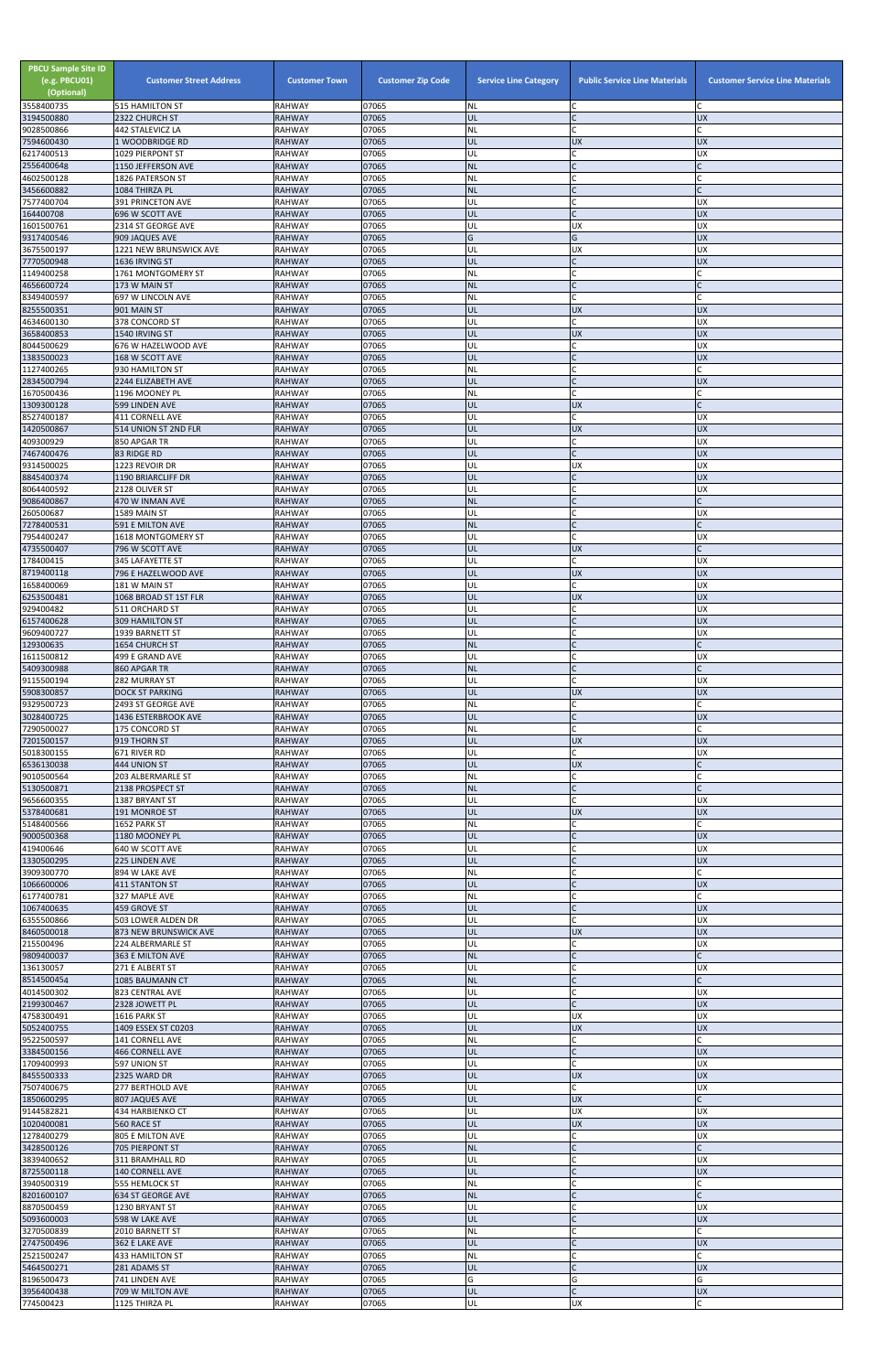| <b>PBCU Sample Site ID</b><br>(e.g. PBCU01)<br>(Optional) | <b>Customer Street Address</b>               | <b>Customer Town</b>           | <b>Customer Zip Code</b> | <b>Service Line Category</b> | <b>Public Service Line Materials</b> | <b>Customer Service Line Materials</b> |
|-----------------------------------------------------------|----------------------------------------------|--------------------------------|--------------------------|------------------------------|--------------------------------------|----------------------------------------|
| 2448400456<br>4164500623                                  | 915 NEW BRUNSWICK AVE<br>1515 BEDFORD ST     | <b>RAHWAY</b><br><b>RAHWAY</b> | 07065<br>07065           | UL<br>UL                     | C<br>UX                              | <b>UX</b><br><b>UX</b>                 |
| 1348400542                                                | 202 WILLIAMS ST                              | <b>RAHWAY</b>                  | 07065                    | UL                           | $\mathsf{C}$                         | <b>UX</b>                              |
| 8900500749<br>847400857                                   | 391 W INMAN AVE<br><b>614 HARRISON ST</b>    | <b>RAHWAY</b><br><b>RAHWAY</b> | 07065<br>07065           | UL<br>UL                     | <b>UX</b><br>$\mathsf{C}$            | <b>UX</b><br><b>UX</b>                 |
| 4111500734                                                | 271 WASHINGTON ST                            | <b>RAHWAY</b>                  | 07065                    | UL                           |                                      | <b>UX</b>                              |
| 4415400118<br>2602600860                                  | 325 COTTAGE ST<br>2012 PRICE ST              | <b>RAHWAY</b><br><b>RAHWAY</b> | 07065<br>07065           | UL<br>UL                     | $\sqrt{ }$<br><b>UX</b>              | <b>UX</b><br><b>UX</b>                 |
| 528400562                                                 | 510 JAQUES AVE                               | <b>RAHWAY</b>                  | 07065                    | UL                           |                                      | <b>UX</b>                              |
| 9930500029<br>9983500695                                  | 395 BRAMHALL RD<br>1403 CHURCH ST            | <b>RAHWAY</b><br><b>RAHWAY</b> | 07065<br>07065           | <b>NL</b><br><b>NL</b>       | $\mathsf{C}$<br>$\mathsf{C}$         | $\mathsf{C}$                           |
| 3024500631                                                | 853 E HAZELWOOD AVE                          | <b>RAHWAY</b>                  | 07065                    | UL                           | C                                    | <b>UX</b>                              |
| 3868400633<br>9209400565                                  | 742 LINDEN AVE<br>895 APGAR TR               | <b>RAHWAY</b><br><b>RAHWAY</b> | 07065<br>07065           | UL<br>UL                     | $\mathsf{C}$<br>$\mathsf{C}$         | <b>UX</b><br><b>UX</b>                 |
| 2725500294                                                | 338 BERTHOLD AVE                             | <b>RAHWAY</b>                  | 07065                    | UL                           | <b>UX</b>                            |                                        |
| 18400333                                                  | 942 HAMILTON ST                              | <b>RAHWAY</b>                  | 07065                    | ΝL                           | $\mathsf{C}$                         |                                        |
| 2621500522<br>749400029                                   | <b>18 POPULAR ST</b><br>363 W GRAND AVE      | <b>RAHWAY</b><br><b>RAHWAY</b> | 07065<br>07065           | G<br>UL                      | G<br>$\mathsf{C}$                    | $\mathsf{C}$<br><b>UX</b>              |
| 6142500497                                                | 2278 DESISTO DR                              | <b>RAHWAY</b>                  | 07065                    | UL                           | <b>UX</b>                            | <b>UX</b>                              |
| 5357400541<br>6529400085                                  | 1886 BEACON ST<br>205 W MILTON AVE           | <b>RAHWAY</b><br><b>RAHWAY</b> | 07065<br>07065           | UL<br>G                      | C<br>G                               | <b>UX</b><br>$\mathsf{C}$              |
| 8878400501                                                | 379 LOWER ALDEN DR                           | <b>RAHWAY</b>                  | 07065                    | UL                           | C                                    | <b>UX</b>                              |
| 2902600534<br>3854400622                                  | <b>860 HAMILTON ST</b><br>688 W SCOTT AVE    | <b>RAHWAY</b><br><b>RAHWAY</b> | 07065<br>07065           | UL<br>UL                     | $\mathsf{C}$                         | <b>UX</b><br><b>UX</b>                 |
| 1002400990                                                | 464 HANCOCK ST C0404                         | <b>RAHWAY</b>                  | 07065                    | UL                           | <b>UX</b>                            | <b>UX</b>                              |
| 559400161                                                 | 623 W GRAND AVE                              | RAHWAY                         | 07065                    | NL                           | $\mathsf{C}$                         | C                                      |
| 3425500619<br>1527400166                                  | 875 RIFFLE AVE<br>305 JEFFERSON AVE          | <b>RAHWAY</b><br><b>RAHWAY</b> | 07065<br>07065           | UL<br><b>NL</b>              | $\mathsf C$<br>$\mathsf{C}$          | <b>UX</b>                              |
| 5176756390                                                | 1706 LAWRENCE ST                             | <b>RAHWAY</b>                  | 07065                    | UL                           | <b>UX</b>                            | <b>UX</b>                              |
| 7217400944<br>9594600125                                  | 963 PIERPONT ST<br>2070 BARNETT ST           | <b>RAHWAY</b><br><b>RAHWAY</b> | 07065<br>07065           | UL<br>UL                     | C<br>$\mathsf{C}$                    | <b>UX</b><br><b>UX</b>                 |
| 4266400301                                                | 1246 KLINE PL                                | <b>RAHWAY</b>                  | 07065                    | UL                           | $\mathsf{C}$                         | <b>UX</b>                              |
| 7626130058<br>9905400847                                  | 2005 BOND ST 1ST FLR<br>492 ALBERMARLE ST    | <b>RAHWAY</b><br><b>RAHWAY</b> | 07065<br>07065           | UL<br>UL                     | <b>UX</b><br>C                       | <b>UX</b><br><b>UX</b>                 |
| 1408400262                                                | 907 W INMAN AVE                              | <b>RAHWAY</b>                  | 07065                    | <b>NL</b>                    | $\mathsf{C}$                         | $\mathsf{C}$                           |
| 2901500196<br>8218400030                                  | 435 HARRISON ST                              | <b>RAHWAY</b>                  | 07065<br>07065           | UL                           | $\mathsf{C}$                         | <b>UX</b><br><b>UX</b>                 |
| 3378400951                                                | 1250 FULTON ST APT B<br>344 E MILTON AVE     | <b>RAHWAY</b><br><b>RAHWAY</b> | 07065                    | UL<br>UL                     | <b>UX</b><br><b>UX</b>               | <b>UX</b>                              |
| 5421500323                                                | 638 HAMILTON ST                              | <b>RAHWAY</b>                  | 07065                    | NL                           |                                      |                                        |
| 6040500827<br>8470500692                                  | 383 ALBERMARLE ST<br>1202 BROADWAY           | <b>RAHWAY</b><br><b>RAHWAY</b> | 07065<br>07065           | UL<br>G                      | <b>UX</b>                            | <b>UX</b><br>G                         |
| 9998300323                                                | 329 NEW BRUNSWICK AVE FIRE                   | <b>RAHWAY</b>                  | 07065                    | UL                           | <b>UX</b>                            | <b>UX</b>                              |
| 2012500009<br>1219400624                                  | 678 W MILTON AVE<br>183 E STEARNS ST         | <b>RAHWAY</b><br>RAHWAY        | 07065<br>07065           | UL<br>UL                     | $\mathsf{C}$<br>$\mathsf{C}$         | <b>UX</b><br><b>UX</b>                 |
| 269400336                                                 | 631 JEFFERSON AVE                            | <b>RAHWAY</b>                  | 07065                    | <b>NL</b>                    | $\mathsf{C}$                         |                                        |
| 2794600103                                                | 1591 LAWRENCE ST                             | <b>RAHWAY</b>                  | 07065                    | NL                           | $\mathsf{C}$                         |                                        |
| 7444509554<br>2988400489                                  | 1299 MAIN ST<br>1054 JAQUES AVE              | <b>RAHWAY</b><br><b>RAHWAY</b> | 07065<br>07065           | UL<br>UL                     | <b>UX</b><br>C                       | <b>UX</b><br><b>UX</b>                 |
| 1714500268                                                | 156 W EMERSON AVE                            | <b>RAHWAY</b>                  | 07065                    | <b>NL</b>                    | $\mathsf{C}$                         |                                        |
| 3698400798<br>3714500464                                  | 70 W STEARNS ST<br>779 JAQUES AVE            | <b>RAHWAY</b><br><b>RAHWAY</b> | 07065<br>07065           | UL<br><b>NL</b>              |                                      | UX                                     |
| 7924500139                                                | 204 ALBERMARLE ST                            | <b>RAHWAY</b>                  | 07065                    | NL                           | O                                    |                                        |
| 6895400624<br>4943500771                                  | 380 JENSEN AVE<br>1145 MAYFAIR DR            | <b>RAHWAY</b><br><b>RAHWAY</b> | 07065<br>07065           | <b>NL</b><br>UL              | $\mathsf{C}$<br>C                    | <b>UX</b>                              |
| 5708400972                                                | 212 JENSEN AVE                               | <b>RAHWAY</b>                  | 07065                    | UL                           | $\mathsf{C}$                         | <b>UX</b>                              |
| 4729400412<br>215400291                                   | 1133 GRESLIN TR<br>1347 MAPLE TR             | <b>RAHWAY</b><br><b>RAHWAY</b> | 07065<br>07065           | UL<br><b>NL</b>              |                                      | <b>UX</b>                              |
| 5957400386                                                | 568 BRYANT ST                                | <b>RAHWAY</b>                  | 07065                    | UL                           | C                                    | UX                                     |
| 924500637<br>9458300865                                   | 294 RUDOLPH AVE<br>548 LINDEN AVE            | <b>RAHWAY</b><br><b>RAHWAY</b> | 07065<br>07065           | <b>NL</b><br>UL              | $\mathsf{C}$<br><b>UX</b>            | <b>UX</b>                              |
| 8697400391                                                | 2033 BARNETT ST                              | <b>RAHWAY</b>                  | 07065                    | <b>NL</b>                    | $\mathsf{C}$                         |                                        |
| 3039400224                                                | <b>253 ORCHARD ST</b>                        | RAHWAY                         | 07065                    | <b>NL</b>                    | $\mathsf{C}$                         |                                        |
| 7918400205<br>4601500491                                  | 444 W GRAND AVE<br>2304 COLONIAL DR          | <b>RAHWAY</b><br><b>RAHWAY</b> | 07065<br>07065           | UL<br><b>NL</b>              | $\mathsf{C}$<br>C                    | <b>UX</b>                              |
| 5776400597                                                | 577 BRYANT ST                                | <b>RAHWAY</b>                  | 07065                    | UL                           |                                      | <b>UX</b>                              |
| 9193500072<br>8128400665                                  | 662 W HAZELWOOD AVE<br>1239 BRIARCLIFF DR    | <b>RAHWAY</b><br><b>RAHWAY</b> | 07065<br>07065           | UL<br>G                      | <b>UX</b><br>G                       | $\mathsf{C}$                           |
| 8096500419                                                | 271 WILSON AVE                               | <b>RAHWAY</b>                  | 07065                    | UL                           | $\mathsf C$                          | <b>UX</b>                              |
| 5601500658<br>7044600517                                  | 875 MAURICE AVE<br>85 W MAIN ST              | <b>RAHWAY</b><br><b>RAHWAY</b> | 07065<br>07065           | <b>NL</b><br><b>NL</b>       | $\mathsf{C}$<br>$\mathsf{C}$         |                                        |
| 210500498                                                 | 150 COLONIA BLVD                             | <b>RAHWAY</b>                  | 07065                    | <b>NL</b>                    | $\mathsf{C}$                         |                                        |
| 725500141<br>1326130037                                   | 488 JENSEN AVE<br>1772 WHITTIER ST           | <b>RAHWAY</b><br><b>RAHWAY</b> | 07065<br>07065           | NL<br>UL                     | C<br><b>UX</b>                       |                                        |
| 6325500050                                                | 938 CRESCENT DR                              | <b>RAHWAY</b>                  | 07065                    | UL                           |                                      | <b>UX</b>                              |
| 721500386                                                 | 390 W MILTON AVE                             | <b>RAHWAY</b>                  | 07065                    | UL                           | $\mathsf{C}$                         | <b>UX</b>                              |
| 6778400311<br>1558400193                                  | 162 E STEARNS ST<br>1393 NEW CHURCH ST       | <b>RAHWAY</b><br><b>RAHWAY</b> | 07065<br>07065           | UL<br>UL                     | <b>UX</b><br>$\mathsf C$             | <b>UX</b><br><b>UX</b>                 |
| 8975500266                                                | 113 W SCOTT AVE                              | <b>RAHWAY</b>                  | 07065                    | UL                           | $\mathsf{C}$                         | <b>UX</b>                              |
| 8315500056<br>333500511                                   | 1363 STOCKTON ST<br>1749 PARK ST             | <b>RAHWAY</b><br><b>RAHWAY</b> | 07065<br>07065           | UL<br>UL                     | $\mathsf{C}$                         | <b>UX</b><br><b>UX</b>                 |
| 622500232                                                 | 146 MADISON AVE                              | <b>RAHWAY</b>                  | 07065                    | NL                           |                                      |                                        |
| 4820500760<br>9969400922                                  | 445 HARRISON ST                              | <b>RAHWAY</b><br><b>RAHWAY</b> | 07065<br>07065           | UL<br>UL                     | $\mathsf{C}$                         | <b>UX</b><br><b>UX</b>                 |
| 5360500950                                                | 565 HEMLOCK ST<br>793 MARTIN ST              | <b>RAHWAY</b>                  | 07065                    | UL                           | $\mathsf{C}$                         | <b>UX</b>                              |
| 3527400216                                                | 254 ORCHARD ST                               | <b>RAHWAY</b>                  | 07065                    | UL                           | $\mathsf{C}$                         | <b>UX</b>                              |
| 1250600832<br>1552500171                                  | 1054 PIERPONT ST<br>805 HILLSIDE RD          | RAHWAY<br><b>RAHWAY</b>        | 07065<br>07065           | UL<br>UL                     | <b>UX</b><br><b>UX</b>               | <b>UX</b><br><b>UX</b>                 |
| 6524500972                                                | 1696 LAWRENCE ST                             | <b>RAHWAY</b>                  | 07065                    | UL                           | <b>UX</b>                            | <b>UX</b>                              |
| 7420500843<br>2050500672                                  | 1843 LUDLOW ST<br>383 RUSSELL AVE            | <b>RAHWAY</b><br>RAHWAY        | 07065<br>07065           | UL<br>NL                     | $\mathsf{C}$<br>$\mathsf{C}$         | <b>UX</b><br>C                         |
| 6996400588                                                | 521 E MILTON AVE                             | <b>RAHWAY</b>                  | 07065                    | UL                           |                                      | <b>UX</b>                              |
| 3346920049<br>4487400975                                  | 1171 MAIN ST                                 | <b>RAHWAY</b><br><b>RAHWAY</b> | 07065<br>07065           | UL<br>UL                     | <b>UX</b><br>$\mathsf C$             | <b>UX</b><br><b>UX</b>                 |
| 5067400877                                                | 263 E HAZELWOOD AVE<br><b>693 HEMLOCK ST</b> | RAHWAY                         | 07065                    | UL                           | $\mathsf C$                          | <b>UX</b>                              |
| 8976400201                                                | <b>71 DUKES RD</b>                           | <b>RAHWAY</b>                  | 07065                    | <b>NL</b>                    | $\mathsf{C}$                         |                                        |
| 5209400964<br>9060500326                                  | 1459 PINEWOOD ST<br>1441 ESSEX ST            | <b>RAHWAY</b><br><b>RAHWAY</b> | 07065<br>07065           | <b>NL</b><br>UL              | $\mathsf{C}$<br>$\mathsf{C}$         | <b>UX</b>                              |
| 3278500925                                                | 367 ALBERMARLE ST                            | RAHWAY                         | 07065                    | <b>NL</b>                    | $\mathsf{C}$                         |                                        |
| 5278500359<br>6688400085                                  | 1508 BEDFORD ST<br>1210 REVOIR DR            | <b>RAHWAY</b><br><b>RAHWAY</b> | 07065<br>07065           | <b>NL</b><br>UL              | $\mathsf{C}$<br><b>UX</b>            |                                        |
| 7192400703                                                | 297 -301 W GRAND AVE                         | <b>RAHWAY</b>                  | 07065                    | <b>UL</b>                    | <b>UX</b>                            | <b>UX</b>                              |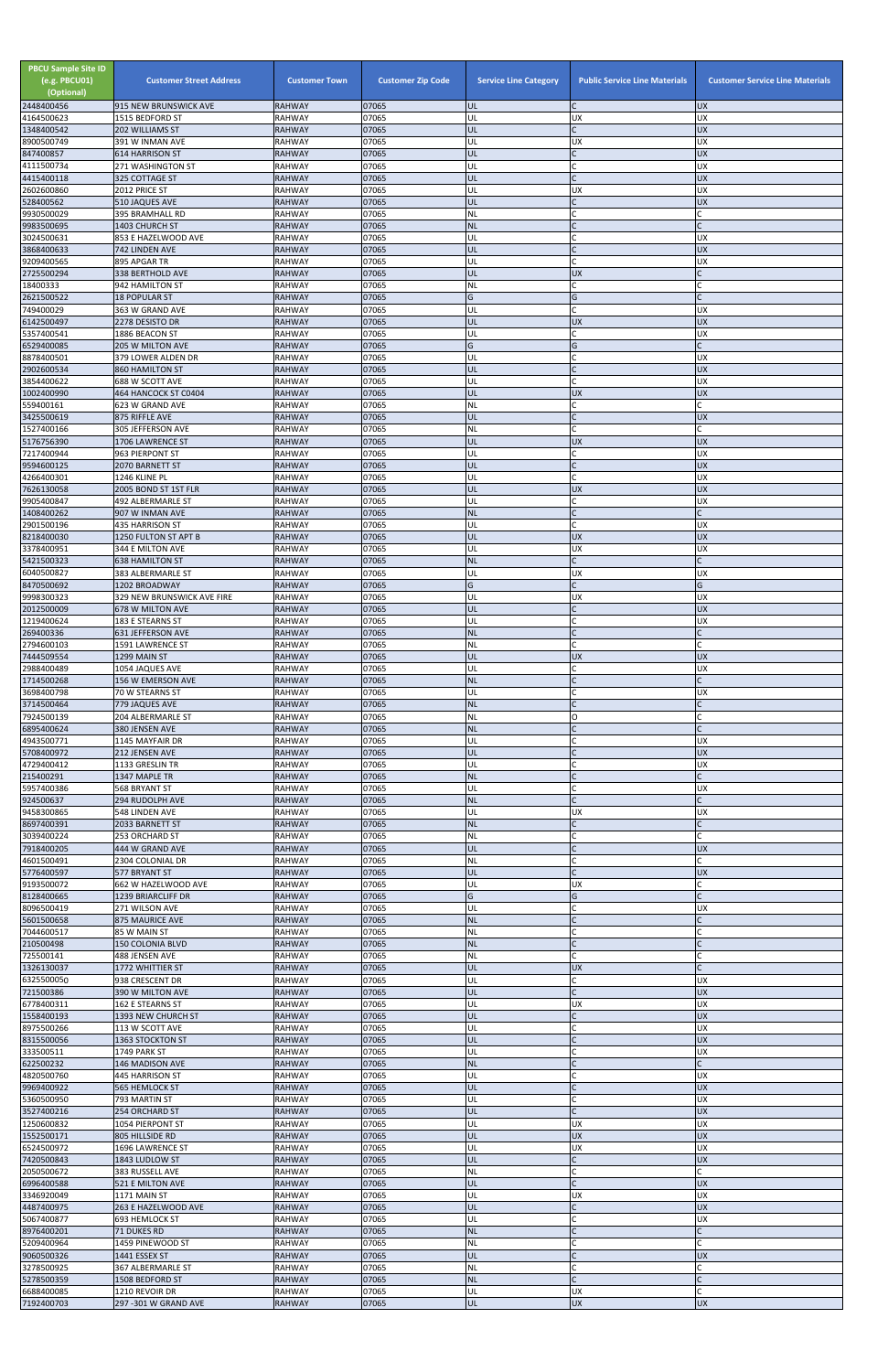| <b>PBCU Sample Site ID</b><br>(e.g. PBCU01)<br>(Optional)<br>4146920063 | <b>Customer Street Address</b><br>1150 BROAD ST UNIT 103 | <b>Customer Town</b><br><b>RAHWAY</b> | <b>Customer Zip Code</b><br>07065 | <b>Service Line Category</b><br>UL | <b>Public Service Line Materials</b><br>UX | <b>Customer Service Line Materials</b><br>UX |
|-------------------------------------------------------------------------|----------------------------------------------------------|---------------------------------------|-----------------------------------|------------------------------------|--------------------------------------------|----------------------------------------------|
| 4904500924                                                              | 678 UNION ST                                             | <b>RAHWAY</b>                         | 07065                             | UL                                 | UX                                         |                                              |
| 7164500195<br>8421500291                                                | 963 TRUSSLER PL<br>1498 CHURCH ST                        | <b>RAHWAY</b><br><b>RAHWAY</b>        | 07065<br>07065                    | NL<br>UL                           | lC.<br>lc.                                 | <b>UX</b>                                    |
| 3939300279                                                              | <b>45 CAROLYN AVE</b>                                    | <b>RAHWAY</b>                         | 07065                             | NL                                 | C                                          |                                              |
| 1617400618<br>1707400088                                                | 801 HOLLY PL<br>338 ALBERMARLE ST                        | <b>RAHWAY</b><br><b>RAHWAY</b>        | 07065<br>07065                    | UL<br><b>NL</b>                    | IC<br>C                                    | <b>UX</b>                                    |
| 6927400953                                                              | 452 JAQUES AVE                                           | <b>RAHWAY</b>                         | 07065                             | UL                                 | $\mathsf{C}$                               | <b>UX</b>                                    |
| 8224500442<br>8396400029                                                | 714 E SCOTT AVE<br>1075 STONE ST                         | <b>RAHWAY</b><br><b>RAHWAY</b>        | 07065<br>07065                    | UL<br>UL                           | <b>C</b><br><b>UX</b>                      | <b>UX</b>                                    |
| 1104500524                                                              | 2122 FELVER CT                                           | <b>RAHWAY</b>                         | 07065                             | UL                                 | <b>UX</b>                                  | UX                                           |
| 6842400061<br>3434500746                                                | 1435 BARNHARDT LA C0604<br>1696 WINFIELD ST              | <b>RAHWAY</b><br><b>RAHWAY</b>        | 07065<br>07065                    | UL<br>NL                           | UX<br>lc.                                  | <b>UX</b>                                    |
| 8210500500                                                              | 870 ST GEORGE AVE                                        | <b>RAHWAY</b>                         | 07065                             | UL                                 | <b>UX</b>                                  | <b>UX</b>                                    |
| 2247500344<br>849400424                                                 | 1857 HIGHWAY 1<br><b>687 SEMINARY AVE</b>                | <b>RAHWAY</b><br><b>RAHWAY</b>        | 07065<br>07065                    | UL<br>UL                           | <b>UX</b><br>$\mathsf{C}$                  | UX<br><b>UX</b>                              |
| 1110500442                                                              | 287 ORCHARD ST                                           | <b>RAHWAY</b>                         | 07065                             | NL                                 | <b>C</b>                                   |                                              |
| 3519400268<br>2582500561                                                | 635 CORA PL<br>1500 LAMBERT ST                           | <b>RAHWAY</b><br><b>RAHWAY</b>        | 07065<br>07065                    | UL<br>UL                           | $\mathsf{C}$<br>IC                         | <b>UX</b><br>UX                              |
| 2010500338                                                              | 361 CONCORD ST                                           | <b>RAHWAY</b>                         | 07065<br>07065                    | UL                                 | $\mathsf{C}$<br>C                          | <b>UX</b>                                    |
| 1856600652<br>3268400664                                                | 879 CRESCENT DR<br>183 FORBES ST                         | <b>RAHWAY</b><br><b>RAHWAY</b>        | 07065                             | NL<br>UL                           | lC.                                        | <b>UX</b>                                    |
| 9775500365<br>3328400226                                                | 264 DONALD AVE<br>372 W HAZELWOOD AVE                    | <b>RAHWAY</b><br><b>RAHWAY</b>        | 07065<br>07065                    | UL<br><b>NL</b>                    | $\mathsf{C}$<br>IC                         | <b>UX</b>                                    |
| 874500279                                                               | 1495 CHURCH ST                                           | <b>RAHWAY</b>                         | 07065                             | Ġ                                  | G                                          |                                              |
| 3237400595<br>6569400095                                                | 1742 PARK ST<br>463 W LAKE AVE                           | <b>RAHWAY</b><br><b>RAHWAY</b>        | 07065<br>07065                    | <b>NL</b><br>UL                    | lC.<br><b>C</b>                            | UX                                           |
| 4778500349                                                              | 143 W MILTON AVE                                         | <b>RAHWAY</b>                         | 07065                             | UL                                 | $\mathsf{C}$                               | <b>UX</b>                                    |
| 3196500051<br>3458400944                                                | 2338 WHITTIER ST<br>2240 LUDLOW ST                       | <b>RAHWAY</b><br><b>RAHWAY</b>        | 07065<br>07065                    | UL<br><b>NL</b>                    | <b>UX</b><br>lC.                           |                                              |
| 4183500184                                                              | 2319 DESISTO DR                                          | <b>RAHWAY</b>                         | 07065                             | UL                                 | <b>UX</b>                                  | UX                                           |
| 6228400339<br>7989300578                                                | <b>1224 ELM TR</b><br>892 TRUSSLER PL                    | <b>RAHWAY</b><br><b>RAHWAY</b>        | 07065<br>07065                    | UL<br>UL                           | <b>UX</b><br><b>UX</b>                     | <b>XD</b><br>UX                              |
| 1471500845                                                              | 613 W HAZELWOOD AVE                                      | <b>RAHWAY</b>                         | 07065                             | UL                                 | $\mathsf{C}$                               | <b>UX</b>                                    |
| 8626130050<br>4690500690                                                | 201 WESCOTT DR<br><b>692 AUDREY DR</b>                   | <b>RAHWAY</b><br><b>RAHWAY</b>        | 07065<br>07065                    | UL<br>G                            | <b>UX</b><br><b>UX</b>                     | <b>UX</b><br>G                               |
| 6080500419                                                              | 1259 MADISON HILL RD                                     | <b>RAHWAY</b>                         | 07065                             | UL                                 | C                                          | UX                                           |
| 3057400809<br>8414500838                                                | 1367 JEFFERSON AVE<br><b>1385 CHURCH ST</b>              | <b>RAHWAY</b><br><b>RAHWAY</b>        | 07065<br>07065                    | UL<br><b>NL</b>                    | <b>UX</b>                                  | <b>UX</b>                                    |
| 2449400897                                                              | 2336 ST GEORGE AVE                                       | <b>RAHWAY</b>                         | 07065                             | UL                                 | $\mathsf{C}$                               | <b>UX</b>                                    |
| 9976400259<br>840500931                                                 | 125 RUDOLPH AVE<br>245 WALTER ST                         | <b>RAHWAY</b><br><b>RAHWAY</b>        | 07065<br>07065                    | NL<br><b>NL</b>                    | C<br>IC                                    |                                              |
| 106400958<br>2255500596                                                 | 2329 KNAPP DR<br>223 ADAMS ST                            | <b>RAHWAY</b><br><b>RAHWAY</b>        | 07065<br>07065                    | UL<br>UL                           | lC.<br>lc.                                 | UX<br><b>UX</b>                              |
| 450500006                                                               | 2104 ELIZABETH AVE 2ND FLR                               | <b>RAHWAY</b>                         | 07065                             | UL                                 | <b>UX</b>                                  | UX                                           |
| 6018300204<br>6309400378                                                | <b>171 IVA ST</b><br><b>46 BRAMHALL RD</b>               | <b>RAHWAY</b><br><b>RAHWAY</b>        | 07065<br>07065                    | UL<br><b>NL</b>                    | <b>UX</b><br>lC.                           | <b>UX</b>                                    |
| 3665500988                                                              | 167 RUDOLPH AVE                                          | <b>RAHWAY</b>                         | 07065                             | <b>NL</b>                          | $\overline{C}$                             |                                              |
| 8459400379<br>6184500901                                                | 1842 LUDLOW ST<br>240 MAPLE AVE                          | <b>RAHWAY</b><br><b>RAHWAY</b>        | 07065<br>07065                    | NL<br>UL                           | lC.<br><b>UX</b>                           | <b>UX</b>                                    |
| 9608400991<br>7456600126                                                | 340 RUDOLPH AVE<br><b>665 CENTRAL AVE</b>                | <b>RAHWAY</b><br><b>RAHWAY</b>        | 07065<br>07065                    | UL<br>UL                           | lC.<br>$\mathsf{C}$                        | UX<br><b>UX</b>                              |
| 1985400499                                                              | 685 AUDREY DR                                            | <b>RAHWAY</b>                         | 07065                             | UL                                 | lC.                                        | UX                                           |
| 2599400506<br>6656400254                                                | 1420 CHURCH ST<br>1501 ESTERBROOK AVE A                  | <b>RAHWAY</b><br><b>RAHWAY</b>        | 07065<br>07065                    | UL<br>UL                           | lc.<br>UX                                  | <b>UX</b><br><b>UX</b>                       |
| 8045500666<br>3883600273                                                | 132 ELM AVE                                              | <b>RAHWAY</b>                         | 07065<br>07065                    | UL<br>UL                           | $\mathsf{C}$<br>$\mathsf{C}$               | <b>UX</b><br><b>UX</b>                       |
| 4854400487                                                              | 134 STANTON ST<br>1161 MADISON HILL RD                   | <b>RAHWAY</b><br><b>RAHWAY</b>        | 07065                             | <b>NL</b>                          | $\mathsf{C}$                               |                                              |
| 9980500385<br>7810500372                                                | 231 DUKES RD<br>70 RIDGE RD                              | <b>RAHWAY</b><br><b>RAHWAY</b>        | 07065<br>07065                    | NL<br>UL                           | C<br>lC.                                   | <b>UX</b>                                    |
| 5656400568                                                              | 1501 ESTERBROOK AVE B                                    | <b>RAHWAY</b>                         | 07065                             | UL                                 | <b>UX</b>                                  | <b>UX</b>                                    |
| 408400596<br>100500202                                                  | 339 DUKES RD<br><b>627 CENTRAL AVE</b>                   | <b>RAHWAY</b><br><b>RAHWAY</b>        | 07065<br>07065                    | UL<br>G                            | lC.<br>lC.                                 | <b>UX</b><br>G                               |
| 8883600964                                                              | 94 W EMERSON AVE                                         | <b>RAHWAY</b>                         | 07065                             | <b>NL</b>                          | $\mathsf{C}$                               |                                              |
| 1698400415<br>9128300536                                                | 867 JAQUES AVE<br>381 RALEIGH RD                         | <b>RAHWAY</b><br><b>RAHWAY</b>        | 07065<br>07065                    | NL<br>UL                           | C<br>$\overline{C}$                        | <b>UX</b>                                    |
| 7576400469<br>68300259                                                  | 670 W HAZELWOOD AVE<br>1089 WILLIAM V YOUNG DR           | <b>RAHWAY</b><br><b>RAHWAY</b>        | 07065<br>07065                    | <b>NL</b><br>UL                    | <b>C</b><br><b>UX</b>                      | <b>UX</b>                                    |
| 1770500470                                                              | 1472 CHURCH ST                                           | <b>RAHWAY</b>                         | 07065                             | G                                  | G                                          |                                              |
| 2705500275<br>2019400729                                                | 1775 PARK ST<br>1439 IRVING ST                           | <b>RAHWAY</b><br><b>RAHWAY</b>        | 07065<br>07065                    | <b>NL</b><br>UL                    | $\mathsf{C}$<br><b>UX</b>                  | UX                                           |
| 4283500307                                                              | 348 MORTON AVE                                           | <b>RAHWAY</b>                         | 07065                             | UL                                 | $\mathsf{C}$                               | <b>UX</b>                                    |
| 3522500091<br>2097400831                                                | 24 W EMERSON AVE<br>700 BROOKSIDE RD                     | <b>RAHWAY</b><br><b>RAHWAY</b>        | 07065<br>07065                    | UL<br>UL                           | C<br>IC                                    | UX<br><b>UX</b>                              |
| 4220400462                                                              | 2374 HULICK PL                                           | <b>RAHWAY</b>                         | 07065                             | UL                                 | <b>C</b>                                   | <b>UX</b>                                    |
| 2414500845<br>3429500564                                                | 1116 KLINE PL<br>843 STACY PL                            | <b>RAHWAY</b><br><b>RAHWAY</b>        | 07065<br>07065                    | <b>NL</b><br>UL                    | $\mathsf{C}$<br>lC.                        | <b>UX</b>                                    |
| 6201600388<br>367400259                                                 | <b>421 STANLEY PL</b><br>467 W INMAN AVE                 | <b>RAHWAY</b><br><b>RAHWAY</b>        | 07065<br>07065                    | <b>NL</b><br>UL                    | $\mathsf{C}$                               | UX                                           |
| 9369400602                                                              | 658 GROVE ST                                             | <b>RAHWAY</b>                         | 07065                             | UL                                 |                                            | <b>UX</b>                                    |
| 5650500590<br>320400491                                                 | 655 W GRAND AVE<br>703 W SCOTT AVE                       | <b>RAHWAY</b><br><b>RAHWAY</b>        | 07065<br>07065                    | IUL.<br>UL                         | $\mathsf C$                                | ΙUΧ<br><b>ND</b>                             |
| 8540500973<br>1329500260                                                | 129 W STEARNS ST                                         | <b>RAHWAY</b><br><b>RAHWAY</b>        | 07065<br>07065                    | <b>NL</b><br>UL                    | lC.<br>$\mathsf{C}$                        | <b>UX</b>                                    |
| 842400500                                                               | 2304 ALLEN ST<br>1459 BARNHARDT LA C0705                 | <b>RAHWAY</b>                         | 07065                             | UL                                 | <b>UX</b>                                  | <b>UX</b>                                    |
| 1174500743<br>4407400475                                                | 605 W INMAN AVE<br><b>487 JEFFERSON AVE</b>              | <b>RAHWAY</b><br><b>RAHWAY</b>        | 07065<br>07065                    | NL<br>G                            | $\mathsf{C}$<br><b>C</b>                   | G                                            |
| 8116130093                                                              | 1185 WOODBRIDGE RD                                       | <b>RAHWAY</b>                         | 07065                             | UL                                 | <b>UX</b>                                  |                                              |
| 4707400673<br>9337400587                                                | 136 JAMES TR<br>183 MADISON AVE                          | <b>RAHWAY</b><br><b>RAHWAY</b>        | 07065<br>07065                    | NL<br><b>NL</b>                    | lC.<br>$\mathsf{C}$                        |                                              |
| 2650600984                                                              | 54 W CHERRY ST                                           | <b>RAHWAY</b>                         | 07065                             | UL                                 | <b>UX</b>                                  | O                                            |
| 1565500943<br>8759400411                                                | 130 W INMAN AVE<br>2231 WINFIELD ST                      | <b>RAHWAY</b><br><b>RAHWAY</b>        | 07065<br>07065                    | UL<br>UL                           | $\mathsf{C}$<br>C.                         | <b>UX</b><br><b>UX</b>                       |
| 7778400311<br>2644500705                                                | 192 E ALBERT ST<br>2254 WINFIELD ST                      | <b>RAHWAY</b><br><b>RAHWAY</b>        | 07065<br>07065                    | UL<br><b>NL</b>                    | <b>UX</b><br>lC.                           |                                              |
| 4677300136                                                              | 90 RIDGE RD                                              | <b>RAHWAY</b>                         | 07065                             | <b>NL</b>                          | $\mathsf{C}$                               |                                              |
| 9959400238<br>5829400826                                                | 1181 JAQUES AVE<br>724 GROVE ST                          | <b>RAHWAY</b><br><b>RAHWAY</b>        | 07065<br>07065                    | UL<br><b>NL</b>                    | lC.<br>$\mathsf{C}$                        | UX                                           |
| 3889300072                                                              | 1 MARTIN & LEESVILLE AVE                                 | <b>RAHWAY</b>                         | 07065                             | UL                                 | <b>UX</b>                                  | <b>UX</b>                                    |
| 6348400606<br>3128500666                                                | 1010 MAIN ST<br>682 MAPLE AVE                            | <b>RAHWAY</b><br>RAHWAY               | 07065<br>07065                    | UL<br>UL                           | $\mathsf C$<br><b>UX</b>                   | <b>XN</b><br>UX                              |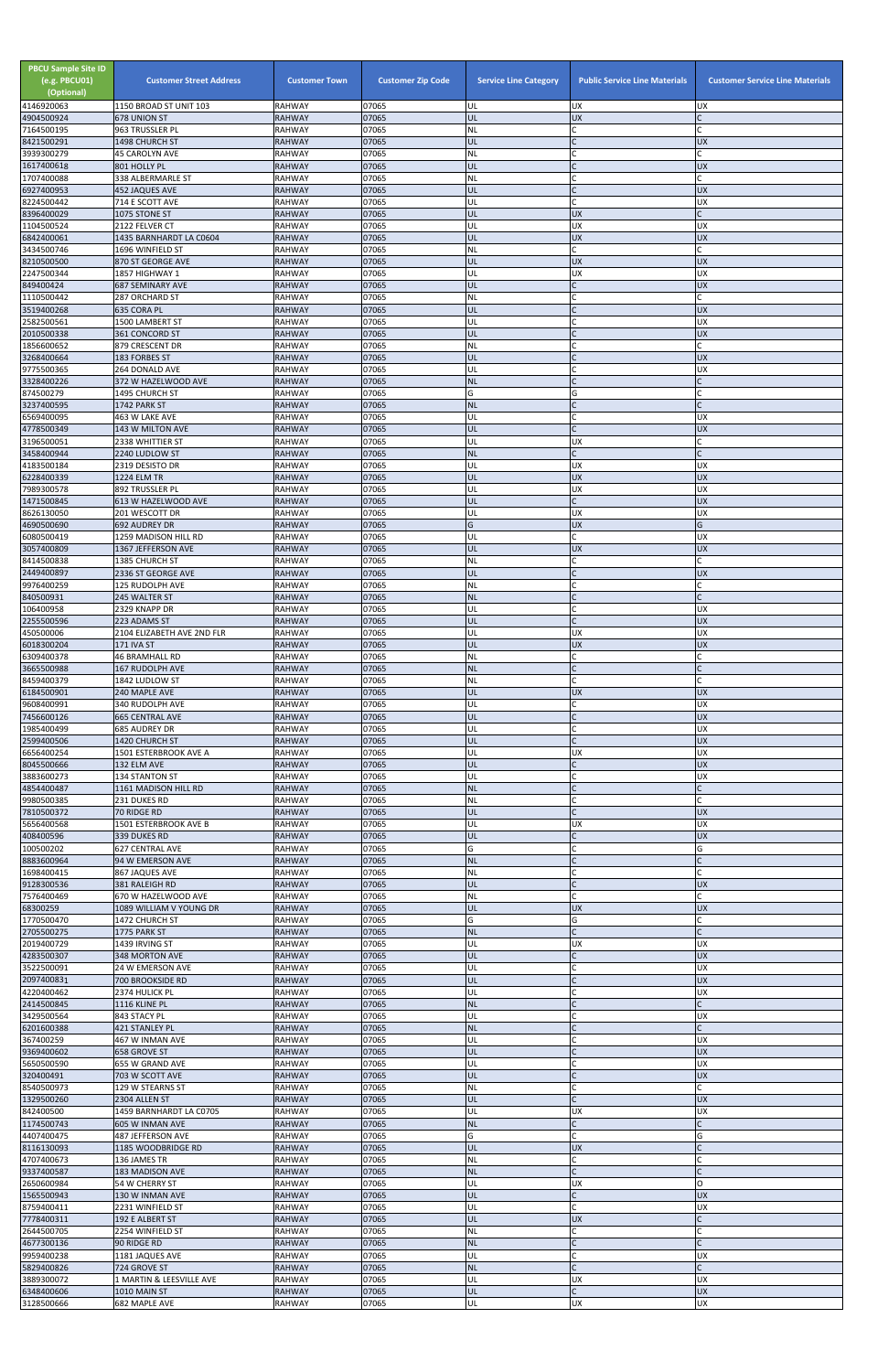| <b>PBCU Sample Site ID</b><br>(e.g. PBCU01)<br>(Optional) | <b>Customer Street Address</b>                      | <b>Customer Town</b>           | <b>Customer Zip Code</b> | <b>Service Line Category</b> | <b>Public Service Line Materials</b> | <b>Customer Service Line Materials</b> |
|-----------------------------------------------------------|-----------------------------------------------------|--------------------------------|--------------------------|------------------------------|--------------------------------------|----------------------------------------|
| 5629400899<br>747500763                                   | 801 ELM AVE<br>384 REGINA AVE                       | <b>RAHWAY</b><br><b>RAHWAY</b> | 07065<br>07065           | <b>UL</b><br>UL              | C<br>UX                              | <b>UX</b><br>UX                        |
| 39400966                                                  | 164 CONCORD ST                                      | <b>RAHWAY</b>                  | 07065                    | <b>NL</b>                    | $\mathsf{C}$                         |                                        |
| 3015400873<br>6608300230                                  | 88 E HAZELWOOD AVE<br>493 HARRISON ST               | RAHWAY<br><b>RAHWAY</b>        | 07065<br>07065           | G<br>UL                      | G<br><b>UX</b>                       | UX<br><b>UX</b>                        |
| 152400283                                                 | 1389 ESSEX ST C0208                                 | <b>RAHWAY</b>                  | 07065                    | UL                           | <b>UX</b>                            | UX                                     |
| 5504400474<br>7246920035                                  | 116 E HAZELWOOD AVE<br>1166 NEW BRUNSWICK AVE C0304 | <b>RAHWAY</b><br><b>RAHWAY</b> | 07065<br>07065           | UL<br>UL                     | <b>UX</b><br><b>UX</b>               | <b>UX</b><br>UX                        |
| 4510500989                                                | 105 RUSSELL AVE                                     | <b>RAHWAY</b>                  | 07065                    | <b>NL</b>                    | $\mathsf{C}$                         |                                        |
| 7598400669<br>1528500810                                  | <b>68 CLINTON ST</b><br>401 GROVE ST                | <b>RAHWAY</b><br><b>RAHWAY</b> | 07065<br>07065           | UL<br>UL                     | C<br>$\mathsf{C}$                    | UX<br><b>UX</b>                        |
| 7835500518                                                | 1125 CHARLOTTE PL                                   | <b>RAHWAY</b>                  | 07065                    | NL                           | l C                                  |                                        |
| 4088400850                                                | 1024 MAURICE AVE                                    | <b>RAHWAY</b>                  | 07065                    | <b>NL</b>                    | $\mathsf{C}$                         |                                        |
| 9096400033<br>1353500708                                  | 2219 WHITTIER ST<br>150 WALTER ST                   | <b>RAHWAY</b><br><b>RAHWAY</b> | 07065<br>07065           | UL<br><b>NL</b>              | C                                    | <b>UX</b>                              |
| 70500633                                                  | 204 JEFFERSON AVE                                   | <b>RAHWAY</b>                  | 07065                    | UL                           |                                      | UX                                     |
| 8366400542<br>2782500251                                  | <b>684 HAMILTON ST</b><br><b>654 HAMILTON ST</b>    | <b>RAHWAY</b><br><b>RAHWAY</b> | 07065<br>07065           | UL<br>UL                     | $\mathsf{C}$<br>C                    | UX<br>UX                               |
| 3753700074                                                | 634 W INMAN AVE                                     | <b>RAHWAY</b>                  | 07065                    | G                            | G                                    | <b>UX</b>                              |
| 6240500066                                                | 825 JAQUES AVE                                      | <b>RAHWAY</b>                  | 07065                    | G                            | G                                    | UX                                     |
| 7509400949<br>1328400026                                  | 1319 KANSKI CT<br>578 MAPLE AVE                     | <b>RAHWAY</b><br>RAHWAY        | 07065<br>07065           | <b>NL</b><br>UL              | $\mathsf{C}$<br>C                    | UX                                     |
| 3882500956                                                | 1586 IRVING ST                                      | <b>RAHWAY</b>                  | 07065                    | <b>NL</b>                    | $\mathsf{C}$                         |                                        |
| 6669400710<br>4693500393                                  | 151 W STEARNS ST<br>87 RICHMOND TR                  | <b>RAHWAY</b><br><b>RAHWAY</b> | 07065<br>07065           | NL<br><b>NL</b>              | $\mathsf{C}$                         |                                        |
| 2719400061                                                | 550 ALDEN DR                                        | <b>RAHWAY</b>                  | 07065                    | UL                           | <b>UX</b>                            | <b>UX</b>                              |
| 8590500479                                                | 1610 MONTGOMERY ST                                  | <b>RAHWAY</b>                  | 07065                    | <b>NL</b>                    | $\mathsf{C}$                         |                                        |
| 6159400504<br>3300500334                                  | 2168 LUDLOW ST<br>1578 IRVING ST                    | <b>RAHWAY</b><br><b>RAHWAY</b> | 07065<br>07065           | UL<br>UL                     | $\mathsf{C}$<br>$\mathsf{C}$         | UX<br><b>UX</b>                        |
| 8410500779                                                | <b>158 BERTHOLD AVE</b>                             | RAHWAY                         | 07065                    | UL                           | <b>UX</b>                            | <b>UX</b>                              |
| 84500044                                                  | 1261 PIERPONT ST                                    | <b>RAHWAY</b>                  | 07065<br>07065           | UL                           | $\overline{C}$<br>$\mathsf{C}$       | <b>UX</b>                              |
| 3979400892<br>2194500752                                  | 2013 HENRY ST<br>2415 ST GEORGE AVE                 | <b>RAHWAY</b><br><b>RAHWAY</b> | 07065                    | UL<br>UL                     |                                      | UX<br>UX                               |
| 8667400969                                                | 2020 HENRY ST                                       | <b>RAHWAY</b>                  | 07065                    | NL                           | C                                    |                                        |
| 364500547<br>5850500580                                   | 103 ELM AVE<br>1739 RUTHERFORD ST                   | <b>RAHWAY</b><br><b>RAHWAY</b> | 07065<br>07065           | UL<br>UL                     | $\mathsf{C}$<br>C                    | <b>UX</b><br>UX                        |
| 1657400035                                                | 1007 MAIN ST                                        | <b>RAHWAY</b>                  | 07065                    | G                            | G                                    | <b>UX</b>                              |
| 8594500524                                                | 530 W MEADOW AVE                                    | <b>RAHWAY</b>                  | 07065                    | NL                           |                                      |                                        |
| 327400586<br>5907400871                                   | 1667 OLIVER ST<br>1886 TURNER ST                    | RAHWAY<br><b>RAHWAY</b>        | 07065<br>07065           | IUL<br>UL                    | <b>UX</b><br><b>UX</b>               | <b>UX</b>                              |
| 5087400394                                                | 1219 ST GEORGE AVE                                  | <b>RAHWAY</b>                  | 07065                    | UL                           |                                      | <b>UX</b>                              |
| 5898400095<br>5902500447                                  | 2083 EVANS ST<br>274 W GRAND AVE                    | <b>RAHWAY</b><br><b>RAHWAY</b> | 07065<br>07065           | NL<br><b>NL</b>              | C<br>$\mathsf{C}$                    |                                        |
| 7804500302                                                | 460 UNION ST                                        | RAHWAY                         | 07065                    | UL                           | <b>UX</b>                            |                                        |
| 1624500174                                                | <b>88 E EMERSON AVE</b>                             | <b>RAHWAY</b>                  | 07065                    | <b>NL</b>                    | $\mathsf{C}$                         |                                        |
| 7070500316<br>1299300005                                  | 261 ORCHARD ST<br>1421 PINEWOOD ST                  | <b>RAHWAY</b><br>RAHWAY        | 07065<br>07065           | UL<br>UL                     | $\mathsf{C}$<br><b>UX</b>            | UX<br><b>UX</b>                        |
| 9382500261                                                | 733 UNION ST                                        | <b>RAHWAY</b>                  | 07065                    | UL                           | <b>UX</b>                            |                                        |
| 4329400049<br>6683500516                                  | <b>694 HAMILTON ST</b><br>1634 COLUMBUS PL          | <b>RAHWAY</b><br><b>RAHWAY</b> | 07065<br>07065           | <b>NL</b><br>UL              | $\mathsf{C}$<br>C                    | <b>UX</b>                              |
| 7559400844                                                | 1452 BEDFORD ST                                     | <b>RAHWAY</b>                  | 07065                    | UL                           | $\mathsf{C}$                         | <b>UX</b>                              |
| 6414500563                                                | 1200 FARRELL TR                                     | <b>RAHWAY</b>                  | 07065                    | UL                           | <b>UX</b>                            | UX                                     |
| 707400340<br>2450600434                                   | 452 ORCHARD ST<br>734 BROOKSIDE RD                  | <b>RAHWAY</b><br>RAHWAY        | 07065<br>07065           | <b>NL</b><br>UL              | $\mathsf{C}$<br><b>UX</b>            | UX                                     |
| 2983600408                                                | 677 JAQUES AVE 1ST FLR                              | <b>RAHWAY</b>                  | 07065                    | UL                           | <b>UX</b>                            | <b>UX</b>                              |
| 1415500983<br>5401600397                                  | 1547 LENOX PL<br>408 MADISON AVE                    | RAHWAY<br><b>RAHWAY</b>        | 07065<br>07065           | UL<br><b>NL</b>              | C<br>$\mathsf{C}$                    | <b>UX</b>                              |
| 5718400301                                                | 2149 CHURCH ST                                      | <b>RAHWAY</b>                  | 07065                    | G                            | G                                    |                                        |
| 8370500490                                                | 713 W GRAND AVE                                     | <b>RAHWAY</b>                  | 07065                    | G                            | G                                    | <b>UX</b>                              |
| 7059400988<br>5799400868                                  | 751 W LINCOLN AVE<br>1332 MAPLE TR                  | <b>RAHWAY</b><br><b>RAHWAY</b> | 07065<br>07065           | NL<br>UL                     | $\mathsf{C}$<br>$\mathsf{C}$         | <b>UX</b>                              |
| 9864500134                                                | 874 CRESCENT DR                                     | <b>RAHWAY</b>                  | 07065                    | UL                           | <b>UX</b>                            | <b>UX</b>                              |
| 2894500714<br>3079400225                                  | 554 TENEYKE PL<br>376 MADISON AVE                   | <b>RAHWAY</b><br><b>RAHWAY</b> | 07065<br>07065           | UL<br>UL                     | <b>UX</b><br>C                       | <b>UX</b>                              |
| 1805400660                                                | 1827 NEWTON ST                                      | <b>RAHWAY</b>                  | 07065                    | <b>NL</b>                    | $\mathsf{C}$                         |                                        |
| 7122500884                                                | 2301 KNAPP DR                                       | <b>RAHWAY</b>                  | 07065                    | G                            | G                                    | UX                                     |
| 8665500695<br>5399400163                                  | 487 BRAMHALL RD<br>448 HARRISON ST                  | <b>RAHWAY</b><br><b>RAHWAY</b> | 07065<br>07065           | UL<br>NL                     | $\mathsf{C}$<br>C                    | UX                                     |
| 422500161                                                 | <b>436 CENTRAL AVE</b>                              | <b>RAHWAY</b>                  | 07065                    | UL                           | $\mathsf{C}$                         | <b>UX</b>                              |
| 3990500641                                                | 2353 ST GEORGE AVE                                  | <b>RAHWAY</b>                  | 07065<br>07065           | UL<br>UL                     | <b>UX</b><br><b>UX</b>               | <b>UX</b>                              |
| 6974500295<br>170500620                                   | 1421 MAIN ST<br>190 W INMAN AVE                     | <b>RAHWAY</b><br><b>RAHWAY</b> | 07065                    | UL                           | C                                    | UX                                     |
| 6466400031                                                | 1681 OLIVER ST                                      | <b>RAHWAY</b>                  | 07065                    | UL                           | $\mathsf{C}$                         | <b>UX</b>                              |
| 257400292<br>2980500277                                   | 1518 CAMPBELL ST<br>373 CORNELL AVE                 | <b>RAHWAY</b><br><b>RAHWAY</b> | 07065<br>07065           | G<br>UL                      | $\mathsf{C}$                         | G<br><b>UX</b>                         |
| 1683500915                                                | 434 GROVE ST                                        | <b>RAHWAY</b>                  | 07065                    | UL                           | <b>UX</b>                            |                                        |
| 7484400451<br>8424500994                                  | <b>2005 ROUTE 1</b><br>1230 WHELAN PL               | <b>RAHWAY</b><br><b>RAHWAY</b> | 07065<br>07065           | UL<br>UL                     | <b>UX</b><br><b>UX</b>               | <b>UX</b>                              |
| 6149400391                                                | 1577 LAWRENCE ST                                    | <b>RAHWAY</b>                  | 07065                    | UL                           | C                                    | <b>UX</b>                              |
| 497400039                                                 | 257 ALBERMARLE ST                                   | <b>RAHWAY</b>                  | 07065                    | UL                           | $\mathsf{C}$                         | <b>UX</b>                              |
| 2147400613<br>9942400076                                  | 1003 ST GEORGE AVE<br>1233 KLINE PL                 | <b>RAHWAY</b><br><b>RAHWAY</b> | 07065<br>07065           | UL<br>UL                     | <b>UX</b>                            | <b>UX</b><br>UX                        |
| 6167400676                                                | 879 W INMAN AVE                                     | <b>RAHWAY</b>                  | 07065                    | UL                           | <b>UX</b>                            | <b>UX</b>                              |
| 9716130074<br>3918300514                                  | 1513 JEFFERSON AVE<br>856 BILLY CT                  | <b>RAHWAY</b><br><b>RAHWAY</b> | 07065<br>07065           | NL<br>UL                     | C<br><b>UX</b>                       | <b>UX</b>                              |
| 7800500421                                                | 874 GROVE ST                                        | <b>RAHWAY</b>                  | 07065                    | UL                           | C                                    | UX                                     |
| 6994600312                                                | 1606 LAWRENCE ST                                    | <b>RAHWAY</b>                  | 07065                    | UL                           | $\mathsf{C}$                         | UX                                     |
| 5834500991<br>8378500036                                  | 823 NICHOLAS PL<br>1231 MADISON AVE                 | <b>RAHWAY</b><br><b>RAHWAY</b> | 07065<br>07065           | UL<br><b>NL</b>              | $\mathsf{C}$<br>$\mathsf{C}$         | <b>UX</b>                              |
| 1688300898                                                | 896 LEESVILLE AVE                                   | RAHWAY                         | 07065                    | NL                           | $\mathsf{C}$                         |                                        |
| 4825500949                                                | 360 PLAINFIELD AVE<br>2006 HENRY ST                 | <b>RAHWAY</b>                  | 07065                    | <b>NL</b><br>G               |                                      |                                        |
| 7907400284<br>5801500957                                  | 209 LINDEN AVE                                      | <b>RAHWAY</b><br><b>RAHWAY</b> | 07065<br>07065           | UL                           | G<br>$\mathsf{C}$                    | <b>UX</b><br>UX                        |
| 9756600520                                                | 389 E MILTON AVE                                    | RAHWAY                         | 07065                    | UL                           | <b>UX</b>                            | <b>UX</b>                              |
| 5997400335<br>5900500969                                  | 955 PIERPONT ST<br>499 ALBERMARLE ST                | <b>RAHWAY</b><br>RAHWAY        | 07065<br>07065           | UL<br>UL                     | $\mathsf{C}$<br>$\mathsf{C}$         | <b>UX</b><br><b>UX</b>                 |
| 8657400347                                                | 937 NEW BRUNSWICK AVE                               | <b>RAHWAY</b>                  | 07065                    | <b>NL</b>                    | $\mathsf{C}$                         |                                        |
| 6469400039<br>6128300777                                  | 1134 MIDWOOD DR                                     | <b>RAHWAY</b>                  | 07065<br>07065           | UL<br>UL                     | $\mathsf{C}$<br><b>UX</b>            | <b>UX</b><br><b>UX</b>                 |
| 1216130094                                                | 76 W CHERRY ST APT 3<br>1208 MAIN ST                | <b>RAHWAY</b><br><b>RAHWAY</b> | 07065                    | UL                           | $\mathsf{C}$                         | UX                                     |
| 9635500696                                                | 587 RIVER RD 1ST FLR                                | <b>RAHWAY</b>                  | 07065                    | UL.                          | <b>UX</b>                            | <b>AD</b>                              |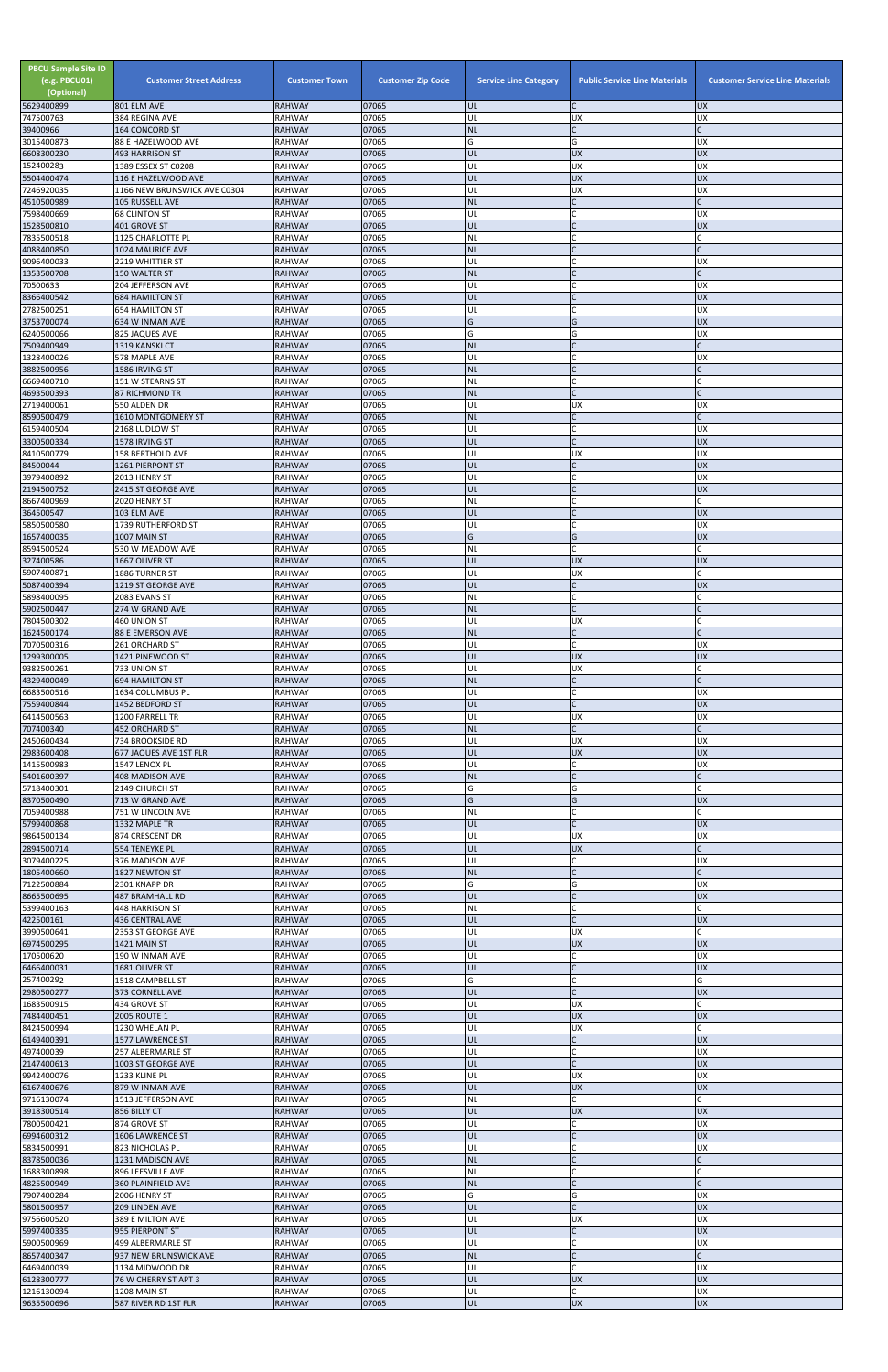| <b>PBCU Sample Site ID</b><br>(e.g. PBCU01)<br>(Optional)<br>7069400984 | <b>Customer Street Address</b><br>576 JAQUES AVE                     | <b>Customer Town</b><br><b>RAHWAY</b> | <b>Customer Zip Code</b><br>07065 | <b>Service Line Category</b><br>UL | <b>Public Service Line Materials</b><br><b>UX</b> | <b>Customer Service Line Materials</b> |
|-------------------------------------------------------------------------|----------------------------------------------------------------------|---------------------------------------|-----------------------------------|------------------------------------|---------------------------------------------------|----------------------------------------|
| 9387400348                                                              | 1189 NEW BRUNSWICK AVE                                               | <b>RAHWAY</b>                         | 07065                             | UL                                 | $\mathsf{C}$                                      | <b>UX</b>                              |
| 7889400226<br>3765500220                                                | 1470 A MAIN ST<br><b>402 ORCHARD ST</b>                              | <b>RAHWAY</b><br><b>RAHWAY</b>        | 07065<br>07065                    | UL<br>UL                           | <b>UX</b><br>$\mathsf{C}$                         | <b>UX</b><br><b>UX</b>                 |
| 5356920019                                                              | 811 ST GEORGE AVE                                                    | <b>RAHWAY</b>                         | 07065                             | UL                                 | <b>UX</b>                                         | <b>UX</b>                              |
| 1964500642<br>9069400170                                                | 1049 RICHARD BLVD                                                    | <b>RAHWAY</b><br><b>RAHWAY</b>        | 07065<br>07065                    | UL<br>G                            | $\mathsf{C}$<br>$\mathsf{C}$                      | <b>UX</b><br>G                         |
| 2104500277                                                              | <b>680 JAQUES AVE</b><br>1998 RUTHERFORD ST                          | <b>RAHWAY</b>                         | 07065                             | UL                                 | $\mathsf{C}$                                      | <b>UX</b>                              |
| 6827400232                                                              | 359 ALBERMARLE ST                                                    | <b>RAHWAY</b>                         | 07065                             | UL                                 | C                                                 | <b>UX</b>                              |
| 4588300888<br>2450500629                                                | <b>1946 RUTHERFORD ST</b><br>2104 ELIZABETH AVE                      | <b>RAHWAY</b><br><b>RAHWAY</b>        | 07065<br>07065                    | <b>NL</b><br><b>NL</b>             |                                                   |                                        |
| 2244600724                                                              | 407 MAPLE AVE                                                        | <b>RAHWAY</b>                         | 07065                             | <b>NL</b>                          | <b>IC</b>                                         | $\mathsf{C}$                           |
| 3509400958<br>2046130052                                                | 175 W GRAND AVE ANHOSPITAL<br><b>600 JAQUES AVE</b>                  | <b>RAHWAY</b><br><b>RAHWAY</b>        | 07065<br>07065                    | UL<br>G                            | $\mathsf{C}$<br>G                                 | <b>UX</b><br><b>UX</b>                 |
| 1283500973                                                              | 2109 PROSPECT ST                                                     | <b>RAHWAY</b>                         | 07065                             | UL                                 |                                                   | <b>UX</b>                              |
| 3798400076                                                              | 558 BRYANT ST                                                        | <b>RAHWAY</b>                         | 07065                             | <b>NL</b>                          | $\mathsf{C}$<br>$\mathsf{C}$                      |                                        |
| 1765500464<br>8064500897                                                | 417 MADISON AVE<br>786 W SCOTT AVE                                   | <b>RAHWAY</b><br><b>RAHWAY</b>        | 07065<br>07065                    | UL<br><b>NL</b>                    | $\mathsf{C}$                                      | <b>UX</b>                              |
| 2727400968                                                              | 189 BERTHOLD AVE                                                     | <b>RAHWAY</b>                         | 07065                             | UL                                 |                                                   | <b>UX</b>                              |
| 6658400228<br>2977400362                                                | 125 W CHERRY ST<br>1113 STONE ST                                     | <b>RAHWAY</b><br><b>RAHWAY</b>        | 07065<br>07065                    | UL<br><b>NL</b>                    | $\mathsf{C}$<br>$\mathsf{C}$                      | <b>UX</b><br>r                         |
| 5804500765                                                              | 416 HARRISON ST                                                      | <b>RAHWAY</b>                         | 07065                             | <b>NL</b>                          | $\mathsf{C}$                                      | $\mathsf{C}$                           |
| 6101500859<br>5300500123                                                | 1204 MAIN ST<br>1365 BRYANT ST                                       | <b>RAHWAY</b><br><b>RAHWAY</b>        | 07065<br>07065                    | UL<br>UL                           | P<br>$\mathsf{C}$                                 | <b>UX</b><br><b>UX</b>                 |
| 3855500471                                                              | 728 MOSES DR                                                         | <b>RAHWAY</b>                         | 07065                             | UL                                 | $\mathsf{C}$                                      | <b>UX</b>                              |
| 3582500076                                                              | 1504 VALLEY RD                                                       | <b>RAHWAY</b>                         | 07065<br>07065                    | UL                                 | <b>UX</b><br>$\mathsf{C}$                         | <b>UX</b>                              |
| 5214400796<br>1152400440                                                | 1188 MAYFAIR DR<br>1357 ESSEX ST C0307                               | <b>RAHWAY</b><br><b>RAHWAY</b>        | 07065                             | NL<br>UL                           | <b>UX</b>                                         | <b>UX</b>                              |
| 4200500227                                                              | <b>485 HAMILTON ST</b>                                               | <b>RAHWAY</b>                         | 07065                             | <b>NL</b>                          | $\mathsf{C}$                                      |                                        |
| 4128500393<br>7458300987                                                | 602 MAPLE AVE<br>1025 HAMILTON ST                                    | <b>RAHWAY</b><br><b>RAHWAY</b>        | 07065<br>07065                    | UL<br>UL                           | $\mathsf{C}$<br><b>UX</b>                         | <b>UX</b><br><b>UX</b>                 |
| 1258400831                                                              | 2145 EVANS ST                                                        | <b>RAHWAY</b>                         | 07065                             | UL                                 | $\mathsf C$                                       | <b>UX</b>                              |
| 7004500461<br>1296400835                                                | 180 ALBERMARLE ST<br><b>516 JACKSON AVE</b>                          | <b>RAHWAY</b><br><b>RAHWAY</b>        | 07065<br>07065                    | <b>NL</b><br>UL                    | $\mathsf{C}$<br><b>UX</b>                         | <b>UX</b>                              |
| 1899400885                                                              | 749 NICHOLAS PL                                                      | <b>RAHWAY</b>                         | 07065                             | UL                                 | C                                                 | <b>UX</b>                              |
| 2734500946<br>277400913                                                 | 1788 RUTHERFORD ST                                                   | <b>RAHWAY</b>                         | 07065<br>07065                    | <b>NL</b>                          | $\mathsf{C}$<br>$\mathsf{C}$                      | $\mathsf{C}$<br><b>UX</b>              |
| 6934600348                                                              | 807 PIERPONT ST<br>853 HAMILTON ST                                   | <b>RAHWAY</b><br><b>RAHWAY</b>        | 07065                             | UL<br>G                            | G                                                 | <b>UX</b>                              |
| 1279400314                                                              | 1097 MIDWOOD DR                                                      | <b>RAHWAY</b>                         | 07065                             | UL                                 |                                                   | UX                                     |
| 5229300722<br>4204500606                                                | 1156 STONE ST<br>1566 LENOX PL                                       | <b>RAHWAY</b><br><b>RAHWAY</b>        | 07065<br>07065                    | UL<br>UL                           | $\mathsf{C}$<br>$\mathsf{C}$                      | <b>UX</b><br><b>UX</b>                 |
| 7446030061                                                              | 1465 IRVING ST 2"                                                    | <b>RAHWAY</b>                         | 07065                             | UL                                 | <b>UX</b>                                         | <b>UX</b>                              |
| 8560400371<br>2958300169                                                | 2135 BARNETT ST<br>809 LAUREL PL                                     | <b>RAHWAY</b><br><b>RAHWAY</b>        | 07065<br>07065                    | <b>NL</b><br>UL                    | C<br><b>UX</b>                                    | <b>UX</b>                              |
| 5578400317                                                              | 215 E STEARNS ST                                                     | <b>RAHWAY</b>                         | 07065                             | UL                                 | C                                                 | <b>UX</b>                              |
| 2874500201<br>6230500306                                                | 1668 OLIVER ST<br>2063 ELIZABETH AVE                                 | <b>RAHWAY</b><br><b>RAHWAY</b>        | 07065<br>07065                    | UL<br>UL                           | <b>UX</b><br><b>UX</b>                            | <b>UX</b>                              |
| 7821754063                                                              | 783 CLIFFORD SALADIN ST                                              | <b>RAHWAY</b>                         | 07065                             | UL                                 | <b>UX</b>                                         | <b>UX</b>                              |
| 4527400202                                                              | 296 W INMAN AVE                                                      | <b>RAHWAY</b>                         | 07065                             | UL                                 | C                                                 | <b>UX</b>                              |
| 4589400030<br>5927400873                                                | <b>213 DONALD AVE</b><br>317 ORCHARD ST                              | <b>RAHWAY</b><br><b>RAHWAY</b>        | 07065<br>07065                    | UL<br><b>NL</b>                    | $\mathsf{C}$<br>C                                 | <b>UX</b>                              |
| 2063400904                                                              | 1041 JEFFERSON AVE                                                   | <b>RAHWAY</b>                         | 07065                             | <b>NL</b>                          | $\mathsf{C}$                                      |                                        |
| 8954500359<br>2954500484                                                | 1064 DI ANTONIO DR<br>2306 CHURCH ST                                 | <b>RAHWAY</b><br><b>RAHWAY</b>        | 07065<br>07065                    | UL<br>UL                           | $\mathsf{C}$<br>$\mathsf{C}$                      | <b>UX</b><br><b>UX</b>                 |
| 4378500552                                                              | 1062 WESTFIELD AVE                                                   | <b>RAHWAY</b>                         | 07065                             | UL                                 |                                                   | <b>UX</b>                              |
| 2290500307<br>1829400381                                                | <b>289 MURRAY ST</b><br><b>270 PRINCETON AVE</b>                     | <b>RAHWAY</b><br><b>RAHWAY</b>        | 07065<br>07065                    | <b>NL</b><br>NL                    | $\mathsf{C}$                                      |                                        |
| 7029300332                                                              | 136 W LINCOLN AVE                                                    | <b>RAHWAY</b>                         | 07065                             | G                                  | $\mathsf{C}$                                      | G                                      |
| 8660500654<br>904400364                                                 | 400 MADISON AVE<br>250 W GRAND AVE                                   | <b>RAHWAY</b><br><b>RAHWAY</b>        | 07065<br>07065                    | UL<br>UL                           | C<br><b>UX</b>                                    | <b>UX</b><br><b>UX</b>                 |
| 7719400439                                                              | 902 RAYHON TR                                                        | <b>RAHWAY</b>                         | 07065                             | NL                                 | $\mathsf{C}$                                      |                                        |
| 9956400096                                                              | 1035 MAYFAIR DR                                                      | <b>RAHWAY</b>                         | 07065                             | UL                                 | <b>UX</b>                                         | <b>UX</b>                              |
| 5359400516<br>5522500289                                                | 328 W SCOTT AVE<br>95 RUSSELL AVE                                    | <b>RAHWAY</b><br><b>RAHWAY</b>        | 07065<br>07065                    | UL<br>UL                           | <b>UX</b><br><b>UX</b>                            | <b>UX</b>                              |
| 7329400675                                                              | <b>618 SEMINARY AVE</b>                                              | <b>RAHWAY</b>                         | 07065                             | UL                                 | $\mathsf{C}$                                      | <b>UX</b>                              |
| 1621500668<br>7360500848                                                | 1515 IRVING ST<br>946 LEESVILLE AVE                                  | <b>RAHWAY</b><br><b>RAHWAY</b>        | 07065<br>07065                    | UL<br>G                            | <b>UX</b><br>G                                    | <b>UX</b><br><b>UX</b>                 |
| 2704400768                                                              | 1435 CHURCH ST                                                       | <b>RAHWAY</b>                         | 07065                             | UL                                 | $\mathsf{C}$                                      | <b>UX</b>                              |
| 3005600121<br>4254500906                                                | 1519 MAIN ST<br>190 ALBERMARLE ST                                    | <b>RAHWAY</b><br><b>RAHWAY</b>        | 07065<br>07065                    | UL<br>UL                           | <b>UX</b><br>$\mathsf{C}$                         | <b>UX</b><br><b>UX</b>                 |
| 7853400446                                                              | 718 AUDREY DR                                                        | <b>RAHWAY</b>                         | 07065                             | G                                  | G                                                 | <b>UX</b>                              |
| 3695400401                                                              | 1648 CHURCH ST                                                       | <b>RAHWAY</b>                         | 07065                             | UL                                 | $\mathsf{C}$                                      | <b>UX</b>                              |
| 1874500376<br>8052400207                                                | 466 SEMINARY AVE<br>1397 ESSEX ST C0206                              | <b>RAHWAY</b><br><b>RAHWAY</b>        | 07065<br>07065                    | UL                                 | <b>UX</b>                                         | <b>UX</b><br><b>UX</b>                 |
| 1487400909                                                              | 842 ELSTON ST                                                        | RAHWAY                                | 07065                             | UL                                 | UX                                                | <b>UX</b>                              |
| 2816130080<br>8042500681                                                | 1521 JEFFERSON AVE<br>2477 ST GEORGE AVE                             | <b>RAHWAY</b><br><b>RAHWAY</b>        | 07065<br>07065                    | UL<br>G                            | $\mathsf{C}$<br>$\mathsf{C}$                      | <b>UX</b><br>G                         |
| 856600194                                                               | 861 MIDWOOD DR                                                       | <b>RAHWAY</b>                         | 07065                             | <b>NL</b>                          | $\mathsf{C}$                                      |                                        |
| 3250600735<br>6277215954                                                | <b>731 NICHOLAS PL</b><br>1045 WESTFIELD AVENUE (GAC-EFFLUENT)RAHWAY | <b>RAHWAY</b>                         | 07065<br>07065                    | NL<br>UL                           | <b>UX</b>                                         | <b>UX</b>                              |
| 2420400763                                                              | 2096 LUDLOW ST                                                       | <b>RAHWAY</b>                         | 07065                             | UL                                 | <b>UX</b>                                         | ļUΧ                                    |
| 9066600363                                                              | 847 BRYANT ST                                                        | <b>RAHWAY</b>                         | 07065                             | <b>NL</b>                          | $\overline{C}$                                    |                                        |
| 8920500788<br>8246920080                                                | 741 W LINCOLN AVE<br>1166 NEW BRUNSWICK AVE C0401                    | <b>RAHWAY</b><br><b>RAHWAY</b>        | 07065<br>07065                    | <b>NL</b><br>UL                    | $\mathsf C$<br><b>UX</b>                          | <b>UX</b>                              |
| 6802600299                                                              | 1081 THIRZA PL                                                       | RAHWAY                                | 07065                             | UL                                 | <b>UX</b>                                         | C                                      |
| 6209300209<br>6296400134                                                | 539 ALDEN DR<br>1975 ST GEORGE AVE 1975/1983                         | <b>RAHWAY</b><br><b>RAHWAY</b>        | 07065<br>07065                    | UL<br>UL                           | <b>UX</b><br>UX                                   | <b>UX</b><br><b>UX</b>                 |
| 6637400828                                                              | 1629 COLUMBUS PL                                                     | <b>RAHWAY</b>                         | 07065                             | UL                                 | $\mathsf{C}$                                      | <b>UX</b>                              |
| 2118400619<br>7590500615                                                | 580 SEMINARY AVE<br>1600 HART ST                                     | <b>RAHWAY</b><br><b>RAHWAY</b>        | 07065<br>07065                    | UL<br><b>UL</b>                    | $\mathsf{C}$<br><b>UX</b>                         | <b>UX</b><br><b>UX</b>                 |
| 8805500457                                                              | 266 MAPLE AVE                                                        | <b>RAHWAY</b>                         | 07065                             | UL                                 | $\mathsf{C}$                                      | <b>UX</b>                              |
| 4329500954                                                              | <b>2378 CANTERBURY LA</b>                                            | <b>RAHWAY</b>                         | 07065                             | UL                                 | <b>UX</b>                                         | <b>UX</b>                              |
| 1844500175<br>6521500775                                                | 863 WESTFIELD AVE<br>103 W MAIN ST                                   | <b>RAHWAY</b><br><b>RAHWAY</b>        | 07065<br>07065                    | UL<br>UL                           | $\mathsf{C}$<br><b>UX</b>                         | <b>UX</b><br>C                         |
| 5163400111                                                              | 1742 RUTHERFORD ST                                                   | <b>RAHWAY</b>                         | 07065                             | NL                                 | C                                                 | Ċ                                      |
| 8539300829<br>6635500260                                                | 1441 WITHERSPOON ST<br>2095 PRICE ST                                 | <b>RAHWAY</b><br>RAHWAY               | 07065<br>07065                    | UL<br>UL                           |                                                   | <b>UX</b><br><b>UX</b>                 |
| 2858300032                                                              | 796 E HAZELWOOD AVE 2 INCH                                           | <b>RAHWAY</b>                         | 07065                             | UL                                 | <b>UX</b>                                         | <b>UX</b>                              |
| 6780500386<br>5744500444                                                | 671 ST GEORGE AVE<br>220 LINDEN AVE                                  | <b>RAHWAY</b><br><b>RAHWAY</b>        | 07065<br>07065                    | UL<br>UL                           | $\mathsf{C}$<br>$\mathsf C$                       | <b>UX</b><br>UX                        |
| 4040500769                                                              | 467 ORCHARD ST                                                       | RAHWAY                                | 07065                             | $\sf NL$                           | C                                                 |                                        |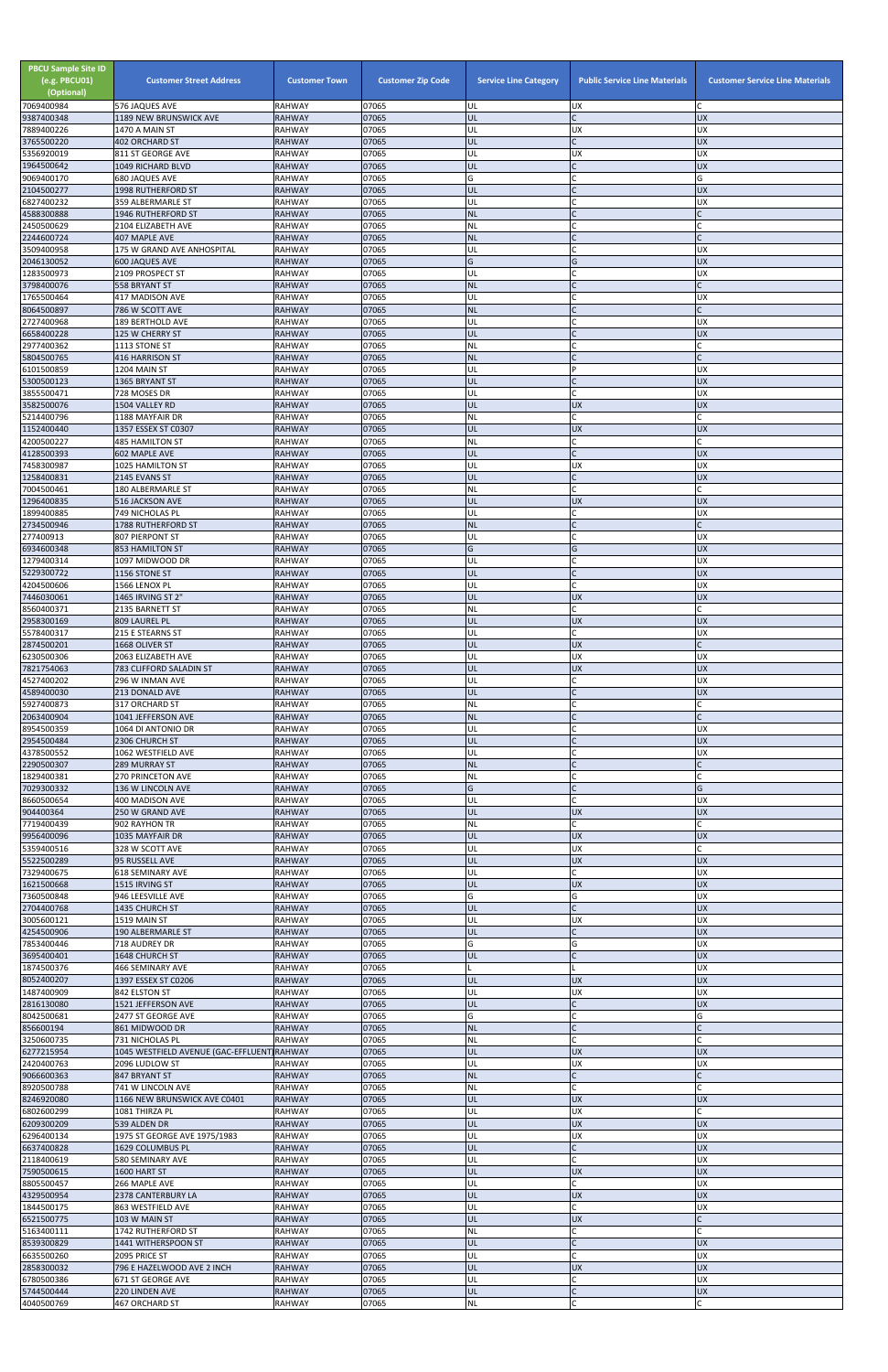| <b>PBCU Sample Site ID</b><br>(e.g. PBCU01)<br>(Optional)<br>8075500930 | <b>Customer Street Address</b><br>216 LAFAYETTE ST | <b>Customer Town</b><br><b>RAHWAY</b> | <b>Customer Zip Code</b><br>07065 | <b>Service Line Category</b><br><b>NL</b> | <b>Public Service Line Materials</b><br>$\mathsf{C}$ | <b>Customer Service Line Materials</b> |
|-------------------------------------------------------------------------|----------------------------------------------------|---------------------------------------|-----------------------------------|-------------------------------------------|------------------------------------------------------|----------------------------------------|
| 7647500621                                                              | 983 HAZEL PL                                       | <b>RAHWAY</b>                         | 07065                             | UL                                        | $\mathcal{C}$                                        | <b>UX</b>                              |
| 8860500179                                                              | 710 GROVE ST                                       | <b>RAHWAY</b>                         | 07065<br>07065                    | <b>NL</b><br>NL                           | $\mathsf{C}$                                         | C                                      |
| 4994600898<br>9578500323                                                | 431 E MILTON AVE<br><b>451 SEMINARY AVE</b>        | RAHWAY<br><b>RAHWAY</b>               | 07065                             | <b>NL</b>                                 |                                                      |                                        |
| 8646920097                                                              | 1727 ESSEX ST                                      | <b>RAHWAY</b><br><b>RAHWAY</b>        | 07065<br>07065                    | G<br>UL                                   | $\mathsf{C}$                                         | G<br><b>UX</b>                         |
| 258400329<br>359400660                                                  | 2114 LUDLOW ST<br>2132 PRICE ST                    | <b>RAHWAY</b>                         | 07065                             | UL                                        | $\mathsf{C}$                                         | <b>UX</b>                              |
| 9092400590                                                              | 255 E GRAND AVE                                    | <b>RAHWAY</b>                         | 07065                             | UL                                        | <b>UX</b>                                            | <b>UX</b>                              |
| 236130027<br>8307400447                                                 | 298 WAITE AVE<br>244 WALTER ST                     | <b>RAHWAY</b><br><b>RAHWAY</b>        | 07065<br>07065                    | UL<br><b>NL</b>                           | C<br>$\mathsf{C}$                                    | <b>UX</b>                              |
| 2758400767                                                              | 325 ELM AVE                                        | RAHWAY                                | 07065                             | UL                                        | $\mathsf{C}$                                         | <b>UX</b>                              |
| 3144600195<br>8824500360                                                | 93 W MILTON AVE 2ND FLR<br>460 CORNELL AVE         | <b>RAHWAY</b><br><b>RAHWAY</b>        | 07065<br>07065                    | UL<br>UL                                  | <b>UX</b><br>$\mathsf{C}$                            | <b>UX</b><br><b>UX</b>                 |
| 5250500723                                                              | 767 W SCOTT AVE                                    | <b>RAHWAY</b>                         | 07065                             | <b>NL</b>                                 |                                                      | $\mathsf{C}$                           |
| 1066400799<br>2765500757                                                | 202 W SCOTT AVE                                    | <b>RAHWAY</b>                         | 07065<br>07065                    | UL<br><b>NL</b>                           | $\mathsf{C}$<br>$\mathsf{C}$                         | <b>UX</b><br>$\mathsf{C}$              |
| 2459400555                                                              | 434 W INMAN AVE<br>1739 OLIVER ST                  | <b>RAHWAY</b><br><b>RAHWAY</b>        | 07065                             | UL                                        | $\mathsf{C}$                                         | <b>UX</b>                              |
| 9254500384                                                              | 533 E SCOTT AVE                                    | <b>RAHWAY</b>                         | 07065                             | <b>NL</b>                                 |                                                      |                                        |
| 9404500707<br>7397400642                                                | 1106 KLINE PL<br>302 TERRACE ST                    | <b>RAHWAY</b><br><b>RAHWAY</b>        | 07065<br>07065                    | UL<br>UL                                  | $\mathsf{C}$<br><b>UX</b>                            | <b>UX</b><br><b>UX</b>                 |
| 8799400864                                                              | 1036 PIERPONT ST                                   | <b>RAHWAY</b>                         | 07065                             | UL                                        | $\mathsf{C}$                                         | UX                                     |
| 1280500252<br>5329400514                                                | 2078 OLIVER ST<br><b>694 HAMILTON ST</b>           | <b>RAHWAY</b><br><b>RAHWAY</b>        | 07065<br>07065                    | UL<br>UL                                  | $\mathsf{C}$<br><b>UX</b>                            | <b>UX</b><br><b>UX</b>                 |
| 1607400773                                                              | <b>71 RICHMOND TR</b>                              | <b>RAHWAY</b>                         | 07065                             | UL                                        | $\mathsf{C}$                                         | <b>UX</b>                              |
| 8750500630<br>8864500829                                                | 83 E EMERSON AVE<br>726 W MILTON AVE               | RAHWAY<br><b>RAHWAY</b>               | 07065<br>07065                    | UL<br>UL                                  | <b>UX</b><br>$\mathsf{C}$                            | UX<br><b>UX</b>                        |
| 6960500774                                                              | 368 JEFFERSON AVE                                  | <b>RAHWAY</b>                         | 07065                             | UL                                        | $\mathcal{C}$                                        | <b>UX</b>                              |
| 4010500206                                                              | 263 TERRACE ST                                     | <b>RAHWAY</b>                         | 07065<br>07065                    | UL                                        | <b>UX</b><br>$\mathsf{C}$                            | <b>UX</b>                              |
| 8166400851<br>8745400140                                                | 1685 ST GEORGE AVE<br>1425 CHURCH ST               | <b>RAHWAY</b><br><b>RAHWAY</b>        | 07065                             | UL<br>UL                                  | $\mathsf{C}$                                         | <b>UX</b><br><b>UX</b>                 |
| 496500502                                                               | 293 MORTON AVE                                     | <b>RAHWAY</b>                         | 07065                             | UL                                        | UX                                                   | <b>UX</b>                              |
| 9804500671<br>2196500919                                                | 1995 ST GEORGE AVE<br>391 RALEIGH RD               | <b>RAHWAY</b><br><b>RAHWAY</b>        | 07065<br>07065                    | UL<br>UL                                  | <b>UX</b><br>C                                       | UX                                     |
| 1417400553                                                              | <b>649 JAQUES AVE</b>                              | <b>RAHWAY</b>                         | 07065                             | G                                         | G                                                    |                                        |
| 1207400873<br>3015500076                                                | 103 E EMERSON AVE<br>670 W MEADOW AVE              | <b>RAHWAY</b><br><b>RAHWAY</b>        | 07065<br>07065                    | UL<br><b>NL</b>                           | <b>UX</b><br>$\mathsf{C}$                            | C                                      |
| 7311500235                                                              | 965 THORN ST                                       | <b>RAHWAY</b>                         | 07065                             | G                                         | <b>UX</b>                                            | G                                      |
| 1882500568                                                              | 1606 COACH ST                                      | <b>RAHWAY</b><br><b>RAHWAY</b>        | 07065<br>07065                    | <b>NL</b><br><b>NL</b>                    | $\mathsf{C}$                                         | $\mathsf{C}$                           |
| 4534500246<br>4356600426                                                | 426 CORNELL AVE<br>1446 LAMBERT ST                 | <b>RAHWAY</b>                         | 07065                             | UL                                        |                                                      | <b>UX</b>                              |
| 5164500650                                                              | 1156 KLINE PL                                      | <b>RAHWAY</b>                         | 07065                             | UL                                        |                                                      | <b>UX</b>                              |
| 4716130098<br>3170500381                                                | 1500 ST GEORGES AVE<br>280 ST GEORGE AVE           | <b>RAHWAY</b><br>RAHWAY               | 07065<br>07065                    | UL<br><b>NL</b>                           | <b>UX</b><br>C                                       | <b>UX</b>                              |
| 6297400078                                                              | 233 ADAMS ST                                       | <b>RAHWAY</b>                         | 07065                             | <b>NL</b>                                 | $\mathsf{C}$                                         | C                                      |
| 6527400085<br>8982400453                                                | 237 VILLA PL<br>1140 WOODBRIDGE RD A               | <b>RAHWAY</b><br><b>RAHWAY</b>        | 07065<br>07065                    | <b>NL</b><br>UL                           | $\mathsf{C}$<br><b>UX</b>                            | <b>UX</b>                              |
| 6068400919                                                              | 305 W HAZELWOOD AVE                                | <b>RAHWAY</b>                         | 07065                             | UL                                        | C                                                    | <b>UX</b>                              |
| 8154500890<br>8047400028                                                | 274 RUDOLPH AVE<br>355 W MILTON AVE                | <b>RAHWAY</b><br><b>RAHWAY</b>        | 07065<br>07065                    | UL<br>G                                   | $\mathsf{C}$<br>G                                    | <b>UX</b><br><b>UX</b>                 |
| 355500010                                                               | 861 THORN ST                                       | <b>RAHWAY</b>                         | 07065                             | G                                         | <b>UX</b>                                            | G                                      |
| 8017400900                                                              | 878 RICHARD BLVD                                   | <b>RAHWAY</b>                         | 07065                             | <b>NL</b>                                 | $\mathsf{C}$                                         |                                        |
| 444500586<br>6107400084                                                 | 1377 STOCKTON ST 1ST FLR<br>75 E CHERRY ST         | <b>RAHWAY</b><br>RAHWAY               | 07065<br>07065                    | UL<br>UL                                  | <b>UX</b><br><b>UX</b>                               | <b>UX</b><br>UX                        |
| 1364500836                                                              | 1410 ESTERBROOK AVE                                | <b>RAHWAY</b>                         | 07065                             | UL                                        |                                                      | <b>UX</b>                              |
| 7074500537<br>1137400612                                                | 505 JENSEN AVE<br><b>468 WASHINGTON ST</b>         | <b>RAHWAY</b><br><b>RAHWAY</b>        | 07065<br>07065                    | UL<br>UL                                  | <b>UX</b><br>$\mathsf{C}$                            | <b>UX</b><br><b>UX</b>                 |
| 1847400681                                                              | 679 W GRAND AVE                                    | <b>RAHWAY</b>                         | 07065                             | UL                                        | <b>UX</b>                                            | UX                                     |
| 3428400122<br>1718400421                                                | <b>64 WALTER ST</b><br>777 W SCOTT AVE             | <b>RAHWAY</b><br><b>RAHWAY</b>        | 07065<br>07065                    | UL<br>UL                                  | $\mathsf{C}$<br><b>UX</b>                            | <b>UX</b><br><b>UX</b>                 |
| 5508400883                                                              | <b>144 OAK ST</b>                                  | <b>RAHWAY</b>                         | 07065                             | <b>NL</b>                                 | $\mathsf{C}$                                         |                                        |
| 4552500775<br>8802500969                                                | 731 BEVERLY RD<br>1780 ST GEORGE AVE               | <b>RAHWAY</b><br><b>RAHWAY</b>        | 07065<br>07065                    | UL<br>G                                   | $\mathsf{C}$<br>G                                    | <b>UX</b><br><b>UX</b>                 |
| 4072500000                                                              | 1849 PATERSON ST                                   | <b>RAHWAY</b>                         | 07065                             | <b>NL</b>                                 | $\mathcal{C}$                                        |                                        |
| 3437400059                                                              | 283 JEFFERSON AVE                                  | <b>RAHWAY</b>                         | 07065                             | UL                                        | <b>UX</b>                                            |                                        |
| 3849400260<br>7049400624                                                | 1516 BEDFORD ST<br>1883 BOND ST                    | <b>RAHWAY</b><br><b>RAHWAY</b>        | 07065<br>07065                    | UL<br><b>NL</b>                           | C<br>$\mathsf{C}$                                    | <b>UX</b>                              |
| 7315400941                                                              | 669 AUDREY DR                                      | <b>RAHWAY</b>                         | 07065                             | UL                                        | <b>UX</b>                                            | <b>UX</b>                              |
| 6529500090<br>4415500321                                                | 444 LINDEN AVE<br>158 MONROE ST                    | <b>RAHWAY</b><br><b>RAHWAY</b>        | 07065<br>07065                    | <b>NL</b><br>UL                           |                                                      | <b>UX</b>                              |
| 6328300253                                                              | 211 COLONIA BLVD                                   | <b>RAHWAY</b>                         | 07065                             | UL                                        | $\mathsf{C}$                                         | <b>UX</b>                              |
| 8882500027<br>1708400427                                                | 71 W CHERRY ST<br>177 RUDOLPH AVE                  | RAHWAY<br><b>RAHWAY</b>               | 07065<br>07065                    | UL<br>UL                                  |                                                      | UX<br><b>UX</b>                        |
| 3409400298                                                              | 1283 MADISON HILL RD                               | <b>RAHWAY</b>                         | 07065                             | UL                                        | $\mathsf{C}$                                         | <b>UX</b>                              |
| 5317400111                                                              | 75 W EMERSON AVE                                   | <b>RAHWAY</b>                         | 07065                             | UL                                        | $\mathsf{C}$                                         | <b>UX</b>                              |
| 8547400650<br>9184500557                                                | 765 UNION ST<br>168 MAPLE AVE                      | <b>RAHWAY</b><br><b>RAHWAY</b>        | 07065<br>07065                    | UL<br>UL                                  | <b>UX</b><br>$\mathsf{C}$                            | UX<br><b>UX</b>                        |
| 4550500796                                                              | 1851 CHURCH ST 2ND FLR                             | <b>RAHWAY</b>                         | 07065                             | UL                                        | <b>UX</b>                                            | <b>UX</b>                              |
| 7422500913<br>522500447                                                 | 1186 STONE ST<br>1095 ELM TR                       | <b>RAHWAY</b><br><b>RAHWAY</b>        | 07065<br>07065                    | UL<br>UL                                  |                                                      | <b>UX</b><br><b>UX</b>                 |
| 4229300031                                                              | 1060 MADISON AVE                                   | <b>RAHWAY</b>                         | 07065                             | <b>NL</b>                                 |                                                      |                                        |
| 9015500590<br>7245500980                                                | 197 RUDOLPH AVE<br>1247 BRIARCLIFF DR              | RAHWAY<br><b>RAHWAY</b>               | 07065<br>07065                    | <b>NL</b><br><b>NL</b>                    | $\mathsf{C}$<br>$\mathsf{C}$                         |                                        |
| 2218400429                                                              | 56 CLARKSON PL                                     | RAHWAY                                | 07065                             | G                                         | <b>UX</b>                                            | G                                      |
| 9476400855                                                              | 866 RIFFLE AVE                                     | <b>RAHWAY</b>                         | 07065                             | UL                                        | $\mathsf{C}$                                         | <b>UX</b>                              |
| 1937400277<br>9530500515                                                | 1427 NEW CHURCH ST<br>1384 LAMBERT ST              | RAHWAY<br><b>RAHWAY</b>               | 07065<br>07065                    | UL<br>UL                                  | $\mathsf{C}$<br>$\mathsf{C}$                         | <b>UX</b><br><b>UX</b>                 |
| 7897400656                                                              | 667 MADISON AVE                                    | RAHWAY                                | 07065                             | UL                                        | $\mathsf{C}$                                         | <b>UX</b>                              |
| 4440500678<br>9078400109                                                | 653 W HAZELWOOD AVE<br>275 MONROE ST               | <b>RAHWAY</b><br>RAHWAY               | 07065<br>07065                    | UL<br>UL                                  | <b>UX</b><br>$\mathsf{C}$                            | <b>UX</b><br><b>UX</b>                 |
| 9689300660                                                              | 868 ELSTON ST                                      | <b>RAHWAY</b>                         | 07065                             | UL                                        | $\mathsf C$                                          | UX                                     |
| 6093600816<br>825500714                                                 | 764 W LAKE AVE                                     | RAHWAY<br>RAHWAY                      | 07065<br>07065                    | UL<br>UL                                  | <b>UX</b><br>$\mathsf{C}$                            | <b>UX</b><br><b>UX</b>                 |
| 5064400655                                                              | <b>564 ORCHARD ST</b><br>2343 ST GEORGE AVE        | RAHWAY                                | 07065                             | UL                                        | $\mathsf{C}$                                         | <b>UX</b>                              |
| 7553500562                                                              | 238 JENSEN AVE                                     | <b>RAHWAY</b>                         | 07065                             | UL                                        | $\mathsf{C}$                                         | <b>UX</b>                              |
| 4809300276<br>9830500686                                                | 485 GROVE ST<br>867 W INMAN AVE                    | <b>RAHWAY</b><br><b>RAHWAY</b>        | 07065<br>07065                    | <b>NL</b><br>UL                           | $\mathsf{C}$                                         | $\mathsf{C}$<br><b>UX</b>              |
| 7065500513                                                              | 1447 JEFFERSON AVE                                 | <b>RAHWAY</b>                         | 07065                             | UL                                        |                                                      | <b>UX</b>                              |
| 1974500418<br>4257400713                                                | 1475 CAMPBELL ST                                   | <b>RAHWAY</b><br>RAHWAY               | 07065<br>07065                    | UL<br>NL                                  | $\mathsf{C}$<br>$\mathsf C$                          | <b>UX</b>                              |
| 5717400362                                                              | 244 ELM AVE<br>2223 ALLEN ST                       | <b>RAHWAY</b>                         | 07065                             | G                                         | $\mathsf{C}$                                         | G                                      |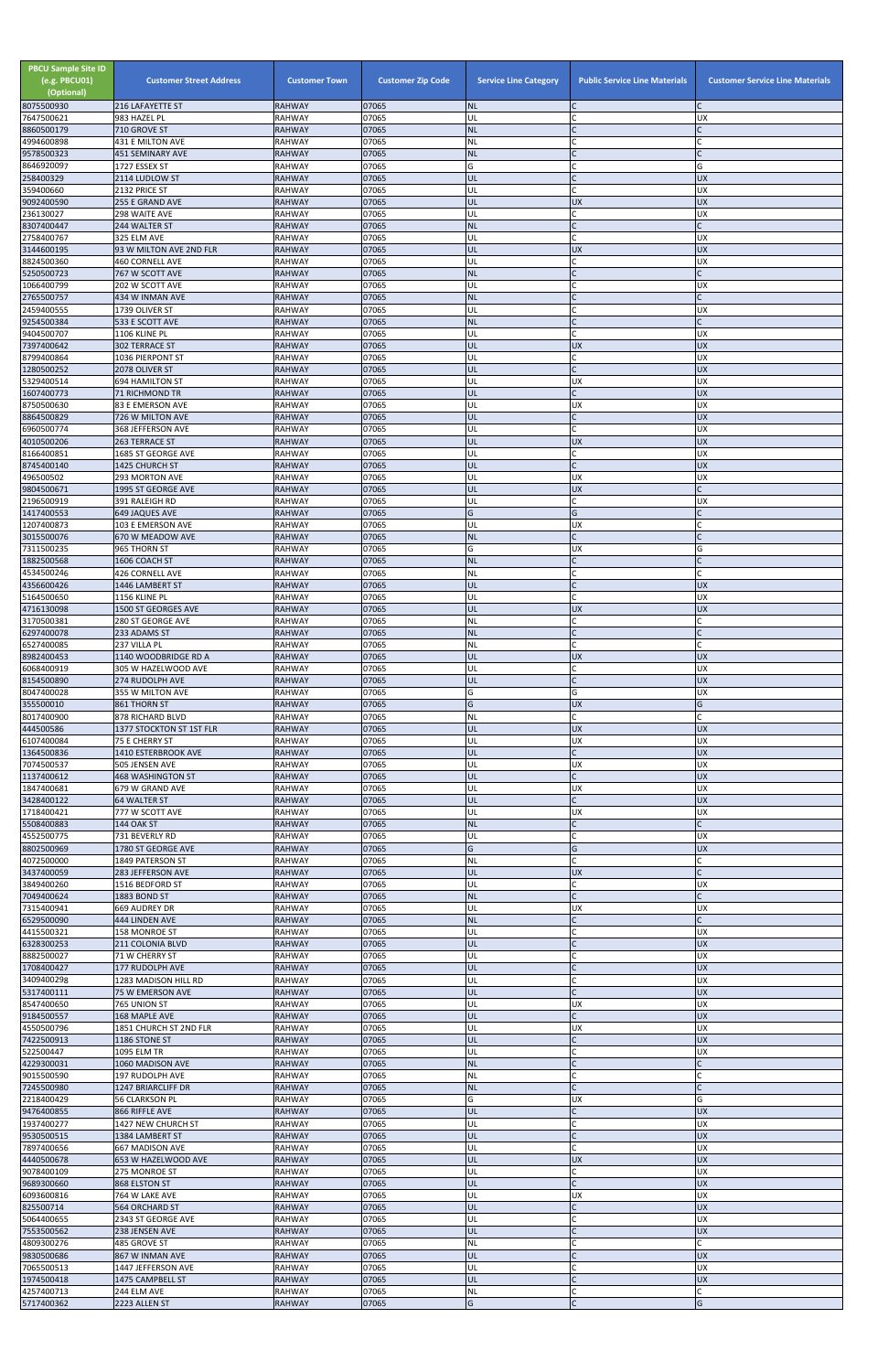| <b>PBCU Sample Site ID</b><br>(e.g. PBCU01)<br>(Optional) | <b>Customer Street Address</b>                          | <b>Customer Town</b>           | <b>Customer Zip Code</b> | <b>Service Line Category</b> | <b>Public Service Line Materials</b>        | <b>Customer Service Line Materials</b> |
|-----------------------------------------------------------|---------------------------------------------------------|--------------------------------|--------------------------|------------------------------|---------------------------------------------|----------------------------------------|
| 8926130029<br>372500619                                   | 2369 ST GEORGE AVE<br><b>285 WASHINGTON ST</b>          | <b>RAHWAY</b><br><b>RAHWAY</b> | 07065<br>07065           | NL<br>UL                     | C<br><b>UX</b>                              | C<br><b>UX</b>                         |
| 3934600253                                                | 757 STONE ST                                            | RAHWAY                         | 07065                    | NL                           | C                                           |                                        |
| 4333500278<br>1690500677                                  | 2066 WALL ST<br>358 RALEIGH RD                          | <b>RAHWAY</b><br><b>RAHWAY</b> | 07065<br>07065           | UL<br>UL                     | $\mathsf{C}$<br>$\mathsf{C}$                | <b>UX</b><br><b>UX</b>                 |
| 7827400200                                                | 225 MADISON AVE                                         | <b>RAHWAY</b>                  | 07065                    | Ġ                            | G                                           | $\mathsf{C}$                           |
| 1339400734<br>1011500742                                  | 499 E SCOTT AVE<br>1376 STOCKTON ST                     | <b>RAHWAY</b><br><b>RAHWAY</b> | 07065<br>07065           | UL<br>UL                     | $\mathcal{C}_{\mathcal{C}}$<br>$\mathsf{C}$ | <b>UX</b><br><b>UX</b>                 |
| 1369400958                                                | 511 HEMLOCK ST                                          | <b>RAHWAY</b>                  | 07065                    | NL                           | $\mathsf{C}$                                |                                        |
| 3117400272<br>3674500089                                  | 786 FALESKY ST<br>879 WESTFIELD AVE 2ND FLR             | <b>RAHWAY</b><br><b>RAHWAY</b> | 07065<br>07065           | UL<br>UL                     | $\mathsf{C}$<br><b>UX</b>                   | <b>UX</b><br><b>UX</b>                 |
| 8254500147                                                | <b>665 E LINCOLN AVE</b>                                | <b>RAHWAY</b>                  | 07065                    | UL                           | <b>UX</b>                                   | <b>UX</b>                              |
| 9210500202<br>9855500022                                  | 1034 ST GEORGE AVE<br>1229 ST GEORGE AVE                | <b>RAHWAY</b><br><b>RAHWAY</b> | 07065<br>07065           | UL<br><b>NL</b>              | <b>UX</b><br>$\mathsf{C}$                   | <b>UX</b><br>$\mathsf{C}$              |
| 6979400256                                                | 1977 WALL ST                                            | <b>RAHWAY</b>                  | 07065                    | UL                           |                                             | <b>UX</b>                              |
| 8201500302<br>584500769                                   | 872 LEESVILLE AVE<br>715 JAQUES AVE 1 FLR               | <b>RAHWAY</b><br>RAHWAY        | 07065<br>07065           | IJL<br>UL                    | $\Gamma$<br><b>UX</b>                       | <b>UX</b><br><b>UX</b>                 |
| 2937400725                                                | 526 SEMINARY AVE                                        | <b>RAHWAY</b>                  | 07065                    |                              |                                             |                                        |
| 3577400593<br>1832500705                                  | <b>687 SYCAMORE ST</b><br>309 E STEARNS ST              | <b>RAHWAY</b><br><b>RAHWAY</b> | 07065<br>07065           | NL<br>UL                     | $\mathsf{C}$                                | <b>UX</b>                              |
| 8598400479                                                | 61 MAPLE AVE                                            | RAHWAY                         | 07065                    | NL                           | $\mathsf{C}$                                | C                                      |
| 5576400140<br>4188400695                                  | 699 MADISON AVE<br>287 WAITE AVE                        | <b>RAHWAY</b><br><b>RAHWAY</b> | 07065<br>07065           | <b>NL</b><br>UL              | $\mathsf{C}$<br><b>UX</b>                   |                                        |
| 488400621                                                 | 1234 BRYANT ST                                          | <b>RAHWAY</b>                  | 07065                    | UL                           | <b>UX</b>                                   | <b>UX</b>                              |
| 7980500817<br>5057400103                                  | 326 RUSSELL AVE<br>704 HAMILTON ST                      | RAHWAY<br><b>RAHWAY</b>        | 07065<br>07065           | NL<br>UL                     | C<br>$\mathsf{C}$                           | $\mathsf{C}$<br><b>UX</b>              |
| 2547500026                                                | 1574 MAIN ST                                            | RAHWAY                         | 07065                    | UL                           | <b>UX</b>                                   | <b>UX</b>                              |
| 7926130015<br>802600850                                   | 2344 ST GEORGE AVE<br>1467 BEDFORD ST                   | <b>RAHWAY</b><br>RAHWAY        | 07065<br>07065           | UL<br>NL                     | <b>UX</b><br>C                              | $\mathsf{C}$                           |
| 4824500115                                                | 453 LOWER ALDEN DR                                      | <b>RAHWAY</b>                  | 07065                    | UL                           | $\mathsf{C}$                                | <b>UX</b>                              |
| 7940500909                                                | 607 GROVE ST                                            | RAHWAY                         | 07065<br>07065           | UL                           | $\mathsf{C}$                                | <b>UX</b><br><b>UX</b>                 |
| 9690500501<br>1356600893                                  | 785 RODGERS CT<br>1277 BROADWAY                         | <b>RAHWAY</b><br><b>RAHWAY</b> | 07065                    | IJL<br>NL                    |                                             | $\mathsf{C}$                           |
| 905500446                                                 | 172 W HAZELWOOD AVE                                     | <b>RAHWAY</b>                  | 07065                    | UL                           | $\mathsf{C}$<br>$\mathsf{C}$                | <b>UX</b>                              |
| 6075500827<br>4256400081                                  | 403 JOHNSON ST<br>735 RIVER RD                          | RAHWAY<br><b>RAHWAY</b>        | 07065<br>07065           | G<br><b>NL</b>               | $\mathsf{C}$                                | G                                      |
| 350500101                                                 | 2090 PROSPECT ST                                        | <b>RAHWAY</b>                  | 07065                    | UL                           | $\mathsf{C}$                                | <b>UX</b>                              |
| 209300153<br>1119300883                                   | 77 101 ST GEORGE AVE FPC<br>443 W INMAN AVE             | <b>RAHWAY</b><br>RAHWAY        | 07065<br>07065           | UL<br>NL                     | <b>UX</b>                                   | <b>UX</b>                              |
| 63700776                                                  | 2058 WALL ST                                            | <b>RAHWAY</b>                  | 07065                    | <b>NL</b>                    | $\mathsf{C}$                                | $\mathsf{C}$                           |
| 6908400378<br>3764500281                                  | 1276 KLINE PL<br>794 STONE ST                           | <b>RAHWAY</b><br><b>RAHWAY</b> | 07065<br>07065           | ΝL<br>UL                     |                                             | <b>UX</b>                              |
| 6958300785                                                | 978 ST GEORGE AVE                                       | RAHWAY                         | 07065                    | NL                           | $\mathsf{C}$                                | C                                      |
| 9769400905<br>3019400860                                  | 559 JAQUES AVE<br>1294 PIERCE ST                        | <b>RAHWAY</b><br>RAHWAY        | 07065<br>07065           | UL<br>UL                     | $\mathsf{C}$<br><b>UX</b>                   | <b>UX</b>                              |
| 7019300270                                                | <b>191 CORNELL AVE</b>                                  | <b>RAHWAY</b>                  | 07065                    | UL                           | $\mathsf{C}$                                | <b>UX</b>                              |
| 998400143<br>9160500901                                   | 710 W LINCOLN AVE<br>1539 MAIN ST                       | RAHWAY<br><b>RAHWAY</b>        | 07065<br>07065           | G<br>UL                      | G<br><b>UX</b>                              | <b>UX</b><br><b>UX</b>                 |
| 1044500092                                                | 1271 HEDIN PL                                           | RAHWAY                         | 07065                    | UL                           | C                                           | <b>UX</b>                              |
| 1904400677<br>4845400688                                  | <b>1932 RUTHERFORD ST</b><br>1448 LAWRENCE ST 1ST FLOOR | <b>RAHWAY</b><br>RAHWAY        | 07065<br>07065           | <b>NL</b><br>UL              | $\mathsf{C}$<br><b>UX</b>                   | <b>UX</b>                              |
| 8434500506                                                | 987 TRUSSLER PL                                         | <b>RAHWAY</b>                  | 07065                    | <b>NL</b>                    | $\mathsf{C}$                                | P                                      |
| 6365500918<br>5476400415                                  | 1199 BRIARCLIFF DR<br><b>864 RICHARD BLVD</b>           | RAHWAY<br><b>RAHWAY</b>        | 07065<br>07065           | NL<br><b>NL</b>              | $\mathsf{C}$<br>$\mathsf{C}$                |                                        |
| 5028300817                                                | 1550 ROUTE 1                                            | RAHWAY                         | 07065                    | UL                           | <b>UX</b>                                   |                                        |
| 2694500863<br>7193600544                                  | 660 W MEADOW AVE<br>97 RICHMOND TR                      | <b>RAHWAY</b><br><b>RAHWAY</b> | 07065<br>07065           | <b>NL</b><br>UL              | <b>UX</b>                                   | <b>UX</b>                              |
| 5953400979                                                | 716 W SCOTT AVE                                         | <b>RAHWAY</b>                  | 07065                    | <b>NL</b>                    | $\mathsf{C}$                                | $\mathsf{C}$                           |
| 9311500487<br>4269400623                                  | 903 THORN ST<br>531 JEFFERSON AVE                       | RAHWAY<br><b>RAHWAY</b>        | 07065<br>07065           | UL<br>UL                     | <b>UX</b><br>$\mathsf{C}$                   | <b>UX</b><br><b>UX</b>                 |
| 9275500508                                                | 422 LOWER ALDEN DR                                      | RAHWAY                         | 07065                    | UL                           |                                             | <b>UX</b>                              |
| 2436130031<br>292400827                                   | 380 SEMINARY AVE<br>2 PARK SQ                           | <b>RAHWAY</b><br>RAHWAY        | 07065<br>07065           | UL                           | <b>UX</b>                                   | <b>UX</b><br><b>UX</b>                 |
| 3200500128                                                | 261 CENTRAL AVE                                         | <b>RAHWAY</b>                  | 07065                    | UL                           | <b>UX</b>                                   | $\Gamma$                               |
| 4359400985<br>710500958                                   | 237 LINDEN AVE<br>141 JAMES TR                          | <b>RAHWAY</b><br><b>RAHWAY</b> | 07065<br>07065           | UL<br>ΝL                     | C<br>$\mathsf{C}$                           | <b>UX</b><br>C                         |
| 9075500386                                                | 176 MONROE ST                                           | RAHWAY                         | 07065                    | G                            | G                                           | UX                                     |
| 2983500204<br>2078400026                                  | 754 W SCOTT AVE<br>460 E GRAND AVE                      | <b>RAHWAY</b><br>RAHWAY        | 07065<br>07065           | UL<br>UL                     | <b>UX</b><br><b>UX</b>                      | <b>UX</b><br><b>UX</b>                 |
| 7958400963                                                | 647 W LAKE AVE                                          | <b>RAHWAY</b>                  | 07065                    | <b>NL</b>                    | $\mathsf{C}$                                |                                        |
| 6687400048<br>8567400398                                  | 779 AUDREY DR<br>1942 MONTGOMERY ST                     | RAHWAY<br><b>RAHWAY</b>        | 07065<br>07065           | UL<br><b>NL</b>              | <b>UX</b><br>$\mathsf{C}$                   | <b>UX</b>                              |
| 1560500470                                                | 625 LEESVILLE AVE                                       | <b>RAHWAY</b>                  | 07065                    | UL                           | $\mathsf{C}$                                | <b>UX</b>                              |
| 2589400189<br>5584400381                                  | 2276 ALLEN ST<br>421 JOHNSON ST C0103                   | <b>RAHWAY</b><br>RAHWAY        | 07065<br>07065           | UL<br>UL                     | <b>UX</b>                                   | <b>UX</b><br><b>UX</b>                 |
| 6449400792                                                | 2144 ST GEORGE AVE                                      | <b>RAHWAY</b>                  | 07065                    | UL                           | $\mathsf{C}$                                | <b>UX</b>                              |
| 1334500647<br>8026130048                                  | 943 MAURICE AVE<br>1607 ESSEX ST                        | RAHWAY<br><b>RAHWAY</b>        | 07065<br>07065           | UL<br>UL                     | $\mathsf C$                                 | <b>UX</b><br><b>UX</b>                 |
| 2422500141                                                | 1070 BAUMANN CT                                         | RAHWAY                         | 07065                    | UL                           |                                             | <b>UX</b>                              |
| 2259400987<br>3202400504                                  | 2089 CHURCH ST<br>70 MONROE ST 7C                       | RAHWAY<br><b>RAHWAY</b>        | 07065<br>07065           | <b>NL</b><br>UL              | <b>UX</b>                                   | $\mathsf{C}$<br><b>INX</b>             |
| 9776400596                                                | 454 W LAKE AVE                                          | <b>RAHWAY</b>                  | 07065                    | UL                           |                                             | <b>UX</b>                              |
| 6636130080<br>3754500698                                  | 482 SEMINARY AVE<br>2062 ELIZABETH AVE 2ND FLR          | RAHWAY<br><b>RAHWAY</b>        | 07065<br>07065           | UL<br>UL                     | C<br>$\mathsf C$                            | <b>UX</b><br><b>UX</b>                 |
| 4260500082                                                | 1348 PIERCE ST                                          | RAHWAY                         | 07065                    | G                            | G                                           | G                                      |
| 1320500535<br>5241500322                                  | 2007 WHITTIER ST<br><b>149 COLONIA BLVD</b>             | <b>RAHWAY</b><br>RAHWAY        | 07065<br>07065           | UL<br>UL                     | <b>UX</b><br>C                              | <b>UX</b>                              |
| 1483500966                                                | 2005 ST GEORGES AVE                                     | <b>RAHWAY</b>                  | 07065                    | UL                           | <b>UX</b>                                   | <b>UX</b>                              |
| 345500442<br>66400287                                     | 1299 HEDIN PL<br>1963 PRICE ST                          | RAHWAY<br><b>RAHWAY</b>        | 07065<br>07065           | UL<br><b>NL</b>              | $\mathsf{C}$<br>$\mathsf{C}$                | <b>UX</b><br>$\mathsf{C}$              |
| 7637400577                                                | 1698 PARK ST                                            | <b>RAHWAY</b>                  | 07065                    | NL                           |                                             |                                        |
| 5993500404<br>7947400843                                  | 496 W MEADOW AVE<br>1092 CHARLOTTE PL                   | <b>RAHWAY</b><br><b>RAHWAY</b> | 07065<br>07065           | UL<br>ΝL                     | $\mathsf{C}$                                | <b>UX</b><br>C                         |
| 3602600870                                                | 290 EGOLF DR                                            | <b>RAHWAY</b>                  | 07065                    | UL                           | $\mathsf C$                                 | <b>UX</b>                              |
| 9504500075                                                | 314 ELM AVE                                             | <b>RAHWAY</b>                  | 07065                    | UL                           | C                                           | <b>UX</b>                              |
| 8092400080<br>997400108                                   | 1073 W LAKE AVE<br>644 MAPLE AVE                        | <b>RAHWAY</b><br>RAHWAY        | 07065<br>07065           | UL<br>UL                     | <b>UX</b><br>$\mathsf{C}$                   | <b>UX</b><br><b>UX</b>                 |
| 983600047                                                 | 55 W ALBERT ST                                          | <b>RAHWAY</b>                  | 07065                    | UL                           | <b>UX</b>                                   | <b>UX</b>                              |
| 6514500828<br>15500618                                    | 1314 BRYANT ST<br>552 W LAKE AVE                        | RAHWAY<br><b>RAHWAY</b>        | 07065<br>07065           | UL<br>UL                     | <b>UX</b><br><b>UX</b>                      | <b>UX</b><br><b>UX</b>                 |
| 4652500457                                                | 773 BEVERLY RD                                          | RAHWAY                         | 07065                    | UL                           | C                                           | UX                                     |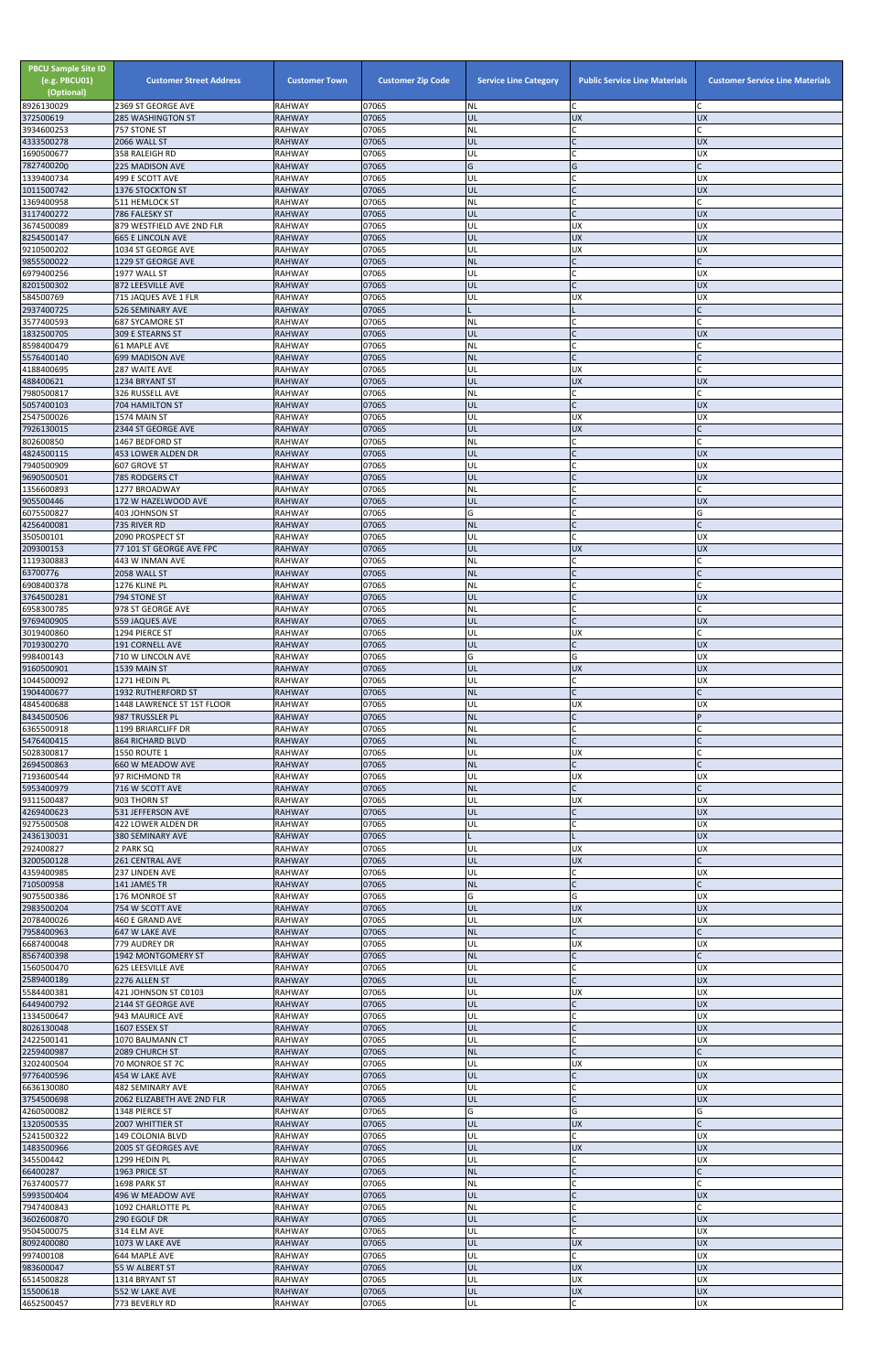| <b>PBCU Sample Site ID</b><br>(e.g. PBCU01)<br>(Optional)<br>7567400026 | <b>Customer Street Address</b><br>1949 MONTGOMERY ST | <b>Customer Town</b><br><b>RAHWAY</b> | <b>Customer Zip Code</b><br>07065 | <b>Service Line Category</b><br><b>NL</b> | <b>Public Service Line Materials</b><br>$\mathsf{C}$ | <b>Customer Service Line Materials</b> |
|-------------------------------------------------------------------------|------------------------------------------------------|---------------------------------------|-----------------------------------|-------------------------------------------|------------------------------------------------------|----------------------------------------|
| 8565500359                                                              | 880 W LAKE AVE                                       | <b>RAHWAY</b>                         | 07065                             | <b>NL</b>                                 | $\mathsf{C}$                                         |                                        |
| 695400498                                                               | 1650 CHURCH ST 1ST FLR<br>145 OAK ST                 | <b>RAHWAY</b><br><b>RAHWAY</b>        | 07065<br>07065                    | UL<br>UL                                  | <b>UX</b><br>$\mathsf{C}$                            | <b>UX</b><br><b>UX</b>                 |
| 5869400609<br>5768400309                                                | 1048 MAYFAIR DR                                      | <b>RAHWAY</b>                         | 07065                             | UL                                        | <b>UX</b>                                            | <b>UX</b>                              |
| 1932500029<br>9454500615                                                | 1010 DI ANTONIO DR                                   | <b>RAHWAY</b><br><b>RAHWAY</b>        | 07065<br>07065                    | <b>NL</b><br>UL                           | C<br>$\mathsf{C}$                                    | $\mathsf{C}$<br><b>UX</b>              |
| 4324500825                                                              | 443 RALEIGH RD<br>1943 BOND ST                       | <b>RAHWAY</b>                         | 07065                             | UL                                        | $\mathsf{C}$                                         | <b>UX</b>                              |
| 5334500923                                                              | 2115 ALLEN ST                                        | <b>RAHWAY</b>                         | 07065                             | UL                                        | <b>UX</b>                                            |                                        |
| 222500757<br>1629400164                                                 | 768 AUDREY DR<br>432 ELM AVE                         | <b>RAHWAY</b><br><b>RAHWAY</b>        | 07065<br>07065                    | G<br>UL                                   | C<br>$\mathsf{C}$                                    | G<br><b>UX</b>                         |
| 428500752                                                               | 163 FORBES ST                                        | <b>RAHWAY</b>                         | 07065                             | UL                                        | $\mathsf{C}$                                         | <b>UX</b>                              |
| 3450500333<br>908400453                                                 | 131 JACKSON AVE<br>1239 BROADWAY                     | <b>RAHWAY</b><br><b>RAHWAY</b>        | 07065<br>07065                    | <b>NL</b><br>NL                           | <b>C</b><br>$\mathsf{C}$                             | $\mathsf{C}$                           |
| 3646130092                                                              | 919 WESTFIELD AVE 1ST FLR                            | <b>RAHWAY</b>                         | 07065                             | UL                                        | <b>UX</b>                                            | <b>UX</b>                              |
| 1054500327                                                              | 1196 STONE ST                                        | <b>RAHWAY</b>                         | 07065<br>07065                    | UL                                        | $\mathsf{C}$                                         | <b>UX</b>                              |
| 3808400445<br>4328500815                                                | 745 AUDREY DR<br>72 W HAZELWOOD AVE                  | <b>RAHWAY</b><br><b>RAHWAY</b>        | 07065                             | UL<br>UL                                  | <b>UX</b><br>C                                       | <b>UX</b><br><b>UX</b>                 |
| 3011500833                                                              | 1161 WOODBRIDGE RD                                   | <b>RAHWAY</b>                         | 07065                             | <b>NL</b>                                 | $\mathsf{C}$                                         |                                        |
| 3327400990<br>1411500674                                                | 1613 GORDON PL<br>338 REGINA AVE                     | <b>RAHWAY</b><br><b>RAHWAY</b>        | 07065<br>07065                    | UL<br>UL                                  | C<br><b>UX</b>                                       | <b>UX</b><br><b>UX</b>                 |
| 4882500401                                                              | 159 ELM AVE                                          | <b>RAHWAY</b>                         | 07065                             | UL                                        | $\mathsf{C}$                                         | <b>UX</b>                              |
| 1187400234<br>4864500519                                                | 1657 IRVING ST<br>1324 BRYANT ST                     | <b>RAHWAY</b><br><b>RAHWAY</b>        | 07065<br>07065                    | <b>NL</b><br>UL                           | $\mathsf{C}$                                         | <b>UX</b>                              |
| 8257400919                                                              | 425 W MILTON AVE                                     | <b>RAHWAY</b>                         | 07065                             | UL                                        | $\mathsf{C}$                                         | <b>UX</b>                              |
| 8019300970<br>3805500167                                                | 100 MADISON AVE<br>1200 BRIARCLIFF DR                | <b>RAHWAY</b><br><b>RAHWAY</b>        | 07065<br>07065                    | UL<br>UL                                  | $\mathsf{C}$<br>$\mathsf{C}$                         | <b>UX</b><br><b>UX</b>                 |
| 7183500323                                                              | 799 W SCOTT AVE                                      | <b>RAHWAY</b>                         | 07065                             | UL                                        |                                                      | <b>UX</b>                              |
| 411500648                                                               | 390 REGINA AVE                                       | <b>RAHWAY</b>                         | 07065<br>07065                    | UL                                        | $\mathsf{C}$                                         | <b>UX</b>                              |
| 2739400614<br>9287400074                                                | 457 BRAMHALL RD<br>88 E CHERRY ST                    | <b>RAHWAY</b><br><b>RAHWAY</b>        | 07065                             | UL<br>UL                                  | <b>UX</b>                                            | <b>UX</b><br><b>UX</b>                 |
| 1566400777                                                              | 1516 CAMPBELL ST                                     | <b>RAHWAY</b>                         | 07065                             | UL                                        | $\mathsf{C}$                                         | <b>UX</b>                              |
| 8469400968<br>9921500812                                                | 563 WASHINGTON ST<br>1088 MIDWOOD DR                 | <b>RAHWAY</b><br><b>RAHWAY</b>        | 07065<br>07065                    | UL<br>UL                                  | $\mathsf{C}$<br>$\mathsf{C}$                         | <b>UX</b><br><b>UX</b>                 |
| 7891400296                                                              | 1336 DANCHETZ CT C0804                               | <b>RAHWAY</b>                         | 07065                             | UL                                        | <b>UX</b>                                            | <b>UX</b>                              |
| 7093600191<br>1475500095                                                | 483 JENSEN AVE<br>2074 WALL ST                       | <b>RAHWAY</b><br><b>RAHWAY</b>        | 07065<br>07065                    | UL<br><b>NL</b>                           | <b>UX</b><br>$\overline{C}$                          |                                        |
| 9422500723                                                              | 1236 BRIARCLIFF DR                                   | <b>RAHWAY</b>                         | 07065                             | UL                                        | <b>UX</b>                                            | <b>UX</b>                              |
| 2878400352                                                              | 235 WESCOTT DR                                       | <b>RAHWAY</b><br><b>RAHWAY</b>        | 07065<br>07065                    | UL<br>UL                                  | <b>UX</b>                                            | <b>UX</b><br><b>UX</b>                 |
| 3358300635<br>8304500138                                                | 505 E GRAND AVE<br>922 STACY PL                      | <b>RAHWAY</b>                         | 07065                             | <b>NL</b>                                 |                                                      |                                        |
| 2776400318                                                              | 38 MAPLE AVE                                         | <b>RAHWAY</b>                         | 07065                             | UL                                        |                                                      | <b>UX</b>                              |
| 1227400460<br>8807400724                                                | 1475 ST GEORGE AVE<br>1937 BOND ST                   | <b>RAHWAY</b><br><b>RAHWAY</b>        | 07065<br>07065                    | UL<br><b>NL</b>                           | $\mathsf{C}$<br>$\mathsf{C}$                         | <b>UX</b>                              |
| 4004500082                                                              | 249 HABERLE PL                                       | <b>RAHWAY</b>                         | 07065                             | <b>NL</b>                                 | $\mathsf{C}$                                         |                                        |
| 5889400031<br>464500915                                                 | 1533 MAIN ST<br>1262 CLARK ST                        | <b>RAHWAY</b><br><b>RAHWAY</b>        | 07065<br>07065                    | <b>NL</b><br><b>NL</b>                    | $\mathsf{C}$                                         |                                        |
| 2358400118                                                              | 1015 APGAR TR                                        | <b>RAHWAY</b>                         | 07065                             | UL                                        | $\mathsf{C}$                                         | <b>UX</b>                              |
| 7066400550<br>1210500795                                                | 547 JACKSON AVE 2ND FLR<br>72 RIDGE RD               | <b>RAHWAY</b><br><b>RAHWAY</b>        | 07065<br>07065                    | UL<br>UL                                  | <b>UX</b><br>C                                       | <b>UX</b><br><b>UX</b>                 |
| 6430500196                                                              | 615 W GRAND AVE                                      | <b>RAHWAY</b>                         | 07065                             |                                           |                                                      | <b>UX</b>                              |
| 7936130056                                                              | 580 E MILTON AVE                                     | <b>RAHWAY</b>                         | 07065                             | UL                                        |                                                      | <b>UX</b>                              |
| 2058300896<br>7931500075                                                | 2152 ELIZABETH AVE 2ND FL FT<br>306 CORNELL AVE      | <b>RAHWAY</b><br><b>RAHWAY</b>        | 07065<br>07065                    | UL<br>NL                                  | <b>UX</b><br>$\mathsf{C}$                            | $\mathsf{C}$                           |
| 8689400158                                                              | 1350 STOCKTON ST                                     | <b>RAHWAY</b>                         | 07065                             | UL                                        | <b>UX</b>                                            | <b>UX</b>                              |
| 7505500190<br>44500563                                                  | 270 PLAINFIELD AVE<br>876 RIFFLE AVE                 | <b>RAHWAY</b><br><b>RAHWAY</b>        | 07065<br>07065                    | UL<br><b>NL</b>                           | <b>UX</b><br>$\mathsf{C}$                            |                                        |
| 1424500825                                                              | 1880 TURNER ST                                       | <b>RAHWAY</b>                         | 07065                             | UL                                        | <b>UX</b>                                            |                                        |
| 4393500393<br>8129300098                                                | <b>32 MAPLE AVE</b><br>1293 MAPLE TR                 | <b>RAHWAY</b><br><b>RAHWAY</b>        | 07065<br>07065                    | <b>NL</b><br>UL                           | C<br>C                                               | <b>UX</b>                              |
| 698400005                                                               | 987 JAQUES AVE                                       | <b>RAHWAY</b>                         | 07065                             | <b>NL</b>                                 | $\mathsf{C}$                                         |                                        |
| 4547500290<br>9539400906                                                | 33 E MILTON AVE 35<br><b>142 BERTHOLD AVE</b>        | <b>RAHWAY</b><br><b>RAHWAY</b>        | 07065<br>07065                    | UL<br>UL                                  | <b>UX</b><br>$\mathsf{C}$                            | <b>UX</b><br><b>UX</b>                 |
| 8377400096                                                              | <b>274 OAK ST</b>                                    | <b>RAHWAY</b>                         | 07065                             | UL                                        |                                                      | <b>UX</b>                              |
| 7146130008                                                              | <b>661 UNION ST</b>                                  | <b>RAHWAY</b>                         | 07065                             | UL                                        | <b>UX</b>                                            | <b>UX</b>                              |
| 2847400021<br>8083500003                                                | 1601 FERNOTE ST<br>2269 CHURCH ST                    | <b>RAHWAY</b><br><b>RAHWAY</b>        | 07065<br>07065                    | UL<br>G                                   | C<br>G                                               | <b>UX</b><br>G                         |
| 7353500603                                                              | 570 W MEADOW AVE                                     | <b>RAHWAY</b>                         | 07065                             | UL                                        | $\mathsf{C}$                                         | <b>UX</b>                              |
| 1727400548<br>2656600759                                                | 131 BERTHOLD AVE<br>389 HAMILTON ST                  | <b>RAHWAY</b><br><b>RAHWAY</b>        | 07065<br>07065                    | UL<br><b>NL</b>                           | <b>UX</b><br>C                                       |                                        |
| 2508400623                                                              | <b>132 CODDINGTON ST</b>                             | <b>RAHWAY</b>                         | 07065                             | UL                                        | $\mathsf{C}$                                         | <b>UX</b>                              |
| 6737400923<br>608300718                                                 | 1896 BEACON ST<br>1880 OLIVER ST                     | RAHWAY<br><b>RAHWAY</b>               | 07065<br>07065                    | UL<br>UL                                  | C<br><b>UX</b>                                       | <b>UX</b><br><b>UX</b>                 |
| 1253500031                                                              | 1001 BRYANT ST                                       | <b>RAHWAY</b>                         | 07065                             | G                                         | <b>UX</b>                                            | G                                      |
| 1973500284                                                              | 338 E ALBERT ST                                      | <b>RAHWAY</b>                         | 07065                             | UL                                        | $\mathsf{C}$                                         | <b>UX</b>                              |
| 8383500001<br>7732500325                                                | 1768 WHITTIER ST<br>1657 ESSEX ST                    | <b>RAHWAY</b><br><b>RAHWAY</b>        | 07065<br>07065                    | UL<br>UL                                  | $\mathsf{C}$<br><b>UX</b>                            | <b>UX</b><br><b>UX</b>                 |
| 4458400698                                                              | 991 APGAR TR                                         | <b>RAHWAY</b>                         | 07065                             | <b>NL</b>                                 | $\mathsf{C}$                                         | $\mathsf{C}$                           |
| 8006400925<br>5734500257                                                | 345 E STEARNS ST<br>871 E HAZELWOOD AVE              | <b>RAHWAY</b><br><b>RAHWAY</b>        | 07065<br>07065                    | UL<br>UL                                  | <b>UX</b>                                            | <b>UX</b><br><b>UX</b>                 |
| 3621500293                                                              | 1384 ESTERBROOK AVE                                  | <b>RAHWAY</b>                         | 07065                             | UL.                                       |                                                      | <b>IDX</b>                             |
| 5269400955<br>9320400206                                                | 526 ST GEORGE AVE<br>2086 LUDLOW ST                  | <b>RAHWAY</b><br><b>RAHWAY</b>        | 07065<br>07065                    | <b>NL</b><br>UL                           | $\mathsf C$<br>$\mathsf{C}$                          | <b>UX</b>                              |
| 5660500428                                                              | 542 MADISON AVE                                      | <b>RAHWAY</b>                         | 07065                             | UL                                        | UX                                                   | UX                                     |
| 3375500455                                                              | 499 BOOTH CT                                         | <b>RAHWAY</b>                         | 07065                             | <b>NL</b>                                 | $\mathsf{C}$                                         |                                        |
| 7609300491<br>2011500380                                                | 1214 GEORGIA ST<br>910 RANDOLPH AVE                  | <b>RAHWAY</b><br><b>RAHWAY</b>        | 07065<br>07065                    | UL<br><b>NL</b>                           | $\mathsf{C}$<br>$\mathsf{C}$                         | <b>UX</b>                              |
| 2105600117                                                              | 519 CAPOBIANCO PLZ                                   | RAHWAY                                | 07065                             | UL                                        | $\mathsf{C}$                                         | <b>UX</b>                              |
| 8053500545<br>6115500780                                                | 744 JEFFERSON AVE<br>408 W INMAN AVE                 | <b>RAHWAY</b><br>RAHWAY               | 07065<br>07065                    | UL<br>UL                                  | <b>UX</b><br>C                                       | <b>UX</b>                              |
| 5926130028                                                              | 2277 WHITTIER ST                                     | <b>RAHWAY</b>                         | 07065                             | UL                                        | $\mathsf{C}$                                         | UX                                     |
| 8398400503<br>6455500002                                                | 623 HARRIS DR<br>968 STACY PL                        | <b>RAHWAY</b><br><b>RAHWAY</b>        | 07065<br>07065                    | <b>NL</b><br>UL                           | $\mathsf C$<br>$\mathsf{C}$                          | <b>UX</b>                              |
| 9288400155                                                              | 550 W SCOTT AVE                                      | <b>RAHWAY</b>                         | 07065                             | <b>NL</b>                                 | $\mathsf{C}$                                         | C                                      |
| 4955500293                                                              | 1095 STONE ST                                        | <b>RAHWAY</b>                         | 07065                             | UL                                        | <b>UX</b><br>$\mathsf{C}$                            | <b>UX</b>                              |
| 3055400216<br>8796400566                                                | 1299 CLARK ST<br>1881 PATERSON ST                    | <b>RAHWAY</b><br><b>RAHWAY</b>        | 07065<br>07065                    | <b>NL</b><br><b>NL</b>                    |                                                      |                                        |
| 6094500648                                                              | 272 KEARNEY AVE                                      | <b>RAHWAY</b>                         | 07065                             | UL                                        | $\mathsf{C}$                                         | <b>UX</b>                              |
| 3049400460<br>4114500649                                                | <b>466 TENEYKE PL</b><br>1433 NEW CHURCH ST          | <b>RAHWAY</b><br><b>RAHWAY</b>        | 07065<br>07065                    | UL<br>NL                                  | <b>UX</b><br>$\mathsf C$                             | <b>UX</b>                              |
| 5574500807                                                              | 242 LINDEN AVE                                       | <b>RAHWAY</b>                         | 07065                             | UL                                        | $\mathsf C$                                          | <b>UX</b>                              |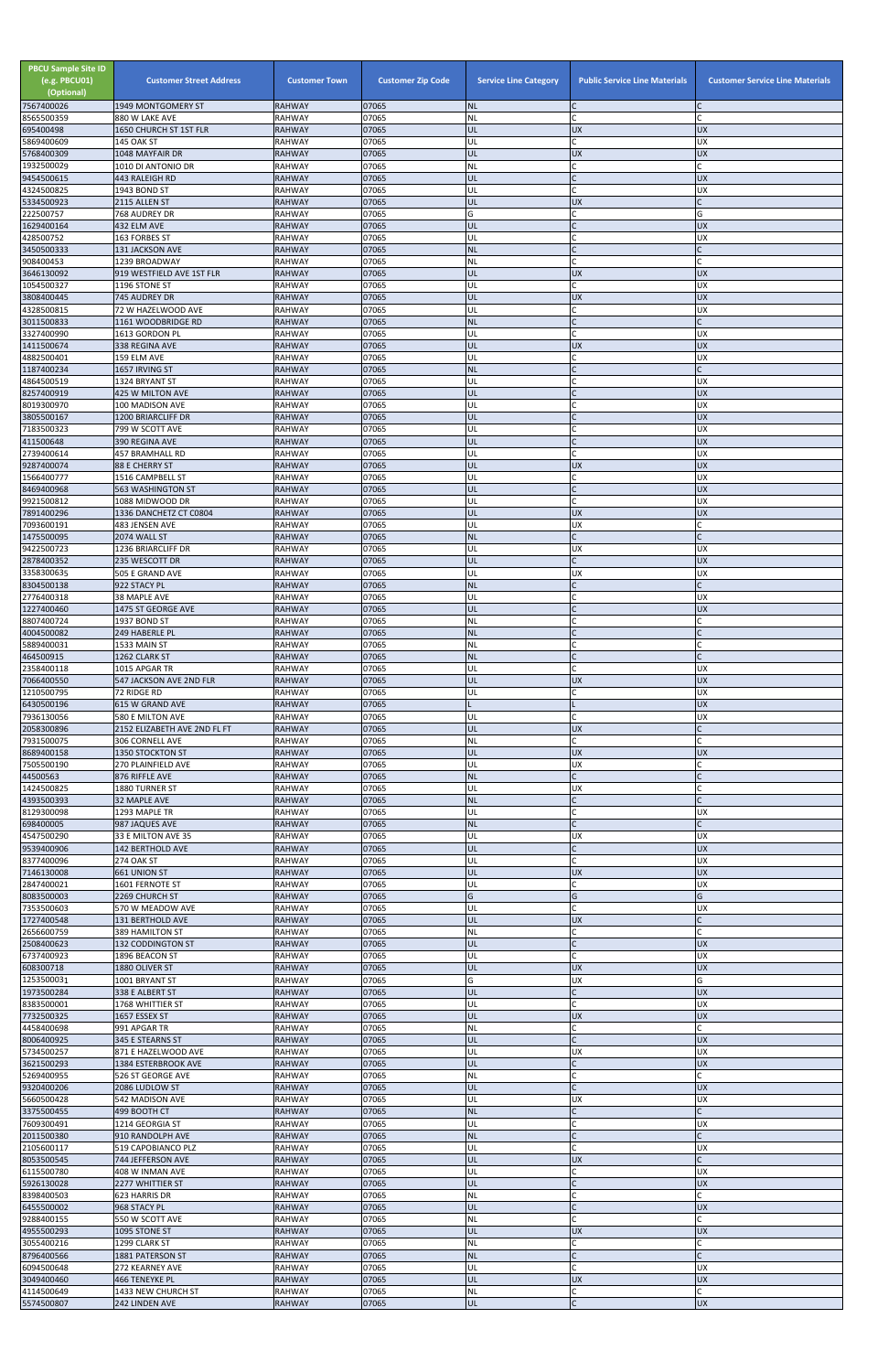| <b>PBCU Sample Site ID</b><br>(e.g. PBCU01)<br>(Optional)<br>2920500296 | <b>Customer Street Address</b><br>2358 WHITTIER ST | <b>Customer Town</b><br><b>RAHWAY</b> | <b>Customer Zip Code</b><br>07065 | <b>Service Line Category</b><br>UL | <b>Public Service Line Materials</b><br><b>UX</b> | <b>Customer Service Line Materials</b> |
|-------------------------------------------------------------------------|----------------------------------------------------|---------------------------------------|-----------------------------------|------------------------------------|---------------------------------------------------|----------------------------------------|
| 9732500672                                                              | 289 ADAMS ST                                       | <b>RAHWAY</b>                         | 07065                             | UL                                 | $\mathsf{C}$                                      | <b>UX</b>                              |
| 3994500348                                                              | 2020 WALL ST                                       | RAHWAY<br><b>RAHWAY</b>               | 07065<br>07065                    | NL<br>ŰĹ                           | $\mathsf{C}$<br><b>UX</b>                         | <b>UX</b>                              |
| 4428300801<br>9560400730                                                | 1468 1516 ESTERBROOK AVE<br>2003 RUTHERFORD ST     | <b>RAHWAY</b>                         | 07065                             | UL                                 |                                                   | <b>UX</b>                              |
| 4184500823<br>2624500525                                                | 252 W EMERSON AVE                                  | <b>RAHWAY</b><br>RAHWAY               | 07065<br>07065                    | Ġ<br>UL                            | $\mathsf{C}$                                      | G<br><b>UX</b>                         |
| 407400561                                                               | 1076 FULTON ST<br>464 W LAKE AVE                   | <b>RAHWAY</b>                         | 07065                             | <b>NL</b>                          | $\mathsf{C}$                                      |                                        |
| 588400566                                                               | 956 JEFFERSON AVE                                  | RAHWAY                                | 07065                             | UL                                 | C                                                 | <b>UX</b>                              |
| 3719400132<br>1037400661                                                | 550 ALDEN DR<br>173 VILLA PL                       | <b>RAHWAY</b><br>RAHWAY               | 07065<br>07065                    | UL<br>UL                           | <b>UX</b>                                         | <b>UX</b>                              |
| 3249400393                                                              | 2255 ELIZABETH AVE                                 | <b>RAHWAY</b>                         | 07065                             | UL                                 | $\mathsf{C}$                                      | <b>UX</b>                              |
| 2372500823<br>6229300366                                                | 1490 FRANKLIN ST<br>1220 MAYFAIR DR                | RAHWAY<br><b>RAHWAY</b>               | 07065<br>07065                    | UL<br><b>NL</b>                    | <b>UX</b><br>$\mathsf{C}$                         |                                        |
| 5577400378                                                              | 585 W INMAN AVE                                    | <b>RAHWAY</b>                         | 07065                             | UL                                 | <b>UX</b>                                         | <b>UX</b>                              |
| 4848400734                                                              | 301 W LINCOLN AVE                                  | <b>RAHWAY</b>                         | 07065                             | UL                                 | $\mathsf{C}$                                      | <b>UX</b>                              |
| 1644500686<br>9558400736                                                | 2296 CHURCH ST<br>393 HAMILTON ST                  | RAHWAY<br><b>RAHWAY</b>               | 07065<br>07065                    | NL<br><b>NL</b>                    | $\mathsf{C}$<br>$\mathsf{C}$                      |                                        |
| 3595400032                                                              | 924 MAURICE AVE                                    | RAHWAY                                | 07065                             | UL                                 |                                                   | <b>UX</b>                              |
| 157400164<br>296400101                                                  | 1415 NEW CHURCH ST<br>555 JACKSON AVE 2ND FLR      | <b>RAHWAY</b><br>RAHWAY               | 07065<br>07065                    | <b>NL</b><br>UL                    | $\mathsf{C}$<br><b>UX</b>                         | <b>UX</b>                              |
| 8988300154                                                              | <b>195 COLONIA BLVD</b>                            | <b>RAHWAY</b>                         | 07065                             | UL                                 | $\mathsf{C}$                                      | <b>UX</b>                              |
| 906130070                                                               | 1040 JAQUES AVE                                    | <b>RAHWAY</b>                         | 07065                             | UL                                 | $\mathsf{C}$                                      | <b>UX</b>                              |
| 4336130074<br>970500222                                                 | 33 W MILTON AVE<br>1338 MAPLE TR 1ST FLOOR         | <b>RAHWAY</b><br>RAHWAY               | 07065<br>07065                    | <b>NL</b><br>UL                    |                                                   | <b>UX</b>                              |
| 3365500084                                                              | 1006 MILTON BLVD                                   | <b>RAHWAY</b>                         | 07065                             | UL                                 | $\mathsf{C}$                                      | <b>UX</b>                              |
| 4999400469<br>7497400422                                                | 771 GARDEN ST<br>81 RIDGE RD                       | <b>RAHWAY</b><br><b>RAHWAY</b>        | 07065<br>07065                    | UL<br>UL                           | $\mathsf{C}$                                      | <b>UX</b><br><b>UX</b>                 |
| 8865500072                                                              | 435 E GRAND AVE                                    | RAHWAY                                | 07065                             | NL                                 | $\mathsf{C}$                                      |                                        |
| 5280500126                                                              | 1036 MAYFAIR DR                                    | <b>RAHWAY</b>                         | 07065                             | UL                                 | $\mathsf{C}$                                      | <b>UX</b>                              |
| 5524500567<br>8344500008                                                | <b>227 LAFAYETTE ST</b><br>862 E MILTON AVE        | RAHWAY<br><b>RAHWAY</b>               | 07065<br>07065                    | UL<br>UL                           | <b>UX</b><br>$\mathsf{C}$                         | <b>UX</b>                              |
| 1507400425                                                              | 417 JENSEN AVE                                     | <b>RAHWAY</b>                         | 07065                             | NL                                 |                                                   |                                        |
| 3747500976                                                              | 269 E LAKE AVE                                     | <b>RAHWAY</b>                         | 07065                             | <b>NL</b>                          | $\mathsf{C}$<br>$\mathsf{C}$                      |                                        |
| 5901500310<br>2494500865                                                | 2009 WALL ST<br>1195 MAYFAIR DR                    | RAHWAY<br><b>RAHWAY</b>               | 07065<br>07065                    | UL<br>UL                           | <b>UX</b>                                         | UX                                     |
| 9483500544                                                              | 915 WESTFIELD AVE                                  | <b>RAHWAY</b>                         | 07065                             | UL                                 |                                                   | <b>UX</b>                              |
| 2935500789<br>6939300117                                                | 822 HAMILTON ST<br>157 RIDGE RD                    | <b>RAHWAY</b><br><b>RAHWAY</b>        | 07065<br>07065                    | UL<br>ΝL                           |                                                   | <b>UX</b>                              |
| 1757400004                                                              | 914 JAQUES AVE                                     | <b>RAHWAY</b>                         | 07065                             | UL                                 |                                                   | <b>UX</b>                              |
| 7384500053                                                              | 174 JENSEN AVE                                     | RAHWAY                                | 07065                             | UL                                 |                                                   | <b>UX</b>                              |
| 5567400159<br>4945400461                                                | 1929 LUFBERRY ST<br>550 ALBERMARLE ST              | <b>RAHWAY</b><br>RAHWAY               | 07065<br>07065                    | UL<br>UL                           |                                                   | <b>UX</b><br><b>UX</b>                 |
| 4069400110                                                              | 916 BROAD ST                                       | <b>RAHWAY</b>                         | 07065                             | UL                                 | $\mathsf{C}$                                      | <b>UX</b>                              |
| 9352500051<br>9819400037                                                | 560 ST GEORGE AVE<br><b>1229 ELM TR</b>            | RAHWAY<br><b>RAHWAY</b>               | 07065<br>07065                    | UL<br>UL                           | C<br><b>UX</b>                                    | <b>UX</b><br><b>UX</b>                 |
| 196400837                                                               | 422 KOENIG PL                                      | RAHWAY                                | 07065                             | UL                                 |                                                   | <b>UX</b>                              |
| 5527400913                                                              | <b>160 MURRAY ST</b>                               | <b>RAHWAY</b>                         | 07065                             | <b>NL</b>                          |                                                   |                                        |
| 7378500470<br>6621500590                                                | 1024 HAMILTON ST<br>274 ELM AVE                    | RAHWAY<br><b>RAHWAY</b>               | 07065<br>07065                    | ΝL<br>UL                           | $\mathsf{C}$<br>$\mathsf{C}$                      | <b>UX</b>                              |
| 3564500655                                                              | 786 AUDREY DR                                      | RAHWAY                                | 07065                             | UL                                 | $\mathsf{C}$                                      | <b>UX</b>                              |
| 8595400497<br>9147500723                                                | 1644 CHURCH ST<br>574 E MILTON AVE                 | <b>RAHWAY</b><br>RAHWAY               | 07065<br>07065                    | UL<br>UL                           | $\mathsf{C}$<br><b>UX</b>                         | <b>UX</b>                              |
| 7902600696                                                              | 506 SEMINARY AVE                                   | <b>RAHWAY</b>                         | 07065                             | UL                                 | $\overline{C}$                                    | <b>UX</b>                              |
| 7854500905                                                              | 382 LOWER ALDEN DR                                 | RAHWAY                                | 07065                             | UL                                 |                                                   | <b>UX</b>                              |
| 798400093<br>8227400341                                                 | 275 WALTER ST<br>548 W GRAND AVE                   | <b>RAHWAY</b><br>RAHWAY               | 07065<br>07065                    | UL<br>NL                           | $\mathsf{C}$                                      | <b>UX</b>                              |
| 7704400789                                                              | 878 MADISON AVE                                    | <b>RAHWAY</b>                         | 07065                             | UL                                 | $\mathsf{C}$                                      | <b>UX</b>                              |
| 6703111753<br>5877400003                                                | 785 CLIFFORD SALADIN ST<br>670 W GRAND AVE         | RAHWAY<br><b>RAHWAY</b>               | 07065<br>07065                    | UL<br><b>NL</b>                    | <b>UX</b>                                         | <b>UX</b>                              |
| 3775500493                                                              | 245 E INMAN AVE                                    | RAHWAY                                | 07065                             | UL                                 |                                                   | <b>UX</b>                              |
| 5484500178                                                              | 196 TEHAMA ST                                      | <b>RAHWAY</b>                         | 07065                             | UL                                 | <b>UX</b><br>$\mathsf{C}$                         | <b>UX</b>                              |
| 3708400358<br>2493500983                                                | 114 PRINCETON AVE<br>186 OAK ST                    | RAHWAY<br><b>RAHWAY</b>               | 07065<br>07065                    | UL<br><b>NL</b>                    |                                                   | <b>UX</b>                              |
| 6556400322                                                              | 769 MOSES DR                                       | RAHWAY                                | 07065                             | UL                                 |                                                   | <b>UX</b>                              |
| 8153500452<br>3330500900                                                | <b>256 STANTON ST</b><br>1796 NEWTON ST            | <b>RAHWAY</b><br>RAHWAY               | 07065<br>07065                    | UL<br>UL                           | $\mathsf{C}$<br>$\mathsf{C}$                      | <b>UX</b><br><b>UX</b>                 |
| 4057400203                                                              | 893 HAMILTON ST                                    | <b>RAHWAY</b>                         | 07065                             | UL                                 | $\mathsf{C}$                                      | <b>UX</b>                              |
| 9415400538                                                              | 1551 CAMPBELL ST                                   | RAHWAY                                | 07065                             | UL                                 | $\mathsf{C}$                                      | <b>UX</b>                              |
| 2793500368<br>1292400796                                                | 434 ORCHARD ST<br>397 UPTON PL FPC                 | <b>RAHWAY</b><br>RAHWAY               | 07065<br>07065                    | UL<br>UL                           | $\mathsf{C}$<br><b>UX</b>                         | <b>UX</b><br><b>UX</b>                 |
| 8696400255                                                              | 1781 MONTGOMERY ST                                 | <b>RAHWAY</b>                         | 07065                             | UL                                 | $\mathsf{C}$                                      | <b>UX</b>                              |
| 6015500292<br>2197400256                                                | 320 BERTHOLD AVE<br>1229 CLARK ST                  | RAHWAY<br><b>RAHWAY</b>               | 07065<br>07065                    | UL<br>UL                           | $\mathsf{C}$                                      | <b>UX</b><br><b>UX</b>                 |
| 4721500195                                                              | 826 NICHOLAS PL                                    | RAHWAY                                | 07065                             | NL                                 | $\mathsf{C}$                                      |                                        |
| 9669400825<br>5099300999                                                | 167 W EMERSON AVE                                  | <b>RAHWAY</b>                         | 07065<br>07065                    | UL<br>UL                           | $\mathsf{C}$<br><b>UX</b>                         | <b>UX</b><br>O                         |
| 3234500375                                                              | 54 W CHERRY ST<br>2244 PRICE ST                    | RAHWAY<br><b>RAHWAY</b>               | 07065                             | UL                                 | <b>UX</b>                                         | <b>UX</b>                              |
| 6604400096                                                              | <b>1853 WHITTIER ST RIGHT SIDE</b>                 | RAHWAY                                | 07065                             | UL                                 | UX                                                | <b>UX</b>                              |
| 1350500399<br>9559400583                                                | 399 W SCOTT AVE<br>1480 VALLEY RD                  | <b>RAHWAY</b><br><b>RAHWAY</b>        | 07065<br>07065                    | G<br>UL                            | G<br><b>UX</b>                                    | G<br><b>UX</b>                         |
| 8677400818                                                              | 2154 EVANS ST                                      | <b>RAHWAY</b>                         | 07065                             | UL                                 | $\overline{C}$                                    | <b>UX</b>                              |
| 2665500687                                                              | 141 DUKES RD                                       | <b>RAHWAY</b>                         | 07065                             | <b>NL</b>                          | $\mathsf{C}$<br>$\mathsf{C}$                      |                                        |
| 7599400946<br>894600485                                                 | 439 CENTRAL AVE<br>2013 BARNETT ST                 | <b>RAHWAY</b><br>RAHWAY               | 07065<br>07065                    | UL<br>UL                           | $\mathsf{C}$                                      | <b>UX</b><br><b>UX</b>                 |
| 939300784                                                               | 2350 COLONIAL DR                                   | <b>RAHWAY</b>                         | 07065                             | <b>NL</b>                          | $\mathsf{C}$                                      |                                        |
| 1989400355<br>2689300235                                                | 1318 FULTON ST<br>774 MARTIN ST                    | <b>RAHWAY</b><br><b>RAHWAY</b>        | 07065<br>07065                    | UL<br>UL                           | $\mathsf{C}$<br><b>UX</b>                         | <b>UX</b><br><b>UX</b>                 |
| 5986500224                                                              | 311 E LAKE AVE                                     | RAHWAY                                | 07065                             | UL                                 | $\mathsf{C}$                                      | <b>UX</b>                              |
| 6829400458                                                              | 105 CORNELL AVE                                    | <b>RAHWAY</b>                         | 07065                             | <b>NL</b>                          | $\mathsf{C}$                                      |                                        |
| 9464500984<br>9329400418                                                | 2236 PRICE ST<br><b>459 CENTRAL AVE</b>            | <b>RAHWAY</b><br><b>RAHWAY</b>        | 07065<br>07065                    | UL<br><b>NL</b>                    | $\mathsf{C}$<br>$\mathsf{C}$                      | <b>UX</b>                              |
| 7896400611                                                              | 789 E MILTON AVE                                   | RAHWAY                                | 07065                             | UL                                 |                                                   | <b>UX</b>                              |
| 6380500701<br>5716130022                                                | 2084 OLIVER ST<br>1503 JEFFERSON AVE               | <b>RAHWAY</b><br>RAHWAY               | 07065<br>07065                    | UL<br>UL                           | $\mathsf{C}$                                      | <b>UX</b><br><b>UX</b>                 |
| 790500440                                                               | 2108 OLIVER ST                                     | <b>RAHWAY</b>                         | 07065                             | UL                                 |                                                   | <b>UX</b>                              |
| 4066400905                                                              | 1809 WHITTIER ST                                   | RAHWAY                                | 07065                             | NL                                 |                                                   |                                        |
| 4927400001<br>2452500803                                                | 393 JEFFERSON AVE<br>526 W LAKE AVE                | <b>RAHWAY</b><br><b>RAHWAY</b>        | 07065<br>07065                    | UL<br>UL                           | $\mathsf{C}$                                      | <b>UX</b><br><b>UX</b>                 |
| 9854500880                                                              | 528 BOOTH CT                                       | <b>RAHWAY</b>                         | 07065                             | UL                                 | $\mathsf{C}$                                      | <b>UX</b>                              |
| 3873500289                                                              | 66 E EMERSON AVE                                   | <b>RAHWAY</b>                         | 07065                             | G                                  | C                                                 | G                                      |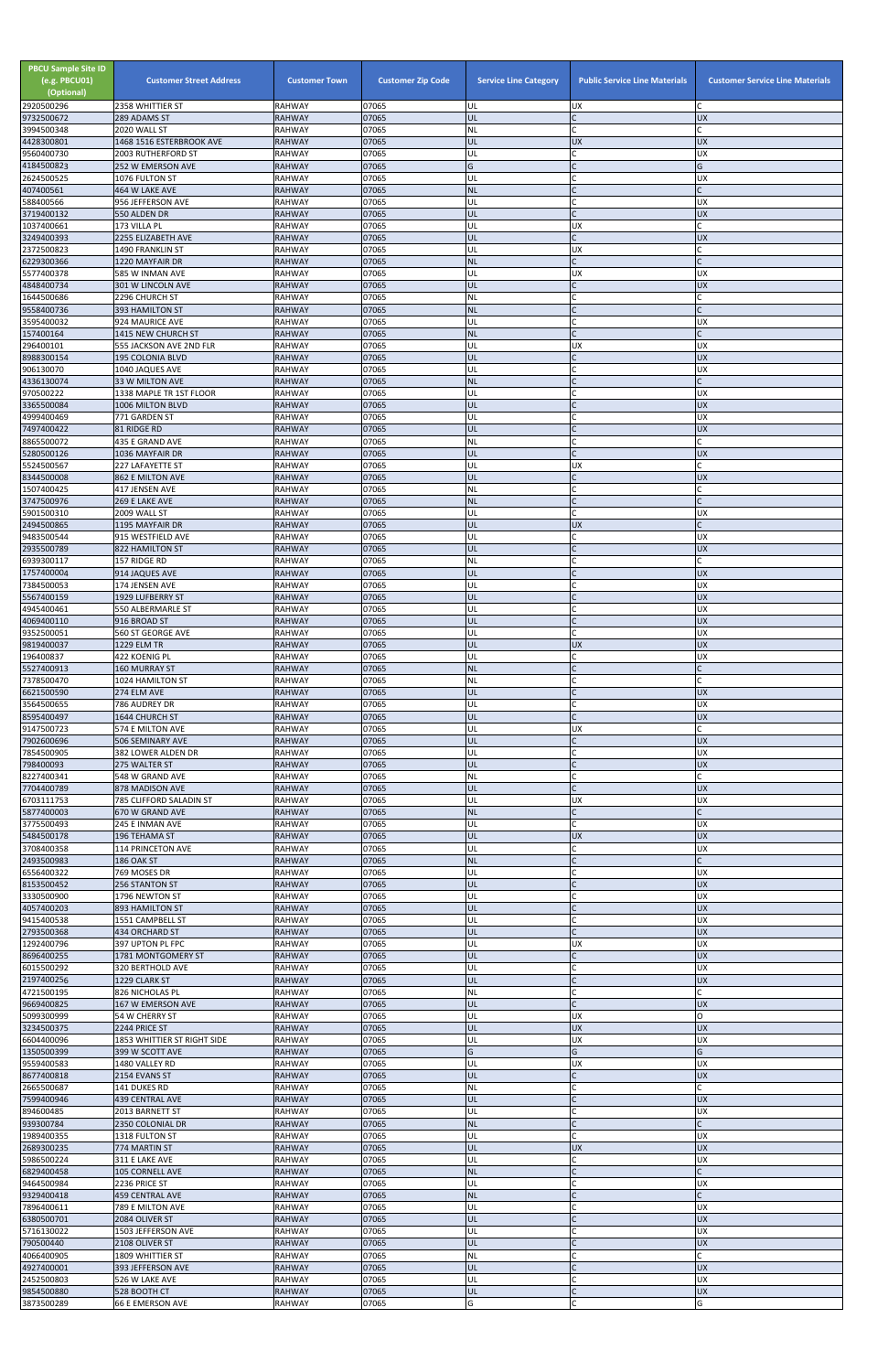| <b>PBCU Sample Site ID</b><br>(e.g. PBCU01)<br>(Optional)<br>404500947 | <b>Customer Street Address</b><br>2096 KMAK PL | <b>Customer Town</b><br><b>RAHWAY</b> | <b>Customer Zip Code</b><br>07065 | <b>Service Line Category</b><br><b>NL</b> | <b>Public Service Line Materials</b><br>lC. | <b>Customer Service Line Materials</b> |
|------------------------------------------------------------------------|------------------------------------------------|---------------------------------------|-----------------------------------|-------------------------------------------|---------------------------------------------|----------------------------------------|
| 959400042                                                              | 838 JAQUES AVE                                 | RAHWAY                                | 07065                             | UL                                        | <b>UX</b>                                   | <b>UX</b>                              |
| 4714500626                                                             | 546 ST GEORGE AVE                              | <b>RAHWAY</b>                         | 07065                             | <b>NL</b>                                 | l <sub>C</sub>                              |                                        |
| 8694500357<br>8570500506                                               | 114 CORNELL AVE<br>904 STONE ST                | RAHWAY<br><b>RAHWAY</b>               | 07065<br>07065                    | UL<br>UL                                  | <b>UX</b><br>l <sub>C</sub>                 | UX<br><b>UX</b>                        |
| 5730500914                                                             | 495 GROVE ST                                   | <b>RAHWAY</b>                         | 07065                             | G                                         | G                                           |                                        |
| 7525500263<br>6968400079                                               | 138 FORBES ST<br>24 W LAKE AVE                 | <b>RAHWAY</b><br>RAHWAY               | 07065<br>07065                    | UL<br>UL                                  | $\mathsf C$<br><b>UX</b>                    | <b>UX</b><br><b>UX</b>                 |
| 9795400295                                                             | 1305 MAPLE TR                                  | <b>RAHWAY</b>                         | 07065                             | UL                                        | <b>C</b>                                    | UX                                     |
| 9826130055                                                             | 2174 ELIZABETH AVE 2R                          | <b>RAHWAY</b>                         | 07065                             | UL                                        | <b>UX</b>                                   | UX                                     |
| 6694500405<br>7504400848                                               | 310 BERTHOLD AVE<br>394 RALEIGH RD             | <b>RAHWAY</b><br>RAHWAY               | 07065<br>07065                    | <b>NL</b><br><b>NL</b>                    | <b>C</b><br>C                               |                                        |
| 5708300967                                                             | 1474 MAIN ST                                   | <b>RAHWAY</b>                         | 07065                             | UL                                        | <b>UX</b>                                   | <b>UX</b>                              |
| 3874500923<br>8825500796                                               | 366 W GRAND AVE<br><b>262 PLAINFIELD AVE</b>   | <b>RAHWAY</b><br><b>RAHWAY</b>        | 07065<br>07065                    | UL<br><b>NL</b>                           | C<br>$\mathsf{C}$                           | UX                                     |
| 318400041                                                              | 1096 FULTON ST                                 | RAHWAY                                | 07065                             | NL                                        | <b>C</b>                                    |                                        |
| 7018300533                                                             | 567 E SCOTT AVE                                | <b>RAHWAY</b>                         | 07065                             | UL                                        | <b>UX</b>                                   | <b>UX</b>                              |
| 8748400252<br>578500936                                                | 405 W SCOTT AVE<br>1468 FERNOTE ST             | <b>RAHWAY</b><br><b>RAHWAY</b>        | 07065<br>07065                    | NL<br>UL                                  | C.<br>IC                                    | <b>UX</b>                              |
| 47400067                                                               | 1773 ELIZABETH AVE                             | RAHWAY                                | 07065                             | UL                                        | <b>UX</b>                                   | UX                                     |
| 9609300023                                                             | 1073 JAQUES AVE                                | <b>RAHWAY</b>                         | 07065                             | UL                                        | l <sub>C</sub>                              | <b>UX</b>                              |
| 6129500627<br>2860500614                                               | 986 THORN ST<br>809 W INMAN AVE                | RAHWAY<br><b>RAHWAY</b>               | 07065<br>07065                    | UL<br><b>NL</b>                           | <b>UX</b><br>l <sub>C</sub>                 | UΧ                                     |
| 3036130000                                                             | 252 WASHINGTON ST                              | <b>RAHWAY</b>                         | 07065                             | UL                                        | <b>UX</b>                                   | UX                                     |
| 7688400453<br>6587400460                                               | 1103 ELM TR<br>2277 PRICE ST                   | <b>RAHWAY</b><br><b>RAHWAY</b>        | 07065<br>07065                    | UL<br>G                                   | <b>C</b><br>G                               | UX<br><b>UX</b>                        |
| 8555500080                                                             | 302 WILSON AVE                                 | <b>RAHWAY</b>                         | 07065                             | UL                                        | $\mathsf{C}$                                | UX                                     |
| 9658400524                                                             | 1265 BRYANT ST                                 | RAHWAY                                | 07065                             | UL                                        | $\mathsf{C}$                                | <b>UX</b>                              |
| 6690500759<br>6704400337                                               | 926 RAYHON TR<br>1031 JEFFERSON AVE            | <b>RAHWAY</b><br>RAHWAY               | 07065<br>07065                    | UL<br>UL                                  | $\mathsf{C}$<br><b>UX</b>                   | <b>UX</b><br><b>UX</b>                 |
| 5329300410                                                             | 234 RUDOLPH AVE                                | <b>RAHWAY</b>                         | 07065                             | UL                                        | l <sub>C</sub>                              | UX                                     |
| 5936130032                                                             | 568 MAPLE AVE                                  | <b>RAHWAY</b>                         | 07065                             | NL                                        | $\mathsf C$<br>l <sub>C</sub>               |                                        |
| 4650600094<br>9868400471                                               | 810 BRYANT ST<br>992 ST GEORGE AVE             | <b>RAHWAY</b><br>RAHWAY               | 07065<br>07065                    | UL<br>NL                                  | <b>C</b>                                    | <b>UX</b>                              |
| 6364500978                                                             | 1245 PIERPONT ST                               | <b>RAHWAY</b>                         | 07065                             | UL                                        | l <sub>C</sub>                              | <b>UX</b>                              |
| 3475500855<br>8084500839                                               | 1875 HENRY ST<br>1033 MADISON HILL RD          | RAHWAY<br><b>RAHWAY</b>               | 07065<br>07065                    | UL<br>UL                                  | <b>UX</b><br>$\mathsf{C}$                   | UX<br><b>UX</b>                        |
| 2814500116                                                             | 278 BERTHOLD AVE                               | RAHWAY                                | 07065                             | <b>NL</b>                                 | $\mathsf{C}$                                |                                        |
| 8010500252                                                             | <b>183 CONCORD ST</b>                          | <b>RAHWAY</b>                         | 07065                             | UL                                        | <b>UX</b>                                   | <b>UX</b>                              |
| 2344500335<br>9264500392                                               | 1918 BOND ST<br>1673 IRVING ST                 | RAHWAY<br><b>RAHWAY</b>               | 07065<br>07065                    | G<br><b>NL</b>                            | $\mathsf{C}$                                | G                                      |
| 2514500952                                                             | 1612 GORDON PL                                 | <b>RAHWAY</b>                         | 07065                             | <b>NL</b>                                 | C                                           |                                        |
| 6125500109<br>5072500234                                               | <b>666 E GRAND AVE</b><br>1874 LENNINGTON ST   | <b>RAHWAY</b><br>RAHWAY               | 07065<br>07065                    | UL<br><b>NL</b>                           | $\overline{C}$<br>C                         | <b>UX</b>                              |
| 3388400531                                                             | 765 GROVE ST                                   | <b>RAHWAY</b>                         | 07065                             | <b>NL</b>                                 | $\mathsf{C}$                                |                                        |
| 9789400367                                                             | 1425 MAIN ST                                   | <b>RAHWAY</b>                         | 07065                             | UL                                        | <b>UX</b>                                   | <b>UX</b>                              |
| 5288400044<br>8639300447                                               | 267 W GRAND AVE<br><b>788 HAMILTON ST</b>      | <b>RAHWAY</b><br>RAHWAY               | 07065<br>07065                    | UL<br>UL                                  | <b>UX</b><br>C                              | <b>UX</b><br><b>UX</b>                 |
| 4437400042                                                             | 275 ALBERMARLE ST                              | <b>RAHWAY</b>                         | 07065                             | <b>NL</b>                                 | lc.                                         |                                        |
| 6275500142                                                             | 2304 PRICE ST                                  | RAHWAY                                | 07065                             | UL                                        | <b>UX</b>                                   | <b>UX</b>                              |
| 8647500327<br>337400434                                                | 973 THORN ST<br>770 GROVE ST                   | <b>RAHWAY</b><br>RAHWAY               | 07065<br>07065                    | UL<br>UL                                  | <b>UX</b><br>$\mathsf{C}$                   | <b>UX</b><br><b>UX</b>                 |
| 3860500904                                                             | 230 RUSSELL AVE                                | <b>RAHWAY</b>                         | 07065                             | <b>NL</b>                                 | <b>C</b>                                    |                                        |
| 4834600749<br>3920500599                                               | 1011 STONE ST<br>2360 KNAPP DR                 | RAHWAY<br><b>RAHWAY</b>               | 07065<br>07065                    | UL<br>UL                                  | C<br>l <sub>C</sub>                         | UX<br><b>UX</b>                        |
| 9478500941                                                             | 1600 ST GEORGE AVE                             | <b>RAHWAY</b>                         | 07065                             | UL                                        | UX                                          | <b>UX</b>                              |
| 4757400453                                                             | 1094 JAQUES AVE 2ND FLR                        | <b>RAHWAY</b>                         | 07065                             | UL                                        | <b>UX</b>                                   | <b>UX</b>                              |
| 7319400693<br>5174500952                                               | 876 RAYHON TR<br>361 RUDOLPH AVE               | RAHWAY<br><b>RAHWAY</b>               | 07065<br>07065                    | <b>NL</b><br>UL                           | C<br>$\mathsf{C}$                           | <b>UX</b>                              |
| 9837400508                                                             | <b>215 LAFAYETTE ST</b>                        | RAHWAY                                | 07065                             | UL                                        | <b>UX</b>                                   | <b>UX</b>                              |
| 7537400060<br>1290500124                                               | 1949 PATERSON ST<br>347 CONCORD ST             | <b>RAHWAY</b><br>RAHWAY               | 07065<br>07065                    | UL<br>UL                                  | $\mathsf{C}$<br>$\mathsf{C}$                | <b>UX</b><br><b>UX</b>                 |
| 2193600146                                                             | <b>307 BERTHOLD AVE</b>                        | <b>RAHWAY</b>                         | 07065                             | UL                                        | <b>UX</b>                                   |                                        |
| 8454500393                                                             | 443 LOWER ALDEN DR                             | RAHWAY                                | 07065                             | <b>NL</b>                                 | $\mathsf{C}$                                |                                        |
| 4396400298<br>1677400120                                               | 1613 BEDFORD ST<br>636 LINDEN AVE              | <b>RAHWAY</b><br>RAHWAY               | 07065<br>07065                    | UL<br>UL                                  | l <sub>C</sub><br><b>UX</b>                 | <b>UX</b><br><b>UX</b>                 |
| 6677400898                                                             | 1071 DI ANTONIO DR                             | <b>RAHWAY</b>                         | 07065                             | UL                                        | $\mathsf{C}$                                | <b>UX</b>                              |
| 9691400831                                                             | 1779 NEWTON ST                                 | RAHWAY                                | 07065                             | UL                                        | <b>UX</b>                                   |                                        |
| 5732500989<br>329400451                                                | 1589 LENOX PL<br>755 MOSES DR                  | <b>RAHWAY</b><br>RAHWAY               | 07065<br>07065                    | UL<br>UL                                  | <b>UX</b><br>$\mathsf{C}$                   | <b>UX</b><br><b>UX</b>                 |
| 4860500864                                                             | <b>260 PRINCETON AVE</b>                       | <b>RAHWAY</b>                         | 07065                             | UL                                        | lc.                                         | <b>UX</b>                              |
| 3508300321<br>6909400372                                               | 516 LINDEN AVE<br>103 E GRAND AVE              | RAHWAY<br><b>RAHWAY</b>               | 07065<br>07065                    | UL<br>UL                                  | <b>UX</b><br>IC                             | <b>UX</b><br>UX                        |
| 3495400535                                                             | 1741 ESSEX ST                                  | RAHWAY                                | 07065                             | UL                                        | C                                           | <b>UX</b>                              |
| 9222500993                                                             | 592 W GRAND AVE                                | <b>RAHWAY</b>                         | 07065                             | <b>NL</b>                                 | $\overline{C}$                              |                                        |
| 4494600034<br>9228400850                                               | 318 ORCHARD ST<br>732 JEFFERSON AVE            | RAHWAY<br><b>RAHWAY</b>               | 07065<br>07065                    | UL<br><b>NL</b>                           | $\mathsf{C}$<br><b>C</b>                    | <b>UX</b>                              |
| 7768400368                                                             | 150 LENTZ CT                                   | RAHWAY                                | 07065                             | <b>NL</b>                                 | $\mathsf{C}$                                |                                        |
| 5737400708<br>4805500928                                               | 2096 WALL ST                                   | <b>RAHWAY</b><br><b>RAHWAY</b>        | 07065<br>07065                    | UL<br>NL                                  |                                             | <b>UX</b>                              |
| 8086400764                                                             | 889 RIFFLE AVE<br>381 MADISON AVE              | <b>RAHWAY</b>                         | 07065                             | UL.                                       |                                             | <b>UX</b>                              |
| 6660500001                                                             | 492 MADISON AVE                                | <b>RAHWAY</b>                         | 07065                             | UL                                        | C                                           | <b>UX</b>                              |
| 7914500970<br>2656400754                                               | 1650 COLUMBUS PL<br>1461 FERNOTE ST            | <b>RAHWAY</b><br><b>RAHWAY</b>        | 07065<br>07065                    | <b>NL</b><br>UL                           | <b>C</b><br>$\mathsf{C}$                    | <b>UX</b>                              |
| 8930500138                                                             | 199 CORNELL AVE                                | <b>RAHWAY</b>                         | 07065                             | <b>NL</b>                                 | $\overline{C}$                              |                                        |
| 4325500263                                                             | 822 CENTRAL AVE                                | RAHWAY                                | 07065                             | UL                                        | $\mathsf{C}$                                | <b>UX</b>                              |
| 3452500516<br>6452500700                                               | 698 W LAKE AVE<br>1071 BRIARCLIFF DR           | <b>RAHWAY</b><br><b>RAHWAY</b>        | 07065<br>07065                    | <b>NL</b><br>G                            | $\mathsf{C}$<br>G                           | <b>UX</b>                              |
| 5430500488                                                             | <b>627 HARRISON ST</b>                         | <b>RAHWAY</b>                         | 07065                             | UL                                        | IC                                          | <b>UX</b>                              |
| 3518400035                                                             | 2071 WHITTIER ST                               | RAHWAY                                | 07065                             | <b>NL</b>                                 | $\mathsf{C}$                                |                                        |
| 6954500830<br>183500985                                                | 2333 WARD DR<br>773 LINDEN AVE                 | <b>RAHWAY</b><br><b>RAHWAY</b>        | 07065<br>07065                    | UL<br>G                                   | $\mathsf{C}$<br>G                           | <b>UX</b>                              |
| 4369400908                                                             | <b>640 HEMLOCK ST</b>                          | <b>RAHWAY</b>                         | 07065                             | <b>NL</b>                                 | $\mathsf{C}$                                |                                        |
| 9914500642<br>6589400039                                               | 1810 RUTHERFORD ST<br>1869 PATERSON ST         | RAHWAY<br><b>RAHWAY</b>               | 07065<br>07065                    | <b>NL</b><br>UL                           | $\mathsf{C}$<br><b>C</b>                    | <b>UX</b>                              |
| 2999400773                                                             | 877 PRATT ST                                   | <b>RAHWAY</b>                         | 07065                             | UL                                        | <b>C</b>                                    | <b>UX</b>                              |
| 5584500884                                                             | 2072 ELIZABETH AVE 2ND FLR                     | <b>RAHWAY</b>                         | 07065                             | <b>NL</b>                                 | $\mathsf{C}$                                |                                        |
| 2347400850<br>4239400902                                               | 2081 WHITTIER ST<br>1603 HART ST               | RAHWAY<br><b>RAHWAY</b>               | 07065<br>07065                    | UL<br>UL                                  | <b>UX</b><br><b>UX</b>                      | <b>UX</b><br><b>UX</b>                 |
| 1360500637                                                             | 258 WILLIAMS ST                                | <b>RAHWAY</b>                         | 07065                             | UL                                        | C                                           | <b>UX</b>                              |
| 6130500559                                                             | 190 DONALD AVE                                 | <b>RAHWAY</b>                         | 07065                             | UL                                        | $\mathsf{C}$                                | <b>UX</b>                              |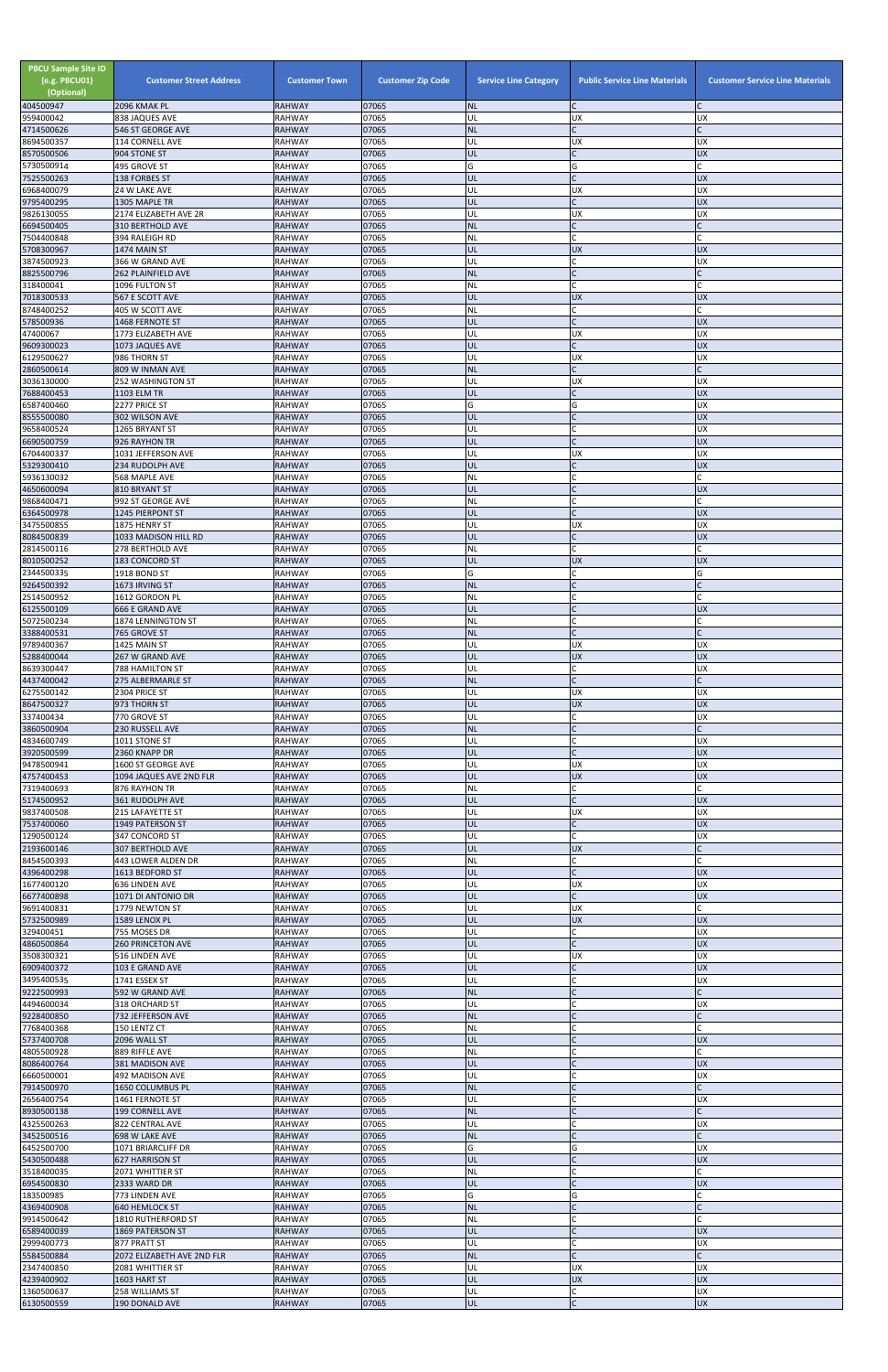| <b>PBCU Sample Site ID</b><br>(e.g. PBCU01)<br>(Optional)<br>3493500158 | <b>Customer Street Address</b><br>742 ST GEORGE AVE | <b>Customer Town</b><br><b>RAHWAY</b> | <b>Customer Zip Code</b><br>07065 | <b>Service Line Category</b><br>UL | <b>Public Service Line Materials</b><br>C | <b>Customer Service Line Materials</b><br><b>UX</b> |
|-------------------------------------------------------------------------|-----------------------------------------------------|---------------------------------------|-----------------------------------|------------------------------------|-------------------------------------------|-----------------------------------------------------|
| 6387400972                                                              | 1088 FULTON ST                                      | <b>RAHWAY</b>                         | 07065                             | UL                                 |                                           | <b>UX</b>                                           |
| 7409400696<br>3602500867                                                | 1171 FULTON ST<br>1776 RUTHERFORD ST                | <b>RAHWAY</b><br><b>RAHWAY</b>        | 07065<br>07065                    | <b>NL</b><br>UL                    | $\mathsf{C}$<br>$\mathsf{C}$              | C<br><b>UX</b>                                      |
| 9267400182                                                              | 597 ORCHARD ST                                      | <b>RAHWAY</b>                         | 07065                             | UL                                 |                                           | <b>UX</b>                                           |
| 9174500547<br>6773500587                                                | 830 W INMAN AVE                                     | <b>RAHWAY</b>                         | 07065<br>07065                    | UL                                 | $\mathsf{C}$<br>UX                        | <b>UX</b><br><b>UX</b>                              |
| 865500402                                                               | 1524 TOTTEN ST<br>226 REMSEN ST                     | <b>RAHWAY</b><br><b>RAHWAY</b>        | 07065                             | UL<br><b>NL</b>                    | $\mathsf{C}$                              |                                                     |
| 7394600538                                                              | 652 LINDEN AVE                                      | <b>RAHWAY</b>                         | 07065                             | G                                  | G                                         | <b>UX</b>                                           |
| 4979400013<br>5714500403                                                | 579 UNION ST<br>478 SYCAMORE ST                     | <b>RAHWAY</b><br><b>RAHWAY</b>        | 07065<br>07065                    | <b>NL</b><br><b>NL</b>             |                                           |                                                     |
| 1163700706                                                              | 52 E CHERRY ST                                      | <b>RAHWAY</b>                         | 07065                             | UL                                 | $\mathsf{C}$                              | <b>UX</b>                                           |
| 4744500823<br>7996400877                                                | 1950 PRICE ST<br>1576 MONTGOMERY ST                 | <b>RAHWAY</b><br><b>RAHWAY</b>        | 07065<br>07065                    | NL<br><b>NL</b>                    | $\mathsf{C}$                              |                                                     |
| 4548400021                                                              | 2359 WHITTIER ST                                    | <b>RAHWAY</b>                         | 07065                             | UL                                 | C                                         | <b>UX</b>                                           |
| 4086400874                                                              | 674 W INMAN AVE                                     | <b>RAHWAY</b>                         | 07065                             | UL                                 | $\mathsf{C}$                              | <b>UX</b>                                           |
| 6990010840<br>7899400629                                                | 1420 CAMPBELL ST<br>859 MILTON BLVD                 | <b>RAHWAY</b><br><b>RAHWAY</b>        | 07065<br>07065                    | UL<br>UL                           | <b>UX</b><br>$\mathsf{C}$                 | <b>UX</b><br><b>UX</b>                              |
| 5258400757                                                              | 2124 LUDLOW ST                                      | <b>RAHWAY</b>                         | 07065                             | UL                                 | <b>UX</b>                                 |                                                     |
| 3537400312<br>5465500915                                                | 1100 ST GEORGE AVE<br><b>305 TERRACE ST</b>         | <b>RAHWAY</b><br><b>RAHWAY</b>        | 07065<br>07065                    | UL<br>UL                           | <b>UX</b><br>UX                           | <b>UX</b><br><b>UX</b>                              |
| 3975500797                                                              | 1041 DI ANTONIO DR                                  | <b>RAHWAY</b>                         | 07065                             | UL                                 | $\mathsf{C}$                              | <b>UX</b>                                           |
| 3783500182<br>5569400135                                                | 1450 LAWRENCE ST 1ST FLOOR<br>585 W HAZELWOOD AVE   | <b>RAHWAY</b><br><b>RAHWAY</b>        | 07065<br>07065                    | UL<br>UL                           | <b>UX</b><br>$\mathsf{C}$                 | <b>UX</b><br><b>UX</b>                              |
| 7744500362                                                              | 1734 CHURCH ST                                      | <b>RAHWAY</b>                         | 07065                             | UL                                 | UX                                        | <b>UX</b>                                           |
| 6790500537                                                              | 320 HAMILTON ST                                     | <b>RAHWAY</b>                         | 07065                             | UL                                 | <b>UX</b>                                 | <b>UX</b>                                           |
| 7094500122<br>9688400431                                                | 513 LOWER ALDEN DR<br>726 BROOKSIDE RD              | <b>RAHWAY</b><br><b>RAHWAY</b>        | 07065<br>07065                    | NL<br>UL                           | C<br>$\mathsf{C}$                         | <b>UX</b>                                           |
| 5469400954                                                              | 1071 MIDWOOD DR                                     | <b>RAHWAY</b>                         | 07065                             | UL                                 | $\mathsf{C}$                              | <b>UX</b>                                           |
| 4467400702<br>7392400753                                                | 243 TEHAMA ST<br>1045 WESTFIELD AVE FLOURIDE ROOM   | <b>RAHWAY</b><br><b>RAHWAY</b>        | 07065<br>07065                    | UL<br>UL                           | <b>UX</b><br><b>UX</b>                    | <b>UX</b><br><b>UX</b>                              |
| 7522500253                                                              | <b>266 CORNELL AVE</b>                              | <b>RAHWAY</b>                         | 07065                             | UL                                 | $\mathsf C$                               | <b>UX</b>                                           |
| 2130500462                                                              | 643 THOMAS PL                                       | <b>RAHWAY</b>                         | 07065                             | UL                                 | <b>UX</b>                                 | <b>UX</b>                                           |
| 8119400911<br>5019400395                                                | 330 E LAKE AVE<br>1130 FULTON ST                    | <b>RAHWAY</b><br><b>RAHWAY</b>        | 07065<br>07065                    | UL<br>UL                           | $\mathsf{C}$<br>$\mathsf{C}$              | <b>UX</b><br><b>UX</b>                              |
| 8914500460                                                              | 359 WASHINGTON ST                                   | <b>RAHWAY</b>                         | 07065                             | UL                                 | $\mathsf{C}$                              | <b>UX</b>                                           |
| 8955500198<br>8409400637                                                | 1071 THIRZA PL                                      | <b>RAHWAY</b>                         | 07065<br>07065                    | UL<br>G                            | <b>UX</b><br>G                            | G                                                   |
| 9840500627                                                              | 621 CORA PL<br>307 W INMAN AVE                      | <b>RAHWAY</b><br><b>RAHWAY</b>        | 07065                             | UL                                 |                                           | UX                                                  |
| 4549400460                                                              | 398 LINDEN AVE                                      | <b>RAHWAY</b>                         | 07065                             | UL                                 | $\mathsf{C}$                              | <b>UX</b>                                           |
| 8967400979<br>2517400421                                                | 868 PRATT ST<br>611 E HAZELWOOD AVE                 | <b>RAHWAY</b><br><b>RAHWAY</b>        | 07065<br>07065                    | UL<br>UL                           | $\mathsf{C}$<br>$\mathsf{C}$              | <b>UX</b><br><b>UX</b>                              |
| 2005500688                                                              | 152 MONROE ST                                       | <b>RAHWAY</b>                         | 07065                             | UL                                 | <b>UX</b>                                 | <b>UX</b>                                           |
| 9853700854<br>1096400476                                                | <b>1975 RUTHERFORD ST</b><br>1005 MAURICE AVE       | <b>RAHWAY</b><br><b>RAHWAY</b>        | 07065<br>07065                    | UL<br>UL                           | $\mathsf{C}$<br>C                         | <b>UX</b><br><b>UX</b>                              |
| 9224500166                                                              | <b>657 E SCOTT AVE</b>                              | <b>RAHWAY</b>                         | 07065                             | UL                                 | $\mathsf{C}$                              | <b>UX</b>                                           |
| 6921500113                                                              | 1001 LAKESIDE DR                                    | <b>RAHWAY</b>                         | 07065                             | <b>NL</b>                          |                                           |                                                     |
| 8574500624<br>6678400534                                                | 794 W SCOTT AVE<br>401 LOWER ALDEN DR               | <b>RAHWAY</b><br><b>RAHWAY</b>        | 07065<br>07065                    | <b>NL</b><br>UL                    | $\mathsf{C}$                              | <b>UX</b>                                           |
| 7720500778                                                              | 2241 EVANS ST                                       | <b>RAHWAY</b>                         | 07065                             | <b>NL</b>                          | $\mathsf{C}$                              |                                                     |
| 1015400478<br>4688300641                                                | 1626 MONTGOMERY ST<br><b>260 WASHINGTON ST</b>      | <b>RAHWAY</b><br><b>RAHWAY</b>        | 07065<br>07065                    | <b>NL</b><br>UL                    | C<br>$\mathsf{C}$                         | <b>UX</b>                                           |
| 9589400883                                                              | 2021 HENRY ST                                       | <b>RAHWAY</b>                         | 07065                             | <b>NL</b>                          | $\mathsf{C}$                              | C                                                   |
| 8188400606                                                              | 2124 ELIZABETH AVE 1ST FLR                          | <b>RAHWAY</b>                         | 07065                             | UL                                 | <b>UX</b>                                 | <b>UX</b>                                           |
| 3687400261<br>1247500117                                                | 384 SULIVAN CT<br>1839 PATERSON ST                  | <b>RAHWAY</b><br><b>RAHWAY</b>        | 07065<br>07065                    | <b>NL</b><br><b>NL</b>             |                                           |                                                     |
| 3898300590                                                              | 215 ELM AVE                                         | <b>RAHWAY</b>                         | 07065                             | UL                                 | UX                                        | <b>UX</b>                                           |
| 1094500402<br>4670500581                                                | 869 THORN ST<br>723 KAMINSKI DR                     | <b>RAHWAY</b><br><b>RAHWAY</b>        | 07065<br>07065                    | UL<br>NL                           | <b>UX</b><br>С                            |                                                     |
| 5908400962                                                              | 1348 FRANKLIN ST                                    | <b>RAHWAY</b>                         | 07065                             | UL                                 | $\mathsf{C}$                              | <b>UX</b>                                           |
| 8544500309                                                              | 473 W SCOTT AVE                                     | <b>RAHWAY</b><br><b>RAHWAY</b>        | 07065<br>07065                    | UL<br><b>NL</b>                    | $\mathsf{C}$                              | <b>UX</b><br>$\mathsf{C}$                           |
| 4910500763<br>2865500140                                                | 586 E GRAND AVE<br>1207 CLARK ST                    | <b>RAHWAY</b>                         | 07065                             | NL                                 | C                                         |                                                     |
| 7552500425                                                              | 1284 HEDIN PL                                       | <b>RAHWAY</b>                         | 07065                             | <b>NL</b>                          |                                           |                                                     |
| 8790500874<br>54500663                                                  | 712 CENTRAL AVE<br>1077 RICHARD BLVD                | <b>RAHWAY</b><br><b>RAHWAY</b>        | 07065<br>07065                    | <b>NL</b><br>UL                    | $\mathsf{C}$                              | <b>UX</b>                                           |
| 5400500355                                                              | 442 ELM AVE                                         | <b>RAHWAY</b>                         | 07065                             | UL                                 | $\mathsf{C}$                              | <b>UX</b>                                           |
| 5005500171<br>1364400932                                                | 281 WILLIAMS ST                                     | <b>RAHWAY</b><br><b>RAHWAY</b>        | 07065<br>07065                    | UL<br>UL                           | $\mathsf{C}$<br><b>UX</b>                 | <b>UX</b><br><b>UX</b>                              |
| 7796400762                                                              | 1398 WITHERSPOON ST<br>1773 RUTHERFORD ST           | <b>RAHWAY</b>                         | 07065                             | UL                                 | $\mathsf{C}$                              | <b>UX</b>                                           |
| 9447400030                                                              | 1877 OLIVER ST 1ST FLR                              | <b>RAHWAY</b>                         | 07065                             | UL                                 | <b>UX</b>                                 | <b>UX</b>                                           |
| 2904400357<br>7309300952                                                | 1616 COLUMBUS PL<br>2391 HULICK PL                  | <b>RAHWAY</b><br><b>RAHWAY</b>        | 07065<br>07065                    | UL<br>UL                           | $\mathsf{C}$<br>$\mathsf{C}$              | <b>UX</b><br><b>UX</b>                              |
| 2883600870                                                              | 144 W STEARNS ST                                    | <b>RAHWAY</b>                         | 07065                             | UL                                 |                                           | <b>UX</b>                                           |
| 9019400136<br>8209400163                                                | 234 ADAMS ST<br>2324 LUDLOW ST                      | RAHWAY<br><b>RAHWAY</b>               | 07065<br>07065                    | UL<br>UL                           | $\overline{C}$<br>$\mathsf{C}$            | <b>UX</b><br><b>UX</b>                              |
| 5878400239                                                              | 2347 ALLEN ST                                       | <b>RAHWAY</b>                         | 07065                             | UL                                 | $\mathsf{C}$                              | <b>UX</b>                                           |
| 4800500223<br>9931500966                                                | 77 JOHN PL<br>95 CORNELL AVE                        | <b>RAHWAY</b><br><b>RAHWAY</b>        | 07065<br>07065                    | <b>NL</b><br>UL                    | $\mathsf{C}$                              | <b>UX</b>                                           |
| 2233500196                                                              | <b>551 TENEYKE PL</b>                               | <b>RAHWAY</b>                         | 07065                             | UL                                 | <b>UX</b>                                 | <b>UX</b>                                           |
| 50500517                                                                | 381 CORNELL AVE                                     | <b>RAHWAY</b>                         | 07065                             | NL.                                |                                           |                                                     |
| 1809300429<br>6229400371                                                | <b>752 PIERPONT ST</b><br>1166 JEFFERSON AVE        | <b>RAHWAY</b><br><b>RAHWAY</b>        | 07065<br>07065                    | <b>NL</b>                          | $\mathsf{C}$                              | <b>UX</b>                                           |
| 5736130015                                                              | 499 W GRAND AVE 1ST FLR                             | <b>RAHWAY</b>                         | 07065                             | UL                                 | <b>UX</b>                                 | <b>UX</b>                                           |
| 7759400777<br>9937500290                                                | 2247 LUDLOW ST<br>672 HARRISON ST                   | RAHWAY<br><b>RAHWAY</b>               | 07065<br>07065                    | UL<br>UL                           | C<br>$\mathsf{C}$                         | <b>UX</b><br><b>UX</b>                              |
| 6428300619                                                              | 1670 ST GEORGE AVE                                  | <b>RAHWAY</b>                         | 07065                             | UL                                 | C                                         | <b>UX</b>                                           |
| 3316130065                                                              | 1297 FULTON ST                                      | <b>RAHWAY</b>                         | 07065                             | UL                                 | <b>UX</b><br>C                            | <b>UX</b>                                           |
| 357400580<br>2910500968                                                 | 963 JEFFERSON AVE<br>2142 BARNETT ST                | RAHWAY<br><b>RAHWAY</b>               | 07065<br>07065                    | <b>NL</b><br><b>UL</b>             | $\mathsf{C}$                              | <b>UX</b>                                           |
| 2904500260                                                              | 624 JACKSON AVE                                     | <b>RAHWAY</b>                         | 07065                             | NL                                 | $\mathsf{C}$                              |                                                     |
| 7490500162<br>4339400180                                                | 1996 BARNETT ST<br>336 E GRAND AVE                  | <b>RAHWAY</b><br><b>RAHWAY</b>        | 07065<br>07065                    | UL<br><b>NL</b>                    | <b>UX</b><br>C                            | <b>UX</b>                                           |
| 6474500613                                                              | 2124 EVANS ST                                       | <b>RAHWAY</b>                         | 07065                             | <b>NL</b>                          | $\mathsf{C}$                              |                                                     |
| 57400373                                                                | 1153 MOONEY PL                                      | <b>RAHWAY</b>                         | 07065                             | UL                                 | $\mathsf{C}$<br>$\mathsf{C}$              | <b>UX</b>                                           |
| 8620500234<br>8885400025                                                | 243 WAITE AVE<br>365 E STEARNS ST                   | <b>RAHWAY</b><br>RAHWAY               | 07065<br>07065                    | <b>NL</b><br>UL                    | <b>UX</b>                                 |                                                     |
| 5759400394                                                              | 2467 ST GEORGE AVE                                  | <b>RAHWAY</b>                         | 07065                             | G                                  | $\mathsf{C}$                              | G                                                   |
| 6183500319<br>4856400973                                                | 1051 DI ANTONIO DR<br>1380 BRYANT ST                | <b>RAHWAY</b><br><b>RAHWAY</b>        | 07065<br>07065                    | UL<br>UL                           | $\mathsf{C}$<br><b>UX</b>                 | <b>UX</b><br>UX                                     |
| 8647400322                                                              | 1536 LAMBERT ST                                     | RAHWAY                                | 07065                             | $\sf NL$                           | $\mathsf{C}$                              |                                                     |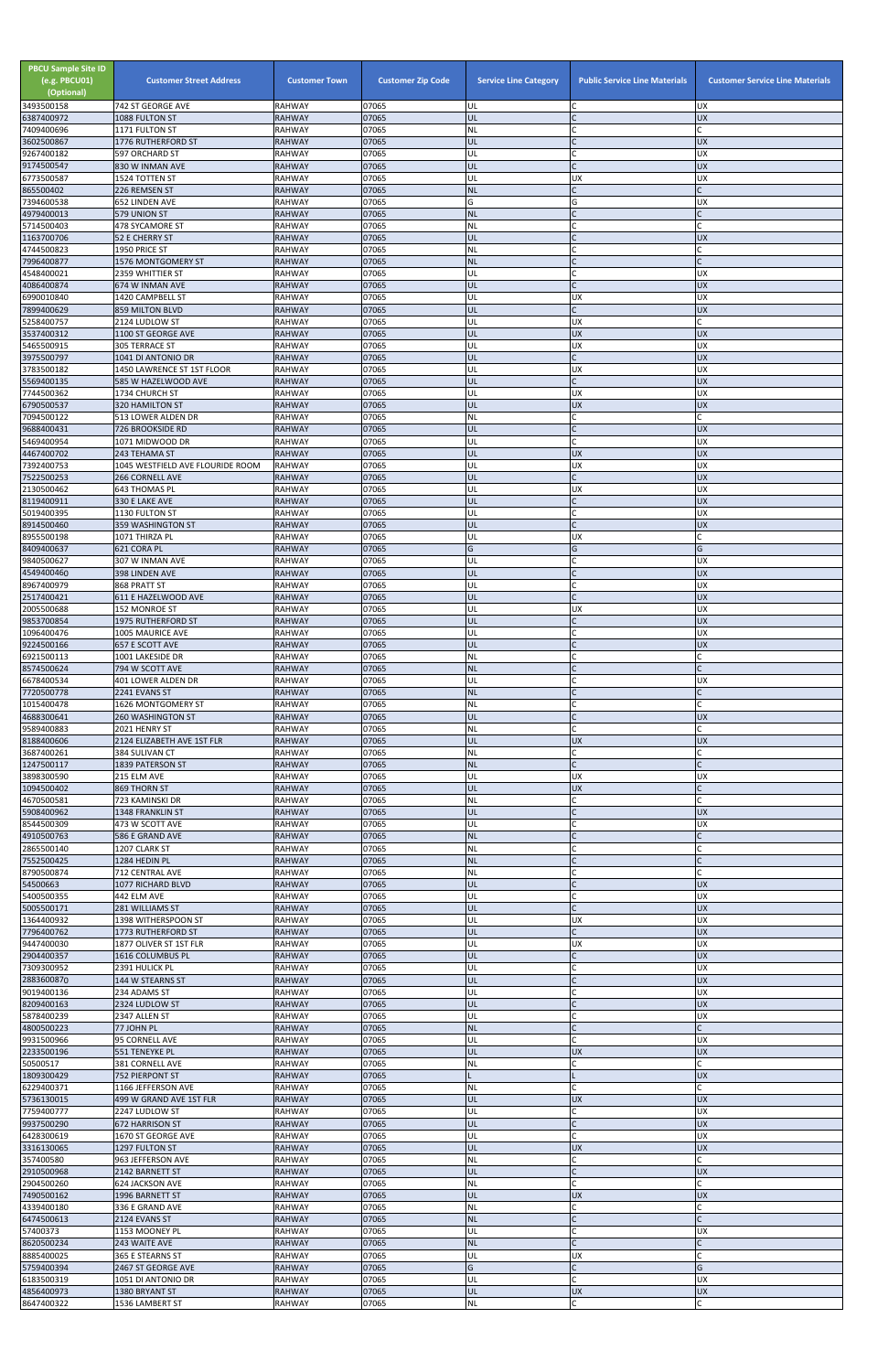| <b>PBCU Sample Site ID</b><br>(e.g. PBCU01)<br>(Optional)<br>9168400543 | <b>Customer Street Address</b><br>824 BROAD ST | <b>Customer Town</b><br>RAHWAY | <b>Customer Zip Code</b><br>07065 | <b>Service Line Category</b><br><b>NL</b> | <b>Public Service Line Materials</b><br>IC | <b>Customer Service Line Materials</b> |
|-------------------------------------------------------------------------|------------------------------------------------|--------------------------------|-----------------------------------|-------------------------------------------|--------------------------------------------|----------------------------------------|
| 5947400608                                                              | 924 HAMILTON ST                                | <b>RAHWAY</b>                  | 07065                             | NL                                        | <b>C</b>                                   |                                        |
| 8934600390                                                              | <b>727 HAMILTON ST</b><br>886 RIFFLE AVE       | <b>RAHWAY</b><br><b>RAHWAY</b> | 07065<br>07065                    | UL<br>UL                                  | lc.<br><b>UX</b>                           | <b>UX</b><br>UX                        |
| 2117400424<br>8237653247                                                | 467 TENEYKE PL                                 | <b>RAHWAY</b>                  | 07065                             | UL                                        | <b>UX</b>                                  | <b>UX</b>                              |
| 5698400967<br>4096400125                                                | 161 W INMAN AVE                                | <b>RAHWAY</b><br><b>RAHWAY</b> | 07065<br>07065                    | UL<br>UL                                  | lC.<br>$\overline{C}$                      | UX<br><b>XD</b>                        |
| 3068400968                                                              | 2183 CHURCH ST<br><b>425 STANTON ST</b>        | <b>RAHWAY</b>                  | 07065                             | UL                                        | <b>C</b>                                   | <b>UX</b>                              |
| 7609400793                                                              | 466 W GRAND AVE                                | <b>RAHWAY</b>                  | 07065                             | UL                                        | $\overline{C}$                             | <b>UX</b>                              |
| 1704500679<br>8256400985                                                | 2229 WHITTIER ST<br>1820 LUDLOW ST             | <b>RAHWAY</b><br><b>RAHWAY</b> | 07065<br>07065                    | UL<br>UL                                  | <b>UX</b><br>$\mathsf{C}$                  | <b>UX</b><br><b>UX</b>                 |
| 947400665                                                               | 1295 WESTFIELD AVE                             | <b>RAHWAY</b>                  | 07065                             | UL                                        | $\mathsf{C}$                               | <b>UX</b>                              |
| 9954500219<br>7627400905                                                | 2114 EVANS ST<br>120 RUDOLPH AVE               | <b>RAHWAY</b><br><b>RAHWAY</b> | 07065<br>07065                    | UL<br>NL                                  | lc.<br>C                                   | <b>UX</b>                              |
| 8163400832                                                              | 1200 CLARK ST                                  | <b>RAHWAY</b>                  | 07065                             | UL                                        | IC                                         | <b>UX</b>                              |
| 880500496                                                               | 343 GROVE ST                                   | <b>RAHWAY</b>                  | 07065                             | UL                                        | <b>C</b><br>lc.                            | <b>UX</b>                              |
| 4244500863<br>5894600100                                                | 966 BROAD ST<br>1385 WITHERSPOON ST            | <b>RAHWAY</b><br><b>RAHWAY</b> | 07065<br>07065                    | UL<br>UL                                  | <b>UX</b>                                  | <b>UX</b>                              |
| 89400167                                                                | 1199 WHELAN PL                                 | <b>RAHWAY</b>                  | 07065                             | UL                                        | $\mathsf{C}$                               | <b>UX</b>                              |
| 8328500474<br>4394500022                                                | 171 W INMAN AVE<br>1336 BRYANT ST              | <b>RAHWAY</b><br><b>RAHWAY</b> | 07065<br>07065                    | <b>NL</b><br>UL                           | lC.<br><b>UX</b>                           |                                        |
| 2237400746                                                              | 1605 COLUMBUS PL                               | <b>RAHWAY</b>                  | 07065                             | NL                                        | lC.                                        |                                        |
| 876400159<br>6819400791                                                 | <b>426 STANLEY PL</b><br>686 CENTRAL AVE       | <b>RAHWAY</b><br><b>RAHWAY</b> | 07065<br>07065                    | UL<br>UL                                  | $\mathsf{C}$<br>lc.                        | <b>UX</b><br><b>UX</b>                 |
| 4430500139                                                              | 1835 WINFIELD ST                               | <b>RAHWAY</b>                  | 07065                             | UL                                        | UX                                         | <b>UX</b>                              |
| 9725500911                                                              | 200 JENSEN AVE                                 | <b>RAHWAY</b>                  | 07065                             | UL                                        | C.                                         | UX                                     |
| 9230500784<br>9898400983                                                | 1850 ELIZABETH AVE<br>967 APGAR TR             | <b>RAHWAY</b><br><b>RAHWAY</b> | 07065<br>07065                    | UL<br>UL                                  | <b>UX</b><br><b>UX</b>                     | <b>UX</b>                              |
| 6560500581                                                              | 2207 ALLEN ST                                  | <b>RAHWAY</b>                  | 07065                             | UL                                        | lc.                                        | <b>UX</b>                              |
| 6834500638<br>6129400622                                                | 782 NICHOLAS PL<br>1195 WESTFIELD AVE          | <b>RAHWAY</b><br><b>RAHWAY</b> | 07065<br>07065                    | UL<br>UL                                  | <b>UX</b><br>$\mathsf{C}$                  | <b>UX</b>                              |
| 9759400218                                                              | 893 STACY PL                                   | <b>RAHWAY</b>                  | 07065                             | NL                                        | $\mathsf C$                                |                                        |
| 7015400525                                                              | 712 AUDREY DR                                  | <b>RAHWAY</b>                  | 07065                             | G                                         | G                                          | <b>UX</b>                              |
| 5320400117<br>5864500836                                                | 2078 LUDLOW ST<br>1271 PIERPONT ST             | <b>RAHWAY</b><br><b>RAHWAY</b> | 07065<br>07065                    | NL<br>UL                                  | lC.<br>lC.                                 | <b>UX</b>                              |
| 1047400493                                                              | 1522 IRVING ST                                 | <b>RAHWAY</b>                  | 07065                             | UL                                        | <b>UX</b>                                  | UX                                     |
| 1297400043<br>742400765                                                 | 38 E CHERRY ST<br>70 MONROE ST 1B              | <b>RAHWAY</b><br><b>RAHWAY</b> | 07065<br>07065                    | UL<br>UL                                  | $\mathsf{C}$<br><b>UX</b>                  | <b>UX</b><br>UX                        |
| 2678400184                                                              | 2255 ALLEN ST                                  | <b>RAHWAY</b>                  | 07065                             | UL                                        |                                            | <b>UX</b>                              |
| 2339400446                                                              | 1972 PATERSON ST                               | <b>RAHWAY</b>                  | 07065                             | UL                                        | lC.                                        | <b>UX</b>                              |
| 4807400711<br>449400270                                                 | 724 E SCOTT AVE<br>2428 ST GEORGE AVE          | <b>RAHWAY</b><br><b>RAHWAY</b> | 07065<br>07065                    | <b>NL</b><br>UL                           | $\mathsf{C}$<br><b>UX</b>                  | UX                                     |
| 5418400694                                                              | 193 E HAZELWOOD AVE                            | <b>RAHWAY</b>                  | 07065                             |                                           |                                            | <b>UX</b>                              |
| 5017400021<br>5408400351                                                | 1169 BRIARCLIFF DR<br>1748 PARK ST             | <b>RAHWAY</b><br><b>RAHWAY</b> | 07065<br>07065                    | UL<br><b>NL</b>                           | <b>UX</b><br>$\mathsf{C}$                  | UX                                     |
| 2528500171                                                              | 351 W INMAN AVE                                | <b>RAHWAY</b>                  | 07065                             | UL                                        | $\mathsf{C}$                               | UX                                     |
| 8229400610                                                              | <b>633 CENTRAL AVE</b>                         | <b>RAHWAY</b>                  | 07065                             | G                                         | G                                          | G                                      |
| 5377400441<br>6290500250                                                | <b>185 CODDINGTON ST</b><br>344 ST GEORGE AVE  | <b>RAHWAY</b><br><b>RAHWAY</b> | 07065<br>07065                    | UL<br>UL                                  | lc.<br><b>UX</b>                           | <b>UX</b>                              |
| 8894600330                                                              | 1334 STOCKTON ST                               | <b>RAHWAY</b>                  | 07065                             | UL                                        | C                                          | <b>UX</b>                              |
| 964500552<br>9647500539                                                 | 934 MILTON BLVD<br>911 THORN ST                | <b>RAHWAY</b><br><b>RAHWAY</b> | 07065<br>07065                    | <b>NL</b><br>UL                           | lC.<br><b>UX</b>                           | UX                                     |
| 9899400923                                                              | 1081 BRIARCLIFF DR                             | <b>RAHWAY</b>                  | 07065                             | UL                                        | lC.                                        | <b>UX</b>                              |
| 8478500129                                                              | 1298 BRYANT ST                                 | <b>RAHWAY</b>                  | 07065                             | UL                                        | <b>C</b>                                   | UX                                     |
| 115500897<br>5045500230                                                 | 98 PRINCETON AVE<br>155 ELM AVE                | <b>RAHWAY</b><br><b>RAHWAY</b> | 07065<br>07065                    | UL<br>UL                                  | $\mathsf{C}$<br>C                          | <b>UX</b><br><b>UX</b>                 |
| 5310500994                                                              | 1930 PATERSON ST                               | <b>RAHWAY</b>                  | 07065                             | UL                                        | $\overline{C}$                             | <b>UX</b>                              |
| 7080500766<br>8804400538                                                | 1420 NEW CHURCH ST<br>110 JONES PL             | <b>RAHWAY</b><br><b>RAHWAY</b> | 07065<br>07065                    | UL<br>UL                                  | <b>C</b><br><b>UX</b>                      | <b>UX</b><br><b>UX</b>                 |
| 9749400498                                                              | 589 W GRAND AVE                                | <b>RAHWAY</b>                  | 07065                             | NL                                        | lC.                                        |                                        |
| 4576400582                                                              | 491 STALEVICZ LA                               | <b>RAHWAY</b>                  | 07065                             | UL                                        | $\mathsf{C}$                               | <b>UX</b>                              |
| 8149400053<br>7596500304                                                | 1750 PARK ST<br>1751 OLIVER ST                 | <b>RAHWAY</b><br><b>RAHWAY</b> | 07065<br>07065                    | <b>NL</b><br>UL                           | C<br>lc.                                   | C<br><b>UX</b>                         |
| 3837400483                                                              | 1429 US 1                                      | <b>RAHWAY</b>                  | 07065                             | UL                                        | UX                                         | UX                                     |
| 556920015<br>7053500158                                                 | 944 MADISON AVE/MADISON<br>737 OLD LAKE AVE    | <b>RAHWAY</b><br><b>RAHWAY</b> | 07065<br>07065                    | UL<br>UL                                  | <b>UX</b><br>lC.                           | <b>UX</b><br><b>UX</b>                 |
| 8910400311                                                              | 1603 HART ST SEWER                             | <b>RAHWAY</b>                  | 07065                             | UL                                        | <b>UX</b>                                  | <b>UX</b>                              |
| 8014400300                                                              | 742 RODGERS CT                                 | <b>RAHWAY</b>                  | 07065                             | UL                                        | C                                          | <b>UX</b>                              |
| 5070500151<br>8709400062                                                | 189 ALBERMARLE ST<br>1008 RANDOLPH AVE         | <b>RAHWAY</b><br><b>RAHWAY</b> | 07065<br>07065                    | <b>NL</b><br>NL                           | $\mathsf{C}$<br>$\mathsf{C}$               |                                        |
| 2014400521                                                              | 679 AUDREY DR                                  | <b>RAHWAY</b>                  | 07065                             | G                                         | G                                          | <b>UX</b>                              |
| 3407400130<br>9618400673                                                | 386 SYCAMORE ST<br>975 MAURICE AVE             | <b>RAHWAY</b><br><b>RAHWAY</b> | 07065<br>07065                    | UL<br>UL                                  | $\mathsf{C}$<br>$\mathsf C$                | UX<br><b>UX</b>                        |
| 9853400243                                                              | 986 RAYHON TR                                  | <b>RAHWAY</b>                  | 07065                             | UL                                        | C                                          | UX                                     |
| 1596400174                                                              | 907 HAMILTON ST                                | <b>RAHWAY</b><br><b>RAHWAY</b> | 07065<br>07065                    | <b>NL</b><br>UL                           | $\mathsf{C}$<br>lC.                        |                                        |
| 6528500254<br>926130010                                                 | 593 HEMLOCK ST<br>2183 ALLEN ST 2187           | <b>RAHWAY</b>                  | 07065                             | UL                                        | <b>UX</b>                                  | UX<br><b>UX</b>                        |
| 5027400158                                                              | 1121 BROADWAY                                  | <b>RAHWAY</b>                  | 07065                             | UL                                        | P                                          | <b>UX</b>                              |
| 5610500940<br>2080500875                                                | 343 ALBERMARLE ST<br>930 LAKESIDE DR           | <b>RAHWAY</b><br><b>RAHWAY</b> | 07065<br>07065                    | <b>NL</b><br>UL                           | $\mathsf{C}$                               | UX                                     |
| 2975500685                                                              | 1015 MAURICE AVE                               | <b>RAHWAY</b>                  | 07065                             | NL                                        |                                            |                                        |
| 4775500730<br>6172500093                                                | 2305 PRICE ST<br>1449 PINEWOOD ST              | <b>RAHWAY</b><br><b>RAHWAY</b> | 07065<br>07065                    | G<br>UL                                   | G<br><b>UX</b>                             | <b>UX</b><br><b>UX</b>                 |
| 8347400925                                                              | 2134 ELIZABETH AVE                             | <b>RAHWAY</b>                  | 07065                             | UL                                        | C                                          | <b>UX</b>                              |
| 6610500828                                                              | 375 CONCORD ST                                 | <b>RAHWAY</b>                  | 07065                             | <b>NL</b>                                 | $\mathsf{C}$                               |                                        |
| 7465500706<br>2429300584                                                | 244 TERRACE ST<br>575 E SCOTT AVE              | <b>RAHWAY</b><br><b>RAHWAY</b> | 07065<br>07065                    | UL<br>UL                                  | <b>UX</b><br><b>UX</b>                     | <b>UX</b><br><b>UX</b>                 |
| 6322500230                                                              | 1725 IRVING ST                                 | <b>RAHWAY</b>                  | 07065                             | G                                         | G                                          | <b>UX</b>                              |
| 8216130042                                                              | 1250 FULTON ST                                 | <b>RAHWAY</b>                  | 07065                             | UL                                        | <b>UX</b>                                  |                                        |
| 5720500767<br>7047400629                                                | 2013 ELIZABETH AVE<br>228 ELM AVE              | <b>RAHWAY</b><br><b>RAHWAY</b> | 07065<br>07065                    | UL<br>UL                                  | lC.<br>$\mathsf C$                         | UX<br>X                                |
| 1063700491                                                              | 1887 HENRY ST                                  | <b>RAHWAY</b>                  | 07065                             | <b>NL</b>                                 | <b>C</b>                                   |                                        |
| 5404500708<br>7877400274                                                | 192 LINDEN AVE<br>897 WESTFIELD AVE            | <b>RAHWAY</b><br><b>RAHWAY</b> | 07065<br>07065                    | <b>NL</b><br>G                            | $\mathsf{C}$<br>G                          |                                        |
| 340500244                                                               | 113 FORBES ST                                  | <b>RAHWAY</b>                  | 07065                             | UL                                        | $\mathsf{C}$                               | <b>UX</b>                              |
| 1905400611                                                              | 212 CENTRAL AVE                                | <b>RAHWAY</b>                  | 07065                             | UL                                        | <b>UX</b>                                  | <b>UX</b>                              |
| 3089400448<br>9057400285                                                | 1665 PARK ST<br>505 CENTRAL AVE                | <b>RAHWAY</b><br><b>RAHWAY</b> | 07065<br>07065                    | UL<br>UL                                  | $\mathsf{C}$<br><b>C</b>                   | <b>UX</b><br><b>UX</b>                 |
| 4155500569                                                              | 810 E HAZELWOOD AVE                            | <b>RAHWAY</b>                  | 07065                             | UL                                        | <b>UX</b>                                  | <b>UX</b>                              |
| 694500464<br>6119400085                                                 | 544 W LAKE AVE<br>263 E ALBERT ST              | <b>RAHWAY</b><br><b>RAHWAY</b> | 07065<br>07065                    | UL<br>UL                                  | $\mathsf{C}$<br><b>UX</b>                  | <b>UX</b><br>$\mathsf{C}$              |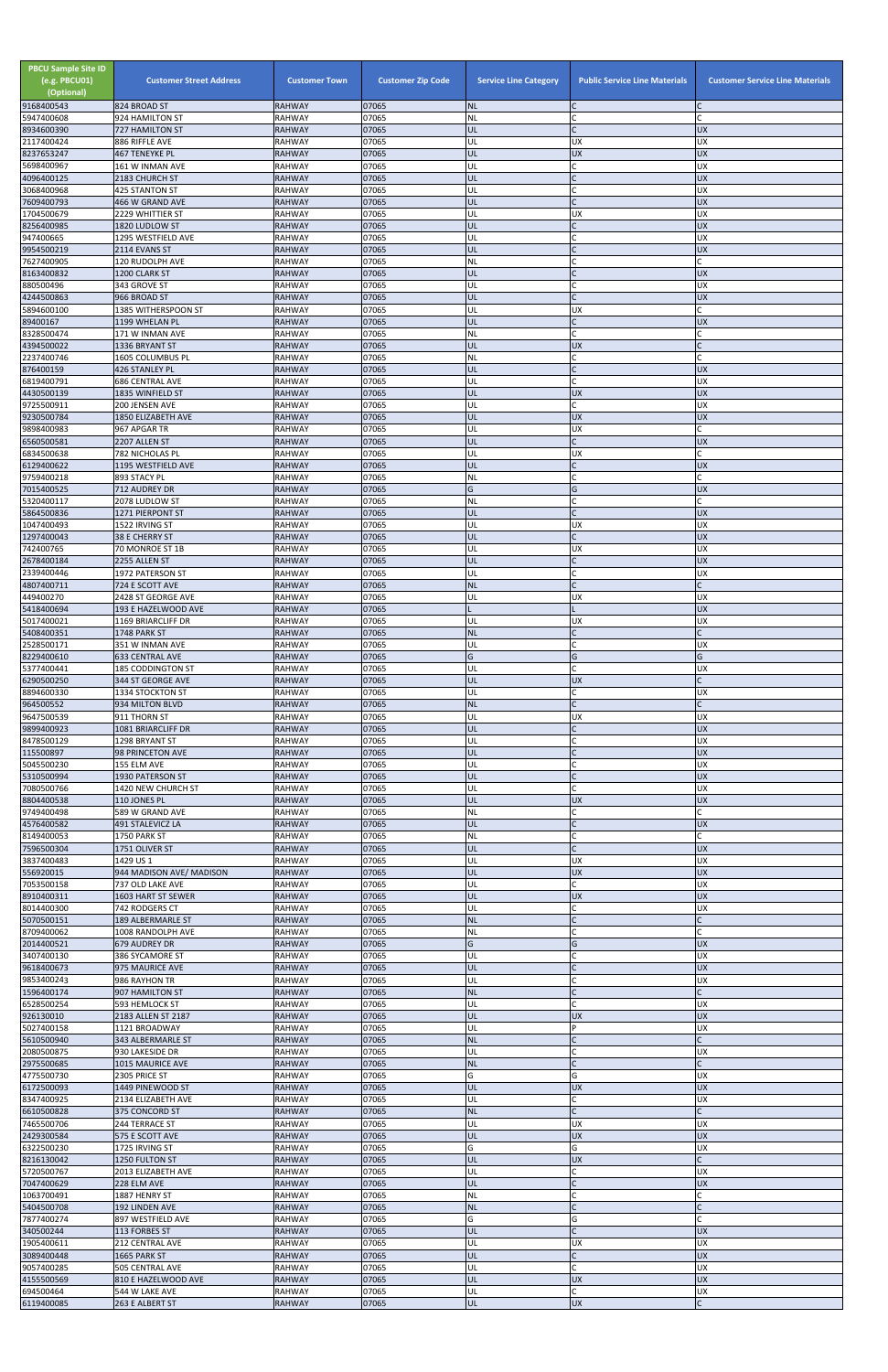| <b>PBCU Sample Site ID</b><br>(e.g. PBCU01)<br>(Optional)<br>5356400503 | <b>Customer Street Address</b>                 | <b>Customer Town</b><br><b>RAHWAY</b> | <b>Customer Zip Code</b><br>07065 | <b>Service Line Category</b> | <b>Public Service Line Materials</b><br>C | <b>Customer Service Line Materials</b> |
|-------------------------------------------------------------------------|------------------------------------------------|---------------------------------------|-----------------------------------|------------------------------|-------------------------------------------|----------------------------------------|
| 9705500105                                                              | 1558 BEDFORD ST<br>1031 RICHARD BLVD           | <b>RAHWAY</b>                         | 07065                             | UL<br>UL                     | <b>UX</b>                                 | <b>UX</b><br>$\mathsf{C}$              |
| 5788300601                                                              | 1945 RUTHERFORD ST                             | <b>RAHWAY</b>                         | 07065                             | UL                           | <b>UX</b>                                 | <b>UX</b>                              |
| 4229400235<br>9370500736                                                | 1112 THIRZA PL<br>1559 LAMBERT ST              | <b>RAHWAY</b><br><b>RAHWAY</b>        | 07065<br>07065                    | <b>NL</b><br>UL              | $\mathsf{C}$<br>$\mathsf{C}$              | $\mathsf{C}$<br><b>UX</b>              |
| 8093500324                                                              | 1176 STONE ST                                  | <b>RAHWAY</b>                         | 07065                             | UL                           | $\mathcal{C}$                             | <b>UX</b>                              |
| 137400604                                                               | 570 E GRAND AVE                                | <b>RAHWAY</b>                         | 07065                             | UL                           | $\mathsf{C}$<br>$\mathsf{C}$              | <b>UX</b>                              |
| 4609300267<br>5988300991                                                | 190 W MILTON AVE<br>77 101 ST GEORGE AVE       | <b>RAHWAY</b><br><b>RAHWAY</b>        | 07065<br>07065                    | UL<br>UL                     | <b>UX</b>                                 | <b>UX</b><br><b>UX</b>                 |
| 4904400920                                                              | 1972 WALL ST                                   | <b>RAHWAY</b>                         | 07065                             | <b>NL</b>                    | $\mathsf{C}$                              |                                        |
| 4656400618<br>9859400075                                                | <b>465 CENTRAL AVE</b><br>820 BRYANT ST        | <b>RAHWAY</b><br><b>RAHWAY</b>        | 07065<br>07065                    | UL<br><b>NL</b>              | $\sqrt{ }$                                | UX<br>C                                |
| 9570500150                                                              | 1174 CHARLOTTE PL                              | <b>RAHWAY</b>                         | 07065                             | <b>NL</b>                    | C                                         | $\mathsf{C}$                           |
| 6089400235                                                              | 1163 WESTFIELD AVE                             | <b>RAHWAY</b>                         | 07065                             | <b>NL</b>                    | P<br>$\mathsf{C}$                         |                                        |
| 493500567<br>2525500688                                                 | 184 FORBES ST<br>178 W HAZELWOOD AVE           | <b>RAHWAY</b><br><b>RAHWAY</b>        | 07065<br>07065                    | UL<br>UL                     | $\mathsf{C}$                              | UX<br><b>UX</b>                        |
| 3694600214                                                              | 466 E GRAND AVE                                | <b>RAHWAY</b>                         | 07065                             | UL                           | $\mathsf{C}$                              | <b>UX</b>                              |
| 799400932<br>150500697                                                  | 1580 IRVING ST<br>82 RICHMOND TR               | <b>RAHWAY</b><br><b>RAHWAY</b>        | 07065<br>07065                    | UL<br>UL                     | <b>UX</b><br>$\mathsf{C}$                 | <b>UX</b><br><b>UX</b>                 |
| 3721500457                                                              | 1022 JEFFERSON AVE                             | <b>RAHWAY</b>                         | 07065                             | UL                           | $\mathsf{C}$                              | <b>UX</b>                              |
| 3749400145                                                              | <b>463 UNION ST</b>                            | <b>RAHWAY</b>                         | 07065                             | UL                           | <b>UX</b>                                 | C                                      |
| 5002400423<br>7883500087                                                | 472 HANCOCK ST C0406<br>2169 OLIVER ST 1ST FLR | <b>RAHWAY</b><br><b>RAHWAY</b>        | 07065<br>07065                    | UL<br>UL                     | <b>UX</b><br>$\mathsf C$                  | <b>UX</b><br>UX                        |
| 8339400314                                                              | 1777 LAWRENCE ST                               | <b>RAHWAY</b>                         | 07065                             | UL                           | <b>UX</b>                                 | <b>UX</b>                              |
| 6745400104                                                              | 678 STONE ST                                   | <b>RAHWAY</b>                         | 07065                             | UL                           | $\mathsf{C}$<br>$\mathsf{C}$              | <b>UX</b>                              |
| 760500658<br>4678400979                                                 | 363 CORNELL AVE<br><b>2349 WHITTIER ST</b>     | <b>RAHWAY</b><br><b>RAHWAY</b>        | 07065<br>07065                    | UL<br>UL                     | $\mathsf{C}$                              | <b>UX</b><br><b>UX</b>                 |
| 5660400623                                                              | 247 WESCOTT DR                                 | <b>RAHWAY</b>                         | 07065                             | UL                           | <b>UX</b>                                 | <b>UX</b>                              |
| 8308400887<br>4834500145                                                | <b>257 BERTHOLD AVE</b><br>993 JEFFERSON AVE   | <b>RAHWAY</b><br><b>RAHWAY</b>        | 07065<br>07065                    | UL<br>UL                     | C<br>$\mathsf{C}$                         | <b>UX</b><br><b>UX</b>                 |
| 5169400923                                                              | 628 BRYANT ST                                  | <b>RAHWAY</b>                         | 07065                             | <b>NL</b>                    | $\mathsf{C}$                              | C                                      |
| 899400668                                                               | 515 MAPLE AVE                                  | <b>RAHWAY</b>                         | 07065                             | G                            | G                                         |                                        |
| 9644500025<br>6567400214                                                | 292 MORTON AVE<br>1929 BOND ST                 | <b>RAHWAY</b><br><b>RAHWAY</b>        | 07065<br>07065                    | <b>NL</b><br>UL              | $\mathsf{C}$                              | <b>UX</b>                              |
| 1304500846                                                              | 2214 PRICE ST                                  | <b>RAHWAY</b>                         | 07065                             | <b>NL</b>                    | $\mathsf{C}$                              | $\mathsf{C}$                           |
| 9770500663                                                              | 1591 IRVING ST                                 | <b>RAHWAY</b>                         | 07065<br>07065                    | UL                           | $\mathsf{C}$                              | <b>UX</b><br><b>UX</b>                 |
| 7340500238<br>2254500860                                                | 1063 MIDWOOD DR<br>560 W INMAN AVE             | <b>RAHWAY</b><br><b>RAHWAY</b>        | 07065                             | UL<br>UL                     |                                           | <b>UX</b>                              |
| 4682500615                                                              | 830 STONE ST                                   | <b>RAHWAY</b>                         | 07065                             | UL                           |                                           | <b>UX</b>                              |
| 1168300511<br>1130500671                                                | 1954 LUFBERRY ST<br>663 W SCOTT AVE            | <b>RAHWAY</b><br><b>RAHWAY</b>        | 07065<br>07065                    | UL<br>UL                     | <b>UX</b><br>C                            | <b>UX</b><br><b>UX</b>                 |
| 217400368                                                               | 688 W HAZELWOOD AVE                            | <b>RAHWAY</b>                         | 07065                             | UL                           | $\mathcal{C}$                             | <b>UX</b>                              |
| 2005600690                                                              | 1636 ESSEX ST 1ST FLR                          | <b>RAHWAY</b>                         | 07065                             | UL                           | <b>UX</b>                                 | <b>UX</b>                              |
| 301600352<br>1888400486                                                 | <b>604 ST GEORGE AVE</b><br>912 PIERPONT ST    | <b>RAHWAY</b><br>RAHWAY               | 07065<br>07065                    | UL<br>UL                     | $\mathsf{C}$<br>$\mathsf{C}$              | <b>UX</b><br>UX                        |
| 1637400425                                                              | 1965 MONTGOMERY ST                             | <b>RAHWAY</b>                         | 07065                             | UL                           |                                           | <b>UX</b>                              |
| 3190500234<br>8507400623                                                | 164 MADISON AVE                                | <b>RAHWAY</b><br><b>RAHWAY</b>        | 07065<br>07065                    | G<br>UL                      | G<br>$\mathsf{C}$                         | $\mathsf{C}$<br><b>UX</b>              |
| 2484500858                                                              | 371 RUDOLPH AVE<br>316 CONCORD ST              | <b>RAHWAY</b>                         | 07065                             | UL                           | $\mathsf{C}$                              | UX                                     |
| 1695400211                                                              | 1636 CHURCH ST 1ST FLR                         | <b>RAHWAY</b>                         | 07065                             | UL                           | <b>UX</b>                                 | <b>UX</b>                              |
| 6383500428<br>2589300184                                                | 404 HARRISON ST<br>1590 ST GEORGE AVE          | <b>RAHWAY</b><br><b>RAHWAY</b>        | 07065<br>07065                    | <b>NL</b><br>UL              | $\mathsf{C}$<br><b>UX</b>                 |                                        |
| 2960500491                                                              | 288 MADISON AVE                                | <b>RAHWAY</b>                         | 07065                             | UL                           | C                                         | <b>UX</b>                              |
| 4914500612<br>5278400254                                                | 413 E SCOTT AVE                                | <b>RAHWAY</b><br><b>RAHWAY</b>        | 07065<br>07065                    | UL                           | $\mathsf{C}$<br>$\mathsf{C}$              | <b>UX</b>                              |
| 5396500753                                                              | 735 E HAZELWOOD AVE<br>2100 PROSPECT ST        | <b>RAHWAY</b>                         | 07065                             | NL<br><b>NL</b>              | $\mathsf{C}$                              |                                        |
| 3489400768                                                              | 962 THORN ST                                   | <b>RAHWAY</b>                         | 07065                             | UL                           | <b>UX</b>                                 | UX                                     |
| 5874500974<br>8509300687                                                | 1189 JEFFERSON AVE<br>934 APGAR TR             | <b>RAHWAY</b><br><b>RAHWAY</b>        | 07065<br>07065                    | UL<br>UL                     | $\mathsf{C}$<br>$\mathsf{C}$              | <b>UX</b><br><b>UX</b>                 |
| 6765500913                                                              | 312 MURRAY ST                                  | <b>RAHWAY</b>                         | 07065                             | <b>NL</b>                    | $\mathsf{C}$                              |                                        |
| 4794500525                                                              | 496 GROVE ST                                   | <b>RAHWAY</b>                         | 07065<br>07065                    | <b>NL</b>                    | $\mathsf{C}$                              | <b>UX</b>                              |
| 1730500063<br>9802500388                                                | <b>647 JEFFERSON AVE</b><br>1243 STONE ST      | <b>RAHWAY</b><br>RAHWAY               | 07065                             | UL<br>UL                     | $\mathsf{C}$                              | UX                                     |
| 1839300703                                                              | 1530 ST GEORGE AVE                             | <b>RAHWAY</b>                         | 07065                             | UL                           | <b>UX</b>                                 | <b>XD</b>                              |
| 6367400489<br>107400794                                                 | 131 MADISON AVE<br>1532 MAIN ST                | <b>RAHWAY</b><br><b>RAHWAY</b>        | 07065<br>07065                    | <b>NL</b><br>UL              | $\mathsf{C}$<br><b>UX</b>                 | <b>UX</b>                              |
| 8300500489                                                              | 187 W MILTON AVE                               | <b>RAHWAY</b>                         | 07065                             | <b>NL</b>                    | $\mathsf{C}$                              | P                                      |
| 3965500990                                                              | 1631 LAWRENCE ST                               | <b>RAHWAY</b>                         | 07065                             | <b>NL</b>                    | $\mathsf{C}$                              | $\mathsf{C}$                           |
| 9510500776<br>3953400153                                                | 136 MADISON AVE<br>2239 ALLEN ST               | <b>RAHWAY</b><br><b>RAHWAY</b>        | 07065<br>07065                    | UL<br>G                      | $\mathsf{C}$<br>G                         | <b>UX</b><br>G                         |
| 7910400593                                                              | 1499 ROUTE 1 NORTH SEWER                       | <b>RAHWAY</b>                         | 07065                             | UL                           | <b>UX</b>                                 | <b>UX</b>                              |
| 3088400011<br>9993500438                                                | 921 MAURICE AVE<br>258 BERTHOLD AVE            | <b>RAHWAY</b><br><b>RAHWAY</b>        | 07065<br>07065                    | UL<br>NL                     | $\mathsf{C}$<br>$\mathsf{C}$              | <b>UX</b>                              |
| 647500024                                                               | <b>290 WILLIAMS ST</b>                         | <b>RAHWAY</b>                         | 07065                             | UL                           | <b>UX</b>                                 | <b>UX</b>                              |
| 2014500525                                                              | 984 WESTFIELD AVE                              | <b>RAHWAY</b>                         | 07065                             | UL                           | $\mathsf{C}$                              | <b>UX</b>                              |
| 9778500580<br>1041500585                                                | 1220 PIERPONT ST<br>430 CONCORD ST             | <b>RAHWAY</b><br><b>RAHWAY</b>        | 07065<br>07065                    | UL<br>UL                     | <b>UX</b><br>$\mathsf{C}$                 | <b>UX</b><br>UX                        |
| 9345500615                                                              | 244 STANTON ST                                 | <b>RAHWAY</b>                         | 07065                             | <b>NL</b>                    |                                           |                                        |
| 794600104<br>4354500349                                                 | 341 LAFAYETTE ST<br><b>1802 RUTHERFORD ST</b>  | <b>RAHWAY</b><br><b>RAHWAY</b>        | 07065<br>07065                    | <b>NL</b><br>UL              | $\mathsf{C}$                              | <b>UX</b>                              |
| 8214400876                                                              | 220 E GRAND AVE                                | RAHWAY                                | 07065                             | UL                           |                                           | JΠ                                     |
| 1211500631                                                              | 21 POPLAR ST                                   | <b>RAHWAY</b>                         | 07065                             | UL                           | $\mathsf{C}$                              | <b>UX</b>                              |
| 1697400480<br>2845400349                                                | 1599 LAWRENCE ST<br>1315 MAPLE TR              | RAHWAY<br><b>RAHWAY</b>               | 07065<br>07065                    | <b>NL</b><br><b>NL</b>       | $\mathsf{C}$<br>$\mathsf{C}$              |                                        |
| 5495400362                                                              | 353 E STEARNS ST                               | RAHWAY                                | 07065                             | UL                           | $\mathsf{C}$                              | <b>UX</b>                              |
| 1954500148                                                              | 2423 ST GEORGE AVE                             | <b>RAHWAY</b>                         | 07065                             | G                            | G                                         | G                                      |
| 9676400237<br>8521500052                                                | 175 W HAZELWOOD AVE<br>132 W MAIN ST           | RAHWAY<br><b>RAHWAY</b>               | 07065<br>07065                    | UL<br>UL                     | <b>UX</b><br><b>UX</b>                    | <b>UX</b>                              |
| 9552500002                                                              | 752 BEVERLY RD                                 | RAHWAY                                | 07065                             | UL                           | $\mathsf{C}$                              | <b>UX</b>                              |
| 6935500373<br>6883600829                                                | 1239 ST GEORGE AVE<br>995 BRYANT ST            | <b>RAHWAY</b><br>RAHWAY               | 07065<br>07065                    | UL<br>UL                     | $\mathsf{C}$<br>$\mathsf{C}$              | <b>UX</b><br><b>UX</b>                 |
| 6644500638                                                              | 1046 DI ANTONIO DR                             | <b>RAHWAY</b>                         | 07065                             | <b>NL</b>                    | $\mathsf{C}$                              |                                        |
| 6422500153                                                              | 934 STONE ST                                   | RAHWAY                                | 07065                             | UL                           | <b>UX</b>                                 |                                        |
| 7388300156<br>855500552                                                 | 2173 OLIVER ST 2ND FLR<br>1115 CHARLOTTE PL    | <b>RAHWAY</b><br>RAHWAY               | 07065<br>07065                    | UL<br>NL                     | $\mathsf{C}$<br>$\mathsf{C}$              | <b>UX</b>                              |
| 9665500281                                                              | 570 ORCHARD ST                                 | <b>RAHWAY</b>                         | 07065                             | UL                           | $\mathsf{C}$                              | <b>UX</b>                              |
| 3773500118<br>98400128                                                  | 1263 WHELAN PL                                 | RAHWAY<br><b>RAHWAY</b>               | 07065<br>07065                    | <b>NL</b><br>UL              | $\mathsf{C}$<br>$\overline{C}$            | $\mathsf{C}$<br><b>UX</b>              |
| 7075500872                                                              | 951 JAQUES AVE<br>1547 ESSEX ST                | RAHWAY                                | 07065                             | UL                           | <b>UX</b>                                 | <b>UX</b>                              |
| 4509400948<br>2940500340                                                | 173 W GRAND AVE<br>521 W MEADOW AVE            | <b>RAHWAY</b><br>RAHWAY               | 07065<br>07065                    | G<br>$\sf NL$                | <b>UX</b><br>$\mathsf C$                  | G<br>$\mathsf{C}$                      |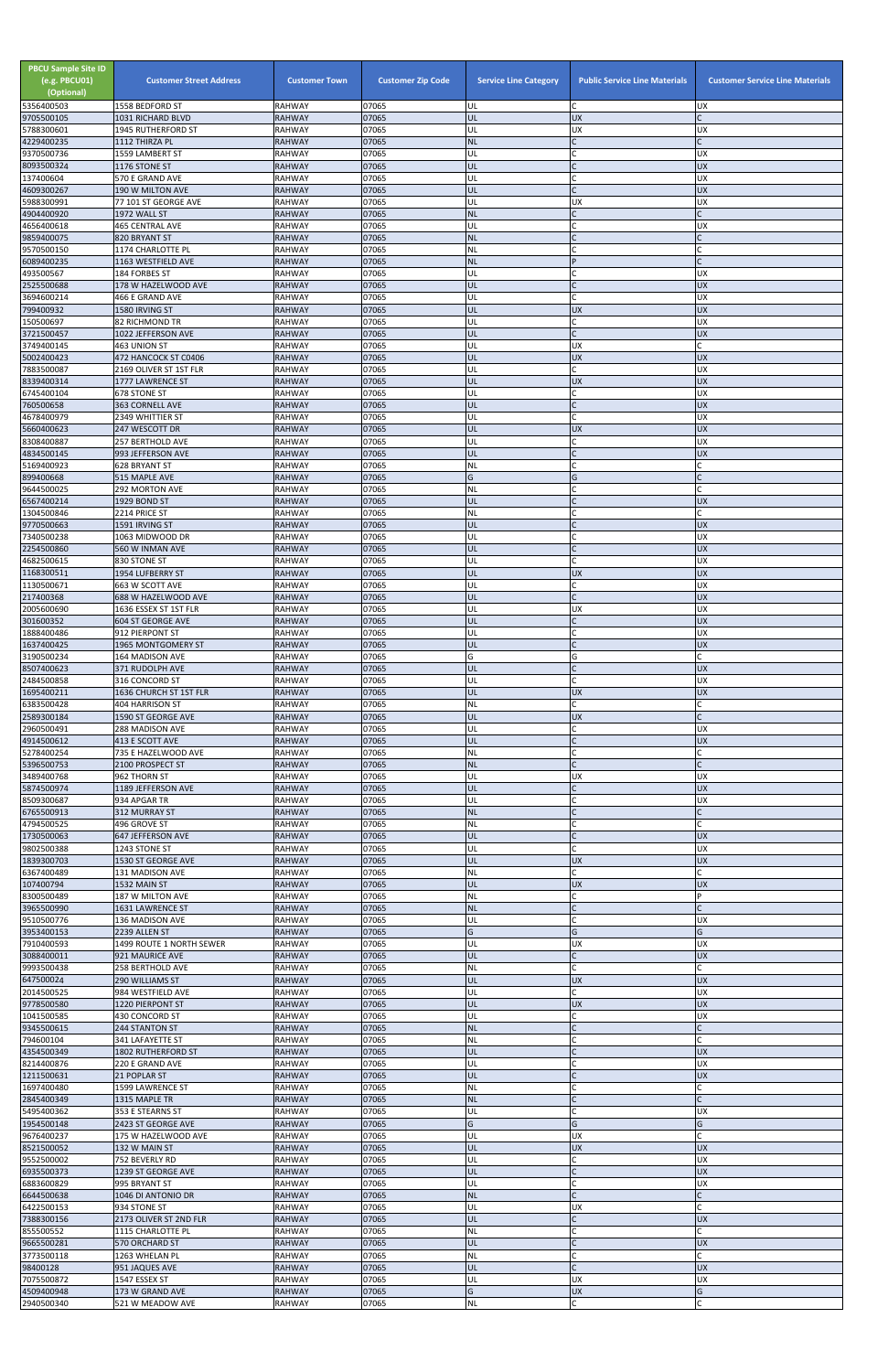| <b>PBCU Sample Site ID</b><br>(e.g. PBCU01)<br>(Optional)<br>8642400272 | <b>Customer Street Address</b><br>70 MONROE ST 2B | <b>Customer Town</b><br><b>RAHWAY</b> | <b>Customer Zip Code</b><br>07065 | <b>Service Line Category</b><br>UL | <b>Public Service Line Materials</b><br><b>UX</b> | <b>Customer Service Line Materials</b><br><b>UX</b> |
|-------------------------------------------------------------------------|---------------------------------------------------|---------------------------------------|-----------------------------------|------------------------------------|---------------------------------------------------|-----------------------------------------------------|
| 5425500264                                                              | 1206 ELM TR                                       | <b>RAHWAY</b>                         | 07065                             | <b>NL</b>                          | lC.                                               |                                                     |
| 1802500642                                                              | 894 STACY PL<br>184 WALTER ST                     | <b>RAHWAY</b><br><b>RAHWAY</b>        | 07065<br>07065                    | UL<br>UL                           | lC.<br>lc.                                        | <b>UX</b><br>UX                                     |
| 5307400210<br>4589300626                                                | 1588 ST GEORGE AVE                                | <b>RAHWAY</b>                         | 07065                             | UL                                 | <b>UX</b>                                         | <b>UX</b>                                           |
| 9393500784<br>5329500620                                                | <b>184 CODDINGTON ST</b>                          | <b>RAHWAY</b><br><b>RAHWAY</b>        | 07065<br>07065                    | <b>NL</b><br>UL                    | lC.<br>$\overline{C}$                             | <b>UX</b>                                           |
| 804500600                                                               | 2370 WHITTIER ST<br>2011 OLIVER ST                | <b>RAHWAY</b>                         | 07065                             | UL                                 | <b>C</b>                                          | <b>UX</b>                                           |
| 6220400710                                                              | 1868 ELIZABETH AVE                                | <b>RAHWAY</b>                         | 07065                             | UL                                 | $\overline{C}$                                    | <b>UX</b>                                           |
| 1078400527<br>7150500436                                                | 485 E SCOTT AVE<br>2261 WINFIELD ST               | <b>RAHWAY</b><br><b>RAHWAY</b>        | 07065<br>07065                    | UL<br>UL                           | <b>UX</b><br>$\mathsf{C}$                         | <b>UX</b>                                           |
| 3900500965                                                              | 209 CORNELL AVE                                   | <b>RAHWAY</b>                         | 07065                             | UL                                 | <b>C</b>                                          | <b>UX</b>                                           |
| 8737400159<br>6363700443                                                | 1313 STOCKTON ST<br>2277 CHURCH ST                | <b>RAHWAY</b><br><b>RAHWAY</b>        | 07065<br>07065                    | UL<br>UL                           | <b>UX</b><br>lC.                                  | UX                                                  |
| 2009400403                                                              | 734 W LINCOLN AVE                                 | <b>RAHWAY</b>                         | 07065                             | UL                                 | <b>UX</b>                                         | <b>UX</b>                                           |
| 7665500129<br>6699400454                                                | 224 JENSEN AVE                                    | <b>RAHWAY</b>                         | 07065<br>07065                    | UL<br>UL                           | <b>C</b><br><b>UX</b>                             | <b>UX</b><br><b>UX</b>                              |
| 2927400602                                                              | 1597 IRVING ST<br>209 CONCORD ST                  | <b>RAHWAY</b><br><b>RAHWAY</b>        | 07065                             | UL                                 | lC.                                               | UX                                                  |
| 3214500932                                                              | 170 ELM AVE                                       | <b>RAHWAY</b>                         | 07065                             | UL                                 | $\mathsf{C}$                                      | <b>UX</b>                                           |
| 7529500497<br>7078400877                                                | 2126 WHITTIER ST<br>1922 MONTGOMERY ST            | <b>RAHWAY</b><br><b>RAHWAY</b>        | 07065<br>07065                    | UL<br><b>NL</b>                    | C<br><b>C</b>                                     | <b>UX</b>                                           |
| 147500887                                                               | 172 E GRAND AVE                                   | <b>RAHWAY</b>                         | 07065                             | NL                                 | lC.                                               |                                                     |
| 5383500573<br>7489400424                                                | 577 JACKSON AVE<br>2215 PRICE ST                  | <b>RAHWAY</b><br><b>RAHWAY</b>        | 07065<br>07065                    | UL<br>NL                           | $\overline{C}$<br>C                               | <b>UX</b>                                           |
| 5858300566                                                              | 108 BERTHOLD AVE                                  | <b>RAHWAY</b>                         | 07065                             | UL                                 | UX                                                | <b>UX</b>                                           |
| 8709300056                                                              | 719 PIERPONT ST                                   | <b>RAHWAY</b>                         | 07065                             | NL                                 | lC.<br>lc.                                        |                                                     |
| 8158400470<br>945400306                                                 | <b>651 LINDEN AVE</b><br>78 E HAZELWOOD AVE       | <b>RAHWAY</b><br><b>RAHWAY</b>        | 07065<br>07065                    | UL<br>UL                           | <b>UX</b>                                         | <b>UX</b><br>UX                                     |
| 396400696                                                               | <b>598 HARRISON ST</b>                            | <b>RAHWAY</b>                         | 07065                             | UL                                 | $\mathsf{C}$                                      | <b>UX</b>                                           |
| 398400171<br>9677300973                                                 | <b>684 BROOKSIDE RD</b><br>1956 WALL ST           | <b>RAHWAY</b><br><b>RAHWAY</b>        | 07065<br>07065                    | NL<br>UL                           | C<br>lc.                                          | <b>UX</b>                                           |
| 326130032                                                               | 1771 WHITTIER ST                                  | <b>RAHWAY</b>                         | 07065                             | UL                                 | C                                                 | <b>UX</b>                                           |
| 3319400584                                                              | 633 CORA PL                                       | <b>RAHWAY</b>                         | 07065                             | UL                                 | IC                                                | <b>UX</b>                                           |
| 773500285<br>9229500484                                                 | 1879 HENRY ST<br>107 KEARNEY AVE                  | <b>RAHWAY</b><br><b>RAHWAY</b>        | 07065<br>07065                    | NL<br>UL                           | C<br>lC.                                          | <b>UX</b>                                           |
| 9308400573                                                              | 347 RUDOLPH AVE                                   | <b>RAHWAY</b>                         | 07065                             | UL                                 | lC.                                               | UX                                                  |
| 7058300947<br>8069400884                                                | 515 W GRAND AVE 2ND FLR<br><b>630 JAQUES AVE</b>  | <b>RAHWAY</b><br><b>RAHWAY</b>        | 07065<br>07065                    | UL<br>NL                           | $\mathsf{C}$<br>$\mathsf{C}$                      | <b>UX</b>                                           |
| 1553500610                                                              | 107 DUKES RD                                      | <b>RAHWAY</b>                         | 07065                             | <b>NL</b>                          |                                                   |                                                     |
| 4050500740                                                              | 318 RUSSELL AVE                                   | <b>RAHWAY</b>                         | 07065                             | NL                                 | C                                                 |                                                     |
| 7166400165<br>6366400050                                                | 1613 FERNOTE ST<br>1377 JEFFERSON AVE             | <b>RAHWAY</b><br><b>RAHWAY</b>        | 07065<br>07065                    | UL                                 | C                                                 | <b>UX</b><br>UX                                     |
| 255500419                                                               | 1222 NEW BRUNSWICK AVE                            | <b>RAHWAY</b>                         | 07065                             | UL                                 | lc.                                               | <b>UX</b>                                           |
| 3836130050<br>53500625                                                  | 536 UNION ST<br>746 GARDEN ST                     | <b>RAHWAY</b><br><b>RAHWAY</b>        | 07065<br>07065                    | UL<br>UL                           | <b>UX</b><br>$\mathsf{C}$                         | <b>UX</b>                                           |
| 9839300576                                                              | 273 ORCHARD ST                                    | <b>RAHWAY</b>                         | 07065                             | <b>NL</b>                          | C                                                 |                                                     |
| 270500586                                                               | 329 NEW BRUNSWICK AVE                             | <b>RAHWAY</b>                         | 07065                             | UL                                 | <b>UX</b>                                         | <b>UX</b>                                           |
| 7555500656<br>569400507                                                 | 300 W LINCOLN AVE<br>718 MAPLE AVE                | <b>RAHWAY</b><br><b>RAHWAY</b>        | 07065<br>07065                    | NL<br>UL                           | lC.<br>$\mathsf{C}$                               | <b>UX</b>                                           |
| 5980500201                                                              | 929 HEATON PL                                     | <b>RAHWAY</b>                         | 07065                             | NL                                 | C                                                 |                                                     |
| 8118400973<br>3759400681                                                | 340 E MILTON AVE<br>369 SULIVAN CT                | <b>RAHWAY</b><br><b>RAHWAY</b>        | 07065<br>07065                    | <b>NL</b><br>NL                    | lC.<br>lc.                                        |                                                     |
| 530500443                                                               | 727 W GRAND AVE                                   | <b>RAHWAY</b>                         | 07065                             | UL                                 | <b>UX</b>                                         | $\mathsf{C}$                                        |
| 8634600555                                                              | 464 ST GEORGE AVE                                 | <b>RAHWAY</b>                         | 07065                             | UL                                 | lC.                                               | UX                                                  |
| 5932500718<br>6199300581                                                | 2141 PRICE ST<br>532 W GRAND AVE 1ST FLR          | <b>RAHWAY</b><br><b>RAHWAY</b>        | 07065<br>07065                    | G<br>UL                            | G<br>C                                            | <b>UX</b><br>UX                                     |
| 3126130068                                                              | 1645 CHURCH ST                                    | <b>RAHWAY</b>                         | 07065                             | G                                  | G                                                 |                                                     |
| 4877400438<br>4994500094                                                | 652 UNION ST<br>1925 HENRY ST                     | <b>RAHWAY</b><br><b>RAHWAY</b>        | 07065<br>07065                    | UL<br>UL                           | <b>UX</b><br><b>UX</b>                            | <b>UX</b>                                           |
| 3817400485                                                              | 2166 WHITTIER ST                                  | <b>RAHWAY</b>                         | 07065                             | UL                                 | lC.                                               | <b>UX</b>                                           |
| 659400555                                                               | 1134 BROADWAY                                     | <b>RAHWAY</b>                         | 07065                             | UL                                 | <b>UX</b>                                         | <b>UX</b>                                           |
| 2939400196<br>1802600647                                                | 473 JAQUES AVE<br>1473 LAMBERT ST                 | <b>RAHWAY</b><br><b>RAHWAY</b>        | 07065<br>07065                    | UL<br><b>NL</b>                    | <b>UX</b><br>$\mathsf{C}$                         | <b>UX</b>                                           |
| 9689400463                                                              | 1207 WHELAN PL                                    | <b>RAHWAY</b>                         | 07065                             | UL                                 | $\mathsf{C}$                                      | UX                                                  |
| 1602500305<br>6805400602                                                | 1632 COLUMBUS PL<br>704 W SCOTT AVE               | <b>RAHWAY</b><br><b>RAHWAY</b>        | 07065<br>07065                    | UL<br>UL                           | IC<br><b>C</b>                                    | <b>UX</b><br><b>UX</b>                              |
| 5991400530                                                              | 492 HANCOCK ST C0411                              | <b>RAHWAY</b>                         | 07065                             | UL                                 | <b>UX</b>                                         | <b>UX</b>                                           |
| 5088400333                                                              | 757 W SCOTT AVE                                   | <b>RAHWAY</b>                         | 07065                             | UL                                 | C.                                                | <b>UX</b>                                           |
| 2377400301<br>6215500449                                                | 814 BROAD ST<br>562 TENEYKE PL                    | <b>RAHWAY</b><br><b>RAHWAY</b>        | 07065<br>07065                    | UL<br>UL                           | <b>UX</b><br><b>UX</b>                            | <b>UX</b><br><b>UX</b>                              |
| 4352500890                                                              | 158 MAPLE AVE 1ST FLR                             | <b>RAHWAY</b>                         | 07065                             | <b>NL</b>                          | $\mathsf{C}$                                      |                                                     |
| 3315400672<br>4112600474                                                | 1779 BRIDGE ST<br><b>860 CENTRAL AVE</b>          | <b>RAHWAY</b><br><b>RAHWAY</b>        | 07065<br>07065                    | UL<br>UL                           | lC.<br>$\mathsf{C}$                               | UX<br><b>UX</b>                                     |
| 9427400500                                                              | 356 MURRAY ST                                     | <b>RAHWAY</b>                         | 07065                             | UL                                 | lC.                                               | UX                                                  |
| 6940500559<br>7657400328                                                | <b>601 SYCAMORE ST</b><br>850 THORN ST            | <b>RAHWAY</b><br><b>RAHWAY</b>        | 07065<br>07065                    | UL<br>UL                           | $\mathsf{C}$<br><b>UX</b>                         | <b>UX</b><br>UX                                     |
| 3616130000                                                              | 1444 ESTERBROOK AVE                               | <b>RAHWAY</b>                         | 07065                             | UL                                 | $\mathsf{C}$                                      | <b>UX</b>                                           |
| 1556920036                                                              | 99 KLINE PLACE/JR HIGH                            | <b>RAHWAY</b>                         | 07065                             | UL                                 | <b>UX</b>                                         | <b>UX</b>                                           |
| 9246920040<br>1378500626                                                | 1166 NEW BRUNSWICK AVE C0403<br>1220 BROADWAY     | <b>RAHWAY</b><br><b>RAHWAY</b>        | 07065<br>07065                    | UL<br>UL                           | <b>UX</b><br>lC.                                  | <b>UX</b><br>UX                                     |
| 8734600162                                                              | 1213 BROADWAY                                     | <b>RAHWAY</b>                         | 07065                             | NL                                 |                                                   |                                                     |
| 2141500959<br>1894600004                                                | 366 ST GEORGE AVE<br>2055 BARNETT ST              | <b>RAHWAY</b><br><b>RAHWAY</b>        | 07065<br>07065                    | UL<br>UL                           | $\mathsf C$<br>$\overline{C}$                     | <b>UX</b><br><b>UX</b>                              |
| 7429400943                                                              | 59 W MAIN ST                                      | <b>RAHWAY</b>                         | 07065                             | G                                  | G                                                 | <b>UX</b>                                           |
| 7900500626                                                              | 541 ORCHARD ST                                    | <b>RAHWAY</b>                         | 07065                             | <b>NL</b>                          | $\mathsf{C}$                                      |                                                     |
| 1930500655<br>1000500323                                                | 70 RUSSELL AVE<br>1435 VALLEY RD                  | <b>RAHWAY</b><br><b>RAHWAY</b>        | 07065<br>07065                    | ΝL<br>UL                           | lC.<br><b>UX</b>                                  |                                                     |
| 1378400922                                                              | 399 E MILTON AVE                                  | <b>RAHWAY</b>                         | 07065                             | <b>NL</b>                          | lc.                                               |                                                     |
| 2846920002<br>4211500804                                                | 224 W GRAND AVE<br>123 E MILTON AVE               | <b>RAHWAY</b><br><b>RAHWAY</b>        | 07065<br>07065                    | UL<br>UL                           | <b>UX</b><br>C.                                   | <b>UX</b><br><b>UX</b>                              |
| 3309400234                                                              | 1400 NEW CHURCH ST                                | <b>RAHWAY</b>                         | 07065                             | UL                                 | <b>UX</b>                                         |                                                     |
| 2220400602                                                              | 1 PATRICIA AVE                                    | <b>RAHWAY</b>                         | 07065                             | UL                                 | <b>UX</b>                                         |                                                     |
| 2072500014<br>1622500504                                                | 566 E MILTON AVE<br>425 MURRAY ST                 | <b>RAHWAY</b><br><b>RAHWAY</b>        | 07065<br>07065                    | <b>NL</b><br>UL                    | $\mathsf{C}$<br>$\mathsf C$                       | UX                                                  |
| 1179400150                                                              | 1036 ELM TR                                       | <b>RAHWAY</b>                         | 07065                             | UL                                 | $\mathsf{C}$                                      | <b>UX</b>                                           |
| 2602500856<br>7172500671                                                | 1676 MONTGOMERY ST                                | <b>RAHWAY</b>                         | 07065                             | UL                                 | <b>C</b>                                          | <b>UX</b>                                           |
| 6247500486                                                              | 1421 WITHERSPOON ST<br>1991 HENRY ST              | <b>RAHWAY</b><br><b>RAHWAY</b>        | 07065<br>07065                    | UL<br>UL                           | <b>UX</b><br><b>UX</b>                            | <b>UX</b><br><b>UX</b>                              |
| 7985400236                                                              | 752 RODGERS CT                                    | <b>RAHWAY</b>                         | 07065                             | <b>NL</b>                          | $\mathsf{C}$                                      |                                                     |
| 6629500472<br>7548400666                                                | 2174 ELIZABETH AVE 1F<br>409 RALEIGH RD           | <b>RAHWAY</b><br><b>RAHWAY</b>        | 07065<br>07065                    | UL<br>UL                           | <b>UX</b><br>$\mathsf{C}$                         | <b>UX</b><br><b>UX</b>                              |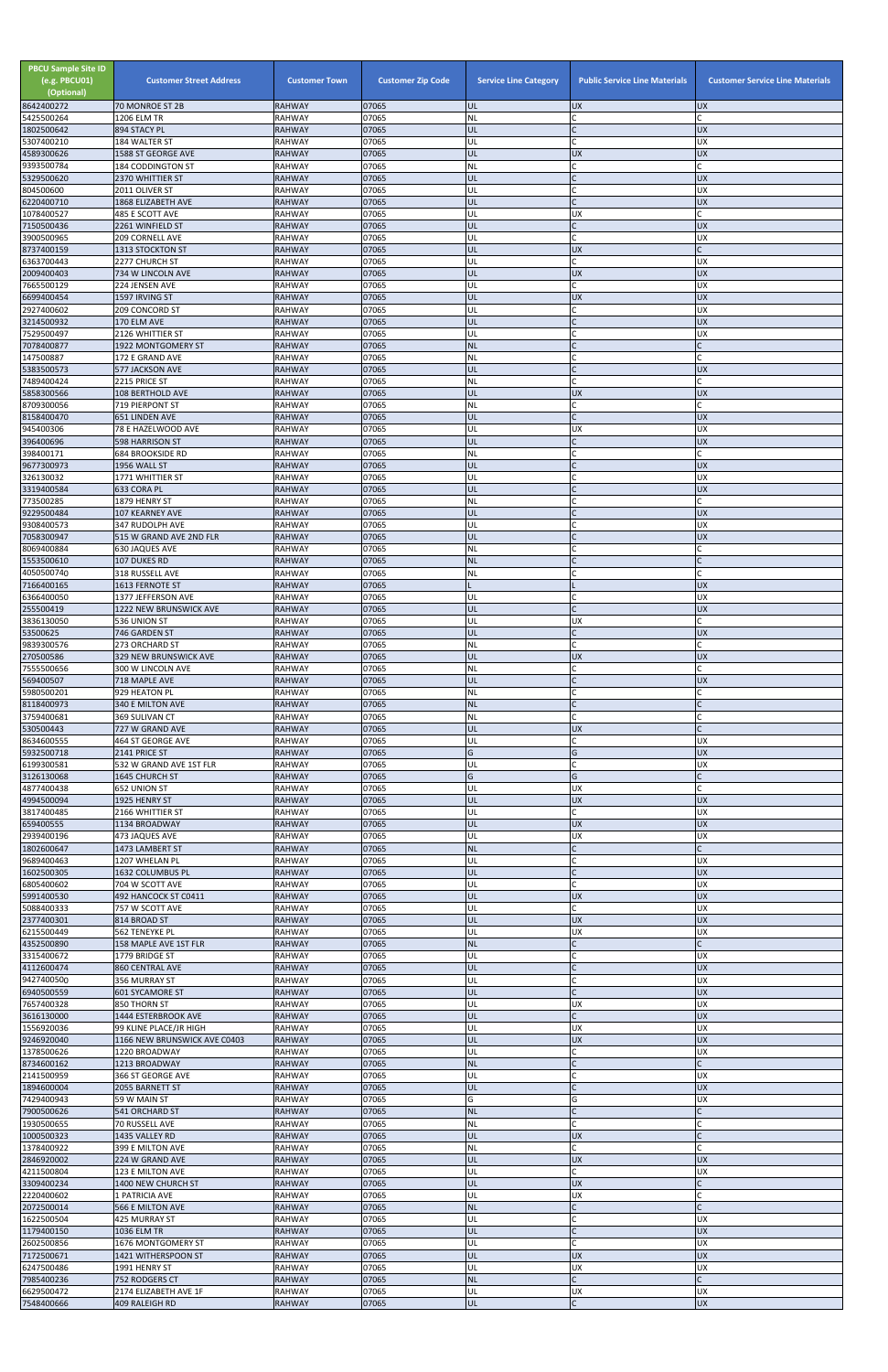| <b>PBCU Sample Site ID</b><br>(e.g. PBCU01)<br>(Optional)<br>6428400623 | <b>Customer Street Address</b><br>237 CONCORD ST | <b>Customer Town</b><br><b>RAHWAY</b> | <b>Customer Zip Code</b><br>07065 | <b>Service Line Category</b><br><b>NL</b> | <b>Public Service Line Materials</b><br>C | <b>Customer Service Line Materials</b> |
|-------------------------------------------------------------------------|--------------------------------------------------|---------------------------------------|-----------------------------------|-------------------------------------------|-------------------------------------------|----------------------------------------|
| 5246130007                                                              | 70 E EMERSON AVE                                 | <b>RAHWAY</b>                         | 07065                             | UL                                        | <b>UX</b>                                 | <b>UX</b>                              |
| 2309300279<br>1175500380                                                | 2361 HULICK PL<br>1263 FULTON ST                 | RAHWAY<br><b>RAHWAY</b>               | 07065<br>07065                    | UL<br>Ġ                                   | $\mathsf{C}$<br>G                         | <b>UX</b><br><b>UX</b>                 |
| 4657400556                                                              | 794 MAIN ST                                      | <b>RAHWAY</b>                         | 07065                             | UL                                        |                                           | <b>UX</b>                              |
| 2683500478<br>4524500097                                                | 146 RIDGE RD<br>1517 ESSEX ST                    | <b>RAHWAY</b><br>RAHWAY               | 07065<br>07065                    | <b>NL</b><br>UL                           | $\mathsf{C}$                              | <b>UX</b>                              |
| 5170500706                                                              | 127 COLONIA BLVD                                 | <b>RAHWAY</b>                         | 07065                             | <b>NL</b>                                 | $\mathsf{C}$                              |                                        |
| 3559400874<br>8011500593                                                | 1537 LAMBERT ST<br>960 E HAZELWOOD AVE           | RAHWAY<br><b>RAHWAY</b>               | 07065<br>07065                    | UL<br>UL                                  | C<br><b>UX</b>                            | <b>UX</b><br><b>UX</b>                 |
| 4258400745                                                              | 1030 APGAR TR                                    | RAHWAY                                | 07065                             | UL                                        | C                                         | <b>UX</b>                              |
| 7244600241                                                              | 847 MIDWOOD DR                                   | <b>RAHWAY</b>                         | 07065                             | <b>NL</b>                                 | $\mathsf{C}$<br>$\mathsf{C}$              |                                        |
| 8774500497<br>9358300594                                                | 631 HAMILTON ST<br><b>400 HAMILTON ST</b>        | RAHWAY<br><b>RAHWAY</b>               | 07065<br>07065                    | UL<br>IJL                                 | $\mathsf{C}$                              | <b>UX</b><br><b>UX</b>                 |
| 4447500531                                                              | <b>279 WASHINGTON ST</b>                         | <b>RAHWAY</b>                         | 07065                             | UL                                        | <b>UX</b><br>$\mathsf{C}$                 |                                        |
| 6150500132<br>169400009                                                 | 795 W LINCOLN AVE<br>734 JAQUES AVE              | <b>RAHWAY</b><br>RAHWAY               | 07065<br>07065                    | UL<br>UL                                  | $\mathsf{C}$                              | <b>UX</b><br><b>UX</b>                 |
| 4159400509                                                              | 969 RAYHON TR                                    | <b>RAHWAY</b>                         | 07065                             | UL                                        | <b>UX</b>                                 |                                        |
| 2269400649<br>3656600784                                                | 569 JEFFERSON AVE<br>308 SEMINARY AVE            | RAHWAY<br><b>RAHWAY</b>               | 07065<br>07065                    | NL<br>UL                                  | C<br>$\mathsf{C}$                         | <b>UX</b>                              |
| 3504500039                                                              | 1391 CHURCH ST                                   | RAHWAY                                | 07065                             | UL                                        | $\mathsf{C}$                              | <b>UX</b>                              |
| 8175500101<br>2547400622                                                | 314 E ALBERT ST<br>1743 OLIVER ST                | <b>RAHWAY</b><br><b>RAHWAY</b>        | 07065<br>07065                    | UL<br>NL                                  | $\mathsf{C}$<br>$\mathsf{C}$              | <b>UX</b>                              |
| 9554500180                                                              | 2311 DESISTO DR                                  | <b>RAHWAY</b>                         | 07065                             | UL                                        | <b>UX</b>                                 |                                        |
| 4249400680<br>2044500373                                                | 2204 ELIZABETH AVE<br>823 FALESKY ST             | RAHWAY<br><b>RAHWAY</b>               | 07065<br>07065                    | UL<br>UL                                  | O<br>$\mathsf{C}$                         | <b>UX</b><br><b>UX</b>                 |
| 4109300648                                                              | 205 W MILTON AVE                                 | <b>RAHWAY</b>                         | 07065                             | UL                                        | <b>UX</b>                                 | <b>UX</b>                              |
| 6509300470<br>9141500339                                                | 490 LINDEN AVE<br>39 MINNA ST                    | <b>RAHWAY</b><br>RAHWAY               | 07065<br>07065                    | UL<br>UL                                  | $\mathsf{C}$<br>$\mathsf{C}$              | <b>UX</b><br><b>UX</b>                 |
| 7419400208                                                              | 1269 KANSKI CT                                   | <b>RAHWAY</b>                         | 07065                             | UL                                        | <b>UX</b>                                 | <b>UX</b>                              |
| 9954400216<br>4208400451                                                | 1065 FULTON ST<br><b>410 SYCAMORE ST</b>         | RAHWAY<br><b>RAHWAY</b>               | 07065<br>07065                    | UL<br><b>NL</b>                           | $\mathsf{C}$<br>$\mathsf C$               | <b>UX</b>                              |
| 4699400289                                                              | 39 -45 W MAIN ST                                 | <b>RAHWAY</b>                         | 07065                             | UL                                        | <b>UX</b>                                 | <b>UX</b>                              |
| 2163400261                                                              | 1920 LUFBERRY ST                                 | <b>RAHWAY</b>                         | 07065<br>07065                    | G                                         | G<br>$\mathsf{C}$                         | <b>UX</b><br><b>UX</b>                 |
| 6750600124<br>4493500091                                                | 19 MAPLE AVE<br><b>418 STANLEY PL</b>            | RAHWAY<br><b>RAHWAY</b>               | 07065                             | UL<br>UL                                  | $\mathsf{C}$                              | <b>UX</b>                              |
| 3087400774                                                              | 698 SEMINARY AVE                                 | <b>RAHWAY</b>                         | 07065                             |                                           |                                           | <b>UX</b>                              |
| 4419400553<br>4265500677                                                | 1016 STONE ST<br>1356 BRYANT ST                  | <b>RAHWAY</b><br><b>RAHWAY</b>        | 07065<br>07065                    | UL<br>UL                                  | UX                                        | <b>UX</b><br>UX                        |
| 24500301                                                                | 1860 PATERSON ST                                 | <b>RAHWAY</b>                         | 07065                             | UL                                        |                                           | <b>UX</b>                              |
| 809400972<br>5487400460                                                 | 1213 WHELAN PL<br>323 E ALBERT ST                | RAHWAY<br><b>RAHWAY</b>               | 07065<br>07065                    | UL<br>UL                                  |                                           | <b>UX</b><br><b>UX</b>                 |
| 1322500713                                                              | 1121 KLINE PL                                    | RAHWAY                                | 07065                             | UL                                        |                                           | <b>UX</b>                              |
| 4736130062<br>1869400446                                                | 498 W GRAND AVE<br><b>133 CODDINGTON ST</b>      | RAHWAY<br>RAHWAY                      | 07065<br>07065                    | UL<br>UL                                  | $\mathsf{C}$<br>$\mathsf{C}$              | <b>UX</b><br><b>UX</b>                 |
| 8898400275                                                              | 2264 LUDLOW ST                                   | <b>RAHWAY</b>                         | 07065                             | UL                                        | <b>UX</b>                                 | <b>UX</b>                              |
| 3154500475<br>1068300469                                                | <b>658 HEMLOCK ST</b><br>873 BILLY CT            | RAHWAY<br><b>RAHWAY</b>               | 07065<br>07065                    | UL<br>IJL                                 | <b>UX</b>                                 | <b>UX</b><br><b>UX</b>                 |
| 3352500465                                                              | 158 MAPLE AVE 2ND FLR                            | RAHWAY                                | 07065                             | NL                                        | $\mathsf{C}$                              |                                        |
| 9292400503<br>8956400434                                                | 1 IRVING ST (FIRELINE)<br>883 MILTON BLVD        | <b>RAHWAY</b><br>RAHWAY               | 07065<br>07065                    | UL<br>UL                                  | <b>UX</b><br>C                            | <b>UX</b><br><b>UX</b>                 |
| 6783500596                                                              | 268 E STEARNS ST 2ND FLR                         | <b>RAHWAY</b>                         | 07065                             | UL                                        | <b>UX</b>                                 | <b>UX</b>                              |
| 401600097<br>4267400744                                                 | 556 MADISON AVE<br>281 PRINCETON AVE             | RAHWAY<br><b>RAHWAY</b>               | 07065<br>07065                    | UL<br>UL                                  | <b>UX</b><br>$\mathsf{C}$                 | <b>UX</b>                              |
| 5778500878                                                              | 1242 BRYANT ST                                   | RAHWAY                                | 07065                             | UL                                        | <b>UX</b>                                 | <b>UX</b>                              |
| 7170500624<br>8817400712                                                | <b>166 COLONIA BLVD</b><br>2419 ST GEORGE AVE    | <b>RAHWAY</b><br>RAHWAY               | 07065<br>07065                    | <b>NL</b><br>NL                           | $\mathsf{C}$                              |                                        |
| 9148400255                                                              | 1600 LAWRENCE ST                                 | <b>RAHWAY</b>                         | 07065                             | UL                                        | <b>UX</b>                                 |                                        |
| 3520500619<br>5583500251                                                | 885 MAURICE AVE<br>400 JENSEN AVE                | RAHWAY<br><b>RAHWAY</b>               | 07065<br>07065                    | UL<br>UL                                  | С<br>$\mathsf{C}$                         | <b>UX</b><br><b>UX</b>                 |
| 6801500557                                                              | 309 EGOLF DR                                     | RAHWAY                                | 07065                             | UL                                        |                                           | <b>UX</b>                              |
| 349400481<br>2292400276                                                 | 306 LOWER ALDEN DR<br>550 HAMILTON ST            | <b>RAHWAY</b><br>RAHWAY               | 07065<br>07065                    | <b>NL</b><br>UL                           | $\mathsf{C}$<br><b>UX</b>                 | <b>UX</b>                              |
| 7266400099                                                              | 1421 BROWN PL                                    | <b>RAHWAY</b>                         | 07065                             | <b>NL</b>                                 |                                           |                                        |
| 4995400830<br>1774500718                                                | 130 RIDGE RD<br>1129 CHARLOTTE PL                | RAHWAY<br><b>RAHWAY</b>               | 07065<br>07065                    | NL<br><b>NL</b>                           | $\mathsf{C}$                              |                                        |
| 4450600539                                                              | 1005 LAKESIDE DR                                 | RAHWAY                                | 07065                             | UL                                        | $\mathsf{C}$                              | <b>UX</b>                              |
| 5478400185<br>3401600160                                                | 214 WILLIAMS ST                                  | <b>RAHWAY</b>                         | 07065<br>07065                    | UL                                        | $\mathsf{C}$                              | <b>UX</b><br><b>UX</b>                 |
| 7355500173                                                              | <b>656 SYCAMORE ST</b><br>412 LOWER ALDEN DR     | RAHWAY<br><b>RAHWAY</b>               | 07065                             | UL<br><b>NL</b>                           |                                           |                                        |
| 5824500873                                                              | 642 W MEADOW AVE                                 | RAHWAY                                | 07065                             | UL                                        | $\mathsf{C}$<br>$\mathsf{C}$              | <b>UX</b>                              |
| 9869400314<br>4215500278                                                | 576 BRYANT ST<br>125 RIDGE RD                    | <b>RAHWAY</b><br>RAHWAY               | 07065<br>07065                    | UL<br>UL                                  | $\mathsf{C}$                              | <b>UX</b><br><b>UX</b>                 |
| 7993500040                                                              | 422 JENSEN AVE                                   | <b>RAHWAY</b>                         | 07065                             | UL                                        |                                           | <b>UX</b>                              |
| 4037400962<br>1215500281                                                | <b>80 COLONIA BLVD</b><br>254 PLAINFIELD AVE     | RAHWAY<br><b>RAHWAY</b>               | 07065<br>07065                    | NL<br>UL                                  | $\mathsf{C}$<br>$\mathsf{C}$              | <b>UX</b>                              |
| 8428300985                                                              | MERCK/TRAILER BOND ST                            | RAHWAY                                | 07065                             | UL                                        | <b>UX</b>                                 | <b>UX</b>                              |
| 7769400810<br>3529400689                                                | 55 W STEARNS ST<br>1457 ESTERBROOK AVE           | <b>RAHWAY</b><br>RAHWAY               | 07065<br>07065                    | <b>NL</b><br>UL                           | UX                                        | <b>UX</b>                              |
| 2201600252                                                              | 724 BRYANT ST                                    | <b>RAHWAY</b>                         | 07065                             | IJL                                       |                                           | <b>UX</b>                              |
| 1196500628<br>6902500162                                                | 389 LOWER ALDEN DR<br>305 ELM AVE                | <b>RAHWAY</b><br><b>RAHWAY</b>        | 07065<br>07065                    | NL<br>NL                                  | $\mathsf C$                               |                                        |
| 5850600185                                                              | 672 JAQUES AVE                                   | <b>RAHWAY</b>                         | 07065                             | <b>NL</b>                                 | $\mathsf{C}$                              |                                        |
| 9524500571<br>8139400311                                                | 78 E CHERRY ST<br>2195 ELIZABETH AVE             | <b>RAHWAY</b><br>RAHWAY               | 07065<br>07065                    | UL<br>UL                                  | $\mathsf{C}$<br><b>UX</b>                 | <b>UX</b><br><b>UX</b>                 |
| 5267400880                                                              | 295 CORNELL AVE                                  | <b>RAHWAY</b>                         | 07065                             | UL                                        | <b>UX</b>                                 | <b>UX</b>                              |
| 9946920061<br>1220400755                                                | 36 E GRAND AVE<br>946 APGAR TR                   | <b>RAHWAY</b><br><b>RAHWAY</b>        | 07065<br>07065                    | UL<br>UL                                  | <b>UX</b><br>iC.                          | <b>UX</b><br><b>UX</b>                 |
| 8127400729                                                              | 819 MOSES DR                                     | <b>RAHWAY</b>                         | 07065                             | NL                                        | $\mathsf{C}$                              |                                        |
| 5008400582<br>4488300111                                                | 61 W EMERSON AVE 2 ND FL<br>98 LINCOLN HWY       | <b>RAHWAY</b><br><b>RAHWAY</b>        | 07065<br>07065                    | UL<br>UL                                  | <b>UX</b><br>X                            | <b>UX</b><br><b>UX</b>                 |
| 3494500596                                                              | 1271 BRIARCLIFF DR                               | <b>RAHWAY</b>                         | 07065                             | <b>NL</b>                                 | $\mathsf{C}$                              |                                        |
| 6456400640<br>6490500930                                                | 1355 MADISON AVE<br>2162 BARNETT ST              | RAHWAY<br><b>RAHWAY</b>               | 07065<br>07065                    | UL<br>UL                                  | <b>UX</b><br>$\mathsf{C}$                 | <b>UX</b><br><b>UX</b>                 |
| 4096500430                                                              | 2245 PRICE ST                                    | RAHWAY                                | 07065                             | NL                                        | $\mathsf{C}$                              |                                        |
| 3014500844<br>9750600742                                                | <b>865 CENTRAL AVE</b><br>945 JAQUES AVE         | <b>RAHWAY</b><br>RAHWAY               | 07065<br>07065                    | <b>NL</b><br>UL                           |                                           | <b>UX</b>                              |
| 9564500387                                                              | 2084 EVANS ST                                    | <b>RAHWAY</b>                         | 07065                             | UL                                        |                                           | <b>UX</b>                              |
| 3455500734                                                              | 2413 ST GEORGE AVE                               | RAHWAY                                | 07065                             | UL                                        | $\mathsf{C}$                              | <b>UX</b><br>C                         |
| 4975500641<br>8583500610                                                | 797 W SCOTT AVE<br>244 RUDOLPH AVE               | <b>RAHWAY</b><br>RAHWAY               | 07065<br>07065                    | UL<br>UL                                  | <b>UX</b><br>$\mathsf{C}$                 | UX                                     |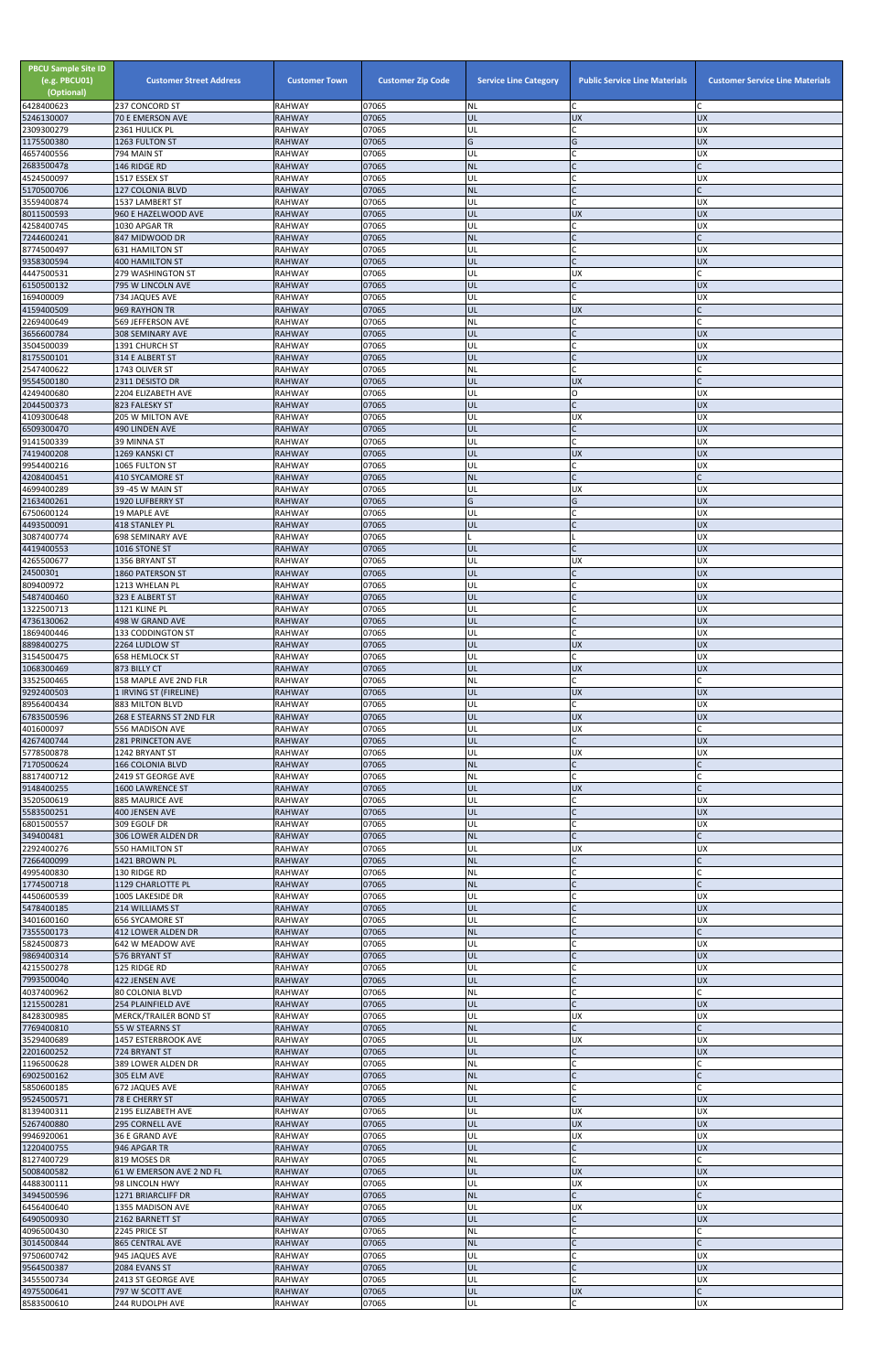| <b>PBCU Sample Site ID</b><br>(e.g. PBCU01)<br>(Optional)<br>6854500341 | <b>Customer Street Address</b><br>533 LOWER ALDEN DR | <b>Customer Town</b><br><b>RAHWAY</b> | <b>Customer Zip Code</b><br>07065 | <b>Service Line Category</b><br><b>NL</b> | <b>Public Service Line Materials</b> | <b>Customer Service Line Materials</b> |
|-------------------------------------------------------------------------|------------------------------------------------------|---------------------------------------|-----------------------------------|-------------------------------------------|--------------------------------------|----------------------------------------|
| 6049400280                                                              | 378 E GRAND AVE                                      | <b>RAHWAY</b>                         | 07065                             | UL                                        | $\mathsf{C}$                         | <b>UX</b>                              |
| 6298400314                                                              | 765 BEVERLY RD                                       | <b>RAHWAY</b><br><b>RAHWAY</b>        | 07065<br>07065                    | UL<br>UL                                  | $\mathsf{C}$<br><b>UX</b>            | <b>UX</b><br><b>UX</b>                 |
| 8658300277<br>4404500797                                                | MERCK/BLDG #127<br>2149 PRICE ST                     | <b>RAHWAY</b>                         | 07065                             | <b>NL</b>                                 |                                      |                                        |
| 1158300458<br>7775500871                                                | 2166 ELIZABETH AVE 1STFL/REAR<br>2315 ALLEN ST       | <b>RAHWAY</b><br><b>RAHWAY</b>        | 07065<br>07065                    | UL<br><b>NL</b>                           | <b>UX</b><br>$\mathsf{C}$            | <b>UX</b>                              |
| 7724500126                                                              | 399 MILL ST                                          | <b>RAHWAY</b>                         | 07065                             | UL                                        | $\mathsf{C}$                         | <b>UX</b>                              |
| 6129300019                                                              | 1415 CHURCH ST                                       | <b>RAHWAY</b>                         | 07065<br>07065                    | <b>NL</b>                                 | $\mathsf{C}$                         |                                        |
| 1619400694<br>4358400053                                                | 1452 NEW CHURCH ST<br>2113 EVANS ST                  | <b>RAHWAY</b><br><b>RAHWAY</b>        | 07065                             | NL<br>UL                                  |                                      | <b>UX</b>                              |
| 978400215                                                               | 2340 KNAPP DR                                        | <b>RAHWAY</b>                         | 07065                             | <b>NL</b>                                 | $\mathsf{C}$                         | C                                      |
| 6856400148<br>8730500915                                                | 1308 MAPLE TR<br>611 HEMLOCK ST                      | <b>RAHWAY</b><br><b>RAHWAY</b>        | 07065<br>07065                    | <b>NL</b><br>NL                           | $\mathsf{C}$                         | $\mathsf{C}$                           |
| 1427400536                                                              | 254 ELM AVE                                          | <b>RAHWAY</b>                         | 07065                             | <b>NL</b>                                 | $\mathcal{C}$                        |                                        |
| 8099300527<br>3870500808                                                | 1354 STOCKTON ST<br>177 ELM AVE                      | <b>RAHWAY</b><br><b>RAHWAY</b>        | 07065<br>07065                    | UL<br>UL                                  | UX<br><b>UX</b>                      | <b>UX</b><br><b>UX</b>                 |
| 1983600377                                                              | 677 JAQUES AVE 2ND FLR                               | <b>RAHWAY</b>                         | 07065                             | UL                                        | <b>UX</b>                            | <b>UX</b>                              |
| 9324500648<br>9434500554                                                | 1735 PARK ST<br>1151 CHARLOTTE PL                    | <b>RAHWAY</b><br><b>RAHWAY</b>        | 07065<br>07065                    | <b>NL</b><br><b>NL</b>                    | $\mathsf{C}$<br>$\mathsf{C}$         | $\Gamma$<br>$\mathsf{C}$               |
| 9802600591                                                              | 1207 MOONEY PL                                       | <b>RAHWAY</b>                         | 07065                             | UL                                        | $\mathsf{C}$                         | <b>UX</b>                              |
| 4044500300<br>2676400102                                                | <b>697 BROOKSIDE RD</b><br>985 PIERPONT ST           | <b>RAHWAY</b><br><b>RAHWAY</b>        | 07065<br>07065                    | NL<br>UL                                  | $\mathsf{C}$<br>$\mathsf{C}$         | <b>UX</b>                              |
| 6299300147                                                              | 759 E LINCOLN AVE                                    | <b>RAHWAY</b>                         | 07065                             | UL                                        | <b>UX</b>                            | <b>UX</b>                              |
| 5496500906                                                              | 2195 ELIZABETH AVE                                   | <b>RAHWAY</b>                         | 07065<br>07065                    | UL                                        | <b>UX</b><br>C                       | <b>UX</b>                              |
| 4488400115<br>1254500472                                                | 486 ELM AVE<br>241 HABERLE PL                        | <b>RAHWAY</b><br><b>RAHWAY</b>        | 07065                             | UL<br>UL                                  | $\mathsf{C}$                         | <b>UX</b><br><b>UX</b>                 |
| 6540500705                                                              | 800 JAQUES AVE                                       | <b>RAHWAY</b>                         | 07065                             | UL                                        | $\mathcal{C}$                        | <b>UX</b>                              |
| 9494600167<br>315400832                                                 | 183 JEFFERSON AVE<br>1948 WALL ST                    | <b>RAHWAY</b><br><b>RAHWAY</b>        | 07065<br>07065                    | UL<br>UL                                  | $\mathsf{C}$<br>$\mathsf{C}$         | <b>UX</b><br><b>UX</b>                 |
| 5920500769                                                              | 2473 ST GEORGE AVE 1ST FLR                           | <b>RAHWAY</b>                         | 07065                             | UL                                        | <b>UX</b>                            | <b>UX</b>                              |
| 5029300653<br>1178400711                                                | 2173 OLIVER ST 1ST FLR<br><b>295 LAFAYETTE ST</b>    | <b>RAHWAY</b><br><b>RAHWAY</b>        | 07065<br>07065                    | UL<br>UL                                  | $\mathsf{C}$<br>$\mathsf{C}$         | <b>UX</b><br><b>UX</b>                 |
| 8063700570                                                              | 1537 ESSEX ST                                        | <b>RAHWAY</b>                         | 07065                             | UL                                        | <b>UX</b>                            |                                        |
| 554500328<br>3869400163                                                 | 347 RALEIGH RD<br>133 FORBES ST                      | <b>RAHWAY</b><br><b>RAHWAY</b>        | 07065<br>07065                    | G<br>UL                                   | G<br>$\mathsf{C}$                    | <b>UX</b><br><b>UX</b>                 |
| 5719400434                                                              | <b>678 AUDREY DR</b>                                 | <b>RAHWAY</b>                         | 07065                             | UL                                        | $\mathcal{C}$                        | <b>UX</b>                              |
| 8986400783                                                              | 2313 WINFIELD ST<br>1126 KLINE PL                    | <b>RAHWAY</b><br><b>RAHWAY</b>        | 07065<br>07065                    | UL                                        |                                      | <b>UX</b>                              |
| 9664500342<br>1724500739                                                | 343 E ALBERT ST                                      | <b>RAHWAY</b>                         | 07065                             | <b>UL</b><br>UL                           | <b>UX</b>                            | <b>UX</b><br><b>UX</b>                 |
| 1873500737                                                              | 186 MONROE ST                                        | <b>RAHWAY</b>                         | 07065                             | UL                                        |                                      | <b>UX</b>                              |
| 8225500379<br>9804400667                                                | 372 ELM AVE<br>1471 PINEWOOD ST                      | <b>RAHWAY</b><br><b>RAHWAY</b>        | 07065<br>07065                    | UL<br>UL                                  | $\mathsf{C}$<br>$\mathsf{C}$         | <b>UX</b><br><b>UX</b>                 |
| 8549400331                                                              | 2182 ALLEN ST                                        | <b>RAHWAY</b>                         | 07065                             | UL                                        | $\mathsf{C}$                         | <b>UX</b>                              |
| 6296500938<br>7945400872                                                | 2309 JOWETT PL<br>1950 RUTHERFORD ST                 | <b>RAHWAY</b><br><b>RAHWAY</b>        | 07065<br>07065                    | UL<br>UL                                  | <b>UX</b><br>$\mathsf{C}$            | <b>UX</b><br><b>UX</b>                 |
| 827400379                                                               | 452 CONCORD ST                                       | <b>RAHWAY</b>                         | 07065                             | UL                                        | $\mathsf{C}$                         | <b>UX</b>                              |
| 1310500874<br>9707400976                                                | 256 E SCOTT AVE<br>261 TEHAMA ST                     | <b>RAHWAY</b><br><b>RAHWAY</b>        | 07065<br>07065                    | UL<br>UL                                  | $\mathsf{C}$<br><b>UX</b>            | <b>UX</b><br><b>UX</b>                 |
| 467400527                                                               | 265 ALBERMARLE ST                                    | <b>RAHWAY</b>                         | 07065                             | UL                                        | $\mathsf{C}$                         | <b>UX</b>                              |
| 7297400707<br>2674500425                                                | 1200 MAIN ST                                         | <b>RAHWAY</b>                         | 07065<br>07065                    | G<br>UL                                   | <b>UX</b><br><b>UX</b>               | G<br><b>UX</b>                         |
| 9014500553                                                              | 720 UNION ST<br>802 KAMINSKI DR                      | <b>RAHWAY</b><br><b>RAHWAY</b>        | 07065                             | UL                                        | $\mathsf{C}$                         | <b>UX</b>                              |
| 2083500584                                                              | 262 DONALD AVE                                       | <b>RAHWAY</b>                         | 07065                             | UL                                        | $\mathsf{C}$                         | <b>UX</b>                              |
| 4452500227<br>7329300671                                                | <b>680 HEMLOCK ST</b><br>564 ALBERMARLE ST           | <b>RAHWAY</b><br><b>RAHWAY</b>        | 07065<br>07065                    | <b>NL</b><br><b>NL</b>                    | $\mathsf{C}$                         |                                        |
| 1365500273                                                              | 913 MADISON AVE                                      | <b>RAHWAY</b>                         | 07065                             | <b>NL</b>                                 | $\mathsf{C}$                         | C                                      |
| 9847400016<br>6596500198                                                | 1427 LAMBERT ST<br>1755 OLIVER ST                    | <b>RAHWAY</b><br><b>RAHWAY</b>        | 07065<br>07065                    | UL<br>UL                                  | $\mathsf{C}$<br>$\mathsf{C}$         | <b>UX</b><br><b>UX</b>                 |
| 7330500216                                                              | <b>527 HARRISON ST</b>                               | <b>RAHWAY</b>                         | 07065                             | UL                                        | $\mathsf{C}$                         | <b>UX</b>                              |
| 6350500583<br>9002400482                                                | 303 MORTON AVE<br>1415 BARNHARDT LA C0505            | <b>RAHWAY</b><br><b>RAHWAY</b>        | 07065<br>07065                    | G<br>UL                                   | G<br><b>UX</b>                       | <b>UX</b><br><b>UX</b>                 |
| 3847400986                                                              | 1655 ST GEORGE AVE                                   | <b>RAHWAY</b>                         | 07065                             | UL                                        | <b>UX</b>                            | <b>UX</b>                              |
| 2909300741<br>3288400934                                                | 371 PRINCETON AVE<br><b>257 LINDEN AVE</b>           | <b>RAHWAY</b><br><b>RAHWAY</b>        | 07065<br>07065                    | <b>NL</b><br>UL                           | $\mathsf{C}$<br>$\mathsf{C}$         | <b>UX</b>                              |
| 7141500908                                                              | 455 ST GEORGE AVE                                    | <b>RAHWAY</b>                         | 07065                             | UL                                        | UX                                   | <b>UX</b>                              |
| 2576400394<br>5344500820                                                | 1171 MIDWOOD DR<br><b>1822 RUTHERFORD ST</b>         | <b>RAHWAY</b><br><b>RAHWAY</b>        | 07065<br>07065                    | UL<br>UL                                  | $\mathsf{C}$<br>$\mathsf{C}$         | <b>UX</b><br><b>UX</b>                 |
| 5904400659                                                              | 1424 WITHERSPOON ST                                  | <b>RAHWAY</b>                         | 07065                             | UL                                        |                                      | <b>UX</b>                              |
| 478500280                                                               | 918 STONE ST                                         | <b>RAHWAY</b><br><b>RAHWAY</b>        | 07065<br>07065                    | UL<br>UL                                  | $\mathsf{C}$<br>$\mathsf{C}$         | <b>UX</b><br><b>UX</b>                 |
| 1588400006<br>6945400402                                                | 641 MAPLE AVE<br>1960 RUTHERFORD ST                  | <b>RAHWAY</b>                         | 07065                             | UL                                        | <b>UX</b>                            | <b>UX</b>                              |
| 7064500573                                                              | 1816 OLIVER ST                                       | <b>RAHWAY</b>                         | 07065                             | G                                         | $\mathsf{C}$<br>$\mathsf{C}$         | G                                      |
| 3547400229<br>4842400975                                                | 523 W GRAND AVE<br>1443 BARNHARDT LA C0602           | <b>RAHWAY</b><br><b>RAHWAY</b>        | 07065<br>07065                    | <b>NL</b><br>UL                           | <b>UX</b>                            | C<br><b>UX</b>                         |
| 253500569                                                               | 196 W HAZELWOOD AVE                                  | <b>RAHWAY</b>                         | 07065                             | <b>NL</b>                                 | $\mathsf{C}$                         | C                                      |
| 3929400935<br>1115400233                                                | 378 JEFFERSON AVE<br>749 RODGERS CT                  | <b>RAHWAY</b><br><b>RAHWAY</b>        | 07065<br>07065                    | UL<br><b>NL</b>                           | $\mathsf{C}$<br>$\mathcal{C}$        | <b>UX</b><br>$\Gamma$                  |
| 1164500737                                                              | 710 UNION ST                                         | <b>RAHWAY</b>                         | 07065                             | UL                                        | <b>UX</b>                            |                                        |
| 4322500159<br>4944500811                                                | 1395 CHURCH ST<br>338 SEMINARY AVE                   | <b>RAHWAY</b><br><b>RAHWAY</b>        | 07065<br>07065                    | NL<br>INL.                                | $\mathsf{C}$                         |                                        |
| 1950500338                                                              | 2093 WALL ST                                         | <b>RAHWAY</b>                         | 07065                             | UL                                        | $\mathsf C$                          | <b>UX</b>                              |
| 1835500315<br>5860500247                                                | 1515 LAMBERT ST<br>77 RUSSELL AVE                    | <b>RAHWAY</b><br><b>RAHWAY</b>        | 07065<br>07065                    | UL<br>UL                                  | $\mathsf{C}$<br>$\mathsf{C}$         | <b>UX</b><br><b>UX</b>                 |
| 2905500796                                                              | 190 W EMERSON AVE                                    | <b>RAHWAY</b>                         | 07065                             | UL                                        | $\mathsf{C}$                         | <b>UX</b>                              |
| 2707400744<br>1314500298                                                | 189 MADISON AVE                                      | <b>RAHWAY</b>                         | 07065                             | <b>NL</b><br>UL                           | $\mathsf{C}$<br>$\mathsf{C}$         | C                                      |
| 5739300974                                                              | 774 NICHOLAS PL<br>1839 1905 ELIZABETH AVE           | <b>RAHWAY</b><br><b>RAHWAY</b>        | 07065<br>07065                    | UL                                        | <b>UX</b>                            | <b>UX</b><br><b>UX</b>                 |
| 3778400539                                                              | 2449 ST GEORGE AVE                                   | <b>RAHWAY</b>                         | 07065                             | UL                                        | $\mathsf{C}$                         | <b>UX</b>                              |
| 5891400375<br>7030500272                                                | 1348 DANCHETZ CT C0801<br>2324 COLONIAL DR           | <b>RAHWAY</b><br><b>RAHWAY</b>        | 07065<br>07065                    | UL<br>UL                                  | <b>UX</b><br>$\mathsf{C}$            | <b>UX</b><br><b>UX</b>                 |
| 6108400218                                                              | 1950 ROUTE 1                                         | <b>RAHWAY</b>                         | 07065                             | UL                                        | <b>UX</b>                            | <b>UX</b>                              |
| 5688400315<br>9257400742                                                | 855 MADISON HILL RD<br>437 MAPLE AVE                 | <b>RAHWAY</b><br><b>RAHWAY</b>        | 07065<br>07065                    | UL<br><b>NL</b>                           | $\mathsf{C}$<br>$\mathsf{C}$         | <b>UX</b><br>C                         |
| 2808400883                                                              | 392 ORCHARD ST                                       | <b>RAHWAY</b>                         | 07065                             | UL                                        | $\mathsf{C}$                         | <b>UX</b>                              |
| 6315500607<br>4218400289                                                | 2028 WALL ST<br><b>DO NOT USE</b>                    | <b>RAHWAY</b><br><b>RAHWAY</b>        | 07065<br>07065                    | <b>NL</b><br>UL                           | $\mathsf{C}$<br><b>UX</b>            | <b>UX</b>                              |
| 3309300028                                                              | 2371 HULICK PL                                       | <b>RAHWAY</b>                         | 07065                             | NL                                        | $\mathsf{C}$                         |                                        |
| 9247500567                                                              | 1843 BARNETT ST                                      | <b>RAHWAY</b>                         | 07065                             | <b>NL</b>                                 | $\mathsf{C}$                         | C                                      |
| 5066600046<br>3347400871                                                | 285 W STEARNS ST<br>287 W SCOTT AVE                  | <b>RAHWAY</b><br><b>RAHWAY</b>        | 07065<br>07065                    | <b>NL</b><br>UL.                          | $\mathsf{C}$<br>$\mathsf C$          | C<br><b>UX</b>                         |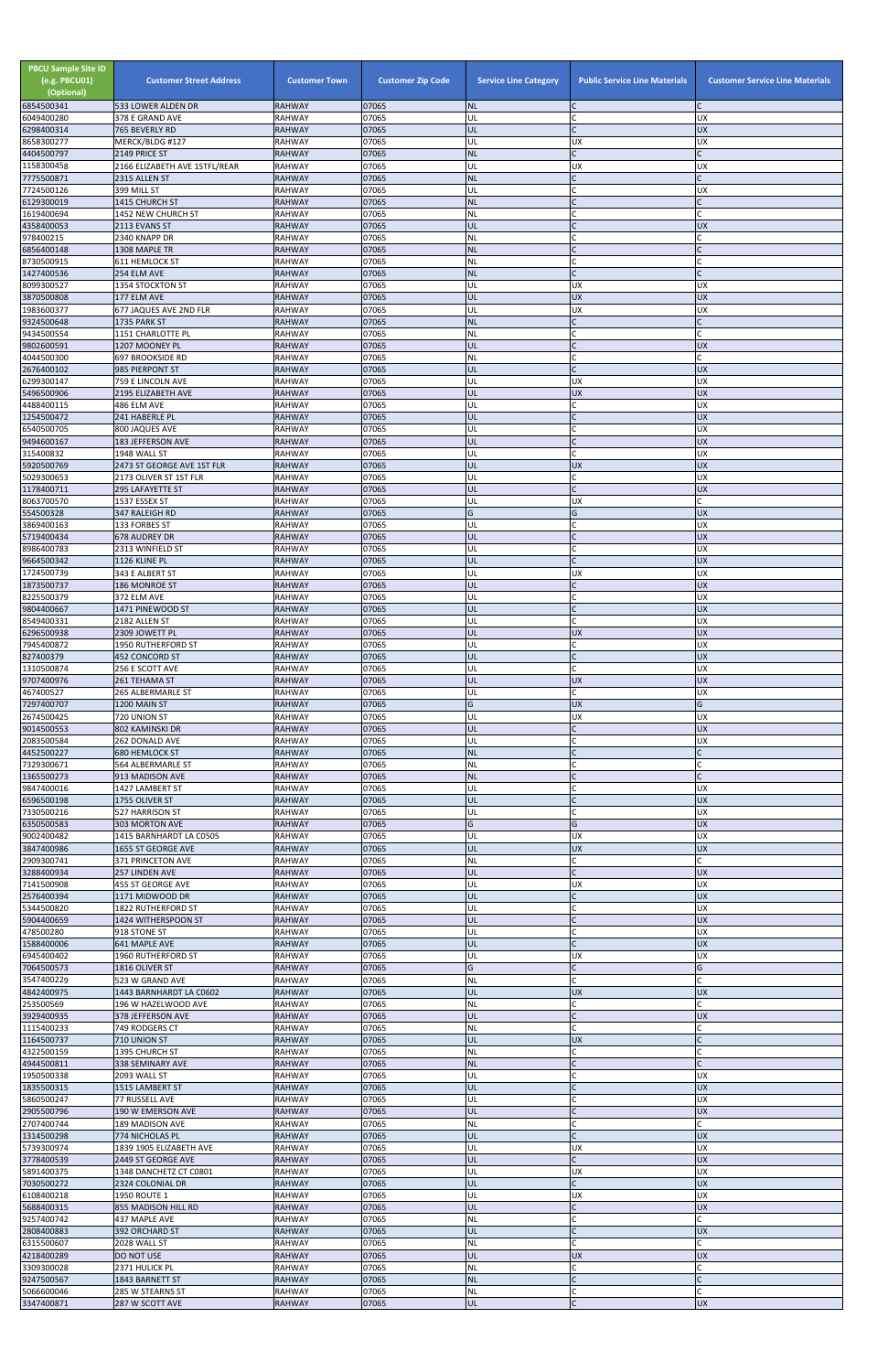| 07065<br>UL<br>$\mathsf{C}$<br><b>UX</b><br><b>565 JACKSON AVE</b><br><b>RAHWAY</b><br>$\mathsf{C}$<br><b>RAHWAY</b><br>07065<br>UL<br><b>UX</b><br>342 HAMILTON ST<br>lc.<br>07065<br><b>NL</b><br>8464500862<br><b>RAHWAY</b><br>2274 ELIZABETH AVE<br>07065<br>C<br><b>RAHWAY</b><br>288 WAITE AVE<br>NL<br>07065<br>IC<br>501 W HAZELWOOD AVE<br><b>RAHWAY</b><br>UL<br><b>UX</b><br>lc.<br>07065<br><b>UX</b><br>9774500622<br>1249 ST GEORGE AVE<br><b>RAHWAY</b><br>UL<br>07065<br>UL<br><b>UX</b><br><b>RAHWAY</b><br>338 LINDEN AVE<br>C<br>07065<br>C.<br>336 BROOKFIELD PL<br><b>RAHWAY</b><br>NL<br>C<br>9020400472<br>07065<br>1314 DANCHETZ CT C0902<br><b>RAHWAY</b><br>UL<br><b>UX</b><br><b>UX</b><br>07065<br>lC.<br>3360500018<br>258 ADAMS ST<br><b>RAHWAY</b><br>UL<br><b>UX</b><br>07065<br>UL<br><b>UX</b><br><b>RAHWAY</b><br><b>UX</b><br>535 E MILTON AVE<br>07065<br>UL<br><b>UX</b><br>UX<br>2 PARK SQUARE FPC<br><b>RAHWAY</b><br>8356400230<br>07065<br>$\mathsf{C}$<br><b>UX</b><br><b>RAHWAY</b><br>UL<br>1464 LAMBERT ST<br>07065<br>941 JEFFERSON AVE<br><b>RAHWAY</b><br>UL<br>C<br>UX<br>IC<br><b>UX</b><br>07065<br><b>RAHWAY</b><br>UL<br>280 EGOLF DR<br>G<br>07065<br>1709 ESSEX ST<br>G<br>UX<br>6204500311<br><b>RAHWAY</b><br>$\overline{C}$<br>7077400842<br>07065<br><b>UX</b><br>478 STALEVICZ LA<br><b>RAHWAY</b><br>UL<br>07065<br>C<br><b>RAHWAY</b><br>NL<br>1503 CHURCH ST<br>5188400462<br>07065<br>UL<br><b>RAHWAY</b><br><b>UX</b><br><b>UX</b><br>281 MORTON AVE<br>07065<br><b>UX</b><br>7670500172<br>UL<br>lC.<br><b>664 HAMILTON ST</b><br><b>RAHWAY</b><br>lc.<br>07065<br><b>RAHWAY</b><br>UL<br><b>UX</b><br>308 MORTON AVE<br><b>C</b><br>07065<br><b>RAHWAY</b><br>NL<br>506 JENSEN AVE<br>2311500866<br>07065<br>830 ELSTON ST<br><b>RAHWAY</b><br>UL<br><b>UX</b><br><b>UX</b><br>07065<br><b>UX</b><br>3701500496<br>2184 WHITTIER ST<br><b>RAHWAY</b><br>UL<br><b>UX</b><br>07065<br>lC.<br><b>RAHWAY</b><br>UL<br><b>UX</b><br>1960 PRICE ST<br><b>C</b><br>07065<br><b>RAHWAY</b><br>NL<br>785 AUDREY DR<br>244600784<br>07065<br>1155 ST GEORGE AVE<br><b>RAHWAY</b><br>UL<br><b>UX</b><br>07065<br><b>RAHWAY</b><br>UL<br><b>UX</b><br>UX<br>1166 NEW BRUNSWICK AVE C0301<br>07065<br><b>UX</b><br><b>RAHWAY</b><br>UL<br>lC.<br>743 AUDREY DR<br><b>C</b><br><b>RAHWAY</b><br>07065<br>UL<br><b>UX</b><br>4539400688<br>1985 HENRY ST<br>$\mathsf C$<br><b>UX</b><br>6300500190<br>07065<br>UL<br><b>RAHWAY</b><br>91 W CHERRY ST<br>lc.<br>07065<br>1714 ESSEX ST<br><b>RAHWAY</b><br>UL<br>UX<br>07065<br><b>UX</b><br><b>RAHWAY</b><br>UL<br><b>UX</b><br>109 W MAIN ST<br>07065<br>NL<br>lC.<br>2093600514<br><b>RAHWAY</b><br>475 MADISON AVE<br>lc.<br>07065<br><b>RAHWAY</b><br>UL<br><b>UX</b><br>87 RUSSELL AVE<br><b>RAHWAY</b><br>07065<br>UL<br><b>UX</b><br>527 GROVE ST<br>791400481<br>07065<br>UL<br><b>UX</b><br><b>UX</b><br>1064 1068 MAIN ST<br><b>RAHWAY</b><br>4856600982<br>1055 MAYFAIR DR<br><b>RAHWAY</b><br>07065<br>UL<br><b>UX</b><br>IC.<br>07065<br><b>UL</b><br><b>UX</b><br><b>UX</b><br>455 BEECHWOOD RD<br><b>RAHWAY</b><br>07065<br><b>UX</b><br><b>RAHWAY</b><br>UL<br><b>UX</b><br>468 HANCOCK ST C0405<br>8682500550<br>07065<br>lC.<br><b>RAHWAY</b><br><b>NL</b><br>707 MOSES DR<br>07065<br>1354 GENOVESE LA C1004<br><b>RAHWAY</b><br>UL<br><b>UX</b><br><b>UX</b><br>07065<br>UL<br>lC.<br><b>RAHWAY</b><br><b>UX</b><br>238 ALBERMARLE ST<br>lC.<br>07065<br>UL<br>UX<br>555 HAMILTON ST<br><b>RAHWAY</b><br>$\overline{C}$<br><b>UX</b><br>2956400593<br>07065<br>UL<br>815 ELM AVE<br><b>RAHWAY</b><br>C<br>07065<br>UL<br>UX<br>1982 PRICE ST<br><b>RAHWAY</b><br>07065<br>UL<br><b>UX</b><br>400 CONCORD ST<br><b>RAHWAY</b><br>lC.<br>07065<br><b>UX</b><br>219400242<br>745 NEW BRUNSWICK AVE<br><b>RAHWAY</b><br>UL<br>$\overline{C}$<br><b>UX</b><br>5215500043<br>07065<br>UL<br><b>RAHWAY</b><br>106 RIDGE RD<br>691 AUDREY DR<br><b>RAHWAY</b><br>07065<br>G<br>G<br><b>UX</b><br>9958300871<br>07065<br>UL<br><b>UX</b><br><b>UX</b><br>67 E MILTON AVE A<br><b>RAHWAY</b><br>07065<br><b>NL</b><br>lC.<br>3308400099<br><b>RAHWAY</b><br>681 GROVE ST<br>07065<br>UL<br><b>UX</b><br>1658 MONTGOMERY ST<br><b>RAHWAY</b><br>lC.<br><b>RAHWAY</b><br>07065<br>NL<br>527 ALDEN DR<br>8199300976<br>07065<br>UL<br>1050 E HAZELWOOD AVE<br><b>RAHWAY</b><br><b>UX</b><br><b>UX</b><br><b>UX</b><br>07065<br>UL<br><b>UX</b><br>812 RODGERS CT<br><b>RAHWAY</b><br>07065<br>UL<br><b>UX</b><br><b>UX</b><br><b>RAHWAY</b><br>1453 VALLEY RD<br>07065<br><b>UX</b><br>8193500061<br><b>RAHWAY</b><br>UL<br>C<br>764 JEFFERSON AVE<br>9626130018<br>07065<br>lC.<br>206 W GRAND AVE<br><b>RAHWAY</b><br>UL<br><b>UX</b><br>lC.<br>07065<br>UL<br><b>UX</b><br>1592 ST GEORGE AVE<br><b>RAHWAY</b><br>UL<br>07065<br><b>UX</b><br>1693 IRVING ST<br><b>RAHWAY</b><br>$\mathsf{C}$<br>lC.<br>07065<br><b>NL</b><br>5090500782<br>817 W INMAN AVE<br><b>RAHWAY</b><br>$\overline{C}$<br>07065<br>UL<br><b>UX</b><br>2135 EVANS ST<br><b>RAHWAY</b><br>lC.<br>07065<br>UL<br>UX<br>2195 EVANS ST<br><b>RAHWAY</b><br><b>UX</b><br><b>UX</b><br>07065<br>UL<br>6408300606<br>200 LEWIS ST<br><b>RAHWAY</b><br>C<br>07065<br>UL<br><b>UX</b><br>8428400590<br>312 ORCHARD ST<br><b>RAHWAY</b><br>07065<br>$\mathsf C$<br><b>UX</b><br><b>RAHWAY</b><br>UL<br><b>444 CENTRAL AVE</b><br>$\mathsf{C}$<br>07065<br><b>NL</b><br>479 W LAKE AVE<br><b>RAHWAY</b><br>5729400672<br>$\mathsf{C}$<br>07065<br>UL<br><b>UX</b><br>204 BERTHOLD AVE<br><b>RAHWAY</b><br>C<br>07065<br>UL<br>UX<br>912 RIFFLE AVE<br><b>RAHWAY</b><br>$\mathsf{C}$<br>07065<br>UL<br><b>UX</b><br>1940 BARNETT ST<br><b>RAHWAY</b><br>$\mathsf{C}$<br>794500101<br>07065<br>NL<br>141 JENSEN AVE<br><b>RAHWAY</b><br>IC<br>1168 ELM TR<br>07065<br><b>NL</b><br><b>RAHWAY</b><br><b>C</b><br>07065<br><b>RAHWAY</b><br>NL<br>C<br>443 E MILTON AVE<br>$\mathsf{C}$<br>07065<br>UL<br>1166 KLINE PL<br><b>RAHWAY</b><br><b>UX</b><br><b>C</b><br>07065<br><b>RAHWAY</b><br>UL<br>UX<br>5048400631<br>1908 BEACON ST<br>07065<br><b>UX</b><br>688 UNION ST<br><b>RAHWAY</b><br>UL<br><b>UX</b><br>07065<br>UL<br><b>UX</b><br>200 W MILTON AVE<br><b>RAHWAY</b><br>UL<br>$\mathsf{C}$<br>6570500034<br><b>RAHWAY</b><br>07065<br><b>UX</b><br>1004 HAMILTON ST<br>07065<br>9450500973<br>1759 WHITTIER ST<br><b>RAHWAY</b><br>UX.<br>IUL.<br><b>UX</b><br><b>UX</b><br>UL<br><b>UX</b><br><b>RAHWAY</b><br>07065<br>413 JOHNSON ST C0105<br>5084500982<br>C<br><b>RAHWAY</b><br>07065<br>UL<br><b>UX</b><br>948 MILTON BLVD<br>4163400879<br>$\mathsf{C}$<br>1646 MONTGOMERY ST<br><b>RAHWAY</b><br>07065<br>G<br>G<br>07065<br>C<br><b>NL</b><br>1583 MONTGOMERY ST<br><b>RAHWAY</b><br>C<br>07065<br><b>NL</b><br>$\mathsf{C}$<br><b>RAHWAY</b><br>703 HEMLOCK ST<br>UL<br>C<br>4878400277<br><b>RAHWAY</b><br>07065<br>2363 PRICE ST<br>UX<br>lc.<br>6947400678<br><b>NL</b><br>07065<br>839 CENTRAL AVE<br><b>RAHWAY</b><br>07065<br>UL<br><b>UX</b><br>220 RUSSELL AVE<br><b>RAHWAY</b><br>$\mathsf{C}$<br>07065<br>UL<br><b>UX</b><br>1275 WESTFIELD AVE<br><b>RAHWAY</b><br>$\mathsf C$<br>X<br>278500792<br>07065<br>UL<br><b>RAHWAY</b><br>433 W INMAN AVE<br>$\overline{C}$<br><b>UX</b><br>919 APGAR TR<br>07065<br>UL<br><b>RAHWAY</b><br>07065<br>C.<br><b>UX</b><br>1426 NEW CHURCH ST<br><b>RAHWAY</b><br>UL<br>UL<br>07065<br><b>UX</b><br><b>UX</b><br>1001 JEFFERSON AVE<br><b>RAHWAY</b><br>07065<br><b>NL</b><br>C.<br>8165500913<br><b>RAHWAY</b><br>1506 CAMPBELL ST<br>UL<br><b>RAHWAY</b><br>07065<br><b>UX</b><br><b>UX</b><br>260 W SCOTT AVE<br>lC.<br><b>RAHWAY</b><br>07065<br><b>NL</b><br>903 LAKESIDE DR<br>$\mathsf{C}$<br>07065<br>UL<br><b>UX</b><br>814500634<br>440 JENSEN AVE<br><b>RAHWAY</b><br><b>C</b><br>07065<br>UL<br><b>UX</b><br>1754 MONTGOMERY ST<br><b>RAHWAY</b><br><b>UX</b><br>07065<br>UL<br><b>UX</b><br><b>RAHWAY</b><br>71-77 E MILTON AVE B | <b>PBCU Sample Site ID</b><br>(e.g. PBCU01)<br>(Optional)<br>6937400148 | <b>Customer Street Address</b><br>434 W GRAND AVE HOUSE | <b>Customer Town</b><br><b>RAHWAY</b> | <b>Customer Zip Code</b><br>07065 | <b>Service Line Category</b><br>UL | <b>Public Service Line Materials</b><br><b>UX</b> | <b>Customer Service Line Materials</b><br><b>UX</b> |
|--------------------------------------------------------------------------------------------------------------------------------------------------------------------------------------------------------------------------------------------------------------------------------------------------------------------------------------------------------------------------------------------------------------------------------------------------------------------------------------------------------------------------------------------------------------------------------------------------------------------------------------------------------------------------------------------------------------------------------------------------------------------------------------------------------------------------------------------------------------------------------------------------------------------------------------------------------------------------------------------------------------------------------------------------------------------------------------------------------------------------------------------------------------------------------------------------------------------------------------------------------------------------------------------------------------------------------------------------------------------------------------------------------------------------------------------------------------------------------------------------------------------------------------------------------------------------------------------------------------------------------------------------------------------------------------------------------------------------------------------------------------------------------------------------------------------------------------------------------------------------------------------------------------------------------------------------------------------------------------------------------------------------------------------------------------------------------------------------------------------------------------------------------------------------------------------------------------------------------------------------------------------------------------------------------------------------------------------------------------------------------------------------------------------------------------------------------------------------------------------------------------------------------------------------------------------------------------------------------------------------------------------------------------------------------------------------------------------------------------------------------------------------------------------------------------------------------------------------------------------------------------------------------------------------------------------------------------------------------------------------------------------------------------------------------------------------------------------------------------------------------------------------------------------------------------------------------------------------------------------------------------------------------------------------------------------------------------------------------------------------------------------------------------------------------------------------------------------------------------------------------------------------------------------------------------------------------------------------------------------------------------------------------------------------------------------------------------------------------------------------------------------------------------------------------------------------------------------------------------------------------------------------------------------------------------------------------------------------------------------------------------------------------------------------------------------------------------------------------------------------------------------------------------------------------------------------------------------------------------------------------------------------------------------------------------------------------------------------------------------------------------------------------------------------------------------------------------------------------------------------------------------------------------------------------------------------------------------------------------------------------------------------------------------------------------------------------------------------------------------------------------------------------------------------------------------------------------------------------------------------------------------------------------------------------------------------------------------------------------------------------------------------------------------------------------------------------------------------------------------------------------------------------------------------------------------------------------------------------------------------------------------------------------------------------------------------------------------------------------------------------------------------------------------------------------------------------------------------------------------------------------------------------------------------------------------------------------------------------------------------------------------------------------------------------------------------------------------------------------------------------------------------------------------------------------------------------------------------------------------------------------------------------------------------------------------------------------------------------------------------------------------------------------------------------------------------------------------------------------------------------------------------------------------------------------------------------------------------------------------------------------------------------------------------------------------------------------------------------------------------------------------------------------------------------------------------------------------------------------------------------------------------------------------------------------------------------------------------------------------------------------------------------------------------------------------------------------------------------------------------------------------------------------------------------------------------------------------------------------------------------------------------------------------------------------------------------------------------------------------------------------------------------------------------------------------------------------------------------------------------------------------------------------------------------------------------------------------------------------------------------------------------------------------------------------------------------------------------------------------------------------------------------------------------------------------------------------------------------------------------------------------------------------------------------------------------------------------------------------------------------------------------------------------------------------------------------------------------------------------------------------------------------------------------------------------------------------------------------------------------------------------------------------------------------------------------------------------------------------------------|-------------------------------------------------------------------------|---------------------------------------------------------|---------------------------------------|-----------------------------------|------------------------------------|---------------------------------------------------|-----------------------------------------------------|
|                                                                                                                                                                                                                                                                                                                                                                                                                                                                                                                                                                                                                                                                                                                                                                                                                                                                                                                                                                                                                                                                                                                                                                                                                                                                                                                                                                                                                                                                                                                                                                                                                                                                                                                                                                                                                                                                                                                                                                                                                                                                                                                                                                                                                                                                                                                                                                                                                                                                                                                                                                                                                                                                                                                                                                                                                                                                                                                                                                                                                                                                                                                                                                                                                                                                                                                                                                                                                                                                                                                                                                                                                                                                                                                                                                                                                                                                                                                                                                                                                                                                                                                                                                                                                                                                                                                                                                                                                                                                                                                                                                                                                                                                                                                                                                                                                                                                                                                                                                                                                                                                                                                                                                                                                                                                                                                                                                                                                                                                                                                                                                                                                                                                                                                                                                                                                                                                                                                                                                                                                                                                                                                                                                                                                                                                                                                                                                                                                                                                                                                                                                                                                                                                                                                                                                                                                                                                                                                                                                                                                                                                                                                                                                                                                                                                                                                                                                                                                                                                                                                                                                                                                                                                                                                                                                                                                                                                                                                                                                                                  | 3804500834                                                              |                                                         |                                       |                                   |                                    |                                                   |                                                     |
|                                                                                                                                                                                                                                                                                                                                                                                                                                                                                                                                                                                                                                                                                                                                                                                                                                                                                                                                                                                                                                                                                                                                                                                                                                                                                                                                                                                                                                                                                                                                                                                                                                                                                                                                                                                                                                                                                                                                                                                                                                                                                                                                                                                                                                                                                                                                                                                                                                                                                                                                                                                                                                                                                                                                                                                                                                                                                                                                                                                                                                                                                                                                                                                                                                                                                                                                                                                                                                                                                                                                                                                                                                                                                                                                                                                                                                                                                                                                                                                                                                                                                                                                                                                                                                                                                                                                                                                                                                                                                                                                                                                                                                                                                                                                                                                                                                                                                                                                                                                                                                                                                                                                                                                                                                                                                                                                                                                                                                                                                                                                                                                                                                                                                                                                                                                                                                                                                                                                                                                                                                                                                                                                                                                                                                                                                                                                                                                                                                                                                                                                                                                                                                                                                                                                                                                                                                                                                                                                                                                                                                                                                                                                                                                                                                                                                                                                                                                                                                                                                                                                                                                                                                                                                                                                                                                                                                                                                                                                                                                                  | 9805400803                                                              |                                                         |                                       |                                   |                                    |                                                   |                                                     |
|                                                                                                                                                                                                                                                                                                                                                                                                                                                                                                                                                                                                                                                                                                                                                                                                                                                                                                                                                                                                                                                                                                                                                                                                                                                                                                                                                                                                                                                                                                                                                                                                                                                                                                                                                                                                                                                                                                                                                                                                                                                                                                                                                                                                                                                                                                                                                                                                                                                                                                                                                                                                                                                                                                                                                                                                                                                                                                                                                                                                                                                                                                                                                                                                                                                                                                                                                                                                                                                                                                                                                                                                                                                                                                                                                                                                                                                                                                                                                                                                                                                                                                                                                                                                                                                                                                                                                                                                                                                                                                                                                                                                                                                                                                                                                                                                                                                                                                                                                                                                                                                                                                                                                                                                                                                                                                                                                                                                                                                                                                                                                                                                                                                                                                                                                                                                                                                                                                                                                                                                                                                                                                                                                                                                                                                                                                                                                                                                                                                                                                                                                                                                                                                                                                                                                                                                                                                                                                                                                                                                                                                                                                                                                                                                                                                                                                                                                                                                                                                                                                                                                                                                                                                                                                                                                                                                                                                                                                                                                                                                  | 7654500942                                                              |                                                         |                                       |                                   |                                    |                                                   |                                                     |
|                                                                                                                                                                                                                                                                                                                                                                                                                                                                                                                                                                                                                                                                                                                                                                                                                                                                                                                                                                                                                                                                                                                                                                                                                                                                                                                                                                                                                                                                                                                                                                                                                                                                                                                                                                                                                                                                                                                                                                                                                                                                                                                                                                                                                                                                                                                                                                                                                                                                                                                                                                                                                                                                                                                                                                                                                                                                                                                                                                                                                                                                                                                                                                                                                                                                                                                                                                                                                                                                                                                                                                                                                                                                                                                                                                                                                                                                                                                                                                                                                                                                                                                                                                                                                                                                                                                                                                                                                                                                                                                                                                                                                                                                                                                                                                                                                                                                                                                                                                                                                                                                                                                                                                                                                                                                                                                                                                                                                                                                                                                                                                                                                                                                                                                                                                                                                                                                                                                                                                                                                                                                                                                                                                                                                                                                                                                                                                                                                                                                                                                                                                                                                                                                                                                                                                                                                                                                                                                                                                                                                                                                                                                                                                                                                                                                                                                                                                                                                                                                                                                                                                                                                                                                                                                                                                                                                                                                                                                                                                                                  | 6440500000                                                              |                                                         |                                       |                                   |                                    |                                                   |                                                     |
|                                                                                                                                                                                                                                                                                                                                                                                                                                                                                                                                                                                                                                                                                                                                                                                                                                                                                                                                                                                                                                                                                                                                                                                                                                                                                                                                                                                                                                                                                                                                                                                                                                                                                                                                                                                                                                                                                                                                                                                                                                                                                                                                                                                                                                                                                                                                                                                                                                                                                                                                                                                                                                                                                                                                                                                                                                                                                                                                                                                                                                                                                                                                                                                                                                                                                                                                                                                                                                                                                                                                                                                                                                                                                                                                                                                                                                                                                                                                                                                                                                                                                                                                                                                                                                                                                                                                                                                                                                                                                                                                                                                                                                                                                                                                                                                                                                                                                                                                                                                                                                                                                                                                                                                                                                                                                                                                                                                                                                                                                                                                                                                                                                                                                                                                                                                                                                                                                                                                                                                                                                                                                                                                                                                                                                                                                                                                                                                                                                                                                                                                                                                                                                                                                                                                                                                                                                                                                                                                                                                                                                                                                                                                                                                                                                                                                                                                                                                                                                                                                                                                                                                                                                                                                                                                                                                                                                                                                                                                                                                                  | 848400295                                                               |                                                         |                                       |                                   |                                    |                                                   |                                                     |
|                                                                                                                                                                                                                                                                                                                                                                                                                                                                                                                                                                                                                                                                                                                                                                                                                                                                                                                                                                                                                                                                                                                                                                                                                                                                                                                                                                                                                                                                                                                                                                                                                                                                                                                                                                                                                                                                                                                                                                                                                                                                                                                                                                                                                                                                                                                                                                                                                                                                                                                                                                                                                                                                                                                                                                                                                                                                                                                                                                                                                                                                                                                                                                                                                                                                                                                                                                                                                                                                                                                                                                                                                                                                                                                                                                                                                                                                                                                                                                                                                                                                                                                                                                                                                                                                                                                                                                                                                                                                                                                                                                                                                                                                                                                                                                                                                                                                                                                                                                                                                                                                                                                                                                                                                                                                                                                                                                                                                                                                                                                                                                                                                                                                                                                                                                                                                                                                                                                                                                                                                                                                                                                                                                                                                                                                                                                                                                                                                                                                                                                                                                                                                                                                                                                                                                                                                                                                                                                                                                                                                                                                                                                                                                                                                                                                                                                                                                                                                                                                                                                                                                                                                                                                                                                                                                                                                                                                                                                                                                                                  | 1389400024                                                              |                                                         |                                       |                                   |                                    |                                                   |                                                     |
|                                                                                                                                                                                                                                                                                                                                                                                                                                                                                                                                                                                                                                                                                                                                                                                                                                                                                                                                                                                                                                                                                                                                                                                                                                                                                                                                                                                                                                                                                                                                                                                                                                                                                                                                                                                                                                                                                                                                                                                                                                                                                                                                                                                                                                                                                                                                                                                                                                                                                                                                                                                                                                                                                                                                                                                                                                                                                                                                                                                                                                                                                                                                                                                                                                                                                                                                                                                                                                                                                                                                                                                                                                                                                                                                                                                                                                                                                                                                                                                                                                                                                                                                                                                                                                                                                                                                                                                                                                                                                                                                                                                                                                                                                                                                                                                                                                                                                                                                                                                                                                                                                                                                                                                                                                                                                                                                                                                                                                                                                                                                                                                                                                                                                                                                                                                                                                                                                                                                                                                                                                                                                                                                                                                                                                                                                                                                                                                                                                                                                                                                                                                                                                                                                                                                                                                                                                                                                                                                                                                                                                                                                                                                                                                                                                                                                                                                                                                                                                                                                                                                                                                                                                                                                                                                                                                                                                                                                                                                                                                                  |                                                                         |                                                         |                                       |                                   |                                    |                                                   |                                                     |
|                                                                                                                                                                                                                                                                                                                                                                                                                                                                                                                                                                                                                                                                                                                                                                                                                                                                                                                                                                                                                                                                                                                                                                                                                                                                                                                                                                                                                                                                                                                                                                                                                                                                                                                                                                                                                                                                                                                                                                                                                                                                                                                                                                                                                                                                                                                                                                                                                                                                                                                                                                                                                                                                                                                                                                                                                                                                                                                                                                                                                                                                                                                                                                                                                                                                                                                                                                                                                                                                                                                                                                                                                                                                                                                                                                                                                                                                                                                                                                                                                                                                                                                                                                                                                                                                                                                                                                                                                                                                                                                                                                                                                                                                                                                                                                                                                                                                                                                                                                                                                                                                                                                                                                                                                                                                                                                                                                                                                                                                                                                                                                                                                                                                                                                                                                                                                                                                                                                                                                                                                                                                                                                                                                                                                                                                                                                                                                                                                                                                                                                                                                                                                                                                                                                                                                                                                                                                                                                                                                                                                                                                                                                                                                                                                                                                                                                                                                                                                                                                                                                                                                                                                                                                                                                                                                                                                                                                                                                                                                                                  | 8278400723                                                              |                                                         |                                       |                                   |                                    |                                                   |                                                     |
|                                                                                                                                                                                                                                                                                                                                                                                                                                                                                                                                                                                                                                                                                                                                                                                                                                                                                                                                                                                                                                                                                                                                                                                                                                                                                                                                                                                                                                                                                                                                                                                                                                                                                                                                                                                                                                                                                                                                                                                                                                                                                                                                                                                                                                                                                                                                                                                                                                                                                                                                                                                                                                                                                                                                                                                                                                                                                                                                                                                                                                                                                                                                                                                                                                                                                                                                                                                                                                                                                                                                                                                                                                                                                                                                                                                                                                                                                                                                                                                                                                                                                                                                                                                                                                                                                                                                                                                                                                                                                                                                                                                                                                                                                                                                                                                                                                                                                                                                                                                                                                                                                                                                                                                                                                                                                                                                                                                                                                                                                                                                                                                                                                                                                                                                                                                                                                                                                                                                                                                                                                                                                                                                                                                                                                                                                                                                                                                                                                                                                                                                                                                                                                                                                                                                                                                                                                                                                                                                                                                                                                                                                                                                                                                                                                                                                                                                                                                                                                                                                                                                                                                                                                                                                                                                                                                                                                                                                                                                                                                                  | 2092400370                                                              |                                                         |                                       |                                   |                                    |                                                   |                                                     |
|                                                                                                                                                                                                                                                                                                                                                                                                                                                                                                                                                                                                                                                                                                                                                                                                                                                                                                                                                                                                                                                                                                                                                                                                                                                                                                                                                                                                                                                                                                                                                                                                                                                                                                                                                                                                                                                                                                                                                                                                                                                                                                                                                                                                                                                                                                                                                                                                                                                                                                                                                                                                                                                                                                                                                                                                                                                                                                                                                                                                                                                                                                                                                                                                                                                                                                                                                                                                                                                                                                                                                                                                                                                                                                                                                                                                                                                                                                                                                                                                                                                                                                                                                                                                                                                                                                                                                                                                                                                                                                                                                                                                                                                                                                                                                                                                                                                                                                                                                                                                                                                                                                                                                                                                                                                                                                                                                                                                                                                                                                                                                                                                                                                                                                                                                                                                                                                                                                                                                                                                                                                                                                                                                                                                                                                                                                                                                                                                                                                                                                                                                                                                                                                                                                                                                                                                                                                                                                                                                                                                                                                                                                                                                                                                                                                                                                                                                                                                                                                                                                                                                                                                                                                                                                                                                                                                                                                                                                                                                                                                  | 5758400459                                                              |                                                         |                                       |                                   |                                    |                                                   |                                                     |
|                                                                                                                                                                                                                                                                                                                                                                                                                                                                                                                                                                                                                                                                                                                                                                                                                                                                                                                                                                                                                                                                                                                                                                                                                                                                                                                                                                                                                                                                                                                                                                                                                                                                                                                                                                                                                                                                                                                                                                                                                                                                                                                                                                                                                                                                                                                                                                                                                                                                                                                                                                                                                                                                                                                                                                                                                                                                                                                                                                                                                                                                                                                                                                                                                                                                                                                                                                                                                                                                                                                                                                                                                                                                                                                                                                                                                                                                                                                                                                                                                                                                                                                                                                                                                                                                                                                                                                                                                                                                                                                                                                                                                                                                                                                                                                                                                                                                                                                                                                                                                                                                                                                                                                                                                                                                                                                                                                                                                                                                                                                                                                                                                                                                                                                                                                                                                                                                                                                                                                                                                                                                                                                                                                                                                                                                                                                                                                                                                                                                                                                                                                                                                                                                                                                                                                                                                                                                                                                                                                                                                                                                                                                                                                                                                                                                                                                                                                                                                                                                                                                                                                                                                                                                                                                                                                                                                                                                                                                                                                                                  | 6777400338                                                              |                                                         |                                       |                                   |                                    |                                                   |                                                     |
|                                                                                                                                                                                                                                                                                                                                                                                                                                                                                                                                                                                                                                                                                                                                                                                                                                                                                                                                                                                                                                                                                                                                                                                                                                                                                                                                                                                                                                                                                                                                                                                                                                                                                                                                                                                                                                                                                                                                                                                                                                                                                                                                                                                                                                                                                                                                                                                                                                                                                                                                                                                                                                                                                                                                                                                                                                                                                                                                                                                                                                                                                                                                                                                                                                                                                                                                                                                                                                                                                                                                                                                                                                                                                                                                                                                                                                                                                                                                                                                                                                                                                                                                                                                                                                                                                                                                                                                                                                                                                                                                                                                                                                                                                                                                                                                                                                                                                                                                                                                                                                                                                                                                                                                                                                                                                                                                                                                                                                                                                                                                                                                                                                                                                                                                                                                                                                                                                                                                                                                                                                                                                                                                                                                                                                                                                                                                                                                                                                                                                                                                                                                                                                                                                                                                                                                                                                                                                                                                                                                                                                                                                                                                                                                                                                                                                                                                                                                                                                                                                                                                                                                                                                                                                                                                                                                                                                                                                                                                                                                                  |                                                                         |                                                         |                                       |                                   |                                    |                                                   |                                                     |
|                                                                                                                                                                                                                                                                                                                                                                                                                                                                                                                                                                                                                                                                                                                                                                                                                                                                                                                                                                                                                                                                                                                                                                                                                                                                                                                                                                                                                                                                                                                                                                                                                                                                                                                                                                                                                                                                                                                                                                                                                                                                                                                                                                                                                                                                                                                                                                                                                                                                                                                                                                                                                                                                                                                                                                                                                                                                                                                                                                                                                                                                                                                                                                                                                                                                                                                                                                                                                                                                                                                                                                                                                                                                                                                                                                                                                                                                                                                                                                                                                                                                                                                                                                                                                                                                                                                                                                                                                                                                                                                                                                                                                                                                                                                                                                                                                                                                                                                                                                                                                                                                                                                                                                                                                                                                                                                                                                                                                                                                                                                                                                                                                                                                                                                                                                                                                                                                                                                                                                                                                                                                                                                                                                                                                                                                                                                                                                                                                                                                                                                                                                                                                                                                                                                                                                                                                                                                                                                                                                                                                                                                                                                                                                                                                                                                                                                                                                                                                                                                                                                                                                                                                                                                                                                                                                                                                                                                                                                                                                                                  | 5264500361                                                              |                                                         |                                       |                                   |                                    |                                                   |                                                     |
|                                                                                                                                                                                                                                                                                                                                                                                                                                                                                                                                                                                                                                                                                                                                                                                                                                                                                                                                                                                                                                                                                                                                                                                                                                                                                                                                                                                                                                                                                                                                                                                                                                                                                                                                                                                                                                                                                                                                                                                                                                                                                                                                                                                                                                                                                                                                                                                                                                                                                                                                                                                                                                                                                                                                                                                                                                                                                                                                                                                                                                                                                                                                                                                                                                                                                                                                                                                                                                                                                                                                                                                                                                                                                                                                                                                                                                                                                                                                                                                                                                                                                                                                                                                                                                                                                                                                                                                                                                                                                                                                                                                                                                                                                                                                                                                                                                                                                                                                                                                                                                                                                                                                                                                                                                                                                                                                                                                                                                                                                                                                                                                                                                                                                                                                                                                                                                                                                                                                                                                                                                                                                                                                                                                                                                                                                                                                                                                                                                                                                                                                                                                                                                                                                                                                                                                                                                                                                                                                                                                                                                                                                                                                                                                                                                                                                                                                                                                                                                                                                                                                                                                                                                                                                                                                                                                                                                                                                                                                                                                                  |                                                                         |                                                         |                                       |                                   |                                    |                                                   |                                                     |
|                                                                                                                                                                                                                                                                                                                                                                                                                                                                                                                                                                                                                                                                                                                                                                                                                                                                                                                                                                                                                                                                                                                                                                                                                                                                                                                                                                                                                                                                                                                                                                                                                                                                                                                                                                                                                                                                                                                                                                                                                                                                                                                                                                                                                                                                                                                                                                                                                                                                                                                                                                                                                                                                                                                                                                                                                                                                                                                                                                                                                                                                                                                                                                                                                                                                                                                                                                                                                                                                                                                                                                                                                                                                                                                                                                                                                                                                                                                                                                                                                                                                                                                                                                                                                                                                                                                                                                                                                                                                                                                                                                                                                                                                                                                                                                                                                                                                                                                                                                                                                                                                                                                                                                                                                                                                                                                                                                                                                                                                                                                                                                                                                                                                                                                                                                                                                                                                                                                                                                                                                                                                                                                                                                                                                                                                                                                                                                                                                                                                                                                                                                                                                                                                                                                                                                                                                                                                                                                                                                                                                                                                                                                                                                                                                                                                                                                                                                                                                                                                                                                                                                                                                                                                                                                                                                                                                                                                                                                                                                                                  | 7294500780                                                              |                                                         |                                       |                                   |                                    |                                                   |                                                     |
|                                                                                                                                                                                                                                                                                                                                                                                                                                                                                                                                                                                                                                                                                                                                                                                                                                                                                                                                                                                                                                                                                                                                                                                                                                                                                                                                                                                                                                                                                                                                                                                                                                                                                                                                                                                                                                                                                                                                                                                                                                                                                                                                                                                                                                                                                                                                                                                                                                                                                                                                                                                                                                                                                                                                                                                                                                                                                                                                                                                                                                                                                                                                                                                                                                                                                                                                                                                                                                                                                                                                                                                                                                                                                                                                                                                                                                                                                                                                                                                                                                                                                                                                                                                                                                                                                                                                                                                                                                                                                                                                                                                                                                                                                                                                                                                                                                                                                                                                                                                                                                                                                                                                                                                                                                                                                                                                                                                                                                                                                                                                                                                                                                                                                                                                                                                                                                                                                                                                                                                                                                                                                                                                                                                                                                                                                                                                                                                                                                                                                                                                                                                                                                                                                                                                                                                                                                                                                                                                                                                                                                                                                                                                                                                                                                                                                                                                                                                                                                                                                                                                                                                                                                                                                                                                                                                                                                                                                                                                                                                                  | 1388400084                                                              |                                                         |                                       |                                   |                                    |                                                   |                                                     |
|                                                                                                                                                                                                                                                                                                                                                                                                                                                                                                                                                                                                                                                                                                                                                                                                                                                                                                                                                                                                                                                                                                                                                                                                                                                                                                                                                                                                                                                                                                                                                                                                                                                                                                                                                                                                                                                                                                                                                                                                                                                                                                                                                                                                                                                                                                                                                                                                                                                                                                                                                                                                                                                                                                                                                                                                                                                                                                                                                                                                                                                                                                                                                                                                                                                                                                                                                                                                                                                                                                                                                                                                                                                                                                                                                                                                                                                                                                                                                                                                                                                                                                                                                                                                                                                                                                                                                                                                                                                                                                                                                                                                                                                                                                                                                                                                                                                                                                                                                                                                                                                                                                                                                                                                                                                                                                                                                                                                                                                                                                                                                                                                                                                                                                                                                                                                                                                                                                                                                                                                                                                                                                                                                                                                                                                                                                                                                                                                                                                                                                                                                                                                                                                                                                                                                                                                                                                                                                                                                                                                                                                                                                                                                                                                                                                                                                                                                                                                                                                                                                                                                                                                                                                                                                                                                                                                                                                                                                                                                                                                  |                                                                         |                                                         |                                       |                                   |                                    |                                                   |                                                     |
|                                                                                                                                                                                                                                                                                                                                                                                                                                                                                                                                                                                                                                                                                                                                                                                                                                                                                                                                                                                                                                                                                                                                                                                                                                                                                                                                                                                                                                                                                                                                                                                                                                                                                                                                                                                                                                                                                                                                                                                                                                                                                                                                                                                                                                                                                                                                                                                                                                                                                                                                                                                                                                                                                                                                                                                                                                                                                                                                                                                                                                                                                                                                                                                                                                                                                                                                                                                                                                                                                                                                                                                                                                                                                                                                                                                                                                                                                                                                                                                                                                                                                                                                                                                                                                                                                                                                                                                                                                                                                                                                                                                                                                                                                                                                                                                                                                                                                                                                                                                                                                                                                                                                                                                                                                                                                                                                                                                                                                                                                                                                                                                                                                                                                                                                                                                                                                                                                                                                                                                                                                                                                                                                                                                                                                                                                                                                                                                                                                                                                                                                                                                                                                                                                                                                                                                                                                                                                                                                                                                                                                                                                                                                                                                                                                                                                                                                                                                                                                                                                                                                                                                                                                                                                                                                                                                                                                                                                                                                                                                                  | 4064500932                                                              |                                                         |                                       |                                   |                                    |                                                   |                                                     |
|                                                                                                                                                                                                                                                                                                                                                                                                                                                                                                                                                                                                                                                                                                                                                                                                                                                                                                                                                                                                                                                                                                                                                                                                                                                                                                                                                                                                                                                                                                                                                                                                                                                                                                                                                                                                                                                                                                                                                                                                                                                                                                                                                                                                                                                                                                                                                                                                                                                                                                                                                                                                                                                                                                                                                                                                                                                                                                                                                                                                                                                                                                                                                                                                                                                                                                                                                                                                                                                                                                                                                                                                                                                                                                                                                                                                                                                                                                                                                                                                                                                                                                                                                                                                                                                                                                                                                                                                                                                                                                                                                                                                                                                                                                                                                                                                                                                                                                                                                                                                                                                                                                                                                                                                                                                                                                                                                                                                                                                                                                                                                                                                                                                                                                                                                                                                                                                                                                                                                                                                                                                                                                                                                                                                                                                                                                                                                                                                                                                                                                                                                                                                                                                                                                                                                                                                                                                                                                                                                                                                                                                                                                                                                                                                                                                                                                                                                                                                                                                                                                                                                                                                                                                                                                                                                                                                                                                                                                                                                                                                  | 2648400703                                                              |                                                         |                                       |                                   |                                    |                                                   |                                                     |
|                                                                                                                                                                                                                                                                                                                                                                                                                                                                                                                                                                                                                                                                                                                                                                                                                                                                                                                                                                                                                                                                                                                                                                                                                                                                                                                                                                                                                                                                                                                                                                                                                                                                                                                                                                                                                                                                                                                                                                                                                                                                                                                                                                                                                                                                                                                                                                                                                                                                                                                                                                                                                                                                                                                                                                                                                                                                                                                                                                                                                                                                                                                                                                                                                                                                                                                                                                                                                                                                                                                                                                                                                                                                                                                                                                                                                                                                                                                                                                                                                                                                                                                                                                                                                                                                                                                                                                                                                                                                                                                                                                                                                                                                                                                                                                                                                                                                                                                                                                                                                                                                                                                                                                                                                                                                                                                                                                                                                                                                                                                                                                                                                                                                                                                                                                                                                                                                                                                                                                                                                                                                                                                                                                                                                                                                                                                                                                                                                                                                                                                                                                                                                                                                                                                                                                                                                                                                                                                                                                                                                                                                                                                                                                                                                                                                                                                                                                                                                                                                                                                                                                                                                                                                                                                                                                                                                                                                                                                                                                                                  | 4246920084                                                              |                                                         |                                       |                                   |                                    |                                                   |                                                     |
|                                                                                                                                                                                                                                                                                                                                                                                                                                                                                                                                                                                                                                                                                                                                                                                                                                                                                                                                                                                                                                                                                                                                                                                                                                                                                                                                                                                                                                                                                                                                                                                                                                                                                                                                                                                                                                                                                                                                                                                                                                                                                                                                                                                                                                                                                                                                                                                                                                                                                                                                                                                                                                                                                                                                                                                                                                                                                                                                                                                                                                                                                                                                                                                                                                                                                                                                                                                                                                                                                                                                                                                                                                                                                                                                                                                                                                                                                                                                                                                                                                                                                                                                                                                                                                                                                                                                                                                                                                                                                                                                                                                                                                                                                                                                                                                                                                                                                                                                                                                                                                                                                                                                                                                                                                                                                                                                                                                                                                                                                                                                                                                                                                                                                                                                                                                                                                                                                                                                                                                                                                                                                                                                                                                                                                                                                                                                                                                                                                                                                                                                                                                                                                                                                                                                                                                                                                                                                                                                                                                                                                                                                                                                                                                                                                                                                                                                                                                                                                                                                                                                                                                                                                                                                                                                                                                                                                                                                                                                                                                                  | 7817400432                                                              |                                                         |                                       |                                   |                                    |                                                   |                                                     |
|                                                                                                                                                                                                                                                                                                                                                                                                                                                                                                                                                                                                                                                                                                                                                                                                                                                                                                                                                                                                                                                                                                                                                                                                                                                                                                                                                                                                                                                                                                                                                                                                                                                                                                                                                                                                                                                                                                                                                                                                                                                                                                                                                                                                                                                                                                                                                                                                                                                                                                                                                                                                                                                                                                                                                                                                                                                                                                                                                                                                                                                                                                                                                                                                                                                                                                                                                                                                                                                                                                                                                                                                                                                                                                                                                                                                                                                                                                                                                                                                                                                                                                                                                                                                                                                                                                                                                                                                                                                                                                                                                                                                                                                                                                                                                                                                                                                                                                                                                                                                                                                                                                                                                                                                                                                                                                                                                                                                                                                                                                                                                                                                                                                                                                                                                                                                                                                                                                                                                                                                                                                                                                                                                                                                                                                                                                                                                                                                                                                                                                                                                                                                                                                                                                                                                                                                                                                                                                                                                                                                                                                                                                                                                                                                                                                                                                                                                                                                                                                                                                                                                                                                                                                                                                                                                                                                                                                                                                                                                                                                  |                                                                         |                                                         |                                       |                                   |                                    |                                                   |                                                     |
|                                                                                                                                                                                                                                                                                                                                                                                                                                                                                                                                                                                                                                                                                                                                                                                                                                                                                                                                                                                                                                                                                                                                                                                                                                                                                                                                                                                                                                                                                                                                                                                                                                                                                                                                                                                                                                                                                                                                                                                                                                                                                                                                                                                                                                                                                                                                                                                                                                                                                                                                                                                                                                                                                                                                                                                                                                                                                                                                                                                                                                                                                                                                                                                                                                                                                                                                                                                                                                                                                                                                                                                                                                                                                                                                                                                                                                                                                                                                                                                                                                                                                                                                                                                                                                                                                                                                                                                                                                                                                                                                                                                                                                                                                                                                                                                                                                                                                                                                                                                                                                                                                                                                                                                                                                                                                                                                                                                                                                                                                                                                                                                                                                                                                                                                                                                                                                                                                                                                                                                                                                                                                                                                                                                                                                                                                                                                                                                                                                                                                                                                                                                                                                                                                                                                                                                                                                                                                                                                                                                                                                                                                                                                                                                                                                                                                                                                                                                                                                                                                                                                                                                                                                                                                                                                                                                                                                                                                                                                                                                                  | 3889400076                                                              |                                                         |                                       |                                   |                                    |                                                   |                                                     |
|                                                                                                                                                                                                                                                                                                                                                                                                                                                                                                                                                                                                                                                                                                                                                                                                                                                                                                                                                                                                                                                                                                                                                                                                                                                                                                                                                                                                                                                                                                                                                                                                                                                                                                                                                                                                                                                                                                                                                                                                                                                                                                                                                                                                                                                                                                                                                                                                                                                                                                                                                                                                                                                                                                                                                                                                                                                                                                                                                                                                                                                                                                                                                                                                                                                                                                                                                                                                                                                                                                                                                                                                                                                                                                                                                                                                                                                                                                                                                                                                                                                                                                                                                                                                                                                                                                                                                                                                                                                                                                                                                                                                                                                                                                                                                                                                                                                                                                                                                                                                                                                                                                                                                                                                                                                                                                                                                                                                                                                                                                                                                                                                                                                                                                                                                                                                                                                                                                                                                                                                                                                                                                                                                                                                                                                                                                                                                                                                                                                                                                                                                                                                                                                                                                                                                                                                                                                                                                                                                                                                                                                                                                                                                                                                                                                                                                                                                                                                                                                                                                                                                                                                                                                                                                                                                                                                                                                                                                                                                                                                  | 5678500604                                                              |                                                         |                                       |                                   |                                    |                                                   |                                                     |
|                                                                                                                                                                                                                                                                                                                                                                                                                                                                                                                                                                                                                                                                                                                                                                                                                                                                                                                                                                                                                                                                                                                                                                                                                                                                                                                                                                                                                                                                                                                                                                                                                                                                                                                                                                                                                                                                                                                                                                                                                                                                                                                                                                                                                                                                                                                                                                                                                                                                                                                                                                                                                                                                                                                                                                                                                                                                                                                                                                                                                                                                                                                                                                                                                                                                                                                                                                                                                                                                                                                                                                                                                                                                                                                                                                                                                                                                                                                                                                                                                                                                                                                                                                                                                                                                                                                                                                                                                                                                                                                                                                                                                                                                                                                                                                                                                                                                                                                                                                                                                                                                                                                                                                                                                                                                                                                                                                                                                                                                                                                                                                                                                                                                                                                                                                                                                                                                                                                                                                                                                                                                                                                                                                                                                                                                                                                                                                                                                                                                                                                                                                                                                                                                                                                                                                                                                                                                                                                                                                                                                                                                                                                                                                                                                                                                                                                                                                                                                                                                                                                                                                                                                                                                                                                                                                                                                                                                                                                                                                                                  | 8090500212                                                              |                                                         |                                       |                                   |                                    |                                                   |                                                     |
|                                                                                                                                                                                                                                                                                                                                                                                                                                                                                                                                                                                                                                                                                                                                                                                                                                                                                                                                                                                                                                                                                                                                                                                                                                                                                                                                                                                                                                                                                                                                                                                                                                                                                                                                                                                                                                                                                                                                                                                                                                                                                                                                                                                                                                                                                                                                                                                                                                                                                                                                                                                                                                                                                                                                                                                                                                                                                                                                                                                                                                                                                                                                                                                                                                                                                                                                                                                                                                                                                                                                                                                                                                                                                                                                                                                                                                                                                                                                                                                                                                                                                                                                                                                                                                                                                                                                                                                                                                                                                                                                                                                                                                                                                                                                                                                                                                                                                                                                                                                                                                                                                                                                                                                                                                                                                                                                                                                                                                                                                                                                                                                                                                                                                                                                                                                                                                                                                                                                                                                                                                                                                                                                                                                                                                                                                                                                                                                                                                                                                                                                                                                                                                                                                                                                                                                                                                                                                                                                                                                                                                                                                                                                                                                                                                                                                                                                                                                                                                                                                                                                                                                                                                                                                                                                                                                                                                                                                                                                                                                                  | 5407400311                                                              |                                                         |                                       |                                   |                                    |                                                   |                                                     |
|                                                                                                                                                                                                                                                                                                                                                                                                                                                                                                                                                                                                                                                                                                                                                                                                                                                                                                                                                                                                                                                                                                                                                                                                                                                                                                                                                                                                                                                                                                                                                                                                                                                                                                                                                                                                                                                                                                                                                                                                                                                                                                                                                                                                                                                                                                                                                                                                                                                                                                                                                                                                                                                                                                                                                                                                                                                                                                                                                                                                                                                                                                                                                                                                                                                                                                                                                                                                                                                                                                                                                                                                                                                                                                                                                                                                                                                                                                                                                                                                                                                                                                                                                                                                                                                                                                                                                                                                                                                                                                                                                                                                                                                                                                                                                                                                                                                                                                                                                                                                                                                                                                                                                                                                                                                                                                                                                                                                                                                                                                                                                                                                                                                                                                                                                                                                                                                                                                                                                                                                                                                                                                                                                                                                                                                                                                                                                                                                                                                                                                                                                                                                                                                                                                                                                                                                                                                                                                                                                                                                                                                                                                                                                                                                                                                                                                                                                                                                                                                                                                                                                                                                                                                                                                                                                                                                                                                                                                                                                                                                  |                                                                         |                                                         |                                       |                                   |                                    |                                                   |                                                     |
|                                                                                                                                                                                                                                                                                                                                                                                                                                                                                                                                                                                                                                                                                                                                                                                                                                                                                                                                                                                                                                                                                                                                                                                                                                                                                                                                                                                                                                                                                                                                                                                                                                                                                                                                                                                                                                                                                                                                                                                                                                                                                                                                                                                                                                                                                                                                                                                                                                                                                                                                                                                                                                                                                                                                                                                                                                                                                                                                                                                                                                                                                                                                                                                                                                                                                                                                                                                                                                                                                                                                                                                                                                                                                                                                                                                                                                                                                                                                                                                                                                                                                                                                                                                                                                                                                                                                                                                                                                                                                                                                                                                                                                                                                                                                                                                                                                                                                                                                                                                                                                                                                                                                                                                                                                                                                                                                                                                                                                                                                                                                                                                                                                                                                                                                                                                                                                                                                                                                                                                                                                                                                                                                                                                                                                                                                                                                                                                                                                                                                                                                                                                                                                                                                                                                                                                                                                                                                                                                                                                                                                                                                                                                                                                                                                                                                                                                                                                                                                                                                                                                                                                                                                                                                                                                                                                                                                                                                                                                                                                                  | 9842400303                                                              |                                                         |                                       |                                   |                                    |                                                   |                                                     |
|                                                                                                                                                                                                                                                                                                                                                                                                                                                                                                                                                                                                                                                                                                                                                                                                                                                                                                                                                                                                                                                                                                                                                                                                                                                                                                                                                                                                                                                                                                                                                                                                                                                                                                                                                                                                                                                                                                                                                                                                                                                                                                                                                                                                                                                                                                                                                                                                                                                                                                                                                                                                                                                                                                                                                                                                                                                                                                                                                                                                                                                                                                                                                                                                                                                                                                                                                                                                                                                                                                                                                                                                                                                                                                                                                                                                                                                                                                                                                                                                                                                                                                                                                                                                                                                                                                                                                                                                                                                                                                                                                                                                                                                                                                                                                                                                                                                                                                                                                                                                                                                                                                                                                                                                                                                                                                                                                                                                                                                                                                                                                                                                                                                                                                                                                                                                                                                                                                                                                                                                                                                                                                                                                                                                                                                                                                                                                                                                                                                                                                                                                                                                                                                                                                                                                                                                                                                                                                                                                                                                                                                                                                                                                                                                                                                                                                                                                                                                                                                                                                                                                                                                                                                                                                                                                                                                                                                                                                                                                                                                  | 2400891                                                                 |                                                         |                                       |                                   |                                    |                                                   |                                                     |
|                                                                                                                                                                                                                                                                                                                                                                                                                                                                                                                                                                                                                                                                                                                                                                                                                                                                                                                                                                                                                                                                                                                                                                                                                                                                                                                                                                                                                                                                                                                                                                                                                                                                                                                                                                                                                                                                                                                                                                                                                                                                                                                                                                                                                                                                                                                                                                                                                                                                                                                                                                                                                                                                                                                                                                                                                                                                                                                                                                                                                                                                                                                                                                                                                                                                                                                                                                                                                                                                                                                                                                                                                                                                                                                                                                                                                                                                                                                                                                                                                                                                                                                                                                                                                                                                                                                                                                                                                                                                                                                                                                                                                                                                                                                                                                                                                                                                                                                                                                                                                                                                                                                                                                                                                                                                                                                                                                                                                                                                                                                                                                                                                                                                                                                                                                                                                                                                                                                                                                                                                                                                                                                                                                                                                                                                                                                                                                                                                                                                                                                                                                                                                                                                                                                                                                                                                                                                                                                                                                                                                                                                                                                                                                                                                                                                                                                                                                                                                                                                                                                                                                                                                                                                                                                                                                                                                                                                                                                                                                                                  | 6791400066                                                              |                                                         |                                       |                                   |                                    |                                                   |                                                     |
|                                                                                                                                                                                                                                                                                                                                                                                                                                                                                                                                                                                                                                                                                                                                                                                                                                                                                                                                                                                                                                                                                                                                                                                                                                                                                                                                                                                                                                                                                                                                                                                                                                                                                                                                                                                                                                                                                                                                                                                                                                                                                                                                                                                                                                                                                                                                                                                                                                                                                                                                                                                                                                                                                                                                                                                                                                                                                                                                                                                                                                                                                                                                                                                                                                                                                                                                                                                                                                                                                                                                                                                                                                                                                                                                                                                                                                                                                                                                                                                                                                                                                                                                                                                                                                                                                                                                                                                                                                                                                                                                                                                                                                                                                                                                                                                                                                                                                                                                                                                                                                                                                                                                                                                                                                                                                                                                                                                                                                                                                                                                                                                                                                                                                                                                                                                                                                                                                                                                                                                                                                                                                                                                                                                                                                                                                                                                                                                                                                                                                                                                                                                                                                                                                                                                                                                                                                                                                                                                                                                                                                                                                                                                                                                                                                                                                                                                                                                                                                                                                                                                                                                                                                                                                                                                                                                                                                                                                                                                                                                                  | 6505500103                                                              |                                                         |                                       |                                   |                                    |                                                   |                                                     |
|                                                                                                                                                                                                                                                                                                                                                                                                                                                                                                                                                                                                                                                                                                                                                                                                                                                                                                                                                                                                                                                                                                                                                                                                                                                                                                                                                                                                                                                                                                                                                                                                                                                                                                                                                                                                                                                                                                                                                                                                                                                                                                                                                                                                                                                                                                                                                                                                                                                                                                                                                                                                                                                                                                                                                                                                                                                                                                                                                                                                                                                                                                                                                                                                                                                                                                                                                                                                                                                                                                                                                                                                                                                                                                                                                                                                                                                                                                                                                                                                                                                                                                                                                                                                                                                                                                                                                                                                                                                                                                                                                                                                                                                                                                                                                                                                                                                                                                                                                                                                                                                                                                                                                                                                                                                                                                                                                                                                                                                                                                                                                                                                                                                                                                                                                                                                                                                                                                                                                                                                                                                                                                                                                                                                                                                                                                                                                                                                                                                                                                                                                                                                                                                                                                                                                                                                                                                                                                                                                                                                                                                                                                                                                                                                                                                                                                                                                                                                                                                                                                                                                                                                                                                                                                                                                                                                                                                                                                                                                                                                  | 2114500405                                                              |                                                         |                                       |                                   |                                    |                                                   |                                                     |
|                                                                                                                                                                                                                                                                                                                                                                                                                                                                                                                                                                                                                                                                                                                                                                                                                                                                                                                                                                                                                                                                                                                                                                                                                                                                                                                                                                                                                                                                                                                                                                                                                                                                                                                                                                                                                                                                                                                                                                                                                                                                                                                                                                                                                                                                                                                                                                                                                                                                                                                                                                                                                                                                                                                                                                                                                                                                                                                                                                                                                                                                                                                                                                                                                                                                                                                                                                                                                                                                                                                                                                                                                                                                                                                                                                                                                                                                                                                                                                                                                                                                                                                                                                                                                                                                                                                                                                                                                                                                                                                                                                                                                                                                                                                                                                                                                                                                                                                                                                                                                                                                                                                                                                                                                                                                                                                                                                                                                                                                                                                                                                                                                                                                                                                                                                                                                                                                                                                                                                                                                                                                                                                                                                                                                                                                                                                                                                                                                                                                                                                                                                                                                                                                                                                                                                                                                                                                                                                                                                                                                                                                                                                                                                                                                                                                                                                                                                                                                                                                                                                                                                                                                                                                                                                                                                                                                                                                                                                                                                                                  | 7635500102                                                              |                                                         |                                       |                                   |                                    |                                                   |                                                     |
|                                                                                                                                                                                                                                                                                                                                                                                                                                                                                                                                                                                                                                                                                                                                                                                                                                                                                                                                                                                                                                                                                                                                                                                                                                                                                                                                                                                                                                                                                                                                                                                                                                                                                                                                                                                                                                                                                                                                                                                                                                                                                                                                                                                                                                                                                                                                                                                                                                                                                                                                                                                                                                                                                                                                                                                                                                                                                                                                                                                                                                                                                                                                                                                                                                                                                                                                                                                                                                                                                                                                                                                                                                                                                                                                                                                                                                                                                                                                                                                                                                                                                                                                                                                                                                                                                                                                                                                                                                                                                                                                                                                                                                                                                                                                                                                                                                                                                                                                                                                                                                                                                                                                                                                                                                                                                                                                                                                                                                                                                                                                                                                                                                                                                                                                                                                                                                                                                                                                                                                                                                                                                                                                                                                                                                                                                                                                                                                                                                                                                                                                                                                                                                                                                                                                                                                                                                                                                                                                                                                                                                                                                                                                                                                                                                                                                                                                                                                                                                                                                                                                                                                                                                                                                                                                                                                                                                                                                                                                                                                                  | 8427400596                                                              |                                                         |                                       |                                   |                                    |                                                   |                                                     |
|                                                                                                                                                                                                                                                                                                                                                                                                                                                                                                                                                                                                                                                                                                                                                                                                                                                                                                                                                                                                                                                                                                                                                                                                                                                                                                                                                                                                                                                                                                                                                                                                                                                                                                                                                                                                                                                                                                                                                                                                                                                                                                                                                                                                                                                                                                                                                                                                                                                                                                                                                                                                                                                                                                                                                                                                                                                                                                                                                                                                                                                                                                                                                                                                                                                                                                                                                                                                                                                                                                                                                                                                                                                                                                                                                                                                                                                                                                                                                                                                                                                                                                                                                                                                                                                                                                                                                                                                                                                                                                                                                                                                                                                                                                                                                                                                                                                                                                                                                                                                                                                                                                                                                                                                                                                                                                                                                                                                                                                                                                                                                                                                                                                                                                                                                                                                                                                                                                                                                                                                                                                                                                                                                                                                                                                                                                                                                                                                                                                                                                                                                                                                                                                                                                                                                                                                                                                                                                                                                                                                                                                                                                                                                                                                                                                                                                                                                                                                                                                                                                                                                                                                                                                                                                                                                                                                                                                                                                                                                                                                  |                                                                         |                                                         |                                       |                                   |                                    |                                                   |                                                     |
|                                                                                                                                                                                                                                                                                                                                                                                                                                                                                                                                                                                                                                                                                                                                                                                                                                                                                                                                                                                                                                                                                                                                                                                                                                                                                                                                                                                                                                                                                                                                                                                                                                                                                                                                                                                                                                                                                                                                                                                                                                                                                                                                                                                                                                                                                                                                                                                                                                                                                                                                                                                                                                                                                                                                                                                                                                                                                                                                                                                                                                                                                                                                                                                                                                                                                                                                                                                                                                                                                                                                                                                                                                                                                                                                                                                                                                                                                                                                                                                                                                                                                                                                                                                                                                                                                                                                                                                                                                                                                                                                                                                                                                                                                                                                                                                                                                                                                                                                                                                                                                                                                                                                                                                                                                                                                                                                                                                                                                                                                                                                                                                                                                                                                                                                                                                                                                                                                                                                                                                                                                                                                                                                                                                                                                                                                                                                                                                                                                                                                                                                                                                                                                                                                                                                                                                                                                                                                                                                                                                                                                                                                                                                                                                                                                                                                                                                                                                                                                                                                                                                                                                                                                                                                                                                                                                                                                                                                                                                                                                                  | 2106400552                                                              |                                                         |                                       |                                   |                                    |                                                   |                                                     |
|                                                                                                                                                                                                                                                                                                                                                                                                                                                                                                                                                                                                                                                                                                                                                                                                                                                                                                                                                                                                                                                                                                                                                                                                                                                                                                                                                                                                                                                                                                                                                                                                                                                                                                                                                                                                                                                                                                                                                                                                                                                                                                                                                                                                                                                                                                                                                                                                                                                                                                                                                                                                                                                                                                                                                                                                                                                                                                                                                                                                                                                                                                                                                                                                                                                                                                                                                                                                                                                                                                                                                                                                                                                                                                                                                                                                                                                                                                                                                                                                                                                                                                                                                                                                                                                                                                                                                                                                                                                                                                                                                                                                                                                                                                                                                                                                                                                                                                                                                                                                                                                                                                                                                                                                                                                                                                                                                                                                                                                                                                                                                                                                                                                                                                                                                                                                                                                                                                                                                                                                                                                                                                                                                                                                                                                                                                                                                                                                                                                                                                                                                                                                                                                                                                                                                                                                                                                                                                                                                                                                                                                                                                                                                                                                                                                                                                                                                                                                                                                                                                                                                                                                                                                                                                                                                                                                                                                                                                                                                                                                  |                                                                         |                                                         |                                       |                                   |                                    |                                                   |                                                     |
|                                                                                                                                                                                                                                                                                                                                                                                                                                                                                                                                                                                                                                                                                                                                                                                                                                                                                                                                                                                                                                                                                                                                                                                                                                                                                                                                                                                                                                                                                                                                                                                                                                                                                                                                                                                                                                                                                                                                                                                                                                                                                                                                                                                                                                                                                                                                                                                                                                                                                                                                                                                                                                                                                                                                                                                                                                                                                                                                                                                                                                                                                                                                                                                                                                                                                                                                                                                                                                                                                                                                                                                                                                                                                                                                                                                                                                                                                                                                                                                                                                                                                                                                                                                                                                                                                                                                                                                                                                                                                                                                                                                                                                                                                                                                                                                                                                                                                                                                                                                                                                                                                                                                                                                                                                                                                                                                                                                                                                                                                                                                                                                                                                                                                                                                                                                                                                                                                                                                                                                                                                                                                                                                                                                                                                                                                                                                                                                                                                                                                                                                                                                                                                                                                                                                                                                                                                                                                                                                                                                                                                                                                                                                                                                                                                                                                                                                                                                                                                                                                                                                                                                                                                                                                                                                                                                                                                                                                                                                                                                                  | 9785400997                                                              |                                                         |                                       |                                   |                                    |                                                   |                                                     |
|                                                                                                                                                                                                                                                                                                                                                                                                                                                                                                                                                                                                                                                                                                                                                                                                                                                                                                                                                                                                                                                                                                                                                                                                                                                                                                                                                                                                                                                                                                                                                                                                                                                                                                                                                                                                                                                                                                                                                                                                                                                                                                                                                                                                                                                                                                                                                                                                                                                                                                                                                                                                                                                                                                                                                                                                                                                                                                                                                                                                                                                                                                                                                                                                                                                                                                                                                                                                                                                                                                                                                                                                                                                                                                                                                                                                                                                                                                                                                                                                                                                                                                                                                                                                                                                                                                                                                                                                                                                                                                                                                                                                                                                                                                                                                                                                                                                                                                                                                                                                                                                                                                                                                                                                                                                                                                                                                                                                                                                                                                                                                                                                                                                                                                                                                                                                                                                                                                                                                                                                                                                                                                                                                                                                                                                                                                                                                                                                                                                                                                                                                                                                                                                                                                                                                                                                                                                                                                                                                                                                                                                                                                                                                                                                                                                                                                                                                                                                                                                                                                                                                                                                                                                                                                                                                                                                                                                                                                                                                                                                  | 3209300551                                                              |                                                         |                                       |                                   |                                    |                                                   |                                                     |
|                                                                                                                                                                                                                                                                                                                                                                                                                                                                                                                                                                                                                                                                                                                                                                                                                                                                                                                                                                                                                                                                                                                                                                                                                                                                                                                                                                                                                                                                                                                                                                                                                                                                                                                                                                                                                                                                                                                                                                                                                                                                                                                                                                                                                                                                                                                                                                                                                                                                                                                                                                                                                                                                                                                                                                                                                                                                                                                                                                                                                                                                                                                                                                                                                                                                                                                                                                                                                                                                                                                                                                                                                                                                                                                                                                                                                                                                                                                                                                                                                                                                                                                                                                                                                                                                                                                                                                                                                                                                                                                                                                                                                                                                                                                                                                                                                                                                                                                                                                                                                                                                                                                                                                                                                                                                                                                                                                                                                                                                                                                                                                                                                                                                                                                                                                                                                                                                                                                                                                                                                                                                                                                                                                                                                                                                                                                                                                                                                                                                                                                                                                                                                                                                                                                                                                                                                                                                                                                                                                                                                                                                                                                                                                                                                                                                                                                                                                                                                                                                                                                                                                                                                                                                                                                                                                                                                                                                                                                                                                                                  | 6099300527                                                              |                                                         |                                       |                                   |                                    |                                                   |                                                     |
|                                                                                                                                                                                                                                                                                                                                                                                                                                                                                                                                                                                                                                                                                                                                                                                                                                                                                                                                                                                                                                                                                                                                                                                                                                                                                                                                                                                                                                                                                                                                                                                                                                                                                                                                                                                                                                                                                                                                                                                                                                                                                                                                                                                                                                                                                                                                                                                                                                                                                                                                                                                                                                                                                                                                                                                                                                                                                                                                                                                                                                                                                                                                                                                                                                                                                                                                                                                                                                                                                                                                                                                                                                                                                                                                                                                                                                                                                                                                                                                                                                                                                                                                                                                                                                                                                                                                                                                                                                                                                                                                                                                                                                                                                                                                                                                                                                                                                                                                                                                                                                                                                                                                                                                                                                                                                                                                                                                                                                                                                                                                                                                                                                                                                                                                                                                                                                                                                                                                                                                                                                                                                                                                                                                                                                                                                                                                                                                                                                                                                                                                                                                                                                                                                                                                                                                                                                                                                                                                                                                                                                                                                                                                                                                                                                                                                                                                                                                                                                                                                                                                                                                                                                                                                                                                                                                                                                                                                                                                                                                                  | 5456400576                                                              |                                                         |                                       |                                   |                                    |                                                   |                                                     |
|                                                                                                                                                                                                                                                                                                                                                                                                                                                                                                                                                                                                                                                                                                                                                                                                                                                                                                                                                                                                                                                                                                                                                                                                                                                                                                                                                                                                                                                                                                                                                                                                                                                                                                                                                                                                                                                                                                                                                                                                                                                                                                                                                                                                                                                                                                                                                                                                                                                                                                                                                                                                                                                                                                                                                                                                                                                                                                                                                                                                                                                                                                                                                                                                                                                                                                                                                                                                                                                                                                                                                                                                                                                                                                                                                                                                                                                                                                                                                                                                                                                                                                                                                                                                                                                                                                                                                                                                                                                                                                                                                                                                                                                                                                                                                                                                                                                                                                                                                                                                                                                                                                                                                                                                                                                                                                                                                                                                                                                                                                                                                                                                                                                                                                                                                                                                                                                                                                                                                                                                                                                                                                                                                                                                                                                                                                                                                                                                                                                                                                                                                                                                                                                                                                                                                                                                                                                                                                                                                                                                                                                                                                                                                                                                                                                                                                                                                                                                                                                                                                                                                                                                                                                                                                                                                                                                                                                                                                                                                                                                  |                                                                         |                                                         |                                       |                                   |                                    |                                                   |                                                     |
|                                                                                                                                                                                                                                                                                                                                                                                                                                                                                                                                                                                                                                                                                                                                                                                                                                                                                                                                                                                                                                                                                                                                                                                                                                                                                                                                                                                                                                                                                                                                                                                                                                                                                                                                                                                                                                                                                                                                                                                                                                                                                                                                                                                                                                                                                                                                                                                                                                                                                                                                                                                                                                                                                                                                                                                                                                                                                                                                                                                                                                                                                                                                                                                                                                                                                                                                                                                                                                                                                                                                                                                                                                                                                                                                                                                                                                                                                                                                                                                                                                                                                                                                                                                                                                                                                                                                                                                                                                                                                                                                                                                                                                                                                                                                                                                                                                                                                                                                                                                                                                                                                                                                                                                                                                                                                                                                                                                                                                                                                                                                                                                                                                                                                                                                                                                                                                                                                                                                                                                                                                                                                                                                                                                                                                                                                                                                                                                                                                                                                                                                                                                                                                                                                                                                                                                                                                                                                                                                                                                                                                                                                                                                                                                                                                                                                                                                                                                                                                                                                                                                                                                                                                                                                                                                                                                                                                                                                                                                                                                                  | 1589300937                                                              |                                                         |                                       |                                   |                                    |                                                   |                                                     |
|                                                                                                                                                                                                                                                                                                                                                                                                                                                                                                                                                                                                                                                                                                                                                                                                                                                                                                                                                                                                                                                                                                                                                                                                                                                                                                                                                                                                                                                                                                                                                                                                                                                                                                                                                                                                                                                                                                                                                                                                                                                                                                                                                                                                                                                                                                                                                                                                                                                                                                                                                                                                                                                                                                                                                                                                                                                                                                                                                                                                                                                                                                                                                                                                                                                                                                                                                                                                                                                                                                                                                                                                                                                                                                                                                                                                                                                                                                                                                                                                                                                                                                                                                                                                                                                                                                                                                                                                                                                                                                                                                                                                                                                                                                                                                                                                                                                                                                                                                                                                                                                                                                                                                                                                                                                                                                                                                                                                                                                                                                                                                                                                                                                                                                                                                                                                                                                                                                                                                                                                                                                                                                                                                                                                                                                                                                                                                                                                                                                                                                                                                                                                                                                                                                                                                                                                                                                                                                                                                                                                                                                                                                                                                                                                                                                                                                                                                                                                                                                                                                                                                                                                                                                                                                                                                                                                                                                                                                                                                                                                  | 394500331                                                               |                                                         |                                       |                                   |                                    |                                                   |                                                     |
|                                                                                                                                                                                                                                                                                                                                                                                                                                                                                                                                                                                                                                                                                                                                                                                                                                                                                                                                                                                                                                                                                                                                                                                                                                                                                                                                                                                                                                                                                                                                                                                                                                                                                                                                                                                                                                                                                                                                                                                                                                                                                                                                                                                                                                                                                                                                                                                                                                                                                                                                                                                                                                                                                                                                                                                                                                                                                                                                                                                                                                                                                                                                                                                                                                                                                                                                                                                                                                                                                                                                                                                                                                                                                                                                                                                                                                                                                                                                                                                                                                                                                                                                                                                                                                                                                                                                                                                                                                                                                                                                                                                                                                                                                                                                                                                                                                                                                                                                                                                                                                                                                                                                                                                                                                                                                                                                                                                                                                                                                                                                                                                                                                                                                                                                                                                                                                                                                                                                                                                                                                                                                                                                                                                                                                                                                                                                                                                                                                                                                                                                                                                                                                                                                                                                                                                                                                                                                                                                                                                                                                                                                                                                                                                                                                                                                                                                                                                                                                                                                                                                                                                                                                                                                                                                                                                                                                                                                                                                                                                                  | 6258400877                                                              |                                                         |                                       |                                   |                                    |                                                   |                                                     |
|                                                                                                                                                                                                                                                                                                                                                                                                                                                                                                                                                                                                                                                                                                                                                                                                                                                                                                                                                                                                                                                                                                                                                                                                                                                                                                                                                                                                                                                                                                                                                                                                                                                                                                                                                                                                                                                                                                                                                                                                                                                                                                                                                                                                                                                                                                                                                                                                                                                                                                                                                                                                                                                                                                                                                                                                                                                                                                                                                                                                                                                                                                                                                                                                                                                                                                                                                                                                                                                                                                                                                                                                                                                                                                                                                                                                                                                                                                                                                                                                                                                                                                                                                                                                                                                                                                                                                                                                                                                                                                                                                                                                                                                                                                                                                                                                                                                                                                                                                                                                                                                                                                                                                                                                                                                                                                                                                                                                                                                                                                                                                                                                                                                                                                                                                                                                                                                                                                                                                                                                                                                                                                                                                                                                                                                                                                                                                                                                                                                                                                                                                                                                                                                                                                                                                                                                                                                                                                                                                                                                                                                                                                                                                                                                                                                                                                                                                                                                                                                                                                                                                                                                                                                                                                                                                                                                                                                                                                                                                                                                  | 1320400931                                                              |                                                         |                                       |                                   |                                    |                                                   |                                                     |
|                                                                                                                                                                                                                                                                                                                                                                                                                                                                                                                                                                                                                                                                                                                                                                                                                                                                                                                                                                                                                                                                                                                                                                                                                                                                                                                                                                                                                                                                                                                                                                                                                                                                                                                                                                                                                                                                                                                                                                                                                                                                                                                                                                                                                                                                                                                                                                                                                                                                                                                                                                                                                                                                                                                                                                                                                                                                                                                                                                                                                                                                                                                                                                                                                                                                                                                                                                                                                                                                                                                                                                                                                                                                                                                                                                                                                                                                                                                                                                                                                                                                                                                                                                                                                                                                                                                                                                                                                                                                                                                                                                                                                                                                                                                                                                                                                                                                                                                                                                                                                                                                                                                                                                                                                                                                                                                                                                                                                                                                                                                                                                                                                                                                                                                                                                                                                                                                                                                                                                                                                                                                                                                                                                                                                                                                                                                                                                                                                                                                                                                                                                                                                                                                                                                                                                                                                                                                                                                                                                                                                                                                                                                                                                                                                                                                                                                                                                                                                                                                                                                                                                                                                                                                                                                                                                                                                                                                                                                                                                                                  |                                                                         |                                                         |                                       |                                   |                                    |                                                   |                                                     |
|                                                                                                                                                                                                                                                                                                                                                                                                                                                                                                                                                                                                                                                                                                                                                                                                                                                                                                                                                                                                                                                                                                                                                                                                                                                                                                                                                                                                                                                                                                                                                                                                                                                                                                                                                                                                                                                                                                                                                                                                                                                                                                                                                                                                                                                                                                                                                                                                                                                                                                                                                                                                                                                                                                                                                                                                                                                                                                                                                                                                                                                                                                                                                                                                                                                                                                                                                                                                                                                                                                                                                                                                                                                                                                                                                                                                                                                                                                                                                                                                                                                                                                                                                                                                                                                                                                                                                                                                                                                                                                                                                                                                                                                                                                                                                                                                                                                                                                                                                                                                                                                                                                                                                                                                                                                                                                                                                                                                                                                                                                                                                                                                                                                                                                                                                                                                                                                                                                                                                                                                                                                                                                                                                                                                                                                                                                                                                                                                                                                                                                                                                                                                                                                                                                                                                                                                                                                                                                                                                                                                                                                                                                                                                                                                                                                                                                                                                                                                                                                                                                                                                                                                                                                                                                                                                                                                                                                                                                                                                                                                  | 5944500697                                                              |                                                         |                                       |                                   |                                    |                                                   |                                                     |
|                                                                                                                                                                                                                                                                                                                                                                                                                                                                                                                                                                                                                                                                                                                                                                                                                                                                                                                                                                                                                                                                                                                                                                                                                                                                                                                                                                                                                                                                                                                                                                                                                                                                                                                                                                                                                                                                                                                                                                                                                                                                                                                                                                                                                                                                                                                                                                                                                                                                                                                                                                                                                                                                                                                                                                                                                                                                                                                                                                                                                                                                                                                                                                                                                                                                                                                                                                                                                                                                                                                                                                                                                                                                                                                                                                                                                                                                                                                                                                                                                                                                                                                                                                                                                                                                                                                                                                                                                                                                                                                                                                                                                                                                                                                                                                                                                                                                                                                                                                                                                                                                                                                                                                                                                                                                                                                                                                                                                                                                                                                                                                                                                                                                                                                                                                                                                                                                                                                                                                                                                                                                                                                                                                                                                                                                                                                                                                                                                                                                                                                                                                                                                                                                                                                                                                                                                                                                                                                                                                                                                                                                                                                                                                                                                                                                                                                                                                                                                                                                                                                                                                                                                                                                                                                                                                                                                                                                                                                                                                                                  | 1498400881                                                              |                                                         |                                       |                                   |                                    |                                                   |                                                     |
|                                                                                                                                                                                                                                                                                                                                                                                                                                                                                                                                                                                                                                                                                                                                                                                                                                                                                                                                                                                                                                                                                                                                                                                                                                                                                                                                                                                                                                                                                                                                                                                                                                                                                                                                                                                                                                                                                                                                                                                                                                                                                                                                                                                                                                                                                                                                                                                                                                                                                                                                                                                                                                                                                                                                                                                                                                                                                                                                                                                                                                                                                                                                                                                                                                                                                                                                                                                                                                                                                                                                                                                                                                                                                                                                                                                                                                                                                                                                                                                                                                                                                                                                                                                                                                                                                                                                                                                                                                                                                                                                                                                                                                                                                                                                                                                                                                                                                                                                                                                                                                                                                                                                                                                                                                                                                                                                                                                                                                                                                                                                                                                                                                                                                                                                                                                                                                                                                                                                                                                                                                                                                                                                                                                                                                                                                                                                                                                                                                                                                                                                                                                                                                                                                                                                                                                                                                                                                                                                                                                                                                                                                                                                                                                                                                                                                                                                                                                                                                                                                                                                                                                                                                                                                                                                                                                                                                                                                                                                                                                                  | 1077400588                                                              |                                                         |                                       |                                   |                                    |                                                   |                                                     |
|                                                                                                                                                                                                                                                                                                                                                                                                                                                                                                                                                                                                                                                                                                                                                                                                                                                                                                                                                                                                                                                                                                                                                                                                                                                                                                                                                                                                                                                                                                                                                                                                                                                                                                                                                                                                                                                                                                                                                                                                                                                                                                                                                                                                                                                                                                                                                                                                                                                                                                                                                                                                                                                                                                                                                                                                                                                                                                                                                                                                                                                                                                                                                                                                                                                                                                                                                                                                                                                                                                                                                                                                                                                                                                                                                                                                                                                                                                                                                                                                                                                                                                                                                                                                                                                                                                                                                                                                                                                                                                                                                                                                                                                                                                                                                                                                                                                                                                                                                                                                                                                                                                                                                                                                                                                                                                                                                                                                                                                                                                                                                                                                                                                                                                                                                                                                                                                                                                                                                                                                                                                                                                                                                                                                                                                                                                                                                                                                                                                                                                                                                                                                                                                                                                                                                                                                                                                                                                                                                                                                                                                                                                                                                                                                                                                                                                                                                                                                                                                                                                                                                                                                                                                                                                                                                                                                                                                                                                                                                                                                  | 5315500590                                                              |                                                         |                                       |                                   |                                    |                                                   |                                                     |
|                                                                                                                                                                                                                                                                                                                                                                                                                                                                                                                                                                                                                                                                                                                                                                                                                                                                                                                                                                                                                                                                                                                                                                                                                                                                                                                                                                                                                                                                                                                                                                                                                                                                                                                                                                                                                                                                                                                                                                                                                                                                                                                                                                                                                                                                                                                                                                                                                                                                                                                                                                                                                                                                                                                                                                                                                                                                                                                                                                                                                                                                                                                                                                                                                                                                                                                                                                                                                                                                                                                                                                                                                                                                                                                                                                                                                                                                                                                                                                                                                                                                                                                                                                                                                                                                                                                                                                                                                                                                                                                                                                                                                                                                                                                                                                                                                                                                                                                                                                                                                                                                                                                                                                                                                                                                                                                                                                                                                                                                                                                                                                                                                                                                                                                                                                                                                                                                                                                                                                                                                                                                                                                                                                                                                                                                                                                                                                                                                                                                                                                                                                                                                                                                                                                                                                                                                                                                                                                                                                                                                                                                                                                                                                                                                                                                                                                                                                                                                                                                                                                                                                                                                                                                                                                                                                                                                                                                                                                                                                                                  | 5921500706                                                              |                                                         |                                       |                                   |                                    |                                                   |                                                     |
|                                                                                                                                                                                                                                                                                                                                                                                                                                                                                                                                                                                                                                                                                                                                                                                                                                                                                                                                                                                                                                                                                                                                                                                                                                                                                                                                                                                                                                                                                                                                                                                                                                                                                                                                                                                                                                                                                                                                                                                                                                                                                                                                                                                                                                                                                                                                                                                                                                                                                                                                                                                                                                                                                                                                                                                                                                                                                                                                                                                                                                                                                                                                                                                                                                                                                                                                                                                                                                                                                                                                                                                                                                                                                                                                                                                                                                                                                                                                                                                                                                                                                                                                                                                                                                                                                                                                                                                                                                                                                                                                                                                                                                                                                                                                                                                                                                                                                                                                                                                                                                                                                                                                                                                                                                                                                                                                                                                                                                                                                                                                                                                                                                                                                                                                                                                                                                                                                                                                                                                                                                                                                                                                                                                                                                                                                                                                                                                                                                                                                                                                                                                                                                                                                                                                                                                                                                                                                                                                                                                                                                                                                                                                                                                                                                                                                                                                                                                                                                                                                                                                                                                                                                                                                                                                                                                                                                                                                                                                                                                                  | 7148400395                                                              |                                                         |                                       |                                   |                                    |                                                   |                                                     |
|                                                                                                                                                                                                                                                                                                                                                                                                                                                                                                                                                                                                                                                                                                                                                                                                                                                                                                                                                                                                                                                                                                                                                                                                                                                                                                                                                                                                                                                                                                                                                                                                                                                                                                                                                                                                                                                                                                                                                                                                                                                                                                                                                                                                                                                                                                                                                                                                                                                                                                                                                                                                                                                                                                                                                                                                                                                                                                                                                                                                                                                                                                                                                                                                                                                                                                                                                                                                                                                                                                                                                                                                                                                                                                                                                                                                                                                                                                                                                                                                                                                                                                                                                                                                                                                                                                                                                                                                                                                                                                                                                                                                                                                                                                                                                                                                                                                                                                                                                                                                                                                                                                                                                                                                                                                                                                                                                                                                                                                                                                                                                                                                                                                                                                                                                                                                                                                                                                                                                                                                                                                                                                                                                                                                                                                                                                                                                                                                                                                                                                                                                                                                                                                                                                                                                                                                                                                                                                                                                                                                                                                                                                                                                                                                                                                                                                                                                                                                                                                                                                                                                                                                                                                                                                                                                                                                                                                                                                                                                                                                  | 6674500801                                                              |                                                         |                                       |                                   |                                    |                                                   |                                                     |
|                                                                                                                                                                                                                                                                                                                                                                                                                                                                                                                                                                                                                                                                                                                                                                                                                                                                                                                                                                                                                                                                                                                                                                                                                                                                                                                                                                                                                                                                                                                                                                                                                                                                                                                                                                                                                                                                                                                                                                                                                                                                                                                                                                                                                                                                                                                                                                                                                                                                                                                                                                                                                                                                                                                                                                                                                                                                                                                                                                                                                                                                                                                                                                                                                                                                                                                                                                                                                                                                                                                                                                                                                                                                                                                                                                                                                                                                                                                                                                                                                                                                                                                                                                                                                                                                                                                                                                                                                                                                                                                                                                                                                                                                                                                                                                                                                                                                                                                                                                                                                                                                                                                                                                                                                                                                                                                                                                                                                                                                                                                                                                                                                                                                                                                                                                                                                                                                                                                                                                                                                                                                                                                                                                                                                                                                                                                                                                                                                                                                                                                                                                                                                                                                                                                                                                                                                                                                                                                                                                                                                                                                                                                                                                                                                                                                                                                                                                                                                                                                                                                                                                                                                                                                                                                                                                                                                                                                                                                                                                                                  | 1396400853                                                              |                                                         |                                       |                                   |                                    |                                                   |                                                     |
|                                                                                                                                                                                                                                                                                                                                                                                                                                                                                                                                                                                                                                                                                                                                                                                                                                                                                                                                                                                                                                                                                                                                                                                                                                                                                                                                                                                                                                                                                                                                                                                                                                                                                                                                                                                                                                                                                                                                                                                                                                                                                                                                                                                                                                                                                                                                                                                                                                                                                                                                                                                                                                                                                                                                                                                                                                                                                                                                                                                                                                                                                                                                                                                                                                                                                                                                                                                                                                                                                                                                                                                                                                                                                                                                                                                                                                                                                                                                                                                                                                                                                                                                                                                                                                                                                                                                                                                                                                                                                                                                                                                                                                                                                                                                                                                                                                                                                                                                                                                                                                                                                                                                                                                                                                                                                                                                                                                                                                                                                                                                                                                                                                                                                                                                                                                                                                                                                                                                                                                                                                                                                                                                                                                                                                                                                                                                                                                                                                                                                                                                                                                                                                                                                                                                                                                                                                                                                                                                                                                                                                                                                                                                                                                                                                                                                                                                                                                                                                                                                                                                                                                                                                                                                                                                                                                                                                                                                                                                                                                                  | 3609300010                                                              |                                                         |                                       |                                   |                                    |                                                   |                                                     |
|                                                                                                                                                                                                                                                                                                                                                                                                                                                                                                                                                                                                                                                                                                                                                                                                                                                                                                                                                                                                                                                                                                                                                                                                                                                                                                                                                                                                                                                                                                                                                                                                                                                                                                                                                                                                                                                                                                                                                                                                                                                                                                                                                                                                                                                                                                                                                                                                                                                                                                                                                                                                                                                                                                                                                                                                                                                                                                                                                                                                                                                                                                                                                                                                                                                                                                                                                                                                                                                                                                                                                                                                                                                                                                                                                                                                                                                                                                                                                                                                                                                                                                                                                                                                                                                                                                                                                                                                                                                                                                                                                                                                                                                                                                                                                                                                                                                                                                                                                                                                                                                                                                                                                                                                                                                                                                                                                                                                                                                                                                                                                                                                                                                                                                                                                                                                                                                                                                                                                                                                                                                                                                                                                                                                                                                                                                                                                                                                                                                                                                                                                                                                                                                                                                                                                                                                                                                                                                                                                                                                                                                                                                                                                                                                                                                                                                                                                                                                                                                                                                                                                                                                                                                                                                                                                                                                                                                                                                                                                                                                  |                                                                         |                                                         |                                       |                                   |                                    |                                                   |                                                     |
|                                                                                                                                                                                                                                                                                                                                                                                                                                                                                                                                                                                                                                                                                                                                                                                                                                                                                                                                                                                                                                                                                                                                                                                                                                                                                                                                                                                                                                                                                                                                                                                                                                                                                                                                                                                                                                                                                                                                                                                                                                                                                                                                                                                                                                                                                                                                                                                                                                                                                                                                                                                                                                                                                                                                                                                                                                                                                                                                                                                                                                                                                                                                                                                                                                                                                                                                                                                                                                                                                                                                                                                                                                                                                                                                                                                                                                                                                                                                                                                                                                                                                                                                                                                                                                                                                                                                                                                                                                                                                                                                                                                                                                                                                                                                                                                                                                                                                                                                                                                                                                                                                                                                                                                                                                                                                                                                                                                                                                                                                                                                                                                                                                                                                                                                                                                                                                                                                                                                                                                                                                                                                                                                                                                                                                                                                                                                                                                                                                                                                                                                                                                                                                                                                                                                                                                                                                                                                                                                                                                                                                                                                                                                                                                                                                                                                                                                                                                                                                                                                                                                                                                                                                                                                                                                                                                                                                                                                                                                                                                                  | 3584400221                                                              |                                                         |                                       |                                   |                                    |                                                   |                                                     |
|                                                                                                                                                                                                                                                                                                                                                                                                                                                                                                                                                                                                                                                                                                                                                                                                                                                                                                                                                                                                                                                                                                                                                                                                                                                                                                                                                                                                                                                                                                                                                                                                                                                                                                                                                                                                                                                                                                                                                                                                                                                                                                                                                                                                                                                                                                                                                                                                                                                                                                                                                                                                                                                                                                                                                                                                                                                                                                                                                                                                                                                                                                                                                                                                                                                                                                                                                                                                                                                                                                                                                                                                                                                                                                                                                                                                                                                                                                                                                                                                                                                                                                                                                                                                                                                                                                                                                                                                                                                                                                                                                                                                                                                                                                                                                                                                                                                                                                                                                                                                                                                                                                                                                                                                                                                                                                                                                                                                                                                                                                                                                                                                                                                                                                                                                                                                                                                                                                                                                                                                                                                                                                                                                                                                                                                                                                                                                                                                                                                                                                                                                                                                                                                                                                                                                                                                                                                                                                                                                                                                                                                                                                                                                                                                                                                                                                                                                                                                                                                                                                                                                                                                                                                                                                                                                                                                                                                                                                                                                                                                  |                                                                         |                                                         |                                       |                                   |                                    |                                                   |                                                     |
|                                                                                                                                                                                                                                                                                                                                                                                                                                                                                                                                                                                                                                                                                                                                                                                                                                                                                                                                                                                                                                                                                                                                                                                                                                                                                                                                                                                                                                                                                                                                                                                                                                                                                                                                                                                                                                                                                                                                                                                                                                                                                                                                                                                                                                                                                                                                                                                                                                                                                                                                                                                                                                                                                                                                                                                                                                                                                                                                                                                                                                                                                                                                                                                                                                                                                                                                                                                                                                                                                                                                                                                                                                                                                                                                                                                                                                                                                                                                                                                                                                                                                                                                                                                                                                                                                                                                                                                                                                                                                                                                                                                                                                                                                                                                                                                                                                                                                                                                                                                                                                                                                                                                                                                                                                                                                                                                                                                                                                                                                                                                                                                                                                                                                                                                                                                                                                                                                                                                                                                                                                                                                                                                                                                                                                                                                                                                                                                                                                                                                                                                                                                                                                                                                                                                                                                                                                                                                                                                                                                                                                                                                                                                                                                                                                                                                                                                                                                                                                                                                                                                                                                                                                                                                                                                                                                                                                                                                                                                                                                                  | 1464500372                                                              |                                                         |                                       |                                   |                                    |                                                   |                                                     |
|                                                                                                                                                                                                                                                                                                                                                                                                                                                                                                                                                                                                                                                                                                                                                                                                                                                                                                                                                                                                                                                                                                                                                                                                                                                                                                                                                                                                                                                                                                                                                                                                                                                                                                                                                                                                                                                                                                                                                                                                                                                                                                                                                                                                                                                                                                                                                                                                                                                                                                                                                                                                                                                                                                                                                                                                                                                                                                                                                                                                                                                                                                                                                                                                                                                                                                                                                                                                                                                                                                                                                                                                                                                                                                                                                                                                                                                                                                                                                                                                                                                                                                                                                                                                                                                                                                                                                                                                                                                                                                                                                                                                                                                                                                                                                                                                                                                                                                                                                                                                                                                                                                                                                                                                                                                                                                                                                                                                                                                                                                                                                                                                                                                                                                                                                                                                                                                                                                                                                                                                                                                                                                                                                                                                                                                                                                                                                                                                                                                                                                                                                                                                                                                                                                                                                                                                                                                                                                                                                                                                                                                                                                                                                                                                                                                                                                                                                                                                                                                                                                                                                                                                                                                                                                                                                                                                                                                                                                                                                                                                  | 3898400593                                                              |                                                         |                                       |                                   |                                    |                                                   |                                                     |
|                                                                                                                                                                                                                                                                                                                                                                                                                                                                                                                                                                                                                                                                                                                                                                                                                                                                                                                                                                                                                                                                                                                                                                                                                                                                                                                                                                                                                                                                                                                                                                                                                                                                                                                                                                                                                                                                                                                                                                                                                                                                                                                                                                                                                                                                                                                                                                                                                                                                                                                                                                                                                                                                                                                                                                                                                                                                                                                                                                                                                                                                                                                                                                                                                                                                                                                                                                                                                                                                                                                                                                                                                                                                                                                                                                                                                                                                                                                                                                                                                                                                                                                                                                                                                                                                                                                                                                                                                                                                                                                                                                                                                                                                                                                                                                                                                                                                                                                                                                                                                                                                                                                                                                                                                                                                                                                                                                                                                                                                                                                                                                                                                                                                                                                                                                                                                                                                                                                                                                                                                                                                                                                                                                                                                                                                                                                                                                                                                                                                                                                                                                                                                                                                                                                                                                                                                                                                                                                                                                                                                                                                                                                                                                                                                                                                                                                                                                                                                                                                                                                                                                                                                                                                                                                                                                                                                                                                                                                                                                                                  |                                                                         |                                                         |                                       |                                   |                                    |                                                   |                                                     |
|                                                                                                                                                                                                                                                                                                                                                                                                                                                                                                                                                                                                                                                                                                                                                                                                                                                                                                                                                                                                                                                                                                                                                                                                                                                                                                                                                                                                                                                                                                                                                                                                                                                                                                                                                                                                                                                                                                                                                                                                                                                                                                                                                                                                                                                                                                                                                                                                                                                                                                                                                                                                                                                                                                                                                                                                                                                                                                                                                                                                                                                                                                                                                                                                                                                                                                                                                                                                                                                                                                                                                                                                                                                                                                                                                                                                                                                                                                                                                                                                                                                                                                                                                                                                                                                                                                                                                                                                                                                                                                                                                                                                                                                                                                                                                                                                                                                                                                                                                                                                                                                                                                                                                                                                                                                                                                                                                                                                                                                                                                                                                                                                                                                                                                                                                                                                                                                                                                                                                                                                                                                                                                                                                                                                                                                                                                                                                                                                                                                                                                                                                                                                                                                                                                                                                                                                                                                                                                                                                                                                                                                                                                                                                                                                                                                                                                                                                                                                                                                                                                                                                                                                                                                                                                                                                                                                                                                                                                                                                                                                  | 6090500875                                                              |                                                         |                                       |                                   |                                    |                                                   |                                                     |
|                                                                                                                                                                                                                                                                                                                                                                                                                                                                                                                                                                                                                                                                                                                                                                                                                                                                                                                                                                                                                                                                                                                                                                                                                                                                                                                                                                                                                                                                                                                                                                                                                                                                                                                                                                                                                                                                                                                                                                                                                                                                                                                                                                                                                                                                                                                                                                                                                                                                                                                                                                                                                                                                                                                                                                                                                                                                                                                                                                                                                                                                                                                                                                                                                                                                                                                                                                                                                                                                                                                                                                                                                                                                                                                                                                                                                                                                                                                                                                                                                                                                                                                                                                                                                                                                                                                                                                                                                                                                                                                                                                                                                                                                                                                                                                                                                                                                                                                                                                                                                                                                                                                                                                                                                                                                                                                                                                                                                                                                                                                                                                                                                                                                                                                                                                                                                                                                                                                                                                                                                                                                                                                                                                                                                                                                                                                                                                                                                                                                                                                                                                                                                                                                                                                                                                                                                                                                                                                                                                                                                                                                                                                                                                                                                                                                                                                                                                                                                                                                                                                                                                                                                                                                                                                                                                                                                                                                                                                                                                                                  | 8809400995                                                              |                                                         |                                       |                                   |                                    |                                                   |                                                     |
|                                                                                                                                                                                                                                                                                                                                                                                                                                                                                                                                                                                                                                                                                                                                                                                                                                                                                                                                                                                                                                                                                                                                                                                                                                                                                                                                                                                                                                                                                                                                                                                                                                                                                                                                                                                                                                                                                                                                                                                                                                                                                                                                                                                                                                                                                                                                                                                                                                                                                                                                                                                                                                                                                                                                                                                                                                                                                                                                                                                                                                                                                                                                                                                                                                                                                                                                                                                                                                                                                                                                                                                                                                                                                                                                                                                                                                                                                                                                                                                                                                                                                                                                                                                                                                                                                                                                                                                                                                                                                                                                                                                                                                                                                                                                                                                                                                                                                                                                                                                                                                                                                                                                                                                                                                                                                                                                                                                                                                                                                                                                                                                                                                                                                                                                                                                                                                                                                                                                                                                                                                                                                                                                                                                                                                                                                                                                                                                                                                                                                                                                                                                                                                                                                                                                                                                                                                                                                                                                                                                                                                                                                                                                                                                                                                                                                                                                                                                                                                                                                                                                                                                                                                                                                                                                                                                                                                                                                                                                                                                                  | 3109400818                                                              |                                                         |                                       |                                   |                                    |                                                   |                                                     |
|                                                                                                                                                                                                                                                                                                                                                                                                                                                                                                                                                                                                                                                                                                                                                                                                                                                                                                                                                                                                                                                                                                                                                                                                                                                                                                                                                                                                                                                                                                                                                                                                                                                                                                                                                                                                                                                                                                                                                                                                                                                                                                                                                                                                                                                                                                                                                                                                                                                                                                                                                                                                                                                                                                                                                                                                                                                                                                                                                                                                                                                                                                                                                                                                                                                                                                                                                                                                                                                                                                                                                                                                                                                                                                                                                                                                                                                                                                                                                                                                                                                                                                                                                                                                                                                                                                                                                                                                                                                                                                                                                                                                                                                                                                                                                                                                                                                                                                                                                                                                                                                                                                                                                                                                                                                                                                                                                                                                                                                                                                                                                                                                                                                                                                                                                                                                                                                                                                                                                                                                                                                                                                                                                                                                                                                                                                                                                                                                                                                                                                                                                                                                                                                                                                                                                                                                                                                                                                                                                                                                                                                                                                                                                                                                                                                                                                                                                                                                                                                                                                                                                                                                                                                                                                                                                                                                                                                                                                                                                                                                  | 3280500942                                                              |                                                         |                                       |                                   |                                    |                                                   |                                                     |
|                                                                                                                                                                                                                                                                                                                                                                                                                                                                                                                                                                                                                                                                                                                                                                                                                                                                                                                                                                                                                                                                                                                                                                                                                                                                                                                                                                                                                                                                                                                                                                                                                                                                                                                                                                                                                                                                                                                                                                                                                                                                                                                                                                                                                                                                                                                                                                                                                                                                                                                                                                                                                                                                                                                                                                                                                                                                                                                                                                                                                                                                                                                                                                                                                                                                                                                                                                                                                                                                                                                                                                                                                                                                                                                                                                                                                                                                                                                                                                                                                                                                                                                                                                                                                                                                                                                                                                                                                                                                                                                                                                                                                                                                                                                                                                                                                                                                                                                                                                                                                                                                                                                                                                                                                                                                                                                                                                                                                                                                                                                                                                                                                                                                                                                                                                                                                                                                                                                                                                                                                                                                                                                                                                                                                                                                                                                                                                                                                                                                                                                                                                                                                                                                                                                                                                                                                                                                                                                                                                                                                                                                                                                                                                                                                                                                                                                                                                                                                                                                                                                                                                                                                                                                                                                                                                                                                                                                                                                                                                                                  | 314500899                                                               |                                                         |                                       |                                   |                                    |                                                   |                                                     |
|                                                                                                                                                                                                                                                                                                                                                                                                                                                                                                                                                                                                                                                                                                                                                                                                                                                                                                                                                                                                                                                                                                                                                                                                                                                                                                                                                                                                                                                                                                                                                                                                                                                                                                                                                                                                                                                                                                                                                                                                                                                                                                                                                                                                                                                                                                                                                                                                                                                                                                                                                                                                                                                                                                                                                                                                                                                                                                                                                                                                                                                                                                                                                                                                                                                                                                                                                                                                                                                                                                                                                                                                                                                                                                                                                                                                                                                                                                                                                                                                                                                                                                                                                                                                                                                                                                                                                                                                                                                                                                                                                                                                                                                                                                                                                                                                                                                                                                                                                                                                                                                                                                                                                                                                                                                                                                                                                                                                                                                                                                                                                                                                                                                                                                                                                                                                                                                                                                                                                                                                                                                                                                                                                                                                                                                                                                                                                                                                                                                                                                                                                                                                                                                                                                                                                                                                                                                                                                                                                                                                                                                                                                                                                                                                                                                                                                                                                                                                                                                                                                                                                                                                                                                                                                                                                                                                                                                                                                                                                                                                  | 2288400074                                                              |                                                         |                                       |                                   |                                    |                                                   |                                                     |
|                                                                                                                                                                                                                                                                                                                                                                                                                                                                                                                                                                                                                                                                                                                                                                                                                                                                                                                                                                                                                                                                                                                                                                                                                                                                                                                                                                                                                                                                                                                                                                                                                                                                                                                                                                                                                                                                                                                                                                                                                                                                                                                                                                                                                                                                                                                                                                                                                                                                                                                                                                                                                                                                                                                                                                                                                                                                                                                                                                                                                                                                                                                                                                                                                                                                                                                                                                                                                                                                                                                                                                                                                                                                                                                                                                                                                                                                                                                                                                                                                                                                                                                                                                                                                                                                                                                                                                                                                                                                                                                                                                                                                                                                                                                                                                                                                                                                                                                                                                                                                                                                                                                                                                                                                                                                                                                                                                                                                                                                                                                                                                                                                                                                                                                                                                                                                                                                                                                                                                                                                                                                                                                                                                                                                                                                                                                                                                                                                                                                                                                                                                                                                                                                                                                                                                                                                                                                                                                                                                                                                                                                                                                                                                                                                                                                                                                                                                                                                                                                                                                                                                                                                                                                                                                                                                                                                                                                                                                                                                                                  | 6899400974                                                              |                                                         |                                       |                                   |                                    |                                                   |                                                     |
|                                                                                                                                                                                                                                                                                                                                                                                                                                                                                                                                                                                                                                                                                                                                                                                                                                                                                                                                                                                                                                                                                                                                                                                                                                                                                                                                                                                                                                                                                                                                                                                                                                                                                                                                                                                                                                                                                                                                                                                                                                                                                                                                                                                                                                                                                                                                                                                                                                                                                                                                                                                                                                                                                                                                                                                                                                                                                                                                                                                                                                                                                                                                                                                                                                                                                                                                                                                                                                                                                                                                                                                                                                                                                                                                                                                                                                                                                                                                                                                                                                                                                                                                                                                                                                                                                                                                                                                                                                                                                                                                                                                                                                                                                                                                                                                                                                                                                                                                                                                                                                                                                                                                                                                                                                                                                                                                                                                                                                                                                                                                                                                                                                                                                                                                                                                                                                                                                                                                                                                                                                                                                                                                                                                                                                                                                                                                                                                                                                                                                                                                                                                                                                                                                                                                                                                                                                                                                                                                                                                                                                                                                                                                                                                                                                                                                                                                                                                                                                                                                                                                                                                                                                                                                                                                                                                                                                                                                                                                                                                                  | 3637400348                                                              |                                                         |                                       |                                   |                                    |                                                   |                                                     |
|                                                                                                                                                                                                                                                                                                                                                                                                                                                                                                                                                                                                                                                                                                                                                                                                                                                                                                                                                                                                                                                                                                                                                                                                                                                                                                                                                                                                                                                                                                                                                                                                                                                                                                                                                                                                                                                                                                                                                                                                                                                                                                                                                                                                                                                                                                                                                                                                                                                                                                                                                                                                                                                                                                                                                                                                                                                                                                                                                                                                                                                                                                                                                                                                                                                                                                                                                                                                                                                                                                                                                                                                                                                                                                                                                                                                                                                                                                                                                                                                                                                                                                                                                                                                                                                                                                                                                                                                                                                                                                                                                                                                                                                                                                                                                                                                                                                                                                                                                                                                                                                                                                                                                                                                                                                                                                                                                                                                                                                                                                                                                                                                                                                                                                                                                                                                                                                                                                                                                                                                                                                                                                                                                                                                                                                                                                                                                                                                                                                                                                                                                                                                                                                                                                                                                                                                                                                                                                                                                                                                                                                                                                                                                                                                                                                                                                                                                                                                                                                                                                                                                                                                                                                                                                                                                                                                                                                                                                                                                                                                  | 8958300503<br>1895400637                                                | 659 ELM AVE                                             | RAHWAY                                | 07065                             | <b>NL</b>                          | C                                                 | C                                                   |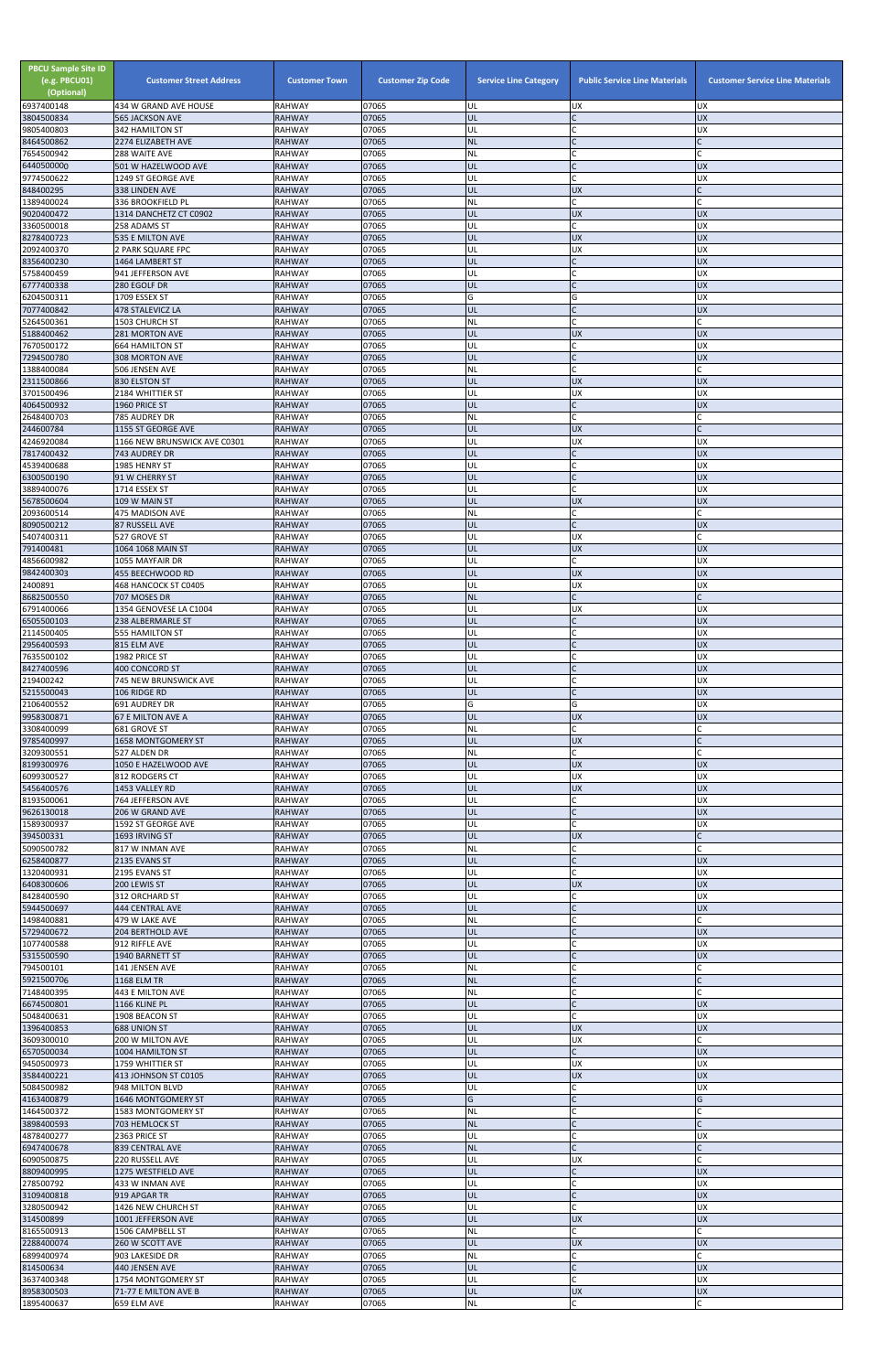| <b>PBCU Sample Site ID</b><br>(e.g. PBCU01)<br>(Optional)<br>3166400566 | <b>Customer Street Address</b><br>778 HARRISON ST | <b>Customer Town</b><br><b>RAHWAY</b> | <b>Customer Zip Code</b><br>07065 | <b>Service Line Category</b><br>UL | <b>Public Service Line Materials</b><br>C | <b>Customer Service Line Materials</b><br><b>UX</b> |
|-------------------------------------------------------------------------|---------------------------------------------------|---------------------------------------|-----------------------------------|------------------------------------|-------------------------------------------|-----------------------------------------------------|
| 8601500613                                                              | 2116 CHURCH ST                                    | <b>RAHWAY</b>                         | 07065                             | <b>NL</b>                          |                                           |                                                     |
| 5108400863                                                              | 703 BRYANT ST                                     | <b>RAHWAY</b>                         | 07065                             | UL                                 | lc                                        | <b>UX</b>                                           |
| 5578500222<br>8904500696                                                | 1486 CHURCH ST<br>1451 BEDFORD ST                 | <b>RAHWAY</b><br><b>RAHWAY</b>        | 07065<br>07065                    | <b>NL</b><br>UL                    | C<br>$\overline{C}$                       | <b>UX</b>                                           |
| 1008400724                                                              | 181 STANTON ST                                    | <b>RAHWAY</b>                         | 07065                             | UL                                 | C                                         | <b>UX</b>                                           |
| 5902600651<br>8553500906                                                | <b>585 HAMILTON ST</b><br>477 BRAMHALL RD         | <b>RAHWAY</b><br><b>RAHWAY</b>        | 07065<br>07065                    | UL<br>NL                           | <b>UX</b><br>lC.                          | $\mathsf{C}$                                        |
| 8596400610                                                              | 2080 BARNETT ST                                   | <b>RAHWAY</b>                         | 07065                             | <b>NL</b>                          | lC.                                       |                                                     |
| 7437400386                                                              | 255 TEHAMA ST                                     | <b>RAHWAY</b>                         | 07065                             | UL                                 | <b>UX</b>                                 | UX                                                  |
| 5909300295<br>8529400285                                                | 327 RUDOLPH AVE<br>1384 BRYANT ST                 | <b>RAHWAY</b><br><b>RAHWAY</b>        | 07065<br>07065                    | UL<br>G                            | $\mathsf{C}$<br>G                         | <b>UX</b>                                           |
| 9440500533                                                              | 952 PIERPONT ST                                   | <b>RAHWAY</b>                         | 07065                             | <b>NL</b>                          | lc.                                       | $\mathsf{C}$                                        |
| 4607400189                                                              | 708 W INMAN AVE                                   | <b>RAHWAY</b>                         | 07065                             | UL                                 | <b>UX</b>                                 | UX                                                  |
| 8965500139<br>4128300586                                                | 699 E GRAND AVE<br>906 BILLY CT                   | <b>RAHWAY</b><br><b>RAHWAY</b>        | 07065<br>07065                    | UL<br>NL                           | <b>UX</b><br>C.                           | <b>UX</b>                                           |
| 1998300154                                                              | 2067 BOND ST                                      | <b>RAHWAY</b>                         | 07065                             | UL                                 | UX                                        | <b>UX</b>                                           |
| 3921500038<br>7844500914                                                | 811 MADISON HILL RD<br>1185 JEFFERSON AVE         | <b>RAHWAY</b><br><b>RAHWAY</b>        | 07065<br>07065                    | NL<br>UL                           | C.<br><b>UX</b>                           |                                                     |
| 6179500567                                                              | 479 UNION ST                                      | <b>RAHWAY</b>                         | 07065                             | UL                                 | <b>UX</b>                                 | UX                                                  |
| 3269400605                                                              | 307 GROVE ST                                      | <b>RAHWAY</b>                         | 07065                             | <b>NL</b>                          | lC.                                       |                                                     |
| 5791400116<br>7740500817                                                | 1350 GENOVESE LA C01005<br>135 OAK ST             | <b>RAHWAY</b><br><b>RAHWAY</b>        | 07065<br>07065                    | UL<br><b>NL</b>                    | <b>UX</b><br>$\mathsf C$                  | <b>UX</b><br>C                                      |
| 3284500484                                                              | 753 JAQUES AVE                                    | <b>RAHWAY</b>                         | 07065                             | UL                                 | lC.                                       | UX                                                  |
| 6518400073                                                              | 407 LINDEN AVE                                    | <b>RAHWAY</b><br><b>RAHWAY</b>        | 07065<br>07065                    | UL<br>UL                           | <b>UX</b><br><b>UX</b>                    | <b>UX</b>                                           |
| 2594600130<br>1567400226                                                | 800 FERNDALE RD<br>2046 BARNETT ST                | <b>RAHWAY</b>                         | 07065                             | <b>NL</b>                          | lc.                                       |                                                     |
| 8215400814                                                              | 1604 COLUMBUS PL                                  | <b>RAHWAY</b>                         | 07065                             | UL                                 | lc.                                       | UX                                                  |
| 1845400111<br>2319400408                                                | 1525 CAMPBELL ST<br>472 LINDEN AVE 2ND FLR        | <b>RAHWAY</b><br><b>RAHWAY</b>        | 07065<br>07065                    | UL<br>UL                           | <b>UX</b><br>UX                           | <b>UX</b><br><b>UX</b>                              |
| 1146920073                                                              | 115 DRIFTWAY CO501                                | <b>RAHWAY</b>                         | 07065                             | UL                                 | <b>UX</b>                                 | <b>UX</b>                                           |
| 5250600927                                                              | 986 JEFFERSON AVE                                 | <b>RAHWAY</b>                         | 07065<br>07065                    | UL                                 | lC.<br>$\mathsf{C}$                       | <b>UX</b>                                           |
| 9322500576<br>437400509                                                 | 285 ELM AVE<br>141 MADISON AVE                    | <b>RAHWAY</b><br><b>RAHWAY</b>        | 07065                             | UL<br>UL                           | C                                         | <b>UX</b><br><b>UX</b>                              |
| 8548400892                                                              | 2318 WHITTIER ST                                  | <b>RAHWAY</b>                         | 07065                             | <b>NL</b>                          | lC.                                       | $\mathsf{C}$                                        |
| 605500405<br>8322500134                                                 | 1254 FULTON ST APT B<br>298 ELM AVE               | <b>RAHWAY</b><br><b>RAHWAY</b>        | 07065<br>07065                    | UL<br>UL                           | UX<br>$\mathsf{C}$                        | UX<br><b>UX</b>                                     |
| 3718400195                                                              | 644 ELINOR PL                                     | <b>RAHWAY</b>                         | 07065                             | UL                                 | C                                         | UX                                                  |
| 3378500957                                                              | 1134 MADISON AVE                                  | <b>RAHWAY</b>                         | 07065                             | <b>NL</b>                          |                                           |                                                     |
| 214400759<br>4409300241                                                 | 1531 CAMPBELL ST<br>2409 HULICK PL                | <b>RAHWAY</b><br><b>RAHWAY</b>        | 07065<br>07065                    | <b>NL</b><br><b>NL</b>             | lC.<br>$\mathsf C$                        |                                                     |
| 347500613                                                               | 1895 BEACON ST                                    | <b>RAHWAY</b>                         | 07065                             | UL                                 | C                                         | UX                                                  |
| 918400895                                                               | 1793 WHITTIER ST                                  | <b>RAHWAY</b>                         | 07065                             | UL                                 | lC.                                       | <b>UX</b>                                           |
| 4628500979<br>7367400212                                                | 363 PRINCETON AVE<br>292 TERRACE ST               | <b>RAHWAY</b><br><b>RAHWAY</b>        | 07065<br>07065                    | UL<br>UL                           | <b>C</b><br><b>UX</b>                     | <b>UX</b>                                           |
| 7693500941                                                              | 666 W INMAN AVE                                   | <b>RAHWAY</b>                         | 07065                             | UL                                 | <b>UX</b>                                 |                                                     |
| 6476400384<br>7547500729                                                | 836 PRATT ST<br>77 E EMERSON AVE                  | <b>RAHWAY</b><br><b>RAHWAY</b>        | 07065<br>07065                    | UL<br>UL                           | lC.<br><b>UX</b>                          | <b>UX</b><br><b>UX</b>                              |
| 6155500255                                                              | <b>210 LAFAYETTE ST</b>                           | <b>RAHWAY</b>                         | 07065                             | <b>NL</b>                          | lC.                                       |                                                     |
| 6757400161                                                              | 1267 GEORGIA ST                                   | <b>RAHWAY</b>                         | 07065                             | UL                                 | <b>C</b>                                  | UX                                                  |
| 7488400299<br>1352500775                                                | 737 NICHOLAS PL<br><b>259 STANTON ST</b>          | <b>RAHWAY</b><br><b>RAHWAY</b>        | 07065<br>07065                    | UL<br>UL                           | $\overline{C}$<br><b>C</b>                | <b>UX</b><br>UX                                     |
| 5899400328                                                              | 823 MIDWOOD DR                                    | <b>RAHWAY</b>                         | 07065                             | UL                                 | lc.                                       | <b>UX</b>                                           |
| 87400199<br>1465500345                                                  | 768 KAMINSKI DR<br>764 GARDEN ST                  | <b>RAHWAY</b><br><b>RAHWAY</b>        | 07065<br>07065                    | UL<br>UL                           | <b>UX</b><br><b>UX</b>                    | <b>UX</b><br><b>XD</b>                              |
| 198400609                                                               | 714 BRYANT ST                                     | <b>RAHWAY</b>                         | 07065                             | UL                                 | lC.                                       | <b>UX</b>                                           |
| 5141500945                                                              | 446 ST GEORGE AVE                                 | <b>RAHWAY</b>                         | 07065                             | G                                  | G                                         | <b>UX</b>                                           |
| 5328500780<br>6058300235                                                | 875 JAQUES AVE<br>2158 ELIZABETH AVE 1ST FL R     | <b>RAHWAY</b><br><b>RAHWAY</b>        | 07065<br>07065                    | G<br>UL                            | <b>C</b><br><b>UX</b>                     | G<br><b>UX</b>                                      |
| 1257400298                                                              | 318 CENTRAL AVE                                   | <b>RAHWAY</b>                         | 07065                             | UL                                 | lC.                                       | UX                                                  |
| 2524500661                                                              | 1492 LAWRENCE ST                                  | <b>RAHWAY</b>                         | 07065<br>07065                    | UL                                 | $\mathsf{C}$<br>C                         | <b>UX</b>                                           |
| 650600841<br>8659400118                                                 | 1016 BRYANT ST<br>2260 ALLEN ST                   | <b>RAHWAY</b><br><b>RAHWAY</b>        | 07065                             | ΝL<br>UL                           | $\overline{C}$                            | <b>UX</b>                                           |
| 3736130027                                                              | <b>497 HAMILTON ST</b>                            | <b>RAHWAY</b>                         | 07065                             | G                                  | G                                         |                                                     |
| 1477400760<br>2596500299                                                | 714 PIERPONT ST<br><b>489 JACKSON AVE</b>         | <b>RAHWAY</b><br><b>RAHWAY</b>        | 07065<br>07065                    | UL<br>NL                           | $\overline{C}$<br>$\mathsf{C}$            | <b>UX</b>                                           |
| 6083500761                                                              | 2244 WHITTIER ST                                  | <b>RAHWAY</b>                         | 07065                             | G                                  | G                                         | $\mathsf{C}$                                        |
| 1407400028                                                              | 436 STANLEY PL                                    | <b>RAHWAY</b>                         | 07065                             | UL                                 | C.                                        | UX                                                  |
| 6211500897<br>770500879                                                 | <b>29 E MILTON AVE</b><br><b>638 SEMINARY AVE</b> | <b>RAHWAY</b><br><b>RAHWAY</b>        | 07065<br>07065                    | G<br>G                             | G<br>$\mathsf{C}$                         | <b>UX</b><br>G                                      |
| 7163700168                                                              | 1218 MAIN ST                                      | <b>RAHWAY</b>                         | 07065                             | UL                                 | <b>UX</b>                                 | <b>UX</b>                                           |
| 7264400421<br>9558300633                                                | 903 E HAZELWOOD AVE<br>25 MINNA ST 33             | <b>RAHWAY</b><br><b>RAHWAY</b>        | 07065<br>07065                    | UL<br>UL                           | <b>UX</b><br><b>UX</b>                    | <b>UX</b>                                           |
| 415400996                                                               | 976 RAYHON TR                                     | <b>RAHWAY</b>                         | 07065                             | UL                                 | <b>UX</b>                                 | <b>UX</b>                                           |
| 8946920062                                                              | 337 W MILTON AVE                                  | <b>RAHWAY</b>                         | 07065                             | UL                                 | <b>UX</b>                                 | <b>UX</b>                                           |
| 6558300108<br>6475500248                                                | 1643 PARK ST<br>1257 WHELAN PL                    | <b>RAHWAY</b><br><b>RAHWAY</b>        | 07065<br>07065                    | UL<br>UL                           | <b>UX</b><br>$\mathsf{C}$                 | <b>UX</b><br><b>UX</b>                              |
| 3587400339                                                              | 971 NEW BRUNSWICK AVE                             | <b>RAHWAY</b>                         | 07065                             | UL                                 | lC.                                       | UX                                                  |
| 7702500916                                                              | 2091 OLIVER ST                                    | <b>RAHWAY</b>                         | 07065                             | UL                                 | <b>UX</b>                                 | <b>UX</b>                                           |
| 5453500267<br>901500950                                                 | 594 GROVE ST<br>596 W SCOTT AVE 1ST FLR           | <b>RAHWAY</b><br><b>RAHWAY</b>        | 07065<br>07065                    | <b>NL</b><br>IUL                   | lC.<br><b>UX</b>                          | <b>UX</b>                                           |
| 6400500422                                                              | 385 MAPLE AVE                                     | <b>RAHWAY</b>                         | 07065                             | UL                                 | C                                         | <b>UX</b>                                           |
| 7885400580<br>1267400141                                                | 1088 NEW BRUNSWICK AVE<br>225 RUSSELL AVE         | <b>RAHWAY</b><br><b>RAHWAY</b>        | 07065<br>07065                    | G<br>UL                            | G<br><b>C</b>                             | <b>UX</b><br><b>UX</b>                              |
| 2340500588                                                              | 710 JAQUES AVE                                    | <b>RAHWAY</b>                         | 07065                             | UL                                 | <b>UX</b>                                 | <b>UX</b>                                           |
| 3787400920                                                              | 2349 COLONIAL DR                                  | <b>RAHWAY</b>                         | 07065                             | UL                                 | lC.                                       | <b>UX</b>                                           |
| 5293500929<br>7894500739                                                | 228 W HAZELWOOD AVE<br>327 WASHINGTON ST          | <b>RAHWAY</b><br><b>RAHWAY</b>        | 07065<br>07065                    | UL<br>UL                           | $\overline{C}$<br><b>UX</b>               | <b>UX</b><br><b>UX</b>                              |
| 9540500174                                                              | 141 W STEARNS ST                                  | <b>RAHWAY</b>                         | 07065                             | <b>NL</b>                          | $\mathsf{C}$                              |                                                     |
| 9577400683<br>3478400242                                                | 247 BERTHOLD AVE                                  | <b>RAHWAY</b>                         | 07065<br>07065                    | <b>NL</b>                          | C                                         | C                                                   |
| 6878400995                                                              | 1112 FULTON ST<br>261 WILSON AVE                  | <b>RAHWAY</b><br><b>RAHWAY</b>        | 07065                             | UL<br><b>NL</b>                    | $\mathsf{C}$<br>$\mathsf{C}$              | <b>UX</b>                                           |
| 6943500425                                                              | 1249 REVOIR DR                                    | <b>RAHWAY</b>                         | 07065                             | UL                                 | $\mathsf{C}$                              | <b>UX</b>                                           |
| 188400618<br>452500161                                                  | 2110 PROSPECT ST<br>484 SYCAMORE ST               | <b>RAHWAY</b><br><b>RAHWAY</b>        | 07065<br>07065                    | UL<br>UL                           | <b>C</b><br>$\mathsf{C}$                  | <b>UX</b><br><b>UX</b>                              |
| 9048400212                                                              | 1231 WHELAN PL                                    | <b>RAHWAY</b>                         | 07065                             | UL                                 | <b>C</b>                                  | <b>UX</b>                                           |
| 9226130061                                                              | 1768 LAWRENCE ST                                  | <b>RAHWAY</b>                         | 07065                             | UL                                 | <b>UX</b>                                 | <b>UX</b>                                           |
| 2198400791<br>7093500585                                                | 606 BRYANT ST<br>1078 MADISON AVE                 | <b>RAHWAY</b><br><b>RAHWAY</b>        | 07065<br>07065                    | UL<br>UL                           | C<br>$\mathsf{C}$                         | UX<br><b>UX</b>                                     |
| 1696400149                                                              | 474 E GRAND AVE                                   | <b>RAHWAY</b>                         | 07065                             | UL                                 | <b>UX</b>                                 | <b>UX</b>                                           |
| 5299300085                                                              | 519 CAPOBIANCO PLZ                                | <b>RAHWAY</b>                         | 07065                             | UL                                 | <b>UX</b>                                 | <b>UX</b>                                           |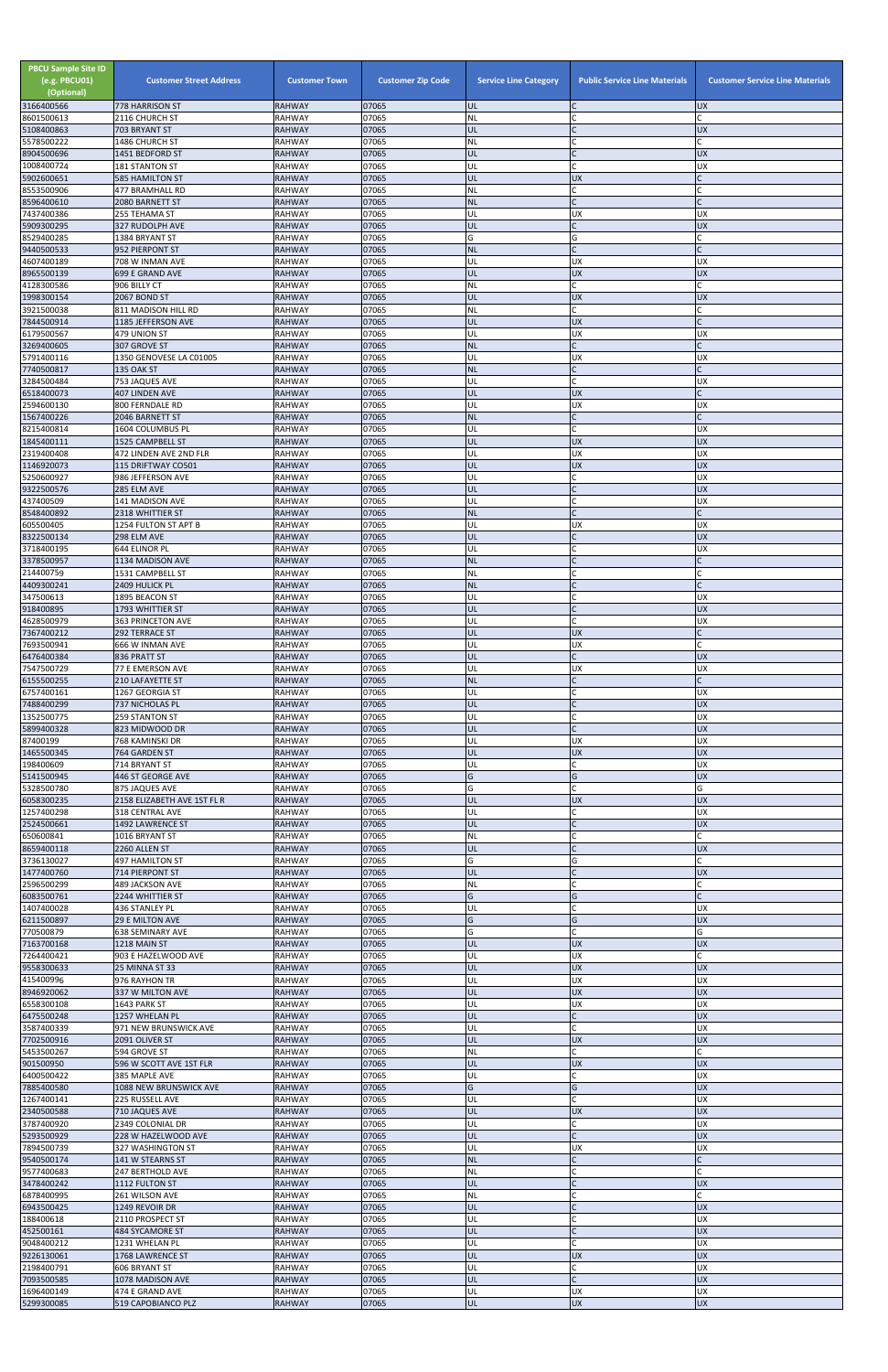| <b>PBCU Sample Site ID</b><br>(e.g. PBCU01)<br>(Optional)<br>7219400024 | <b>Customer Street Address</b><br>114 CLARKSON AVE | <b>Customer Town</b><br><b>RAHWAY</b> | <b>Customer Zip Code</b><br>07065 | <b>Service Line Category</b><br>G | <b>Public Service Line Materials</b><br><b>UX</b> | <b>Customer Service Line Materials</b><br>G |
|-------------------------------------------------------------------------|----------------------------------------------------|---------------------------------------|-----------------------------------|-----------------------------------|---------------------------------------------------|---------------------------------------------|
| 1747500187                                                              | 322 REGINA AVE                                     | <b>RAHWAY</b>                         | 07065                             | UL                                | $\mathsf{C}$                                      | <b>UX</b>                                   |
| 3954400587                                                              | 1104 PLYMOUTH DR<br>635 KELLER PL                  | <b>RAHWAY</b><br><b>RAHWAY</b>        | 07065<br>07065                    | <b>NL</b><br><b>NL</b>            | $\mathsf{C}$<br>Ic.                               | C<br>$\mathsf{C}$                           |
| 6340500682<br>5290500423                                                | 123 JAMES TR                                       | <b>RAHWAY</b>                         | 07065                             | NL                                | $\mathcal{C}$                                     |                                             |
| 529400000<br>3377400815                                                 | 1405 CAMPBELL ST<br><b>629 JAQUES AVE</b>          | <b>RAHWAY</b><br><b>RAHWAY</b>        | 07065<br>07065                    | UL<br>UL                          | <b>UX</b><br>$\mathsf{C}$                         | <b>UX</b><br><b>UX</b>                      |
| 3648400638                                                              | 747 LINDEN AVE                                     | <b>RAHWAY</b>                         | 07065                             | UL                                | <b>UX</b>                                         | <b>UX</b>                                   |
| 7660500034                                                              | 579 GROVE ST                                       | <b>RAHWAY</b>                         | 07065                             | NL                                | $\mathsf{C}$                                      |                                             |
| 7688300249<br>5493500780                                                | 2024 LUFBERRY ST 2ND FLR<br>408 W MEADOW AVE       | <b>RAHWAY</b><br><b>RAHWAY</b>        | 07065<br>07065                    | UL<br><b>NL</b>                   | <b>UX</b><br>C                                    |                                             |
| 6997400729                                                              | 254 W HAZELWOOD AVE                                | <b>RAHWAY</b>                         | 07065                             | UL                                | $\mathsf{C}$                                      | <b>UX</b>                                   |
| 8319400928<br>4773500565                                                | 2153 ST GEORGE AVE<br>1218 WHELAN PL               | <b>RAHWAY</b><br><b>RAHWAY</b>        | 07065<br>07065                    | UL<br><b>NL</b>                   | $\mathsf{C}$<br>$\mathcal{C}$                     | UX                                          |
| 4408400707                                                              | 1599 COLUMBUS PL                                   | <b>RAHWAY</b>                         | 07065                             | UL                                | $\mathsf{C}$                                      | <b>UX</b>                                   |
| 5958300020                                                              | 1824 BARNETT ST                                    | <b>RAHWAY</b>                         | 07065                             | UL                                | <b>UX</b>                                         | <b>UX</b>                                   |
| 2447400499<br>5855500099                                                | 245 LINDEN AVE<br><b>830 HAMILTON ST</b>           | RAHWAY<br><b>RAHWAY</b>               | 07065<br>07065                    | UL<br><b>NL</b>                   | $\mathsf{C}$<br>$\mathsf{C}$                      | <b>UX</b>                                   |
| 953700905                                                               | 423 E GRAND AVE                                    | <b>RAHWAY</b>                         | 07065                             | UL                                | $\mathcal{C}$                                     | <b>UX</b>                                   |
| 9164400438<br>1375500110                                                | 732 CENTRAL AVE<br>2367 CANTERBURY LA              | <b>RAHWAY</b><br><b>RAHWAY</b>        | 07065<br>07065                    | <b>NL</b><br>UL                   | $\mathsf{C}$<br><b>UX</b>                         | $\mathsf{C}$<br><b>UX</b>                   |
| 548400013                                                               | 114 JONES PL                                       | <b>RAHWAY</b>                         | 07065                             | UL                                | $\mathsf{C}$                                      | <b>UX</b>                                   |
| 3168400808                                                              | 153 MAPLE AVE                                      | <b>RAHWAY</b>                         | 07065                             | UL                                | $\overline{C}$                                    | UX                                          |
| 2734600950<br>3548400164                                                | 1311 MADISON HILL RD<br>289 WILSON AVE             | <b>RAHWAY</b><br><b>RAHWAY</b>        | 07065<br>07065                    | UL<br>NL                          | $\mathcal{C}$<br>$\mathsf{C}$                     | <b>UX</b>                                   |
| 5839300659                                                              | 1427 BROWN PL                                      | <b>RAHWAY</b>                         | 07065                             | <b>NL</b>                         | $\mathsf{C}$                                      | C                                           |
| 4950500094<br>4695400061                                                | 1909 BEACON ST<br>1644 CHURCH ST 1ST FLR           | <b>RAHWAY</b><br><b>RAHWAY</b>        | 07065<br>07065                    | NL<br>UL                          | $\mathsf{C}$<br><b>UX</b>                         | <b>UX</b>                                   |
| 5498400570                                                              | 275 W HAZELWOOD AVE                                | <b>RAHWAY</b>                         | 07065                             | UL                                | $\mathsf{C}$                                      | <b>UX</b>                                   |
| 114400459                                                               | <b>1861 WHITTIER ST</b>                            | <b>RAHWAY</b>                         | 07065                             | UL                                | <b>UX</b>                                         | C                                           |
| 2184500422<br>949400844                                                 | 256 W EMERSON AVE<br>1001 WESTFIELD AVE            | <b>RAHWAY</b><br><b>RAHWAY</b>        | 07065<br>07065                    | <b>NL</b><br>UL                   | $\mathsf{C}$<br>$\overline{C}$                    | $\mathsf{C}$<br><b>UX</b>                   |
| 6495400909                                                              | 2339 KNAPP DR                                      | <b>RAHWAY</b>                         | 07065                             | <b>NL</b>                         | $\mathsf{C}$                                      |                                             |
| 8968400416                                                              | 1839 1905 ELIZABETH AVE                            | <b>RAHWAY</b>                         | 07065                             | UL                                | <b>UX</b>                                         | <b>UX</b>                                   |
| 7234500238<br>2834600797                                                | 788 AUDREY DR<br><b>1358 FRANKLIN ST</b>           | RAHWAY<br><b>RAHWAY</b>               | 07065<br>07065                    | G<br>UL                           | G<br>$\mathsf{C}$                                 | <b>UX</b><br><b>UX</b>                      |
| 9278500841                                                              | 1111 WESTFIELD AVE                                 | <b>RAHWAY</b>                         | 07065                             | UL                                | $\mathsf{C}$                                      | UX                                          |
| 687400833<br>4119400704                                                 | 433 LOWER ALDEN DR<br>319 BROOKFIELD PL            | <b>RAHWAY</b><br>RAHWAY               | 07065<br>07065                    | <b>NL</b><br>NL.                  |                                                   |                                             |
| 7478400585                                                              | 880 ELSTON ST                                      | <b>RAHWAY</b>                         | 07065                             | <b>NL</b>                         | $\mathsf{C}$                                      |                                             |
| 1777235042                                                              | 773 CLIFFORD SALADIN ST                            | <b>RAHWAY</b>                         | 07065                             | UL                                | <b>UX</b>                                         | <b>UX</b>                                   |
| 4902500343<br>8918400609                                                | <b>468 HAMILTON ST</b><br>382 W GRAND AVE          | <b>RAHWAY</b><br><b>RAHWAY</b>        | 07065<br>07065                    | UL<br>UL                          |                                                   | <b>UX</b><br><b>UX</b>                      |
| 77400446                                                                | <b>1130 ELM TR</b>                                 | <b>RAHWAY</b>                         | 07065                             | <b>NL</b>                         | $\mathsf{C}$                                      |                                             |
| 8293500824<br>2556600255                                                | 160 W STEARNS ST<br><b>632 MILLERS LN</b>          | <b>RAHWAY</b><br><b>RAHWAY</b>        | 07065<br>07065                    | NL<br><b>NL</b>                   | $\mathsf{C}$<br>$\mathsf{C}$                      |                                             |
| 7619400602                                                              | 449 CONCORD ST                                     | <b>RAHWAY</b>                         | 07065                             | <b>NL</b>                         |                                                   |                                             |
| 9901500603                                                              | 1098 RANDOLPH AVE                                  | <b>RAHWAY</b>                         | 07065                             | UL                                | <b>UX</b>                                         | <b>UX</b>                                   |
| 7249400931<br>3115400096                                                | 2376 ALLEN ST<br>706 W SCOTT AVE                   | <b>RAHWAY</b><br><b>RAHWAY</b>        | 07065<br>07065                    | G<br><b>NL</b>                    | <b>UX</b><br>$\mathsf{C}$                         | G                                           |
| 746130011                                                               | 978 JAQUES AVE                                     | <b>RAHWAY</b>                         | 07065                             | UL                                | $\mathsf{C}$                                      | <b>UX</b>                                   |
| 4677400840                                                              | 2323 DESISTO DR                                    | <b>RAHWAY</b><br><b>RAHWAY</b>        | 07065<br>07065                    | UL<br>UL                          | <b>UX</b><br>UX                                   | <b>UX</b><br><b>UX</b>                      |
| 2177400056<br>5101500208                                                | 568 MAPLE AVE<br>280 WILLIAMS ST                   | <b>RAHWAY</b>                         | 07065                             | UL                                | <b>UX</b>                                         | <b>UX</b>                                   |
| 5975500470                                                              | 2184 EVANS ST                                      | <b>RAHWAY</b>                         | 07065                             | <b>NL</b>                         | $\mathsf{C}$                                      |                                             |
| 3752500533<br>8049300995                                                | 282 W MILTON AVE<br>140 LINCOLN HWY                | <b>RAHWAY</b><br><b>RAHWAY</b>        | 07065<br>07065                    | <b>NL</b><br>UL                   | $\mathsf{C}$<br>UX                                | <b>UX</b>                                   |
| 6201500782                                                              | 962 LEESVILLE AVE                                  | <b>RAHWAY</b>                         | 07065                             | UL                                | <b>UX</b>                                         |                                             |
| 4279400894<br>9988300609                                                | 611 HARRIS DR<br>220 E MILTON AVE                  | <b>RAHWAY</b><br><b>RAHWAY</b>        | 07065<br>07065                    | UL<br>UL                          | C<br><b>UX</b>                                    | <b>UX</b><br><b>UX</b>                      |
| 9660500947                                                              | 330 HARVARD ST                                     | <b>RAHWAY</b>                         | 07065                             | <b>NL</b>                         | $\mathsf{C}$                                      |                                             |
| 9565500322                                                              | 325 BERTHOLD AVE                                   | <b>RAHWAY</b>                         | 07065                             | <b>NL</b>                         | $\mathsf{C}$                                      | C                                           |
| 1147500183<br>5301500663                                                | 280 LAFAYETTE ST<br>912 THORN ST                   | RAHWAY<br><b>RAHWAY</b>               | 07065<br>07065                    | UL<br>UL                          | $\mathsf{C}$<br><b>UX</b>                         | <b>UX</b><br><b>UX</b>                      |
| 2401500967                                                              | 123 W LINCOLN AVE                                  | <b>RAHWAY</b>                         | 07065                             | UL                                | <b>UX</b>                                         | <b>UX</b>                                   |
| 637400394                                                               | 1933 BOND ST                                       | <b>RAHWAY</b>                         | 07065<br>07065                    | UL                                | $\mathsf{C}$<br>$\mathsf{C}$                      | <b>UX</b><br><b>UX</b>                      |
| 5039400846<br>2609300470                                                | 150 MINNA ST<br>147 MAPLE AVE                      | <b>RAHWAY</b><br><b>RAHWAY</b>        | 07065                             | UL<br>UL                          | $\mathsf{C}$                                      | <b>UX</b>                                   |
| 9996400949                                                              | 379 E MILTON AVE                                   | <b>RAHWAY</b>                         | 07065                             | UL                                | <b>UX</b>                                         | <b>UX</b>                                   |
| 3895400783<br>7168400946                                                | 1146 STONE ST<br>56 W HAZELWOOD AVE                | <b>RAHWAY</b><br><b>RAHWAY</b>        | 07065<br>07065                    | UL<br><b>NL</b>                   | $\mathsf{C}$<br>$\mathsf{C}$                      | <b>UX</b><br>C                              |
| 1493500956                                                              | 164 WALTER ST                                      | RAHWAY                                | 07065                             | G                                 | $\mathsf{C}$                                      | G                                           |
| 1072500604<br>9817400561                                                | 423 WASHINGTON ST<br>2314 CHURCH ST                | <b>RAHWAY</b><br><b>RAHWAY</b>        | 07065<br>07065                    | ΝL<br>UL                          |                                                   | <b>UX</b>                                   |
| 4024500938                                                              | 1253 CLARK ST                                      | <b>RAHWAY</b>                         | 07065                             | UL                                | $\overline{C}$                                    | <b>UX</b>                                   |
| 8266400811                                                              | 1360 JEFFERSON AVE                                 | <b>RAHWAY</b>                         | 07065                             | <b>NL</b>                         | $\mathsf{C}$                                      | C                                           |
| 3998300495<br>634500292                                                 | 389 E MILTON AVE<br>446 GROVE ST                   | RAHWAY<br><b>RAHWAY</b>               | 07065<br>07065                    | G<br>UL                           | G<br>$\mathsf{C}$                                 | <b>UX</b><br><b>UX</b>                      |
| 4791400609                                                              | 1346 GENOVESE LA C01006                            | <b>RAHWAY</b>                         | 07065                             | UL                                | <b>UX</b>                                         | UX                                          |
| 4328300808                                                              | MERCK/GATEHOUSE/SCOTT                              | <b>RAHWAY</b><br><b>RAHWAY</b>        | 07065<br>07065                    | UL                                | <b>UX</b>                                         | <b>UX</b>                                   |
| 4710500781<br>1927400737                                                | 295 ORCHARD ST<br><b>258 TERRACE ST</b>            | <b>RAHWAY</b>                         | 07065                             | NL)<br>UL                         | <b>UX</b>                                         | UX                                          |
| 4445500856                                                              | 74 W EMERSON AVE                                   | <b>RAHWAY</b>                         | 07065                             | UL                                | $\mathsf{C}$                                      | <b>UX</b>                                   |
| 800500768<br>975500006                                                  | <b>337 RUDOLPH AVE</b><br>2317 DESISTO DR          | <b>RAHWAY</b><br>RAHWAY               | 07065<br>07065                    | <b>NL</b><br>UL                   | $\mathsf C$<br><b>UX</b>                          | C<br><b>UX</b>                              |
| 8197400113                                                              | 235 WASHINGTON ST                                  | <b>RAHWAY</b>                         | 07065                             | UL                                | $\mathsf{C}$                                      | <b>UX</b>                                   |
| 6987400185                                                              | 783 GARDEN ST                                      | <b>RAHWAY</b>                         | 07065                             | UL                                | $\mathsf{C}$                                      | <b>UX</b>                                   |
| 7089400995<br>9514500617                                                | <b>1505 LAWRENCE ST</b><br>772 CENTRAL AVE         | <b>RAHWAY</b><br>RAHWAY               | 07065<br>07065                    | UL<br>G                           | $\mathsf{C}$                                      | <b>UX</b><br>G                              |
| 2610500218                                                              | 551 ORCHARD ST                                     | <b>RAHWAY</b>                         | 07065                             | <b>NL</b>                         | $\mathsf{C}$                                      | $\mathsf{C}$                                |
| 675500647<br>7237400932                                                 | 127 E EMERSON AVE<br>235 RUSSELL AVE               | RAHWAY<br><b>RAHWAY</b>               | 07065<br>07065                    | UL<br>UL                          | <b>UX</b><br><b>UX</b>                            | <b>UX</b><br><b>UX</b>                      |
| 6556920039                                                              | 999 JEFFERSON AVE                                  | RAHWAY                                | 07065                             | UL                                | <b>UX</b>                                         | <b>UX</b>                                   |
| 4709300342                                                              | <b>167 CODDINGTON ST</b>                           | <b>RAHWAY</b>                         | 07065                             | <b>NL</b>                         | $\mathsf{C}$                                      |                                             |
| 6267400551<br>3019300855                                                | 219 CORNELL AVE<br>139 RUSSELL AVE                 | RAHWAY<br><b>RAHWAY</b>               | 07065<br>07065                    | NL<br><b>NL</b>                   | $\mathsf{C}$                                      |                                             |
| 2004500549                                                              | 138 JENSEN AVE                                     | RAHWAY                                | 07065                             | UL                                |                                                   | <b>UX</b>                                   |
| 5007400744<br>233500736                                                 | 109 E GRAND AVE<br>692 E SCOTT AVE                 | <b>RAHWAY</b><br>RAHWAY               | 07065<br>07065                    | <b>NL</b><br>UL                   | $\mathsf{C}$                                      | C<br><b>UX</b>                              |
| 8336130041                                                              | 352 SEMINARY AVE                                   | <b>RAHWAY</b>                         | 07065                             | UL                                | <b>UX</b>                                         | <b>XN</b>                                   |
| 9300500726                                                              | 241 W MILTON AVE 1ST FLOOR                         | RAHWAY                                | 07065                             | UL                                | <b>UX</b>                                         | <b>UX</b>                                   |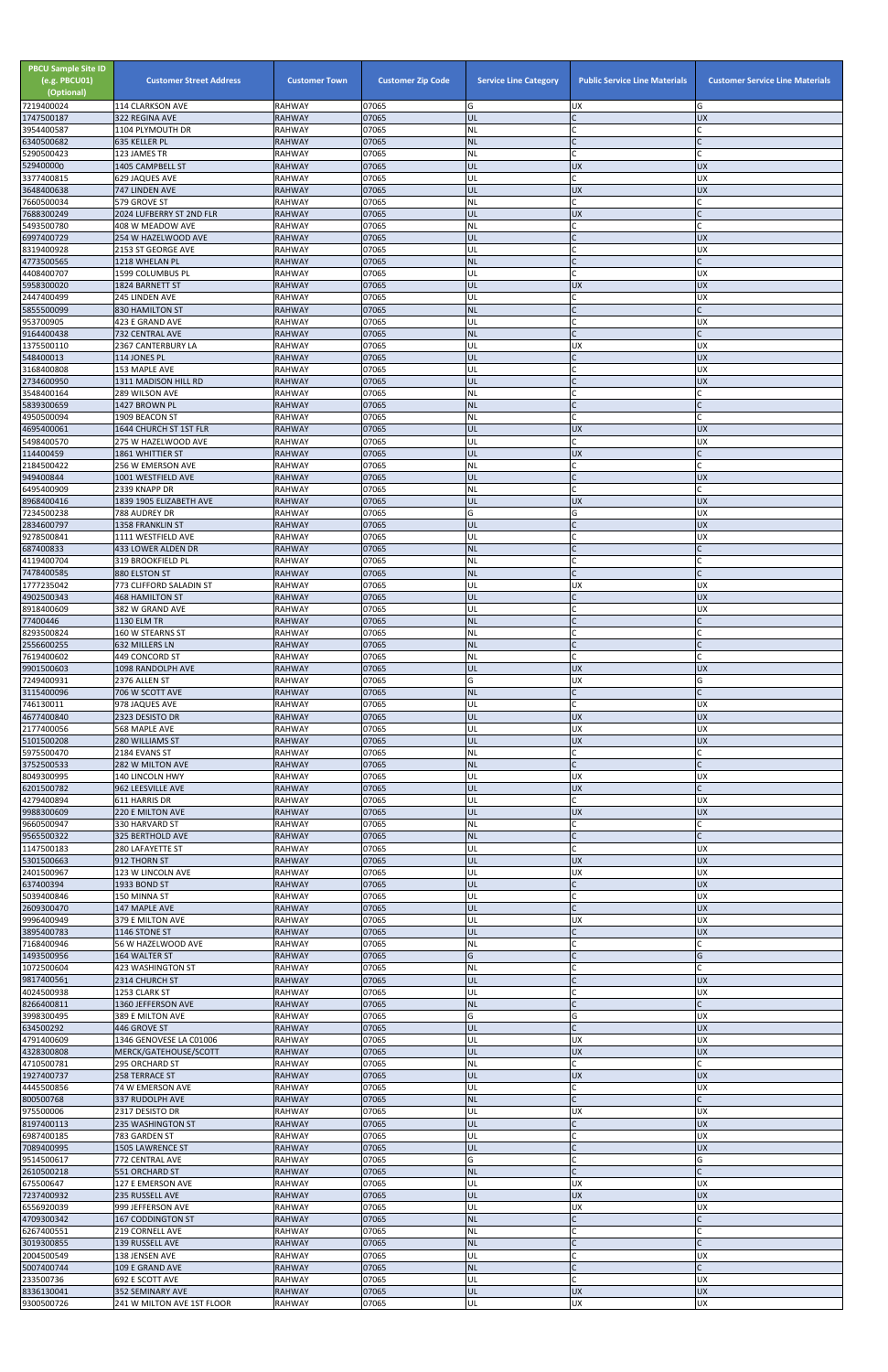| <b>PBCU Sample Site ID</b><br>(e.g. PBCU01)<br>(Optional)<br>4956600144 | <b>Customer Street Address</b><br>1065 MILTON BLVD  | <b>Customer Town</b><br><b>RAHWAY</b> | <b>Customer Zip Code</b><br>07065 | <b>Service Line Category</b><br>UL | <b>Public Service Line Materials</b><br><b>UX</b> | <b>Customer Service Line Materials</b> |
|-------------------------------------------------------------------------|-----------------------------------------------------|---------------------------------------|-----------------------------------|------------------------------------|---------------------------------------------------|----------------------------------------|
| 7875500297                                                              | 2345 LUDLOW ST                                      | <b>RAHWAY</b>                         | 07065                             | UL                                 | <b>UX</b>                                         |                                        |
| 3756600682                                                              | 295 W MILTON AVE                                    | <b>RAHWAY</b>                         | 07065                             | UL                                 | <b>UX</b>                                         | <b>UX</b>                              |
| 1074500785<br>6028500969                                                | 434 W MEADOW AVE<br>710 BEVERLY RD                  | <b>RAHWAY</b><br><b>RAHWAY</b>        | 07065<br>07065                    | NL<br>UL                           | C<br>$\overline{C}$                               | C<br><b>UX</b>                         |
| 8258300553                                                              | 1632 ST GEORGE AVE                                  | <b>RAHWAY</b>                         | 07065                             | UL                                 | <b>UX</b>                                         | <b>UX</b>                              |
| 5873500744<br>1317400702                                                | 1058 FULTON ST<br>821 BRYANT ST                     | <b>RAHWAY</b><br><b>RAHWAY</b>        | 07065<br>07065                    | UL<br><b>NL</b>                    | <b>UX</b><br>$\mathsf{C}$                         | <b>UX</b><br>C                         |
| 1129300635                                                              | 1788 ST GEORGE AVE                                  | <b>RAHWAY</b>                         | 07065                             | UL                                 | $\mathsf{C}$                                      | <b>UX</b>                              |
| 3744500260                                                              | 2117 PRICE ST                                       | <b>RAHWAY</b>                         | 07065                             | UL                                 | $\mathsf{C}$                                      | <b>UX</b>                              |
| 4777400810<br>6484500796                                                | 2063 PRICE ST<br>1560 HART ST                       | <b>RAHWAY</b><br><b>RAHWAY</b>        | 07065<br>07065                    | <b>NL</b><br>G                     | G                                                 | <b>UX</b>                              |
| 6478400363                                                              | 204 ADAMS ST                                        | <b>RAHWAY</b>                         | 07065                             | <b>NL</b>                          | $\mathsf{C}$                                      | $\mathsf{C}$                           |
| 6066600253                                                              | 279 W STEARNS ST                                    | <b>RAHWAY</b>                         | 07065                             | UL                                 | $\mathsf C$                                       | <b>UX</b>                              |
| 735500527<br>3593500364                                                 | 587 RIVER RD 2ND FLR<br>473 JENSEN AVE              | <b>RAHWAY</b><br><b>RAHWAY</b>        | 07065<br>07065                    | UL<br>UL                           | <b>UX</b><br>C                                    | <b>UX</b><br><b>UX</b>                 |
| 4897400507                                                              | 807 FALESKY ST                                      | <b>RAHWAY</b>                         | 07065                             | UL                                 | $\mathsf{C}$                                      | <b>UX</b>                              |
| 6417400466<br>4954400449                                                | 713 BRYANT ST<br>1209 ELM TR                        | <b>RAHWAY</b><br><b>RAHWAY</b>        | 07065<br>07065                    | G<br><b>NL</b>                     | C                                                 | G                                      |
| 4244600665                                                              | 832 NICHOLAS PL                                     | <b>RAHWAY</b>                         | 07065                             | UL                                 |                                                   | <b>UX</b>                              |
| 1421500824                                                              | 1296 ST GEORGE AVE                                  | <b>RAHWAY</b>                         | 07065                             | UL                                 | $\mathsf{C}$                                      | <b>UX</b>                              |
| 2397400272<br>2334500961                                                | 305 MADISON AVE<br>2143 OLIVER ST                   | <b>RAHWAY</b><br><b>RAHWAY</b>        | 07065<br>07065                    | <b>NL</b><br><b>NL</b>             | $\mathsf{C}$<br>$\overline{C}$                    | C<br>C                                 |
| 7199300359                                                              | 528 W GRAND AVE 2ND FLR                             | <b>RAHWAY</b>                         | 07065                             | UL                                 | <b>UX</b>                                         | <b>UX</b>                              |
| 8819400575                                                              | 1078 PLYMOUTH DR                                    | <b>RAHWAY</b><br><b>RAHWAY</b>        | 07065<br>07065                    | UL<br><b>NL</b>                    | $\mathsf{C}$<br>$\mathsf{C}$                      | <b>UX</b><br>C                         |
| 5347400346<br>9080500091                                                | 269 MORTON AVE<br>1020 MAYFAIR DR                   | <b>RAHWAY</b>                         | 07065                             | UL                                 | $\mathsf{C}$                                      | <b>UX</b>                              |
| 9789300263                                                              | 151 MURRAY ST                                       | <b>RAHWAY</b>                         | 07065                             | NL                                 | $\mathsf{C}$                                      |                                        |
| 1202400431<br>688300964                                                 | 1579 MAIN ST<br>1978 RUTHERFORD ST 2ND FLR          | <b>RAHWAY</b><br><b>RAHWAY</b>        | 07065<br>07065                    | UL<br>UL                           | <b>UX</b><br>UX                                   | <b>UX</b><br><b>UX</b>                 |
| 4455500930                                                              | 2332 CHURCH ST                                      | <b>RAHWAY</b>                         | 07065                             | UL                                 | $\mathsf{C}$                                      | <b>UX</b>                              |
| 620500863                                                               | 2156 CHURCH ST                                      | <b>RAHWAY</b>                         | 07065                             | NL                                 | $\mathsf{C}$                                      |                                        |
| 3397400979<br>2434500564                                                | 393 ALBERMARLE ST<br>608 W GRAND AVE                | <b>RAHWAY</b><br><b>RAHWAY</b>        | 07065<br>07065                    | UL<br>NL                           | <b>UX</b><br>C                                    |                                        |
| 7265500664                                                              | 660 ELM AVE                                         | <b>RAHWAY</b>                         | 07065                             | UL                                 | $\mathsf{C}$                                      | <b>UX</b>                              |
| 5198400361<br>4345500042                                                | 403 W MEADOW AVE<br><b>747 BROOKSIDE RD</b>         | RAHWAY<br><b>RAHWAY</b>               | 07065<br>07065                    | UL<br><b>NL</b>                    | C                                                 | <b>UX</b>                              |
| 5605500311                                                              | 477 TENEYKE PL                                      | <b>RAHWAY</b>                         | 07065                             | UL                                 | UX                                                | <b>UX</b>                              |
| 8359400962                                                              | 568 W SCOTT AVE                                     | <b>RAHWAY</b>                         | 07065                             | <b>NL</b>                          |                                                   |                                        |
| 34500023<br>7742400682                                                  | 1538 IRVING ST<br>1471 BARNHARDT LA C0702           | <b>RAHWAY</b><br><b>RAHWAY</b>        | 07065<br>07065                    | UL<br>UL                           | <b>UX</b><br><b>UX</b>                            | <b>UX</b><br><b>UX</b>                 |
| 1092400519                                                              | 1 PARK SQ                                           | <b>RAHWAY</b>                         | 07065                             | UL                                 | <b>UX</b>                                         | <b>UX</b>                              |
| 8329400899                                                              | 1450 CHURCH ST                                      | <b>RAHWAY</b>                         | 07065                             | UL                                 | $\mathsf{C}$                                      | <b>UX</b><br><b>UX</b>                 |
| 3318400345<br>4179400634                                                | 1183 NEW BRUNSWICK AVE<br>755 BEVERLY RD            | <b>RAHWAY</b><br><b>RAHWAY</b>        | 07065<br>07065                    | UL<br>UL                           | <b>UX</b><br>$\mathsf{C}$                         | <b>UX</b>                              |
| 1324500081                                                              | 1937 RUTHERFORD ST                                  | <b>RAHWAY</b>                         | 07065                             | UL                                 | $\mathsf{C}$                                      | <b>UX</b>                              |
| 4655500779<br>4794600227                                                | 575 RIVER RD<br>1726 PARK ST                        | <b>RAHWAY</b><br><b>RAHWAY</b>        | 07065<br>07065                    | UL<br>UL                           | $\mathsf{C}$<br>$\mathsf{C}$                      | <b>UX</b><br><b>UX</b>                 |
| 2236130099                                                              | 303 WAITE AVE                                       | <b>RAHWAY</b>                         | 07065                             | UL                                 | <b>UX</b>                                         | <b>UX</b>                              |
| 3907400994                                                              | 1727 PARK ST                                        | <b>RAHWAY</b>                         | 07065                             | UL                                 | $\mathsf{C}$                                      | <b>UX</b>                              |
| 7739300768<br>2704500772                                                | 12 W MILTON AVE, FIRE LINE<br>197 W SCOTT AVE       | <b>RAHWAY</b><br><b>RAHWAY</b>        | 07065<br>07065                    | UL<br>G                            | <b>UX</b><br>G                                    | <b>UX</b><br><b>UX</b>                 |
| 9484500576                                                              | 715 JAQUES AVE 2 LOOR                               | <b>RAHWAY</b>                         | 07065                             | UL                                 | <b>UX</b>                                         | <b>UX</b>                              |
| 5393500948<br>3050500441                                                | 45 W ALBERT ST<br>353 BERTHOLD AVE                  | <b>RAHWAY</b><br><b>RAHWAY</b>        | 07065<br>07065                    | UL<br><b>NL</b>                    | C<br>$\mathsf C$                                  | <b>UX</b>                              |
| 1380500708                                                              | 490 LINDEN AVE                                      | <b>RAHWAY</b>                         | 07065                             | UL                                 | <b>UX</b>                                         | <b>UX</b>                              |
| 8189400448                                                              | 1550 MAIN ST                                        | <b>RAHWAY</b>                         | 07065                             | UL                                 | $\mathsf{C}$                                      | <b>UX</b>                              |
| 4893500760<br>9354500725                                                | 511 SEMINARY AVE B<br>1254 CLARK ST                 | <b>RAHWAY</b><br><b>RAHWAY</b>        | 07065<br>07065                    | UL<br>UL                           | <b>UX</b><br>$\mathsf{C}$                         | <b>UX</b><br><b>UX</b>                 |
| 5228500200                                                              | 1004 JAQUES AVE                                     | <b>RAHWAY</b>                         | 07065                             | G                                  | G                                                 | <b>UX</b>                              |
| 859400996                                                               | 960 ST GEORGE AVE                                   | <b>RAHWAY</b>                         | 07065<br>07065                    | <b>NL</b>                          |                                                   |                                        |
| 5618400985<br>3137400067                                                | 943 STACY PL<br>1893 BOND ST                        | <b>RAHWAY</b><br><b>RAHWAY</b>        | 07065                             | UL<br><b>NL</b>                    | $\mathsf{C}$                                      | <b>UX</b>                              |
| 4993500455                                                              | 1639 COLUMBUS PL                                    | <b>RAHWAY</b>                         | 07065                             | <b>NL</b>                          | $\mathsf{C}$                                      |                                        |
| 4698400156<br>7616130040                                                | <b>583 JAQUES AVE</b><br>1458 LAWRENCE ST 2ND FLOOR | <b>RAHWAY</b><br><b>RAHWAY</b>        | 07065<br>07065                    | <b>NL</b><br>UL                    | $\overline{O}$<br><b>UX</b>                       | <b>UX</b>                              |
| 7100500279                                                              | 675 MILLERS LN                                      | <b>RAHWAY</b>                         | 07065                             | UL                                 | $\mathsf{C}$                                      | <b>UX</b>                              |
| 1193500216                                                              | 590 MAPLE AVE                                       | <b>RAHWAY</b>                         | 07065                             | UL                                 | <b>UX</b>                                         | <b>UX</b>                              |
| 3839300548<br>2565500750                                                | 255 LINDEN AVE 2ND FLR<br>211 TEHAMA ST             | <b>RAHWAY</b><br><b>RAHWAY</b>        | 07065<br>07065                    | UL<br>UL                           | $\mathsf{C}$<br><b>UX</b>                         | <b>UX</b><br><b>UX</b>                 |
| 5159400553                                                              | 2292 JOWETT PL                                      | <b>RAHWAY</b>                         | 07065                             | UL                                 | <b>UX</b>                                         | <b>UX</b>                              |
| 8104500057<br>9601500631                                                | 1848 PATERSON ST<br>2164 CHURCH ST                  | <b>RAHWAY</b><br><b>RAHWAY</b>        | 07065<br>07065                    | <b>NL</b><br>G                     | $\mathsf{C}$<br>G                                 |                                        |
| 2150500319                                                              | 823 W INMAN AVE                                     | <b>RAHWAY</b>                         | 07065                             | <b>NL</b>                          | $\mathsf{C}$                                      |                                        |
| 7830500814                                                              | 315 DUKES RD                                        | <b>RAHWAY</b>                         | 07065                             | <b>NL</b>                          | $\mathsf{C}$                                      |                                        |
| 3080500590<br>6394500259                                                | 891 LAKESIDE DR<br>404 W MILTON AVE                 | <b>RAHWAY</b><br><b>RAHWAY</b>        | 07065<br>07065                    | UL<br>UL                           | $\mathsf{C}$<br><b>UX</b>                         | <b>UX</b><br><b>UX</b>                 |
| 6988400323                                                              | 1234 BROAD ST                                       | <b>RAHWAY</b>                         | 07065                             | UL                                 |                                                   | <b>UX</b>                              |
| 4618400862<br>630500083                                                 | 2281 WINFIELD ST                                    | <b>RAHWAY</b><br><b>RAHWAY</b>        | 07065<br>07065                    | <b>NL</b><br><b>NL</b>             | $\mathsf{C}$                                      |                                        |
| 8994500240                                                              | 1380 BEDFORD ST<br>1557 MONTGOMERY ST               | RAHWAY                                | 07065                             | <b>UL</b>                          | <b>IUX</b>                                        |                                        |
| 2289400811                                                              | 91 E EMERSON AVE                                    | RAHWAY                                | 07065                             | UL                                 | <b>UX</b>                                         | C                                      |
| 7350600896<br>7857400328                                                | 782 HILLSIDE RD<br>139 CODDINGTON ST                | <b>RAHWAY</b><br>RAHWAY               | 07065<br>07065                    | <b>NL</b><br>UL                    | $\mathsf{C}$<br>$\mathsf{C}$                      | <b>UX</b>                              |
| 6309300875                                                              | 1092 ST GEORGE AVE                                  | <b>RAHWAY</b>                         | 07065                             | UL                                 | <b>UX</b>                                         | <b>UX</b>                              |
| 7320400966                                                              | 631 LINDEN AVE                                      | RAHWAY                                | 07065                             | UL                                 |                                                   | <b>UX</b>                              |
| 5127400257<br>239400954                                                 | 715 CENTRAL AVE<br>768 HAMILTON ST                  | <b>RAHWAY</b><br><b>RAHWAY</b>        | 07065<br>07065                    | UL<br>UL                           | $\mathsf{C}$<br>C                                 | <b>UX</b><br><b>UX</b>                 |
| 3094500072                                                              | 928 THORN ST                                        | <b>RAHWAY</b>                         | 07065                             | UL                                 | <b>UX</b>                                         | <b>UX</b>                              |
| 2567400524<br>9975500523                                                | 1941 PATERSON ST<br>276 WAITE AVE                   | RAHWAY<br><b>RAHWAY</b>               | 07065<br>07065                    | UL<br>UL                           | $\mathsf{C}$<br>$\mathsf C$                       | <b>UX</b><br><b>UX</b>                 |
| 9011500804                                                              | 1044 E HAZELWOOD AVE                                | <b>RAHWAY</b>                         | 07065                             | UL                                 | $\mathsf{C}$                                      | <b>UX</b>                              |
| 8447500693                                                              | 145 MONROE ST                                       | <b>RAHWAY</b>                         | 07065                             | UL                                 | <b>UX</b>                                         | $\mathsf{C}$                           |
| 4939300930<br>6969400413                                                | 149 RIDGE RD<br>449 GROVE ST                        | RAHWAY<br><b>RAHWAY</b>               | 07065<br>07065                    | UL<br>UL                           | C<br>$\mathsf{C}$                                 | <b>UX</b><br><b>UX</b>                 |
| 1049300228                                                              | 900 HART ST                                         | <b>RAHWAY</b>                         | 07065                             | UL                                 | O                                                 | <b>UX</b>                              |
| 6030500434                                                              | 696 W LINCOLN AVE                                   | <b>RAHWAY</b><br><b>RAHWAY</b>        | 07065<br>07065                    | <b>NL</b>                          | $\mathsf{C}$<br>$\overline{C}$                    | $\mathsf{C}$                           |
| 3037400953<br>8994600244                                                | 126 COLONIA BLVD<br>1601 ESSEX ST                   | <b>RAHWAY</b>                         | 07065                             | UL<br><b>NL</b>                    | $\mathsf{C}$                                      | <b>UX</b><br>$\mathsf{C}$              |
| 3935500085                                                              | 1479 JEFFERSON AVE                                  | <b>RAHWAY</b>                         | 07065                             | NL                                 | C                                                 | Ċ                                      |
| 7228300611                                                              | 1092 ST GEORGE AVE                                  | <b>RAHWAY</b>                         | 07065                             | UL                                 | $\mathsf C$                                       | <b>UX</b>                              |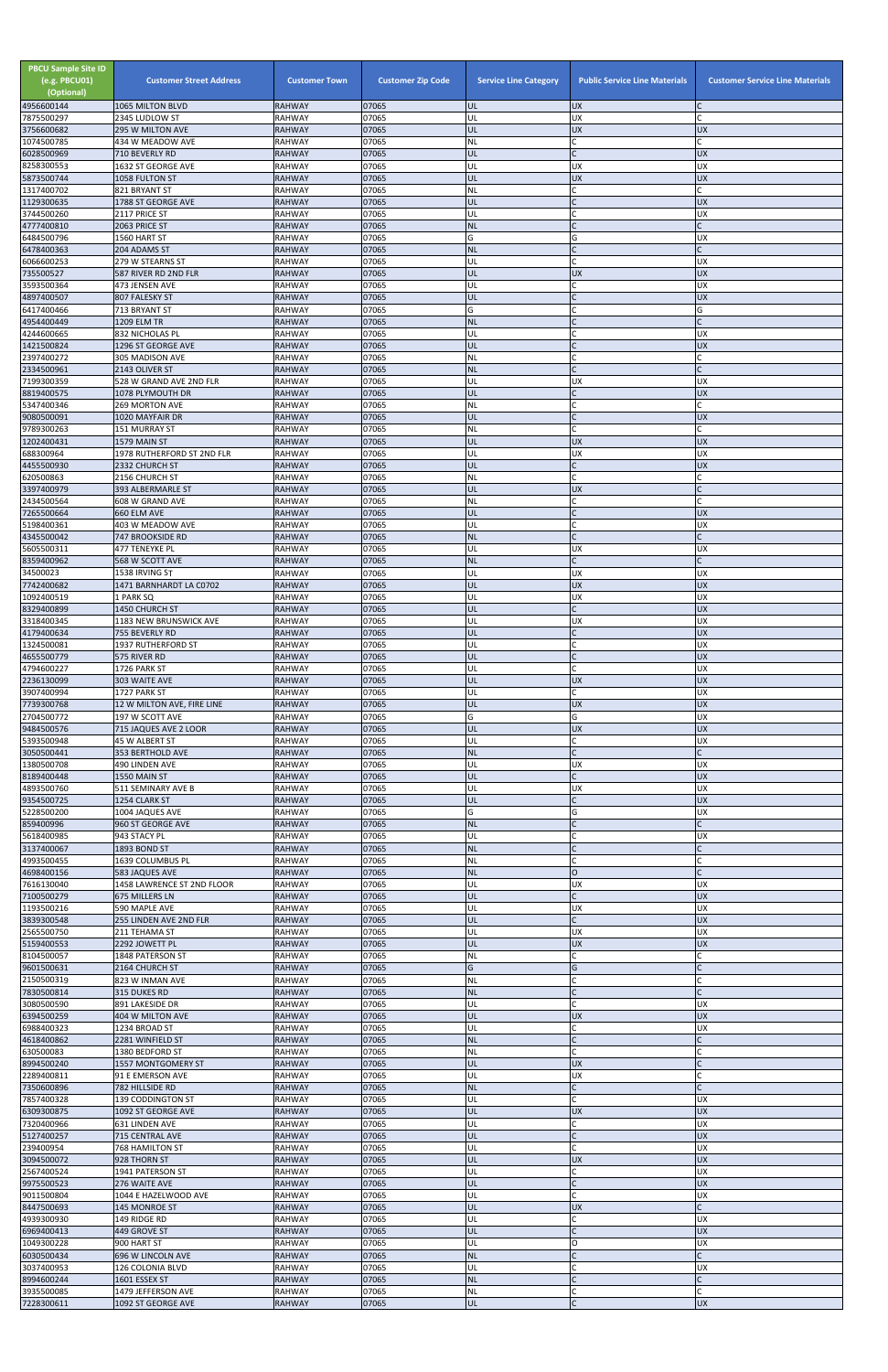| <b>PBCU Sample Site ID</b><br>(e.g. PBCU01)<br>(Optional)<br>8839300101 | <b>Customer Street Address</b><br>387 DUKES RD  | <b>Customer Town</b><br><b>RAHWAY</b> | <b>Customer Zip Code</b><br>07065 | <b>Service Line Category</b><br>UL | <b>Public Service Line Materials</b><br>lC. | <b>Customer Service Line Materials</b><br>UX |
|-------------------------------------------------------------------------|-------------------------------------------------|---------------------------------------|-----------------------------------|------------------------------------|---------------------------------------------|----------------------------------------------|
| 1858300518                                                              | 1188 WESTFIELD AVE                              | <b>RAHWAY</b>                         | 07065                             | <b>NL</b>                          | lc.                                         |                                              |
| 5146130009<br>8830500488                                                | <b>658 JACKSON AVE</b><br><b>80 RUDOLPH AVE</b> | <b>RAHWAY</b><br><b>RAHWAY</b>        | 07065<br>07065                    | UL<br>UL                           | <b>UX</b><br>lc.                            | <b>UX</b><br><b>UX</b>                       |
| 6425500365                                                              | 755 BROOKSIDE RD                                | <b>RAHWAY</b>                         | 07065                             | NL                                 | lc.                                         |                                              |
| 4605500124<br>5945400631                                                | 575 TENEYKE PL                                  | <b>RAHWAY</b><br><b>RAHWAY</b>        | 07065<br>07065                    | UL<br>UL                           | <b>UX</b><br><b>UX</b>                      |                                              |
| 5153500639                                                              | 138 RIDGE RD<br>316 MAPLE AVE                   | <b>RAHWAY</b>                         | 07065                             | UL                                 | $\overline{C}$                              | <b>UX</b>                                    |
| 5867400729                                                              | 804 NICHOLAS PL                                 | <b>RAHWAY</b>                         | 07065                             | UL                                 | lC.                                         | <b>UX</b>                                    |
| 6415400196<br>4344500103                                                | 1121 MADISON HILL RD<br>347 WASHINGTON ST       | <b>RAHWAY</b><br><b>RAHWAY</b>        | 07065<br>07065                    | <b>NL</b><br>UL                    | $\mathsf{C}$<br>C                           | <b>UX</b>                                    |
| 458400238                                                               | 2158 LUDLOW ST                                  | <b>RAHWAY</b>                         | 07065                             | UL                                 | lC.                                         | <b>UX</b>                                    |
| 8862500050<br>1264400445                                                | 546 TENEYKE PL<br>1430 LAWRENCE ST 1ST FLOOR    | <b>RAHWAY</b><br><b>RAHWAY</b>        | 07065<br>07065                    | UL<br>UL                           | lc.<br><b>UX</b>                            | UX<br><b>UX</b>                              |
| 2214500564                                                              | <b>298 CENTRAL AVE</b>                          | <b>RAHWAY</b>                         | 07065                             | UL                                 | lC.                                         | UX                                           |
| 4593500177                                                              | 435 JENSEN AVE                                  | <b>RAHWAY</b>                         | 07065                             | UL                                 | <b>UX</b>                                   | <b>UX</b>                                    |
| 6470500177<br>3370500567                                                | 1375 LAMBERT ST<br>589 SEMINARY AVE             | <b>RAHWAY</b><br><b>RAHWAY</b>        | 07065<br>07065                    | UL<br><b>NL</b>                    | <b>UX</b><br>$\mathsf{C}$                   | <b>UX</b>                                    |
| 1764500722                                                              | 1003 TRUSSLER PL                                | <b>RAHWAY</b>                         | 07065                             | NL                                 | IC                                          |                                              |
| 9929400589<br>1298400074                                                | 105 JAMES TR<br>1143 GRESLIN TR                 | <b>RAHWAY</b><br><b>RAHWAY</b>        | 07065<br>07065                    | <b>NL</b><br>UL                    | $\mathsf{C}$<br>C                           | UX                                           |
| 902500988                                                               | 1137 KLINE PL                                   | <b>RAHWAY</b>                         | 07065                             | UL                                 | lC.                                         | <b>UX</b>                                    |
| 9155500480                                                              | 1273 FULTON ST                                  | <b>RAHWAY</b>                         | 07065                             | NL                                 | $\mathsf{C}$                                |                                              |
| 8128500469<br>2234500035                                                | 285 W HAZELWOOD AVE<br>2280 ELIZABETH AVE       | <b>RAHWAY</b><br><b>RAHWAY</b>        | 07065<br>07065                    | UL<br>UL                           | IC<br>lc.                                   | <b>UX</b><br><b>UX</b>                       |
| 1868400711                                                              | 510 ALDEN DR                                    | <b>RAHWAY</b>                         | 07065                             | <b>NL</b>                          | lC.                                         | $\mathsf{C}$                                 |
| 3960500401<br>980500032                                                 | <b>521 ORCHARD ST</b><br>390 MADISON AVE        | <b>RAHWAY</b><br><b>RAHWAY</b>        | 07065<br>07065                    | UL<br>UL                           | <b>UX</b><br>$\mathsf{C}$                   | <b>UX</b>                                    |
| 3893500207                                                              | 117 RIDGE RD                                    | <b>RAHWAY</b>                         | 07065                             | <b>NL</b>                          | C                                           |                                              |
| 7840500274                                                              | 371 SYCAMORE ST                                 | <b>RAHWAY</b>                         | 07065                             | UL                                 | IC                                          | <b>UX</b>                                    |
| 666400122<br>7201600562                                                 | 819 NICHOLAS PL<br>401 W MEADOW AVE             | <b>RAHWAY</b><br><b>RAHWAY</b>        | 07065<br>07065                    | UL<br><b>NL</b>                    | lC.<br>$\mathsf{C}$                         | <b>UX</b>                                    |
| 3155500718                                                              | 1302 CLARK ST                                   | <b>RAHWAY</b>                         | 07065                             | UL                                 | C                                           | UX                                           |
| 4817400433                                                              | 392 LOWER ALDEN DR                              | <b>RAHWAY</b>                         | 07065<br>07065                    | <b>NL</b><br>UL                    | IC<br>lC.                                   |                                              |
| 7528400458<br>2584400328                                                | 952 ROSS ST<br>409 JOHNSON ST UNIT #106         | <b>RAHWAY</b><br><b>RAHWAY</b>        | 07065                             | UL                                 | <b>UX</b>                                   | UX<br><b>UX</b>                              |
| 4880500553                                                              | 513 W MEADOW AVE                                | <b>RAHWAY</b>                         | 07065                             | UL                                 | C                                           | UX                                           |
| 4598400684<br>4839400501                                                | 1167 BRYANT ST<br>266 TERRACE ST                | <b>RAHWAY</b><br><b>RAHWAY</b>        | 07065<br>07065                    | G<br>UL                            | <b>UX</b>                                   | G                                            |
| 7737400198                                                              | 1924 HENRY ST                                   | <b>RAHWAY</b>                         | 07065                             | <b>NL</b>                          | lc.                                         |                                              |
| 8415400988                                                              | 370 HAMILTON ST                                 | <b>RAHWAY</b>                         | 07065                             | UL                                 | <b>UX</b>                                   | <b>UX</b>                                    |
| 3778500542<br>1885400570                                                | 67 W CHERRY ST<br>1808 PATERSON ST              | <b>RAHWAY</b><br><b>RAHWAY</b>        | 07065<br>07065                    | UL<br>UL                           | <b>UX</b><br>lC.                            | <b>UX</b><br><b>UX</b>                       |
| 1075500719                                                              | 1895 HENRY ST                                   | <b>RAHWAY</b>                         | 07065                             | <b>NL</b>                          | $\mathsf{C}$                                |                                              |
| 7307400190<br>2614500934                                                | <b>244 OAK ST</b><br>1059 RICHARD BLVD          | <b>RAHWAY</b><br><b>RAHWAY</b>        | 07065<br>07065                    | UL<br><b>NL</b>                    | lC.<br>$\overline{C}$                       | <b>UX</b>                                    |
| 9890500531                                                              | 1075 FULTON ST                                  | <b>RAHWAY</b>                         | 07065                             | <b>NL</b>                          | $\mathsf{C}$                                |                                              |
| 684500799                                                               | 1793 NEWTON ST                                  | <b>RAHWAY</b>                         | 07065                             | UL                                 |                                             | <b>UX</b>                                    |
| 8122500717<br>6254500823                                                | 492 BOOTH CT<br>1029 LEESVILLE AVE              | <b>RAHWAY</b><br><b>RAHWAY</b>        | 07065<br>07065                    | NL<br><b>NL</b>                    | lC.<br>$\overline{C}$                       |                                              |
| 2327400580                                                              | 1617 GORDON PL                                  | <b>RAHWAY</b>                         | 07065                             | UL                                 | lC.                                         | UX                                           |
| 9290500432<br>5370500181                                                | 287 PLAINFIELD AVE<br>725 SEMINARY AVE 2ND FLR  | <b>RAHWAY</b><br><b>RAHWAY</b>        | 07065<br>07065                    | UL<br>UL                           | <b>UX</b><br><b>UX</b>                      | C<br>UX                                      |
| 259400766                                                               | 673 W SCOTT AVE                                 | <b>RAHWAY</b>                         | 07065                             | <b>UL</b>                          | $\mathsf{C}$                                | <b>UX</b>                                    |
| 58300807                                                                | 1080 RANDOLPH AVE                               | <b>RAHWAY</b>                         | 07065                             | UL                                 | <b>UX</b>                                   | UX                                           |
| 9330500359<br>1983500173                                                | 505 UNION ST<br>178 LINDEN AVE                  | <b>RAHWAY</b><br><b>RAHWAY</b>        | 07065<br>07065                    | UL<br>UL                           | <b>UX</b><br>lC.                            | <b>UX</b><br><b>UX</b>                       |
| 1069400408                                                              | 1011 JAQUES AVE                                 | <b>RAHWAY</b>                         | 07065                             | UL                                 | $\mathsf{C}$                                | <b>UX</b>                                    |
| 4214400238<br>7209400078                                                | 1126 STONE ST<br>616 CORA PL                    | <b>RAHWAY</b><br><b>RAHWAY</b>        | 07065<br>07065                    | UL<br>G                            | C<br>G                                      | <b>UX</b><br><b>UX</b>                       |
| 9878400840                                                              | 2340 WHITTIER ST                                | <b>RAHWAY</b>                         | 07065                             | UL                                 | <b>UX</b>                                   | <b>UX</b>                                    |
| 6283500209                                                              | 2183 WHITTIER ST                                | <b>RAHWAY</b>                         | 07065                             | UL                                 | lC.                                         | <b>UX</b>                                    |
| 2249400615<br>983500743                                                 | 549 W INMAN AVE<br>2165 PRICE ST                | <b>RAHWAY</b><br><b>RAHWAY</b>        | 07065<br>07065                    | UL<br><b>NL</b>                    | <b>UX</b><br>$\mathsf{C}$                   | UX                                           |
| 6620500156                                                              | 255 W SCOTT AVE                                 | <b>RAHWAY</b>                         | 07065                             | UL                                 | C                                           | UX                                           |
| 8906130054<br>377400641                                                 | 1076 BROAD ST<br>48 W HAZELWOOD AVE             | <b>RAHWAY</b><br><b>RAHWAY</b>        | 07065<br>07065                    | UL<br>UL                           | $\overline{C}$<br>C                         | <b>UX</b><br><b>UX</b>                       |
| 6409400581                                                              | 1463 PINEWOOD ST                                | <b>RAHWAY</b>                         | 07065                             | <b>NL</b>                          | $\mathsf C$                                 |                                              |
| 7593500790                                                              | 499 CORNELL AVE                                 | <b>RAHWAY</b>                         | 07065                             | <b>NL</b>                          | $\mathsf{C}$                                |                                              |
| 8409300434<br>2393500921                                                | 886 APGAR TR<br>1081 BRYANT ST                  | <b>RAHWAY</b><br><b>RAHWAY</b>        | 07065<br>07065                    | UL<br><b>NL</b>                    | $\mathsf{C}$<br>C                           | <b>UX</b>                                    |
| 8478400125                                                              | 969 MAIN ST                                     | <b>RAHWAY</b>                         | 07065                             | <b>NL</b>                          | $\mathsf{C}$                                |                                              |
| 3596400567<br>1017400573                                                | 1550 CHURCH ST<br>911 MIDWOOD DR                | <b>RAHWAY</b><br><b>RAHWAY</b>        | 07065<br>07065                    | UL<br>UL                           | C<br>lc.                                    | <b>UX</b><br><b>UX</b>                       |
| 5775500959                                                              | 2346 ELIZABETH AVE                              | <b>RAHWAY</b>                         | 07065                             | UL                                 | <b>UX</b>                                   | <b>UX</b>                                    |
| 4411500742<br>1856400446                                                | 126 E LAKE AVE                                  | <b>RAHWAY</b>                         | 07065<br>07065                    | UL<br>UL                           | <b>UX</b><br><b>UX</b>                      | <b>UX</b><br><b>UX</b>                       |
| 5629500402                                                              | 1377 BRYANT ST<br>2174 ELIZABETH AVE 2F         | <b>RAHWAY</b><br><b>RAHWAY</b>        | 07065                             | UL                                 | UX                                          | <b>UX</b>                                    |
| 3588300174                                                              | 1444 LAWRENCE ST 2ND FLOOR                      | <b>RAHWAY</b>                         | 07065                             | UL                                 | <b>UX</b>                                   | UX                                           |
| 1834600085<br>7147400355                                                | 1361 FRANKLIN ST<br>2274 ST GEORGE AVE          | <b>RAHWAY</b><br><b>RAHWAY</b>        | 07065<br>07065                    | UL<br>IUL.                         | $\mathsf{C}$<br>IC.                         | <b>UX</b><br>Jυχ                             |
| 4428400604                                                              | 316 TERRACE ST                                  | <b>RAHWAY</b>                         | 07065                             | UL                                 | <b>UX</b>                                   |                                              |
| 802500746<br>8449400625                                                 | 2228 CHURCH ST                                  | <b>RAHWAY</b>                         | 07065                             | UL                                 | C.                                          | <b>UX</b>                                    |
| 2780500578                                                              | 717 W SCOTT AVE<br>662 BRYANT ST                | <b>RAHWAY</b><br><b>RAHWAY</b>        | 07065<br>07065                    | UL<br>UL                           | <b>UX</b><br>C                              | C<br><b>UX</b>                               |
| 4466400160                                                              | 530 SEMINARY AVE                                | <b>RAHWAY</b>                         | 07065                             |                                    |                                             | <b>UX</b>                                    |
| 8041500042<br>2702600506                                                | 266 JEFFERSON AVE<br>826 W SCOTT AVE            | <b>RAHWAY</b><br><b>RAHWAY</b>        | 07065<br>07065                    | UL<br><b>NL</b>                    | $\mathsf{C}$<br>$\mathsf{C}$                | <b>UX</b>                                    |
| 5496400802                                                              | 767 CENTRAL AVE                                 | <b>RAHWAY</b>                         | 07065                             | NL                                 | C                                           |                                              |
| 2018400891                                                              | 1108 CHARLOTTE PL                               | <b>RAHWAY</b>                         | 07065                             | <b>NL</b>                          | lC.                                         |                                              |
| 3290500908<br>2924500845                                                | 196 JEFFERSON AVE<br>164 JENSEN AVE             | <b>RAHWAY</b><br><b>RAHWAY</b>        | 07065<br>07065                    | UL<br><b>NL</b>                    | C<br>$\overline{C}$                         | <b>UX</b>                                    |
| 7224500231                                                              | 103 W MILTON AVE 1ST FLR                        | <b>RAHWAY</b>                         | 07065                             | UL                                 | C.                                          | <b>UX</b>                                    |
| 8280500399<br>2986400213                                                | 1145 FULTON ST<br>368 SULIVAN CT                | <b>RAHWAY</b><br><b>RAHWAY</b>        | 07065<br>07065                    | UL<br>UL                           | <b>UX</b><br>C.                             | <b>UX</b><br><b>UX</b>                       |
| 9495400999                                                              | 742 AUDREY DR                                   | <b>RAHWAY</b>                         | 07065                             | UL                                 | $\overline{C}$                              | <b>UX</b>                                    |
| 6178500032                                                              | 110 MADISON AVE                                 | <b>RAHWAY</b>                         | 07065                             | UL                                 | <b>UX</b>                                   | <b>UX</b>                                    |
| 3708300955<br>9425500329                                                | 1041 HAMILTON ST<br>296 W EMERSON AVE           | <b>RAHWAY</b><br><b>RAHWAY</b>        | 07065<br>07065                    | UL<br>UL                           | <b>UX</b><br>C                              | <b>UX</b><br><b>UX</b>                       |
| 6314500868                                                              | 957 RICHARD BLVD                                | <b>RAHWAY</b>                         | 07065                             | UL                                 | $\mathsf C$                                 | <b>XN</b>                                    |
| 1258300425                                                              | 2174 ELIZABETH AVE 1R                           | RAHWAY                                | 07065                             | G                                  | G                                           | UX                                           |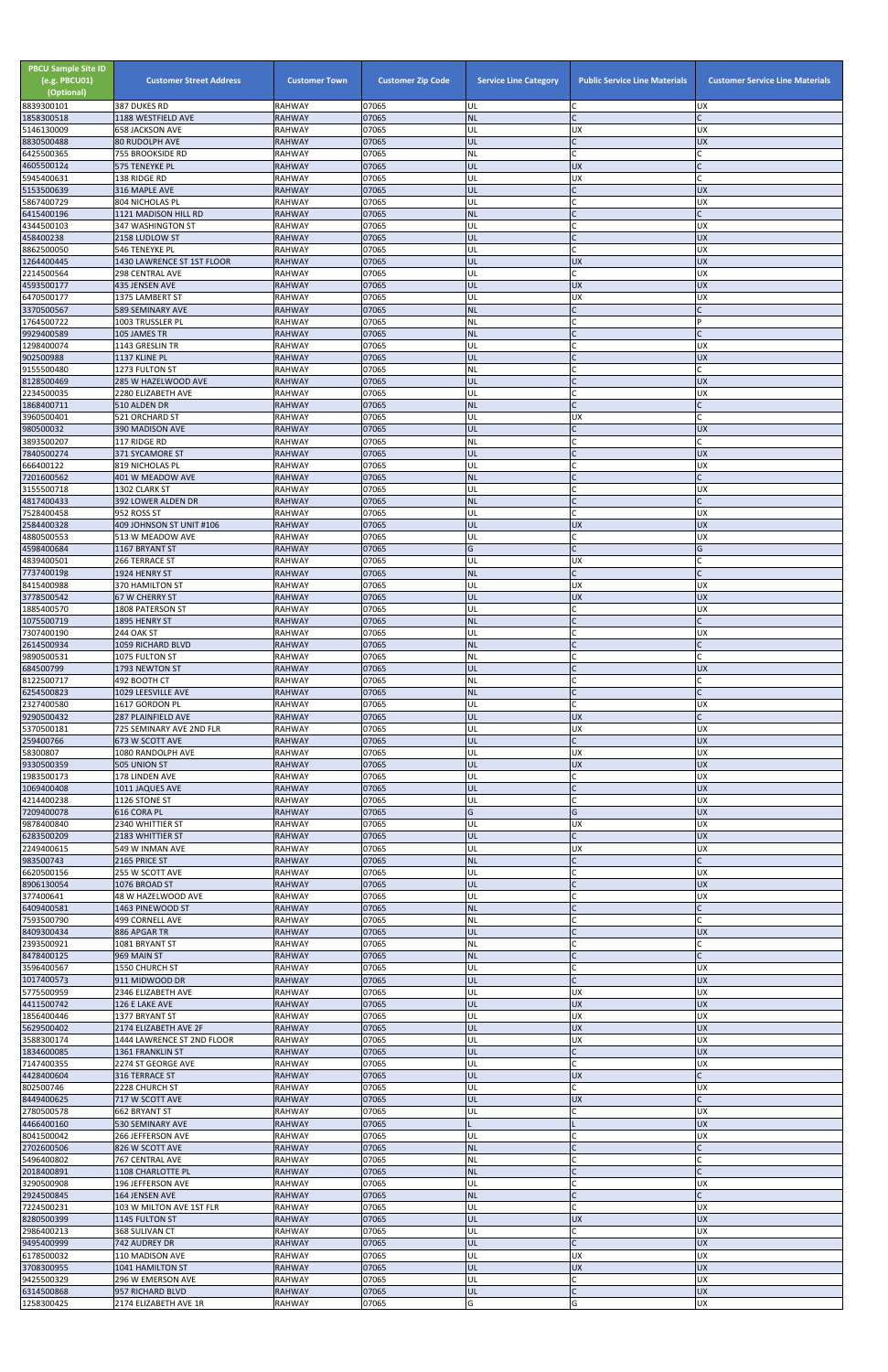| <b>PBCU Sample Site ID</b><br>(e.g. PBCU01)<br>(Optional) | <b>Customer Street Address</b>                       | <b>Customer Town</b>           | <b>Customer Zip Code</b> | <b>Service Line Category</b> | <b>Public Service Line Materials</b> | <b>Customer Service Line Materials</b> |
|-----------------------------------------------------------|------------------------------------------------------|--------------------------------|--------------------------|------------------------------|--------------------------------------|----------------------------------------|
| 9050500386<br>3490500506                                  | 50 JOHN PL<br>74 RIDGE RD                            | <b>RAHWAY</b><br><b>RAHWAY</b> | 07065<br>07065           | <b>NL</b><br>UL              | $\mathsf{C}$                         | <b>UX</b>                              |
| 9087400806                                                | 392 W GRAND AVE                                      | <b>RAHWAY</b>                  | 07065                    | G                            | $\mathsf{C}$                         | G                                      |
| 4648400415<br>3193500638                                  | 2293 LUDLOW ST<br>566 MAPLE AVE 2ND FLR              | <b>RAHWAY</b><br><b>RAHWAY</b> | 07065<br>07065           | NL<br>UL                     | $\mathsf{C}$<br><b>UX</b>            |                                        |
| 4400500141                                                | 469 ELM AVE                                          | <b>RAHWAY</b>                  | 07065                    | UL                           | $\mathsf{C}$                         | <b>UX</b>                              |
| 6337400902<br>6020400511                                  | <b>460 ORCHARD ST</b><br>1465 IRVING ST FPC          | <b>RAHWAY</b><br><b>RAHWAY</b> | 07065<br>07065           | UL<br>UL                     | <b>UX</b><br><b>UX</b>               | $\Gamma$<br><b>UX</b>                  |
| 2453500925                                                | 710 W MEADOW AVE                                     | <b>RAHWAY</b>                  | 07065                    | UL                           | <b>UX</b>                            | <b>UX</b>                              |
| 287400245<br>2424500002                                   | 1197 PIERPONT ST<br><b>665 E GRAND AVE</b>           | <b>RAHWAY</b><br><b>RAHWAY</b> | 07065<br>07065           | UL<br>UL                     | $\mathsf{C}$<br>$\mathsf C$          | <b>UX</b><br><b>UX</b>                 |
| 4397400541                                                | 374 ALBERMARLE ST                                    | <b>RAHWAY</b>                  | 07065                    | NL                           | $\mathsf{C}$                         | C                                      |
| 5977400651<br>9986500508                                  | 1091 THIRZA PL<br>184 E ALBERT ST                    | <b>RAHWAY</b><br><b>RAHWAY</b> | 07065<br>07065           | UL<br>UL                     | <b>UX</b><br><b>UX</b>               | <b>UX</b>                              |
| 1914500944                                                | 1031 LEESVILLE AVE                                   | <b>RAHWAY</b>                  | 07065                    | UL                           | <b>UX</b>                            |                                        |
| 3040500962<br>6056920081                                  | 461 W INMAN AVE<br>486 EAST MILTON / GROVER CLEVELA  | RAHWAY<br><b>RAHWAY</b>        | 07065<br>07065           | UL<br>UL                     | $\mathsf{C}$<br>$\overline{O}$       | <b>UX</b><br><b>UX</b>                 |
| 6953400292                                                | 1111 MADISON HILL RD                                 | <b>RAHWAY</b>                  | 07065                    | NL                           |                                      |                                        |
| 6496500247<br>4019300568                                  | 123 JACKSON AVE<br><b>161 PRINCETON AVE</b>          | <b>RAHWAY</b><br><b>RAHWAY</b> | 07065<br>07065           | UL<br>UL                     | $\mathsf{C}$                         | <b>UX</b><br><b>UX</b>                 |
| 8509400293                                                | 120 LENTZ CT                                         | <b>RAHWAY</b>                  | 07065                    | UL                           | $\mathsf{C}$                         | <b>UX</b>                              |
| 3689300133<br>2456600939                                  | 681 MILL ST                                          | <b>RAHWAY</b><br><b>RAHWAY</b> | 07065<br>07065           | UL<br><b>NL</b>              | C<br>$\Gamma$                        | <b>UX</b><br>$\mathsf{C}$              |
| 9114400857                                                | 950 HAMILTON ST<br>194 W GRAND AVE                   | <b>RAHWAY</b>                  | 07065                    | UL                           |                                      | <b>UX</b>                              |
| 8640500197                                                | 1043 JAQUES AVE                                      | <b>RAHWAY</b>                  | 07065<br>07065           | UL                           | $\mathsf{C}$                         | <b>UX</b>                              |
| 1654500118<br>358300516                                   | 1021 DI ANTONIO DR<br>1620 ST GEORGE AVE             | <b>RAHWAY</b><br><b>RAHWAY</b> | 07065                    | UL<br>UL                     |                                      | <b>UX</b><br><b>UX</b>                 |
| 7256400603                                                | 1824 LUDLOW ST                                       | <b>RAHWAY</b>                  | 07065                    | UL                           | $\mathsf{C}$<br>$\mathsf{C}$         | <b>UX</b>                              |
| 9734500842<br>5696400987                                  | 1713 ESSEX ST<br>1900 MONTGOMERY ST                  | <b>RAHWAY</b><br><b>RAHWAY</b> | 07065<br>07065           | <b>NL</b><br><b>NL</b>       | $\mathsf{C}$                         |                                        |
| 3030500506                                                | 901 RAYHON TR                                        | <b>RAHWAY</b>                  | 07065                    | UL                           | $\mathsf C$                          | <b>UX</b>                              |
| 7705400124<br>3710500015                                  | 956 RAYHON TR<br>373 JEFFERSON AVE                   | <b>RAHWAY</b><br><b>RAHWAY</b> | 07065<br>07065           | UL<br>UL                     | <b>UX</b><br>$\mathsf{C}$            | <b>UX</b><br><b>UX</b>                 |
| 9589300880                                                | 1299 MAIN ST                                         | <b>RAHWAY</b>                  | 07065                    | UL                           | <b>UX</b>                            | <b>UX</b>                              |
| 8140500251<br>5000500054                                  | 90 W MILTON AVE<br>984 HAMILTON ST                   | <b>RAHWAY</b><br><b>RAHWAY</b> | 07065<br>07065           | UL<br>UL                     | $\overline{O}$<br>$\mathsf{C}$       | <b>UX</b><br><b>UX</b>                 |
| 9084500385                                                | <b>1276 BRIARCLIFF DR</b>                            | <b>RAHWAY</b>                  | 07065                    | UL                           | <b>UX</b>                            | <b>UX</b>                              |
| 4439400135<br>2914500016                                  | 1581 COLUMBUS PL<br>2161 STATE HWY RTE 1             | <b>RAHWAY</b><br>RAHWAY        | 07065<br>07065           | NL<br><b>UL</b>              | $\mathsf{C}$<br><b>UX</b>            | <b>IDX</b>                             |
| 96500058                                                  | 169 E HAZELWOOD AVE                                  | <b>RAHWAY</b>                  | 07065                    | UL                           | C                                    | <b>UX</b>                              |
| 8776400531<br>3064500212                                  | 733 BRYANT ST<br>2109 PRICE ST                       | <b>RAHWAY</b><br><b>RAHWAY</b> | 07065<br>07065           | <b>NL</b><br>UL              | $\mathsf{C}$                         | <b>UX</b>                              |
| 2077400186                                                | 806 FALESKY ST                                       | <b>RAHWAY</b>                  | 07065                    | UL                           | <b>UX</b>                            | <b>UX</b>                              |
| 7378400163<br>7499400865                                  | 1630 ESSEX ST<br><b>619 CENTRAL AVE</b>              | <b>RAHWAY</b><br><b>RAHWAY</b> | 07065<br>07065           | UL<br>UL                     | <b>UX</b><br>$\mathsf{C}$            | <b>UX</b><br><b>UX</b>                 |
| 4819400423                                                | 1474 NEW CHURCH ST                                   | <b>RAHWAY</b>                  | 07065                    | UL                           | <b>UX</b>                            | <b>UX</b>                              |
| 9602600779<br>4730500812                                  | 1758 WHITTIER ST 2ND FLR<br><b>463 JEFFERSON AVE</b> | <b>RAHWAY</b><br><b>RAHWAY</b> | 07065<br>07065           | UL<br>UL                     | <b>UX</b><br>$\mathsf{C}$            | <b>UX</b><br><b>UX</b>                 |
| 2684500416                                                | 433 RIVER RD                                         | <b>RAHWAY</b>                  | 07065                    | <b>NL</b>                    | $\mathsf{C}$                         |                                        |
| 6857400183<br>163700087                                   | 151 W INMAN AVE<br>180 MONROE ST                     | <b>RAHWAY</b><br><b>RAHWAY</b> | 07065<br>07065           | NL<br><b>NL</b>              |                                      |                                        |
| 1219300519                                                | 1903 BOND ST                                         | <b>RAHWAY</b>                  | 07065                    | UL                           |                                      | <b>UX</b>                              |
| 1678400555<br>7453500808                                  | 2367 ALLEN ST<br><b>463 PRINCETON AVE</b>            | <b>RAHWAY</b><br><b>RAHWAY</b> | 07065<br>07065           | UL<br><b>NL</b>              | $\mathsf{C}$<br>$\mathsf C$          | <b>UX</b>                              |
| 7824500732                                                | 450 JENSEN AVE                                       | <b>RAHWAY</b>                  | 07065                    | <b>NL</b>                    | $\mathsf{C}$                         |                                        |
| 683600365<br>9396400997                                   | 1135 MAYFAIR DR<br>990 WESTFIELD AVE                 | <b>RAHWAY</b><br><b>RAHWAY</b> | 07065<br>07065           | UL<br><b>NL</b>              | <b>UX</b><br>$\mathsf{C}$            | <b>UX</b><br>$\mathsf{C}$              |
| 6145500908                                                | 430 W MILTON AVE                                     | <b>RAHWAY</b>                  | 07065                    | UL                           | C                                    | <b>UX</b>                              |
| 1249400390<br>2817400625                                  | 627 GROVE ST<br>523 LOWER ALDEN DR                   | <b>RAHWAY</b><br><b>RAHWAY</b> | 07065<br>07065           | <b>NL</b><br>NL              |                                      |                                        |
| 1539400433                                                | 752 E MILTON AVE                                     | <b>RAHWAY</b>                  | 07065                    | <b>NL</b>                    | $\mathsf{C}$                         |                                        |
| 6250500094<br>6544500211                                  | <b>644 THOMAS PL</b><br>405 KOENIG PL                | <b>RAHWAY</b><br><b>RAHWAY</b> | 07065<br>07065           | UL<br><b>NL</b>              | <b>UX</b><br>$\mathsf C$             | <b>UX</b>                              |
| 2802500401                                                | 952 MAURICE AVE                                      | <b>RAHWAY</b>                  | 07065                    | <b>NL</b>                    | $\mathsf{C}$                         |                                        |
| 5544500184<br>510500666                                   | 372 LOWER ALDEN DR<br>112 RUSSELL AVE                | <b>RAHWAY</b><br><b>RAHWAY</b> | 07065<br>07065           | UL<br>UL                     | $\mathsf{C}$<br>$\mathsf{C}$         | <b>UX</b><br><b>UX</b>                 |
| 8707400892                                                | 312 W INMAN AVE                                      | <b>RAHWAY</b>                  | 07065                    | <b>NL</b>                    | $\mathsf{C}$                         | $\mathsf{C}$                           |
| 1742400399                                                | 70 MONROE ST 1A                                      | <b>RAHWAY</b>                  | 07065                    | UL                           | <b>UX</b>                            | <b>UX</b>                              |
| 8528500351<br>6793500145                                  | 671 W MEADOW AVE<br>118 JAMES TR                     | <b>RAHWAY</b><br><b>RAHWAY</b> | 07065<br>07065           | <b>NL</b><br>UL              | $\mathsf{C}$                         | <b>UX</b>                              |
| 5840500297<br>5898300891                                  | 449 STANLEY PL<br>216 ST GEORGE AVE                  | <b>RAHWAY</b><br><b>RAHWAY</b> | 07065<br>07065           | <b>NL</b><br>NL              | $\mathsf C$<br>$\mathsf{C}$          | C                                      |
| 5942400914                                                | 1035 W LAKE AVE                                      | <b>RAHWAY</b>                  | 07065                    | UL                           | <b>UX</b>                            | <b>UX</b>                              |
| 8927400574                                                | 40 W INMAN AVE                                       | <b>RAHWAY</b>                  | 07065                    | <b>NL</b>                    | C<br>$\mathsf{C}$                    | Ċ                                      |
| 3850600886<br>5882500780                                  | 566 JAQUES AVE<br>247 ELM AVE                        | <b>RAHWAY</b><br><b>RAHWAY</b> | 07065<br>07065           | UL<br>UL                     | $\mathsf{C}$                         | <b>UX</b><br><b>UX</b>                 |
| 7530500507                                                | 1486 VALLEY RD                                       | <b>RAHWAY</b>                  | 07065                    | UL                           | <b>UX</b>                            | <b>UX</b>                              |
| 4383500219<br>3136130019                                  | 577 JACKSON AVE<br>279 LAFAYETTE ST                  | <b>RAHWAY</b><br><b>RAHWAY</b> | 07065<br>07065           | UL<br>G                      | <b>UX</b><br>G                       | <b>UX</b><br><b>UX</b>                 |
| 4667400874                                                | 1715 PARK ST                                         | <b>RAHWAY</b>                  | 07065                    | UL                           | $\mathsf{C}$                         | <b>UX</b>                              |
| 2958400174<br>456400303                                   | 791 FALESKY ST<br>1153 WESTFIELD AVE                 | <b>RAHWAY</b><br><b>RAHWAY</b> | 07065<br>07065           | <b>NL</b><br><b>NL</b>       | P                                    | Ċ                                      |
| 6100500968                                                | 1400 CHURCH ST                                       | <b>RAHWAY</b>                  | 07065                    | UL                           | <b>UX</b>                            |                                        |
| 4142500552<br>339400006                                   | 2383 COLONIAL DR<br>2018 BARNETT ST                  | RAHWAY<br><b>RAHWAY</b>        | 07065<br>07065           | UL<br>UL                     | C<br>$\mathsf{C}$                    | <b>UX</b><br><b>UX</b>                 |
| 5940500451                                                | 631 W MEADOW AVE                                     | <b>RAHWAY</b>                  | 07065                    | UL                           | $\mathsf{C}$                         | <b>UX</b>                              |
| 6410500318<br>4650500490                                  | 253 DUKES RD<br><b>640 HARRISON ST</b>               | <b>RAHWAY</b><br><b>RAHWAY</b> | 07065<br>07065           | <b>NL</b><br>UL              | $\mathsf{C}$<br>$\mathsf{C}$         | <b>UX</b>                              |
| 3575500418                                                | 235 LAFAYETTE ST                                     | <b>RAHWAY</b>                  | 07065                    | UL                           | <b>UX</b>                            | <b>UX</b>                              |
| 1634600254<br>2183500385                                  | 399 MADISON AVE<br>2333 WINFIELD ST                  | <b>RAHWAY</b><br><b>RAHWAY</b> | 07065<br>07065           | UL<br><b>NL</b>              | <b>UX</b><br>$\mathsf{C}$            | <b>UX</b>                              |
| 6244500564                                                | 69 W LAKE AVE                                        | <b>RAHWAY</b>                  | 07065                    | <b>NL</b>                    | $\mathsf{C}$                         |                                        |
| 3709400973<br>9163400704                                  | 1957 WALL ST<br>1755 ESSEX ST                        | <b>RAHWAY</b><br>RAHWAY        | 07065<br>07065           | <b>NL</b><br>UL              | $\mathsf{C}$<br><b>UX</b>            | <b>UX</b>                              |
| 5194500997                                                | 966 STACY PL                                         | <b>RAHWAY</b>                  | 07065                    | <b>NL</b>                    |                                      |                                        |
| 4070500717<br>6020500515                                  | 165 CONCORD ST<br>1812 BRADY CT                      | <b>RAHWAY</b><br><b>RAHWAY</b> | 07065<br>07065           | <b>NL</b><br><b>NL</b>       | $\mathsf{C}$<br>$\mathsf{C}$         |                                        |
| 1333500111                                                | 1825 RUTHERFORD ST                                   | RAHWAY                         | 07065                    | UL                           | C                                    | <b>UX</b>                              |
| 5129300329<br>7969400231                                  | 866 WESTFIELD AVE<br>475 SYCAMORE ST                 | <b>RAHWAY</b><br><b>RAHWAY</b> | 07065<br>07065           | UL<br>UL                     | $\mathsf{C}$<br>$\mathsf{C}$         | <b>UX</b><br><b>UX</b>                 |
| 5309300379                                                | 2154 ST GEORGE AVE                                   | <b>RAHWAY</b>                  | 07065                    | $\sf NL$                     | $\mathsf C$                          | $\mathsf{C}$                           |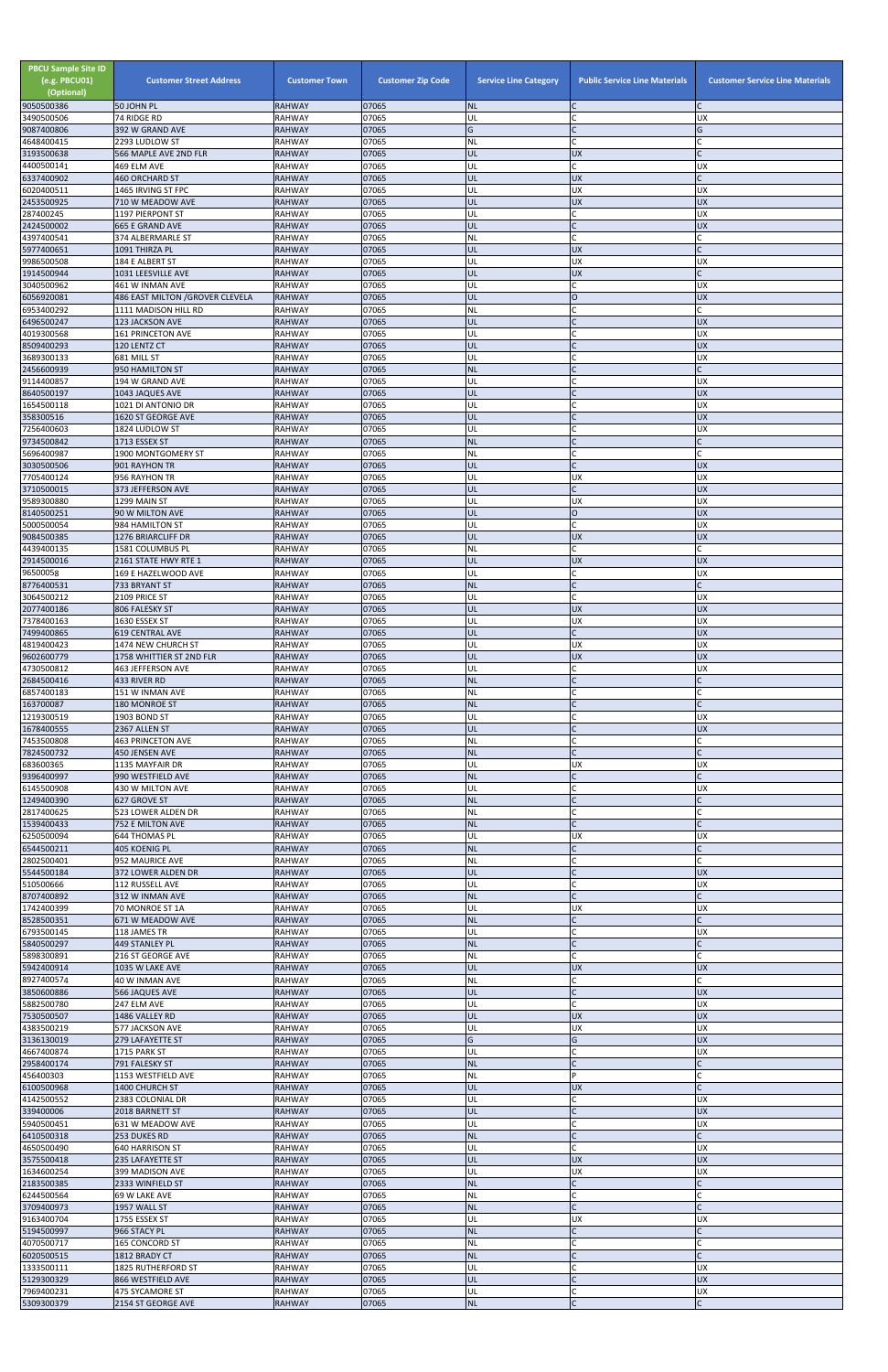| <b>PBCU Sample Site ID</b><br>(e.g. PBCU01)<br>(Optional)<br>2519400299 | <b>Customer Street Address</b><br>464 LINDEN AVE | <b>Customer Town</b><br><b>RAHWAY</b> | <b>Customer Zip Code</b><br>07065 | <b>Service Line Category</b><br><b>NL</b> | <b>Public Service Line Materials</b> | <b>Customer Service Line Materials</b> |
|-------------------------------------------------------------------------|--------------------------------------------------|---------------------------------------|-----------------------------------|-------------------------------------------|--------------------------------------|----------------------------------------|
| 5582500011                                                              | 1210 BROADWAY                                    | <b>RAHWAY</b>                         | 07065                             | UL                                        |                                      | <b>UX</b>                              |
| 1139400484                                                              | 79 COLONIA BLVD<br>326 MAPLE AVE                 | RAHWAY<br><b>RAHWAY</b>               | 07065<br>07065                    | NL<br>ŰĹ                                  | $\mathsf{C}$<br>$\mathsf{C}$         | <b>UX</b>                              |
| 9783600933<br>9229300077                                                | 1119 ELM TR                                      | <b>RAHWAY</b>                         | 07065                             | NL                                        |                                      |                                        |
| 8614500459<br>6384500453                                                | <b>269 STANTON ST</b><br>102 CORNELL AVE         | <b>RAHWAY</b><br>RAHWAY               | 07065<br>07065                    | UL<br>NL                                  | $\mathsf{C}$                         | <b>UX</b>                              |
| 5805400201                                                              | 1829 NEWTON ST                                   | <b>RAHWAY</b>                         | 07065                             | <b>NL</b>                                 | $\mathsf{C}$                         |                                        |
| 2564500148                                                              | 725 AUDREY DR                                    | RAHWAY                                | 07065                             | UL                                        | $\mathsf{C}$                         | <b>UX</b>                              |
| 7439400562<br>9041500132                                                | 1831 PATERSON ST<br>220 JEFFERSON AVE            | <b>RAHWAY</b><br>RAHWAY               | 07065<br>07065                    | UL<br>NL                                  | P                                    | <b>UX</b>                              |
| 8953700034                                                              | <b>1829 RUTHERFORD ST</b>                        | <b>RAHWAY</b>                         | 07065                             | UL                                        | $\mathsf{C}$                         | <b>UX</b>                              |
| 8440500497<br>7278500535                                                | 892 PIERPONT ST<br>1510 VALLEY RD                | RAHWAY<br><b>RAHWAY</b>               | 07065<br>07065                    | UL<br>IJL                                 | $\mathsf{C}$<br><b>UX</b>            | <b>UX</b><br><b>UX</b>                 |
| 7765500641                                                              | 248 ALBERMARLE ST                                | <b>RAHWAY</b>                         | 07065                             | UL                                        | C                                    | <b>UX</b>                              |
| 3192400097                                                              | 1184 FULTON ST 2ND FL                            | <b>RAHWAY</b>                         | 07065                             | UL                                        | <b>UX</b>                            | <b>UX</b>                              |
| 6682500476<br>3180500990                                                | 1276 ST GEORGE AVE<br>1814 ST GEORGE AVE         | <b>RAHWAY</b><br><b>RAHWAY</b>        | 07065<br>07065                    | UL<br>UL                                  | $\mathsf C$<br>$\mathsf{C}$          | <b>UX</b><br><b>UX</b>                 |
| 144600078                                                               | 1542 CAMPBELL ST                                 | RAHWAY                                | 07065                             | UL                                        | <b>UX</b>                            |                                        |
| 4782500651<br>4887400178                                                | 646 SEMINARY AVE<br>2070 PRICE ST                | <b>RAHWAY</b><br>RAHWAY               | 07065<br>07065                    | <b>NL</b><br>UL                           | $\overline{O}$<br><b>UX</b>          | <b>UX</b>                              |
| 1420400864                                                              | 641 LINDEN AVE                                   | <b>RAHWAY</b>                         | 07065                             | UL                                        | $\mathsf{C}$                         | <b>UX</b>                              |
| 2708400683                                                              | 123 RICHMOND TR                                  | <b>RAHWAY</b>                         | 07065                             | UL                                        | $\mathsf{C}$                         | <b>UX</b>                              |
| 8831500530<br>307400674                                                 | 214 BERTHOLD AVE<br>804 LEESVILLE AVE            | <b>RAHWAY</b><br>RAHWAY               | 07065<br>07065                    | <b>NL</b><br>UL                           | $\mathsf{C}$                         | <b>UX</b>                              |
| 8764500090                                                              | 1594 OLIVER ST                                   | <b>RAHWAY</b>                         | 07065                             | Ġ                                         | $\mathsf{C}$                         | G                                      |
| 2475500735<br>8959400149                                                | 625 UNION ST<br>1252 BROAD ST                    | <b>RAHWAY</b><br><b>RAHWAY</b>        | 07065<br>07065                    | UL<br>UL                                  | <b>UX</b>                            | <b>UX</b>                              |
| 6093500912                                                              | 864 CRESCENT DR                                  | RAHWAY                                | 07065                             | NL                                        | $\mathsf{C}$                         |                                        |
| 7222500867                                                              | 184 LINDEN AVE                                   | <b>RAHWAY</b>                         | 07065                             | UL                                        | $\mathsf{C}$                         | <b>UX</b>                              |
| 1546030017<br>9850500242                                                | 1513 MAIN ST 2"<br>1919 BARNETT ST               | RAHWAY<br><b>RAHWAY</b>               | 07065<br>07065                    | UL<br><b>NL</b>                           | <b>UX</b><br>$\mathsf{C}$            | <b>UX</b>                              |
| 9986400203                                                              | 900 ROSS ST                                      | <b>RAHWAY</b>                         | 07065                             | NL                                        |                                      |                                        |
| 6257400040                                                              | 1368 BRYANT ST                                   | <b>RAHWAY</b>                         | 07065<br>07065                    | UL<br>UL                                  | $\mathsf{C}$<br>$\mathsf{C}$         | <b>UX</b><br><b>UX</b>                 |
| 4164400817<br>6730500697                                                | 332 HAMILTON ST<br>517 SYCAMORE ST               | <b>RAHWAY</b><br><b>RAHWAY</b>        | 07065                             | UL                                        | $\overline{C}$                       | <b>UX</b>                              |
| 4917400721                                                              | 794 HARRISON ST                                  | <b>RAHWAY</b>                         | 07065                             | UL                                        | $\mathsf{C}$                         | <b>UX</b>                              |
| 9670500341<br>4529500285                                                | 758 SEMINARY AVE<br>2174 CHURCH ST               | <b>RAHWAY</b><br><b>RAHWAY</b>        | 07065<br>07065                    | UL<br>ΝL                                  | <b>UX</b>                            | <b>UX</b>                              |
| 8004500451                                                              | 1027 LEESVILLE AVE                               | <b>RAHWAY</b>                         | 07065                             | <b>NL</b>                                 |                                      |                                        |
| 1090500143                                                              | <b>180 BERTHOLD AVE</b>                          | RAHWAY                                | 07065                             | UL                                        |                                      | <b>UX</b>                              |
| 2109400608<br>5570500165                                                | 2304 LUDLOW ST<br>1442 JEFFERSON AVE             | <b>RAHWAY</b><br>RAHWAY               | 07065<br>07065                    | UL<br>NL                                  | <b>UX</b><br>C                       | <b>UX</b>                              |
| 5905500602                                                              | 727 JAQUES AVE                                   | RAHWAY                                | 07065                             | UL                                        | $\mathsf{C}$                         | <b>UX</b>                              |
| 8919400246<br>1217400645                                                | 564 ALDEN DR<br>634 MAPLE AVE                    | <b>RAHWAY</b><br><b>RAHWAY</b>        | 07065<br>07065                    | UL<br>UL                                  | <b>UX</b><br>$\mathsf{C}$            | <b>UX</b>                              |
| 1384500061                                                              | <b>600 SYCAMORE ST</b>                           | RAHWAY                                | 07065                             | NL                                        |                                      |                                        |
| 4537400609                                                              | 1046 ST GEORGE AVE                               | <b>RAHWAY</b>                         | 07065                             | IJL                                       | <b>UX</b>                            | <b>UX</b>                              |
| 9953400980<br>574500229                                                 | <b>402 HAMILTON ST</b><br>286 W LINCOLN AVE      | RAHWAY<br><b>RAHWAY</b>               | 07065<br>07065                    | UL<br>UL                                  | C<br>$\mathsf{C}$                    | <b>UX</b><br><b>UX</b>                 |
| 6836130050                                                              | 546 SEMINARY AVE                                 | RAHWAY                                | 07065                             |                                           |                                      | <b>UX</b>                              |
| 9862500746<br>1987400685                                                | 393 E SCOTT AVE<br>1091 BRIARCLIFF DR            | <b>RAHWAY</b><br>RAHWAY               | 07065<br>07065                    | <b>NL</b><br>UL                           | $\mathsf{C}$                         | <b>UX</b>                              |
| 1157400825                                                              | <b>1569 CHURCH ST</b>                            | <b>RAHWAY</b>                         | 07065                             | <b>NL</b>                                 | $\mathsf{C}$                         |                                        |
| 3228500056                                                              | <b>143 STANTON ST</b>                            | RAHWAY                                | 07065                             | NL                                        |                                      |                                        |
| 4012500229<br>2456400332                                                | 920 LAKESIDE DR<br>1368 FRANKLIN ST              | <b>RAHWAY</b><br>RAHWAY               | 07065<br>07065                    | UL<br>UL                                  | <b>UX</b><br>C                       | <b>UX</b><br><b>UX</b>                 |
| 3083500603                                                              | <b>2099 WHITTIER ST</b>                          | <b>RAHWAY</b>                         | 07065                             | <b>NL</b>                                 | $\mathsf{C}$                         |                                        |
| 6484400092<br>601500896                                                 | 1381 ESSEX ST C0301<br>2373 COLONIAL DR          | RAHWAY<br><b>RAHWAY</b>               | 07065<br>07065                    | UL<br><b>NL</b>                           | <b>UX</b>                            | <b>UX</b>                              |
| 88400636                                                                | 2293 WARD DR                                     | RAHWAY                                | 07065                             | UL                                        |                                      | <b>UX</b>                              |
| 1488400900                                                              | 1394 BRYANT ST<br>162 W HAZELWOOD AVE            | <b>RAHWAY</b><br><b>RAHWAY</b>        | 07065<br>07065                    | <b>NL</b><br>G                            | $\mathsf{C}$<br>$\mathsf{C}$         | $\mathsf{C}$<br>G                      |
| 594500328<br>1436130028                                                 | 375 HAMILTON ST                                  | <b>RAHWAY</b>                         | 07065                             | UL                                        |                                      | <b>UX</b>                              |
| 1906130022                                                              | 105 ELM AVE                                      | <b>RAHWAY</b>                         | 07065                             | UL                                        | <b>UX</b>                            | <b>UX</b>                              |
| 8400627<br>1883500805                                                   | 877 BRYANT ST<br>703 AUDREY DR                   | <b>RAHWAY</b><br>RAHWAY               | 07065<br>07065                    | UL<br>UL                                  | $\mathsf{C}$<br>$\mathsf{C}$         | <b>UX</b><br><b>UX</b>                 |
| 9698400367                                                              | 172 W LAKE AVE                                   | <b>RAHWAY</b>                         | 07065                             | UL                                        | <b>UX</b>                            | <b>UX</b>                              |
| 4301600347<br>5324500179                                                | 584 JEFFERSON AVE<br>1981 MONTGOMERY ST          | RAHWAY<br><b>RAHWAY</b>               | 07065<br>07065                    | UL<br>UL                                  | C<br>$\mathsf{C}$                    | <b>UX</b><br><b>UX</b>                 |
| 6047400635                                                              | 112 W CHERRY ST                                  | RAHWAY                                | 07065                             | NL                                        | $\mathsf{C}$                         |                                        |
| 4478400438                                                              | 226 E HAZELWOOD AVE                              | <b>RAHWAY</b>                         | 07065                             | <b>NL</b>                                 | $\mathsf{C}$                         |                                        |
| 8842400417<br>8297400966                                                | 320 WASHINGTON ST<br>1039 LEESVILLE AVE          | RAHWAY<br><b>RAHWAY</b>               | 07065<br>07065                    | UL<br><b>NL</b>                           | UX                                   | UX                                     |
| 448400635                                                               | 310 E LAKE AVE                                   | RAHWAY                                | 07065                             | NL                                        | $\mathsf{C}$                         |                                        |
| 2190500829<br>1992863804                                                | <b>420 MURRAY ST</b><br>649 RIVER RD             | <b>RAHWAY</b><br>RAHWAY               | 07065<br>07065                    | UL<br>UL                                  | $\mathsf{C}$<br><b>UX</b>            | <b>UX</b><br><b>UX</b>                 |
| 264500839                                                               | 1177 JEFFERSON AVE                               | <b>RAHWAY</b>                         | 07065                             | <b>NL</b>                                 |                                      |                                        |
| 8744500109                                                              | 620 W GRAND AVE                                  | RAHWAY                                | 07065                             | UL                                        |                                      | <b>UX</b>                              |
| 7109400001<br>8179400127                                                | <b>1652 MONTGOMERY ST</b><br>692 BROOKSIDE RD    | <b>RAHWAY</b><br><b>RAHWAY</b>        | 07065<br>07065                    | <b>NL</b><br>UL                           |                                      | <b>UX</b>                              |
| 2230500785                                                              | 245 W LINCOLN AVE                                | <b>RAHWAY</b>                         | 07065                             | UL                                        | $\mathsf C$                          | <b>UX</b>                              |
| 9907400866<br>3737400071                                                | <b>615 UNION ST</b><br>1956 BEACON ST            | <b>RAHWAY</b><br><b>RAHWAY</b>        | 07065<br>07065                    | UL<br>UL                                  | <b>UX</b><br>$\mathsf{C}$            | <b>UX</b><br><b>UX</b>                 |
| 2258400950                                                              | 661 LINDEN AVE                                   | RAHWAY                                | 07065                             | <b>NL</b>                                 | $\mathsf{C}$                         |                                        |
| 1344600291                                                              | 1045 MAYFAIR DR                                  | <b>RAHWAY</b>                         | 07065                             | UL                                        | <b>UX</b>                            | <b>UX</b>                              |
| 4514500138<br>383500829                                                 | 1487 CAMPBELL ST<br>1991 PRICE ST                | RAHWAY<br><b>RAHWAY</b>               | 07065<br>07065                    | UL<br>UL                                  | C<br>$\mathsf{C}$                    | <b>UX</b><br><b>UX</b>                 |
| 576400145                                                               | 817 RIFFLE AVE                                   | RAHWAY                                | 07065                             | UL                                        | <b>UX</b>                            | <b>UX</b>                              |
| 2060500277                                                              | 854 E HAZELWOOD AVE                              | <b>RAHWAY</b>                         | 07065                             | <b>NL</b>                                 | $\mathsf{C}$<br>$\mathsf{C}$         |                                        |
| 2045500332<br>2553500733                                                | 1663 IRVING ST<br>127 DUKES RD                   | <b>RAHWAY</b><br><b>RAHWAY</b>        | 07065<br>07065                    | UL<br>UL                                  | $\mathsf{C}$                         | <b>UX</b><br><b>UX</b>                 |
| 7011500979                                                              | 928 E HAZELWOOD AVE                              | RAHWAY                                | 07065                             | UL                                        | O                                    | <b>UX</b>                              |
| 9358400399<br>3358400639                                                | 1003 APGAR TR<br>2148 LUDLOW ST                  | <b>RAHWAY</b><br>RAHWAY               | 07065<br>07065                    | UL<br>NL                                  | $\mathsf{C}$<br>$\mathsf{C}$         | <b>UX</b>                              |
| 6098400096                                                              | 718 JAQUES AVE 2ND FLR                           | <b>RAHWAY</b>                         | 07065                             | UL                                        | <b>UX</b>                            | <b>UX</b>                              |
| 6377400109                                                              | 651 BRYANT ST                                    | RAHWAY                                | 07065                             | Ġ                                         | G<br>$\mathsf{C}$                    | <b>UX</b>                              |
| 6019400645<br>7964500052                                                | 99 E EMERSON AVE<br>254 WALTER ST                | <b>RAHWAY</b><br><b>RAHWAY</b>        | 07065<br>07065                    | UL<br>UL                                  | $\mathsf{C}$                         | <b>UX</b><br><b>UX</b>                 |
| 6991400333<br>8447400490                                                | 488 HANCOCK ST C0410<br>1877 OLIVER ST 2ND FLR   | <b>RAHWAY</b><br>RAHWAY               | 07065<br>07065                    | UL<br>UL                                  | <b>UX</b><br><b>UX</b>               | <b>UX</b><br><b>UX</b>                 |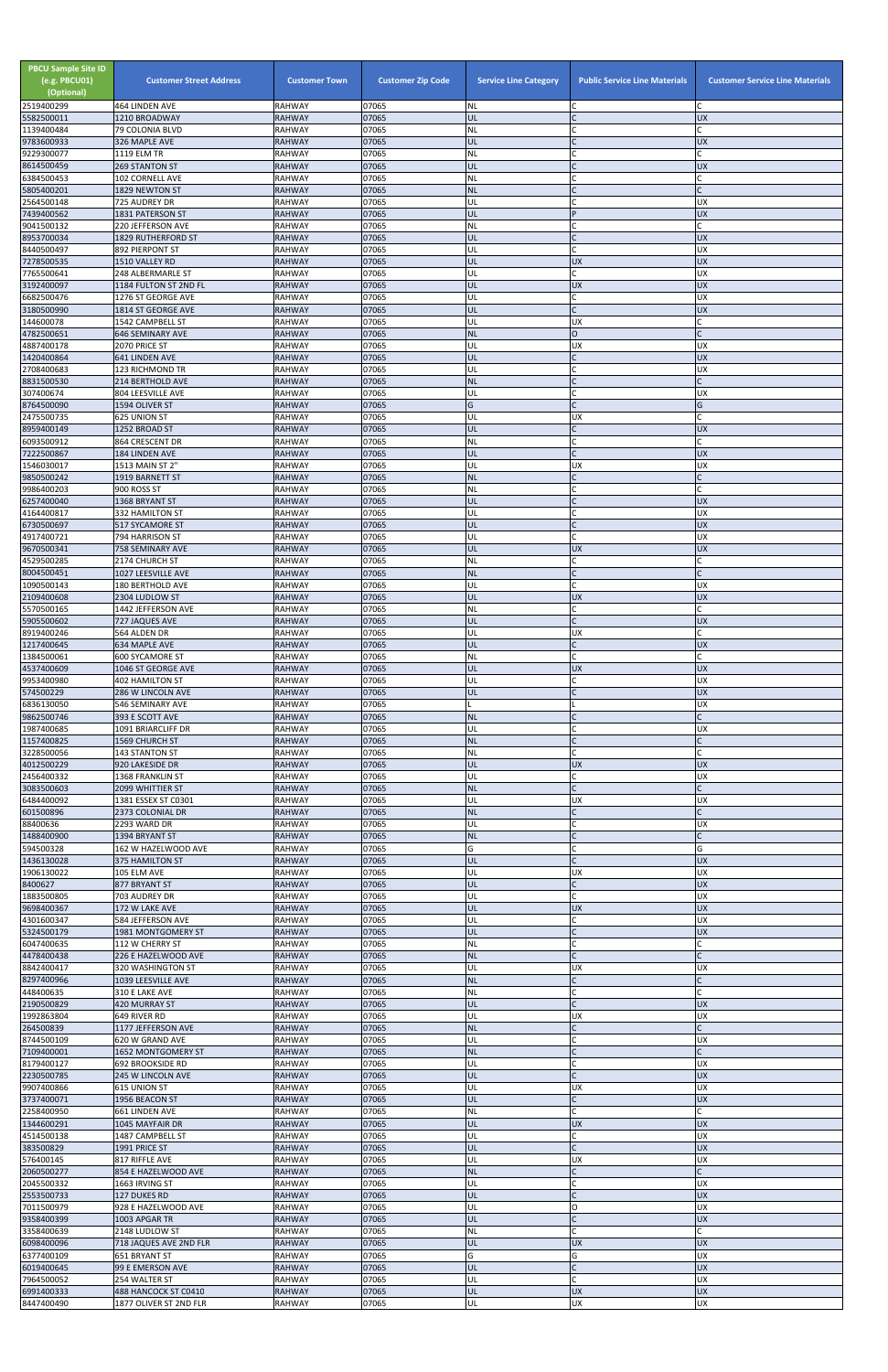| <b>PBCU Sample Site ID</b><br>(e.g. PBCU01)<br>(Optional)<br>8891400316 | <b>Customer Street Address</b><br>1332 DANCHETZ CT C0805 | <b>Customer Town</b><br><b>RAHWAY</b> | <b>Customer Zip Code</b><br>07065 | <b>Service Line Category</b><br>UL | <b>Public Service Line Materials</b><br><b>UX</b> | <b>Customer Service Line Materials</b><br><b>UX</b> |
|-------------------------------------------------------------------------|----------------------------------------------------------|---------------------------------------|-----------------------------------|------------------------------------|---------------------------------------------------|-----------------------------------------------------|
| 3517400901                                                              | 613 E HAZELWOOD AVE                                      | <b>RAHWAY</b>                         | 07065                             | UL                                 | UX                                                | <b>UX</b>                                           |
| 7178400344                                                              | 1897 LENNINGTON ST                                       | <b>RAHWAY</b><br><b>RAHWAY</b>        | 07065<br>07065                    | <b>NL</b><br>UL                    | $\mathsf{C}$<br>$\mathsf{C}$                      | $\Gamma$<br><b>UX</b>                               |
| 9778400475<br>4030500618                                                | 646 ELIZABETH ST<br>947 RAYHON TR                        | <b>RAHWAY</b>                         | 07065                             | UL                                 | <b>UX</b>                                         |                                                     |
| 2810500560<br>4925500629                                                | 302 ST GEORGE AVE                                        | <b>RAHWAY</b><br><b>RAHWAY</b>        | 07065<br>07065                    | UL<br>UL                           | C<br>$\mathsf{C}$                                 | <b>UX</b><br><b>UX</b>                              |
| 8805400252                                                              | 455 E GRAND AVE<br>1451 CHURCH ST                        | <b>RAHWAY</b>                         | 07065                             | UL                                 | $\mathsf{C}$                                      | <b>UX</b>                                           |
| 3883500269                                                              | 2238 CHURCH ST                                           | <b>RAHWAY</b>                         | 07065                             | UL                                 | $\mathsf{C}$                                      | <b>UX</b>                                           |
| 3144500292<br>758400795                                                 | 973 PIERPONT ST<br>303 W MILTON AVE                      | <b>RAHWAY</b><br><b>RAHWAY</b>        | 07065<br>07065                    | <b>NL</b><br>G                     | $\mathsf{C}$                                      | G                                                   |
| 2548400454                                                              | 2265 ALLEN ST                                            | <b>RAHWAY</b>                         | 07065                             | G                                  | G                                                 | G                                                   |
| 9228300846<br>1778400298                                                | 174 CONCORD ST<br>2318 KNAPP DR                          | <b>RAHWAY</b><br><b>RAHWAY</b>        | 07065<br>07065                    | UL<br><b>NL</b>                    | $\mathsf{C}$<br>$\mathsf{C}$                      | <b>UX</b>                                           |
| 4899400620                                                              | <b>665 MAPLE AVE</b>                                     | <b>RAHWAY</b>                         | 07065                             | UL                                 | $\mathsf{C}$                                      | <b>UX</b>                                           |
| 9052400904                                                              | 1393 ESSEX ST C0207                                      | <b>RAHWAY</b>                         | 07065<br>07065                    | UL<br>G                            | UX                                                | <b>UX</b>                                           |
| 1876400952<br>1908400610                                                | 416 W MEADOW AVE<br>1161 BROADWAY                        | <b>RAHWAY</b><br><b>RAHWAY</b>        | 07065                             | UL                                 | G<br><b>UX</b>                                    | G                                                   |
| 9100500195                                                              | 740 SEMINARY AVE                                         | <b>RAHWAY</b>                         | 07065                             |                                    |                                                   | <b>UX</b>                                           |
| 7789300512<br>7995400540                                                | 1644 OLIVER ST<br>1626 COLUMBUS PL                       | <b>RAHWAY</b><br><b>RAHWAY</b>        | 07065<br>07065                    | UL<br>UL                           | <b>UX</b><br>$\mathsf{C}$                         | <b>UX</b><br><b>UX</b>                              |
| 4105600323                                                              | 279 E ALBERT ST                                          | <b>RAHWAY</b>                         | 07065                             | UL                                 | $\mathsf{C}$                                      | <b>UX</b>                                           |
| 9667400453<br>7650600331                                                | 2085 BARNETT ST<br>880 JAQUES AVE                        | <b>RAHWAY</b><br><b>RAHWAY</b>        | 07065<br>07065                    | UL<br><b>NL</b>                    | $\mathsf{C}$<br>$\mathsf{C}$                      | <b>UX</b><br>P                                      |
| 4729500576                                                              | 604 W SCOTT AVE                                          | <b>RAHWAY</b>                         | 07065                             | UL                                 | <b>UX</b>                                         | <b>UX</b>                                           |
| 5978400492                                                              | 2241 WINFIELD ST                                         | <b>RAHWAY</b>                         | 07065                             | UL                                 | $\mathsf{C}$                                      | <b>UX</b>                                           |
| 1669400402<br>9340500028                                                | 247 W HAZELWOOD AVE<br>1050 MIDWOOD DR                   | <b>RAHWAY</b><br><b>RAHWAY</b>        | 07065<br>07065                    | <b>NL</b><br>UL                    | $\mathsf{C}$<br>C                                 | <b>UX</b>                                           |
| 1237400888                                                              | <b>1583 LAWRENCE ST</b>                                  | <b>RAHWAY</b>                         | 07065                             | UL                                 |                                                   | <b>UX</b>                                           |
| 7584500318<br>2889400523                                                | 1951 PRICE ST<br>89 E GRAND AVE                          | <b>RAHWAY</b><br><b>RAHWAY</b>        | 07065<br>07065                    | UL<br>G                            | $\mathsf{C}$<br>G                                 | <b>UX</b><br><b>UX</b>                              |
| 9128400541                                                              | 1259 REVOIR DR                                           | <b>RAHWAY</b>                         | 07065                             | NL                                 | $\mathsf{C}$                                      |                                                     |
| 7496500381                                                              | 244 W SCOTT AVE                                          | <b>RAHWAY</b>                         | 07065                             | UL                                 | $\mathsf{C}$                                      | <b>UX</b>                                           |
| 8689300156<br>5077400704                                                | 1650 ROUTE 1 & 9 SOUTH<br>1085 MILTON BLVD               | <b>RAHWAY</b><br><b>RAHWAY</b>        | 07065<br>07065                    | UL<br>UL                           | <b>UX</b><br><b>UX</b>                            | <b>UX</b><br><b>UX</b>                              |
| 4347400018                                                              | 281 WAITE AVE                                            | <b>RAHWAY</b>                         | 07065                             | G                                  | G                                                 | <b>UX</b>                                           |
| 4669400441<br>4387400662                                                | 253 W LAKE AVE<br><b>110 E EMERSON AVE</b>               | <b>RAHWAY</b><br><b>RAHWAY</b>        | 07065<br>07065                    | <b>NL</b>                          | $\mathsf{C}$                                      | <b>UX</b>                                           |
| 1799400222                                                              | 1341 BRYANT ST                                           | <b>RAHWAY</b>                         | 07065                             | <b>NL</b>                          |                                                   |                                                     |
| 8589400237                                                              | 1971 BEACON ST                                           | <b>RAHWAY</b>                         | 07065                             | UL                                 | $\mathsf{C}$                                      | <b>UX</b>                                           |
| 421500421<br>5012500392                                                 | 770 STONE ST<br>870 MILTON BLVD                          | <b>RAHWAY</b><br><b>RAHWAY</b>        | 07065<br>07065                    | <b>NL</b><br>UL                    |                                                   | <b>UX</b>                                           |
| 8664500760                                                              | 853 WESTFIELD AVE                                        | <b>RAHWAY</b>                         | 07065                             | <b>NL</b>                          | $\mathsf{C}$                                      |                                                     |
| 7808400788<br>8504400122                                                | 781 W GRAND AVE<br><b>505 LINDEN AVE</b>                 | <b>RAHWAY</b><br><b>RAHWAY</b>        | 07065<br>07065                    | UL<br><b>NL</b>                    | $\mathsf{C}$<br>$\mathsf{C}$                      | <b>UX</b><br>$\mathsf{C}$                           |
| 6990500801                                                              | 777 RODGERS CT                                           | <b>RAHWAY</b>                         | 07065                             | UL                                 | $\mathsf{C}$                                      | <b>UX</b>                                           |
| 8778400404                                                              | 1035 NEW BRUNSWICK AVE 43                                | <b>RAHWAY</b>                         | 07065                             | UL                                 | <b>UX</b>                                         | <b>UX</b>                                           |
| 8635500683<br>6858300219                                                | 252 LINDEN AVE<br>92 ST GEORGE AVE                       | <b>RAHWAY</b><br><b>RAHWAY</b>        | 07065<br>07065                    | G<br>UL                            | G<br><b>UX</b>                                    | <b>UX</b><br><b>UX</b>                              |
| 9521500232                                                              | 1593 ELIZABETH AVE                                       | <b>RAHWAY</b>                         | 07065                             | UL                                 | $\mathsf C$                                       | <b>UX</b>                                           |
| 5625500044<br>2349400322                                                | 724 W LAKE AVE<br>2296 WHITTIER ST                       | <b>RAHWAY</b><br><b>RAHWAY</b>        | 07065<br>07065                    | <b>NL</b><br>UL                    | $\mathsf{C}$<br>$\mathsf{C}$                      | <b>UX</b>                                           |
| 7163400362                                                              | 1418 WITHERSPOON ST APT 1                                | <b>RAHWAY</b>                         | 07065                             | UL                                 | <b>UX</b>                                         | <b>UX</b>                                           |
| 6624500594<br>5953700990                                                | 1201 NEW BRUNSWICK AVE<br>1647 COLUMBUS PL               | <b>RAHWAY</b><br><b>RAHWAY</b>        | 07065<br>07065                    | NL<br><b>NL</b>                    | C<br>$\mathsf{C}$                                 |                                                     |
| 9047500176                                                              | 230 E GRAND AVE                                          | <b>RAHWAY</b>                         | 07065                             | UL                                 | <b>UX</b>                                         | <b>UX</b>                                           |
| 6936130094                                                              | 57 E GRAND AVE                                           | <b>RAHWAY</b>                         | 07065                             | UL                                 | $\mathsf{C}$                                      | <b>UX</b>                                           |
| 6115400975<br>3947400883                                                | 1255 KLINE PL<br>995 HAMILTON ST                         | <b>RAHWAY</b><br><b>RAHWAY</b>        | 07065<br>07065                    | UL<br>UL                           | $\mathsf{C}$<br><b>UX</b>                         | <b>UX</b><br><b>UX</b>                              |
| 5337400042                                                              | 486 W INMAN AVE                                          | <b>RAHWAY</b>                         | 07065                             | UL                                 | C                                                 | <b>UX</b>                                           |
| 350600205<br>3656400380                                                 | 833 MILTON BLVD<br>1469 FERNOTE ST                       | <b>RAHWAY</b><br><b>RAHWAY</b>        | 07065<br>07065                    | UL<br>UL                           | $\mathsf{C}$<br>$\mathsf{C}$                      | <b>UX</b><br><b>UX</b>                              |
| 6988300219                                                              | 1428 MAIN ST                                             | <b>RAHWAY</b>                         | 07065                             | UL                                 | $\mathsf{C}$                                      | <b>UX</b>                                           |
| 3588400877                                                              | 940 LAKESIDE DR                                          | <b>RAHWAY</b>                         | 07065                             | <b>NL</b>                          |                                                   |                                                     |
| 9329300427<br>439400388                                                 | 524 W INMAN AVE<br>1784 BOND ST                          | <b>RAHWAY</b><br><b>RAHWAY</b>        | 07065<br>07065                    | UL<br>UL                           | $\mathsf{C}$                                      | <b>UX</b><br><b>UX</b>                              |
| 5275500590                                                              | 389 E INMAN AVE                                          | <b>RAHWAY</b>                         | 07065                             | UL                                 | <b>UX</b>                                         | <b>UX</b>                                           |
| 6849400411<br>3650600013                                                | 1103 WESTFIELD AVE<br>862 BRYANT ST                      | <b>RAHWAY</b><br><b>RAHWAY</b>        | 07065<br>07065                    | UL<br><b>NL</b>                    | $\mathsf C$                                       | <b>UX</b>                                           |
| 6437400082                                                              | 328 W INMAN AVE                                          | <b>RAHWAY</b>                         | 07065                             | UL                                 | $\mathsf{C}$                                      | <b>UX</b>                                           |
| 3824500850<br>8065500538                                                | 278 DONALD AVE<br>728 SEMINARY AVE                       | <b>RAHWAY</b><br>RAHWAY               | 07065<br>07065                    | G<br>G                             | G<br>G                                            | <b>UX</b>                                           |
| 909300385                                                               | <b>439 CORNELL AVE</b>                                   | <b>RAHWAY</b>                         | 07065                             | <b>NL</b>                          |                                                   |                                                     |
| 888300288                                                               | 10 JAY CT                                                | <b>RAHWAY</b>                         | 07065                             | UL                                 | $\mathsf{C}$<br>$\overline{C}$                    | <b>UX</b>                                           |
| 955500976<br>2777400359                                                 | 1487 FRANKLIN ST<br>308 W LINCOLN AVE                    | <b>RAHWAY</b><br><b>RAHWAY</b>        | 07065<br>07065                    | <b>NL</b><br><b>NL</b>             | $\mathsf{C}$                                      |                                                     |
| 3760500430                                                              | 376 RUSSELL AVE                                          | <b>RAHWAY</b>                         | 07065                             | <b>NL</b>                          | $\mathsf{C}$                                      | $\mathsf{C}$                                        |
| 7411500176<br>8907400800                                                | 1024 THORN ST<br>2088 WALL ST                            | <b>RAHWAY</b><br><b>RAHWAY</b>        | 07065<br>07065                    | UL<br>UL                           | <b>UX</b>                                         | <b>UX</b><br><b>UX</b>                              |
| 1014500144                                                              | 1085 STONE ST                                            | <b>RAHWAY</b>                         | 07065                             | UL                                 | <b>UX</b>                                         | <b>UX</b>                                           |
| 3058300945<br>3363700741                                                | 1993 RUTHERFORD ST<br>2359 CANTERBURY LA                 | <b>RAHWAY</b><br><b>RAHWAY</b>        | 07065<br>07065                    | <b>NL</b><br>UL                    | UX                                                |                                                     |
| 7101500516                                                              | 1296 LAWRENCE ST                                         | <b>RAHWAY</b>                         | 07065                             | UL                                 | <b>UX</b>                                         | <b>UX</b>                                           |
| 425500555                                                               | 1255 BRIARCLIFF DR                                       | <b>RAHWAY</b>                         | 07065                             | <b>NL</b>                          | C                                                 |                                                     |
| 4344600507<br>325500806                                                 | <b>1029 ELM TR</b><br>1237 PIERPONT ST                   | <b>RAHWAY</b><br><b>RAHWAY</b>        | 07065<br>07065                    | <b>NL</b><br>UL                    | $\mathsf{C}$<br>$\mathsf{C}$                      | <b>UX</b>                                           |
| 2053500977                                                              | 847 RIFFLE AVE                                           | <b>RAHWAY</b>                         | 07065                             | UL                                 | <b>UX</b>                                         | <b>UX</b>                                           |
| 8958400506<br>5649400854                                                | 713 DIANNE CT<br>297 EGOLF DR                            | RAHWAY<br><b>RAHWAY</b>               | 07065<br>07065                    | UL<br>UL                           | $\mathsf{C}$                                      | <b>UX</b><br><b>UX</b>                              |
| 6910500909                                                              | 496 E GRAND AVE                                          | RAHWAY                                | 07065                             | UL                                 | C                                                 | <b>UX</b>                                           |
| 8740500256                                                              | <b>131 OAK ST</b>                                        | <b>RAHWAY</b>                         | 07065                             | <b>NL</b>                          | $\mathsf{C}$<br>$\mathsf{C}$                      |                                                     |
| 9537400531<br>9398400435                                                | 1937 LUFBERRY ST<br>690 MAPLE AVE                        | <b>RAHWAY</b><br><b>RAHWAY</b>        | 07065<br>07065                    | UL<br>UL                           | $\mathsf{C}$                                      | <b>UX</b><br><b>UX</b>                              |
| 5608400460                                                              | 580 GROVE ST                                             | RAHWAY                                | 07065                             | UL                                 | $\mathsf{C}$                                      | <b>UX</b>                                           |
| 8625500325<br>4279500498                                                | 570 GROVE ST<br>563 SEMINARY AVE                         | <b>RAHWAY</b><br><b>RAHWAY</b>        | 07065<br>07065                    | UL<br>UL                           | $\overline{C}$<br>$\mathsf{C}$                    | <b>UX</b><br><b>UX</b>                              |
| 8905500032                                                              | 538 W MEADOW AVE                                         | <b>RAHWAY</b>                         | 07065                             | UL                                 |                                                   | <b>UX</b>                                           |
| 3867400498                                                              | <b>793 NICHOLAS PL</b>                                   | <b>RAHWAY</b>                         | 07065<br>07065                    | <b>NL</b><br><b>NL</b>             | $\mathsf{C}$                                      | $\mathsf{C}$                                        |
| 5500814<br>5634600041                                                   | 253 WASHINGTON ST<br>334 MURRAY ST                       | <b>RAHWAY</b><br><b>RAHWAY</b>        | 07065                             | UL                                 | <b>UX</b>                                         |                                                     |
| 644500111                                                               | 792 AUDREY DR                                            | <b>RAHWAY</b>                         | 07065                             | G                                  | G                                                 | G                                                   |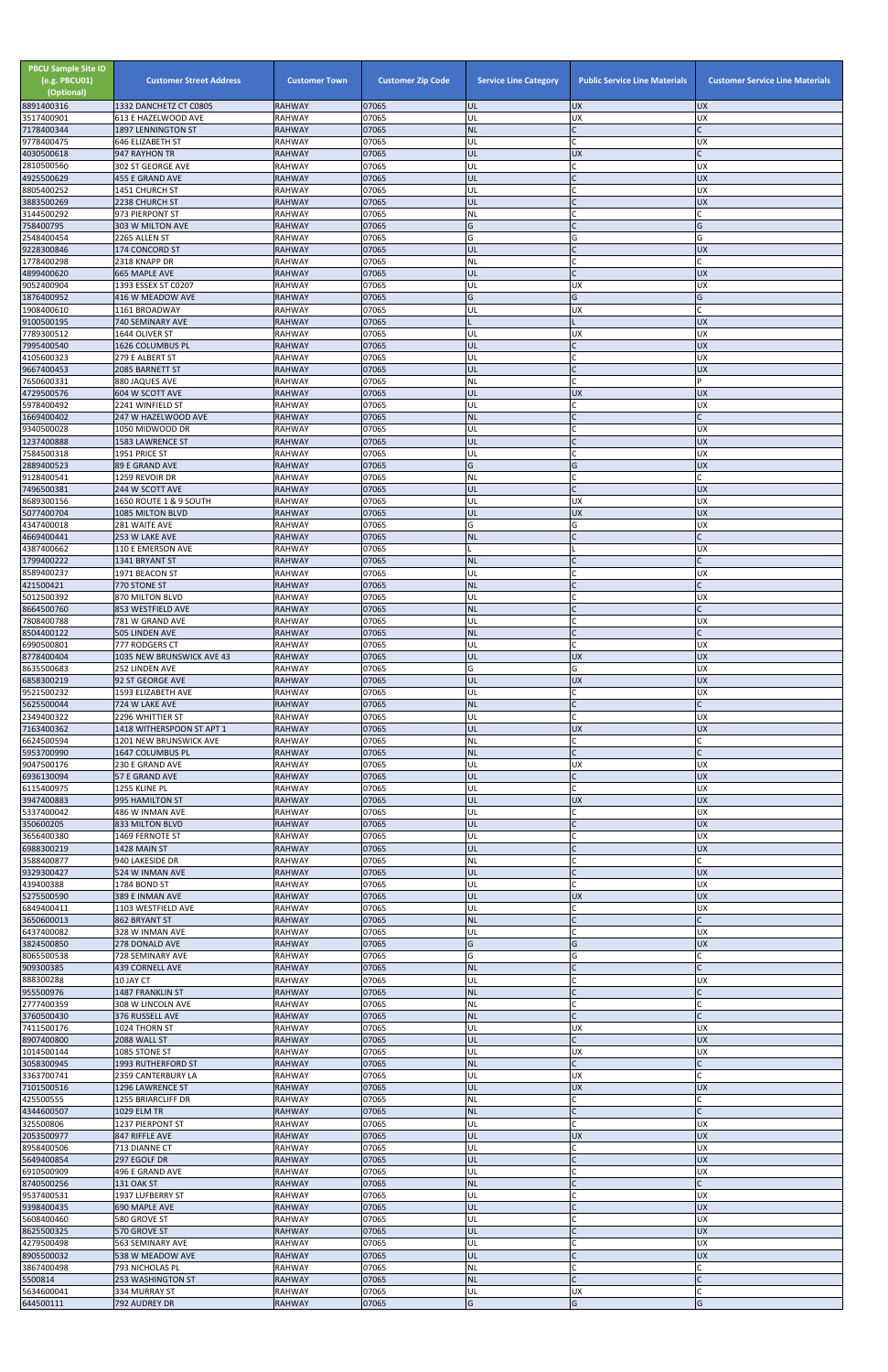| <b>PBCU Sample Site ID</b><br>(e.g. PBCU01)<br>(Optional)<br>5887400256 | <b>Customer Street Address</b><br>683 MAPLE AVE | <b>Customer Town</b><br><b>RAHWAY</b> | <b>Customer Zip Code</b><br>07065 | <b>Service Line Category</b><br>UL | <b>Public Service Line Materials</b><br><b>UX</b> | <b>Customer Service Line Materials</b><br><b>UX</b> |
|-------------------------------------------------------------------------|-------------------------------------------------|---------------------------------------|-----------------------------------|------------------------------------|---------------------------------------------------|-----------------------------------------------------|
| 4272500438                                                              | <b>667 E MILTON AVE BLDG D</b>                  | <b>RAHWAY</b>                         | 07065                             | UL                                 | <b>UX</b>                                         | <b>UX</b>                                           |
| 8974500329<br>560500198                                                 | 344 ELM AVE<br>149 REGINA AVE                   | <b>RAHWAY</b><br><b>RAHWAY</b>        | 07065<br>07065                    | <b>NL</b><br>UL                    | $\mathsf{C}$<br><b>UX</b>                         | C<br><b>UX</b>                                      |
| 1044600296                                                              | <b>473 CENTRAL AVE</b>                          | <b>RAHWAY</b>                         | 07065                             | UL                                 | $\mathsf{C}$                                      | <b>UX</b>                                           |
| 9750500539<br>8583600615                                                | <b>309 WILLIAMS ST</b><br>1000 MILTON BLVD      | <b>RAHWAY</b><br><b>RAHWAY</b>        | 07065<br>07065                    | UL<br>UL                           | <b>UX</b><br>$\mathsf{C}$                         | <b>UX</b><br><b>UX</b>                              |
| 9270500026                                                              | 1755 WINFIELD ST                                | <b>RAHWAY</b>                         | 07065                             | UL                                 | <b>UX</b>                                         | <b>UX</b>                                           |
| 7128500098                                                              | 269 MAPLE AVE                                   | <b>RAHWAY</b>                         | 07065                             | G                                  | G                                                 | <b>UX</b>                                           |
| 3858400418<br>9470500028                                                | 1139 BRIARCLIFF DR<br>1270 BROADWAY             | <b>RAHWAY</b><br><b>RAHWAY</b>        | 07065<br>07065                    | <b>NL</b><br>G                     | $\mathsf{C}$<br>C                                 | G                                                   |
| 8237400185                                                              | 746 W INMAN AVE                                 | <b>RAHWAY</b>                         | 07065                             | UL                                 | <b>UX</b>                                         | <b>UX</b>                                           |
| 3457400311<br>3614500341                                                | 1540 TOTTEN ST<br>1206 STONE ST                 | <b>RAHWAY</b><br><b>RAHWAY</b>        | 07065<br>07065                    | UL<br><b>NL</b>                    | <b>UX</b><br>$\mathsf{C}$                         |                                                     |
| 7656600523                                                              | 1546 IRVING ST                                  | <b>RAHWAY</b>                         | 07065                             | UL                                 | <b>UX</b>                                         | <b>UX</b>                                           |
| 8256920098                                                              | 754 NEW BRUNSWICK AVE                           | <b>RAHWAY</b>                         | 07065                             | UL                                 | <b>UX</b>                                         | <b>UX</b>                                           |
| 8068300448<br>9253500845                                                | 59 MURRAY ST<br><b>160 CODDINGTON ST</b>        | <b>RAHWAY</b><br><b>RAHWAY</b>        | 07065<br>07065                    | UL<br><b>NL</b>                    | <b>UX</b><br>$\mathsf{C}$                         | <b>UX</b>                                           |
| 6398400750                                                              | 619 W LAKE AVE                                  | <b>RAHWAY</b>                         | 07065                             | UL                                 | UX                                                | <b>UX</b>                                           |
| 517400486<br>418400508                                                  | 240 ADAMS ST<br>824 MAIN ST                     | <b>RAHWAY</b><br><b>RAHWAY</b>        | 07065<br>07065                    | <b>NL</b><br>UL                    | $\mathsf{C}$<br>$\mathsf{C}$                      | <b>UX</b>                                           |
| 3989400100                                                              | 95 E EMERSON AVE                                | <b>RAHWAY</b>                         | 07065                             | <b>NL</b>                          | $\mathsf{C}$                                      |                                                     |
| 7474500447<br>3028500929                                                | 2113 OLIVER ST<br>923 MADISON HILL RD           | <b>RAHWAY</b><br><b>RAHWAY</b>        | 07065<br>07065                    | <b>NL</b><br><b>NL</b>             | $\mathsf{C}$<br>$\mathsf{C}$                      |                                                     |
| 1508300561                                                              | 555 E HAZELWOOD AVE FPC                         | <b>RAHWAY</b>                         | 07065                             | UL                                 | UX                                                | <b>UX</b>                                           |
| 5134500483                                                              | 1575 LENOX PL                                   | <b>RAHWAY</b>                         | 07065                             | UL                                 | $\mathsf{C}$                                      | <b>UX</b>                                           |
| 1547400293<br>8425500430                                                | 427 UNION ST<br>482 RACE ST                     | <b>RAHWAY</b><br><b>RAHWAY</b>        | 07065<br>07065                    | UL<br>UL                           | <b>UX</b><br>$\mathsf{C}$                         | <b>UX</b><br><b>UX</b>                              |
| 553500298                                                               | 360 RUDOLPH AVE                                 | <b>RAHWAY</b>                         | 07065                             | UL                                 |                                                   | <b>UX</b>                                           |
| 5634500036<br>5420500386                                                | 154 RIDGE RD<br>1764 LUDLOW ST                  | <b>RAHWAY</b><br>RAHWAY               | 07065<br>07065                    | <b>NL</b><br>UL                    | $\mathsf{C}$<br>$\mathsf{C}$                      | <b>UX</b>                                           |
| 4850500204                                                              | <b>556 E MILTON AVE</b>                         | <b>RAHWAY</b>                         | 07065                             | <b>NL</b>                          | $\mathsf{C}$                                      |                                                     |
| 8624500878<br>3919400159                                                | 1017 MAIN ST                                    | <b>RAHWAY</b>                         | 07065<br>07065                    | UL                                 | $\mathsf{C}$                                      | <b>UX</b><br><b>UX</b>                              |
| 8150500090                                                              | 419 W GRAND AVE<br>923 STACY PL                 | <b>RAHWAY</b><br><b>RAHWAY</b>        | 07065                             | UL<br><b>NL</b>                    | $\mathsf{C}$                                      |                                                     |
| 3917400382                                                              | 781 RIVER RD                                    | <b>RAHWAY</b>                         | 07065                             | UL                                 | <b>UX</b>                                         | <b>UX</b>                                           |
| 719400818<br>5750500920                                                 | 282 MORTON AVE<br>97 E MILTON AVE               | <b>RAHWAY</b><br><b>RAHWAY</b>        | 07065<br>07065                    | UL<br><b>NL</b>                    | C                                                 | <b>UX</b>                                           |
| 8146920029                                                              | 1166 NEW BRUNSWICK AVE C0102                    | <b>RAHWAY</b>                         | 07065                             | UL                                 | <b>UX</b>                                         | UX                                                  |
| 7092400045                                                              | 779 CLIFFORD SALADIN ST 10                      | <b>RAHWAY</b>                         | 07065                             | UL                                 | <b>UX</b>                                         | <b>UX</b>                                           |
| 9220500926<br>3556600341                                                | 228 W SCOTT AVE<br>1459 ST GEORGE AVE           | <b>RAHWAY</b><br><b>RAHWAY</b>        | 07065<br>07065                    | UL<br>G                            | $\mathsf{C}$<br>G                                 | <b>UX</b><br><b>UX</b>                              |
| 9304500806                                                              | 994 DI ANTONIO DR                               | <b>RAHWAY</b>                         | 07065                             | <b>NL</b>                          | $\mathsf{C}$                                      |                                                     |
| 2825500120<br>9756400615                                                | 514 GROVE ST<br>1564 IRVING ST                  | <b>RAHWAY</b><br><b>RAHWAY</b>        | 07065<br>07065                    | <b>NL</b><br>G                     | $\mathsf{C}$<br>G                                 | $\mathsf{C}$<br><b>UX</b>                           |
| 3909400974                                                              | 1445 MAIN ST                                    | <b>RAHWAY</b>                         | 07065                             | UL                                 | <b>UX</b>                                         | $\mathsf{C}$                                        |
| 4469400726                                                              | 467 GROVE ST                                    | <b>RAHWAY</b>                         | 07065                             | UL                                 |                                                   | <b>UX</b>                                           |
| 626130066<br>4054500990                                                 | 1940 ELIZABETH AVE<br>1110 GRESLIN TR           | <b>RAHWAY</b><br><b>RAHWAY</b>        | 07065<br>07065                    | UL<br>NL                           | $\mathsf{C}$                                      | <b>UX</b>                                           |
| 9083500947                                                              | 759 AUDREY DR                                   | <b>RAHWAY</b>                         | 07065                             | G                                  | G                                                 | <b>UX</b>                                           |
| 8644500917<br>3052400003                                                | 2133 OLIVER ST<br>1417 ESSEX ST C0201           | <b>RAHWAY</b><br><b>RAHWAY</b>        | 07065<br>07065                    | NL<br>UL                           | C<br><b>UX</b>                                    | <b>UX</b>                                           |
| 7870500516                                                              | 163 W MILTON AVE                                | <b>RAHWAY</b>                         | 07065                             | UL                                 | C                                                 | <b>UX</b>                                           |
| 2855500984<br>6756600024                                                | 1219 MOONEY PL<br>1114 PIERPONT ST              | <b>RAHWAY</b><br><b>RAHWAY</b>        | 07065<br>07065                    | UL<br>Ġ                            | $\mathsf{C}$<br>$\mathsf{C}$                      | <b>UX</b><br>G                                      |
| 7658400261                                                              | 105 W MILTON AVE                                | <b>RAHWAY</b>                         | 07065                             | UL                                 | <b>UX</b>                                         | <b>UX</b>                                           |
| 9129400583                                                              | 989 STONE ST                                    | <b>RAHWAY</b>                         | 07065                             | UL                                 | C<br>$\mathsf{C}$                                 | <b>UX</b>                                           |
| 709300015<br>7396400005                                                 | 64 W HAZELWOOD AVE<br>1236 KLINE PL             | <b>RAHWAY</b><br><b>RAHWAY</b>        | 07065<br>07065                    | UL<br>UL                           | C                                                 | <b>UX</b><br><b>UX</b>                              |
| 3885400033                                                              | 1430 WITHERSPOON ST                             | <b>RAHWAY</b>                         | 07065                             | UL                                 | $\mathsf{C}$                                      | <b>UX</b>                                           |
| 3002400473<br>3129300695                                                | 456 HANCOCK ST C0402<br>1255 STONE ST           | <b>RAHWAY</b><br><b>RAHWAY</b>        | 07065<br>07065                    | UL<br>UL                           | <b>UX</b><br><b>UX</b>                            | <b>UX</b><br>$\mathsf{C}$                           |
| 4134500469                                                              | 1577 MONTGOMERY ST                              | <b>RAHWAY</b>                         | 07065                             | UL                                 | <b>UX</b>                                         | <b>UX</b>                                           |
| 2560500995<br>1798400785                                                | 167 WESCOTT DR<br>275 FORBES ST                 | <b>RAHWAY</b><br><b>RAHWAY</b>        | 07065<br>07065                    | G<br>UL                            | G<br>$\mathsf{C}$                                 | <b>UX</b><br><b>UX</b>                              |
| 5344600822                                                              | <b>1020 ELM TR</b>                              | <b>RAHWAY</b>                         | 07065                             | UL                                 | $\mathsf{C}$                                      | <b>UX</b>                                           |
| 1040500252<br>3897400659                                                | <b>585 ORCHARD ST</b>                           | <b>RAHWAY</b><br><b>RAHWAY</b>        | 07065<br>07065                    | <b>NL</b><br>UL                    | $\mathsf{C}$<br>$\mathsf{C}$                      | <b>UX</b>                                           |
| 7119300177                                                              | 800 FALESKY ST<br>319 TERRACE ST                | <b>RAHWAY</b>                         | 07065                             | UL                                 | <b>UX</b>                                         |                                                     |
| 2967400101                                                              | 921 RICHARD BLVD                                | <b>RAHWAY</b>                         | 07065                             | <b>NL</b>                          | $\mathsf{C}$                                      |                                                     |
| 2188400569<br>7247400955                                                | 2089 WHITTIER ST<br>2099 CHURCH ST              | <b>RAHWAY</b><br><b>RAHWAY</b>        | 07065<br>07065                    | G<br>UL                            | G<br>$\mathsf{C}$                                 | <b>UX</b><br><b>UX</b>                              |
| 6164400457                                                              | 208 CENTRAL AVE                                 | <b>RAHWAY</b>                         | 07065                             | UL                                 | <b>UX</b>                                         |                                                     |
| 752500769<br>6459400062                                                 | 786 ST GEORGES AVE<br>757 UNION ST              | <b>RAHWAY</b><br>RAHWAY               | 07065<br>07065                    | UL<br>UL                           | <b>UX</b><br><b>UX</b>                            | <b>UX</b><br><b>UX</b>                              |
| 596400401                                                               | 894 HAMILTON ST                                 | <b>RAHWAY</b>                         | 07065                             | UL                                 | $\mathsf{C}$                                      | <b>UX</b>                                           |
| 5264400757                                                              | 1197 ELM TR                                     | <b>RAHWAY</b>                         | 07065                             | UL                                 | $\mathsf{C}$<br>$\mathsf{C}$                      | <b>UX</b>                                           |
| 4900500366<br>9178400744                                                | 407 BRAMHALL RD<br>2025 BARNETT ST              | <b>RAHWAY</b><br><b>RAHWAY</b>        | 07065<br>07065                    | <b>NL</b><br>UL                    |                                                   | <b>UX</b>                                           |
| 247400096                                                               | 2280 JOWETT PL                                  | <b>RAHWAY</b>                         | 07065                             | <b>NL</b>                          |                                                   |                                                     |
| 8520500515<br>4119300001                                                | 653 W SCOTT AVE<br>375 ALBERMARLE ST            | <b>RAHWAY</b><br><b>RAHWAY</b>        | 07065<br>07065                    | UL<br><b>NL</b>                    | $\mathsf C$                                       | ļUΧ                                                 |
| 1511500542                                                              | 580 LEESVILLE AVE                               | <b>RAHWAY</b>                         | 07065                             | UL                                 | <b>UX</b>                                         |                                                     |
| 864500463                                                               | 1616 GORDON PL                                  | <b>RAHWAY</b>                         | 07065                             | <b>NL</b>                          | $\mathsf{C}$<br>$\mathsf{C}$                      |                                                     |
| 2088400881<br>6994500308                                                | 1017 RAYHON TR<br>1239 CLARK ST                 | RAHWAY<br><b>RAHWAY</b>               | 07065<br>07065                    | <b>NL</b><br>UL                    | <b>UX</b>                                         |                                                     |
| 469400594                                                               | 733 GROVE ST                                    | <b>RAHWAY</b>                         | 07065                             | <b>NL</b>                          | C                                                 |                                                     |
| 5050500582<br>1027400679                                                | 261 RUDOLPH AVE<br>1567 BEDFORD ST              | <b>RAHWAY</b><br>RAHWAY               | 07065<br>07065                    | <b>NL</b><br>UL                    |                                                   | <b>UX</b>                                           |
| 9122500449                                                              | 707 AUDREY DR                                   | <b>RAHWAY</b>                         | 07065                             | $\sf NL$                           | $\mathsf{C}$                                      | $\mathsf{C}$                                        |
| 3970500907                                                              | 478 ELM AVE                                     | <b>RAHWAY</b>                         | 07065                             | NL                                 | $\mathsf C$<br>$\mathsf{C}$                       |                                                     |
| 808400364<br>7909400558                                                 | 425 MADISON AVE<br>1708 ESSEX ST                | <b>RAHWAY</b><br><b>RAHWAY</b>        | 07065<br>07065                    | UL<br>G                            | C                                                 | <b>UX</b><br>G                                      |
| 158300952                                                               | 2166 ELIZABETH AVE 2NDFL/FRON                   | <b>RAHWAY</b>                         | 07065                             | UL                                 | <b>UX</b>                                         | <b>UX</b>                                           |
| 4732500592<br>1136130096                                                | 1466 LAWRENCE ST<br>271 LAFAYETTE ST            | <b>RAHWAY</b><br><b>RAHWAY</b>        | 07065<br>07065                    | UL                                 |                                                   | <b>UX</b><br><b>UX</b>                              |
| 2873500061                                                              | <b>66 E CHERRY ST</b>                           | RAHWAY                                | 07065                             | UL                                 |                                                   | <b>UX</b>                                           |
| 7659400498                                                              | 2231 ALLEN ST<br>1851 CHURCH ST 1ST FLR         | <b>RAHWAY</b>                         | 07065<br>07065                    | UL<br>UL                           | $\mathsf{C}$<br><b>UX</b>                         | <b>UX</b><br><b>UX</b>                              |
| 5550500474<br>888400791                                                 | 627 W HAZELWOOD AVE                             | <b>RAHWAY</b><br><b>RAHWAY</b>        | 07065                             | UL                                 | $\mathsf C$                                       | <b>UX</b>                                           |
| 6958400690                                                              | 468 STALEVICZ LA                                | RAHWAY                                | 07065                             | UL                                 | C                                                 | <b>UX</b>                                           |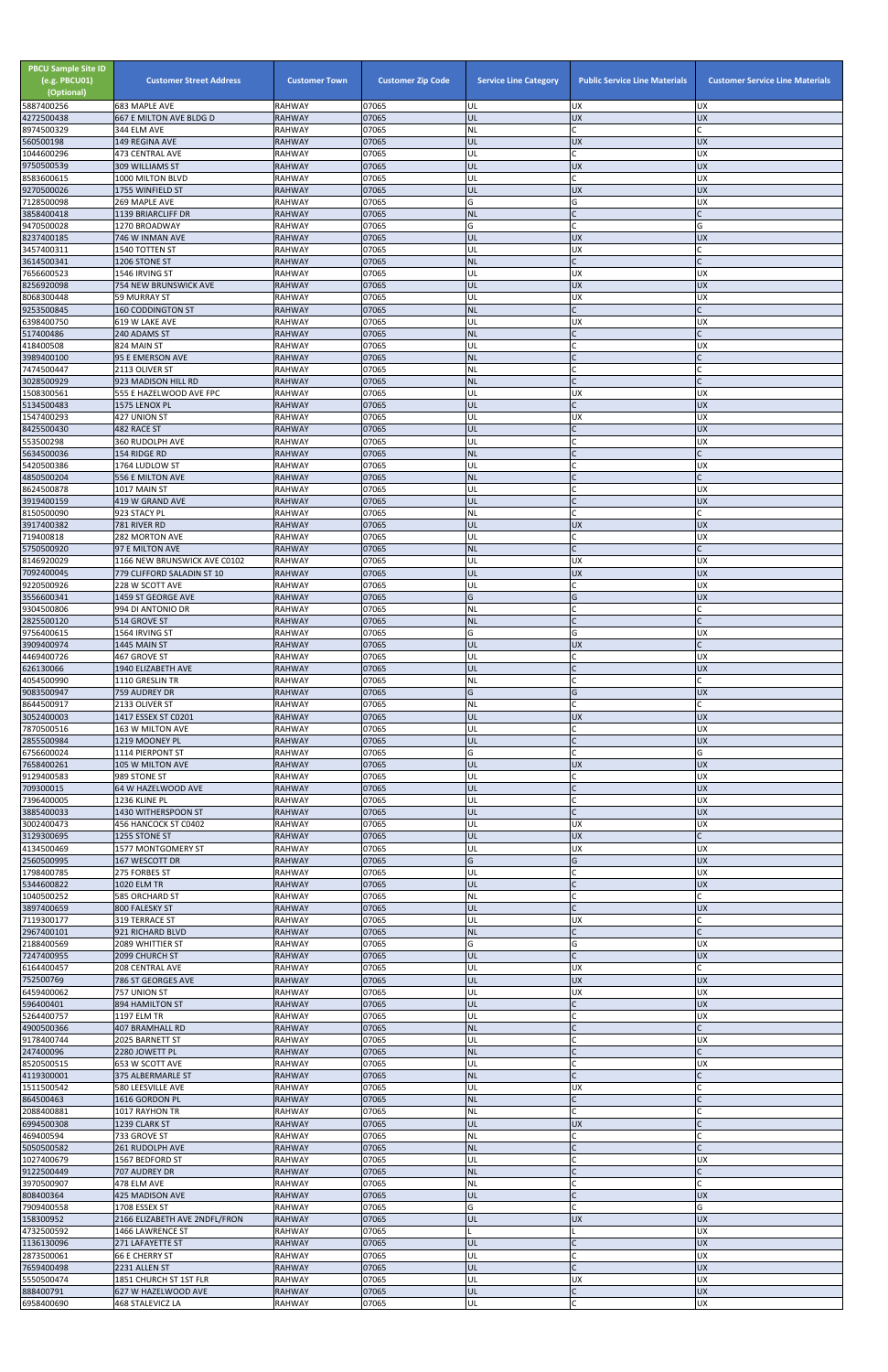| <b>PBCU Sample Site ID</b><br>(e.g. PBCU01)<br>(Optional)<br>9534500174 | <b>Customer Street Address</b><br>542 W INMAN AVE             | <b>Customer Town</b><br><b>RAHWAY</b> | <b>Customer Zip Code</b><br>07065 | <b>Service Line Category</b><br>UL | <b>Public Service Line Materials</b><br>IC. | <b>Customer Service Line Materials</b><br><b>UX</b> |
|-------------------------------------------------------------------------|---------------------------------------------------------------|---------------------------------------|-----------------------------------|------------------------------------|---------------------------------------------|-----------------------------------------------------|
| 9074500055                                                              | 713 SYCAMORE ST                                               | <b>RAHWAY</b>                         | 07065                             | UL                                 | lc.                                         | <b>UX</b>                                           |
| 6276524545                                                              | 1045 WESTFIELD AVE (NEW PUMPING STA RAHWAY<br>197 KEARNEY AVE | <b>RAHWAY</b>                         | 07065<br>07065                    | UL<br>UL                           | <b>UX</b><br><b>UX</b>                      | <b>UX</b><br>UX                                     |
| 589400207<br>4954500855                                                 | 962 STACY PL                                                  | <b>RAHWAY</b>                         | 07065                             | UL                                 | lC.                                         | <b>UX</b>                                           |
| 1484500703<br>1279500719                                                | 384 W INMAN AVE<br><b>693 HARRISON ST</b>                     | <b>RAHWAY</b><br><b>RAHWAY</b>        | 07065<br>07065                    | UL<br>UL                           | <b>UX</b><br>$\mathsf{C}$                   | UX<br><b>UX</b>                                     |
| 5314500551                                                              | 1014 MILTON BLVD                                              | <b>RAHWAY</b>                         | 07065                             | UL                                 | <b>C</b>                                    | <b>UX</b>                                           |
| 6344500325<br>6736130074                                                | 1872 PATERSON ST                                              | <b>RAHWAY</b>                         | 07065<br>07065                    | UL<br>UL                           | $\overline{C}$<br>lC.                       | <b>UX</b>                                           |
| 2574500921                                                              | 501 JACKSON AVE<br>2095 ALLEN ST                              | <b>RAHWAY</b><br><b>RAHWAY</b>        | 07065                             | UL                                 | <b>UX</b>                                   | UX<br><b>UX</b>                                     |
| 5656600571                                                              | 2024 ROUTE 1                                                  | <b>RAHWAY</b>                         | 07065                             | UL                                 | <b>UX</b>                                   | C                                                   |
| 2136130018<br>4678500982                                                | 277 W GRAND AVE<br>231 HAMILTON ST                            | <b>RAHWAY</b><br><b>RAHWAY</b>        | 07065<br>07065                    | UL<br>UL                           | <b>UX</b><br><b>UX</b>                      | <b>UX</b><br><b>UX</b>                              |
| 2499400748                                                              | 994 HAMILTON ST                                               | <b>RAHWAY</b>                         | 07065                             | UL                                 | lC.                                         | <b>UX</b>                                           |
| 9350600426<br>5015400891                                                | 845 MADISON HILL RD<br>529 LINDEN AVE                         | <b>RAHWAY</b><br><b>RAHWAY</b>        | 07065<br>07065                    | NL<br>UL                           | C<br>lc.                                    | <b>UX</b>                                           |
| 2178500899                                                              | <b>151 PRINCETON AVE</b>                                      | <b>RAHWAY</b>                         | 07065                             | UL                                 | lC.                                         | <b>UX</b>                                           |
| 4005500120<br>3329500967                                                | <b>1182 NEW BRUNSWICK AVE</b><br>2398 WHITTIER ST             | <b>RAHWAY</b><br><b>RAHWAY</b>        | 07065<br>07065                    | <b>NL</b><br><b>NL</b>             | C                                           |                                                     |
| 2304500278                                                              | 2291 KNAPP DR                                                 | <b>RAHWAY</b>                         | 07065                             | UL                                 | <b>C</b>                                    | <b>UX</b>                                           |
| 5658400531<br>4089400193                                                | 1532 CAMPBELL ST<br>513 E MILTON AVE                          | <b>RAHWAY</b><br><b>RAHWAY</b>        | 07065<br>07065                    | NL<br><b>NL</b>                    | lC.<br>$\overline{C}$                       |                                                     |
| 9755500279                                                              | 1105 THIRZA PL                                                | <b>RAHWAY</b>                         | 07065                             | UL                                 | <b>UX</b>                                   |                                                     |
| 1107400238<br>7475500481                                                | 1532 MAIN ST<br>1224 WHELAN PL                                | <b>RAHWAY</b><br><b>RAHWAY</b>        | 07065<br>07065                    | UL<br>UL                           | <b>UX</b><br><b>UX</b>                      | <b>UX</b>                                           |
| 8452500530                                                              | 1105 GRESLIN TR                                               | <b>RAHWAY</b>                         | 07065                             | UL                                 | lc.                                         | <b>UX</b>                                           |
| 4141500918<br>2280500817                                                | 426 ST GEORGE AVE<br>1251 MADISON HILL RD                     | <b>RAHWAY</b><br><b>RAHWAY</b>        | 07065<br>07065                    | UL<br><b>NL</b>                    | <b>UX</b><br>lc.                            | UX                                                  |
| 9894500243                                                              | 343 WASHINGTON ST 2ND FLR                                     | <b>RAHWAY</b>                         | 07065                             | UL                                 | <b>UX</b>                                   | UX                                                  |
| 3150500327<br>8450600669                                                | 835 ROBERT ST<br>1020 MIDWOOD DR                              | <b>RAHWAY</b><br><b>RAHWAY</b>        | 07065<br>07065                    | <b>NL</b><br>UL                    | lC.<br>$\mathsf C$                          | <b>UX</b>                                           |
| 3074500606                                                              | <b>481 JEFFERSON AVE</b>                                      | <b>RAHWAY</b>                         | 07065                             | <b>NL</b>                          | lC.                                         |                                                     |
| 1907400571<br>9309400711                                                | 1631 COLUMBUS PL<br>2336 LUDLOW ST                            | <b>RAHWAY</b><br><b>RAHWAY</b>        | 07065<br>07065                    | NL<br>UL                           | lC.<br>lC.                                  | <b>UX</b>                                           |
| 5047400695                                                              | <b>667 E MILTON AVE</b>                                       | <b>RAHWAY</b>                         | 07065                             | UL                                 | <b>UX</b>                                   | UX                                                  |
| 8727400997<br>2604400635                                                | 173 CORNELL AVE<br>998 RAYHON TR                              | <b>RAHWAY</b><br><b>RAHWAY</b>        | 07065<br>07065                    | UL<br>NL                           | $\mathsf{C}$<br>$\mathsf{C}$                | <b>UX</b>                                           |
| 2283500026                                                              | <b>266 WAITE AVE 2ND FLR</b>                                  | <b>RAHWAY</b>                         | 07065                             | IUL                                | <b>UX</b>                                   | <b>UX</b>                                           |
| 8345500950<br>6995400448                                                | 914 BRYANT ST                                                 | <b>RAHWAY</b>                         | 07065<br>07065                    | G                                  | G                                           | G                                                   |
| 8773500966                                                              | 1970 LUFBERRY ST<br>1566 LAWRENCE ST                          | <b>RAHWAY</b><br><b>RAHWAY</b>        | 07065                             | <b>NL</b><br><b>NL</b>             | C                                           |                                                     |
| 6096500030                                                              | 2349 ALLEN ST                                                 | <b>RAHWAY</b>                         | 07065                             | UL                                 | $\overline{C}$                              | <b>UX</b>                                           |
| 4528300337<br>2318400472                                                | 66 BRAMHALL RD<br><b>196 WILLIAMS ST</b>                      | <b>RAHWAY</b><br><b>RAHWAY</b>        | 07065<br>07065                    | <b>NL</b><br>UL                    | lC.<br>$\mathsf{C}$                         | <b>UX</b>                                           |
| 5239400343                                                              | 373 W HAZELWOOD AVE                                           | <b>RAHWAY</b>                         | 07065                             | UL                                 | <b>C</b>                                    | UX                                                  |
| 5998300364<br>664500752                                                 | <b>811 NEW BRUNSWICK AVE</b><br>2153 OLIVER ST                | <b>RAHWAY</b><br><b>RAHWAY</b>        | 07065<br>07065                    | UL<br>NL                           | <b>UX</b><br>C                              | <b>UX</b>                                           |
| 6053500858                                                              | <b>459 STALEVICZ LA</b>                                       | <b>RAHWAY</b>                         | 07065                             | UL                                 | $\mathsf{C}$                                | <b>UX</b>                                           |
| 2559400460<br>130500976                                                 | 739 W GRAND AVE<br>739 W SCOTT AVE                            | <b>RAHWAY</b><br><b>RAHWAY</b>        | 07065<br>07065                    | NL<br>UL                           | C<br>lC.                                    | <b>UX</b>                                           |
| 5868400372                                                              | 2165 ST GEORGE AVE                                            | <b>RAHWAY</b>                         | 07065                             | UL                                 | <b>UX</b>                                   | UX                                                  |
| 1924500029<br>1559400629                                                | 92 CORNELL AVE<br>607 SEMINARY AVE                            | <b>RAHWAY</b><br><b>RAHWAY</b>        | 07065<br>07065                    | UL<br>UL                           | $\mathsf{C}$<br><b>C</b>                    | <b>UX</b><br>UX                                     |
| 8610500834                                                              | 271 TERRACE ST                                                | <b>RAHWAY</b>                         | 07065                             | UL                                 | <b>UX</b>                                   | <b>UX</b>                                           |
| 1159400897<br>3819400158                                                | 1004 ROSS ST<br>1178 WESTFIELD AVE                            | <b>RAHWAY</b><br><b>RAHWAY</b>        | 07065<br>07065                    | UL<br>UL                           | lC.<br><b>UX</b>                            | <b>UX</b><br><b>UX</b>                              |
| 3677400768                                                              | 862 ROSS ST                                                   | <b>RAHWAY</b>                         | 07065                             | UL                                 | C                                           | <b>UX</b>                                           |
| 1454500833<br>7414500284                                                | 179 E INMAN AVE<br>906 WESTFIELD AVE                          | <b>RAHWAY</b><br><b>RAHWAY</b>        | 07065<br>07065                    | UL<br>UL                           | $\mathsf C$<br>lC.                          | <b>UX</b><br><b>UX</b>                              |
| 9873500161                                                              | 1222 MAIN ST                                                  | <b>RAHWAY</b>                         | 07065                             | UL                                 | <b>UX</b>                                   | <b>UX</b>                                           |
| 9028400861<br>5411500970                                                | 1219 PIERPONT ST<br>940 THORN ST                              | <b>RAHWAY</b><br><b>RAHWAY</b>        | 07065<br>07065                    | UL<br>UL                           | lC.<br><b>UX</b>                            | <b>UX</b>                                           |
| 5227400278                                                              | <b>499 CENTRAL AVE</b>                                        | <b>RAHWAY</b>                         | 07065                             | NL                                 | lC.                                         |                                                     |
| 1367400243<br>7614500480                                                | 496 W INMAN AVE<br>895 W LAKE AVE                             | <b>RAHWAY</b><br><b>RAHWAY</b>        | 07065<br>07065                    | UL<br>NL                           | IC<br>$\mathsf{C}$                          | <b>UX</b>                                           |
| 428400050                                                               | <b>84 W EMERSON AVE</b>                                       | <b>RAHWAY</b>                         | 07065                             | UL                                 | $\mathsf{C}$                                | <b>UX</b>                                           |
| 6650600840<br>6277400295                                                | 830 JAQUES AVE<br>163 MAPLE AVE                               | <b>RAHWAY</b><br><b>RAHWAY</b>        | 07065<br>07065                    | G<br><b>NL</b>                     | G<br>$\mathsf{C}$                           |                                                     |
| 6619400716                                                              | 1237 ELM TR                                                   | <b>RAHWAY</b>                         | 07065                             | NL                                 | $\mathsf{C}$                                |                                                     |
| 9974500682<br>8244500591                                                | 1334 BRYANT ST<br>567 BRYANT ST                               | <b>RAHWAY</b><br><b>RAHWAY</b>        | 07065<br>07065                    | G<br>UL                            | G<br>lc.                                    | <b>UX</b><br>UX                                     |
| 8422500225                                                              | 1244 MAYFAIR DR                                               | <b>RAHWAY</b>                         | 07065                             | UL                                 | <b>UX</b>                                   | <b>UX</b>                                           |
| 2417400256<br>7052400136                                                | 557 BRYANT ST<br>1401 ESSEX ST C0205                          | <b>RAHWAY</b><br><b>RAHWAY</b>        | 07065<br>07065                    | UL<br>UL                           | lC.<br><b>UX</b>                            | UX<br><b>UX</b>                                     |
| 475500372                                                               | 1992 HENRY ST                                                 | <b>RAHWAY</b>                         | 07065                             | UL                                 | C                                           | UX                                                  |
| 2219400167<br>9675500902                                                | 172 E STEARNS ST<br>284 E LAKE AVE                            | <b>RAHWAY</b><br><b>RAHWAY</b>        | 07065<br>07065                    | UL<br>UL                           | $\overline{C}$<br>$\mathsf{C}$              | <b>UX</b><br><b>UX</b>                              |
| 6509400574                                                              | 1414 NEW CHURCH ST                                            | <b>RAHWAY</b>                         | 07065                             | UL                                 |                                             | <b>UX</b>                                           |
| 7398400883<br>6678500438                                                | 683 DIANNE CT<br>19 W MAIN ST                                 | <b>RAHWAY</b><br><b>RAHWAY</b>        | 07065<br>07065                    | UL<br>IUL.                         |                                             | UX                                                  |
| 7348400323                                                              | 251 E HAZELWOOD AVE                                           | <b>RAHWAY</b>                         | 07065                             | NL                                 | $\mathsf C$                                 | <b>UX</b>                                           |
| 3301600572<br>3220400346                                                | 560 W MEADOW AVE<br>2 PATRICIA AVE                            | <b>RAHWAY</b><br><b>RAHWAY</b>        | 07065<br>07065                    | <b>NL</b><br>UL                    | $\overline{C}$<br><b>UX</b>                 | <b>UX</b>                                           |
| 701500540                                                               | 593 W SCOTT AVE                                               | <b>RAHWAY</b>                         | 07065                             | UL                                 | lC.                                         | <b>UX</b>                                           |
| 4930500587<br>9794500355                                                | 205 RUSSELL AVE<br>244 PLAINFIELD AVE                         | <b>RAHWAY</b><br><b>RAHWAY</b>        | 07065<br>07065                    | UL<br><b>NL</b>                    | C<br>$\mathsf{C}$                           | <b>UX</b>                                           |
| 2314400471                                                              | 150 E INMAN AVE                                               | <b>RAHWAY</b>                         | 07065                             | UL                                 | lo                                          | <b>UX</b>                                           |
| 229500365                                                               | <b>639 LEESVILLE AVE</b>                                      | <b>RAHWAY</b>                         | 07065                             | UL                                 | IC                                          | <b>UX</b>                                           |
| 3598400410<br>9602500677                                                | 131 MAPLE AVE<br>1540 LENOX PL                                | <b>RAHWAY</b><br><b>RAHWAY</b>        | 07065<br>07065                    | UL<br>UL                           | lC.<br>$\mathsf C$                          | <b>UX</b><br>X                                      |
| 5450500704                                                              | 372 W SCOTT AVE                                               | <b>RAHWAY</b>                         | 07065                             | UL                                 | <b>C</b>                                    | <b>UX</b>                                           |
| 8450500364<br>1199300620                                                | 1763 WHITTIER ST<br>1434 LAWRENCE ST 1ST FLOOR                | <b>RAHWAY</b><br><b>RAHWAY</b>        | 07065<br>07065                    | <b>NL</b><br>UL                    | $\mathsf{C}$<br><b>UX</b>                   | C<br>UX                                             |
| 112600913                                                               | 1354 BRYANT ST                                                | <b>RAHWAY</b>                         | 07065                             | UL                                 | <b>UX</b>                                   | <b>UX</b>                                           |
| 8683600844<br>3444500270                                                | 839 RIFFLE AVE<br><b>1565 MONTGOMERY ST</b>                   | <b>RAHWAY</b><br><b>RAHWAY</b>        | 07065<br>07065                    | UL<br>UL                           | lC.<br>lc.                                  | <b>UX</b><br><b>UX</b>                              |
| 1042500025                                                              | 2360 CANTERBURY LA                                            | <b>RAHWAY</b>                         | 07065                             | UL                                 | <b>UX</b>                                   | <b>UX</b>                                           |
| 3129400998<br>5764500420                                                | 1472 VALLEY RD<br>914 WESTFIELD AVE                           | <b>RAHWAY</b><br><b>RAHWAY</b>        | 07065<br>07065                    | UL<br>UL                           | <b>UX</b><br>C                              | <b>UX</b><br><b>UX</b>                              |
| 1677300217                                                              | 1894 RUTHERFORD ST                                            | <b>RAHWAY</b>                         | 07065                             | NL                                 | $\mathsf C$                                 | $\mathsf{C}$                                        |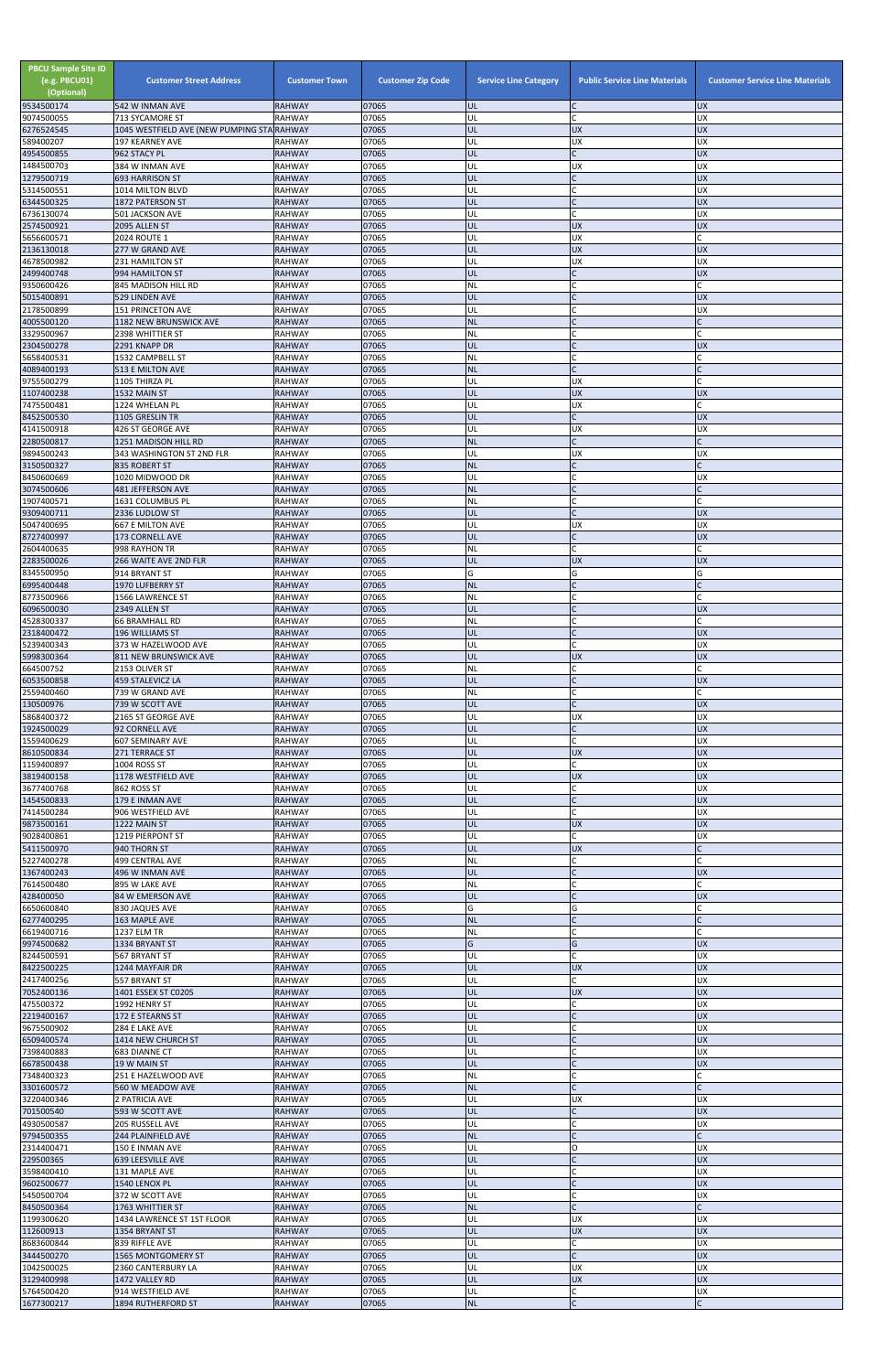| <b>PBCU Sample Site ID</b><br>(e.g. PBCU01)<br>(Optional) | <b>Customer Street Address</b>                                | <b>Customer Town</b><br><b>RAHWAY</b> | <b>Customer Zip Code</b><br>07065 | <b>Service Line Category</b> | <b>Public Service Line Materials</b><br>C | <b>Customer Service Line Materials</b> |
|-----------------------------------------------------------|---------------------------------------------------------------|---------------------------------------|-----------------------------------|------------------------------|-------------------------------------------|----------------------------------------|
| 139400718<br>5998400567                                   | 270 ST GEORGE AVE<br>2274 LUDLOW ST                           | <b>RAHWAY</b>                         | 07065                             | <b>NL</b><br><b>NL</b>       | $\mathsf{C}$                              |                                        |
| 1730230558                                                | 1542 IRVING ST                                                | <b>RAHWAY</b>                         | 07065                             | UL                           | <b>UX</b>                                 | <b>UX</b>                              |
| 7156920026<br>6209400013                                  | 64 W SCOTT AVE<br>1187 FULTON ST                              | <b>RAHWAY</b><br><b>RAHWAY</b>        | 07065<br>07065                    | G<br>UL                      | $\mathsf{C}$<br>$\mathsf{C}$              | G<br><b>UX</b>                         |
| 1594500745                                                | 178 MAPLE AVE                                                 | <b>RAHWAY</b>                         | 07065                             | UL                           | $\mathcal{C}$                             | <b>UX</b>                              |
| 9260500844                                                | 87 E EMERSON AVE                                              | <b>RAHWAY</b>                         | 07065                             | UL                           | $\mathsf{C}$                              | <b>UX</b>                              |
| 3092400397<br>8814500085                                  | 73 W CHERRY ST 2ND FL<br>468 GROVE ST                         | <b>RAHWAY</b><br><b>RAHWAY</b>        | 07065<br>07065                    | UL<br>UL                     | <b>UX</b><br>$\mathsf{C}$                 | <b>UX</b><br>UX                        |
| 4996400562                                                | 923 WESTFIELD AVE 1ST FLR                                     | <b>RAHWAY</b>                         | 07065                             | UL                           | <b>UX</b>                                 | <b>UX</b>                              |
| 8015400333<br>3294500260                                  | 2315 ST GEORGE AVE<br>2134 EVANS ST                           | <b>RAHWAY</b><br><b>RAHWAY</b>        | 07065<br>07065                    | UL<br><b>NL</b>              | $\sqrt{ }$                                | <b>UX</b><br>C                         |
| 3927400863                                                | 221 ALBERMARLE ST                                             | <b>RAHWAY</b>                         | 07065                             | <b>NL</b>                    | $\mathsf{C}$                              | $\mathsf{C}$                           |
| 9429500091                                                | 2284 COLONIAL DR                                              | <b>RAHWAY</b>                         | 07065                             | UL                           | $\mathsf{C}$                              | <b>UX</b>                              |
| 6677300293<br>2429500094                                  | 1908 LUFBERRY ST<br>705 W LINCOLN AVE                         | <b>RAHWAY</b><br><b>RAHWAY</b>        | 07065<br>07065                    | UL<br>G                      | $\mathsf{C}$<br>G                         | <b>UX</b><br><b>UX</b>                 |
| 5319400785                                                | 754 LINDEN AVE                                                | RAHWAY                                | 07065                             | UL                           | <b>UX</b>                                 | C                                      |
| 2956600103<br>8518400144                                  | 783 FALESKY ST<br>390 SULIVAN CT                              | <b>RAHWAY</b><br><b>RAHWAY</b>        | 07065<br>07065                    | <b>NL</b><br><b>NL</b>       | $\mathsf{C}$<br>$\mathsf{C}$              | $\mathsf{C}$                           |
| 9904500119                                                | 1453 LAMBERT ST                                               | <b>RAHWAY</b>                         | 07065                             | UL                           |                                           | <b>UX</b>                              |
| 1418400388                                                | 335 E LAKE AVE                                                | <b>RAHWAY</b>                         | 07065                             | <b>NL</b>                    | $\mathcal{C}$                             | C                                      |
| 3398400316<br>7921500437                                  | 1113 MIDWOOD DR<br>1112 MILTON BLVD                           | <b>RAHWAY</b><br><b>RAHWAY</b>        | 07065<br>07065                    | UL<br>UL                     | $\mathsf{C}$<br>$\mathsf{C}$              | <b>UX</b><br>UX                        |
| 147400882                                                 | 365 ELM AVE                                                   | <b>RAHWAY</b>                         | 07065                             | UL                           |                                           | <b>UX</b>                              |
| 9365500857                                                | 830 PRATT ST                                                  | <b>RAHWAY</b><br><b>RAHWAY</b>        | 07065<br>07065                    | UL<br>UL                     | <b>IC</b>                                 | UX<br><b>UX</b>                        |
| 3230500429<br>6769400054                                  | 2140 PRICE ST<br>977 JAQUES AVE                               | <b>RAHWAY</b>                         | 07065                             | G                            | G                                         | <b>UX</b>                              |
| 2650500780                                                | 1770 LUDLOW ST                                                | <b>RAHWAY</b>                         | 07065                             | UL                           | $\mathcal{C}$                             | <b>UX</b>                              |
| 7734600495<br>2236505954                                  | 1267 BROADWAY<br>1045 WESTFIELD AVE (SLUDGE PRESS-YARI RAHWAY | <b>RAHWAY</b>                         | 07065<br>07065                    | UL<br>UL                     | $\mathcal{C}$<br><b>UX</b>                | <b>UX</b><br>UX                        |
| 2620500486                                                | 2148 PROSPECT ST                                              | RAHWAY                                | 07065                             | UL                           | $\mathsf{C}$                              | <b>UX</b>                              |
| 1504500419                                                | 1196 FARRELL TR                                               | <b>RAHWAY</b>                         | 07065                             | UL                           | <b>UX</b>                                 | <b>UX</b>                              |
| 7483500258<br>3576400252                                  | 692 W GRAND AVE<br><b>707 BROOKSIDE RD</b>                    | <b>RAHWAY</b><br><b>RAHWAY</b>        | 07065<br>07065                    | UL<br><b>NL</b>              | <b>UX</b><br>$\mathsf{C}$                 | <b>UX</b><br>$\mathsf{C}$              |
| 3750500182                                                | 1482 MAIN ST                                                  | <b>RAHWAY</b>                         | 07065                             | UL                           | <b>UX</b>                                 | <b>UX</b>                              |
| 7389400598<br>4752500518                                  | 791 HOLLY PL<br>1084 BRYANT ST                                | <b>RAHWAY</b><br><b>RAHWAY</b>        | 07065<br>07065                    | UL<br>UL                     | $\mathsf{C}$<br>$\mathsf{C}$              | <b>UX</b><br><b>UX</b>                 |
| 3566400427                                                | 1343 ESTERBROOK AVE                                           | <b>RAHWAY</b>                         | 07065                             | UL                           |                                           | <b>UX</b>                              |
| 8110500213                                                | 149 VILLA PL                                                  | <b>RAHWAY</b>                         | 07065                             | UL                           | <b>UX</b>                                 | <b>UX</b>                              |
| 9758400987<br>2617400175                                  | 881 CRESCENT DR<br>332 E LAKE AVE                             | <b>RAHWAY</b><br><b>RAHWAY</b>        | 07065<br>07065                    | UL<br>UL                     | $\mathsf{C}$<br>$\mathsf{C}$              | <b>UX</b><br>UX                        |
| 1821500967                                                | 1080 RICHARD BLVD                                             | <b>RAHWAY</b>                         | 07065                             | UL                           | $\mathsf{C}$                              | <b>UX</b>                              |
| 1956400323                                                | 773 NICHOLAS PL<br>416 SYCAMORE ST                            | <b>RAHWAY</b><br><b>RAHWAY</b>        | 07065                             | <b>NL</b><br>G               | $\mathsf{C}$<br>G                         | $\mathsf{C}$<br>G                      |
| 5477400751<br>2756400426                                  | 397 SEMINARY AVE                                              | RAHWAY                                | 07065<br>07065                    | UL                           | <b>UX</b>                                 | <b>UX</b>                              |
| 1404500919                                                | 464 LINDEN AVE                                                | <b>RAHWAY</b>                         | 07065                             | <b>NL</b>                    | $\mathsf{C}$                              |                                        |
| 6976400973<br>2455500897                                  | 1014 W LAKE AVE<br>749 AUDREY DR                              | <b>RAHWAY</b><br><b>RAHWAY</b>        | 07065<br>07065                    | <b>NL</b><br>UL              | $\mathsf{C}$<br><b>UX</b>                 | <b>UX</b>                              |
| 6584500800                                                | 2072 ELIZABETH AVE 1ST FLR                                    | <b>RAHWAY</b>                         | 07065                             | UL                           | C                                         | UX                                     |
| 6918300106                                                | 1120 WILLIAM V YOUNG DR                                       | <b>RAHWAY</b>                         | 07065                             | UL                           | <b>UX</b>                                 | <b>UX</b>                              |
| 7178500748<br>2835500124                                  | 444 CONCORD ST<br>1176 KLINE PL                               | <b>RAHWAY</b><br><b>RAHWAY</b>        | 07065<br>07065                    | UL<br>UL                     | C<br><b>UX</b>                            | <b>UX</b><br><b>UX</b>                 |
| 2528300162                                                | 2195 ELIZABETH AVE                                            | <b>RAHWAY</b>                         | 07065                             | UL                           | <b>UX</b>                                 | <b>UX</b>                              |
| 5658300427<br>1300500849                                  | 787 NEW BRUNSWICK AVE<br>1571 IRVING ST                       | <b>RAHWAY</b><br><b>RAHWAY</b>        | 07065<br>07065                    | G<br>NL                      | G<br>$\mathsf C$                          |                                        |
| 4308400560                                                | 595 W INMAN AVE                                               | <b>RAHWAY</b>                         | 07065                             | <b>NL</b>                    | $\mathsf{C}$                              |                                        |
| 3344500238                                                | 1658 COLUMBUS PL                                              | <b>RAHWAY</b>                         | 07065                             | UL                           |                                           | UX                                     |
| 3905500424<br>2682500442                                  | 66 W EMERSON AVE<br>1014 HAMILTON ST                          | <b>RAHWAY</b><br><b>RAHWAY</b>        | 07065<br>07065                    | UL<br>NL                     | $\mathsf{C}$<br>$\mathsf{C}$              | <b>UX</b>                              |
| 1170500595                                                | 59 MINNA ST                                                   | <b>RAHWAY</b>                         | 07065                             | UL                           | <b>UX</b>                                 | C                                      |
| 7084500419<br>2649400044                                  | 1221 MAYFAIR DR<br>379 DUKES RD                               | <b>RAHWAY</b><br><b>RAHWAY</b>        | 07065<br>07065                    | UL<br>UL                     | $\mathcal{C}$                             | <b>UX</b><br><b>UX</b>                 |
| 9233500594                                                | 518 E MILTON AVE                                              | RAHWAY                                | 07065                             | UL                           | $\mathsf{C}$                              | <b>UX</b>                              |
| 3689400237                                                | 1873 BARNETT ST                                               | <b>RAHWAY</b>                         | 07065                             | UL                           | $\mathsf C$                               | <b>UX</b>                              |
| 7359400807<br>9760500881                                  | 430 W SCOTT AVE<br>70 JOHN PL                                 | <b>RAHWAY</b><br><b>RAHWAY</b>        | 07065<br>07065                    | UL<br>UL                     | $\mathsf{C}$<br>$\mathsf{C}$              | <b>UX</b><br><b>UX</b>                 |
| 4634500928                                                | 751 NEW BRUNSWICK AVE                                         | <b>RAHWAY</b>                         | 07065                             | UL                           | <b>UX</b>                                 | <b>UX</b>                              |
| 2558400226<br>6011500343                                  | 1401 NEW CHURCH ST<br>1470 WITHERSPOON ST                     | <b>RAHWAY</b><br><b>RAHWAY</b>        | 07065<br>07065                    | UL<br>UL                     | $\mathsf{C}$<br><b>UX</b>                 | <b>UX</b><br><b>UX</b>                 |
| 5650600793                                                | 838 JAQUES AVE                                                | <b>RAHWAY</b>                         | 07065                             | UL                           | $\mathsf{C}$                              | <b>UX</b>                              |
| 7027400054                                                | 1264 KLINE PL                                                 | <b>RAHWAY</b>                         | 07065                             | UL                           | <b>UX</b>                                 |                                        |
| 2701500665<br>5168400586                                  | 2112 WHITTIER ST<br>1101 JAQUES AVE                           | <b>RAHWAY</b><br><b>RAHWAY</b>        | 07065<br>07065                    | UL<br>UL                     | <b>UX</b><br>UX                           | <b>UX</b><br><b>UX</b>                 |
| 5028500125                                                | <b>674 BROOKSIDE RD</b>                                       | <b>RAHWAY</b>                         | 07065                             | <b>NL</b>                    | $\mathsf{C}$                              |                                        |
| 3853700600<br>9399400568                                  | 244 TEHAMA ST<br>1044 WESTFIELD AVE                           | <b>RAHWAY</b><br><b>RAHWAY</b>        | 07065<br>07065                    | UL<br>UL                     | <b>UX</b><br>$\mathsf{C}$                 | <b>UX</b>                              |
| 9516130055                                                | 1436 LAWRENCE ST 1ST FLOOR                                    | <b>RAHWAY</b>                         | 07065                             | UL                           | <b>UX</b>                                 | UX                                     |
| 7180500108                                                | 625 CORA PL                                                   | <b>RAHWAY</b>                         | 07065                             | UL                           |                                           | <b>UX</b>                              |
| 31500890<br>7953700221                                    | 1175 W LAKE AVE<br>1755 PARK ST                               | <b>RAHWAY</b><br><b>RAHWAY</b>        | 07065<br>07065                    | <b>NL</b><br>UL              | $\mathsf{C}$                              | <b>UX</b>                              |
| 5747400821                                                | 494 UNION ST                                                  | RAHWAY                                | 07065                             | UL                           | <b>UX</b>                                 | UX                                     |
| 9294500976<br>9400500912                                  | 284 WILSON AVE<br>779 ELM AVE                                 | <b>RAHWAY</b><br>RAHWAY               | 07065<br>07065                    | <b>NL</b><br>UL              | $\mathsf{C}$<br>$\mathsf{C}$              | C<br><b>UX</b>                         |
| 3501500969                                                | 2262 EVANS ST                                                 | <b>RAHWAY</b>                         | 07065                             | UL                           | $\mathsf{C}$                              | <b>UX</b>                              |
| 2007400757                                                | 1449 MAIN ST                                                  | RAHWAY                                | 07065                             | <b>NL</b>                    | $\mathsf{C}$                              | C                                      |
| 5914500722<br>7528500461                                  | 323 E SCOTT AVE<br>711 HEMLOCK ST                             | <b>RAHWAY</b><br><b>RAHWAY</b>        | 07065<br>07065                    | <b>NL</b><br>UL              | $\mathsf{C}$                              | <b>UX</b>                              |
| 3167400570                                                | 914 W LAKE AVE                                                | <b>RAHWAY</b>                         | 07065                             | <b>NL</b>                    |                                           |                                        |
| 3964500358                                                | 1043 MADISON HILL RD                                          | RAHWAY                                | 07065                             | UL                           | $\overline{C}$<br>$\mathsf{C}$            | <b>UX</b><br>C                         |
| 6589300834<br>5564500942                                  | 865 STONE ST<br>2234 WINFIELD ST                              | <b>RAHWAY</b><br>RAHWAY               | 07065<br>07065                    | <b>NL</b><br>UL              | $\mathsf{C}$                              | <b>UX</b>                              |
| 4556600630                                                | 737 HAMILTON ST                                               | <b>RAHWAY</b>                         | 07065                             | UL                           |                                           | <b>UX</b>                              |
| 7727400293<br>4149400463                                  | 679 W INMAN AVE<br>329 LAFAYETTE ST                           | RAHWAY<br><b>RAHWAY</b>               | 07065<br>07065                    | <b>NL</b><br>UL              | $\mathsf{C}$                              | C<br><b>UX</b>                         |
| 8609400196                                                | 1879 LENNINGTON ST                                            | RAHWAY                                | 07065                             | NL                           | $\mathsf{C}$                              |                                        |
| 5253500435                                                | 1064 BROAD ST 2ND FLR<br>511 MADISON AVE                      | <b>RAHWAY</b><br><b>RAHWAY</b>        | 07065                             | UL                           | <b>UX</b><br>$\mathsf{C}$                 | <b>UX</b>                              |
| 9493500827<br>9327400658                                  | 133 W CHERRY ST                                               | RAHWAY                                | 07065<br>07065                    | UL<br>UL                     | $\mathsf{C}$                              | <b>UX</b><br><b>UX</b>                 |
| 1830500528                                                | 671 SYCAMORE ST                                               | RAHWAY                                | 07065                             | UL                           | $\mathsf{C}$                              | <b>UX</b>                              |
| 7428500910<br>3888400541                                  | 338 W LAKE AVE<br>294 W MILTON AVE                            | <b>RAHWAY</b><br>RAHWAY               | 07065<br>07065                    | <b>NL</b><br>UL              | $\mathsf{C}$<br>$\mathsf C$               | $\mathsf{C}$<br>UX                     |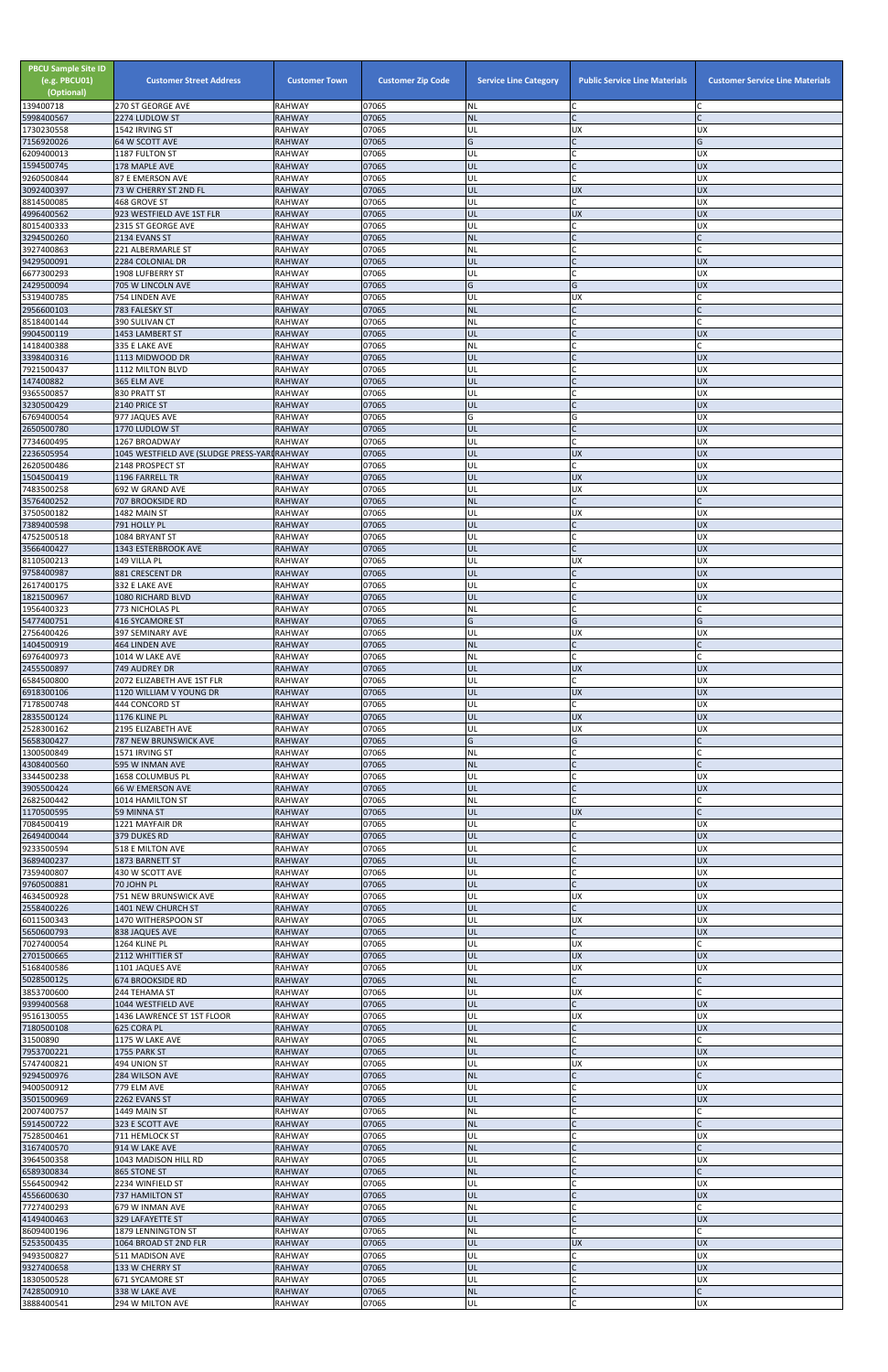| <b>PBCU Sample Site ID</b><br>(e.g. PBCU01)<br>(Optional)<br>1478400196 | <b>Customer Street Address</b><br>1274 FULTON ST | <b>Customer Town</b><br><b>RAHWAY</b> | <b>Customer Zip Code</b><br>07065 | <b>Service Line Category</b><br>UL | <b>Public Service Line Materials</b> | <b>Customer Service Line Materials</b><br><b>UX</b> |
|-------------------------------------------------------------------------|--------------------------------------------------|---------------------------------------|-----------------------------------|------------------------------------|--------------------------------------|-----------------------------------------------------|
| 8120400542                                                              | 1375 GENOVESE LA C01101                          | <b>RAHWAY</b>                         | 07065                             | UL                                 | UX                                   | <b>UX</b>                                           |
| 2015500159                                                              | 706 HEMLOCK ST                                   | <b>RAHWAY</b>                         | 07065                             | IJL                                | $\mathsf{C}$                         | <b>UX</b>                                           |
| 7868400443<br>5704400623                                                | 1231 MADISON HILL RD<br>1329 MAPLE TR            | RAHWAY<br><b>RAHWAY</b>               | 07065<br>07065                    | NL<br><b>NL</b>                    | C<br>$\mathsf{C}$                    |                                                     |
| 219300637                                                               | 227 CONCORD ST                                   | <b>RAHWAY</b>                         | 07065                             | UL                                 |                                      | <b>UX</b>                                           |
| 689400805<br>7747400087                                                 | 587 UNION ST<br>797 RIVER RD                     | <b>RAHWAY</b><br>RAHWAY               | 07065<br>07065                    | <b>NL</b><br>UL                    | $\mathsf{C}$<br>$\mathsf{C}$         | <b>UX</b>                                           |
| 7826130053                                                              | 2158 ELIZABETH AVE 2ND FL FR                     | <b>RAHWAY</b>                         | 07065                             | UL                                 | <b>UX</b>                            | <b>UX</b>                                           |
| 427400716                                                               | 128 W CHERRY ST                                  | <b>RAHWAY</b>                         | 07065                             | UL                                 | C                                    | <b>UX</b>                                           |
| 1976400095<br>458300532                                                 | 385 JENSEN AVE<br>333 E ALBERT ST                | <b>RAHWAY</b><br>RAHWAY               | 07065<br>07065                    | UL<br>UL                           | <b>UX</b><br>$\mathsf{C}$            | <b>UX</b><br><b>UX</b>                              |
| 9488300724                                                              | 1436 LAWRENCE ST 2ND FLOOR                       | <b>RAHWAY</b>                         | 07065                             | UL                                 | <b>UX</b>                            | <b>UX</b>                                           |
| 4814500521<br>4769400612                                                | 156 JENSEN AVE                                   | <b>RAHWAY</b>                         | 07065                             | NL                                 | $\mathsf{C}$<br>$\mathsf{C}$         |                                                     |
| 42500993                                                                | 39 MAPLE AVE<br>329 LOWER ALDEN DR               | <b>RAHWAY</b><br>RAHWAY               | 07065<br>07065                    | UL<br>UL                           | C                                    | <b>UX</b><br><b>UX</b>                              |
| 2605500977                                                              | 970 NEW BRUNSWICK AVE PUMP ROOM                  | <b>RAHWAY</b>                         | 07065                             | UL                                 | <b>UX</b>                            | <b>UX</b>                                           |
| 6594500527<br>3245500577                                                | 314 GROVE ST<br>952 CRESCENT DR                  | RAHWAY<br><b>RAHWAY</b>               | 07065<br>07065                    | UL<br>UL                           | $\mathsf{C}$<br><b>UX</b>            | <b>UX</b><br><b>UX</b>                              |
| 3724500849                                                              | 786 LAUREL PL                                    | RAHWAY                                | 07065                             | NL                                 |                                      |                                                     |
| 5289400686                                                              | 246 ADAMS ST                                     | <b>RAHWAY</b>                         | 07065                             | ŰĹ                                 | <b>UX</b>                            |                                                     |
| 8030500257<br>8005500788                                                | <b>893 MAURICE AVE</b><br>328 E STEARNS ST       | RAHWAY<br><b>RAHWAY</b>               | 07065<br>07065                    | UL<br>UL                           | <b>UX</b><br>$\mathsf C$             | <b>UX</b><br><b>UX</b>                              |
| 4868400674                                                              | 862 RAYHON TR                                    | <b>RAHWAY</b>                         | 07065                             | NL                                 |                                      |                                                     |
| 778400015                                                               | 387 SULIVAN CT                                   | <b>RAHWAY</b>                         | 07065<br>07065                    | UL<br>NL                           | $\mathsf{C}$                         | <b>UX</b>                                           |
| 5826130015<br>1702600017                                                | 2140 ELIZABETH AVE<br>510 HARRISON ST            | RAHWAY<br><b>RAHWAY</b>               | 07065                             | <b>NL</b>                          | $\overline{C}$                       |                                                     |
| 6356400030                                                              | 1257 BROADWAY                                    | <b>RAHWAY</b>                         | 07065                             | UL                                 | $\mathsf{C}$                         | <b>UX</b>                                           |
| 3053500633<br>6188400645                                                | 855 FALESKY ST<br>281 W LINCOLN AVE              | <b>RAHWAY</b><br>RAHWAY               | 07065<br>07065                    | UL<br>UL                           | <b>UX</b><br>UX                      | <b>UX</b>                                           |
| 9567400594                                                              | 1758 MONTGOMERY ST                               | <b>RAHWAY</b>                         | 07065                             | UL                                 | <b>UX</b>                            | <b>UX</b>                                           |
| 5228300294                                                              | 1198 PIERPONT ST                                 | RAHWAY                                | 07065                             | UL                                 | $\mathsf{C}$                         | <b>UX</b>                                           |
| 9407400312<br>7248400994                                                | 515 JENSEN AVE<br>1264 PIERCE ST                 | <b>RAHWAY</b><br>RAHWAY               | 07065<br>07065                    | UL<br>UL                           | $\mathsf{C}$                         | <b>UX</b><br><b>UX</b>                              |
| 3705400545                                                              | 2123 OLIVER ST                                   | <b>RAHWAY</b>                         | 07065                             | <b>NL</b>                          | $\mathsf{C}$                         |                                                     |
| 6404500270<br>9908400606                                                | 764 W SCOTT AVE<br>955 HAMILTON ST               | RAHWAY<br><b>RAHWAY</b>               | 07065<br>07065                    | NL<br><b>NL</b>                    | $\mathsf{C}$                         |                                                     |
| 3049300058                                                              | 414 E INMAN AVE                                  | <b>RAHWAY</b>                         | 07065                             | UL                                 | <b>UX</b>                            | <b>UX</b>                                           |
| 8342011179                                                              | 1045 WESTFIELD AVENUE (FLOURIDE ROOIRAHWAY       |                                       | 07065                             | UL                                 | <b>UX</b>                            | <b>UX</b>                                           |
| 9605500482<br>2501500276                                                | 1956 BOND ST<br>2378 KNAPP DR                    | <b>RAHWAY</b><br><b>RAHWAY</b>        | 07065<br>07065                    | UL<br><b>NL</b>                    | $\mathsf{C}$<br>$\mathsf{C}$         | <b>UX</b>                                           |
| 5119300063                                                              | 402 ALBERMARLE ST                                | RAHWAY                                | 07065                             | ΝL                                 |                                      |                                                     |
| 7250600043                                                              | 934 INWOOD PL                                    | <b>RAHWAY</b>                         | 07065                             | <b>NL</b>                          | $\mathsf{C}$                         |                                                     |
| 1554500646<br>7959400197                                                | 376 SULIVAN CT<br><b>12 W MILTON AVE</b>         | <b>RAHWAY</b><br><b>RAHWAY</b>        | 07065<br>07065                    | UL<br><b>NL</b>                    | $\mathsf{C}$<br>$\mathsf{C}$         | <b>UX</b>                                           |
| 5058300430                                                              | 2158 ELIZABETH AVE 2ND FL R                      | <b>RAHWAY</b>                         | 07065                             | UL                                 | <b>UX</b>                            | UX                                                  |
| 1989300353<br>6009400064                                                | 391 E INMAN AVE<br>2294 LUDLOW ST                | <b>RAHWAY</b><br>RAHWAY               | 07065<br>07065                    | UL<br>NL                           | $\mathsf{C}$<br>$\mathsf{C}$         | <b>UX</b>                                           |
| 3301500568                                                              | 190 REGINA AVE                                   | <b>RAHWAY</b>                         | 07065                             | UL                                 | <b>UX</b>                            | <b>UX</b>                                           |
| 6494600979                                                              | 30 MINNA ST                                      | RAHWAY                                | 07065                             | UL                                 | C                                    | <b>UX</b>                                           |
| 3027400745<br>7009400236                                                | 1443 FRANKLIN ST<br>931 APGAR TR                 | <b>RAHWAY</b><br>RAHWAY               | 07065<br>07065                    | <b>NL</b><br>UL                    | $\mathsf{C}$<br>$\mathsf{C}$         | <b>UX</b>                                           |
| 9297400010                                                              | 373 E HAZELWOOD AVE                              | <b>RAHWAY</b>                         | 07065                             | UL                                 | <b>UX</b>                            | <b>UX</b>                                           |
| 6330500467<br>4458300993                                                | 457 HARRISON ST<br>97 BRAMHALL RD                | RAHWAY<br><b>RAHWAY</b>               | 07065<br>07065                    | UL<br>UL                           | C<br>$\mathsf{C}$                    | <b>UX</b><br><b>UX</b>                              |
| 5683600757                                                              | 794 HILLSIDE RD                                  | <b>RAHWAY</b>                         | 07065                             | <b>NL</b>                          |                                      |                                                     |
| 450600709                                                               | 1218 REVOIR DR                                   | <b>RAHWAY</b>                         | 07065                             | UL                                 | $\mathsf{C}$                         | <b>UX</b>                                           |
| 6354500229<br>5689400551                                                | 1947 HENRY ST<br>749 E MILTON AVE                | RAHWAY<br><b>RAHWAY</b>               | 07065<br>07065                    | ΝL<br>UL                           | $\mathsf{C}$<br>$\overline{C}$       | <b>UX</b>                                           |
| 8910500615                                                              | 386 E GRAND AVE                                  | RAHWAY                                | 07065                             | G                                  | G                                    | G                                                   |
| 9104500321                                                              | 1848 PATERSON ST 2ND                             | <b>RAHWAY</b>                         | 07065                             | UL                                 | <b>UX</b>                            | <b>UX</b>                                           |
| 6084500700<br>1794600638                                                | 1041 RICHARD BLVD<br>291 LAFAYETTE ST            | RAHWAY<br><b>RAHWAY</b>               | 07065<br>07065                    | UL<br>UL                           | <b>UX</b><br><b>UX</b>               | <b>UX</b><br><b>UX</b>                              |
| 2752500380                                                              | 962 PIERPONT ST                                  | RAHWAY                                | 07065                             | UL                                 | UX                                   | <b>UX</b>                                           |
| 2987400252<br>4754500094                                                | 1125 GRESLIN TR<br>2235 KNAPP DR                 | <b>RAHWAY</b><br>RAHWAY               | 07065<br>07065                    | UL<br>UL                           | $\mathsf{C}$<br><b>UX</b>            | <b>UX</b><br><b>UX</b>                              |
| 4683600958                                                              | 822 PRATT ST                                     | RAHWAY                                | 07065                             | UL                                 | <b>UX</b>                            |                                                     |
| 6014500454                                                              | 1127 JEFFERSON AVE                               | RAHWAY                                | 07065                             | UL                                 | C                                    | <b>UX</b>                                           |
| 8747400512<br>1609300646                                                | 784 HARRISON ST<br>131 W HAZELWOOD AVE           | <b>RAHWAY</b><br>RAHWAY               | 07065<br>07065                    | UL<br>NL                           | $\mathsf{C}$                         | <b>UX</b>                                           |
| 8015500937                                                              | 175 DUKES RD                                     | <b>RAHWAY</b>                         | 07065                             | UL                                 | <b>UX</b>                            | <b>UX</b>                                           |
| 8286471730<br>1483500901                                                | 1553 MONTGOMERY ST<br>2005 ST GEORGES AVE        | RAHWAY<br><b>RAHWAY</b>               | 07065<br>07065                    | UL<br>UL                           | <b>UX</b><br><b>UX</b>               | <b>UX</b><br><b>UX</b>                              |
| 8978400521                                                              | 984 ROSS ST                                      | RAHWAY                                | 07065                             | UL                                 | C                                    | <b>UX</b>                                           |
| 2279500981                                                              | <b>603 HARRISON ST</b>                           | <b>RAHWAY</b>                         | 07065                             | UL                                 | $\mathsf{C}$                         | <b>UX</b>                                           |
| 328500419<br>552500465                                                  | <b>60 CLINTON ST</b><br>871 PRATT ST             | RAHWAY<br><b>RAHWAY</b>               | 07065<br>07065                    | UL<br>UL                           | $\mathsf{C}$<br>$\mathsf{C}$         | <b>UX</b><br><b>UX</b>                              |
| 3910500812                                                              | 708 E GRAND AVE                                  | RAHWAY                                | 07065                             | UL                                 | <b>UX</b>                            | <b>UX</b>                                           |
| 6689300614                                                              | 2100 FELVER CT                                   | <b>RAHWAY</b>                         | 07065                             | UL                                 | <b>UX</b>                            | <b>UX</b>                                           |
| 2169400069<br>5954400910                                                | 764 BRYANT ST<br>474 ALBERMARLE ST               | RAHWAY<br>RAHWAY                      | 07065<br>07065                    | UL<br>UL                           | C                                    | <b>UX</b><br><b>IDX</b>                             |
| 2215500302                                                              | 200 REMSEN ST                                    | RAHWAY                                | 07065                             | UL                                 | <b>UX</b>                            |                                                     |
| 5735500792<br>4436130091                                                | 1760 WINFIELD ST                                 | <b>RAHWAY</b><br>RAHWAY               | 07065<br>07065                    | Ġ<br>UL                            | G<br>C                               | <b>UX</b>                                           |
| 3574500181                                                              | 390 E MILTON AVE<br>2103 PRICE ST                | <b>RAHWAY</b>                         | 07065                             | UL                                 | <b>UX</b>                            | $\mathsf{C}$                                        |
| 69400694                                                                | 15 MAPLE AVE                                     | RAHWAY                                | 07065                             | UL                                 |                                      | <b>UX</b>                                           |
| 7597400340<br>1058300800                                                | 229 MONROE ST<br>327 BROOKFIELD PL               | <b>RAHWAY</b><br><b>RAHWAY</b>        | 07065<br>07065                    | <b>NL</b><br>UL                    | $\mathsf{C}$                         | <b>UX</b>                                           |
| 1814500472                                                              | <b>452 CORNELL AVE</b>                           | <b>RAHWAY</b>                         | 07065                             | UL                                 | $\mathsf{C}$                         | <b>UX</b>                                           |
| 9487400186                                                              | 300 E LAKE AVE                                   | RAHWAY                                | 07065                             | UL                                 | $\mathsf{C}$                         | <b>UX</b>                                           |
| 9159400860<br>9249400036                                                | 747 W SCOTT AVE<br>2386 CANTERBURY LA            | <b>RAHWAY</b><br>RAHWAY               | 07065<br>07065                    | <b>NL</b><br>UL                    | $\mathsf{C}$<br><b>UX</b>            |                                                     |
| 1788300738                                                              | 1377 STOCKTON ST 2ND FL                          | <b>RAHWAY</b>                         | 07065                             | UL                                 | <b>UX</b>                            | <b>UX</b>                                           |
| 4934600870<br>6787400531                                                | 781 MOSES DR                                     | <b>RAHWAY</b>                         | 07065<br>07065                    | UL<br><b>NL</b>                    | C<br>$\mathsf{C}$                    | <b>UX</b>                                           |
| 3973500610                                                              | 779 W SCOTT AVE<br>958 MAIN ST                   | <b>RAHWAY</b><br><b>RAHWAY</b>        | 07065                             | UL                                 | $\mathsf{C}$                         | <b>UX</b>                                           |
| 2634500648                                                              | 1437 PINEWOOD ST                                 | <b>RAHWAY</b>                         | 07065                             | UL                                 | <b>UX</b>                            | <b>UX</b>                                           |
| 6977400506<br>8942400519                                                | 1105 CHARLOTTE PL<br>310 STERLING PL             | RAHWAY<br><b>RAHWAY</b>               | 07065<br>07065                    | NL<br>UL                           | $\mathsf C$<br><b>UX</b>             | <b>UX</b>                                           |
| 5284500791                                                              | 492 SYCAMORE ST                                  | RAHWAY                                | 07065                             | UL                                 | $\mathsf{C}$                         | <b>UX</b>                                           |
| 6578400339                                                              | 901 NEW BRUNSWICK AVE                            | <b>RAHWAY</b>                         | 07065                             | UL                                 | <b>UX</b>                            | UX                                                  |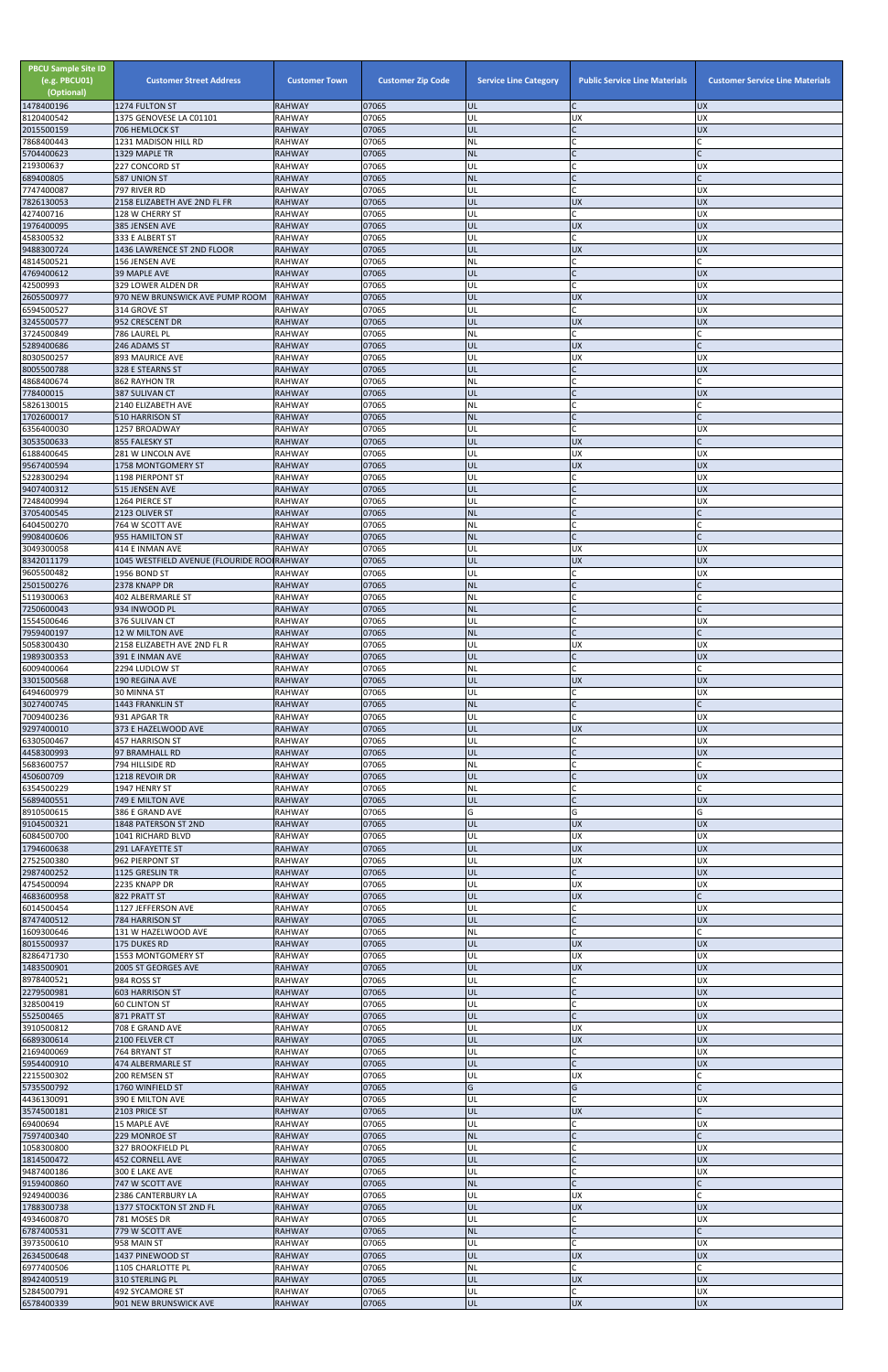| $\mathsf{C}$<br><b>RAHWAY</b><br>07065<br>UL<br><b>UX</b><br>355 DUKES RD<br>07065<br><b>RAHWAY</b><br>IC<br>506 SYCAMORE ST<br>NL<br>07065<br>IC<br><b>NL</b><br>1883600809<br><b>264 STANTON ST</b><br><b>RAHWAY</b><br><b>C</b><br>9044600065<br>07065<br>UL<br>1447 CAMPBELL ST<br><b>RAHWAY</b><br>UX<br>IC<br>07065<br><b>UX</b><br><b>335 PRINCETON AVE</b><br><b>RAHWAY</b><br>UL<br><b>C</b><br>8294500958<br>07065<br><b>UX</b><br>294 W LINCOLN AVE<br><b>RAHWAY</b><br>UL<br>07065<br><b>UX</b><br>UL<br><b>UX</b><br>3075500685<br>769 E HAZELWOOD AVE<br><b>RAHWAY</b><br>07065<br><b>UX</b><br>UX<br><b>RAHWAY</b><br>UL<br>1045 WESTFIELD AVE BELT PRESS<br>07065<br>G<br><b>UX</b><br><b>RAHWAY</b><br>G<br><b>184 WILLIAMS ST</b><br>3359400876<br>07065<br>$\mathsf{C}$<br><b>RAHWAY</b><br>1952 ELIZABETH AVE<br>UL<br>UX<br>lc.<br>07065<br>5401500495<br>201 W LINCOLN AVE<br><b>RAHWAY</b><br><b>NL</b><br>07065<br><b>RAHWAY</b><br>UL<br><b>UX</b><br>1588 LAWRENCE ST<br>UX<br><b>UX</b><br>7887400555<br>07065<br>UL<br>910 LAKESIDE DR<br><b>RAHWAY</b><br>G<br>G<br>07065<br>G<br>3959400151<br>1070 JAQUES AVE<br><b>RAHWAY</b><br>1289400087<br>07065<br><b>UX</b><br>1162 FULTON ST<br><b>RAHWAY</b><br>UL<br><b>UX</b><br>07065<br><b>UX</b><br><b>RAHWAY</b><br>UL<br>UX<br>1463 BARNHARDT LA C0704<br>07065<br>UL<br>$\mathsf{C}$<br><b>UX</b><br>9906130075<br><b>RAHWAY</b><br>1085 FULTON ST<br>07065<br>C<br><b>UX</b><br>2979400140<br><b>RAHWAY</b><br>UL<br>1963 BEACON ST<br>07065<br>$\mathsf{C}$<br><b>RAHWAY</b><br><b>NL</b><br>766 JAQUES AVE<br>07065<br>C<br>UL<br><b>UX</b><br>1173 STONE ST<br><b>RAHWAY</b><br>lc.<br>07065<br><b>NL</b><br>$\mathsf{C}$<br>4970500758<br>1044 PIERPONT ST<br><b>RAHWAY</b><br>$\mathsf{C}$<br>1853700523<br>07065<br>UL<br><b>UX</b><br>290 PLAINFIELD AVE<br><b>RAHWAY</b><br>07065<br>1351 GENOVESE LN C1107<br><b>RAHWAY</b><br>UL<br><b>UX</b><br><b>UX</b><br>lc.<br>07065<br>UL<br>1196 KLINE PL<br><b>RAHWAY</b><br>UX<br>07065<br>UL<br><b>UX</b><br><b>RAHWAY</b><br><b>UX</b><br>3799400714<br>173 W MILTON AVE<br>07065<br>G<br>G<br><b>RAHWAY</b><br>974 MAURICE AVE<br>07065<br>IC<br><b>RAHWAY</b><br>168 E LAKE AVE<br><b>NL</b><br>6894500086<br>07065<br>1928 BOND ST<br><b>RAHWAY</b><br>UL<br>C<br>UX<br>$\overline{C}$<br><b>XD</b><br>07065<br>UL<br>8993500598<br><b>RAHWAY</b><br><b>434 CORNELL AVE</b><br>$\mathsf{C}$<br>07065<br>UL<br><b>UX</b><br>1185 MOONEY PL<br><b>RAHWAY</b><br>07065<br>UX<br><b>UX</b><br><b>SCOTT AVE</b><br><b>RAHWAY</b><br>UL<br>07065<br>3795400526<br>1263 STONE ST<br><b>RAHWAY</b><br>UL<br><b>UX</b><br>UX<br>9994600481<br>07065<br>UL<br>$\mathsf{C}$<br><b>UX</b><br>183 MONROE ST<br><b>RAHWAY</b><br>07065<br><b>RAHWAY</b><br>UL<br><b>UX</b><br>UX<br>1499 ROUTE 1 NORTH<br>07065<br>lC.<br>6614500078<br>UL<br><b>UX</b><br>1120 GRESLIN TR<br><b>RAHWAY</b><br>6239400925<br>07065<br><b>UX</b><br>UL<br><b>UX</b><br>1010 ST GEORGE AVE<br><b>RAHWAY</b><br>lC.<br>07065<br><b>NL</b><br>133 RICHMOND TR<br><b>RAHWAY</b><br>196 E ALBERT ST<br><b>RAHWAY</b><br>07065<br><b>UX</b><br> UX<br> UL<br>G<br>G<br><b>UX</b><br>07065<br>6327400519<br><b>RAHWAY</b><br>1536 IRVING ST<br>07065<br>C.<br>6667400082<br><b>RAHWAY</b><br>NL<br>1911 LENNINGTON ST<br>07065<br>UL<br><b>UX</b><br><b>UX</b><br><b>RAHWAY</b><br>1433 MAIN ST<br>07065<br>UL<br><b>UX</b><br>UX<br>1622 PARK ST<br><b>RAHWAY</b><br><b>UX</b><br>07065<br>UL<br>lC.<br>3894500845<br>383 E SCOTT AVE<br><b>RAHWAY</b><br><b>C</b><br>07065<br>UL<br><b>UX</b><br>847 WESTFIELD AVE<br><b>RAHWAY</b><br>$\mathsf{C}$<br>07065<br><b>NL</b><br><b>655 STONE ST</b><br><b>RAHWAY</b><br>$\mathsf{C}$<br>9588400745<br>1081 ELM TR<br><b>RAHWAY</b><br>07065<br>UL<br>UX<br>$\overline{C}$<br><b>NL</b><br>5367400783<br>07065<br>C<br><b>175 MADISON AVE</b><br><b>RAHWAY</b><br>lC.<br>07065<br>UL<br><b>RAHWAY</b><br>UX<br>762 ST GEORGE AVE<br>$\overline{C}$<br>07065<br><b>NL</b><br>C<br><b>RAHWAY</b><br>1340 STOCKTON ST<br>$\mathsf{C}$<br><b>RAHWAY</b><br>07065<br>UL<br>2888400581<br>972 PIERPONT ST<br>UX<br><b>C</b><br><b>UX</b><br>5042500619<br>07065<br>UL<br>2368 KNAPP DR<br><b>RAHWAY</b><br>C<br>07065<br>UL<br>UX<br>1496 LAWRENCE ST<br><b>RAHWAY</b><br>G<br>07065<br>G<br><b>UX</b><br><b>RAHWAY</b><br><b>299 WILSON AVE</b><br>C<br>6460500502<br><b>RAHWAY</b><br>07065<br>NL<br>350 E LAKE AVE<br>07065<br>lC.<br><b>RAHWAY</b><br><b>NL</b><br><b>678 DIANNE CT</b><br>G<br>07065<br>1484 CAMPBELL ST<br><b>RAHWAY</b><br>G<br>UX<br>$\mathsf{C}$<br>07065<br>UL<br><b>RAHWAY</b><br><b>UX</b><br>7783500395<br>331 E STEARNS ST<br>C.<br>07065<br>UL<br>UX<br>167400832<br><b>RAHWAY</b><br>313 JENSEN AVE<br><b>RAHWAY</b><br>07065<br>UL<br><b>UX</b><br><b>UX</b><br>895 MADISON AVE<br>lC.<br>1688400802<br>07065<br><b>NL</b><br>863 PRATT ST<br><b>RAHWAY</b><br>$\mathsf{C}$<br>07065<br>5068400916<br><b>RAHWAY</b><br><b>NL</b><br>315 MAPLE AVE<br>lc.<br>07065<br>514 E MILTON AVE<br><b>RAHWAY</b><br>UL<br>UX<br><b>XD</b><br>07065<br><b>RAHWAY</b><br>UL<br><b>UX</b><br>659 RIVER RD<br>lC.<br>4075500115<br>1204 WHELAN PL<br><b>RAHWAY</b><br>07065<br><b>NL</b><br>lC.<br>748400295<br>07065<br><b>NL</b><br><b>965 MAURICE AVE</b><br><b>RAHWAY</b><br>07065<br>UL<br><b>UX</b><br><b>RAHWAY</b><br>UX<br>626 W HAZELWOOD AVE<br>07065<br>$\mathsf{C}$<br>UL<br><b>UX</b><br>1801 BOND ST<br><b>RAHWAY</b><br>$\mathsf{C}$<br>07065<br><b>NL</b><br>8944500197<br>706 W MILTON AVE<br><b>RAHWAY</b><br>$\mathsf{C}$<br>07065<br>UL<br>504 JAQUES AVE<br><b>RAHWAY</b><br><b>UX</b><br>C<br>07065<br>UL<br><b>UX</b><br><b>RAHWAY</b><br>379 SEMINARY AVE<br>07065<br>UL<br><b>UX</b><br><b>UX</b><br>76 W CHERRY ST APT 2<br><b>RAHWAY</b><br>07065<br>NL<br>C<br>9378500407<br>1000 TRUSSLER PL<br><b>RAHWAY</b><br>07065<br>lC.<br>759 NICHOLAS PL<br><b>RAHWAY</b><br><b>NL</b><br><b>C</b><br>07065<br>NL<br><b>RAHWAY</b><br>1086 PLYMOUTH DR<br>lC.<br>07065<br>UL<br><b>UX</b><br>5648400322<br>2269 WINFIELD ST<br><b>RAHWAY</b><br>07065<br>UL<br><b>UX</b><br>UX<br>235 TEHAMA ST<br><b>RAHWAY</b><br>$\mathsf{C}$<br>07065<br>UL<br><b>UX</b><br>634 ELM AVE<br><b>RAHWAY</b><br>07065<br>UL<br>$\mathsf{C}$<br>1729 LAWRENCE ST<br><b>RAHWAY</b><br>UX<br><b>UX</b><br>2428300445<br>07065<br>UL<br>552 UNION ST<br><b>RAHWAY</b><br>1918 RUTHERFORD ST<br>RAHWAY<br>07065<br> UL<br>IC.<br> UX<br>UL<br><b>UX</b><br><b>RAHWAY</b><br>07065<br>272 W MILTON AVE<br>7873500613<br>233 WILLIAM ST<br><b>RAHWAY</b><br>07065<br>UL<br><b>UX</b><br>1308400197<br><b>NL</b><br>$\mathsf{C}$<br>07065<br>717 W MEADOW AVE<br><b>RAHWAY</b><br>UL<br>07065<br><b>UX</b><br>980 LEESVILLE AVE<br><b>RAHWAY</b><br>UX<br>$\mathsf{C}$<br>07065<br>UL<br><b>UX</b><br>1599 OLIVER ST<br><b>RAHWAY</b><br><b>C</b><br>6710500618<br>UL<br><b>UX</b><br><b>RAHWAY</b><br>07065<br>472 JAQUES AVE<br>07065<br>UL<br><b>UX</b><br>341 WAITE AVE<br><b>RAHWAY</b><br><b>UX</b><br><b>C</b><br>07065<br>UL<br><b>UX</b><br><b>RAHWAY</b><br>507 STALEVICZ LA<br>UL<br>07065<br><b>UX</b><br><b>UX</b><br>1045 WESTFIELD AVE LAB<br><b>RAHWAY</b><br>2693500027<br>07065<br>UL<br>C<br><b>UX</b><br>81 DUKES RD<br><b>RAHWAY</b><br><b>NL</b><br>$\overline{C}$<br>07065<br>543 LINDEN AVE<br><b>RAHWAY</b><br>UL<br>lC.<br><b>RAHWAY</b><br>07065<br><b>UX</b><br>820 E HAZELWOOD AVE<br>UL<br><b>UX</b><br>07065<br><b>UX</b><br>6301500529<br>978 THORN ST<br><b>RAHWAY</b><br>lC.<br>07065<br>UL<br><b>UX</b><br>821 MIDWOOD DR<br><b>RAHWAY</b><br>07065<br><b>RAHWAY</b><br>UL<br><b>UX</b><br>275 W MILTON AVE<br><b>C</b><br>UL<br><b>RAHWAY</b><br>07065<br><b>UX</b><br>2263 ST GEORGE AVE<br><b>UX</b><br>07065<br>UL<br><b>UX</b><br>4547400986<br><b>RAHWAY</b><br>531 W GRAND AVE<br>07065<br>UL<br><b>UX</b><br><b>UX</b><br>707 UNION ST<br><b>RAHWAY</b><br>07065<br>UL<br><b>UX</b><br><b>UX</b><br><b>RAHWAY</b><br>769 W SCOTT AVE<br>UL<br><b>UX</b><br>UX<br>8508300750<br>1257 BRYANT ST<br>RAHWAY<br>07065 | <b>PBCU Sample Site ID</b><br>(e.g. PBCU01)<br>(Optional)<br>5470500146 | <b>Customer Street Address</b><br>1494 VALLEY RD | <b>Customer Town</b><br><b>RAHWAY</b> | <b>Customer Zip Code</b><br>07065 | <b>Service Line Category</b><br>UL | <b>Public Service Line Materials</b><br><b>UX</b> | <b>Customer Service Line Materials</b> |
|--------------------------------------------------------------------------------------------------------------------------------------------------------------------------------------------------------------------------------------------------------------------------------------------------------------------------------------------------------------------------------------------------------------------------------------------------------------------------------------------------------------------------------------------------------------------------------------------------------------------------------------------------------------------------------------------------------------------------------------------------------------------------------------------------------------------------------------------------------------------------------------------------------------------------------------------------------------------------------------------------------------------------------------------------------------------------------------------------------------------------------------------------------------------------------------------------------------------------------------------------------------------------------------------------------------------------------------------------------------------------------------------------------------------------------------------------------------------------------------------------------------------------------------------------------------------------------------------------------------------------------------------------------------------------------------------------------------------------------------------------------------------------------------------------------------------------------------------------------------------------------------------------------------------------------------------------------------------------------------------------------------------------------------------------------------------------------------------------------------------------------------------------------------------------------------------------------------------------------------------------------------------------------------------------------------------------------------------------------------------------------------------------------------------------------------------------------------------------------------------------------------------------------------------------------------------------------------------------------------------------------------------------------------------------------------------------------------------------------------------------------------------------------------------------------------------------------------------------------------------------------------------------------------------------------------------------------------------------------------------------------------------------------------------------------------------------------------------------------------------------------------------------------------------------------------------------------------------------------------------------------------------------------------------------------------------------------------------------------------------------------------------------------------------------------------------------------------------------------------------------------------------------------------------------------------------------------------------------------------------------------------------------------------------------------------------------------------------------------------------------------------------------------------------------------------------------------------------------------------------------------------------------------------------------------------------------------------------------------------------------------------------------------------------------------------------------------------------------------------------------------------------------------------------------------------------------------------------------------------------------------------------------------------------------------------------------------------------------------------------------------------------------------------------------------------------------------------------------------------------------------------------------------------------------------------------------------------------------------------------------------------------------------------------------------------------------------------------------------------------------------------------------------------------------------------------------------------------------------------------------------------------------------------------------------------------------------------------------------------------------------------------------------------------------------------------------------------------------------------------------------------------------------------------------------------------------------------------------------------------------------------------------------------------------------------------------------------------------------------------------------------------------------------------------------------------------------------------------------------------------------------------------------------------------------------------------------------------------------------------------------------------------------------------------------------------------------------------------------------------------------------------------------------------------------------------------------------------------------------------------------------------------------------------------------------------------------------------------------------------------------------------------------------------------------------------------------------------------------------------------------------------------------------------------------------------------------------------------------------------------------------------------------------------------------------------------------------------------------------------------------------------------------------------------------------------------------------------------------------------------------------------------------------------------------------------------------------------------------------------------------------------------------------------------------------------------------------------------------------------------------------------------------------------------------------------------------------------------------------------------------------------------------------------------------------------------------------------------------------------------------------------------------------------------------------------------------------------------------------------------------------------------------------------------------------------------------------------------------------------------------------------------------------------------------------------------------------------------------------------------------------------------------------------------------------------------------------------------------------------------------------------------------------------------------------------------------------------------------------------------------------------------------------------------------------------------------------------------------------------------------------------------------------------------------------------------------------------------------------------------------------------------------------------------------------------------------------------------------------------------------------------------------------------------------------------------------------------------------------------------|-------------------------------------------------------------------------|--------------------------------------------------|---------------------------------------|-----------------------------------|------------------------------------|---------------------------------------------------|----------------------------------------|
|                                                                                                                                                                                                                                                                                                                                                                                                                                                                                                                                                                                                                                                                                                                                                                                                                                                                                                                                                                                                                                                                                                                                                                                                                                                                                                                                                                                                                                                                                                                                                                                                                                                                                                                                                                                                                                                                                                                                                                                                                                                                                                                                                                                                                                                                                                                                                                                                                                                                                                                                                                                                                                                                                                                                                                                                                                                                                                                                                                                                                                                                                                                                                                                                                                                                                                                                                                                                                                                                                                                                                                                                                                                                                                                                                                                                                                                                                                                                                                                                                                                                                                                                                                                                                                                                                                                                                                                                                                                                                                                                                                                                                                                                                                                                                                                                                                                                                                                                                                                                                                                                                                                                                                                                                                                                                                                                                                                                                                                                                                                                                                                                                                                                                                                                                                                                                                                                                                                                                                                                                                                                                                                                                                                                                                                                                                                                                                                                                                                                                                                                                                                                                                                                                                                                                                                                                                                                                                                                                                                                                                                                                                                                                                                                                                                                                                                                                                                                                                                                                                                                                                                                                                                                                                                                                                                                                                                                                                                                                                                                                                                                                                                          | 9347400310                                                              |                                                  |                                       |                                   |                                    |                                                   |                                        |
|                                                                                                                                                                                                                                                                                                                                                                                                                                                                                                                                                                                                                                                                                                                                                                                                                                                                                                                                                                                                                                                                                                                                                                                                                                                                                                                                                                                                                                                                                                                                                                                                                                                                                                                                                                                                                                                                                                                                                                                                                                                                                                                                                                                                                                                                                                                                                                                                                                                                                                                                                                                                                                                                                                                                                                                                                                                                                                                                                                                                                                                                                                                                                                                                                                                                                                                                                                                                                                                                                                                                                                                                                                                                                                                                                                                                                                                                                                                                                                                                                                                                                                                                                                                                                                                                                                                                                                                                                                                                                                                                                                                                                                                                                                                                                                                                                                                                                                                                                                                                                                                                                                                                                                                                                                                                                                                                                                                                                                                                                                                                                                                                                                                                                                                                                                                                                                                                                                                                                                                                                                                                                                                                                                                                                                                                                                                                                                                                                                                                                                                                                                                                                                                                                                                                                                                                                                                                                                                                                                                                                                                                                                                                                                                                                                                                                                                                                                                                                                                                                                                                                                                                                                                                                                                                                                                                                                                                                                                                                                                                                                                                                                                          | 7905500310                                                              |                                                  |                                       |                                   |                                    |                                                   |                                        |
|                                                                                                                                                                                                                                                                                                                                                                                                                                                                                                                                                                                                                                                                                                                                                                                                                                                                                                                                                                                                                                                                                                                                                                                                                                                                                                                                                                                                                                                                                                                                                                                                                                                                                                                                                                                                                                                                                                                                                                                                                                                                                                                                                                                                                                                                                                                                                                                                                                                                                                                                                                                                                                                                                                                                                                                                                                                                                                                                                                                                                                                                                                                                                                                                                                                                                                                                                                                                                                                                                                                                                                                                                                                                                                                                                                                                                                                                                                                                                                                                                                                                                                                                                                                                                                                                                                                                                                                                                                                                                                                                                                                                                                                                                                                                                                                                                                                                                                                                                                                                                                                                                                                                                                                                                                                                                                                                                                                                                                                                                                                                                                                                                                                                                                                                                                                                                                                                                                                                                                                                                                                                                                                                                                                                                                                                                                                                                                                                                                                                                                                                                                                                                                                                                                                                                                                                                                                                                                                                                                                                                                                                                                                                                                                                                                                                                                                                                                                                                                                                                                                                                                                                                                                                                                                                                                                                                                                                                                                                                                                                                                                                                                                          |                                                                         |                                                  |                                       |                                   |                                    |                                                   |                                        |
|                                                                                                                                                                                                                                                                                                                                                                                                                                                                                                                                                                                                                                                                                                                                                                                                                                                                                                                                                                                                                                                                                                                                                                                                                                                                                                                                                                                                                                                                                                                                                                                                                                                                                                                                                                                                                                                                                                                                                                                                                                                                                                                                                                                                                                                                                                                                                                                                                                                                                                                                                                                                                                                                                                                                                                                                                                                                                                                                                                                                                                                                                                                                                                                                                                                                                                                                                                                                                                                                                                                                                                                                                                                                                                                                                                                                                                                                                                                                                                                                                                                                                                                                                                                                                                                                                                                                                                                                                                                                                                                                                                                                                                                                                                                                                                                                                                                                                                                                                                                                                                                                                                                                                                                                                                                                                                                                                                                                                                                                                                                                                                                                                                                                                                                                                                                                                                                                                                                                                                                                                                                                                                                                                                                                                                                                                                                                                                                                                                                                                                                                                                                                                                                                                                                                                                                                                                                                                                                                                                                                                                                                                                                                                                                                                                                                                                                                                                                                                                                                                                                                                                                                                                                                                                                                                                                                                                                                                                                                                                                                                                                                                                                          | 6079400477                                                              |                                                  |                                       |                                   |                                    |                                                   |                                        |
|                                                                                                                                                                                                                                                                                                                                                                                                                                                                                                                                                                                                                                                                                                                                                                                                                                                                                                                                                                                                                                                                                                                                                                                                                                                                                                                                                                                                                                                                                                                                                                                                                                                                                                                                                                                                                                                                                                                                                                                                                                                                                                                                                                                                                                                                                                                                                                                                                                                                                                                                                                                                                                                                                                                                                                                                                                                                                                                                                                                                                                                                                                                                                                                                                                                                                                                                                                                                                                                                                                                                                                                                                                                                                                                                                                                                                                                                                                                                                                                                                                                                                                                                                                                                                                                                                                                                                                                                                                                                                                                                                                                                                                                                                                                                                                                                                                                                                                                                                                                                                                                                                                                                                                                                                                                                                                                                                                                                                                                                                                                                                                                                                                                                                                                                                                                                                                                                                                                                                                                                                                                                                                                                                                                                                                                                                                                                                                                                                                                                                                                                                                                                                                                                                                                                                                                                                                                                                                                                                                                                                                                                                                                                                                                                                                                                                                                                                                                                                                                                                                                                                                                                                                                                                                                                                                                                                                                                                                                                                                                                                                                                                                                          |                                                                         |                                                  |                                       |                                   |                                    |                                                   |                                        |
|                                                                                                                                                                                                                                                                                                                                                                                                                                                                                                                                                                                                                                                                                                                                                                                                                                                                                                                                                                                                                                                                                                                                                                                                                                                                                                                                                                                                                                                                                                                                                                                                                                                                                                                                                                                                                                                                                                                                                                                                                                                                                                                                                                                                                                                                                                                                                                                                                                                                                                                                                                                                                                                                                                                                                                                                                                                                                                                                                                                                                                                                                                                                                                                                                                                                                                                                                                                                                                                                                                                                                                                                                                                                                                                                                                                                                                                                                                                                                                                                                                                                                                                                                                                                                                                                                                                                                                                                                                                                                                                                                                                                                                                                                                                                                                                                                                                                                                                                                                                                                                                                                                                                                                                                                                                                                                                                                                                                                                                                                                                                                                                                                                                                                                                                                                                                                                                                                                                                                                                                                                                                                                                                                                                                                                                                                                                                                                                                                                                                                                                                                                                                                                                                                                                                                                                                                                                                                                                                                                                                                                                                                                                                                                                                                                                                                                                                                                                                                                                                                                                                                                                                                                                                                                                                                                                                                                                                                                                                                                                                                                                                                                                          | 3392400201                                                              |                                                  |                                       |                                   |                                    |                                                   |                                        |
|                                                                                                                                                                                                                                                                                                                                                                                                                                                                                                                                                                                                                                                                                                                                                                                                                                                                                                                                                                                                                                                                                                                                                                                                                                                                                                                                                                                                                                                                                                                                                                                                                                                                                                                                                                                                                                                                                                                                                                                                                                                                                                                                                                                                                                                                                                                                                                                                                                                                                                                                                                                                                                                                                                                                                                                                                                                                                                                                                                                                                                                                                                                                                                                                                                                                                                                                                                                                                                                                                                                                                                                                                                                                                                                                                                                                                                                                                                                                                                                                                                                                                                                                                                                                                                                                                                                                                                                                                                                                                                                                                                                                                                                                                                                                                                                                                                                                                                                                                                                                                                                                                                                                                                                                                                                                                                                                                                                                                                                                                                                                                                                                                                                                                                                                                                                                                                                                                                                                                                                                                                                                                                                                                                                                                                                                                                                                                                                                                                                                                                                                                                                                                                                                                                                                                                                                                                                                                                                                                                                                                                                                                                                                                                                                                                                                                                                                                                                                                                                                                                                                                                                                                                                                                                                                                                                                                                                                                                                                                                                                                                                                                                                          | 8557400265                                                              |                                                  |                                       |                                   |                                    |                                                   |                                        |
|                                                                                                                                                                                                                                                                                                                                                                                                                                                                                                                                                                                                                                                                                                                                                                                                                                                                                                                                                                                                                                                                                                                                                                                                                                                                                                                                                                                                                                                                                                                                                                                                                                                                                                                                                                                                                                                                                                                                                                                                                                                                                                                                                                                                                                                                                                                                                                                                                                                                                                                                                                                                                                                                                                                                                                                                                                                                                                                                                                                                                                                                                                                                                                                                                                                                                                                                                                                                                                                                                                                                                                                                                                                                                                                                                                                                                                                                                                                                                                                                                                                                                                                                                                                                                                                                                                                                                                                                                                                                                                                                                                                                                                                                                                                                                                                                                                                                                                                                                                                                                                                                                                                                                                                                                                                                                                                                                                                                                                                                                                                                                                                                                                                                                                                                                                                                                                                                                                                                                                                                                                                                                                                                                                                                                                                                                                                                                                                                                                                                                                                                                                                                                                                                                                                                                                                                                                                                                                                                                                                                                                                                                                                                                                                                                                                                                                                                                                                                                                                                                                                                                                                                                                                                                                                                                                                                                                                                                                                                                                                                                                                                                                                          |                                                                         |                                                  |                                       |                                   |                                    |                                                   |                                        |
|                                                                                                                                                                                                                                                                                                                                                                                                                                                                                                                                                                                                                                                                                                                                                                                                                                                                                                                                                                                                                                                                                                                                                                                                                                                                                                                                                                                                                                                                                                                                                                                                                                                                                                                                                                                                                                                                                                                                                                                                                                                                                                                                                                                                                                                                                                                                                                                                                                                                                                                                                                                                                                                                                                                                                                                                                                                                                                                                                                                                                                                                                                                                                                                                                                                                                                                                                                                                                                                                                                                                                                                                                                                                                                                                                                                                                                                                                                                                                                                                                                                                                                                                                                                                                                                                                                                                                                                                                                                                                                                                                                                                                                                                                                                                                                                                                                                                                                                                                                                                                                                                                                                                                                                                                                                                                                                                                                                                                                                                                                                                                                                                                                                                                                                                                                                                                                                                                                                                                                                                                                                                                                                                                                                                                                                                                                                                                                                                                                                                                                                                                                                                                                                                                                                                                                                                                                                                                                                                                                                                                                                                                                                                                                                                                                                                                                                                                                                                                                                                                                                                                                                                                                                                                                                                                                                                                                                                                                                                                                                                                                                                                                                          | 7837400992                                                              |                                                  |                                       |                                   |                                    |                                                   |                                        |
|                                                                                                                                                                                                                                                                                                                                                                                                                                                                                                                                                                                                                                                                                                                                                                                                                                                                                                                                                                                                                                                                                                                                                                                                                                                                                                                                                                                                                                                                                                                                                                                                                                                                                                                                                                                                                                                                                                                                                                                                                                                                                                                                                                                                                                                                                                                                                                                                                                                                                                                                                                                                                                                                                                                                                                                                                                                                                                                                                                                                                                                                                                                                                                                                                                                                                                                                                                                                                                                                                                                                                                                                                                                                                                                                                                                                                                                                                                                                                                                                                                                                                                                                                                                                                                                                                                                                                                                                                                                                                                                                                                                                                                                                                                                                                                                                                                                                                                                                                                                                                                                                                                                                                                                                                                                                                                                                                                                                                                                                                                                                                                                                                                                                                                                                                                                                                                                                                                                                                                                                                                                                                                                                                                                                                                                                                                                                                                                                                                                                                                                                                                                                                                                                                                                                                                                                                                                                                                                                                                                                                                                                                                                                                                                                                                                                                                                                                                                                                                                                                                                                                                                                                                                                                                                                                                                                                                                                                                                                                                                                                                                                                                                          |                                                                         |                                                  |                                       |                                   |                                    |                                                   |                                        |
|                                                                                                                                                                                                                                                                                                                                                                                                                                                                                                                                                                                                                                                                                                                                                                                                                                                                                                                                                                                                                                                                                                                                                                                                                                                                                                                                                                                                                                                                                                                                                                                                                                                                                                                                                                                                                                                                                                                                                                                                                                                                                                                                                                                                                                                                                                                                                                                                                                                                                                                                                                                                                                                                                                                                                                                                                                                                                                                                                                                                                                                                                                                                                                                                                                                                                                                                                                                                                                                                                                                                                                                                                                                                                                                                                                                                                                                                                                                                                                                                                                                                                                                                                                                                                                                                                                                                                                                                                                                                                                                                                                                                                                                                                                                                                                                                                                                                                                                                                                                                                                                                                                                                                                                                                                                                                                                                                                                                                                                                                                                                                                                                                                                                                                                                                                                                                                                                                                                                                                                                                                                                                                                                                                                                                                                                                                                                                                                                                                                                                                                                                                                                                                                                                                                                                                                                                                                                                                                                                                                                                                                                                                                                                                                                                                                                                                                                                                                                                                                                                                                                                                                                                                                                                                                                                                                                                                                                                                                                                                                                                                                                                                                          |                                                                         |                                                  |                                       |                                   |                                    |                                                   |                                        |
|                                                                                                                                                                                                                                                                                                                                                                                                                                                                                                                                                                                                                                                                                                                                                                                                                                                                                                                                                                                                                                                                                                                                                                                                                                                                                                                                                                                                                                                                                                                                                                                                                                                                                                                                                                                                                                                                                                                                                                                                                                                                                                                                                                                                                                                                                                                                                                                                                                                                                                                                                                                                                                                                                                                                                                                                                                                                                                                                                                                                                                                                                                                                                                                                                                                                                                                                                                                                                                                                                                                                                                                                                                                                                                                                                                                                                                                                                                                                                                                                                                                                                                                                                                                                                                                                                                                                                                                                                                                                                                                                                                                                                                                                                                                                                                                                                                                                                                                                                                                                                                                                                                                                                                                                                                                                                                                                                                                                                                                                                                                                                                                                                                                                                                                                                                                                                                                                                                                                                                                                                                                                                                                                                                                                                                                                                                                                                                                                                                                                                                                                                                                                                                                                                                                                                                                                                                                                                                                                                                                                                                                                                                                                                                                                                                                                                                                                                                                                                                                                                                                                                                                                                                                                                                                                                                                                                                                                                                                                                                                                                                                                                                                          | 9742400739                                                              |                                                  |                                       |                                   |                                    |                                                   |                                        |
|                                                                                                                                                                                                                                                                                                                                                                                                                                                                                                                                                                                                                                                                                                                                                                                                                                                                                                                                                                                                                                                                                                                                                                                                                                                                                                                                                                                                                                                                                                                                                                                                                                                                                                                                                                                                                                                                                                                                                                                                                                                                                                                                                                                                                                                                                                                                                                                                                                                                                                                                                                                                                                                                                                                                                                                                                                                                                                                                                                                                                                                                                                                                                                                                                                                                                                                                                                                                                                                                                                                                                                                                                                                                                                                                                                                                                                                                                                                                                                                                                                                                                                                                                                                                                                                                                                                                                                                                                                                                                                                                                                                                                                                                                                                                                                                                                                                                                                                                                                                                                                                                                                                                                                                                                                                                                                                                                                                                                                                                                                                                                                                                                                                                                                                                                                                                                                                                                                                                                                                                                                                                                                                                                                                                                                                                                                                                                                                                                                                                                                                                                                                                                                                                                                                                                                                                                                                                                                                                                                                                                                                                                                                                                                                                                                                                                                                                                                                                                                                                                                                                                                                                                                                                                                                                                                                                                                                                                                                                                                                                                                                                                                                          |                                                                         |                                                  |                                       |                                   |                                    |                                                   |                                        |
|                                                                                                                                                                                                                                                                                                                                                                                                                                                                                                                                                                                                                                                                                                                                                                                                                                                                                                                                                                                                                                                                                                                                                                                                                                                                                                                                                                                                                                                                                                                                                                                                                                                                                                                                                                                                                                                                                                                                                                                                                                                                                                                                                                                                                                                                                                                                                                                                                                                                                                                                                                                                                                                                                                                                                                                                                                                                                                                                                                                                                                                                                                                                                                                                                                                                                                                                                                                                                                                                                                                                                                                                                                                                                                                                                                                                                                                                                                                                                                                                                                                                                                                                                                                                                                                                                                                                                                                                                                                                                                                                                                                                                                                                                                                                                                                                                                                                                                                                                                                                                                                                                                                                                                                                                                                                                                                                                                                                                                                                                                                                                                                                                                                                                                                                                                                                                                                                                                                                                                                                                                                                                                                                                                                                                                                                                                                                                                                                                                                                                                                                                                                                                                                                                                                                                                                                                                                                                                                                                                                                                                                                                                                                                                                                                                                                                                                                                                                                                                                                                                                                                                                                                                                                                                                                                                                                                                                                                                                                                                                                                                                                                                                          | 7292400700                                                              |                                                  |                                       |                                   |                                    |                                                   |                                        |
|                                                                                                                                                                                                                                                                                                                                                                                                                                                                                                                                                                                                                                                                                                                                                                                                                                                                                                                                                                                                                                                                                                                                                                                                                                                                                                                                                                                                                                                                                                                                                                                                                                                                                                                                                                                                                                                                                                                                                                                                                                                                                                                                                                                                                                                                                                                                                                                                                                                                                                                                                                                                                                                                                                                                                                                                                                                                                                                                                                                                                                                                                                                                                                                                                                                                                                                                                                                                                                                                                                                                                                                                                                                                                                                                                                                                                                                                                                                                                                                                                                                                                                                                                                                                                                                                                                                                                                                                                                                                                                                                                                                                                                                                                                                                                                                                                                                                                                                                                                                                                                                                                                                                                                                                                                                                                                                                                                                                                                                                                                                                                                                                                                                                                                                                                                                                                                                                                                                                                                                                                                                                                                                                                                                                                                                                                                                                                                                                                                                                                                                                                                                                                                                                                                                                                                                                                                                                                                                                                                                                                                                                                                                                                                                                                                                                                                                                                                                                                                                                                                                                                                                                                                                                                                                                                                                                                                                                                                                                                                                                                                                                                                                          | 7434500797                                                              |                                                  |                                       |                                   |                                    |                                                   |                                        |
|                                                                                                                                                                                                                                                                                                                                                                                                                                                                                                                                                                                                                                                                                                                                                                                                                                                                                                                                                                                                                                                                                                                                                                                                                                                                                                                                                                                                                                                                                                                                                                                                                                                                                                                                                                                                                                                                                                                                                                                                                                                                                                                                                                                                                                                                                                                                                                                                                                                                                                                                                                                                                                                                                                                                                                                                                                                                                                                                                                                                                                                                                                                                                                                                                                                                                                                                                                                                                                                                                                                                                                                                                                                                                                                                                                                                                                                                                                                                                                                                                                                                                                                                                                                                                                                                                                                                                                                                                                                                                                                                                                                                                                                                                                                                                                                                                                                                                                                                                                                                                                                                                                                                                                                                                                                                                                                                                                                                                                                                                                                                                                                                                                                                                                                                                                                                                                                                                                                                                                                                                                                                                                                                                                                                                                                                                                                                                                                                                                                                                                                                                                                                                                                                                                                                                                                                                                                                                                                                                                                                                                                                                                                                                                                                                                                                                                                                                                                                                                                                                                                                                                                                                                                                                                                                                                                                                                                                                                                                                                                                                                                                                                                          |                                                                         |                                                  |                                       |                                   |                                    |                                                   |                                        |
|                                                                                                                                                                                                                                                                                                                                                                                                                                                                                                                                                                                                                                                                                                                                                                                                                                                                                                                                                                                                                                                                                                                                                                                                                                                                                                                                                                                                                                                                                                                                                                                                                                                                                                                                                                                                                                                                                                                                                                                                                                                                                                                                                                                                                                                                                                                                                                                                                                                                                                                                                                                                                                                                                                                                                                                                                                                                                                                                                                                                                                                                                                                                                                                                                                                                                                                                                                                                                                                                                                                                                                                                                                                                                                                                                                                                                                                                                                                                                                                                                                                                                                                                                                                                                                                                                                                                                                                                                                                                                                                                                                                                                                                                                                                                                                                                                                                                                                                                                                                                                                                                                                                                                                                                                                                                                                                                                                                                                                                                                                                                                                                                                                                                                                                                                                                                                                                                                                                                                                                                                                                                                                                                                                                                                                                                                                                                                                                                                                                                                                                                                                                                                                                                                                                                                                                                                                                                                                                                                                                                                                                                                                                                                                                                                                                                                                                                                                                                                                                                                                                                                                                                                                                                                                                                                                                                                                                                                                                                                                                                                                                                                                                          | 3691400292                                                              |                                                  |                                       |                                   |                                    |                                                   |                                        |
|                                                                                                                                                                                                                                                                                                                                                                                                                                                                                                                                                                                                                                                                                                                                                                                                                                                                                                                                                                                                                                                                                                                                                                                                                                                                                                                                                                                                                                                                                                                                                                                                                                                                                                                                                                                                                                                                                                                                                                                                                                                                                                                                                                                                                                                                                                                                                                                                                                                                                                                                                                                                                                                                                                                                                                                                                                                                                                                                                                                                                                                                                                                                                                                                                                                                                                                                                                                                                                                                                                                                                                                                                                                                                                                                                                                                                                                                                                                                                                                                                                                                                                                                                                                                                                                                                                                                                                                                                                                                                                                                                                                                                                                                                                                                                                                                                                                                                                                                                                                                                                                                                                                                                                                                                                                                                                                                                                                                                                                                                                                                                                                                                                                                                                                                                                                                                                                                                                                                                                                                                                                                                                                                                                                                                                                                                                                                                                                                                                                                                                                                                                                                                                                                                                                                                                                                                                                                                                                                                                                                                                                                                                                                                                                                                                                                                                                                                                                                                                                                                                                                                                                                                                                                                                                                                                                                                                                                                                                                                                                                                                                                                                                          | 1977400631                                                              |                                                  |                                       |                                   |                                    |                                                   |                                        |
|                                                                                                                                                                                                                                                                                                                                                                                                                                                                                                                                                                                                                                                                                                                                                                                                                                                                                                                                                                                                                                                                                                                                                                                                                                                                                                                                                                                                                                                                                                                                                                                                                                                                                                                                                                                                                                                                                                                                                                                                                                                                                                                                                                                                                                                                                                                                                                                                                                                                                                                                                                                                                                                                                                                                                                                                                                                                                                                                                                                                                                                                                                                                                                                                                                                                                                                                                                                                                                                                                                                                                                                                                                                                                                                                                                                                                                                                                                                                                                                                                                                                                                                                                                                                                                                                                                                                                                                                                                                                                                                                                                                                                                                                                                                                                                                                                                                                                                                                                                                                                                                                                                                                                                                                                                                                                                                                                                                                                                                                                                                                                                                                                                                                                                                                                                                                                                                                                                                                                                                                                                                                                                                                                                                                                                                                                                                                                                                                                                                                                                                                                                                                                                                                                                                                                                                                                                                                                                                                                                                                                                                                                                                                                                                                                                                                                                                                                                                                                                                                                                                                                                                                                                                                                                                                                                                                                                                                                                                                                                                                                                                                                                                          | 4222500823                                                              |                                                  |                                       |                                   |                                    |                                                   |                                        |
|                                                                                                                                                                                                                                                                                                                                                                                                                                                                                                                                                                                                                                                                                                                                                                                                                                                                                                                                                                                                                                                                                                                                                                                                                                                                                                                                                                                                                                                                                                                                                                                                                                                                                                                                                                                                                                                                                                                                                                                                                                                                                                                                                                                                                                                                                                                                                                                                                                                                                                                                                                                                                                                                                                                                                                                                                                                                                                                                                                                                                                                                                                                                                                                                                                                                                                                                                                                                                                                                                                                                                                                                                                                                                                                                                                                                                                                                                                                                                                                                                                                                                                                                                                                                                                                                                                                                                                                                                                                                                                                                                                                                                                                                                                                                                                                                                                                                                                                                                                                                                                                                                                                                                                                                                                                                                                                                                                                                                                                                                                                                                                                                                                                                                                                                                                                                                                                                                                                                                                                                                                                                                                                                                                                                                                                                                                                                                                                                                                                                                                                                                                                                                                                                                                                                                                                                                                                                                                                                                                                                                                                                                                                                                                                                                                                                                                                                                                                                                                                                                                                                                                                                                                                                                                                                                                                                                                                                                                                                                                                                                                                                                                                          | 1355500883                                                              |                                                  |                                       |                                   |                                    |                                                   |                                        |
|                                                                                                                                                                                                                                                                                                                                                                                                                                                                                                                                                                                                                                                                                                                                                                                                                                                                                                                                                                                                                                                                                                                                                                                                                                                                                                                                                                                                                                                                                                                                                                                                                                                                                                                                                                                                                                                                                                                                                                                                                                                                                                                                                                                                                                                                                                                                                                                                                                                                                                                                                                                                                                                                                                                                                                                                                                                                                                                                                                                                                                                                                                                                                                                                                                                                                                                                                                                                                                                                                                                                                                                                                                                                                                                                                                                                                                                                                                                                                                                                                                                                                                                                                                                                                                                                                                                                                                                                                                                                                                                                                                                                                                                                                                                                                                                                                                                                                                                                                                                                                                                                                                                                                                                                                                                                                                                                                                                                                                                                                                                                                                                                                                                                                                                                                                                                                                                                                                                                                                                                                                                                                                                                                                                                                                                                                                                                                                                                                                                                                                                                                                                                                                                                                                                                                                                                                                                                                                                                                                                                                                                                                                                                                                                                                                                                                                                                                                                                                                                                                                                                                                                                                                                                                                                                                                                                                                                                                                                                                                                                                                                                                                                          |                                                                         |                                                  |                                       |                                   |                                    |                                                   |                                        |
|                                                                                                                                                                                                                                                                                                                                                                                                                                                                                                                                                                                                                                                                                                                                                                                                                                                                                                                                                                                                                                                                                                                                                                                                                                                                                                                                                                                                                                                                                                                                                                                                                                                                                                                                                                                                                                                                                                                                                                                                                                                                                                                                                                                                                                                                                                                                                                                                                                                                                                                                                                                                                                                                                                                                                                                                                                                                                                                                                                                                                                                                                                                                                                                                                                                                                                                                                                                                                                                                                                                                                                                                                                                                                                                                                                                                                                                                                                                                                                                                                                                                                                                                                                                                                                                                                                                                                                                                                                                                                                                                                                                                                                                                                                                                                                                                                                                                                                                                                                                                                                                                                                                                                                                                                                                                                                                                                                                                                                                                                                                                                                                                                                                                                                                                                                                                                                                                                                                                                                                                                                                                                                                                                                                                                                                                                                                                                                                                                                                                                                                                                                                                                                                                                                                                                                                                                                                                                                                                                                                                                                                                                                                                                                                                                                                                                                                                                                                                                                                                                                                                                                                                                                                                                                                                                                                                                                                                                                                                                                                                                                                                                                                          | 7014500294                                                              |                                                  |                                       |                                   |                                    |                                                   |                                        |
|                                                                                                                                                                                                                                                                                                                                                                                                                                                                                                                                                                                                                                                                                                                                                                                                                                                                                                                                                                                                                                                                                                                                                                                                                                                                                                                                                                                                                                                                                                                                                                                                                                                                                                                                                                                                                                                                                                                                                                                                                                                                                                                                                                                                                                                                                                                                                                                                                                                                                                                                                                                                                                                                                                                                                                                                                                                                                                                                                                                                                                                                                                                                                                                                                                                                                                                                                                                                                                                                                                                                                                                                                                                                                                                                                                                                                                                                                                                                                                                                                                                                                                                                                                                                                                                                                                                                                                                                                                                                                                                                                                                                                                                                                                                                                                                                                                                                                                                                                                                                                                                                                                                                                                                                                                                                                                                                                                                                                                                                                                                                                                                                                                                                                                                                                                                                                                                                                                                                                                                                                                                                                                                                                                                                                                                                                                                                                                                                                                                                                                                                                                                                                                                                                                                                                                                                                                                                                                                                                                                                                                                                                                                                                                                                                                                                                                                                                                                                                                                                                                                                                                                                                                                                                                                                                                                                                                                                                                                                                                                                                                                                                                                          | 6658300426                                                              |                                                  |                                       |                                   |                                    |                                                   |                                        |
|                                                                                                                                                                                                                                                                                                                                                                                                                                                                                                                                                                                                                                                                                                                                                                                                                                                                                                                                                                                                                                                                                                                                                                                                                                                                                                                                                                                                                                                                                                                                                                                                                                                                                                                                                                                                                                                                                                                                                                                                                                                                                                                                                                                                                                                                                                                                                                                                                                                                                                                                                                                                                                                                                                                                                                                                                                                                                                                                                                                                                                                                                                                                                                                                                                                                                                                                                                                                                                                                                                                                                                                                                                                                                                                                                                                                                                                                                                                                                                                                                                                                                                                                                                                                                                                                                                                                                                                                                                                                                                                                                                                                                                                                                                                                                                                                                                                                                                                                                                                                                                                                                                                                                                                                                                                                                                                                                                                                                                                                                                                                                                                                                                                                                                                                                                                                                                                                                                                                                                                                                                                                                                                                                                                                                                                                                                                                                                                                                                                                                                                                                                                                                                                                                                                                                                                                                                                                                                                                                                                                                                                                                                                                                                                                                                                                                                                                                                                                                                                                                                                                                                                                                                                                                                                                                                                                                                                                                                                                                                                                                                                                                                                          |                                                                         |                                                  |                                       |                                   |                                    |                                                   |                                        |
|                                                                                                                                                                                                                                                                                                                                                                                                                                                                                                                                                                                                                                                                                                                                                                                                                                                                                                                                                                                                                                                                                                                                                                                                                                                                                                                                                                                                                                                                                                                                                                                                                                                                                                                                                                                                                                                                                                                                                                                                                                                                                                                                                                                                                                                                                                                                                                                                                                                                                                                                                                                                                                                                                                                                                                                                                                                                                                                                                                                                                                                                                                                                                                                                                                                                                                                                                                                                                                                                                                                                                                                                                                                                                                                                                                                                                                                                                                                                                                                                                                                                                                                                                                                                                                                                                                                                                                                                                                                                                                                                                                                                                                                                                                                                                                                                                                                                                                                                                                                                                                                                                                                                                                                                                                                                                                                                                                                                                                                                                                                                                                                                                                                                                                                                                                                                                                                                                                                                                                                                                                                                                                                                                                                                                                                                                                                                                                                                                                                                                                                                                                                                                                                                                                                                                                                                                                                                                                                                                                                                                                                                                                                                                                                                                                                                                                                                                                                                                                                                                                                                                                                                                                                                                                                                                                                                                                                                                                                                                                                                                                                                                                                          | 4988300562                                                              |                                                  |                                       |                                   |                                    |                                                   |                                        |
|                                                                                                                                                                                                                                                                                                                                                                                                                                                                                                                                                                                                                                                                                                                                                                                                                                                                                                                                                                                                                                                                                                                                                                                                                                                                                                                                                                                                                                                                                                                                                                                                                                                                                                                                                                                                                                                                                                                                                                                                                                                                                                                                                                                                                                                                                                                                                                                                                                                                                                                                                                                                                                                                                                                                                                                                                                                                                                                                                                                                                                                                                                                                                                                                                                                                                                                                                                                                                                                                                                                                                                                                                                                                                                                                                                                                                                                                                                                                                                                                                                                                                                                                                                                                                                                                                                                                                                                                                                                                                                                                                                                                                                                                                                                                                                                                                                                                                                                                                                                                                                                                                                                                                                                                                                                                                                                                                                                                                                                                                                                                                                                                                                                                                                                                                                                                                                                                                                                                                                                                                                                                                                                                                                                                                                                                                                                                                                                                                                                                                                                                                                                                                                                                                                                                                                                                                                                                                                                                                                                                                                                                                                                                                                                                                                                                                                                                                                                                                                                                                                                                                                                                                                                                                                                                                                                                                                                                                                                                                                                                                                                                                                                          |                                                                         |                                                  |                                       |                                   |                                    |                                                   |                                        |
|                                                                                                                                                                                                                                                                                                                                                                                                                                                                                                                                                                                                                                                                                                                                                                                                                                                                                                                                                                                                                                                                                                                                                                                                                                                                                                                                                                                                                                                                                                                                                                                                                                                                                                                                                                                                                                                                                                                                                                                                                                                                                                                                                                                                                                                                                                                                                                                                                                                                                                                                                                                                                                                                                                                                                                                                                                                                                                                                                                                                                                                                                                                                                                                                                                                                                                                                                                                                                                                                                                                                                                                                                                                                                                                                                                                                                                                                                                                                                                                                                                                                                                                                                                                                                                                                                                                                                                                                                                                                                                                                                                                                                                                                                                                                                                                                                                                                                                                                                                                                                                                                                                                                                                                                                                                                                                                                                                                                                                                                                                                                                                                                                                                                                                                                                                                                                                                                                                                                                                                                                                                                                                                                                                                                                                                                                                                                                                                                                                                                                                                                                                                                                                                                                                                                                                                                                                                                                                                                                                                                                                                                                                                                                                                                                                                                                                                                                                                                                                                                                                                                                                                                                                                                                                                                                                                                                                                                                                                                                                                                                                                                                                                          | 6725500948                                                              |                                                  |                                       |                                   |                                    |                                                   |                                        |
|                                                                                                                                                                                                                                                                                                                                                                                                                                                                                                                                                                                                                                                                                                                                                                                                                                                                                                                                                                                                                                                                                                                                                                                                                                                                                                                                                                                                                                                                                                                                                                                                                                                                                                                                                                                                                                                                                                                                                                                                                                                                                                                                                                                                                                                                                                                                                                                                                                                                                                                                                                                                                                                                                                                                                                                                                                                                                                                                                                                                                                                                                                                                                                                                                                                                                                                                                                                                                                                                                                                                                                                                                                                                                                                                                                                                                                                                                                                                                                                                                                                                                                                                                                                                                                                                                                                                                                                                                                                                                                                                                                                                                                                                                                                                                                                                                                                                                                                                                                                                                                                                                                                                                                                                                                                                                                                                                                                                                                                                                                                                                                                                                                                                                                                                                                                                                                                                                                                                                                                                                                                                                                                                                                                                                                                                                                                                                                                                                                                                                                                                                                                                                                                                                                                                                                                                                                                                                                                                                                                                                                                                                                                                                                                                                                                                                                                                                                                                                                                                                                                                                                                                                                                                                                                                                                                                                                                                                                                                                                                                                                                                                                                          | 4219400630                                                              |                                                  |                                       |                                   |                                    |                                                   |                                        |
|                                                                                                                                                                                                                                                                                                                                                                                                                                                                                                                                                                                                                                                                                                                                                                                                                                                                                                                                                                                                                                                                                                                                                                                                                                                                                                                                                                                                                                                                                                                                                                                                                                                                                                                                                                                                                                                                                                                                                                                                                                                                                                                                                                                                                                                                                                                                                                                                                                                                                                                                                                                                                                                                                                                                                                                                                                                                                                                                                                                                                                                                                                                                                                                                                                                                                                                                                                                                                                                                                                                                                                                                                                                                                                                                                                                                                                                                                                                                                                                                                                                                                                                                                                                                                                                                                                                                                                                                                                                                                                                                                                                                                                                                                                                                                                                                                                                                                                                                                                                                                                                                                                                                                                                                                                                                                                                                                                                                                                                                                                                                                                                                                                                                                                                                                                                                                                                                                                                                                                                                                                                                                                                                                                                                                                                                                                                                                                                                                                                                                                                                                                                                                                                                                                                                                                                                                                                                                                                                                                                                                                                                                                                                                                                                                                                                                                                                                                                                                                                                                                                                                                                                                                                                                                                                                                                                                                                                                                                                                                                                                                                                                                                          |                                                                         |                                                  |                                       |                                   |                                    |                                                   |                                        |
|                                                                                                                                                                                                                                                                                                                                                                                                                                                                                                                                                                                                                                                                                                                                                                                                                                                                                                                                                                                                                                                                                                                                                                                                                                                                                                                                                                                                                                                                                                                                                                                                                                                                                                                                                                                                                                                                                                                                                                                                                                                                                                                                                                                                                                                                                                                                                                                                                                                                                                                                                                                                                                                                                                                                                                                                                                                                                                                                                                                                                                                                                                                                                                                                                                                                                                                                                                                                                                                                                                                                                                                                                                                                                                                                                                                                                                                                                                                                                                                                                                                                                                                                                                                                                                                                                                                                                                                                                                                                                                                                                                                                                                                                                                                                                                                                                                                                                                                                                                                                                                                                                                                                                                                                                                                                                                                                                                                                                                                                                                                                                                                                                                                                                                                                                                                                                                                                                                                                                                                                                                                                                                                                                                                                                                                                                                                                                                                                                                                                                                                                                                                                                                                                                                                                                                                                                                                                                                                                                                                                                                                                                                                                                                                                                                                                                                                                                                                                                                                                                                                                                                                                                                                                                                                                                                                                                                                                                                                                                                                                                                                                                                                          | 5888300690                                                              |                                                  |                                       |                                   |                                    |                                                   |                                        |
|                                                                                                                                                                                                                                                                                                                                                                                                                                                                                                                                                                                                                                                                                                                                                                                                                                                                                                                                                                                                                                                                                                                                                                                                                                                                                                                                                                                                                                                                                                                                                                                                                                                                                                                                                                                                                                                                                                                                                                                                                                                                                                                                                                                                                                                                                                                                                                                                                                                                                                                                                                                                                                                                                                                                                                                                                                                                                                                                                                                                                                                                                                                                                                                                                                                                                                                                                                                                                                                                                                                                                                                                                                                                                                                                                                                                                                                                                                                                                                                                                                                                                                                                                                                                                                                                                                                                                                                                                                                                                                                                                                                                                                                                                                                                                                                                                                                                                                                                                                                                                                                                                                                                                                                                                                                                                                                                                                                                                                                                                                                                                                                                                                                                                                                                                                                                                                                                                                                                                                                                                                                                                                                                                                                                                                                                                                                                                                                                                                                                                                                                                                                                                                                                                                                                                                                                                                                                                                                                                                                                                                                                                                                                                                                                                                                                                                                                                                                                                                                                                                                                                                                                                                                                                                                                                                                                                                                                                                                                                                                                                                                                                                                          | 3758300943                                                              |                                                  |                                       |                                   |                                    |                                                   |                                        |
|                                                                                                                                                                                                                                                                                                                                                                                                                                                                                                                                                                                                                                                                                                                                                                                                                                                                                                                                                                                                                                                                                                                                                                                                                                                                                                                                                                                                                                                                                                                                                                                                                                                                                                                                                                                                                                                                                                                                                                                                                                                                                                                                                                                                                                                                                                                                                                                                                                                                                                                                                                                                                                                                                                                                                                                                                                                                                                                                                                                                                                                                                                                                                                                                                                                                                                                                                                                                                                                                                                                                                                                                                                                                                                                                                                                                                                                                                                                                                                                                                                                                                                                                                                                                                                                                                                                                                                                                                                                                                                                                                                                                                                                                                                                                                                                                                                                                                                                                                                                                                                                                                                                                                                                                                                                                                                                                                                                                                                                                                                                                                                                                                                                                                                                                                                                                                                                                                                                                                                                                                                                                                                                                                                                                                                                                                                                                                                                                                                                                                                                                                                                                                                                                                                                                                                                                                                                                                                                                                                                                                                                                                                                                                                                                                                                                                                                                                                                                                                                                                                                                                                                                                                                                                                                                                                                                                                                                                                                                                                                                                                                                                                                          | 6546130069                                                              |                                                  |                                       |                                   |                                    |                                                   |                                        |
|                                                                                                                                                                                                                                                                                                                                                                                                                                                                                                                                                                                                                                                                                                                                                                                                                                                                                                                                                                                                                                                                                                                                                                                                                                                                                                                                                                                                                                                                                                                                                                                                                                                                                                                                                                                                                                                                                                                                                                                                                                                                                                                                                                                                                                                                                                                                                                                                                                                                                                                                                                                                                                                                                                                                                                                                                                                                                                                                                                                                                                                                                                                                                                                                                                                                                                                                                                                                                                                                                                                                                                                                                                                                                                                                                                                                                                                                                                                                                                                                                                                                                                                                                                                                                                                                                                                                                                                                                                                                                                                                                                                                                                                                                                                                                                                                                                                                                                                                                                                                                                                                                                                                                                                                                                                                                                                                                                                                                                                                                                                                                                                                                                                                                                                                                                                                                                                                                                                                                                                                                                                                                                                                                                                                                                                                                                                                                                                                                                                                                                                                                                                                                                                                                                                                                                                                                                                                                                                                                                                                                                                                                                                                                                                                                                                                                                                                                                                                                                                                                                                                                                                                                                                                                                                                                                                                                                                                                                                                                                                                                                                                                                                          | 2421500700                                                              |                                                  |                                       |                                   |                                    |                                                   |                                        |
|                                                                                                                                                                                                                                                                                                                                                                                                                                                                                                                                                                                                                                                                                                                                                                                                                                                                                                                                                                                                                                                                                                                                                                                                                                                                                                                                                                                                                                                                                                                                                                                                                                                                                                                                                                                                                                                                                                                                                                                                                                                                                                                                                                                                                                                                                                                                                                                                                                                                                                                                                                                                                                                                                                                                                                                                                                                                                                                                                                                                                                                                                                                                                                                                                                                                                                                                                                                                                                                                                                                                                                                                                                                                                                                                                                                                                                                                                                                                                                                                                                                                                                                                                                                                                                                                                                                                                                                                                                                                                                                                                                                                                                                                                                                                                                                                                                                                                                                                                                                                                                                                                                                                                                                                                                                                                                                                                                                                                                                                                                                                                                                                                                                                                                                                                                                                                                                                                                                                                                                                                                                                                                                                                                                                                                                                                                                                                                                                                                                                                                                                                                                                                                                                                                                                                                                                                                                                                                                                                                                                                                                                                                                                                                                                                                                                                                                                                                                                                                                                                                                                                                                                                                                                                                                                                                                                                                                                                                                                                                                                                                                                                                                          |                                                                         |                                                  |                                       |                                   |                                    |                                                   |                                        |
|                                                                                                                                                                                                                                                                                                                                                                                                                                                                                                                                                                                                                                                                                                                                                                                                                                                                                                                                                                                                                                                                                                                                                                                                                                                                                                                                                                                                                                                                                                                                                                                                                                                                                                                                                                                                                                                                                                                                                                                                                                                                                                                                                                                                                                                                                                                                                                                                                                                                                                                                                                                                                                                                                                                                                                                                                                                                                                                                                                                                                                                                                                                                                                                                                                                                                                                                                                                                                                                                                                                                                                                                                                                                                                                                                                                                                                                                                                                                                                                                                                                                                                                                                                                                                                                                                                                                                                                                                                                                                                                                                                                                                                                                                                                                                                                                                                                                                                                                                                                                                                                                                                                                                                                                                                                                                                                                                                                                                                                                                                                                                                                                                                                                                                                                                                                                                                                                                                                                                                                                                                                                                                                                                                                                                                                                                                                                                                                                                                                                                                                                                                                                                                                                                                                                                                                                                                                                                                                                                                                                                                                                                                                                                                                                                                                                                                                                                                                                                                                                                                                                                                                                                                                                                                                                                                                                                                                                                                                                                                                                                                                                                                                          | 7440500702                                                              |                                                  |                                       |                                   |                                    |                                                   |                                        |
|                                                                                                                                                                                                                                                                                                                                                                                                                                                                                                                                                                                                                                                                                                                                                                                                                                                                                                                                                                                                                                                                                                                                                                                                                                                                                                                                                                                                                                                                                                                                                                                                                                                                                                                                                                                                                                                                                                                                                                                                                                                                                                                                                                                                                                                                                                                                                                                                                                                                                                                                                                                                                                                                                                                                                                                                                                                                                                                                                                                                                                                                                                                                                                                                                                                                                                                                                                                                                                                                                                                                                                                                                                                                                                                                                                                                                                                                                                                                                                                                                                                                                                                                                                                                                                                                                                                                                                                                                                                                                                                                                                                                                                                                                                                                                                                                                                                                                                                                                                                                                                                                                                                                                                                                                                                                                                                                                                                                                                                                                                                                                                                                                                                                                                                                                                                                                                                                                                                                                                                                                                                                                                                                                                                                                                                                                                                                                                                                                                                                                                                                                                                                                                                                                                                                                                                                                                                                                                                                                                                                                                                                                                                                                                                                                                                                                                                                                                                                                                                                                                                                                                                                                                                                                                                                                                                                                                                                                                                                                                                                                                                                                                                          | 996400648                                                               |                                                  |                                       |                                   |                                    |                                                   |                                        |
|                                                                                                                                                                                                                                                                                                                                                                                                                                                                                                                                                                                                                                                                                                                                                                                                                                                                                                                                                                                                                                                                                                                                                                                                                                                                                                                                                                                                                                                                                                                                                                                                                                                                                                                                                                                                                                                                                                                                                                                                                                                                                                                                                                                                                                                                                                                                                                                                                                                                                                                                                                                                                                                                                                                                                                                                                                                                                                                                                                                                                                                                                                                                                                                                                                                                                                                                                                                                                                                                                                                                                                                                                                                                                                                                                                                                                                                                                                                                                                                                                                                                                                                                                                                                                                                                                                                                                                                                                                                                                                                                                                                                                                                                                                                                                                                                                                                                                                                                                                                                                                                                                                                                                                                                                                                                                                                                                                                                                                                                                                                                                                                                                                                                                                                                                                                                                                                                                                                                                                                                                                                                                                                                                                                                                                                                                                                                                                                                                                                                                                                                                                                                                                                                                                                                                                                                                                                                                                                                                                                                                                                                                                                                                                                                                                                                                                                                                                                                                                                                                                                                                                                                                                                                                                                                                                                                                                                                                                                                                                                                                                                                                                                          |                                                                         |                                                  |                                       |                                   |                                    |                                                   |                                        |
|                                                                                                                                                                                                                                                                                                                                                                                                                                                                                                                                                                                                                                                                                                                                                                                                                                                                                                                                                                                                                                                                                                                                                                                                                                                                                                                                                                                                                                                                                                                                                                                                                                                                                                                                                                                                                                                                                                                                                                                                                                                                                                                                                                                                                                                                                                                                                                                                                                                                                                                                                                                                                                                                                                                                                                                                                                                                                                                                                                                                                                                                                                                                                                                                                                                                                                                                                                                                                                                                                                                                                                                                                                                                                                                                                                                                                                                                                                                                                                                                                                                                                                                                                                                                                                                                                                                                                                                                                                                                                                                                                                                                                                                                                                                                                                                                                                                                                                                                                                                                                                                                                                                                                                                                                                                                                                                                                                                                                                                                                                                                                                                                                                                                                                                                                                                                                                                                                                                                                                                                                                                                                                                                                                                                                                                                                                                                                                                                                                                                                                                                                                                                                                                                                                                                                                                                                                                                                                                                                                                                                                                                                                                                                                                                                                                                                                                                                                                                                                                                                                                                                                                                                                                                                                                                                                                                                                                                                                                                                                                                                                                                                                                          | 4457400699                                                              |                                                  |                                       |                                   |                                    |                                                   |                                        |
|                                                                                                                                                                                                                                                                                                                                                                                                                                                                                                                                                                                                                                                                                                                                                                                                                                                                                                                                                                                                                                                                                                                                                                                                                                                                                                                                                                                                                                                                                                                                                                                                                                                                                                                                                                                                                                                                                                                                                                                                                                                                                                                                                                                                                                                                                                                                                                                                                                                                                                                                                                                                                                                                                                                                                                                                                                                                                                                                                                                                                                                                                                                                                                                                                                                                                                                                                                                                                                                                                                                                                                                                                                                                                                                                                                                                                                                                                                                                                                                                                                                                                                                                                                                                                                                                                                                                                                                                                                                                                                                                                                                                                                                                                                                                                                                                                                                                                                                                                                                                                                                                                                                                                                                                                                                                                                                                                                                                                                                                                                                                                                                                                                                                                                                                                                                                                                                                                                                                                                                                                                                                                                                                                                                                                                                                                                                                                                                                                                                                                                                                                                                                                                                                                                                                                                                                                                                                                                                                                                                                                                                                                                                                                                                                                                                                                                                                                                                                                                                                                                                                                                                                                                                                                                                                                                                                                                                                                                                                                                                                                                                                                                                          | 1083500776                                                              |                                                  |                                       |                                   |                                    |                                                   |                                        |
|                                                                                                                                                                                                                                                                                                                                                                                                                                                                                                                                                                                                                                                                                                                                                                                                                                                                                                                                                                                                                                                                                                                                                                                                                                                                                                                                                                                                                                                                                                                                                                                                                                                                                                                                                                                                                                                                                                                                                                                                                                                                                                                                                                                                                                                                                                                                                                                                                                                                                                                                                                                                                                                                                                                                                                                                                                                                                                                                                                                                                                                                                                                                                                                                                                                                                                                                                                                                                                                                                                                                                                                                                                                                                                                                                                                                                                                                                                                                                                                                                                                                                                                                                                                                                                                                                                                                                                                                                                                                                                                                                                                                                                                                                                                                                                                                                                                                                                                                                                                                                                                                                                                                                                                                                                                                                                                                                                                                                                                                                                                                                                                                                                                                                                                                                                                                                                                                                                                                                                                                                                                                                                                                                                                                                                                                                                                                                                                                                                                                                                                                                                                                                                                                                                                                                                                                                                                                                                                                                                                                                                                                                                                                                                                                                                                                                                                                                                                                                                                                                                                                                                                                                                                                                                                                                                                                                                                                                                                                                                                                                                                                                                                          | 2279400777                                                              |                                                  |                                       |                                   |                                    |                                                   |                                        |
|                                                                                                                                                                                                                                                                                                                                                                                                                                                                                                                                                                                                                                                                                                                                                                                                                                                                                                                                                                                                                                                                                                                                                                                                                                                                                                                                                                                                                                                                                                                                                                                                                                                                                                                                                                                                                                                                                                                                                                                                                                                                                                                                                                                                                                                                                                                                                                                                                                                                                                                                                                                                                                                                                                                                                                                                                                                                                                                                                                                                                                                                                                                                                                                                                                                                                                                                                                                                                                                                                                                                                                                                                                                                                                                                                                                                                                                                                                                                                                                                                                                                                                                                                                                                                                                                                                                                                                                                                                                                                                                                                                                                                                                                                                                                                                                                                                                                                                                                                                                                                                                                                                                                                                                                                                                                                                                                                                                                                                                                                                                                                                                                                                                                                                                                                                                                                                                                                                                                                                                                                                                                                                                                                                                                                                                                                                                                                                                                                                                                                                                                                                                                                                                                                                                                                                                                                                                                                                                                                                                                                                                                                                                                                                                                                                                                                                                                                                                                                                                                                                                                                                                                                                                                                                                                                                                                                                                                                                                                                                                                                                                                                                                          | 4225500028                                                              |                                                  |                                       |                                   |                                    |                                                   |                                        |
|                                                                                                                                                                                                                                                                                                                                                                                                                                                                                                                                                                                                                                                                                                                                                                                                                                                                                                                                                                                                                                                                                                                                                                                                                                                                                                                                                                                                                                                                                                                                                                                                                                                                                                                                                                                                                                                                                                                                                                                                                                                                                                                                                                                                                                                                                                                                                                                                                                                                                                                                                                                                                                                                                                                                                                                                                                                                                                                                                                                                                                                                                                                                                                                                                                                                                                                                                                                                                                                                                                                                                                                                                                                                                                                                                                                                                                                                                                                                                                                                                                                                                                                                                                                                                                                                                                                                                                                                                                                                                                                                                                                                                                                                                                                                                                                                                                                                                                                                                                                                                                                                                                                                                                                                                                                                                                                                                                                                                                                                                                                                                                                                                                                                                                                                                                                                                                                                                                                                                                                                                                                                                                                                                                                                                                                                                                                                                                                                                                                                                                                                                                                                                                                                                                                                                                                                                                                                                                                                                                                                                                                                                                                                                                                                                                                                                                                                                                                                                                                                                                                                                                                                                                                                                                                                                                                                                                                                                                                                                                                                                                                                                                                          |                                                                         |                                                  |                                       |                                   |                                    |                                                   |                                        |
|                                                                                                                                                                                                                                                                                                                                                                                                                                                                                                                                                                                                                                                                                                                                                                                                                                                                                                                                                                                                                                                                                                                                                                                                                                                                                                                                                                                                                                                                                                                                                                                                                                                                                                                                                                                                                                                                                                                                                                                                                                                                                                                                                                                                                                                                                                                                                                                                                                                                                                                                                                                                                                                                                                                                                                                                                                                                                                                                                                                                                                                                                                                                                                                                                                                                                                                                                                                                                                                                                                                                                                                                                                                                                                                                                                                                                                                                                                                                                                                                                                                                                                                                                                                                                                                                                                                                                                                                                                                                                                                                                                                                                                                                                                                                                                                                                                                                                                                                                                                                                                                                                                                                                                                                                                                                                                                                                                                                                                                                                                                                                                                                                                                                                                                                                                                                                                                                                                                                                                                                                                                                                                                                                                                                                                                                                                                                                                                                                                                                                                                                                                                                                                                                                                                                                                                                                                                                                                                                                                                                                                                                                                                                                                                                                                                                                                                                                                                                                                                                                                                                                                                                                                                                                                                                                                                                                                                                                                                                                                                                                                                                                                                          | 8834500141                                                              |                                                  |                                       |                                   |                                    |                                                   |                                        |
|                                                                                                                                                                                                                                                                                                                                                                                                                                                                                                                                                                                                                                                                                                                                                                                                                                                                                                                                                                                                                                                                                                                                                                                                                                                                                                                                                                                                                                                                                                                                                                                                                                                                                                                                                                                                                                                                                                                                                                                                                                                                                                                                                                                                                                                                                                                                                                                                                                                                                                                                                                                                                                                                                                                                                                                                                                                                                                                                                                                                                                                                                                                                                                                                                                                                                                                                                                                                                                                                                                                                                                                                                                                                                                                                                                                                                                                                                                                                                                                                                                                                                                                                                                                                                                                                                                                                                                                                                                                                                                                                                                                                                                                                                                                                                                                                                                                                                                                                                                                                                                                                                                                                                                                                                                                                                                                                                                                                                                                                                                                                                                                                                                                                                                                                                                                                                                                                                                                                                                                                                                                                                                                                                                                                                                                                                                                                                                                                                                                                                                                                                                                                                                                                                                                                                                                                                                                                                                                                                                                                                                                                                                                                                                                                                                                                                                                                                                                                                                                                                                                                                                                                                                                                                                                                                                                                                                                                                                                                                                                                                                                                                                                          |                                                                         |                                                  |                                       |                                   |                                    |                                                   |                                        |
|                                                                                                                                                                                                                                                                                                                                                                                                                                                                                                                                                                                                                                                                                                                                                                                                                                                                                                                                                                                                                                                                                                                                                                                                                                                                                                                                                                                                                                                                                                                                                                                                                                                                                                                                                                                                                                                                                                                                                                                                                                                                                                                                                                                                                                                                                                                                                                                                                                                                                                                                                                                                                                                                                                                                                                                                                                                                                                                                                                                                                                                                                                                                                                                                                                                                                                                                                                                                                                                                                                                                                                                                                                                                                                                                                                                                                                                                                                                                                                                                                                                                                                                                                                                                                                                                                                                                                                                                                                                                                                                                                                                                                                                                                                                                                                                                                                                                                                                                                                                                                                                                                                                                                                                                                                                                                                                                                                                                                                                                                                                                                                                                                                                                                                                                                                                                                                                                                                                                                                                                                                                                                                                                                                                                                                                                                                                                                                                                                                                                                                                                                                                                                                                                                                                                                                                                                                                                                                                                                                                                                                                                                                                                                                                                                                                                                                                                                                                                                                                                                                                                                                                                                                                                                                                                                                                                                                                                                                                                                                                                                                                                                                                          | 6953700402                                                              |                                                  |                                       |                                   |                                    |                                                   |                                        |
|                                                                                                                                                                                                                                                                                                                                                                                                                                                                                                                                                                                                                                                                                                                                                                                                                                                                                                                                                                                                                                                                                                                                                                                                                                                                                                                                                                                                                                                                                                                                                                                                                                                                                                                                                                                                                                                                                                                                                                                                                                                                                                                                                                                                                                                                                                                                                                                                                                                                                                                                                                                                                                                                                                                                                                                                                                                                                                                                                                                                                                                                                                                                                                                                                                                                                                                                                                                                                                                                                                                                                                                                                                                                                                                                                                                                                                                                                                                                                                                                                                                                                                                                                                                                                                                                                                                                                                                                                                                                                                                                                                                                                                                                                                                                                                                                                                                                                                                                                                                                                                                                                                                                                                                                                                                                                                                                                                                                                                                                                                                                                                                                                                                                                                                                                                                                                                                                                                                                                                                                                                                                                                                                                                                                                                                                                                                                                                                                                                                                                                                                                                                                                                                                                                                                                                                                                                                                                                                                                                                                                                                                                                                                                                                                                                                                                                                                                                                                                                                                                                                                                                                                                                                                                                                                                                                                                                                                                                                                                                                                                                                                                                                          | 8292400038                                                              |                                                  |                                       |                                   |                                    |                                                   |                                        |
|                                                                                                                                                                                                                                                                                                                                                                                                                                                                                                                                                                                                                                                                                                                                                                                                                                                                                                                                                                                                                                                                                                                                                                                                                                                                                                                                                                                                                                                                                                                                                                                                                                                                                                                                                                                                                                                                                                                                                                                                                                                                                                                                                                                                                                                                                                                                                                                                                                                                                                                                                                                                                                                                                                                                                                                                                                                                                                                                                                                                                                                                                                                                                                                                                                                                                                                                                                                                                                                                                                                                                                                                                                                                                                                                                                                                                                                                                                                                                                                                                                                                                                                                                                                                                                                                                                                                                                                                                                                                                                                                                                                                                                                                                                                                                                                                                                                                                                                                                                                                                                                                                                                                                                                                                                                                                                                                                                                                                                                                                                                                                                                                                                                                                                                                                                                                                                                                                                                                                                                                                                                                                                                                                                                                                                                                                                                                                                                                                                                                                                                                                                                                                                                                                                                                                                                                                                                                                                                                                                                                                                                                                                                                                                                                                                                                                                                                                                                                                                                                                                                                                                                                                                                                                                                                                                                                                                                                                                                                                                                                                                                                                                                          |                                                                         |                                                  |                                       |                                   |                                    |                                                   |                                        |
|                                                                                                                                                                                                                                                                                                                                                                                                                                                                                                                                                                                                                                                                                                                                                                                                                                                                                                                                                                                                                                                                                                                                                                                                                                                                                                                                                                                                                                                                                                                                                                                                                                                                                                                                                                                                                                                                                                                                                                                                                                                                                                                                                                                                                                                                                                                                                                                                                                                                                                                                                                                                                                                                                                                                                                                                                                                                                                                                                                                                                                                                                                                                                                                                                                                                                                                                                                                                                                                                                                                                                                                                                                                                                                                                                                                                                                                                                                                                                                                                                                                                                                                                                                                                                                                                                                                                                                                                                                                                                                                                                                                                                                                                                                                                                                                                                                                                                                                                                                                                                                                                                                                                                                                                                                                                                                                                                                                                                                                                                                                                                                                                                                                                                                                                                                                                                                                                                                                                                                                                                                                                                                                                                                                                                                                                                                                                                                                                                                                                                                                                                                                                                                                                                                                                                                                                                                                                                                                                                                                                                                                                                                                                                                                                                                                                                                                                                                                                                                                                                                                                                                                                                                                                                                                                                                                                                                                                                                                                                                                                                                                                                                                          | 8046130086                                                              |                                                  |                                       |                                   |                                    |                                                   |                                        |
|                                                                                                                                                                                                                                                                                                                                                                                                                                                                                                                                                                                                                                                                                                                                                                                                                                                                                                                                                                                                                                                                                                                                                                                                                                                                                                                                                                                                                                                                                                                                                                                                                                                                                                                                                                                                                                                                                                                                                                                                                                                                                                                                                                                                                                                                                                                                                                                                                                                                                                                                                                                                                                                                                                                                                                                                                                                                                                                                                                                                                                                                                                                                                                                                                                                                                                                                                                                                                                                                                                                                                                                                                                                                                                                                                                                                                                                                                                                                                                                                                                                                                                                                                                                                                                                                                                                                                                                                                                                                                                                                                                                                                                                                                                                                                                                                                                                                                                                                                                                                                                                                                                                                                                                                                                                                                                                                                                                                                                                                                                                                                                                                                                                                                                                                                                                                                                                                                                                                                                                                                                                                                                                                                                                                                                                                                                                                                                                                                                                                                                                                                                                                                                                                                                                                                                                                                                                                                                                                                                                                                                                                                                                                                                                                                                                                                                                                                                                                                                                                                                                                                                                                                                                                                                                                                                                                                                                                                                                                                                                                                                                                                                                          | 3410500337                                                              |                                                  |                                       |                                   |                                    |                                                   |                                        |
|                                                                                                                                                                                                                                                                                                                                                                                                                                                                                                                                                                                                                                                                                                                                                                                                                                                                                                                                                                                                                                                                                                                                                                                                                                                                                                                                                                                                                                                                                                                                                                                                                                                                                                                                                                                                                                                                                                                                                                                                                                                                                                                                                                                                                                                                                                                                                                                                                                                                                                                                                                                                                                                                                                                                                                                                                                                                                                                                                                                                                                                                                                                                                                                                                                                                                                                                                                                                                                                                                                                                                                                                                                                                                                                                                                                                                                                                                                                                                                                                                                                                                                                                                                                                                                                                                                                                                                                                                                                                                                                                                                                                                                                                                                                                                                                                                                                                                                                                                                                                                                                                                                                                                                                                                                                                                                                                                                                                                                                                                                                                                                                                                                                                                                                                                                                                                                                                                                                                                                                                                                                                                                                                                                                                                                                                                                                                                                                                                                                                                                                                                                                                                                                                                                                                                                                                                                                                                                                                                                                                                                                                                                                                                                                                                                                                                                                                                                                                                                                                                                                                                                                                                                                                                                                                                                                                                                                                                                                                                                                                                                                                                                                          | 3497400312                                                              |                                                  |                                       |                                   |                                    |                                                   |                                        |
|                                                                                                                                                                                                                                                                                                                                                                                                                                                                                                                                                                                                                                                                                                                                                                                                                                                                                                                                                                                                                                                                                                                                                                                                                                                                                                                                                                                                                                                                                                                                                                                                                                                                                                                                                                                                                                                                                                                                                                                                                                                                                                                                                                                                                                                                                                                                                                                                                                                                                                                                                                                                                                                                                                                                                                                                                                                                                                                                                                                                                                                                                                                                                                                                                                                                                                                                                                                                                                                                                                                                                                                                                                                                                                                                                                                                                                                                                                                                                                                                                                                                                                                                                                                                                                                                                                                                                                                                                                                                                                                                                                                                                                                                                                                                                                                                                                                                                                                                                                                                                                                                                                                                                                                                                                                                                                                                                                                                                                                                                                                                                                                                                                                                                                                                                                                                                                                                                                                                                                                                                                                                                                                                                                                                                                                                                                                                                                                                                                                                                                                                                                                                                                                                                                                                                                                                                                                                                                                                                                                                                                                                                                                                                                                                                                                                                                                                                                                                                                                                                                                                                                                                                                                                                                                                                                                                                                                                                                                                                                                                                                                                                                                          | 1699400454                                                              |                                                  |                                       |                                   |                                    |                                                   |                                        |
|                                                                                                                                                                                                                                                                                                                                                                                                                                                                                                                                                                                                                                                                                                                                                                                                                                                                                                                                                                                                                                                                                                                                                                                                                                                                                                                                                                                                                                                                                                                                                                                                                                                                                                                                                                                                                                                                                                                                                                                                                                                                                                                                                                                                                                                                                                                                                                                                                                                                                                                                                                                                                                                                                                                                                                                                                                                                                                                                                                                                                                                                                                                                                                                                                                                                                                                                                                                                                                                                                                                                                                                                                                                                                                                                                                                                                                                                                                                                                                                                                                                                                                                                                                                                                                                                                                                                                                                                                                                                                                                                                                                                                                                                                                                                                                                                                                                                                                                                                                                                                                                                                                                                                                                                                                                                                                                                                                                                                                                                                                                                                                                                                                                                                                                                                                                                                                                                                                                                                                                                                                                                                                                                                                                                                                                                                                                                                                                                                                                                                                                                                                                                                                                                                                                                                                                                                                                                                                                                                                                                                                                                                                                                                                                                                                                                                                                                                                                                                                                                                                                                                                                                                                                                                                                                                                                                                                                                                                                                                                                                                                                                                                                          | 8128300562                                                              |                                                  |                                       |                                   |                                    |                                                   |                                        |
|                                                                                                                                                                                                                                                                                                                                                                                                                                                                                                                                                                                                                                                                                                                                                                                                                                                                                                                                                                                                                                                                                                                                                                                                                                                                                                                                                                                                                                                                                                                                                                                                                                                                                                                                                                                                                                                                                                                                                                                                                                                                                                                                                                                                                                                                                                                                                                                                                                                                                                                                                                                                                                                                                                                                                                                                                                                                                                                                                                                                                                                                                                                                                                                                                                                                                                                                                                                                                                                                                                                                                                                                                                                                                                                                                                                                                                                                                                                                                                                                                                                                                                                                                                                                                                                                                                                                                                                                                                                                                                                                                                                                                                                                                                                                                                                                                                                                                                                                                                                                                                                                                                                                                                                                                                                                                                                                                                                                                                                                                                                                                                                                                                                                                                                                                                                                                                                                                                                                                                                                                                                                                                                                                                                                                                                                                                                                                                                                                                                                                                                                                                                                                                                                                                                                                                                                                                                                                                                                                                                                                                                                                                                                                                                                                                                                                                                                                                                                                                                                                                                                                                                                                                                                                                                                                                                                                                                                                                                                                                                                                                                                                                                          | 8400500859                                                              |                                                  |                                       |                                   |                                    |                                                   |                                        |
|                                                                                                                                                                                                                                                                                                                                                                                                                                                                                                                                                                                                                                                                                                                                                                                                                                                                                                                                                                                                                                                                                                                                                                                                                                                                                                                                                                                                                                                                                                                                                                                                                                                                                                                                                                                                                                                                                                                                                                                                                                                                                                                                                                                                                                                                                                                                                                                                                                                                                                                                                                                                                                                                                                                                                                                                                                                                                                                                                                                                                                                                                                                                                                                                                                                                                                                                                                                                                                                                                                                                                                                                                                                                                                                                                                                                                                                                                                                                                                                                                                                                                                                                                                                                                                                                                                                                                                                                                                                                                                                                                                                                                                                                                                                                                                                                                                                                                                                                                                                                                                                                                                                                                                                                                                                                                                                                                                                                                                                                                                                                                                                                                                                                                                                                                                                                                                                                                                                                                                                                                                                                                                                                                                                                                                                                                                                                                                                                                                                                                                                                                                                                                                                                                                                                                                                                                                                                                                                                                                                                                                                                                                                                                                                                                                                                                                                                                                                                                                                                                                                                                                                                                                                                                                                                                                                                                                                                                                                                                                                                                                                                                                                          | 4590500070                                                              |                                                  |                                       |                                   |                                    |                                                   |                                        |
|                                                                                                                                                                                                                                                                                                                                                                                                                                                                                                                                                                                                                                                                                                                                                                                                                                                                                                                                                                                                                                                                                                                                                                                                                                                                                                                                                                                                                                                                                                                                                                                                                                                                                                                                                                                                                                                                                                                                                                                                                                                                                                                                                                                                                                                                                                                                                                                                                                                                                                                                                                                                                                                                                                                                                                                                                                                                                                                                                                                                                                                                                                                                                                                                                                                                                                                                                                                                                                                                                                                                                                                                                                                                                                                                                                                                                                                                                                                                                                                                                                                                                                                                                                                                                                                                                                                                                                                                                                                                                                                                                                                                                                                                                                                                                                                                                                                                                                                                                                                                                                                                                                                                                                                                                                                                                                                                                                                                                                                                                                                                                                                                                                                                                                                                                                                                                                                                                                                                                                                                                                                                                                                                                                                                                                                                                                                                                                                                                                                                                                                                                                                                                                                                                                                                                                                                                                                                                                                                                                                                                                                                                                                                                                                                                                                                                                                                                                                                                                                                                                                                                                                                                                                                                                                                                                                                                                                                                                                                                                                                                                                                                                                          | 4497400044                                                              |                                                  |                                       |                                   |                                    |                                                   |                                        |
|                                                                                                                                                                                                                                                                                                                                                                                                                                                                                                                                                                                                                                                                                                                                                                                                                                                                                                                                                                                                                                                                                                                                                                                                                                                                                                                                                                                                                                                                                                                                                                                                                                                                                                                                                                                                                                                                                                                                                                                                                                                                                                                                                                                                                                                                                                                                                                                                                                                                                                                                                                                                                                                                                                                                                                                                                                                                                                                                                                                                                                                                                                                                                                                                                                                                                                                                                                                                                                                                                                                                                                                                                                                                                                                                                                                                                                                                                                                                                                                                                                                                                                                                                                                                                                                                                                                                                                                                                                                                                                                                                                                                                                                                                                                                                                                                                                                                                                                                                                                                                                                                                                                                                                                                                                                                                                                                                                                                                                                                                                                                                                                                                                                                                                                                                                                                                                                                                                                                                                                                                                                                                                                                                                                                                                                                                                                                                                                                                                                                                                                                                                                                                                                                                                                                                                                                                                                                                                                                                                                                                                                                                                                                                                                                                                                                                                                                                                                                                                                                                                                                                                                                                                                                                                                                                                                                                                                                                                                                                                                                                                                                                                                          | 1128400297                                                              |                                                  |                                       |                                   |                                    |                                                   |                                        |
|                                                                                                                                                                                                                                                                                                                                                                                                                                                                                                                                                                                                                                                                                                                                                                                                                                                                                                                                                                                                                                                                                                                                                                                                                                                                                                                                                                                                                                                                                                                                                                                                                                                                                                                                                                                                                                                                                                                                                                                                                                                                                                                                                                                                                                                                                                                                                                                                                                                                                                                                                                                                                                                                                                                                                                                                                                                                                                                                                                                                                                                                                                                                                                                                                                                                                                                                                                                                                                                                                                                                                                                                                                                                                                                                                                                                                                                                                                                                                                                                                                                                                                                                                                                                                                                                                                                                                                                                                                                                                                                                                                                                                                                                                                                                                                                                                                                                                                                                                                                                                                                                                                                                                                                                                                                                                                                                                                                                                                                                                                                                                                                                                                                                                                                                                                                                                                                                                                                                                                                                                                                                                                                                                                                                                                                                                                                                                                                                                                                                                                                                                                                                                                                                                                                                                                                                                                                                                                                                                                                                                                                                                                                                                                                                                                                                                                                                                                                                                                                                                                                                                                                                                                                                                                                                                                                                                                                                                                                                                                                                                                                                                                                          | 149400558                                                               |                                                  |                                       |                                   |                                    |                                                   |                                        |
|                                                                                                                                                                                                                                                                                                                                                                                                                                                                                                                                                                                                                                                                                                                                                                                                                                                                                                                                                                                                                                                                                                                                                                                                                                                                                                                                                                                                                                                                                                                                                                                                                                                                                                                                                                                                                                                                                                                                                                                                                                                                                                                                                                                                                                                                                                                                                                                                                                                                                                                                                                                                                                                                                                                                                                                                                                                                                                                                                                                                                                                                                                                                                                                                                                                                                                                                                                                                                                                                                                                                                                                                                                                                                                                                                                                                                                                                                                                                                                                                                                                                                                                                                                                                                                                                                                                                                                                                                                                                                                                                                                                                                                                                                                                                                                                                                                                                                                                                                                                                                                                                                                                                                                                                                                                                                                                                                                                                                                                                                                                                                                                                                                                                                                                                                                                                                                                                                                                                                                                                                                                                                                                                                                                                                                                                                                                                                                                                                                                                                                                                                                                                                                                                                                                                                                                                                                                                                                                                                                                                                                                                                                                                                                                                                                                                                                                                                                                                                                                                                                                                                                                                                                                                                                                                                                                                                                                                                                                                                                                                                                                                                                                          | 1163400293                                                              |                                                  |                                       |                                   |                                    |                                                   |                                        |
|                                                                                                                                                                                                                                                                                                                                                                                                                                                                                                                                                                                                                                                                                                                                                                                                                                                                                                                                                                                                                                                                                                                                                                                                                                                                                                                                                                                                                                                                                                                                                                                                                                                                                                                                                                                                                                                                                                                                                                                                                                                                                                                                                                                                                                                                                                                                                                                                                                                                                                                                                                                                                                                                                                                                                                                                                                                                                                                                                                                                                                                                                                                                                                                                                                                                                                                                                                                                                                                                                                                                                                                                                                                                                                                                                                                                                                                                                                                                                                                                                                                                                                                                                                                                                                                                                                                                                                                                                                                                                                                                                                                                                                                                                                                                                                                                                                                                                                                                                                                                                                                                                                                                                                                                                                                                                                                                                                                                                                                                                                                                                                                                                                                                                                                                                                                                                                                                                                                                                                                                                                                                                                                                                                                                                                                                                                                                                                                                                                                                                                                                                                                                                                                                                                                                                                                                                                                                                                                                                                                                                                                                                                                                                                                                                                                                                                                                                                                                                                                                                                                                                                                                                                                                                                                                                                                                                                                                                                                                                                                                                                                                                                                          | 540500350                                                               |                                                  |                                       |                                   |                                    |                                                   |                                        |
|                                                                                                                                                                                                                                                                                                                                                                                                                                                                                                                                                                                                                                                                                                                                                                                                                                                                                                                                                                                                                                                                                                                                                                                                                                                                                                                                                                                                                                                                                                                                                                                                                                                                                                                                                                                                                                                                                                                                                                                                                                                                                                                                                                                                                                                                                                                                                                                                                                                                                                                                                                                                                                                                                                                                                                                                                                                                                                                                                                                                                                                                                                                                                                                                                                                                                                                                                                                                                                                                                                                                                                                                                                                                                                                                                                                                                                                                                                                                                                                                                                                                                                                                                                                                                                                                                                                                                                                                                                                                                                                                                                                                                                                                                                                                                                                                                                                                                                                                                                                                                                                                                                                                                                                                                                                                                                                                                                                                                                                                                                                                                                                                                                                                                                                                                                                                                                                                                                                                                                                                                                                                                                                                                                                                                                                                                                                                                                                                                                                                                                                                                                                                                                                                                                                                                                                                                                                                                                                                                                                                                                                                                                                                                                                                                                                                                                                                                                                                                                                                                                                                                                                                                                                                                                                                                                                                                                                                                                                                                                                                                                                                                                                          |                                                                         |                                                  |                                       |                                   |                                    |                                                   |                                        |
|                                                                                                                                                                                                                                                                                                                                                                                                                                                                                                                                                                                                                                                                                                                                                                                                                                                                                                                                                                                                                                                                                                                                                                                                                                                                                                                                                                                                                                                                                                                                                                                                                                                                                                                                                                                                                                                                                                                                                                                                                                                                                                                                                                                                                                                                                                                                                                                                                                                                                                                                                                                                                                                                                                                                                                                                                                                                                                                                                                                                                                                                                                                                                                                                                                                                                                                                                                                                                                                                                                                                                                                                                                                                                                                                                                                                                                                                                                                                                                                                                                                                                                                                                                                                                                                                                                                                                                                                                                                                                                                                                                                                                                                                                                                                                                                                                                                                                                                                                                                                                                                                                                                                                                                                                                                                                                                                                                                                                                                                                                                                                                                                                                                                                                                                                                                                                                                                                                                                                                                                                                                                                                                                                                                                                                                                                                                                                                                                                                                                                                                                                                                                                                                                                                                                                                                                                                                                                                                                                                                                                                                                                                                                                                                                                                                                                                                                                                                                                                                                                                                                                                                                                                                                                                                                                                                                                                                                                                                                                                                                                                                                                                                          | 3891400430                                                              |                                                  |                                       |                                   |                                    |                                                   |                                        |
|                                                                                                                                                                                                                                                                                                                                                                                                                                                                                                                                                                                                                                                                                                                                                                                                                                                                                                                                                                                                                                                                                                                                                                                                                                                                                                                                                                                                                                                                                                                                                                                                                                                                                                                                                                                                                                                                                                                                                                                                                                                                                                                                                                                                                                                                                                                                                                                                                                                                                                                                                                                                                                                                                                                                                                                                                                                                                                                                                                                                                                                                                                                                                                                                                                                                                                                                                                                                                                                                                                                                                                                                                                                                                                                                                                                                                                                                                                                                                                                                                                                                                                                                                                                                                                                                                                                                                                                                                                                                                                                                                                                                                                                                                                                                                                                                                                                                                                                                                                                                                                                                                                                                                                                                                                                                                                                                                                                                                                                                                                                                                                                                                                                                                                                                                                                                                                                                                                                                                                                                                                                                                                                                                                                                                                                                                                                                                                                                                                                                                                                                                                                                                                                                                                                                                                                                                                                                                                                                                                                                                                                                                                                                                                                                                                                                                                                                                                                                                                                                                                                                                                                                                                                                                                                                                                                                                                                                                                                                                                                                                                                                                                                          | 3026130095                                                              |                                                  |                                       |                                   |                                    |                                                   |                                        |
|                                                                                                                                                                                                                                                                                                                                                                                                                                                                                                                                                                                                                                                                                                                                                                                                                                                                                                                                                                                                                                                                                                                                                                                                                                                                                                                                                                                                                                                                                                                                                                                                                                                                                                                                                                                                                                                                                                                                                                                                                                                                                                                                                                                                                                                                                                                                                                                                                                                                                                                                                                                                                                                                                                                                                                                                                                                                                                                                                                                                                                                                                                                                                                                                                                                                                                                                                                                                                                                                                                                                                                                                                                                                                                                                                                                                                                                                                                                                                                                                                                                                                                                                                                                                                                                                                                                                                                                                                                                                                                                                                                                                                                                                                                                                                                                                                                                                                                                                                                                                                                                                                                                                                                                                                                                                                                                                                                                                                                                                                                                                                                                                                                                                                                                                                                                                                                                                                                                                                                                                                                                                                                                                                                                                                                                                                                                                                                                                                                                                                                                                                                                                                                                                                                                                                                                                                                                                                                                                                                                                                                                                                                                                                                                                                                                                                                                                                                                                                                                                                                                                                                                                                                                                                                                                                                                                                                                                                                                                                                                                                                                                                                                          | 1887400946                                                              |                                                  |                                       |                                   |                                    |                                                   |                                        |
|                                                                                                                                                                                                                                                                                                                                                                                                                                                                                                                                                                                                                                                                                                                                                                                                                                                                                                                                                                                                                                                                                                                                                                                                                                                                                                                                                                                                                                                                                                                                                                                                                                                                                                                                                                                                                                                                                                                                                                                                                                                                                                                                                                                                                                                                                                                                                                                                                                                                                                                                                                                                                                                                                                                                                                                                                                                                                                                                                                                                                                                                                                                                                                                                                                                                                                                                                                                                                                                                                                                                                                                                                                                                                                                                                                                                                                                                                                                                                                                                                                                                                                                                                                                                                                                                                                                                                                                                                                                                                                                                                                                                                                                                                                                                                                                                                                                                                                                                                                                                                                                                                                                                                                                                                                                                                                                                                                                                                                                                                                                                                                                                                                                                                                                                                                                                                                                                                                                                                                                                                                                                                                                                                                                                                                                                                                                                                                                                                                                                                                                                                                                                                                                                                                                                                                                                                                                                                                                                                                                                                                                                                                                                                                                                                                                                                                                                                                                                                                                                                                                                                                                                                                                                                                                                                                                                                                                                                                                                                                                                                                                                                                                          | 5044500290                                                              |                                                  |                                       |                                   |                                    |                                                   |                                        |
|                                                                                                                                                                                                                                                                                                                                                                                                                                                                                                                                                                                                                                                                                                                                                                                                                                                                                                                                                                                                                                                                                                                                                                                                                                                                                                                                                                                                                                                                                                                                                                                                                                                                                                                                                                                                                                                                                                                                                                                                                                                                                                                                                                                                                                                                                                                                                                                                                                                                                                                                                                                                                                                                                                                                                                                                                                                                                                                                                                                                                                                                                                                                                                                                                                                                                                                                                                                                                                                                                                                                                                                                                                                                                                                                                                                                                                                                                                                                                                                                                                                                                                                                                                                                                                                                                                                                                                                                                                                                                                                                                                                                                                                                                                                                                                                                                                                                                                                                                                                                                                                                                                                                                                                                                                                                                                                                                                                                                                                                                                                                                                                                                                                                                                                                                                                                                                                                                                                                                                                                                                                                                                                                                                                                                                                                                                                                                                                                                                                                                                                                                                                                                                                                                                                                                                                                                                                                                                                                                                                                                                                                                                                                                                                                                                                                                                                                                                                                                                                                                                                                                                                                                                                                                                                                                                                                                                                                                                                                                                                                                                                                                                                          | 5910400430                                                              |                                                  |                                       |                                   |                                    |                                                   |                                        |
|                                                                                                                                                                                                                                                                                                                                                                                                                                                                                                                                                                                                                                                                                                                                                                                                                                                                                                                                                                                                                                                                                                                                                                                                                                                                                                                                                                                                                                                                                                                                                                                                                                                                                                                                                                                                                                                                                                                                                                                                                                                                                                                                                                                                                                                                                                                                                                                                                                                                                                                                                                                                                                                                                                                                                                                                                                                                                                                                                                                                                                                                                                                                                                                                                                                                                                                                                                                                                                                                                                                                                                                                                                                                                                                                                                                                                                                                                                                                                                                                                                                                                                                                                                                                                                                                                                                                                                                                                                                                                                                                                                                                                                                                                                                                                                                                                                                                                                                                                                                                                                                                                                                                                                                                                                                                                                                                                                                                                                                                                                                                                                                                                                                                                                                                                                                                                                                                                                                                                                                                                                                                                                                                                                                                                                                                                                                                                                                                                                                                                                                                                                                                                                                                                                                                                                                                                                                                                                                                                                                                                                                                                                                                                                                                                                                                                                                                                                                                                                                                                                                                                                                                                                                                                                                                                                                                                                                                                                                                                                                                                                                                                                                          | 1064400214                                                              |                                                  |                                       |                                   |                                    |                                                   |                                        |
|                                                                                                                                                                                                                                                                                                                                                                                                                                                                                                                                                                                                                                                                                                                                                                                                                                                                                                                                                                                                                                                                                                                                                                                                                                                                                                                                                                                                                                                                                                                                                                                                                                                                                                                                                                                                                                                                                                                                                                                                                                                                                                                                                                                                                                                                                                                                                                                                                                                                                                                                                                                                                                                                                                                                                                                                                                                                                                                                                                                                                                                                                                                                                                                                                                                                                                                                                                                                                                                                                                                                                                                                                                                                                                                                                                                                                                                                                                                                                                                                                                                                                                                                                                                                                                                                                                                                                                                                                                                                                                                                                                                                                                                                                                                                                                                                                                                                                                                                                                                                                                                                                                                                                                                                                                                                                                                                                                                                                                                                                                                                                                                                                                                                                                                                                                                                                                                                                                                                                                                                                                                                                                                                                                                                                                                                                                                                                                                                                                                                                                                                                                                                                                                                                                                                                                                                                                                                                                                                                                                                                                                                                                                                                                                                                                                                                                                                                                                                                                                                                                                                                                                                                                                                                                                                                                                                                                                                                                                                                                                                                                                                                                                          | 8475500977                                                              |                                                  |                                       |                                   |                                    |                                                   |                                        |
|                                                                                                                                                                                                                                                                                                                                                                                                                                                                                                                                                                                                                                                                                                                                                                                                                                                                                                                                                                                                                                                                                                                                                                                                                                                                                                                                                                                                                                                                                                                                                                                                                                                                                                                                                                                                                                                                                                                                                                                                                                                                                                                                                                                                                                                                                                                                                                                                                                                                                                                                                                                                                                                                                                                                                                                                                                                                                                                                                                                                                                                                                                                                                                                                                                                                                                                                                                                                                                                                                                                                                                                                                                                                                                                                                                                                                                                                                                                                                                                                                                                                                                                                                                                                                                                                                                                                                                                                                                                                                                                                                                                                                                                                                                                                                                                                                                                                                                                                                                                                                                                                                                                                                                                                                                                                                                                                                                                                                                                                                                                                                                                                                                                                                                                                                                                                                                                                                                                                                                                                                                                                                                                                                                                                                                                                                                                                                                                                                                                                                                                                                                                                                                                                                                                                                                                                                                                                                                                                                                                                                                                                                                                                                                                                                                                                                                                                                                                                                                                                                                                                                                                                                                                                                                                                                                                                                                                                                                                                                                                                                                                                                                                          | 1080500900                                                              |                                                  |                                       |                                   |                                    |                                                   |                                        |
|                                                                                                                                                                                                                                                                                                                                                                                                                                                                                                                                                                                                                                                                                                                                                                                                                                                                                                                                                                                                                                                                                                                                                                                                                                                                                                                                                                                                                                                                                                                                                                                                                                                                                                                                                                                                                                                                                                                                                                                                                                                                                                                                                                                                                                                                                                                                                                                                                                                                                                                                                                                                                                                                                                                                                                                                                                                                                                                                                                                                                                                                                                                                                                                                                                                                                                                                                                                                                                                                                                                                                                                                                                                                                                                                                                                                                                                                                                                                                                                                                                                                                                                                                                                                                                                                                                                                                                                                                                                                                                                                                                                                                                                                                                                                                                                                                                                                                                                                                                                                                                                                                                                                                                                                                                                                                                                                                                                                                                                                                                                                                                                                                                                                                                                                                                                                                                                                                                                                                                                                                                                                                                                                                                                                                                                                                                                                                                                                                                                                                                                                                                                                                                                                                                                                                                                                                                                                                                                                                                                                                                                                                                                                                                                                                                                                                                                                                                                                                                                                                                                                                                                                                                                                                                                                                                                                                                                                                                                                                                                                                                                                                                                          | 6144600574                                                              |                                                  |                                       |                                   |                                    |                                                   |                                        |
|                                                                                                                                                                                                                                                                                                                                                                                                                                                                                                                                                                                                                                                                                                                                                                                                                                                                                                                                                                                                                                                                                                                                                                                                                                                                                                                                                                                                                                                                                                                                                                                                                                                                                                                                                                                                                                                                                                                                                                                                                                                                                                                                                                                                                                                                                                                                                                                                                                                                                                                                                                                                                                                                                                                                                                                                                                                                                                                                                                                                                                                                                                                                                                                                                                                                                                                                                                                                                                                                                                                                                                                                                                                                                                                                                                                                                                                                                                                                                                                                                                                                                                                                                                                                                                                                                                                                                                                                                                                                                                                                                                                                                                                                                                                                                                                                                                                                                                                                                                                                                                                                                                                                                                                                                                                                                                                                                                                                                                                                                                                                                                                                                                                                                                                                                                                                                                                                                                                                                                                                                                                                                                                                                                                                                                                                                                                                                                                                                                                                                                                                                                                                                                                                                                                                                                                                                                                                                                                                                                                                                                                                                                                                                                                                                                                                                                                                                                                                                                                                                                                                                                                                                                                                                                                                                                                                                                                                                                                                                                                                                                                                                                                          | 4014400301                                                              |                                                  |                                       |                                   |                                    |                                                   |                                        |
|                                                                                                                                                                                                                                                                                                                                                                                                                                                                                                                                                                                                                                                                                                                                                                                                                                                                                                                                                                                                                                                                                                                                                                                                                                                                                                                                                                                                                                                                                                                                                                                                                                                                                                                                                                                                                                                                                                                                                                                                                                                                                                                                                                                                                                                                                                                                                                                                                                                                                                                                                                                                                                                                                                                                                                                                                                                                                                                                                                                                                                                                                                                                                                                                                                                                                                                                                                                                                                                                                                                                                                                                                                                                                                                                                                                                                                                                                                                                                                                                                                                                                                                                                                                                                                                                                                                                                                                                                                                                                                                                                                                                                                                                                                                                                                                                                                                                                                                                                                                                                                                                                                                                                                                                                                                                                                                                                                                                                                                                                                                                                                                                                                                                                                                                                                                                                                                                                                                                                                                                                                                                                                                                                                                                                                                                                                                                                                                                                                                                                                                                                                                                                                                                                                                                                                                                                                                                                                                                                                                                                                                                                                                                                                                                                                                                                                                                                                                                                                                                                                                                                                                                                                                                                                                                                                                                                                                                                                                                                                                                                                                                                                                          | 5749400889                                                              |                                                  |                                       |                                   |                                    |                                                   |                                        |
|                                                                                                                                                                                                                                                                                                                                                                                                                                                                                                                                                                                                                                                                                                                                                                                                                                                                                                                                                                                                                                                                                                                                                                                                                                                                                                                                                                                                                                                                                                                                                                                                                                                                                                                                                                                                                                                                                                                                                                                                                                                                                                                                                                                                                                                                                                                                                                                                                                                                                                                                                                                                                                                                                                                                                                                                                                                                                                                                                                                                                                                                                                                                                                                                                                                                                                                                                                                                                                                                                                                                                                                                                                                                                                                                                                                                                                                                                                                                                                                                                                                                                                                                                                                                                                                                                                                                                                                                                                                                                                                                                                                                                                                                                                                                                                                                                                                                                                                                                                                                                                                                                                                                                                                                                                                                                                                                                                                                                                                                                                                                                                                                                                                                                                                                                                                                                                                                                                                                                                                                                                                                                                                                                                                                                                                                                                                                                                                                                                                                                                                                                                                                                                                                                                                                                                                                                                                                                                                                                                                                                                                                                                                                                                                                                                                                                                                                                                                                                                                                                                                                                                                                                                                                                                                                                                                                                                                                                                                                                                                                                                                                                                                          | 3748400911                                                              |                                                  |                                       |                                   |                                    |                                                   |                                        |